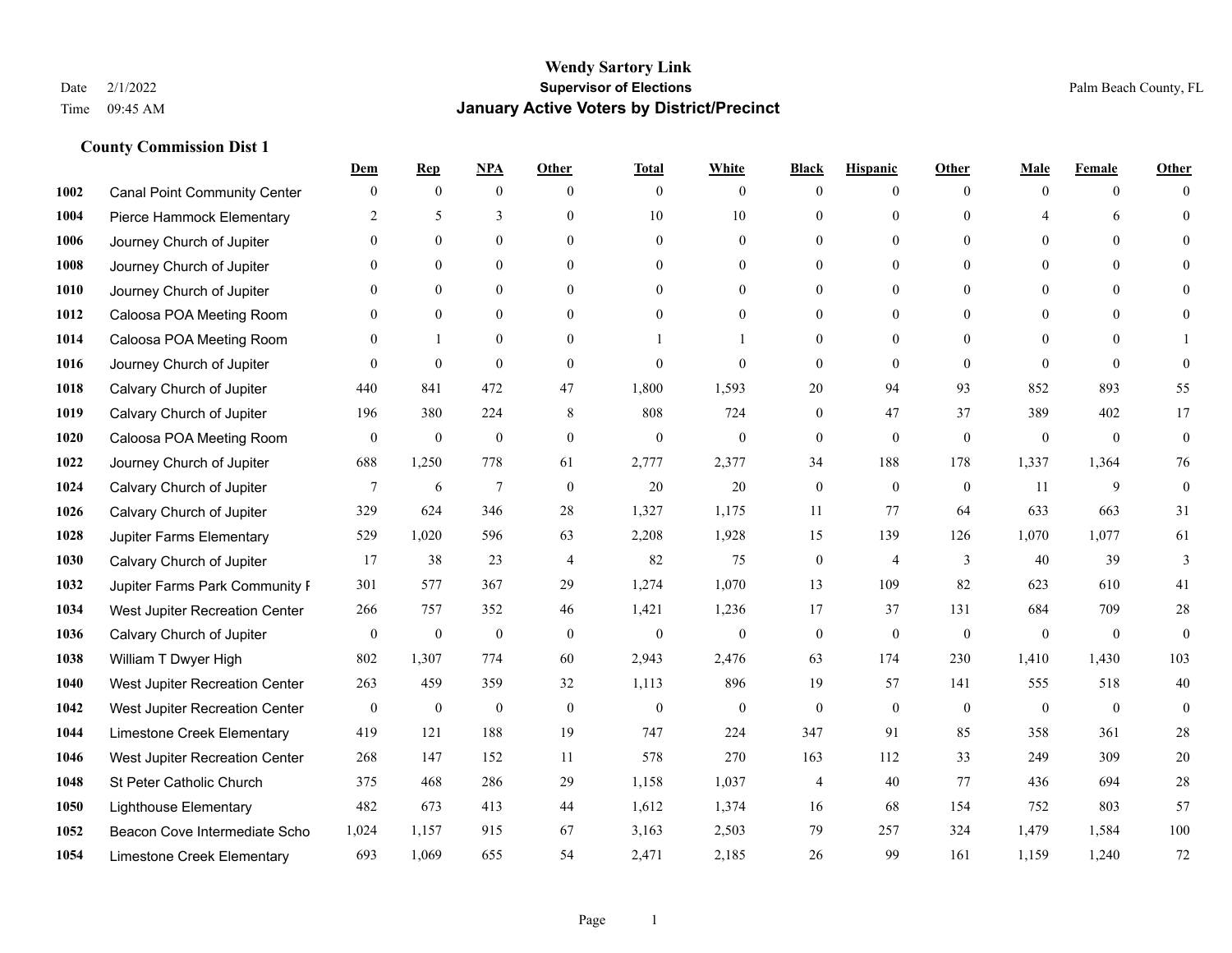|      |                                  | Dem              | <b>Rep</b>       | NPA              | <b>Other</b>   | <b>Total</b>     | <b>White</b>     | <b>Black</b>     | <b>Hispanic</b>  | <b>Other</b>     | <b>Male</b>  | <b>Female</b> | Other            |
|------|----------------------------------|------------------|------------------|------------------|----------------|------------------|------------------|------------------|------------------|------------------|--------------|---------------|------------------|
| 1056 | West Jupiter Recreation Center   | 536              | 582              | 542              | 41             | 1,701            | 1,367            | 73               | 130              | 131              | 750          | 896           | 55               |
| 1058 | St Peter Catholic Church         | 762              | 899              | 760              | 68             | 2,489            | 2,065            | 38               | 202              | 184              | 1,092        | 1,328         | 69               |
| 1060 | West Jupiter Recreation Center   | 71               | 105              | 71               | 4              | 251              | 206              | $\mathbf{0}$     | 25               | 20               | 101          | 134           | 16               |
| 1062 | <b>Harvest Community Church</b>  | 606              | 1,151            | 558              | 48             | 2,363            | 2,159            | 12               | 53               | 139              | 1,148        | 1,138         | 77               |
| 1064 | <b>Jupiter Community Center</b>  | 75               | 126              | 63               | 3              | 267              | 244              | $\boldsymbol{0}$ | 6                | 17               | 131          | 129           | $\overline{7}$   |
| 1066 | Jupiter Community Center         | $\boldsymbol{0}$ | $\boldsymbol{0}$ | $\boldsymbol{0}$ | $\overline{0}$ | $\boldsymbol{0}$ | $\boldsymbol{0}$ | $\mathbf{0}$     | $\boldsymbol{0}$ | $\boldsymbol{0}$ | $\mathbf{0}$ | $\mathbf{0}$  | $\boldsymbol{0}$ |
| 1068 | Jupiter Community Center         | 574              | 759              | 610              | 48             | 1,991            | 1,651            | 26               | 193              | 121              | 932          | 999           | 60               |
| 1070 | Jupiter Community Center         | 56               | 67               | 90               | $\overline{4}$ | 217              | 170              | $\mathbf{1}$     | 41               | 5                | 112          | 97            | $\,8\,$          |
| 1072 | Jerry Thomas Elementary          | 728              | 1,084            | 704              | 71             | 2,587            | 2,237            | 32               | 171              | 147              | 1,230        | 1,285         | 72               |
| 1074 | Independence Middle              | 781              | 1,148            | 865              | 88             | 2,882            | 2,417            | 21               | 192              | 252              | 1,281        | 1,509         | 92               |
| 1075 | Martinique Clubhouse             | 243              | 373              | 239              | 20             | 875              | 752              | 11               | 54               | 58               | 395          | 450           | $30\,$           |
| 1076 | The Island Clubhouse             | 608              | 783              | 588              | 72             | 2,051            | 1,696            | 50               | 143              | 162              | 1,009        | 979           | 63               |
| 1078 | First Baptist Church Teq         | 348              | 890              | 388              | 22             | 1,648            | 1,544            | 3                | 42               | 59               | 793          | 819           | 36               |
| 1080 | First Baptist Church Teq         | 92               | 146              | 79               | $\overline{4}$ | 321              | 295              | $\boldsymbol{0}$ | 9                | 17               | 163          | 148           | $10\,$           |
| 1082 | First Baptist Church Teq         | 72               | 140              | 86               | 9              | 307              | 283              | 1                | 12               | 11               | 143          | 155           | 9                |
| 1084 | First Baptist Church Teq         | 12               | 53               | 10               | $\overline{0}$ | 75               | 72               | $\mathbf{1}$     | $\mathbf{0}$     | 2                | 37           | 37            | 1                |
| 1088 | First Baptist Church Teq         | 10               | 45               | 20               | $\mathbf{0}$   | 75               | 66               | $\boldsymbol{0}$ | 3                | 6                | 38           | 36            | $\mathbf{1}$     |
| 1094 | First Baptist Church Teq         | 579              | 876              | 544              | 42             | 2,041            | 1,832            | 9                | 82               | 118              | 920          | 1,073         | $48\,$           |
| 1096 | First Baptist Church Teq         | 46               | 71               | 38               | $\overline{0}$ | 155              | 126              | 7                | 13               | 9                | 78           | 73            | $\overline{4}$   |
| 1098 | Riverside Improvement            | 250              | 460              | 265              | $22\,$         | 997              | 895              | 6                | 43               | 53               | 458          | 508           | 31               |
| 1100 | Jupiter Elementary               | 398              | 449              | 370              | 33             | 1,250            | 952              | 17               | 200              | 81               | 605          | 599           | $46\,$           |
| 1102 | Jupiter High                     | 701              | 917              | 672              | 65             | 2,355            | 1,888            | 57               | 200              | 210              | 1,050        | 1,233         | $72\,$           |
| 1104 | Jupiter Branch Library           | 455              | 571              | 457              | 29             | 1,512            | 1,227            | 37               | 141              | 107              | 657          | 812           | 43               |
| 1106 | Jupiter Middle                   | 320              | 495              | 397              | 38             | 1,250            | 1,060            | 17               | 75               | 98               | 589          | 620           | 41               |
| 1108 | Newhaven Clubhouse               | 561              | 720              | 543              | 63             | 1,887            | 1,625            | 27               | 100              | 135              | 839          | 986           | 62               |
| 1110 | <b>Tequesta Council Chambers</b> | 105              | 121              | 97               | 4              | 327              | 287              | 4                | 19               | 17               | 147          | 171           | 9                |
| 1112 | <b>Tequesta Council Chambers</b> | 21               | 81               | 46               | $\tau$         | 155              | 133              | 6                | 10               | 6                | 73           | 79            | 3                |
| 1114 | <b>Tequesta Council Chambers</b> | 114              | 310              | 140              | 13             | 577              | 553              | $\overline{0}$   | 5                | 19               | 258          | 309           | $10\,$           |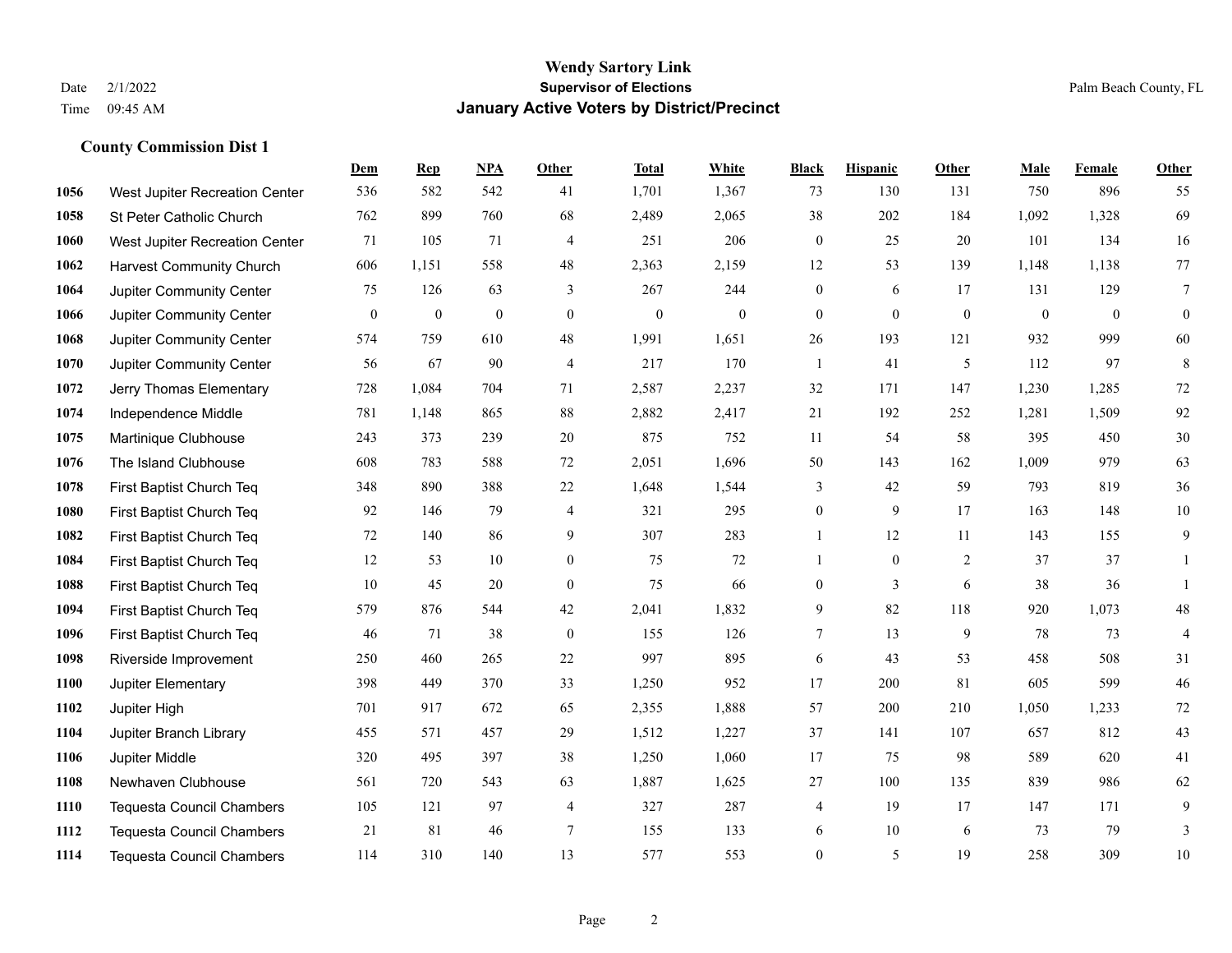|      |                                  | Dem            | <b>Rep</b>       | NPA              | <b>Other</b>   | <b>Total</b>   | <b>White</b>   | <b>Black</b>   | <b>Hispanic</b> | <b>Other</b> | <b>Male</b>    | <b>Female</b>  | <b>Other</b>   |
|------|----------------------------------|----------------|------------------|------------------|----------------|----------------|----------------|----------------|-----------------|--------------|----------------|----------------|----------------|
| 1116 | <b>Tequesta Council Chambers</b> | $\mathbf{0}$   | $\boldsymbol{0}$ | $\boldsymbol{0}$ | $\theta$       | $\mathbf{0}$   | $\overline{0}$ | $\overline{0}$ | $\overline{0}$  | $\theta$     | $\theta$       | $\overline{0}$ | $\theta$       |
| 1118 | Tequesta Council Chambers        | 165            | 249              | 180              | 22             | 616            | 522            | 12             | 43              | 39           | 239            | 362            | 15             |
| 1120 | <b>Tequesta Council Chambers</b> | 71             | 241              | 108              | 16             | 436            | 405            | $\Omega$       | 10              | 21           | 207            | 220            | 9              |
| 1122 | Tequesta Council Chambers        | 37             | 85               | 39               | 3              | 164            | 155            | 0              | 1               | 8            | 79             | 82             | 3              |
| 1124 | Riverside Improvement            | $\theta$       | 2                | $\overline{1}$   | $\theta$       | 3              | 3              | $\theta$       | $\theta$        | $\theta$     | 2              | $\overline{1}$ | 0              |
| 1126 | PBC Fire Rescue #18              | 410            | 925              | 482              | 48             | 1,865          | 1,748          | 9              | 37              | 71           | 847            | 989            | 29             |
| 1128 | Jupiter Inlet Colony Admin Bldg  | 69             | 218              | 88               | 15             | 390            | 359            | $\overline{0}$ | 5               | 26           | 177            | 205            | 8              |
| 1130 | PBC Fire Rescue #18              |                | 2                | $\mathbf{1}$     | $\Omega$       | 4              | 4              | $\theta$       | $\overline{0}$  | $\Omega$     | 2              |                |                |
| 1132 | PBC Fire Rescue #18              | $\theta$       | $\overline{3}$   |                  | $\overline{0}$ |                | 4              | 0              | $\overline{0}$  | $\Omega$     | $\overline{2}$ | 2              | $\Omega$       |
| 1134 | PBC Fire Rescue #18              | $\theta$       | $\overline{0}$   | $\theta$         | $\theta$       | $\theta$       | $\overline{0}$ | $\overline{0}$ | $\overline{0}$  | $\theta$     | $\Omega$       | $\theta$       | $\theta$       |
| 1136 | 1st UM Church of Jup-Teq         | 575            | 1,010            | 633              | 63             | 2,281          | 2,116          | 11             | 54              | 100          | 990            | 1,231          | 60             |
| 1138 | Grace Immanuel Bible Church      | 220            | 830              | 366              | 34             | 1,450          | 1,383          | $\overline{0}$ | 13              | 54           | 619            | 800            | 31             |
| 1140 | Club at Admirals Cove            | 289            | 546              | 314              | 26             | 1,175          | 1,079          | 6              | 21              | 69           | 558            | 598            | 19             |
| 1142 | 1st UM Church of Jup-Teq         | 282            | 607              | 362              | 37             | 1,288          | 1,196          | 5              | 23              | 64           | 605            | 650            | 33             |
| 1144 | 1st UM Church of Jup-Teq         | 524            | 812              | 509              | 37             | 1,882          | 1,740          | 5              | 29              | 108          | 863            | 965            | 54             |
| 1146 | Newhaven Clubhouse               | 15             | 34               | 7                | $\overline{1}$ | 57             | 51             | $\overline{0}$ | $\mathbf{1}$    | 5            | 29             | 27             | $\mathbf{1}$   |
| 1148 | <b>Oceanview Methodist</b>       | 387            | 559              | 396              | 46             | 1,388          | 1,268          | 6              | 32              | 82           | 605            | 743            | 40             |
| 1150 | Oceanview Methodist              | $\theta$       | $\mathbf{0}$     | $\boldsymbol{0}$ | $\overline{0}$ | $\mathbf{0}$   | 0              | 0              | $\overline{0}$  | $\theta$     | $\theta$       | $\theta$       | $\theta$       |
| 1152 | Juno Beach Town Center           | 43             | 71               | 53               | 8              | 175            | 166            | $\overline{0}$ | $\overline{2}$  | $\tau$       | 81             | 90             | $\overline{4}$ |
| 1154 | Holy Spirit Lutheran             | 135            | 300              | 132              | 18             | 585            | 523            | 3              | 28              | 31           | 276            | 289            | 20             |
| 1156 | Holy Spirit Lutheran             | $\theta$       | $\overline{0}$   | $\theta$         | $\theta$       | $\theta$       | $\theta$       | $\Omega$       | $\Omega$        | $\Omega$     | $\theta$       | $\Omega$       | $\Omega$       |
| 1158 | Holy Spirit Lutheran             | $\overline{0}$ | $\mathbf{1}$     |                  | $\overline{0}$ | $\overline{c}$ | $\mathbf{1}$   | 0              | 1               | $\theta$     |                |                | 0              |
| 1160 | Holy Spirit Lutheran             |                | $\mathbf{0}$     |                  | $\overline{0}$ | $\overline{2}$ | $\overline{2}$ | 0              | $\overline{0}$  | $\theta$     |                |                | 0              |
| 1162 | Holy Spirit Lutheran             | 2              | $\overline{4}$   | 5                | $\overline{2}$ | 13             | 13             | $\theta$       | $\Omega$        | $\theta$     | 6              | $\tau$         | 0              |
| 1164 | Club at Admirals Cove            | $28\,$         | 158              | 71               | 5              | 262            | 235            |                | $\overline{4}$  | 19           | 131            | 123            | 8              |
| 1166 | Holy Spirit Lutheran             | 6              | 23               | 12               | $\overline{0}$ | 41             | 34             | 0              | 2               | 5            | 18             | 23             | 0              |
| 1168 | Holy Spirit Lutheran             | $\Omega$       | $\mathbf{0}$     | $\mathbf{0}$     | $\theta$       | $\theta$       | $\overline{0}$ | $\theta$       | $\overline{0}$  | $\theta$     | $\theta$       | $\overline{0}$ | 0              |
| 1170 | Caloosa POA Meeting Room         | $\Omega$       | $\Omega$         | $\Omega$         | $\Omega$       | $\Omega$       | $\Omega$       | $\Omega$       | $\Omega$        | $\Omega$     | $\Omega$       | $\Omega$       | $\overline{0}$ |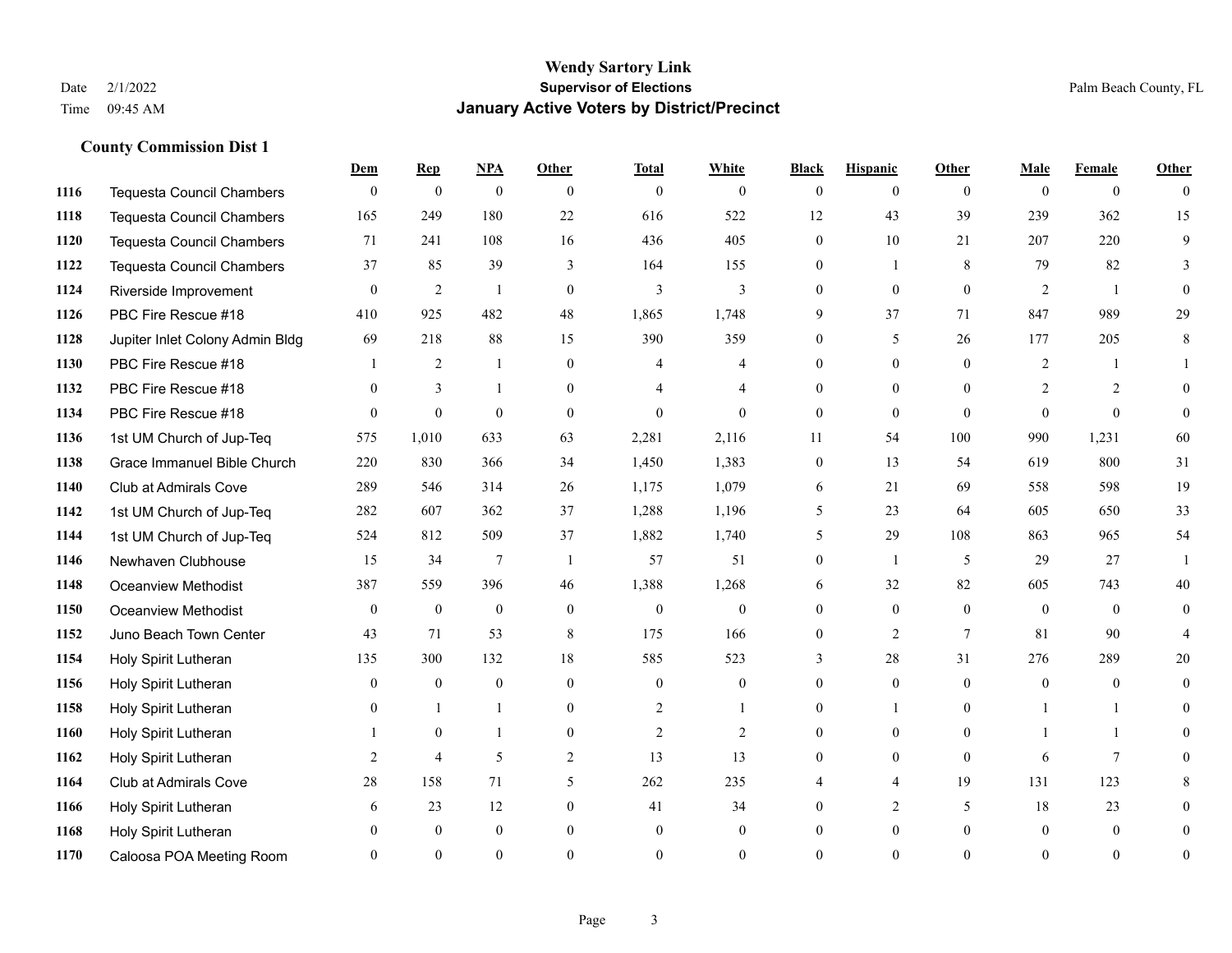|      |                               | Dem          | <b>Rep</b>   | NPA          | <b>Other</b>   | <b>Total</b>   | <b>White</b>     | <b>Black</b>   | <b>Hispanic</b> | Other          | <b>Male</b>    | Female         | <b>Other</b>     |
|------|-------------------------------|--------------|--------------|--------------|----------------|----------------|------------------|----------------|-----------------|----------------|----------------|----------------|------------------|
| 1172 | Caloosa POA Meeting Room      | 125          | 283          | 123          | 9              | 540            | 459              | 14             | 23              | 44             | 247            | 275            | 18               |
| 1173 | Caloosa POA Meeting Room      | 67           | 122          | 61           | 2              | 252            | 214              | 5              | 14              | 19             | 119            | 123            | $10\,$           |
| 1174 | Mirasol Sales and Info Center | $\Omega$     | $\mathbf{0}$ | $\theta$     | $\Omega$       | $\theta$       | $\Omega$         | $\Omega$       | $\Omega$        | $\Omega$       | $\theta$       | $\Omega$       | $\Omega$         |
| 1176 | Mirasol Sales and Info Center | $\Omega$     | $\mathbf{0}$ | $\mathbf{0}$ | $\mathbf{0}$   | $\overline{0}$ | $\overline{0}$   | $\overline{0}$ | $\overline{0}$  | $\mathbf{0}$   | $\overline{0}$ | $\theta$       | $\theta$         |
| 1178 | Mirasol Sales and Info Center | $\theta$     | $\theta$     | $\theta$     | $\theta$       | $\Omega$       | $\overline{0}$   | $\theta$       | $\Omega$        | $\theta$       | $\theta$       | $\Omega$       | $\overline{0}$   |
| 1180 | Mirasol Sales and Info Center | $\Omega$     | $\mathbf{0}$ | $\theta$     | $\theta$       | $\mathbf{0}$   | $\theta$         | $\Omega$       | $\overline{0}$  | $\Omega$       | $\Omega$       | $\theta$       | $\theta$         |
| 1182 | William T Dwyer High          | 156          | 264          | 140          | $\tau$         | 567            | 483              | 15             | 29              | 40             | 270            | 283            | 14               |
| 1184 | Eastpointe Country Club       | 518          | 679          | 411          | 38             | 1,646          | 1,535            | 12             | 28              | 71             | 738            | 875            | 33               |
| 1186 | Mirasol Sales and Info Center | 545          | 511          | 459          | 43             | 1,558          | 1,203            | 54             | 145             | 156            | 739            | 774            | 45               |
| 1188 | <b>Westwood Gardens HOA</b>   | 344          | 381          | 338          | 34             | 1,097          | 846              | 38             | 120             | 93             | 447            | 632            | 18               |
| 1189 | Westwood Gardens HOA          | 26           | 63           | 25           | 2              | 116            | 102              | 7              | 2               | 5              | 54             | 59             | 3                |
| 1190 | Gardens Presbyterian          | 1,351        | 2,164        | 1,440        | 150            | 5,105          | 4,174            | 141            | 353             | 437            | 2,270          | 2,695          | 140              |
| 1192 | Evergrene Clubhouse           | 385          | 677          | 464          | 44             | 1,570          | 1,328            | 27             | 79              | 136            | 757            | 758            | 55               |
| 1194 | Frenchmans Creek Real Estate  | 641          | 940          | 636          | 48             | 2,265          | 2,071            | 15             | 43              | 136            | 1,035          | 1,174          | 56               |
| 1196 | Gardens Presbyterian          | $\mathbf{0}$ | $\mathbf{0}$ | $\mathbf{0}$ | $\mathbf{0}$   | $\mathbf{0}$   | $\boldsymbol{0}$ | $\mathbf{0}$   | $\overline{0}$  | $\mathbf{0}$   | $\mathbf{0}$   | $\overline{0}$ | $\boldsymbol{0}$ |
| 1198 | 1st Baptist Church PBG        | 553          | 482          | 420          | 34             | 1,489          | 1,043            | 129            | 164             | 153            | 716            | 725            | 48               |
| 1200 | Dwight D Eisenhower Elementar | $\theta$     | $\mathbf{0}$ | $\mathbf{0}$ | $\mathbf{0}$   | $\mathbf{0}$   | $\overline{0}$   | $\mathbf{0}$   | $\Omega$        | $\theta$       | $\theta$       | $\theta$       | $\overline{0}$   |
| 1202 | <b>Cross Community Church</b> | 499          | 1,065        | 567          | 41             | 2,172          | 1,942            | 14             | 92              | 124            | 1,036          | 1,066          | 70               |
| 1204 | Holy Spirit Lutheran          | 9            | 23           | 14           | 3              | 49             | 43               | $\overline{0}$ | $\overline{2}$  | $\overline{4}$ | 24             | 21             | 4                |
| 1206 | Holy Spirit Lutheran          | 11           | 82           | 25           | 3              | 121            | 117              | $\overline{0}$ | 3               | $\overline{1}$ | 58             | 62             |                  |
| 1208 | Juno Beach Town Center        | 450          | 867          | 483          | 47             | 1,847          | 1,683            | $\tau$         | 56              | 101            | 855            | 946            | 46               |
| 1210 | Holy Spirit Lutheran          | 206          | 274          | 155          | $\tau$         | 642            | 572              | $\overline{2}$ | 25              | 43             | 309            | 311            | $22\,$           |
| 1212 | Juno Beach Town Center        | 45           | 66           | 53           | 8              | 172            | 144              | 5              | 8               | 15             | 88             | 79             | 5                |
| 1214 | Juno Beach Town Center        | 264          | 449          | 205          | 26             | 944            | 879              | 6              | 13              | 46             | 379            | 542            | 23               |
| 1216 | Oceanview Methodist           | 138          | 319          | 155          | 17             | 629            | 542              | $10\,$         | 34              | 43             | 307            | 309            | 13               |
| 1218 | Osceola Creek Middle          |              | $\mathbf{0}$ | $\mathbf{0}$ | $\mathbf{0}$   | $\overline{1}$ | $\mathbf{1}$     | $\overline{0}$ | $\overline{0}$  | $\theta$       | $\overline{1}$ | $\theta$       | $\overline{0}$   |
| 1220 | Pierce Hammock Elementary     | $\Omega$     | $\theta$     | $\theta$     | $\mathbf{0}$   | $\mathbf{0}$   | $\overline{0}$   | $\mathbf{0}$   | $\Omega$        | $\Omega$       | $\theta$       | $\theta$       | $\overline{0}$   |
| 1222 | Sandhill Crane Golf Club      | 29           | 54           | 31           | $\mathfrak{D}$ | 116            | 84               | 10             | 11              | 11             | 59             | 56             | 1                |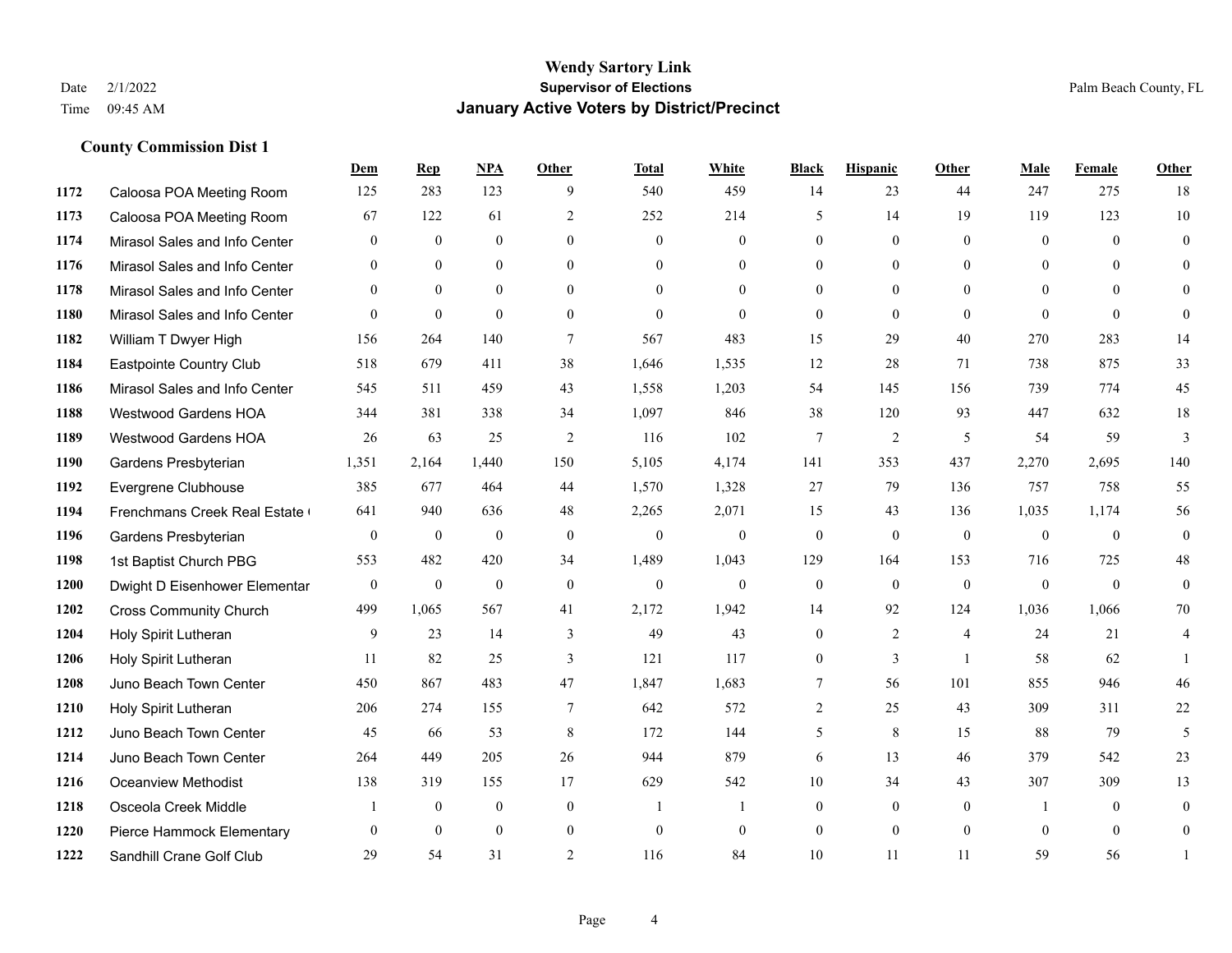|      |                                  | Dem            | <b>Rep</b>       | NPA              | <b>Other</b>   | <b>Total</b>   | <b>White</b>   | <b>Black</b>     | <b>Hispanic</b> | <b>Other</b>   | <b>Male</b>  | <b>Female</b>  | <b>Other</b>   |
|------|----------------------------------|----------------|------------------|------------------|----------------|----------------|----------------|------------------|-----------------|----------------|--------------|----------------|----------------|
| 1224 | Pierce Hammock Elementary        | $\mathbf{0}$   | $\mathbf{0}$     | $\boldsymbol{0}$ | $\theta$       | $\mathbf{0}$   | $\overline{0}$ | $\mathbf{0}$     | $\overline{0}$  | $\theta$       | $\mathbf{0}$ | $\overline{0}$ | $\theta$       |
| 1228 | <b>Carleton Oaks Clubhouse</b>   | 147            | 202              | 127              | 5              | 481            | 348            | 25               | 50              | 58             | 234          | 234            | 13             |
| 1230 | Christ Fellowship Church PBG     | $\overline{0}$ | $\mathbf{0}$     | $\mathbf{0}$     | $\theta$       | $\mathbf{0}$   | $\overline{0}$ | $\mathbf{0}$     | $\mathbf{0}$    | $\theta$       | $\mathbf{0}$ | $\theta$       | $\mathbf{0}$   |
| 1232 | Mirasol Sales and Info Center    | $\mathbf{0}$   | $\mathbf{0}$     | $\mathbf{0}$     | $\overline{0}$ | $\mathbf{0}$   | $\overline{0}$ | $\boldsymbol{0}$ | $\mathbf{0}$    | $\overline{0}$ | $\mathbf{0}$ | $\theta$       | $\theta$       |
| 1234 | Christ Fellowship Church PBG     | $\theta$       | $\theta$         | $\theta$         | $\theta$       | $\Omega$       | $\Omega$       | $\mathbf{0}$     | $\theta$        | $\Omega$       | $\theta$     | $\theta$       | $\theta$       |
| 1236 | Mirasol Sales and Info Center    | $\mathbf{0}$   | $\boldsymbol{0}$ | $\boldsymbol{0}$ | $\mathbf{0}$   | $\overline{0}$ | $\mathbf{0}$   | $\mathbf{0}$     | $\mathbf{0}$    | $\mathbf{0}$   | $\theta$     | $\theta$       | $\mathbf{0}$   |
| 1238 | Mirasol Sales and Info Center    | 606            | 776              | 519              | 61             | 1,962          | 1,781          | 18               | 22              | 141            | 928          | 976            | 58             |
| 1240 | <b>Timber Trace Elementary</b>   | 776            | 1,084            | 638              | 58             | 2,556          | 2,206          | 54               | 152             | 144            | 1,155        | 1,328          | 73             |
| 1242 | Christ Fellowship Church PBG     | 865            | 1,060            | 627              | 63             | 2,615          | 2,371          | 36               | 63              | 145            | 1,087        | 1,467          | 61             |
| 1244 | Christ Fellowship Church PBG     | 462            | 663              | 454              | 53             | 1,632          | 1,418          | 31               | 78              | 105            | 694          | 885            | 53             |
| 1246 | Watson B Duncan Middle           | 821            | 908              | 711              | 66             | 2,506          | 1,986          | 73               | 202             | 245            | 1,101        | 1,332          | 73             |
| 1247 | Watson B Duncan Middle           | 35             | 192              | 63               | 9              | 299            | 275            | $\overline{2}$   | $\mathbf{0}$    | 22             | 142          | 143            | 14             |
| 1248 | <b>PBG Community Center</b>      | 496            | 591              | 401              | 35             | 1,523          | 1,278          | 26               | 121             | 98             | 648          | 843            | 32             |
| 1250 | Palm Beach Gardens High          | 14             | 36               | 15               | -1             | 66             | 58             | $\boldsymbol{0}$ | $\overline{4}$  | $\overline{4}$ | 34           | 28             | $\overline{4}$ |
| 1252 | <b>Ballen Isles Country Club</b> | 878            | 783              | 673              | 52             | 2,386          | 2,195          | 22               | 23              | 146            | 1,068        | 1,259          | 59             |
| 1254 | Northlake Nazarene Church        | 151            | 179              | 128              | 8              | 466            | 391            | 8                | 29              | 38             | 231          | 218            | 17             |
| 1256 | North County Senior Center       | $\mathbf{1}$   | 2                | 3                | 3              | 9              | $\,8\,$        | 1                | $\mathbf{0}$    | $\overline{0}$ | 5            | $\overline{4}$ | $\mathbf{0}$   |
| 1258 | North County Senior Center       | 308            | 229              | 256              | 28             | 821            | 454            | 93               | 122             | 152            | 367          | 427            | 27             |
| 1260 | PBG City Hall Council Room       | 440            | 551              | 307              | 25             | 1,323          | 1,097          | 27               | 113             | 86             | 590          | 692            | 41             |
| 1262 | PBG Moose Lodge 2010             |                | $\boldsymbol{0}$ | 1                | $\mathbf{0}$   | 2              | $\overline{2}$ | $\boldsymbol{0}$ | $\mathbf{0}$    | $\mathbf{0}$   | 1            | $\mathbf{1}$   | $\mathbf{0}$   |
| 1264 | PBG City Hall Council Room       | $\theta$       | $\mathbf{0}$     | $\mathbf{0}$     | $\theta$       | $\theta$       | $\overline{0}$ | $\mathbf{0}$     | $\theta$        | $\theta$       | $\theta$     | $\theta$       | $\theta$       |
| 1266 | PBG City Hall Council Room       | 165            | 114              | 144              | 14             | 437            | 261            | 75               | 68              | 33             | 180          | 247            | $10\,$         |
| 1268 | <b>PBG Community Center</b>      | 103            | 74               | 105              | 10             | 292            | 179            | 48               | 33              | 32             | 112          | 167            | 13             |
| 1270 | <b>PBG Community Center</b>      | $\overline{4}$ | $\mathbf{0}$     | $\overline{c}$   | $\mathbf{0}$   | 6              | $\mathfrak{2}$ | 3                | $\mathbf{1}$    | $\theta$       | 2            | 3              | $\mathbf{1}$   |
| 1272 | Palm Beach Gardens Elementar     | 702            | 668              | 545              | 53             | 1,968          | 1,572          | 102              | 123             | 171            | 922          | 984            | 62             |
| 1274 | Palm Beach Gardens High          | 584            | 551              | 433              | 38             | 1,606          | 1,215          | 95               | 140             | 156            | 759          | 785            | 62             |
| 1276 | Palm Beach Gardens High          | 122            | 92               | 80               | 5              | 299            | 192            | 48               | 39              | 20             | 136          | 154            | 9              |
| 1278 | Garden Lodge 366 F&AM            | 362            | 185              | 271              | 19             | 837            | 403            | 193              | 138             | 103            | 366          | 438            | 33             |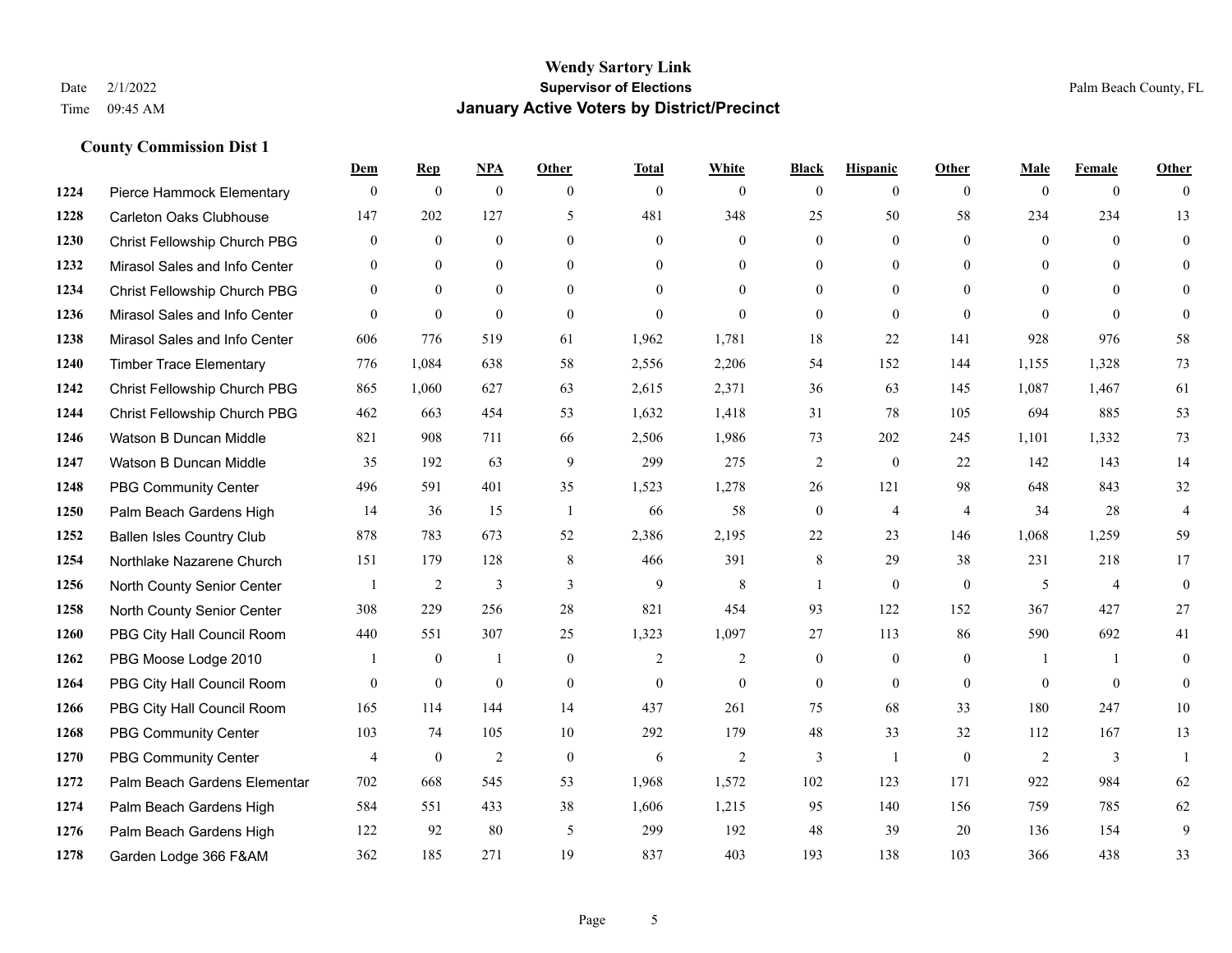|      |                                    | Dem            | <b>Rep</b>       | NPA          | <b>Other</b>   | <b>Total</b>   | <b>White</b>   | <b>Black</b>   | <b>Hispanic</b> | <b>Other</b>   | <b>Male</b>  | Female       | <b>Other</b>   |
|------|------------------------------------|----------------|------------------|--------------|----------------|----------------|----------------|----------------|-----------------|----------------|--------------|--------------|----------------|
| 1280 | Pew Leadership Center              | 142            | 150              | 112          | 13             | 417            | 352            | 12             | 24              | 29             | 171          | 243          | 3              |
| 1282 | Pew Leadership Center              | 77             | 49               | 58           | 6              | 190            | 137            | 13             | 18              | 22             | 96           | 81           | 13             |
| 1284 | <b>Eissey Campus Theater</b>       | 772            | 804              | 767          | 65             | 2,408          | 1,899          | 90             | 207             | 212            | 1,039        | 1,295        | 74             |
| 1286 | PBG Moose Lodge 2010               | 47             | 49               | 39           | 3              | 138            | 111            | 5              | 12              | 10             | 69           | 61           | 8              |
| 1288 | PBG Moose Lodge 2010               | 12             | 24               | 6            | $\overline{1}$ | 43             | 39             | $\mathbf{1}$   | $\overline{0}$  | 3              | 22           | 19           | 2              |
| 1290 | PBG Moose Lodge 2010               | 691            | 830              | 553          | 66             | 2,140          | 1,780          | 51             | 144             | 165            | 867          | 1,212        | 61             |
| 1291 | PBG Moose Lodge 2010               | 20             | 23               | 19           | -1             | 63             | 59             | $\overline{c}$ | $\mathbf{1}$    | $\overline{1}$ | 22           | 41           | $\overline{0}$ |
| 1292 | PBG Moose Lodge 2010               | 15             | 48               | 16           | 2              | 81             | 75             | $\mathbf{1}$   | $\mathbf{1}$    | $\overline{4}$ | 38           | 40           | 3              |
| 1294 | Dwight D Eisenhower Elementar      | 27             | 79               | 22           | $\tau$         | 135            | 115            | 5              | 4               | 11             | 67           | 67           |                |
| 1296 | Dwight D Eisenhower Elementar      | 224            | 270              | 205          | 21             | 720            | 564            | 14             | 92              | 50             | 284          | 410          | 26             |
| 1298 | PBG Moose Lodge 2010               | 37             | 34               | 22           | 2              | 95             | 85             | $\mathbf{1}$   | 4               | 5              | 39           | 55           | $\mathbf{1}$   |
| 1300 | <b>Cross Community Church</b>      |                | 3                | 1            | $\mathbf{0}$   | 5              | $\overline{4}$ | $\overline{0}$ | $\overline{0}$  | $\mathbf{1}$   | 2            | 3            | $\Omega$       |
| 1302 | Dwight D Eisenhower Elementar      | 37             | 55               | 36           | 3              | 131            | 111            | $\mathbf{1}$   | 7               | 12             | 63           | 63           | 5              |
| 1304 | <b>NPB Community Center</b>        | 207            | 263              | 190          | 27             | 687            | 588            | 12             | 44              | 43             | 352          | 307          | $28\,$         |
| 1305 | <b>NPB Community Center</b>        | $\overline{0}$ | $\mathbf{0}$     | $\mathbf{0}$ | $\overline{1}$ | -1             | 1              | $\overline{0}$ | $\overline{0}$  | $\theta$       | -1           | $\theta$     | $\overline{0}$ |
| 1306 | <b>Eissey Campus Theater</b>       | 10             | 22               | 28           | 3              | 63             | 53             | $\overline{2}$ | $\overline{0}$  | 8              | 33           | 30           | $\overline{0}$ |
| 1308 | <b>Gardens Mall Community Room</b> | 38             | 66               | 37           | $\overline{4}$ | 145            | 129            | 3              | 3               | 10             | 73           | 68           | 4              |
| 1310 | <b>Eissey Campus Theater</b>       |                | 2                |              | $\theta$       | $\overline{4}$ | $\overline{4}$ | $\overline{0}$ | $\overline{0}$  | $\theta$       | 3            | $\mathbf{1}$ | $\theta$       |
| 1312 | <b>Gardens Mall Community Room</b> | 6              | 21               | 9            | $\Omega$       | 36             | 33             | $\Omega$       | $\overline{2}$  | $\overline{1}$ | 18           | 18           | $\overline{0}$ |
| 1314 | NPB Community Center               | 47             | 122              | 60           | 10             | 239            | 213            | $\overline{3}$ | 8               | 15             | 98           | 130          | 11             |
| 1316 | <b>NPB Community Center</b>        | 190            | 197              | 145          | 27             | 559            | 405            | 44             | 72              | 38             | 237          | 304          | $18\,$         |
| 1318 | PBG Moose Lodge 2010               | $\mathbf{0}$   | $\boldsymbol{0}$ | $\mathbf{0}$ | $\mathbf{0}$   | $\mathbf{0}$   | $\mathbf{0}$   | $\overline{0}$ | $\mathbf{0}$    | $\theta$       | $\mathbf{0}$ | $\theta$     | $\overline{0}$ |
| 1320 | <b>NPB Community Center</b>        | 35             | 122              | 39           | 2              | 198            | 173            | 3              | 9               | 13             | 106          | 88           | 4              |
| 1322 | <b>NPB Community Center</b>        | 3              | 6                | $\,$ 8 $\,$  | $\mathbf{0}$   | 17             | 17             | $\overline{0}$ | $\overline{0}$  | $\theta$       | $\tau$       | 9            |                |
| 1324 | Allamanda Elementary               | 453            | 453              | 375          | 44             | 1,325          | 1,048          | 40             | 139             | 98             | 557          | 725          | 43             |
| 1326 | Allamanda Elementary               | 188            | 223              | 162          | 17             | 590            | 501            | 7              | 31              | 51             | 254          | 322          | 14             |
| 1328 | Osborne Park Activities Bldg       | 600            | 837              | 555          | 49             | 2,041          | 1,743          | 31             | 126             | 141            | 993          | 991          | 57             |
| 1330 | 1st Unitarian Church NPB           | 36             | 38               | 41           | 3              | 118            | 95             | 9              | 6               | 8              | 64           | 51           | 3              |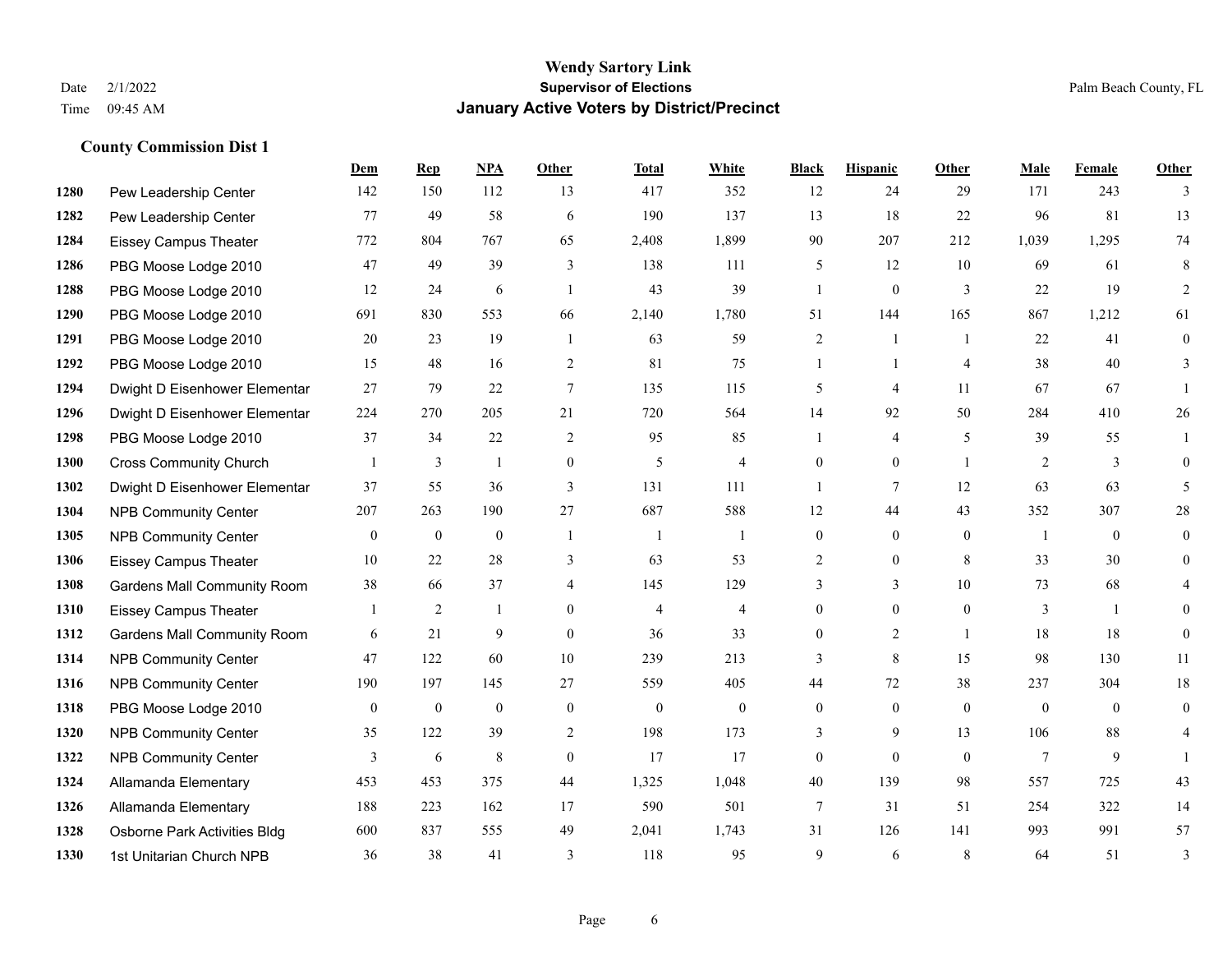|      |                                    | Dem          | <b>Rep</b>     | NPA          | <b>Other</b>     | <b>Total</b>     | <b>White</b>     | <b>Black</b>     | <b>Hispanic</b> | <b>Other</b>   | <b>Male</b>    | <b>Female</b>   | <b>Other</b>     |
|------|------------------------------------|--------------|----------------|--------------|------------------|------------------|------------------|------------------|-----------------|----------------|----------------|-----------------|------------------|
| 1332 | 1st Unitarian Church NPB           | 339          | 406            | 272          | 34               | 1,051            | 858              | 59               | 63              | 71             | 507            | 518             | 26               |
| 1334 | 1st Unitarian Church NPB           | 2            | 3              | 5            |                  | 11               | 11               | $\mathbf{0}$     | $\mathbf{0}$    | $\theta$       | $\overline{4}$ | $7\phantom{.0}$ | $\mathbf{0}$     |
| 1336 | <b>Gardens Mall Community Room</b> | 35           | 91             | 44           | $\overline{4}$   | 174              | 156              | $\mathbf{0}$     | $\overline{4}$  | 14             | 89             | 78              | $\tau$           |
| 1338 | <b>Eissey Campus Theater</b>       | 96           | 395            | 107          | 19               | 617              | 594              |                  | $\mathbf{1}$    | 21             | 272            | 334             | 11               |
| 1340 | <b>Eissey Campus Theater</b>       | 6            | 6              | 3            | $\mathbf{0}$     | 15               | 13               | $\boldsymbol{0}$ | $\mathbf{1}$    | $\overline{1}$ | $\tau$         | 8               | $\boldsymbol{0}$ |
| 1342 | NPB Country Club                   | 300          | 442            | 283          | 28               | 1,053            | 953              | 18               | 31              | 51             | 456            | 572             | 25               |
| 1344 | Old Port Cove                      | 297          | 537            | 332          | 32               | 1,198            | 1,096            | 5                | 29              | 68             | 541            | 637             | 20               |
| 1346 | Anchorage Activities Bldg          | 542          | 929            | 438          | 40               | 1,949            | 1,789            | 12               | 60              | 88             | 906            | 994             | 49               |
| 1348 | <b>NPB Council Chambers</b>        | 33           | 125            | 33           | 9                | 200              | 188              | $\boldsymbol{0}$ | $\tau$          | 5              | 101            | 93              | 6                |
| 1350 | Faith Lutheran Church              | 375          | 622            | 375          | 25               | 1,397            | 1,231            | 10               | 81              | 75             | 667            | 688             | $42\,$           |
| 1352 | Northlake Nazarene Church          | 674          | 868            | 611          | 51               | 2,204            | 1,574            | 158              | 189             | 283            | 994            | 1,133           | 77               |
| 1354 | <b>Grove Park Elementary</b>       | 92           | 168            | 76           | 3                | 339              | 284              | 11               | 21              | 23             | 157            | 172             | 10               |
| 1356 | Casa Rio Clubhouse                 | 816          | 424            | 518          | 36               | 1,794            | 899              | 401              | 242             | 252            | 779            | 954             | 61               |
| 1358 | RB Prep Achievement Academy        | 15           | $\overline{4}$ | 3            | $\boldsymbol{0}$ | 22               | 9                | $\,$ 8 $\,$      | 1               | $\overline{4}$ | 13             | 6               | $\mathfrak{Z}$   |
| 1360 | Garden Lodge 366 F&AM              | 350          | 337            | 235          | $22\,$           | 944              | 736              | 62               | 72              | 74             | 414            | 502             | $28\,$           |
| 1362 | <b>Grove Park Elementary</b>       | 213          | 120            | 188          | $\overline{7}$   | 528              | 263              | 48               | 162             | 55             | 236            | 274             | 18               |
| 1364 | RB Prep Achievement Academy        | 419          | 117            | 255          | 21               | 812              | 229              | 329              | 150             | 104            | 349            | 440             | 23               |
| 1366 | Palm Lake Estates - The Pines      | 63           | 77             | 48           | $\overline{4}$   | 192              | 157              | 15               | 6               | 14             | 90             | 96              | 6                |
| 1368 | RB Prep Achievement Academy        | $\mathbf{0}$ | $\bf{0}$       | $\mathbf{0}$ | $\mathbf{0}$     | $\boldsymbol{0}$ | $\boldsymbol{0}$ | $\boldsymbol{0}$ | $\mathbf{0}$    | $\mathbf{0}$   | $\overline{0}$ | $\mathbf{0}$    | $\bf{0}$         |
| 1370 | Palm Lake Estates - The Pines      | 118          | 117            | 84           | 5                | 324              | 266              | 15               | 27              | 16             | 136            | 178             | $10\,$           |
| 1372 | Garden Lodge 366 F&AM              | 96           | 35             | 44           | 8                | 183              | 84               | 58               | 20              | 21             | 81             | 96              | 6                |
| 1374 | Pew Leadership Center              | 190          | 82             | 141          | 10               | 423              | 215              | 117              | 49              | 42             | 175            | 235             | 13               |
| 1376 | Lake Park Town Hall                | $\mathbf{0}$ | $\bf{0}$       | $\mathbf{0}$ | $\mathbf{0}$     | $\mathbf{0}$     | $\overline{0}$   | $\boldsymbol{0}$ | $\mathbf{0}$    | $\theta$       | $\mathbf{0}$   | $\mathbf{0}$    | $\boldsymbol{0}$ |
| 1378 | PBC Fire Rescue #68                | 1,025        | 420            | 533          | 37               | 2,015            | 824              | 846              | 116             | 229            | 940            | 989             | 86               |
| 1380 | <b>NPB Council Chambers</b>        | 175          | 274            | 157          | 15               | 621              | 550              | 10               | 25              | 36             | 277            | 327             | 17               |
| 1382 | Lake Park Town Hall                | 274          | 357            | 264          | 27               | 922              | 761              | 35               | 58              | 68             | 421            | 478             | $23\,$           |
| 1384 | Phil Foster Park Marine Center     | 301          | 572            | 291          | 30               | 1,194            | 1,060            | 20               | 41              | 73             | 588            | 578             | $28\,$           |
| 1386 | Phil Foster Park Marine Center     | 586          | 1,143          | 718          | 86               | 2,533            | 2,184            | 58               | 89              | 202            | 1,169          | 1,298           | 66               |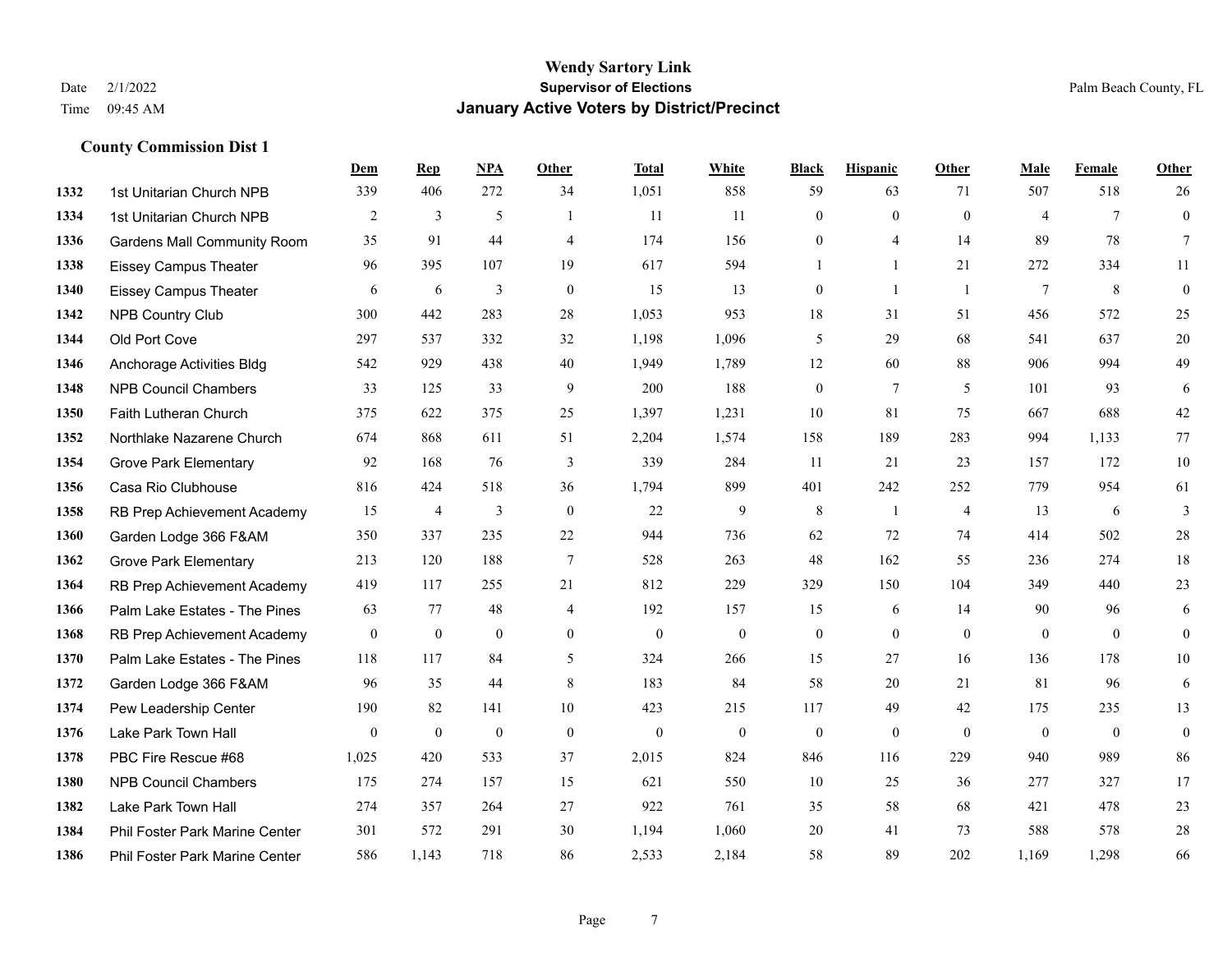|      |                                 | <u>Dem</u> | <u>Rep</u> | <u>NPA</u> | Other | <u>Total</u> | <b>White</b> | <b>Black</b> | <b>Hispanic</b> | Other    | Male   | Female | <b>Other</b>   |
|------|---------------------------------|------------|------------|------------|-------|--------------|--------------|--------------|-----------------|----------|--------|--------|----------------|
| 1388 | Palm Beach Shores Town Hall     | 272        | 455        | 314        | 24    | .065         | 973          |              | 20              | 61       | 493    | 545    | 27             |
| 1389 | Palm Beach Shores Town Hall     |            |            |            |       |              | $\theta$     |              |                 | $\theta$ |        |        | $\overline{0}$ |
| 1390 | <b>St Edwards Church</b>        | 453        | 1,190      | 536        | 62    | 2,241        | 2,058        |              | 55              | 124      | .044   | 1,126  | 71             |
| 1392 | St Edwards Church               | 346        | 611        | 428        | 47    | .432         | 1,292        |              | 30              | 103      | 629    | 770    | 33             |
| 1394 | Morton & Barbara Mandel Cente   | 249        | 615        | 296        | 37    | .197         | 1.090        |              | 24              |          | 540    | 625    | 32             |
|      | <b>County Commission Dist 1</b> | 46,559     | 66,039     | 43,760     | 4,073 | 160.431      | 133,871      | 5,509        | 9,456           | 11,595   | 73,328 | 82,488 | 4,615          |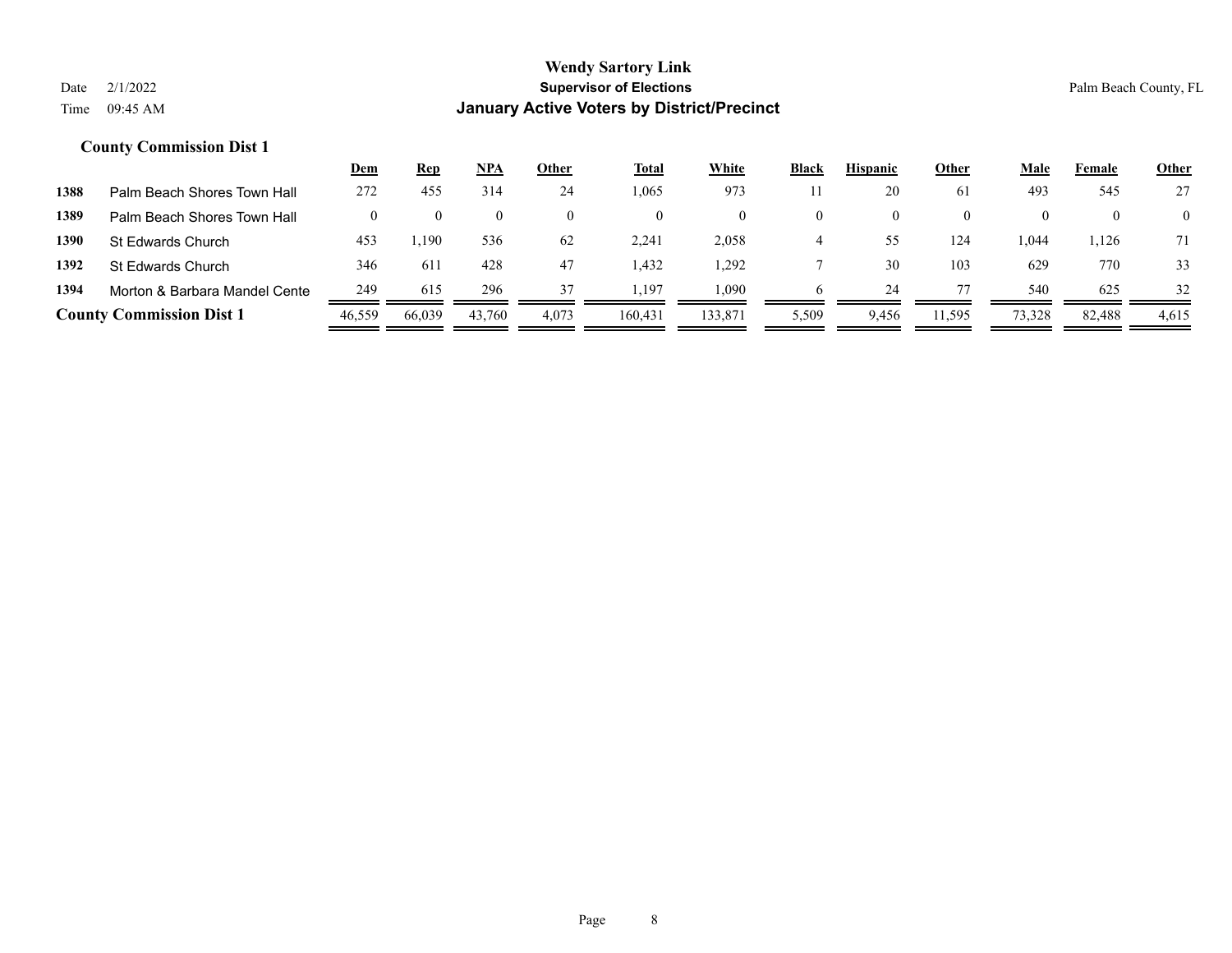|      |                                 | Dem      | <b>Rep</b>       | NPA              | <b>Other</b> | <b>Total</b>     | <b>White</b>     | <b>Black</b>     | <b>Hispanic</b>  | <b>Other</b>   | <b>Male</b>  | <b>Female</b>  | Other            |
|------|---------------------------------|----------|------------------|------------------|--------------|------------------|------------------|------------------|------------------|----------------|--------------|----------------|------------------|
| 2002 | Jeaga Middle                    | 178      | 92               | 113              | 7            | 390              | 151              | 128              | 38               | 73             | 173          | 204            | 13               |
| 2004 | <b>Grassy Waters Elementary</b> | 1,041    | 319              | 609              | 45           | 2,014            | 593              | 733              | 399              | 289            | 850          | 1,093          | 71               |
| 2006 | Jeaga Middle                    | 170      | 78               | 101              | 10           | 359              | 151              | 112              | 71               | 25             | 145          | 203            | 11               |
| 2008 | Jeaga Middle                    | $\bf{0}$ | $\boldsymbol{0}$ | $\boldsymbol{0}$ | $\mathbf{0}$ | $\theta$         | $\boldsymbol{0}$ | $\boldsymbol{0}$ | $\mathbf{0}$     | $\mathbf{0}$   | $\mathbf{0}$ | $\mathbf{0}$   | $\boldsymbol{0}$ |
| 2010 | Cypress Lakes HOA               | 599      | 336              | 289              | 30           | 1,254            | 848              | 211              | 97               | 98             | 480          | 738            | 36               |
| 2012 | Century Village Clubhouse       | 62       | 31               | 25               | 2            | 120              | 72               | 14               | 19               | 15             | 56           | 60             | $\overline{4}$   |
| 2014 | Club Baywinds                   | 830      | 545              | 373              | 35           | 1,783            | 1,346            | 155              | 173              | 109            | 724          | 1,016          | 43               |
| 2016 | Andros Isle POA Clubhouse       | 848      | 564              | 555              | 36           | 2,003            | 1,082            | 401              | 300              | 220            | 849          | 1,088          | 66               |
| 2018 | <b>Riverwalk Clubhouse</b>      | 748      | 709              | 580              | 50           | 2,087            | 1,636            | 95               | 174              | 182            | 896          | 1,129          | 62               |
| 2020 | Jeaga Middle                    | 210      | 98               | 136              | 10           | 454              | 220              | 129              | 77               | 28             | 198          | 248            | $\,8\,$          |
| 2021 | Jeaga Middle                    | 167      | 58               | 120              | 14           | 359              | 111              | 123              | 75               | 50             | 141          | 206            | 12               |
| 2022 | Century Village Clubhouse       | 793      | 406              | 341              | 36           | 1,576            | 1,013            | 224              | 208              | 131            | 623          | 902            | 51               |
| 2024 | Century Village Clubhouse       | 789      | 433              | 323              | 42           | 1,587            | 1,111            | 163              | 171              | 142            | 622          | 914            | 51               |
| 2026 | Century Village Clubhouse       | 631      | 333              | 299              | $28\,$       | 1,291            | 800              | 196              | 198              | 97             | 506          | 733            | $52\,$           |
| 2028 | Century Village Clubhouse       | 337      | 191              | 151              | 9            | 688              | 474              | 68               | 88               | 58             | 249          | 417            | $22\,$           |
| 2030 | <b>Benoist Farms Elementary</b> | 576      | 152              | 320              | 25           | 1,073            | 262              | 465              | 239              | 107            | 417          | 606            | 50               |
| 2032 | <b>Riverwalk Clubhouse</b>      | 53       | 28               | 32               | 4            | 117              | 55               | 34               | 19               | 9              | 48           | 66             | 3                |
| 2034 | <b>Riverwalk Clubhouse</b>      | 96       | 48               | 72               | 9            | 225              | 87               | 60               | 53               | 25             | 99           | 124            | 2                |
| 2036 | <b>Turning Points Academy</b>   | 762      | 424              | 373              | 36           | 1,595            | 935              | 291              | 260              | 109            | 594          | 957            | $44\,$           |
| 2038 | <b>Turning Points Academy</b>   | 825      | 182              | 359              | 21           | 1,387            | 492              | 633              | 152              | 110            | 480          | 867            | $40\,$           |
| 2040 | Wynnebrook Elementary           | 811      | 274              | 426              | 21           | 1,532            | 421              | 596              | 355              | 160            | 667          | 794            | 71               |
| 2041 | Wynnebrook Elementary           | 535      | 251              | 400              | 18           | 1,204            | 483              | 136              | 489              | 96             | 506          | 646            | $52\,$           |
| 2042 | <b>Riverwalk Clubhouse</b>      | $\bf{0}$ | $\boldsymbol{0}$ | $\boldsymbol{0}$ | $\mathbf{0}$ | $\boldsymbol{0}$ | $\boldsymbol{0}$ | $\boldsymbol{0}$ | $\boldsymbol{0}$ | $\overline{0}$ | $\mathbf{0}$ | $\overline{0}$ | $\boldsymbol{0}$ |
| 2044 | St Christophers Episcopal Chr   | 1,107    | 287              | 579              | 32           | 2,005            | 573              | 821              | 399              | 212            | 897          | 1,013          | 95               |
| 2046 | Haverhill Town Hall             | 397      | 220              | 240              | 10           | 867              | 331              | 238              | 205              | 93             | 386          | 441            | 40               |
| 2048 | Elks Lodge #1352                | 2        | 3                | $\boldsymbol{0}$ | $\mathbf{0}$ | 5                | 3                | 1                | $\boldsymbol{0}$ | $\overline{1}$ | 3            | -1             | 1                |
| 2050 | Elks Lodge #1352                | 25       | 25               | 38               | 3            | 91               | 52               | 12               | 17               | 10             | 48           | 39             | $\overline{4}$   |
| 2052 | Elks Lodge #1352                | 555      | 148              | 275              | 20           | 998              | 176              | 477              | 151              | 194            | 460          | 498            | 40               |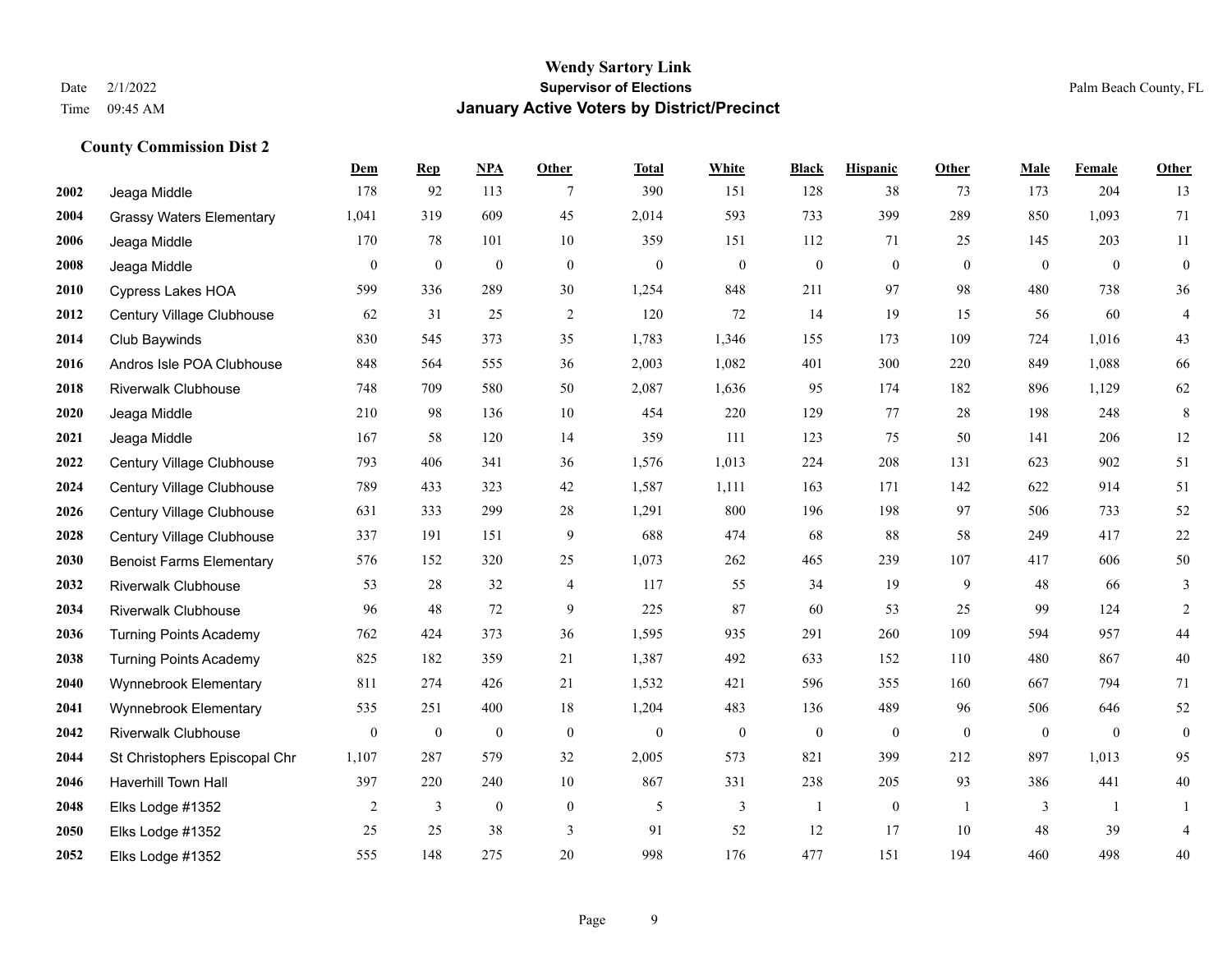**County Commission Dist 2**

#### **Wendy Sartory Link** Date 2/1/2022 **Supervisor of Elections** Palm Beach County, FL Time 09:45 AM **January Active Voters by District/Precinct**

# **Dem Rep NPA Other Total White Black Hispanic Other Male Female Other** Elks Lodge #1352 1,284 332 726 27 2,369 460 1,006 608 295 1,051 1,212 106 Clayton Hutcheson Hall B 715 319 568 18 1,620 502 288 665 165 714 819 87 Clayton Hutcheson Hall B 3 1 0 0 4 3 0 1 0 2 2 0 West Gate Elementary 386 223 343 12 964 311 73 496 84 464 450 50 Belvedere Elementary 19 19 23 0 61 44 4 8 5 36 25 0 Belvedere Elementary 1 0 0 0 1 1 0 0 0 1 0 0 Howard Park Community Center 141 86 99 6 332 172 53 71 36 155 169 8 Conniston Middle 429 257 326 16 1,028 397 101 456 74 465 523 40 Belvedere Elementary 559 380 393 25 1,357 1,069 30 151 107 644 667 46 Belvedere Elementary 610 358 498 28 1,494 560 157 622 155 642 763 89 Belvedere Elementary 0 0 0 0 0 0 0 0 0 0 0 0 Belvedere Elementary 144 121 127 8 400 327 17 28 28 193 197 10 St Catherine Church 441 554 365 31 1,391 1,159 40 88 104 628 712 51 Everglades Elementary 161 175 126 9 471 267 68 80 56 216 234 21 Everglades Elementary 69 87 46 0 202 146 7 26 23 100 96 6 Pine Jog Environmental Center 170 295 172 12 649 444 25 123 57 306 328 15 Pine Jog Environmental Center 7 21 17 0 45 30 0 13 2 21 23 1 Cholee Lake Elementary 288 118 164 16 586 170 212 135 69 263 307 16 Pine Jog Environmental Center  $\begin{array}{ccccccccccccc}\n2 & 1 & 0 & 0 & 3 & 3 & 0 & 0 & 1 & 2 & 0\n\end{array}$  Cholee Lake Elementary 1,236 556 939 54 2,785 865 612 924 384 1,217 1,459 109 Pine Jog Environmental Center  $\begin{array}{ccccccccc} & 1 & 1 & 0 & 0 & 2 & 2 & 0 & 0 & 0 & 2 & 0 & 0 \end{array}$  Melaleuca Elementary 853 529 677 41 2,100 1,050 354 503 193 960 1,062 78 Pine Jog Environmental Center  $\begin{array}{cccccccc} 0 & 2 & 0 & 0 & 2 & 1 & 0 & 1 & 0 & 1 \end{array}$ **2092** Pine Jog Environmental Center  $\begin{array}{ccccccccccccc} & 1 & 1 & 1 & 1 & 4 & 4 & 0 & 0 & 0 & 2 & 2 & 0 \end{array}$  Pine Jog Environmental Center 366 78 206 10 660 110 260 171 119 274 358 28 1st Church of the Nazarene 253 70 192 5 520 112 21 342 45 244 247 29 1st Church of the Nazarene 229 144 170 10 553 213 41 221 78 246 276 31

Iglesia Cristo Mi Redentor 431 224 349 26 1,030 328 160 447 95 434 532 64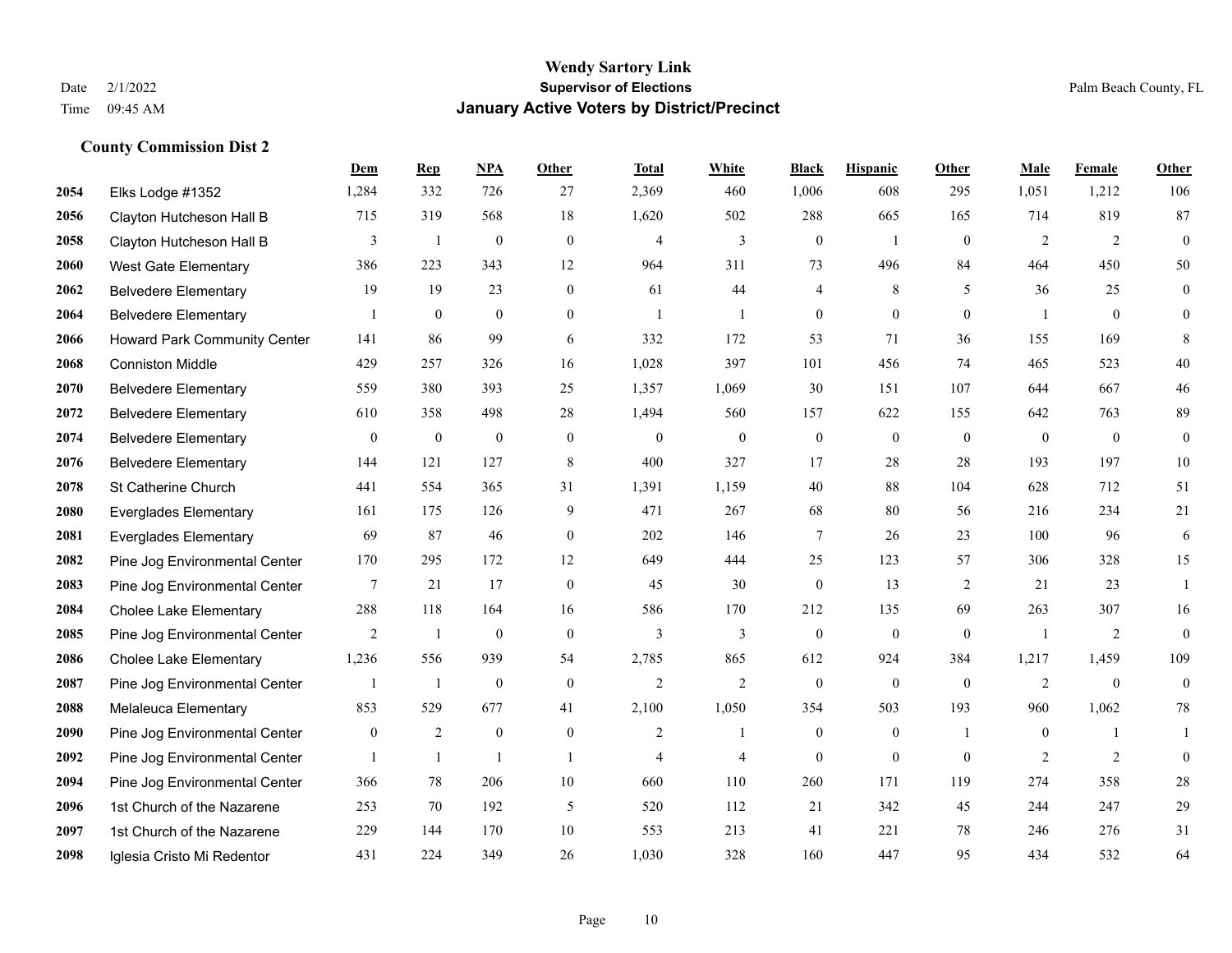|      |                               | Dem              | <b>Rep</b>     | NPA              | <b>Other</b>     | <b>Total</b> | <b>White</b>     | <b>Black</b>     | <b>Hispanic</b>  | <b>Other</b>   | <b>Male</b>  | <b>Female</b>  | Other            |
|------|-------------------------------|------------------|----------------|------------------|------------------|--------------|------------------|------------------|------------------|----------------|--------------|----------------|------------------|
| 2100 | Iglesia Cristo Mi Redentor    | 775              | 355            | 575              | 35               | 1,740        | 434              | 374              | 758              | 174            | 716          | 936            | 88               |
| 2102 | Union Congregational Church   | 1,176            | 343            | 658              | 39               | 2,216        | 487              | 648              | 852              | 229            | 890          | 1,217          | 109              |
| 2104 | Lake Lytal Park               | 502              | 234            | 344              | 25               | 1,105        | 306              | 231              | 459              | 109            | 462          | 588            | 55               |
| 2106 | Main Library                  | 613              | 277            | 425              | 38               | 1,353        | 516              | 246              | 461              | 130            | 580          | 716            | 57               |
| 2108 | <b>Berkshire Elementary</b>   | 733              | 338            | 662              | 35               | 1,768        | 468              | 203              | 907              | 190            | 771          | 905            | 92               |
| 2110 | <b>Berkshire Elementary</b>   | 177              | 85             | 140              | 6                | 408          | 132              | 50               | 177              | 49             | 168          | 218            | $22\,$           |
| 2112 | Palm Springs Middle           | $\boldsymbol{7}$ | 6              | $\overline{7}$   | $\boldsymbol{0}$ | 20           | 15               | 3                | $\boldsymbol{0}$ | $\sqrt{2}$     | 9            | 11             | $\boldsymbol{0}$ |
| 2114 | Main Library                  | 367              | 284            | 322              | 14               | 987          | 358              | 61               | 483              | 85             | 445          | 493            | 49               |
| 2115 | The Ark Church                | 76               | 49             | 62               | 5                | 192          | 88               | 12               | 71               | 21             | 87           | 94             | 11               |
| 2116 | The Ark Church                | 800              | 560            | 716              | 37               | 2,113        | 912              | 150              | 880              | 171            | 895          | 1,140          | $78\,$           |
| 2117 | The Ark Church                | -1               | $\mathbf{0}$   | $\mathbf{1}$     | $\overline{0}$   | 2            | -1               | 1                | $\boldsymbol{0}$ | $\overline{0}$ | -1           | -1             | $\boldsymbol{0}$ |
| 2118 | Palm Springs Middle           | $\overline{0}$   | $\mathbf{0}$   | $\boldsymbol{0}$ | $\boldsymbol{0}$ | $\mathbf{0}$ | $\boldsymbol{0}$ | $\boldsymbol{0}$ | $\mathbf{0}$     | $\mathbf{0}$   | $\mathbf{0}$ | $\mathbf{0}$   | $\boldsymbol{0}$ |
| 2120 | Palm Springs Middle           | 57               | 23             | 52               | $\mathbf{1}$     | 133          | 33               | 13               | 58               | 29             | 51           | 71             | 11               |
| 2122 | Palm Springs Middle           |                  | $\bf{0}$       | $\boldsymbol{0}$ | $\boldsymbol{0}$ | -1           | $\boldsymbol{0}$ | 1                | $\boldsymbol{0}$ | $\bf{0}$       |              | $\bf{0}$       | $\boldsymbol{0}$ |
| 2124 | Palm Springs Middle           | 5                | $\overline{4}$ | 8                | $\overline{0}$   | 17           | 8                | 3                | 5                | -1             | 8            | 9              | $\boldsymbol{0}$ |
| 2125 | St Marys Orthodox Church      | 337              | 349            | 254              | 9                | 949          | 506              | 43               | 337              | 63             | 430          | 483            | 36               |
| 2126 | St Marys Orthodox Church      | 271              | 252            | 234              | 10               | 767          | 430              | 32               | 240              | 65             | 361          | 385            | 21               |
| 2127 | Lake Clarke Shores Town Hall  |                  | $\mathbf{0}$   | $\overline{1}$   | $\overline{0}$   | 2            | $\boldsymbol{0}$ | $\boldsymbol{0}$ | $\overline{2}$   | $\theta$       | 2            | $\overline{0}$ | $\boldsymbol{0}$ |
| 2128 | Palm Springs Middle           | $\boldsymbol{0}$ | $\bf{0}$       | $\boldsymbol{0}$ | $\overline{0}$   | $\mathbf{0}$ | $\mathbf{0}$     | $\boldsymbol{0}$ | $\boldsymbol{0}$ | $\mathbf{0}$   | $\mathbf{0}$ | $\mathbf{0}$   | $\boldsymbol{0}$ |
| 2130 | Cloud Lake Town Hall          | 43               | 63             | 60               | 8                | 174          | 126              | $\overline{2}$   | 33               | 13             | 87           | 81             | 6                |
| 2132 | Cloud Lake Town Hall          | 26               | 27             | 31               | $\overline{1}$   | 85           | 56               | $\overline{c}$   | 22               | 5              | 37           | 45             | 3                |
| 2134 | STEM Bldg at Cox Science Cent | 522              | 321            | 426              | 32               | 1,301        | 488              | 62               | 636              | 115            | 592          | 654            | 55               |
| 2136 | Palmwood Lodge #303           | 659              | 454            | 568              | 43               | 1,724        | 749              | 81               | 731              | 163            | 782          | 863            | 79               |
| 2138 | Palmwood Lodge #303           | 333              | 158            | 272              | 21               | 784          | 312              | 78               | 305              | 89             | 365          | 386            | 33               |
| 2140 | South Olive Community Center  | 569              | 425            | 393              | 34               | 1,421        | 1,080            | 31               | 202              | 108            | 666          | 708            | $47\,$           |
| 2142 | Lakeside Presbyterian Church  | 284              | 362            | 198              | 21               | 865          | 752              | 3                | 52               | 58             | 397          | 441            | $27\,$           |
| 2144 | Lakeside Presbyterian Church  | 352              | 412            | 276              | 33               | 1,073        | 886              | 21               | 84               | 82             | 493          | 547            | 33               |
| 2146 | Village Walk HOA Clubhouse    | 553              | 537            | 433              | 44               | 1,567        | 1,215            | 60               | 144              | 148            | 653          | 864            | 50               |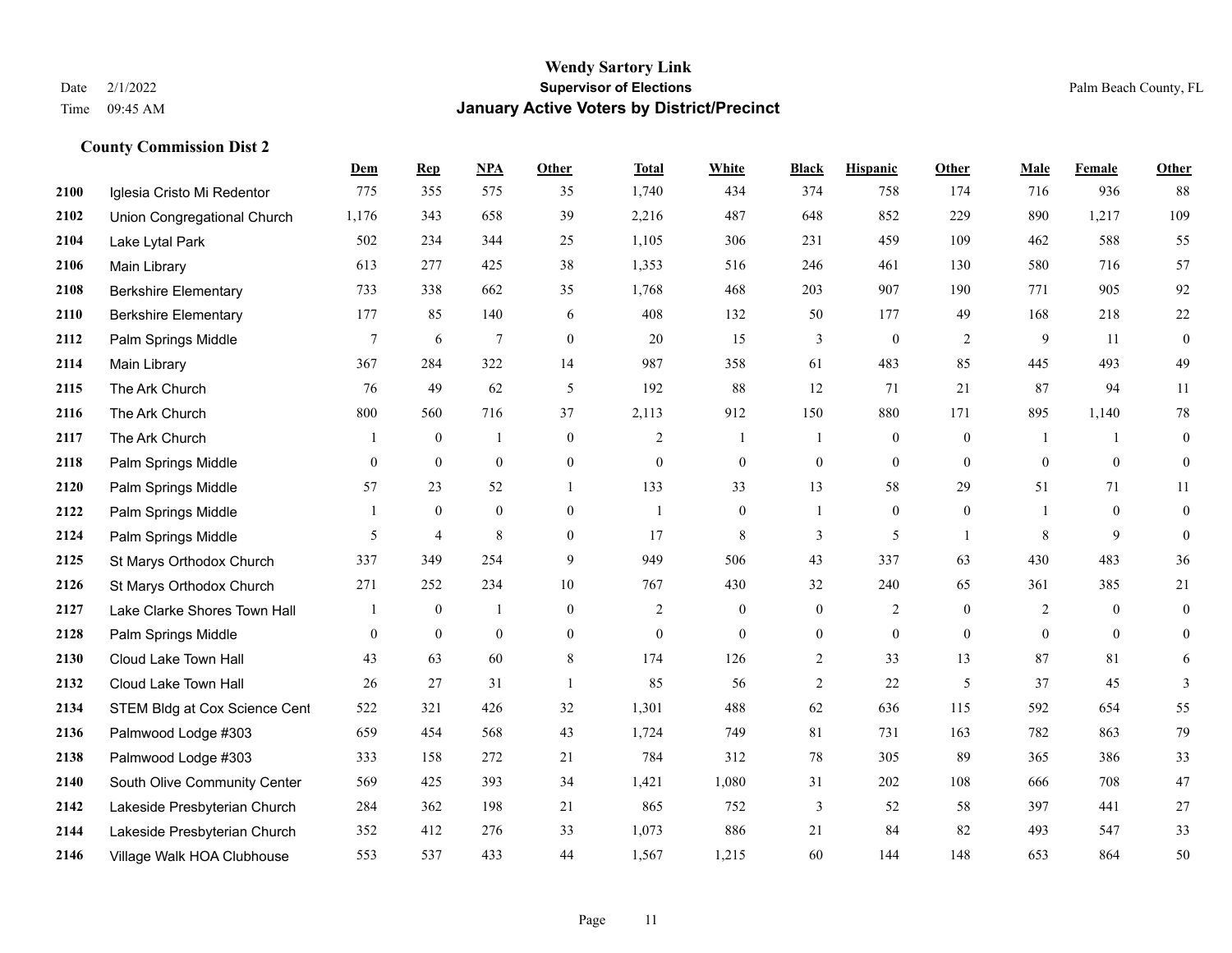**County Commission Dist 2**

### **Wendy Sartory Link** Date 2/1/2022 **Supervisor of Elections** Palm Beach County, FL Time 09:45 AM **January Active Voters by District/Precinct**

|      |                                       | Dem            | <b>Rep</b>     | <u>NPA</u>       | Other            | <b>Total</b>     | White            | <b>Black</b>   | <b>Hispanic</b> | Other          | Male           | Female         | Other            |
|------|---------------------------------------|----------------|----------------|------------------|------------------|------------------|------------------|----------------|-----------------|----------------|----------------|----------------|------------------|
| 2148 | <b>Liberty Park Elementary</b>        | $\theta$       | $\overline{0}$ | $\mathbf{0}$     | $\theta$         | $\mathbf{0}$     | $\overline{0}$   | $\mathbf{0}$   | $\overline{0}$  | $\theta$       | $\theta$       | $\overline{0}$ | $\theta$         |
| 2150 | <b>River Bridge Activities Center</b> | 1,097          | 534            | 701              | 59               | 2,391            | 1,156            | 495            | 496             | 244            | 990            | 1,316          | 85               |
| 2152 | Pine Ridge North II                   | 1,118          | 516            | 820              | 51               | 2,505            | 1,014            | 392            | 836             | 263            | 1,005          | 1,398          | $102\,$          |
| 2154 | <b>Forest Hill Elementary</b>         | 1,133          | 445            | 804              | 36               | 2,418            | 728              | 399            | 1,049           | 242            | 1,047          | 1,246          | 125              |
| 2156 | Cresthaven Emory Aud                  | 627            | 406            | 305              | 14               | 1,352            | 747              | 100            | 413             | 92             | 497            | 807            | 48               |
| 2158 | Community Of Hope                     | 1,087          | 423            | 858              | 28               | 2,396            | 596              | 436            | 1,049           | 315            | 1,051          | 1,231          | 114              |
| 2160 | Cresthaven Barkley Aud                | 505            | 349            | 293              | 19               | 1,166            | 585              | 85             | 395             | 101            | 494            | 622            | 50               |
| 2162 | Cresthaven Ashley Aud                 | 333            | 217            | 231              | 15               | 796              | 396              | 41             | 297             | 62             | 314            | 449            | 33               |
| 2164 | <b>Covered Bridge Clubhouse</b>       | 1,111          | 740            | 678              | 40               | 2,569            | 1,771            | 140            | 488             | 170            | 995            | 1,494          | 80               |
| 2166 | Poinciana Clubhouse                   | 910            | 533            | 507              | 37               | 1,987            | 1,312            | 103            | 414             | 158            | 780            | 1,141          | 66               |
| 2168 | First Baptist Church GA               | $\overline{0}$ | $\overline{0}$ | $\boldsymbol{0}$ | $\theta$         | $\boldsymbol{0}$ | $\boldsymbol{0}$ | $\mathbf{0}$   | $\mathbf{0}$    | $\mathbf{0}$   | $\overline{0}$ | $\mathbf{0}$   | $\boldsymbol{0}$ |
| 2170 | <b>Liberty Park Elementary</b>        | 1,138          | 543            | 671              | 58               | 2,410            | 1,040            | 462            | 650             | 258            | 961            | 1,339          | 110              |
| 2172 | First Baptist Church GA               | 17             | 3              | 9                | $\mathbf{0}$     | 29               | 13               | $\overline{3}$ | 9               | $\overline{4}$ | 11             | 17             | 1                |
| 2174 | First Baptist Church GA               | 458            | 188            | 279              | 14               | 939              | 409              | 194            | 209             | 127            | 421            | 477            | 41               |
| 2182 | <b>Greenacres Community Center</b>    | 639            | 285            | 540              | 31               | 1,495            | 523              | 143            | 683             | 146            | 596            | 811            | 88               |
| 2184 | American Polish Club                  | 1,088          | 386            | 808              | 42               | 2,324            | 694              | 350            | 1,025           | 255            | 969            | 1,217          | 138              |
| 2186 | American Polish Club                  | 319            | 138            | 239              | $\overline{7}$   | 703              | 209              | 112            | 316             | 66             | 312            | 361            | 30               |
| 2188 | St Lukes United Methodist Chr         | 462            | 512            | 436              | 35               | 1,445            | 1,142            | 34             | 191             | 78             | 688            | 718            | 39               |
| 2190 | Lucerne Pointe Clubhouse              | 1,013          | 536            | 652              | 49               | 2,250            | 1,426            | 220            | 427             | 177            | 924            | 1,252          | $74\,$           |
| 2192 | Fountains Of Palm Beach               | 930            | 461            | 593              | 58               | 2,042            | 1,370            | 154            | 348             | 170            | 874            | 1,106          | 62               |
| 2194 | <b>LC Swain Middle</b>                | 1,089          | 367            | 742              | 41               | 2,239            | 760              | 472            | 779             | 228            | 946            | 1,189          | 104              |
| 2196 | Pine Ridge South IV Clubhouse         | 886            | 495            | 509              | 44               | 1,934            | 1,154            | 261            | 407             | 112            | 758            | 1,102          | 74               |
| 2198 | American Finnish Club                 | 14             | 9              | $\,$ 8 $\,$      | $\boldsymbol{0}$ | 31               | 17               | 3              | 1               | 10             | 12             | 16             | 3                |
| 2202 | <b>LC Swain Middle</b>                | $\Omega$       | $\,$ 8 $\,$    | 1                | $\theta$         | 9                | 6                | $\mathbf{0}$   | 3               | $\mathbf{0}$   | $\overline{4}$ | 5              | $\mathbf{0}$     |
| 2204 | Heritage Elementary                   | 555            | 217            | 482              | 29               | 1,283            | 409              | 143            | 617             | 114            | 559            | 652            | $72\,$           |
| 2206 | <b>Heritage Elementary</b>            | 460            | 194            | 337              | 16               | 1,007            | 320              | 222            | 337             | 128            | 440            | 517            | 50               |
| 2208 | American Finnish Club                 | 6              | $\tau$         | $\overline{1}$   | $\mathbf{1}$     | 15               | 14               | $\mathbf{0}$   | $\mathbf{0}$    | $\overline{1}$ | 6              | 8              | $\mathbf{1}$     |
| 2210 | American Polish Club                  | 231            | 97             | 140              | 5                | 473              | 172              | 112            | 140             | 49             | 190            | 264            | 19               |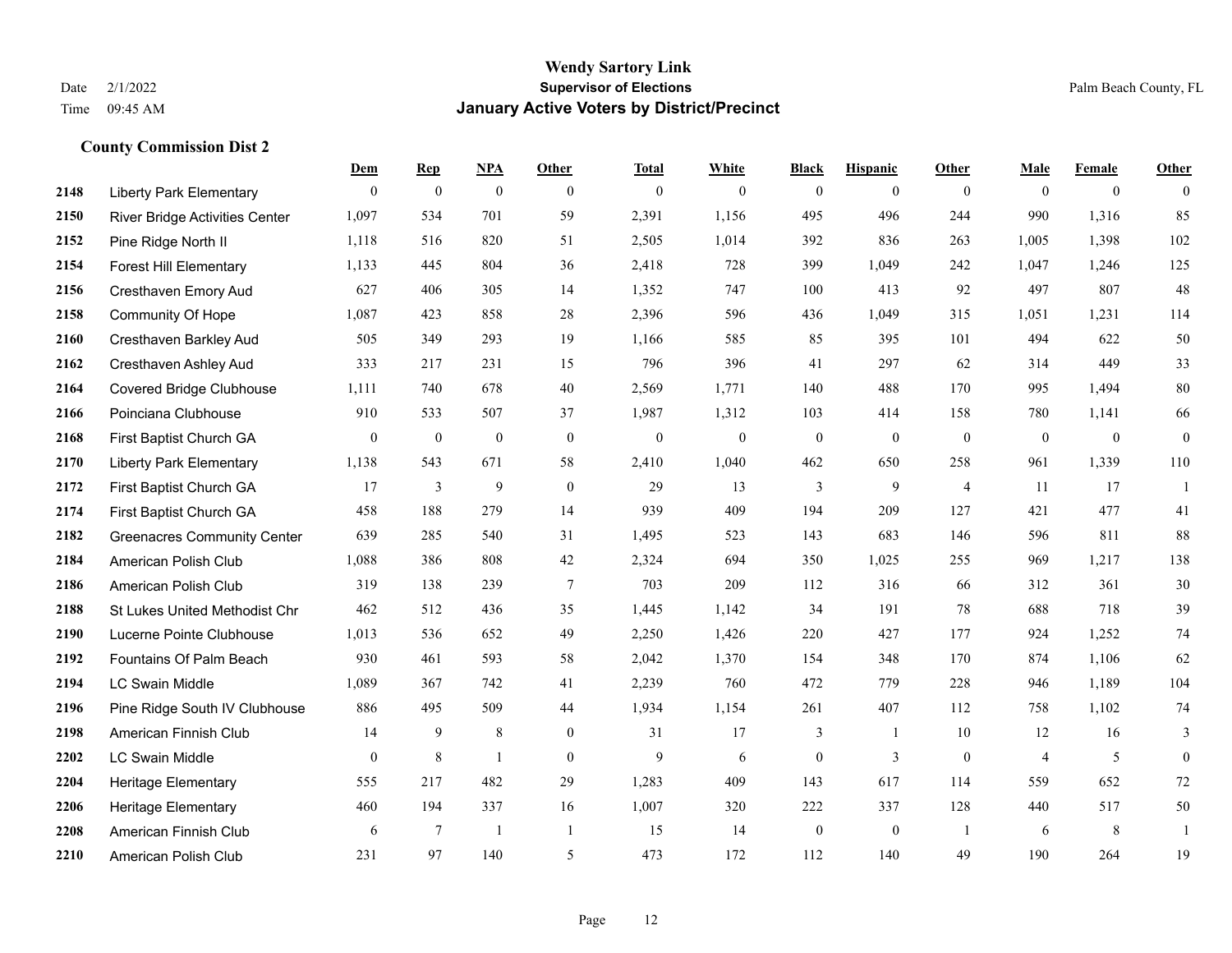|      |                                 | <u>Dem</u> | <u>Rep</u> | <b>NPA</b> | Other | <b>Total</b> | White  | <b>Black</b> | <b>Hispanic</b> | Other  | <b>Male</b>  | Female | <b>Other</b>   |
|------|---------------------------------|------------|------------|------------|-------|--------------|--------|--------------|-----------------|--------|--------------|--------|----------------|
| 2212 | American Polish Club            |            |            |            |       | $\mathbf{0}$ |        | $\mathbf{0}$ | $\Omega$        |        |              |        | $\overline{0}$ |
| 2214 | Indian Pines Elementary         | 1,192      | 261        | 596        | 39    | 2,088        | 469    | 934          | 450             | 235    | 942          | .046   | 100            |
| 2216 | Indian Pines Elementary         | 1,784      | 288        | 840        | 44    | 2,956        | 511    | .500         | 578             | 367    | 1,341        | 1,469  | 146            |
| 2218 | Tradewinds Middle               | 1,261      | 313        | 660        | 40    | 2,274        | 564    | 903          | 358             | 449    | 999          | 1,150  | 125            |
| 8001 | Federal Only                    |            |            | $\theta$   |       | $\theta$     |        | $\mathbf{0}$ | $\theta$        |        | $\mathbf{U}$ |        | $\overline{0}$ |
| 8002 | State Only                      | 129        | 99         | 110        |       | 340          | 261    | 13           | 13              | 53     | 150          | 177    | 13             |
|      | <b>County Commission Dist 2</b> | 52,778     | 26,675     | 34,624     | 2,253 | 116,330      | 52,374 | 20,882       | 31,483          | 11,591 | 49,623       | 61,922 | 4,785          |
|      |                                 |            |            |            |       |              |        |              |                 |        |              |        |                |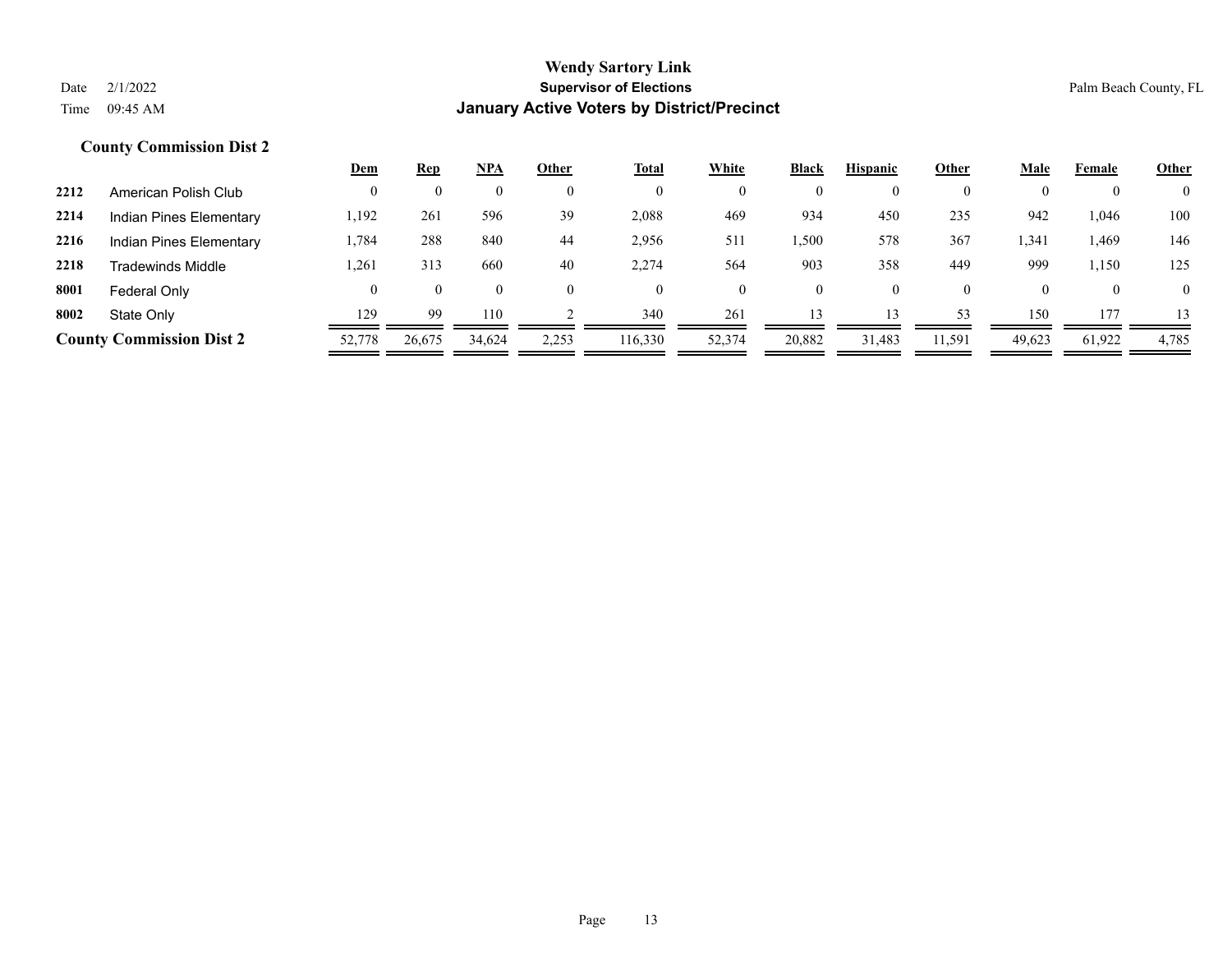|      |                                  | Dem              | <b>Rep</b>       | NPA              | <b>Other</b>     | <b>Total</b>   | <b>White</b>     | <b>Black</b>     | <b>Hispanic</b>  | <b>Other</b>   | <b>Male</b>    | <b>Female</b>  | <b>Other</b>     |
|------|----------------------------------|------------------|------------------|------------------|------------------|----------------|------------------|------------------|------------------|----------------|----------------|----------------|------------------|
| 3002 | Palm Springs Middle              | 822              | 340              | 568              | 51               | 1,781          | 530              | 328              | 760              | 163            | 730            | 977            | 74               |
| 3004 | <b>Community Of Hope</b>         | 66               | 41               | 64               | 3                | 174            | 66               | 10               | 73               | 25             | 86             | 77             | 11               |
| 3006 | Faith Presbyterian               | 988              | 610              | 704              | 34               | 2,336          | 949              | 276              | 908              | 203            | 962            | 1,273          | 101              |
| 3008 | Palm Springs Middle              | $\boldsymbol{0}$ | $\boldsymbol{0}$ | $\boldsymbol{0}$ | $\boldsymbol{0}$ | $\mathbf{0}$   | $\boldsymbol{0}$ | $\boldsymbol{0}$ | $\boldsymbol{0}$ | $\mathbf{0}$   | $\mathbf{0}$   | $\mathbf{0}$   | $\boldsymbol{0}$ |
| 3010 | Faith Presbyterian               | 365              | 215              | 305              | 24               | 909            | 354              | 119              | 357              | 79             | 421            | 454            | 34               |
| 3012 | <b>Emmanuel Baptist Church</b>   | 632              | 572              | 429              | 22               | 1,655          | 997              | 45               | 519              | 94             | 695            | 898            | 62               |
| 3014 | Lake Clarke Shores Town Hall     | 995              | 1,074            | 659              | 45               | 2,773          | 2,033            | 82               | 487              | 171            | 1,267          | 1,420          | 86               |
| 3016 | <b>Community Of Hope</b>         | 44               | 38               | 56               | 2                | 140            | 37               | 9                | 78               | 16             | 54             | 76             | $10\,$           |
| 3018 | Palm Springs Middle              | 11               | 10               | 9                | $\overline{3}$   | 33             | 12               | $\boldsymbol{0}$ | 17               | $\overline{4}$ | 13             | 19             | $\overline{1}$   |
| 3020 | Palm Springs Village Hall        | 969              | 621              | 804              | 38               | 2,432          | 972              | 172              | 1,085            | 203            | 1,069          | 1,250          | 113              |
| 3022 | Oasis De Amor Baptist Church     | 500              | 227              | 409              | 18               | 1,154          | 369              | 139              | 504              | 142            | 542            | 546            | 66               |
| 3024 | Palm Springs Library             | 713              | 404              | 579              | 22               | 1,718          | 644              | 197              | 689              | 188            | 757            | 858            | 103              |
| 3026 | Palm Springs Village Hall        | $\boldsymbol{0}$ | $\bf{0}$         | $\boldsymbol{0}$ | $\boldsymbol{0}$ | $\mathbf{0}$   | $\boldsymbol{0}$ | $\boldsymbol{0}$ | $\boldsymbol{0}$ | $\theta$       | $\overline{0}$ | $\overline{0}$ | $\boldsymbol{0}$ |
| 3028 | Palm Springs Village Hall        | 2                | -1               | $\boldsymbol{0}$ | $\boldsymbol{0}$ | 3              | $\boldsymbol{0}$ | $\boldsymbol{0}$ | 3                | $\overline{0}$ |                | 2              | $\mathbf{0}$     |
| 3030 | Palm Springs Village Hall        | $\overline{0}$   | $\mathbf{0}$     | $\mathbf{0}$     | $\overline{0}$   | $\theta$       | $\mathbf{0}$     | $\mathbf{0}$     | $\mathbf{0}$     | $\theta$       | $\Omega$       | $\theta$       | $\mathbf{0}$     |
| 3032 | Special Olympics of PBC          | 680              | 326              | 535              | 35               | 1,576          | 567              | 267              | 608              | 134            | 731            | 764            | 81               |
| 3034 | <b>Sunlight Community Church</b> | 157              | 103              | 79               | 6                | 345            | 185              | 41               | 99               | 20             | 154            | 181            | $10\,$           |
| 3036 | <b>Sunlight Community Church</b> | 384              | 212              | 288              | 15               | 899            | 371              | 179              | 260              | 89             | 404            | 466            | 29               |
| 3038 | <b>Sunlight Community Church</b> | 719              | 308              | 553              | 31               | 1,611          | 655              | 254              | 530              | 172            | 752            | 781            | $78\,$           |
| 3040 | 1st Congregational Church        | 693              | 306              | 413              | 43               | 1,455          | 1,072            | 71               | 192              | 120            | 715            | 687            | 53               |
| 3042 | 1st Congregational Church        | 712              | 451              | 400              | 50               | 1,613          | 1,350            | 24               | 136              | 103            | 736            | 822            | 55               |
| 3044 | Holy Redeemer Church             | 218              | 67               | 193              | $\,8\,$          | 486            | 135              | 102              | 209              | 40             | 212            | 259            | 15               |
| 3048 | Holy Redeemer Church             | 590              | 219              | 472              | 24               | 1,305          | 393              | 259              | 525              | 128            | 583            | 662            | 60               |
| 3050 | Holy Redeemer Church             | $\tau$           | $\tau$           | $\overline{2}$   | $\mathbf{0}$     | 16             | 9                | 6                | 1                | $\mathbf{0}$   | 9              | $\overline{7}$ | $\mathbf{0}$     |
| 3052 | Our Savior Lutheran Church       | 402              | 112              | 252              | 13               | 779            | 216              | 216              | 276              | 71             | 368            | 374            | 37               |
| 3058 | Our Savior Lutheran Church       | $\mathbf{0}$     | $\boldsymbol{0}$ | $\overline{2}$   | $\overline{0}$   | $\overline{2}$ | $\mathbf{1}$     | $\mathbf{1}$     | $\mathbf{0}$     | $\mathbf{0}$   |                | -1             | $\boldsymbol{0}$ |
| 3060 | Our Savior Lutheran Church       | 255              | 53               | 152              | 6                | 466            | 105              | 171              | 154              | 36             | 179            | 267            | $20\,$           |
| 3062 | Our Savior Lutheran Church       | 1,028            | 320              | 601              | 52               | 2,001          | 801              | 432              | 585              | 183            | 940            | 969            | 92               |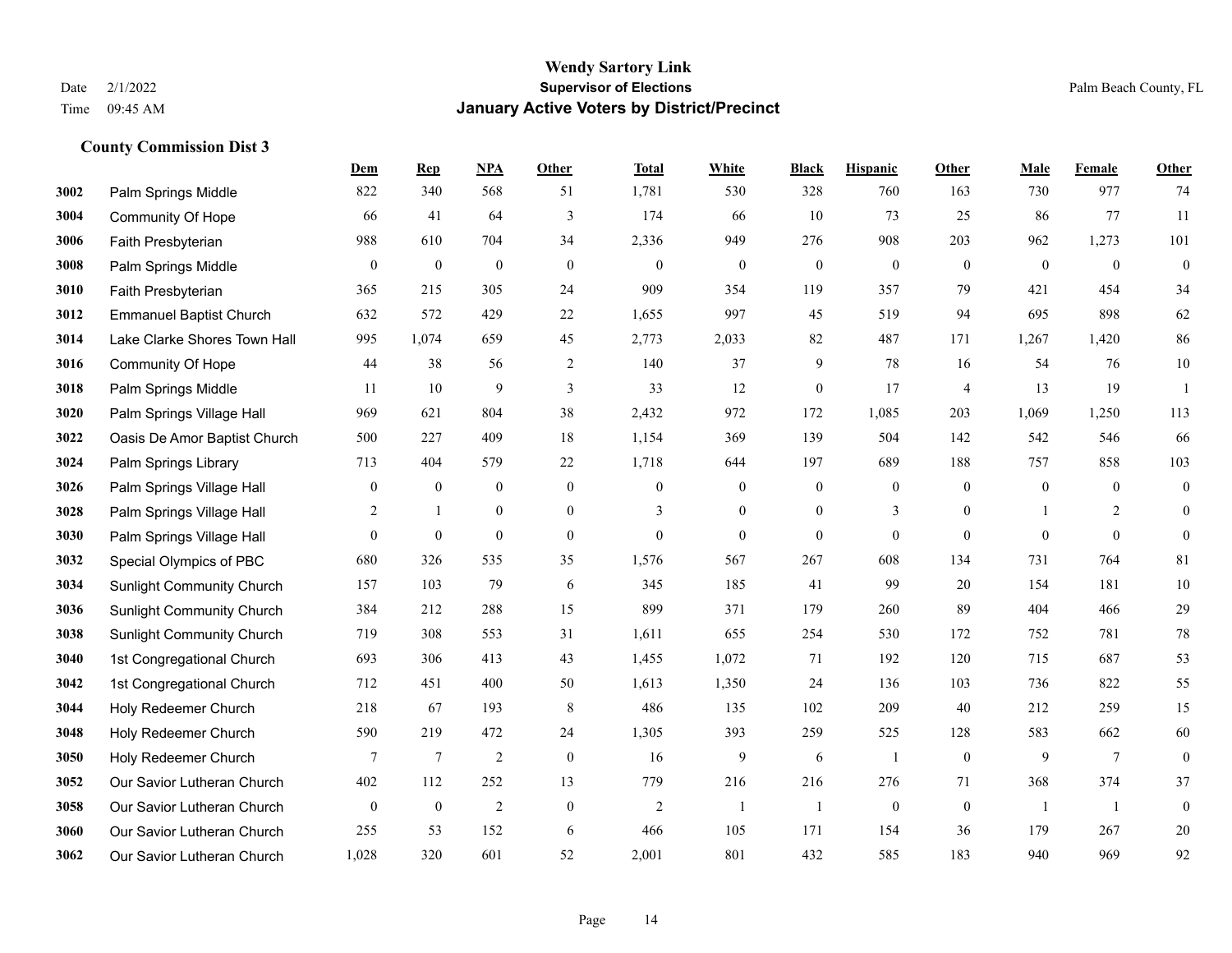|      |                                  | Dem          | <b>Rep</b>   | NPA            | <b>Other</b>     | <b>Total</b> | <b>White</b> | <b>Black</b> | <b>Hispanic</b> | <b>Other</b> | <b>Male</b> | Female   | <b>Other</b>     |
|------|----------------------------------|--------------|--------------|----------------|------------------|--------------|--------------|--------------|-----------------|--------------|-------------|----------|------------------|
| 3064 | 1st Congregational Church        | 480          | 229          | 373            | 29               | 1,111        | 783          | 94           | 153             | 81           | 525         | 547      | 39               |
| 3066 | Our Savior Lutheran Church       | 374          | 145          | 276            | 20               | 815          | 564          | 79           | 93              | 79           | 400         | 383      | 32               |
| 3068 | St Andrews Episcopal             | 538          | 289          | 398            | 45               | 1,270        | 1,019        | 54           | 112             | 85           | 620         | 608      | $42\,$           |
| 3070 | <b>Mid County Senior Center</b>  | 717          | 268          | 576            | 35               | 1,596        | 517          | 377          | 504             | 198          | 733         | 788      | 75               |
| 3071 | Holy Redeemer Church             | $\mathbf{0}$ | $\mathbf{0}$ | $\overline{0}$ | $\theta$         | $\theta$     | $\mathbf{0}$ | $\mathbf{0}$ | $\overline{0}$  | $\theta$     | $\theta$    | $\theta$ | $\boldsymbol{0}$ |
| 3072 | Holy Redeemer Church             | 134          | 24           | 93             | $\tau$           | 258          | 70           | 101          | 52              | 35           | 100         | 146      | $12\,$           |
| 3074 | <b>Coastal Chapel</b>            | 475          | 357          | 338            | 31               | 1,201        | 748          | 104          | 258             | 91           | 569         | 591      | 41               |
| 3075 | Lantana Recreation Center        | 13           | 8            | $\tau$         | 2                | 30           | 30           | $\mathbf{0}$ | $\theta$        | $\theta$     | 10          | 20       | $\boldsymbol{0}$ |
| 3076 | Our Savior Lutheran Church       | 46           | 32           | 48             | $\boldsymbol{0}$ | 126          | 83           | 16           | 17              | 10           | 66          | 54       | 6                |
| 3078 | Lakeside UM Church               | 656          | 385          | 438            | 40               | 1,519        | 943          | 173          | 270             | 133          | 675         | 800      | 44               |
| 3080 | American Finnish Club            | 853          | 224          | 576            | 40               | 1,693        | 397          | 528          | 578             | 190          | 732         | 859      | 102              |
| 3082 | <b>Atlantis City Hall</b>        | 491          | 877          | 444            | 48               | 1,860        | 1,604        | 39           | 92              | 125          | 852         | 962      | 46               |
| 3084 | Lakes of Sherbrooke              | 694          | 643          | 593            | 54               | 1,984        | 1,343        | 189          | 287             | 165          | 857         | 1,051    | 76               |
| 3086 | Woodlands Middle                 | 788          | 609          | 698            | 50               | 2,145        | 1,465        | 142          | 355             | 183          | 1,001       | 1,070    | $74\,$           |
| 3088 | <b>Tradewinds Middle</b>         | 183          | 50           | 125            | 8                | 366          | 96           | 128          | 81              | 61           | 169         | 187      | $10\,$           |
| 3090 | <b>Woodlands Middle</b>          | 1,453        | 827          | 667            | 53               | 3,000        | 2,414        | 184          | 116             | 286          | 1,359       | 1,554    | 87               |
| 3092 | Lacuna HOA Clubhouse             | 1,212        | 768          | 775            | 74               | 2,829        | 1,965        | 278          | 324             | 262          | 1,296       | 1,446    | 87               |
| 3094 | <b>Coral Reef Elementary</b>     | 326          | 241          | 281            | 29               | 877          | 510          | 75           | 202             | 90           | 407         | 443      | $27\,$           |
| 3096 | <b>Coral Reef Elementary</b>     | 822          | 584          | 646            | 56               | 2,108        | 1,348        | 260          | 269             | 231          | 976         | 1,055    | 77               |
| 3098 | <b>Manatee Elementary</b>        | 672          | 590          | 540            | 47               | 1,849        | 1,257        | 179          | 221             | 192          | 847         | 942      | 60               |
| 3100 | Journeys End                     | 431          | 339          | 371            | 20               | 1,161        | 776          | 94           | 140             | 151          | 547         | 584      | 30               |
| 3102 | <b>Diamond View Elementary</b>   | 1,209        | 453          | 803            | 52               | 2,517        | 1,037        | 643          | 540             | 297          | 1,114       | 1,295    | 108              |
| 3104 | American German Club             | 403          | 350          | 383            | 34               | 1,170        | 814          | 91           | 137             | 128          | 542         | 584      | 44               |
| 3106 | American German Club             | 303          | 105          | 209            | 17               | 634          | 222          | 183          | 97              | 132          | 279         | 327      | $28\,$           |
| 3108 | Santaluces High                  | 1,274        | 546          | 908            | 67               | 2,795        | 1,129        | 721          | 550             | 395          | 1,241       | 1.465    | 89               |
| 3110 | Lantana Road Branch Library      | 822          | 336          | 497            | 44               | 1,699        | 799          | 458          | 284             | 158          | 734         | 888      | 77               |
| 3112 | <b>Starlight Cove Elementary</b> | 847          | 300          | 620            | 36               | 1,803        | 702          | 318          | 635             | 148          | 774         | 935      | 94               |
| 3114 | Santaluces High                  | 375          | 255          | 299            | 11               | 940          | 549          | 119          | 186             | 86           | 458         | 453      | 29               |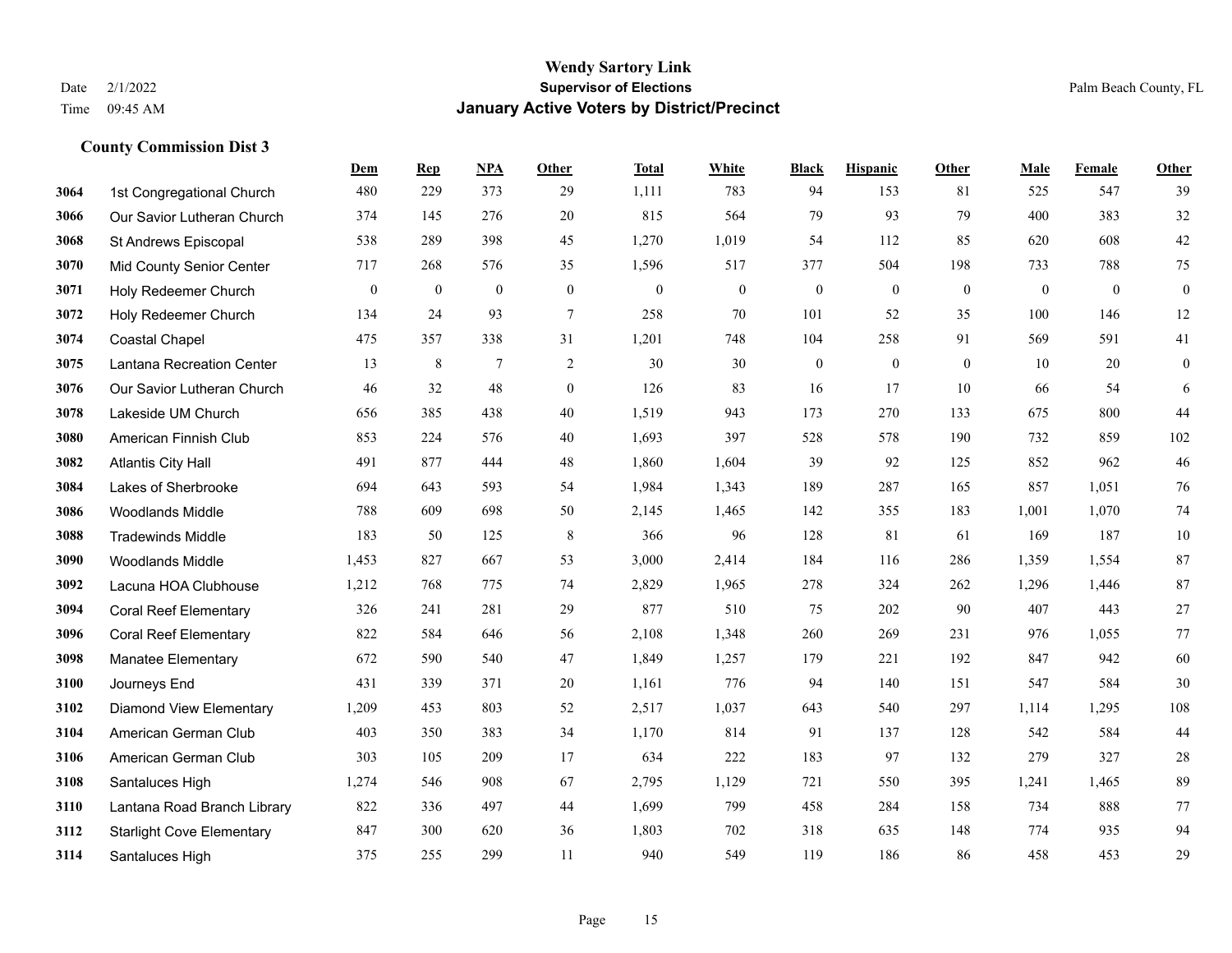|      |                                  | Dem   | <b>Rep</b> | NPA | <b>Other</b> | <b>Total</b> | <b>White</b> | <b>Black</b>     | <b>Hispanic</b> | Other | <b>Male</b> | Female | <b>Other</b> |
|------|----------------------------------|-------|------------|-----|--------------|--------------|--------------|------------------|-----------------|-------|-------------|--------|--------------|
| 3116 | <b>Advent Lantana</b>            | 1,051 | 525        | 744 | 53           | 2,373        | 1,464        | 357              | 368             | 184   | 984         | 1,309  | 80           |
| 3118 | Advent Lantana                   | 201   | 222        | 177 | 16           | 616          | 502          | 23               | 48              | 43    | 303         | 301    | 12           |
| 3120 | Valencia Shores Social Club      | 1,230 | 600        | 579 | 51           | 2,460        | 2,175        | 68               | 81              | 136   | 1,136       | 1,269  | 55           |
| 3122 | Boynton Beach Community Chui     | 896   | 407        | 346 | 33           | 1,682        | 1,503        | 38               | 51              | 90    | 696         | 949    | 37           |
| 3124 | West Boynton Park and Rec        | 795   | 579        | 660 | 44           | 2,078        | 1,310        | 226              | 295             | 247   | 943         | 1.062  | 73           |
| 3126 | Temple Shaarei Shalom            | 628   | 501        | 468 | 27           | 1,624        | 1,117        | 152              | 198             | 157   | 748         | 827    | 49           |
| 3128 | West Boynton Park and Rec        | 944   | 608        | 736 | 45           | 2,333        | 1,447        | 290              | 336             | 260   | 1,062       | 1,190  | 81           |
| 3130 | Winston Trails Swim Center       | 1,108 | 912        | 869 | 63           | 2,952        | 2,090        | 209              | 376             | 277   | 1,384       | 1,457  | 111          |
| 3132 | Park Vista High                  | 858   | 653        | 713 | 48           | 2,272        | 1,439        | 232              | 359             | 242   | 1,029       | 1,166  | 77           |
| 3133 | Christa McAuliffe Middle         | 174   | 123        | 137 | 9            | 443          | 270          | 47               | 60              | 66    | 212         | 219    | 12           |
| 3134 | <b>Hidden Oaks Elementary</b>    | 1,063 | 319        | 603 | 35           | 2,020        | 580          | 797              | 370             | 273   | 863         | 1.071  | 86           |
| 3136 | Freedom Shores Elementary        | 874   | 404        | 594 | 32           | 1,904        | 828          | 549              | 272             | 255   | 845         | 984    | 75           |
| 3138 | <b>Citrus Cove Elementary</b>    | 868   | 491        | 570 | 33           | 1,962        | 1,134        | 327              | 287             | 214   | 863         | 1,016  | 83           |
| 3140 | Boynton Lakes North Clubhouse    | 418   | 186        | 280 | 16           | 900          | 424          | 223              | 123             | 130   | 401         | 467    | $32\,$       |
| 3142 | Boynton Lakes North Clubhouse    | 366   | 165        | 226 | 21           | 778          | 433          | 137              | 137             | 71    | 315         | 434    | 29           |
| 3144 | Freedom Shores Elementary        | 9     | 8          | 9   | $\mathbf{0}$ | 26           | 21           | $\boldsymbol{0}$ | 3               | 2     | 11          | 13     | $\sqrt{2}$   |
| 3146 | <b>Freedom Shores Elementary</b> | 338   | 132        | 173 | 21           | 664          | 450          | 78               | 73              | 63    | 261         | 382    | $21\,$       |
| 3148 | Imagine Schools - Chancellor     | 61    | 53         | 54  | 5            | 173          | 117          | 12               | 27              | 17    | 88          | 80     | 5            |
| 3150 | Christa McAuliffe Middle         | 553   | 256        | 232 | 23           | 1,064        | 966          | 18               | 30              | 50    | 432         | 600    | 32           |
| 3152 | Park Vista High                  | 651   | 409        | 395 | 32           | 1,487        | 1,277        | 54               | 63              | 93    | 653         | 786    | 48           |
| 3154 | Ponte Vecchio Clubhouse          | 788   | 321        | 285 | 24           | 1,418        | 1,269        | 20               | 39              | 90    | 638         | 741    | 39           |
| 3156 | Aberdeen East Clubhouse          | 1,001 | 491        | 557 | 40           | 2,089        | 1,567        | 150              | 188             | 184   | 862         | 1,164  | 63           |
| 3158 | <b>Crystal Lakes Elementary</b>  | 996   | 768        | 806 | 61           | 2,631        | 1,835        | 200              | 300             | 296   | 1,196       | 1,328  | 107          |
| 3160 | Christa McAuliffe Middle         | 436   | 327        | 338 | 19           | 1,120        | 762          | 135              | 120             | 103   | 504         | 574    | 42           |
| 3162 | <b>Hidden Oaks Elementary</b>    | 537   | 260        | 303 | 20           | 1,120        | 670          | 206              | 126             | 118   | 500         | 588    | 32           |
| 3164 | <b>Citrus Cove Elementary</b>    | 881   | 544        | 652 | 49           | 2,126        | 1,329        | 317              | 247             | 233   | 950         | 1,105  | 71           |
| 3166 | Jamaica Bay Clubhouse            | 352   | 375        | 268 | 24           | 1,019        | 901          | 20               | 37              | 61    | 444         | 540    | 35           |
| 3168 | Boynton Beach Fire Station #3    | 907   | 473        | 673 | 35           | 2,088        | 1,188        | 377              | 300             | 223   | 886         | 1,132  | 70           |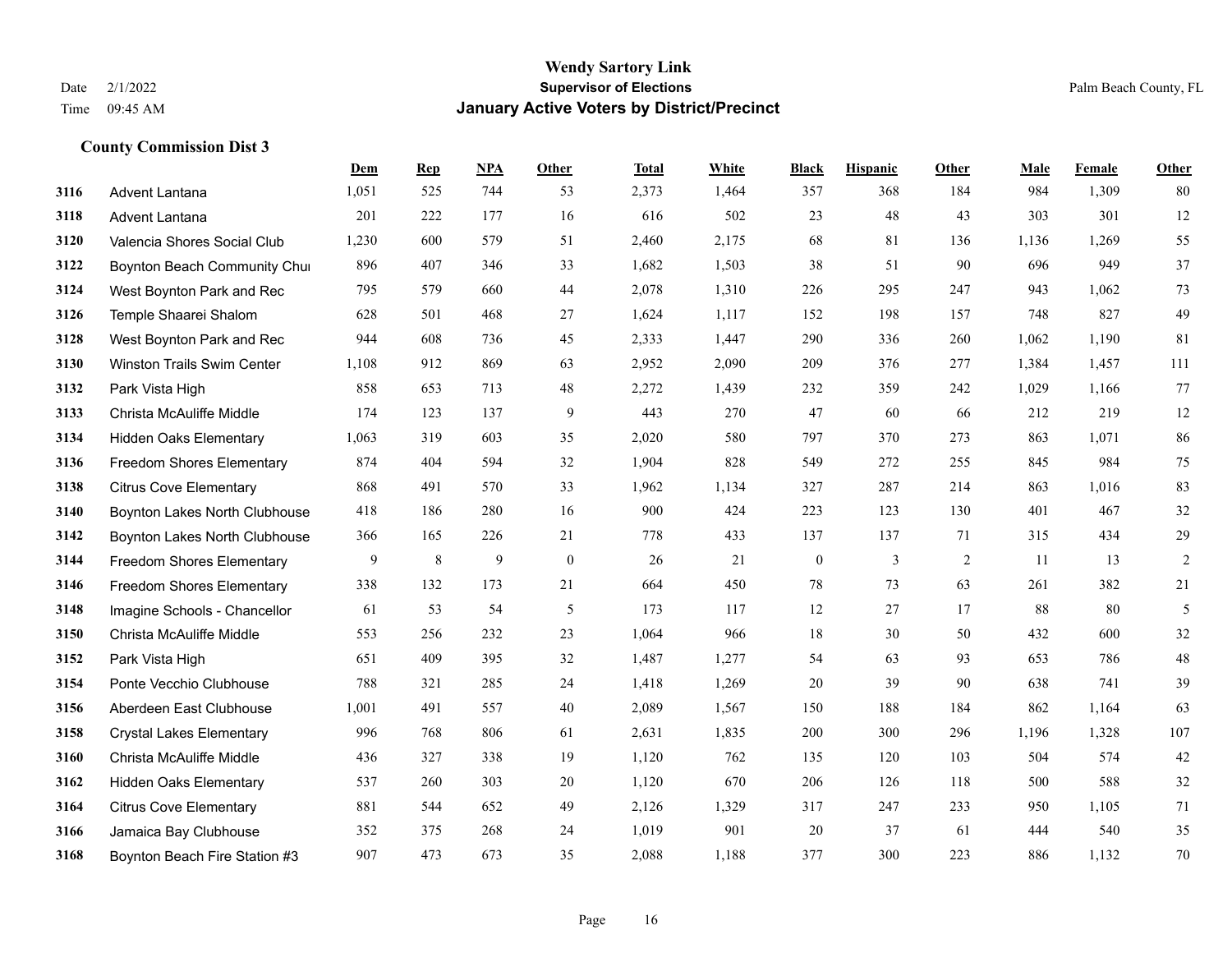|      |                                  | Dem      | <b>Rep</b>   | NPA      | Other          | <b>Total</b> | White    | <b>Black</b> | <b>Hispanic</b> | Other    | <b>Male</b> | Female   | Other        |
|------|----------------------------------|----------|--------------|----------|----------------|--------------|----------|--------------|-----------------|----------|-------------|----------|--------------|
| 3170 | Boynton Beach High               | 1,119    | 617          | 896      | 73             | 2,705        | 1,587    | 321          | 543             | 254      | 1,176       | 1,427    | 102          |
| 3172 | Boynton Beach High               | 484      | 144          | 313      | 33             | 974          | 453      | 268          | 144             | 109      | 397         | 530      | 47           |
| 3174 | Boynton Beach Fire Station #3    | 248      | 179          | 177      | 14             | 618          | 425      | 52           | 84              | 57       | 281         | 321      | 16           |
| 3176 | Boynton Beach High               | 208      | 123          | 152      | 7              | 490          | 262      | 86           | 81              | 61       | 212         | 258      | 20           |
| 3180 | Imagine Schools - Chancellor     | $\theta$ | $\mathbf{0}$ | $\theta$ | $\theta$       | $\theta$     | $\theta$ | $\theta$     | $\theta$        | $\theta$ | $\theta$    | $\theta$ | $\mathbf{0}$ |
| 3182 | Imagine Schools - Chancellor     | 102      | 51           | 78       | $\overline{4}$ | 235          | 117      | 49           | 38              | 31       | 112         | 112      | 11           |
| 3185 | Christ Fellowship Church BB      | 312      | 216          | 218      | 31             | 777          | 501      | 88           | 112             | 76       | 362         | 397      | 18           |
| 3186 | Christ Fellowship Church BB      | 192      | 122          | 143      | 12             | 469          | 330      | 43           | 62              | 34       | 212         | 237      | 20           |
| 3187 | Christ Fellowship Church BB      | 680      | 408          | 609      | 61             | 1,758        | 995      | 281          | 290             | 192      | 823         | 882      | 53           |
| 3188 | Christ Fellowship Church BB      | 416      | 301          | 357      | 22             | 1,096        | 674      | 225          | 121             | 76       | 541         | 520      | 35           |
| 3190 | Imagine Schools - Chancellor     | 308      | 161          | 233      | 23             | 725          | 410      | 150          | 98              | 67       | 371         | 339      | 15           |
| 3192 | Leisureville #1 Clubhouse        | 549      | 405          | 386      | 45             | 1,385        | 1,045    | 116          | 130             | 94       | 560         | 779      | 46           |
| 3194 | Boynton Beach Fire Station #2    | 753      | 178          | 378      | 20             | 1,329        | 464      | 556          | 169             | 140      | 588         | 689      | 52           |
| 3196 | Leisureville #3 Clubhouse        | 623      | 551          | 434      | 53             | 1,661        | 1,378    | 84           | 106             | 93       | 710         | 896      | 55           |
| 3198 | <b>BB Leisureville Clubhouse</b> | 497      | 528          | 309      | 36             | 1,370        | 1,129    | 65           | 114             | 62       | 557         | 773      | 40           |
| 3200 | Golfview Harbour Clubhouse       | 601      | 402          | 402      | 26             | 1,431        | 966      | 203          | 115             | 147      | 646         | 740      | 45           |
| 3202 | Golfview Harbour Clubhouse       | 67       | 69           | 52       |                | 195          | 142      | 31           | 11              | 11       | 98          | 91       | 6            |
|      | <b>County Commission Dist 3</b>  | 54,686   | 32,038       | 38,094   | 2,840          | 127,658      | 75,953   | 16,907       | 22,740          | 12,058   | 57,119      | 65,872   | 4,667        |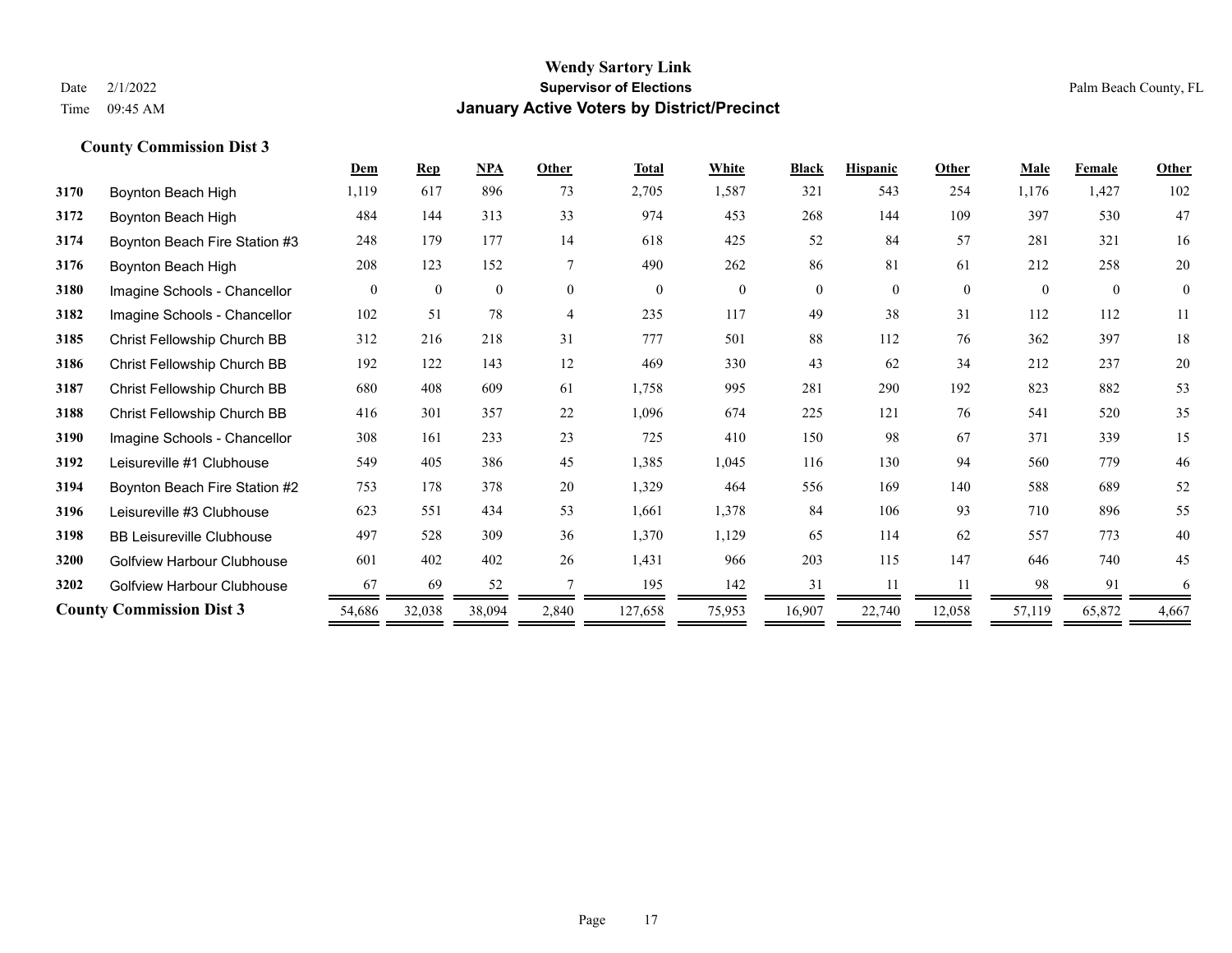|      |                                      | Dem              | <b>Rep</b>       | NPA              | <b>Other</b>   | <b>Total</b>     | <b>White</b>     | <b>Black</b>     | <b>Hispanic</b>  | <b>Other</b>   | <b>Male</b>      | Female       | <b>Other</b>     |
|------|--------------------------------------|------------------|------------------|------------------|----------------|------------------|------------------|------------------|------------------|----------------|------------------|--------------|------------------|
| 4002 | Lantana Recreation Center            | 464              | 519              | 375              | 48             | 1,406            | 1,175            | 32               | 106              | 93             | 680              | 687          | 39               |
| 4004 | South Palm Beach Town Hall           | 403              | 508              | 391              | 33             | 1,335            | 1,139            | 21               | 82               | 93             | 582              | 705          | $48\,$           |
| 4006 | Manalapan Town Hall                  | 77               | 206              | 93               | 9              | 385              | 352              | 6                | 5                | 22             | 194              | 181          | $10\,$           |
| 4008 | Hypoluxo Town Hall                   | 514              | 603              | 520              | 65             | 1,702            | 1,423            | 39               | 115              | 125            | 786              | 868          | $48\,$           |
| 4010 | <b>Bent Tree Villas East</b>         | 795              | 733              | 597              | 52             | 2,177            | 1,571            | 219              | 219              | 168            | 958              | 1.173        | $46\,$           |
| 4012 | Greentree Villas                     | 642              | 574              | 467              | 37             | 1,720            | 1,408            | 73               | 124              | 115            | 689              | 985          | $46\,$           |
| 4014 | New Church                           | 401              | 493              | 319              | 27             | 1,240            | 1,003            | 62               | 92               | 83             | 527              | 684          | 29               |
| 4016 | Christ Fellowship Church BB          | 537              | 293              | 301              | 24             | 1,155            | 695              | 190              | 165              | 105            | 533              | 591          | 31               |
| 4018 | Quail Ridge Business Center          | 122              | 365              | 126              | 13             | 626              | 604              | 1                | $\overline{2}$   | 19             | 285              | 328          | 13               |
| 4020 | Christ Fellowship Church BB          | 35               | 27               | 36               | 4              | 102              | 79               | 4                | 11               | 8              | 37               | 63           | $\overline{c}$   |
| 4022 | Congress Middle                      | 824              | 229              | 406              | 44             | 1,503            | 534              | 655              | 162              | 152            | 622              | 821          | 60               |
| 4024 | Harvey E Oyer Jr Park                | 487              | 632              | 493              | 55             | 1,667            | 1,320            | 90               | 133              | 124            | 790              | 831          | $46\,$           |
| 4026 | <b>Sterling Village Aud</b>          | 499              | 550              | 482              | 55             | 1,586            | 1,385            | 38               | 62               | 101            | 733              | 800          | 53               |
| 4028 | Ocean Ridge Town Hall                | 405              | 743              | 441              | 43             | 1,632            | 1,489            | 5                | 51               | 87             | 777              | 813          | $42\,$           |
| 4030 | Village of Golf Admin Bldg           | 37               | 182              | 52               | 4              | 275              | 269              | $\boldsymbol{0}$ | 1                | 5              | 130              | 143          | $\overline{2}$   |
| 4034 | <b>Crosspointe Elementary</b>        | 369              | 256              | 288              | 24             | 937              | 668              | 114              | 69               | 86             | 399              | 518          | $20\,$           |
| 4036 | <b>Forest Park Elementary</b>        | 288              | 447              | 275              | 26             | 1,036            | 932              | 8                | 50               | 46             | 434              | 570          | 32               |
| 4038 | <b>Briny Breezes Community Cente</b> | 87               | 144              | 90               | $\overline{4}$ | 325              | 300              | $\boldsymbol{0}$ | 9                | 16             | 133              | 182          | $10\,$           |
| 4040 | <b>Briny Breezes Community Cente</b> | $\boldsymbol{0}$ | $\boldsymbol{0}$ | $\boldsymbol{0}$ | $\overline{0}$ | $\boldsymbol{0}$ | $\boldsymbol{0}$ | $\boldsymbol{0}$ | $\boldsymbol{0}$ | $\mathbf{0}$   | $\boldsymbol{0}$ | $\mathbf{0}$ | $\boldsymbol{0}$ |
| 4042 | <b>Briny Breezes Community Cente</b> | $\overline{0}$   | $\mathbf{0}$     | $\mathbf{0}$     | $\overline{0}$ | $\theta$         | $\mathbf{0}$     | $\boldsymbol{0}$ | $\mathbf{0}$     | $\overline{0}$ | $\overline{0}$   | $\theta$     | $\boldsymbol{0}$ |
| 4044 | <b>Briny Breezes Community Cente</b> | 48               | 32               | 39               | $\theta$       | 119              | 104              | 1                | 9                | 5              | 61               | 55           | 3                |
| 4046 | <b>Delray Dunes</b>                  | 86               | 347              | 106              | 6              | 545              | 506              |                  | 5                | 33             | 245              | 288          | $12\,$           |
| 4048 | <b>Banyan Creek Elementary</b>       | 122              | 157              | 85               | 7              | 371              | 297              | 16               | 28               | 30             | 190              | 172          | 9                |
| 4050 | Hunter's Run Courtside Cafe          | 1,086            | 374              | 549              | 40             | 2,049            | 1,887            | 39               | 49               | 74             | 855              | 1,156        | 38               |
| 4052 | <b>Crosspointe Elementary</b>        | 114              | 81               | 90               | 3              | 288              | 176              | 57               | 21               | 34             | 142              | 140          | 6                |
| 4053 | <b>Crosspointe Elementary</b>        | 207              | 86               | 152              | 18             | 463              | 180              | 110              | 98               | 75             | 201              | 242          | $20\,$           |
| 4054 | Lakeview Baptist Church              | 532              | 645              | 445              | 41             | 1,663            | 1,379            | 76               | 101              | 107            | 767              | 844          | 52               |
| 4056 | Lakeview Baptist Church              | $\mathbf{0}$     | $\mathbf{0}$     | $\theta$         | $\theta$       | $\theta$         | $\mathbf{0}$     | $\mathbf{0}$     | $\mathbf{0}$     | $\mathbf{0}$   | $\theta$         | $\mathbf{0}$ | $\boldsymbol{0}$ |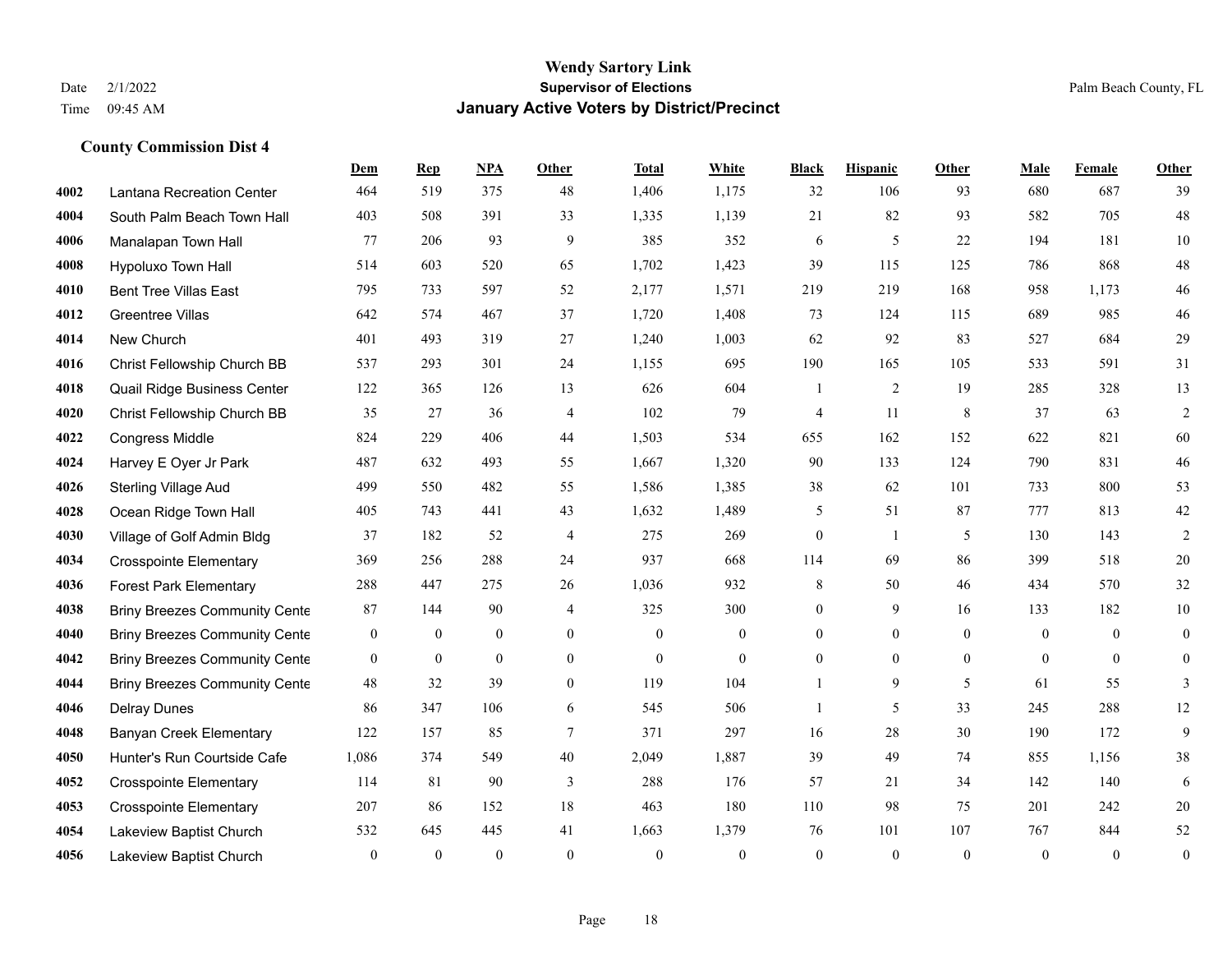|      |                                   | Dem          | <b>Rep</b>       | NPA              | <b>Other</b>   | <b>Total</b> | <b>White</b>     | <b>Black</b>     | <b>Hispanic</b> | <b>Other</b> | <b>Male</b>    | <b>Female</b> | <b>Other</b>     |
|------|-----------------------------------|--------------|------------------|------------------|----------------|--------------|------------------|------------------|-----------------|--------------|----------------|---------------|------------------|
| 4058 | Plumosa SOA Elementary            | 52           | 61               | 40               | 7              | 160          | 142              | $\overline{4}$   | 8               | 6            | 80             | 78            | $\overline{2}$   |
| 4060 | Lakeview Baptist Church           | 2            | 6                | $\overline{4}$   | $\overline{0}$ | 12           | 5                | $\mathbf{0}$     | $\mathbf{1}$    | 6            | 5              | $\tau$        | $\mathbf{0}$     |
| 4062 | Lakeview Baptist Church           | 42           | 77               | 38               | 5              | 162          | 133              | 7                | 9               | 13           | 76             | 84            | $\overline{2}$   |
| 4064 | Seacrest Presbyterian             | 48           | 43               | 47               | 3              | 141          | 127              |                  | 9               | 4            | 74             | 66            |                  |
| 4066 | Seacrest Presbyterian             | $\mathbf{0}$ | $\mathbf{0}$     | $\mathbf{0}$     | $\mathbf{0}$   | $\mathbf{0}$ | $\boldsymbol{0}$ | $\boldsymbol{0}$ | $\overline{0}$  | $\theta$     | $\overline{0}$ | $\theta$      | $\mathbf{0}$     |
| 4068 | Seacrest Presbyterian             | $\mathbf{0}$ | $\mathbf{0}$     | $\mathbf{0}$     | $\theta$       | $\theta$     | $\overline{0}$   | $\mathbf{0}$     | $\mathbf{0}$    | $\theta$     | $\overline{0}$ | $\Omega$      | $\mathbf{0}$     |
| 4070 | Seacrest Presbyterian             | $\theta$     | $\mathbf{0}$     | $\mathbf{0}$     | $\Omega$       | $\theta$     | $\mathbf{0}$     | $\mathbf{0}$     | $\theta$        | $\theta$     | $\theta$       | $\theta$      | $\mathbf{0}$     |
| 4072 | <b>Gulf Stream Town Hall</b>      | 185          | 459              | 214              | 23             | 881          | 815              | 4                | 23              | 39           | 429            | 432           | 20               |
| 4074 | Plumosa SOA Elementary            | 429          | 439              | 361              | 25             | 1,254        | 1,081            | 19               | 72              | 82           | 592            | 629           | 33               |
| 4076 | <b>Country Manors Clubhouse</b>   | 447          | 385              | 403              | 24             | 1,259        | 892              | 96               | 137             | 134          | 558            | 667           | 34               |
| 4078 | <b>Banyan Creek Elementary</b>    | 4            | 6                | 1                | $\mathbf{0}$   | 11           | 10               | $\boldsymbol{0}$ | $\mathbf{0}$    | -1           | 7              | 3             |                  |
| 4080 | <b>Banyan Creek Elementary</b>    | $\theta$     | $\mathbf{0}$     | $\mathbf{0}$     | $\overline{0}$ | $\theta$     | $\overline{0}$   | $\mathbf{0}$     | $\mathbf{0}$    | $\theta$     | $\theta$       | $\theta$      | $\theta$         |
| 4082 | <b>Banyan Creek Elementary</b>    | $\mathbf{0}$ | 3                | $\overline{0}$   | $\mathbf{0}$   | 3            | 3                | $\mathbf{0}$     | $\mathbf{0}$    | $\theta$     | 2              |               | $\theta$         |
| 4084 | <b>Banyan Creek Elementary</b>    | 42           | 24               | 25               | 2              | 93           | 69               | 6                | 10              | 8            | 43             | 46            |                  |
| 4086 | <b>Banyan Creek Elementary</b>    | 536          | 388              | 392              | 31             | 1,347        | 921              | 187              | 106             | 133          | 628            | 672           | 47               |
| 4088 | West Park Baptist Church          | 847          | 465              | 484              | 45             | 1,841        | 1,565            | 62               | 95              | 119          | 749            | 1,045         | 47               |
| 4090 | Pines of Delray North             | 270          | 174              | 159              | 15             | 618          | 497              | 40               | 44              | 37           | 240            | 352           | $26\,$           |
| 4092 | <b>Atlantic High</b>              | $\mathbf{0}$ | $\boldsymbol{0}$ | $\boldsymbol{0}$ | $\mathbf{0}$   | $\mathbf{0}$ | $\boldsymbol{0}$ | $\boldsymbol{0}$ | $\overline{0}$  | $\theta$     | $\mathbf{0}$   | $\mathbf{0}$  | $\boldsymbol{0}$ |
| 4094 | S D Spady Elementary              | 667          | 701              | 550              | 56             | 1,974        | 1,717            | 29               | 95              | 133          | 936            | 967           | 71               |
| 4096 | <b>Carver Middle</b>              | 565          | 48               | 163              | 11             | 787          | 103              | 587              | 31              | 66           | 366            | 371           | 50               |
| 4098 | <b>Bethel Evangelical Baptist</b> | 995          | 751              | 659              | 70             | 2,475        | 1,897            | 185              | 216             | 177          | 1,050          | 1,356         | 69               |
| 4100 | <b>Carver Middle</b>              | 115          | 151              | 103              | $\tau$         | 376          | 298              | 31               | 20              | 27           | 186            | 176           | 14               |
| 4102 | Veterans Park Recreation Ctr      | 425          | 509              | 409              | 34             | 1,377        | 1,257            | 14               | 24              | 82           | 640            | 701           | 36               |
| 4104 | <b>Emmanuel Catholic Church</b>   | 734          | 662              | 633              | 68             | 2,097        | 1,696            | 83               | 154             | 164          | 920            | 1,108         | 69               |
| 4106 | Delray Beach Golf Club            | 399          | 413              | 355              | 35             | 1,202        | 924              | 56               | 111             | 111          | 555            | 609           | 38               |
| 4108 | Pines of Delray East              | 580          | 346              | 381              | 28             | 1,335        | 983              | 91               | 142             | 119          | 535            | 746           | 54               |
| 4110 | 505 Club                          | 374          | 434              | 308              | 29             | 1,145        | 1,041            | 9                | 31              | 64           | 503            | 613           | 29               |
| 4112 | Veterans Park Recreation Ctr      | 569          | 786              | 558              | 45             | 1,958        | 1,803            | 9                | 40              | 106          | 917            | 978           | 63               |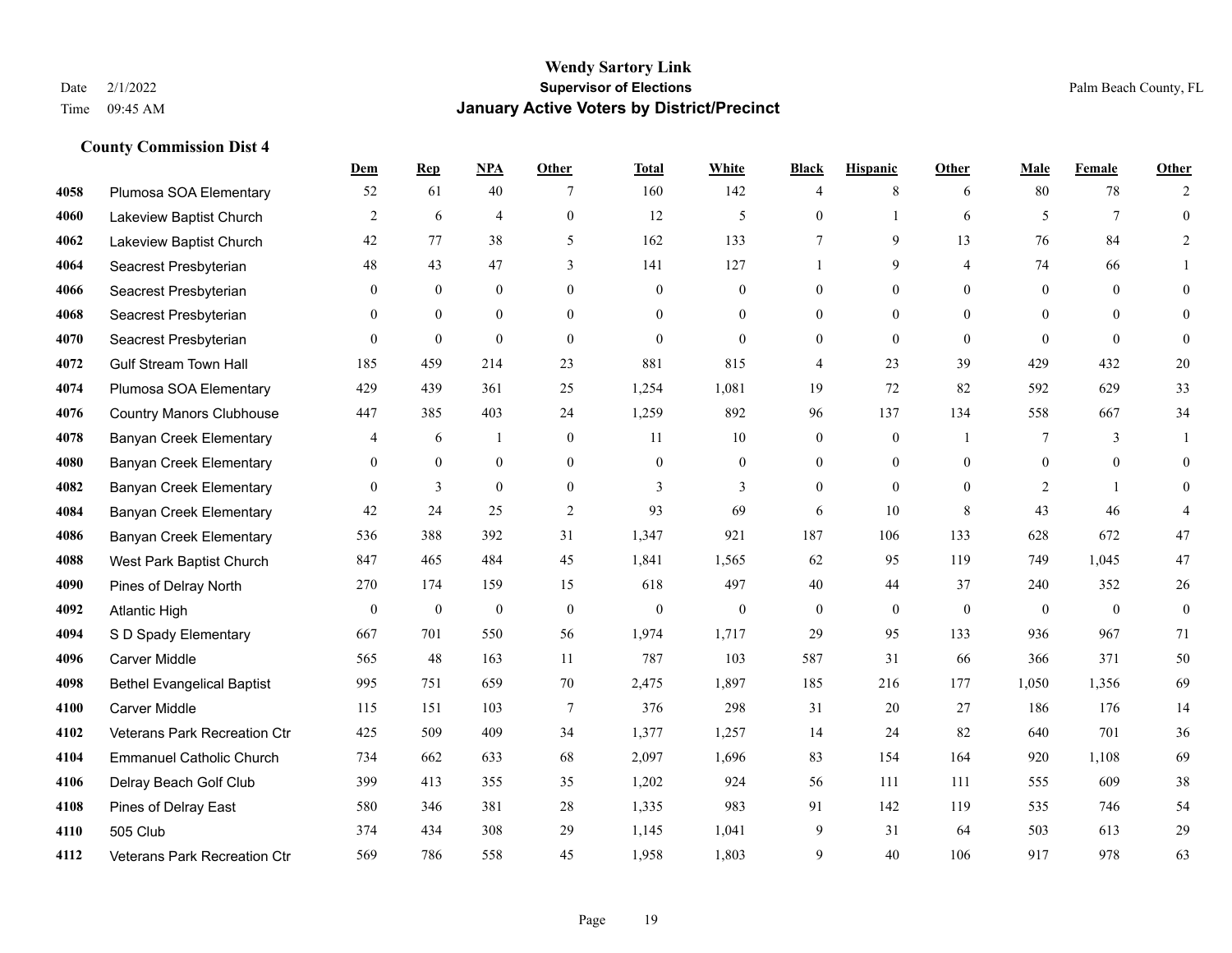|      |                                  | Dem | <b>Rep</b> | NPA | <b>Other</b> | <b>Total</b> | White | <b>Black</b>     | <b>Hispanic</b> | <b>Other</b> | <b>Male</b> | Female | <b>Other</b>   |
|------|----------------------------------|-----|------------|-----|--------------|--------------|-------|------------------|-----------------|--------------|-------------|--------|----------------|
| 4114 | Delray Beach First Baptist       | 811 | 764        | 619 | 61           | 2,255        | 1,909 | 80               | 124             | 142          | 1,052       | 1,156  | 47             |
| 4116 | <b>Orchard View Elementary</b>   | 27  | 35         | 29  | $\mathbf{0}$ | 91           | 74    | $\overline{2}$   | 6               | 9            | 47          | 41     | $\overline{3}$ |
| 4118 | <b>Orchard View Elementary</b>   | 674 | 420        | 487 | 34           | 1,615        | 1,117 | 151              | 204             | 143          | 657         | 902    | 56             |
| 4120 | <b>Orchard View Elementary</b>   | 450 | 295        | 337 | 41           | 1,123        | 800   | 66               | 154             | 103          | 469         | 613    | 41             |
| 4122 | Delray Beach Swim and Tennis     | 716 | 431        | 492 | 36           | 1,675        | 1,171 | 195              | 151             | 158          | 722         | 890    | 63             |
| 4124 | Delray Beach Swim and Tennis     | 772 | 582        | 665 | 60           | 2,079        | 1,566 | 133              | 189             | 191          | 951         | 1,054  | 74             |
| 4126 | <b>Pine Grove Elementary</b>     | 513 | 839        | 544 | 63           | 1,959        | 1,696 | 26               | 93              | 144          | 902         | 990    | 67             |
| 4128 | St Lucy Catholic Church          | 617 | 928        | 635 | 42           | 2,222        | 1,984 | 14               | 78              | 146          | 1,012       | 1,142  | 68             |
| 4129 | St Lucy Catholic Church          | 28  | 59         | 32  | 2            | 121          | 106   | $\boldsymbol{0}$ | $\overline{4}$  | -11          | 55          | 64     | $\overline{c}$ |
| 4130 | Omni Middle                      | 632 | 618        | 557 | 37           | 1,844        | 1,515 | 34               | 136             | 159          | 862         | 930    | 52             |
| 4132 | Calusa Elementary                | 388 | 410        | 326 | 25           | 1,149        | 950   | 16               | 96              | 87           | 477         | 632    | $40\,$         |
| 4134 | Above and Beyond Community (     | 415 | 552        | 435 | 36           | 1,438        | 1,158 | 41               | 134             | 105          | 681         | 711    | $46\,$         |
| 4136 | Above and Beyond Community (     | 642 | 626        | 592 | 48           | 1,908        | 1,423 | 48               | 225             | 212          | 817         | 1,022  | 69             |
| 4138 | <b>Ascension Catholic Church</b> | 811 | 1,195      | 911 | 71           | 2,988        | 2,334 | 162              | 241             | 251          | 1,424       | 1,473  | 91             |
| 4140 | <b>Broken Sound Club</b>         | 263 | 207        | 190 | 15           | 675          | 502   | 26               | 82              | 65           | 274         | 382    | 19             |
| 4142 | Woodfield Country Club HOA       | 843 | 770        | 743 | 55           | 2,411        | 2,162 | 12               | 67              | 170          | 1,113       | 1,206  | 92             |
| 4144 | Seasons HOA Clubhouse            | 226 | 209        | 173 | 11           | 619          | 507   | 9                | 38              | 65           | 297         | 292    | $30\,$         |
| 4146 | <b>Broken Sound Club</b>         | 538 | 378        | 347 | 17           | 1,280        | 1,174 | 12               | 31              | 63           | 576         | 674    | $30\,$         |
| 4148 | <b>Broken Sound Club</b>         | 554 | 422        | 447 | 40           | 1,463        | 1,148 | 67               | 143             | 105          | 670         | 756    | 37             |
| 4150 | Patch Reef Park Community Cer    | 579 | 573        | 627 | 65           | 1,844        | 1,414 | 68               | 165             | 197          | 870         | 927    | $47\,$         |
| 4152 | Boca Delray Lodge #171           | 619 | 649        | 658 | 51           | 1,977        | 1,446 | 78               | 228             | 225          | 897         | 1,000  | $80\,$         |
| 4154 | <b>Ascension Catholic Church</b> | 414 | 418        | 344 | 33           | 1,209        | 874   | 85               | 109             | 141          | 589         | 574    | $46\,$         |
| 4156 | St Lucy Catholic Church          | 534 | 568        | 415 | 37           | 1,554        | 1,369 | 7                | 64              | 114          | 721         | 792    | 41             |
| 4158 | Spanish River High               | 934 | 750        | 754 | 44           | 2,482        | 1,966 | 49               | 222             | 245          | 1,182       | 1,196  | 104            |
| 4160 | Greater BR Swim & Racquet Ctr    | 420 | 407        | 357 | 21           | 1,205        | 980   | 18               | 89              | 118          | 559         | 604    | 42             |
| 4162 | Patch Reef Park Community Cer    | 545 | 487        | 446 | $22\,$       | 1,500        | 1,145 | 30               | 115             | 210          | 683         | 739    | $78\,$         |
| 4164 | Safe Schools Institute           | 589 | 637        | 581 | 35           | 1,842        | 1,480 | 29               | 173             | 160          | 858         | 894    | 90             |
| 4166 | FAU Arena Lobby                  | 777 | 454        | 600 | 31           | 1,862        | 1,040 | 308              | 273             | 241          | 831         | 931    | 100            |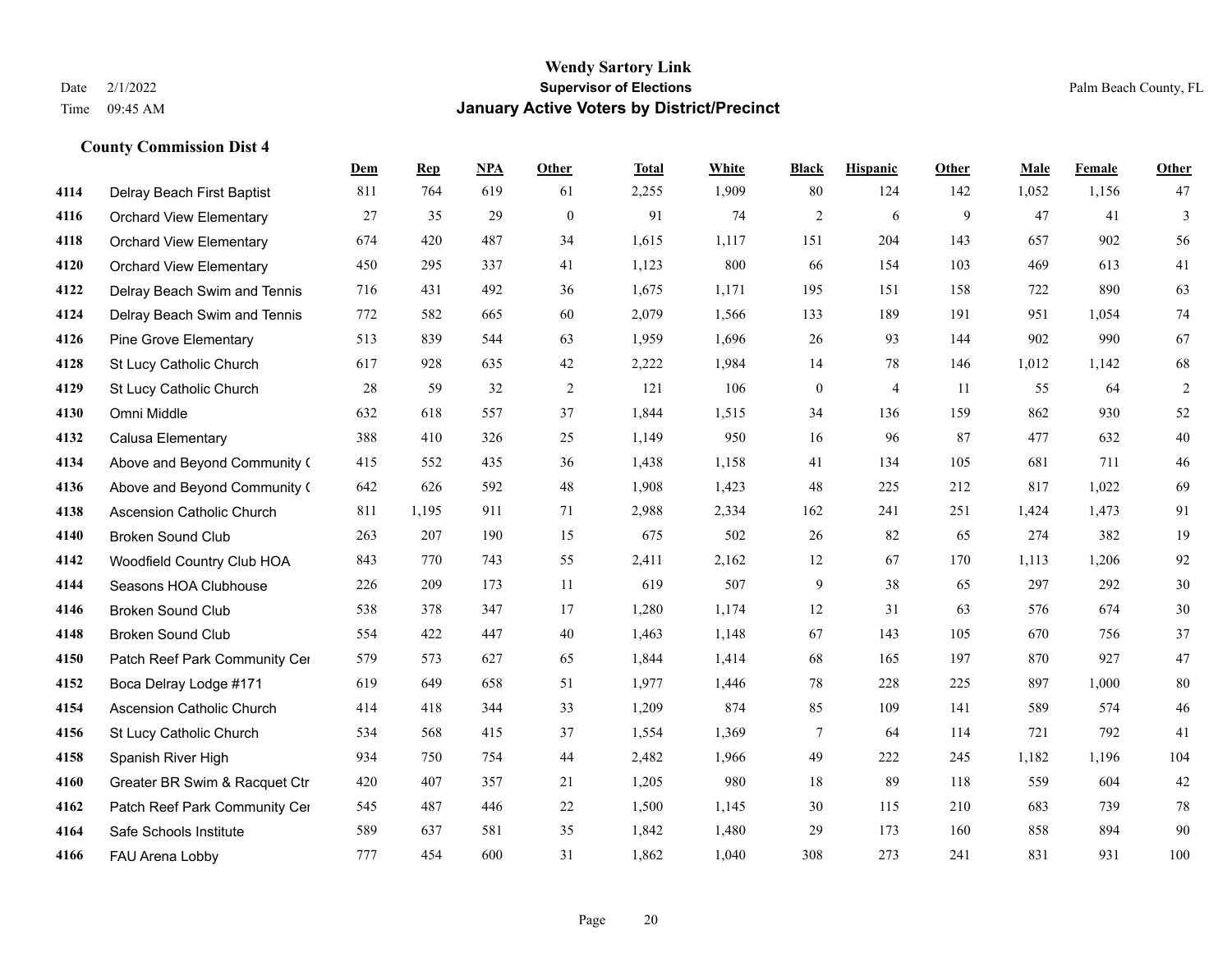**County Commission Dist 4**

#### **Wendy Sartory Link** Date 2/1/2022 **Supervisor of Elections** Palm Beach County, FL Time 09:45 AM **January Active Voters by District/Precinct**

# **Dem Rep NPA Other Total White Black Hispanic Other Male Female Other** JC Mitchell Elementary 701 575 628 51 1,955 1,349 87 247 272 850 994 111 Spanish River Library 904 1,043 878 52 2,877 2,236 99 266 276 1,365 1,416 96 Marine Safety Headquarters 664 687 609 62 2,022 1,766 16 105 135 906 1,064 52 Sugar Sand Park Comm Center 301 268 273 15 857 739 5 53 60 403 418 36 Sugar Sand Park Comm Center 913 718 737 67 2,435 1,784 70 320 261 1,063 1,270 102 Sugar Sand Park Comm Center 758 646 520 45 1,969 1,574 43 197 155 806 1,101 62 Del Prado Elementary 559 581 565 36 1,741 1,243 52 241 205 795 852 94 Greater BR Swim & Racquet Ctr 857 593 747 55 2,252 1,525 80 402 245 942 1,218 92 Boca Raton Middle 563 616 568 37 1,784 1,341 62 215 166 846 893 45 The Volen Center 546 506 458 30 1,540 1,068 128 166 178 706 774 60 Elks Lodge of Boca Raton 898 534 613 57 2,102 1,222 328 313 239 948 1,060 94 St Gregory Episcopal Church 736 1,089 819 78 2,722 2,289 26 180 227 1,332 1,304 86 Verde K-8 School 557 975 734 44 2,310 1,856 47 130 277 1,072 1,117 121 Del Prado Elementary 545 335 309 29 1,218 1,035 24 61 98 522 666 30 Good Shepherd Lutheran 698 442 450 24 1,614 1,381 31 84 118 676 896 42 Verde K-8 School 639 471 537 34 1,681 1,055 117 323 186 700 910 71 Verde K-8 School 399 341 299 23 1,062 791 8 169 94 425 609 28 Greater BR Swim & Racquet Ctr 786 590 634 33 2,043 1,585 32 246 180 829 1,139 75 Sugar Sand Park Comm Center 743 459 592 38 1,832 1,158 143 313 218 822 942 68 Good Shepherd Lutheran 674 491 524 35 1,724 1,363 36 181 144 701 968 55 Hammock Pointe Elementary 830 583 482 37 1,932 1,653 10 117 152 758 1,118 56 Sugar Sand Park Comm Center 649 829 689 44 2,211 1,730 29 273 179 1,018 1,123 70 Center for Spiritual Living 630 801 607 42 2,080 1,736 34 167 143 981 1,038 61 4214 Calvary Chapel Boca Raton - 4th $621$  870  $647$   $62$   $2,200$   $1,756$   $45$   $229$   $170$   $1,024$   $1,099$  77 4216 Calvary Chapel Boca Raton - Kir 671 1,063 697 60 2,491 2,098 20 180 193 1,184 1,219 88 Grace Community Church 446 856 535 54 1,891 1,565 33 140 153 879 931 81 Boca Raton Community Center 456 396 476 44 1,372 883 105 238 146 612 715 45 Boca Raton Downtown Library 949 1,153 945 89 3,136 2,639 75 181 241 1,420 1,604 112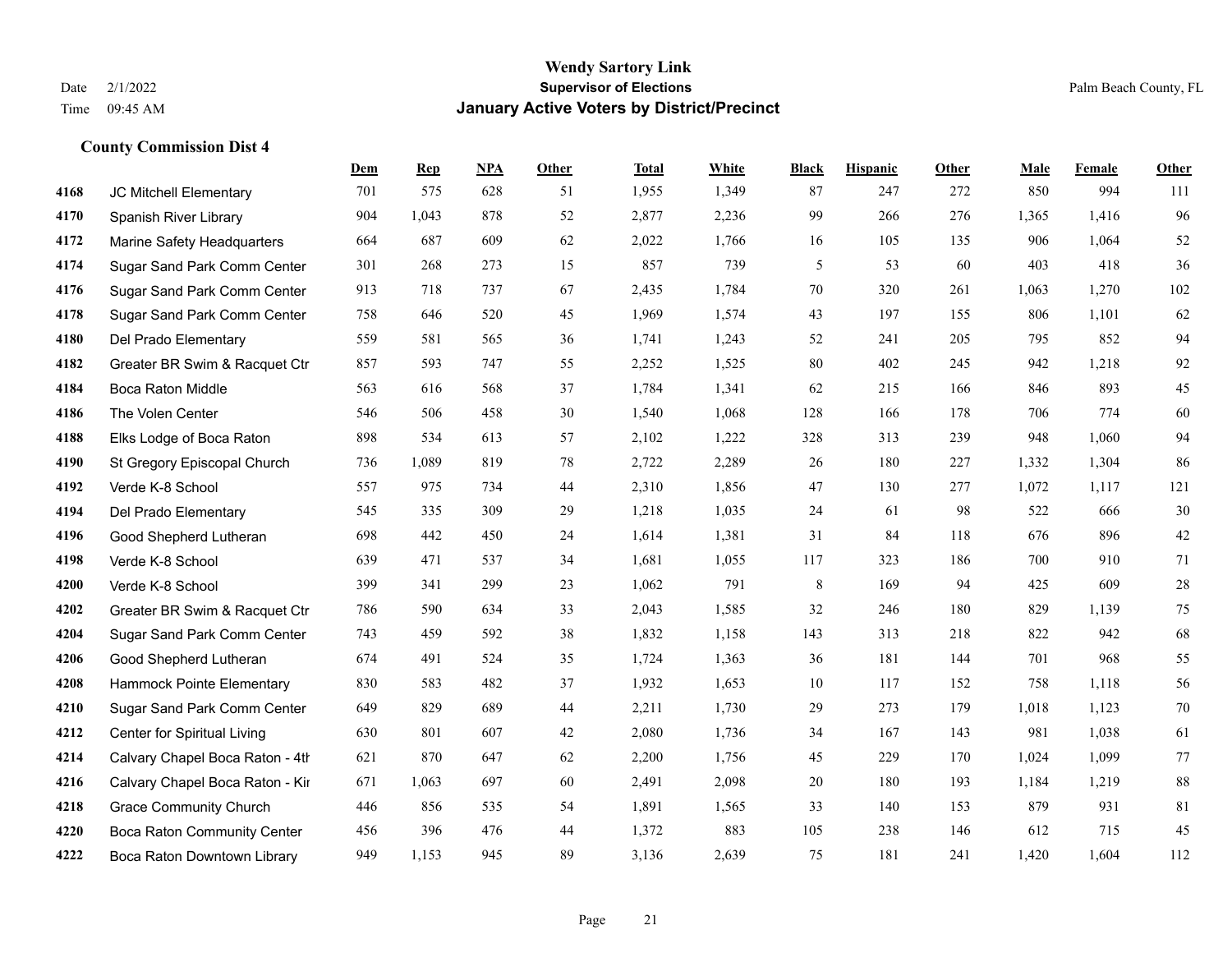|      |                                 | Dem    | <u>Rep</u> | NPA    | Other | <b>Total</b> | White   | <b>Black</b> | <b>Hispanic</b> | Other  | Male   | Female | <b>Other</b> |
|------|---------------------------------|--------|------------|--------|-------|--------------|---------|--------------|-----------------|--------|--------|--------|--------------|
| 4224 | <b>Grace Community Church</b>   | 505    | 1,132      | 758    | 58    | 2,453        | 2,021   | 54           | 180             | 198    | 1,152  | 1.221  | 80           |
| 4226 | St Gregory Episcopal Church     | 213    | 385        | 289    | 26    | 913          | 819     |              |                 | 56     | 430    | 461    | 22           |
| 4228 | Boca Raton Community Center     | 527    | 687        | 529    | 49    | 1.792        | .539    |              | 99              | 137    | 806    | 939    | 47           |
| 4230 | Boca Raton Downtown Library     | 310    | 447        | 336    | 23    | .116         | 975     | a            | 56              | 76     | 523    | 570    | 23           |
|      | <b>County Commission Dist 4</b> | 53,087 | 52,402     | 45.332 | 3,711 | 154.532      | 121.638 | 7,015        | 12.884          | 12,995 | 69.585 | 79,783 | 5,164        |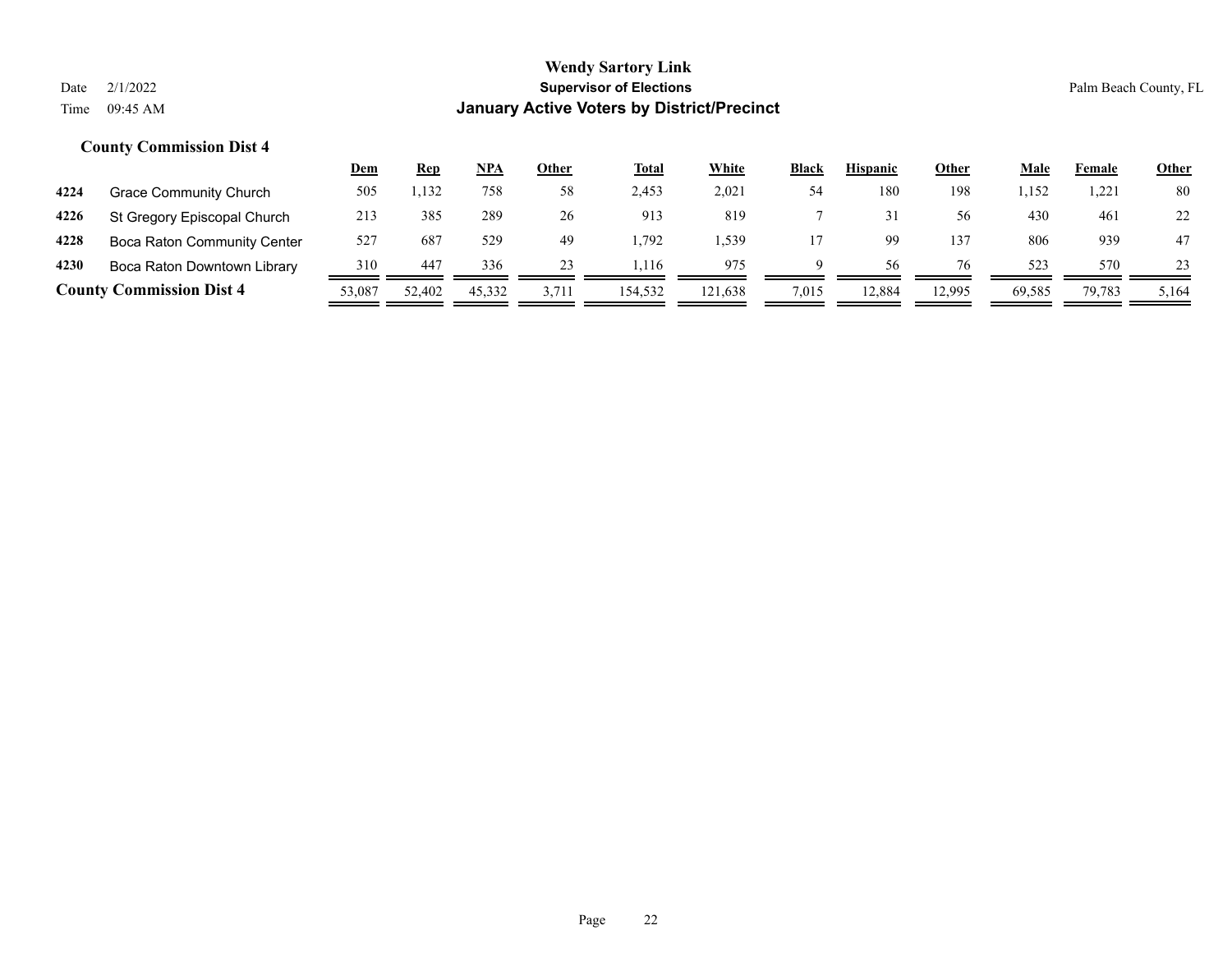|      |                                | Dem            | <b>Rep</b>       | NPA            | <b>Other</b> | <b>Total</b> | White | <b>Black</b>     | <b>Hispanic</b> | Other          | <b>Male</b> | Female | <b>Other</b> |
|------|--------------------------------|----------------|------------------|----------------|--------------|--------------|-------|------------------|-----------------|----------------|-------------|--------|--------------|
| 5002 | Faith Farm Tabernacle          | 568            | 660              | 509            | 42           | 1,779        | 1,173 | 175              | 194             | 237            | 823         | 905    | 51           |
| 5003 | Faith Farm Tabernacle          | 500            | 347              | 444            | 28           | 1,319        | 791   | 139              | 211             | 178            | 591         | 684    | 44           |
| 5004 | Faith Farm Tabernacle          | $\overline{4}$ | 2                | $\overline{2}$ | $\mathbf{0}$ | $\,$ 8 $\,$  | 5     | $\boldsymbol{0}$ | 3               | $\mathbf{0}$   | 6           | 2      | $\mathbf{0}$ |
| 5005 | <b>Sunset Palms Elementary</b> | 1,248          | 565              | 492            | 78           | 2,383        | 2,229 | 15               | 33              | 106            | 1,095       | 1,230  | 58           |
| 5006 | Faith Farm Tabernacle          | 1,152          | 512              | 577            | 40           | 2,281        | 2,160 | 13               | 23              | 85             | 1,067       | 1,178  | 36           |
| 5007 | Faith Farm Tabernacle          | 5              | $\boldsymbol{0}$ | $\overline{2}$ | $\mathbf{0}$ | 7            | 6     | $\boldsymbol{0}$ | $\mathbf{0}$    | $\overline{1}$ | 5           | 2      | $\mathbf{0}$ |
| 5008 | <b>Sunset Palms Elementary</b> | 431            | 338              | 378            | 25           | 1,172        | 767   | 98               | 142             | 165            | 545         | 594    | 33           |
| 5009 | Boynton Beach Community Chur   | 1,219          | 990              | 1,015          | 74           | 3,298        | 2,192 | 297              | 363             | 446            | 1,577       | 1,602  | 119          |
| 5010 | Temple Shaarei Shalom          | 966            | 235              | 316            | 38           | 1,555        | 1,440 | 18               | 29              | 68             | 597         | 926    | 32           |
| 5012 | The Grove Clubhouse            | 408            | 145              | 160            | 13           | 726          | 653   | 19               | 19              | 35             | 305         | 411    | 10           |
| 5014 | West Boynton Branch Library    | 696            | 455              | 501            | 45           | 1,697        | 973   | 252              | 247             | 225            | 744         | 891    | 62           |
| 5016 | Faith United Methodist Church  | 924            | 627              | 627            | 33           | 2,211        | 1,589 | 160              | 241             | 221            | 976         | 1,146  | 89           |
| 5018 | Platina Clubhouse              | 684            | 268              | 297            | 20           | 1,269        | 1,072 | 40               | 74              | 83             | 486         | 750    | 33           |
| 5020 | <b>Hagen Road Elementary</b>   | 606            | 328              | 414            | 37           | 1,385        | 713   | 299              | 187             | 186            | 591         | 743    | 51           |
| 5022 | Hagen Road Elementary          | 858            | 441              | 459            | 28           | 1,786        | 1,394 | 163              | 115             | 114            | 784         | 959    | 43           |
| 5024 | Valencia Lakes HOA             | 619            | 207              | 243            | 16           | 1,085        | 1,004 | 10               | 17              | 54             | 477         | 581    | 27           |
| 5026 | Faith United Methodist Church  | 938            | 426              | 526            | 52           | 1,942        | 1,130 | 452              | 204             | 156            | 834         | 1,038  | 70           |
| 5028 | South Tech Academy             | 671            | 526              | 440            | 25           | 1,662        | 1,295 | 99               | 114             | 154            | 729         | 868    | 65           |
| 5030 | West Boynton Branch Library    | 666            | 198              | 337            | 33           | 1,234        | 784   | 244              | 123             | 83             | 485         | 696    | 53           |
| 5032 | New Church                     | 293            | 130              | 139            | 14           | 576          | 495   | 19               | 27              | 35             | 246         | 315    | 15           |
| 5034 | Valencia Lakes HOA             | 787            | 306              | 313            | 16           | 1,422        | 1,310 | 19               | 22              | 71             | 608         | 786    | 28           |
| 5036 | Valencia Isles Social Hall     | 809            | 243              | 271            | 17           | 1,340        | 1,261 | $\overline{c}$   | 6               | 71             | 542         | 765    | 33           |
| 5038 | The Cascades Clubhouse         | 759            | 268              | 277            | 20           | 1,324        | 1,239 | 16               | 19              | 50             | 554         | 744    | 26           |
| 5040 | New Church                     | 383            | 210              | 245            | 15           | 853          | 770   | 18               | 32              | 33             | 392         | 443    | 18           |
| 5042 | South Tech Academy             | 913            | 389              | 491            | 40           | 1,833        | 1,402 | 165              | 146             | 120            | 743         | 1,036  | 54           |
| 5044 | Cascade Lakes Clubhouse        | 563            | 203              | 195            | 15           | 976          | 883   | $7\phantom{.0}$  | 12              | 74             | 431         | 516    | 29           |
| 5046 | Green Cay Nature Center        | 1,347          | 583              | 663            | 45           | 2,638        | 1,994 | 276              | 182             | 186            | 1,121       | 1,449  | 68           |
| 5048 | <b>Coral Lakes Clubhouse</b>   | 582            | 379              | 313            | 21           | 1,295        | 898   | 140              | 141             | 116            | 563         | 689    | 43           |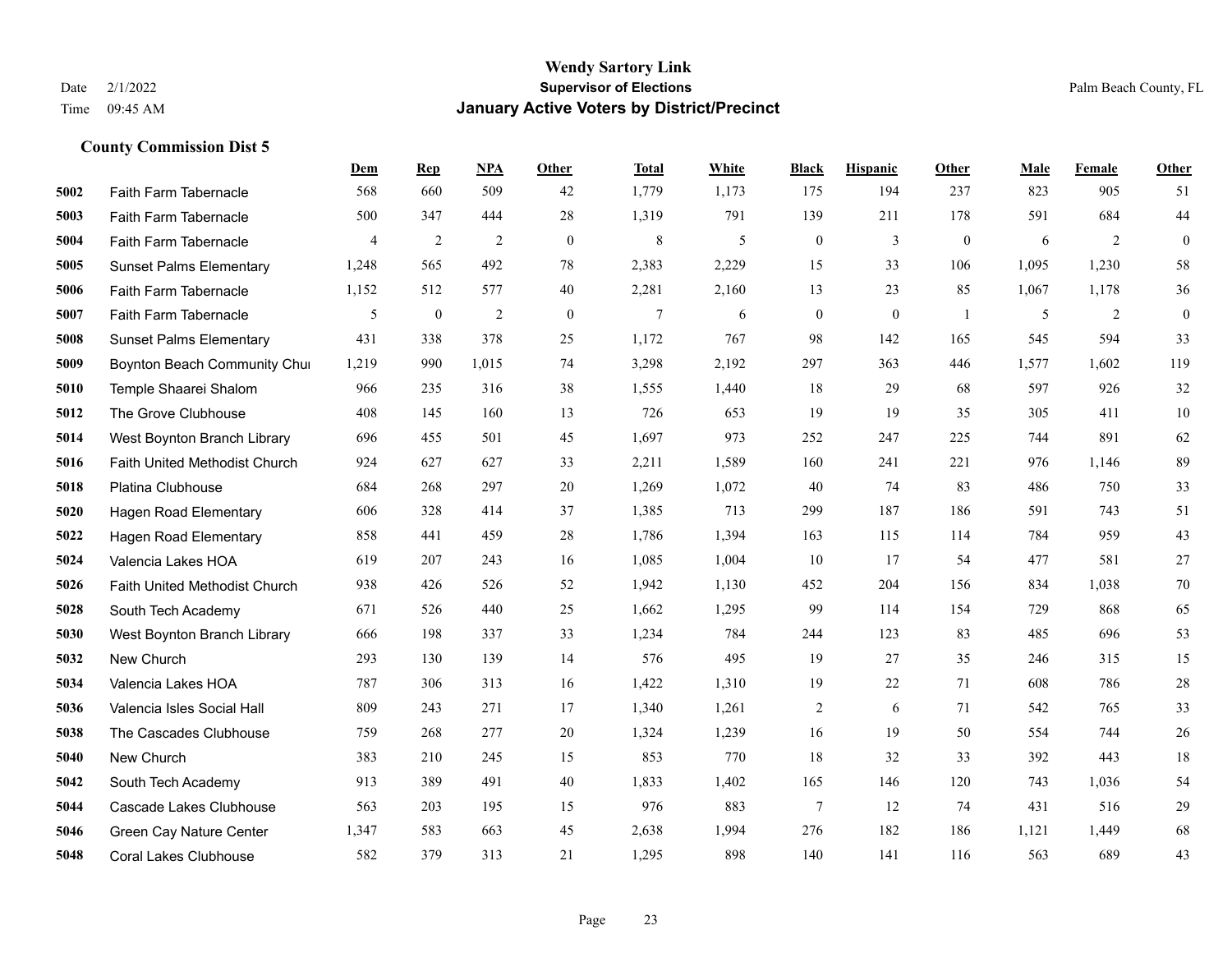|      |                                   | Dem   | <b>Rep</b> | NPA    | <b>Other</b>   | <b>Total</b> | <b>White</b> | <b>Black</b> | <b>Hispanic</b> | <b>Other</b>   | <b>Male</b> | Female | <b>Other</b> |
|------|-----------------------------------|-------|------------|--------|----------------|--------------|--------------|--------------|-----------------|----------------|-------------|--------|--------------|
| 5050 | <b>Coral Lakes Clubhouse</b>      | 1,103 | 322        | 372    | 26             | 1,823        | 1,705        | 12           | 10              | 96             | 711         | 1,067  | 45           |
| 5052 | Lake Worth Drainage District      | 653   | 443        | 468    | 34             | 1,598        | 1,226        | 90           | 128             | 154            | 688         | 849    | 61           |
| 5054 | Our Lady Queen of Peace           | 1,155 | 1,227      | 1,042  | 91             | 3,515        | 2,823        | 101          | 212             | 379            | 1,631       | 1,745  | 139          |
| 5055 | Our Lady Queen of Peace           | 304   | 141        | 152    | 12             | 609          | 537          | 6            | 38              | 28             | 270         | 322    | 17           |
| 5056 | Hagen Ranch Road Library          | 1,885 | 1,156      | 1,200  | 101            | 4,342        | 3,506        | 176          | 331             | 329            | 1,843       | 2.370  | 129          |
| 5058 | Valencia Falls Clubhouse          | 687   | 186        | 229    | 11             | 1,113        | 1,050        | 4            | 5               | 54             | 490         | 588    | 35           |
| 5060 | Hagen Ranch Road Library          | 511   | 207        | 228    | 17             | 963          | 893          | 4            | 15              | 51             | 437         | 514    | 12           |
| 5062 | Villa Borghese Clubhouse          | 450   | 234        | 162    | 14             | 860          | 785          | 11           | 26              | 38             | 377         | 461    | 22           |
| 5064 | Huntington Lakes Clubhouse        | 958   | 347        | 362    | 35             | 1,702        | 1,560        | 14           | 44              | 84             | 627         | 1,043  | $32\,$       |
| 5066 | Abbey Village Clubhouse           | 769   | 432        | 377    | 35             | 1,613        | 1,311        | 71           | 131             | 100            | 645         | 908    | 60           |
| 5068 | <b>Camelot Village Clubhouse</b>  | 228   | 119        | 103    | 13             | 463          | 281          | 51           | 89              | 42             | 185         | 263    | 15           |
| 5070 | Delray Villas                     | 458   | 254        | 210    | 19             | 941          | 763          | 42           | 69              | 67             | 398         | 509    | 34           |
| 5072 | Huntington Pointe Clubhouse       | 748   | 178        | 246    | 18             | 1,190        | 1,126        | $\tau$       | 10              | 47             | 452         | 707    | 31           |
| 5074 | Coco Wood Clubhouse               | 388   | 171        | 175    | 11             | 745          | 517          | 99           | 79              | 50             | 332         | 383    | 30           |
| 5076 | Palm Greens Clubhouse             | 662   | 305        | 321    | 30             | 1,318        | 1,093        | 38           | 97              | 90             | 513         | 760    | 45           |
| 5078 | <b>Bethel Evangelical Baptist</b> | 706   | 395        | 408    | 39             | 1,548        | 1,155        | 120          | 165             | 108            | 619         | 892    | 37           |
| 5080 | <b>Bethel Evangelical Baptist</b> | 81    | 54         | $40\,$ | 3              | 178          | 126          | 10           | 22              | 20             | 56          | 120    | $\sqrt{2}$   |
| 5082 | <b>Bethel Evangelical Baptist</b> | 636   | 371        | 412    | 24             | 1,443        | 988          | 171          | 157             | 127            | 662         | 740    | 41           |
| 5084 | High Point Section II             | 442   | 311        | 264    | 26             | 1,043        | 831          | 37           | 106             | 69             | 413         | 602    | $28\,$       |
| 5086 | Carver Middle                     | 45    | 20         | 15     | $\overline{4}$ | 84           | 67           | 6            | $\overline{4}$  | $\overline{7}$ | 34          | 48     | $\sqrt{2}$   |
| 5088 | <b>Carver Middle</b>              | 169   | 125        | 141    | 15             | 450          | 290          | 49           | 57              | 54             | 199         | 236    | 15           |
| 5090 | Gleneagles CC-Strathearn Sat      | 979   | 484        | 479    | 35             | 1,977        | 1,695        | 39           | 113             | 130            | 828         | 1,101  | 48           |
| 5092 | Gleneagles CC-Clunie Satellite    | 802   | 335        | 362    | 26             | 1,525        | 1,313        | 72           | 66              | 74             | 662         | 830    | 33           |
| 5094 | Kings Point Clubhouse             | 380   | 200        | 175    | 18             | 773          | 625          | 29           | 70              | 49             | 296         | 448    | 29           |
| 5096 | Monaco Clubhouse                  | 904   | 530        | 485    | 43             | 1,962        | 1,523        | 96           | 194             | 149            | 796         | 1,090  | 76           |
| 5098 | Lakes of Delray Clubhouse         | 385   | 234        | 163    | 17             | 799          | 702          | 13           | 42              | 42             | 308         | 476    | 15           |
| 5100 | <b>Kings Point Flanders</b>       | 903   | 428        | 404    | 33             | 1,768        | 1,410        | 76           | 167             | 115            | 714         | 996    | 58           |
| 5102 | Lakes of Delray Clubhouse         | 896   | 328        | 376    | 42             | 1,642        | 1,342        | 69           | 121             | 110            | 633         | 960    | 49           |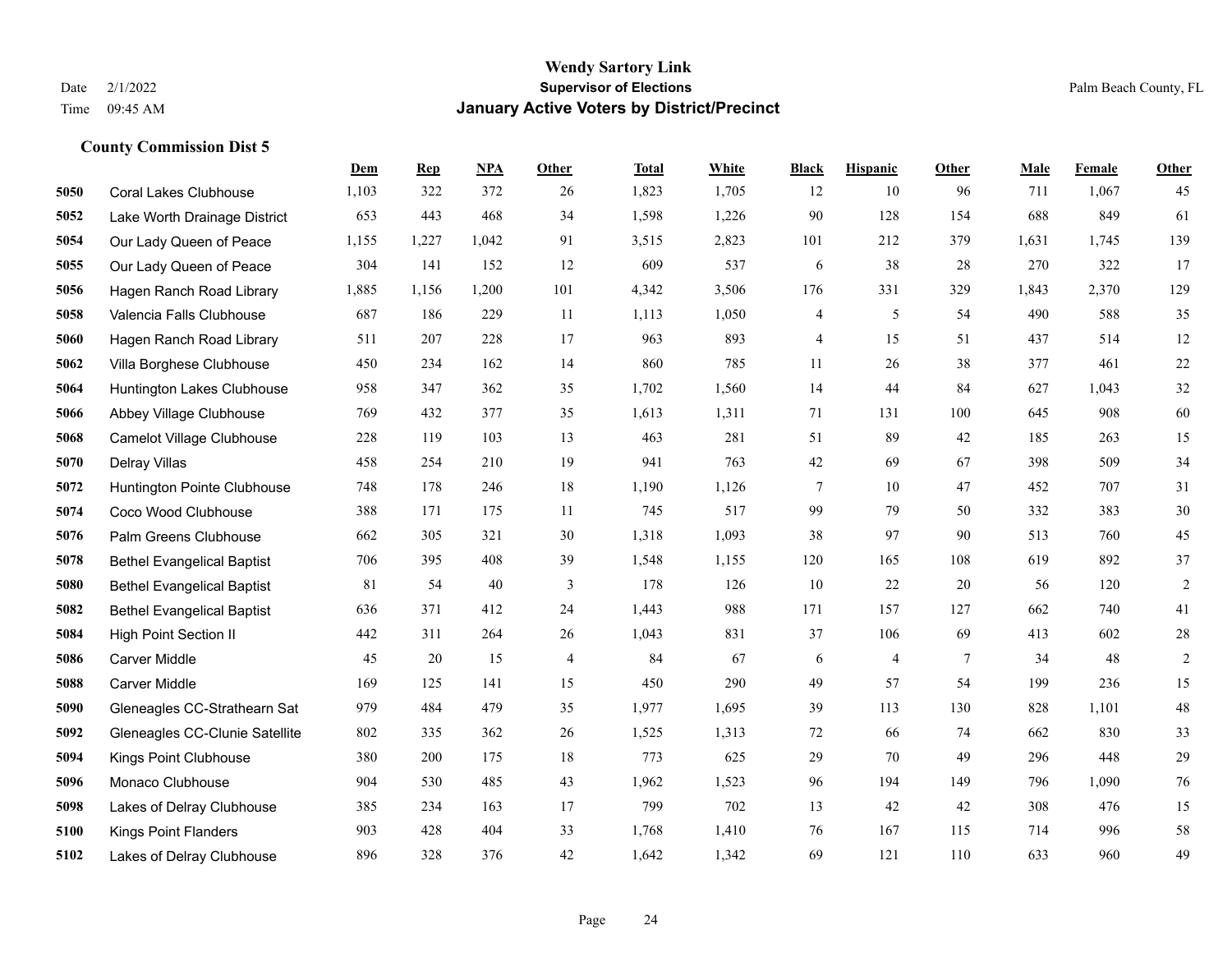|      |                                    | Dem   | <b>Rep</b>   | NPA              | <b>Other</b> | <b>Total</b>   | <b>White</b> | <b>Black</b>     | <b>Hispanic</b>  | <b>Other</b> | <b>Male</b> | <b>Female</b>  | <b>Other</b>     |
|------|------------------------------------|-------|--------------|------------------|--------------|----------------|--------------|------------------|------------------|--------------|-------------|----------------|------------------|
| 5104 | <b>Kings Point Flanders</b>        | 885   | 401          | 369              | 39           | 1,694          | 1,340        | 69               | 164              | 121          | 656         | 972            | 66               |
| 5106 | Las Verdes Clubhouse               | 981   | 623          | 726              | 55           | 2,385          | 1,669        | 215              | 300              | 201          | 1,080       | 1,227          | 78               |
| 5108 | West Boca Branch Library           | 1,454 | 1,552        | 1,479            | 114          | 4,599          | 3,782        | 112              | 273              | 432          | 2,160       | 2,299          | 140              |
| 5110 | South County Civic Center          | 523   | 517          | 424              | 30           | 1,494          | 1,361        | 5                | 25               | 103          | 703         | 749            | $42\,$           |
| 5111 | Morikami Park Elementary           | 43    | 56           | 49               | 3            | 151            | 143          | $\boldsymbol{0}$ | $\overline{2}$   | 6            | 70          | 81             | $\boldsymbol{0}$ |
| 5112 | Morikami Park Elementary           | 545   | 611          | 517              | 40           | 1,713          | 1,493        | 20               | 50               | 150          | 787         | 886            | 40               |
| 5113 | Morikami Park Elementary           | 18    | 39           | 23               | 3            | 83             | 67           | $\boldsymbol{0}$ | 6                | 10           | 35          | 41             | $\tau$           |
| 5114 | South County Civic Center          | 251   | 202          | 197              | 11           | 661            | 547          | 8                | 27               | 79           | 297         | 337            | 27               |
| 5115 | Spanish River High                 | 90    | 117          | 97               | 16           | 320            | 258          | 4                | 27               | 31           | 160         | 157            | 3                |
| 5116 | The Polo Club of Boca Raton        | 643   | 505          | 447              | 27           | 1,622          | 1,477        | 18               | 27               | 100          | 700         | 874            | $48\,$           |
| 5117 | The Polo Club of Boca Raton        | 314   | 185          | 194              | 18           | 711            | 649          | 1                | 9                | 52           | 284         | 402            | 25               |
| 5118 | South County Civic Center          | 170   | 120          | 105              | 6            | 401            | 336          | 8                | 33               | 24           | 173         | 217            | 11               |
| 5119 | The Polo Club of Boca Raton        | 38    | 30           | 30               | 2            | 100            | 93           | $\overline{2}$   | 2                | 3            | 45          | 54             | 1                |
| 5120 | Delray Beach First Baptist         | 5     | $\mathbf{1}$ | $\boldsymbol{0}$ | $\mathbf{1}$ | $\overline{7}$ | 6            | $\mathbf{1}$     | $\boldsymbol{0}$ | $\mathbf{0}$ | 3           | $\overline{4}$ | $\boldsymbol{0}$ |
| 5122 | Delray Beach First Baptist         | 272   | 183          | 201              | 11           | 667            | 433          | 33               | 125              | 76           | 288         | 350            | 29               |
| 5124 | Delray Beach First Baptist         | 165   | 108          | 117              | -1           | 391            | 329          | 9                | 30               | 23           | 155         | 223            | 13               |
| 5126 | <b>Boca Delray Clubhouse</b>       | 252   | 118          | 119              | 11           | 500            | 451          | $\,8\,$          | 16               | 25           | 205         | 285            | 10               |
| 5128 | <b>Sunrise Park Elementary</b>     | 760   | 520          | 571              | 38           | 1,889          | 1,255        | 102              | 279              | 253          | 852         | 975            | 62               |
| 5130 | Coconut Cove Waterpark - Meet      | 658   | 562          | 545              | 28           | 1,793          | 1,316        | 32               | 172              | 273          | 815         | 897            | 81               |
| 5132 | <b>Eagles Landing Middle</b>       | 928   | 590          | 656              | 49           | 2,223          | 1,511        | 146              | 337              | 229          | 996         | 1,159          | 68               |
| 5134 | Coconut Cove Waterpark - Meet      | 535   | 475          | 460              | 31           | 1,501          | 1,072        | 69               | 231              | 129          | 717         | 731            | 53               |
| 5136 | West Boca Branch Library           | 853   | 507          | 695              | 51           | 2,106          | 1,357        | 129              | 403              | 217          | 889         | 1,153          | 64               |
| 5138 | <b>Whispering Pines Elementary</b> | 894   | 570          | 630              | 44           | 2,138          | 1,424        | 128              | 307              | 279          | 929         | 1,133          | 76               |
| 5140 | Olympic Heights High               | 1,032 | 779          | 915              | 53           | 2,779          | 1,797        | 146              | 536              | 300          | 1,264       | 1,402          | 113              |
| 5142 | <b>Whispering Pines Elementary</b> | 302   | 243          | 259              | 23           | 827            | 594          | 28               | 110              | 95           | 332         | 458            | 37               |
| 5144 | Whisper Walk Section B             | 906   | 464          | 428              | 32           | 1,830          | 1,443        | 53               | 217              | 117          | 690         | 1,092          | $48\,$           |
| 5146 | Century Village West               | 900   | 521          | 402              | 44           | 1,867          | 1,441        | 77               | 185              | 164          | 691         | 1,105          | 71               |
| 5148 | <b>Century Village West</b>        | 740   | 377          | 359              | 27           | 1,503          | 1,195        | 51               | 134              | 123          | 567         | 862            | 74               |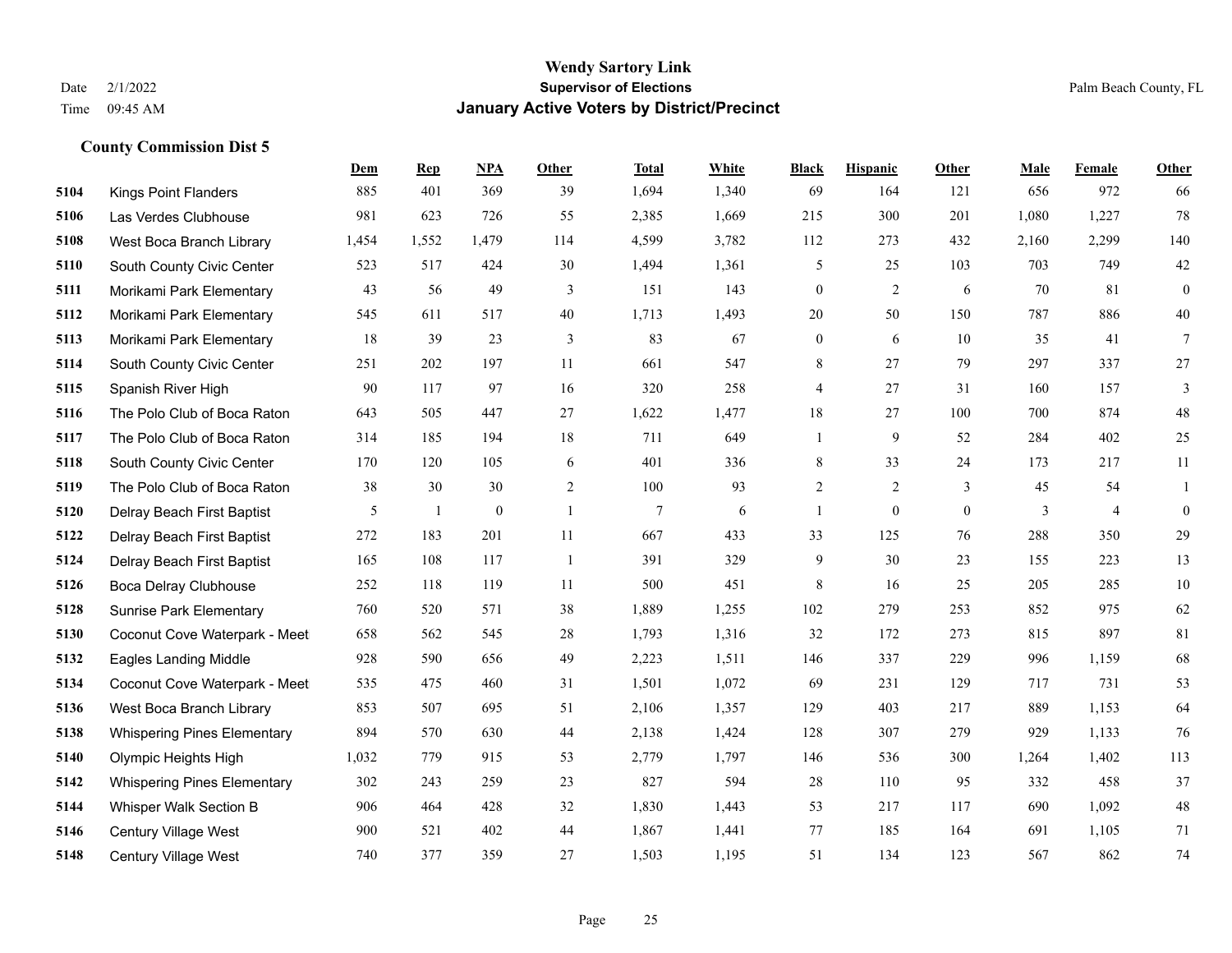|      |                                   | Dem    | <b>Rep</b> | <b>NPA</b> | Other | <b>Total</b> | White   | <b>Black</b> | <b>Hispanic</b> | Other  | Male   | Female | <b>Other</b> |
|------|-----------------------------------|--------|------------|------------|-------|--------------|---------|--------------|-----------------|--------|--------|--------|--------------|
| 5150 | Century Village West              | 679    | 287        | 292        | 18    | 1,276        | 994     | 48           | 146             | 88     | 451    | 784    | 41           |
| 5152 | West Boca Raton High              | 946    | 803        | 866        | 47    | 2,662        | 1,991   | 83           | 246             | 342    | 1,259  | 1,296  | 107          |
| 5154 | Daggerwing Nature Center          | 896    | 786        | 738        | 51    | 2,471        | 1,699   | 80           | 341             | 351    | 1,110  | 1,246  | 115          |
| 5156 | Southwinds Golf Course            | 718    | 503        | 599        | 33    | 1,853        | 1,255   | 85           | 268             | 245    | 796    | 973    | 84           |
| 5158 | Boca West Country Club            | 768    | 456        | 524        | 47    | 1,795        | 1,613   | 9            | 72              | 101    | 746    | 1.002  | $47\,$       |
| 5160 | Boca West Country Club            | 823    | 471        | 439        | 34    | 1,767        | 1,660   | 3            | 29              | 75     | 683    | 1,038  | $46\,$       |
| 5162 | Glades Presbyterian Church        | 767    | 751        | 652        | 38    | 2,208        | 1,617   | 70           | 312             | 209    | 1,052  | 1,076  | $80\,$       |
| 5164 | Sandpiper Shores Elementary       | 1,013  | 661        | 686        | 45    | 2,405        | 1,840   | 74           | 258             | 233    | 1.091  | 1,235  | 79           |
| 5166 | <b>Glades Road Branch Library</b> | 844    | 758        | 802        | 49    | 2,453        | 1,709   | 129          | 366             | 249    | 1,073  | 1,283  | 97           |
| 5168 | <b>Glades Road Branch Library</b> | 954    | 607        | 618        | 38    | 2,217        | 1,660   | 65           | 275             | 217    | 854    | 1,306  | 57           |
| 5170 | Olympic Heights High              | 1,150  | 643        | 758        | 47    | 2,598        | 1,917   | 83           | 356             | 242    | 1,018  | 1,486  | 94           |
| 5172 | Del Prado Elementary              | 233    | 315        | 206        | 18    | 772          | 694     | 10           | 11              | 57     | 365    | 386    | 21           |
| 5174 | <b>Waters Edge Elementary</b>     | 859    | 761        | 813        | 48    | 2,481        | 1,685   | 125          | 350             | 321    | 1,142  | 1,221  | 118          |
| 5176 | Loggers Run Middle                | 466    | 352        | 377        | 16    | 1,211        | 839     | 47           | 203             | 122    | 514    | 636    | 61           |
| 5178 | Loggers Run Middle                | 704    | 543        | 640        | 44    | 1,931        | 1,065   | 185          | 411             | 270    | 857    | 977    | 97           |
| 5180 | Boca Glades Baptist Church        | 677    | 372        | 646        | 43    | 1,738        | 970     | 130          | 405             | 233    | 800    | 861    | 77           |
| 5182 | Boca Glades Baptist Church        | 576    | 297        | 542        | 36    | 1,451        | 751     | 129          | 365             | 206    | 651    | 734    | 66           |
| 5184 | <b>Coral Sunset Elementary</b>    | 900    | 569        | 734        | 41    | 2,244        | 1,231   | 242          | 447             | 324    | 1,030  | 1,108  | 106          |
| 5186 | <b>Coral Sunset Elementary</b>    | 1,010  | 429        | 882        | 40    | 2,361        | 992     | 359          | 675             | 335    | 1,006  | 1,230  | 125          |
| 5188 | Pines Of Boca Barwood             | 967    | 629        | 807        | 54    | 2,457        | 1,453   | 140          | 545             | 319    | 1,042  | 1,317  | 98           |
| 5190 | Lakes at Boca Rio Clubhouse       | 405    | 283        | 340        | 20    | 1,048        | 686     | 63           | 177             | 122    | 477    | 527    | 44           |
| 5192 | Hammock Pointe Elementary         | 1,070  | 680        | 937        | 45    | 2,732        | 1,552   | 209          | 590             | 381    | 1,172  | 1,438  | 122          |
| 5194 | Lakes Of Boca Barwood             | 395    | 254        | 388        | 21    | 1,058        | 631     | 49           | 239             | 139    | 455    | 548    | 55           |
|      | <b>County Commission Dist 5</b>   | 70,863 | 42,704     | 45,317     | 3,303 | 162,187      | 122,208 | 8,559        | 16,608          | 14,812 | 69,923 | 86,810 | 5,454        |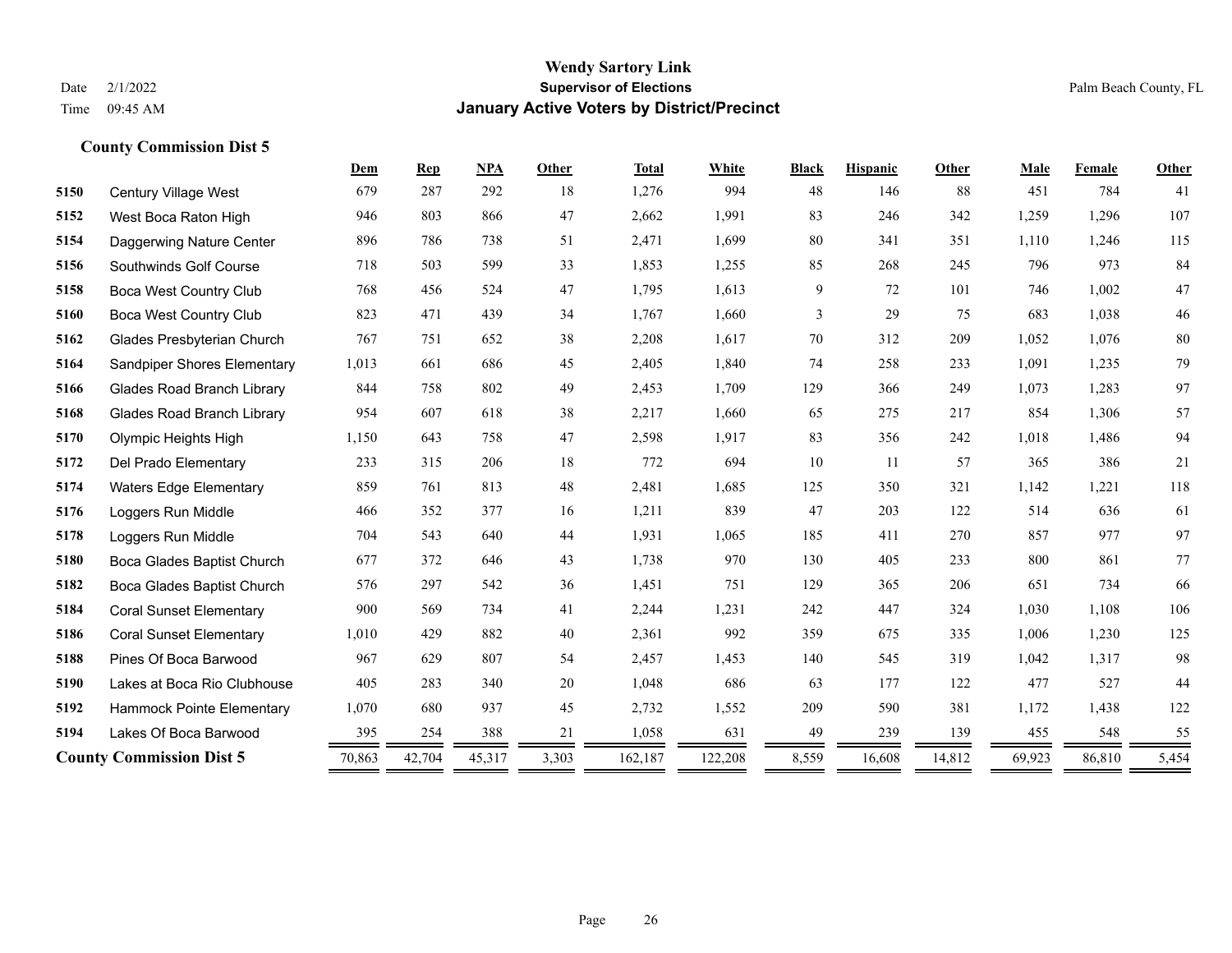|      |                                     | Dem              | <b>Rep</b>       | NPA              | <b>Other</b>   | <b>Total</b>   | <b>White</b>     | <b>Black</b>     | <b>Hispanic</b> | <b>Other</b> | <b>Male</b>    | Female         | <b>Other</b>     |
|------|-------------------------------------|------------------|------------------|------------------|----------------|----------------|------------------|------------------|-----------------|--------------|----------------|----------------|------------------|
| 6002 | <b>Canal Point Community Center</b> | 82               | 101              | 57               | 2              | 242            | 102              | 39               | 86              | 15           | 108            | 124            | 10               |
| 6004 | Pahokee Recreation Center           | 968              | 175              | 234              | 5              | 1,382          | 177              | 901              | 221             | 83           | 576            | 755            | 51               |
| 6006 | Pahokee Recreation Center           | 998              | 169              | 274              | 14             | 1,455          | 123              | 853              | 381             | 98           | 643            | 732            | $80\,$           |
| 6008 | Pahokee High                        | 528              | 23               | 108              | $\overline{4}$ | 663            | 9                | 609              | 3               | 42           | 199            | 430            | 34               |
| 6010 | <b>Canal Point Community Center</b> | 23               | $\tau$           | $\overline{7}$   | $\Omega$       | 37             | 13               | 18               | 3               | 3            | 19             | 18             | $\mathbf{0}$     |
| 6012 | Belle Glade Library/Civic Ctr       | 178              | 32               | 61               | $\overline{1}$ | 272            | 31               | 147              | 80              | 14           | 106            | 154            | 12               |
| 6014 | Belle Glade Library/Civic Ctr       | $\mathbf{1}$     | 2                | $\mathbf{1}$     | $\overline{0}$ | $\overline{4}$ | $\overline{0}$   | $\boldsymbol{0}$ | $\overline{4}$  | $\mathbf{0}$ | $\overline{1}$ | 3              | $\boldsymbol{0}$ |
| 6016 | South Bay Commission Chambe         | 36               | 54               | 31               | 3              | 124            | 81               | 8                | 24              | 11           | 65             | 54             | 5                |
| 6018 | South Bay Commission Chambe         | 1,187            | 88               | 226              | 12             | 1,513          | 62               | 1,168            | 208             | 75           | 636            | 838            | 39               |
| 6020 | <b>Glades Central High</b>          | 438              | 78               | 139              | 8              | 663            | 83               | 386              | 157             | 37           | 304            | 326            | 33               |
| 6022 | Belle Glade Library/Civic Ctr       | 1,354            | 107              | 266              | 18             | 1,745          | 90               | 1,395            | 143             | 117          | 721            | 955            | 69               |
| 6024 | Lewis Evans Resource Center         | 1,687            | 68               | 277              | 13             | 2,045          | 30               | 1,774            | 128             | 113          | 819            | 1,158          | 68               |
| 6026 | Lewis Evans Resource Center         |                  | $\boldsymbol{0}$ | $\overline{2}$   | $\theta$       | 3              | $\overline{0}$   | $\mathbf{0}$     | 3               | $\theta$     | $\overline{1}$ | 2              | $\mathbf{0}$     |
| 6028 | Belle Glade Library/Civic Ctr       | 751              | 446              | 329              | 15             | 1,541          | 403              | 396              | 655             | 87           | 719            | 779            | 43               |
| 6029 | Belle Glade Library/Civic Ctr       |                  | $\boldsymbol{0}$ | $\mathbf{0}$     | $\overline{0}$ |                | $\overline{0}$   | 1                | $\mathbf{0}$    | $\theta$     |                | $\theta$       | $\mathbf{0}$     |
| 6030 | Belle Glade Library/Civic Ctr       | 8                | $\overline{3}$   | 12               | 2              | 25             | 8                | $\mathbf{0}$     | 17              | $\theta$     | 7              | 16             | 2                |
| 6032 | Gove Elementary                     | 668              | 293              | 273              | 6              | 1,240          | 308              | 431              | 402             | 99           | 536            | 662            | $42\,$           |
| 6034 | Gove Elementary                     | $\overline{0}$   | $\overline{4}$   | $\boldsymbol{0}$ | $\Omega$       | $\overline{4}$ | $\overline{4}$   | $\boldsymbol{0}$ | $\mathbf{0}$    | $\theta$     | 3              | $\overline{1}$ | $\mathbf{0}$     |
| 6036 | Gove Elementary                     | 391              | 159              | 208              | 10             | 768            | 131              | 153              | 438             | 46           | 336            | 400            | 32               |
| 6038 | South Bay Commission Chambe         | $\mathbf{0}$     | $\boldsymbol{0}$ | $\overline{0}$   | $\overline{0}$ | $\mathbf{0}$   | $\mathbf{0}$     | $\boldsymbol{0}$ | $\mathbf{0}$    | $\theta$     | $\mathbf{0}$   | $\mathbf{0}$   | $\boldsymbol{0}$ |
| 6040 | Osceola Creek Middle                | 97               | 128              | 102              | $\overline{1}$ | 328            | 246              | 13               | 33              | 36           | 152            | 160            | 16               |
| 6042 | Osceola Creek Middle                | 984              | 1,238            | 1,038            | 67             | 3,327          | 2,133            | 435              | 493             | 266          | 1,590          | 1,631          | 106              |
| 6044 | <b>Frontier Elementary</b>          | 907              | 998              | 789              | 56             | 2,750          | 1,747            | 419              | 349             | 235          | 1,288          | 1,380          | 82               |
| 6045 | Acreage Branch Library              | 199              | 269              | 183              | 12             | 663            | 423              | 80               | 91              | 69           | 317            | 316            | 30               |
| 6046 | Pierce Hammock Elementary           | 799              | 969              | 767              | 50             | 2,585          | 1,650            | 367              | 326             | 242          | 1,254          | 1,231          | 100              |
| 6048 | Pierce Hammock Elementary           | $\boldsymbol{0}$ | $\boldsymbol{0}$ | $\boldsymbol{0}$ | $\mathbf{0}$   | $\mathbf{0}$   | $\boldsymbol{0}$ | $\boldsymbol{0}$ | $\mathbf{0}$    | $\theta$     | $\mathbf{0}$   | $\mathbf{0}$   | $\boldsymbol{0}$ |
| 6050 | Acreage Branch Library              | 859              | 881              | 739              | 65             | 2,544          | 1,553            | 374              | 352             | 265          | 1,192          | 1,261          | 91               |
| 6051 | Cornerstone Fellowship              | 600              | 750              | 557              | 52             | 1,959          | 1,250            | 210              | 289             | 210          | 909            | 979            | 71               |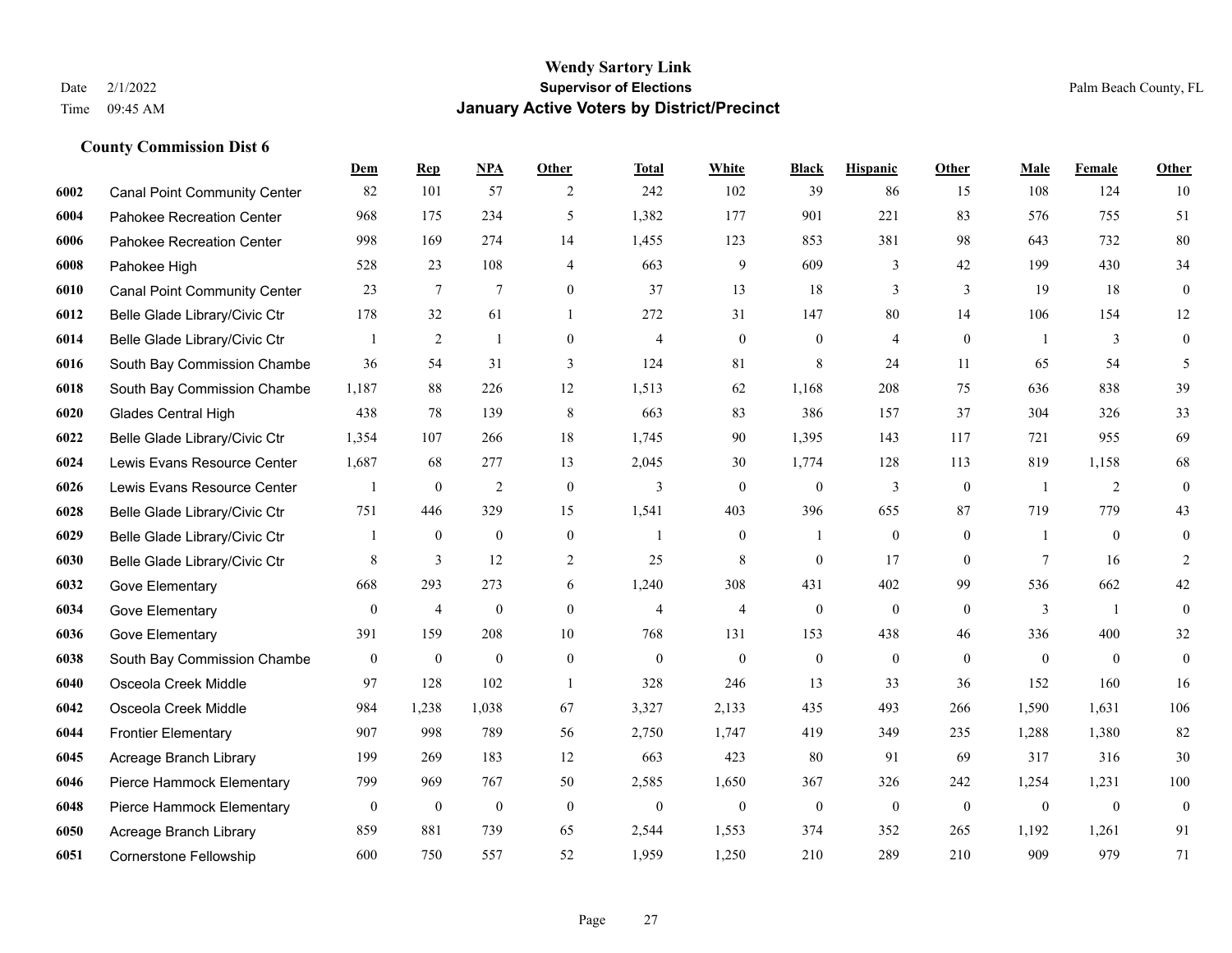|      |                                 | Dem              | <b>Rep</b>       | NPA              | <b>Other</b>     | <b>Total</b>     | White            | <b>Black</b>     | <b>Hispanic</b>  | <b>Other</b> | <b>Male</b>  | Female       | <b>Other</b>     |
|------|---------------------------------|------------------|------------------|------------------|------------------|------------------|------------------|------------------|------------------|--------------|--------------|--------------|------------------|
| 6052 | Seminole Ridge High             | 611              | 654              | 570              | 35               | 1,870            | 1,145            | 226              | 321              | 178          | 885          | 912          | 73               |
| 6054 | Acreage Pines Elementary        | $\mathbf{0}$     | $\mathbf{0}$     | $\overline{0}$   | $\overline{0}$   | $\theta$         | $\overline{0}$   | $\mathbf{0}$     | $\mathbf{0}$     | $\theta$     | $\Omega$     | $\theta$     | $\mathbf{0}$     |
| 6056 | Pierce Hammock Elementary       | $\overline{0}$   | $\mathbf{0}$     | $\mathbf{0}$     | $\Omega$         | $\theta$         | $\Omega$         | $\theta$         | $\mathbf{0}$     | $\theta$     | $\theta$     | $\Omega$     | $\theta$         |
| 6058 | <b>Acreage Pines Elementary</b> | 731              | 615              | 577              | 42               | 1,965            | 1,060            | 355              | 254              | 296          | 958          | 944          | 63               |
| 6060 | Indian Trail Improvement Dist   | 894              | 966              | 805              | 59               | 2,724            | 1,690            | 344              | 408              | 282          | 1,264        | 1,362        | 98               |
| 6062 | Sandhill Crane Golf Club        | 226              | 426              | 264              | 23               | 939              | 666              | 74               | 71               | 128          | 458          | 449          | $32\,$           |
| 6064 | Sandhill Crane Golf Club        | 32               | 61               | 33               | $\overline{4}$   | 130              | 106              | 6                | 12               | 6            | 65           | 61           | $\overline{4}$   |
| 6066 | Ibis POA Admin Building         | 1,034            | 1,116            | 749              | 84               | 2,983            | 2,624            | 92               | 70               | 197          | 1,405        | 1,513        | 65               |
| 6068 | Ibis POA Admin Building         | $\overline{0}$   | $\boldsymbol{0}$ | $\boldsymbol{0}$ | $\mathbf{0}$     | $\boldsymbol{0}$ | $\boldsymbol{0}$ | $\boldsymbol{0}$ | $\boldsymbol{0}$ | $\mathbf{0}$ | $\mathbf{0}$ | $\mathbf{0}$ | $\boldsymbol{0}$ |
| 6070 | Ironhorse Country Club          | 159              | 260              | 121              | 10               | 550              | 443              | 35               | 20               | 52           | 246          | 294          | $10\,$           |
| 6072 | Seminole Ridge High             | 569              | 555              | 539              | 54               | 1,717            | 785              | 334              | 455              | 143          | 808          | 887          | $22\,$           |
| 6073 | Seminole Ridge High             | $\boldsymbol{0}$ | $\boldsymbol{0}$ | $\boldsymbol{0}$ | $\boldsymbol{0}$ | $\boldsymbol{0}$ | $\boldsymbol{0}$ | $\boldsymbol{0}$ | $\boldsymbol{0}$ | $\mathbf{0}$ | $\mathbf{0}$ | $\mathbf{0}$ | $\boldsymbol{0}$ |
| 6076 | <b>Western Pines Middle</b>     | 641              | 714              | 569              | 39               | 1,963            | 1,429            | 157              | 207              | 170          | 938          | 947          | $78\,$           |
| 6078 | <b>Western Pines Middle</b>     | 662              | 736              | 652              | 42               | 2,092            | 1,390            | 165              | 364              | 173          | 992          | 1,043        | 57               |
| 6080 | <b>Golden Grove Elementary</b>  | 605              | 786              | 620              | 48               | 2,059            | 1,366            | 136              | 355              | 202          | 958          | 1,018        | 83               |
| 6082 | PBSC Loxahatchee Groves Can     | 10               | $\tau$           | 13               | $\sqrt{2}$       | 32               | 27               | $\boldsymbol{0}$ | 3                | 2            | 12           | 20           | $\boldsymbol{0}$ |
| 6084 | PBSC Loxahatchee Groves Can     | 307              | 469              | 379              | 45               | 1,200            | 762              | 71               | 258              | 109          | 585          | 598          | 17               |
| 6086 | PBSC Loxahatchee Groves Can     | 260              | 414              | 241              | 19               | 934              | 687              | 91               | 83               | 73           | 422          | 485          | 27               |
| 6088 | Seminole Ridge High             | 520              | 695              | 555              | 44               | 1,814            | 1,164            | 215              | 292              | 143          | 858          | 903          | 53               |
| 6090 | Loxahatchee Groves Elementary   | 765              | 890              | 756              | 56               | 2,467            | 1,525            | 280              | 452              | 210          | 1,193        | 1,181        | 93               |
| 6092 | PBSC Loxahatchee Groves Can     | 172              | 223              | 145              | 17               | 557              | 364              | 41               | 110              | 42           | 267          | 270          | $20\,$           |
| 6094 | Palms West Presbyterian         | 653              | 939              | 675              | 41               | 2,308            | 1,838            | 78               | 210              | 182          | 1,092        | 1,142        | 74               |
| 6096 | Palms West Presbyterian         | $\overline{0}$   | $\bf{0}$         | $\theta$         | $\mathbf{0}$     | $\mathbf{0}$     | $\overline{0}$   | $\boldsymbol{0}$ | $\mathbf{0}$     | $\theta$     | $\theta$     | $\mathbf{0}$ | $\boldsymbol{0}$ |
| 6098 | <b>HL Johnson Elementary</b>    | 648              | 521              | 490              | 42               | 1,701            | 945              | 307              | 269              | 180          | 772          | 890          | 39               |
| 6100 | Madison Green Country Club      | 1,226            | 722              | 772              | 55               | 2,775            | 1,193            | 787              | 408              | 387          | 1,281        | 1,392        | 102              |
| 6102 | <b>RPB Recreation Center</b>    | 662              | 473              | 456              | 28               | 1,619            | 948              | 265              | 264              | 142          | 669          | 898          | 52               |
| 6104 | <b>Crestwood Middle</b>         | 183              | 151              | 122              | 9                | 465              | 216              | 75               | 88               | 86           | 215          | 229          | 21               |
| 6106 | <b>RPB Recreation Center</b>    | 220              | 127              | 211              | 10               | 568              | 233              | 101              | 158              | 76           | 225          | 321          | 22               |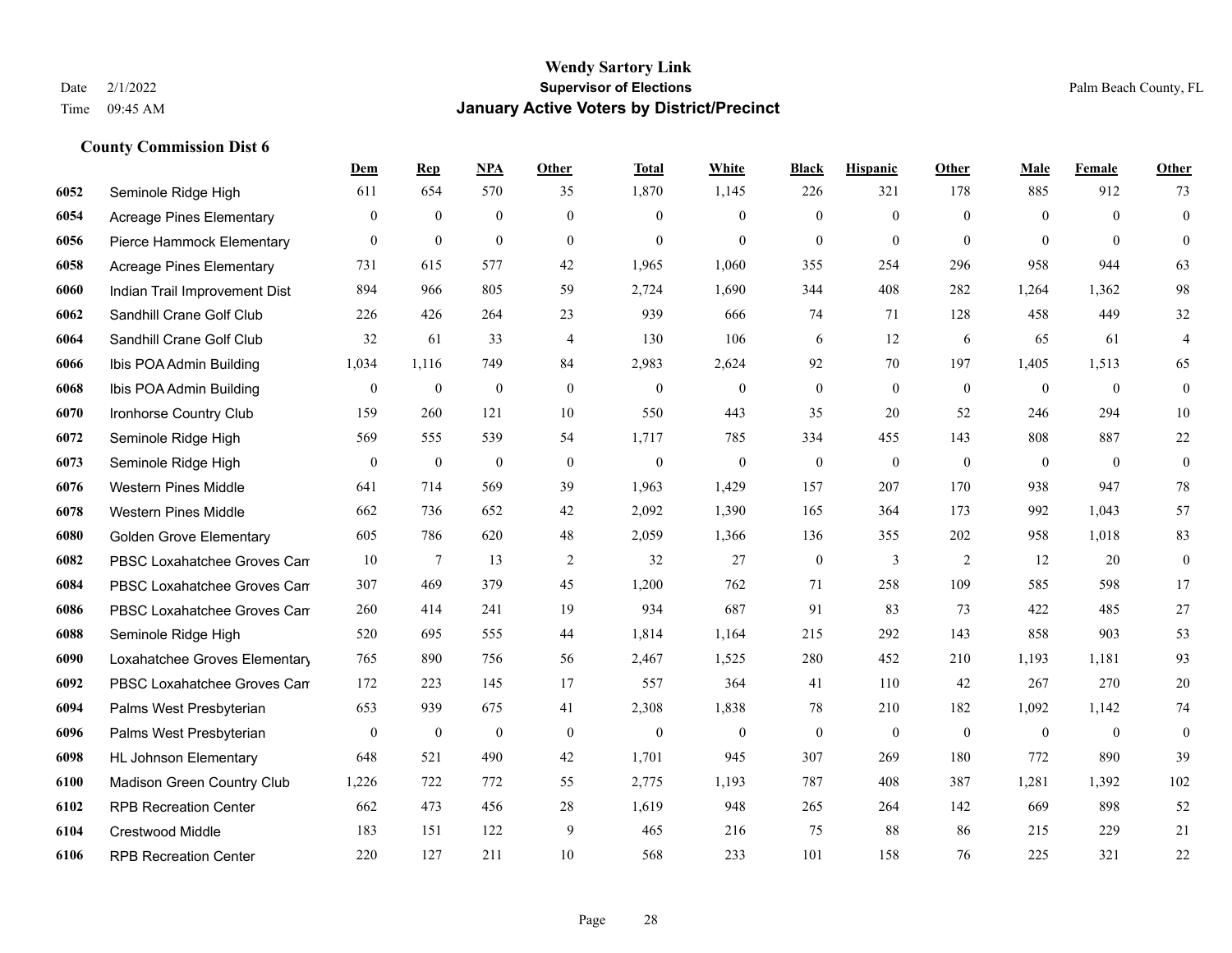**County Commission Dist 6**

### **Wendy Sartory Link** Date 2/1/2022 **Supervisor of Elections** Palm Beach County, FL Time 09:45 AM **January Active Voters by District/Precinct**

|      |                                | Dem            | $\mathbf{Rep}$   | <b>NPA</b>       | Other            | <b>Total</b>     | White          | <b>Black</b>     | <b>Hispanic</b> | <b>Other</b> | Male         | Female         | Other            |
|------|--------------------------------|----------------|------------------|------------------|------------------|------------------|----------------|------------------|-----------------|--------------|--------------|----------------|------------------|
| 6108 | Calypso Bay Waterpark          | $\theta$       | $\mathbf{0}$     | $\mathbf{0}$     | $\theta$         | $\mathbf{0}$     | $\overline{0}$ | $\mathbf{0}$     | $\overline{0}$  | $\theta$     | $\theta$     | $\theta$       | $\theta$         |
| 6112 | Crestwood Middle               | 468            | 422              | 357              | 32               | 1,279            | 692            | 232              | 213             | 142          | 592          | 645            | 42               |
| 6114 | Royal Palm Beach High          | 1,044          | 700              | 714              | 43               | 2,501            | 1,368          | 469              | 439             | 225          | 1,173        | 1,238          | 90               |
| 6116 | <b>HL Johnson Elementary</b>   | 705            | 417              | 496              | 57               | 1,675            | 854            | 326              | 282             | 213          | 745          | 887            | 43               |
| 6118 | <b>RPB Branch Library</b>      | 1,071          | 568              | 705              | 60               | 2,404            | 1,131          | 576              | 441             | 256          | 1,048        | 1,267          | 89               |
| 6120 | Royal Palm Beach High          | 416            | 322              | 273              | 19               | 1,030            | 490            | 203              | 160             | 177          | 486          | 519            | 25               |
| 6122 | <b>RPB Cultural Center</b>     | 1,163          | 669              | 767              | 53               | 2,652            | 1,397          | 508              | 502             | 245          | 1,147        | 1,420          | 85               |
| 6124 | <b>RPB Cultural Center</b>     | 581            | 327              | 398              | 22               | 1,328            | 640            | 280              | 288             | 120          | 554          | 733            | 41               |
| 6126 | Calypso Bay Waterpark          | 685            | 309              | 501              | 31               | 1,526            | 554            | 411              | 368             | 193          | 664          | 803            | 59               |
| 6128 | Royal Palm Beach High          | 35             | 27               | 27               | 3                | 92               | 50             | 26               | 11              | 5            | 42           | 50             | $\boldsymbol{0}$ |
| 6130 | Royal Palm Beach High          | 78             | 46               | 91               | 6                | 221              | 103            | 34               | 64              | 20           | 97           | 118            | 6                |
| 6132 | Royal Palm Beach High          | 391            | 196              | 266              | 19               | 872              | 419            | 168              | 195             | 90           | 396          | 447            | 29               |
| 6134 | Christ Fellowship Church RPB   | 952            | 473              | 695              | 31               | 2,151            | 842            | 508              | 503             | 298          | 962          | 1,102          | 87               |
| 6136 | Calypso Bay Waterpark          | 1              | $\boldsymbol{0}$ | $\boldsymbol{0}$ | $\mathbf{0}$     | $\mathbf{1}$     | $\overline{0}$ | 1                | $\overline{0}$  | $\theta$     | $\mathbf{0}$ |                | $\mathbf{0}$     |
| 6138 | Royal Palm Beach High          | $\mathbf{0}$   | $\boldsymbol{0}$ | $\mathbf{0}$     | $\mathbf{0}$     | $\boldsymbol{0}$ | $\overline{0}$ | $\boldsymbol{0}$ | $\overline{0}$  | $\mathbf{0}$ | $\mathbf{0}$ | $\mathbf{0}$   | $\theta$         |
| 6140 | Royal Palm Beach High          | 335            | 491              | 314              | 36               | 1,176            | 851            | 111              | 114             | 100          | 563          | 589            | 24               |
| 6142 | Christ Fellowship Church RPB   | $\mathbf{0}$   | $\boldsymbol{0}$ | $\mathbf{0}$     | $\mathbf{0}$     | $\overline{0}$   | $\overline{0}$ | $\boldsymbol{0}$ | $\overline{0}$  | $\mathbf{0}$ | $\mathbf{0}$ | $\overline{0}$ | $\mathbf{0}$     |
| 6144 | Christ Fellowship Church RPB   | $\mathbf{0}$   | $\mathbf{0}$     | $\overline{0}$   | $\mathbf{0}$     | $\theta$         | $\overline{0}$ | $\overline{0}$   | $\overline{0}$  | $\theta$     | $\mathbf{0}$ | $\Omega$       | $\mathbf{0}$     |
| 6146 | Christ Fellowship Church RPB   |                | $\overline{2}$   | 1                | $\theta$         | 4                | 3              | $\overline{0}$   | $\overline{0}$  |              | 3            | 1              | $\Omega$         |
| 6148 | Christ Fellowship Church RPB   | $\overline{0}$ | $\mathbf{0}$     | $\mathbf{1}$     | $\boldsymbol{0}$ |                  |                | $\boldsymbol{0}$ | $\overline{0}$  | $\mathbf{0}$ | $\mathbf{0}$ | $\mathbf{1}$   | $\theta$         |
| 6150 | <b>Binks Forest Elementary</b> | 26             | 40               | 39               | $\overline{4}$   | 109              | 82             | 5                | 9               | 13           | 46           | 60             | 3                |
| 6152 | <b>Binks Forest Elementary</b> | 410            | 564              | 385              | 36               | 1,395            | 1,058          | 48               | 137             | 152          | 659          | 692            | 44               |
| 6154 | Wellington Landings Middle     | 462            | 515              | 401              | 29               | 1,407            | 1,010          | 87               | 192             | 118          | 632          | 735            | $40\,$           |
| 6156 | <b>Binks Forest Elementary</b> | 629            | 717              | 585              | 43               | 1,974            | 1,375          | 130              | 295             | 174          | 898          | 1,017          | 59               |
| 6158 | <b>Wellington Elementary</b>   | 780            | 942              | 554              | 40               | 2,316            | 1,701          | 134              | 313             | 168          | 1,063        | 1,180          | 73               |
| 6160 | Wellington Landings Middle     | 665            | 588              | 565              | 42               | 1,860            | 1,208          | 167              | 335             | 150          | 872          | 935            | 53               |
| 6162 | First Baptist Church Wel       | 752            | 676              | 568              | 46               | 2,042            | 1,285          | 213              | 357             | 187          | 917          | 1,060          | 65               |
| 6164 | First Baptist Church Wel       | 832            | 804              | 612              | 58               | 2,306            | 1,548          | 182              | 380             | 196          | 1.032        | 1.203          | 71               |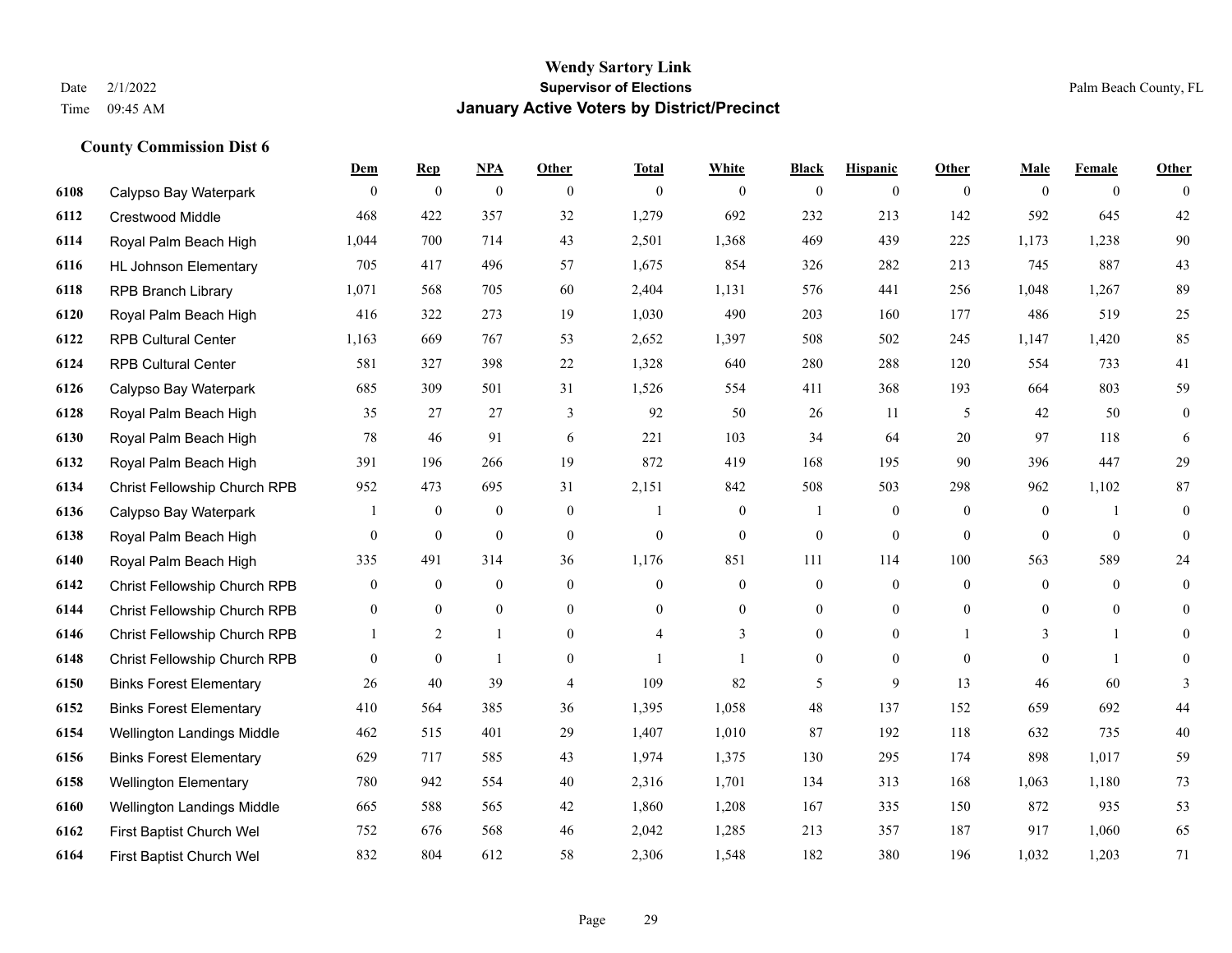|      |                                     | Dem          | <b>Rep</b>       | NPA              | <b>Other</b>     | <b>Total</b>   | White            | <b>Black</b>     | <b>Hispanic</b>  | Other          | <b>Male</b>    | Female         | <b>Other</b>     |
|------|-------------------------------------|--------------|------------------|------------------|------------------|----------------|------------------|------------------|------------------|----------------|----------------|----------------|------------------|
| 6166 | <b>Wellington Community Center</b>  | 856          | 861              | 748              | 47               | 2,512          | 1,739            | 155              | 410              | 208            | 1,157          | 1,276          | 79               |
| 6168 | First Baptist Church Wel            | 125          | 174              | 146              | 9                | 454            | 348              | 27               | 41               | 38             | 208            | 233            | 13               |
| 6170 | Christ Fellowship Church RPB        | $\mathbf{0}$ | 5                | $\sqrt{2}$       | $\mathbf{0}$     | $\overline{7}$ | $\tau$           | $\boldsymbol{0}$ | $\boldsymbol{0}$ | $\mathbf{0}$   | $\overline{2}$ | 5              | $\boldsymbol{0}$ |
| 6172 | Christ Fellowship Church RPB        | 1,300        | 594              | 864              | 71               | 2,829          | 990              | 864              | 656              | 319            | 1,214          | 1,503          | 112              |
| 6174 | Christ Fellowship Church RPB        | 27           | 50               | 35               | $\overline{2}$   | 114            | 88               | $\tau$           | 8                | 11             | 54             | 57             | 3                |
| 6176 | Christ Fellowship Church RPB        | 26           | 17               | 23               | 3                | 69             | $28\,$           | 12               | 23               | 6              | 30             | 37             | $\sqrt{2}$       |
| 6178 | <b>Everglades Elementary</b>        | 565          | 392              | 451              | 29               | 1,437          | 666              | 300              | 246              | 225            | 665            | 704            | 68               |
| 6180 | <b>Everglades Elementary</b>        | 18           | 48               | 17               | 2                | 85             | 64               | 4                | 14               | 3              | 40             | 43             | $\overline{2}$   |
| 6182 | New Horizons Elementary             | 292          | 453              | 320              | 13               | 1,078          | 790              | 45               | 119              | 124            | 463            | 586            | 29               |
| 6184 | Wellington High                     | 662          | 583              | 538              | 36               | 1,819          | 1,128            | 247              | 286              | 158            | 802            | 961            | 56               |
| 6186 | <b>Elbridge Gale Elementary</b>     | 807          | 577              | 651              | 43               | 2,078          | 1,135            | 300              | 432              | 211            | 915            | 1.089          | 74               |
| 6188 | <b>Wellington Village Park</b>      | 222          | 429              | 319              | 27               | 997            | 848              | 18               | 48               | 83             | 404            | 544            | 49               |
| 6190 | Wellington Village Hall             | 820          | 456              | 646              | 48               | 1,970          | 883              | 364              | 511              | 212            | 815            | 1,081          | 74               |
| 6192 | St Peters Methodist Church          | 961          | 797              | 795              | 68               | 2,621          | 1,551            | 288              | 547              | 235            | 1,199          | 1,336          | 86               |
| 6194 | <b>Equestrian Trails Elementary</b> | 499          | 293              | 353              | 18               | 1,163          | 521              | 297              | 153              | 192            | 516            | 591            | 56               |
| 6196 | Palm Beach Central High             | $\mathbf{0}$ | $\boldsymbol{0}$ | $\boldsymbol{0}$ | $\boldsymbol{0}$ | $\mathbf{0}$   | $\boldsymbol{0}$ | $\boldsymbol{0}$ | $\boldsymbol{0}$ | $\overline{0}$ | $\overline{0}$ | $\overline{0}$ | $\bf{0}$         |
| 6198 | Wellington Branch Library           | 520          | 360              | 364              | 38               | 1,282          | 703              | 198              | 273              | 108            | 549            | 699            | 34               |
| 6200 | <b>Emerald Cove Middle</b>          | 536          | 565              | 522              | 54               | 1,677          | 1,043            | 180              | 269              | 185            | 738            | 887            | 52               |
| 6202 | <b>Emerald Cove Middle</b>          | 108          | 87               | 97               | $\tau$           | 299            | 174              | 56               | 54               | 15             | 136            | 157            | $\sqrt{6}$       |
| 6204 | <b>Emerald Cove Middle</b>          | 32           | 19               | 39               | $\boldsymbol{0}$ | 90             | 46               | 26               | 10               | 8              | 23             | 63             | $\overline{4}$   |
| 6206 | Palm Beach Central High             | 266          | 242              | 187              | 11               | 706            | 380              | 141              | 64               | 121            | 315            | 364            | $27\,$           |
| 6207 | Palm Beach Central High             | 281          | 375              | 251              | 17               | 924            | 603              | 93               | 106              | 122            | 426            | 473            | 25               |
| 6208 | Buena Vida Clubhouse                | 317          | 197              | 184              | 14               | 712            | 618              | 24               | 23               | 47             | 318            | 376            | 18               |
| 6210 | Villa Olympia Clubhouse             | 1,553        | 1,074            | 1,312            | 99               | 4,038          | 1,818            | 703              | 688              | 829            | 1,905          | 1,946          | 187              |
| 6212 | Wellington Village Park             | 145          | 224              | 180              | 18               | 567            | 388              | 16               | 93               | 70             | 258            | 283            | 26               |
| 6214 | <b>Wellington Village Park</b>      | 813          | 769              | 724              | 49               | 2,355          | 1,482            | 260              | 291              | 322            | 1,078          | 1,194          | 83               |
| 6216 | Panther Run Elementary              | 231          | 193              | 176              | 11               | 611            | 345              | 97               | 99               | 70             | 282            | 309            | $20\,$           |
| 6218 | <b>Wellington Village Park</b>      | $\mathbf{0}$ | $\mathbf{0}$     | $\theta$         | $\Omega$         | $\theta$       | $\overline{0}$   | $\mathbf{0}$     | $\theta$         | $\theta$       | $\theta$       | $\mathbf{0}$   | $\boldsymbol{0}$ |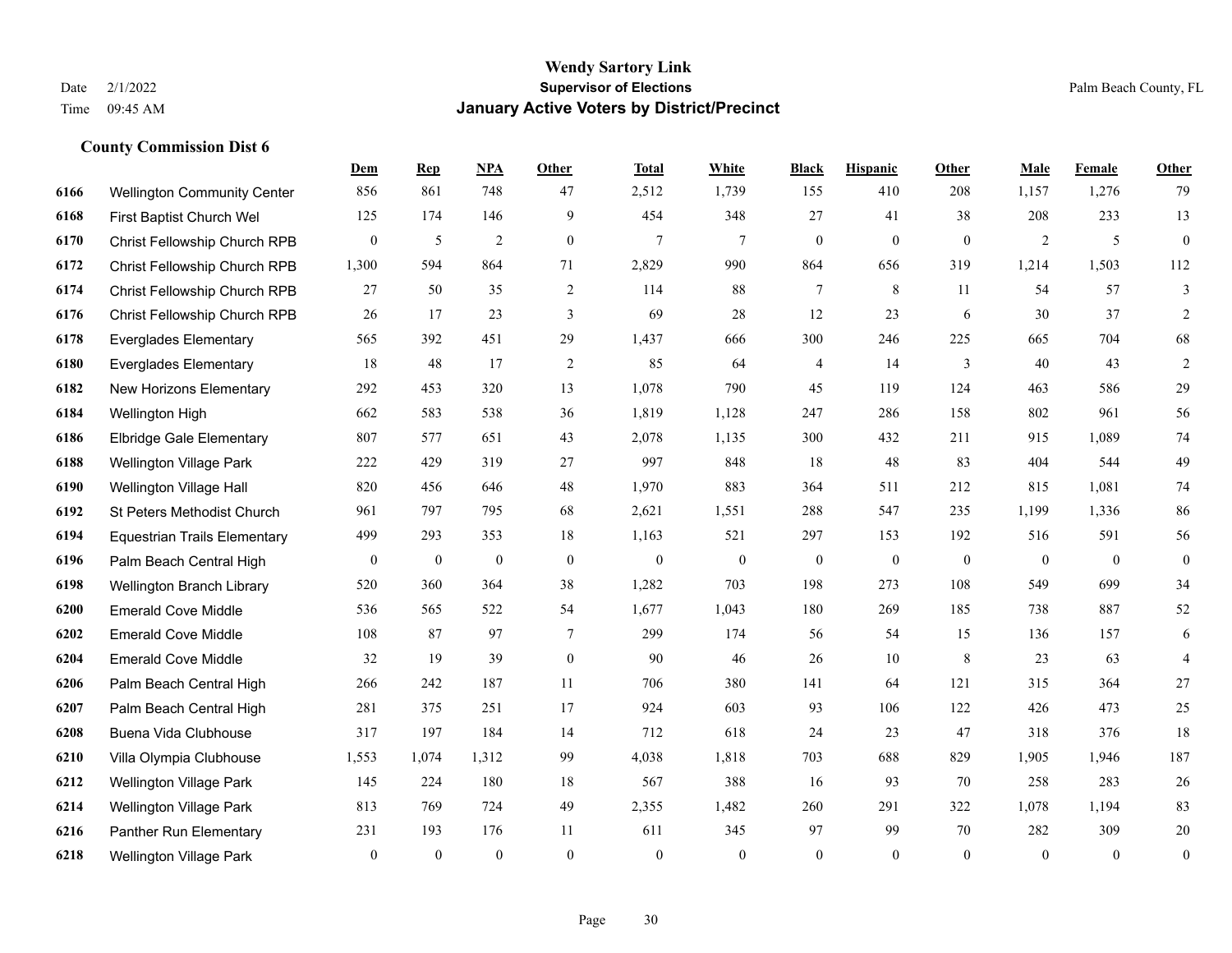|      |                                 | <u>Dem</u> | <b>Rep</b> | $NPA$        | Other    | Total   | White  | <b>Black</b> | <b>Hispanic</b> | Other          | Male   | Female       | <b>Other</b>   |
|------|---------------------------------|------------|------------|--------------|----------|---------|--------|--------------|-----------------|----------------|--------|--------------|----------------|
| 6220 | Wellington Village Park         | 58         | 32         | 44           | 6        | 140     | 70     | 16           | 36              | 18             | 60     | 76           |                |
| 6222 | Panther Run Elementary          | $\Omega$   |            | $\mathbf{0}$ | $\Omega$ |         |        | $\mathbf{0}$ |                 | $\overline{0}$ |        | $\mathbf{0}$ | $\overline{0}$ |
| 6224 | Discovery Key Elementary        | 953        | 1,124      | 683          | 59       | 2,819   | 2,093  | 180          | 333             | 213            | 1,318  | 1.419        | 82             |
| 6226 | The Isles at Wellington         | 747        | 758        | 627          | 47       | 2,179   | 1,404  | 223          | 241             | 311            | 1,021  | 1,065        | 93             |
| 6228 | Wycliffe Comm Association Bldg  | 777        | 328        | 410          | 22       | .537    | 1,440  | 19           | 18              | 60             | 665    | 843          | 29             |
| 6230 | Epiphany Lutheran Church        | 1,190      | .,257      | ,202         | 85       | 3,734   | 2,296  | 425          | 612             | 401            | 1,708  | 1,918        | 108            |
| 6232 | Panther Run Elementary          | 662        | 756        | 651          | 50       | 2,119   | 1,345  | 250          | 250             | 274            | 1,013  | 1,042        | 64             |
|      | <b>County Commission Dist 6</b> | 54,386     | 43.467     | 39,870       | 2,937    | 140,660 | 78,960 | 25,066       | 22,570          | 14,064         | 63,959 | 71,987       | 4,714          |
|      |                                 |            |            |              |          |         |        |              |                 |                |        |              |                |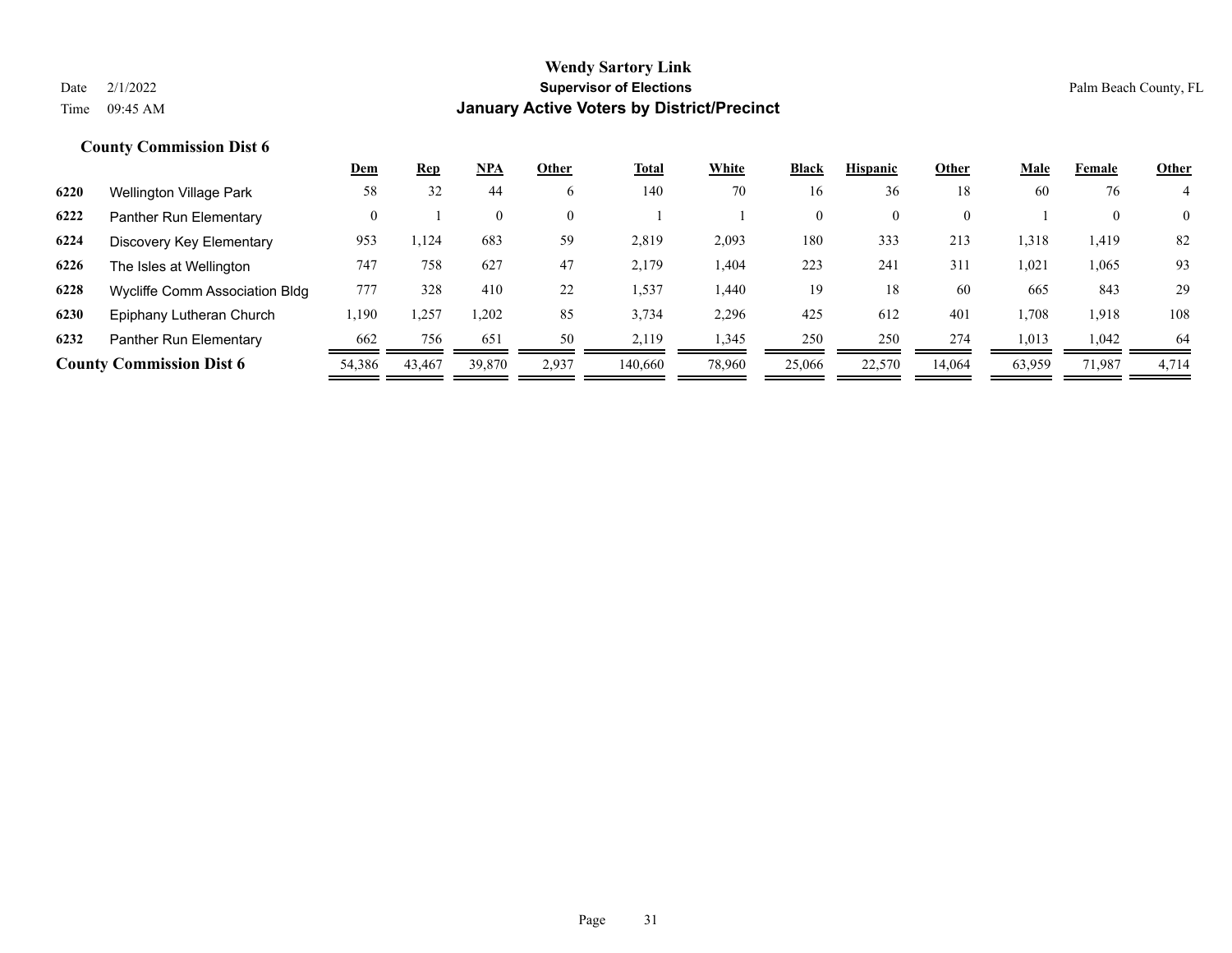|      |                                  | <u>Dem</u>       | <b>Rep</b>     | NPA            | <b>Other</b>     | <b>Total</b>     | <b>White</b>     | <b>Black</b>     | <b>Hispanic</b> | <b>Other</b>    | <b>Male</b>  | <b>Female</b> | <b>Other</b> |
|------|----------------------------------|------------------|----------------|----------------|------------------|------------------|------------------|------------------|-----------------|-----------------|--------------|---------------|--------------|
| 7002 | J F Kennedy Middle               | 0                | $\overline{0}$ | $\overline{0}$ | $\Omega$         | $\theta$         | $\mathbf{0}$     | $\theta$         | $\overline{0}$  | $\theta$        | $\theta$     | $\theta$      | $\Omega$     |
| 7004 | J F Kennedy Middle               | 0                | $\theta$       | $\theta$       | $\theta$         | $\Omega$         | $\theta$         | $\theta$         | $\theta$        | $\Omega$        | $\theta$     | $\Omega$      | $\Omega$     |
| 7006 | J F Kennedy Middle               | $\theta$         | $\theta$       | $\overline{0}$ | $\theta$         | $\Omega$         | $\mathbf{0}$     | $\Omega$         | $\theta$        | $\Omega$        | $\theta$     | $\Omega$      | $\Omega$     |
| 7008 | J F Kennedy Middle               | $\theta$         | $\theta$       | $\mathbf{0}$   | $\overline{0}$   | $\mathbf{0}$     | $\mathbf{0}$     | $\mathbf{0}$     | $\mathbf{0}$    | $\theta$        | $\theta$     | $\theta$      | $\Omega$     |
| 7010 | St John Lutheran Church          | 279              | 12             | 91             | 6                | 388              | 25               | 316              | 23              | 24              | 126          | 246           | 16           |
| 7012 | St John Lutheran Church          | 1,073            | 204            | 430            | 17               | 1,724            | 491              | 999              | 70              | 164             | 787          | 875           | 62           |
| 7014 | RB Prep Achievement Academy      | 0                | $\overline{0}$ | $\mathbf{0}$   | $\mathbf{0}$     | $\mathbf{0}$     | $\boldsymbol{0}$ | $\mathbf{0}$     | $\mathbf{0}$    | $\theta$        | $\mathbf{0}$ | $\theta$      | $\mathbf{0}$ |
| 7016 | RB Prep Achievement Academy      | 1                | $\mathbf{1}$   | $\theta$       | $\theta$         | 2                | $\mathbf{1}$     |                  | $\theta$        | $\Omega$        |              | 1             | $\Omega$     |
| 7018 | RB Prep Achievement Academy      | $\overline{0}$   | $\theta$       | $\overline{0}$ | $\theta$         | $\theta$         | $\theta$         | $\theta$         | $\theta$        | $\theta$        | $\Omega$     | $\Omega$      | $\Omega$     |
| 7020 | RB Prep Achievement Academy      | $\overline{0}$   | $\overline{0}$ | $\mathbf{0}$   | $\overline{0}$   | $\theta$         | $\theta$         | $\theta$         | $\theta$        | $\Omega$        | $\theta$     | $\theta$      | $\Omega$     |
| 7022 | J F Kennedy Middle               | 886              | 184            | 373            | 27               | 1,470            | 294              | 812              | 151             | 213             | 661          | 763           | 46           |
| 7024 | Hurst Chapel AME Church          | 1,575            | 88             | 361            | 22               | 2,046            | 155              | 1,656            | 93              | 142             | 841          | 1,138         | 67           |
| 7025 | Hurst Chapel AME Church          | 272              | 38             | 116            | 4                | 430              | 63               | 267              | 42              | 58              | 160          | 254           | 16           |
| 7026 | Lindsey Davis Senior Comm Ctr    | 2,260            | 83             | 453            | 20               | 2,816            | 69               | 2,509            | 41              | 197             | 1,158        | 1,568         | 90           |
| 7028 | <b>Wells Recreation Center</b>   | 1,851            | 149            | 479            | 19               | 2,498            | 245              | 1,954            | 102             | 197             | 1,087        | 1,321         | 90           |
| 7030 | Riviera Beach Marina Event Ctr   | 198              | 321            | 174            | 22               | 715              | 571              | 49               | 47              | 48              | 363          | 333           | 19           |
| 7032 | Crossroads Baptist Church        | $\overline{0}$   | $\mathbf{0}$   | $\mathbf{0}$   | $\mathbf{0}$     | $\boldsymbol{0}$ | $\boldsymbol{0}$ | $\boldsymbol{0}$ | $\mathbf{0}$    | $\mathbf{0}$    | $\mathbf{0}$ | $\mathbf{0}$  | $\mathbf{0}$ |
| 7034 | Suncoast High                    | 1,301            | 205            | 506            | 25               | 2,037            | 355              | 1,237            | 151             | 294             | 841          | 1,121         | 75           |
| 7036 | RB Prep Achievement Academy      | $\boldsymbol{0}$ | $\bf{0}$       | 6              | $\boldsymbol{0}$ | 6                | $\boldsymbol{0}$ | $\boldsymbol{0}$ | $\mathbf{0}$    | 6               | 4            | 1             |              |
| 7038 | RB Prep Achievement Academy      | $\overline{0}$   | $\overline{0}$ | $\mathbf{0}$   | $\overline{0}$   | $\theta$         | $\mathbf{0}$     | $\theta$         | $\mathbf{0}$    | $\theta$        | $\theta$     | $\theta$      | $\theta$     |
| 7040 | Mary McLeod Bethune Elementa     | 1,233            | 56             | 262            | 14               | 1,565            | 39               | 1,377            | 50              | 99              | 623          | 897           | 45           |
| 7041 | Mary McLeod Bethune Elementa     | 395              | 30             | 135            | $\overline{7}$   | 567              | 45               | 437              | 28              | 57              | 219          | 323           | 25           |
| 7042 | Dan Calloway Complex             | 1,716            | 72             | 408            | 21               | 2,217            | 45               | 1,950            | 47              | 175             | 904          | 1,243         | 70           |
| 7044 | <b>Wells Recreation Center</b>   | 1,384            | 89             | 386            | 17               | 1,876            | 192              | 1,469            | 67              | 148             | 778          | 1,022         | 76           |
| 7046 | Riviera Beach Marina Event Ctr   | 37               | 32             | 20             | 5                | 94               | 77               | 8                | 2               | $7\phantom{.0}$ | 54           | 39            | $\mathbf{1}$ |
| 7048 | Crossroads Baptist Church        | 276              | 9              | 96             | 10               | 391              | 9                | 325              | 29              | 28              | 132          | 242           | 17           |
| 7050 | <b>Crossroads Baptist Church</b> |                  | 2              | -1             | $\overline{0}$   |                  | 3                | $\mathbf{0}$     | $\mathbf{0}$    |                 |              | 3             | $\Omega$     |
| 7052 | <b>Crossroads Baptist Church</b> | $\theta$         | $\theta$       | $\theta$       | $\Omega$         | $\Omega$         | $\Omega$         | $\theta$         | $\Omega$        | $\Omega$        | $\Omega$     | $\theta$      | $\mathbf{0}$ |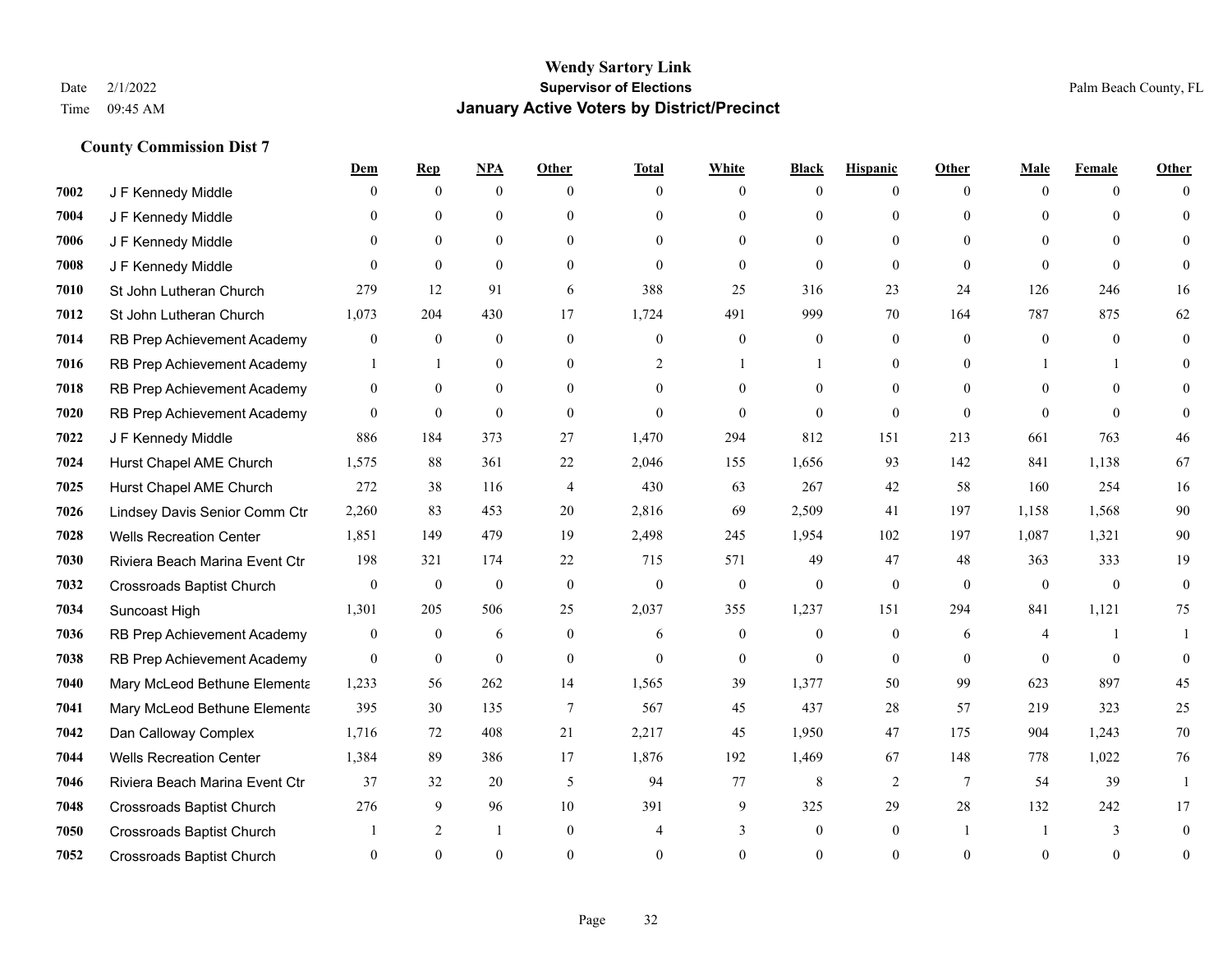|      |                                     | Dem            | <b>Rep</b>     | NPA            | <b>Other</b> | <b>Total</b> | <b>White</b>   | <b>Black</b>     | <b>Hispanic</b> | Other          | <b>Male</b>    | Female   | <b>Other</b> |
|------|-------------------------------------|----------------|----------------|----------------|--------------|--------------|----------------|------------------|-----------------|----------------|----------------|----------|--------------|
| 7054 | <b>Crossroads Baptist Church</b>    | 993            | 75             | 294            | 14           | 1,376        | 111            | 1,046            | 75              | 144            | 594            | 723      | 59           |
| 7056 | <b>Crossroads Baptist Church</b>    | $\overline{0}$ | $\mathbf{0}$   | $\mathbf{0}$   | $\Omega$     | $\mathbf{0}$ | $\overline{0}$ | $\mathbf{0}$     | $\mathbf{0}$    | $\theta$       | $\mathbf{0}$   | $\theta$ | $\mathbf{0}$ |
| 7058 | Palm Beach Lakes High               | 1,428          | 363            | 619            | 44           | 2,454        | 818            | 1,108            | 304             | 224            | 998            | 1,359    | 97           |
| 7060 | <b>Ephesus Adventist Academy</b>    | 1,164          | 63             | 239            | 17           | 1,483        | 106            | 1,214            | 52              | 111            | 605            | 828      | 50           |
| 7062 | Mangonia Park Town Hall             | 720            | 39             | 188            | 10           | 957          | 77             | 774              | 40              | 66             | 387            | 542      | $28\,$       |
| 7064 | Grace Episcopal Church              | 1,315          | 166            | 451            | 34           | 1,966        | 341            | 1,278            | 133             | 214            | 843            | 1,032    | 91           |
| 7066 | Northboro Elementary                | 1,064          | 198            | 452            | 28           | 1,742        | 468            | 919              | 176             | 179            | 797            | 871      | 74           |
| 7068 | Pleasant City Community Center      | 965            | 246            | 512            | 34           | 1,757        | 791            | 629              | 175             | 162            | 865            | 808      | 84           |
| 7070 | Northboro Elementary                | 453            | 398            | 378            | 38           | 1,267        | 1,008          | 67               | 86              | 106            | 583            | 649      | 35           |
| 7072 | <b>Egret Lake Elementary</b>        | 491            | 116            | 233            | 9            | 849          | 218            | 381              | 139             | 111            | 368            | 451      | $30\,$       |
| 7074 | <b>Egret Lake Elementary</b>        | 200            | 40             | 93             | 11           | 344          | 54             | 202              | 39              | 49             | 147            | 189      | 8            |
| 7076 | <b>Egret Lake Elementary</b>        | $\overline{2}$ | $\overline{2}$ | $\mathbf{1}$   | $\Omega$     | 5            | $\overline{3}$ | $\mathbf{1}$     | $\mathbf{0}$    | -1             | $\overline{4}$ | -1       | $\theta$     |
| 7078 | <b>Egret Lake Elementary</b>        | 341            | 101            | 158            | 18           | 618          | 417            | 106              | 52              | 43             | 240            | 358      | $20\,$       |
| 7080 | <b>Egret Lake Elementary</b>        | 21             | $\sqrt{2}$     | $\overline{1}$ | $\mathbf{0}$ | 24           | 23             | $\boldsymbol{0}$ | $\mathbf{0}$    | $\overline{1}$ | $\tau$         | 16       | -1           |
| 7082 | Seminole Trails Elementary          | 1,043          | 332            | 489            | 34           | 1,898        | 691            | 729              | 268             | 210            | 824            | 995      | 79           |
| 7084 | Sharon Christian Church             | 744            | 275            | 452            | 45           | 1,516        | 613            | 454              | 282             | 167            | 632            | 829      | 55           |
| 7086 | <b>Bear Lakes Middle</b>            | 38             | 18             | 14             | -1           | 71           | 28             | 16               | 11              | 16             | 26             | 40       | 5            |
| 7088 | Whitehall Clubhouse #3              | 675            | 486            | 464            | 51           | 1.676        | 1,059          | 252              | 200             | 165            | 772            | 856      | 48           |
| 7090 | Bear Lakes Middle                   | 1,320          | 491            | 839            | 59           | 2,709        | 1,076          | 935              | 387             | 311            | 1,178          | 1,415    | 116          |
| 7092 | Palm Beach Lakes High               | 115            | 38             | 75             | 4            | 232          | 86             | 67               | 22              | 57             | 107            | 112      | 13           |
| 7094 | <b>Salvation Army Activity Hall</b> | 608            | 80             | 282            | 12           | 982          | 161            | 513              | 129             | 179            | 419            | 517      | $46\,$       |
| 7096 | Salvation Army Activity Hall        | 849            | 301            | 507            | 34           | 1,691        | 686            | 554              | 263             | 188            | 678            | 932      | 81           |
| 7098 | U M Church of Palm Beaches          | 21             | 18             | 18             | -1           | 58           | 44             | 3                | 9               | 2              | 31             | 24       | 3            |
| 7100 | U M Church of Palm Beaches          | 963            | 435            | 704            | 63           | 2,165        | 1,037          | 673              | 244             | 211            | 974            | 1,120    | 71           |
| 7102 | First Christian Church              | 748            | 191            | 332            | 23           | 1,294        | 424            | 640              | 105             | 125            | 491            | 758      | 45           |
| 7104 | WPB City Fire Station #5            | 729            | 417            | 441            | 30           | 1,617        | 1,006          | 277              | 188             | 146            | 704            | 863      | 50           |
| 7106 | <b>Roosevelt Elementary</b>         | 2,045          | 170            | 582            | 33           | 2,830        | 274            | 2,092            | 249             | 215            | 1,133          | 1,579    | 118          |
| 7108 | <b>Chamber of Commerce</b>          | 410            | 414            | 357            | 56           | 1,237        | 936            | 57               | 108             | 136            | 578            | 622      | 37           |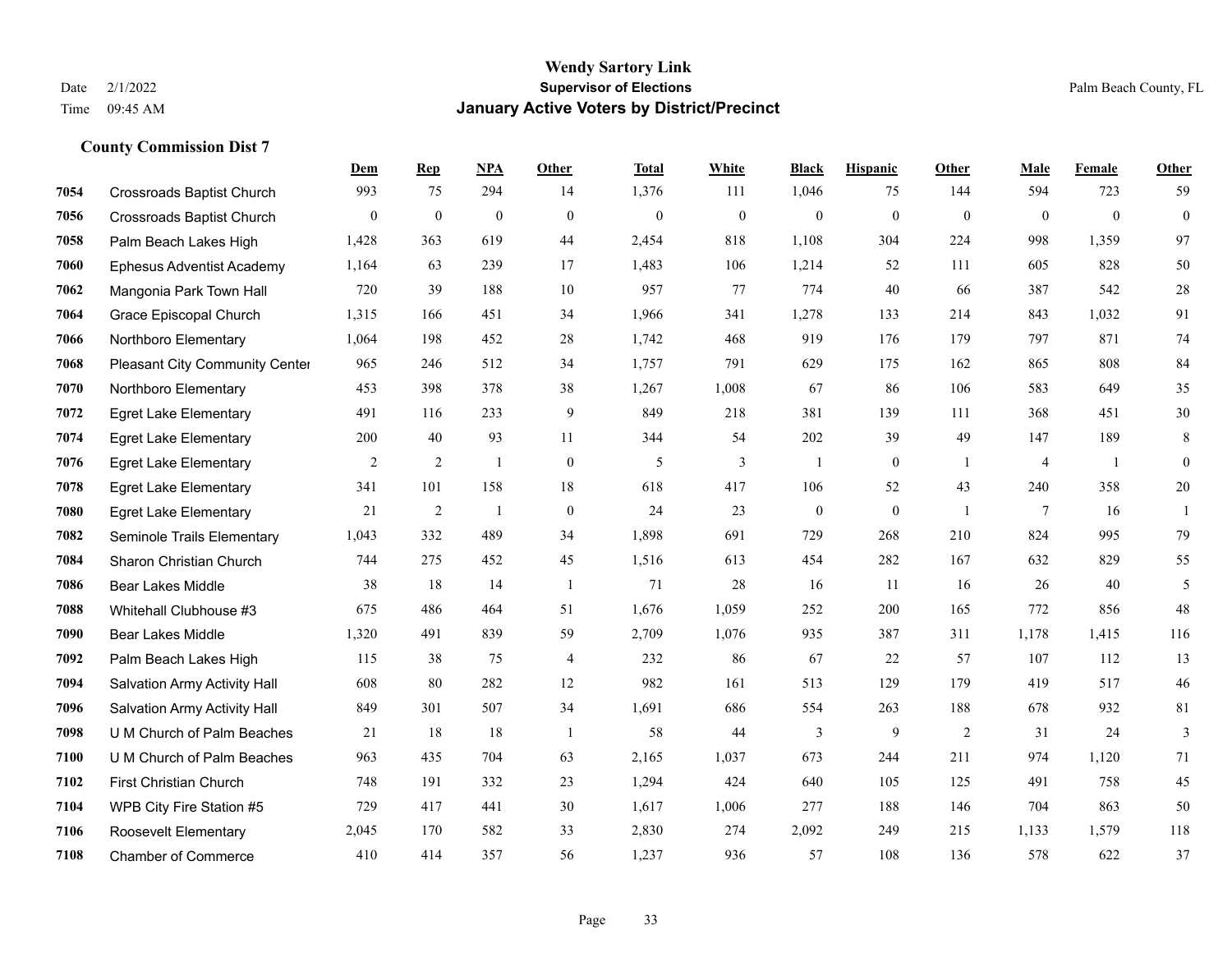|      |                                      | Dem              | <b>Rep</b>       | NPA              | <b>Other</b>   | <b>Total</b> | <b>White</b>     | <b>Black</b>     | <b>Hispanic</b> | <b>Other</b>   | <b>Male</b>    | <b>Female</b> | <b>Other</b>     |
|------|--------------------------------------|------------------|------------------|------------------|----------------|--------------|------------------|------------------|-----------------|----------------|----------------|---------------|------------------|
| 7110 | <b>Adult Education Center</b>        | 694              | 228              | 418              | 32             | 1,372        | 439              | 435              | 368             | 130            | 561            | 750           | 61               |
| 7112 | <b>Adult Education Center</b>        | 127              | 26               | 62               | $\overline{7}$ | 222          | 54               | 119              | 25              | 24             | 72             | 140           | 10               |
| 7114 | <b>Adult Education Center</b>        | $\theta$         | $\theta$         | $\theta$         | $\Omega$       | $\theta$     | $\Omega$         | $\mathbf{0}$     | $\Omega$        | $\Omega$       | $\theta$       | $\Omega$      | $\mathbf{0}$     |
| 7116 | <b>Adult Education Center</b>        | $\mathbf{0}$     | $\mathbf{0}$     | $\mathbf{0}$     | $\overline{0}$ | $\mathbf{0}$ | $\overline{0}$   | $\boldsymbol{0}$ | $\mathbf{0}$    | $\overline{0}$ | $\overline{0}$ | $\mathbf{0}$  | $\mathbf{0}$     |
| 7118 | <b>Adult Education Center</b>        | 31               | 31               | 39               | $\overline{7}$ | 108          | 81               | $\overline{4}$   | 18              | 5              | 52             | 50            | 6                |
| 7120 | U M Church of Palm Beaches           | 285              | 114              | 180              | 12             | 591          | 215              | 213              | 108             | 55             | 255            | 304           | 32               |
| 7122 | U M Church of Palm Beaches           | $\boldsymbol{0}$ | $\boldsymbol{0}$ | $\boldsymbol{0}$ | $\mathbf{0}$   | $\mathbf{0}$ | $\boldsymbol{0}$ | $\boldsymbol{0}$ | $\mathbf{0}$    | $\mathbf{0}$   | $\mathbf{0}$   | $\mathbf{0}$  | $\boldsymbol{0}$ |
| 7124 | First Christian Church               | 1,206            | 138              | 348              | 17             | 1,709        | 195              | 1,240            | 113             | 161            | 754            | 896           | 59               |
| 7126 | First Christian Church               | 1,509            | 505              | 795              | 85             | 2,894        | 1,121            | 1,069            | 410             | 294            | 1,202          | 1,581         | 111              |
| 7128 | <b>Westward Elementary</b>           | 1,947            | 128              | 508              | 26             | 2,609        | 162              | 2,126            | 119             | 202            | 1,058          | 1,455         | 96               |
| 7130 | Alexander W Dreyfoos SOA High        | 818              | 826              | 805              | 76             | 2,525        | 1,939            | 118              | 205             | 263            | 1,273          | 1,183         | 69               |
| 7132 | <b>WPB City Hall Flagler Gallery</b> | 670              | 707              | 615              | 72             | 2,064        | 1,629            | 91               | 145             | 199            | 1,046          | 951           | 67               |
| 7134 | <b>Adult Education Center</b>        | 814              | 175              | 393              | 21             | 1,403        | 307              | 665              | 287             | 144            | 623            | 714           | 66               |
| 7136 | Haverhill Town Hall                  | 40               | 37               | 34               | $\overline{2}$ | 113          | 47               | 30               | 26              | 10             | 45             | 62            | 6                |
| 7138 | Westgate Community Center            | 1,555            | 450              | 909              | 31             | 2,945        | 688              | 959              | 997             | 301            | 1,308          | 1,497         | 140              |
| 7140 | Haverhill Town Hall                  | 171              | 78               | 99               | 6              | 354          | 110              | 126              | 79              | 39             | 165            | 167           | $22\,$           |
| 7142 | Clayton Hutcheson Hall B             | 35               | $7\phantom{.0}$  | 16               | $\overline{0}$ | 58           | 17               | 27               | 9               | 5              | 26             | 32            | $\mathbf{0}$     |
| 7144 | Clayton Hutcheson Hall B             | 43               | 4                | 21               | $\mathbf{1}$   | 69           | 4                | 43               | 12              | 10             | 28             | 34            | 7                |
| 7146 | Clayton Hutcheson Hall B             | 233              | 15               | 102              | 3              | 353          | 25               | 219              | 83              | 26             | 125            | 210           | 18               |
| 7148 | Howard Park Community Center         | 93               | 35               | 57               | $\,$ 8 $\,$    | 193          | 102              | 38               | 29              | 24             | 98             | 87            | $\,8\,$          |
| 7149 | <b>Howard Park Community Center</b>  | 60               | 14               | 48               | 2              | 124          | 19               | 50               | 34              | 21             | 57             | 55            | 12               |
| 7150 | <b>Howard Park Community Center</b>  | 354              | 284              | 304              | 39             | 981          | 786              | 44               | 81              | 70             | 496            | 460           | 25               |
| 7152 | WPB City Hall Flagler Gallery        | 481              | 453              | 283              | 41             | 1,258        | 1,001            | 45               | 117             | 95             | 484            | 730           | $44$             |
| 7154 | Morton & Barbara Mandel Cente        | 154              | 366              | 159              | 18             | 697          | 624              | 8                | 13              | 52             | 319            | 358           | 20               |
| 7156 | PB Fire Station #3                   | 44               | 101              | 60               | $\overline{2}$ | 207          | 179              | $\boldsymbol{0}$ | $\overline{7}$  | 21             | 92             | 103           | 12               |
| 7158 | PB Fire Station #3                   | 535              | 485              | 417              | 54             | 1,491        | 1,335            | 20               | 30              | 106            | 654            | 801           | 36               |
| 7160 | South Grade Elementary               | 924              | 227              | 474              | 24             | 1,649        | 516              | 627              | 327             | 179            | 798            | 775           | 76               |
| 7162 | <b>Osborne Community Center</b>      | 851              | 123              | 381              | 25             | 1,380        | 249              | 706              | 291             | 134            | 627            | 695           | 58               |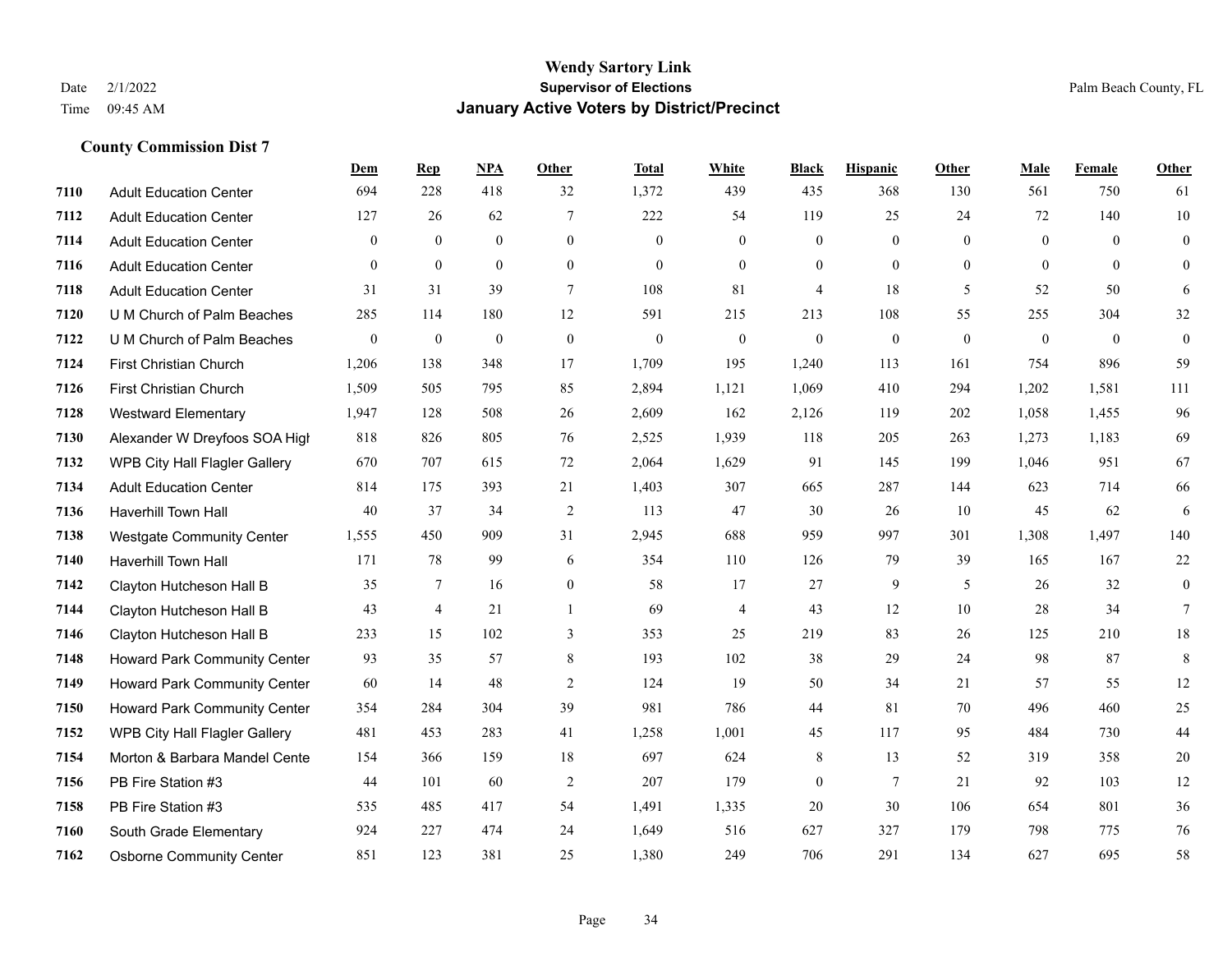**County Commission Dist 7**

#### **Wendy Sartory Link** Date 2/1/2022 **Supervisor of Elections** Palm Beach County, FL Time 09:45 AM **January Active Voters by District/Precinct**

# **Dem Rep NPA Other Total White Black Hispanic Other Male Female Other** Osborne Community Center 318 183 208 25 734 572 54 55 53 344 368 22 PB Fire Station #3 325 397 304 28 1,054 934 2 31 87 461 565 28 Maddock Park 1,504 642 928 57 3,131 1,523 814 520 274 1,434 1,584 113 Lantana Town Hall 699 342 533 36 1,610 861 347 239 163 765 767 78 Lantana Recreation Center 303 272 245 19 839 661 53 63 62 397 416 26 Rolling Green Elementary 1,029 234 521 30 1,814 564 686 406 158 795 940 79 Rolling Green Elementary 0 0 1 0 1 0 0 1 0 1 0 0 Hypoluxo Town Hall 183 85 113 10 391 218 83 61 29 166 215 10 Temple Beth Kodesh 1,531 194 594 30 2,349 454 1,333 359 203 1,056 1,184 109 Village Royale on the Green 812 233 354 24 1,423 586 575 143 119 609 753 61 St John Missionary Baptist Chr 1,768 137 484 18 2,407 240 1,793 173 201 1,029 1,284 94 Carolyn Sims Center 1,481 69 372 13 1,935 79 1,626 85 145 800 1,058 77 St John Missionary Baptist Chr 2 4 0 0 6 4 1 0 1 4 2 0 Boynton Beach Senior Center 1,466 423 740 56 2,685 1,072 1,082 276 255 1,260 1,308 117 Forest Park Elementary 845 541 596 56 2,038 1,413 276 177 172 864 1,104 70 Seacrest Presbyterian 1,057 626 797 62 2,542 1,592 458 253 239 1,220 1,228 94 Lakeview Baptist Church 18 11 10 3 42 31 2 4 5 20 19 3 Delray Beach Community Center 572 359 421 46 1,398 1,007 192 105 94 705 649 44 Atlantic High 1,513 239 527 21 2,300 606 1,362 124 208 1,054 1,155 91 Atlantic High 44 27 26 3 100 80 6 8 6 41 57 2 Pompey Park Recreation Center 1,327 237 447 23 2,034 510 1,289 106 129 926 1,050 58 505 Club 642 395 442 40 1,519 1,090 229 71 129 797 674 48 505 Club 32 32 37 4 105 81 2 9 13 53 47 5 505 Club 57 62 56 5 180 154 2 8 16 96 79 5 Atlantic High 758 197 319 22 1,296 570 530 86 110 561 693 42 Village Academy 1,760 104 430 17 2,311 130 1,869 145 167 956 1,257 98 Delray Beach Library 1,316 241 479 30 2,066 580 1,195 115 176 1,017 981 68 Delray Beach Community Center 863 311 498 38 1,710 805 545 211 149 820 822 68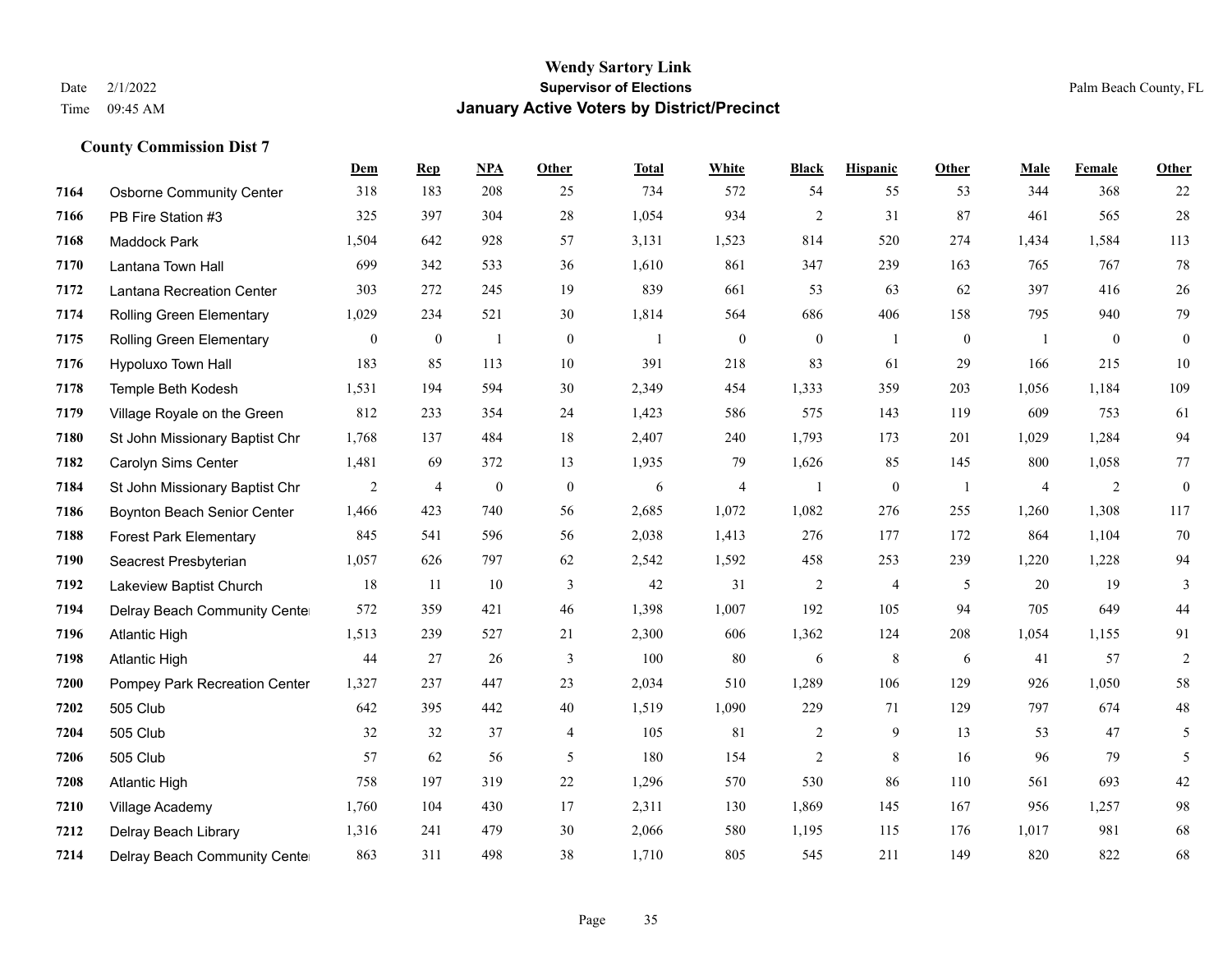| <b>Wendy Sartory Link</b><br>2/1/2022<br><b>Supervisor of Elections</b><br>Date<br><b>January Active Voters by District/Precinct</b><br>09:45 AM |            |            |            |       |              |        |        |                 |              |        |        | Palm Beach County, FL |  |
|--------------------------------------------------------------------------------------------------------------------------------------------------|------------|------------|------------|-------|--------------|--------|--------|-----------------|--------------|--------|--------|-----------------------|--|
| <b>County Commission Dist 7</b>                                                                                                                  | Time       |            |            |       |              |        |        |                 |              |        |        |                       |  |
|                                                                                                                                                  | <b>Dem</b> | <b>Rep</b> | <u>NPA</u> | Other | <u>Total</u> | White  | Black  | <b>Hispanic</b> | <u>Other</u> | Male   | Female | <b>Other</b>          |  |
| <b>County Commission Dist 7</b>                                                                                                                  | 70.102     | 19,204     | 31,481     | 2,266 | 123,053      | 43,496 | 55,781 | 12.446          | 11,330       | 54,194 | 64,228 | 4,631                 |  |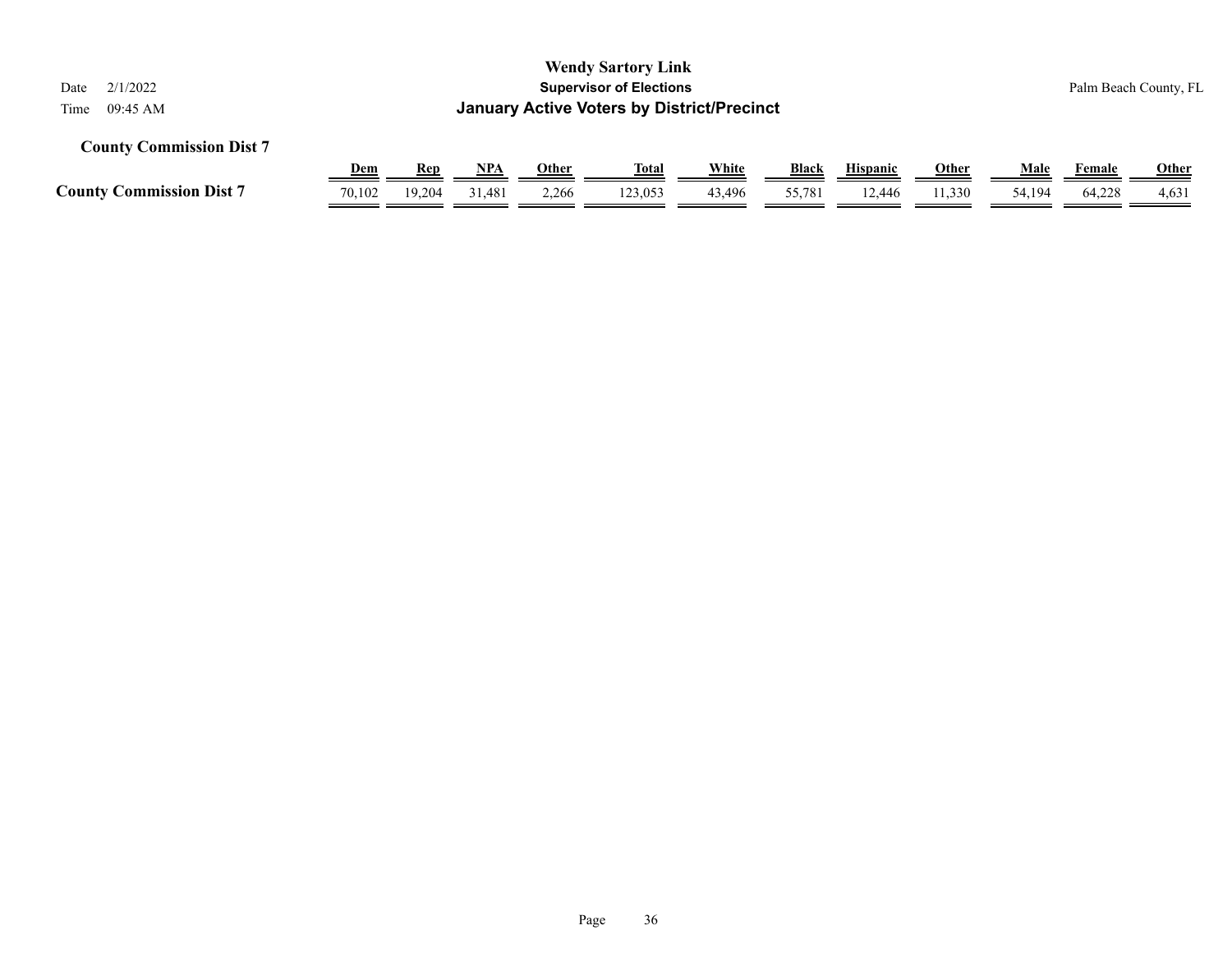|      |                                     | Dem              | <b>Rep</b>       | NPA              | <b>Other</b>   | <b>Total</b>     | <b>White</b>     | <b>Black</b>     | <b>Hispanic</b>  | <b>Other</b> | <b>Male</b>  | <b>Female</b> | <b>Other</b> |
|------|-------------------------------------|------------------|------------------|------------------|----------------|------------------|------------------|------------------|------------------|--------------|--------------|---------------|--------------|
| 1002 | <b>Canal Point Community Center</b> | $\mathbf{0}$     | $\mathbf{0}$     | $\boldsymbol{0}$ | $\theta$       | $\mathbf{0}$     | $\overline{0}$   | $\mathbf{0}$     | $\boldsymbol{0}$ | $\theta$     | $\theta$     | $\theta$      | $\Omega$     |
| 1004 | Pierce Hammock Elementary           | 2                | 5                | 3                | $\theta$       | 10               | 10               | $\theta$         | $\mathbf{0}$     | $\Omega$     | 4            | 6             | $\theta$     |
| 1006 | Journey Church of Jupiter           | $\Omega$         | $\theta$         | $\theta$         | $\Omega$       | $\theta$         | $\Omega$         | $\Omega$         | $\theta$         | $\Omega$     | $\Omega$     | $\Omega$      | $\Omega$     |
| 1008 | Journey Church of Jupiter           | $\theta$         | $\mathbf{0}$     | $\mathbf{0}$     | $\overline{0}$ | $\theta$         | $\overline{0}$   | $\overline{0}$   | $\mathbf{0}$     | $\theta$     | $\mathbf{0}$ | $\mathbf{0}$  |              |
| 1010 | Journey Church of Jupiter           | 0                | $\mathbf{0}$     | $\mathbf{0}$     | $\theta$       | $\Omega$         | $\overline{0}$   | $\overline{0}$   | $\mathbf{0}$     | $\Omega$     | $\theta$     | $\theta$      | $\Omega$     |
| 1012 | Caloosa POA Meeting Room            | $\theta$         | $\mathbf{0}$     | $\mathbf{0}$     | $\theta$       | $\Omega$         | $\mathbf{0}$     | $\overline{0}$   | $\mathbf{0}$     | $\Omega$     | $\theta$     | $\theta$      | $\Omega$     |
| 1014 | Caloosa POA Meeting Room            | $\theta$         |                  | $\mathbf{0}$     | $\overline{0}$ |                  | 1                | $\overline{0}$   | $\boldsymbol{0}$ | $\theta$     | $\mathbf{0}$ | $\theta$      |              |
| 1016 | Journey Church of Jupiter           | 0                | $\mathbf{0}$     | $\mathbf{0}$     | $\theta$       | $\Omega$         | $\theta$         | $\mathbf{0}$     | $\theta$         | $\theta$     | $\Omega$     | $\theta$      | $\theta$     |
| 1018 | Calvary Church of Jupiter           | 440              | 841              | 472              | 47             | 1,800            | 1,593            | 20               | 94               | 93           | 852          | 893           | 55           |
| 1019 | Calvary Church of Jupiter           | 196              | 380              | 224              | 8              | 808              | 724              | $\overline{0}$   | 47               | 37           | 389          | 402           | 17           |
| 1020 | Caloosa POA Meeting Room            | $\mathbf{0}$     | $\boldsymbol{0}$ | $\boldsymbol{0}$ | $\theta$       | $\mathbf{0}$     | $\mathbf{0}$     | $\boldsymbol{0}$ | $\mathbf{0}$     | $\mathbf{0}$ | $\mathbf{0}$ | $\mathbf{0}$  | $\mathbf{0}$ |
| 1022 | Journey Church of Jupiter           | 688              | 1,250            | 778              | 61             | 2,777            | 2,377            | 34               | 188              | 178          | 1,337        | 1,364         | 76           |
| 1024 | Calvary Church of Jupiter           | 7                | 6                | $\overline{7}$   | $\theta$       | 20               | 20               | $\mathbf{0}$     | $\mathbf{0}$     | $\theta$     | 11           | 9             | $\mathbf{0}$ |
| 1026 | Calvary Church of Jupiter           | 329              | 624              | 346              | 28             | 1,327            | 1,175            | 11               | 77               | 64           | 633          | 663           | 31           |
| 1028 | Jupiter Farms Elementary            | 529              | 1,020            | 596              | 63             | 2,208            | 1,928            | 15               | 139              | 126          | 1,070        | 1,077         | 61           |
| 1030 | Calvary Church of Jupiter           | 17               | 38               | 23               | $\overline{4}$ | 82               | 75               | $\boldsymbol{0}$ | $\overline{4}$   | 3            | 40           | 39            | 3            |
| 1032 | Jupiter Farms Park Community I      | 301              | 577              | 367              | 29             | 1,274            | 1,070            | 13               | 109              | 82           | 623          | 610           | 41           |
| 1034 | West Jupiter Recreation Center      | 266              | 757              | 352              | 46             | 1,421            | 1,236            | 17               | 37               | 131          | 684          | 709           | 28           |
| 1036 | Calvary Church of Jupiter           | $\boldsymbol{0}$ | $\boldsymbol{0}$ | $\boldsymbol{0}$ | $\mathbf{0}$   | $\boldsymbol{0}$ | $\boldsymbol{0}$ | $\boldsymbol{0}$ | $\mathbf{0}$     | $\mathbf{0}$ | $\mathbf{0}$ | $\mathbf{0}$  | $\mathbf{0}$ |
| 1038 | William T Dwyer High                | 802              | 1,307            | 774              | 60             | 2,943            | 2,476            | 63               | 174              | 230          | 1,410        | 1,430         | 103          |
| 1040 | West Jupiter Recreation Center      | 263              | 459              | 359              | 32             | 1,113            | 896              | 19               | 57               | 141          | 555          | 518           | 40           |
| 1042 | West Jupiter Recreation Center      | $\boldsymbol{0}$ | $\boldsymbol{0}$ | $\boldsymbol{0}$ | $\mathbf{0}$   | $\boldsymbol{0}$ | $\mathbf{0}$     | $\boldsymbol{0}$ | $\boldsymbol{0}$ | $\mathbf{0}$ | $\mathbf{0}$ | $\mathbf{0}$  | $\mathbf{0}$ |
| 1044 | Limestone Creek Elementary          | 419              | 121              | 188              | 19             | 747              | 224              | 347              | 91               | 85           | 358          | 361           | 28           |
| 1046 | West Jupiter Recreation Center      | 268              | 147              | 152              | 11             | 578              | 270              | 163              | 112              | 33           | 249          | 309           | $20\,$       |
| 1048 | St Peter Catholic Church            | 375              | 468              | 286              | 29             | 1,158            | 1,037            | $\overline{4}$   | 40               | 77           | 436          | 694           | 28           |
| 1050 | <b>Lighthouse Elementary</b>        | 482              | 673              | 413              | 44             | 1,612            | 1,374            | 16               | 68               | 154          | 752          | 803           | 57           |
| 1052 | Beacon Cove Intermediate Scho       | 1,024            | 1,157            | 915              | 67             | 3,163            | 2,503            | 79               | 257              | 324          | 1,479        | 1,584         | $100\,$      |
| 1054 | Limestone Creek Elementary          | 693              | 1,069            | 655              | 54             | 2,471            | 2,185            | 26               | 99               | 161          | 1,159        | 1,240         | 72           |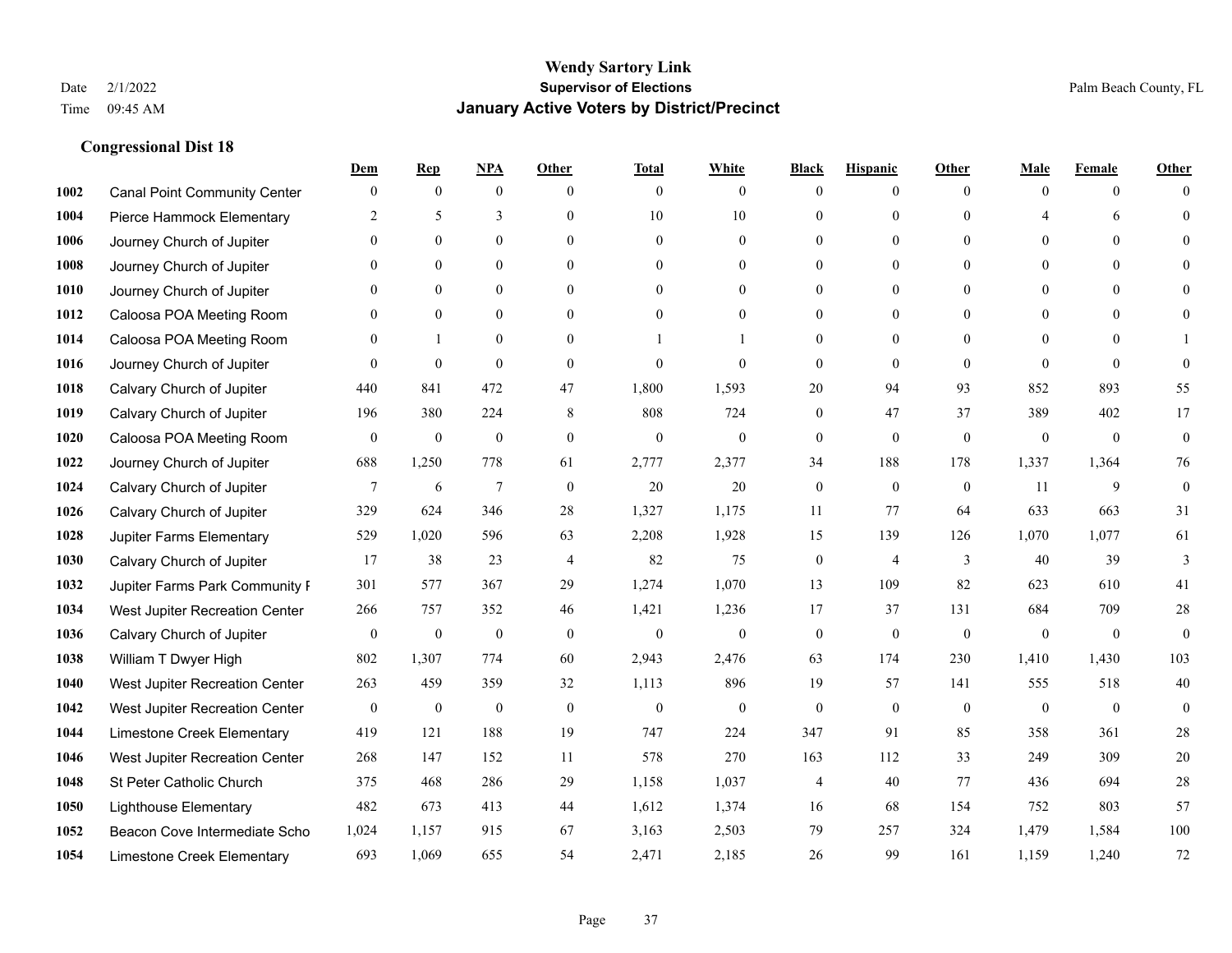|      |                                  | Dem          | <b>Rep</b> | NPA              | <b>Other</b>     | <b>Total</b> | <b>White</b>     | <b>Black</b>     | <b>Hispanic</b>  | Other        | <b>Male</b>  | <b>Female</b> | Other          |
|------|----------------------------------|--------------|------------|------------------|------------------|--------------|------------------|------------------|------------------|--------------|--------------|---------------|----------------|
| 1056 | West Jupiter Recreation Center   | 536          | 582        | 542              | 41               | 1,701        | 1,367            | 73               | 130              | 131          | 750          | 896           | 55             |
| 1058 | St Peter Catholic Church         | 762          | 899        | 760              | 68               | 2,489        | 2,065            | 38               | 202              | 184          | 1,092        | 1,328         | 69             |
| 1060 | West Jupiter Recreation Center   | 71           | 105        | 71               | 4                | 251          | 206              | $\boldsymbol{0}$ | 25               | 20           | 101          | 134           | 16             |
| 1062 | <b>Harvest Community Church</b>  | 606          | 1,151      | 558              | 48               | 2,363        | 2,159            | 12               | 53               | 139          | 1,148        | 1,138         | 77             |
| 1064 | Jupiter Community Center         | 75           | 126        | 63               | 3                | 267          | 244              | $\boldsymbol{0}$ | 6                | 17           | 131          | 129           | $\tau$         |
| 1066 | Jupiter Community Center         | $\mathbf{0}$ | $\bf{0}$   | $\boldsymbol{0}$ | $\mathbf{0}$     | $\mathbf{0}$ | $\boldsymbol{0}$ | $\boldsymbol{0}$ | $\mathbf{0}$     | $\mathbf{0}$ | $\mathbf{0}$ | $\mathbf{0}$  | $\mathbf{0}$   |
| 1068 | Jupiter Community Center         | 574          | 759        | 610              | 48               | 1,991        | 1,651            | 26               | 193              | 121          | 932          | 999           | 60             |
| 1070 | Jupiter Community Center         | 56           | 67         | 90               | $\overline{4}$   | 217          | 170              | $\mathbf{1}$     | 41               | 5            | 112          | 97            | $\,8\,$        |
| 1072 | Jerry Thomas Elementary          | 728          | 1,084      | 704              | 71               | 2,587        | 2,237            | 32               | 171              | 147          | 1,230        | 1,285         | 72             |
| 1074 | Independence Middle              | 781          | 1,148      | 865              | 88               | 2,882        | 2,417            | 21               | 192              | 252          | 1,281        | 1,509         | 92             |
| 1075 | Martinique Clubhouse             | 243          | 373        | 239              | 20               | 875          | 752              | 11               | 54               | 58           | 395          | 450           | 30             |
| 1076 | The Island Clubhouse             | 608          | 783        | 588              | 72               | 2,051        | 1,696            | 50               | 143              | 162          | 1,009        | 979           | 63             |
| 1078 | First Baptist Church Teq         | 348          | 890        | 388              | $22\,$           | 1,648        | 1,544            | 3                | 42               | 59           | 793          | 819           | 36             |
| 1080 | First Baptist Church Teq         | 92           | 146        | 79               | $\overline{4}$   | 321          | 295              | $\boldsymbol{0}$ | 9                | 17           | 163          | 148           | 10             |
| 1082 | First Baptist Church Teq         | 72           | 140        | 86               | 9                | 307          | 283              | $\mathbf{1}$     | 12               | 11           | 143          | 155           | 9              |
| 1084 | First Baptist Church Teq         | 12           | 53         | 10               | $\overline{0}$   | 75           | 72               | $\mathbf{1}$     | $\boldsymbol{0}$ | 2            | 37           | 37            | 1              |
| 1088 | First Baptist Church Teq         | 10           | 45         | 20               | $\overline{0}$   | 75           | 66               | $\overline{0}$   | 3                | 6            | 38           | 36            | 1              |
| 1094 | First Baptist Church Teq         | 579          | 876        | 544              | $42\,$           | 2,041        | 1,832            | 9                | 82               | 118          | 920          | 1,073         | $48\,$         |
| 1096 | First Baptist Church Teq         | 46           | 71         | 38               | $\boldsymbol{0}$ | 155          | 126              | $\tau$           | 13               | 9            | 78           | 73            | $\overline{4}$ |
| 1098 | Riverside Improvement            | 250          | 460        | 265              | 22               | 997          | 895              | 6                | 43               | 53           | 458          | 508           | 31             |
| 1100 | Jupiter Elementary               | 398          | 449        | 370              | 33               | 1,250        | 952              | 17               | 200              | 81           | 605          | 599           | 46             |
| 1102 | Jupiter High                     | 701          | 917        | 672              | 65               | 2,355        | 1,888            | 57               | 200              | 210          | 1,050        | 1,233         | 72             |
| 1104 | Jupiter Branch Library           | 455          | 571        | 457              | 29               | 1,512        | 1,227            | 37               | 141              | 107          | 657          | 812           | 43             |
| 1106 | Jupiter Middle                   | 320          | 495        | 397              | 38               | 1,250        | 1,060            | 17               | 75               | 98           | 589          | 620           | 41             |
| 1108 | Newhaven Clubhouse               | 561          | 720        | 543              | 63               | 1,887        | 1,625            | 27               | 100              | 135          | 839          | 986           | 62             |
| 1110 | <b>Tequesta Council Chambers</b> | 105          | 121        | 97               | 4                | 327          | 287              | 4                | 19               | 17           | 147          | 171           | 9              |
| 1112 | <b>Tequesta Council Chambers</b> | 21           | 81         | 46               | $\tau$           | 155          | 133              | 6                | 10               | 6            | 73           | 79            | 3              |
| 1114 | Tequesta Council Chambers        | 114          | 310        | 140              | 13               | 577          | 553              | $\boldsymbol{0}$ | 5                | 19           | 258          | 309           | $10\,$         |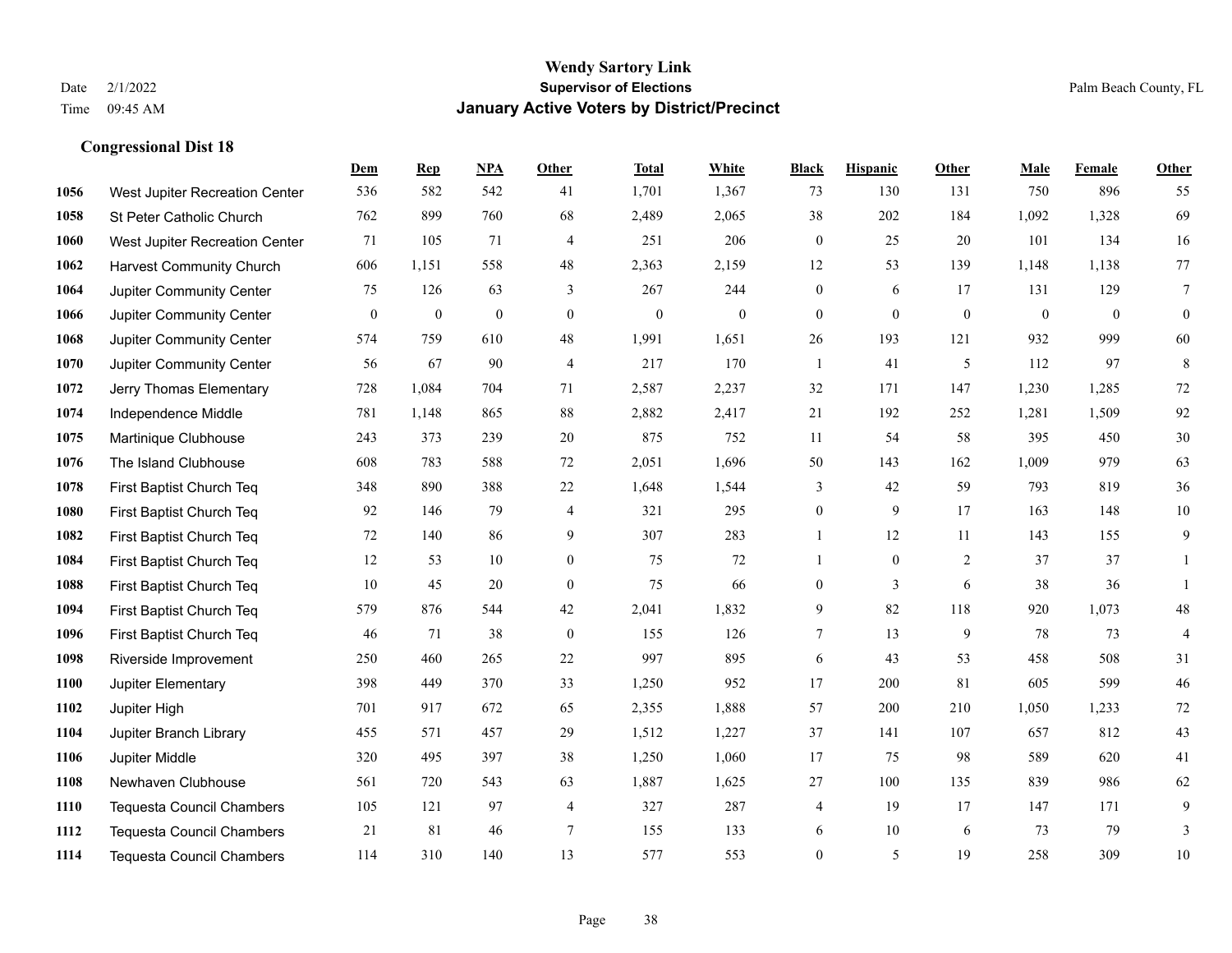|      |                                  | Dem            | <b>Rep</b>       | NPA              | <b>Other</b>   | <b>Total</b>   | <b>White</b>   | <b>Black</b>   | <b>Hispanic</b> | <b>Other</b> | <b>Male</b>    | <b>Female</b>  | <b>Other</b>   |
|------|----------------------------------|----------------|------------------|------------------|----------------|----------------|----------------|----------------|-----------------|--------------|----------------|----------------|----------------|
| 1116 | <b>Tequesta Council Chambers</b> | $\mathbf{0}$   | $\boldsymbol{0}$ | $\boldsymbol{0}$ | $\theta$       | $\mathbf{0}$   | $\overline{0}$ | $\overline{0}$ | $\overline{0}$  | $\theta$     | $\theta$       | $\overline{0}$ | $\theta$       |
| 1118 | Tequesta Council Chambers        | 165            | 249              | 180              | 22             | 616            | 522            | 12             | 43              | 39           | 239            | 362            | 15             |
| 1120 | <b>Tequesta Council Chambers</b> | 71             | 241              | 108              | 16             | 436            | 405            | $\Omega$       | 10              | 21           | 207            | 220            | 9              |
| 1122 | Tequesta Council Chambers        | 37             | 85               | 39               | 3              | 164            | 155            | 0              | 1               | 8            | 79             | 82             | 3              |
| 1124 | Riverside Improvement            | $\theta$       | 2                | $\overline{1}$   | $\theta$       | 3              | 3              | $\theta$       | $\theta$        | $\theta$     | 2              | $\overline{1}$ | 0              |
| 1126 | PBC Fire Rescue #18              | 410            | 925              | 482              | 48             | 1,865          | 1,748          | 9              | 37              | 71           | 847            | 989            | 29             |
| 1128 | Jupiter Inlet Colony Admin Bldg  | 69             | 218              | 88               | 15             | 390            | 359            | $\overline{0}$ | 5               | 26           | 177            | 205            | 8              |
| 1130 | PBC Fire Rescue #18              |                | 2                | $\mathbf{1}$     | $\Omega$       | 4              | 4              | $\theta$       | $\overline{0}$  | $\Omega$     | 2              |                |                |
| 1132 | PBC Fire Rescue #18              | $\theta$       | $\overline{3}$   |                  | $\overline{0}$ |                | 4              | 0              | $\overline{0}$  | $\Omega$     | $\overline{2}$ | 2              | $\Omega$       |
| 1134 | PBC Fire Rescue #18              | $\theta$       | $\overline{0}$   | $\theta$         | $\theta$       | $\theta$       | $\overline{0}$ | $\overline{0}$ | $\overline{0}$  | $\theta$     | $\Omega$       | $\theta$       | $\theta$       |
| 1136 | 1st UM Church of Jup-Teq         | 575            | 1,010            | 633              | 63             | 2,281          | 2,116          | 11             | 54              | 100          | 990            | 1,231          | 60             |
| 1138 | Grace Immanuel Bible Church      | 220            | 830              | 366              | 34             | 1,450          | 1,383          | $\overline{0}$ | 13              | 54           | 619            | 800            | 31             |
| 1140 | Club at Admirals Cove            | 289            | 546              | 314              | 26             | 1,175          | 1,079          | 6              | 21              | 69           | 558            | 598            | 19             |
| 1142 | 1st UM Church of Jup-Teq         | 282            | 607              | 362              | 37             | 1,288          | 1,196          | 5              | 23              | 64           | 605            | 650            | 33             |
| 1144 | 1st UM Church of Jup-Teq         | 524            | 812              | 509              | 37             | 1,882          | 1,740          | 5              | 29              | 108          | 863            | 965            | 54             |
| 1146 | Newhaven Clubhouse               | 15             | 34               | 7                | $\overline{1}$ | 57             | 51             | $\overline{0}$ | $\mathbf{1}$    | 5            | 29             | 27             | $\mathbf{1}$   |
| 1148 | <b>Oceanview Methodist</b>       | 387            | 559              | 396              | 46             | 1,388          | 1,268          | 6              | 32              | 82           | 605            | 743            | 40             |
| 1150 | Oceanview Methodist              | $\theta$       | $\mathbf{0}$     | $\boldsymbol{0}$ | $\overline{0}$ | $\mathbf{0}$   | 0              | 0              | $\overline{0}$  | $\theta$     | $\theta$       | $\theta$       | $\theta$       |
| 1152 | Juno Beach Town Center           | 43             | 71               | 53               | 8              | 175            | 166            | $\overline{0}$ | $\overline{2}$  | $\tau$       | 81             | 90             | $\overline{4}$ |
| 1154 | Holy Spirit Lutheran             | 135            | 300              | 132              | 18             | 585            | 523            | 3              | 28              | 31           | 276            | 289            | 20             |
| 1156 | Holy Spirit Lutheran             | $\theta$       | $\overline{0}$   | $\theta$         | $\theta$       | $\theta$       | $\theta$       | $\Omega$       | $\Omega$        | $\Omega$     | $\Omega$       | $\Omega$       | $\Omega$       |
| 1158 | Holy Spirit Lutheran             | $\overline{0}$ | $\mathbf{1}$     |                  | $\overline{0}$ | $\overline{c}$ | $\mathbf{1}$   | 0              | 1               | $\theta$     |                |                | 0              |
| 1160 | Holy Spirit Lutheran             |                | $\mathbf{0}$     |                  | $\overline{0}$ | $\overline{2}$ | $\overline{2}$ | 0              | $\overline{0}$  | $\theta$     |                |                | 0              |
| 1162 | Holy Spirit Lutheran             | 2              | $\overline{4}$   | 5                | $\overline{2}$ | 13             | 13             | $\theta$       | $\Omega$        | $\theta$     | 6              | $\tau$         | 0              |
| 1164 | Club at Admirals Cove            | $28\,$         | 158              | 71               | 5              | 262            | 235            |                | $\overline{4}$  | 19           | 131            | 123            | 8              |
| 1166 | Holy Spirit Lutheran             | 6              | 23               | 12               | $\overline{0}$ | 41             | 34             | 0              | 2               | 5            | 18             | 23             | 0              |
| 1168 | Holy Spirit Lutheran             | $\Omega$       | $\mathbf{0}$     | $\mathbf{0}$     | $\theta$       | $\theta$       | $\overline{0}$ | $\theta$       | $\overline{0}$  | $\theta$     | $\theta$       | $\overline{0}$ | 0              |
| 1170 | Caloosa POA Meeting Room         | $\Omega$       | $\Omega$         | $\Omega$         | $\Omega$       | $\Omega$       | $\Omega$       | $\Omega$       | $\Omega$        | $\Omega$     | $\Omega$       | $\Omega$       | $\overline{0}$ |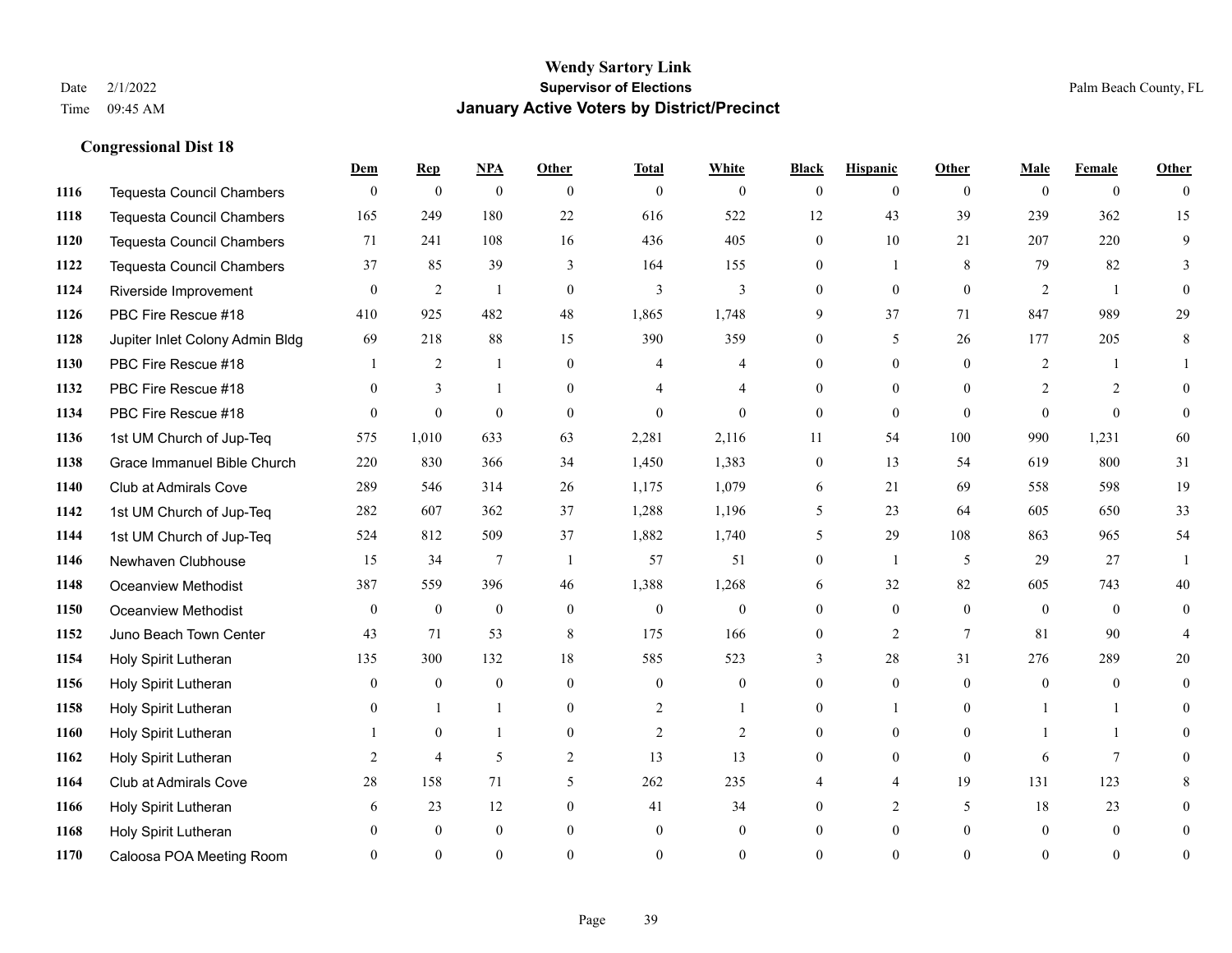**Congressional Dist 18**

#### **Wendy Sartory Link** Date 2/1/2022 **Supervisor of Elections** Palm Beach County, FL Time 09:45 AM **January Active Voters by District/Precinct**

# **Dem Rep NPA Other Total White Black Hispanic Other Male Female Other** Caloosa POA Meeting Room 125 283 123 9 540 459 14 23 44 247 275 18 Caloosa POA Meeting Room 67 122 61 2 252 214 5 14 19 119 123 10 Mirasol Sales and Info Center 0 0 0 0 0 0 0 0 0 0 0 0 Mirasol Sales and Info Center 0 0 0 0 0 0 0 0 0 0 0 0 Mirasol Sales and Info Center 0 0 0 0 0 0 0 0 0 0 0 0 Mirasol Sales and Info Center 0 0 0 0 0 0 0 0 0 0 0 0 William T Dwyer High 156 264 140 7 567 483 15 29 40 270 283 14 Eastpointe Country Club 518 679 411 38 1,646 1,535 12 28 71 738 875 33 Mirasol Sales and Info Center 545 511 459 43 1,558 1,203 54 145 156 739 774 45 Westwood Gardens HOA 344 381 338 34 1,097 846 38 120 93 447 632 18 Westwood Gardens HOA 26 63 25 2 116 102 7 2 5 54 59 3 Gardens Presbyterian 1,351 2,164 1,440 150 5,105 4,174 141 353 437 2,270 2,695 140 Evergrene Clubhouse 385 677 464 44 1,570 1,328 27 79 136 757 758 55 Frenchmans Creek Real Estate 641 940 636 48 2,265 2,071 15 43 136 1,035 1,174 56 Gardens Presbyterian 0 0 0 0 0 0 0 0 0 0 0 0 1st Baptist Church PBG 553 482 420 34 1,489 1,043 129 164 153 716 725 48 Dwight D Eisenhower Elementary 0 0 0 0 0 0 0 0 0 0 0 0 Cross Community Church 499 1,065 567 41 2,172 1,942 14 92 124 1,036 1,066 70 Holy Spirit Lutheran 9 23 14 3 49 43 0 2 4 24 21 4 Holy Spirit Lutheran **11** 82 25 3 121 117 0 3 1 58 62 1 Juno Beach Town Center 450 867 483 47 1,847 1,683 7 56 101 855 946 46 Holy Spirit Lutheran 206 274 155 7 642 572 2 25 43 309 311 22 1212 Juno Beach Town Center 45 66 53 8 172 144 5 8 15 88 79 5 Juno Beach Town Center 264 449 205 26 944 879 6 13 46 379 542 23 Oceanview Methodist 138 319 155 17 629 542 10 34 43 307 309 13 Osceola Creek Middle  $\begin{array}{cccccccc} 1 & 0 & 0 & 0 & 1 & 1 & 0 & 0 & 0 \end{array}$  Pierce Hammock Elementary 0 0 0 0 0 0 0 0 0 0 0 0 Sandhill Crane Golf Club 29 54 31 2 116 84 10 11 11 59 56 1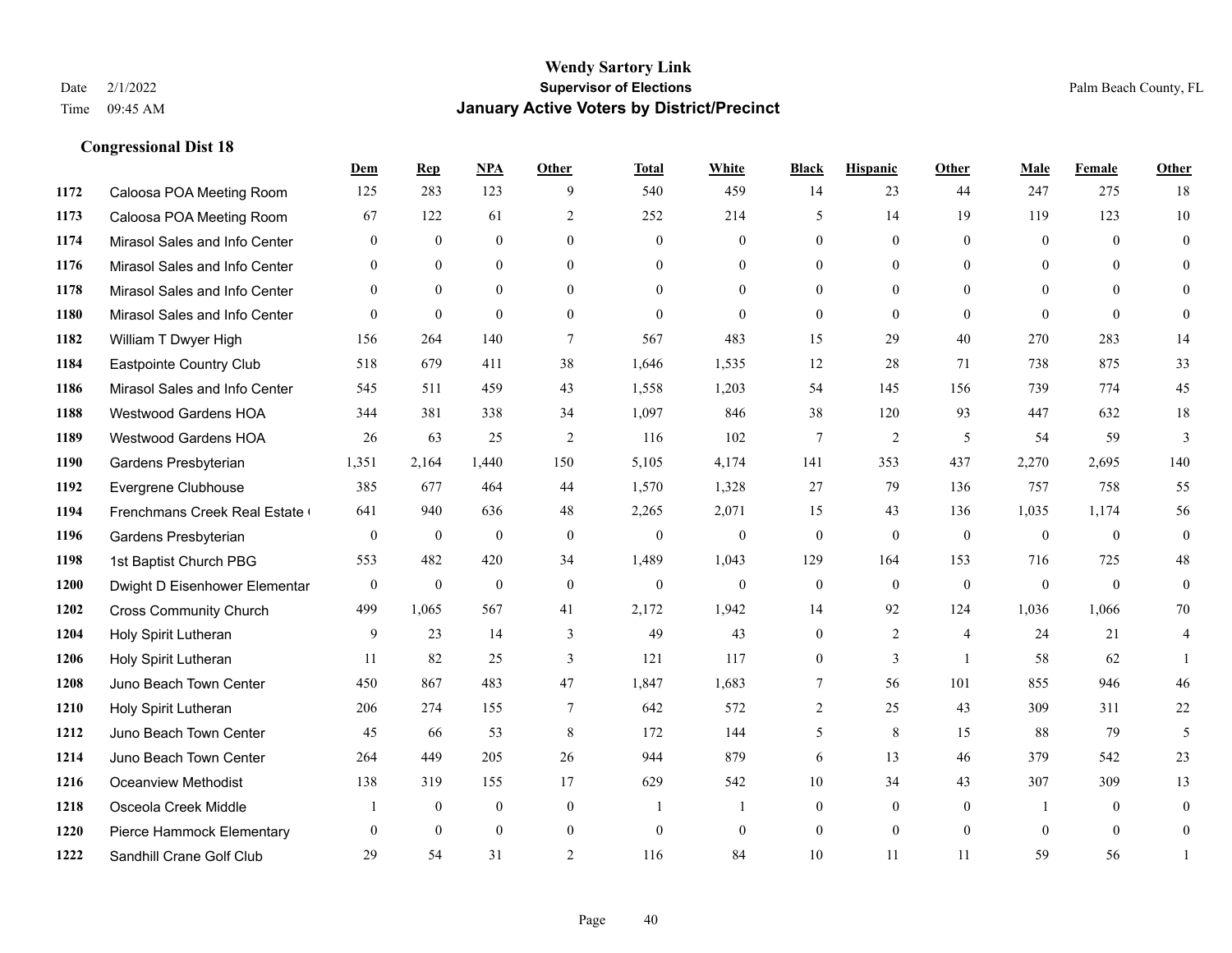**Congressional Dist 18**

#### **Wendy Sartory Link** Date 2/1/2022 **Supervisor of Elections** Palm Beach County, FL Time 09:45 AM **January Active Voters by District/Precinct**

# **Dem Rep NPA Other Total White Black Hispanic Other Male Female Other** Pierce Hammock Elementary 0 0 0 0 0 0 0 0 0 0 0 0 Carleton Oaks Clubhouse 147 202 127 5 481 348 25 50 58 234 234 13 Christ Fellowship Church PBG 0 0 0 0 0 0 0 0 0 0 0 0 Mirasol Sales and Info Center 0 0 0 0 0 0 0 0 0 0 0 0 Christ Fellowship Church PBG 0 0 0 0 0 0 0 0 0 0 0 0 Mirasol Sales and Info Center 0 0 0 0 0 0 0 0 0 0 0 0 Mirasol Sales and Info Center 606 776 519 61 1,962 1,781 18 22 141 928 976 58 Timber Trace Elementary 776 1,084 638 58 2,556 2,206 54 152 144 1,155 1,328 73 Christ Fellowship Church PBG 865 1,060 627 63 2,615 2,371 36 63 145 1,087 1,467 61 Christ Fellowship Church PBG 462 663 454 53 1,632 1,418 31 78 105 694 885 53 Watson B Duncan Middle 821 908 711 66 2,506 1,986 73 202 245 1,101 1,332 73 Watson B Duncan Middle 35 192 63 9 299 275 2 0 22 142 143 14 PBG Community Center 496 591 401 35 1,523 1,278 26 121 98 648 843 32 Palm Beach Gardens High 14 36 15 1 66 58 0 4 4 34 28 4 Ballen Isles Country Club 878 783 673 52 2,386 2,195 22 23 146 1,068 1,259 59 Northlake Nazarene Church 151 179 128 8 466 391 8 29 38 231 218 17 North County Senior Center 1 2 3 3 3 9 8 1 0 0 5 4 0 North County Senior Center 308 229 256 28 821 454 93 122 152 367 427 27 PBG City Hall Council Room 440 551 307 25 1,323 1,097 27 113 86 590 692 41 PBG Moose Lodge 2010 1 0 1 0 1 0 2 2 0 0 0 1 1 0 PBG City Hall Council Room 0 0 0 0 0 0 0 0 0 0 0 0 PBG City Hall Council Room 165 114 144 14 437 261 75 68 33 180 247 10 PBG Community Center 103 74 105 10 292 179 48 33 32 112 167 13 PBG Community Center  $\begin{array}{ccccccccccccc}\n4 & 0 & 2 & 0 & 6 & 2 & 3 & 1 & 0 & 2 & 3 & 1\n\end{array}$  Palm Beach Gardens Elementary 702 668 545 53 1,968 1,572 102 123 171 922 984 62 Palm Beach Gardens High 584 551 433 38 1,606 1,215 95 140 156 759 785 62 Palm Beach Gardens High 122 92 80 5 299 192 48 39 20 136 154 9 Garden Lodge 366 F&AM 362 185 271 19 837 403 193 138 103 366 438 33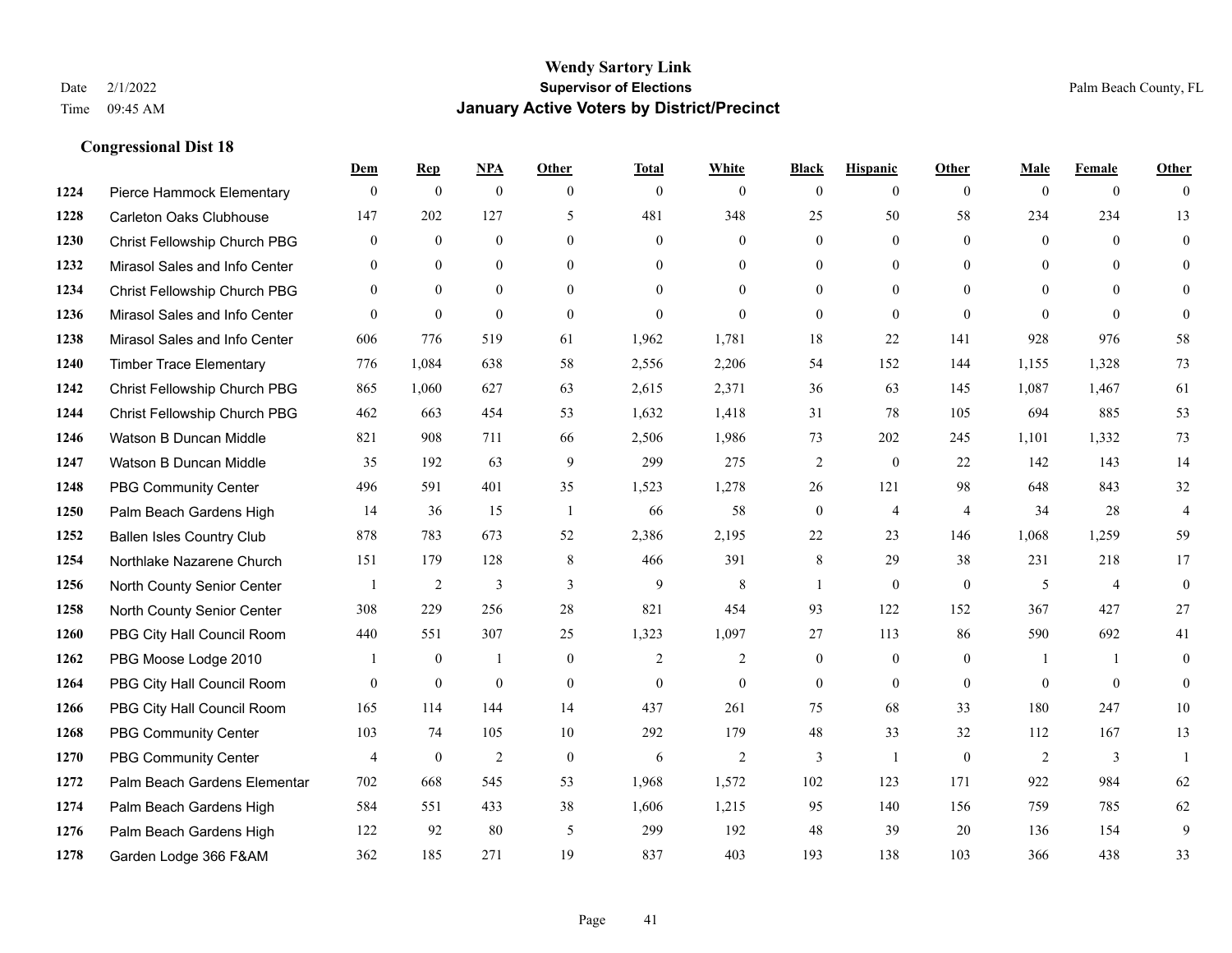|      |                                    | Dem          | <b>Rep</b>     | NPA          | <b>Other</b>   | <b>Total</b>   | <b>White</b>   | <b>Black</b>   | <b>Hispanic</b> | Other          | <b>Male</b>    | <b>Female</b> | <b>Other</b> |
|------|------------------------------------|--------------|----------------|--------------|----------------|----------------|----------------|----------------|-----------------|----------------|----------------|---------------|--------------|
| 1280 | Pew Leadership Center              | 142          | 150            | 112          | 13             | 417            | 352            | 12             | 24              | 29             | 171            | 243           | 3            |
| 1282 | Pew Leadership Center              | 77           | 49             | 58           | 6              | 190            | 137            | 13             | 18              | 22             | 96             | 81            | 13           |
| 1284 | <b>Eissey Campus Theater</b>       | 772          | 804            | 767          | 65             | 2,408          | 1,899          | 90             | 207             | 212            | 1,039          | 1,295         | 74           |
| 1286 | PBG Moose Lodge 2010               | 47           | 49             | 39           | 3              | 138            | 111            | 5              | 12              | 10             | 69             | 61            | 8            |
| 1288 | PBG Moose Lodge 2010               | 12           | 24             | 6            | $\overline{1}$ | 43             | 39             | 1              | $\mathbf{0}$    | 3              | 22             | 19            | 2            |
| 1290 | PBG Moose Lodge 2010               | 691          | 830            | 553          | 66             | 2,140          | 1,780          | 51             | 144             | 165            | 867            | 1,212         | 61           |
| 1291 | PBG Moose Lodge 2010               | 20           | 23             | 19           | $\mathbf{1}$   | 63             | 59             | $\overline{c}$ | 1               | $\overline{1}$ | 22             | 41            | $\mathbf{0}$ |
| 1292 | PBG Moose Lodge 2010               | 15           | 48             | 16           | 2              | 81             | 75             | $\mathbf{1}$   | $\mathbf{1}$    | $\overline{4}$ | 38             | 40            | 3            |
| 1294 | Dwight D Eisenhower Elementar      | 27           | 79             | $22\,$       | $\tau$         | 135            | 115            | 5              | 4               | 11             | 67             | 67            |              |
| 1296 | Dwight D Eisenhower Elementar      | 224          | 270            | 205          | 21             | 720            | 564            | 14             | 92              | 50             | 284            | 410           | 26           |
| 1298 | PBG Moose Lodge 2010               | 37           | 34             | 22           | 2              | 95             | 85             | 1              | 4               | 5              | 39             | 55            | 1            |
| 1300 | <b>Cross Community Church</b>      |              | 3              | 1            | $\mathbf{0}$   | 5              | $\overline{4}$ | $\overline{0}$ | $\overline{0}$  | $\overline{1}$ | 2              | 3             | $\theta$     |
| 1302 | Dwight D Eisenhower Elementar      | 37           | 55             | 36           | 3              | 131            | 111            | $\mathbf{1}$   | 7               | 12             | 63             | 63            | 5            |
| 1304 | <b>NPB Community Center</b>        | 207          | 263            | 190          | 27             | 687            | 588            | 12             | 44              | 43             | 352            | 307           | $28\,$       |
| 1305 | <b>NPB Community Center</b>        | $\mathbf{0}$ | $\mathbf{0}$   | $\mathbf{0}$ | $\overline{1}$ | -1             | 1              | $\overline{0}$ | $\overline{0}$  | $\theta$       | $\overline{1}$ | $\theta$      | $\mathbf{0}$ |
| 1306 | Eissey Campus Theater              | 10           | 22             | 28           | 3              | 63             | 53             | 2              | $\overline{0}$  | 8              | 33             | 30            | $\theta$     |
| 1308 | <b>Gardens Mall Community Room</b> | 38           | 66             | 37           | $\overline{4}$ | 145            | 129            | 3              | 3               | 10             | 73             | 68            | 4            |
| 1310 | <b>Eissey Campus Theater</b>       |              | $\overline{2}$ | -1           | $\theta$       | $\overline{4}$ | $\overline{4}$ | $\overline{0}$ | $\overline{0}$  | $\theta$       | 3              |               | $\Omega$     |
| 1312 | <b>Gardens Mall Community Room</b> | 6            | 21             | 9            | $\theta$       | 36             | 33             | $\overline{0}$ | $\overline{2}$  | $\overline{1}$ | 18             | 18            | $\theta$     |
| 1314 | <b>NPB Community Center</b>        | 47           | 122            | 60           | $10\,$         | 239            | 213            | 3              | 8               | 15             | 98             | 130           | 11           |
| 1316 | <b>NPB Community Center</b>        | 190          | 197            | 145          | 27             | 559            | 405            | 44             | 72              | 38             | 237            | 304           | $18\,$       |
| 1318 | PBG Moose Lodge 2010               | $\mathbf{0}$ | $\mathbf{0}$   | $\mathbf{0}$ | $\mathbf{0}$   | $\mathbf{0}$   | $\overline{0}$ | $\overline{0}$ | $\overline{0}$  | $\theta$       | $\mathbf{0}$   | $\theta$      | $\theta$     |
| 1320 | <b>NPB Community Center</b>        | 35           | 122            | 39           | 2              | 198            | 173            | 3              | 9               | 13             | 106            | 88            | 4            |
| 1322 | <b>NPB Community Center</b>        | 3            | 6              | $\,$ 8 $\,$  | $\mathbf{0}$   | 17             | 17             | 0              | $\overline{0}$  | $\theta$       | $\tau$         | 9             |              |
| 1324 | Allamanda Elementary               | 453          | 453            | 375          | 44             | 1,325          | 1,048          | 40             | 139             | 98             | 557            | 725           | 43           |
| 1326 | Allamanda Elementary               | 188          | 223            | 162          | 17             | 590            | 501            | 7              | 31              | 51             | 254            | 322           | 14           |
| 1328 | Osborne Park Activities Bldg       | 600          | 837            | 555          | 49             | 2,041          | 1,743          | 31             | 126             | 141            | 993            | 991           | 57           |
| 1330 | 1st Unitarian Church NPB           | 36           | 38             | 41           | 3              | 118            | 95             | 9              | 6               | 8              | 64             | 51            | 3            |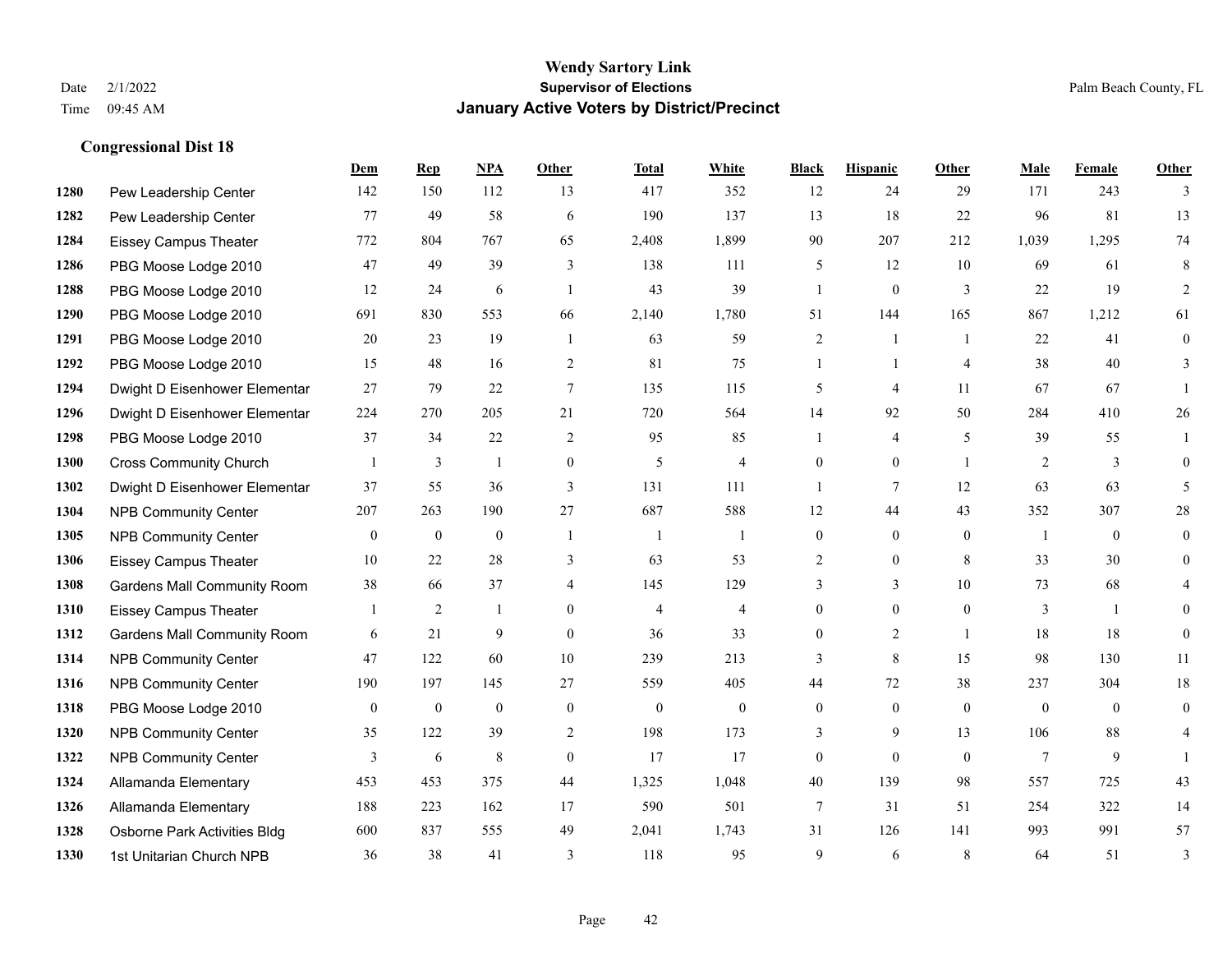|      |                                    | Dem          | <b>Rep</b>     | NPA            | <b>Other</b>   | <b>Total</b> | <b>White</b>   | <b>Black</b>     | <b>Hispanic</b> | <b>Other</b>   | <b>Male</b>    | <b>Female</b>   | <b>Other</b>     |
|------|------------------------------------|--------------|----------------|----------------|----------------|--------------|----------------|------------------|-----------------|----------------|----------------|-----------------|------------------|
| 1332 | 1st Unitarian Church NPB           | 339          | 406            | 272            | 34             | 1,051        | 858            | 59               | 63              | 71             | 507            | 518             | 26               |
| 1334 | 1st Unitarian Church NPB           | 2            | 3              | $\mathfrak{H}$ | $\overline{1}$ | 11           | 11             | $\mathbf{0}$     | $\mathbf{0}$    | $\theta$       | $\overline{4}$ | $7\phantom{.0}$ | $\boldsymbol{0}$ |
| 1336 | <b>Gardens Mall Community Room</b> | 35           | 91             | 44             | $\overline{4}$ | 174          | 156            | $\boldsymbol{0}$ | 4               | 14             | 89             | 78              | $7\phantom{.}$   |
| 1338 | <b>Eissey Campus Theater</b>       | 96           | 395            | 107            | 19             | 617          | 594            | $\mathbf{1}$     | $\mathbf{1}$    | 21             | 272            | 334             | 11               |
| 1340 | <b>Eissey Campus Theater</b>       | 6            | 6              | 3              | $\mathbf{0}$   | 15           | 13             | $\mathbf{0}$     | $\mathbf{1}$    | $\overline{1}$ | $\tau$         | 8               | $\boldsymbol{0}$ |
| 1342 | <b>NPB Country Club</b>            | 300          | 442            | 283            | $28\,$         | 1,053        | 953            | $18\,$           | 31              | 51             | 456            | 572             | $25\,$           |
| 1344 | Old Port Cove                      | 297          | 537            | 332            | 32             | 1,198        | 1,096          | 5                | 29              | 68             | 541            | 637             | $20\,$           |
| 1346 | Anchorage Activities Bldg          | 542          | 929            | 438            | 40             | 1,949        | 1,789          | 12               | 60              | 88             | 906            | 994             | 49               |
| 1348 | <b>NPB Council Chambers</b>        | 33           | 125            | 33             | 9              | 200          | 188            | $\boldsymbol{0}$ | $7\phantom{.0}$ | 5              | 101            | 93              | 6                |
| 1350 | Faith Lutheran Church              | 375          | 622            | 375            | 25             | 1,397        | 1,231          | 10               | 81              | 75             | 667            | 688             | $42\,$           |
| 1352 | Northlake Nazarene Church          | 674          | 868            | 611            | 51             | 2,204        | 1,574          | 158              | 189             | 283            | 994            | 1,133           | 77               |
| 1354 | <b>Grove Park Elementary</b>       | 92           | 168            | 76             | 3              | 339          | 284            | 11               | 21              | 23             | 157            | 172             | $10\,$           |
| 1360 | Garden Lodge 366 F&AM              | 350          | 337            | 235            | $22\,$         | 944          | 736            | 62               | 72              | 74             | 414            | 502             | $28\,$           |
| 1362 | <b>Grove Park Elementary</b>       | 213          | 120            | 188            | $\overline{7}$ | 528          | 263            | $48\,$           | 162             | 55             | 236            | 274             | $18\,$           |
| 1372 | Garden Lodge 366 F&AM              | 96           | 35             | 44             | 8              | 183          | 84             | 58               | 20              | 21             | 81             | 96              | $\sqrt{6}$       |
| 1374 | Pew Leadership Center              | 190          | 82             | 141            | 10             | 423          | 215            | 117              | 49              | 42             | 175            | 235             | 13               |
| 1380 | <b>NPB Council Chambers</b>        | 175          | 274            | 157            | 15             | 621          | 550            | 10               | 25              | 36             | 277            | 327             | 17               |
| 2002 | Jeaga Middle                       | 178          | 92             | 113            | $\overline{7}$ | 390          | 151            | 128              | 38              | 73             | 173            | 204             | 13               |
| 2004 | <b>Grassy Waters Elementary</b>    | 1,041        | 319            | 609            | 45             | 2,014        | 593            | 733              | 399             | 289            | 850            | 1,093           | 71               |
| 2006 | Jeaga Middle                       | 170          | 78             | 101            | 10             | 359          | 151            | 112              | 71              | 25             | 145            | 203             | 11               |
| 2008 | Jeaga Middle                       | $\mathbf{0}$ | $\overline{0}$ | $\mathbf{0}$   | $\mathbf{0}$   | $\mathbf{0}$ | $\overline{0}$ | $\mathbf{0}$     | $\mathbf{0}$    | $\theta$       | $\theta$       | $\mathbf{0}$    | $\boldsymbol{0}$ |
| 2010 | Cypress Lakes HOA                  | 599          | 336            | 289            | 30             | 1,254        | 848            | 211              | 97              | 98             | 480            | 738             | 36               |
| 2012 | Century Village Clubhouse          | 62           | 31             | 25             | 2              | 120          | 72             | 14               | 19              | 15             | 56             | 60              | $\overline{4}$   |
| 2014 | Club Baywinds                      | 830          | 545            | 373            | 35             | 1,783        | 1,346          | 155              | 173             | 109            | 724            | 1,016           | 43               |
| 2016 | Andros Isle POA Clubhouse          | 848          | 564            | 555            | 36             | 2,003        | 1,082          | 401              | 300             | 220            | 849            | 1,088           | 66               |
| 2018 | <b>Riverwalk Clubhouse</b>         | 748          | 709            | 580            | 50             | 2,087        | 1,636          | 95               | 174             | 182            | 896            | 1,129           | 62               |
| 2020 | Jeaga Middle                       | 210          | 98             | 136            | 10             | 454          | 220            | 129              | 77              | 28             | 198            | 248             | $\,8\,$          |
| 2021 | Jeaga Middle                       | 167          | 58             | 120            | 14             | 359          | 111            | 123              | 75              | 50             | 141            | 206             | 12               |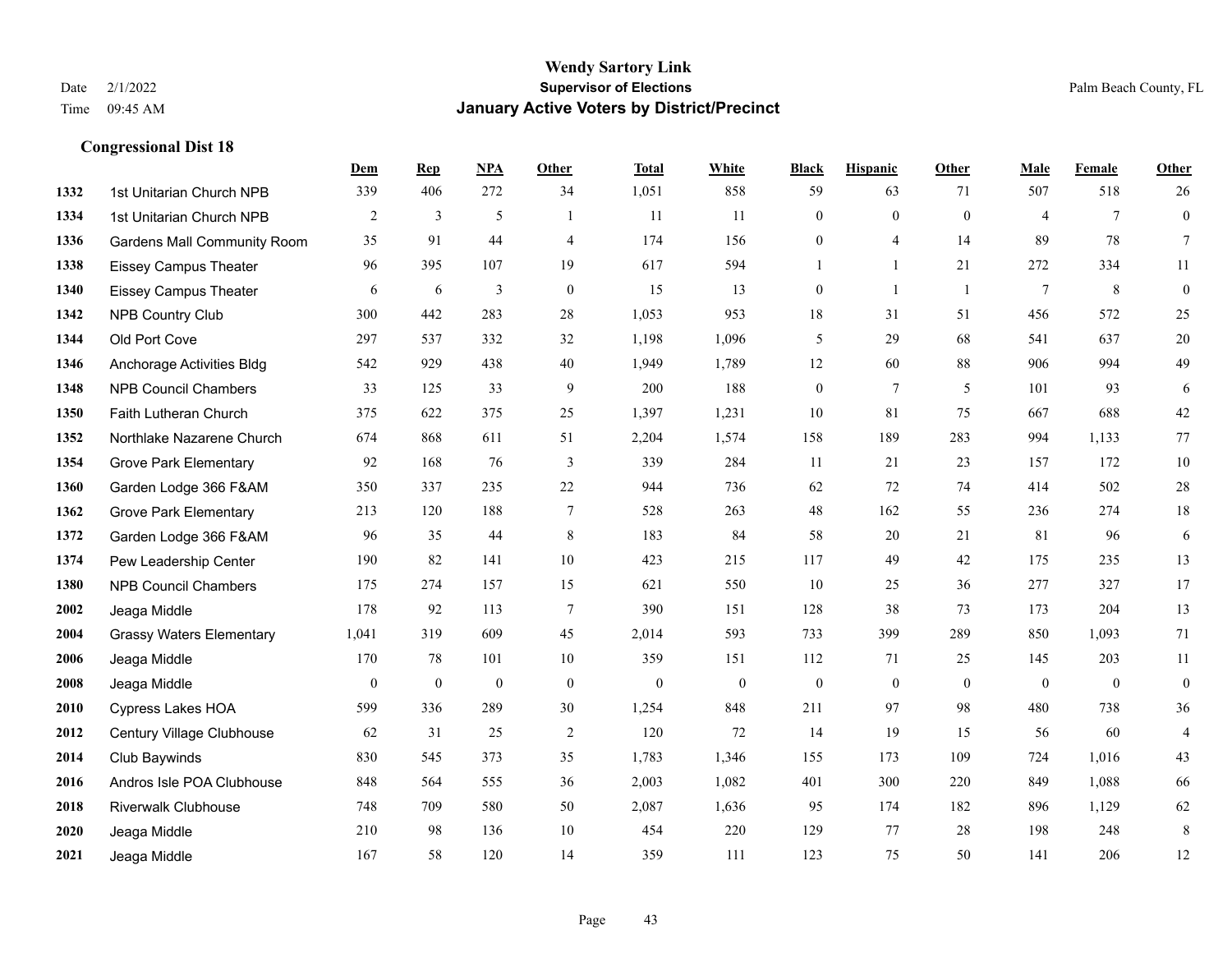|      |                                 | Dem              | <b>Rep</b>       | NPA              | <b>Other</b>     | <b>Total</b>     | White            | <b>Black</b>     | <b>Hispanic</b>  | <b>Other</b>     | <b>Male</b>  | Female           | <b>Other</b>     |
|------|---------------------------------|------------------|------------------|------------------|------------------|------------------|------------------|------------------|------------------|------------------|--------------|------------------|------------------|
| 2022 | Century Village Clubhouse       | 793              | 406              | 341              | 36               | 1,576            | 1,013            | 224              | 208              | 131              | 623          | 902              | 51               |
| 2024 | Century Village Clubhouse       | 789              | 433              | 323              | 42               | 1,587            | 1,111            | 163              | 171              | 142              | 622          | 914              | 51               |
| 2026 | Century Village Clubhouse       | 631              | 333              | 299              | 28               | 1,291            | 800              | 196              | 198              | 97               | 506          | 733              | 52               |
| 2028 | Century Village Clubhouse       | 337              | 191              | 151              | 9                | 688              | 474              | 68               | 88               | 58               | 249          | 417              | 22               |
| 2030 | <b>Benoist Farms Elementary</b> | 576              | 152              | 320              | 25               | 1,073            | 262              | 465              | 239              | 107              | 417          | 606              | 50               |
| 2032 | <b>Riverwalk Clubhouse</b>      | 53               | 28               | 32               | $\overline{4}$   | 117              | 55               | 34               | 19               | 9                | 48           | 66               | 3                |
| 2034 | <b>Riverwalk Clubhouse</b>      | 96               | 48               | 72               | 9                | 225              | 87               | 60               | 53               | 25               | 99           | 124              | $\sqrt{2}$       |
| 2036 | <b>Turning Points Academy</b>   | 762              | 424              | 373              | 36               | 1,595            | 935              | 291              | 260              | 109              | 594          | 957              | 44               |
| 2041 | Wynnebrook Elementary           | 535              | 251              | 400              | 18               | 1,204            | 483              | 136              | 489              | 96               | 506          | 646              | 52               |
| 6040 | Osceola Creek Middle            | 97               | 128              | 102              | -1               | 328              | 246              | 13               | 33               | 36               | 152          | 160              | 16               |
| 6042 | Osceola Creek Middle            | 984              | 1,238            | 1,038            | 67               | 3,327            | 2,133            | 435              | 493              | 266              | 1,590        | 1,631            | 106              |
| 6044 | <b>Frontier Elementary</b>      | 907              | 998              | 789              | 56               | 2,750            | 1,747            | 419              | 349              | 235              | 1,288        | 1,380            | 82               |
| 6045 | Acreage Branch Library          | 199              | 269              | 183              | 12               | 663              | 423              | 80               | 91               | 69               | 317          | 316              | 30               |
| 6046 | Pierce Hammock Elementary       | 799              | 969              | 767              | 50               | 2,585            | 1,650            | 367              | 326              | 242              | 1,254        | 1,231            | 100              |
| 6048 | Pierce Hammock Elementary       | $\boldsymbol{0}$ | $\bf{0}$         | $\boldsymbol{0}$ | $\mathbf{0}$     | $\mathbf{0}$     | $\boldsymbol{0}$ | $\boldsymbol{0}$ | $\boldsymbol{0}$ | $\overline{0}$   | $\mathbf{0}$ | $\mathbf{0}$     | $\boldsymbol{0}$ |
| 6050 | Acreage Branch Library          | 859              | 881              | 739              | 65               | 2,544            | 1,553            | 374              | 352              | 265              | 1,192        | 1,261            | 91               |
| 6051 | Cornerstone Fellowship          | 600              | 750              | 557              | 52               | 1,959            | 1,250            | 210              | 289              | 210              | 909          | 979              | 71               |
| 6052 | Seminole Ridge High             | 611              | 654              | 570              | 35               | 1,870            | 1,145            | 226              | 321              | 178              | 885          | 912              | 73               |
| 6054 | <b>Acreage Pines Elementary</b> | $\boldsymbol{0}$ | $\boldsymbol{0}$ | $\boldsymbol{0}$ | $\boldsymbol{0}$ | $\mathbf{0}$     | $\boldsymbol{0}$ | $\boldsymbol{0}$ | $\boldsymbol{0}$ | $\boldsymbol{0}$ | $\mathbf{0}$ | $\mathbf{0}$     | $\boldsymbol{0}$ |
| 6056 | Pierce Hammock Elementary       | $\mathbf{0}$     | $\mathbf{0}$     | $\mathbf{0}$     | $\mathbf{0}$     | $\theta$         | $\mathbf{0}$     | $\mathbf{0}$     | $\mathbf{0}$     | $\theta$         | $\theta$     | $\theta$         | $\mathbf{0}$     |
| 6058 | <b>Acreage Pines Elementary</b> | 731              | 615              | 577              | 42               | 1,965            | 1,060            | 355              | 254              | 296              | 958          | 944              | 63               |
| 6060 | Indian Trail Improvement Dist   | 894              | 966              | 805              | 59               | 2,724            | 1,690            | 344              | 408              | 282              | 1,264        | 1,362            | 98               |
| 6062 | Sandhill Crane Golf Club        | 226              | 426              | 264              | 23               | 939              | 666              | 74               | 71               | 128              | 458          | 449              | $32\,$           |
| 6064 | Sandhill Crane Golf Club        | 32               | 61               | 33               | $\overline{4}$   | 130              | 106              | 6                | 12               | 6                | 65           | 61               | $\overline{4}$   |
| 6066 | Ibis POA Admin Building         | 1,034            | 1,116            | 749              | 84               | 2,983            | 2,624            | 92               | 70               | 197              | 1,405        | 1,513            | 65               |
| 6068 | Ibis POA Admin Building         | $\mathbf{0}$     | $\boldsymbol{0}$ | $\boldsymbol{0}$ | $\boldsymbol{0}$ | $\boldsymbol{0}$ | $\boldsymbol{0}$ | $\boldsymbol{0}$ | $\mathbf{0}$     | $\overline{0}$   | $\mathbf{0}$ | $\boldsymbol{0}$ | $\boldsymbol{0}$ |
| 6070 | Ironhorse Country Club          | 159              | 260              | 121              | 10               | 550              | 443              | 35               | 20               | 52               | 246          | 294              | $10\,$           |
| 6072 | Seminole Ridge High             | 569              | 555              | 539              | 54               | 1,717            | 785              | 334              | 455              | 143              | 808          | 887              | 22               |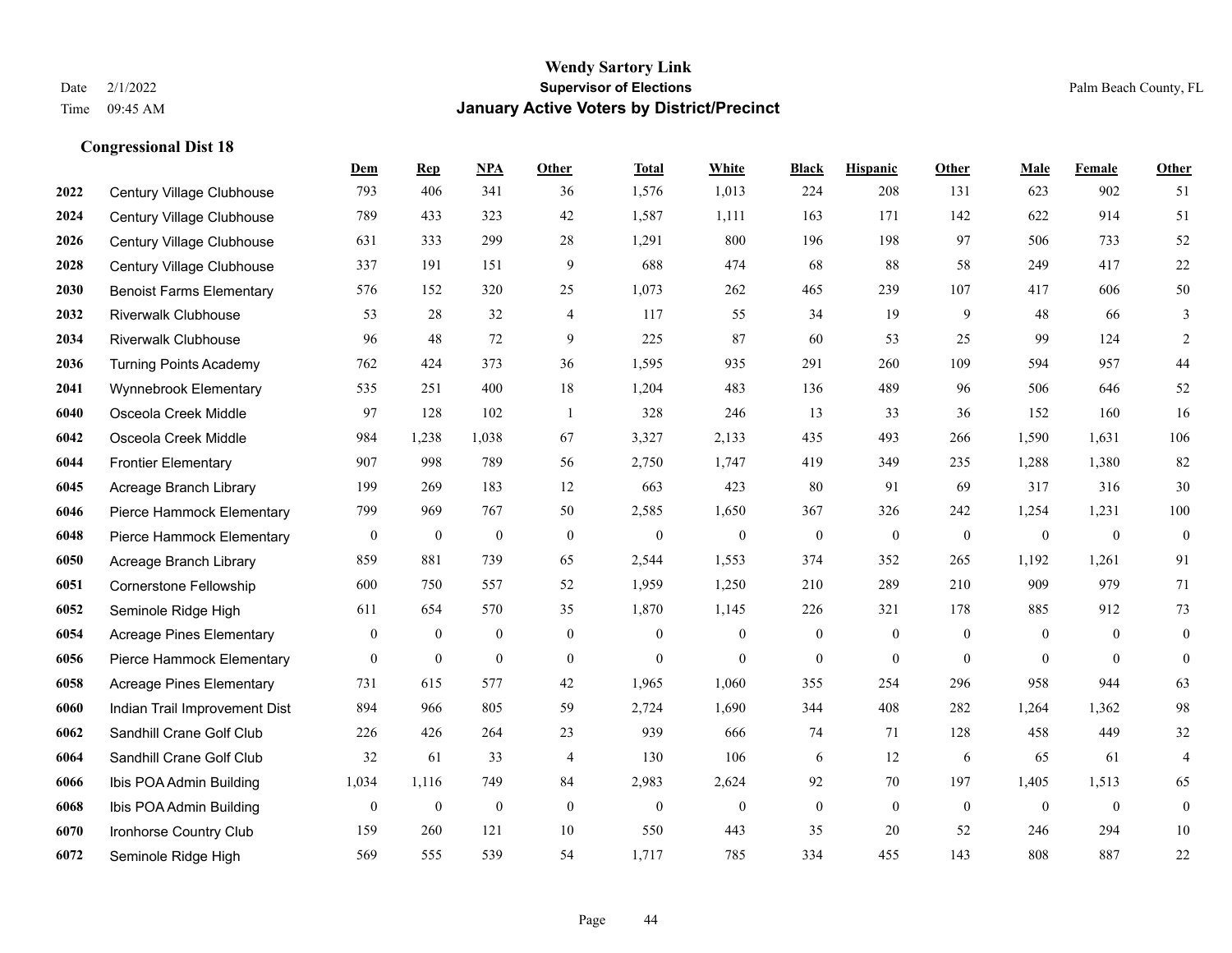|      |                                  | Dem              | <b>Rep</b>       | NPA              | <b>Other</b>   | <b>Total</b> | <b>White</b>     | <b>Black</b>     | <b>Hispanic</b>  | <b>Other</b>   | <b>Male</b>  | <b>Female</b>  | <b>Other</b>     |
|------|----------------------------------|------------------|------------------|------------------|----------------|--------------|------------------|------------------|------------------|----------------|--------------|----------------|------------------|
| 6073 | Seminole Ridge High              | $\mathbf{0}$     | $\mathbf{0}$     | $\boldsymbol{0}$ | $\theta$       | $\theta$     | $\overline{0}$   | $\mathbf{0}$     | $\mathbf{0}$     | $\theta$       | $\mathbf{0}$ | $\overline{0}$ | $\theta$         |
| 6076 | <b>Western Pines Middle</b>      | 641              | 714              | 569              | 39             | 1,963        | 1,429            | 157              | 207              | 170            | 938          | 947            | 78               |
| 6078 | <b>Western Pines Middle</b>      | 662              | 736              | 652              | 42             | 2,092        | 1,390            | 165              | 364              | 173            | 992          | 1,043          | 57               |
| 6080 | <b>Golden Grove Elementary</b>   | 605              | 786              | 620              | 48             | 2,059        | 1,366            | 136              | 355              | 202            | 958          | 1,018          | 83               |
| 6088 | Seminole Ridge High              | 520              | 695              | 555              | 44             | 1,814        | 1,164            | 215              | 292              | 143            | 858          | 903            | 53               |
| 6090 | Loxahatchee Groves Elementary    | 765              | 890              | 756              | 56             | 2,467        | 1,525            | 280              | 452              | 210            | 1,193        | 1,181          | 93               |
| 6096 | Palms West Presbyterian          | $\boldsymbol{0}$ | $\boldsymbol{0}$ | $\boldsymbol{0}$ | $\mathbf{0}$   | $\theta$     | $\mathbf{0}$     | $\boldsymbol{0}$ | $\mathbf{0}$     | $\mathbf{0}$   | $\mathbf{0}$ | $\mathbf{0}$   | $\boldsymbol{0}$ |
| 6098 | <b>HL Johnson Elementary</b>     | 648              | 521              | 490              | 42             | 1,701        | 945              | 307              | 269              | 180            | 772          | 890            | 39               |
| 6100 | Madison Green Country Club       | 1,226            | 722              | 772              | 55             | 2,775        | 1,193            | 787              | 408              | 387            | 1,281        | 1,392          | 102              |
| 6114 | Royal Palm Beach High            | 1,044            | 700              | 714              | 43             | 2,501        | 1,368            | 469              | 439              | 225            | 1,173        | 1,238          | 90               |
| 6116 | <b>HL Johnson Elementary</b>     | 705              | 417              | 496              | 57             | 1,675        | 854              | 326              | 282              | 213            | 745          | 887            | 43               |
| 6118 | <b>RPB Branch Library</b>        | 1,071            | 568              | 705              | 60             | 2,404        | 1,131            | 576              | 441              | 256            | 1,048        | 1,267          | 89               |
| 6120 | Royal Palm Beach High            | 416              | 322              | 273              | 19             | 1,030        | 490              | 203              | 160              | 177            | 486          | 519            | 25               |
| 6128 | Royal Palm Beach High            | 35               | 27               | 27               | 3              | 92           | 50               | 26               | 11               | 5              | 42           | 50             | $\boldsymbol{0}$ |
| 6130 | Royal Palm Beach High            | 78               | 46               | 91               | 6              | 221          | 103              | 34               | 64               | 20             | 97           | 118            | 6                |
| 6138 | Royal Palm Beach High            | $\mathbf{0}$     | $\mathbf{0}$     | $\mathbf{0}$     | $\theta$       | $\mathbf{0}$ | $\overline{0}$   | $\mathbf{0}$     | $\mathbf{0}$     | $\theta$       | $\mathbf{0}$ | $\mathbf{0}$   | $\theta$         |
| 6140 | Royal Palm Beach High            | 335              | 491              | 314              | 36             | 1,176        | 851              | 111              | 114              | 100            | 563          | 589            | $24\,$           |
| 7002 | J F Kennedy Middle               | $\mathbf{0}$     | $\overline{0}$   | $\mathbf{0}$     | $\theta$       | $\theta$     | $\overline{0}$   | $\boldsymbol{0}$ | $\mathbf{0}$     | $\theta$       | $\theta$     | $\theta$       | $\overline{0}$   |
| 7006 | J F Kennedy Middle               | $\mathbf{0}$     | $\mathbf{0}$     | $\mathbf{0}$     | $\overline{0}$ | $\theta$     | $\overline{0}$   | $\overline{0}$   | $\mathbf{0}$     | $\theta$       | $\mathbf{0}$ | $\theta$       | $\theta$         |
| 7008 | J F Kennedy Middle               | $\mathbf{0}$     | $\mathbf{0}$     | $\mathbf{0}$     | $\overline{0}$ | $\mathbf{0}$ | $\boldsymbol{0}$ | $\boldsymbol{0}$ | $\boldsymbol{0}$ | $\overline{0}$ | $\mathbf{0}$ | $\mathbf{0}$   | $\mathbf{0}$     |
| 7032 | <b>Crossroads Baptist Church</b> | $\theta$         | $\mathbf{0}$     | $\mathbf{0}$     | $\theta$       | $\Omega$     | $\Omega$         | $\mathbf{0}$     | $\theta$         | $\theta$       | $\theta$     | $\theta$       | $\theta$         |
| 7078 | <b>Egret Lake Elementary</b>     | 341              | 101              | 158              | 18             | 618          | 417              | 106              | 52               | 43             | 240          | 358            | $20\,$           |
| 7080 | <b>Egret Lake Elementary</b>     | 21               | 2                | -1               | $\mathbf{0}$   | 24           | 23               | $\boldsymbol{0}$ | $\mathbf{0}$     | $\overline{1}$ | 7            | 16             | -1               |
| 7082 | Seminole Trails Elementary       | 1,043            | 332              | 489              | 34             | 1,898        | 691              | 729              | 268              | 210            | 824          | 995            | 79               |
| 7084 | Sharon Christian Church          | 744              | 275              | 452              | 45             | 1,516        | 613              | 454              | 282              | 167            | 632          | 829            | 55               |
| 7086 | <b>Bear Lakes Middle</b>         | 38               | 18               | 14               | -1             | 71           | 28               | 16               | 11               | 16             | 26           | 40             | 5                |
| 7088 | Whitehall Clubhouse #3           | 675              | 486              | 464              | 51             | 1,676        | 1,059            | 252              | 200              | 165            | 772          | 856            | $48\,$           |
| 7096 | Salvation Army Activity Hall     | 849              | 301              | 507              | 34             | 1,691        | 686              | 554              | 263              | 188            | 678          | 932            | 81               |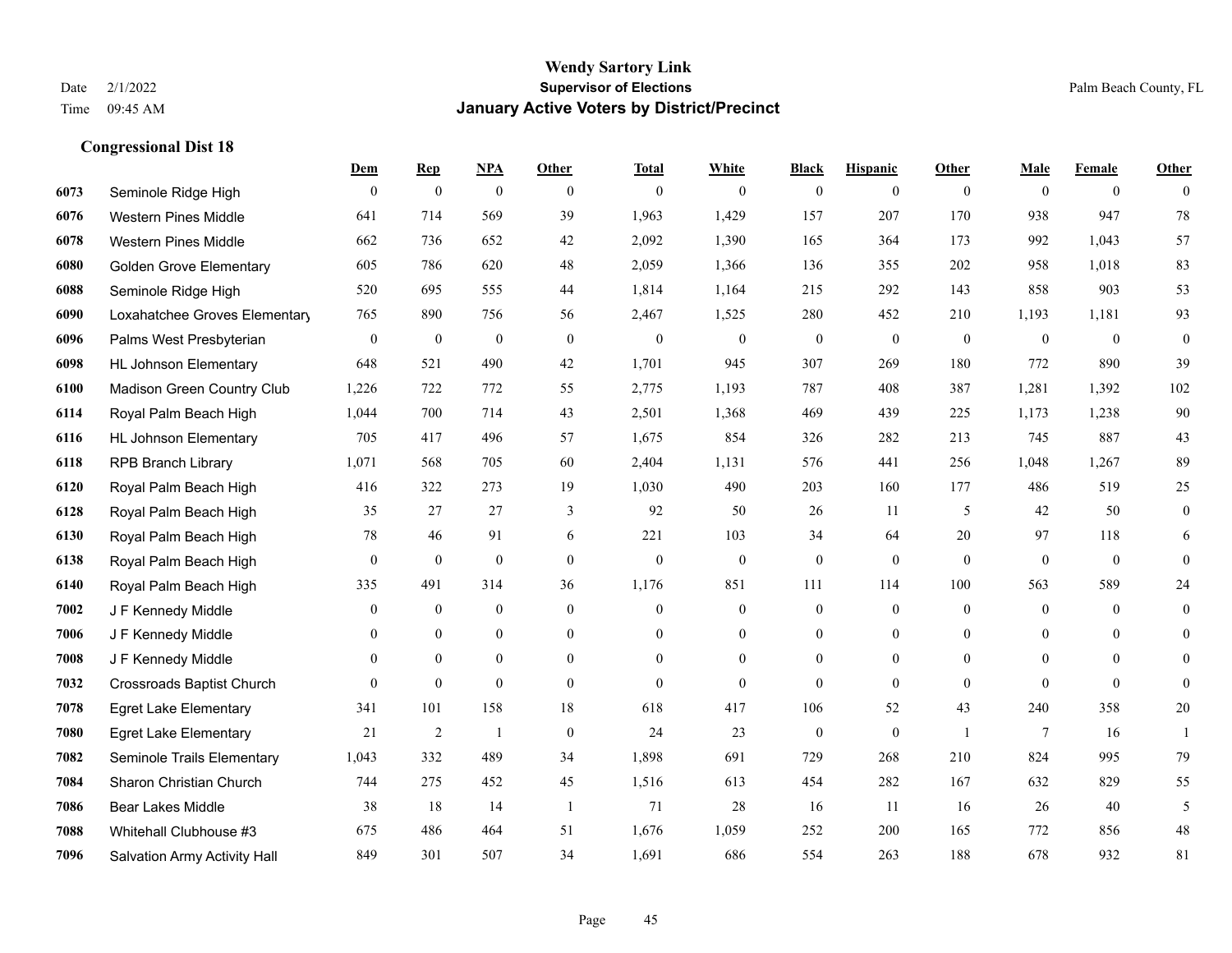|      |                               | <u>Dem</u> | <b>Rep</b> | NPA    | Other | <b>Total</b> | <u>White</u> | Black  | <b>Hispanic</b> | <b>Other</b> | Male    | Female  | <b>Other</b> |
|------|-------------------------------|------------|------------|--------|-------|--------------|--------------|--------|-----------------|--------------|---------|---------|--------------|
| 7098 | U M Church of Palm Beaches    | 21         |            |        |       | 58           | 44           |        |                 |              |         | 24      |              |
| 7100 | U M Church of Palm Beaches    | 963        | 435        | 704    | 63    | 2,165        | .037         | 673    | 244             | 211          | 974     | .120    | 71           |
| 7110 | <b>Adult Education Center</b> | 694        | 228        | 418    | 32    | 1.372        | 439          | 435    | 368             | 130          | 561     | 750     | 61           |
|      | <b>Congressional Dist 18</b>  | 73,888     | 84.750     | 62,776 | 5,546 | 226,960      | 169.916      | 17.870 | 20,844          | 18,330       | 102,995 | 117.097 | 6,868        |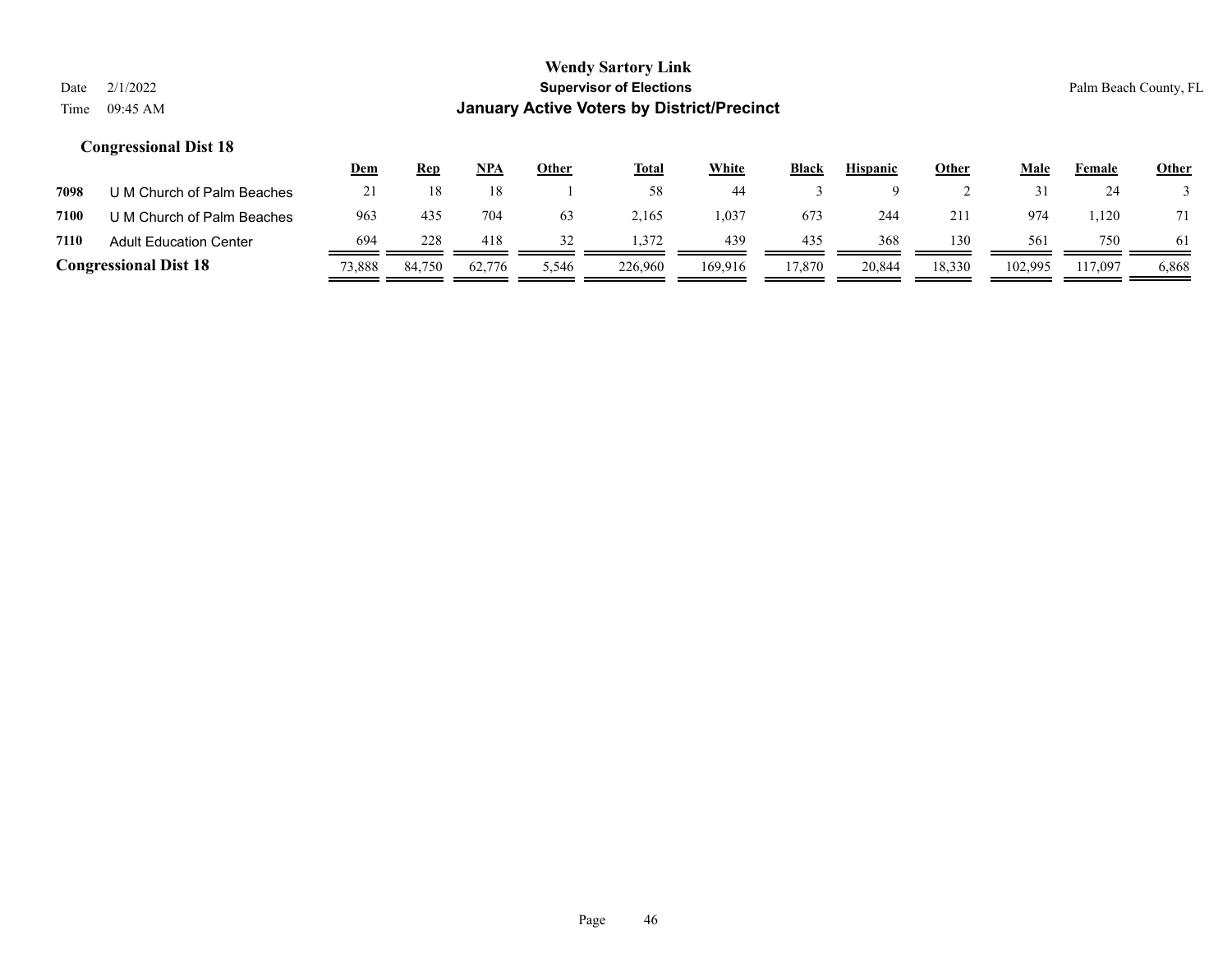|      |                                | Dem          | <b>Rep</b>       | NPA              | <b>Other</b>   | <b>Total</b>     | <b>White</b>     | <b>Black</b>     | <b>Hispanic</b>  | <b>Other</b>   | <b>Male</b>      | Female       | <b>Other</b>     |
|------|--------------------------------|--------------|------------------|------------------|----------------|------------------|------------------|------------------|------------------|----------------|------------------|--------------|------------------|
| 1356 | Casa Rio Clubhouse             | 816          | 424              | 518              | 36             | 1,794            | 899              | 401              | 242              | 252            | 779              | 954          | 61               |
| 1358 | RB Prep Achievement Academy    | 15           | $\overline{4}$   | 3                | $\theta$       | 22               | 9                | 8                | 1                | $\overline{4}$ | 13               | 6            | $\overline{3}$   |
| 1364 | RB Prep Achievement Academy    | 419          | 117              | 255              | 21             | 812              | 229              | 329              | 150              | 104            | 349              | 440          | 23               |
| 1366 | Palm Lake Estates - The Pines  | 63           | 77               | 48               | $\overline{4}$ | 192              | 157              | 15               | 6                | 14             | 90               | 96           | 6                |
| 1368 | RB Prep Achievement Academy    | $\mathbf{0}$ | $\mathbf{0}$     | $\mathbf{0}$     | $\theta$       | $\theta$         | $\overline{0}$   | $\boldsymbol{0}$ | $\mathbf{0}$     | $\theta$       | $\mathbf{0}$     | $\theta$     | $\mathbf{0}$     |
| 1370 | Palm Lake Estates - The Pines  | 118          | 117              | 84               | 5              | 324              | 266              | 15               | 27               | 16             | 136              | 178          | 10               |
| 1376 | Lake Park Town Hall            | $\mathbf{0}$ | $\boldsymbol{0}$ | $\mathbf{0}$     | $\overline{0}$ | $\mathbf{0}$     | $\boldsymbol{0}$ | $\boldsymbol{0}$ | $\mathbf{0}$     | $\mathbf{0}$   | $\mathbf{0}$     | $\mathbf{0}$ | $\boldsymbol{0}$ |
| 1378 | PBC Fire Rescue #68            | 1,025        | 420              | 533              | 37             | 2,015            | 824              | 846              | 116              | 229            | 940              | 989          | 86               |
| 1382 | Lake Park Town Hall            | 274          | 357              | 264              | 27             | 922              | 761              | 35               | 58               | 68             | 421              | 478          | 23               |
| 1384 | Phil Foster Park Marine Center | 301          | 572              | 291              | 30             | 1,194            | 1,060            | 20               | 41               | 73             | 588              | 578          | $28\,$           |
| 1386 | Phil Foster Park Marine Center | 586          | 1,143            | 718              | 86             | 2,533            | 2,184            | 58               | 89               | 202            | 1,169            | 1,298        | 66               |
| 2038 | <b>Turning Points Academy</b>  | 825          | 182              | 359              | 21             | 1,387            | 492              | 633              | 152              | 110            | 480              | 867          | $40\,$           |
| 2040 | Wynnebrook Elementary          | 811          | 274              | 426              | 21             | 1,532            | 421              | 596              | 355              | 160            | 667              | 794          | 71               |
| 2042 | <b>Riverwalk Clubhouse</b>     | $\mathbf{0}$ | $\boldsymbol{0}$ | $\boldsymbol{0}$ | $\mathbf{0}$   | $\boldsymbol{0}$ | $\boldsymbol{0}$ | $\boldsymbol{0}$ | $\boldsymbol{0}$ | $\mathbf{0}$   | $\boldsymbol{0}$ | $\mathbf{0}$ | $\boldsymbol{0}$ |
| 2044 | St Christophers Episcopal Chr  | 1,107        | 287              | 579              | 32             | 2,005            | 573              | 821              | 399              | 212            | 897              | 1,013        | 95               |
| 2046 | Haverhill Town Hall            | 397          | 220              | 240              | 10             | 867              | 331              | 238              | 205              | 93             | 386              | 441          | 40               |
| 2048 | Elks Lodge #1352               | 2            | 3                | $\mathbf{0}$     | $\overline{0}$ | 5                | 3                | $\mathbf{1}$     | $\mathbf{0}$     | $\overline{1}$ | 3                | $\mathbf{1}$ | 1                |
| 2050 | Elks Lodge #1352               | 25           | 25               | 38               | 3              | 91               | 52               | 12               | 17               | 10             | 48               | 39           | 4                |
| 2052 | Elks Lodge #1352               | 555          | 148              | 275              | 20             | 998              | 176              | 477              | 151              | 194            | 460              | 498          | 40               |
| 2054 | Elks Lodge #1352               | 1,284        | 332              | 726              | 27             | 2,369            | 460              | 1,006            | 608              | 295            | 1,051            | 1,212        | 106              |
| 2056 | Clayton Hutcheson Hall B       | 715          | 319              | 568              | 18             | 1,620            | 502              | 288              | 665              | 165            | 714              | 819          | 87               |
| 2058 | Clayton Hutcheson Hall B       | 3            | 1                | $\boldsymbol{0}$ | $\mathbf{0}$   | $\overline{4}$   | 3                | $\boldsymbol{0}$ | 1                | $\overline{0}$ | 2                | 2            | $\mathbf{0}$     |
| 2060 | West Gate Elementary           | 386          | 223              | 343              | 12             | 964              | 311              | 73               | 496              | 84             | 464              | 450          | 50               |
| 2062 | <b>Belvedere Elementary</b>    | 19           | 19               | 23               | $\theta$       | 61               | 44               | 4                | 8                | 5              | 36               | 25           | $\mathbf{0}$     |
| 2064 | <b>Belvedere Elementary</b>    |              | $\boldsymbol{0}$ | $\boldsymbol{0}$ | $\overline{0}$ | $\overline{1}$   | $\mathbf{1}$     | $\boldsymbol{0}$ | $\mathbf{0}$     | $\mathbf{0}$   | $\mathbf{1}$     | $\mathbf{0}$ | $\mathbf{0}$     |
| 2080 | <b>Everglades Elementary</b>   | 161          | 175              | 126              | 9              | 471              | 267              | 68               | 80               | 56             | 216              | 234          | 21               |
| 2082 | Pine Jog Environmental Center  | 170          | 295              | 172              | 12             | 649              | 444              | 25               | 123              | 57             | 306              | 328          | 15               |
| 2088 | <b>Melaleuca Elementary</b>    | 853          | 529              | 677              | 41             | 2,100            | 1,050            | 354              | 503              | 193            | 960              | 1,062        | 78               |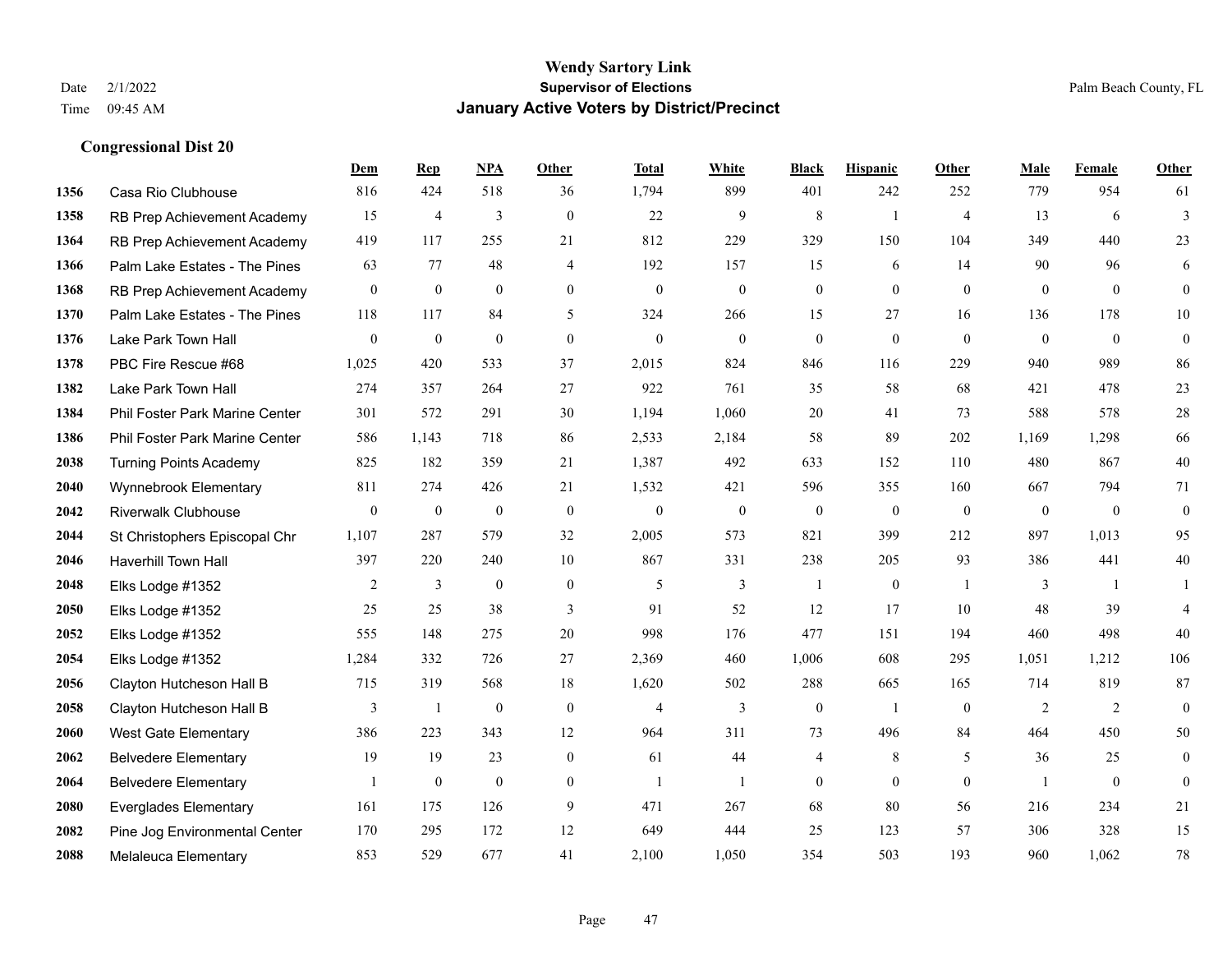|      |                                     | Dem   | <b>Rep</b>       | NPA             | <b>Other</b>     | <b>Total</b>   | <b>White</b>   | <b>Black</b>     | <b>Hispanic</b> | Other        | <b>Male</b>    | Female | <b>Other</b>     |
|------|-------------------------------------|-------|------------------|-----------------|------------------|----------------|----------------|------------------|-----------------|--------------|----------------|--------|------------------|
| 2094 | Pine Jog Environmental Center       | 366   | 78               | 206             | 10               | 660            | 110            | 260              | 171             | 119          | 274            | 358    | 28               |
| 2097 | 1st Church of the Nazarene          | 229   | 144              | 170             | 10               | 553            | 213            | 41               | 221             | 78           | 246            | 276    | 31               |
| 2098 | Iglesia Cristo Mi Redentor          | 431   | 224              | 349             | 26               | 1,030          | 328            | 160              | 447             | 95           | 434            | 532    | 64               |
| 2100 | Iglesia Cristo Mi Redentor          | 775   | 355              | 575             | 35               | 1,740          | 434            | 374              | 758             | 174          | 716            | 936    | 88               |
| 2102 | Union Congregational Church         | 1,176 | 343              | 658             | 39               | 2,216          | 487            | 648              | 852             | 229          | 890            | 1,217  | 109              |
| 2104 | Lake Lytal Park                     | 502   | 234              | 344             | 25               | 1,105          | 306            | 231              | 459             | 109          | 462            | 588    | 55               |
| 2106 | Main Library                        | 613   | 277              | 425             | 38               | 1,353          | 516            | 246              | 461             | 130          | 580            | 716    | 57               |
| 2108 | <b>Berkshire Elementary</b>         | 733   | 338              | 662             | 35               | 1,768          | 468            | 203              | 907             | 190          | 771            | 905    | 92               |
| 2114 | Main Library                        | 367   | 284              | 322             | 14               | 987            | 358            | 61               | 483             | 85           | 445            | 493    | 49               |
| 2130 | Cloud Lake Town Hall                | 43    | 63               | 60              | 8                | 174            | 126            | 2                | 33              | 13           | 87             | 81     | 6                |
| 2132 | Cloud Lake Town Hall                | 26    | 27               | 31              | $\overline{1}$   | 85             | 56             | $\overline{2}$   | 22              | 5            | 37             | 45     | 3                |
| 2134 | STEM Bldg at Cox Science Cent       | 522   | 321              | 426             | 32               | 1,301          | 488            | 62               | 636             | 115          | 592            | 654    | 55               |
| 2154 | <b>Forest Hill Elementary</b>       | 1,133 | 445              | 804             | 36               | 2,418          | 728            | 399              | 1,049           | 242          | 1,047          | 1,246  | 125              |
| 2158 | <b>Community Of Hope</b>            | 1,087 | 423              | 858             | 28               | 2,396          | 596            | 436              | 1,049           | 315          | 1,051          | 1,231  | 114              |
| 6002 | <b>Canal Point Community Center</b> | 82    | 101              | 57              | 2                | 242            | 102            | 39               | 86              | 15           | 108            | 124    | 10               |
| 6004 | Pahokee Recreation Center           | 968   | 175              | 234             | 5                | 1,382          | 177            | 901              | 221             | 83           | 576            | 755    | 51               |
| 6006 | Pahokee Recreation Center           | 998   | 169              | 274             | 14               | 1,455          | 123            | 853              | 381             | 98           | 643            | 732    | 80               |
| 6008 | Pahokee High                        | 528   | 23               | 108             | $\overline{4}$   | 663            | 9              | 609              | 3               | 42           | 199            | 430    | 34               |
| 6010 | <b>Canal Point Community Center</b> | 23    | $7\phantom{.0}$  | $7\phantom{.0}$ | $\boldsymbol{0}$ | 37             | 13             | 18               | 3               | $\mathbf{3}$ | 19             | 18     | $\boldsymbol{0}$ |
| 6012 | Belle Glade Library/Civic Ctr       | 178   | 32               | 61              | $\overline{1}$   | 272            | 31             | 147              | 80              | 14           | 106            | 154    | $12\,$           |
| 6014 | Belle Glade Library/Civic Ctr       | 1     | 2                | $\mathbf{1}$    | $\Omega$         | $\overline{4}$ | $\overline{0}$ | $\mathbf{0}$     | $\overline{4}$  | $\theta$     | $\overline{1}$ | 3      | $\mathbf{0}$     |
| 6016 | South Bay Commission Chambe         | 36    | 54               | 31              | 3                | 124            | 81             | 8                | 24              | 11           | 65             | 54     | 5                |
| 6018 | South Bay Commission Chambe         | 1,187 | 88               | 226             | 12               | 1,513          | 62             | 1,168            | 208             | 75           | 636            | 838    | 39               |
| 6020 | <b>Glades Central High</b>          | 438   | 78               | 139             | $\,8\,$          | 663            | 83             | 386              | 157             | 37           | 304            | 326    | 33               |
| 6022 | Belle Glade Library/Civic Ctr       | 1,354 | 107              | 266             | 18               | 1,745          | 90             | 1,395            | 143             | 117          | 721            | 955    | 69               |
| 6024 | Lewis Evans Resource Center         | 1,687 | 68               | 277             | 13               | 2,045          | 30             | 1,774            | 128             | 113          | 819            | 1,158  | 68               |
| 6026 | Lewis Evans Resource Center         | 1     | $\boldsymbol{0}$ | $\overline{2}$  | $\mathbf{0}$     | 3              | $\overline{0}$ | $\boldsymbol{0}$ | 3               | $\mathbf{0}$ | $\overline{1}$ | 2      | $\boldsymbol{0}$ |
| 6028 | Belle Glade Library/Civic Ctr       | 751   | 446              | 329             | 15               | 1,541          | 403            | 396              | 655             | 87           | 719            | 779    | 43               |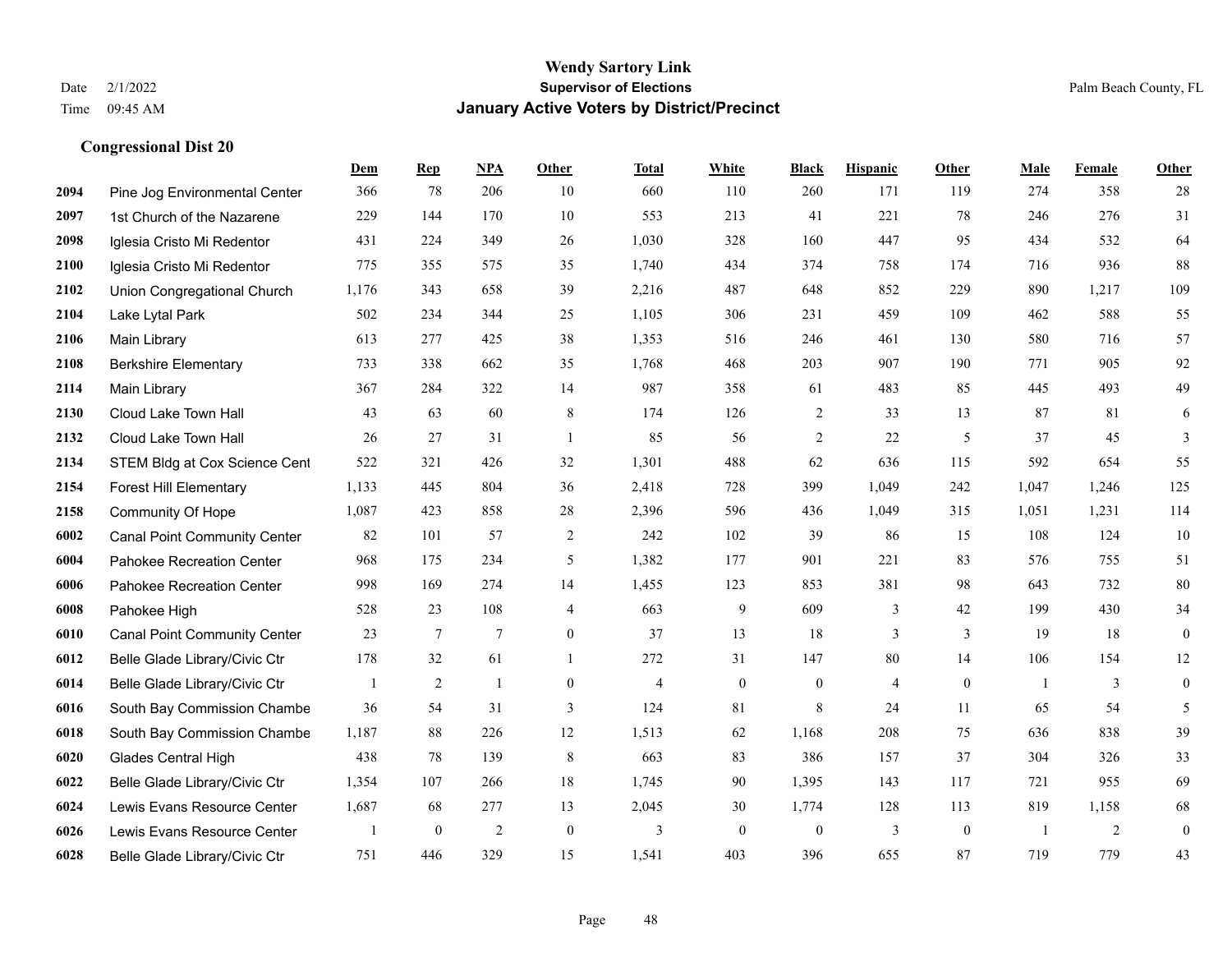|      |                                     | Dem              | <b>Rep</b>       | NPA              | <b>Other</b>     | <b>Total</b>   | <b>White</b>     | <b>Black</b>     | <b>Hispanic</b>  | <b>Other</b>   | <b>Male</b>    | <b>Female</b>  | <b>Other</b>     |
|------|-------------------------------------|------------------|------------------|------------------|------------------|----------------|------------------|------------------|------------------|----------------|----------------|----------------|------------------|
| 6029 | Belle Glade Library/Civic Ctr       |                  | $\boldsymbol{0}$ | $\boldsymbol{0}$ | $\overline{0}$   |                | $\overline{0}$   |                  | $\mathbf{0}$     | $\theta$       |                | $\overline{0}$ | $\Omega$         |
| 6030 | Belle Glade Library/Civic Ctr       | 8                | $\overline{3}$   | 12               | 2                | 25             | $\,$ 8 $\,$      | $\mathbf{0}$     | 17               | $\theta$       | $\tau$         | 16             | 2                |
| 6032 | Gove Elementary                     | 668              | 293              | 273              | 6                | 1,240          | 308              | 431              | 402              | 99             | 536            | 662            | 42               |
| 6034 | Gove Elementary                     | $\boldsymbol{0}$ | $\overline{4}$   | $\boldsymbol{0}$ | $\overline{0}$   | $\overline{4}$ | $\overline{4}$   | $\boldsymbol{0}$ | $\boldsymbol{0}$ | $\mathbf{0}$   | $\mathfrak{Z}$ | -1             | $\mathbf{0}$     |
| 6036 | Gove Elementary                     | 391              | 159              | 208              | 10               | 768            | 131              | 153              | 438              | 46             | 336            | 400            | 32               |
| 6038 | South Bay Commission Chambe         | $\mathbf{0}$     | $\boldsymbol{0}$ | $\boldsymbol{0}$ | $\mathbf{0}$     | $\mathbf{0}$   | $\overline{0}$   | $\boldsymbol{0}$ | $\mathbf{0}$     | $\theta$       | $\mathbf{0}$   | $\overline{0}$ | $\boldsymbol{0}$ |
| 6082 | PBSC Loxahatchee Groves Can         | 10               | $\tau$           | 13               | 2                | 32             | 27               | $\boldsymbol{0}$ | 3                | 2              | 12             | 20             | $\mathbf{0}$     |
| 6084 | PBSC Loxahatchee Groves Can         | 307              | 469              | 379              | 45               | 1,200          | 762              | 71               | 258              | 109            | 585            | 598            | 17               |
| 6086 | PBSC Loxahatchee Groves Can         | 260              | 414              | 241              | 19               | 934            | 687              | 91               | 83               | 73             | 422            | 485            | $27\,$           |
| 6092 | PBSC Loxahatchee Groves Can         | 172              | 223              | 145              | 17               | 557            | 364              | 41               | 110              | 42             | 267            | 270            | $20\,$           |
| 6094 | Palms West Presbyterian             | 653              | 939              | 675              | 41               | 2,308          | 1,838            | 78               | 210              | 182            | 1,092          | 1,142          | $74\,$           |
| 6102 | <b>RPB Recreation Center</b>        | 662              | 473              | 456              | 28               | 1,619          | 948              | 265              | 264              | 142            | 669            | 898            | 52               |
| 6104 | Crestwood Middle                    | 183              | 151              | 122              | 9                | 465            | 216              | 75               | 88               | 86             | 215            | 229            | 21               |
| 6106 | <b>RPB Recreation Center</b>        | 220              | 127              | 211              | 10               | 568            | 233              | 101              | 158              | 76             | 225            | 321            | $22\,$           |
| 6108 | Calypso Bay Waterpark               | $\mathbf{0}$     | $\mathbf{0}$     | $\overline{0}$   | $\Omega$         | $\mathbf{0}$   | $\mathbf{0}$     | $\mathbf{0}$     | $\mathbf{0}$     | $\theta$       | $\theta$       | $\theta$       | $\mathbf{0}$     |
| 6112 | Crestwood Middle                    | 468              | 422              | 357              | 32               | 1,279          | 692              | 232              | 213              | 142            | 592            | 645            | $42\,$           |
| 6122 | <b>RPB Cultural Center</b>          | 1,163            | 669              | 767              | 53               | 2,652          | 1,397            | 508              | 502              | 245            | 1,147          | 1,420          | 85               |
| 6124 | <b>RPB Cultural Center</b>          | 581              | 327              | 398              | 22               | 1,328          | 640              | 280              | 288              | 120            | 554            | 733            | 41               |
| 6126 | Calypso Bay Waterpark               | 685              | 309              | 501              | 31               | 1,526          | 554              | 411              | 368              | 193            | 664            | 803            | 59               |
| 6132 | Royal Palm Beach High               | 391              | 196              | 266              | 19               | 872            | 419              | 168              | 195              | 90             | 396            | 447            | $29\,$           |
| 6134 | Christ Fellowship Church RPB        | 952              | 473              | 695              | 31               | 2,151          | 842              | 508              | 503              | 298            | 962            | 1,102          | 87               |
| 6136 | Calypso Bay Waterpark               |                  | $\bf{0}$         | $\boldsymbol{0}$ | $\boldsymbol{0}$ |                | $\boldsymbol{0}$ |                  | $\boldsymbol{0}$ | $\overline{0}$ | $\mathbf{0}$   |                | $\mathbf{0}$     |
| 6142 | Christ Fellowship Church RPB        | $\overline{0}$   | $\mathbf{0}$     | $\overline{0}$   | $\overline{0}$   | $\theta$       | $\overline{0}$   | $\mathbf{0}$     | $\mathbf{0}$     | $\theta$       | $\theta$       | $\theta$       | $\mathbf{0}$     |
| 6144 | <b>Christ Fellowship Church RPB</b> | $\theta$         | $\theta$         | $\theta$         | $\Omega$         | $\theta$       | $\Omega$         | $\mathbf{0}$     | $\theta$         | $\theta$       | $\Omega$       | $\theta$       | $\Omega$         |
| 6146 | Christ Fellowship Church RPB        |                  | 2                | 1                | $\overline{0}$   |                | 3                | $\boldsymbol{0}$ | $\boldsymbol{0}$ |                | 3              | 1              | $\theta$         |
| 6148 | Christ Fellowship Church RPB        | $\mathbf{0}$     | $\mathbf{0}$     | 1                | $\overline{0}$   |                |                  | $\mathbf{0}$     | $\mathbf{0}$     | $\theta$       | $\theta$       |                | $\overline{0}$   |
| 6170 | Christ Fellowship Church RPB        | $\Omega$         | 5                | $\overline{2}$   | $\theta$         | $\overline{7}$ | 7                | $\mathbf{0}$     | $\theta$         | $\theta$       | $\overline{c}$ | 5              | $\mathbf{0}$     |
| 6172 | <b>Christ Fellowship Church RPB</b> | 1.300            | 594              | 864              | 71               | 2,829          | 990              | 864              | 656              | 319            | 1,214          | 1,503          | 112              |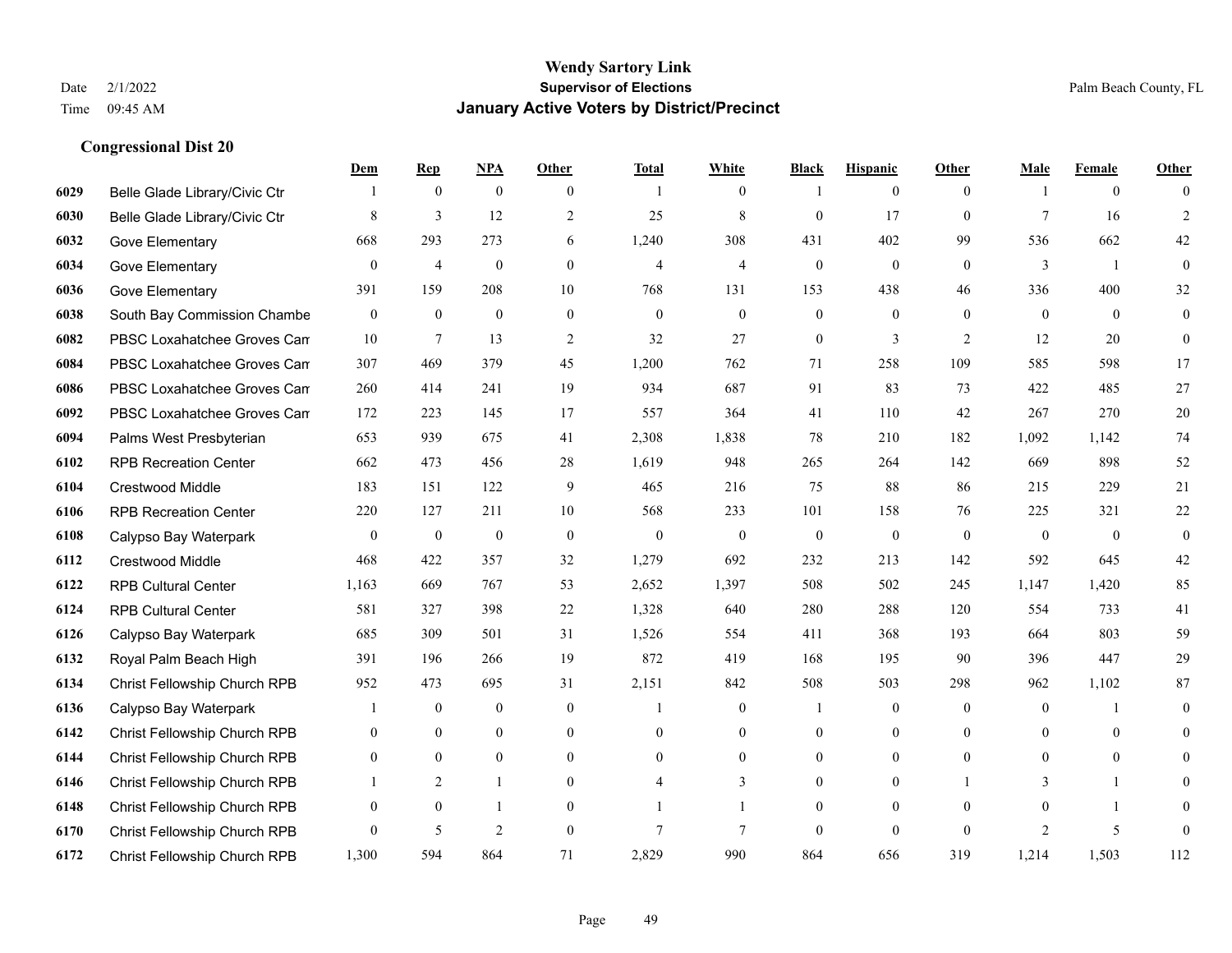|      |                                  | Dem              | <b>Rep</b>       | NPA            | <b>Other</b>   | <b>Total</b>   | <b>White</b>     | <b>Black</b>     | <b>Hispanic</b> | <b>Other</b>    | <b>Male</b> | Female       | <b>Other</b>     |
|------|----------------------------------|------------------|------------------|----------------|----------------|----------------|------------------|------------------|-----------------|-----------------|-------------|--------------|------------------|
| 6174 | Christ Fellowship Church RPB     | 27               | 50               | 35             | 2              | 114            | 88               | 7                | 8               | 11              | 54          | 57           | 3                |
| 6178 | <b>Everglades Elementary</b>     | 565              | 392              | 451            | 29             | 1,437          | 666              | 300              | 246             | 225             | 665         | 704          | 68               |
| 6180 | <b>Everglades Elementary</b>     | 18               | 48               | 17             | 2              | 85             | 64               | 4                | 14              | 3               | 40          | 43           | 2                |
| 6206 | Palm Beach Central High          | 266              | 242              | 187            | 11             | 706            | 380              | 141              | 64              | 121             | 315         | 364          | 27               |
| 7004 | J F Kennedy Middle               | $\theta$         | $\overline{0}$   | $\theta$       | $\Omega$       | $\theta$       | $\overline{0}$   | $\theta$         | $\theta$        | $\Omega$        | $\theta$    | $\Omega$     | $\mathbf{0}$     |
| 7010 | St John Lutheran Church          | 279              | 12               | 91             | 6              | 388            | 25               | 316              | 23              | 24              | 126         | 246          | 16               |
| 7012 | St John Lutheran Church          | 1,073            | 204              | 430            | 17             | 1,724          | 491              | 999              | 70              | 164             | 787         | 875          | 62               |
| 7014 | RB Prep Achievement Academy      | $\overline{0}$   | $\theta$         | $\theta$       | $\Omega$       | $\Omega$       | $\overline{0}$   | $\Omega$         | $\theta$        | $\theta$        | $\Omega$    | $\theta$     | $\theta$         |
| 7016 | RB Prep Achievement Academy      |                  | 1                | $\mathbf{0}$   | $\overline{0}$ | 2              |                  |                  | $\mathbf{0}$    | $\theta$        |             |              | $\theta$         |
| 7018 | RB Prep Achievement Academy      | $\overline{0}$   | $\theta$         | $\overline{0}$ | $\theta$       | $\Omega$       | $\theta$         | $\Omega$         | $\theta$        | $\Omega$        | $\theta$    | $\theta$     | $\theta$         |
| 7020 | RB Prep Achievement Academy      | $\Omega$         | $\theta$         | $\theta$       | $\Omega$       | $\Omega$       | $\Omega$         | $\theta$         | $\theta$        | $\Omega$        | $\Omega$    | $\Omega$     | $\Omega$         |
| 7022 | J F Kennedy Middle               | 886              | 184              | 373            | 27             | 1,470          | 294              | 812              | 151             | 213             | 661         | 763          | 46               |
| 7024 | Hurst Chapel AME Church          | 1,575            | 88               | 361            | 22             | 2,046          | 155              | 1,656            | 93              | 142             | 841         | 1,138        | 67               |
| 7025 | Hurst Chapel AME Church          | 272              | 38               | 116            | $\overline{4}$ | 430            | 63               | 267              | 42              | 58              | 160         | 254          | 16               |
| 7026 | Lindsey Davis Senior Comm Ctr    | 2,260            | 83               | 453            | 20             | 2,816          | 69               | 2,509            | 41              | 197             | 1,158       | 1,568        | 90               |
| 7028 | <b>Wells Recreation Center</b>   | 1,851            | 149              | 479            | 19             | 2,498          | 245              | 1,954            | 102             | 197             | 1,087       | 1,321        | 90               |
| 7030 | Riviera Beach Marina Event Ctr   | 198              | 321              | 174            | 22             | 715            | 571              | 49               | 47              | 48              | 363         | 333          | 19               |
| 7034 | Suncoast High                    | 1,301            | 205              | 506            | 25             | 2,037          | 355              | 1,237            | 151             | 294             | 841         | 1,121        | 75               |
| 7036 | RB Prep Achievement Academy      | $\boldsymbol{0}$ | $\boldsymbol{0}$ | 6              | $\overline{0}$ | 6              | $\boldsymbol{0}$ | $\mathbf{0}$     | $\mathbf{0}$    | 6               | 4           | $\mathbf{1}$ |                  |
| 7038 | RB Prep Achievement Academy      | $\overline{0}$   | $\boldsymbol{0}$ | $\mathbf{0}$   | $\mathbf{0}$   | $\mathbf{0}$   | $\boldsymbol{0}$ | $\mathbf{0}$     | $\mathbf{0}$    | $\theta$        | $\theta$    | $\mathbf{0}$ | $\boldsymbol{0}$ |
| 7040 | Mary McLeod Bethune Elementa     | 1,233            | 56               | 262            | 14             | 1,565          | 39               | 1,377            | 50              | 99              | 623         | 897          | 45               |
| 7041 | Mary McLeod Bethune Elementa     | 395              | 30               | 135            | $\tau$         | 567            | 45               | 437              | 28              | 57              | 219         | 323          | 25               |
| 7042 | Dan Calloway Complex             | 1,716            | 72               | 408            | 21             | 2,217          | 45               | 1,950            | 47              | 175             | 904         | 1,243        | $70\,$           |
| 7044 | <b>Wells Recreation Center</b>   | 1,384            | 89               | 386            | 17             | 1,876          | 192              | 1,469            | 67              | 148             | 778         | 1,022        | 76               |
| 7046 | Riviera Beach Marina Event Ctr   | 37               | 32               | 20             | 5              | 94             | 77               | 8                | 2               | $7\phantom{.0}$ | 54          | 39           | $\mathbf{1}$     |
| 7048 | <b>Crossroads Baptist Church</b> | 276              | 9                | 96             | 10             | 391            | 9                | 325              | 29              | 28              | 132         | 242          | 17               |
| 7050 | <b>Crossroads Baptist Church</b> |                  | 2                | -1             | $\overline{0}$ | $\overline{4}$ | 3                | $\boldsymbol{0}$ | $\mathbf{0}$    |                 |             | 3            | $\overline{0}$   |
| 7052 | <b>Crossroads Baptist Church</b> | $\Omega$         | $\Omega$         | $\theta$       | $\Omega$       | $\Omega$       | $\theta$         | $\theta$         | $\Omega$        | $\Omega$        | $\Omega$    | $\theta$     | $\mathbf{0}$     |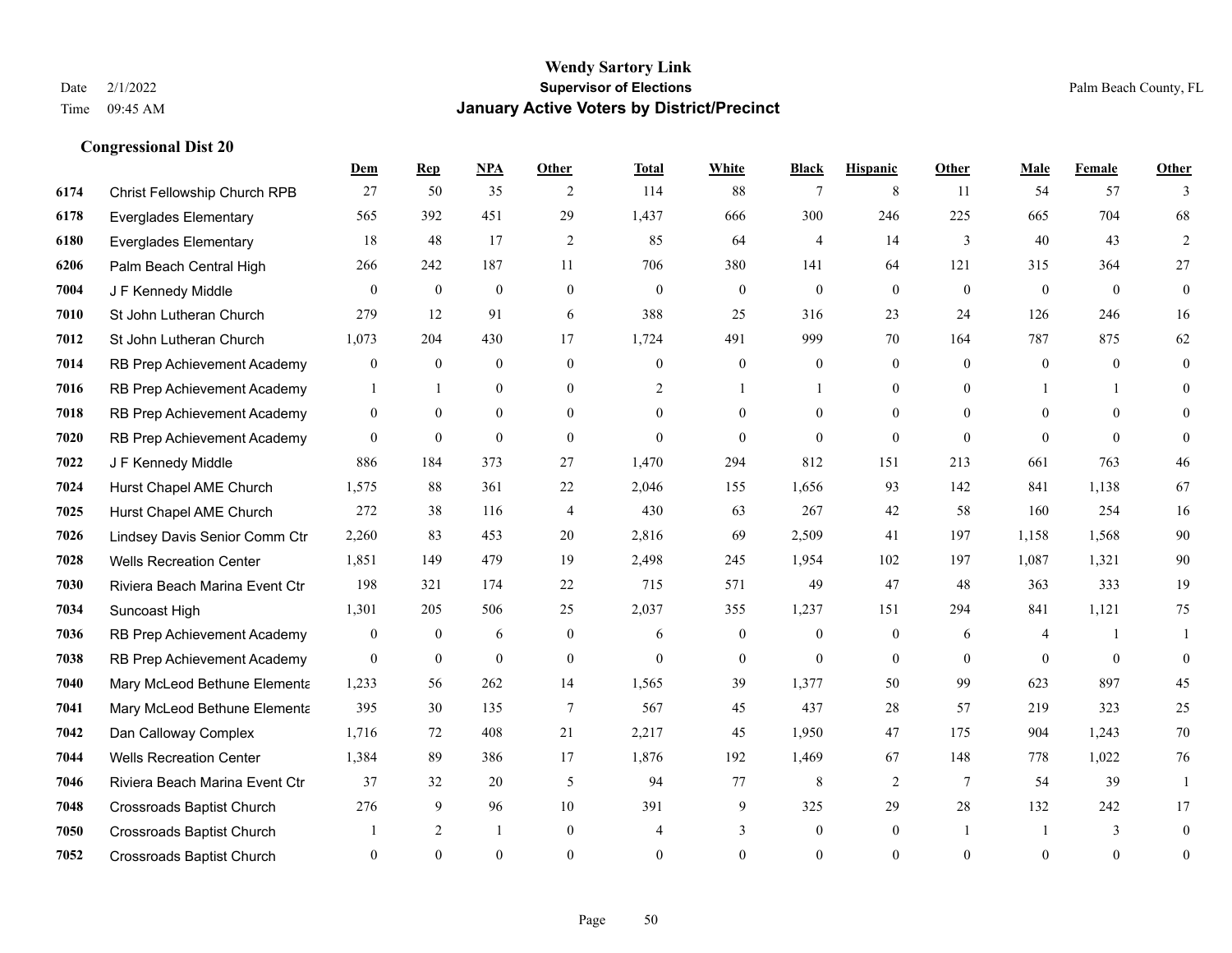|      |                                  | Dem              | <b>Rep</b>       | NPA              | <b>Other</b>   | <b>Total</b> | <b>White</b>     | <b>Black</b>     | <b>Hispanic</b> | <b>Other</b>   | <b>Male</b>    | Female         | <b>Other</b>     |
|------|----------------------------------|------------------|------------------|------------------|----------------|--------------|------------------|------------------|-----------------|----------------|----------------|----------------|------------------|
| 7054 | <b>Crossroads Baptist Church</b> | 993              | 75               | 294              | 14             | 1,376        | 111              | 1,046            | 75              | 144            | 594            | 723            | 59               |
| 7056 | <b>Crossroads Baptist Church</b> | $\overline{0}$   | $\mathbf{0}$     | $\overline{0}$   | $\Omega$       | $\mathbf{0}$ | $\overline{0}$   | $\mathbf{0}$     | $\mathbf{0}$    | $\theta$       | $\mathbf{0}$   | $\theta$       | $\mathbf{0}$     |
| 7058 | Palm Beach Lakes High            | 1,428            | 363              | 619              | 44             | 2,454        | 818              | 1,108            | 304             | 224            | 998            | 1,359          | 97               |
| 7060 | <b>Ephesus Adventist Academy</b> | 1,164            | 63               | 239              | 17             | 1,483        | 106              | 1,214            | 52              | 111            | 605            | 828            | 50               |
| 7062 | Mangonia Park Town Hall          | 720              | 39               | 188              | 10             | 957          | 77               | 774              | 40              | 66             | 387            | 542            | $28\,$           |
| 7064 | Grace Episcopal Church           | 1,315            | 166              | 451              | 34             | 1,966        | 341              | 1,278            | 133             | 214            | 843            | 1,032          | 91               |
| 7066 | Northboro Elementary             | 1,064            | 198              | 452              | 28             | 1,742        | 468              | 919              | 176             | 179            | 797            | 871            | 74               |
| 7068 | Pleasant City Community Center   | 965              | 246              | 512              | 34             | 1,757        | 791              | 629              | 175             | 162            | 865            | 808            | 84               |
| 7072 | <b>Egret Lake Elementary</b>     | 491              | 116              | 233              | 9              | 849          | 218              | 381              | 139             | 111            | 368            | 451            | 30               |
| 7074 | <b>Egret Lake Elementary</b>     | 200              | 40               | 93               | 11             | 344          | 54               | 202              | 39              | 49             | 147            | 189            | 8                |
| 7076 | <b>Egret Lake Elementary</b>     | 2                | $\overline{2}$   | $\mathbf{1}$     | $\theta$       | 5            | $\overline{3}$   | $\mathbf{1}$     | $\mathbf{0}$    | $\overline{1}$ | $\overline{4}$ | -1             | $\mathbf{0}$     |
| 7090 | <b>Bear Lakes Middle</b>         | 1,320            | 491              | 839              | 59             | 2,709        | 1,076            | 935              | 387             | 311            | 1,178          | 1,415          | 116              |
| 7092 | Palm Beach Lakes High            | 115              | 38               | 75               | 4              | 232          | 86               | 67               | 22              | 57             | 107            | 112            | 13               |
| 7094 | Salvation Army Activity Hall     | 608              | 80               | 282              | 12             | 982          | 161              | 513              | 129             | 179            | 419            | 517            | $46\,$           |
| 7102 | First Christian Church           | 748              | 191              | 332              | 23             | 1,294        | 424              | 640              | 105             | 125            | 491            | 758            | 45               |
| 7104 | WPB City Fire Station #5         | 729              | 417              | 441              | 30             | 1,617        | 1,006            | 277              | 188             | 146            | 704            | 863            | 50               |
| 7106 | Roosevelt Elementary             | 2,045            | 170              | 582              | 33             | 2,830        | 274              | 2,092            | 249             | 215            | 1,133          | 1,579          | 118              |
| 7112 | <b>Adult Education Center</b>    | 127              | 26               | 62               | 7              | 222          | 54               | 119              | 25              | 24             | 72             | 140            | $10\,$           |
| 7114 | <b>Adult Education Center</b>    | $\overline{0}$   | $\boldsymbol{0}$ | $\boldsymbol{0}$ | $\overline{0}$ | $\mathbf{0}$ | $\boldsymbol{0}$ | $\boldsymbol{0}$ | $\mathbf{0}$    | $\mathbf{0}$   | $\mathbf{0}$   | $\overline{0}$ | $\boldsymbol{0}$ |
| 7116 | <b>Adult Education Center</b>    | $\overline{0}$   | $\mathbf{0}$     | $\overline{0}$   | $\overline{0}$ | $\theta$     | $\overline{0}$   | $\boldsymbol{0}$ | $\mathbf{0}$    | $\overline{0}$ | $\theta$       | $\theta$       | $\boldsymbol{0}$ |
| 7118 | <b>Adult Education Center</b>    | 31               | 31               | 39               | $\tau$         | 108          | 81               | $\overline{4}$   | 18              | 5              | 52             | 50             | 6                |
| 7120 | U M Church of Palm Beaches       | 285              | 114              | 180              | 12             | 591          | 215              | 213              | 108             | 55             | 255            | 304            | $32\,$           |
| 7122 | U M Church of Palm Beaches       | $\boldsymbol{0}$ | $\boldsymbol{0}$ | $\boldsymbol{0}$ | $\mathbf{0}$   | $\mathbf{0}$ | $\boldsymbol{0}$ | $\mathbf{0}$     | $\mathbf{0}$    | $\overline{0}$ | $\mathbf{0}$   | $\overline{0}$ | $\boldsymbol{0}$ |
| 7124 | First Christian Church           | 1,206            | 138              | 348              | 17             | 1,709        | 195              | 1,240            | 113             | 161            | 754            | 896            | 59               |
| 7126 | First Christian Church           | 1,509            | 505              | 795              | 85             | 2,894        | 1,121            | 1,069            | 410             | 294            | 1,202          | 1.581          | 111              |
| 7128 | <b>Westward Elementary</b>       | 1,947            | 128              | 508              | 26             | 2,609        | 162              | 2,126            | 119             | 202            | 1,058          | 1,455          | 96               |
| 7134 | <b>Adult Education Center</b>    | 814              | 175              | 393              | 21             | 1,403        | 307              | 665              | 287             | 144            | 623            | 714            | 66               |
| 7136 | <b>Haverhill Town Hall</b>       | 40               | 37               | 34               | $\overline{2}$ | 113          | 47               | 30               | 26              | 10             | 45             | 62             | 6                |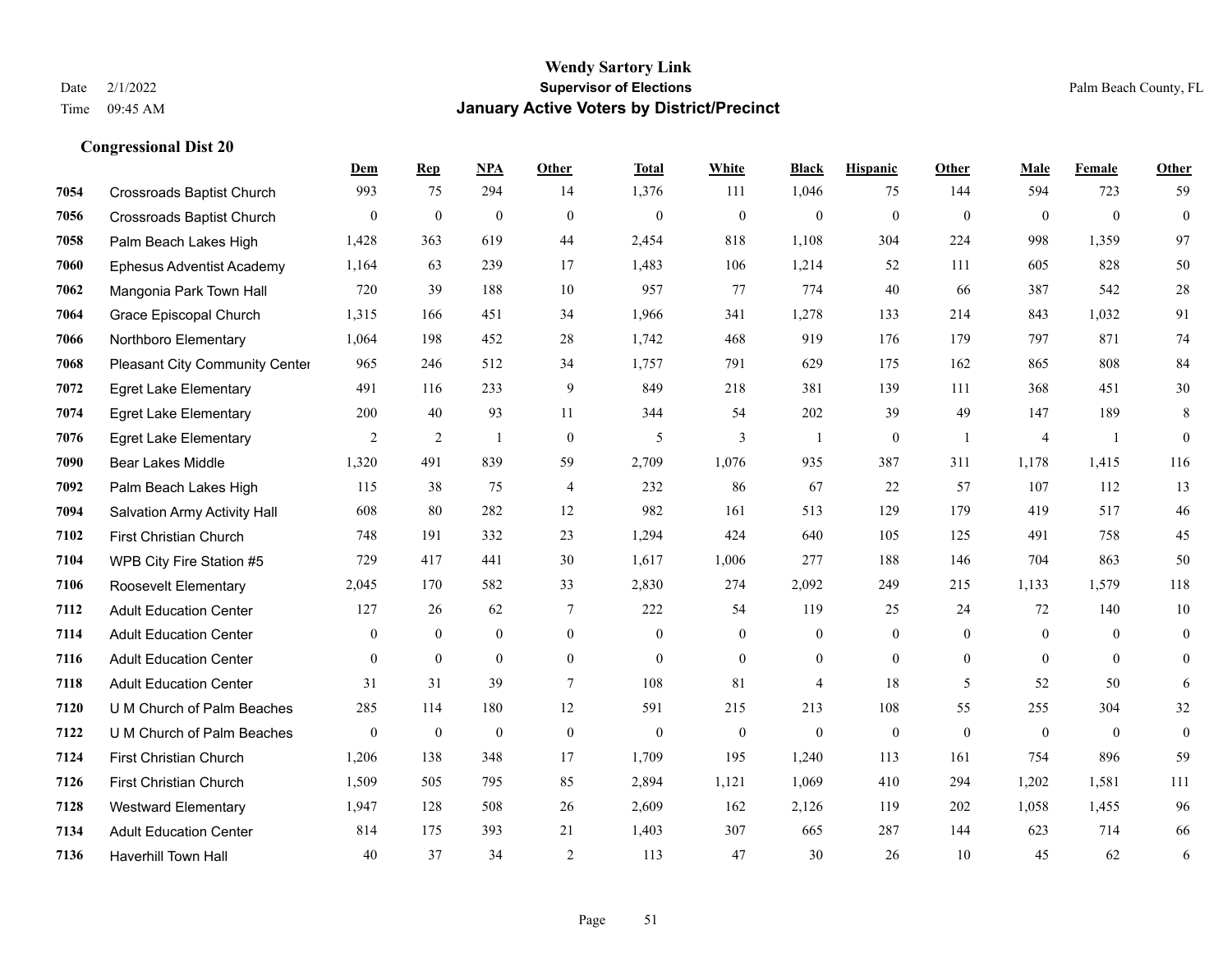|      |                                     | <b>Dem</b> | <b>Rep</b> | <u>NPA</u> | Other | Total    | White    | <b>Black</b> | <b>Hispanic</b> | Other    | Male     | Female   | <b>Other</b>   |
|------|-------------------------------------|------------|------------|------------|-------|----------|----------|--------------|-----------------|----------|----------|----------|----------------|
| 7138 | <b>Westgate Community Center</b>    | 1,555      | 450        | 909        | 31    | 2,945    | 688      | 959          | 997             | 301      | 1,308    | 1,497    | 140            |
| 7140 | <b>Haverhill Town Hall</b>          | 171        | 78         | 99         | 6     | 354      | 110      | 126          | 79              | 39       | 165      | 167      | 22             |
| 7142 | Clayton Hutcheson Hall B            | 35         |            | 16         |       | 58       | 17       | 27           | 9               |          | 26       | 32       | $\overline{0}$ |
| 7144 | Clayton Hutcheson Hall B            | 43         |            | 21         |       | 69       | 4        | 43           | 12              | 10       | 28       | 34       |                |
| 7146 | Clayton Hutcheson Hall B            | 233        | 15         | 102        |       | 353      | 25       | 219          | 83              | 26       | 125      | 210      | 18             |
| 7149 | <b>Howard Park Community Center</b> | 60         | 14         | 48         |       | 124      | 19       | 50           | 34              | 21       | 57       | 55       | 12             |
| 8001 | Federal Only                        | $\Omega$   |            |            |       | $\theta$ | $\Omega$ | $\theta$     | 0               | $\theta$ | $\theta$ | $\theta$ | $\overline{0}$ |
| 8002 | State Only                          | 129        | 99         | 110        |       | 340      | 261      | 13           |                 | 53       | 150      | 177      | 13             |
|      | <b>Congressional Dist 20</b>        | 73,949     | 24,251     | 36,039     | 2,216 | 136,455  | 42,205   | 56,218       | 24,714          | 13,318   | 59,003   | 72,091   | 5,361          |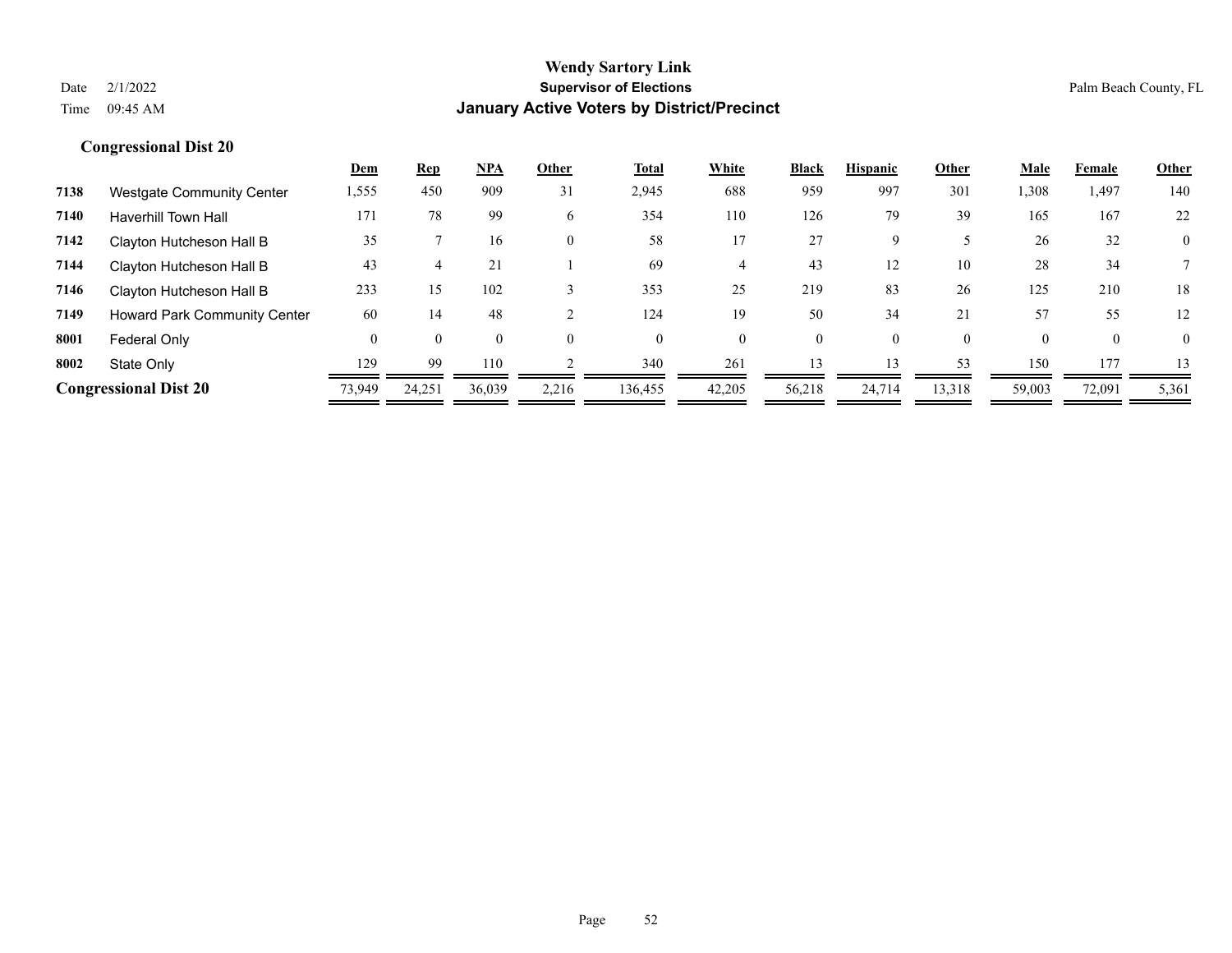|      |                               | Dem              | <b>Rep</b>       | NPA              | <b>Other</b>   | <b>Total</b>   | <b>White</b>     | <b>Black</b>     | <b>Hispanic</b>  | <b>Other</b>   | <b>Male</b>    | <b>Female</b> | Other            |
|------|-------------------------------|------------------|------------------|------------------|----------------|----------------|------------------|------------------|------------------|----------------|----------------|---------------|------------------|
| 1388 | Palm Beach Shores Town Hall   | 272              | 455              | 314              | 24             | 1,065          | 973              | 11               | 20               | 61             | 493            | 545           | 27               |
| 1389 | Palm Beach Shores Town Hall   | $\boldsymbol{0}$ | $\mathbf{0}$     | $\mathbf{0}$     | $\theta$       | $\mathbf{0}$   | $\mathbf{0}$     | $\mathbf{0}$     | $\mathbf{0}$     | $\theta$       | $\theta$       | $\theta$      | $\boldsymbol{0}$ |
| 1390 | St Edwards Church             | 453              | 1,190            | 536              | 62             | 2,241          | 2,058            | 4                | 55               | 124            | 1,044          | 1,126         | 71               |
| 1392 | St Edwards Church             | 346              | 611              | 428              | 47             | 1,432          | 1,292            | 7                | 30               | 103            | 629            | 770           | 33               |
| 1394 | Morton & Barbara Mandel Cente | 249              | 615              | 296              | 37             | 1,197          | 1,090            | 6                | 24               | 77             | 540            | 625           | 32               |
| 2066 | Howard Park Community Center  | 141              | 86               | 99               | 6              | 332            | 172              | 53               | 71               | 36             | 155            | 169           | 8                |
| 2068 | <b>Conniston Middle</b>       | 429              | 257              | 326              | 16             | 1,028          | 397              | 101              | 456              | 74             | 465            | 523           | 40               |
| 2070 | <b>Belvedere Elementary</b>   | 559              | 380              | 393              | 25             | 1,357          | 1,069            | 30               | 151              | 107            | 644            | 667           | 46               |
| 2072 | <b>Belvedere Elementary</b>   | 610              | 358              | 498              | 28             | 1,494          | 560              | 157              | 622              | 155            | 642            | 763           | 89               |
| 2074 | <b>Belvedere Elementary</b>   | $\mathbf{0}$     | $\boldsymbol{0}$ | $\boldsymbol{0}$ | $\mathbf{0}$   | $\mathbf{0}$   | $\boldsymbol{0}$ | $\boldsymbol{0}$ | $\overline{0}$   | $\theta$       | $\mathbf{0}$   | $\theta$      | $\overline{0}$   |
| 2076 | <b>Belvedere Elementary</b>   | 144              | 121              | 127              | 8              | 400            | 327              | 17               | 28               | 28             | 193            | 197           | $10\,$           |
| 2078 | St Catherine Church           | 441              | 554              | 365              | 31             | 1,391          | 1,159            | 40               | 88               | 104            | 628            | 712           | 51               |
| 2081 | <b>Everglades Elementary</b>  | 69               | 87               | 46               | $\mathbf{0}$   | 202            | 146              | 7                | 26               | 23             | 100            | 96            | 6                |
| 2083 | Pine Jog Environmental Center | 7                | 21               | 17               | $\mathbf{0}$   | 45             | 30               | $\boldsymbol{0}$ | 13               | $\overline{2}$ | 21             | 23            | $\overline{1}$   |
| 2084 | <b>Cholee Lake Elementary</b> | 288              | 118              | 164              | 16             | 586            | 170              | 212              | 135              | 69             | 263            | 307           | 16               |
| 2085 | Pine Jog Environmental Center | 2                | -1               | $\mathbf{0}$     | $\theta$       | $\overline{3}$ | 3                | $\overline{0}$   | $\mathbf{0}$     | $\theta$       | $\overline{1}$ | 2             | $\overline{0}$   |
| 2086 | <b>Cholee Lake Elementary</b> | 1,236            | 556              | 939              | 54             | 2,785          | 865              | 612              | 924              | 384            | 1,217          | 1,459         | 109              |
| 2087 | Pine Jog Environmental Center |                  | -1               | $\mathbf{0}$     | $\theta$       | $\overline{2}$ | $\overline{c}$   | $\overline{0}$   | $\overline{0}$   | $\mathbf{0}$   | 2              | $\theta$      | $\overline{0}$   |
| 2090 | Pine Jog Environmental Center | $\mathbf{0}$     | $\overline{2}$   | $\mathbf{0}$     | $\mathbf{0}$   | $\overline{2}$ | 1                | $\overline{0}$   | $\overline{0}$   |                | $\mathbf{0}$   |               |                  |
| 2092 | Pine Jog Environmental Center |                  | $\mathbf{1}$     | $\overline{1}$   | $\mathbf{1}$   | $\overline{4}$ | $\overline{4}$   | $\mathbf{0}$     | $\mathbf{0}$     | $\mathbf{0}$   | $\overline{2}$ | 2             | $\boldsymbol{0}$ |
| 2096 | 1st Church of the Nazarene    | 253              | 70               | 192              | 5              | 520            | 112              | 21               | 342              | 45             | 244            | 247           | 29               |
| 2110 | <b>Berkshire Elementary</b>   | 177              | 85               | 140              | 6              | 408            | 132              | 50               | 177              | 49             | 168            | 218           | $22\,$           |
| 2112 | Palm Springs Middle           | 7                | 6                | $\tau$           | $\overline{0}$ | 20             | 15               | 3                | $\boldsymbol{0}$ | $\overline{2}$ | 9              | 11            | $\boldsymbol{0}$ |
| 2115 | The Ark Church                | 76               | 49               | 62               | 5              | 192            | 88               | 12               | 71               | 21             | 87             | 94            | 11               |
| 2116 | The Ark Church                | 800              | 560              | 716              | 37             | 2,113          | 912              | 150              | 880              | 171            | 895            | 1.140         | 78               |
| 2117 | The Ark Church                |                  | $\mathbf{0}$     | $\mathbf{1}$     | $\mathbf{0}$   | $\overline{2}$ | 1                | 1                | $\overline{0}$   | $\overline{0}$ | -1             | $\mathbf{1}$  | $\boldsymbol{0}$ |
| 2118 | Palm Springs Middle           | $\mathbf{0}$     | $\mathbf{0}$     | $\mathbf{0}$     | $\mathbf{0}$   | $\theta$       | $\mathbf{0}$     | $\boldsymbol{0}$ | $\overline{0}$   | $\mathbf{0}$   | $\theta$       | $\mathbf{0}$  | $\overline{0}$   |
| 2120 | Palm Springs Middle           | 57               | 23               | 52               |                | 133            | 33               | 13               | 58               | 29             | 51             | 71            | 11               |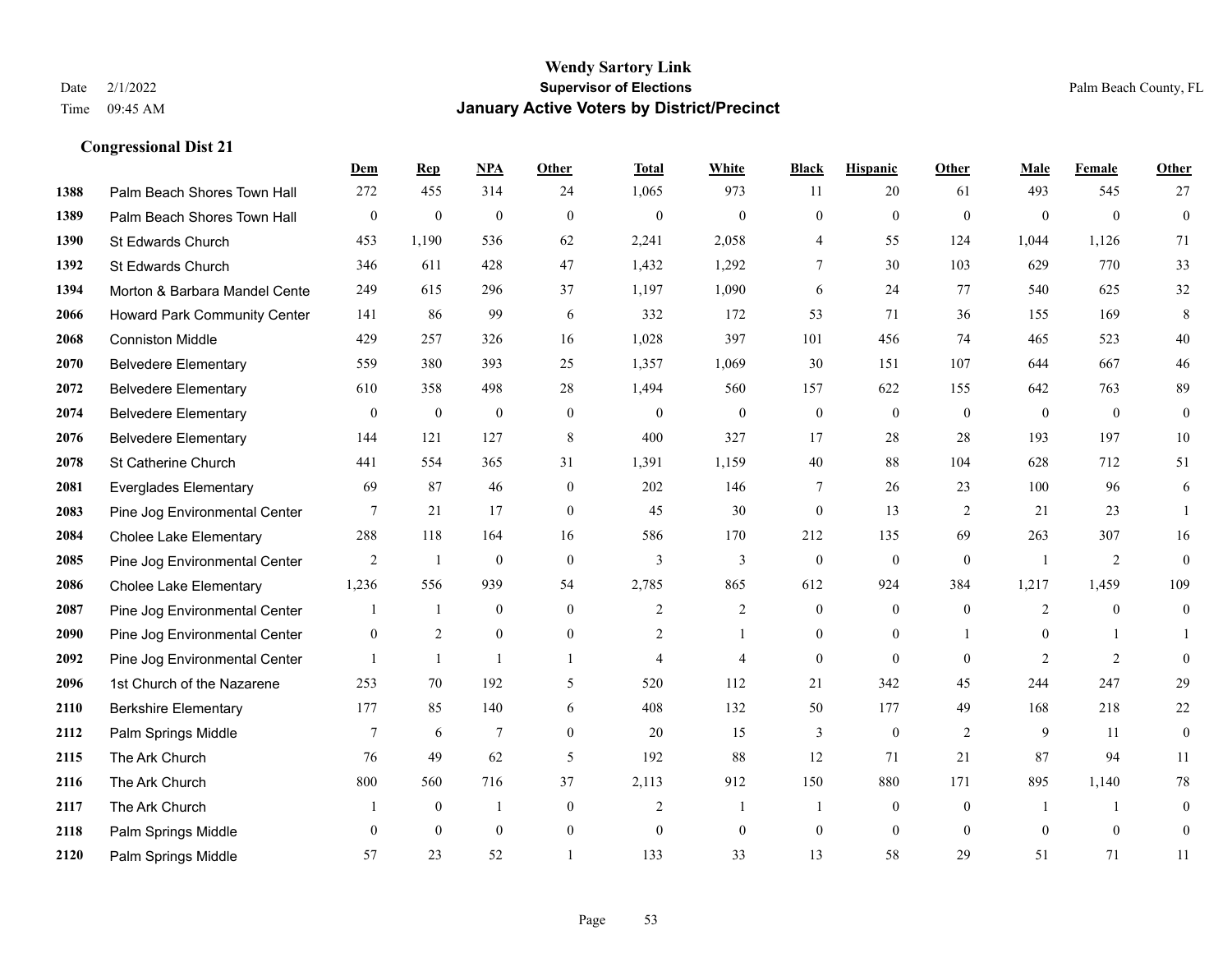|      |                                      | Dem            | <b>Rep</b>       | NPA              | <b>Other</b>   | <b>Total</b> | <b>White</b>   | <b>Black</b>     | <b>Hispanic</b>  | <b>Other</b>   | <b>Male</b>    | <b>Female</b>  | <b>Other</b>     |
|------|--------------------------------------|----------------|------------------|------------------|----------------|--------------|----------------|------------------|------------------|----------------|----------------|----------------|------------------|
| 2122 | Palm Springs Middle                  | -1             | $\mathbf{0}$     | $\mathbf{0}$     | $\overline{0}$ | -1           | $\mathbf{0}$   | -1               | $\boldsymbol{0}$ | $\overline{0}$ |                | $\overline{0}$ | $\theta$         |
| 2124 | Palm Springs Middle                  | 5              | $\overline{4}$   | 8                | $\overline{0}$ | 17           | $\,$ 8 $\,$    | 3                | 5                | $\overline{1}$ | 8              | 9              | $\mathbf{0}$     |
| 2125 | St Marys Orthodox Church             | 337            | 349              | 254              | 9              | 949          | 506            | 43               | 337              | 63             | 430            | 483            | 36               |
| 2126 | St Marys Orthodox Church             | 271            | 252              | 234              | 10             | 767          | 430            | 32               | 240              | 65             | 361            | 385            | 21               |
| 2127 | Lake Clarke Shores Town Hall         | 1              | $\mathbf{0}$     | $\mathbf{1}$     | $\Omega$       | 2            | $\overline{0}$ | $\mathbf{0}$     | 2                | $\theta$       | 2              | $\theta$       | $\boldsymbol{0}$ |
| 2128 | Palm Springs Middle                  | $\mathbf{0}$   | $\boldsymbol{0}$ | $\mathbf{0}$     | $\overline{0}$ | $\mathbf{0}$ | $\overline{0}$ | $\boldsymbol{0}$ | $\mathbf{0}$     | $\theta$       | $\overline{0}$ | $\mathbf{0}$   | $\mathbf{0}$     |
| 2136 | Palmwood Lodge #303                  | 659            | 454              | 568              | 43             | 1,724        | 749            | 81               | 731              | 163            | 782            | 863            | 79               |
| 2138 | Palmwood Lodge #303                  | 333            | 158              | 272              | 21             | 784          | 312            | 78               | 305              | 89             | 365            | 386            | 33               |
| 2140 | South Olive Community Center         | 569            | 425              | 393              | 34             | 1,421        | 1,080          | 31               | 202              | 108            | 666            | 708            | 47               |
| 2142 | Lakeside Presbyterian Church         | 284            | 362              | 198              | 21             | 865          | 752            | 3                | 52               | 58             | 397            | 441            | 27               |
| 2144 | Lakeside Presbyterian Church         | 352            | 412              | 276              | 33             | 1,073        | 886            | 21               | 84               | 82             | 493            | 547            | 33               |
| 2146 | Village Walk HOA Clubhouse           | 553            | 537              | 433              | 44             | 1,567        | 1,215          | 60               | 144              | 148            | 653            | 864            | 50               |
| 2148 | <b>Liberty Park Elementary</b>       | $\mathbf{0}$   | $\boldsymbol{0}$ | $\boldsymbol{0}$ | $\mathbf{0}$   | $\mathbf{0}$ | $\mathbf{0}$   | $\boldsymbol{0}$ | $\mathbf{0}$     | $\theta$       | $\mathbf{0}$   | $\theta$       | $\boldsymbol{0}$ |
| 2150 | River Bridge Activities Center       | 1,097          | 534              | 701              | 59             | 2,391        | 1,156          | 495              | 496              | 244            | 990            | 1,316          | 85               |
| 2152 | Pine Ridge North II                  | 1,118          | 516              | 820              | 51             | 2,505        | 1,014          | 392              | 836              | 263            | 1,005          | 1,398          | 102              |
| 2156 | Cresthaven Emory Aud                 | 627            | 406              | 305              | 14             | 1,352        | 747            | 100              | 413              | 92             | 497            | 807            | 48               |
| 2160 | <b>Cresthaven Barkley Aud</b>        | 505            | 349              | 293              | 19             | 1,166        | 585            | 85               | 395              | 101            | 494            | 622            | 50               |
| 2162 | Cresthaven Ashley Aud                | 333            | 217              | 231              | 15             | 796          | 396            | 41               | 297              | 62             | 314            | 449            | 33               |
| 2164 | <b>Covered Bridge Clubhouse</b>      | 1,111          | 740              | 678              | 40             | 2,569        | 1,771          | 140              | 488              | 170            | 995            | 1,494          | $80\,$           |
| 2166 | Poinciana Clubhouse                  | 910            | 533              | 507              | 37             | 1,987        | 1,312          | 103              | 414              | 158            | 780            | 1,141          | 66               |
| 2168 | First Baptist Church GA              | $\overline{0}$ | $\boldsymbol{0}$ | $\mathbf{0}$     | $\Omega$       | $\mathbf{0}$ | $\mathbf{0}$   | $\mathbf{0}$     | $\mathbf{0}$     | $\theta$       | $\theta$       | $\mathbf{0}$   | $\boldsymbol{0}$ |
| 2170 | <b>Liberty Park Elementary</b>       | 1,138          | 543              | 671              | 58             | 2,410        | 1,040          | 462              | 650              | 258            | 961            | 1,339          | 110              |
| 2172 | First Baptist Church GA              | 17             | 3                | 9                | $\theta$       | 29           | 13             | 3                | 9                | $\overline{4}$ | 11             | 17             | 1                |
| 2174 | First Baptist Church GA              | 458            | 188              | 279              | 14             | 939          | 409            | 194              | 209              | 127            | 421            | 477            | 41               |
| 2182 | <b>Greenacres Community Center</b>   | 639            | 285              | 540              | 31             | 1,495        | 523            | 143              | 683              | 146            | 596            | 811            | 88               |
| 2184 | American Polish Club                 | 1,088          | 386              | 808              | 42             | 2,324        | 694            | 350              | 1,025            | 255            | 969            | 1,217          | 138              |
| 2186 | American Polish Club                 | 319            | 138              | 239              | $\tau$         | 703          | 209            | 112              | 316              | 66             | 312            | 361            | $30\,$           |
| 2188 | <b>St Lukes United Methodist Chr</b> | 462            | 512              | 436              | 35             | 1,445        | 1,142          | 34               | 191              | 78             | 688            | 718            | 39               |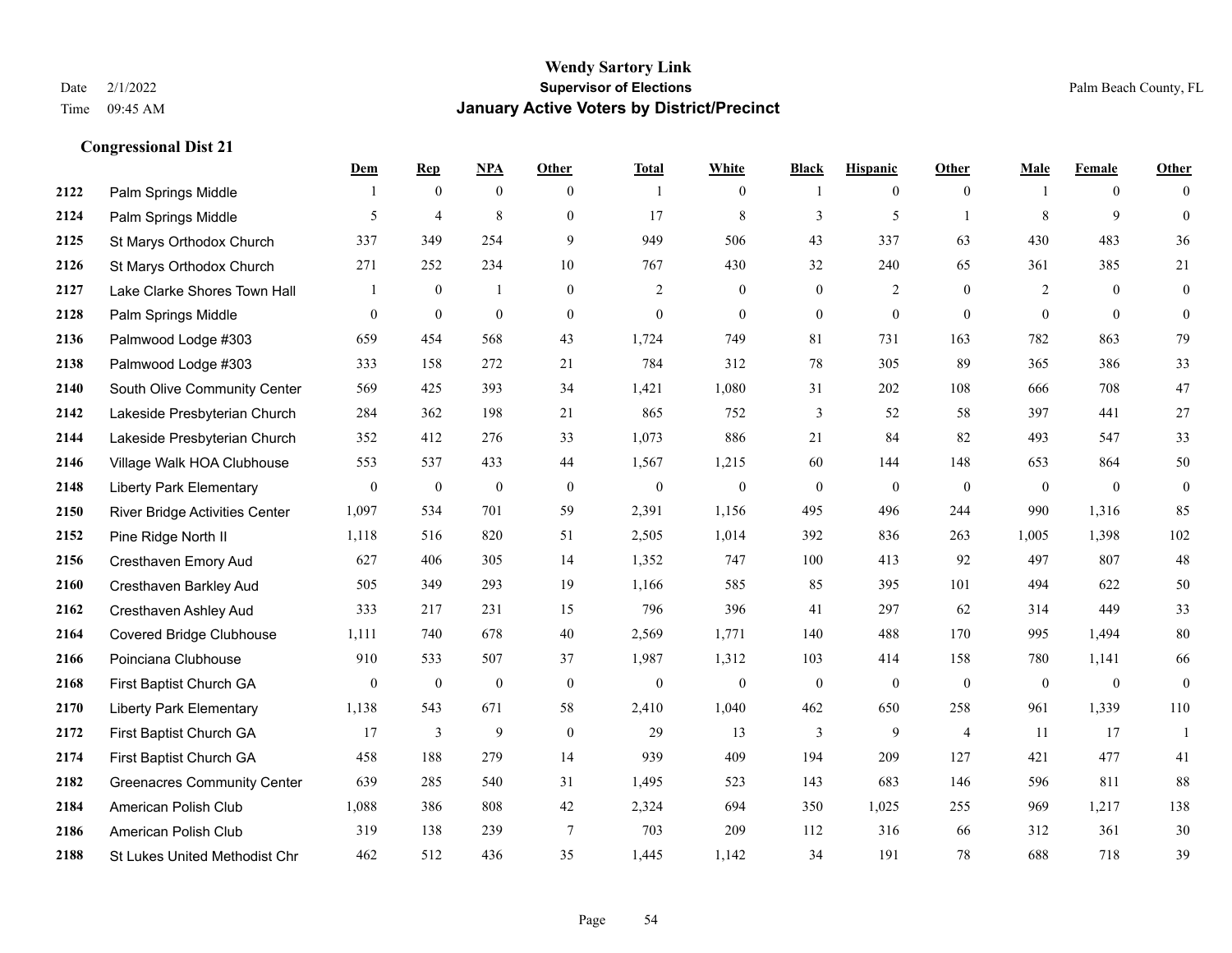|      |                                | Dem              | <b>Rep</b>      | NPA              | <b>Other</b>     | <b>Total</b> | <b>White</b>     | <b>Black</b>     | <b>Hispanic</b> | <b>Other</b>   | <b>Male</b>    | <b>Female</b>  | Other            |
|------|--------------------------------|------------------|-----------------|------------------|------------------|--------------|------------------|------------------|-----------------|----------------|----------------|----------------|------------------|
| 2190 | Lucerne Pointe Clubhouse       | 1,013            | 536             | 652              | 49               | 2,250        | 1,426            | 220              | 427             | 177            | 924            | 1,252          | 74               |
| 2192 | Fountains Of Palm Beach        | 930              | 461             | 593              | 58               | 2,042        | 1,370            | 154              | 348             | 170            | 874            | 1,106          | 62               |
| 2194 | <b>LC Swain Middle</b>         | 1,089            | 367             | 742              | 41               | 2,239        | 760              | 472              | 779             | 228            | 946            | 1,189          | 104              |
| 2196 | Pine Ridge South IV Clubhouse  | 886              | 495             | 509              | 44               | 1,934        | 1,154            | 261              | 407             | 112            | 758            | 1,102          | 74               |
| 2198 | American Finnish Club          | 14               | 9               | 8                | $\overline{0}$   | 31           | 17               | 3                | 1               | 10             | 12             | 16             | 3                |
| 2202 | <b>LC Swain Middle</b>         | $\boldsymbol{0}$ | $8\phantom{.0}$ | $\overline{1}$   | $\mathbf{0}$     | 9            | 6                | $\boldsymbol{0}$ | 3               | $\mathbf{0}$   | $\overline{4}$ | 5              | $\mathbf{0}$     |
| 2204 | Heritage Elementary            | 555              | 217             | 482              | 29               | 1,283        | 409              | 143              | 617             | 114            | 559            | 652            | $72\,$           |
| 2206 | <b>Heritage Elementary</b>     | 460              | 194             | 337              | 16               | 1,007        | 320              | 222              | 337             | 128            | 440            | 517            | 50               |
| 2208 | American Finnish Club          | 6                | $\tau$          | $\overline{1}$   | $\mathbf{1}$     | 15           | 14               | $\boldsymbol{0}$ | $\mathbf{0}$    | -1             | 6              | $\,8\,$        | $\mathbf{1}$     |
| 2210 | American Polish Club           | 231              | 97              | 140              | 5                | 473          | 172              | 112              | 140             | 49             | 190            | 264            | 19               |
| 2212 | American Polish Club           | $\overline{0}$   | $\overline{0}$  | $\mathbf{0}$     | $\overline{0}$   | $\mathbf{0}$ | $\overline{0}$   | $\mathbf{0}$     | $\overline{0}$  | $\theta$       | $\mathbf{0}$   | $\mathbf{0}$   | $\mathbf{0}$     |
| 2214 | Indian Pines Elementary        | 1,192            | 261             | 596              | 39               | 2,088        | 469              | 934              | 450             | 235            | 942            | 1,046          | 100              |
| 2216 | Indian Pines Elementary        | 1,784            | 288             | 840              | 44               | 2,956        | 511              | 1,500            | 578             | 367            | 1,341          | 1,469          | 146              |
| 2218 | <b>Tradewinds Middle</b>       | 1,261            | 313             | 660              | 40               | 2,274        | 564              | 903              | 358             | 449            | 999            | 1,150          | 125              |
| 3002 | Palm Springs Middle            | 822              | 340             | 568              | 51               | 1,781        | 530              | 328              | 760             | 163            | 730            | 977            | 74               |
| 3004 | Community Of Hope              | 66               | 41              | 64               | 3                | 174          | 66               | 10               | 73              | 25             | 86             | 77             | 11               |
| 3006 | Faith Presbyterian             | 988              | 610             | 704              | 34               | 2,336        | 949              | 276              | 908             | 203            | 962            | 1,273          | 101              |
| 3008 | Palm Springs Middle            | $\overline{0}$   | $\overline{0}$  | $\mathbf{0}$     | $\theta$         | $\theta$     | $\overline{0}$   | $\mathbf{0}$     | $\mathbf{0}$    | $\theta$       | $\theta$       | $\theta$       | $\mathbf{0}$     |
| 3010 | Faith Presbyterian             | 365              | 215             | 305              | 24               | 909          | 354              | 119              | 357             | 79             | 421            | 454            | 34               |
| 3012 | <b>Emmanuel Baptist Church</b> | 632              | 572             | 429              | 22               | 1,655        | 997              | 45               | 519             | 94             | 695            | 898            | 62               |
| 3014 | Lake Clarke Shores Town Hall   | 995              | 1.074           | 659              | 45               | 2,773        | 2,033            | 82               | 487             | 171            | 1,267          | 1,420          | 86               |
| 3016 | Community Of Hope              | 44               | 38              | 56               | $\overline{c}$   | 140          | 37               | 9                | 78              | 16             | 54             | 76             | $10\,$           |
| 3018 | Palm Springs Middle            | 11               | 10              | 9                | 3                | 33           | 12               | $\mathbf{0}$     | 17              | $\overline{4}$ | 13             | 19             | $\mathbf{1}$     |
| 3020 | Palm Springs Village Hall      | 969              | 621             | 804              | 38               | 2,432        | 972              | 172              | 1,085           | 203            | 1,069          | 1,250          | 113              |
| 3022 | Oasis De Amor Baptist Church   | 500              | 227             | 409              | 18               | 1,154        | 369              | 139              | 504             | 142            | 542            | 546            | 66               |
| 3024 | Palm Springs Library           | 713              | 404             | 579              | 22               | 1,718        | 644              | 197              | 689             | 188            | 757            | 858            | 103              |
| 3026 | Palm Springs Village Hall      | $\overline{0}$   | $\mathbf{0}$    | $\boldsymbol{0}$ | $\boldsymbol{0}$ | $\theta$     | $\boldsymbol{0}$ | $\boldsymbol{0}$ | $\mathbf{0}$    | $\overline{0}$ | $\mathbf{0}$   | $\overline{0}$ | $\boldsymbol{0}$ |
| 3028 | Palm Springs Village Hall      | $\overline{2}$   | $\mathbf{1}$    | $\theta$         | $\overline{0}$   | 3            | $\Omega$         | $\boldsymbol{0}$ | 3               | $\theta$       |                | $\overline{2}$ | $\boldsymbol{0}$ |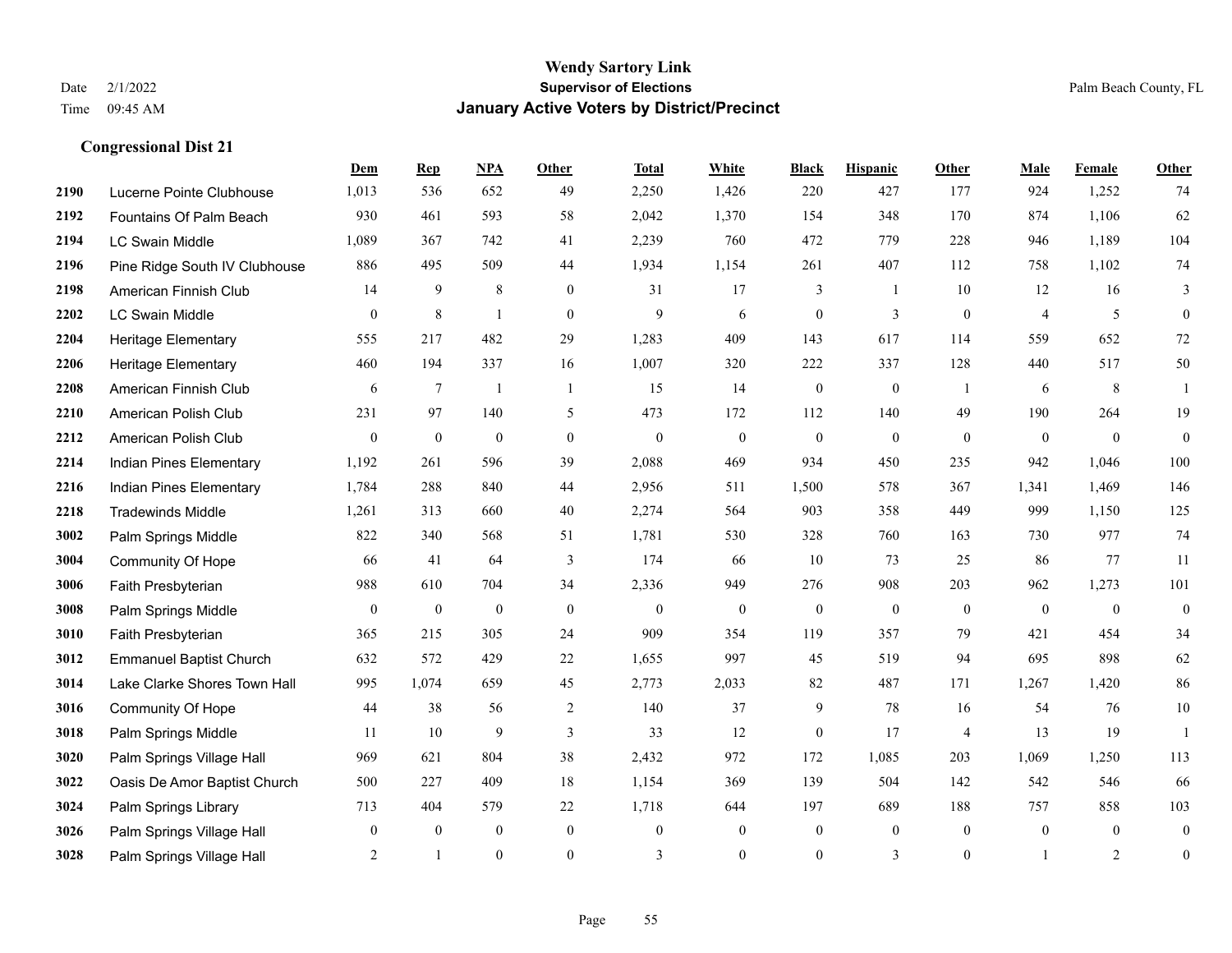**Congressional Dist 21**

#### **Wendy Sartory Link** Date 2/1/2022 **Supervisor of Elections** Palm Beach County, FL Time 09:45 AM **January Active Voters by District/Precinct**

# **Dem Rep NPA Other Total White Black Hispanic Other Male Female Other** Palm Springs Village Hall 0 0 0 0 0 0 0 0 0 0 0 0 Special Olympics of PBC 680 326 535 35 1,576 567 267 608 134 731 764 81 Sunlight Community Church 157 103 79 6 345 185 41 99 20 154 181 10 Sunlight Community Church 384 212 288 15 899 371 179 260 89 404 466 29 Sunlight Community Church 719 308 553 31 1,611 655 254 530 172 752 781 78 1st Congregational Church 693 306 413 43 1,455 1,072 71 192 120 715 687 53 1st Congregational Church 712 451 400 50 1,613 1,350 24 136 103 736 822 55 Holy Redeemer Church 218 67 193 8 486 135 102 209 40 212 259 15 Holy Redeemer Church 590 219 472 24 1,305 393 259 525 128 583 662 60 Holy Redeemer Church **7** 7 7 2 0 16 9 6 1 0 9 7 0 Our Savior Lutheran Church 402 112 252 13 779 216 216 276 71 368 374 37 Our Savior Lutheran Church 0 0 0 2 0 0 2 1 1 0 0 0 1 1 0 Our Savior Lutheran Church 255 53 152 6 466 105 171 154 36 179 267 20 Our Savior Lutheran Church 1,028 320 601 52 2,001 801 432 585 183 940 969 92 1st Congregational Church 480 229 373 29 1,111 783 94 153 81 525 547 39 Our Savior Lutheran Church 374 145 276 20 815 564 79 93 79 400 383 32 St Andrews Episcopal 538 289 398 45 1,270 1,019 54 112 85 620 608 42 Mid County Senior Center 717 268 576 35 1,596 517 377 504 198 733 788 75 Holy Redeemer Church 0 0 0 0 0 0 0 0 0 0 0 0 Holy Redeemer Church 134 24 93 7 258 70 101 52 35 100 146 12 Coastal Chapel 475 357 338 31 1,201 748 104 258 91 569 591 41 Lantana Recreation Center 13 8 7 2 30 30 0 0 0 10 20 0 Our Savior Lutheran Church 46 32 48 0 126 83 16 17 10 66 54 6 Lakeside UM Church 656 385 438 40 1,519 943 173 270 133 675 800 44 American Finnish Club 853 224 576 40 1,693 397 528 578 190 732 859 102 Atlantis City Hall 491 877 444 48 1,860 1,604 39 92 125 852 962 46 Lakes of Sherbrooke 694 643 593 54 1,984 1,343 189 287 165 857 1,051 76 Woodlands Middle 788 609 698 50 2,145 1,465 142 355 183 1,001 1,070 74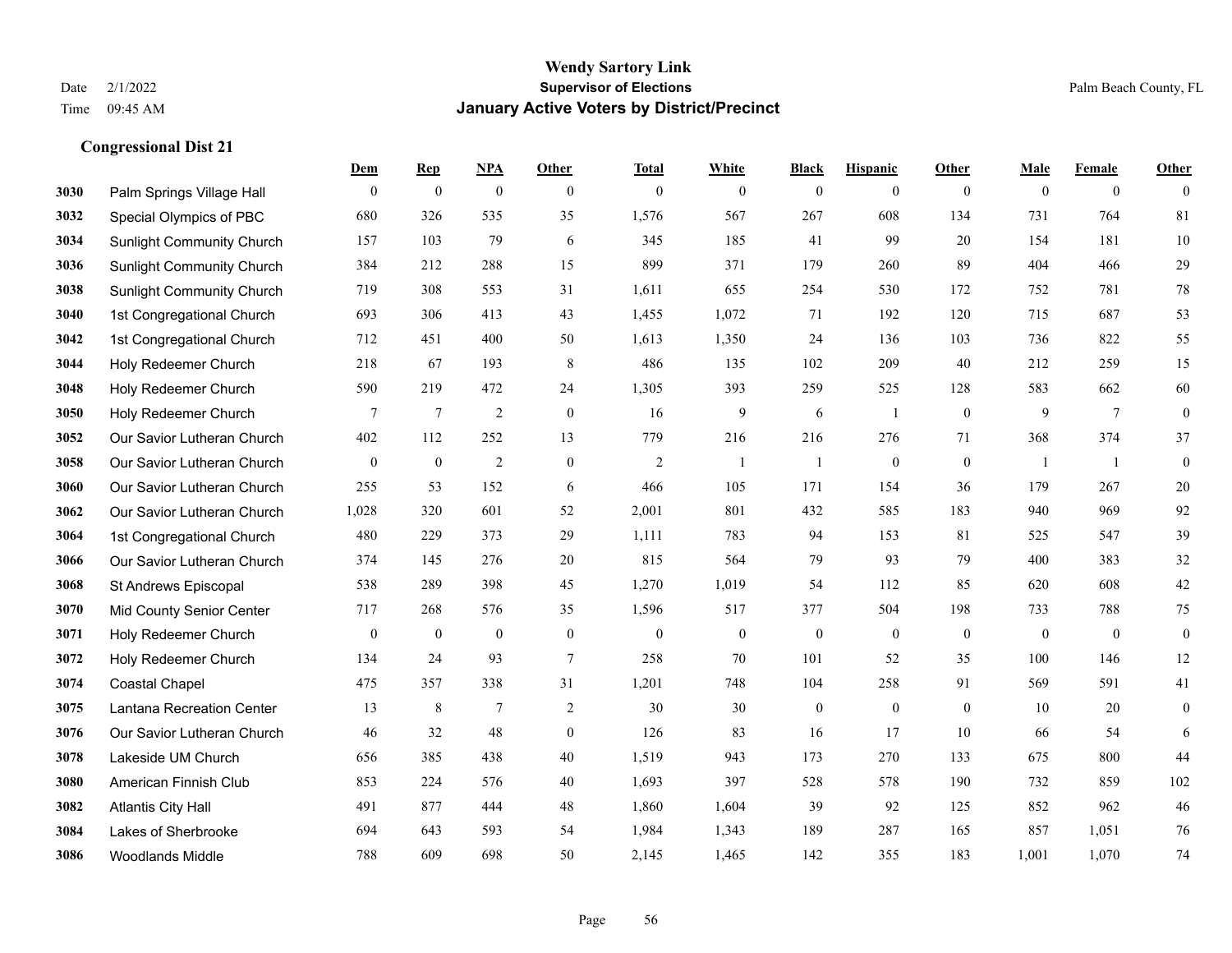|      |                                  | Dem   | <b>Rep</b> | NPA | <b>Other</b> | <b>Total</b> | <b>White</b> | <b>Black</b> | <b>Hispanic</b> | Other | <b>Male</b> | Female | <b>Other</b> |
|------|----------------------------------|-------|------------|-----|--------------|--------------|--------------|--------------|-----------------|-------|-------------|--------|--------------|
| 3088 | <b>Tradewinds Middle</b>         | 183   | 50         | 125 | 8            | 366          | 96           | 128          | 81              | 61    | 169         | 187    | 10           |
| 3090 | <b>Woodlands Middle</b>          | 1,453 | 827        | 667 | 53           | 3,000        | 2,414        | 184          | 116             | 286   | 1,359       | 1,554  | 87           |
| 3092 | Lacuna HOA Clubhouse             | 1,212 | 768        | 775 | 74           | 2,829        | 1,965        | 278          | 324             | 262   | 1,296       | 1,446  | 87           |
| 3094 | <b>Coral Reef Elementary</b>     | 326   | 241        | 281 | 29           | 877          | 510          | 75           | 202             | 90    | 407         | 443    | $27\,$       |
| 3096 | <b>Coral Reef Elementary</b>     | 822   | 584        | 646 | 56           | 2,108        | 1,348        | 260          | 269             | 231   | 976         | 1,055  | $77\,$       |
| 3098 | <b>Manatee Elementary</b>        | 672   | 590        | 540 | 47           | 1,849        | 1,257        | 179          | 221             | 192   | 847         | 942    | 60           |
| 3100 | Journeys End                     | 431   | 339        | 371 | 20           | 1,161        | 776          | 94           | 140             | 151   | 547         | 584    | 30           |
| 3102 | <b>Diamond View Elementary</b>   | 1,209 | 453        | 803 | 52           | 2,517        | 1,037        | 643          | 540             | 297   | 1,114       | 1,295  | 108          |
| 3104 | American German Club             | 403   | 350        | 383 | 34           | 1,170        | 814          | 91           | 137             | 128   | 542         | 584    | 44           |
| 3106 | American German Club             | 303   | 105        | 209 | 17           | 634          | 222          | 183          | 97              | 132   | 279         | 327    | $28\,$       |
| 3108 | Santaluces High                  | 1,274 | 546        | 908 | 67           | 2,795        | 1,129        | 721          | 550             | 395   | 1,241       | 1,465  | 89           |
| 3110 | Lantana Road Branch Library      | 822   | 336        | 497 | 44           | 1,699        | 799          | 458          | 284             | 158   | 734         | 888    | 77           |
| 3112 | <b>Starlight Cove Elementary</b> | 847   | 300        | 620 | 36           | 1,803        | 702          | 318          | 635             | 148   | 774         | 935    | 94           |
| 3114 | Santaluces High                  | 375   | 255        | 299 | 11           | 940          | 549          | 119          | 186             | 86    | 458         | 453    | 29           |
| 3116 | Advent Lantana                   | 1,051 | 525        | 744 | 53           | 2,373        | 1,464        | 357          | 368             | 184   | 984         | 1,309  | $80\,$       |
| 3118 | Advent Lantana                   | 201   | 222        | 177 | 16           | 616          | 502          | 23           | 48              | 43    | 303         | 301    | $12\,$       |
| 3120 | Valencia Shores Social Club      | 1,230 | 600        | 579 | 51           | 2,460        | 2,175        | 68           | 81              | 136   | 1,136       | 1,269  | 55           |
| 3122 | Boynton Beach Community Chur     | 896   | 407        | 346 | 33           | 1,682        | 1,503        | 38           | 51              | 90    | 696         | 949    | 37           |
| 3124 | West Boynton Park and Rec        | 795   | 579        | 660 | 44           | 2,078        | 1,310        | 226          | 295             | 247   | 943         | 1,062  | $73\,$       |
| 3126 | Temple Shaarei Shalom            | 628   | 501        | 468 | 27           | 1,624        | 1,117        | 152          | 198             | 157   | 748         | 827    | 49           |
| 3128 | West Boynton Park and Rec        | 944   | 608        | 736 | 45           | 2,333        | 1,447        | 290          | 336             | 260   | 1,062       | 1,190  | 81           |
| 3130 | Winston Trails Swim Center       | 1,108 | 912        | 869 | 63           | 2,952        | 2,090        | 209          | 376             | 277   | 1,384       | 1,457  | 111          |
| 3132 | Park Vista High                  | 858   | 653        | 713 | 48           | 2,272        | 1,439        | 232          | 359             | 242   | 1,029       | 1,166  | 77           |
| 3133 | Christa McAuliffe Middle         | 174   | 123        | 137 | 9            | 443          | 270          | 47           | 60              | 66    | 212         | 219    | 12           |
| 3134 | <b>Hidden Oaks Elementary</b>    | 1,063 | 319        | 603 | 35           | 2,020        | 580          | 797          | 370             | 273   | 863         | 1,071  | 86           |
| 3136 | <b>Freedom Shores Elementary</b> | 874   | 404        | 594 | 32           | 1,904        | 828          | 549          | 272             | 255   | 845         | 984    | 75           |
| 3138 | <b>Citrus Cove Elementary</b>    | 868   | 491        | 570 | 33           | 1,962        | 1,134        | 327          | 287             | 214   | 863         | 1,016  | 83           |
| 3140 | Boynton Lakes North Clubhouse    | 418   | 186        | 280 | 16           | 900          | 424          | 223          | 123             | 130   | 401         | 467    | 32           |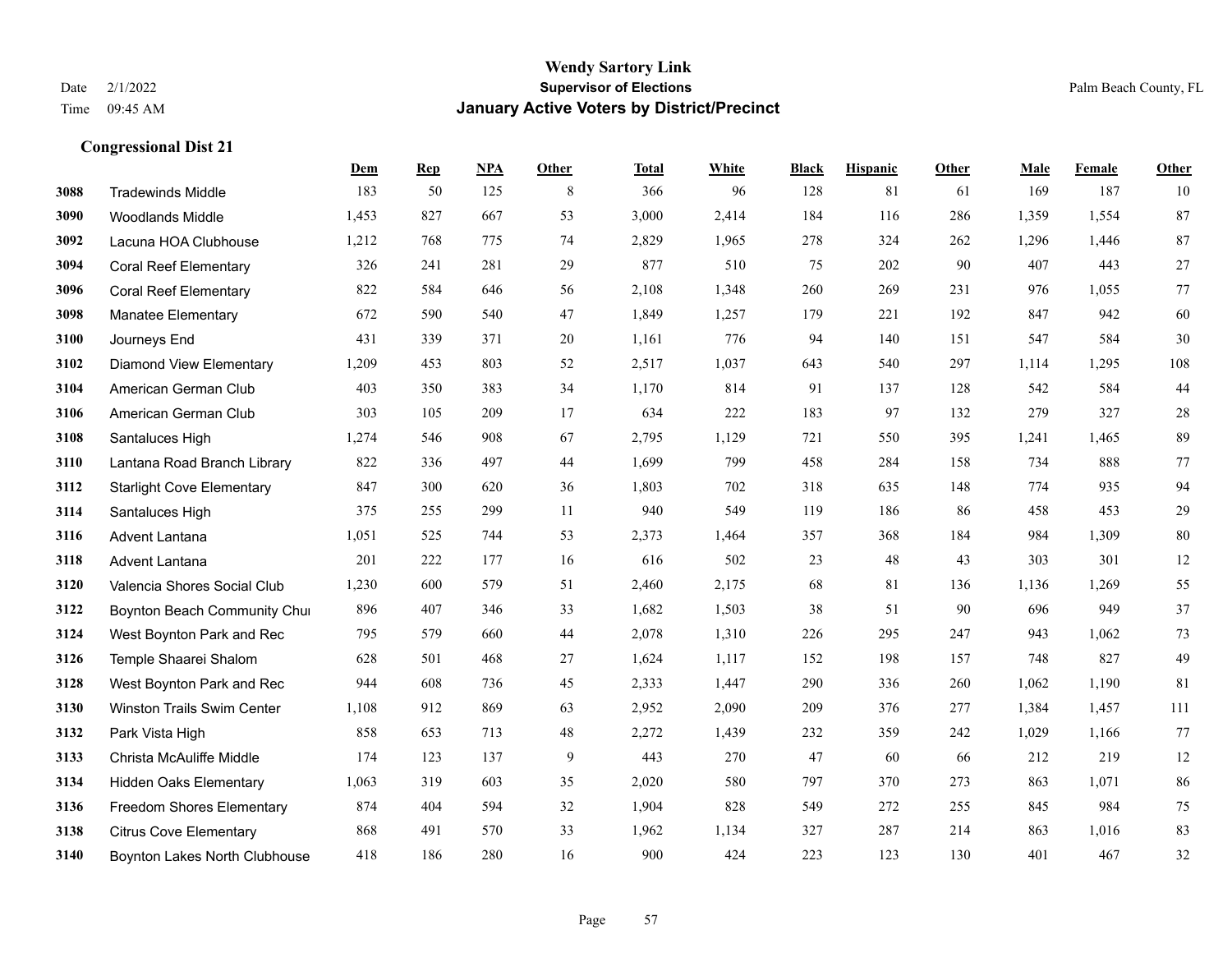|      |                                  | Dem          | <b>Rep</b>       | NPA              | <b>Other</b>   | <b>Total</b> | <b>White</b>     | <b>Black</b>     | <b>Hispanic</b> | <b>Other</b> | <b>Male</b>  | Female       | <b>Other</b>     |
|------|----------------------------------|--------------|------------------|------------------|----------------|--------------|------------------|------------------|-----------------|--------------|--------------|--------------|------------------|
| 3142 | Boynton Lakes North Clubhouse    | 366          | 165              | 226              | 21             | 778          | 433              | 137              | 137             | 71           | 315          | 434          | 29               |
| 3144 | <b>Freedom Shores Elementary</b> | 9            | 8                | 9                | $\mathbf{0}$   | 26           | 21               | $\mathbf{0}$     | 3               | 2            | 11           | 13           | $\overline{2}$   |
| 3146 | Freedom Shores Elementary        | 338          | 132              | 173              | 21             | 664          | 450              | 78               | 73              | 63           | 261          | 382          | 21               |
| 3148 | Imagine Schools - Chancellor     | 61           | 53               | 54               | 5              | 173          | 117              | 12               | 27              | 17           | 88           | 80           | 5                |
| 3150 | Christa McAuliffe Middle         | 553          | 256              | 232              | 23             | 1.064        | 966              | 18               | 30              | 50           | 432          | 600          | 32               |
| 3152 | Park Vista High                  | 651          | 409              | 395              | 32             | 1,487        | 1,277            | 54               | 63              | 93           | 653          | 786          | $48\,$           |
| 3154 | Ponte Vecchio Clubhouse          | 788          | 321              | 285              | 24             | 1,418        | 1,269            | 20               | 39              | 90           | 638          | 741          | 39               |
| 3156 | Aberdeen East Clubhouse          | 1,001        | 491              | 557              | 40             | 2,089        | 1,567            | 150              | 188             | 184          | 862          | 1,164        | 63               |
| 3158 | <b>Crystal Lakes Elementary</b>  | 996          | 768              | 806              | 61             | 2,631        | 1,835            | 200              | 300             | 296          | 1,196        | 1,328        | 107              |
| 3160 | Christa McAuliffe Middle         | 436          | 327              | 338              | 19             | 1,120        | 762              | 135              | 120             | 103          | 504          | 574          | $42\,$           |
| 3162 | <b>Hidden Oaks Elementary</b>    | 537          | 260              | 303              | 20             | 1,120        | 670              | 206              | 126             | 118          | 500          | 588          | $32\,$           |
| 3164 | <b>Citrus Cove Elementary</b>    | 881          | 544              | 652              | 49             | 2,126        | 1,329            | 317              | 247             | 233          | 950          | 1,105        | 71               |
| 3166 | Jamaica Bay Clubhouse            | 352          | 375              | 268              | 24             | 1,019        | 901              | 20               | 37              | 61           | 444          | 540          | 35               |
| 3168 | Boynton Beach Fire Station #3    | 907          | 473              | 673              | 35             | 2,088        | 1,188            | 377              | 300             | 223          | 886          | 1,132        | 70               |
| 3170 | Boynton Beach High               | 1,119        | 617              | 896              | 73             | 2,705        | 1,587            | 321              | 543             | 254          | 1,176        | 1,427        | 102              |
| 3172 | Boynton Beach High               | 484          | 144              | 313              | 33             | 974          | 453              | 268              | 144             | 109          | 397          | 530          | 47               |
| 3174 | Boynton Beach Fire Station #3    | 248          | 179              | 177              | 14             | 618          | 425              | 52               | 84              | 57           | 281          | 321          | 16               |
| 3176 | Boynton Beach High               | 208          | 123              | 152              | $\overline{7}$ | 490          | 262              | 86               | 81              | 61           | 212          | 258          | $20\,$           |
| 3180 | Imagine Schools - Chancellor     | $\mathbf{0}$ | $\boldsymbol{0}$ | $\boldsymbol{0}$ | $\overline{0}$ | $\mathbf{0}$ | $\boldsymbol{0}$ | $\boldsymbol{0}$ | $\mathbf{0}$    | $\mathbf{0}$ | $\mathbf{0}$ | $\mathbf{0}$ | $\boldsymbol{0}$ |
| 3182 | Imagine Schools - Chancellor     | 102          | 51               | 78               | $\overline{4}$ | 235          | 117              | 49               | 38              | 31           | 112          | 112          | $11\,$           |
| 3185 | Christ Fellowship Church BB      | 312          | 216              | 218              | 31             | 777          | 501              | 88               | 112             | 76           | 362          | 397          | $18\,$           |
| 3186 | Christ Fellowship Church BB      | 192          | 122              | 143              | 12             | 469          | 330              | 43               | 62              | 34           | 212          | 237          | $20\,$           |
| 3187 | Christ Fellowship Church BB      | 680          | 408              | 609              | 61             | 1,758        | 995              | 281              | 290             | 192          | 823          | 882          | 53               |
| 3188 | Christ Fellowship Church BB      | 416          | 301              | 357              | 22             | 1,096        | 674              | 225              | 121             | 76           | 541          | 520          | 35               |
| 3190 | Imagine Schools - Chancellor     | 308          | 161              | 233              | 23             | 725          | 410              | 150              | 98              | 67           | 371          | 339          | 15               |
| 3192 | Leisureville #1 Clubhouse        | 549          | 405              | 386              | 45             | 1,385        | 1,045            | 116              | 130             | 94           | 560          | 779          | $46\,$           |
| 3194 | Boynton Beach Fire Station #2    | 753          | 178              | 378              | 20             | 1,329        | 464              | 556              | 169             | 140          | 588          | 689          | $52\,$           |
| 3196 | Leisureville #3 Clubhouse        | 623          | 551              | 434              | 53             | 1,661        | 1,378            | 84               | 106             | 93           | 710          | 896          | 55               |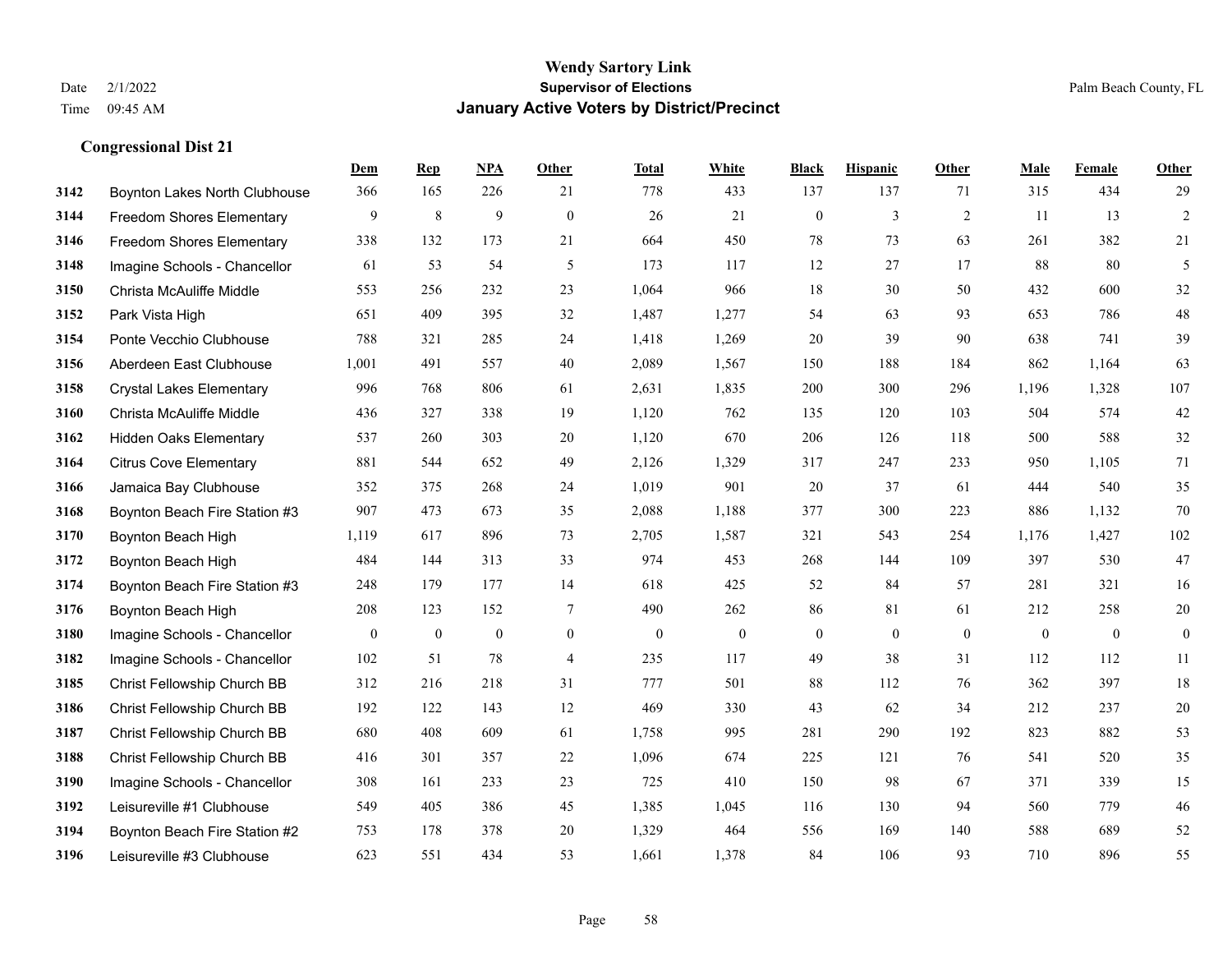|      |                                      | Dem            | <b>Rep</b>       | NPA              | <b>Other</b>   | <b>Total</b> | White          | <b>Black</b>     | <b>Hispanic</b> | <b>Other</b>   | <b>Male</b>    | Female         | <b>Other</b>     |
|------|--------------------------------------|----------------|------------------|------------------|----------------|--------------|----------------|------------------|-----------------|----------------|----------------|----------------|------------------|
| 3198 | <b>BB Leisureville Clubhouse</b>     | 497            | 528              | 309              | 36             | 1,370        | 1,129          | 65               | 114             | 62             | 557            | 773            | 40               |
| 3200 | <b>Golfview Harbour Clubhouse</b>    | 601            | 402              | 402              | 26             | 1,431        | 966            | 203              | 115             | 147            | 646            | 740            | 45               |
| 3202 | Golfview Harbour Clubhouse           | 67             | 69               | 52               | 7              | 195          | 142            | 31               | 11              | -11            | 98             | 91             | 6                |
| 4002 | Lantana Recreation Center            | 464            | 519              | 375              | 48             | 1,406        | 1,175          | 32               | 106             | 93             | 680            | 687            | 39               |
| 4004 | South Palm Beach Town Hall           | 403            | 508              | 391              | 33             | 1,335        | 1,139          | 21               | 82              | 93             | 582            | 705            | $48\,$           |
| 4006 | Manalapan Town Hall                  | 77             | 206              | 93               | 9              | 385          | 352            | 6                | 5               | 22             | 194            | 181            | $10\,$           |
| 4008 | Hypoluxo Town Hall                   | 514            | 603              | 520              | 65             | 1,702        | 1,423          | 39               | 115             | 125            | 786            | 868            | $48\,$           |
| 4010 | <b>Bent Tree Villas East</b>         | 795            | 733              | 597              | 52             | 2,177        | 1,571          | 219              | 219             | 168            | 958            | 1,173          | $46\,$           |
| 4012 | <b>Greentree Villas</b>              | 642            | 574              | 467              | 37             | 1,720        | 1,408          | 73               | 124             | 115            | 689            | 985            | $46\,$           |
| 4014 | New Church                           | 401            | 493              | 319              | 27             | 1,240        | 1,003          | 62               | 92              | 83             | 527            | 684            | 29               |
| 4016 | Christ Fellowship Church BB          | 537            | 293              | 301              | 24             | 1,155        | 695            | 190              | 165             | 105            | 533            | 591            | 31               |
| 4018 | Quail Ridge Business Center          | 122            | 365              | 126              | 13             | 626          | 604            | 1                | $\overline{2}$  | 19             | 285            | 328            | 13               |
| 4020 | Christ Fellowship Church BB          | 35             | 27               | 36               | $\overline{4}$ | 102          | 79             | $\overline{4}$   | 11              | 8              | 37             | 63             | $\overline{c}$   |
| 4022 | <b>Congress Middle</b>               | 824            | 229              | 406              | 44             | 1,503        | 534            | 655              | 162             | 152            | 622            | 821            | 60               |
| 4024 | Harvey E Oyer Jr Park                | 487            | 632              | 493              | 55             | 1,667        | 1,320          | 90               | 133             | 124            | 790            | 831            | $46\,$           |
| 4026 | <b>Sterling Village Aud</b>          | 499            | 550              | 482              | 55             | 1,586        | 1,385          | 38               | 62              | 101            | 733            | 800            | 53               |
| 4028 | Ocean Ridge Town Hall                | 405            | 743              | 441              | 43             | 1,632        | 1,489          | 5                | 51              | 87             | 777            | 813            | $42\,$           |
| 4030 | Village of Golf Admin Bldg           | 37             | 182              | 52               | $\overline{4}$ | 275          | 269            | $\boldsymbol{0}$ | $\mathbf{1}$    | 5              | 130            | 143            | 2                |
| 4034 | <b>Crosspointe Elementary</b>        | 369            | 256              | 288              | 24             | 937          | 668            | 114              | 69              | 86             | 399            | 518            | $20\,$           |
| 4036 | <b>Forest Park Elementary</b>        | 288            | 447              | 275              | 26             | 1,036        | 932            | 8                | 50              | 46             | 434            | 570            | 32               |
| 4038 | <b>Briny Breezes Community Cente</b> | 87             | 144              | 90               | $\overline{4}$ | 325          | 300            | $\mathbf{0}$     | 9               | 16             | 133            | 182            | $10\,$           |
| 4040 | <b>Briny Breezes Community Cente</b> | $\mathbf{0}$   | $\boldsymbol{0}$ | $\mathbf{0}$     | $\overline{0}$ | $\mathbf{0}$ | $\mathbf{0}$   | $\overline{0}$   | $\mathbf{0}$    | $\theta$       | $\mathbf{0}$   | $\theta$       | $\boldsymbol{0}$ |
| 4042 | <b>Briny Breezes Community Cente</b> | $\overline{0}$ | $\bf{0}$         | $\boldsymbol{0}$ | $\overline{0}$ | $\theta$     | $\overline{0}$ | 0                | $\mathbf{0}$    | $\overline{0}$ | $\overline{0}$ | $\overline{0}$ | $\boldsymbol{0}$ |
| 4044 | <b>Briny Breezes Community Cente</b> | 48             | 32               | 39               | $\overline{0}$ | 119          | 104            | 1                | 9               | 5              | 61             | 55             | 3                |
| 4046 | <b>Delray Dunes</b>                  | 86             | 347              | 106              | 6              | 545          | 506            | 1                | 5               | 33             | 245            | 288            | 12               |
| 4048 | <b>Banyan Creek Elementary</b>       | 122            | 157              | 85               | 7              | 371          | 297            | 16               | 28              | 30             | 190            | 172            | 9                |
| 4050 | Hunter's Run Courtside Cafe          | 1,086          | 374              | 549              | 40             | 2,049        | 1,887          | 39               | 49              | 74             | 855            | 1,156          | 38               |
| 4052 | <b>Crosspointe Elementary</b>        | 114            | 81               | 90               | 3              | 288          | 176            | 57               | 21              | 34             | 142            | 140            | $\sqrt{6}$       |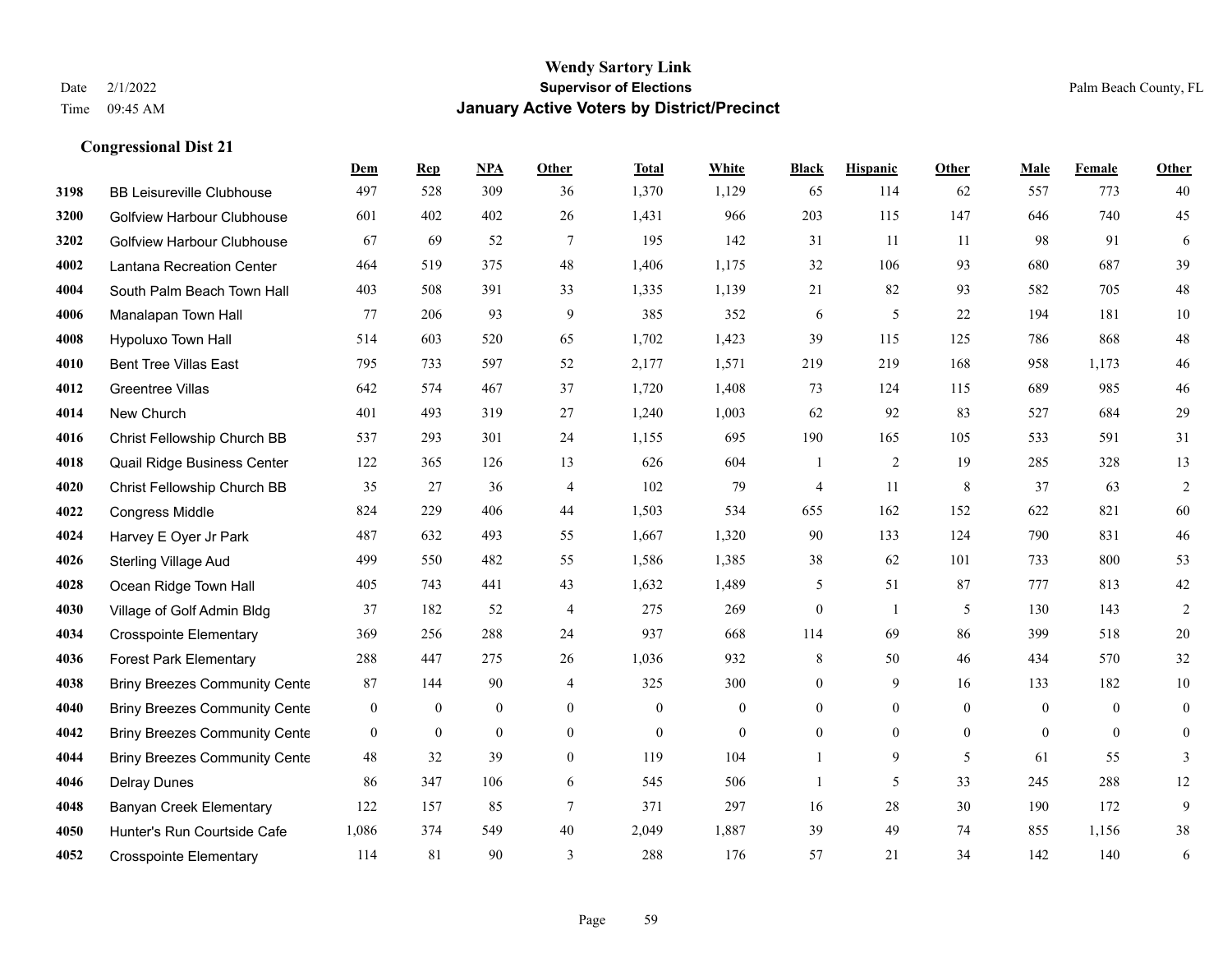**Congressional Dist 21**

#### **Wendy Sartory Link** Date 2/1/2022 **Supervisor of Elections** Palm Beach County, FL Time 09:45 AM **January Active Voters by District/Precinct**

# **Dem Rep NPA Other Total White Black Hispanic Other Male Female Other** Crosspointe Elementary 207 86 152 18 463 180 110 98 75 201 242 20 Lakeview Baptist Church 532 645 445 41 1,663 1,379 76 101 107 767 844 52 Lakeview Baptist Church 0 0 0 0 0 0 0 0 0 0 0 0 Plumosa SOA Elementary 52 61 40 7 160 142 4 8 6 80 78 2 Lakeview Baptist Church 2 6 4 0 12 5 0 1 6 5 7 0 Lakeview Baptist Church 42 77 38 5 162 133 7 9 13 76 84 2 Seacrest Presbyterian **48** 43 47 3 141 127 1 9 4 74 66 1 Seacrest Presbyterian 0 0 0 0 0 0 0 0 0 0 0 0 Seacrest Presbyterian 0 0 0 0 0 0 0 0 0 0 0 0 Seacrest Presbyterian 0 0 0 0 0 0 0 0 0 0 0 0 Gulf Stream Town Hall 185 459 214 23 881 815 4 23 39 429 432 20 Plumosa SOA Elementary 429 439 361 25 1,254 1,081 19 72 82 592 629 33 Country Manors Clubhouse 447 385 403 24 1,259 892 96 137 134 558 667 34 Banyan Creek Elementary 4 6 1 0 11 10 0 0 1 7 3 1 Banyan Creek Elementary 0 0 0 0 0 0 0 0 0 0 0 0 **4082 Banyan Creek Elementary 0 3 0 0 3 3 3 0 0 0 2 1 0**  Banyan Creek Elementary 42 24 25 2 93 69 6 10 8 43 46 4 Banyan Creek Elementary 536 388 392 31 1,347 921 187 106 133 628 672 47 West Park Baptist Church 847 465 484 45 1,841 1,565 62 95 119 749 1,045 47 Pines of Delray North 270 174 159 15 618 497 40 44 37 240 352 26 Atlantic High 0 0 0 0 0 0 0 0 0 0 0 0 S D Spady Elementary 667 701 550 56 1,974 1,717 29 95 133 936 967 71 Carver Middle 565 48 163 11 787 103 587 31 66 366 371 50 Bethel Evangelical Baptist 995 751 659 70 2,475 1,897 185 216 177 1,050 1,356 69 Carver Middle 115 151 103 7 376 298 31 20 27 186 176 14 Veterans Park Recreation Ctr 425 509 409 34 1,377 1,257 14 24 82 640 701 36 Emmanuel Catholic Church 734 662 633 68 2,097 1,696 83 154 164 920 1,108 69 Delray Beach Golf Club 399 413 355 35 1,202 924 56 111 111 555 609 38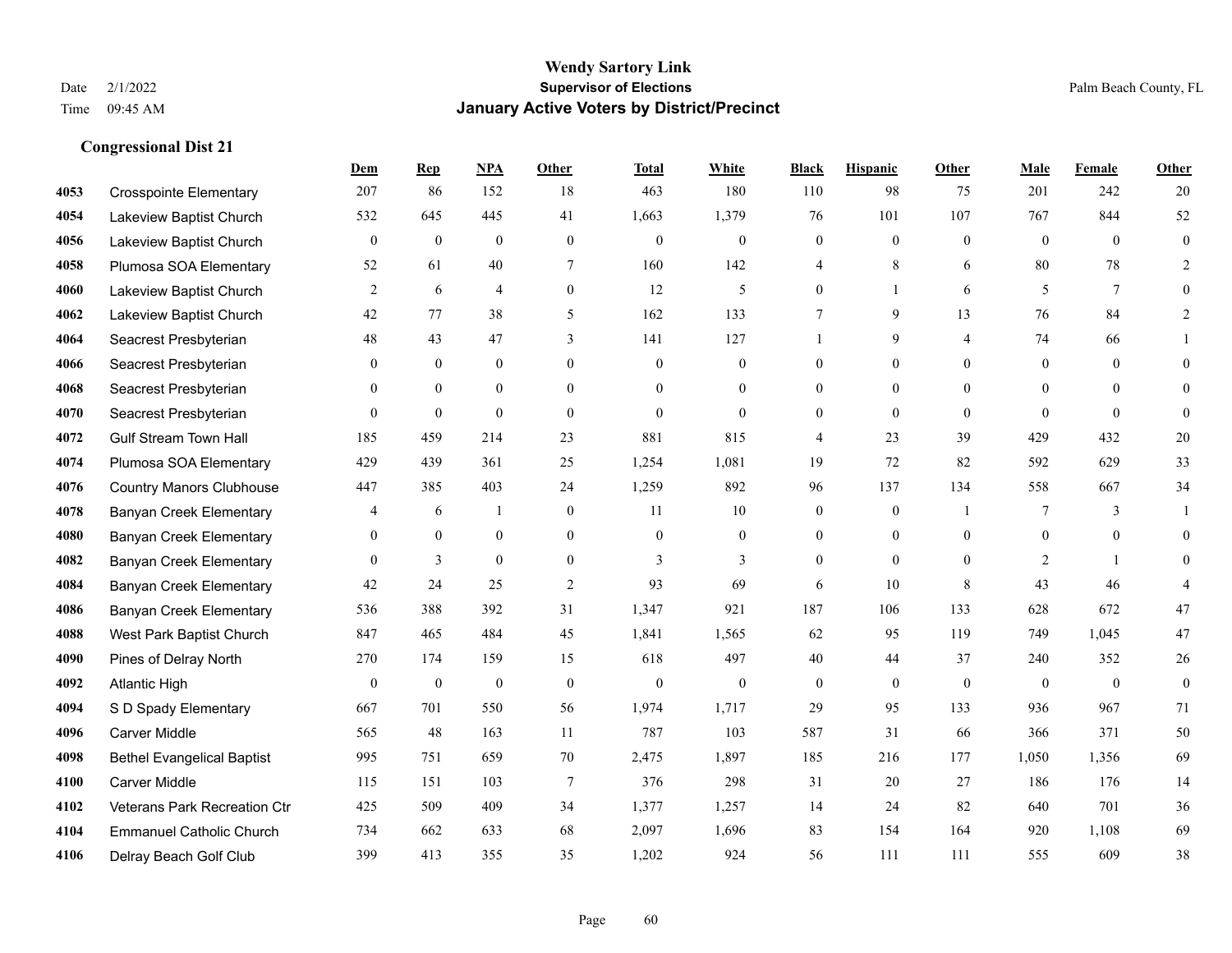|      |                                | Dem            | <b>Rep</b>     | NPA            | <b>Other</b>   | <b>Total</b> | White         | <b>Black</b>     | <b>Hispanic</b> | Other        | <b>Male</b> | Female         | <b>Other</b>     |
|------|--------------------------------|----------------|----------------|----------------|----------------|--------------|---------------|------------------|-----------------|--------------|-------------|----------------|------------------|
| 4108 | Pines of Delray East           | 580            | 346            | 381            | 28             | 1,335        | 983           | 91               | 142             | 119          | 535         | 746            | 54               |
| 4110 | 505 Club                       | 374            | 434            | 308            | 29             | 1,145        | 1,041         | 9                | 31              | 64           | 503         | 613            | 29               |
| 4112 | Veterans Park Recreation Ctr   | 569            | 786            | 558            | 45             | 1,958        | 1,803         | 9                | 40              | 106          | 917         | 978            | 63               |
| 4114 | Delray Beach First Baptist     | 811            | 764            | 619            | 61             | 2,255        | 1,909         | 80               | 124             | 142          | 1,052       | 1,156          | 47               |
| 4116 | <b>Orchard View Elementary</b> | 27             | 35             | 29             | $\overline{0}$ | 91           | 74            | $\overline{2}$   | 6               | 9            | 47          | 41             | 3                |
| 4118 | <b>Orchard View Elementary</b> | 674            | 420            | 487            | 34             | 1,615        | 1,117         | 151              | 204             | 143          | 657         | 902            | 56               |
| 4120 | <b>Orchard View Elementary</b> | 450            | 295            | 337            | 41             | 1,123        | 800           | 66               | 154             | 103          | 469         | 613            | 41               |
| 4122 | Delray Beach Swim and Tennis   | 716            | 431            | 492            | 36             | 1,675        | 1,171         | 195              | 151             | 158          | 722         | 890            | 63               |
| 4124 | Delray Beach Swim and Tennis   | 772            | 582            | 665            | 60             | 2,079        | 1,566         | 133              | 189             | 191          | 951         | 1.054          | $74\,$           |
| 4126 | <b>Pine Grove Elementary</b>   | 513            | 839            | 544            | 63             | 1,959        | 1,696         | 26               | 93              | 144          | 902         | 990            | 67               |
| 4129 | St Lucy Catholic Church        | 28             | 59             | 32             | 2              | 121          | 106           | $\boldsymbol{0}$ | $\overline{4}$  | -11          | 55          | 64             | $\overline{2}$   |
| 5002 | Faith Farm Tabernacle          | 568            | 660            | 509            | 42             | 1,779        | 1,173         | 175              | 194             | 237          | 823         | 905            | 51               |
| 5003 | Faith Farm Tabernacle          | 500            | 347            | 444            | 28             | 1,319        | 791           | 139              | 211             | 178          | 591         | 684            | $44\,$           |
| 5004 | Faith Farm Tabernacle          | $\overline{4}$ | $\overline{2}$ | $\overline{2}$ | $\mathbf{0}$   | $\,$ 8 $\,$  | $\mathfrak s$ | $\boldsymbol{0}$ | 3               | $\mathbf{0}$ | 6           | $\overline{2}$ | $\boldsymbol{0}$ |
| 5005 | <b>Sunset Palms Elementary</b> | 1,248          | 565            | 492            | 78             | 2,383        | 2,229         | 15               | 33              | 106          | 1,095       | 1,230          | 58               |
| 5006 | Faith Farm Tabernacle          | 1,152          | 512            | 577            | 40             | 2,281        | 2,160         | 13               | 23              | 85           | 1,067       | 1,178          | 36               |
| 5007 | Faith Farm Tabernacle          | 5              | $\bf{0}$       | $\overline{2}$ | $\overline{0}$ | 7            | 6             | $\boldsymbol{0}$ | $\mathbf{0}$    | -1           | 5           | 2              | $\mathbf{0}$     |
| 5008 | <b>Sunset Palms Elementary</b> | 431            | 338            | 378            | 25             | 1,172        | 767           | 98               | 142             | 165          | 545         | 594            | 33               |
| 5009 | Boynton Beach Community Chur   | 1,219          | 990            | 1,015          | 74             | 3,298        | 2,192         | 297              | 363             | 446          | 1,577       | 1,602          | 119              |
| 5010 | Temple Shaarei Shalom          | 966            | 235            | 316            | 38             | 1,555        | 1,440         | 18               | 29              | 68           | 597         | 926            | $32\,$           |
| 5012 | The Grove Clubhouse            | 408            | 145            | 160            | 13             | 726          | 653           | 19               | 19              | 35           | 305         | 411            | 10               |
| 5014 | West Boynton Branch Library    | 696            | 455            | 501            | 45             | 1,697        | 973           | 252              | 247             | 225          | 744         | 891            | 62               |
| 5016 | Faith United Methodist Church  | 924            | 627            | 627            | 33             | 2,211        | 1,589         | 160              | 241             | 221          | 976         | 1,146          | 89               |
| 5018 | Platina Clubhouse              | 684            | 268            | 297            | 20             | 1,269        | 1,072         | 40               | 74              | 83           | 486         | 750            | 33               |
| 5020 | <b>Hagen Road Elementary</b>   | 606            | 328            | 414            | 37             | 1,385        | 713           | 299              | 187             | 186          | 591         | 743            | 51               |
| 5022 | Hagen Road Elementary          | 858            | 441            | 459            | 28             | 1,786        | 1,394         | 163              | 115             | 114          | 784         | 959            | 43               |
| 5024 | Valencia Lakes HOA             | 619            | 207            | 243            | 16             | 1,085        | 1,004         | 10               | 17              | 54           | 477         | 581            | 27               |
| 5026 | Faith United Methodist Church  | 938            | 426            | 526            | 52             | 1,942        | 1,130         | 452              | 204             | 156          | 834         | 1,038          | 70               |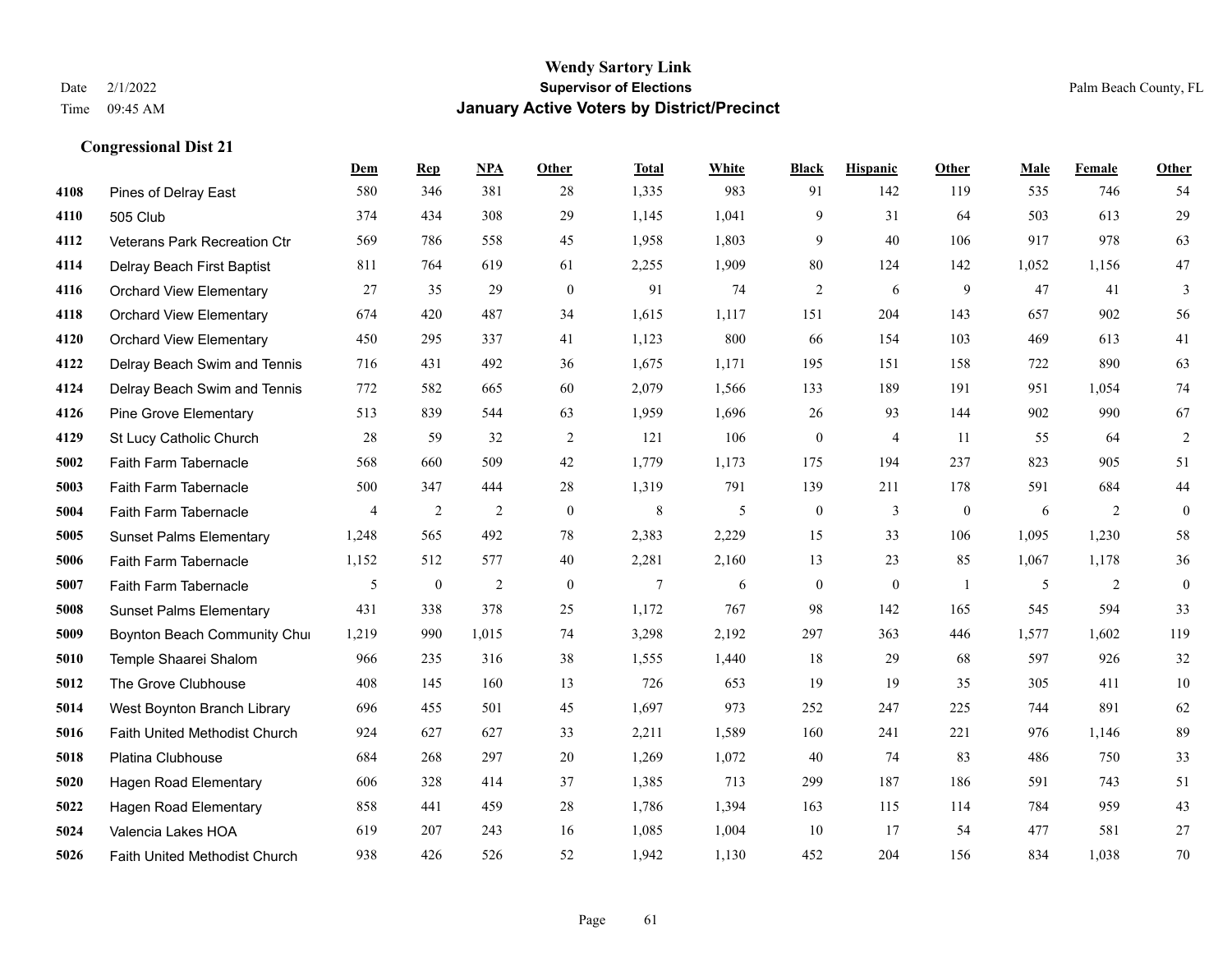**Congressional Dist 21**

#### **Wendy Sartory Link** Date 2/1/2022 **Supervisor of Elections** Palm Beach County, FL Time 09:45 AM **January Active Voters by District/Precinct**

# **Dem Rep NPA Other Total White Black Hispanic Other Male Female Other** South Tech Academy 671 526 440 25 1,662 1,295 99 114 154 729 868 65 West Boynton Branch Library 666 198 337 33 1,234 784 244 123 83 485 696 53 New Church 293 130 139 14 576 495 19 27 35 246 315 15 Valencia Lakes HOA 787 306 313 16 1,422 1,310 19 22 71 608 786 28 Valencia Isles Social Hall 809 243 271 17 1,340 1,261 2 6 71 542 765 33 The Cascades Clubhouse 759 268 277 20 1,324 1,239 16 19 50 554 744 26 New Church 383 210 245 15 853 770 18 32 33 392 443 18 South Tech Academy 913 389 491 40 1,833 1,402 165 146 120 743 1,036 54 Cascade Lakes Clubhouse 563 203 195 15 976 883 7 12 74 431 516 29 Green Cay Nature Center 1,347 583 663 45 2,638 1,994 276 182 186 1,121 1,449 68 Coral Lakes Clubhouse 582 379 313 21 1,295 898 140 141 116 563 689 43 Coral Lakes Clubhouse 1,103 322 372 26 1,823 1,705 12 10 96 711 1,067 45 Lake Worth Drainage District 653 443 468 34 1,598 1,226 90 128 154 688 849 61 Our Lady Queen of Peace 1,155 1,227 1,042 91 3,515 2,823 101 212 379 1,631 1,745 139 Our Lady Queen of Peace 304 141 152 12 609 537 6 38 28 270 322 17 Hagen Ranch Road Library 1,885 1,156 1,200 101 4,342 3,506 176 331 329 1,843 2,370 129 Valencia Falls Clubhouse 687 186 229 11 1,113 1,050 4 5 54 490 588 35 Hagen Ranch Road Library 511 207 228 17 963 893 4 15 51 437 514 12 Villa Borghese Clubhouse 450 234 162 14 860 785 11 26 38 377 461 22 Huntington Lakes Clubhouse 958 347 362 35 1,702 1,560 14 44 84 627 1,043 32 Abbey Village Clubhouse 769 432 377 35 1,613 1,311 71 131 100 645 908 60 Camelot Village Clubhouse 228 119 103 13 463 281 51 89 42 185 263 15 Delray Villas 458 254 210 19 941 763 42 69 67 398 509 34 Huntington Pointe Clubhouse 748 178 246 18 1,190 1,126 7 10 47 452 707 31 Coco Wood Clubhouse 388 171 175 11 745 517 99 79 50 332 383 30 Palm Greens Clubhouse 662 305 321 30 1,318 1,093 38 97 90 513 760 45 Bethel Evangelical Baptist 706 395 408 39 1,548 1,155 120 165 108 619 892 37 Bethel Evangelical Baptist 81 54 40 3 178 126 10 22 20 56 120 2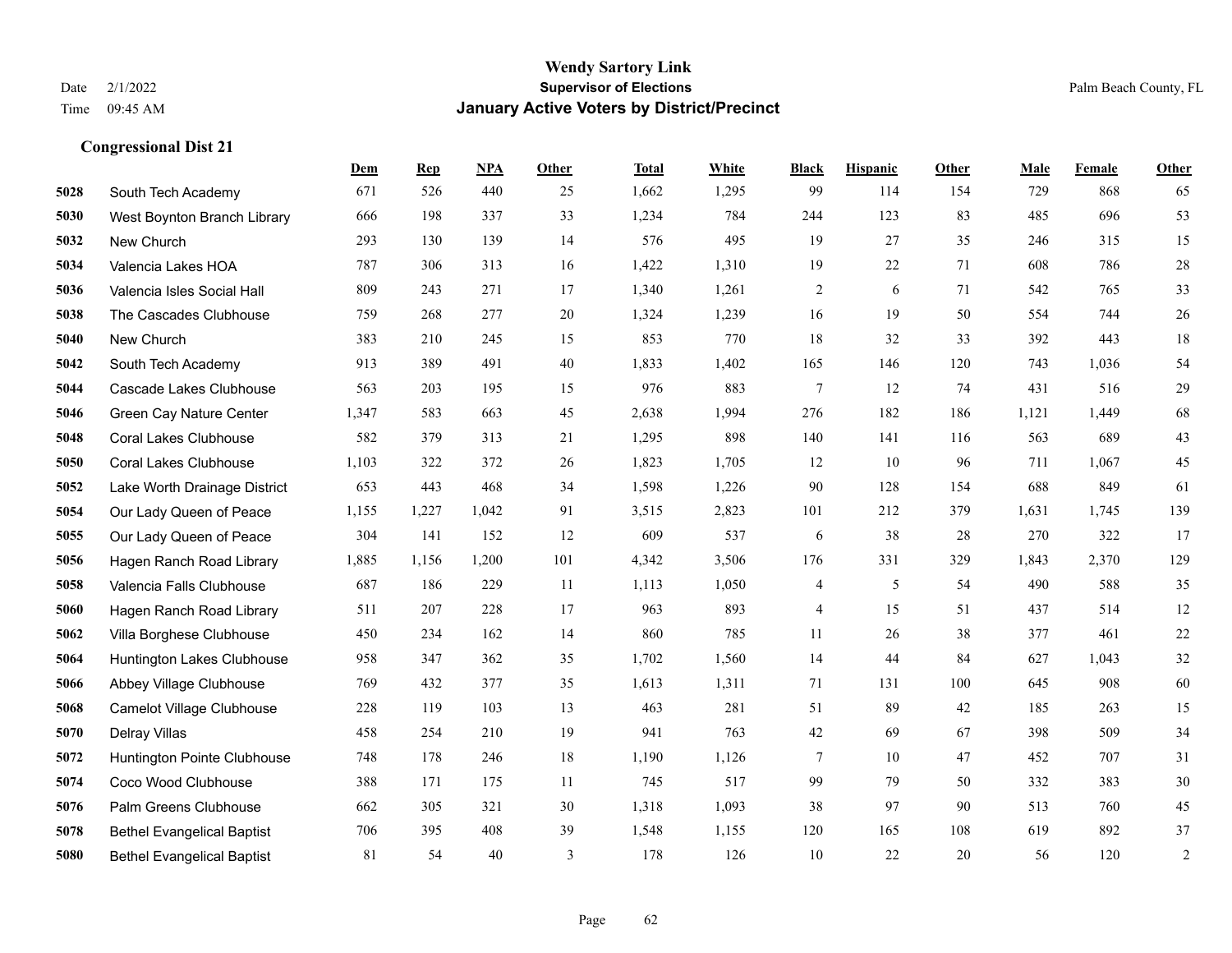|      |                                   | Dem   | <b>Rep</b>   | NPA          | <b>Other</b>   | <b>Total</b>   | <b>White</b> | <b>Black</b>   | <b>Hispanic</b> | <b>Other</b> | <b>Male</b> | <b>Female</b>  | <b>Other</b>     |
|------|-----------------------------------|-------|--------------|--------------|----------------|----------------|--------------|----------------|-----------------|--------------|-------------|----------------|------------------|
| 5082 | <b>Bethel Evangelical Baptist</b> | 636   | 371          | 412          | 24             | 1,443          | 988          | 171            | 157             | 127          | 662         | 740            | 41               |
| 5084 | <b>High Point Section II</b>      | 442   | 311          | 264          | 26             | 1,043          | 831          | 37             | 106             | 69           | 413         | 602            | $28\,$           |
| 5086 | <b>Carver Middle</b>              | 45    | 20           | 15           | $\overline{4}$ | 84             | 67           | 6              | $\overline{4}$  | $\tau$       | 34          | 48             | $\overline{2}$   |
| 5088 | Carver Middle                     | 169   | 125          | 141          | 15             | 450            | 290          | 49             | 57              | 54           | 199         | 236            | 15               |
| 5090 | Gleneagles CC-Strathearn Sat      | 979   | 484          | 479          | 35             | 1,977          | 1,695        | 39             | 113             | 130          | 828         | 1,101          | $48\,$           |
| 5092 | Gleneagles CC-Clunie Satellite    | 802   | 335          | 362          | 26             | 1,525          | 1,313        | 72             | 66              | 74           | 662         | 830            | 33               |
| 5094 | Kings Point Clubhouse             | 380   | 200          | 175          | 18             | 773            | 625          | 29             | 70              | 49           | 296         | 448            | $29\,$           |
| 5096 | Monaco Clubhouse                  | 904   | 530          | 485          | 43             | 1,962          | 1,523        | 96             | 194             | 149          | 796         | 1,090          | $76\,$           |
| 5098 | Lakes of Delray Clubhouse         | 385   | 234          | 163          | 17             | 799            | 702          | 13             | 42              | 42           | 308         | 476            | 15               |
| 5100 | <b>Kings Point Flanders</b>       | 903   | 428          | 404          | 33             | 1,768          | 1,410        | 76             | 167             | 115          | 714         | 996            | 58               |
| 5102 | Lakes of Delray Clubhouse         | 896   | 328          | 376          | 42             | 1,642          | 1,342        | 69             | 121             | 110          | 633         | 960            | 49               |
| 5104 | <b>Kings Point Flanders</b>       | 885   | 401          | 369          | 39             | 1,694          | 1,340        | 69             | 164             | 121          | 656         | 972            | 66               |
| 5106 | Las Verdes Clubhouse              | 981   | 623          | 726          | 55             | 2,385          | 1,669        | 215            | 300             | 201          | 1,080       | 1,227          | 78               |
| 5108 | West Boca Branch Library          | 1,454 | 1,552        | 1,479        | 114            | 4,599          | 3,782        | 112            | 273             | 432          | 2,160       | 2,299          | 140              |
| 5110 | South County Civic Center         | 523   | 517          | 424          | 30             | 1,494          | 1,361        | 5              | 25              | 103          | 703         | 749            | $42\,$           |
| 5112 | Morikami Park Elementary          | 545   | 611          | 517          | 40             | 1,713          | 1,493        | 20             | 50              | 150          | 787         | 886            | $40\,$           |
| 5114 | South County Civic Center         | 251   | 202          | 197          | 11             | 661            | 547          | $\,$ 8 $\,$    | 27              | 79           | 297         | 337            | $27\,$           |
| 5116 | The Polo Club of Boca Raton       | 643   | 505          | 447          | 27             | 1,622          | 1,477        | 18             | 27              | 100          | 700         | 874            | $48\,$           |
| 5118 | South County Civic Center         | 170   | 120          | 105          | 6              | 401            | 336          | 8              | 33              | 24           | 173         | 217            | 11               |
| 5119 | The Polo Club of Boca Raton       | 38    | 30           | 30           | $\overline{2}$ | 100            | 93           | $\overline{2}$ | 2               | 3            | 45          | 54             | 1                |
| 5120 | Delray Beach First Baptist        | 5     | $\mathbf{1}$ | $\mathbf{0}$ | $\overline{1}$ | $\overline{7}$ | 6            | $\mathbf{1}$   | $\mathbf{0}$    | $\theta$     | 3           | $\overline{4}$ | $\boldsymbol{0}$ |
| 5122 | Delray Beach First Baptist        | 272   | 183          | 201          | 11             | 667            | 433          | 33             | 125             | 76           | 288         | 350            | $29\,$           |
| 5124 | Delray Beach First Baptist        | 165   | 108          | 117          | -1             | 391            | 329          | 9              | 30              | 23           | 155         | 223            | 13               |
| 5126 | Boca Delray Clubhouse             | 252   | 118          | 119          | 11             | 500            | 451          | $\,$ 8 $\,$    | 16              | 25           | 205         | 285            | $10\,$           |
| 5128 | Sunrise Park Elementary           | 760   | 520          | 571          | 38             | 1,889          | 1,255        | 102            | 279             | 253          | 852         | 975            | 62               |
| 5130 | Coconut Cove Waterpark - Meet     | 658   | 562          | 545          | 28             | 1,793          | 1,316        | 32             | 172             | 273          | 815         | 897            | 81               |
| 5132 | <b>Eagles Landing Middle</b>      | 928   | 590          | 656          | 49             | 2,223          | 1,511        | 146            | 337             | 229          | 996         | 1,159          | 68               |
| 5134 | Coconut Cove Waterpark - Meet     | 535   | 475          | 460          | 31             | 1,501          | 1,072        | 69             | 231             | 129          | 717         | 731            | 53               |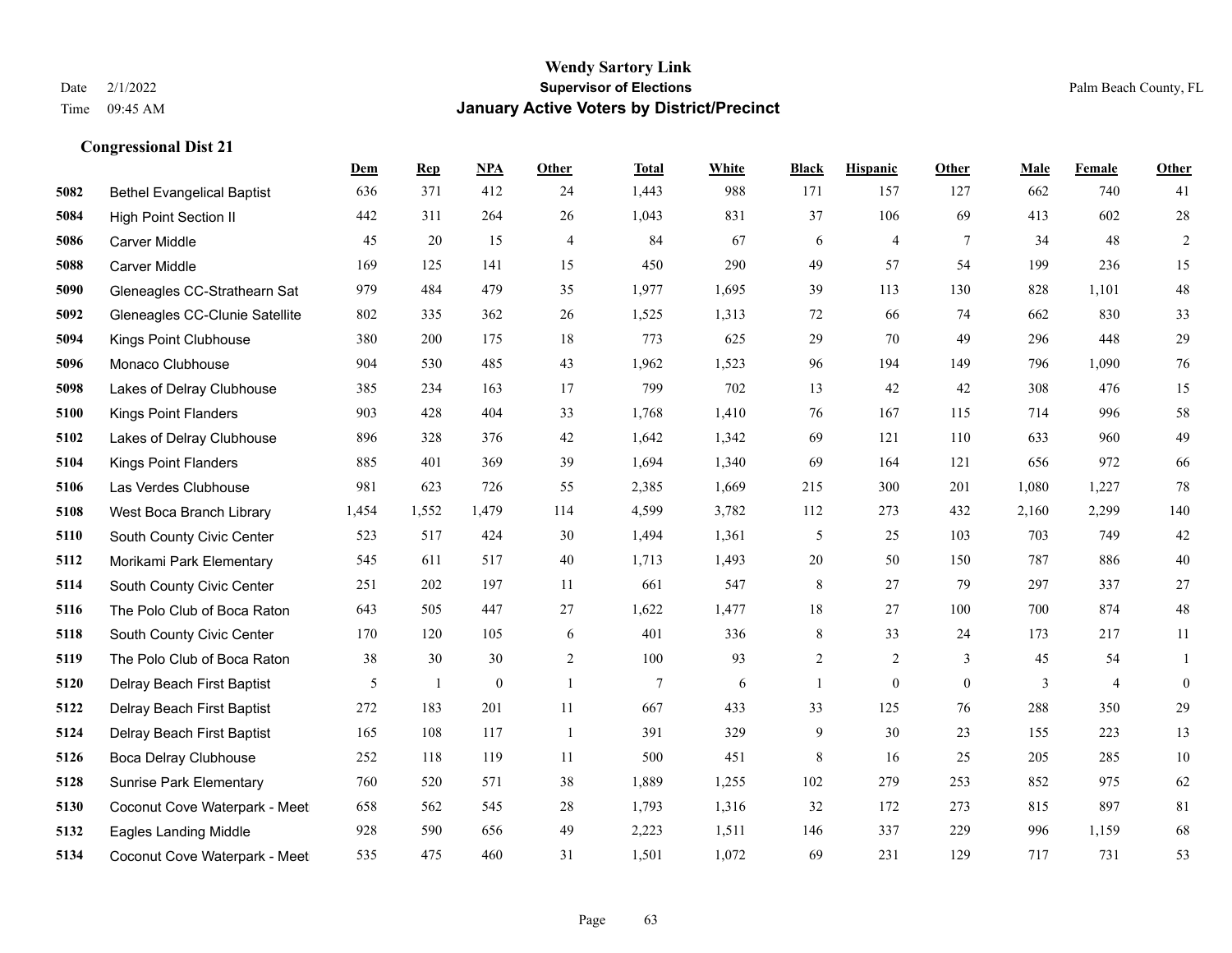**Congressional Dist 21**

#### **Wendy Sartory Link** Date 2/1/2022 **Supervisor of Elections** Palm Beach County, FL Time 09:45 AM **January Active Voters by District/Precinct**

# **Dem Rep NPA Other Total White Black Hispanic Other Male Female Other** West Boca Branch Library 853 507 695 51 2,106 1,357 129 403 217 889 1,153 64 Whispering Pines Elementary 894 570 630 44 2,138 1,424 128 307 279 929 1,133 76 Olympic Heights High 1,032 779 915 53 2,779 1,797 146 536 300 1,264 1,402 113 Whispering Pines Elementary 302 243 259 23 827 594 28 110 95 332 458 37 Whisper Walk Section B 906 464 428 32 1,830 1,443 53 217 117 690 1,092 48 Century Village West 900 521 402 44 1,867 1,441 77 185 164 691 1,105 71 Century Village West 740 377 359 27 1,503 1,195 51 134 123 567 862 74 Century Village West 679 287 292 18 1,276 994 48 146 88 451 784 41 West Boca Raton High 946 803 866 47 2,662 1,991 83 246 342 1,259 1,296 107 Daggerwing Nature Center 896 786 738 51 2,471 1,699 80 341 351 1,110 1,246 115 Southwinds Golf Course 718 503 599 33 1,853 1,255 85 268 245 796 973 84 Glades Presbyterian Church 767 751 652 38 2,208 1,617 70 312 209 1,052 1,076 80 Sandpiper Shores Elementary 1,013 661 686 45 2,405 1,840 74 258 233 1,091 1,235 79 Glades Road Branch Library 844 758 802 49 2,453 1,709 129 366 249 1,073 1,283 97 Glades Road Branch Library 954 607 618 38 2,217 1,660 65 275 217 854 1,306 57 Olympic Heights High 1,150 643 758 47 2,598 1,917 83 356 242 1,018 1,486 94 Waters Edge Elementary 859 761 813 48 2,481 1,685 125 350 321 1,142 1,221 118 Loggers Run Middle 466 352 377 16 1,211 839 47 203 122 514 636 61 Loggers Run Middle 704 543 640 44 1,931 1,065 185 411 270 857 977 97 Boca Glades Baptist Church 677 372 646 43 1,738 970 130 405 233 800 861 77 Boca Glades Baptist Church 576 297 542 36 1,451 751 129 365 206 651 734 66 Coral Sunset Elementary 900 569 734 41 2,244 1,231 242 447 324 1,030 1,108 106 Coral Sunset Elementary 1,010 429 882 40 2,361 992 359 675 335 1,006 1,230 125 Pines Of Boca Barwood 967 629 807 54 2,457 1,453 140 545 319 1,042 1,317 98 Lakes at Boca Rio Clubhouse 405 283 340 20 1,048 686 63 177 122 477 527 44 Hammock Pointe Elementary 1,070 680 937 45 2,732 1,552 209 590 381 1,172 1,438 122 Lakes Of Boca Barwood 395 254 388 21 1,058 631 49 239 139 455 548 55

Binks Forest Elementary 26 40 39 4 109 82 5 9 13 46 60 3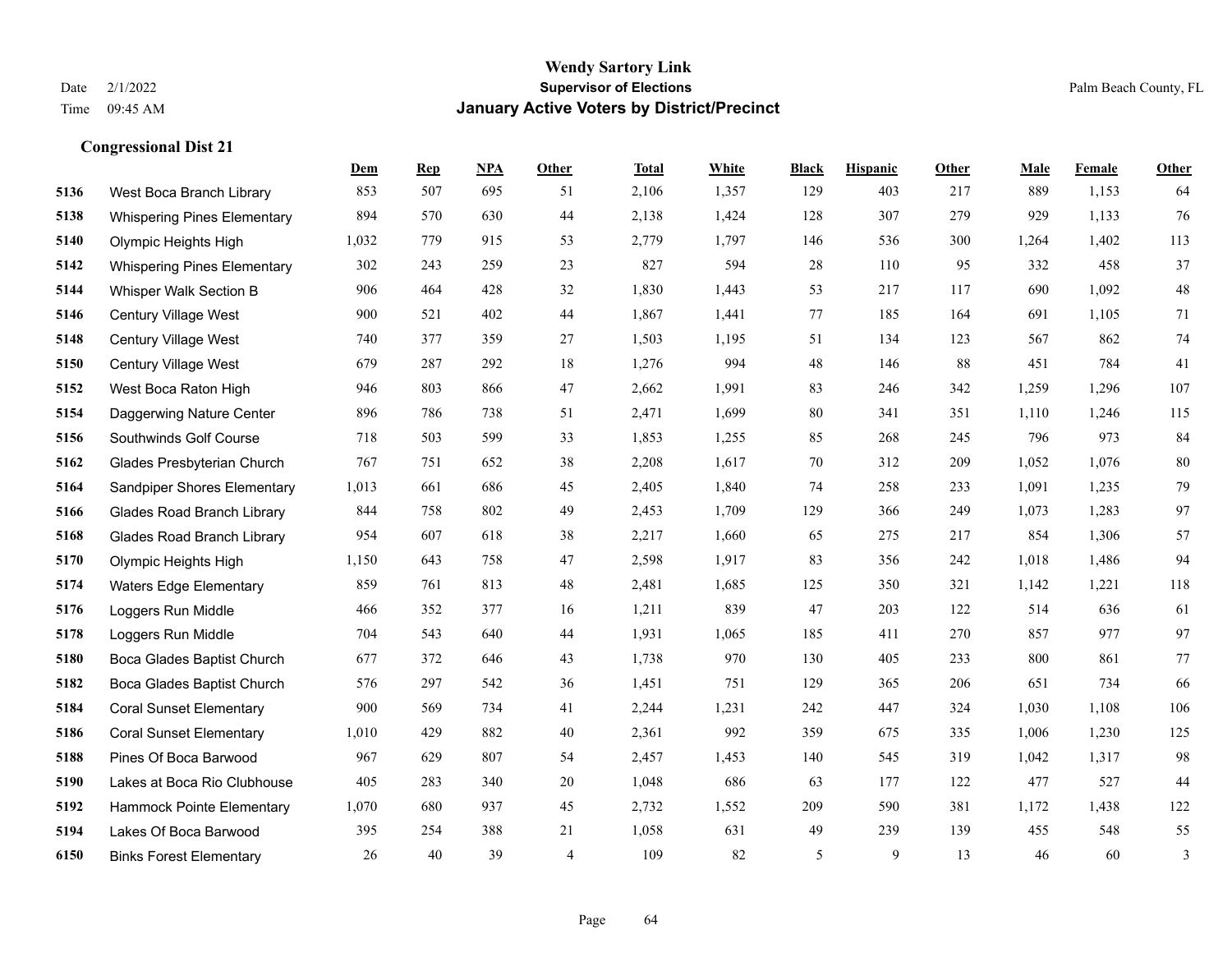**Congressional Dist 21**

## **Wendy Sartory Link** Date 2/1/2022 **Supervisor of Elections** Palm Beach County, FL Time 09:45 AM **January Active Voters by District/Precinct**

|      |                                     | Dem              | <b>Rep</b>       | NPA              | Other          | <b>Total</b>     | White            | <b>Black</b>     | <b>Hispanic</b> | Other        | Male           | Female       | Other            |
|------|-------------------------------------|------------------|------------------|------------------|----------------|------------------|------------------|------------------|-----------------|--------------|----------------|--------------|------------------|
| 6152 | <b>Binks Forest Elementary</b>      | 410              | 564              | 385              | 36             | 1,395            | 1,058            | 48               | 137             | 152          | 659            | 692          | 44               |
| 6154 | Wellington Landings Middle          | 462              | 515              | 401              | 29             | 1,407            | 1,010            | 87               | 192             | 118          | 632            | 735          | 40               |
| 6156 | <b>Binks Forest Elementary</b>      | 629              | 717              | 585              | 43             | 1,974            | 1,375            | 130              | 295             | 174          | 898            | 1,017        | 59               |
| 6158 | <b>Wellington Elementary</b>        | 780              | 942              | 554              | 40             | 2,316            | 1,701            | 134              | 313             | 168          | 1,063          | 1,180        | 73               |
| 6160 | Wellington Landings Middle          | 665              | 588              | 565              | 42             | 1,860            | 1,208            | 167              | 335             | 150          | 872            | 935          | 53               |
| 6162 | First Baptist Church Wel            | 752              | 676              | 568              | 46             | 2,042            | 1,285            | 213              | 357             | 187          | 917            | 1,060        | 65               |
| 6164 | First Baptist Church Wel            | 832              | 804              | 612              | 58             | 2,306            | 1,548            | 182              | 380             | 196          | 1,032          | 1,203        | 71               |
| 6166 | <b>Wellington Community Center</b>  | 856              | 861              | 748              | 47             | 2,512            | 1,739            | 155              | 410             | 208          | 1,157          | 1,276        | 79               |
| 6168 | First Baptist Church Wel            | 125              | 174              | 146              | 9              | 454              | 348              | 27               | 41              | 38           | 208            | 233          | 13               |
| 6176 | Christ Fellowship Church RPB        | 26               | 17               | 23               | $\mathfrak{Z}$ | 69               | 28               | 12               | 23              | 6            | 30             | 37           | $\sqrt{2}$       |
| 6182 | New Horizons Elementary             | 292              | 453              | 320              | 13             | 1,078            | 790              | 45               | 119             | 124          | 463            | 586          | 29               |
| 6184 | Wellington High                     | 662              | 583              | 538              | 36             | 1,819            | 1,128            | 247              | 286             | 158          | 802            | 961          | 56               |
| 6186 | <b>Elbridge Gale Elementary</b>     | 807              | 577              | 651              | 43             | 2,078            | 1,135            | 300              | 432             | 211          | 915            | 1,089        | 74               |
| 6188 | <b>Wellington Village Park</b>      | 222              | 429              | 319              | 27             | 997              | 848              | 18               | 48              | 83           | 404            | 544          | 49               |
| 6190 | Wellington Village Hall             | 820              | 456              | 646              | 48             | 1,970            | 883              | 364              | 511             | 212          | 815            | 1,081        | 74               |
| 6192 | St Peters Methodist Church          | 961              | 797              | 795              | 68             | 2,621            | 1,551            | 288              | 547             | 235          | 1,199          | 1,336        | 86               |
| 6194 | <b>Equestrian Trails Elementary</b> | 499              | 293              | 353              | 18             | 1,163            | 521              | 297              | 153             | 192          | 516            | 591          | 56               |
| 6196 | Palm Beach Central High             | $\boldsymbol{0}$ | $\boldsymbol{0}$ | $\boldsymbol{0}$ | $\mathbf{0}$   | $\boldsymbol{0}$ | $\boldsymbol{0}$ | $\boldsymbol{0}$ | $\theta$        | $\mathbf{0}$ | $\overline{0}$ | $\mathbf{0}$ | $\boldsymbol{0}$ |
| 6198 | Wellington Branch Library           | 520              | 360              | 364              | 38             | 1,282            | 703              | 198              | 273             | 108          | 549            | 699          | 34               |
| 6200 | <b>Emerald Cove Middle</b>          | 536              | 565              | 522              | 54             | 1,677            | 1,043            | 180              | 269             | 185          | 738            | 887          | $52\,$           |
| 6202 | <b>Emerald Cove Middle</b>          | 108              | 87               | 97               | $\tau$         | 299              | 174              | 56               | 54              | 15           | 136            | 157          | 6                |
| 6204 | <b>Emerald Cove Middle</b>          | 32               | 19               | 39               | $\mathbf{0}$   | 90               | 46               | 26               | 10              | 8            | 23             | 63           | $\overline{4}$   |
| 6207 | Palm Beach Central High             | 281              | 375              | 251              | 17             | 924              | 603              | 93               | 106             | 122          | 426            | 473          | 25               |
| 6208 | Buena Vida Clubhouse                | 317              | 197              | 184              | 14             | 712              | 618              | 24               | 23              | 47           | 318            | 376          | 18               |
| 6210 | Villa Olympia Clubhouse             | 1,553            | 1,074            | 1,312            | 99             | 4,038            | 1,818            | 703              | 688             | 829          | 1,905          | 1,946        | 187              |
| 6212 | Wellington Village Park             | 145              | 224              | 180              | 18             | 567              | 388              | 16               | 93              | 70           | 258            | 283          | $26\,$           |
| 6214 | <b>Wellington Village Park</b>      | 813              | 769              | 724              | 49             | 2,355            | 1,482            | 260              | 291             | 322          | 1,078          | 1,194        | 83               |
| 6216 | Panther Run Elementary              | 231              | 193              | 176              | 11             | 611              | 345              | 97               | 99              | 70           | 282            | 309          | 20               |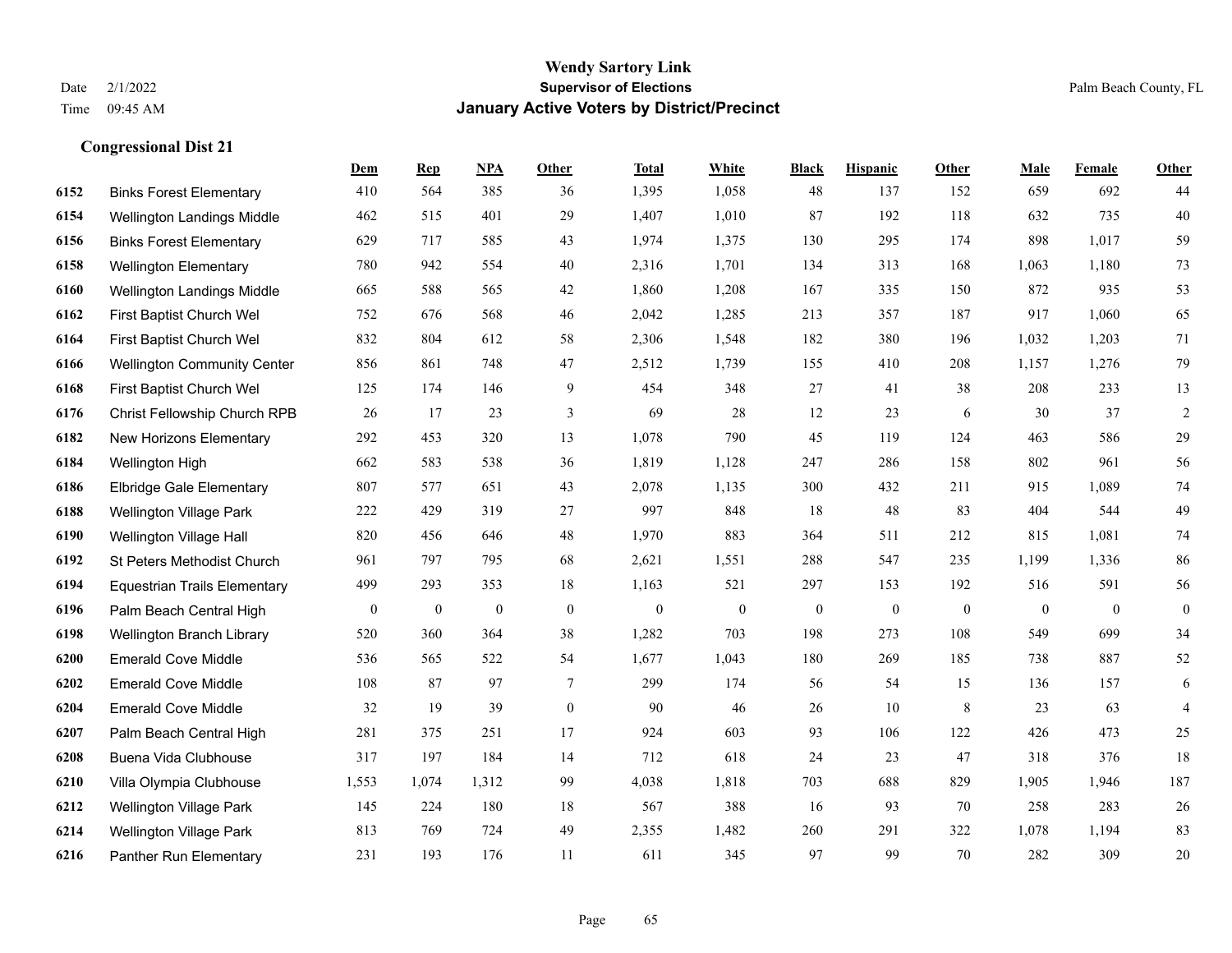|      |                                       | Dem            | <b>Rep</b>       | NPA              | <b>Other</b> | <b>Total</b>   | <b>White</b>   | <b>Black</b>     | <b>Hispanic</b> | <b>Other</b> | <b>Male</b>  | <b>Female</b>  | <b>Other</b>     |
|------|---------------------------------------|----------------|------------------|------------------|--------------|----------------|----------------|------------------|-----------------|--------------|--------------|----------------|------------------|
| 6218 | <b>Wellington Village Park</b>        | $\mathbf{0}$   | $\mathbf{0}$     | $\boldsymbol{0}$ | $\theta$     | $\mathbf{0}$   | $\overline{0}$ | $\overline{0}$   | $\overline{0}$  | $\theta$     | $\mathbf{0}$ | $\overline{0}$ | $\Omega$         |
| 6220 | Wellington Village Park               | 58             | 32               | 44               | 6            | 140            | 70             | 16               | 36              | 18           | 60           | 76             | $\overline{4}$   |
| 6222 | Panther Run Elementary                | $\overline{0}$ | 1                | $\theta$         | $\theta$     | 1              | 1              | $\overline{0}$   | $\overline{0}$  | $\mathbf{0}$ | -1           | $\overline{0}$ | $\overline{0}$   |
| 6224 | Discovery Key Elementary              | 953            | 1,124            | 683              | 59           | 2,819          | 2,093          | 180              | 333             | 213          | 1,318        | 1,419          | 82               |
| 6226 | The Isles at Wellington               | 747            | 758              | 627              | 47           | 2,179          | 1,404          | 223              | 241             | 311          | 1,021        | 1,065          | 93               |
| 6228 | <b>Wycliffe Comm Association Bldg</b> | 777            | 328              | 410              | 22           | 1,537          | 1,440          | 19               | 18              | 60           | 665          | 843            | 29               |
| 6230 | Epiphany Lutheran Church              | 1,190          | 1,257            | 1,202            | 85           | 3,734          | 2,296          | 425              | 612             | 401          | 1,708        | 1,918          | 108              |
| 6232 | Panther Run Elementary                | 662            | 756              | 651              | 50           | 2,119          | 1,345          | 250              | 250             | 274          | 1,013        | 1,042          | 64               |
| 7070 | Northboro Elementary                  | 453            | 398              | 378              | 38           | 1,267          | 1,008          | 67               | 86              | 106          | 583          | 649            | 35               |
| 7108 | <b>Chamber of Commerce</b>            | 410            | 414              | 357              | 56           | 1,237          | 936            | 57               | 108             | 136          | 578          | 622            | 37               |
| 7130 | Alexander W Dreyfoos SOA High         | 818            | 826              | 805              | 76           | 2,525          | 1,939          | 118              | 205             | 263          | 1,273        | 1,183          | 69               |
| 7132 | WPB City Hall Flagler Gallery         | 670            | 707              | 615              | 72           | 2,064          | 1,629          | 91               | 145             | 199          | 1,046        | 951            | 67               |
| 7148 | <b>Howard Park Community Center</b>   | 93             | 35               | 57               | $\,8\,$      | 193            | 102            | 38               | 29              | 24           | 98           | 87             | $\,8\,$          |
| 7150 | Howard Park Community Center          | 354            | 284              | 304              | 39           | 981            | 786            | 44               | 81              | 70           | 496          | 460            | 25               |
| 7152 | <b>WPB City Hall Flagler Gallery</b>  | 481            | 453              | 283              | 41           | 1,258          | 1,001          | 45               | 117             | 95           | 484          | 730            | 44               |
| 7154 | Morton & Barbara Mandel Cente         | 154            | 366              | 159              | 18           | 697            | 624            | 8                | 13              | 52           | 319          | 358            | $20\,$           |
| 7156 | PB Fire Station #3                    | 44             | 101              | 60               | 2            | 207            | 179            | $\overline{0}$   | 7               | 21           | 92           | 103            | $12\,$           |
| 7158 | PB Fire Station #3                    | 535            | 485              | 417              | 54           | 1,491          | 1,335          | 20               | 30              | 106          | 654          | 801            | 36               |
| 7160 | South Grade Elementary                | 924            | 227              | 474              | 24           | 1,649          | 516            | 627              | 327             | 179          | 798          | 775            | 76               |
| 7162 | <b>Osborne Community Center</b>       | 851            | 123              | 381              | 25           | 1,380          | 249            | 706              | 291             | 134          | 627          | 695            | 58               |
| 7164 | <b>Osborne Community Center</b>       | 318            | 183              | 208              | 25           | 734            | 572            | 54               | 55              | 53           | 344          | 368            | $22\,$           |
| 7166 | PB Fire Station #3                    | 325            | 397              | 304              | 28           | 1,054          | 934            | $\overline{c}$   | 31              | 87           | 461          | 565            | $28\,$           |
| 7168 | <b>Maddock Park</b>                   | 1,504          | 642              | 928              | 57           | 3,131          | 1,523          | 814              | 520             | 274          | 1,434        | 1,584          | 113              |
| 7170 | Lantana Town Hall                     | 699            | 342              | 533              | 36           | 1,610          | 861            | 347              | 239             | 163          | 765          | 767            | 78               |
| 7172 | Lantana Recreation Center             | 303            | 272              | 245              | 19           | 839            | 661            | 53               | 63              | 62           | 397          | 416            | 26               |
| 7174 | Rolling Green Elementary              | 1,029          | 234              | 521              | $30\,$       | 1,814          | 564            | 686              | 406             | 158          | 795          | 940            | 79               |
| 7175 | Rolling Green Elementary              | $\bf{0}$       | $\boldsymbol{0}$ | -1               | $\mathbf{0}$ | $\overline{1}$ | $\mathbf{0}$   | $\boldsymbol{0}$ | $\overline{1}$  | $\mathbf{0}$ | -1           | $\mathbf{0}$   | $\boldsymbol{0}$ |
| 7176 | Hypoluxo Town Hall                    | 183            | 85               | 113              | 10           | 391            | 218            | 83               | 61              | 29           | 166          | 215            | 10               |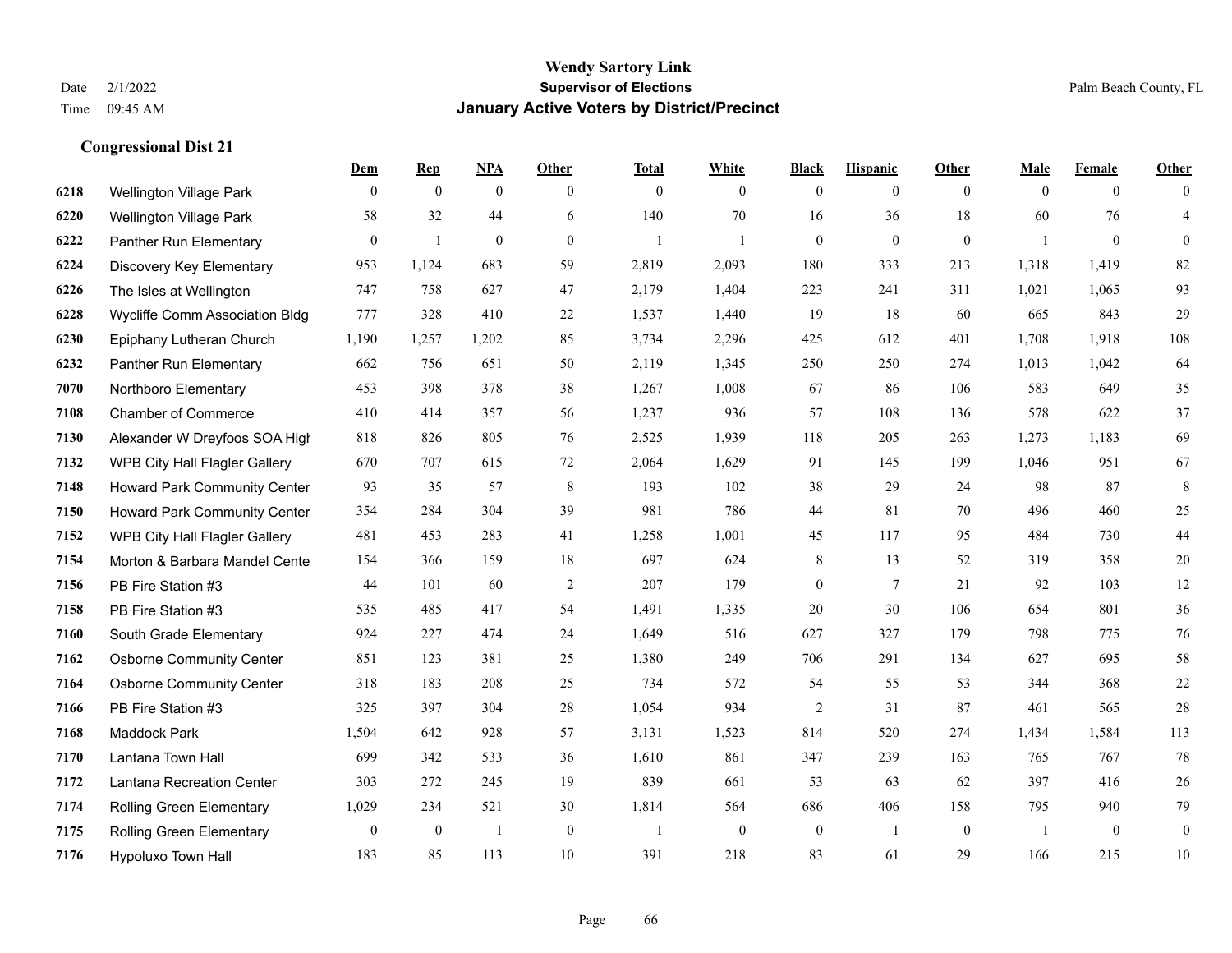|      |                                | Dem     | <b>Rep</b>     | <b>NPA</b>   | Other          | <b>Total</b> | White   | <b>Black</b>   | <b>Hispanic</b> | Other  | Male    | <b>Female</b> | Other        |
|------|--------------------------------|---------|----------------|--------------|----------------|--------------|---------|----------------|-----------------|--------|---------|---------------|--------------|
| 7178 | Temple Beth Kodesh             | 1,531   | 194            | 594          | 30             | 2,349        | 454     | 1,333          | 359             | 203    | 1,056   | 1,184         | 109          |
| 7179 | Village Royale on the Green    | 812     | 233            | 354          | 24             | 1,423        | 586     | 575            | 143             | 119    | 609     | 753           | 61           |
| 7180 | St John Missionary Baptist Chr | 1,768   | 137            | 484          | 18             | 2,407        | 240     | 1,793          | 173             | 201    | 1,029   | 1,284         | 94           |
| 7182 | Carolyn Sims Center            | 1,481   | 69             | 372          | 13             | 1,935        | 79      | 1,626          | 85              | 145    | 800     | 1,058         | 77           |
| 7184 | St John Missionary Baptist Chr | 2       | $\overline{4}$ | $\mathbf{0}$ | $\overline{0}$ | 6            | 4       |                | $\mathbf{0}$    |        |         | 2             | $\mathbf{0}$ |
| 7186 | Boynton Beach Senior Center    | 1,466   | 423            | 740          | 56             | 2,685        | 1,072   | 1,082          | 276             | 255    | 1,260   | 1,308         | 117          |
| 7188 | <b>Forest Park Elementary</b>  | 845     | 541            | 596          | 56             | 2,038        | 1,413   | 276            | 177             | 172    | 864     | 1,104         | 70           |
| 7190 | Seacrest Presbyterian          | 1,057   | 626            | 797          | 62             | 2,542        | 1,592   | 458            | 253             | 239    | 1,220   | 1,228         | 94           |
| 7192 | Lakeview Baptist Church        | 18      | 11             | 10           | 3              | 42           | 31      | $\overline{c}$ | $\overline{4}$  | 5      | 20      | 19            | 3            |
| 7194 | Delray Beach Community Cente   | 572     | 359            | 421          | 46             | 1,398        | 1,007   | 192            | 105             | 94     | 705     | 649           | 44           |
| 7196 | <b>Atlantic High</b>           | 1,513   | 239            | 527          | 21             | 2,300        | 606     | 1,362          | 124             | 208    | 1,054   | 1,155         | 91           |
| 7198 | <b>Atlantic High</b>           | 44      | 27             | 26           | 3              | 100          | 80      | 6              | 8               | 6      | 41      | 57            | 2            |
| 7200 | Pompey Park Recreation Center  | 1,327   | 237            | 447          | 23             | 2,034        | 510     | 1,289          | 106             | 129    | 926     | 1,050         | 58           |
| 7202 | 505 Club                       | 642     | 395            | 442          | 40             | 1,519        | 1,090   | 229            | 71              | 129    | 797     | 674           | 48           |
| 7204 | 505 Club                       | 32      | 32             | 37           | $\overline{4}$ | 105          | 81      | $\overline{c}$ | 9               | 13     | 53      | 47            | 5            |
| 7206 | 505 Club                       | 57      | 62             | 56           | 5              | 180          | 154     | $\overline{c}$ | 8               | 16     | 96      | 79            | 5            |
| 7208 | <b>Atlantic High</b>           | 758     | 197            | 319          | 22             | 1,296        | 570     | 530            | 86              | 110    | 561     | 693           | 42           |
| 7210 | Village Academy                | 1,760   | 104            | 430          | 17             | 2,311        | 130     | 1,869          | 145             | 167    | 956     | 1,257         | 98           |
| 7212 | Delray Beach Library           | 1,316   | 241            | 479          | 30             | 2,066        | 580     | 1,195          | 115             | 176    | 1,017   | 981           | 68           |
| 7214 | Delray Beach Community Cente   | 863     | 311            | 498          | 38             | 1,710        | 805     | 545            | 211             | 149    | 820     | 822           | 68           |
|      | <b>Congressional Dist 21</b>   | 220,747 | 139,469        | 149,509      | 11,313         | 521,038      | 336,950 | 62,619         | 73,661          | 47,808 | 230,501 | 272,269       | 18,268       |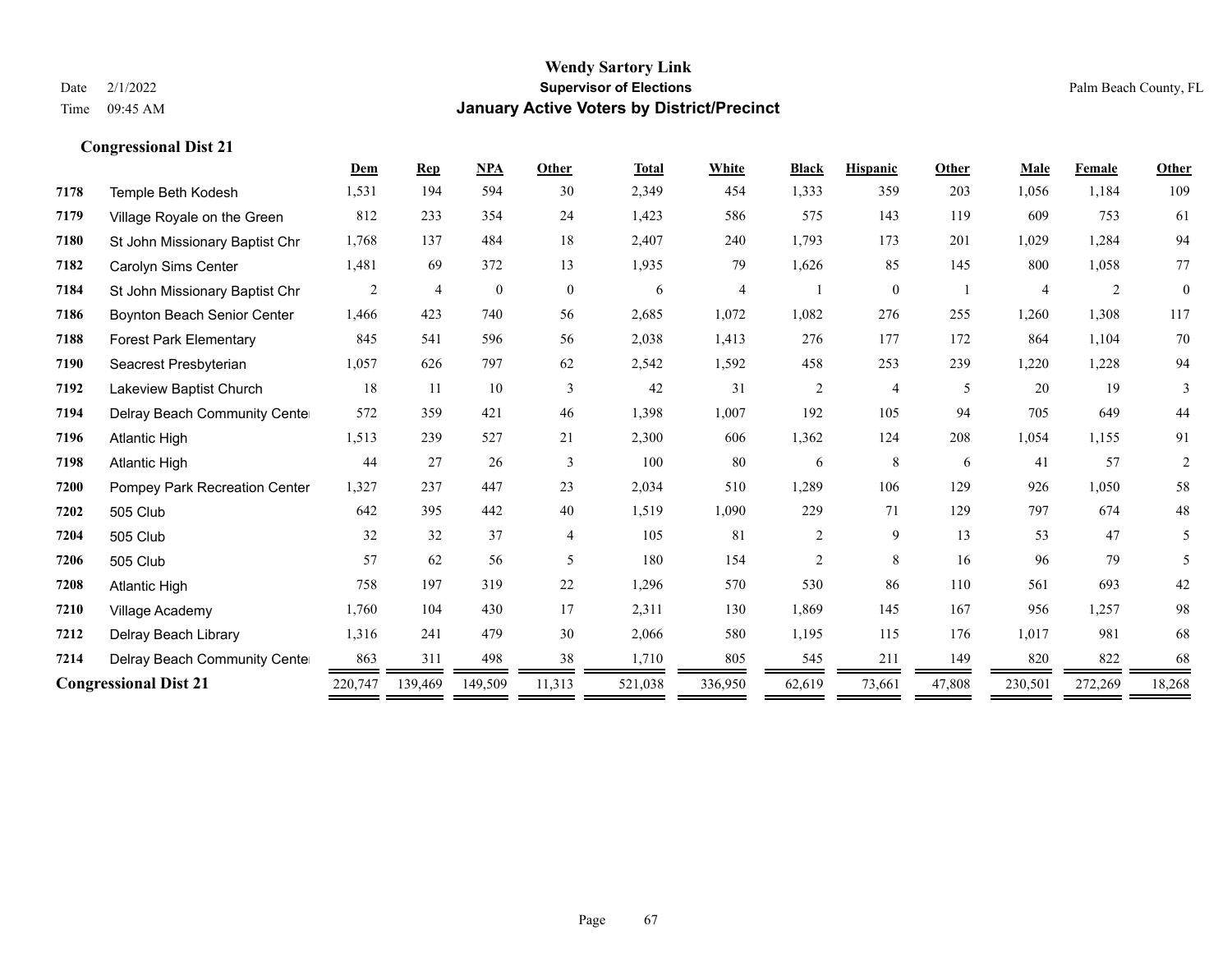|      |                               | Dem | <b>Rep</b> | NPA | <b>Other</b> | <b>Total</b> | <b>White</b> | <b>Black</b>    | <b>Hispanic</b> | Other | <b>Male</b> | Female | <b>Other</b> |
|------|-------------------------------|-----|------------|-----|--------------|--------------|--------------|-----------------|-----------------|-------|-------------|--------|--------------|
| 4128 | St Lucy Catholic Church       | 617 | 928        | 635 | 42           | 2,222        | 1,984        | 14              | 78              | 146   | 1,012       | 1,142  | 68           |
| 4130 | Omni Middle                   | 632 | 618        | 557 | 37           | 1,844        | 1,515        | 34              | 136             | 159   | 862         | 930    | 52           |
| 4132 | Calusa Elementary             | 388 | 410        | 326 | 25           | 1,149        | 950          | 16              | 96              | 87    | 477         | 632    | 40           |
| 4134 | Above and Beyond Community (  | 415 | 552        | 435 | 36           | 1,438        | 1,158        | 41              | 134             | 105   | 681         | 711    | 46           |
| 4136 | Above and Beyond Community (  | 642 | 626        | 592 | 48           | 1.908        | 1,423        | 48              | 225             | 212   | 817         | 1,022  | 69           |
| 4138 | Ascension Catholic Church     | 811 | 1,195      | 911 | 71           | 2,988        | 2,334        | 162             | 241             | 251   | 1,424       | 1,473  | 91           |
| 4140 | <b>Broken Sound Club</b>      | 263 | 207        | 190 | 15           | 675          | 502          | 26              | 82              | 65    | 274         | 382    | 19           |
| 4142 | Woodfield Country Club HOA    | 843 | 770        | 743 | 55           | 2,411        | 2,162        | 12              | 67              | 170   | 1,113       | 1,206  | 92           |
| 4144 | Seasons HOA Clubhouse         | 226 | 209        | 173 | 11           | 619          | 507          | 9               | 38              | 65    | 297         | 292    | $30\,$       |
| 4146 | <b>Broken Sound Club</b>      | 538 | 378        | 347 | 17           | 1,280        | 1,174        | 12              | 31              | 63    | 576         | 674    | $30\,$       |
| 4148 | <b>Broken Sound Club</b>      | 554 | 422        | 447 | 40           | 1,463        | 1,148        | 67              | 143             | 105   | 670         | 756    | 37           |
| 4150 | Patch Reef Park Community Cer | 579 | 573        | 627 | 65           | 1,844        | 1,414        | 68              | 165             | 197   | 870         | 927    | 47           |
| 4152 | Boca Delray Lodge #171        | 619 | 649        | 658 | 51           | 1,977        | 1,446        | 78              | 228             | 225   | 897         | 1,000  | 80           |
| 4154 | Ascension Catholic Church     | 414 | 418        | 344 | 33           | 1,209        | 874          | 85              | 109             | 141   | 589         | 574    | 46           |
| 4156 | St Lucy Catholic Church       | 534 | 568        | 415 | 37           | 1,554        | 1,369        | $7\phantom{.0}$ | 64              | 114   | 721         | 792    | 41           |
| 4158 | Spanish River High            | 934 | 750        | 754 | 44           | 2,482        | 1,966        | 49              | 222             | 245   | 1,182       | 1,196  | 104          |
| 4160 | Greater BR Swim & Racquet Ctr | 420 | 407        | 357 | 21           | 1,205        | 980          | 18              | 89              | 118   | 559         | 604    | 42           |
| 4162 | Patch Reef Park Community Cer | 545 | 487        | 446 | 22           | 1,500        | 1,145        | 30              | 115             | 210   | 683         | 739    | 78           |
| 4164 | Safe Schools Institute        | 589 | 637        | 581 | 35           | 1,842        | 1,480        | 29              | 173             | 160   | 858         | 894    | 90           |
| 4166 | FAU Arena Lobby               | 777 | 454        | 600 | 31           | 1,862        | 1,040        | 308             | 273             | 241   | 831         | 931    | 100          |
| 4168 | JC Mitchell Elementary        | 701 | 575        | 628 | 51           | 1,955        | 1,349        | 87              | 247             | 272   | 850         | 994    | 111          |
| 4170 | Spanish River Library         | 904 | 1,043      | 878 | 52           | 2,877        | 2,236        | 99              | 266             | 276   | 1,365       | 1,416  | 96           |
| 4172 | Marine Safety Headquarters    | 664 | 687        | 609 | 62           | 2,022        | 1,766        | 16              | 105             | 135   | 906         | 1,064  | 52           |
| 4174 | Sugar Sand Park Comm Center   | 301 | 268        | 273 | 15           | 857          | 739          | 5               | 53              | 60    | 403         | 418    | 36           |
| 4176 | Sugar Sand Park Comm Center   | 913 | 718        | 737 | 67           | 2,435        | 1,784        | 70              | 320             | 261   | 1.063       | 1.270  | 102          |
| 4178 | Sugar Sand Park Comm Center   | 758 | 646        | 520 | 45           | 1,969        | 1,574        | 43              | 197             | 155   | 806         | 1,101  | 62           |
| 4180 | Del Prado Elementary          | 559 | 581        | 565 | 36           | 1,741        | 1,243        | 52              | 241             | 205   | 795         | 852    | 94           |
| 4182 | Greater BR Swim & Racquet Ctr | 857 | 593        | 747 | 55           | 2,252        | 1,525        | 80              | 402             | 245   | 942         | 1,218  | 92           |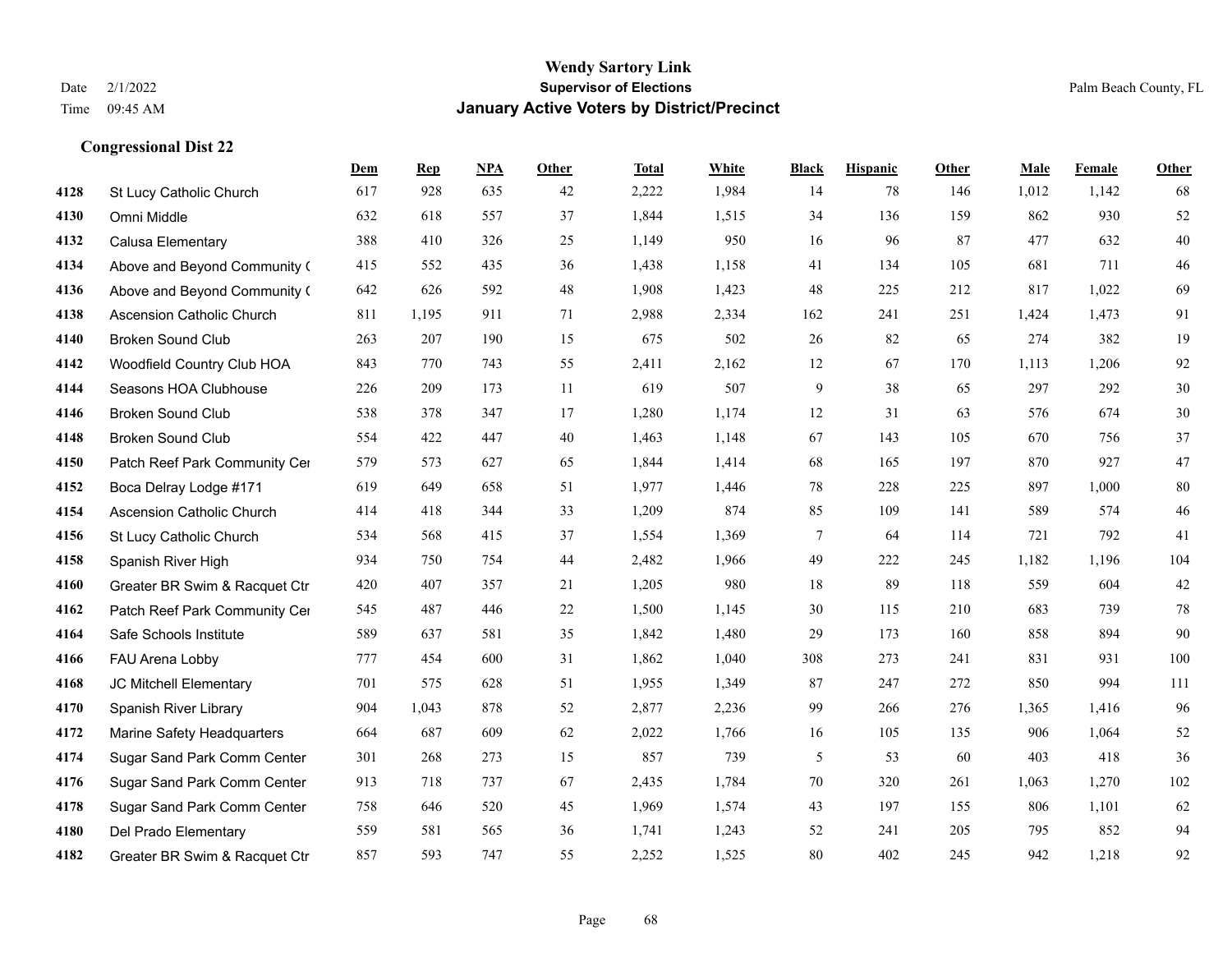|      |                                    | Dem | <b>Rep</b> | NPA | <b>Other</b> | <b>Total</b> | <b>White</b> | <b>Black</b>   | <b>Hispanic</b> | <b>Other</b> | <b>Male</b> | <b>Female</b> | <b>Other</b> |
|------|------------------------------------|-----|------------|-----|--------------|--------------|--------------|----------------|-----------------|--------------|-------------|---------------|--------------|
| 4184 | Boca Raton Middle                  | 563 | 616        | 568 | 37           | 1,784        | 1,341        | 62             | 215             | 166          | 846         | 893           | 45           |
| 4186 | The Volen Center                   | 546 | 506        | 458 | 30           | 1,540        | 1,068        | 128            | 166             | 178          | 706         | 774           | 60           |
| 4188 | Elks Lodge of Boca Raton           | 898 | 534        | 613 | 57           | 2,102        | 1,222        | 328            | 313             | 239          | 948         | 1,060         | 94           |
| 4190 | St Gregory Episcopal Church        | 736 | 1,089      | 819 | 78           | 2,722        | 2,289        | 26             | 180             | 227          | 1,332       | 1,304         | 86           |
| 4192 | Verde K-8 School                   | 557 | 975        | 734 | 44           | 2,310        | 1,856        | 47             | 130             | 277          | 1,072       | 1,117         | 121          |
| 4194 | Del Prado Elementary               | 545 | 335        | 309 | 29           | 1,218        | 1,035        | 24             | 61              | 98           | 522         | 666           | 30           |
| 4196 | Good Shepherd Lutheran             | 698 | 442        | 450 | 24           | 1,614        | 1,381        | 31             | 84              | 118          | 676         | 896           | $42\,$       |
| 4198 | Verde K-8 School                   | 639 | 471        | 537 | 34           | 1,681        | 1,055        | 117            | 323             | 186          | 700         | 910           | 71           |
| 4200 | Verde K-8 School                   | 399 | 341        | 299 | 23           | 1,062        | 791          | $\,$ 8 $\,$    | 169             | 94           | 425         | 609           | 28           |
| 4202 | Greater BR Swim & Racquet Ctr      | 786 | 590        | 634 | 33           | 2,043        | 1,585        | 32             | 246             | 180          | 829         | 1,139         | 75           |
| 4204 | Sugar Sand Park Comm Center        | 743 | 459        | 592 | 38           | 1,832        | 1,158        | 143            | 313             | 218          | 822         | 942           | 68           |
| 4206 | Good Shepherd Lutheran             | 674 | 491        | 524 | 35           | 1,724        | 1,363        | 36             | 181             | 144          | 701         | 968           | 55           |
| 4208 | Hammock Pointe Elementary          | 830 | 583        | 482 | 37           | 1,932        | 1,653        | 10             | 117             | 152          | 758         | 1,118         | 56           |
| 4210 | Sugar Sand Park Comm Center        | 649 | 829        | 689 | 44           | 2,211        | 1,730        | 29             | 273             | 179          | 1,018       | 1,123         | 70           |
| 4212 | Center for Spiritual Living        | 630 | 801        | 607 | 42           | 2,080        | 1,736        | 34             | 167             | 143          | 981         | 1,038         | 61           |
| 4214 | Calvary Chapel Boca Raton - 4th    | 621 | 870        | 647 | 62           | 2,200        | 1,756        | 45             | 229             | 170          | 1,024       | 1,099         | 77           |
| 4216 | Calvary Chapel Boca Raton - Kir    | 671 | 1,063      | 697 | 60           | 2,491        | 2,098        | 20             | 180             | 193          | 1,184       | 1,219         | $88\,$       |
| 4218 | <b>Grace Community Church</b>      | 446 | 856        | 535 | 54           | 1,891        | 1,565        | 33             | 140             | 153          | 879         | 931           | 81           |
| 4220 | <b>Boca Raton Community Center</b> | 456 | 396        | 476 | 44           | 1,372        | 883          | 105            | 238             | 146          | 612         | 715           | 45           |
| 4222 | Boca Raton Downtown Library        | 949 | 1,153      | 945 | 89           | 3,136        | 2,639        | 75             | 181             | 241          | 1,420       | 1,604         | 112          |
| 4224 | <b>Grace Community Church</b>      | 505 | 1,132      | 758 | 58           | 2,453        | 2,021        | 54             | 180             | 198          | 1,152       | 1,221         | 80           |
| 4226 | St Gregory Episcopal Church        | 213 | 385        | 289 | 26           | 913          | 819          | $\tau$         | 31              | 56           | 430         | 461           | $22\,$       |
| 4228 | Boca Raton Community Center        | 527 | 687        | 529 | 49           | 1,792        | 1,539        | 17             | 99              | 137          | 806         | 939           | 47           |
| 4230 | Boca Raton Downtown Library        | 310 | 447        | 336 | 23           | 1,116        | 975          | 9              | 56              | 76           | 523         | 570           | 23           |
| 5111 | Morikami Park Elementary           | 43  | 56         | 49  | 3            | 151          | 143          | $\overline{0}$ | $\overline{2}$  | 6            | 70          | 81            | $\mathbf{0}$ |
| 5113 | Morikami Park Elementary           | 18  | 39         | 23  | 3            | 83           | 67           | $\overline{0}$ | 6               | 10           | 35          | 41            | 7            |
| 5115 | Spanish River High                 | 90  | 117        | 97  | 16           | 320          | 258          | 4              | 27              | 31           | 160         | 157           | 3            |
| 5117 | The Polo Club of Boca Raton        | 314 | 185        | 194 | 18           | 711          | 649          | $\mathbf{1}$   | 9               | 52           | 284         | 402           | 25           |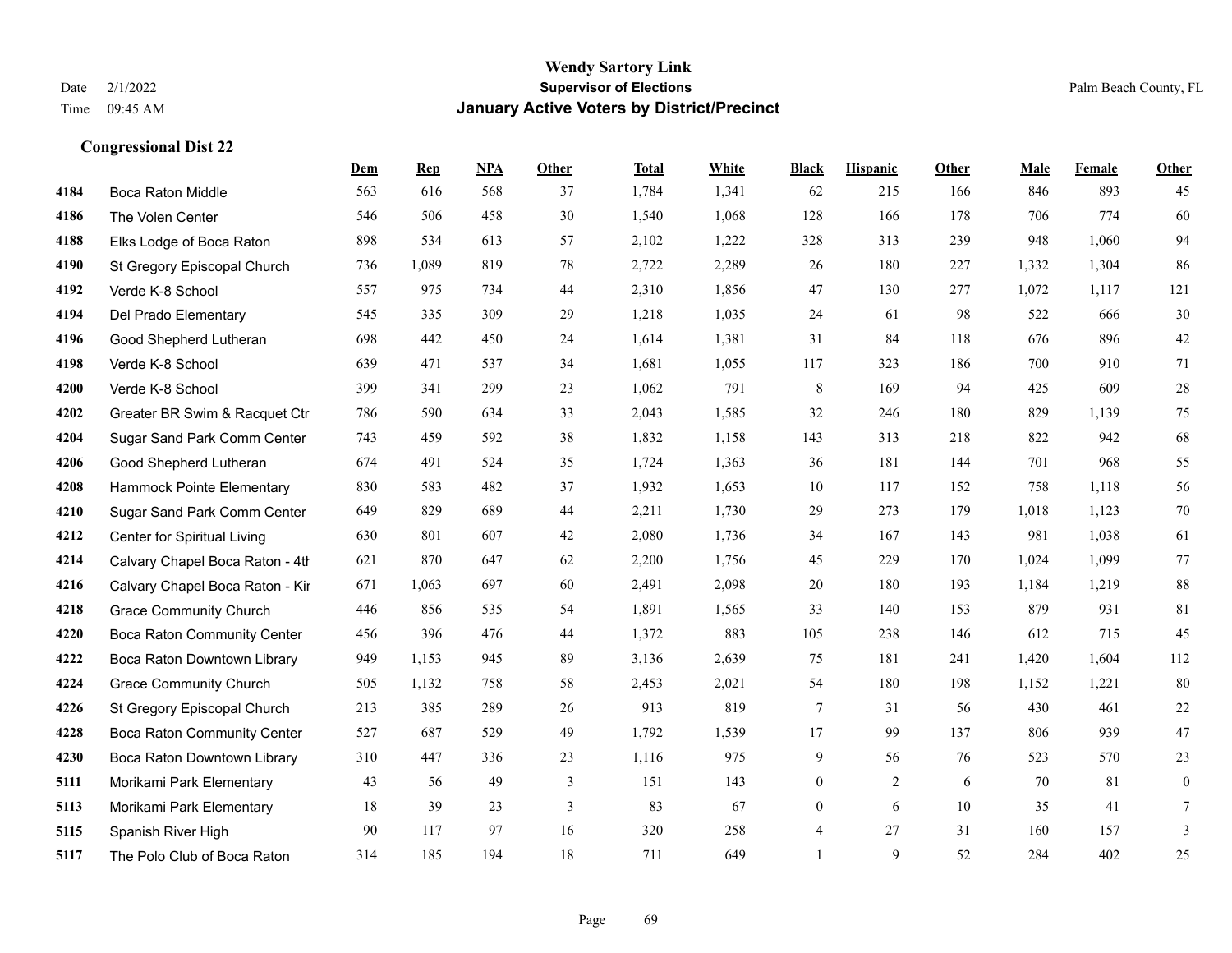|                              |                        | <u>Dem</u> | <b>Rep</b> | <u>NPA</u> | <b>Other</b> | <b>Total</b> | White  | <b>Black</b> | <b>Hispanic</b> | <b>Other</b> | <b>Male</b> | Female | <b>Other</b> |
|------------------------------|------------------------|------------|------------|------------|--------------|--------------|--------|--------------|-----------------|--------------|-------------|--------|--------------|
| 5158                         | Boca West Country Club | 768        | 456        | 524        | 47           | .795         | 1,613  |              |                 | 101          | 746         | .002   | 47           |
| 5160                         | Boca West Country Club | 823        | 471        | 439        | 34           | .767         | .660   |              |                 | 75           | 683         | .038   | 46           |
| 5172                         | Del Prado Elementary   | 233        | 315        | 206        |              | 772          | 694    | 10           |                 | 57           | 365         | 386    |              |
| <b>Congressional Dist 22</b> |                        | 33,877     | 34,059     | 30,154     | 2,308        | 100,398      | 79,429 | 3,012        | 8,968           | 8,989        | 45,232      | 51,633 | 3,533        |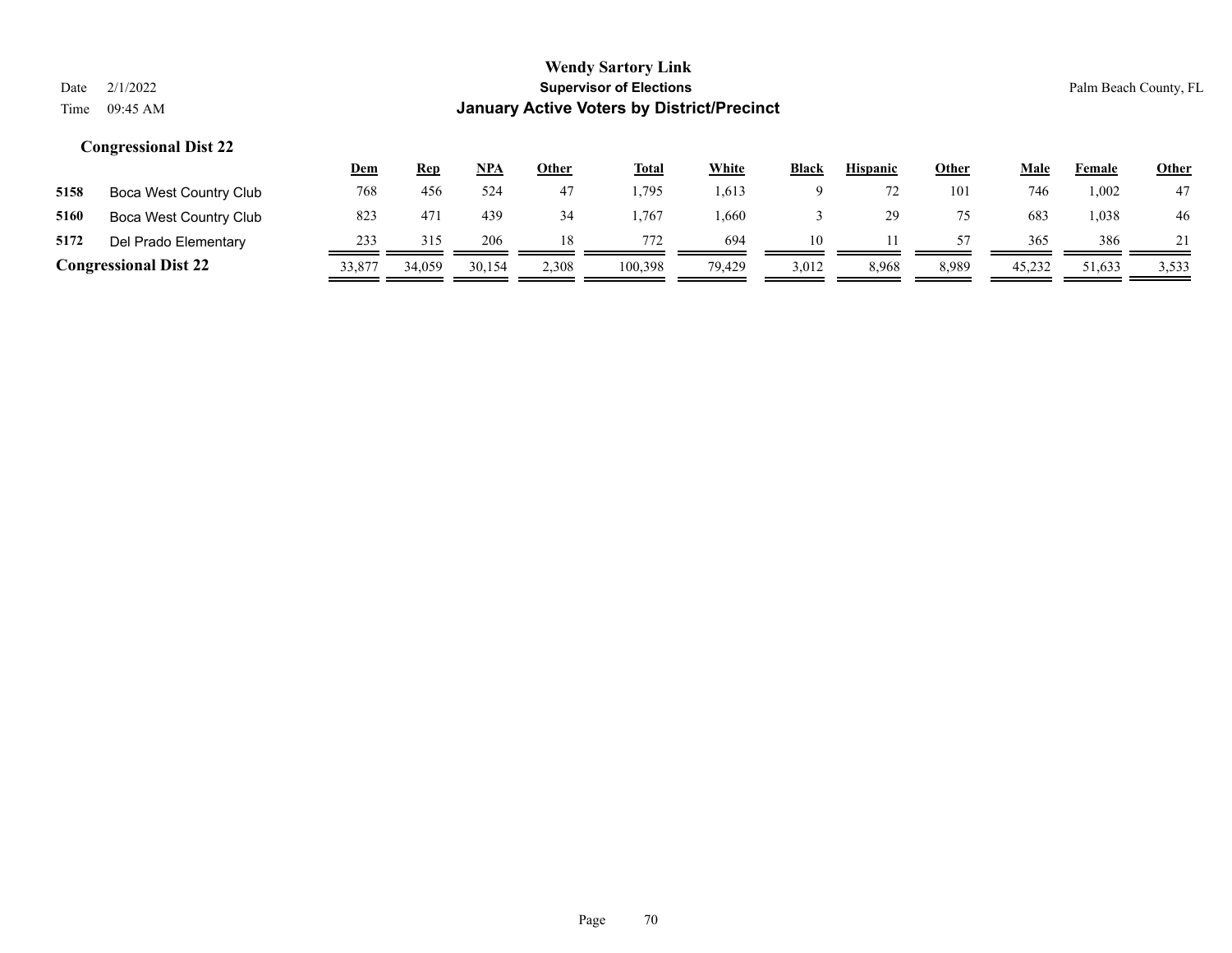## **Unincorporated**

|      |                                     | Dem              | <b>Rep</b>       | NPA              | <b>Other</b>   | <b>Total</b>     | <b>White</b>   | <b>Black</b>     | <b>Hispanic</b>  | <b>Other</b> | Male           | <b>Female</b>  | <b>Other</b>     |
|------|-------------------------------------|------------------|------------------|------------------|----------------|------------------|----------------|------------------|------------------|--------------|----------------|----------------|------------------|
| 1002 | <b>Canal Point Community Center</b> | $\mathbf{0}$     | $\mathbf{0}$     | $\mathbf{0}$     | $\theta$       | $\overline{0}$   | $\overline{0}$ | $\Omega$         | $\overline{0}$   | $\theta$     | $\theta$       | $\overline{0}$ | $\Omega$         |
| 1004 | Pierce Hammock Elementary           | 2                | 5                | 3                | $\theta$       | 10               | 10             | $\theta$         | $\overline{0}$   | $\Omega$     |                | 6              | $\theta$         |
| 1006 | Journey Church of Jupiter           | $\Omega$         | $\theta$         | $\theta$         | $\Omega$       | $\Omega$         | $\theta$       | $\Omega$         | $\Omega$         | $\Omega$     | $\Omega$       | $\Omega$       |                  |
| 1008 | Journey Church of Jupiter           |                  | $\mathbf{0}$     | $\mathbf{0}$     | $\mathbf{0}$   | $\mathbf{0}$     | $\overline{0}$ | $\theta$         | $\overline{0}$   | $\theta$     | $\mathbf{0}$   | $\theta$       |                  |
| 1010 | Journey Church of Jupiter           | $\Omega$         | $\theta$         | $\mathbf{0}$     | $\theta$       | $\theta$         | $\overline{0}$ | 0                | $\overline{0}$   | $\Omega$     | $\theta$       | $\theta$       | $\Omega$         |
| 1012 | Caloosa POA Meeting Room            | 0                | $\mathbf{0}$     | $\mathbf{0}$     | $\theta$       | $\theta$         | $\overline{0}$ | $\theta$         | $\overline{0}$   | $\Omega$     | $\overline{0}$ | $\Omega$       |                  |
| 1014 | Caloosa POA Meeting Room            | $\theta$         | $\mathbf{1}$     | $\mathbf{0}$     | $\mathbf{0}$   |                  |                | $\theta$         | $\mathbf{0}$     | $\theta$     | $\overline{0}$ | $\theta$       |                  |
| 1016 | Journey Church of Jupiter           | $\Omega$         | $\mathbf{0}$     | $\theta$         | $\theta$       | $\theta$         | $\theta$       | $\mathbf{0}$     | $\overline{0}$   | $\Omega$     | $\Omega$       | $\Omega$       | $\theta$         |
| 1018 | Calvary Church of Jupiter           | 440              | 841              | 472              | 47             | 1,800            | 1,593          | 20               | 94               | 93           | 852            | 893            | 55               |
| 1019 | Calvary Church of Jupiter           | 196              | 380              | 224              | 8              | 808              | 724            | $\theta$         | 47               | 37           | 389            | 402            | 17               |
| 1020 | Caloosa POA Meeting Room            | $\mathbf{0}$     | $\boldsymbol{0}$ | $\boldsymbol{0}$ | $\mathbf{0}$   | $\mathbf{0}$     | $\overline{0}$ | $\mathbf{0}$     | $\overline{0}$   | $\mathbf{0}$ | $\mathbf{0}$   | $\overline{0}$ | $\boldsymbol{0}$ |
| 1022 | Journey Church of Jupiter           | 688              | 1,250            | 778              | 61             | 2,777            | 2,377          | 34               | 188              | 178          | 1,337          | 1,364          | 76               |
| 1024 | Calvary Church of Jupiter           | 7                | 6                | $\overline{7}$   | $\mathbf{0}$   | 20               | 20             | $\mathbf{0}$     | $\mathbf{0}$     | $\theta$     | 11             | 9              | $\mathbf{0}$     |
| 1026 | Calvary Church of Jupiter           | 329              | 624              | 346              | $28\,$         | 1,327            | 1,175          | 11               | 77               | 64           | 633            | 663            | 31               |
| 1028 | Jupiter Farms Elementary            | 529              | 1,020            | 596              | 63             | 2,208            | 1,928          | 15               | 139              | 126          | 1,070          | 1,077          | 61               |
| 1030 | Calvary Church of Jupiter           | 17               | 38               | 23               | $\overline{4}$ | 82               | 75             | $\overline{0}$   | 4                | 3            | 40             | 39             | 3                |
| 1032 | Jupiter Farms Park Community I      | 301              | 577              | 367              | 29             | 1,274            | 1,070          | 13               | 109              | 82           | 623            | 610            | 41               |
| 1036 | Calvary Church of Jupiter           | $\boldsymbol{0}$ | $\boldsymbol{0}$ | $\boldsymbol{0}$ | $\mathbf{0}$   | $\boldsymbol{0}$ | $\mathbf{0}$   | $\boldsymbol{0}$ | $\boldsymbol{0}$ | $\mathbf{0}$ | $\mathbf{0}$   | $\overline{0}$ | $\mathbf{0}$     |
| 1038 | William T Dwyer High                | 802              | 1,307            | 774              | 60             | 2,943            | 2,476          | 63               | 174              | 230          | 1,410          | 1,430          | 103              |
| 1044 | Limestone Creek Elementary          | 419              | 121              | 188              | 19             | 747              | 224            | 347              | 91               | 85           | 358            | 361            | 28               |
| 1046 | West Jupiter Recreation Center      | 268              | 147              | 152              | 11             | 578              | 270            | 163              | 112              | 33           | 249            | 309            | $20\,$           |
| 1060 | West Jupiter Recreation Center      | 71               | 105              | 71               | $\overline{4}$ | 251              | 206            | $\boldsymbol{0}$ | 25               | 20           | 101            | 134            | 16               |
| 1062 | <b>Harvest Community Church</b>     | 606              | 1,151            | 558              | 48             | 2,363            | 2,159          | 12               | 53               | 139          | 1,148          | 1,138          | 77               |
| 1064 | Jupiter Community Center            | 75               | 126              | 63               | 3              | 267              | 244            | $\overline{0}$   | 6                | 17           | 131            | 129            | $\tau$           |
| 1070 | <b>Jupiter Community Center</b>     | 56               | 67               | 90               | $\overline{4}$ | 217              | 170            |                  | 41               | 5            | 112            | 97             | 8                |
| 1080 | First Baptist Church Teq            | 92               | 146              | 79               | $\overline{4}$ | 321              | 295            | 0                | 9                | 17           | 163            | 148            | 10               |
| 1082 | First Baptist Church Teq            | 72               | 140              | 86               | 9              | 307              | 283            |                  | 12               | 11           | 143            | 155            | 9                |
| 1084 | First Baptist Church Teq            | 12               | 53               | 10               | $\Omega$       | 75               | 72             |                  | $\theta$         | 2            | 37             | 37             |                  |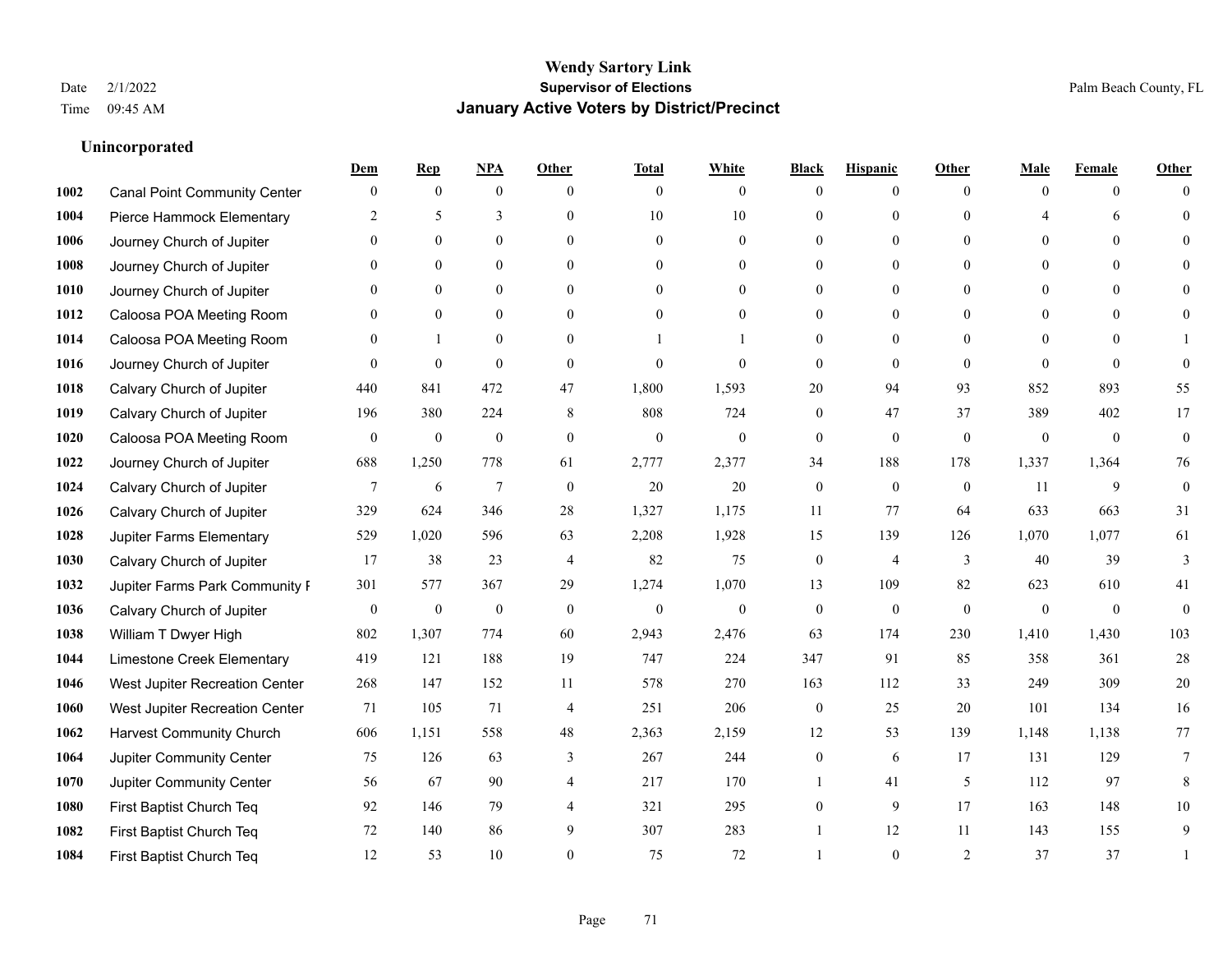## **Unincorporated**

|      |                                  | Dem              | <b>Rep</b>       | NPA              | <b>Other</b>    | <b>Total</b>     | <b>White</b>     | <b>Black</b>     | <b>Hispanic</b>  | <b>Other</b>   | <b>Male</b>  | <b>Female</b> | <b>Other</b>   |
|------|----------------------------------|------------------|------------------|------------------|-----------------|------------------|------------------|------------------|------------------|----------------|--------------|---------------|----------------|
| 1096 | First Baptist Church Teq         | 46               | 71               | 38               | $\mathbf{0}$    | 155              | 126              | 7                | 13               | 9              | 78           | 73            | $\overline{4}$ |
| 1110 | <b>Tequesta Council Chambers</b> | 105              | 121              | 97               | $\overline{4}$  | 327              | 287              | 4                | 19               | 17             | 147          | 171           | 9              |
| 1114 | <b>Tequesta Council Chambers</b> | 114              | 310              | 140              | 13              | 577              | 553              | $\overline{0}$   | 5                | 19             | 258          | 309           | 10             |
| 1122 | <b>Tequesta Council Chambers</b> | 37               | 85               | 39               | $\mathfrak{Z}$  | 164              | 155              | $\overline{0}$   | 1                | 8              | 79           | 82            | 3              |
| 1130 | PBC Fire Rescue #18              |                  | 2                | $\mathbf{1}$     | $\Omega$        | $\overline{4}$   | $\overline{4}$   | $\Omega$         | $\Omega$         | $\Omega$       | 2            |               |                |
| 1132 | PBC Fire Rescue #18              | $\mathbf{0}$     | 3                | -1               | $\overline{0}$  | 4                | $\overline{4}$   | $\overline{0}$   | $\overline{0}$   | $\Omega$       | 2            | 2             | 0              |
| 1134 | PBC Fire Rescue #18              | $\theta$         | $\mathbf{0}$     | $\mathbf{0}$     | $\mathbf{0}$    | $\mathbf{0}$     | $\overline{0}$   | $\overline{0}$   | $\mathbf{0}$     | $\theta$       | $\Omega$     | $\theta$      | $\theta$       |
| 1138 | Grace Immanuel Bible Church      | 220              | 830              | 366              | 34              | 1,450            | 1,383            | $\Omega$         | 13               | 54             | 619          | 800           | 31             |
| 1146 | Newhaven Clubhouse               | 15               | 34               | $\overline{7}$   | $\mathbf{1}$    | 57               | 51               | 0                | 1                | 5              | 29           | 27            |                |
| 1154 | Holy Spirit Lutheran             | 135              | 300              | 132              | 18              | 585              | 523              | 3                | 28               | 31             | 276          | 289           | $20\,$         |
| 1156 | Holy Spirit Lutheran             | $\mathbf{0}$     | $\mathbf{0}$     | $\theta$         | $\theta$        | $\mathbf{0}$     | $\overline{0}$   | $\overline{0}$   | $\overline{0}$   | $\theta$       | $\theta$     | $\theta$      | $\theta$       |
| 1158 | Holy Spirit Lutheran             | $\theta$         |                  | $\mathbf{1}$     | $\mathbf{0}$    | 2                | 1                | $\overline{0}$   | 1                | $\Omega$       | -1           |               | $\theta$       |
| 1160 | Holy Spirit Lutheran             |                  | $\mathbf{0}$     | $\mathbf{1}$     | $\theta$        | $\overline{2}$   | $\overline{2}$   | $\overline{0}$   | $\overline{0}$   | $\Omega$       |              |               | 0              |
| 1162 | Holy Spirit Lutheran             | 2                | $\overline{4}$   | 5                | $\overline{2}$  | 13               | 13               | $\overline{0}$   | $\boldsymbol{0}$ | $\mathbf{0}$   | 6            | $\tau$        | $\theta$       |
| 1166 | Holy Spirit Lutheran             | 6                | 23               | 12               | $\overline{0}$  | 41               | 34               | $\overline{0}$   | $\overline{2}$   | 5              | 18           | 23            | 0              |
| 1168 | Holy Spirit Lutheran             | $\theta$         | $\mathbf{0}$     | $\mathbf{0}$     | $\theta$        | $\Omega$         | $\overline{0}$   | $\theta$         | $\overline{0}$   | $\Omega$       | $\theta$     | $\theta$      | 0              |
| 1170 | Caloosa POA Meeting Room         | $\theta$         | $\mathbf{0}$     | $\mathbf{0}$     | $\mathbf{0}$    | $\mathbf{0}$     | $\overline{0}$   | $\boldsymbol{0}$ | $\overline{0}$   | $\mathbf{0}$   | $\Omega$     | $\mathbf{0}$  | $\mathbf{0}$   |
| 1172 | Caloosa POA Meeting Room         | 125              | 283              | 123              | 9               | 540              | 459              | 14               | 23               | 44             | 247          | 275           | $18\,$         |
| 1173 | Caloosa POA Meeting Room         | 67               | 122              | 61               | 2               | 252              | 214              | 5                | 14               | 19             | 119          | 123           | $10\,$         |
| 1182 | William T Dwyer High             | 156              | 264              | 140              | $7\phantom{.0}$ | 567              | 483              | 15               | 29               | 40             | 270          | 283           | 14             |
| 1184 | Eastpointe Country Club          | 518              | 679              | 411              | 38              | 1,646            | 1,535            | 12               | 28               | 71             | 738          | 875           | 33             |
| 1198 | 1st Baptist Church PBG           | 553              | 482              | 420              | 34              | 1,489            | 1,043            | 129              | 164              | 153            | 716          | 725           | $48\,$         |
| 1200 | Dwight D Eisenhower Elementar    | $\boldsymbol{0}$ | $\boldsymbol{0}$ | $\boldsymbol{0}$ | $\mathbf{0}$    | $\boldsymbol{0}$ | $\boldsymbol{0}$ | $\mathbf{0}$     | $\overline{0}$   | $\theta$       | $\mathbf{0}$ | $\mathbf{0}$  | $\mathbf{0}$   |
| 1202 | <b>Cross Community Church</b>    | 499              | 1,065            | 567              | 41              | 2,172            | 1,942            | 14               | 92               | 124            | 1,036        | 1,066         | 70             |
| 1204 | Holy Spirit Lutheran             | 9                | 23               | 14               | 3               | 49               | 43               | $\Omega$         | 2                | $\overline{4}$ | 24           | 21            | 4              |
| 1206 | Holy Spirit Lutheran             | 11               | 82               | 25               | 3               | 121              | 117              | 0                | 3                | $\overline{1}$ | 58           | 62            |                |
| 1210 | Holy Spirit Lutheran             | 206              | 274              | 155              | $\overline{7}$  | 642              | 572              | 2                | 25               | 43             | 309          | 311           | $22\,$         |
| 1216 | <b>Oceanview Methodist</b>       | 138              | 319              | 155              | 17              | 629              | 542              | 10               | 34               | 43             | 307          | 309           | 13             |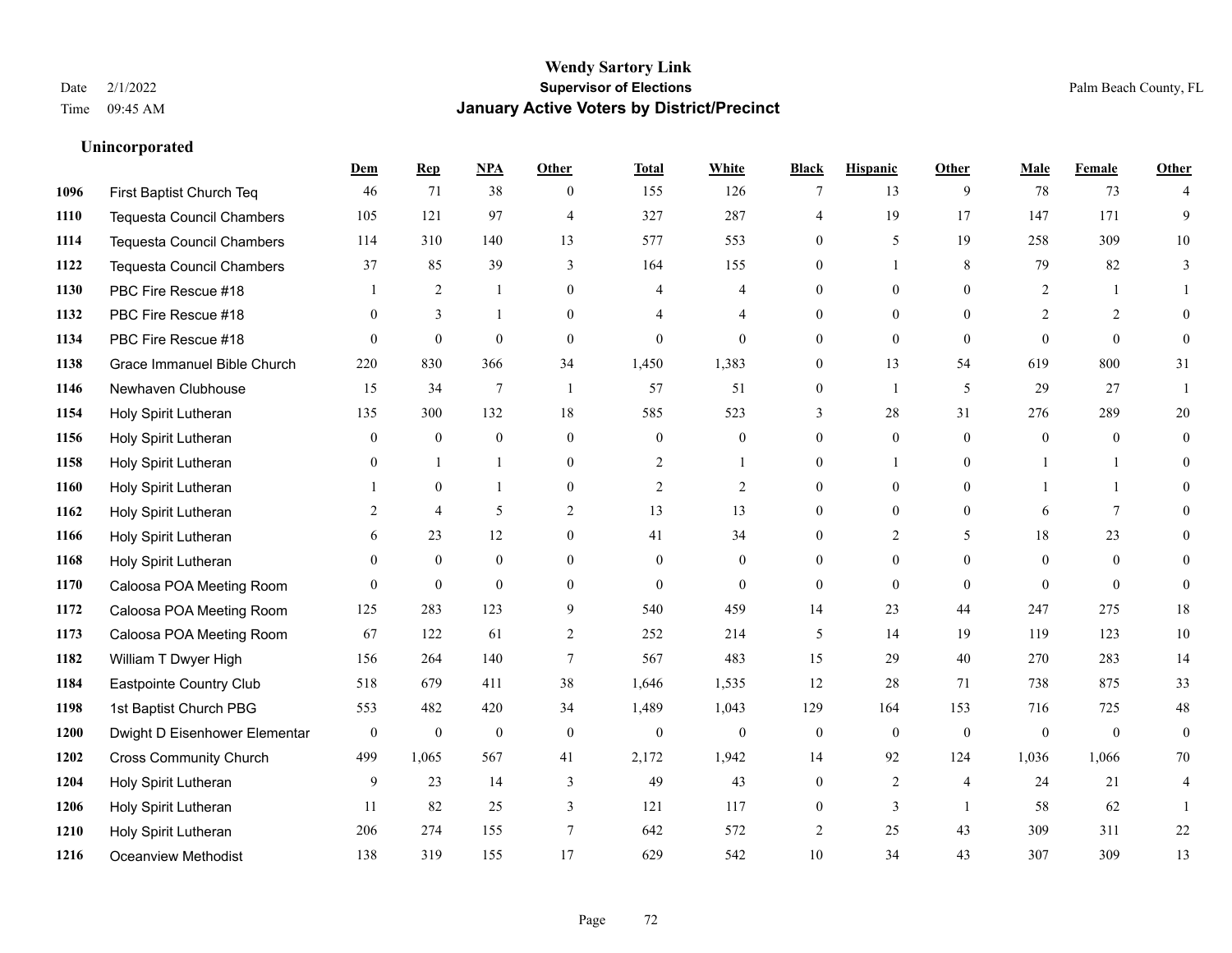|      |                                    | Dem              | <b>Rep</b>       | NPA              | <b>Other</b>   | <b>Total</b> | <b>White</b>   | <b>Black</b>   | <b>Hispanic</b> | <b>Other</b>   | <b>Male</b>    | <b>Female</b>  | <b>Other</b>     |
|------|------------------------------------|------------------|------------------|------------------|----------------|--------------|----------------|----------------|-----------------|----------------|----------------|----------------|------------------|
| 1218 | Osceola Creek Middle               |                  | $\mathbf{0}$     | $\boldsymbol{0}$ | $\theta$       | 1            | 1              | $\mathbf{0}$   | $\overline{0}$  | $\theta$       | $\mathbf{1}$   | $\overline{0}$ | $\Omega$         |
| 1220 | Pierce Hammock Elementary          | $\theta$         | $\mathbf{0}$     | $\mathbf{0}$     | $\theta$       | $\theta$     | $\overline{0}$ | $\theta$       | $\mathbf{0}$    | $\Omega$       | $\theta$       | $\theta$       | $\theta$         |
| 1224 | Pierce Hammock Elementary          | $\Omega$         | $\theta$         | $\theta$         | $\Omega$       | $\Omega$     | $\Omega$       | $\Omega$       | $\theta$        | $\Omega$       | $\Omega$       | $\Omega$       | $\Omega$         |
| 1256 | North County Senior Center         |                  | $\overline{2}$   | 3                | 3              | 9            | 8              | $\overline{1}$ | $\mathbf{0}$    | $\theta$       | 5              | $\overline{4}$ | $\theta$         |
| 1258 | North County Senior Center         | 308              | 229              | 256              | 28             | 821          | 454            | 93             | 122             | 152            | 367            | 427            | 27               |
| 1276 | Palm Beach Gardens High            | 122              | 92               | 80               | 5              | 299          | 192            | 48             | 39              | 20             | 136            | 154            | 9                |
| 1278 | Garden Lodge 366 F&AM              | 362              | 185              | 271              | 19             | 837          | 403            | 193            | 138             | 103            | 366            | 438            | 33               |
| 1282 | Pew Leadership Center              | 77               | 49               | 58               | 6              | 190          | 137            | 13             | 18              | 22             | 96             | 81             | 13               |
| 1286 | PBG Moose Lodge 2010               | 47               | 49               | 39               | 3              | 138          | 111            | 5              | 12              | 10             | 69             | 61             | 8                |
| 1294 | Dwight D Eisenhower Elementar      | 27               | 79               | 22               | $\tau$         | 135          | 115            | 5              | 4               | 11             | 67             | 67             | 1                |
| 1298 | PBG Moose Lodge 2010               | 37               | 34               | 22               | 2              | 95           | 85             | $\mathbf{1}$   | $\overline{4}$  | 5              | 39             | 55             | 1                |
| 1300 | <b>Cross Community Church</b>      |                  | 3                | $\mathbf{1}$     | $\mathbf{0}$   | 5            | $\overline{4}$ | $\theta$       | $\theta$        | $\overline{1}$ | $\overline{2}$ | 3              | $\theta$         |
| 1302 | Dwight D Eisenhower Elementar      | 37               | 55               | 36               | 3              | 131          | 111            | $\mathbf{1}$   | $\tau$          | 12             | 63             | 63             | 5                |
| 1304 | <b>NPB Community Center</b>        | 207              | 263              | 190              | 27             | 687          | 588            | 12             | 44              | 43             | 352            | 307            | $28\,$           |
| 1305 | <b>NPB Community Center</b>        | $\boldsymbol{0}$ | $\mathbf{0}$     | $\mathbf{0}$     | -1             | $\mathbf{1}$ | $\mathbf{1}$   | $\mathbf{0}$   | $\mathbf{0}$    | $\mathbf{0}$   | -1             | $\theta$       | $\boldsymbol{0}$ |
| 1308 | <b>Gardens Mall Community Room</b> | 38               | 66               | 37               | 4              | 145          | 129            | 3              | 3               | 10             | 73             | 68             | 4                |
| 1312 | <b>Gardens Mall Community Room</b> | 6                | 21               | 9                | $\overline{0}$ | 36           | 33             | $\mathbf{0}$   | $\overline{2}$  | $\overline{1}$ | 18             | 18             | $\theta$         |
| 1330 | 1st Unitarian Church NPB           | 36               | 38               | 41               | 3              | 118          | 95             | 9              | 6               | 8              | 64             | 51             | 3                |
| 1336 | <b>Gardens Mall Community Room</b> | 35               | 91               | 44               | $\overline{4}$ | 174          | 156            | $\mathbf{0}$   | 4               | 14             | 89             | 78             | 7                |
| 1338 | <b>Eissey Campus Theater</b>       | 96               | 395              | 107              | 19             | 617          | 594            | $\mathbf{1}$   | $\mathbf{1}$    | 21             | 272            | 334            | 11               |
| 1354 | <b>Grove Park Elementary</b>       | 92               | 168              | 76               | 3              | 339          | 284            | 11             | 21              | 23             | 157            | 172            | 10               |
| 1362 | <b>Grove Park Elementary</b>       | 213              | 120              | 188              | 7              | 528          | 263            | $48\,$         | 162             | 55             | 236            | 274            | $18\,$           |
| 1366 | Palm Lake Estates - The Pines      | 63               | 77               | 48               | $\overline{4}$ | 192          | 157            | 15             | 6               | 14             | 90             | 96             | 6                |
| 1370 | Palm Lake Estates - The Pines      | 118              | 117              | 84               | 5              | 324          | 266            | 15             | 27              | 16             | 136            | 178            | 10               |
| 1374 | Pew Leadership Center              | 190              | 82               | 141              | 10             | 423          | 215            | 117            | 49              | 42             | 175            | 235            | 13               |
| 1389 | Palm Beach Shores Town Hall        | $\mathbf{0}$     | $\boldsymbol{0}$ | $\mathbf{0}$     | $\mathbf{0}$   | $\mathbf{0}$ | $\mathbf{0}$   | $\mathbf{0}$   | $\mathbf{0}$    | $\theta$       | $\mathbf{0}$   | $\mathbf{0}$   | $\boldsymbol{0}$ |
| 2010 | Cypress Lakes HOA                  | 599              | 336              | 289              | 30             | 1,254        | 848            | 211            | 97              | 98             | 480            | 738            | 36               |
| 2012 | Century Village Clubhouse          | 62               | 31               | 25               | $\overline{2}$ | 120          | 72             | 14             | 19              | 15             | 56             | 60             | 4                |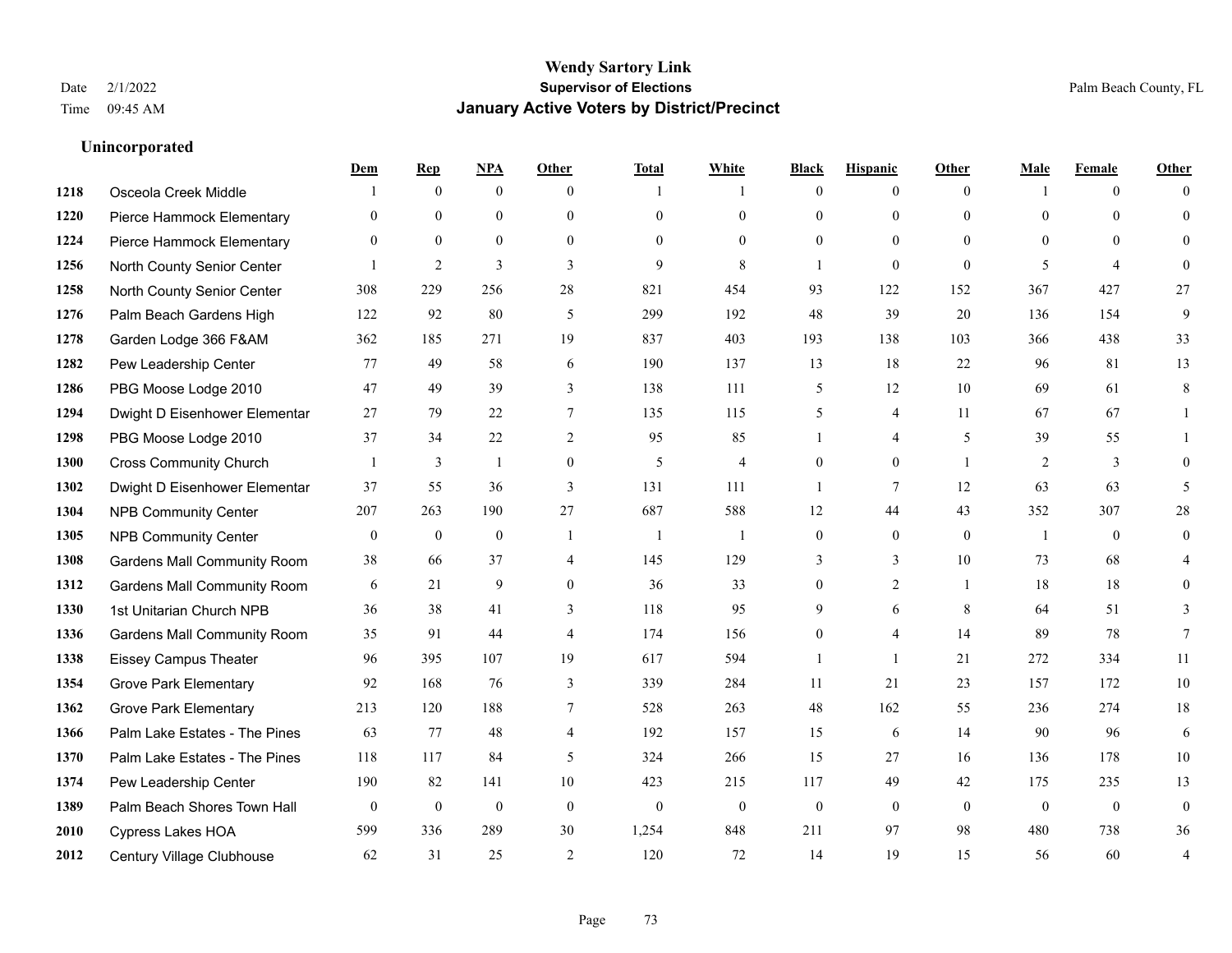|      |                                 | Dem            | <b>Rep</b>     | NPA              | <b>Other</b>   | <b>Total</b>   | <b>White</b>   | <b>Black</b>            | <b>Hispanic</b>  | <b>Other</b>   | <b>Male</b>    | <b>Female</b> | <b>Other</b>     |
|------|---------------------------------|----------------|----------------|------------------|----------------|----------------|----------------|-------------------------|------------------|----------------|----------------|---------------|------------------|
| 2020 | Jeaga Middle                    | 210            | 98             | 136              | 10             | 454            | 220            | 129                     | 77               | 28             | 198            | 248           | 8                |
| 2021 | Jeaga Middle                    | 167            | 58             | 120              | 14             | 359            | 111            | 123                     | 75               | 50             | 141            | 206           | 12               |
| 2022 | Century Village Clubhouse       | 793            | 406            | 341              | 36             | 1,576          | 1,013          | 224                     | 208              | 131            | 623            | 902           | 51               |
| 2024 | Century Village Clubhouse       | 789            | 433            | 323              | 42             | 1,587          | 1,111          | 163                     | 171              | 142            | 622            | 914           | 51               |
| 2026 | Century Village Clubhouse       | 631            | 333            | 299              | 28             | 1,291          | 800            | 196                     | 198              | 97             | 506            | 733           | 52               |
| 2028 | Century Village Clubhouse       | 337            | 191            | 151              | 9              | 688            | 474            | 68                      | 88               | 58             | 249            | 417           | $22\,$           |
| 2030 | <b>Benoist Farms Elementary</b> | 576            | 152            | 320              | 25             | 1,073          | 262            | 465                     | 239              | 107            | 417            | 606           | 50               |
| 2036 | <b>Turning Points Academy</b>   | 762            | 424            | 373              | 36             | 1,595          | 935            | 291                     | 260              | 109            | 594            | 957           | $44\,$           |
| 2038 | <b>Turning Points Academy</b>   | 825            | 182            | 359              | 21             | 1,387          | 492            | 633                     | 152              | 110            | 480            | 867           | $40\,$           |
| 2040 | Wynnebrook Elementary           | 811            | 274            | 426              | 21             | 1,532          | 421            | 596                     | 355              | 160            | 667            | 794           | 71               |
| 2041 | Wynnebrook Elementary           | 535            | 251            | 400              | 18             | 1,204          | 483            | 136                     | 489              | 96             | 506            | 646           | $52\,$           |
| 2044 | St Christophers Episcopal Chr   | 1,107          | 287            | 579              | 32             | 2,005          | 573            | 821                     | 399              | 212            | 897            | 1,013         | 95               |
| 2048 | Elks Lodge #1352                | 2              | 3              | $\boldsymbol{0}$ | $\mathbf{0}$   | 5              | 3              | $\overline{\mathbf{1}}$ | $\overline{0}$   | $\overline{1}$ | 3              |               |                  |
| 2050 | Elks Lodge #1352                | 25             | 25             | 38               | 3              | 91             | 52             | 12                      | 17               | 10             | 48             | 39            | $\overline{4}$   |
| 2052 | Elks Lodge #1352                | 555            | 148            | 275              | 20             | 998            | 176            | 477                     | 151              | 194            | 460            | 498           | 40               |
| 2054 | Elks Lodge #1352                | 1,284          | 332            | 726              | 27             | 2,369          | 460            | 1,006                   | 608              | 295            | 1,051          | 1,212         | 106              |
| 2056 | Clayton Hutcheson Hall B        | 715            | 319            | 568              | 18             | 1,620          | 502            | 288                     | 665              | 165            | 714            | 819           | $87\,$           |
| 2058 | Clayton Hutcheson Hall B        | 3              | 1              | $\boldsymbol{0}$ | $\theta$       | 4              | $\overline{3}$ | $\mathbf{0}$            | $\mathbf{1}$     | $\theta$       | 2              | 2             | $\theta$         |
| 2060 | <b>West Gate Elementary</b>     | 386            | 223            | 343              | 12             | 964            | 311            | 73                      | 496              | 84             | 464            | 450           | 50               |
| 2080 | <b>Everglades Elementary</b>    | 161            | 175            | 126              | 9              | 471            | 267            | 68                      | 80               | 56             | 216            | 234           | 21               |
| 2081 | <b>Everglades Elementary</b>    | 69             | 87             | 46               | $\theta$       | 202            | 146            | $\tau$                  | 26               | 23             | 100            | 96            | 6                |
| 2082 | Pine Jog Environmental Center   | 170            | 295            | 172              | 12             | 649            | 444            | 25                      | 123              | 57             | 306            | 328           | 15               |
| 2083 | Pine Jog Environmental Center   | 7              | 21             | 17               | $\overline{0}$ | 45             | 30             | $\boldsymbol{0}$        | 13               | 2              | 21             | 23            | 1                |
| 2085 | Pine Jog Environmental Center   | $\overline{2}$ | 1              | $\mathbf{0}$     | $\overline{0}$ | 3              | 3              | $\overline{0}$          | $\overline{0}$   | $\mathbf{0}$   | $\overline{1}$ | 2             | $\theta$         |
| 2087 | Pine Jog Environmental Center   |                | $\mathbf{1}$   | $\theta$         | $\theta$       | $\overline{2}$ | $\overline{2}$ | $\Omega$                | $\Omega$         | $\theta$       | $\overline{2}$ | $\Omega$      | $\theta$         |
| 2088 | Melaleuca Elementary            | 853            | 529            | 677              | 41             | 2,100          | 1,050          | 354                     | 503              | 193            | 960            | 1,062         | $78\,$           |
| 2090 | Pine Jog Environmental Center   | $\mathbf{0}$   | 2              | $\mathbf{0}$     | $\mathbf{0}$   | $\overline{c}$ | 1              | $\boldsymbol{0}$        | $\boldsymbol{0}$ | $\overline{1}$ | $\overline{0}$ |               | -1               |
| 2092 | Pine Jog Environmental Center   |                | $\overline{1}$ |                  |                | $\overline{4}$ | 4              | $\mathbf{0}$            | $\overline{0}$   | $\theta$       | 2              | 2             | $\boldsymbol{0}$ |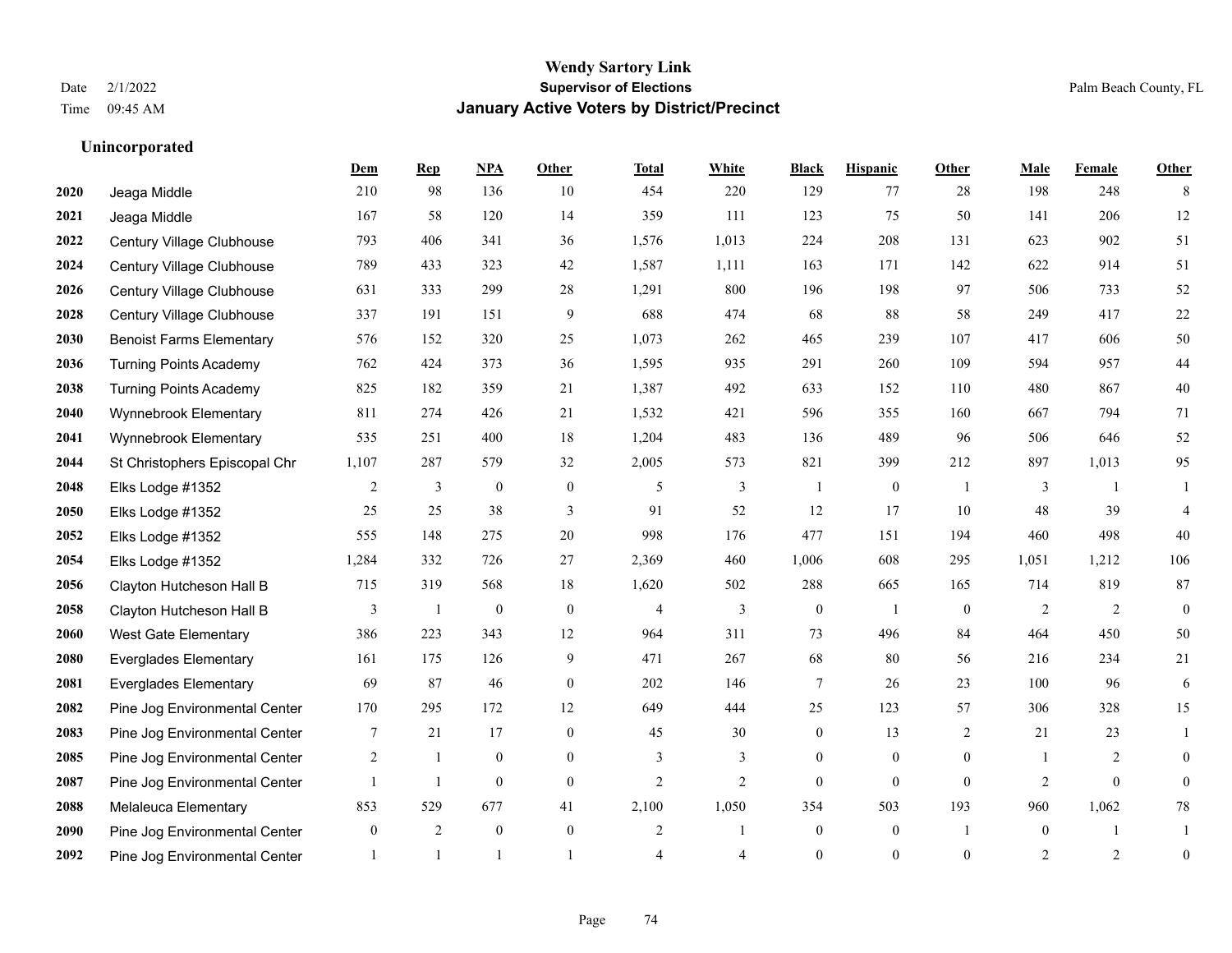|      |                                | Dem          | <b>Rep</b>       | NPA              | <b>Other</b>   | <b>Total</b>     | <b>White</b>     | <b>Black</b>     | <b>Hispanic</b>  | <b>Other</b>     | <b>Male</b>      | Female           | <b>Other</b>     |
|------|--------------------------------|--------------|------------------|------------------|----------------|------------------|------------------|------------------|------------------|------------------|------------------|------------------|------------------|
| 2094 | Pine Jog Environmental Center  | 366          | 78               | 206              | 10             | 660              | 110              | 260              | 171              | 119              | 274              | 358              | 28               |
| 2096 | 1st Church of the Nazarene     | 253          | 70               | 192              | 5              | 520              | 112              | 21               | 342              | 45               | 244              | 247              | 29               |
| 2097 | 1st Church of the Nazarene     | 229          | 144              | 170              | 10             | 553              | 213              | 41               | 221              | 78               | 246              | 276              | 31               |
| 2098 | Iglesia Cristo Mi Redentor     | 431          | 224              | 349              | 26             | 1,030            | 328              | 160              | 447              | 95               | 434              | 532              | 64               |
| 2100 | Iglesia Cristo Mi Redentor     | 775          | 355              | 575              | 35             | 1,740            | 434              | 374              | 758              | 174              | 716              | 936              | 88               |
| 2102 | Union Congregational Church    | 1,176        | 343              | 658              | 39             | 2,216            | 487              | 648              | 852              | 229              | 890              | 1,217            | 109              |
| 2104 | Lake Lytal Park                | 502          | 234              | 344              | 25             | 1,105            | 306              | 231              | 459              | 109              | 462              | 588              | 55               |
| 2106 | Main Library                   | 613          | 277              | 425              | 38             | 1,353            | 516              | 246              | 461              | 130              | 580              | 716              | 57               |
| 2108 | <b>Berkshire Elementary</b>    | 733          | 338              | 662              | 35             | 1,768            | 468              | 203              | 907              | 190              | 771              | 905              | 92               |
| 2110 | <b>Berkshire Elementary</b>    | 177          | 85               | 140              | 6              | 408              | 132              | 50               | 177              | 49               | 168              | 218              | $22\,$           |
| 2114 | Main Library                   | 367          | 284              | 322              | 14             | 987              | 358              | 61               | 483              | 85               | 445              | 493              | 49               |
| 2115 | The Ark Church                 | 76           | 49               | 62               | $\mathfrak{H}$ | 192              | 88               | 12               | 71               | 21               | 87               | 94               | 11               |
| 2116 | The Ark Church                 | 800          | 560              | 716              | 37             | 2,113            | 912              | 150              | 880              | 171              | 895              | 1,140            | $78\,$           |
| 2117 | The Ark Church                 |              | $\boldsymbol{0}$ | $\mathbf{1}$     | $\mathbf{0}$   | $\sqrt{2}$       | $\mathbf{1}$     | 1                | $\boldsymbol{0}$ | $\boldsymbol{0}$ | -1               | -1               | $\boldsymbol{0}$ |
| 2125 | St Marys Orthodox Church       | 337          | 349              | 254              | 9              | 949              | 506              | 43               | 337              | 63               | 430              | 483              | 36               |
| 2126 | St Marys Orthodox Church       | 271          | 252              | 234              | 10             | 767              | 430              | 32               | 240              | 65               | 361              | 385              | 21               |
| 2148 | <b>Liberty Park Elementary</b> | $\mathbf{0}$ | $\boldsymbol{0}$ | $\boldsymbol{0}$ | $\mathbf{0}$   | $\boldsymbol{0}$ | $\boldsymbol{0}$ | $\boldsymbol{0}$ | $\mathbf{0}$     | $\boldsymbol{0}$ | $\boldsymbol{0}$ | $\boldsymbol{0}$ | $\boldsymbol{0}$ |
| 2154 | <b>Forest Hill Elementary</b>  | 1,133        | 445              | 804              | 36             | 2,418            | 728              | 399              | 1,049            | 242              | 1,047            | 1,246            | 125              |
| 2156 | Cresthaven Emory Aud           | 627          | 406              | 305              | 14             | 1,352            | 747              | 100              | 413              | 92               | 497              | 807              | 48               |
| 2158 | <b>Community Of Hope</b>       | 1,087        | 423              | 858              | 28             | 2,396            | 596              | 436              | 1,049            | 315              | 1,051            | 1,231            | 114              |
| 2160 | Cresthaven Barkley Aud         | 505          | 349              | 293              | 19             | 1,166            | 585              | 85               | 395              | 101              | 494              | 622              | 50               |
| 2162 | Cresthaven Ashley Aud          | 333          | 217              | 231              | 15             | 796              | 396              | 41               | 297              | 62               | 314              | 449              | 33               |
| 2164 | Covered Bridge Clubhouse       | 1,111        | 740              | 678              | 40             | 2,569            | 1,771            | 140              | 488              | 170              | 995              | 1,494            | $80\,$           |
| 2166 | Poinciana Clubhouse            | 910          | 533              | 507              | 37             | 1,987            | 1,312            | 103              | 414              | 158              | 780              | 1,141            | 66               |
| 2172 | First Baptist Church GA        | 17           | 3                | 9                | $\overline{0}$ | 29               | 13               | 3                | 9                | $\overline{4}$   | 11               | 17               | $\mathbf{1}$     |
| 2186 | American Polish Club           | 319          | 138              | 239              | 7              | 703              | 209              | 112              | 316              | 66               | 312              | 361              | $30\,$           |
| 2188 | St Lukes United Methodist Chr  | 462          | 512              | 436              | 35             | 1,445            | 1,142            | 34               | 191              | 78               | 688              | 718              | 39               |
| 2190 | Lucerne Pointe Clubhouse       | 1,013        | 536              | 652              | 49             | 2,250            | 1,426            | 220              | 427              | 177              | 924              | 1,252            | 74               |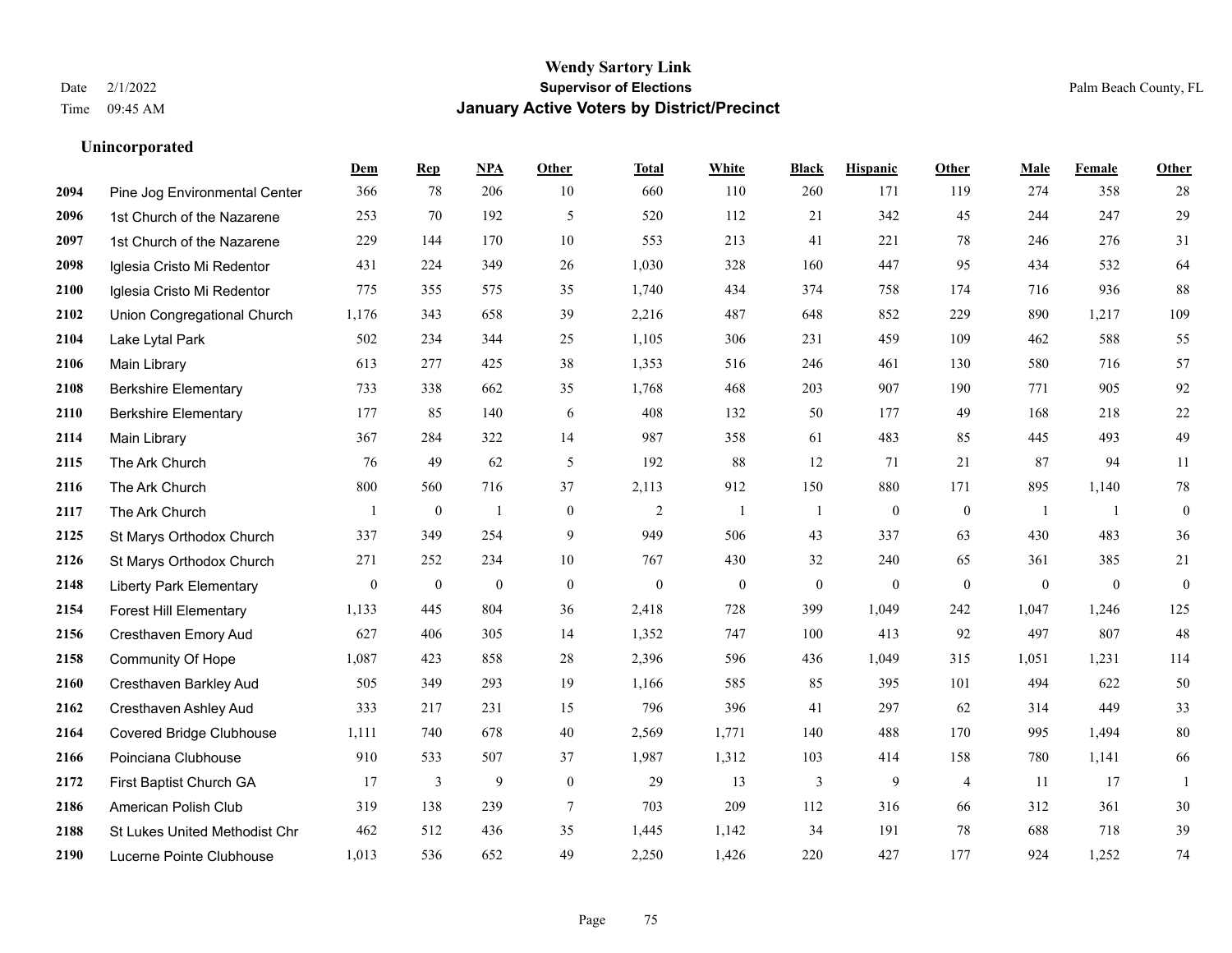|      |                                | Dem      | <b>Rep</b>       | NPA            | <b>Other</b>     | <b>Total</b>     | White          | <b>Black</b>     | <b>Hispanic</b>  | Other        | <b>Male</b>  | Female       | <b>Other</b>     |
|------|--------------------------------|----------|------------------|----------------|------------------|------------------|----------------|------------------|------------------|--------------|--------------|--------------|------------------|
| 2192 | Fountains Of Palm Beach        | 930      | 461              | 593            | 58               | 2,042            | 1,370          | 154              | 348              | 170          | 874          | 1,106        | 62               |
| 2198 | American Finnish Club          | 14       | 9                | 8              | $\mathbf{0}$     | 31               | 17             | $\overline{3}$   | 1                | 10           | 12           | 16           | 3                |
| 2204 | <b>Heritage Elementary</b>     | 555      | 217              | 482            | 29               | 1,283            | 409            | 143              | 617              | 114          | 559          | 652          | $72\,$           |
| 2208 | American Finnish Club          | 6        | $\overline{7}$   | $\overline{1}$ | $\overline{1}$   | 15               | 14             | $\boldsymbol{0}$ | $\mathbf{0}$     | -1           | 6            | 8            | -1               |
| 2210 | American Polish Club           | 231      | 97               | 140            | 5                | 473              | 172            | 112              | 140              | 49           | 190          | 264          | 19               |
| 2214 | Indian Pines Elementary        | 1,192    | 261              | 596            | 39               | 2,088            | 469            | 934              | 450              | 235          | 942          | 1,046        | 100              |
| 2216 | <b>Indian Pines Elementary</b> | 1,784    | 288              | 840            | 44               | 2,956            | 511            | 1,500            | 578              | 367          | 1,341        | 1,469        | 146              |
| 3004 | <b>Community Of Hope</b>       | 66       | 41               | 64             | 3                | 174              | 66             | 10               | 73               | 25           | 86           | 77           | 11               |
| 3008 | Palm Springs Middle            | $\bf{0}$ | $\boldsymbol{0}$ | $\mathbf{0}$   | $\boldsymbol{0}$ | $\boldsymbol{0}$ | $\overline{0}$ | $\boldsymbol{0}$ | $\boldsymbol{0}$ | $\mathbf{0}$ | $\mathbf{0}$ | $\mathbf{0}$ | $\boldsymbol{0}$ |
| 3012 | <b>Emmanuel Baptist Church</b> | 632      | 572              | 429            | $22\,$           | 1,655            | 997            | 45               | 519              | 94           | 695          | 898          | 62               |
| 3016 | <b>Community Of Hope</b>       | 44       | 38               | 56             | 2                | 140              | 37             | 9                | 78               | 16           | 54           | 76           | $10\,$           |
| 3022 | Oasis De Amor Baptist Church   | 500      | 227              | 409            | 18               | 1,154            | 369            | 139              | 504              | 142          | 542          | 546          | 66               |
| 3032 | Special Olympics of PBC        | 680      | 326              | 535            | 35               | 1,576            | 567            | 267              | 608              | 134          | 731          | 764          | 81               |
| 3070 | Mid County Senior Center       | 717      | 268              | 576            | 35               | 1,596            | 517            | 377              | 504              | 198          | 733          | 788          | 75               |
| 3074 | Coastal Chapel                 | 475      | 357              | 338            | 31               | 1,201            | 748            | 104              | 258              | 91           | 569          | 591          | 41               |
| 3080 | American Finnish Club          | 853      | 224              | 576            | 40               | 1,693            | 397            | 528              | 578              | 190          | 732          | 859          | 102              |
| 3084 | Lakes of Sherbrooke            | 694      | 643              | 593            | 54               | 1,984            | 1,343          | 189              | 287              | 165          | 857          | 1,051        | 76               |
| 3086 | Woodlands Middle               | 788      | 609              | 698            | 50               | 2,145            | 1,465          | 142              | 355              | 183          | 1,001        | 1,070        | $74\,$           |
| 3090 | <b>Woodlands Middle</b>        | 1,453    | 827              | 667            | 53               | 3,000            | 2,414          | 184              | 116              | 286          | 1,359        | 1,554        | 87               |
| 3092 | Lacuna HOA Clubhouse           | 1,212    | 768              | 775            | 74               | 2,829            | 1,965          | 278              | 324              | 262          | 1,296        | 1,446        | 87               |
| 3094 | <b>Coral Reef Elementary</b>   | 326      | 241              | 281            | 29               | 877              | 510            | 75               | 202              | 90           | 407          | 443          | $27\,$           |
| 3096 | <b>Coral Reef Elementary</b>   | 822      | 584              | 646            | 56               | 2,108            | 1,348          | 260              | 269              | 231          | 976          | 1,055        | $77\,$           |
| 3098 | <b>Manatee Elementary</b>      | 672      | 590              | 540            | 47               | 1,849            | 1,257          | 179              | 221              | 192          | 847          | 942          | 60               |
| 3100 | Journeys End                   | 431      | 339              | 371            | 20               | 1,161            | 776            | 94               | 140              | 151          | 547          | 584          | $30\,$           |
| 3102 | Diamond View Elementary        | 1,209    | 453              | 803            | 52               | 2,517            | 1,037          | 643              | 540              | 297          | 1,114        | 1,295        | 108              |
| 3104 | American German Club           | 403      | 350              | 383            | 34               | 1,170            | 814            | 91               | 137              | 128          | 542          | 584          | 44               |
| 3106 | American German Club           | 303      | 105              | 209            | 17               | 634              | 222            | 183              | 97               | 132          | 279          | 327          | $28\,$           |
| 3108 | Santaluces High                | 1,274    | 546              | 908            | 67               | 2,795            | 1,129          | 721              | 550              | 395          | 1,241        | 1,465        | 89               |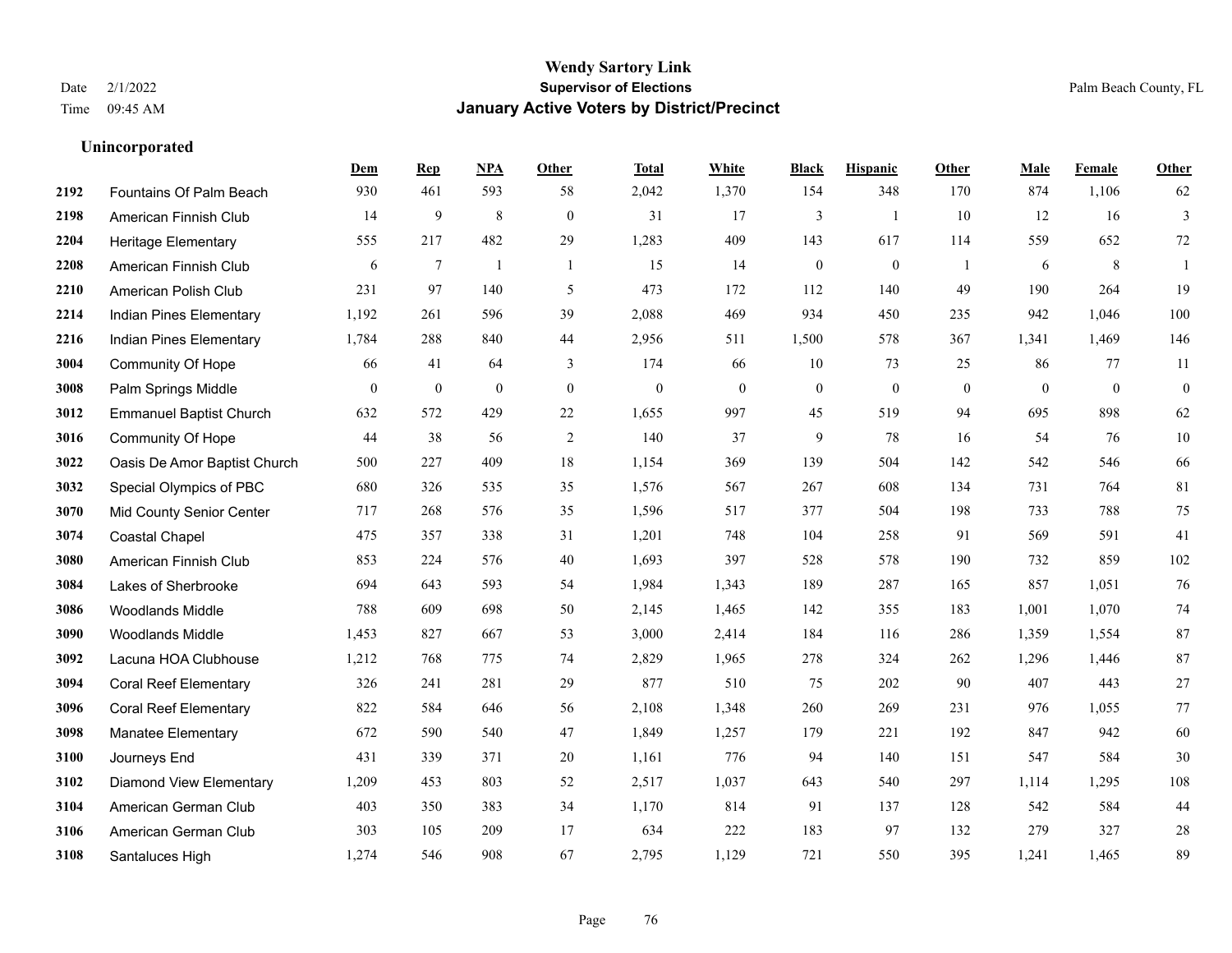|      |                                   | Dem      | <b>Rep</b>       | NPA              | <b>Other</b>   | <b>Total</b>     | <b>White</b>     | <b>Black</b>     | <b>Hispanic</b>  | <b>Other</b> | <b>Male</b>  | Female       | Other            |
|------|-----------------------------------|----------|------------------|------------------|----------------|------------------|------------------|------------------|------------------|--------------|--------------|--------------|------------------|
| 3110 | Lantana Road Branch Library       | 822      | 336              | 497              | 44             | 1,699            | 799              | 458              | 284              | 158          | 734          | 888          | 77               |
| 3112 | <b>Starlight Cove Elementary</b>  | 847      | 300              | 620              | 36             | 1,803            | 702              | 318              | 635              | 148          | 774          | 935          | 94               |
| 3114 | Santaluces High                   | 375      | 255              | 299              | 11             | 940              | 549              | 119              | 186              | 86           | 458          | 453          | $29\,$           |
| 3116 | Advent Lantana                    | 1,051    | 525              | 744              | 53             | 2,373            | 1,464            | 357              | 368              | 184          | 984          | 1,309        | $80\,$           |
| 3118 | <b>Advent Lantana</b>             | 201      | 222              | 177              | 16             | 616              | 502              | 23               | 48               | 43           | 303          | 301          | $12\,$           |
| 3120 | Valencia Shores Social Club       | 1,230    | 600              | 579              | 51             | 2,460            | 2,175            | 68               | 81               | 136          | 1,136        | 1,269        | 55               |
| 3122 | Boynton Beach Community Chur      | 896      | 407              | 346              | 33             | 1,682            | 1,503            | 38               | 51               | 90           | 696          | 949          | 37               |
| 3124 | West Boynton Park and Rec         | 795      | 579              | 660              | 44             | 2,078            | 1,310            | 226              | 295              | 247          | 943          | 1,062        | 73               |
| 3126 | Temple Shaarei Shalom             | 628      | 501              | 468              | 27             | 1,624            | 1,117            | 152              | 198              | 157          | 748          | 827          | 49               |
| 3128 | West Boynton Park and Rec         | 944      | 608              | 736              | 45             | 2,333            | 1,447            | 290              | 336              | 260          | 1,062        | 1,190        | 81               |
| 3130 | <b>Winston Trails Swim Center</b> | 1,108    | 912              | 869              | 63             | 2,952            | 2,090            | 209              | 376              | 277          | 1,384        | 1,457        | 111              |
| 3132 | Park Vista High                   | 858      | 653              | 713              | 48             | 2,272            | 1,439            | 232              | 359              | 242          | 1,029        | 1,166        | 77               |
| 3133 | Christa McAuliffe Middle          | 174      | 123              | 137              | 9              | 443              | 270              | 47               | 60               | 66           | 212          | 219          | $12\,$           |
| 3134 | <b>Hidden Oaks Elementary</b>     | 1,063    | 319              | 603              | 35             | 2,020            | 580              | 797              | 370              | 273          | 863          | 1,071        | $86\,$           |
| 3144 | Freedom Shores Elementary         | 9        | 8                | 9                | $\overline{0}$ | 26               | 21               | $\boldsymbol{0}$ | 3                | 2            | 11           | 13           | $\overline{c}$   |
| 3148 | Imagine Schools - Chancellor      | 61       | 53               | 54               | 5              | 173              | 117              | 12               | 27               | 17           | 88           | 80           | 5                |
| 3150 | Christa McAuliffe Middle          | 553      | 256              | 232              | 23             | 1,064            | 966              | 18               | 30               | 50           | 432          | 600          | $32\,$           |
| 3152 | Park Vista High                   | 651      | 409              | 395              | 32             | 1,487            | 1,277            | 54               | 63               | 93           | 653          | 786          | $48\,$           |
| 3154 | Ponte Vecchio Clubhouse           | 788      | 321              | 285              | 24             | 1,418            | 1,269            | $20\,$           | 39               | 90           | 638          | 741          | 39               |
| 3156 | Aberdeen East Clubhouse           | 1,001    | 491              | 557              | 40             | 2,089            | 1,567            | 150              | 188              | 184          | 862          | 1,164        | 63               |
| 3158 | <b>Crystal Lakes Elementary</b>   | 996      | 768              | 806              | 61             | 2,631            | 1,835            | 200              | 300              | 296          | 1,196        | 1,328        | 107              |
| 3160 | Christa McAuliffe Middle          | 436      | 327              | 338              | 19             | 1,120            | 762              | 135              | 120              | 103          | 504          | 574          | $42\,$           |
| 3162 | <b>Hidden Oaks Elementary</b>     | 537      | 260              | 303              | 20             | 1,120            | 670              | 206              | 126              | 118          | 500          | 588          | 32               |
| 3166 | Jamaica Bay Clubhouse             | 352      | 375              | 268              | 24             | 1,019            | 901              | 20               | 37               | 61           | 444          | 540          | 35               |
| 3170 | Boynton Beach High                | 1,119    | 617              | 896              | 73             | 2,705            | 1,587            | 321              | 543              | 254          | 1,176        | 1,427        | 102              |
| 3180 | Imagine Schools - Chancellor      | $\bf{0}$ | $\boldsymbol{0}$ | $\boldsymbol{0}$ | $\mathbf{0}$   | $\boldsymbol{0}$ | $\boldsymbol{0}$ | $\boldsymbol{0}$ | $\boldsymbol{0}$ | $\mathbf{0}$ | $\mathbf{0}$ | $\mathbf{0}$ | $\boldsymbol{0}$ |
| 4010 | <b>Bent Tree Villas East</b>      | 795      | 733              | 597              | 52             | 2,177            | 1,571            | 219              | 219              | 168          | 958          | 1,173        | 46               |
| 4012 | Greentree Villas                  | 642      | 574              | 467              | 37             | 1,720            | 1,408            | 73               | 124              | 115          | 689          | 985          | 46               |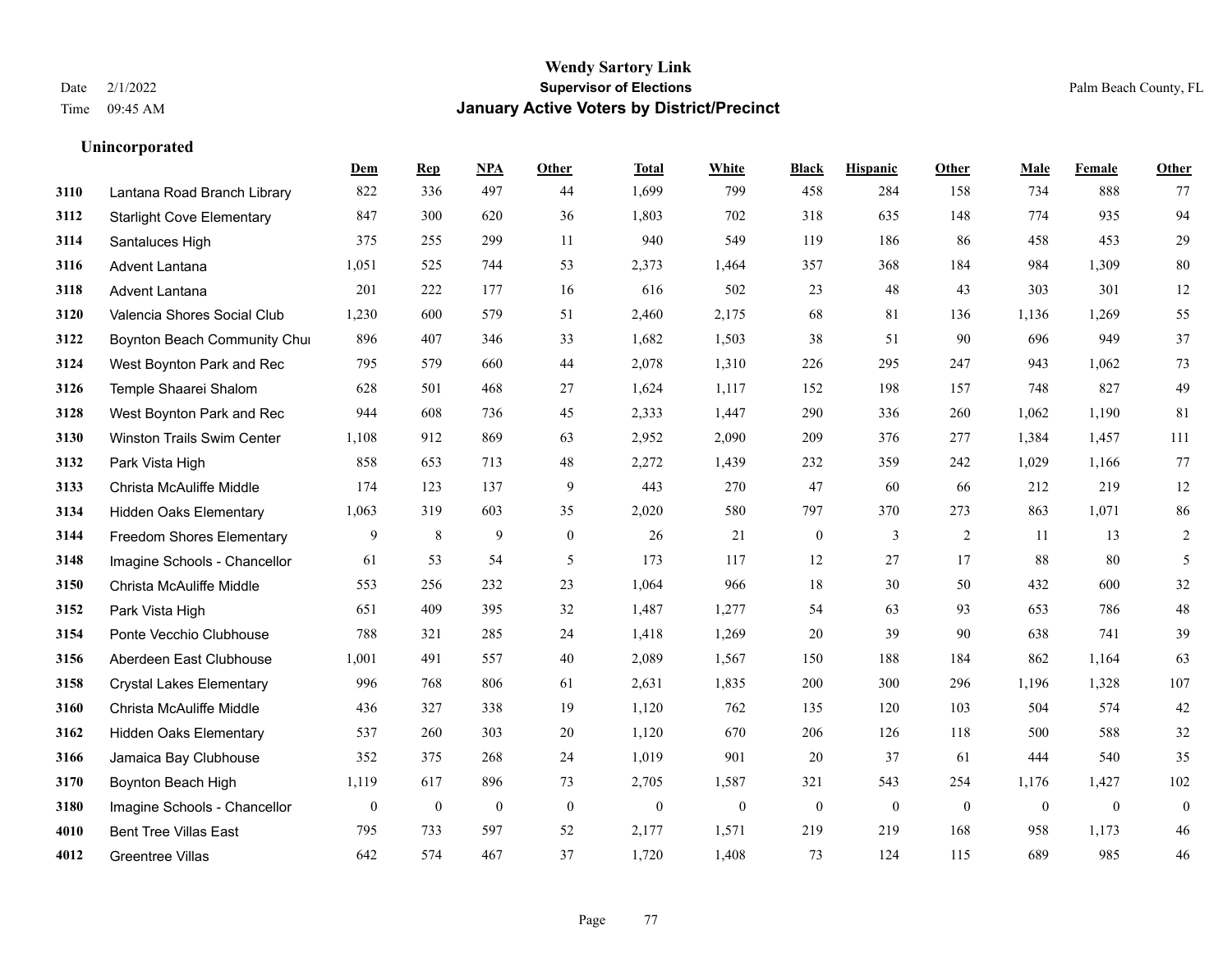**Unincorporated**

## **Wendy Sartory Link** Date 2/1/2022 **Supervisor of Elections** Palm Beach County, FL Time 09:45 AM **January Active Voters by District/Precinct**

# **Dem Rep NPA Other Total White Black Hispanic Other Male Female Other** New Church 401 493 319 27 1,240 1,003 62 92 83 527 684 29 Christ Fellowship Church BB 537 293 301 24 1,155 695 190 165 105 533 591 31 Quail Ridge Business Center 122 365 126 13 626 604 1 2 19 285 328 13 Briny Breezes Community Center 0 0 0 0 0 0 0 0 0 0 0 0 Briny Breezes Community Center 0 0 0 0 0 0 0 0 0 0 0 0 Briny Breezes Community Cente 48 32 39 0 119 104 1 9 5 61 55 3 Delray Dunes 86 347 106 6 545 506 1 5 33 245 288 12 Banyan Creek Elementary 122 157 85 7 371 297 16 28 30 190 172 9 Lakeview Baptist Church 0 0 0 0 0 0 0 0 0 0 0 0 Lakeview Baptist Church 2 6 4 0 12 5 0 1 6 5 7 0 Seacrest Presbyterian **48** 43 47 3 141 127 1 9 4 74 66 1 Banyan Creek Elementary 4 6 1 0 11 10 0 0 1 7 3 1 Banyan Creek Elementary 0 0 0 0 0 0 0 0 0 0 0 0 **4082 Banyan Creek Elementary 0 3 0 0 3 3 3 0 0 0 2 1 0**  Banyan Creek Elementary 42 24 25 2 93 69 6 10 8 43 46 4 Carver Middle 115 151 103 7 376 298 31 20 27 186 176 14 Orchard View Elementary 27 35 29 0 91 74 2 6 9 47 41 3 Omni Middle 632 618 557 37 1,844 1,515 34 136 159 862 930 52 Calusa Elementary 388 410 326 25 1,149 950 16 96 87 477 632 40 Del Prado Elementary 559 581 565 36 1,741 1,243 52 241 205 795 852 94 Greater BR Swim & Racquet Ctr 857 593 747 55 2,252 1,525 80 402 245 942 1,218 92 Verde K-8 School 557 975 734 44 2,310 1,856 47 130 277 1,072 1,117 121 Del Prado Elementary 545 335 309 29 1,218 1,035 24 61 98 522 666 30 Good Shepherd Lutheran 698 442 450 24 1,614 1,381 31 84 118 676 896 42 Verde K-8 School 639 471 537 34 1,681 1,055 117 323 186 700 910 71 Verde K-8 School 399 341 299 23 1,062 791 8 169 94 425 609 28 Greater BR Swim & Racquet Ctr 786 590 634 33 2,043 1,585 32 246 180 829 1,139 75 Sugar Sand Park Comm Center 743 459 592 38 1,832 1,158 143 313 218 822 942 68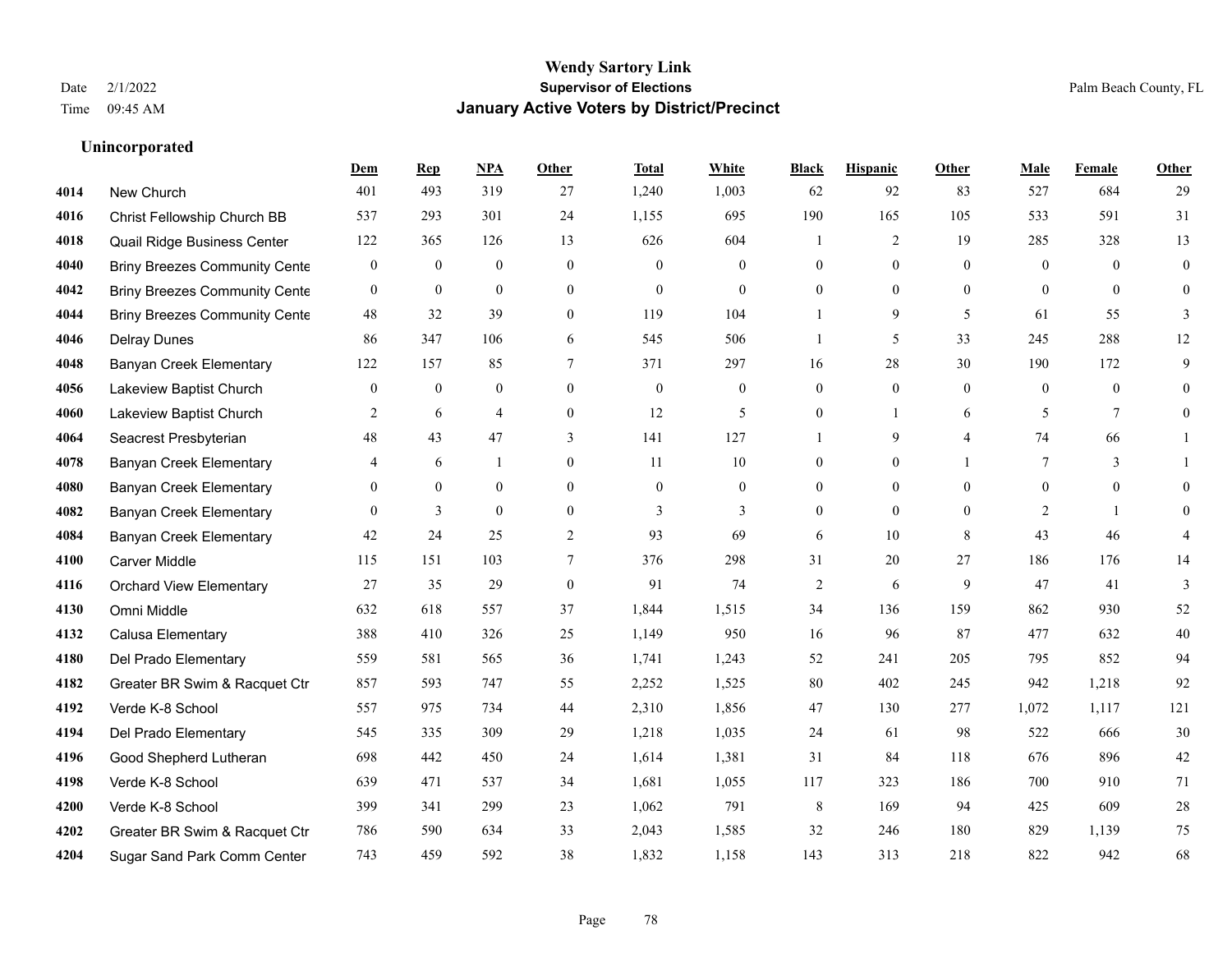|      |                                | Dem            | <b>Rep</b>   | NPA            | <b>Other</b> | <b>Total</b> | <b>White</b> | <b>Black</b>     | <b>Hispanic</b> | Other          | <b>Male</b> | <b>Female</b> | Other            |
|------|--------------------------------|----------------|--------------|----------------|--------------|--------------|--------------|------------------|-----------------|----------------|-------------|---------------|------------------|
| 4206 | Good Shepherd Lutheran         | 674            | 491          | 524            | 35           | 1,724        | 1,363        | 36               | 181             | 144            | 701         | 968           | 55               |
| 4208 | Hammock Pointe Elementary      | 830            | 583          | 482            | 37           | 1,932        | 1,653        | 10               | 117             | 152            | 758         | 1,118         | 56               |
| 5002 | Faith Farm Tabernacle          | 568            | 660          | 509            | 42           | 1,779        | 1,173        | 175              | 194             | 237            | 823         | 905           | 51               |
| 5003 | Faith Farm Tabernacle          | 500            | 347          | 444            | 28           | 1,319        | 791          | 139              | 211             | 178            | 591         | 684           | 44               |
| 5004 | Faith Farm Tabernacle          | $\overline{4}$ | 2            | $\overline{2}$ | $\theta$     | $\,8\,$      | 5            | $\boldsymbol{0}$ | 3               | $\overline{0}$ | 6           | 2             | $\boldsymbol{0}$ |
| 5005 | <b>Sunset Palms Elementary</b> | 1,248          | 565          | 492            | 78           | 2,383        | 2,229        | 15               | 33              | 106            | 1,095       | 1,230         | 58               |
| 5006 | Faith Farm Tabernacle          | 1,152          | 512          | 577            | 40           | 2,281        | 2,160        | 13               | 23              | 85             | 1,067       | 1,178         | 36               |
| 5007 | Faith Farm Tabernacle          | 5              | $\mathbf{0}$ | $\overline{2}$ | $\theta$     | $\tau$       | 6            | $\overline{0}$   | $\mathbf{0}$    | $\overline{1}$ | 5           | 2             | $\overline{0}$   |
| 5008 | <b>Sunset Palms Elementary</b> | 431            | 338          | 378            | 25           | 1,172        | 767          | 98               | 142             | 165            | 545         | 594           | 33               |
| 5009 | Boynton Beach Community Chur   | 1,219          | 990          | 1,015          | 74           | 3,298        | 2,192        | 297              | 363             | 446            | 1,577       | 1,602         | 119              |
| 5010 | Temple Shaarei Shalom          | 966            | 235          | 316            | 38           | 1,555        | 1,440        | 18               | 29              | 68             | 597         | 926           | $32\,$           |
| 5012 | The Grove Clubhouse            | 408            | 145          | 160            | 13           | 726          | 653          | 19               | 19              | 35             | 305         | 411           | $10\,$           |
| 5014 | West Boynton Branch Library    | 696            | 455          | 501            | 45           | 1,697        | 973          | 252              | 247             | 225            | 744         | 891           | 62               |
| 5016 | Faith United Methodist Church  | 924            | 627          | 627            | 33           | 2,211        | 1,589        | 160              | 241             | 221            | 976         | 1,146         | 89               |
| 5018 | Platina Clubhouse              | 684            | 268          | 297            | 20           | 1,269        | 1,072        | 40               | 74              | 83             | 486         | 750           | 33               |
| 5020 | Hagen Road Elementary          | 606            | 328          | 414            | 37           | 1,385        | 713          | 299              | 187             | 186            | 591         | 743           | 51               |
| 5022 | <b>Hagen Road Elementary</b>   | 858            | 441          | 459            | 28           | 1,786        | 1,394        | 163              | 115             | 114            | 784         | 959           | 43               |
| 5024 | Valencia Lakes HOA             | 619            | 207          | 243            | 16           | 1,085        | 1,004        | 10               | 17              | 54             | 477         | 581           | 27               |
| 5026 | Faith United Methodist Church  | 938            | 426          | 526            | 52           | 1,942        | 1,130        | 452              | 204             | 156            | 834         | 1,038         | $70\,$           |
| 5028 | South Tech Academy             | 671            | 526          | 440            | 25           | 1,662        | 1,295        | 99               | 114             | 154            | 729         | 868           | 65               |
| 5030 | West Boynton Branch Library    | 666            | 198          | 337            | 33           | 1,234        | 784          | 244              | 123             | 83             | 485         | 696           | 53               |
| 5032 | New Church                     | 293            | 130          | 139            | 14           | 576          | 495          | 19               | 27              | 35             | 246         | 315           | 15               |
| 5034 | Valencia Lakes HOA             | 787            | 306          | 313            | 16           | 1,422        | 1,310        | 19               | 22              | 71             | 608         | 786           | $28\,$           |
| 5036 | Valencia Isles Social Hall     | 809            | 243          | 271            | 17           | 1,340        | 1,261        | $\overline{c}$   | 6               | 71             | 542         | 765           | 33               |
| 5038 | The Cascades Clubhouse         | 759            | 268          | 277            | 20           | 1,324        | 1,239        | 16               | 19              | 50             | 554         | 744           | 26               |
| 5040 | New Church                     | 383            | 210          | 245            | 15           | 853          | 770          | 18               | 32              | 33             | 392         | 443           | $18\,$           |
| 5042 | South Tech Academy             | 913            | 389          | 491            | 40           | 1,833        | 1,402        | 165              | 146             | 120            | 743         | 1,036         | 54               |
| 5044 | Cascade Lakes Clubhouse        | 563            | 203          | 195            | 15           | 976          | 883          | 7                | 12              | 74             | 431         | 516           | 29               |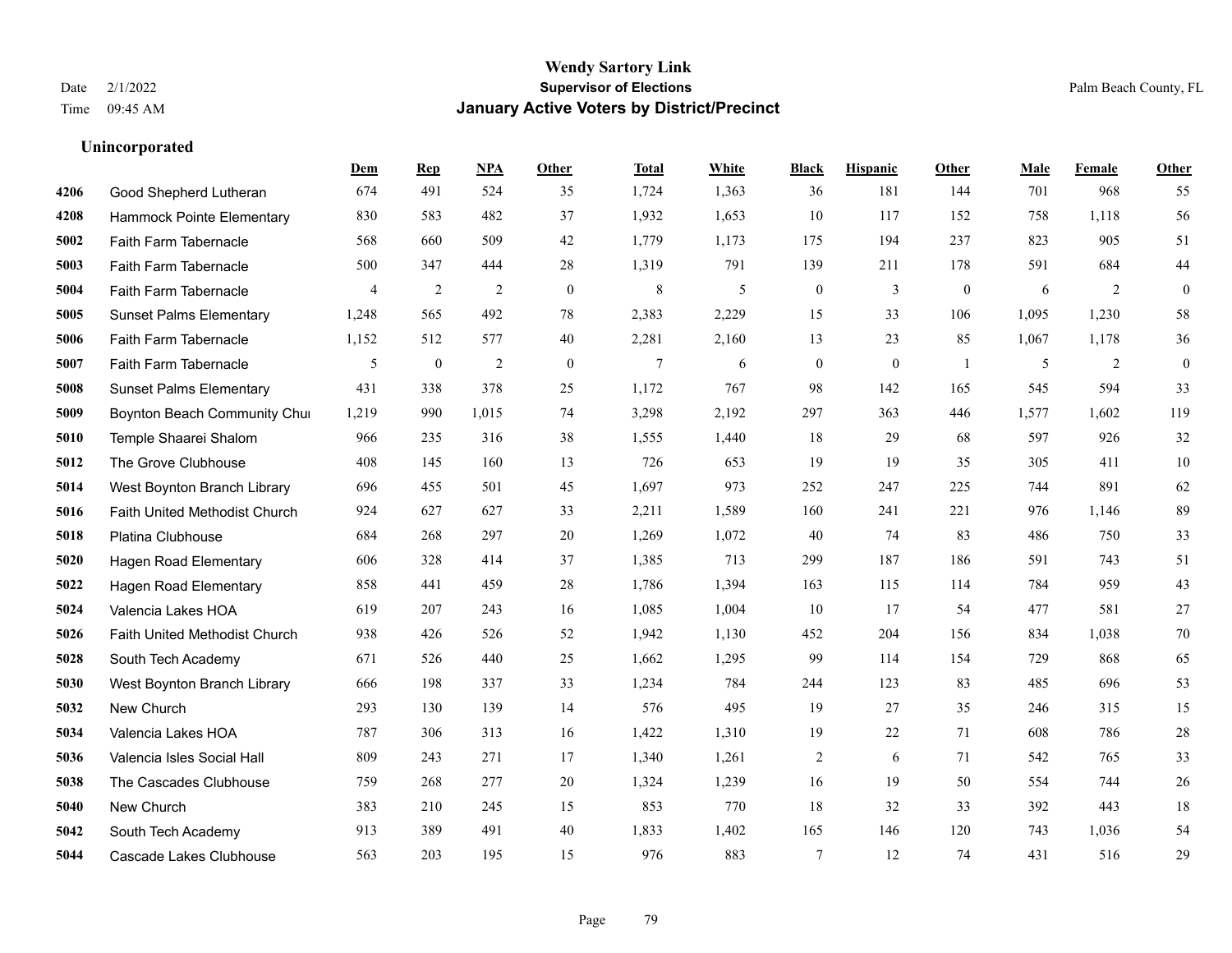**Unincorporated**

# **Wendy Sartory Link** Date 2/1/2022 **Supervisor of Elections** Palm Beach County, FL Time 09:45 AM **January Active Voters by District/Precinct**

|      |                                   | Dem   | <b>Rep</b> | <b>NPA</b> | Other | <b>Total</b> | White | <b>Black</b> | <b>Hispanic</b> | Other | Male  | Female | Other          |
|------|-----------------------------------|-------|------------|------------|-------|--------------|-------|--------------|-----------------|-------|-------|--------|----------------|
| 5046 | <b>Green Cay Nature Center</b>    | 1,347 | 583        | 663        | 45    | 2,638        | 1,994 | 276          | 182             | 186   | 1,121 | 1,449  | 68             |
| 5048 | <b>Coral Lakes Clubhouse</b>      | 582   | 379        | 313        | 21    | 1,295        | 898   | 140          | 141             | 116   | 563   | 689    | 43             |
| 5050 | <b>Coral Lakes Clubhouse</b>      | 1,103 | 322        | 372        | 26    | 1,823        | 1,705 | 12           | 10              | 96    | 711   | 1,067  | 45             |
| 5052 | Lake Worth Drainage District      | 653   | 443        | 468        | 34    | 1,598        | 1,226 | 90           | 128             | 154   | 688   | 849    | 61             |
| 5054 | Our Lady Queen of Peace           | 1,155 | 1,227      | 1,042      | 91    | 3,515        | 2,823 | 101          | 212             | 379   | 1,631 | 1,745  | 139            |
| 5055 | Our Lady Queen of Peace           | 304   | 141        | 152        | 12    | 609          | 537   | 6            | 38              | 28    | 270   | 322    | 17             |
| 5056 | Hagen Ranch Road Library          | 1,885 | 1,156      | 1,200      | 101   | 4,342        | 3,506 | 176          | 331             | 329   | 1,843 | 2,370  | 129            |
| 5058 | Valencia Falls Clubhouse          | 687   | 186        | 229        | 11    | 1,113        | 1,050 | 4            | 5               | 54    | 490   | 588    | 35             |
| 5060 | Hagen Ranch Road Library          | 511   | 207        | 228        | 17    | 963          | 893   | 4            | 15              | 51    | 437   | 514    | 12             |
| 5062 | Villa Borghese Clubhouse          | 450   | 234        | 162        | 14    | 860          | 785   | 11           | 26              | 38    | 377   | 461    | 22             |
| 5064 | Huntington Lakes Clubhouse        | 958   | 347        | 362        | 35    | 1,702        | 1,560 | 14           | 44              | 84    | 627   | 1,043  | $32\,$         |
| 5066 | Abbey Village Clubhouse           | 769   | 432        | 377        | 35    | 1,613        | 1,311 | 71           | 131             | 100   | 645   | 908    | 60             |
| 5068 | <b>Camelot Village Clubhouse</b>  | 228   | 119        | 103        | 13    | 463          | 281   | 51           | 89              | 42    | 185   | 263    | 15             |
| 5070 | Delray Villas                     | 458   | 254        | 210        | 19    | 941          | 763   | 42           | 69              | 67    | 398   | 509    | 34             |
| 5072 | Huntington Pointe Clubhouse       | 748   | 178        | 246        | 18    | 1,190        | 1,126 | 7            | 10              | 47    | 452   | 707    | 31             |
| 5074 | Coco Wood Clubhouse               | 388   | 171        | 175        | 11    | 745          | 517   | 99           | 79              | 50    | 332   | 383    | 30             |
| 5076 | Palm Greens Clubhouse             | 662   | 305        | 321        | 30    | 1,318        | 1,093 | 38           | 97              | 90    | 513   | 760    | 45             |
| 5078 | <b>Bethel Evangelical Baptist</b> | 706   | 395        | 408        | 39    | 1,548        | 1,155 | 120          | 165             | 108   | 619   | 892    | 37             |
| 5080 | <b>Bethel Evangelical Baptist</b> | 81    | 54         | 40         | 3     | 178          | 126   | 10           | 22              | 20    | 56    | 120    | $\overline{2}$ |
| 5082 | <b>Bethel Evangelical Baptist</b> | 636   | 371        | 412        | 24    | 1,443        | 988   | 171          | 157             | 127   | 662   | 740    | 41             |
| 5084 | <b>High Point Section II</b>      | 442   | 311        | 264        | 26    | 1,043        | 831   | 37           | 106             | 69    | 413   | 602    | 28             |
| 5090 | Gleneagles CC-Strathearn Sat      | 979   | 484        | 479        | 35    | 1,977        | 1,695 | 39           | 113             | 130   | 828   | 1,101  | 48             |
| 5092 | Gleneagles CC-Clunie Satellite    | 802   | 335        | 362        | 26    | 1,525        | 1,313 | 72           | 66              | 74    | 662   | 830    | 33             |
| 5094 | Kings Point Clubhouse             | 380   | 200        | 175        | 18    | 773          | 625   | 29           | 70              | 49    | 296   | 448    | 29             |
| 5096 | Monaco Clubhouse                  | 904   | 530        | 485        | 43    | 1,962        | 1,523 | 96           | 194             | 149   | 796   | 1,090  | 76             |
| 5098 | Lakes of Delray Clubhouse         | 385   | 234        | 163        | 17    | 799          | 702   | 13           | 42              | 42    | 308   | 476    | 15             |
| 5100 | <b>Kings Point Flanders</b>       | 903   | 428        | 404        | 33    | 1,768        | 1,410 | 76           | 167             | 115   | 714   | 996    | 58             |
| 5102 | Lakes of Delray Clubhouse         | 896   | 328        | 376        | 42    | 1,642        | 1,342 | 69           | 121             | 110   | 633   | 960    | 49             |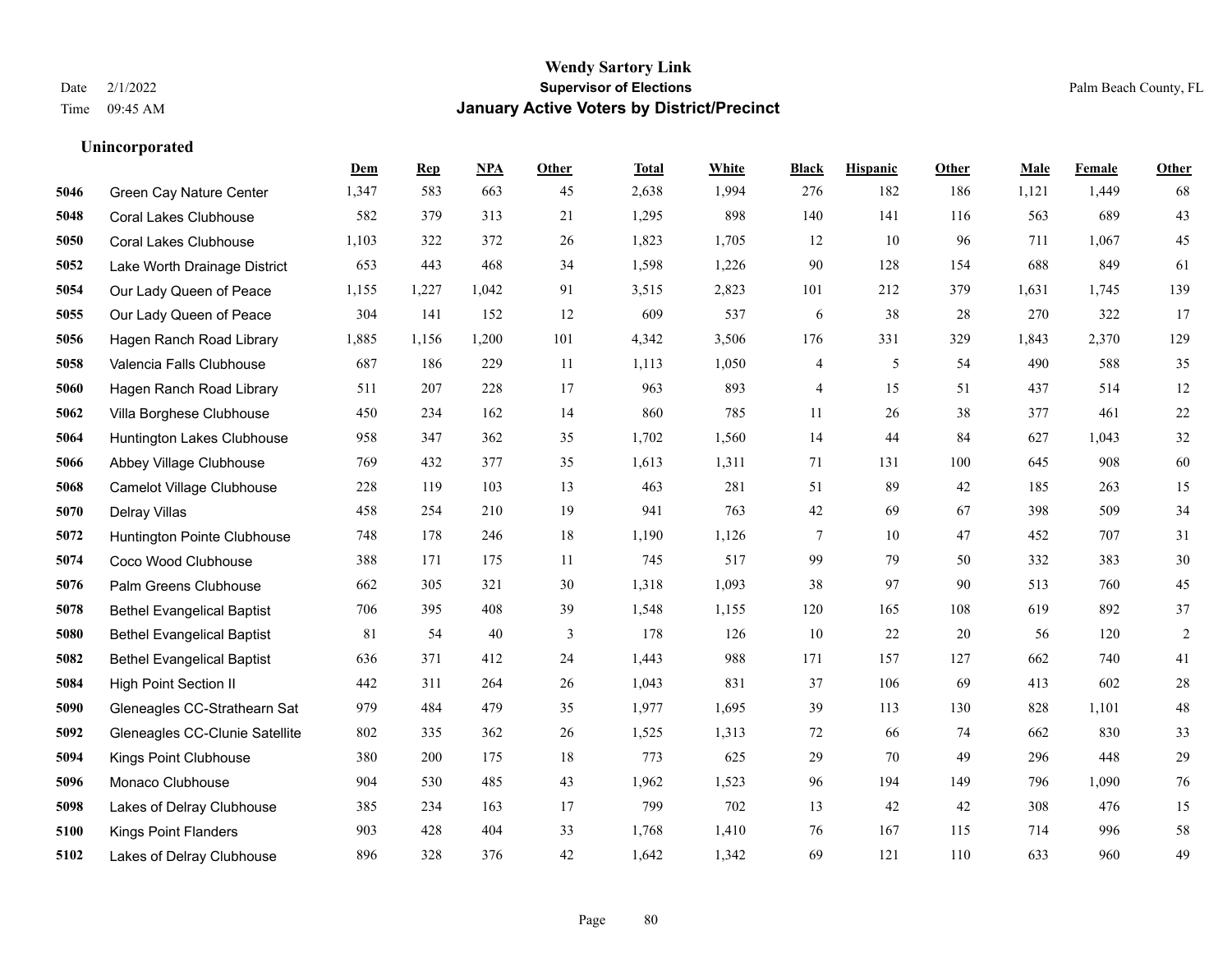|      |                                    | Dem   | <b>Rep</b> | NPA   | <b>Other</b> | <b>Total</b> | White | <b>Black</b>     | <b>Hispanic</b> | <b>Other</b> | <b>Male</b> | <b>Female</b> | <b>Other</b>   |
|------|------------------------------------|-------|------------|-------|--------------|--------------|-------|------------------|-----------------|--------------|-------------|---------------|----------------|
| 5104 | <b>Kings Point Flanders</b>        | 885   | 401        | 369   | 39           | 1,694        | 1,340 | 69               | 164             | 121          | 656         | 972           | 66             |
| 5106 | Las Verdes Clubhouse               | 981   | 623        | 726   | 55           | 2,385        | 1,669 | 215              | 300             | 201          | 1,080       | 1,227         | 78             |
| 5108 | West Boca Branch Library           | 1,454 | 1,552      | 1,479 | 114          | 4,599        | 3,782 | 112              | 273             | 432          | 2,160       | 2,299         | 140            |
| 5110 | South County Civic Center          | 523   | 517        | 424   | 30           | 1,494        | 1,361 | 5                | 25              | 103          | 703         | 749           | $42\,$         |
| 5111 | Morikami Park Elementary           | 43    | 56         | 49    | 3            | 151          | 143   | $\mathbf{0}$     | 2               | 6            | 70          | 81            | $\overline{0}$ |
| 5112 | Morikami Park Elementary           | 545   | 611        | 517   | 40           | 1,713        | 1,493 | $20\,$           | 50              | 150          | 787         | 886           | 40             |
| 5113 | Morikami Park Elementary           | 18    | 39         | 23    | 3            | 83           | 67    | $\boldsymbol{0}$ | 6               | 10           | 35          | 41            | $\tau$         |
| 5114 | South County Civic Center          | 251   | 202        | 197   | 11           | 661          | 547   | 8                | 27              | 79           | 297         | 337           | 27             |
| 5116 | The Polo Club of Boca Raton        | 643   | 505        | 447   | 27           | 1,622        | 1,477 | 18               | 27              | 100          | 700         | 874           | $48\,$         |
| 5117 | The Polo Club of Boca Raton        | 314   | 185        | 194   | 18           | 711          | 649   | $\mathbf{1}$     | 9               | 52           | 284         | 402           | 25             |
| 5118 | South County Civic Center          | 170   | 120        | 105   | 6            | 401          | 336   | 8                | 33              | 24           | 173         | 217           | 11             |
| 5119 | The Polo Club of Boca Raton        | 38    | 30         | 30    | 2            | 100          | 93    | $\sqrt{2}$       | $\overline{2}$  | 3            | 45          | 54            | -1             |
| 5122 | Delray Beach First Baptist         | 272   | 183        | 201   | 11           | 667          | 433   | 33               | 125             | 76           | 288         | 350           | 29             |
| 5124 | Delray Beach First Baptist         | 165   | 108        | 117   | $\mathbf{1}$ | 391          | 329   | $\mathbf{9}$     | 30              | 23           | 155         | 223           | 13             |
| 5126 | <b>Boca Delray Clubhouse</b>       | 252   | 118        | 119   | 11           | 500          | 451   | 8                | 16              | 25           | 205         | 285           | $10\,$         |
| 5128 | <b>Sunrise Park Elementary</b>     | 760   | 520        | 571   | 38           | 1,889        | 1,255 | 102              | 279             | 253          | 852         | 975           | 62             |
| 5130 | Coconut Cove Waterpark - Meet      | 658   | 562        | 545   | $28\,$       | 1,793        | 1,316 | 32               | 172             | 273          | 815         | 897           | 81             |
| 5132 | <b>Eagles Landing Middle</b>       | 928   | 590        | 656   | 49           | 2,223        | 1,511 | 146              | 337             | 229          | 996         | 1,159         | 68             |
| 5134 | Coconut Cove Waterpark - Meet      | 535   | 475        | 460   | 31           | 1,501        | 1,072 | 69               | 231             | 129          | 717         | 731           | 53             |
| 5136 | West Boca Branch Library           | 853   | 507        | 695   | 51           | 2,106        | 1,357 | 129              | 403             | 217          | 889         | 1,153         | 64             |
| 5138 | <b>Whispering Pines Elementary</b> | 894   | 570        | 630   | 44           | 2,138        | 1,424 | 128              | 307             | 279          | 929         | 1,133         | 76             |
| 5140 | Olympic Heights High               | 1,032 | 779        | 915   | 53           | 2,779        | 1,797 | 146              | 536             | 300          | 1,264       | 1,402         | 113            |
| 5142 | <b>Whispering Pines Elementary</b> | 302   | 243        | 259   | 23           | 827          | 594   | $28\,$           | 110             | 95           | 332         | 458           | 37             |
| 5144 | Whisper Walk Section B             | 906   | 464        | 428   | 32           | 1,830        | 1,443 | 53               | 217             | 117          | 690         | 1,092         | $48\,$         |
| 5146 | Century Village West               | 900   | 521        | 402   | 44           | 1,867        | 1,441 | 77               | 185             | 164          | 691         | 1.105         | 71             |
| 5148 | Century Village West               | 740   | 377        | 359   | 27           | 1,503        | 1,195 | 51               | 134             | 123          | 567         | 862           | 74             |
| 5150 | Century Village West               | 679   | 287        | 292   | 18           | 1,276        | 994   | 48               | 146             | 88           | 451         | 784           | 41             |
| 5152 | West Boca Raton High               | 946   | 803        | 866   | 47           | 2,662        | 1,991 | 83               | 246             | 342          | 1,259       | 1,296         | 107            |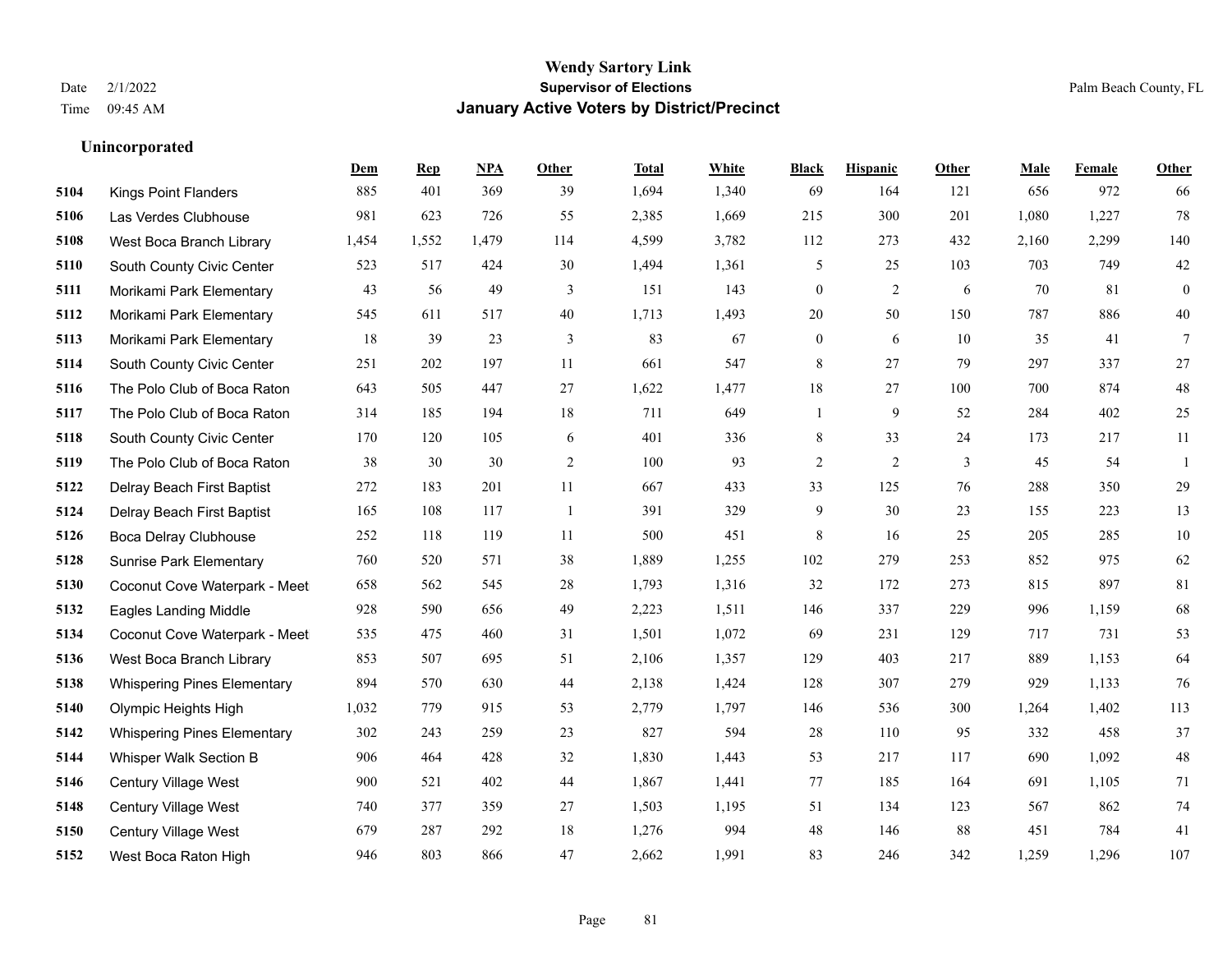**Unincorporated**

## **Wendy Sartory Link** Date 2/1/2022 **Supervisor of Elections** Palm Beach County, FL Time 09:45 AM **January Active Voters by District/Precinct**

# **Dem Rep NPA Other Total White Black Hispanic Other Male Female Other** Daggerwing Nature Center 896 786 738 51 2,471 1,699 80 341 351 1,110 1,246 115 Southwinds Golf Course 718 503 599 33 1,853 1,255 85 268 245 796 973 84 Boca West Country Club 768 456 524 47 1,795 1,613 9 72 101 746 1,002 47 Boca West Country Club 823 471 439 34 1,767 1,660 3 29 75 683 1,038 46 Glades Presbyterian Church 767 751 652 38 2,208 1,617 70 312 209 1,052 1,076 80 Sandpiper Shores Elementary 1,013 661 686 45 2,405 1,840 74 258 233 1,091 1,235 79 Glades Road Branch Library 844 758 802 49 2,453 1,709 129 366 249 1,073 1,283 97 Glades Road Branch Library 954 607 618 38 2,217 1,660 65 275 217 854 1,306 57 Olympic Heights High 1,150 643 758 47 2,598 1,917 83 356 242 1,018 1,486 94 Del Prado Elementary 233 315 206 18 772 694 10 11 57 365 386 21 Waters Edge Elementary 859 761 813 48 2,481 1,685 125 350 321 1,142 1,221 118 Loggers Run Middle 466 352 377 16 1,211 839 47 203 122 514 636 61 Loggers Run Middle 704 543 640 44 1,931 1,065 185 411 270 857 977 97 Boca Glades Baptist Church 677 372 646 43 1,738 970 130 405 233 800 861 77 Boca Glades Baptist Church 576 297 542 36 1,451 751 129 365 206 651 734 66 Coral Sunset Elementary 900 569 734 41 2,244 1,231 242 447 324 1,030 1,108 106 Coral Sunset Elementary 1,010 429 882 40 2,361 992 359 675 335 1,006 1,230 125 Pines Of Boca Barwood 967 629 807 54 2,457 1,453 140 545 319 1,042 1,317 98 Lakes at Boca Rio Clubhouse 405 283 340 20 1,048 686 63 177 122 477 527 44 Hammock Pointe Elementary 1,070 680 937 45 2,732 1,552 209 590 381 1,172 1,438 122 Lakes Of Boca Barwood 395 254 388 21 1,058 631 49 239 139 455 548 55 Canal Point Community Center 82 101 57 2 242 102 39 86 15 108 124 10 Pahokee High 528 23 108 4 663 9 609 3 42 199 430 34 Canal Point Community Center 23 7 7 0 37 13 18 3 3 19 18 0 Belle Glade Library/Civic Ctr 178 32 61 1 272 31 147 80 14 106 154 12 Belle Glade Library/Civic Ctr  $\begin{array}{cccccccc} 1 & 2 & 1 & 0 & 4 & 0 & 0 & 4 & 0 & 1 & 3 & 0 \end{array}$  South Bay Commission Chambe 36 54 31 3 124 81 8 24 11 65 54 5 Glades Central High 438 78 139 8 663 83 386 157 37 304 326 33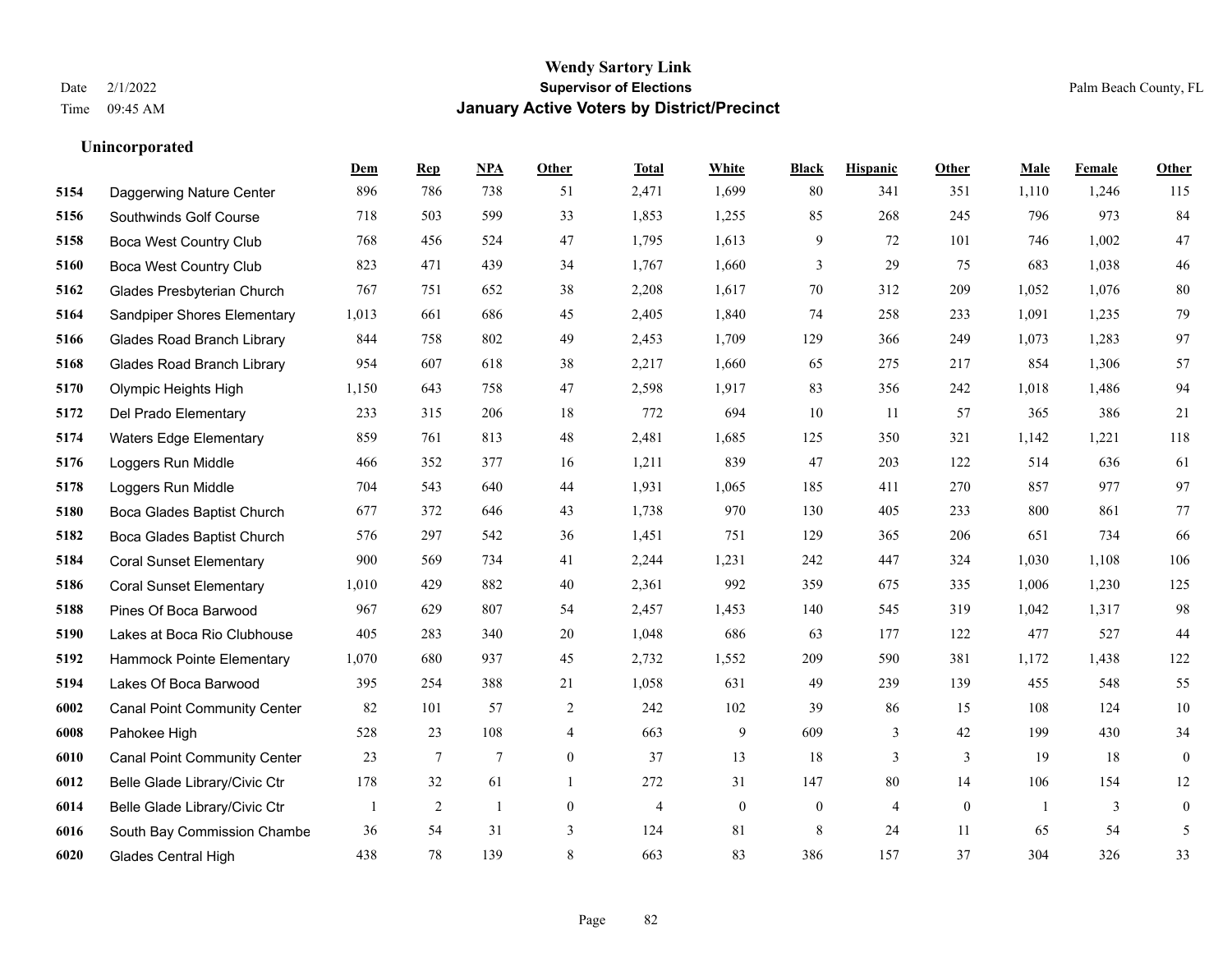|      |                                 | Dem              | <b>Rep</b>     | NPA              | <b>Other</b>     | <b>Total</b>     | <b>White</b>     | <b>Black</b>     | <b>Hispanic</b>  | <b>Other</b>   | <b>Male</b>  | <b>Female</b> | <b>Other</b>     |
|------|---------------------------------|------------------|----------------|------------------|------------------|------------------|------------------|------------------|------------------|----------------|--------------|---------------|------------------|
| 6026 | Lewis Evans Resource Center     |                  | $\mathbf{0}$   | 2                | $\theta$         | 3                | $\overline{0}$   | $\mathbf{0}$     | 3                | $\theta$       |              | 2             | $\Omega$         |
| 6030 | Belle Glade Library/Civic Ctr   | 8                | 3              | 12               | 2                | 25               | $\,$ 8 $\,$      | $\mathbf{0}$     | 17               | $\theta$       | $\tau$       | 16            | $\overline{2}$   |
| 6034 | Gove Elementary                 | $\Omega$         | $\overline{4}$ | $\overline{0}$   | $\Omega$         | 4                | 4                | $\Omega$         | $\mathbf{0}$     | $\theta$       | 3            | $\mathbf{1}$  | $\Omega$         |
| 6038 | South Bay Commission Chambe     | $\Omega$         | $\mathbf{0}$   | $\mathbf{0}$     | $\overline{0}$   | $\mathbf{0}$     | $\overline{0}$   | $\mathbf{0}$     | $\mathbf{0}$     | $\theta$       | $\theta$     | $\theta$      | $\theta$         |
| 6040 | Osceola Creek Middle            | 97               | 128            | 102              | $\overline{1}$   | 328              | 246              | 13               | 33               | 36             | 152          | 160           | 16               |
| 6042 | Osceola Creek Middle            | 984              | 1,238          | 1,038            | 67               | 3,327            | 2,133            | 435              | 493              | 266            | 1,590        | 1,631         | 106              |
| 6044 | <b>Frontier Elementary</b>      | 907              | 998            | 789              | 56               | 2,750            | 1,747            | 419              | 349              | 235            | 1,288        | 1,380         | 82               |
| 6045 | Acreage Branch Library          | 199              | 269            | 183              | 12               | 663              | 423              | 80               | 91               | 69             | 317          | 316           | 30               |
| 6046 | Pierce Hammock Elementary       | 799              | 969            | 767              | 50               | 2,585            | 1,650            | 367              | 326              | 242            | 1,254        | 1,231         | 100              |
| 6048 | Pierce Hammock Elementary       | $\mathbf{0}$     | $\bf{0}$       | $\overline{0}$   | $\theta$         | $\mathbf{0}$     | $\overline{0}$   | $\boldsymbol{0}$ | $\mathbf{0}$     | $\mathbf{0}$   | $\mathbf{0}$ | $\mathbf{0}$  | $\boldsymbol{0}$ |
| 6050 | Acreage Branch Library          | 859              | 881            | 739              | 65               | 2,544            | 1,553            | 374              | 352              | 265            | 1,192        | 1,261         | 91               |
| 6051 | Cornerstone Fellowship          | 600              | 750            | 557              | 52               | 1,959            | 1,250            | 210              | 289              | 210            | 909          | 979           | 71               |
| 6052 | Seminole Ridge High             | 611              | 654            | 570              | 35               | 1,870            | 1,145            | 226              | 321              | 178            | 885          | 912           | 73               |
| 6054 | <b>Acreage Pines Elementary</b> | $\boldsymbol{0}$ | $\bf{0}$       | $\boldsymbol{0}$ | $\boldsymbol{0}$ | $\mathbf{0}$     | $\boldsymbol{0}$ | $\boldsymbol{0}$ | $\boldsymbol{0}$ | $\overline{0}$ | $\mathbf{0}$ | $\mathbf{0}$  | $\boldsymbol{0}$ |
| 6056 | Pierce Hammock Elementary       | $\overline{0}$   | $\bf{0}$       | $\mathbf{0}$     | $\overline{0}$   | $\theta$         | $\overline{0}$   | $\mathbf{0}$     | $\mathbf{0}$     | $\theta$       | $\Omega$     | $\theta$      | $\mathbf{0}$     |
| 6058 | <b>Acreage Pines Elementary</b> | 731              | 615            | 577              | 42               | 1,965            | 1,060            | 355              | 254              | 296            | 958          | 944           | 63               |
| 6060 | Indian Trail Improvement Dist   | 894              | 966            | 805              | 59               | 2,724            | 1,690            | 344              | 408              | 282            | 1,264        | 1,362         | 98               |
| 6076 | <b>Western Pines Middle</b>     | 641              | 714            | 569              | 39               | 1,963            | 1,429            | 157              | 207              | 170            | 938          | 947           | $78\,$           |
| 6078 | <b>Western Pines Middle</b>     | 662              | 736            | 652              | 42               | 2,092            | 1,390            | 165              | 364              | 173            | 992          | 1,043         | 57               |
| 6080 | <b>Golden Grove Elementary</b>  | 605              | 786            | 620              | 48               | 2,059            | 1,366            | 136              | 355              | 202            | 958          | 1,018         | 83               |
| 6082 | PBSC Loxahatchee Groves Can     | 10               | 7              | 13               | 2                | 32               | 27               | $\boldsymbol{0}$ | 3                | 2              | 12           | 20            | $\mathbf{0}$     |
| 6084 | PBSC Loxahatchee Groves Can     | 307              | 469            | 379              | 45               | 1,200            | 762              | 71               | 258              | 109            | 585          | 598           | 17               |
| 6086 | PBSC Loxahatchee Groves Can     | 260              | 414            | 241              | 19               | 934              | 687              | 91               | 83               | 73             | 422          | 485           | 27               |
| 6088 | Seminole Ridge High             | 520              | 695            | 555              | 44               | 1,814            | 1,164            | 215              | 292              | 143            | 858          | 903           | 53               |
| 6090 | Loxahatchee Groves Elementary   | 765              | 890            | 756              | 56               | 2,467            | 1,525            | 280              | 452              | 210            | 1,193        | 1.181         | 93               |
| 6092 | PBSC Loxahatchee Groves Can     | 172              | 223            | 145              | 17               | 557              | 364              | 41               | 110              | 42             | 267          | 270           | $20\,$           |
| 6096 | Palms West Presbyterian         | $\mathbf{0}$     | $\mathbf{0}$   | $\mathbf{0}$     | $\overline{0}$   | $\boldsymbol{0}$ | $\mathbf{0}$     | $\boldsymbol{0}$ | $\mathbf{0}$     | $\overline{0}$ | $\mathbf{0}$ | $\mathbf{0}$  | $\mathbf{0}$     |
| 6108 | Calypso Bay Waterpark           | 0                | $\theta$       | $\theta$         | $\Omega$         | $\Omega$         | $\theta$         | $\theta$         | $\theta$         | $\theta$       | $\Omega$     | $\theta$      | $\boldsymbol{0}$ |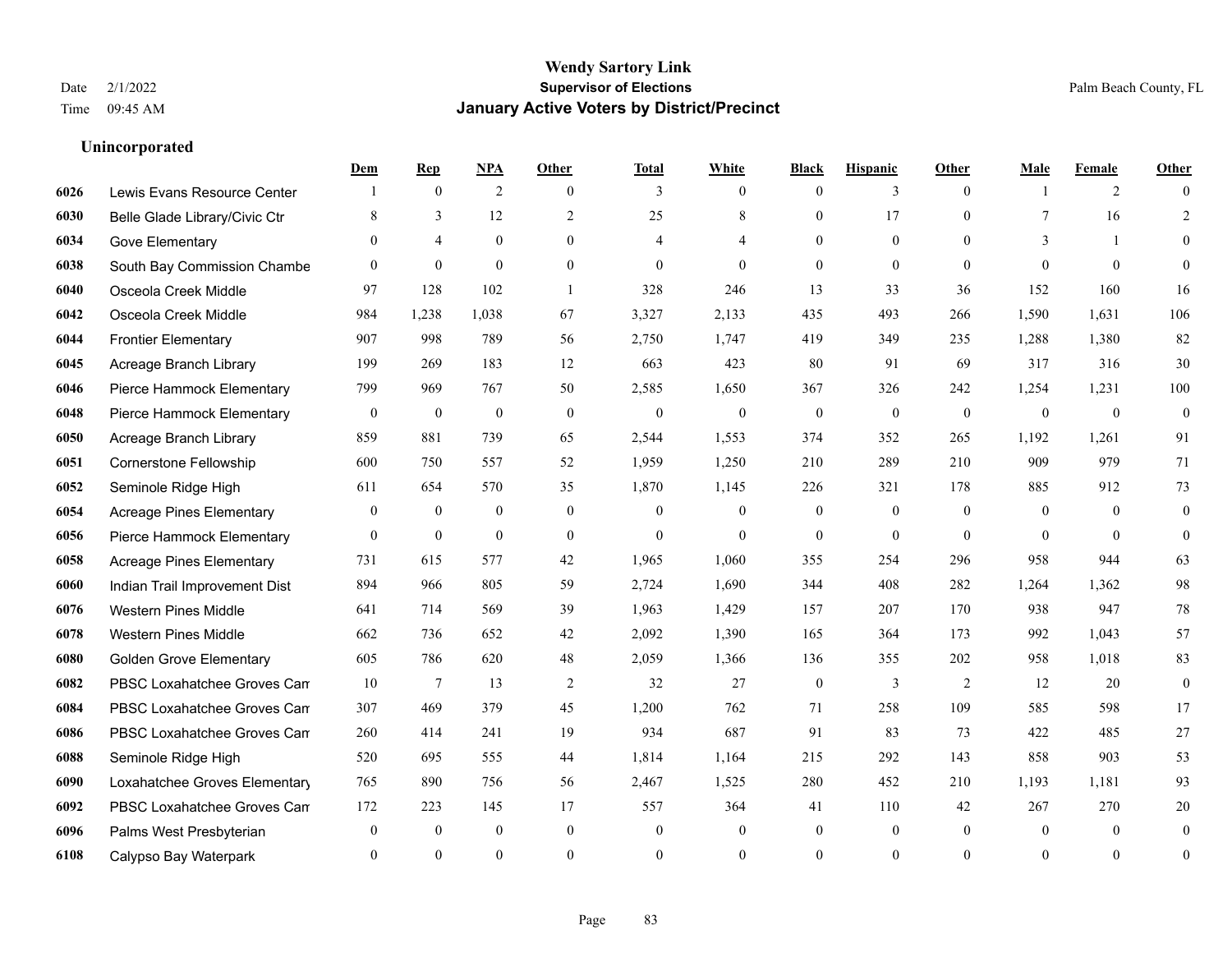**Unincorporated**

## **Wendy Sartory Link** Date 2/1/2022 **Supervisor of Elections** Palm Beach County, FL Time 09:45 AM **January Active Voters by District/Precinct**

**Dem Rep NPA Other Total White Black Hispanic Other Male Female Other**

# Royal Palm Beach High 78 46 91 6 221 103 34 64 20 97 118 6 Royal Palm Beach High 335 491 314 36 1,176 851 111 114 100 563 589 24 Christ Fellowship Church RPB 1 2 1 0 4 3 0 0 1 3 1 0 Christ Fellowship Church RPB 27 50 35 2 114 88 7 8 11 54 57 3 Everglades Elementary 565 392 451 29 1,437 666 300 246 225 665 704 68 Everglades Elementary 18 48 17 2 85 64 4 14 3 40 43 2 Palm Beach Central High 0 0 0 0 0 0 0 0 0 0 0 0 Palm Beach Central High 266 242 187 11 706 380 141 64 121 315 364 27 Palm Beach Central High 281 375 251 17 924 603 93 106 122 426 473 25 Panther Run Elementary 231 193 176 11 611 345 97 99 70 282 309 20 Panther Run Elementary 0 1 0 0 1 1 0 0 0 1 0 0 Discovery Key Elementary 953 1,124 683 59 2,819 2,093 180 333 213 1,318 1,419 82 Wycliffe Comm Association Bldg 777 328 410 22 1,537 1,440 19 18 60 665 843 29 Epiphany Lutheran Church 1,190 1,257 1,202 85 3,734 2,296 425 612 401 1,708 1,918 108 Panther Run Elementary 662 756 651 50 2,119 1,345 250 250 274 1,013 1,042 64 J F Kennedy Middle 0 0 0 0 0 0 0 0 0 0 J F Kennedy Middle 0 0 0 0 0 0 0 0 0 0 J F Kennedy Middle 0 0 0 0 0 0 0 0 0 0 RB Prep Achievement Academy 1 1 0 0 0 2 1 1 0 1 0 0 1 1 0 RB Prep Achievement Academy 0 0 0 0 0 0 0 0 0 0 0 0 Crossroads Baptist Church 993 75 294 14 1,376 111 1,046 75 144 594 723 59 Egret Lake Elementary 2 2 1 0 5 3 1 0 1 4 1 0 Seminole Trails Elementary 1,043 332 489 34 1,898 691 729 268 210 824 995 79 Sharon Christian Church 744 275 452 45 1,516 613 454 282 167 632 829 55 U M Church of Palm Beaches 21 18 18 1 58 44 3 9 2 31 24 3 Adult Education Center 694 228 418 32 1,372 439 435 368 130 561 750 61

 Adult Education Center 127 26 62 7 222 54 119 25 24 72 140 10 Adult Education Center 0 0 0 0 0 0 0 0 0 0 0 0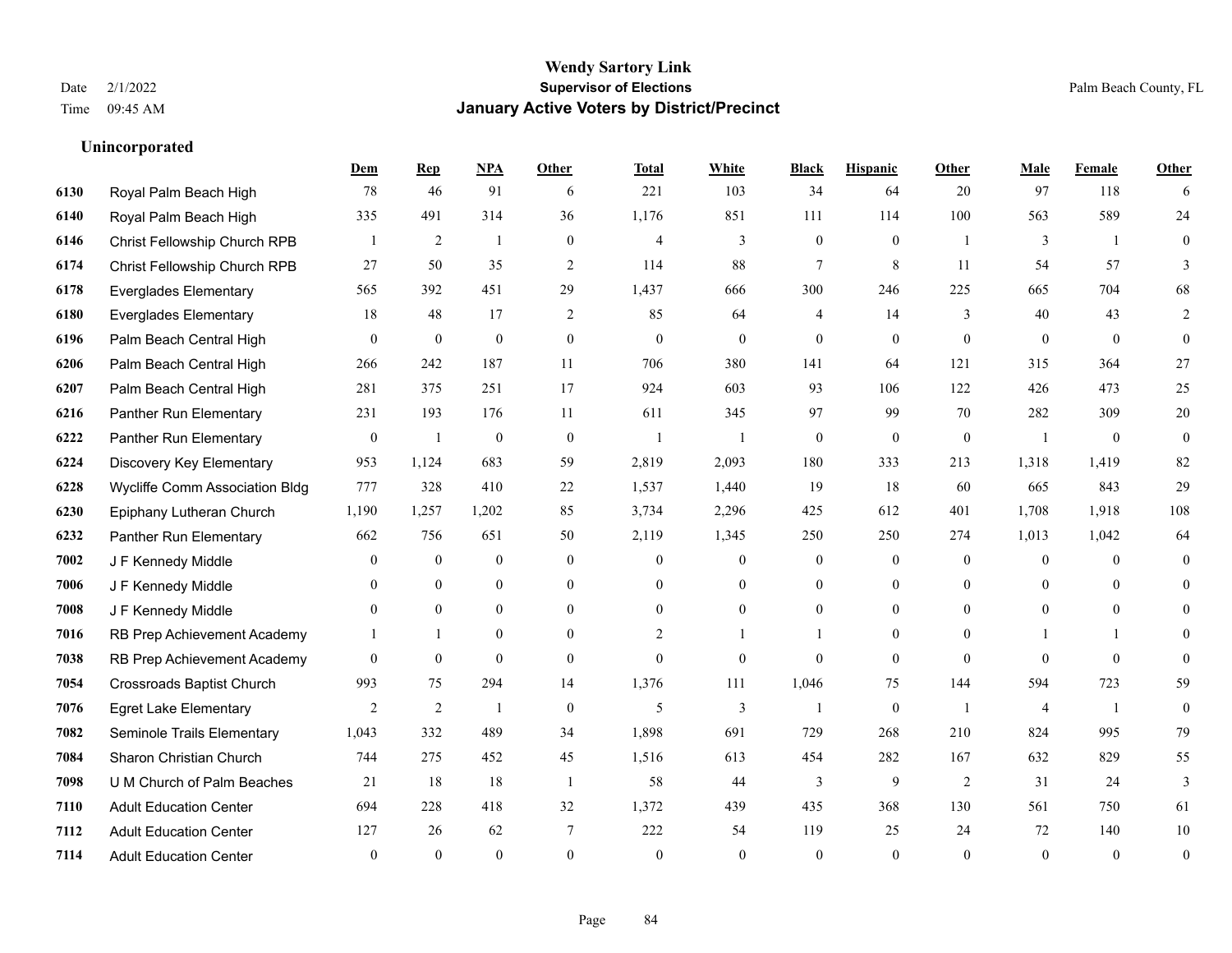|                                  | Dem            | <b>Rep</b> | <b>NPA</b> | Other         | <b>Total</b> | White    | <b>Black</b> | <b>Hispanic</b> | Other    | <b>Male</b> | Female   | Other    |
|----------------------------------|----------------|------------|------------|---------------|--------------|----------|--------------|-----------------|----------|-------------|----------|----------|
| <b>Adult Education Center</b>    | $\Omega$       | $\theta$   | $\theta$   | $\Omega$      | $\theta$     | $\theta$ | $\theta$     | 0               | $\theta$ | $\theta$    | $\theta$ | $\theta$ |
| <b>Adult Education Center</b>    | 31             | 31         | 39         |               | 108          | 81       | 4            | 18              |          | 52          | 50       | 6        |
| <b>Adult Education Center</b>    | 814            | 175        | 393        | 21            | 1,403        | 307      | 665          | 287             | 144      | 623         | 714      | 66       |
| <b>Westgate Community Center</b> | 1,555          | 450        | 909        | 31            | 2,945        | 688      | 959          | 997             | 301      | 1,308       | 1,497    | 140      |
| Clayton Hutcheson Hall B         | 35             |            | 16         | $\theta$      | 58           | 17       | 27           | 9               | 5        | 26          | 32       | $\theta$ |
| Clayton Hutcheson Hall B         | 43             |            | 21         |               | 69           |          | 43           | 12              | 10       | 28          | 34       |          |
| Clayton Hutcheson Hall B         | 233            | 15         | 102        | $\mathcal{E}$ | 353          | 25       | 219          | 83              | 26       | 125         | 210      | 18       |
| Rolling Green Elementary         | 1,029          | 234        | 521        | 30            | 1,814        | 564      | 686          | 406             | 158      | 795         | 940      | 79       |
| <b>Rolling Green Elementary</b>  |                | $\theta$   |            | $\theta$      |              | 0        | 0            |                 | $\theta$ |             | $\Omega$ | $\theta$ |
| Lakeview Baptist Church          | 18             | 11         | 10         | $\mathcal{R}$ | 42           | 31       |              |                 |          | 20          | 19       | 3        |
| Federal Only                     | $\Omega$       | $\Omega$   | $\Omega$   | $\Omega$      | $\Omega$     | 0        |              |                 | $\Omega$ | $\Omega$    | $\theta$ | 0        |
| State Only                       | 129            | 99         | 110        |               | 340          | 261      | 13           | 13              | 53       | 150         | 177      | 13       |
|                                  | 179,549        | 121,519    | 123,980    | 8,830         | 433,878      | 284,939  | 45,893       | 63,239          | 39,807   | 191,094     | 227,474  | 15,310   |
|                                  | Unincorporated |            |            |               |              |          |              |                 |          |             |          |          |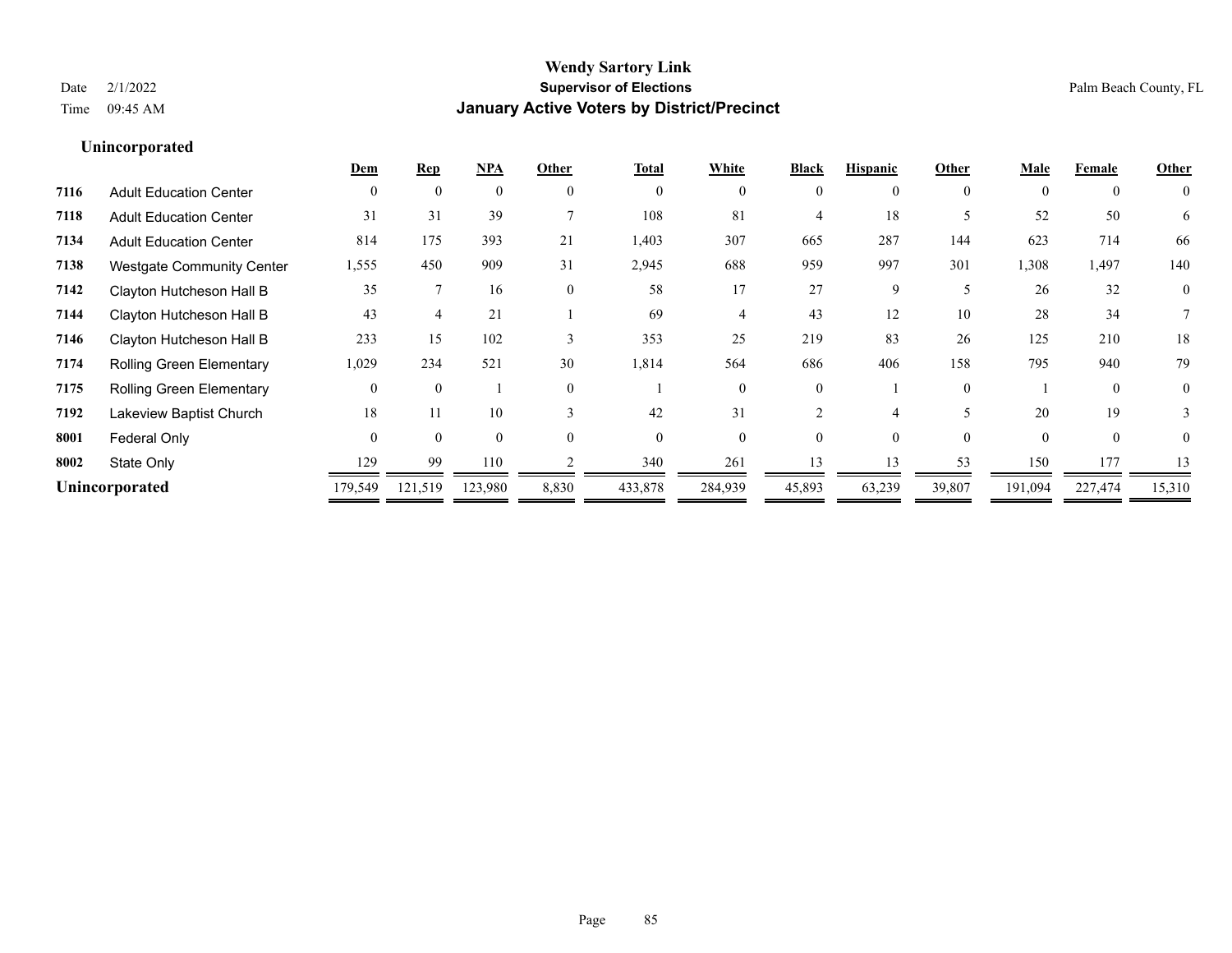| <b>Wendy Sartory Link</b><br><b>Supervisor of Elections</b><br>2/1/2022<br>Date<br><b>January Active Voters by District/Precinct</b><br>09:45 AM<br>Time |     |            |       |              |              |              |              |                 |              |             |               | Palm Beach County, FL |
|----------------------------------------------------------------------------------------------------------------------------------------------------------|-----|------------|-------|--------------|--------------|--------------|--------------|-----------------|--------------|-------------|---------------|-----------------------|
| <b>Atlantis</b>                                                                                                                                          | Dem | <u>Rep</u> | $NPA$ | <b>Other</b> | <u>Total</u> | <b>White</b> | <b>Black</b> | <b>Hispanic</b> | <u>Other</u> | <b>Male</b> | <b>Female</b> | <b>Other</b>          |
| 3082<br>Atlantis City Hall                                                                                                                               | 491 | 877        | 444   | 48           | 1.860        | 1,604        | 39           | 92              | 125          | 852         | 962           | 46                    |
| <b>Atlantis</b>                                                                                                                                          | 491 | 877        | 444   | 48           | 1,860        | 1.604        | 39           | 92              | 125          | 852         | 962           | 46                    |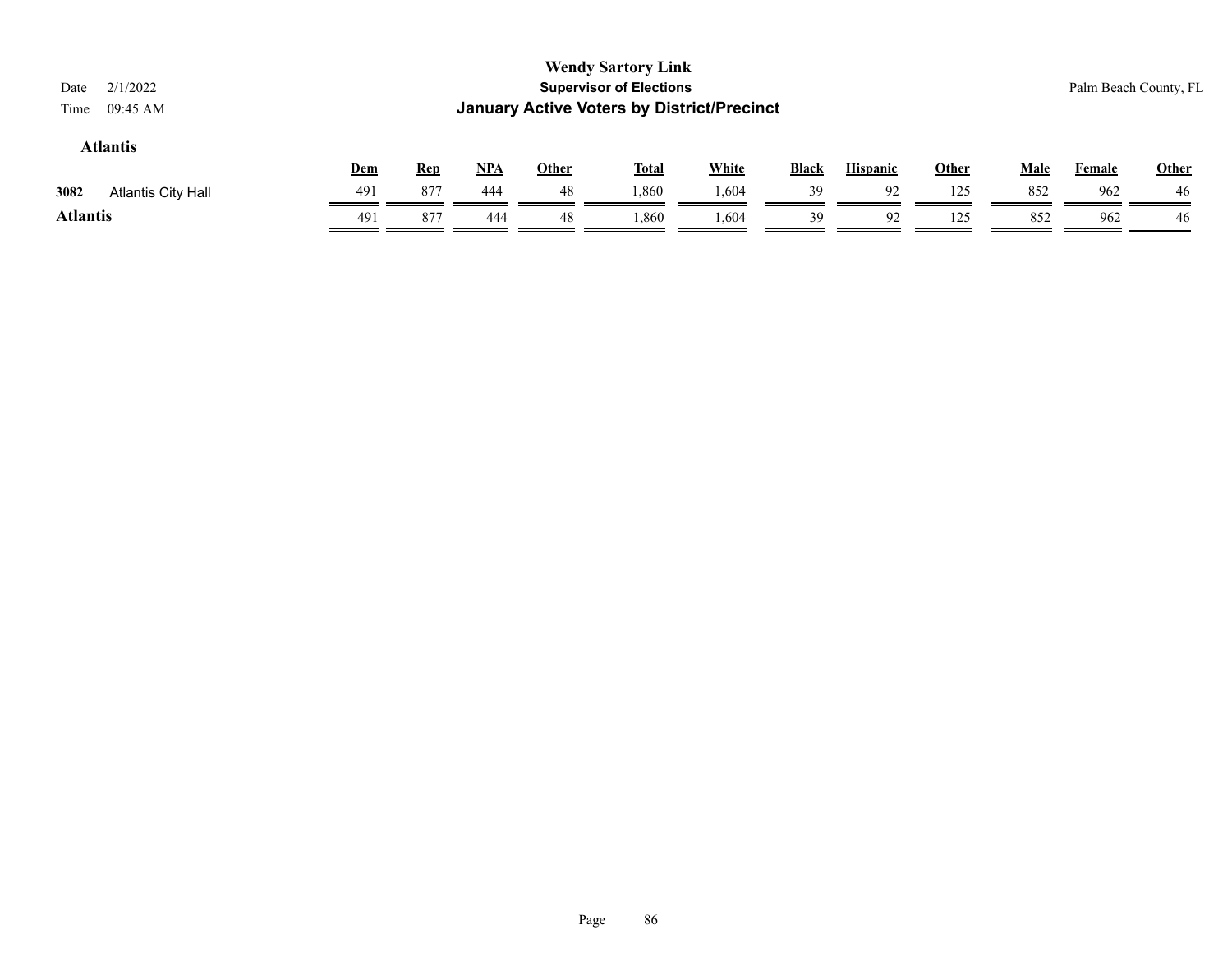# **Boynton Beach**

|      |                                   | Dem | <b>Rep</b> | NPA | <b>Other</b>   | <b>Total</b> | <b>White</b> | <b>Black</b> | <b>Hispanic</b> | <b>Other</b> | <b>Male</b> | <b>Female</b> | Other          |
|------|-----------------------------------|-----|------------|-----|----------------|--------------|--------------|--------------|-----------------|--------------|-------------|---------------|----------------|
| 3136 | Freedom Shores Elementary         | 874 | 404        | 594 | 32             | 1,904        | 828          | 549          | 272             | 255          | 845         | 984           | 75             |
| 3138 | <b>Citrus Cove Elementary</b>     | 868 | 491        | 570 | 33             | 1,962        | 1,134        | 327          | 287             | 214          | 863         | 1,016         | 83             |
| 3140 | Boynton Lakes North Clubhouse     | 418 | 186        | 280 | 16             | 900          | 424          | 223          | 123             | 130          | 401         | 467           | $32\,$         |
| 3142 | Boynton Lakes North Clubhouse     | 366 | 165        | 226 | 21             | 778          | 433          | 137          | 137             | 71           | 315         | 434           | 29             |
| 3146 | <b>Freedom Shores Elementary</b>  | 338 | 132        | 173 | 21             | 664          | 450          | 78           | 73              | 63           | 261         | 382           | 21             |
| 3164 | <b>Citrus Cove Elementary</b>     | 881 | 544        | 652 | 49             | 2,126        | 1,329        | 317          | 247             | 233          | 950         | 1,105         | 71             |
| 3168 | Boynton Beach Fire Station #3     | 907 | 473        | 673 | 35             | 2,088        | 1,188        | 377          | 300             | 223          | 886         | 1,132         | 70             |
| 3172 | Boynton Beach High                | 484 | 144        | 313 | 33             | 974          | 453          | 268          | 144             | 109          | 397         | 530           | $47\,$         |
| 3174 | Boynton Beach Fire Station #3     | 248 | 179        | 177 | 14             | 618          | 425          | 52           | 84              | 57           | 281         | 321           | 16             |
| 3176 | Boynton Beach High                | 208 | 123        | 152 | 7              | 490          | 262          | 86           | 81              | 61           | 212         | 258           | $20\,$         |
| 3182 | Imagine Schools - Chancellor      | 102 | 51         | 78  | $\overline{4}$ | 235          | 117          | 49           | 38              | 31           | 112         | 112           | 11             |
| 3185 | Christ Fellowship Church BB       | 312 | 216        | 218 | 31             | 777          | 501          | 88           | 112             | 76           | 362         | 397           | $18\,$         |
| 3186 | Christ Fellowship Church BB       | 192 | 122        | 143 | 12             | 469          | 330          | 43           | 62              | 34           | 212         | 237           | $20\,$         |
| 3187 | Christ Fellowship Church BB       | 680 | 408        | 609 | 61             | 1,758        | 995          | 281          | 290             | 192          | 823         | 882           | 53             |
| 3188 | Christ Fellowship Church BB       | 416 | 301        | 357 | 22             | 1,096        | 674          | 225          | 121             | 76           | 541         | 520           | 35             |
| 3190 | Imagine Schools - Chancellor      | 308 | 161        | 233 | 23             | 725          | 410          | 150          | 98              | 67           | 371         | 339           | 15             |
| 3192 | Leisureville #1 Clubhouse         | 549 | 405        | 386 | 45             | 1,385        | 1,045        | 116          | 130             | 94           | 560         | 779           | $46\,$         |
| 3194 | Boynton Beach Fire Station #2     | 753 | 178        | 378 | 20             | 1,329        | 464          | 556          | 169             | 140          | 588         | 689           | 52             |
| 3196 | Leisureville #3 Clubhouse         | 623 | 551        | 434 | 53             | 1,661        | 1,378        | 84           | 106             | 93           | 710         | 896           | 55             |
| 3198 | <b>BB Leisureville Clubhouse</b>  | 497 | 528        | 309 | 36             | 1,370        | 1,129        | 65           | 114             | 62           | 557         | 773           | $40\,$         |
| 3200 | Golfview Harbour Clubhouse        | 601 | 402        | 402 | 26             | 1,431        | 966          | 203          | 115             | 147          | 646         | 740           | 45             |
| 3202 | <b>Golfview Harbour Clubhouse</b> | 67  | 69         | 52  | $\tau$         | 195          | 142          | 31           | 11              | 11           | 98          | 91            | 6              |
| 4020 | Christ Fellowship Church BB       | 35  | 27         | 36  | $\overline{4}$ | 102          | 79           | 4            | 11              | 8            | 37          | 63            | $\overline{c}$ |
| 4022 | <b>Congress Middle</b>            | 824 | 229        | 406 | 44             | 1,503        | 534          | 655          | 162             | 152          | 622         | 821           | 60             |
| 4024 | Harvey E Oyer Jr Park             | 487 | 632        | 493 | 55             | 1,667        | 1,320        | 90           | 133             | 124          | 790         | 831           | 46             |
| 4026 | <b>Sterling Village Aud</b>       | 499 | 550        | 482 | 55             | 1,586        | 1,385        | 38           | 62              | 101          | 733         | 800           | 53             |
| 4034 | <b>Crosspointe Elementary</b>     | 369 | 256        | 288 | 24             | 937          | 668          | 114          | 69              | 86           | 399         | 518           | $20\,$         |
| 4036 | <b>Forest Park Elementary</b>     | 288 | 447        | 275 | 26             | 1,036        | 932          | $\,8\,$      | 50              | 46           | 434         | 570           | 32             |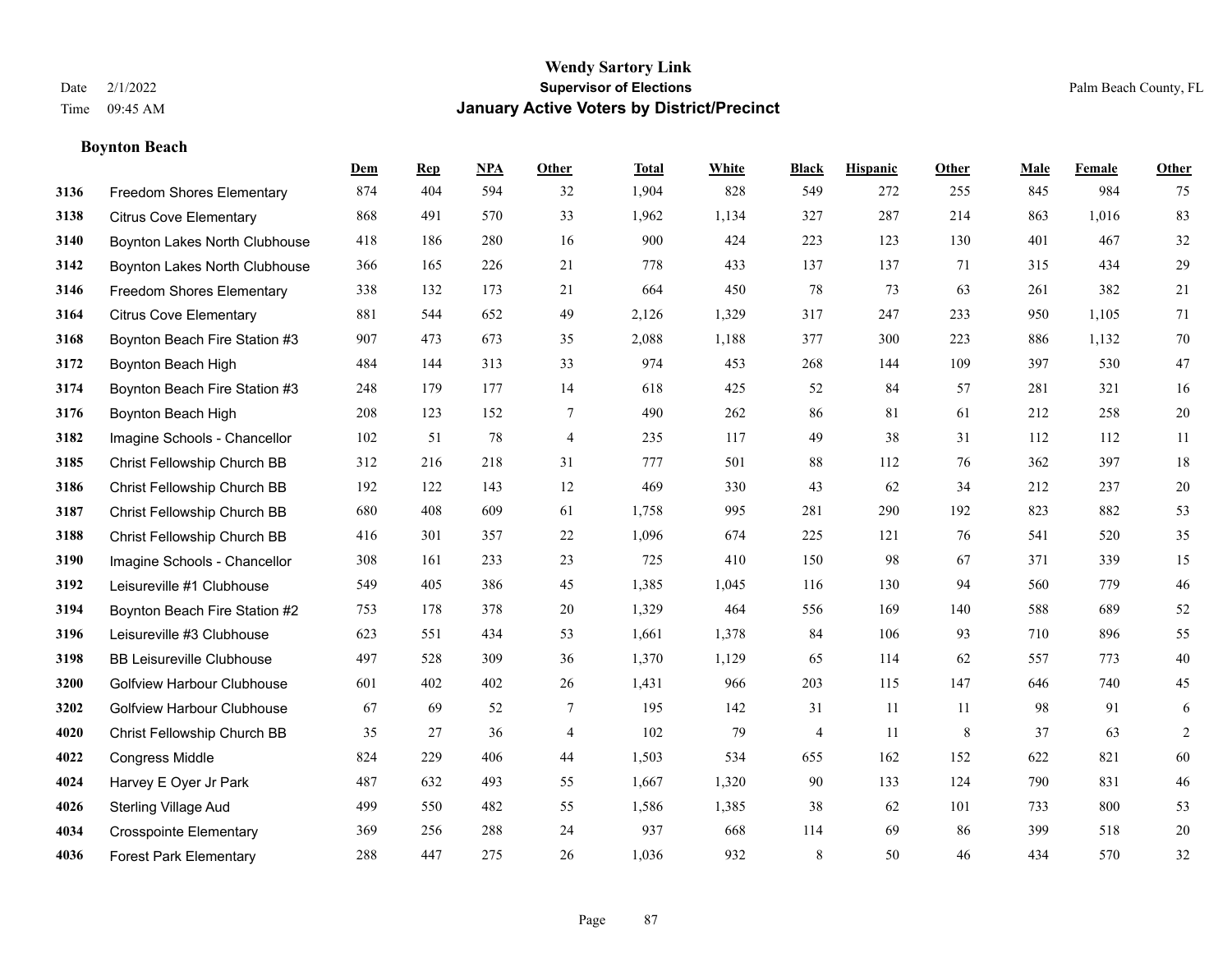# **Boynton Beach**

|      |                                | Dem      | <b>Rep</b>     | NPA          | Other    | <b>Total</b> | White          | <b>Black</b> | <b>Hispanic</b> | Other    | Male     | Female   | Other          |
|------|--------------------------------|----------|----------------|--------------|----------|--------------|----------------|--------------|-----------------|----------|----------|----------|----------------|
| 4050 | Hunter's Run Courtside Cafe    | 1,086    | 374            | 549          | 40       | 2,049        | 1,887          | 39           | 49              | 74       | 855      | 1,156    | 38             |
| 4052 | <b>Crosspointe Elementary</b>  | 114      | 81             | 90           | 3        | 288          | 176            | 57           | 21              | 34       | 142      | 140      | 6              |
| 4053 | <b>Crosspointe Elementary</b>  | 207      | 86             | 152          | 18       | 463          | 180            | 110          | 98              | 75       | 201      | 242      | 20             |
| 4054 | Lakeview Baptist Church        | 532      | 645            | 445          | 41       | 1,663        | 1,379          | 76           | 101             | 107      | 767      | 844      | 52             |
| 4062 | Lakeview Baptist Church        | 42       | 77             | 38           | 5        | 162          | 133            | $\tau$       | 9               | 13       | 76       | 84       | 2              |
| 4066 | Seacrest Presbyterian          | $\theta$ | $\mathbf{0}$   | $\mathbf{0}$ | $\Omega$ | $\Omega$     | $\mathbf{0}$   | $\Omega$     | $\Omega$        | $\theta$ | $\Omega$ | $\theta$ | $\overline{0}$ |
| 4068 | Seacrest Presbyterian          | $\theta$ | $\mathbf{0}$   | $\mathbf{0}$ | $\theta$ | $\Omega$     | $\overline{0}$ | $\theta$     | $\theta$        | $\Omega$ | $\Omega$ | $\theta$ | $\overline{0}$ |
| 4070 | Seacrest Presbyterian          | $\Omega$ | $\theta$       | $\mathbf{0}$ | $\Omega$ | $\theta$     | $\theta$       | $\Omega$     | $\theta$        | $\theta$ | $\Omega$ | $\theta$ | $\theta$       |
| 7178 | Temple Beth Kodesh             | 1,531    | 194            | 594          | 30       | 2,349        | 454            | 1,333        | 359             | 203      | 1,056    | 1,184    | 109            |
| 7179 | Village Royale on the Green    | 812      | 233            | 354          | 24       | 1,423        | 586            | 575          | 143             | 119      | 609      | 753      | 61             |
| 7180 | St John Missionary Baptist Chr | 1,768    | 137            | 484          | 18       | 2,407        | 240            | 1,793        | 173             | 201      | 1,029    | 1,284    | 94             |
| 7182 | Carolyn Sims Center            | 1,481    | 69             | 372          | 13       | 1,935        | 79             | 1,626        | 85              | 145      | 800      | 1,058    | 77             |
| 7184 | St John Missionary Baptist Chr | 2        | $\overline{4}$ | $\mathbf{0}$ | $\theta$ | 6            | $\Delta$       |              | $\theta$        |          |          | 2        | $\theta$       |
| 7186 | Boynton Beach Senior Center    | 1,466    | 423            | 740          | 56       | 2,685        | 1,072          | 1,082        | 276             | 255      | 1,260    | 1,308    | 117            |
| 7188 | <b>Forest Park Elementary</b>  | 845      | 541            | 596          | 56       | 2,038        | 1,413          | 276          | 177             | 172      | 864      | 1,104    | 70             |
| 7190 | Seacrest Presbyterian          | 1,057    | 626            | 797          | 62       | 2,542        | 1,592          | 458          | 253             | 239      | 1,220    | 1,228    | 94             |
|      | <b>Boynton Beach</b>           | 24,137   | 11,864         | 14,600       | 1,175    | 51,776       | 29,190         | 12,647       | 5,345           | 4,594    | 22,889   | 27,074   | 1,813          |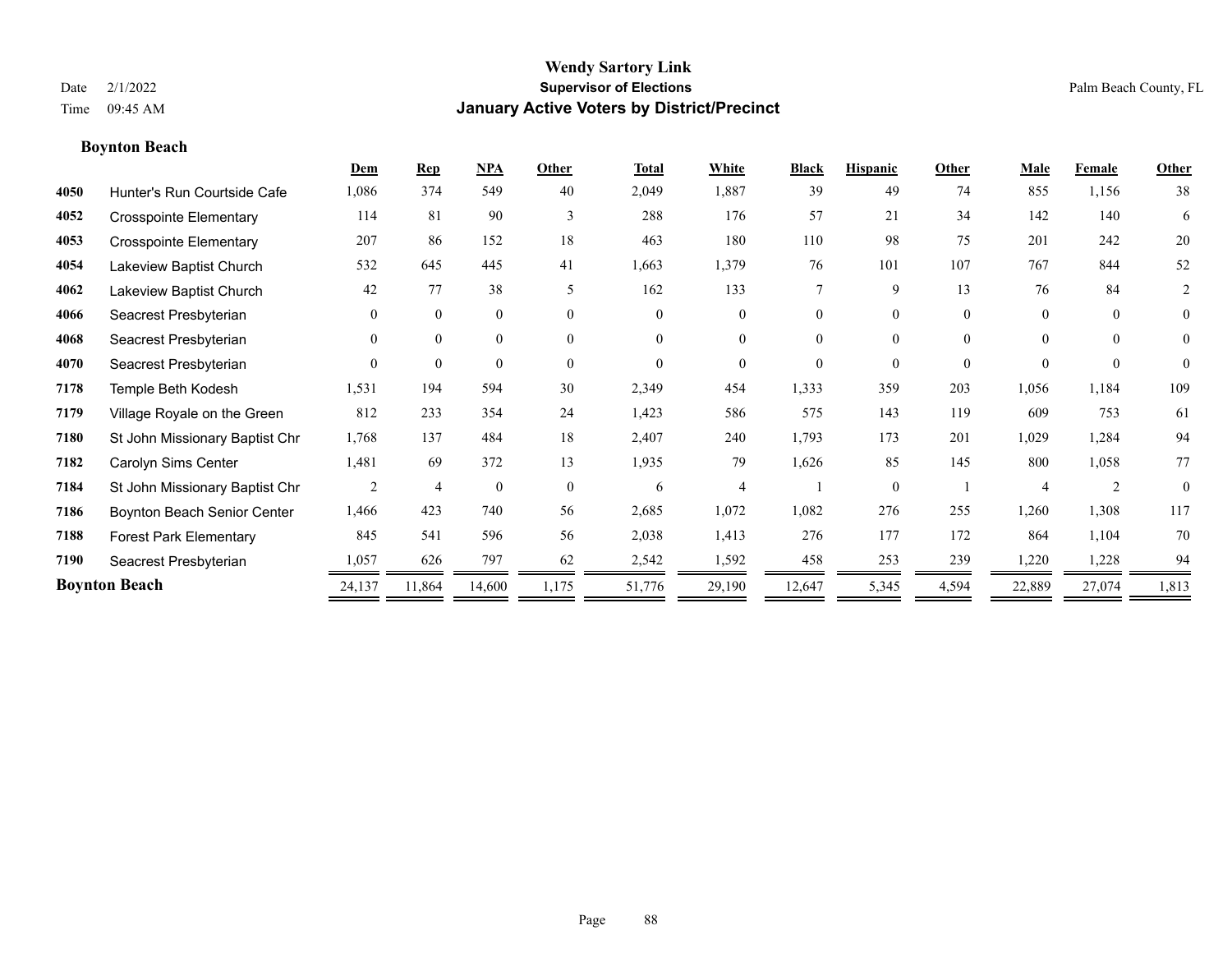# **Belle Glade**

|                    |                               | <u>Dem</u> | <u>Rep</u> | NPA   | Other    | <u>Total</u> | White    | <b>Black</b> | <b>Hispanic</b> | Other | <u>Male</u> | Female   | <b>Other</b> |
|--------------------|-------------------------------|------------|------------|-------|----------|--------------|----------|--------------|-----------------|-------|-------------|----------|--------------|
| 6022               | Belle Glade Library/Civic Ctr | 1,354      | 107        | 266   | 18       | 1,745        | 90       | 1,395        | 143             | 117   | 721         | 955      | 69           |
| 6024               | Lewis Evans Resource Center   | 1,687      | 68         | 277   | 13       | 2,045        | 30       | 1,774        | 128             | 113   | 819         | 1,158    | 68           |
| 6028               | Belle Glade Library/Civic Ctr | 751        | 446        | 329   | 15       | 1,541        | 403      | 396          | 655             | 87    | 719         | 779      | 43           |
| 6029               | Belle Glade Library/Civic Ctr |            |            |       | $\Omega$ |              | $\Omega$ |              |                 |       |             | $\theta$ | $\Omega$     |
| 6032               | Gove Elementary               | 668        | 293        | 273   | 6.       | .240         | 308      | 431          | 402             | 99    | 536         | 662      | 42           |
| 6036               | Gove Elementary               | 391        | 159        | 208   | 10       | 768          | 131      | 153          | 438             | 46    | 336         | 400      | 32           |
| <b>Belle Glade</b> |                               | 4,852      | 1,073      | 1,353 | 62       | 7,340        | 962      | 4,150        | 1,766           | 462   | 3,132       | 3,954    | 254          |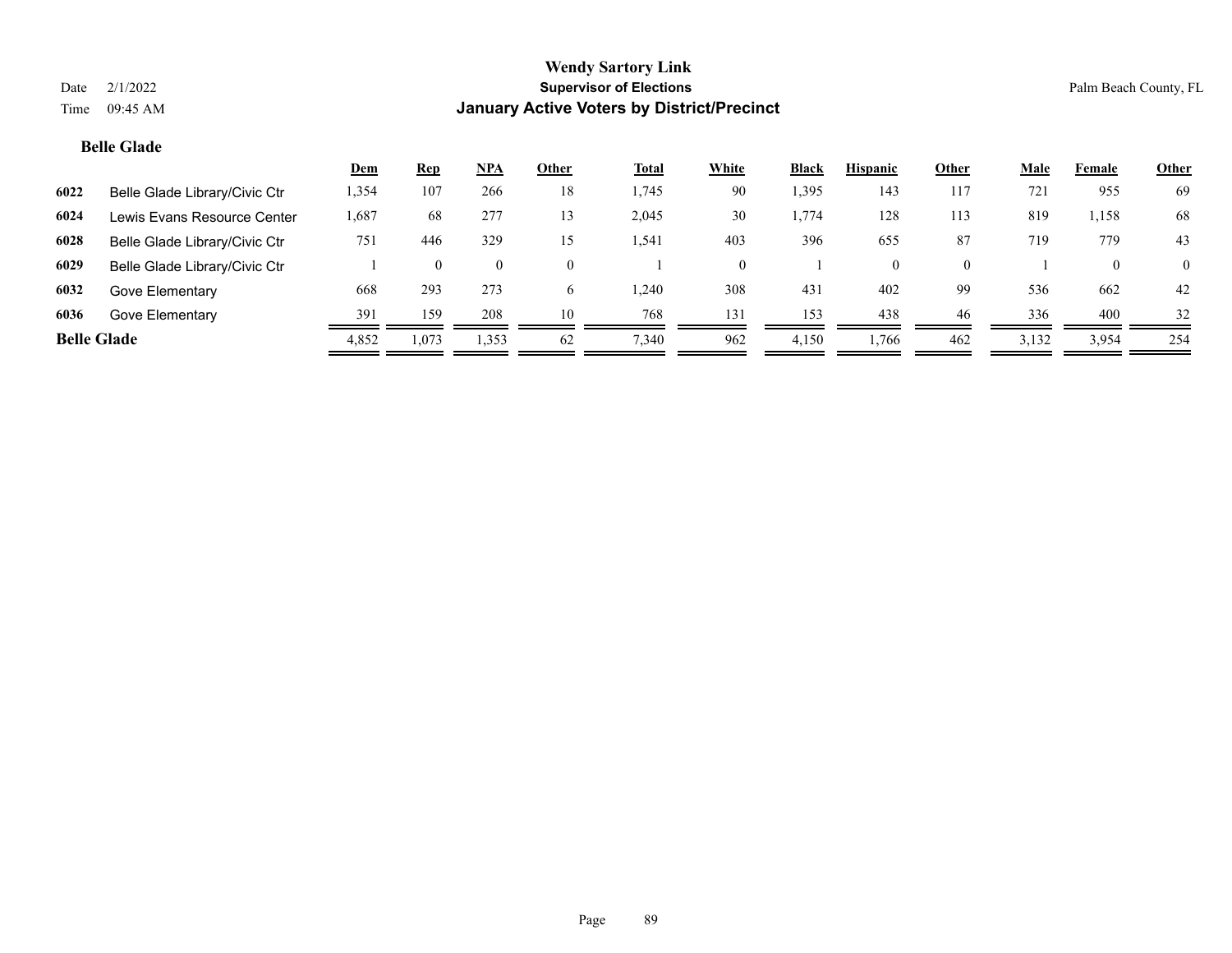#### **Boca Raton**

|      |                               | Dem | <b>Rep</b> | NPA | <b>Other</b> | <b>Total</b> | <b>White</b> | <b>Black</b> | <b>Hispanic</b> | <b>Other</b> | <b>Male</b> | <b>Female</b> | <b>Other</b> |
|------|-------------------------------|-----|------------|-----|--------------|--------------|--------------|--------------|-----------------|--------------|-------------|---------------|--------------|
| 4134 | Above and Beyond Community (  | 415 | 552        | 435 | 36           | 1,438        | 1,158        | 41           | 134             | 105          | 681         | 711           | 46           |
| 4136 | Above and Beyond Community (  | 642 | 626        | 592 | 48           | 1,908        | 1,423        | 48           | 225             | 212          | 817         | 1,022         | 69           |
| 4138 | Ascension Catholic Church     | 811 | 1,195      | 911 | 71           | 2,988        | 2,334        | 162          | 241             | 251          | 1,424       | 1,473         | 91           |
| 4140 | <b>Broken Sound Club</b>      | 263 | 207        | 190 | 15           | 675          | 502          | 26           | 82              | 65           | 274         | 382           | 19           |
| 4142 | Woodfield Country Club HOA    | 843 | 770        | 743 | 55           | 2,411        | 2,162        | 12           | 67              | 170          | 1,113       | 1,206         | 92           |
| 4144 | Seasons HOA Clubhouse         | 226 | 209        | 173 | 11           | 619          | 507          | 9            | 38              | 65           | 297         | 292           | $30\,$       |
| 4146 | <b>Broken Sound Club</b>      | 538 | 378        | 347 | 17           | 1,280        | 1,174        | $12\,$       | 31              | 63           | 576         | 674           | $30\,$       |
| 4148 | <b>Broken Sound Club</b>      | 554 | 422        | 447 | 40           | 1,463        | 1,148        | 67           | 143             | 105          | 670         | 756           | 37           |
| 4150 | Patch Reef Park Community Cer | 579 | 573        | 627 | 65           | 1,844        | 1,414        | 68           | 165             | 197          | 870         | 927           | 47           |
| 4152 | Boca Delray Lodge #171        | 619 | 649        | 658 | 51           | 1,977        | 1,446        | 78           | 228             | 225          | 897         | 1,000         | $80\,$       |
| 4154 | Ascension Catholic Church     | 414 | 418        | 344 | 33           | 1,209        | 874          | 85           | 109             | 141          | 589         | 574           | 46           |
| 4158 | Spanish River High            | 934 | 750        | 754 | 44           | 2,482        | 1,966        | 49           | 222             | 245          | 1,182       | 1,196         | 104          |
| 4160 | Greater BR Swim & Racquet Ctr | 420 | 407        | 357 | 21           | 1,205        | 980          | 18           | 89              | 118          | 559         | 604           | $42\,$       |
| 4162 | Patch Reef Park Community Cer | 545 | 487        | 446 | $22\,$       | 1,500        | 1,145        | $30\,$       | 115             | 210          | 683         | 739           | $78\,$       |
| 4164 | Safe Schools Institute        | 589 | 637        | 581 | 35           | 1,842        | 1,480        | 29           | 173             | 160          | 858         | 894           | 90           |
| 4166 | FAU Arena Lobby               | 777 | 454        | 600 | 31           | 1,862        | 1,040        | 308          | 273             | 241          | 831         | 931           | 100          |
| 4168 | JC Mitchell Elementary        | 701 | 575        | 628 | 51           | 1,955        | 1,349        | 87           | 247             | 272          | 850         | 994           | 111          |
| 4170 | Spanish River Library         | 904 | 1,043      | 878 | 52           | 2,877        | 2,236        | 99           | 266             | 276          | 1,365       | 1,416         | 96           |
| 4172 | Marine Safety Headquarters    | 664 | 687        | 609 | 62           | 2,022        | 1,766        | 16           | 105             | 135          | 906         | 1,064         | 52           |
| 4174 | Sugar Sand Park Comm Center   | 301 | 268        | 273 | 15           | 857          | 739          | 5            | 53              | 60           | 403         | 418           | 36           |
| 4176 | Sugar Sand Park Comm Center   | 913 | 718        | 737 | 67           | 2,435        | 1,784        | 70           | 320             | 261          | 1,063       | 1,270         | 102          |
| 4178 | Sugar Sand Park Comm Center   | 758 | 646        | 520 | 45           | 1,969        | 1,574        | 43           | 197             | 155          | 806         | 1,101         | 62           |
| 4184 | <b>Boca Raton Middle</b>      | 563 | 616        | 568 | 37           | 1,784        | 1,341        | 62           | 215             | 166          | 846         | 893           | 45           |
| 4186 | The Volen Center              | 546 | 506        | 458 | 30           | 1,540        | 1,068        | 128          | 166             | 178          | 706         | 774           | 60           |
| 4188 | Elks Lodge of Boca Raton      | 898 | 534        | 613 | 57           | 2,102        | 1,222        | 328          | 313             | 239          | 948         | 1,060         | 94           |
| 4190 | St Gregory Episcopal Church   | 736 | 1,089      | 819 | $78\,$       | 2,722        | 2,289        | 26           | 180             | 227          | 1,332       | 1,304         | 86           |
| 4210 | Sugar Sand Park Comm Center   | 649 | 829        | 689 | 44           | 2,211        | 1,730        | 29           | 273             | 179          | 1,018       | 1,123         | $70\,$       |
| 4212 | Center for Spiritual Living   | 630 | 801        | 607 | 42           | 2,080        | 1,736        | 34           | 167             | 143          | 981         | 1,038         | 61           |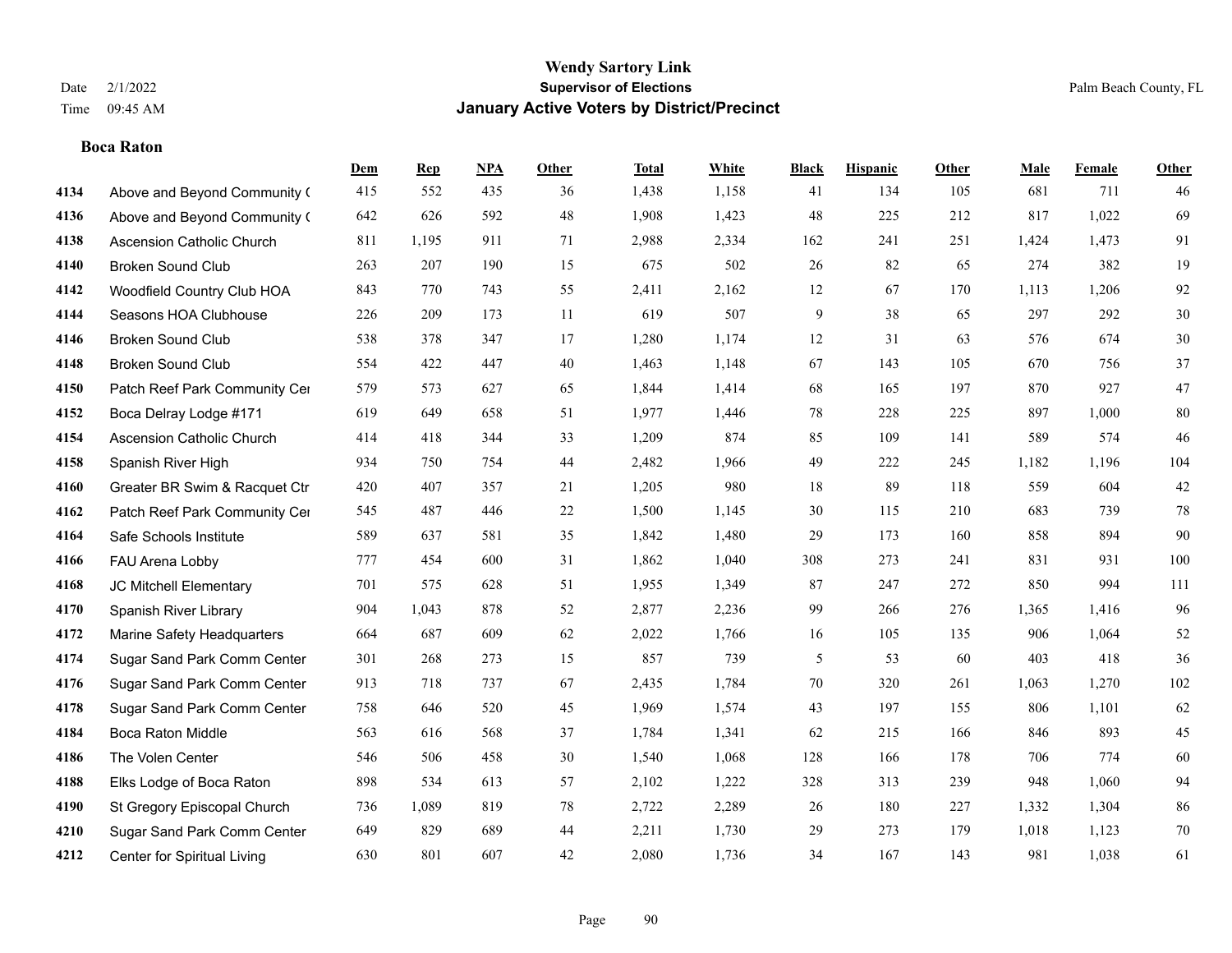## **Boca Raton**

|                   |                                    | <b>Dem</b> | <b>Rep</b> | <b>NPA</b> | Other | <b>Total</b> | White  | <b>Black</b> | <b>Hispanic</b> | Other | Male   | Female | Other |
|-------------------|------------------------------------|------------|------------|------------|-------|--------------|--------|--------------|-----------------|-------|--------|--------|-------|
| 4214              | Calvary Chapel Boca Raton - 4th    | 621        | 870        | 647        | 62    | 2,200        | 1,756  | 45           | 229             | 170   | 1,024  | 1,099  | 77    |
| 4216              | Calvary Chapel Boca Raton - Kir    | 671        | 1,063      | 697        | 60    | 2,491        | 2,098  | 20           | 180             | 193   | 1,184  | 1,219  | 88    |
| 4218              | <b>Grace Community Church</b>      | 446        | 856        | 535        | 54    | 1,891        | 1,565  | 33           | 140             | 153   | 879    | 931    | 81    |
| 4220              | <b>Boca Raton Community Center</b> | 456        | 396        | 476        | 44    | 1,372        | 883    | 105          | 238             | 146   | 612    | 715    | 45    |
| 4222              | Boca Raton Downtown Library        | 949        | 1,153      | 945        | 89    | 3,136        | 2,639  | 75           | 181             | 241   | 1,420  | 1,604  | 112   |
| 4224              | <b>Grace Community Church</b>      | 505        | 1,132      | 758        | 58    | 2,453        | 2,021  | 54           | 180             | 198   | 1,152  | 1,221  | 80    |
| 4226              | St Gregory Episcopal Church        | 213        | 385        | 289        | 26    | 913          | 819    |              | 31              | 56    | 430    | 461    | 22    |
| 4228              | <b>Boca Raton Community Center</b> | 527        | 687        | 529        | 49    | 1,792        | 1,539  | 17           | 99              | 137   | 806    | 939    | 47    |
| 4230              | Boca Raton Downtown Library        | 310        | 447        | 336        | 23    | 1,116        | 975    | 9            | 56              | 76    | 523    | 570    | 23    |
| 5115              | Spanish River High                 | 90         | 117        | 97         | 16    | 320          | 258    |              | 27              | 31    | 160    | 157    |       |
| <b>Boca Raton</b> |                                    | 22,220     | 24,152     | 20,913     | 1,656 | 68,941       | 54,140 | 2,338        | 6,198           | 6,265 | 31,735 | 34,752 | 2,454 |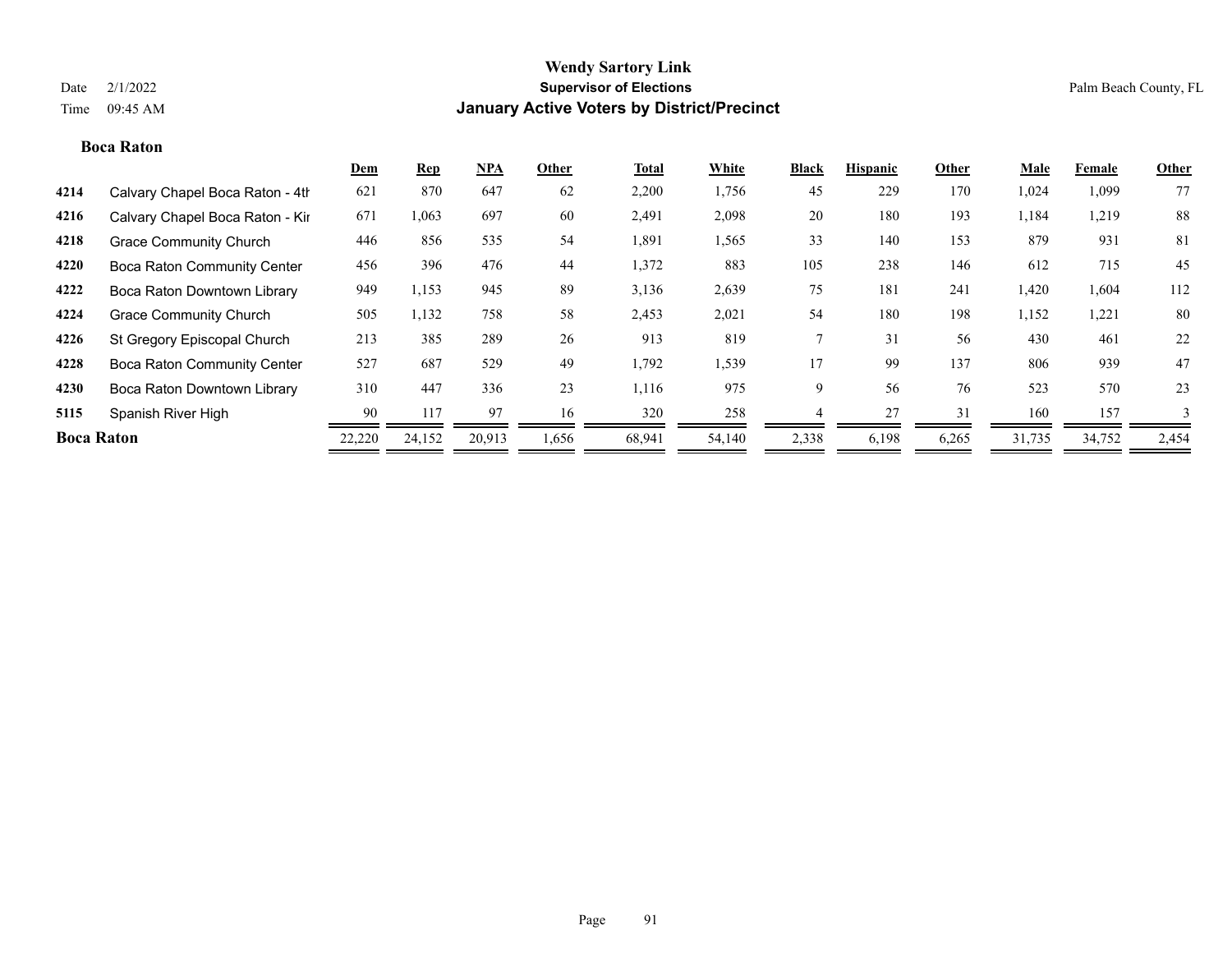| Date<br>Time | 2/1/2022<br>$09:45$ AM               |            |            |            |              | <b>Wendy Sartory Link</b><br><b>Supervisor of Elections</b><br><b>January Active Voters by District/Precinct</b> |              |              |                 |              |             | Palm Beach County, FL |              |
|--------------|--------------------------------------|------------|------------|------------|--------------|------------------------------------------------------------------------------------------------------------------|--------------|--------------|-----------------|--------------|-------------|-----------------------|--------------|
|              | <b>Briny Breezes</b>                 | <u>Dem</u> | <b>Rep</b> | <u>NPA</u> | <b>Other</b> | <u>Total</u>                                                                                                     | <b>White</b> | <b>Black</b> | <b>Hispanic</b> | <b>Other</b> | <b>Male</b> | Female                | <b>Other</b> |
| 4038         | <b>Briny Breezes Community Cente</b> | 87         | 144        | 90         |              | 325                                                                                                              | 300          | $\theta$     |                 | 16           | 133         | 182                   | 10           |
|              | <b>Briny Breezes</b>                 | 87         | 144        | 90         |              | 325                                                                                                              | 300          | $\theta$     | $\Omega$        | 16           | 133         | 182                   | 10           |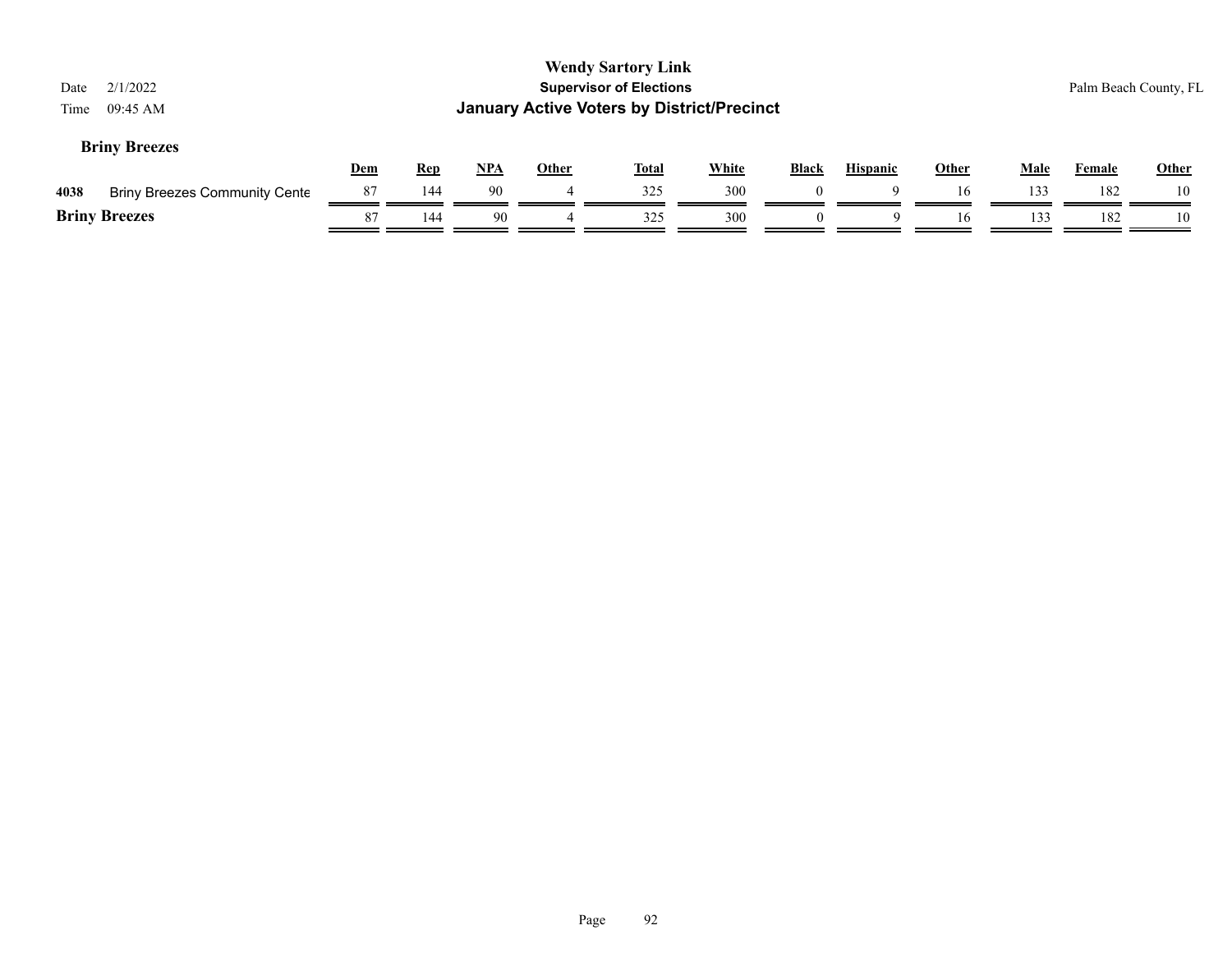| 2/1/2022<br>Date<br>09:45 AM<br>Time |     |            |     |              | <b>Wendy Sartory Link</b><br><b>Supervisor of Elections</b><br><b>January Active Voters by District/Precinct</b> |              |       |                 |              |             |               | Palm Beach County, FL |
|--------------------------------------|-----|------------|-----|--------------|------------------------------------------------------------------------------------------------------------------|--------------|-------|-----------------|--------------|-------------|---------------|-----------------------|
| <b>Cloud Lake</b>                    | Dem | <b>Rep</b> | NPA | <b>Other</b> | <b>Total</b>                                                                                                     | <b>White</b> | Black | <b>Hispanic</b> | <b>Other</b> | <b>Male</b> | <b>Female</b> | <b>Other</b>          |
| 2132<br>Cloud Lake Town Hall         | 26  | 27         | 31  |              | 85                                                                                                               | 56           |       | 22              |              | 37          | 45            |                       |
| <b>Cloud Lake</b>                    | 26  | 27         | 31  |              | 85                                                                                                               | 56           |       | 22              |              | 37          | 45            |                       |
|                                      |     |            |     |              |                                                                                                                  |              |       |                 |              |             |               |                       |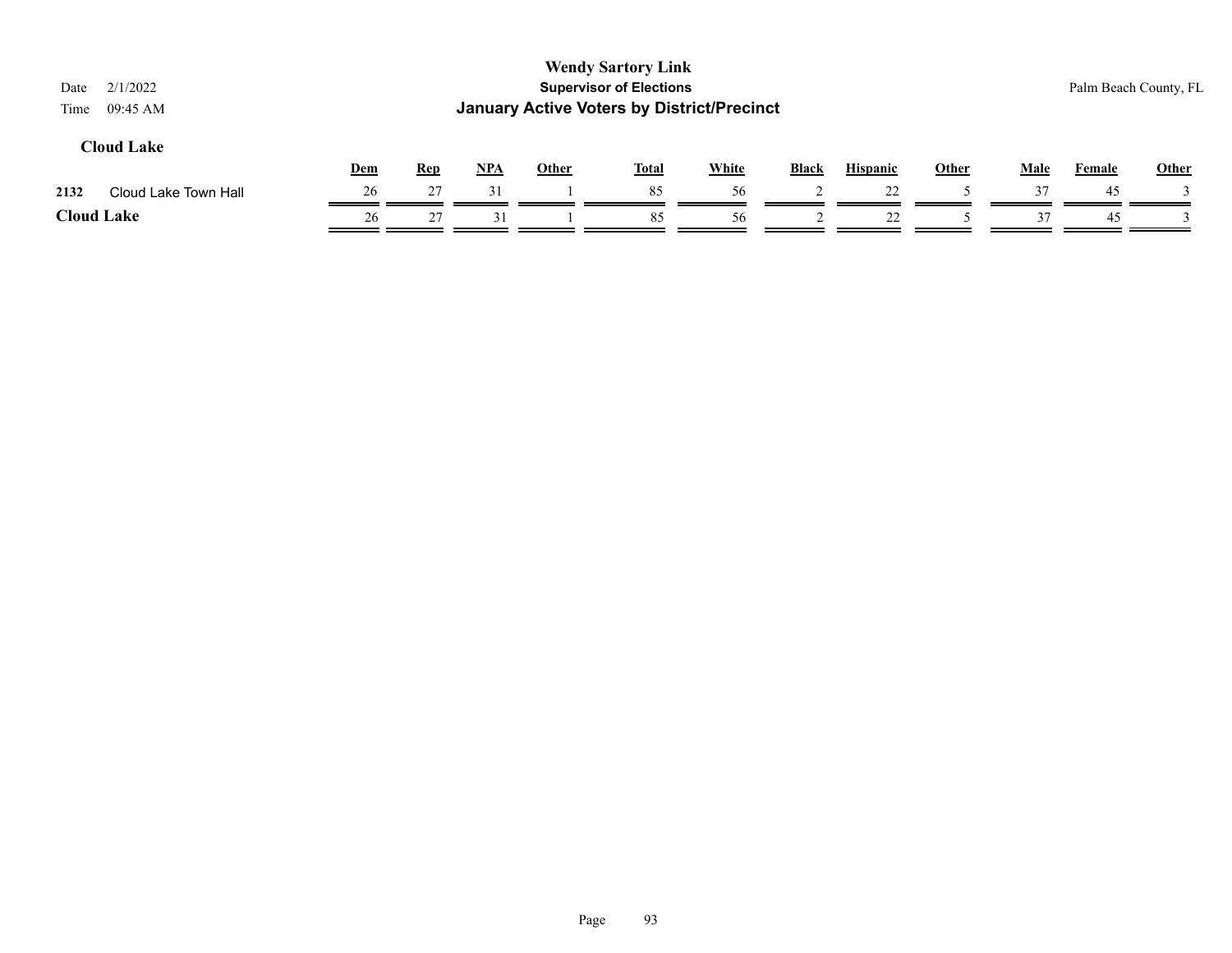**Delray Beach**

## **Wendy Sartory Link** Date 2/1/2022 **Supervisor of Elections** Palm Beach County, FL Time 09:45 AM **January Active Voters by District/Precinct**

# **Dem Rep NPA Other Total White Black Hispanic Other Male Female Other** Plumosa SOA Elementary 52 61 40 7 160 142 4 8 6 80 78 2 Plumosa SOA Elementary 429 439 361 25 1,254 1,081 19 72 82 592 629 33 Country Manors Clubhouse 447 385 403 24 1,259 892 96 137 134 558 667 34 Banyan Creek Elementary 536 388 392 31 1,347 921 187 106 133 628 672 47 West Park Baptist Church 847 465 484 45 1,841 1,565 62 95 119 749 1,045 47 Pines of Delray North 270 174 159 15 618 497 40 44 37 240 352 26 Atlantic High 0 0 0 0 0 0 0 0 0 0 0 0 S D Spady Elementary 667 701 550 56 1,974 1,717 29 95 133 936 967 71 Carver Middle 565 48 163 11 787 103 587 31 66 366 371 50 Bethel Evangelical Baptist 995 751 659 70 2,475 1,897 185 216 177 1,050 1,356 69 Veterans Park Recreation Ctr 425 509 409 34 1,377 1,257 14 24 82 640 701 36 Emmanuel Catholic Church 734 662 633 68 2,097 1,696 83 154 164 920 1,108 69 Delray Beach Golf Club 399 413 355 35 1,202 924 56 111 111 555 609 38 Pines of Delray East 580 346 381 28 1,335 983 91 142 119 535 746 54 505 Club 374 434 308 29 1,145 1,041 9 31 64 503 613 29 Veterans Park Recreation Ctr 569 786 558 45 1,958 1,803 9 40 106 917 978 63 Delray Beach First Baptist 811 764 619 61 2,255 1,909 80 124 142 1,052 1,156 47 Orchard View Elementary 674 420 487 34 1,615 1,117 151 204 143 657 902 56 Orchard View Elementary 450 295 337 41 1,123 800 66 154 103 469 613 41 Delray Beach Swim and Tennis 716 431 492 36 1,675 1,171 195 151 158 722 890 63 Delray Beach Swim and Tennis 772 582 665 60 2,079 1,566 133 189 191 951 1,054 74 Pine Grove Elementary 513 839 544 63 1,959 1,696 26 93 144 902 990 67 Carver Middle 45 20 15 4 84 67 6 4 7 34 48 2 Carver Middle 169 125 141 15 450 290 49 57 54 199 236 15 Delray Beach First Baptist 5 1 0 1 7 6 1 0 0 3 4 0 Delray Beach Community Center 572 359 421 46 1,398 1,007 192 105 94 705 649 44 Atlantic High 1,513 239 527 21 2,300 606 1,362 124 208 1,054 1,155 91 Atlantic High 44 27 26 3 100 80 6 8 6 41 57 2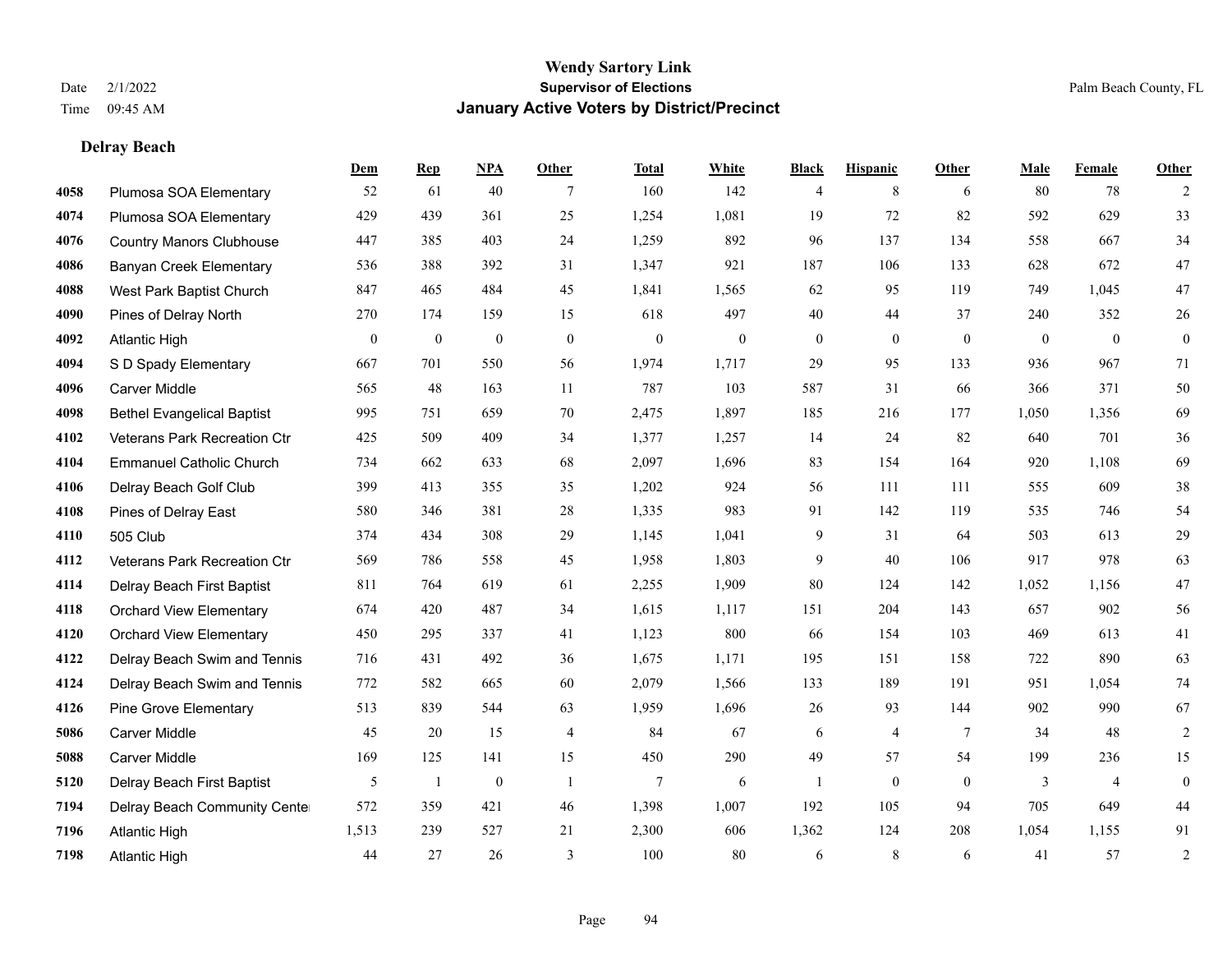# **Delray Beach**

|      |                               | <u>Dem</u> | <b>Rep</b> | <u>NPA</u> | Other | <u>Total</u> | White  | <b>Black</b> | <b>Hispanic</b> | Other | <b>Male</b> | Female | <b>Other</b> |
|------|-------------------------------|------------|------------|------------|-------|--------------|--------|--------------|-----------------|-------|-------------|--------|--------------|
| 7200 | Pompey Park Recreation Center | 1,327      | 237        | 447        | 23    | 2,034        | 510    | 1,289        | 106             | 129   | 926         | 1,050  | 58           |
| 7202 | 505 Club                      | 642        | 395        | 442        | 40    | 1,519        | 1,090  | 229          | 71              | 129   | 797         | 674    | 48           |
| 7204 | 505 Club                      | 32         | 32         | 37         | 4     | 105          | 81     |              | 9               | 13    | 53          | 47     |              |
| 7206 | 505 Club                      | 57         | 62         | 56         |       | 180          | 154    |              | 8               | 16    | 96          | 79     |              |
| 7208 | Atlantic High                 | 758        | 197        | 319        | 22    | 1,296        | 570    | 530          | 86              | 110   | 561         | 693    | 42           |
| 7210 | Village Academy               | 1,760      | 104        | 430        | 17    | 2,311        | 130    | 1,869        | 145             | 167   | 956         | 1,257  | 98           |
| 7212 | Delray Beach Library          | 1,316      | 241        | 479        | 30    | 2,066        | 580    | 1,195        | 115             | 176   | 1,017       | 981    | 68           |
| 7214 | Delray Beach Community Cente  | 863        | 311        | 498        | 38    | 1,710        | 805    | 545          | 211             | 149   | 820         | 822    | 68           |
|      | <b>Delray Beach</b>           | 20,928     | 12.243     | 12,837     | 1,087 | 47,095       | 30,754 | 9,399        | 3,270           | 3,672 | 21,284      | 24,249 | 1,562        |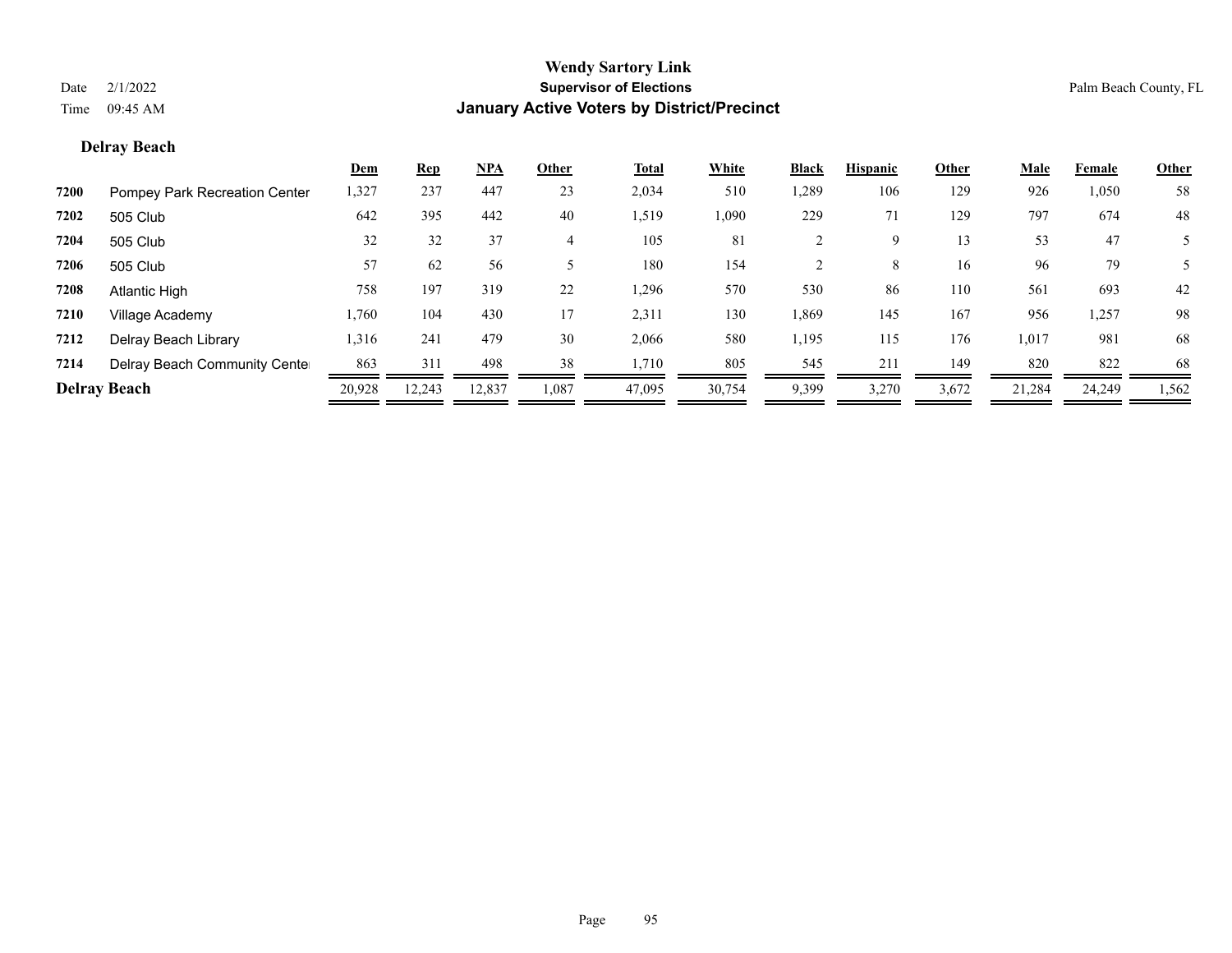# **Dem Rep NPA Other Total White Black Hispanic Other Male Female Other Greenacres**

| 2084              | Cholee Lake Elementary             | 288            | 118          | 164            | 16           | 586            | 170      | 212            | 135      | 69             | 263            | 307      | 16             |
|-------------------|------------------------------------|----------------|--------------|----------------|--------------|----------------|----------|----------------|----------|----------------|----------------|----------|----------------|
| 2086              | Cholee Lake Elementary             | 1,236          | 556          | 939            | 54           | 2,785          | 865      | 612            | 924      | 384            | 1,217          | 1,459    | 109            |
| 2150              | River Bridge Activities Center     | 1,097          | 534          | 701            | 59           | 2,391          | 1,156    | 495            | 496      | 244            | 990            | 1,316    | 85             |
| 2152              | Pine Ridge North II                | 1,118          | 516          | 820            | 51           | 2,505          | 1,014    | 392            | 836      | 263            | 1,005          | 1,398    | 102            |
| 2168              | First Baptist Church GA            | $\overline{0}$ | $\mathbf{0}$ | $\overline{0}$ | $\mathbf{0}$ | $\overline{0}$ | $\theta$ | $\overline{0}$ | $\theta$ | $\mathbf{0}$   | $\theta$       | $\theta$ | $\overline{0}$ |
| 2170              | <b>Liberty Park Elementary</b>     | 1,138          | 543          | 671            | 58           | 2,410          | 1,040    | 462            | 650      | 258            | 961            | 1,339    | 110            |
| 2174              | First Baptist Church GA            | 458            | 188          | 279            | 14           | 939            | 409      | 194            | 209      | 127            | 421            | 477      | 41             |
| 2182              | <b>Greenacres Community Center</b> | 639            | 285          | 540            | 31           | 1,495          | 523      | 143            | 683      | 146            | 596            | 811      | 88             |
| 2184              | American Polish Club               | 1,088          | 386          | 808            | 42           | 2,324          | 694      | 350            | 1,025    | 255            | 969            | 1,217    | 138            |
| 2194              | <b>LC Swain Middle</b>             | 1,089          | 367          | 742            | 41           | 2,239          | 760      | 472            | 779      | 228            | 946            | 1,189    | 104            |
| 2196              | Pine Ridge South IV Clubhouse      | 886            | 495          | 509            | 44           | 1,934          | 1,154    | 261            | 407      | 112            | 758            | 1,102    | 74             |
| 2202              | LC Swain Middle                    | $\overline{0}$ | 8            |                | $\mathbf{0}$ | 9              | 6        | $\overline{0}$ | 3        | $\overline{0}$ | $\overline{4}$ | 5        | $\theta$       |
| 2206              | <b>Heritage Elementary</b>         | 460            | 194          | 337            | 16           | 1,007          | 320      | 222            | 337      | 128            | 440            | 517      | 50             |
| 2212              | American Polish Club               | $\Omega$       | $\theta$     | $\theta$       | $\theta$     | $\Omega$       | $\Omega$ | $\Omega$       | $\Omega$ | $\Omega$       | $\Omega$       | $\theta$ | $\theta$       |
| 2218              | <b>Tradewinds Middle</b>           | 1,261          | 313          | 660            | 40           | 2,274          | 564      | 903            | 358      | 449            | 999            | 1,150    | 125            |
| 3088              | <b>Tradewinds Middle</b>           | 183            | 50           | 125            |              | 366            | 96       | 128            | 81       | 61             | 169            | 187      | 10             |
| <b>Greenacres</b> |                                    | 10,941         | 4,553        | 7,296          | 474          | 23,264         | 8,771    | 4,846          | 6,923    | 2,724          | 9,738          | 12,474   | 1,052          |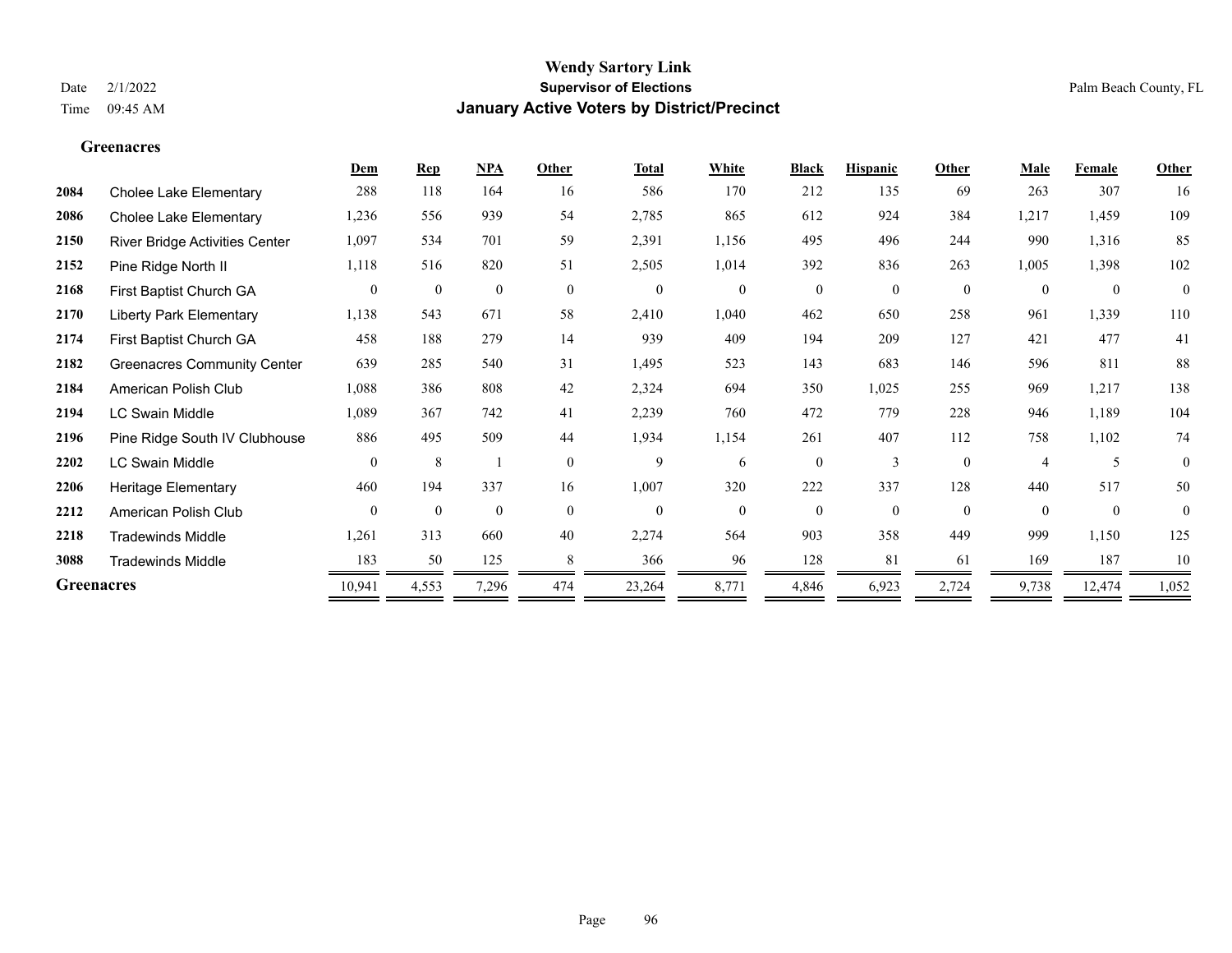| 2/1/2022<br>Date<br>09:45 AM<br>Time |            |            |            |              | <b>Wendy Sartory Link</b><br><b>Supervisor of Elections</b><br><b>January Active Voters by District/Precinct</b> |       |              |                 |       |             |               | Palm Beach County, FL |
|--------------------------------------|------------|------------|------------|--------------|------------------------------------------------------------------------------------------------------------------|-------|--------------|-----------------|-------|-------------|---------------|-----------------------|
| <b>Glen Ridge</b>                    | <b>Dem</b> | <b>Rep</b> | <u>NPA</u> | <b>Other</b> | <b>Total</b>                                                                                                     | White | <b>Black</b> | <b>Hispanic</b> | Other | <b>Male</b> | <b>Female</b> | Other                 |
| 2130<br>Cloud Lake Town Hall         | 43         | 63         | 60         |              | 174                                                                                                              | 126   |              | 33              | 13    | 87          | 81            | $\mathfrak{b}$        |
| <b>Glen Ridge</b>                    | 43         | 63         | 60         |              | 174                                                                                                              | 126   |              | 33              | 13    | 87          | 81            |                       |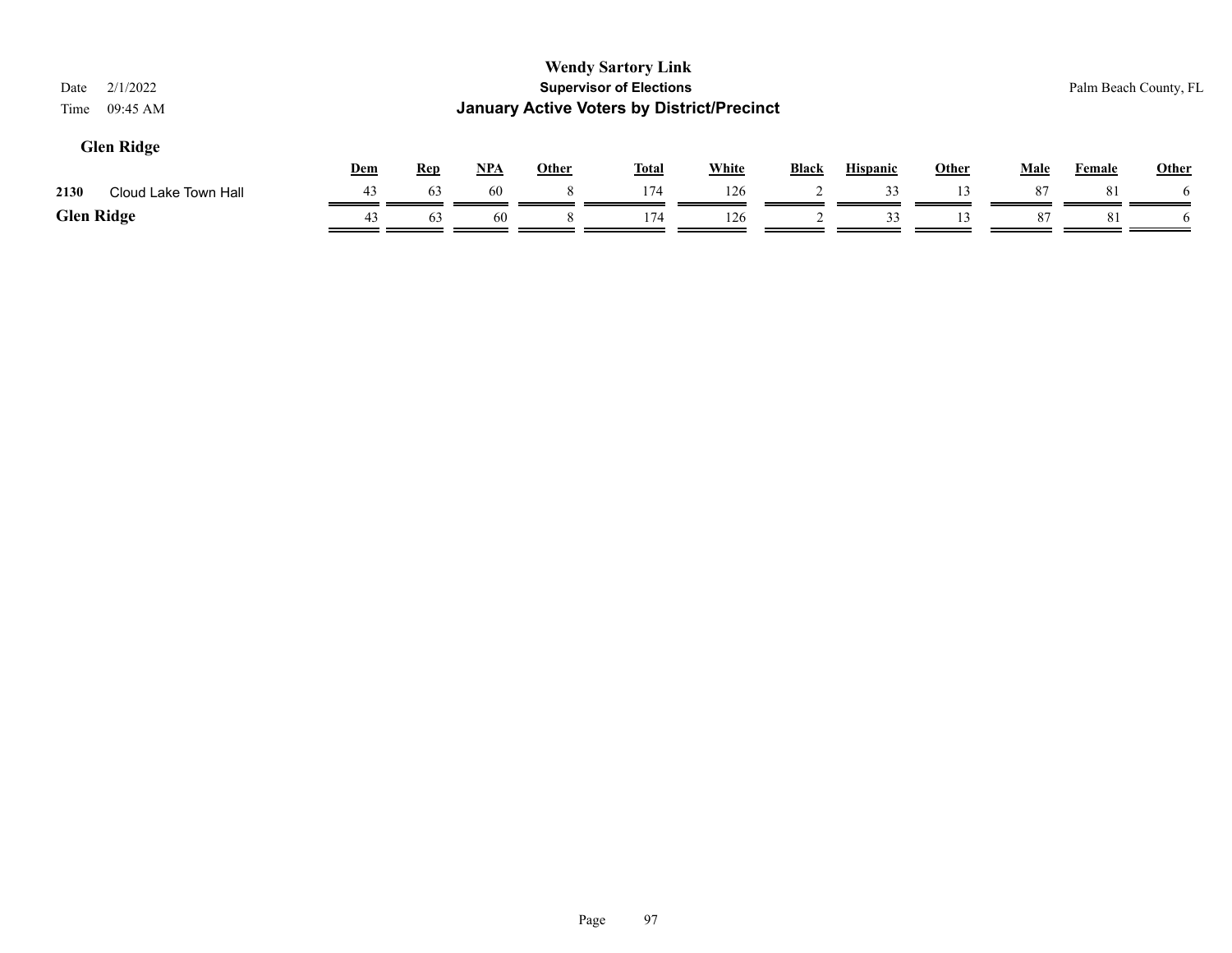|     |            |            |              |     |              |                                                                             |                                                   |                 |              | Palm Beach County, FL |              |
|-----|------------|------------|--------------|-----|--------------|-----------------------------------------------------------------------------|---------------------------------------------------|-----------------|--------------|-----------------------|--------------|
|     |            |            | <b>Other</b> |     |              | <b>Black</b>                                                                |                                                   |                 | <b>Male</b>  | <b>Female</b>         | <b>Other</b> |
| 185 | 459        | 214        | 23           | 881 | 815          |                                                                             | 23                                                | 39              | 429          | 432                   | 20           |
| 185 | 459        | 214        | 23           | 881 | 815          | 4                                                                           | 23                                                | 39              | 429          | 432                   | 20           |
|     | <b>Dem</b> | <b>Rep</b> | $NPA$        |     | <b>Total</b> | <b>Wendy Sartory Link</b><br><b>Supervisor of Elections</b><br><b>White</b> | <b>January Active Voters by District/Precinct</b> | <b>Hispanic</b> | <b>Other</b> |                       |              |

# Page 98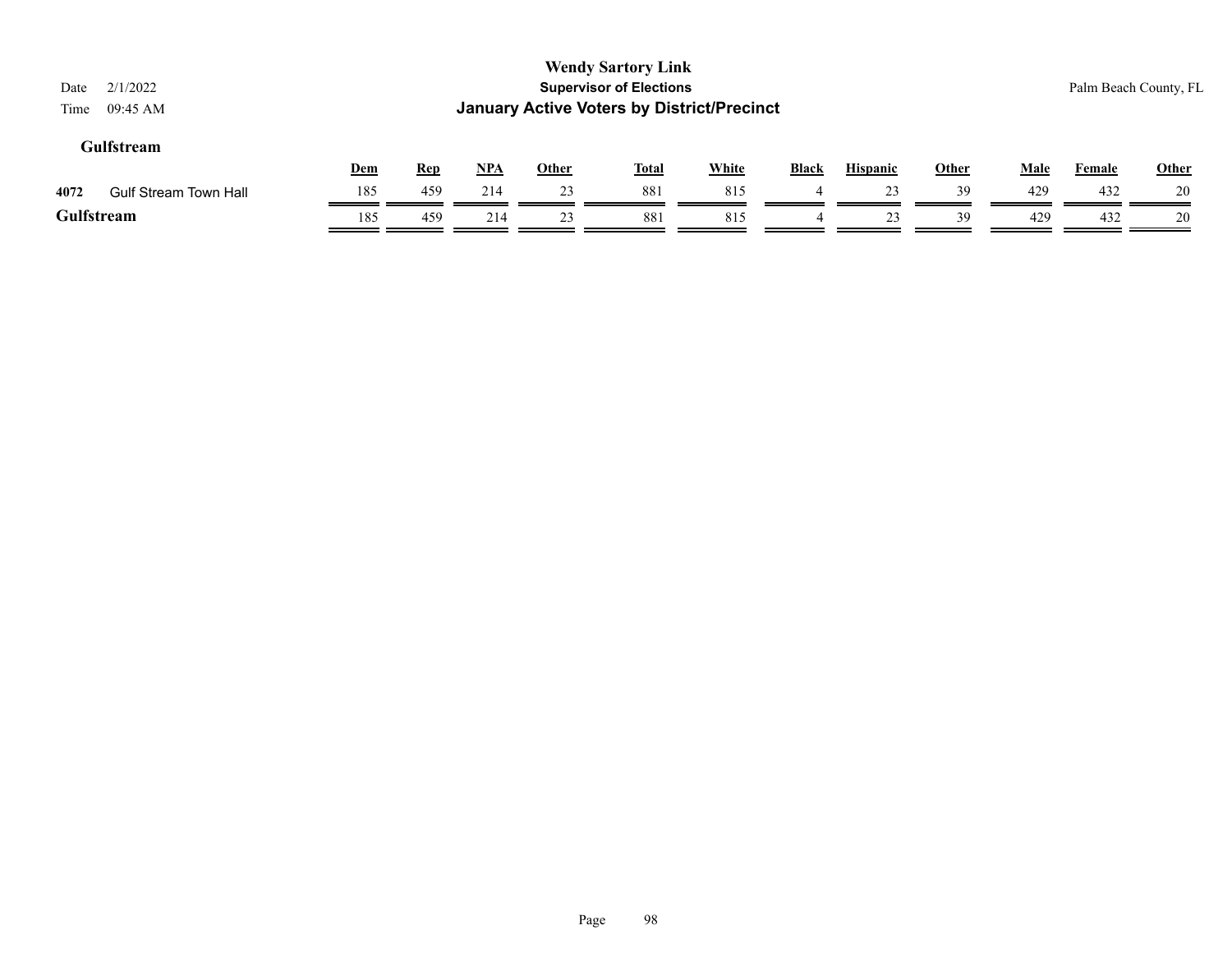| Date<br>Time | 2/1/2022<br>$09:45 \text{ AM}$                                                                                                                                         |      |       |       |    | <b>Wendy Sartory Link</b><br><b>Supervisor of Elections</b><br><b>January Active Voters by District/Precinct</b> |       |                |     |     |       |       | Palm Beach County, FL |  |
|--------------|------------------------------------------------------------------------------------------------------------------------------------------------------------------------|------|-------|-------|----|------------------------------------------------------------------------------------------------------------------|-------|----------------|-----|-----|-------|-------|-----------------------|--|
|              | <b>Highland Beach</b><br>NPA<br><b>White</b><br><b>Hispanic</b><br><b>Male</b><br><b>Rep</b><br><b>Other</b><br><b>Total</b><br>Black<br>Other<br>Dem<br><b>Female</b> |      |       |       |    |                                                                                                                  |       |                |     |     |       |       |                       |  |
| 4128         | St Lucy Catholic Church                                                                                                                                                | 617  | 928   | 635   | 42 | 2,222                                                                                                            | 1,984 | 14             | 78  | 146 | 1,012 | 1,142 | 68                    |  |
| 4129         | St Lucy Catholic Church                                                                                                                                                | 28   | 59    | 32    | 2  | 121                                                                                                              | 106   | $\overline{0}$ | 4   | 11  | 55    | 64    |                       |  |
| 4156         | St Lucy Catholic Church                                                                                                                                                | 534  | 568   | 415   | 37 | 1,554                                                                                                            | 1,369 |                | 64  | 114 | 721   | 792   | -41                   |  |
|              | <b>Highland Beach</b>                                                                                                                                                  | ,179 | 1,555 | 1,082 | 81 | 3,897                                                                                                            | 3,459 | 21             | 146 | 271 | 1,788 | 1,998 | 111                   |  |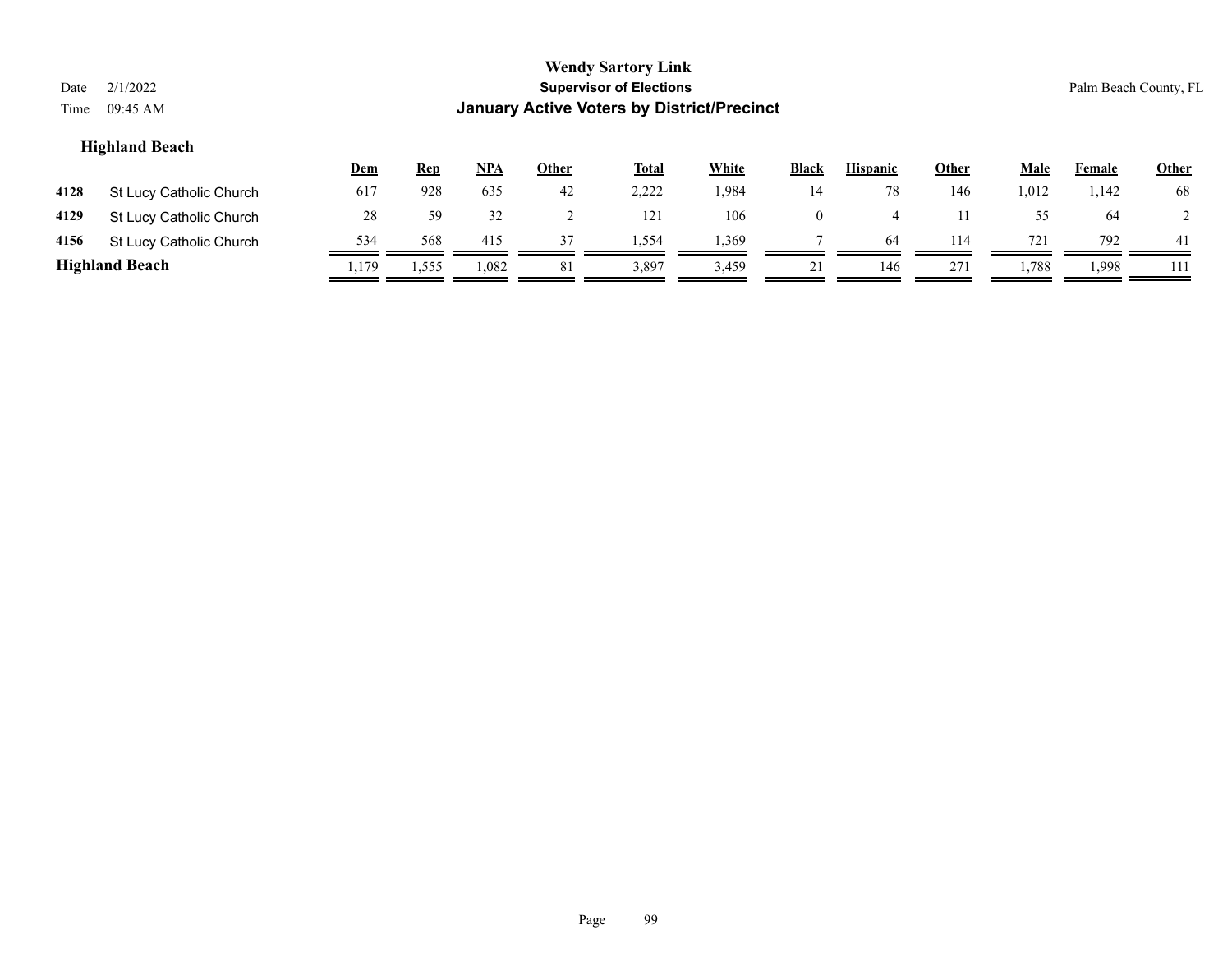| Date<br>Time | 2/1/2022<br>09:45 AM       |     |            |            |              | <b>Wendy Sartory Link</b><br><b>Supervisor of Elections</b><br><b>January Active Voters by District/Precinct</b> |              |              |                 |       |             | Palm Beach County, FL |              |
|--------------|----------------------------|-----|------------|------------|--------------|------------------------------------------------------------------------------------------------------------------|--------------|--------------|-----------------|-------|-------------|-----------------------|--------------|
| Haverhill    |                            |     |            |            |              |                                                                                                                  |              |              |                 |       |             |                       |              |
|              |                            | Dem | <b>Rep</b> | <u>NPA</u> | <b>Other</b> | <b>Total</b>                                                                                                     | <b>White</b> | <b>Black</b> | <b>Hispanic</b> | Other | <b>Male</b> | Female                | <b>Other</b> |
| 2046         | <b>Haverhill Town Hall</b> | 397 | 220        | 240        | 10           | 867                                                                                                              | 331          | 238          | 205             | 93    | 386         | 441                   | 40           |
| 7136         | <b>Haverhill Town Hall</b> | 40  | 37         | 34         |              | 113                                                                                                              | 47           | 30           | 26              | 10    | 45          | 62                    | $\sigma$     |
| 7140         | <b>Haverhill Town Hall</b> | 171 | 78         | 99         | 6            | 354                                                                                                              | 110          | 126          | 79              | 39    | 165         | 167                   | 22           |
| Haverhill    |                            | 608 | 335        | 373        | 18           | 1,334                                                                                                            | 488          | 394          | 310             | 142   | 596         | 670                   | 68           |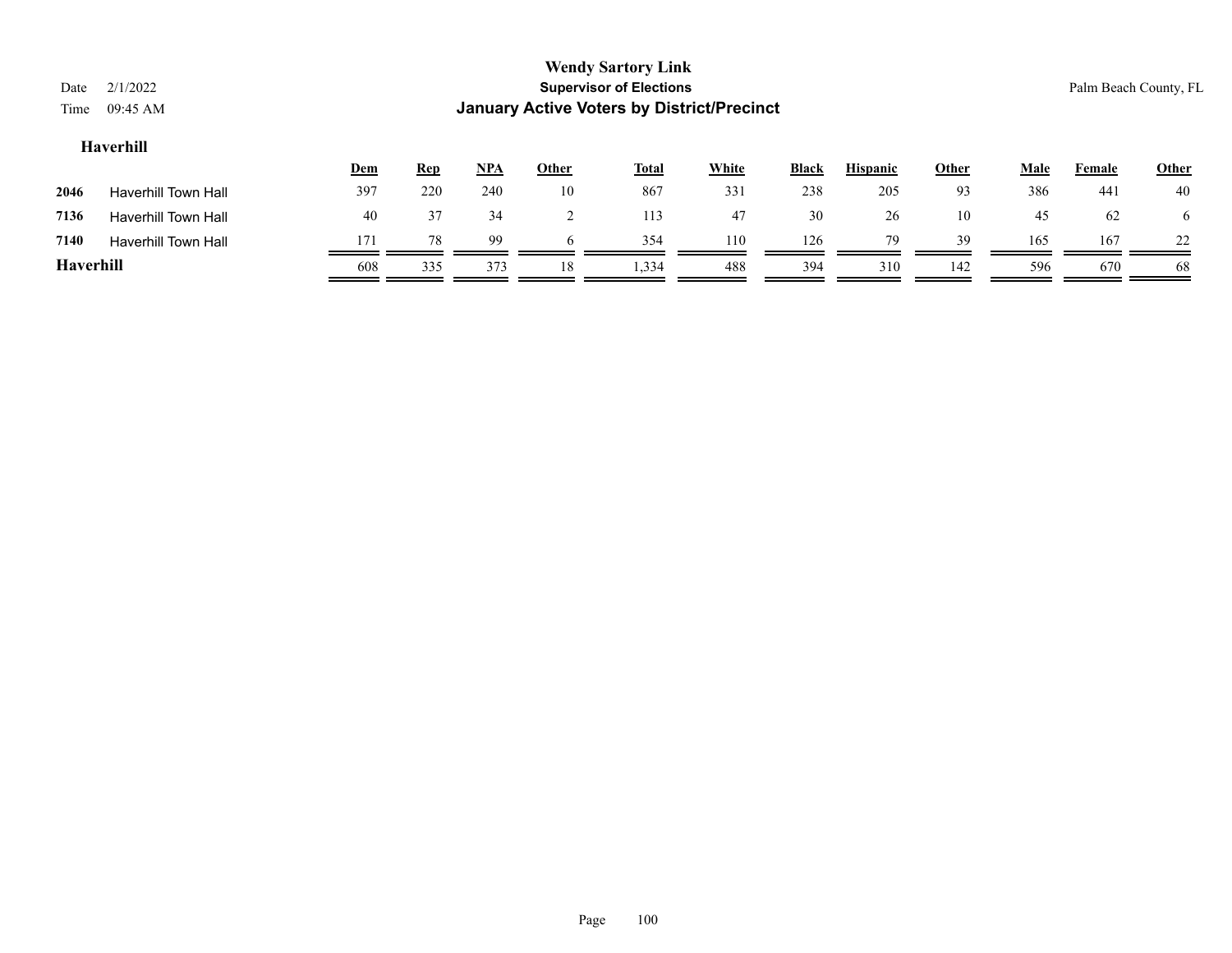| Date<br>Time    | 2/1/2022<br>09:45 AM      |     |            |            |       | <b>Wendy Sartory Link</b><br><b>Supervisor of Elections</b><br><b>January Active Voters by District/Precinct</b> |              |              |                 |              |             |               | Palm Beach County, FL |
|-----------------|---------------------------|-----|------------|------------|-------|------------------------------------------------------------------------------------------------------------------|--------------|--------------|-----------------|--------------|-------------|---------------|-----------------------|
|                 | <b>Hypoluxo</b>           | Dem | <b>Rep</b> | <u>NPA</u> | Other | <b>Total</b>                                                                                                     | <b>White</b> | <b>Black</b> | <b>Hispanic</b> | <b>Other</b> | <b>Male</b> | <b>Female</b> | Other                 |
| 4008            | Hypoluxo Town Hall        | 514 | 603        | 520        | 65    | 1,702                                                                                                            | 1,423        | 39           | 115             | 125          | 786         | 868           | 48                    |
| 7176            | <b>Hypoluxo Town Hall</b> | 183 | 85         | 113        | 10    | 391                                                                                                              | 218          | 83           | 61              | 29           | 166         | 215           | 10                    |
| <b>Hypoluxo</b> |                           | 697 | 688        | 633        | 75    | 2,093                                                                                                            | 1,641        | 122          | 176             | 154          | 952         | 1,083         | 58                    |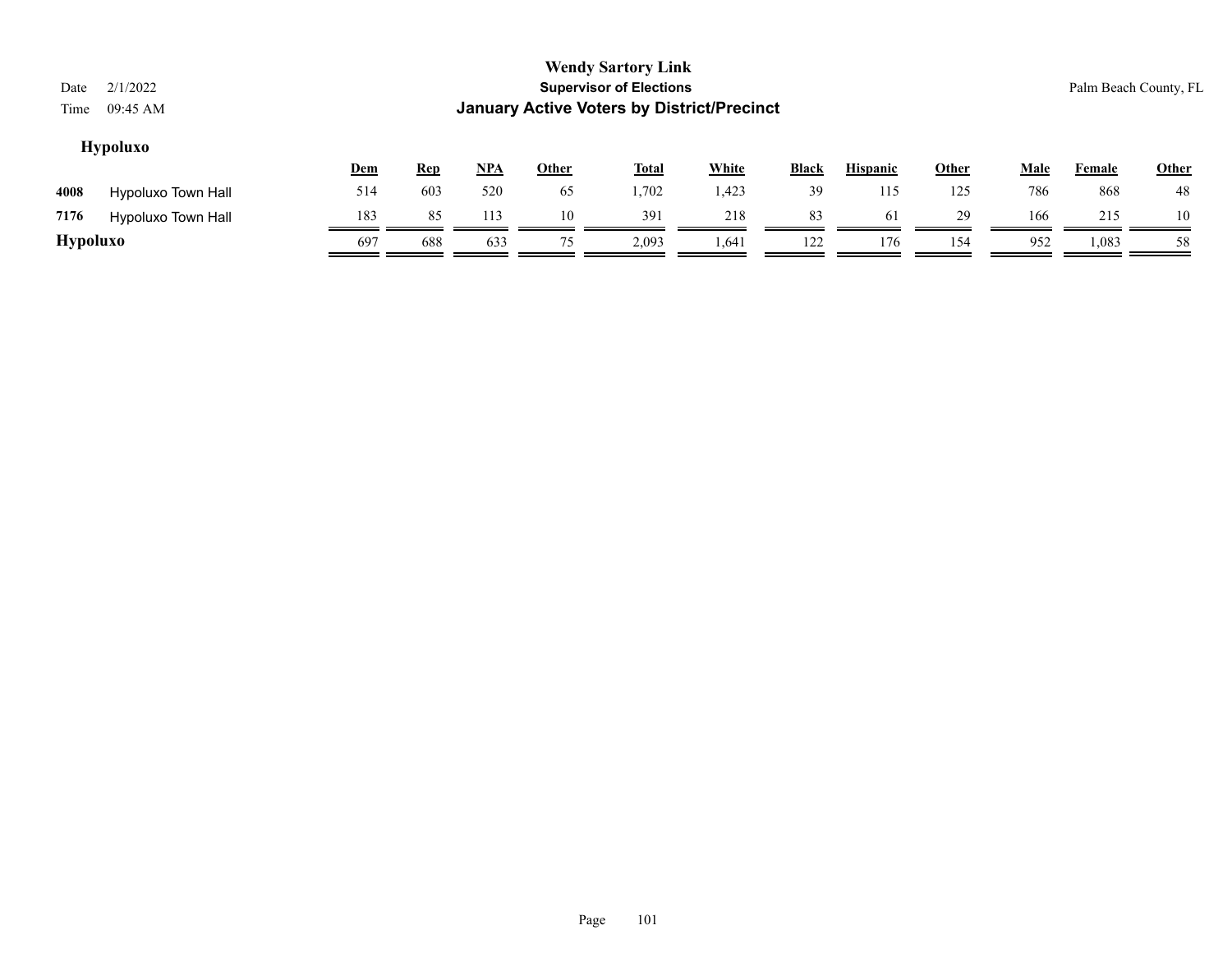|            |                        | <u>Dem</u> | <b>Rep</b> | <u>NPA</u> | <u>Other</u> | <u>Total</u> | White | <b>Black</b> | <b>Hispanic</b> | <b>Other</b> | Male | Female | <b>Other</b> |
|------------|------------------------|------------|------------|------------|--------------|--------------|-------|--------------|-----------------|--------------|------|--------|--------------|
| 1152       | Juno Beach Town Center | 43         |            | 53         |              | 175          | 166   | $_{0}$       |                 |              | 81   | 90     |              |
| 1208       | Juno Beach Town Center | 450        | 867        | 483        | 47           | . 847        | .683  |              | 56              | 101          | 855  | 946    | 46           |
| 1212       | Juno Beach Town Center | 45         | 66         | 53         |              | 172          | 144   |              |                 | 15           | 88   | 79     |              |
| 1214       | Juno Beach Town Center | 264        | 449        | 205        | 26           | 944          | 879   | h            |                 | 46           | 379  | 542    | 23           |
| Juno Beach |                        | 802        | 1,453      | 794        | 89           | 3,138        | 2,872 | 18           | 79              | 169          | .403 | 1,657  | 78           |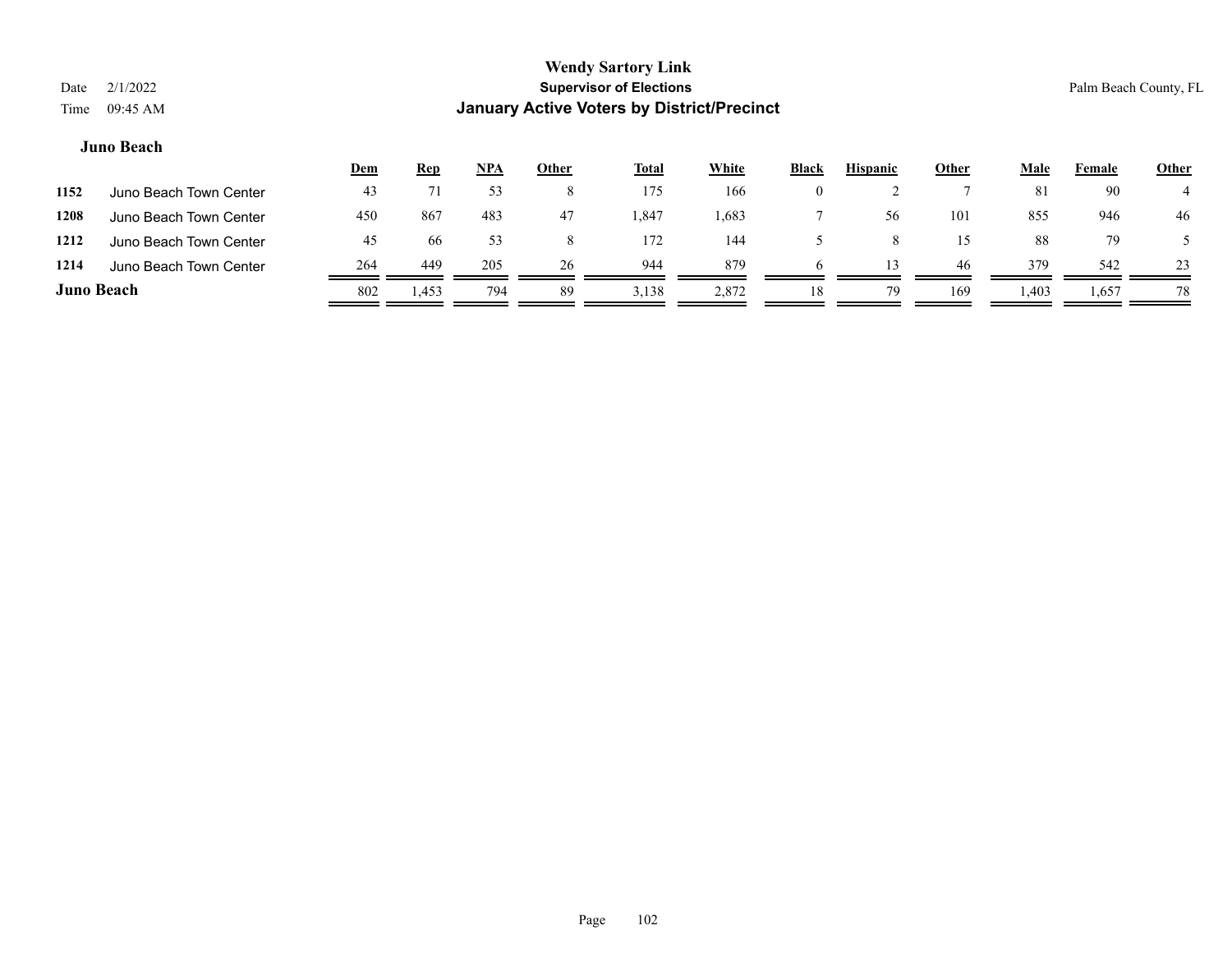| 2/1/2022<br>Date<br>09:45 AM<br>Time    |            |            |            |              | <b>Wendy Sartory Link</b><br><b>Supervisor of Elections</b><br><b>January Active Voters by District/Precinct</b> |              |              |                 |              |             |               | Palm Beach County, FL |
|-----------------------------------------|------------|------------|------------|--------------|------------------------------------------------------------------------------------------------------------------|--------------|--------------|-----------------|--------------|-------------|---------------|-----------------------|
| <b>Jupiter Inlet Colony</b>             | <u>Dem</u> | <u>Rep</u> | <u>NPA</u> | <b>Other</b> | <u>Total</u>                                                                                                     | <b>White</b> | <b>Black</b> | <b>Hispanic</b> | <b>Other</b> | <b>Male</b> | <b>Female</b> | <b>Other</b>          |
| 1128<br>Jupiter Inlet Colony Admin Bldg | 69         | 218        | 88         | 15           | 390                                                                                                              | 359          |              |                 | 26           | 177         | 205           |                       |
| <b>Jupiter Inlet Colony</b>             | 69         | 218        | 88         | 15           | 390                                                                                                              | 359          | $\theta$     |                 | 26           | 177         | 205           |                       |
|                                         |            |            |            |              |                                                                                                                  |              |              |                 |              |             |               |                       |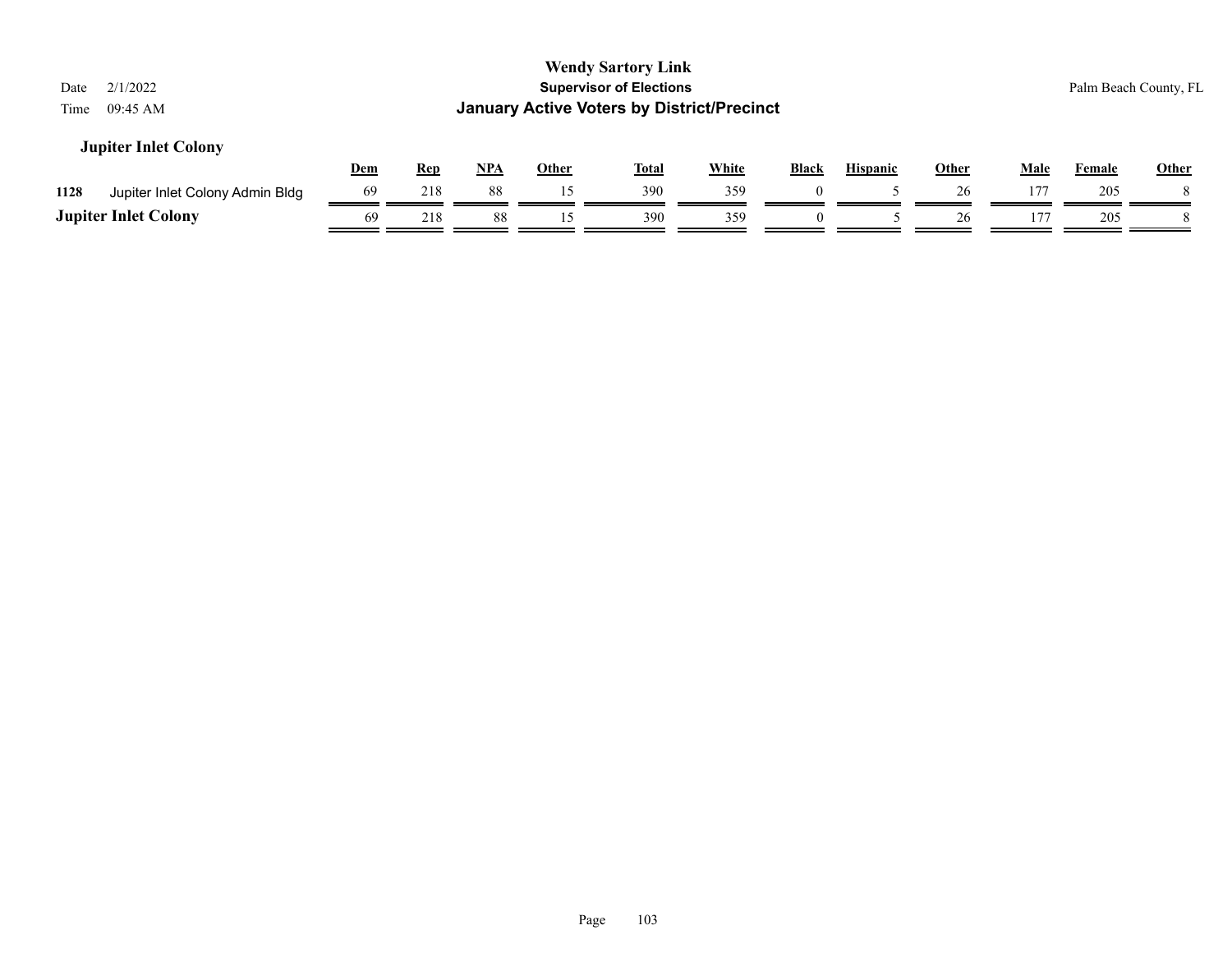**Dem Rep NPA Other Total White Black Hispanic Other Male Female Other**

# **Jupiter**

| 1034 | West Jupiter Recreation Center  | 266              | 757              | 352              | 46           | 1,421            | 1,236          | 17               | 37               | 131          | 684            | 709            | $28\,$           |
|------|---------------------------------|------------------|------------------|------------------|--------------|------------------|----------------|------------------|------------------|--------------|----------------|----------------|------------------|
| 1040 | West Jupiter Recreation Center  | 263              | 459              | 359              | 32           | 1,113            | 896            | 19               | 57               | 141          | 555            | 518            | 40               |
| 1042 | West Jupiter Recreation Center  | $\boldsymbol{0}$ | $\boldsymbol{0}$ | $\boldsymbol{0}$ | $\mathbf{0}$ | $\boldsymbol{0}$ | $\mathbf{0}$   | $\boldsymbol{0}$ | $\boldsymbol{0}$ | $\mathbf{0}$ | $\overline{0}$ | $\overline{0}$ | $\boldsymbol{0}$ |
| 1048 | St Peter Catholic Church        | 375              | 468              | 286              | 29           | 1,158            | 1,037          | $\overline{4}$   | 40               | 77           | 436            | 694            | 28               |
| 1050 | <b>Lighthouse Elementary</b>    | 482              | 673              | 413              | 44           | 1,612            | 1,374          | 16               | 68               | 154          | 752            | 803            | 57               |
| 1052 | Beacon Cove Intermediate Scho   | 1,024            | 1,157            | 915              | 67           | 3,163            | 2,503          | 79               | 257              | 324          | 1,479          | 1,584          | $100\,$          |
| 1054 | Limestone Creek Elementary      | 693              | 1,069            | 655              | 54           | 2,471            | 2,185          | 26               | 99               | 161          | 1,159          | 1,240          | $72\,$           |
| 1056 | West Jupiter Recreation Center  | 536              | 582              | 542              | 41           | 1,701            | 1,367          | 73               | 130              | 131          | 750            | 896            | 55               |
| 1058 | St Peter Catholic Church        | 762              | 899              | 760              | 68           | 2,489            | 2,065          | 38               | 202              | 184          | 1,092          | 1,328          | 69               |
| 1066 | <b>Jupiter Community Center</b> | $\boldsymbol{0}$ | $\boldsymbol{0}$ | $\boldsymbol{0}$ | $\mathbf{0}$ | $\boldsymbol{0}$ | $\overline{0}$ | $\boldsymbol{0}$ | $\mathbf{0}$     | $\mathbf{0}$ | $\overline{0}$ | $\overline{0}$ | $\mathbf{0}$     |
| 1068 | Jupiter Community Center        | 574              | 759              | 610              | 48           | 1,991            | 1,651          | 26               | 193              | 121          | 932            | 999            | 60               |
| 1072 | Jerry Thomas Elementary         | 728              | 1,084            | 704              | 71           | 2,587            | 2,237          | 32               | 171              | 147          | 1,230          | 1,285          | $72\,$           |
| 1074 | Independence Middle             | 781              | 1,148            | 865              | 88           | 2,882            | 2,417          | 21               | 192              | 252          | 1,281          | 1,509          | 92               |
| 1075 | Martinique Clubhouse            | 243              | 373              | 239              | 20           | 875              | 752            | 11               | 54               | 58           | 395            | 450            | $30\,$           |
| 1076 | The Island Clubhouse            | 608              | 783              | 588              | 72           | 2,051            | 1,696          | 50               | 143              | 162          | 1,009          | 979            | 63               |
| 1098 | Riverside Improvement           | 250              | 460              | 265              | 22           | 997              | 895            | 6                | 43               | 53           | 458            | 508            | 31               |
| 1100 | Jupiter Elementary              | 398              | 449              | 370              | 33           | 1,250            | 952            | 17               | 200              | 81           | 605            | 599            | 46               |
| 1102 | Jupiter High                    | 701              | 917              | 672              | 65           | 2,355            | 1,888          | 57               | 200              | 210          | 1,050          | 1,233          | $72\,$           |
| 1104 | Jupiter Branch Library          | 455              | 571              | 457              | 29           | 1,512            | 1,227          | 37               | 141              | 107          | 657            | 812            | 43               |
| 1106 | Jupiter Middle                  | 320              | 495              | 397              | 38           | 1,250            | 1,060          | 17               | 75               | 98           | 589            | 620            | 41               |
| 1108 | Newhaven Clubhouse              | 561              | 720              | 543              | 63           | 1,887            | 1,625          | 27               | 100              | 135          | 839            | 986            | 62               |
| 1124 | Riverside Improvement           | $\mathbf{0}$     | $\overline{c}$   | -1               | $\mathbf{0}$ | 3                | $\mathbf{3}$   | $\boldsymbol{0}$ | $\mathbf{0}$     | $\mathbf{0}$ | 2              | $\overline{1}$ | $\mathbf{0}$     |
| 1126 | PBC Fire Rescue #18             | 410              | 925              | 482              | 48           | 1,865            | 1,748          | 9                | 37               | 71           | 847            | 989            | 29               |
| 1136 | 1st UM Church of Jup-Teq        | 575              | 1,010            | 633              | 63           | 2,281            | 2,116          | 11               | 54               | 100          | 990            | 1,231          | 60               |
| 1140 | Club at Admirals Cove           | 289              | 546              | 314              | 26           | 1,175            | 1,079          | 6                | 21               | 69           | 558            | 598            | 19               |
| 1142 | 1st UM Church of Jup-Teq        | 282              | 607              | 362              | 37           | 1,288            | 1,196          | 5                | 23               | 64           | 605            | 650            | 33               |
| 1144 | 1st UM Church of Jup-Teq        | 524              | 812              | 509              | 37           | 1,882            | 1,740          | 5                | 29               | 108          | 863            | 965            | 54               |
| 1148 | <b>Oceanview Methodist</b>      | 387              | 559              | 396              | 46           | 1,388            | 1,268          | 6                | 32               | 82           | 605            | 743            | $40\,$           |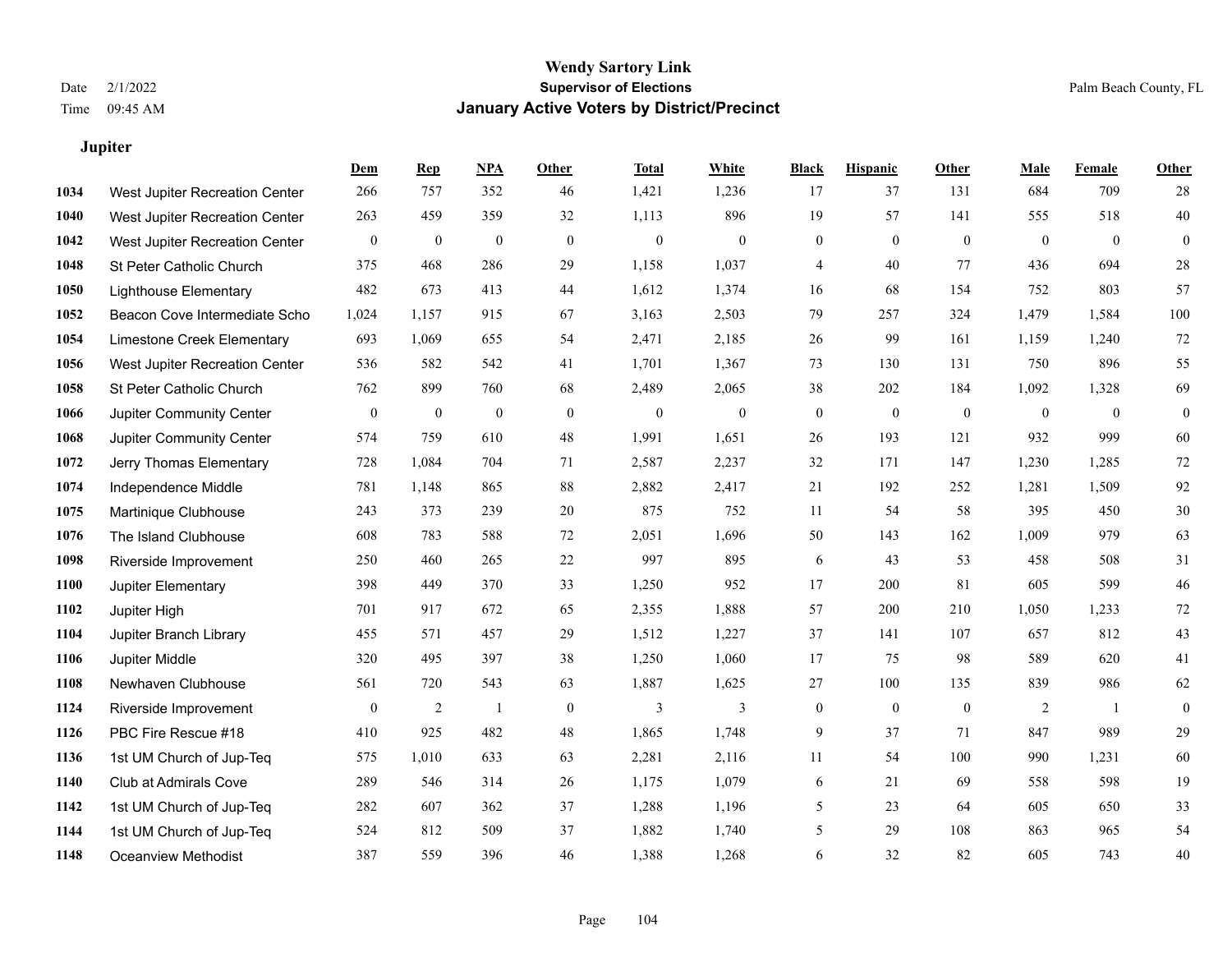| Date<br>Time | 2/1/2022<br>09:45 AM  |     |            |            |                | <b>Wendy Sartory Link</b><br><b>Supervisor of Elections</b><br><b>January Active Voters by District/Precinct</b> |              |              |                 |                    |      |          | Palm Beach County, FL |
|--------------|-----------------------|-----|------------|------------|----------------|------------------------------------------------------------------------------------------------------------------|--------------|--------------|-----------------|--------------------|------|----------|-----------------------|
|              | <b>Jupiter</b>        | Dem | <b>Rep</b> | <u>NPA</u> | <b>Other</b>   | <b>Total</b>                                                                                                     | <b>White</b> | <b>Black</b> | <b>Hispanic</b> | <b>Other</b>       | Male | Female   | <b>Other</b>          |
| 1150         | Oceanview Methodist   | 0   | $\Omega$   | $\theta$   | $\overline{0}$ | $\overline{0}$                                                                                                   | $\bf{0}$     | $\bf{0}$     | $\theta$        | $\left( 0 \right)$ | 0    | $\theta$ | $_{0}$                |
| 1164         | Club at Admirals Cove | 28  | 158        | 71         |                | 262                                                                                                              | 235          | 4            | 4               | 19                 | 131  | 123      |                       |
| ____         |                       |     |            |            |                |                                                                                                                  |              |              |                 |                    |      |          |                       |

**Jupiter** 12,515 18,442 12,760 1,192 44,909 38,448 619 2,602 3,240 20,553 23,052 1,304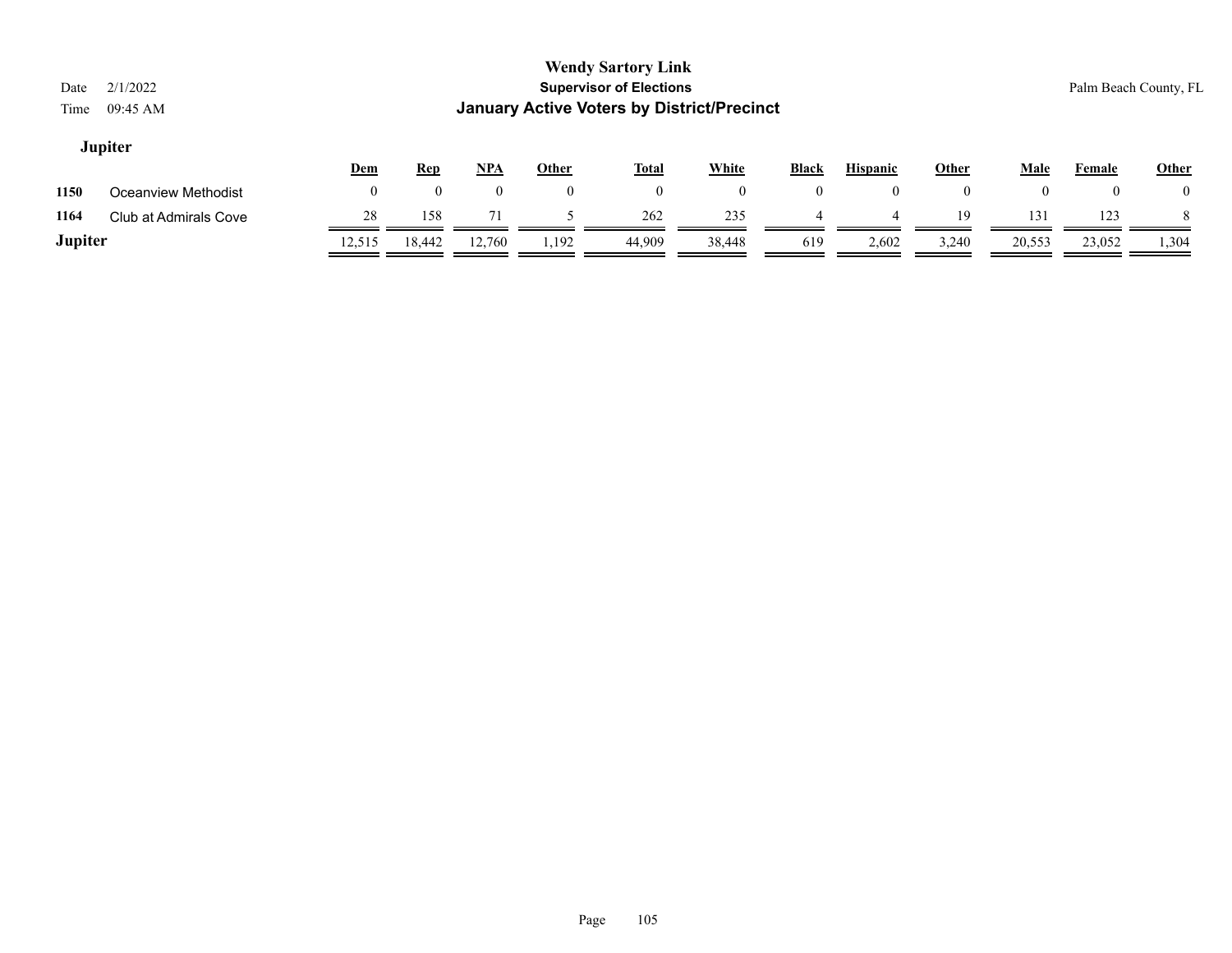## **Lantana**

|         |                           | <u>Dem</u> | <u>Rep</u> | <u>NPA</u> | Other | <b>Total</b> | White | <b>Black</b> | <b>Hispanic</b> | Other    | Male  | Female   | <b>Other</b>   |
|---------|---------------------------|------------|------------|------------|-------|--------------|-------|--------------|-----------------|----------|-------|----------|----------------|
| 3075    | Lantana Recreation Center |            |            |            |       | 30           | 30    |              |                 | $\theta$ | 10    | 20       | $\overline{0}$ |
| 4002    | Lantana Recreation Center | 464        | 519        | 375        | 48    | ,406         | 1,175 | 32           | 106             | 93       | 680   | 687      | 39             |
| 7168    | <b>Maddock Park</b>       | 1,504      | 642        | 928        | 57    | 3,131        | 1,523 | 814          | 520             | 274      | 434ء  | ۔ 584، ، | 113            |
| 7170    | Lantana Town Hall         | 699        | 342        | 533        | 36    | 1,610        | 861   | 347          | 239             | 163      | 765   | 767      | 78             |
| 7172    | Lantana Recreation Center | 303        | 272        | 245        | 19    | 839          | 661   | 53           | 63              | 62       | 397   | 416      | 26             |
| Lantana |                           | 2,983      | 1,783      | 2,088      | 162   | 7,016        | 4,250 | 1,246        | 928             | 592      | 3,286 | 3,474    | 256            |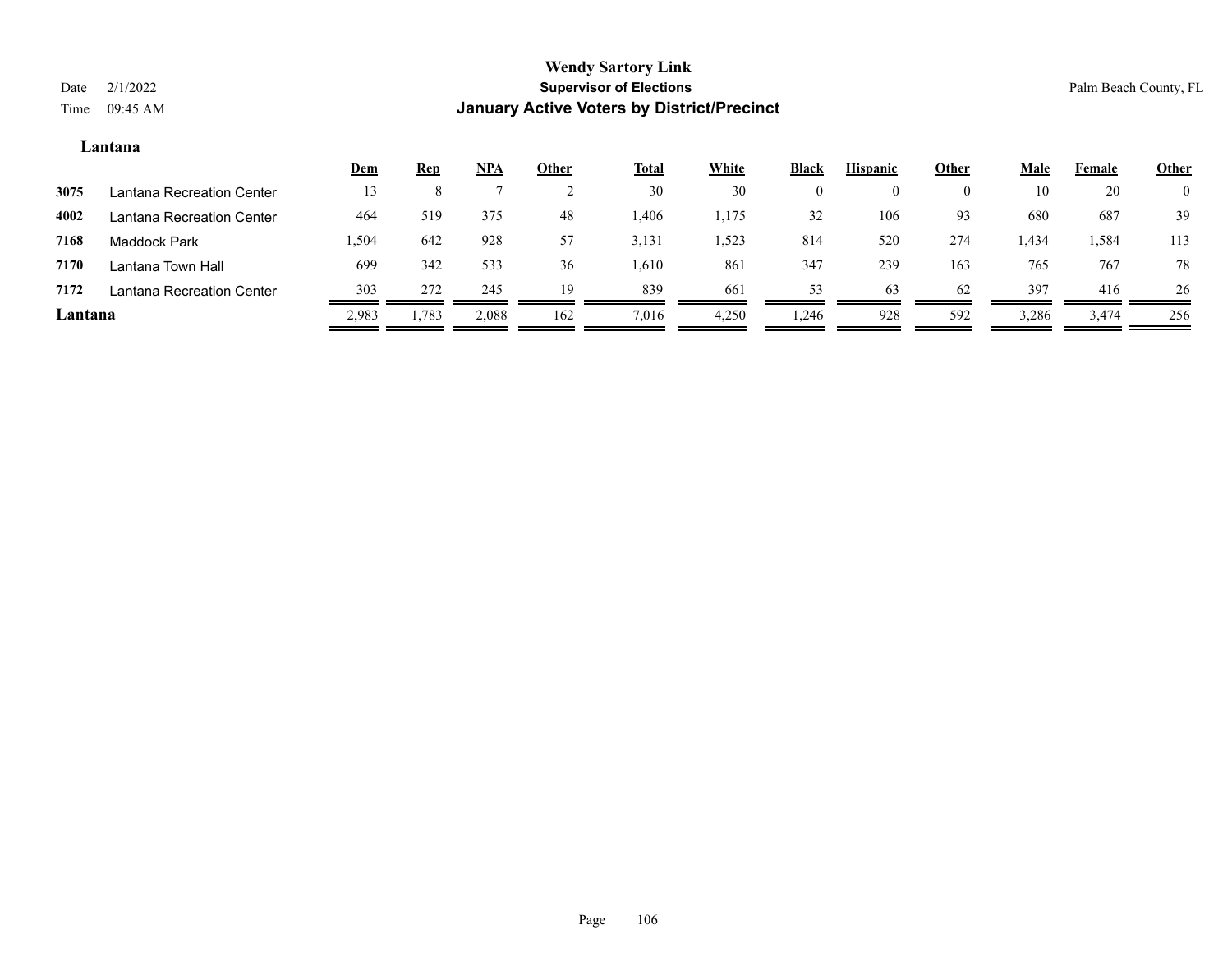| Date<br>Time              | 2/1/2022<br>09:45 AM         |            |            |            |                | <b>Wendy Sartory Link</b><br><b>Supervisor of Elections</b> | <b>January Active Voters by District/Precinct</b> |              |                 |       |             |        | Palm Beach County, FL |
|---------------------------|------------------------------|------------|------------|------------|----------------|-------------------------------------------------------------|---------------------------------------------------|--------------|-----------------|-------|-------------|--------|-----------------------|
|                           | <b>Lake Clarke Shores</b>    | <b>Dem</b> | <b>Rep</b> | <u>NPA</u> | <b>Other</b>   | <b>Total</b>                                                | <b>White</b>                                      | <b>Black</b> | <b>Hispanic</b> | Other | <u>Male</u> | Female | <b>Other</b>          |
| 2127                      | Lake Clarke Shores Town Hall |            | $\theta$   |            | $\overline{0}$ |                                                             | $\theta$                                          | $\theta$     |                 |       |             | 0      |                       |
| 3014                      | Lake Clarke Shores Town Hall | 995        | 1,074      | 659        | 45             | 2,773                                                       | 2,033                                             | 82           | 487             | 171   | 1,267       | 1,420  | 86                    |
| <b>Lake Clarke Shores</b> |                              | 996        | 1.074      | 660        | 45             | 2.775                                                       | 2,033                                             | 82           | 489             | 171   | 1,269       | 1,420  | 86                    |

Page 107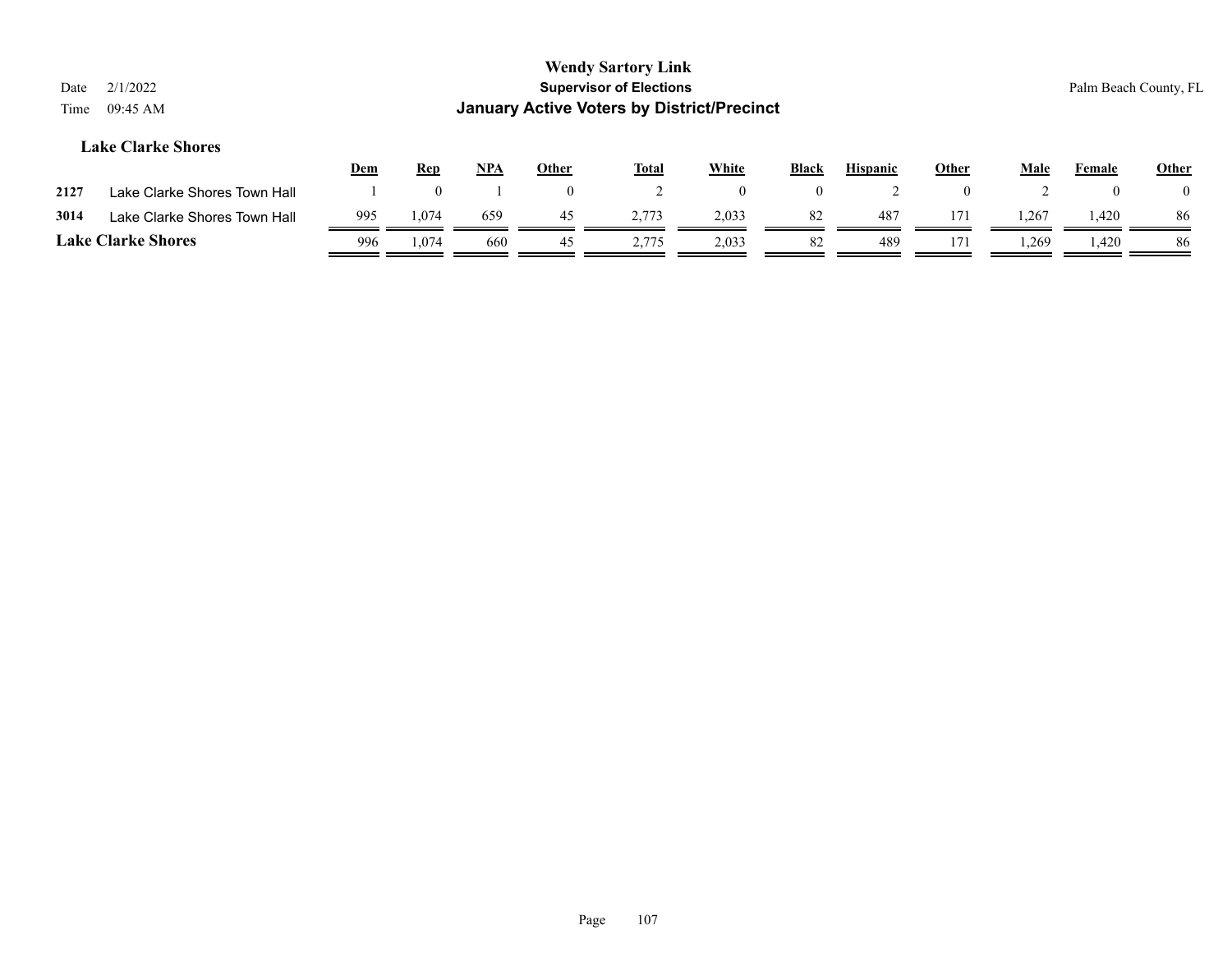| Date<br>Time | 2/1/2022<br>09:45 AM      |     |            |            |              | <b>Wendy Sartory Link</b><br><b>Supervisor of Elections</b><br><b>January Active Voters by District/Precinct</b> |              |       |                 |              |       |        | Palm Beach County, FL |
|--------------|---------------------------|-----|------------|------------|--------------|------------------------------------------------------------------------------------------------------------------|--------------|-------|-----------------|--------------|-------|--------|-----------------------|
|              | Loxahatchee Groves        | Dem | <b>Rep</b> | <u>NPA</u> | <b>Other</b> | <u>Total</u>                                                                                                     | <b>White</b> | Black | <b>Hispanic</b> | <b>Other</b> | Male  | Female | Other                 |
| 6094         | Palms West Presbyterian   | 653 | 939        | 675        | -41          | 2,308                                                                                                            | 1,838        | 78    | 210             | 182          | 1,092 | 1.142  | 74                    |
|              | <b>Loxahatchee Groves</b> | 653 | 939        | 675        | 41           | 2,308                                                                                                            | 1,838        | 78    | 210             | 182          | 1,092 | 1,142  | 74                    |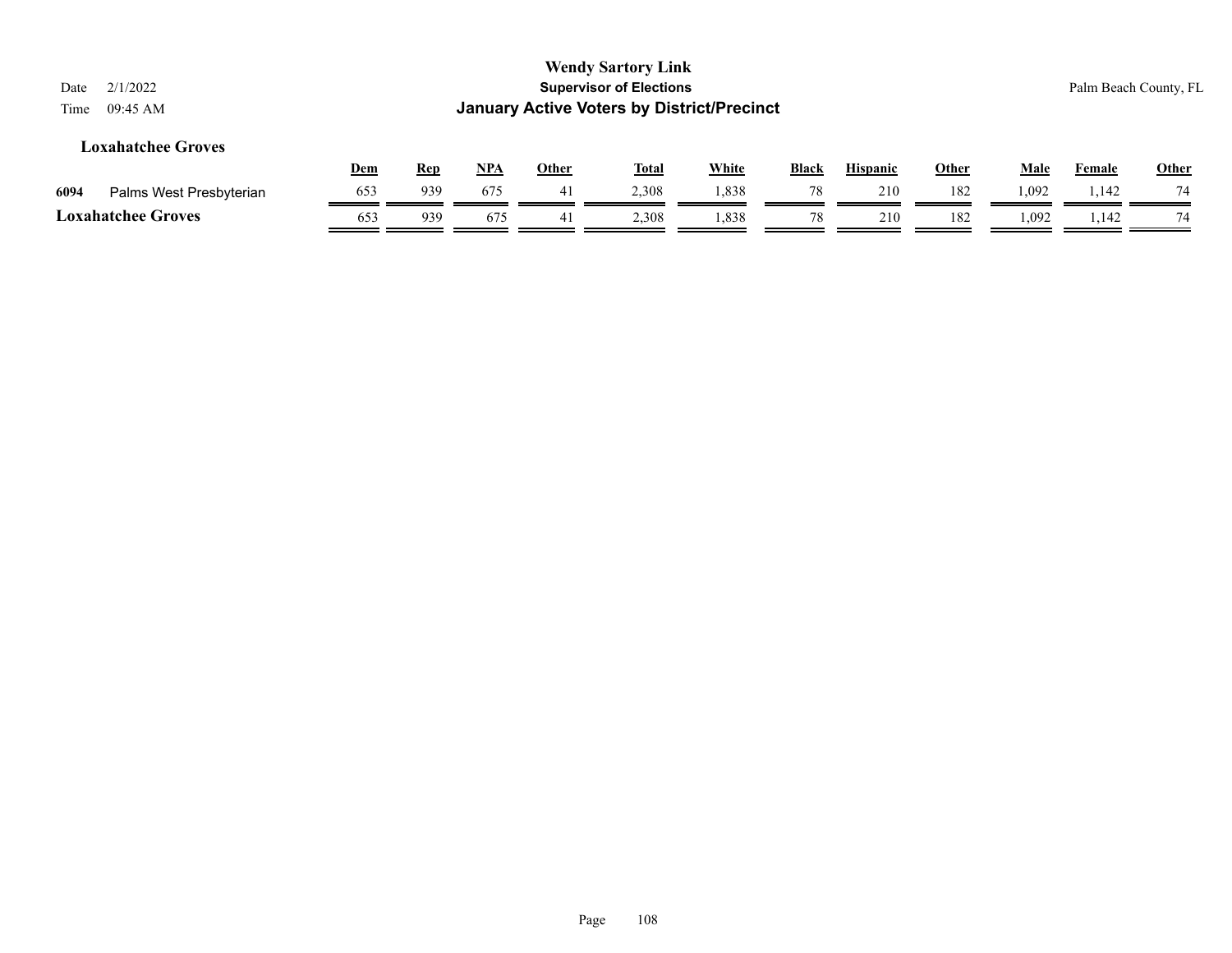## **Lake Park**

|                  |                         | <u>Dem</u> | <u>Rep</u>         | <u>NPA</u> | <b>Other</b>   | <b>Total</b> | <b>White</b> | <b>Black</b> | <b>Hispanic</b> | Other | <u>Male</u> | Female   | <b>Other</b>   |
|------------------|-------------------------|------------|--------------------|------------|----------------|--------------|--------------|--------------|-----------------|-------|-------------|----------|----------------|
| 1376             | Lake Park Town Hall     | $\theta$   | $\left( 0 \right)$ | $\theta$   | $\overline{0}$ | $\bf{0}$     | 0            | 0            | $\left($        |       |             | $\bf{0}$ | $\overline{0}$ |
| 1378             | PBC Fire Rescue #68     | 1,025      | 420                | 533        | 37             | 2,015        | 824          | 846          | 116             | 229   | 940         | 989      | 86             |
| 1382             | Lake Park Town Hall     | 274        | 357                | 264        | 27             | 922          | 761          | 35           | 58              | 68    | 421         | 478      | 23             |
| 7010             | St John Lutheran Church | 279        |                    | 91         | <sub>0</sub>   | 388          | 25           | 316          | 23              | 24    | 126         | 246      | 16             |
| 7012             | St John Lutheran Church | 1,073      | 204                | 430        |                | 1.724        | 491          | 999          | 70              | 164   | 787         | 875      | 62             |
| <b>Lake Park</b> |                         | 2,651      | 993                | 1,318      | 87             | 5,049        | 2,101        | 2,196        | 267             | 485   | 2,274       | 2,588    | 187            |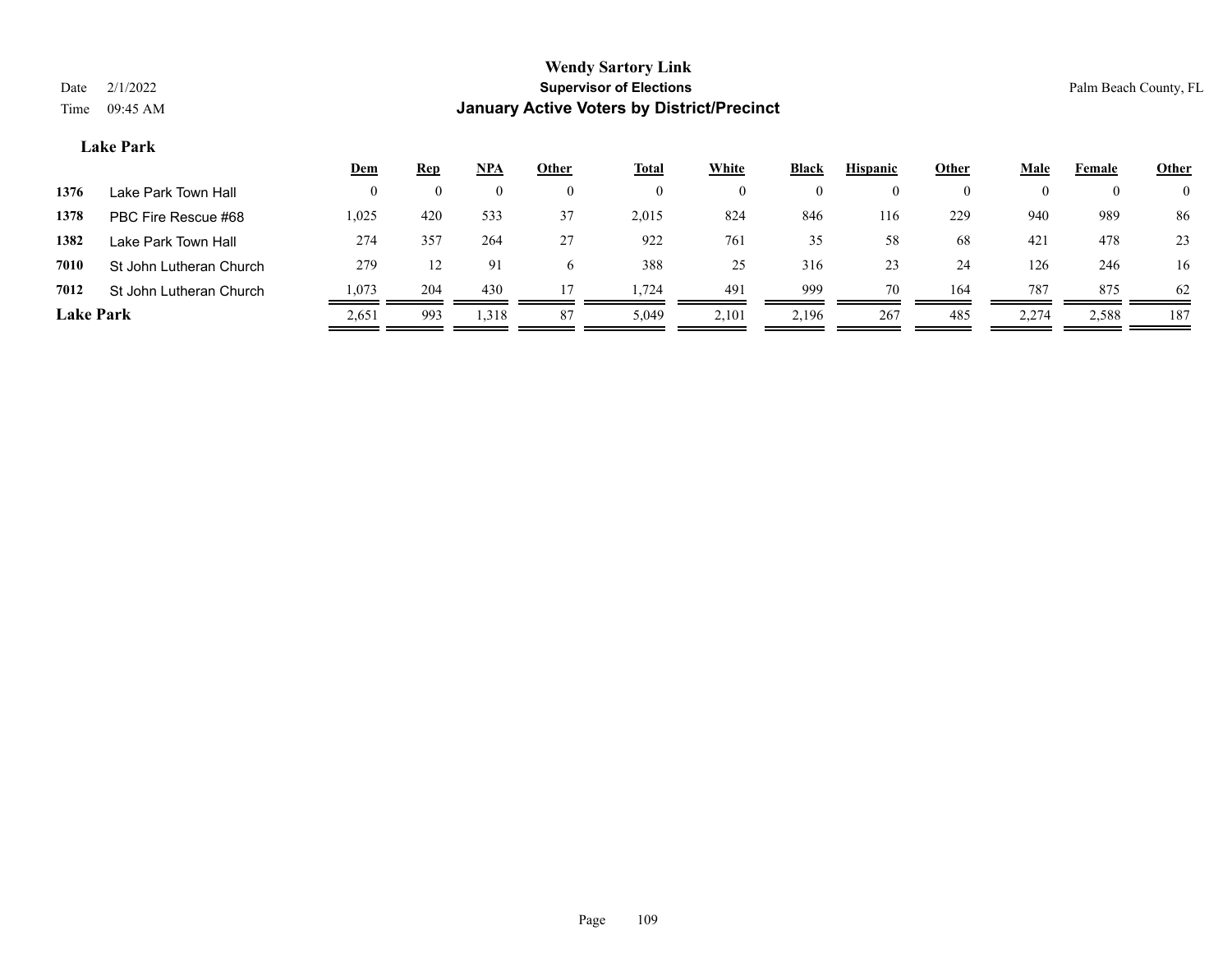**Lake Worth Beach**

#### **Wendy Sartory Link** Date 2/1/2022 **Supervisor of Elections** Palm Beach County, FL Time 09:45 AM **January Active Voters by District/Precinct**

## **Dem Rep NPA Other Total White Black Hispanic Other Male Female Other** Sunlight Community Church 157 103 79 6 345 185 41 99 20 154 181 10 Sunlight Community Church 384 212 288 15 899 371 179 260 89 404 466 29 Sunlight Community Church 719 308 553 31 1,611 655 254 530 172 752 781 78 1st Congregational Church 693 306 413 43 1,455 1,072 71 192 120 715 687 53 1st Congregational Church 712 451 400 50 1,613 1,350 24 136 103 736 822 55 Our Savior Lutheran Church 402 112 252 13 779 216 216 276 71 368 374 37 Our Savior Lutheran Church 0 0 0 2 0 0 2 1 1 0 0 0 1 1 0 Our Savior Lutheran Church 255 53 152 6 466 105 171 154 36 179 267 20 Our Savior Lutheran Church 1,028 320 601 52 2,001 801 432 585 183 940 969 92 1st Congregational Church 480 229 373 29 1,111 783 94 153 81 525 547 39 Our Savior Lutheran Church 374 145 276 20 815 564 79 93 79 400 383 32 St Andrews Episcopal 538 289 398 45 1,270 1,019 54 112 85 620 608 42 Our Savior Lutheran Church 46 32 48 0 126 83 16 17 10 66 54 6 Lakeside UM Church 656 385 438 40 1,519 943 173 270 133 675 800 44 South Grade Elementary 924 227 474 24 1,649 516 627 327 179 798 775 76 Osborne Community Center 851 123 381 25 1,380 249 706 291 134 627 695 58

**7164** Osborne Community Center  $\frac{318}{200} = \frac{183}{208} = \frac{208}{25} = \frac{734}{25} = \frac{572}{25} = \frac{54}{25} = \frac{55}{25} = \frac{53}{25} = \frac{344}{25} = \frac{368}{25} = \frac{22}{25} = \frac{53}{25} = \frac{53}{25} = \frac{53}{25} = \frac{53}{25} = \frac{53}{25} = \frac{53}{25} = \frac{53}{25} =$ **Lake Worth Beach** 8,537 3,478 5,336 424 17,775 9,485 3,192 3,550 1,548 8,304 8,778 693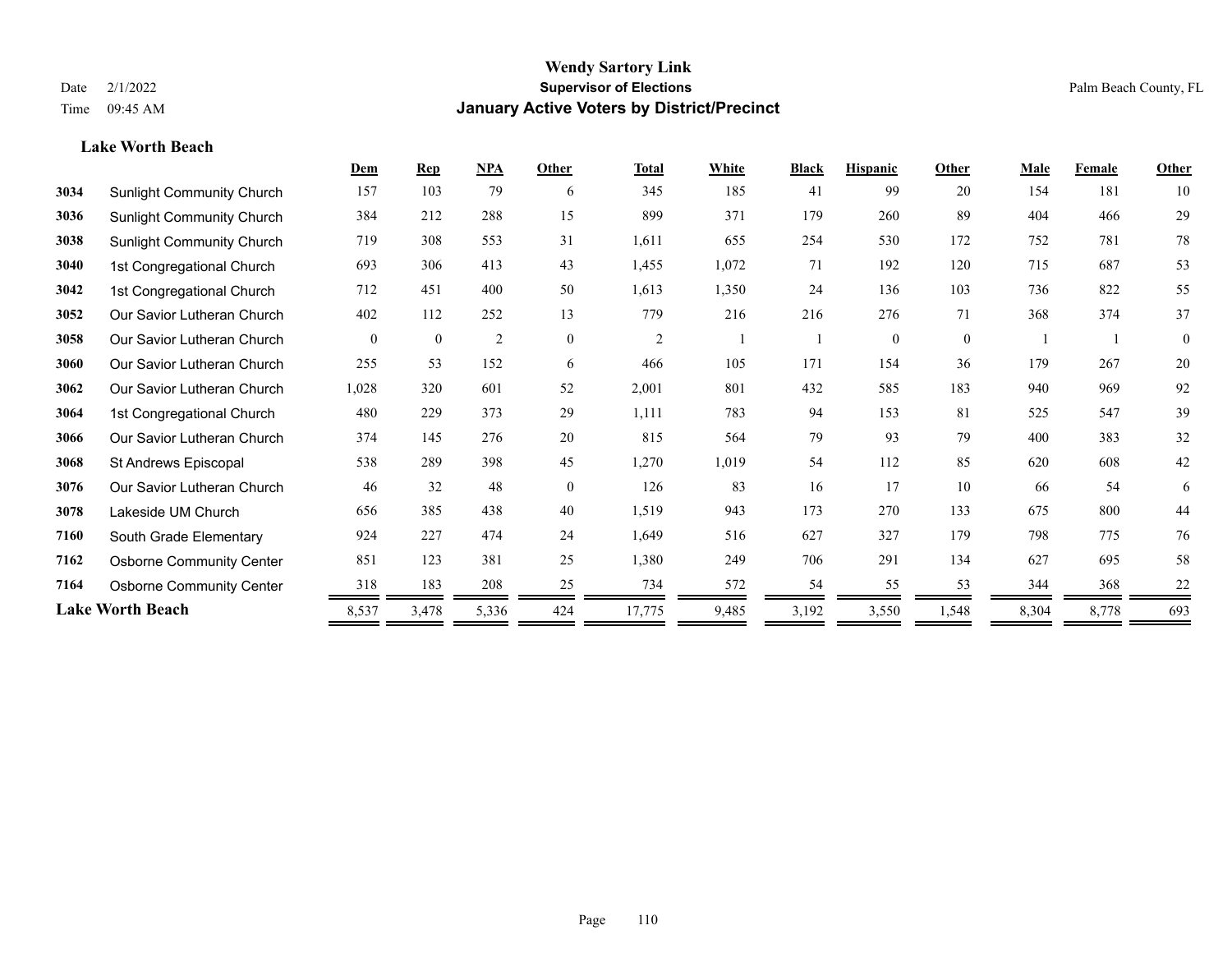| Date<br>Time | 2/1/2022<br>09:45 AM |            |            |       |              | <b>Wendy Sartory Link</b><br><b>Supervisor of Elections</b><br><b>January Active Voters by District/Precinct</b> |              |              |                 |              |      |        | Palm Beach County, FL |
|--------------|----------------------|------------|------------|-------|--------------|------------------------------------------------------------------------------------------------------------------|--------------|--------------|-----------------|--------------|------|--------|-----------------------|
|              | <b>Manalapan</b>     | <u>Dem</u> | <b>Rep</b> | $NPA$ | <b>Other</b> | <b>Total</b>                                                                                                     | <b>White</b> | <b>Black</b> | <b>Hispanic</b> | <b>Other</b> | Male | Female | <b>Other</b>          |
| 4006         | Manalapan Town Hall  | 77         | 206        | 93    | Q            | 385                                                                                                              | 352          | <sub>0</sub> |                 | 22           | 194  | 181    | 10                    |
|              | <b>Manalapan</b>     | 77         | 206        | 93    |              | 385                                                                                                              | 352          |              |                 | 22           | 194  | 181    | 10                    |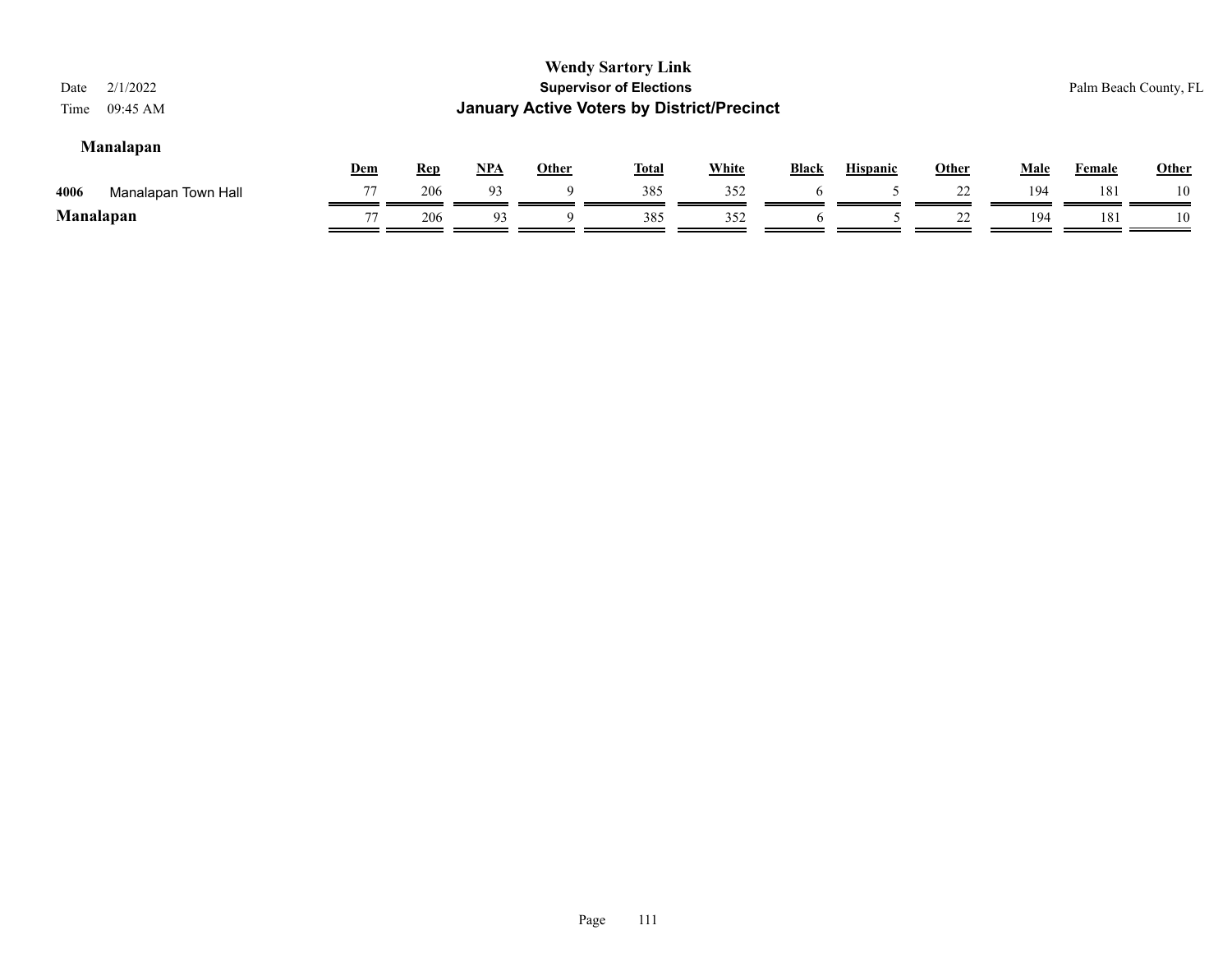| 2/1/2022<br>Date<br>09:45 AM<br>Time |            |            |     |       | <b>Wendy Sartory Link</b><br><b>Supervisor of Elections</b><br><b>January Active Voters by District/Precinct</b> |              |       |                 |              |             |               | Palm Beach County, FL |
|--------------------------------------|------------|------------|-----|-------|------------------------------------------------------------------------------------------------------------------|--------------|-------|-----------------|--------------|-------------|---------------|-----------------------|
| <b>Mangonia Park</b>                 | <u>Dem</u> | <u>Rep</u> | NPA | Other | <b>Total</b>                                                                                                     | <b>White</b> | Black | <b>Hispanic</b> | <u>Other</u> | <u>Male</u> | <b>Female</b> | <b>Other</b>          |
| 7062<br>Mangonia Park Town Hall      | 720        | 39         | 188 | 10    | 957                                                                                                              | 77           | 774   | 40              | -66          | 387         | 542           | 28                    |
| <b>Mangonia Park</b>                 | 720        | 39         | 188 | 10    | 957                                                                                                              | 77           | 774   | 40              | 66           | 387         | 542           | 28                    |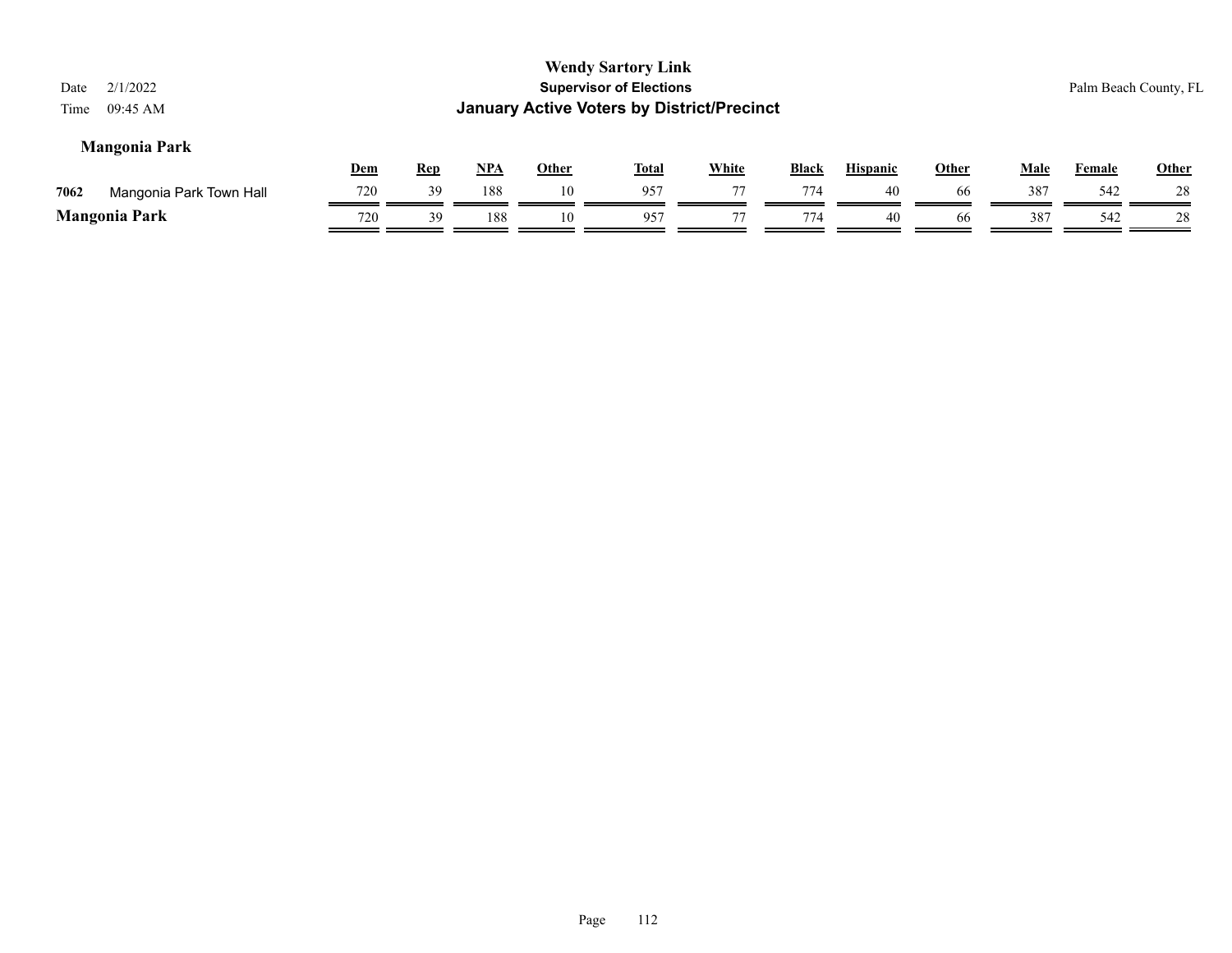**North Palm Beach**

#### **Wendy Sartory Link** Date 2/1/2022 **Supervisor of Elections** Palm Beach County, FL Time 09:45 AM **January Active Voters by District/Precinct**

 Anchorage Activities Bldg 542 929 438 40 1,949 1,789 12 60 88 906 994 49 NPB Council Chambers 33 125 33 9 200 188 0 7 5 101 93 6 Faith Lutheran Church 375 622 375 25 1,397 1,231 10 81 75 667 688 42 NPB Council Chambers  $\frac{175}{2} \frac{274}{2} \frac{157}{2} \frac{15}{2} \frac{15}{2} \frac{621}{2} \frac{550}{2} \frac{10}{2} \frac{10}{2} \frac{25}{2} \frac{36}{2} \frac{277}{2} \frac{327}{2} \frac{17}{2} \frac{17}{2} \frac{17}{2} \frac{17}{2} \frac{17}{2} \frac{17}{2} \frac{17}{2} \frac{17}{2} \frac{17}{2} \frac{17}{2} \$ **North Palm Beach** 2,938 4,622 2,702 272 10,534 9,227 195 511 601 4,900 5,358 276

## **Dem Rep NPA Other Total White Black Hispanic Other Male Female Other 1314** NPB Community Center 47 122 60 10 239 213 3 8 15 98 130 11 **1316** NPB Community Center 190 197 145 27 559 405 44 72 38 237 304 18 **1320** NPB Community Center 35 122 39 2 198 173 3 9 13 106 88 4 **1322** NPB Community Center 3 6 8 0 17 17 0 0 0 7 9 1 **1328** Osborne Park Activities Bldg 600 837 555 49 2,041 1,743 31 126 141 993 991 57 **1332** 1st Unitarian Church NPB 339 406 272 34 1,051 858 59 63 71 507 518 26 1334 1st Unitarian Church NPB 2 3 5 1 11 11 0 0 0 4 7 0 **1342** NPB Country Club 300 442 283 28 1,053 953 18 31 51 456 572 25 **1344** Old Port Cove 297 537 332 32 1,198 1,096 5 29 68 541 637 20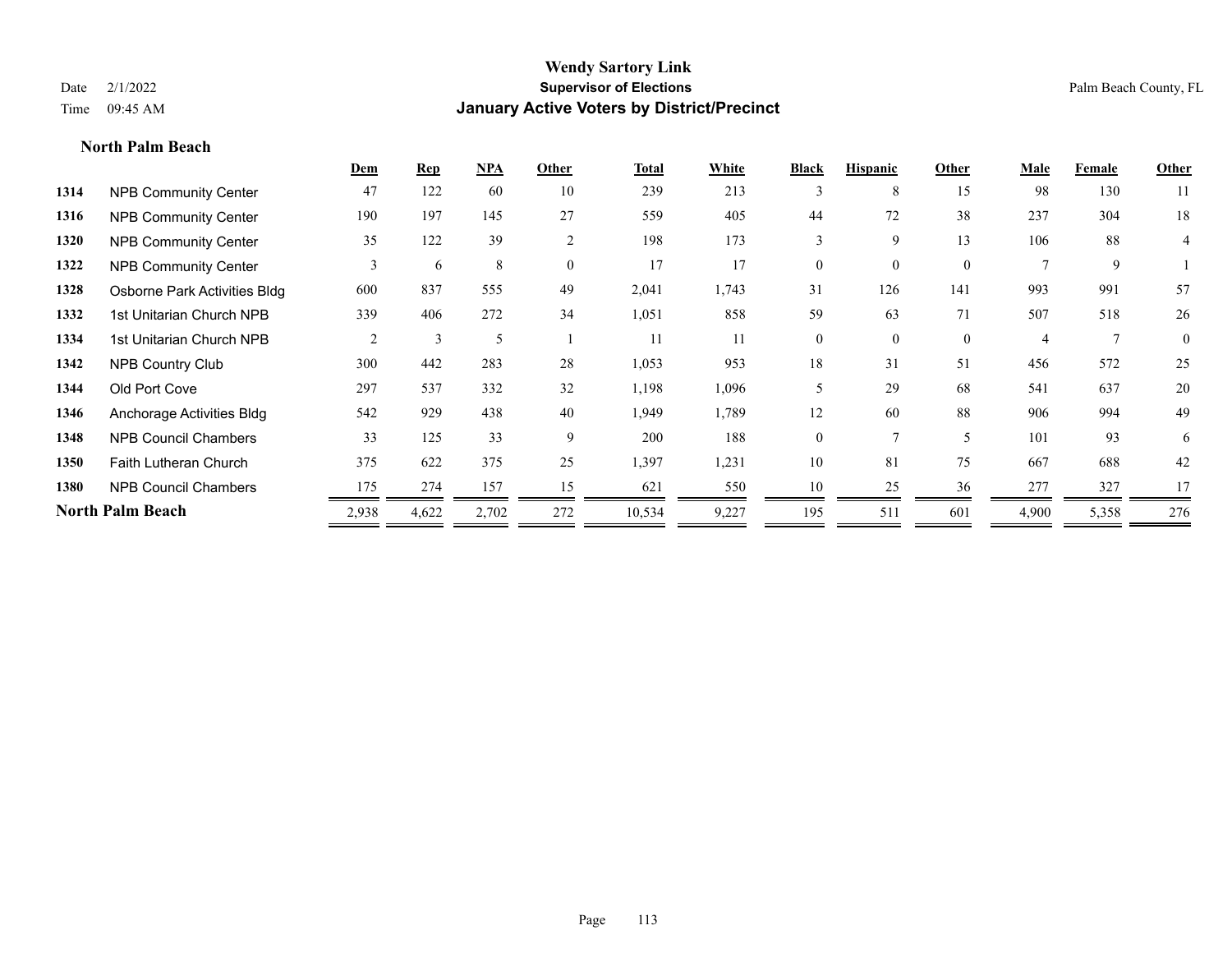| Date<br>Time | 2/1/2022<br>09:45 AM  |     |            |            |              | <b>Wendy Sartory Link</b><br><b>Supervisor of Elections</b><br><b>January Active Voters by District/Precinct</b> |              |              |                 |              |             |               | Palm Beach County, FL |
|--------------|-----------------------|-----|------------|------------|--------------|------------------------------------------------------------------------------------------------------------------|--------------|--------------|-----------------|--------------|-------------|---------------|-----------------------|
|              | <b>Ocean Ridge</b>    | Dem | <u>Rep</u> | <b>NPA</b> | <u>Other</u> | <u>Total</u>                                                                                                     | <b>White</b> | <b>Black</b> | <b>Hispanic</b> | <b>Other</b> | <u>Male</u> | <b>Female</b> | Other                 |
| 4028         | Ocean Ridge Town Hall | 405 | 743        | 441        | 43           | 1,632                                                                                                            | 1,489        |              | 51              | 87           | 777         | 813           | 42                    |
|              | <b>Ocean Ridge</b>    | 405 | 743        | 441        | 43           | 1,632                                                                                                            | 1,489        |              |                 | 87           | 777         | 813           | 42                    |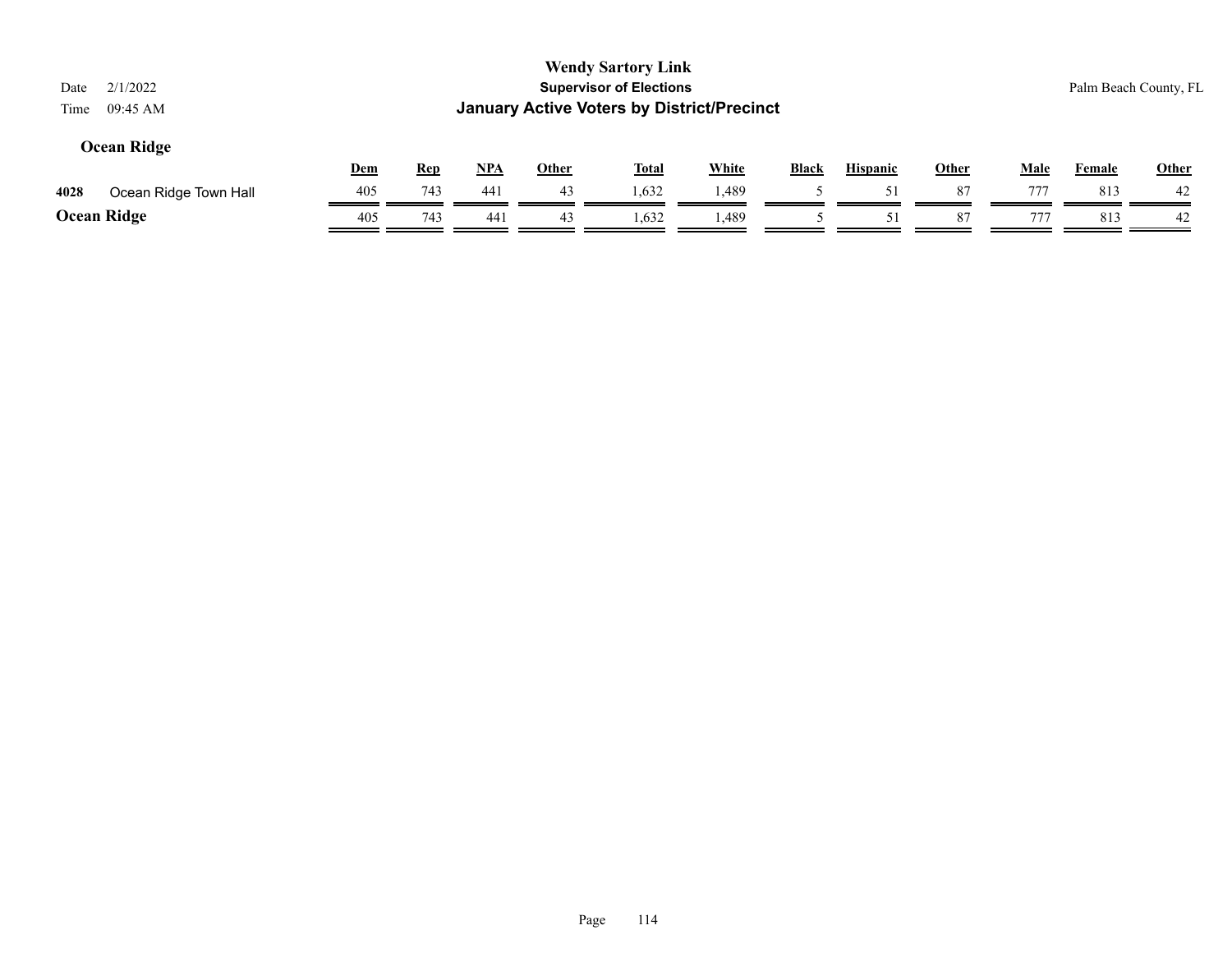| Date<br>Time | 2/1/2022<br>09:45 AM             |       |            |       |              | <b>Wendy Sartory Link</b><br><b>Supervisor of Elections</b><br><b>January Active Voters by District/Precinct</b> |              |              |                 |              |             |               | Palm Beach County, FL |
|--------------|----------------------------------|-------|------------|-------|--------------|------------------------------------------------------------------------------------------------------------------|--------------|--------------|-----------------|--------------|-------------|---------------|-----------------------|
|              | Pahokee                          | Dem   | <u>Rep</u> | $NPA$ | <u>Other</u> | <u>Total</u>                                                                                                     | <b>White</b> | <b>Black</b> | <b>Hispanic</b> | <b>Other</b> | <b>Male</b> | <b>Female</b> | <b>Other</b>          |
| 6004         | <b>Pahokee Recreation Center</b> | 968   | 175        | 234   |              | 1,382                                                                                                            | 177          | 901          | 221             | 83           | 576         | 755           | 51                    |
| 6006         | Pahokee Recreation Center        | 998   | 169        | 274   | 14           | 1,455                                                                                                            | 123          | 853          | 381             | 98           | 643         | 732           | 80                    |
| Pahokee      |                                  | 1,966 | 344        | 508   | 19           | 2,837                                                                                                            | 300          | 1,754        | 602             | 181          | .219        | 1,487         | 131                   |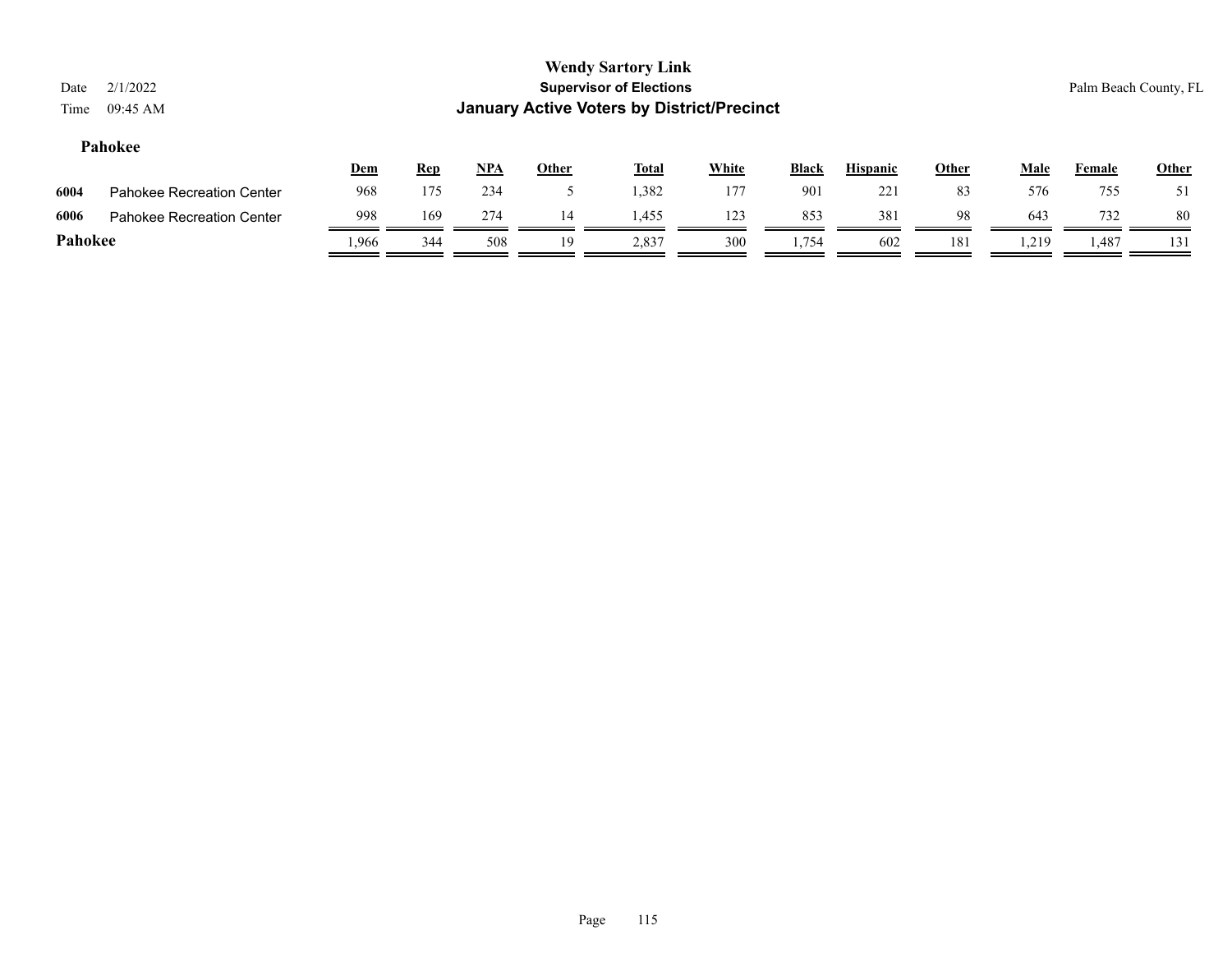#### **Palm Beach**

|            |                               | <b>Dem</b> | <b>Rep</b> | $NPA$ | Other | <u>Total</u> | White | <b>Black</b> | <b>Hispanic</b> | Other | Male  | Female | <b>Other</b> |
|------------|-------------------------------|------------|------------|-------|-------|--------------|-------|--------------|-----------------|-------|-------|--------|--------------|
| 1390       | St Edwards Church             | 453        | 1,190      | 536   | 62    | 2,241        | 2,058 |              | 55              | 124   | 1,044 | 1,126  | 71           |
| 1392       | St Edwards Church             | 346        | 611        | 428   | 47    | 1,432        | 1,292 |              | 30              | 103   | 629   | 770    | 33           |
| 1394       | Morton & Barbara Mandel Cente | 249        | 615        | 296   | 37    | 1,197        | 1,090 | 6            | 24              | 77    | 540   | 625    | 32           |
| 7154       | Morton & Barbara Mandel Cente | 154        | 366        | 159   | 18    | 697          | 624   | 8            | 13              | 52    | 319   | 358    | 20           |
| 7156       | PB Fire Station #3            | 44         | 101        | -60   |       | 207          | 179   | $\Omega$     |                 | 21    | 92    | 103    | 12           |
| 7158       | PB Fire Station #3            | 535        | 485        | 417   | 54    | 1,491        | 1,335 | 20           | 30              | 106   | 654   | 801    | 36           |
| 7166       | PB Fire Station #3            | 325        | 397        | 304   | 28    | 1,054        | 934   |              | 31              | 87    | 461   | 565    | 28           |
| Palm Beach |                               | 2,106      | 3,765      | 2,200 | 248   | 8,319        | 7,512 | 47           | 190             | 570   | 3,739 | 4,348  | 232          |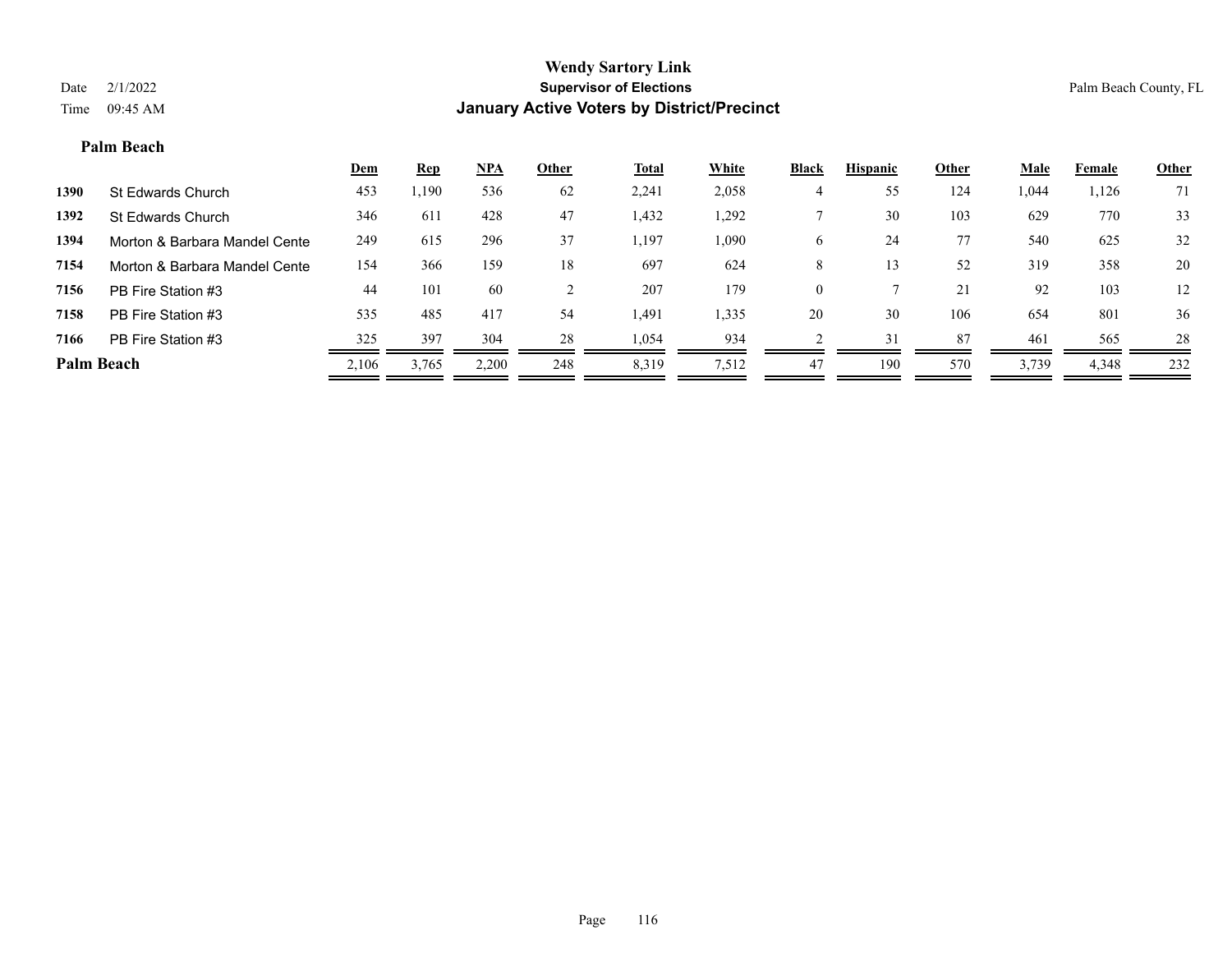#### **Palm Beach Gardens**

|      |                                  | Dem              | <b>Rep</b>       | NPA          | <b>Other</b>     | <b>Total</b>     | <b>White</b>     | <b>Black</b>   | <b>Hispanic</b> | <b>Other</b>   | <b>Male</b>    | <b>Female</b> | <b>Other</b>   |
|------|----------------------------------|------------------|------------------|--------------|------------------|------------------|------------------|----------------|-----------------|----------------|----------------|---------------|----------------|
| 1174 | Mirasol Sales and Info Center    | $\Omega$         | $\mathbf{0}$     | $\mathbf{0}$ | $\theta$         | $\theta$         | $\overline{0}$   | $\Omega$       | $\theta$        | $\theta$       | $\theta$       | $\theta$      | $\Omega$       |
| 1176 | Mirasol Sales and Info Center    | $\Omega$         | $\theta$         | $\theta$     | $\Omega$         | $\Omega$         | $\overline{0}$   | $\theta$       | $\Omega$        | $\theta$       | $\Omega$       | $\Omega$      | $\Omega$       |
| 1178 | Mirasol Sales and Info Center    | $\Omega$         | $\mathbf{0}$     | $\theta$     | $\theta$         | $\Omega$         | $\theta$         | $\theta$       | $\theta$        | $\theta$       | $\theta$       | $\Omega$      | $\theta$       |
| 1180 | Mirasol Sales and Info Center    | $\Omega$         | $\theta$         | $\theta$     | $\theta$         | $\mathbf{0}$     | $\theta$         | $\mathbf{0}$   | $\overline{0}$  | $\Omega$       | $\Omega$       | $\theta$      | $\Omega$       |
| 1186 | Mirasol Sales and Info Center    | 545              | 511              | 459          | 43               | 1,558            | 1,203            | 54             | 145             | 156            | 739            | 774           | 45             |
| 1188 | <b>Westwood Gardens HOA</b>      | 344              | 381              | 338          | 34               | 1,097            | 846              | 38             | 120             | 93             | 447            | 632           | 18             |
| 1189 | Westwood Gardens HOA             | 26               | 63               | 25           | 2                | 116              | 102              | 7              | $\overline{c}$  | 5              | 54             | 59            | 3              |
| 1190 | Gardens Presbyterian             | 1,351            | 2,164            | 1,440        | 150              | 5,105            | 4,174            | 141            | 353             | 437            | 2,270          | 2,695         | 140            |
| 1192 | Evergrene Clubhouse              | 385              | 677              | 464          | 44               | 1,570            | 1,328            | 27             | 79              | 136            | 757            | 758           | 55             |
| 1194 | Frenchmans Creek Real Estate     | 641              | 940              | 636          | 48               | 2,265            | 2,071            | 15             | 43              | 136            | 1,035          | 1,174         | 56             |
| 1196 | Gardens Presbyterian             | $\theta$         | $\mathbf{0}$     | $\theta$     | $\theta$         | $\theta$         | $\overline{0}$   | $\mathbf{0}$   | $\theta$        | $\theta$       | $\theta$       | $\theta$      | $\overline{0}$ |
| 1222 | Sandhill Crane Golf Club         | 29               | 54               | 31           | 2                | 116              | 84               | 10             | 11              | 11             | 59             | 56            |                |
| 1228 | Carleton Oaks Clubhouse          | 147              | 202              | 127          | 5                | 481              | 348              | 25             | 50              | 58             | 234            | 234           | 13             |
| 1230 | Christ Fellowship Church PBG     | $\boldsymbol{0}$ | $\boldsymbol{0}$ | $\mathbf{0}$ | $\boldsymbol{0}$ | $\boldsymbol{0}$ | $\boldsymbol{0}$ | $\overline{0}$ | $\overline{0}$  | $\mathbf{0}$   | $\overline{0}$ | $\mathbf{0}$  | $\overline{0}$ |
| 1232 | Mirasol Sales and Info Center    | $\theta$         | $\mathbf{0}$     | $\mathbf{0}$ | $\theta$         | $\theta$         | $\overline{0}$   | $\overline{0}$ | $\overline{0}$  | $\theta$       | $\theta$       | $\Omega$      | $\overline{0}$ |
| 1234 | Christ Fellowship Church PBG     | $\Omega$         | $\theta$         | $\theta$     | $\theta$         | $\theta$         | $\theta$         | $\theta$       | $\Omega$        | $\theta$       | $\Omega$       | $\Omega$      | $\theta$       |
| 1236 | Mirasol Sales and Info Center    | $\Omega$         | $\mathbf{0}$     | $\mathbf{0}$ | $\theta$         | $\mathbf{0}$     | $\theta$         | $\overline{0}$ | $\overline{0}$  | $\theta$       | $\theta$       | $\theta$      | $\Omega$       |
| 1238 | Mirasol Sales and Info Center    | 606              | 776              | 519          | 61               | 1,962            | 1,781            | 18             | 22              | 141            | 928            | 976           | 58             |
| 1240 | <b>Timber Trace Elementary</b>   | 776              | 1,084            | 638          | 58               | 2,556            | 2,206            | 54             | 152             | 144            | 1,155          | 1,328         | 73             |
| 1242 | Christ Fellowship Church PBG     | 865              | 1,060            | 627          | 63               | 2,615            | 2,371            | 36             | 63              | 145            | 1,087          | 1,467         | 61             |
| 1244 | Christ Fellowship Church PBG     | 462              | 663              | 454          | 53               | 1,632            | 1,418            | 31             | 78              | 105            | 694            | 885           | 53             |
| 1246 | Watson B Duncan Middle           | 821              | 908              | 711          | 66               | 2,506            | 1,986            | 73             | 202             | 245            | 1,101          | 1,332         | 73             |
| 1247 | Watson B Duncan Middle           | 35               | 192              | 63           | 9                | 299              | 275              | $\overline{c}$ | $\overline{0}$  | 22             | 142            | 143           | 14             |
| 1248 | <b>PBG Community Center</b>      | 496              | 591              | 401          | 35               | 1,523            | 1,278            | 26             | 121             | 98             | 648            | 843           | 32             |
| 1250 | Palm Beach Gardens High          | 14               | 36               | 15           | $\overline{1}$   | 66               | 58               | $\mathbf{0}$   | $\overline{4}$  | $\overline{4}$ | 34             | 28            | $\overline{4}$ |
| 1252 | <b>Ballen Isles Country Club</b> | 878              | 783              | 673          | 52               | 2,386            | 2,195            | 22             | 23              | 146            | 1,068          | 1,259         | 59             |
| 1254 | Northlake Nazarene Church        | 151              | 179              | 128          | 8                | 466              | 391              | 8              | 29              | 38             | 231            | 218           | 17             |
| 1260 | PBG City Hall Council Room       | 440              | 551              | 307          | 25               | 1,323            | 1,097            | 27             | 113             | 86             | 590            | 692           | 41             |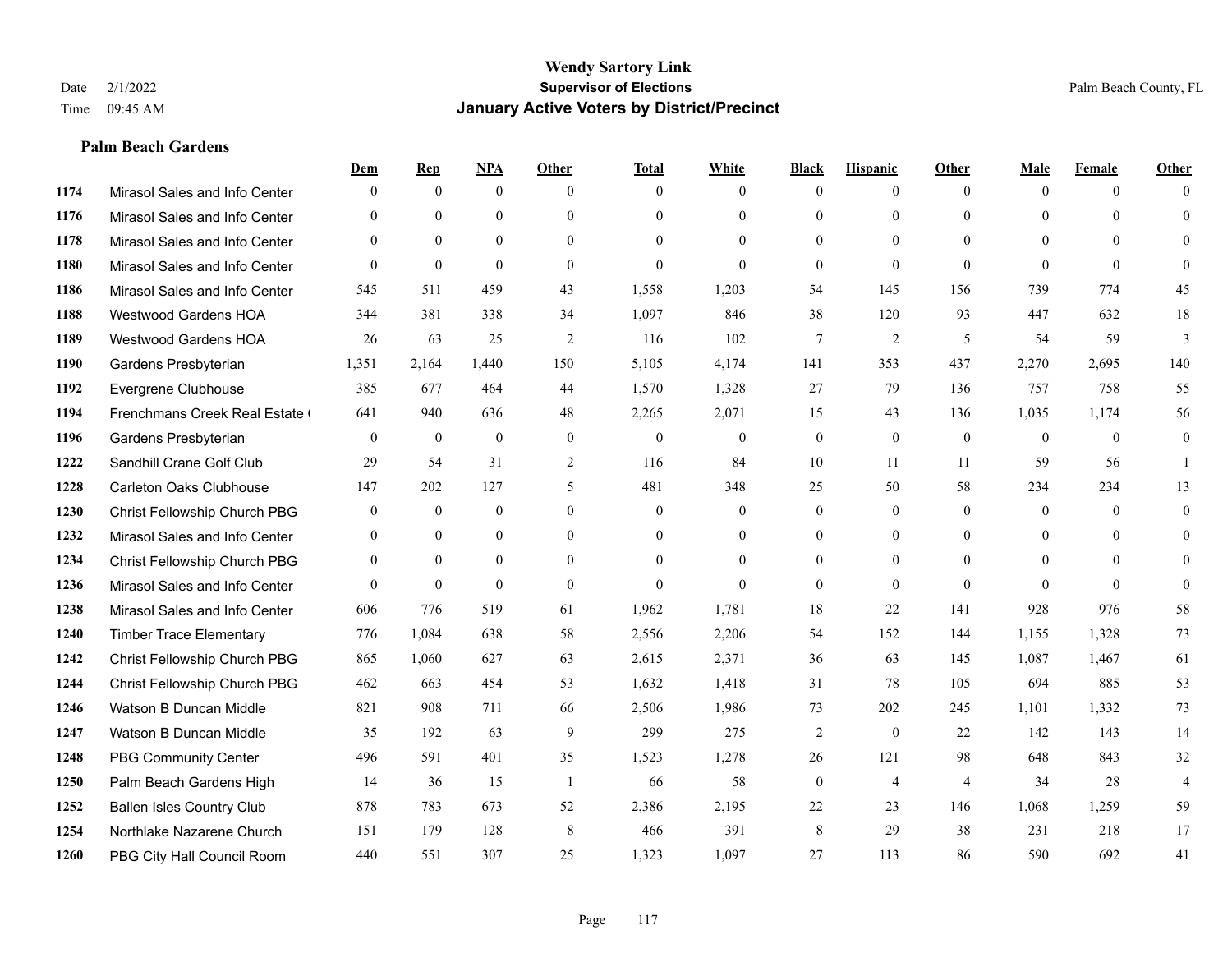#### **Palm Beach Gardens**

|      |                               | Dem            | <b>Rep</b>       | NPA            | <b>Other</b>   | <b>Total</b> | White          | <b>Black</b>   | <b>Hispanic</b> | Other          | <b>Male</b> | Female   | Other          |
|------|-------------------------------|----------------|------------------|----------------|----------------|--------------|----------------|----------------|-----------------|----------------|-------------|----------|----------------|
| 1262 | PBG Moose Lodge 2010          |                | $\theta$         | -1             | $\Omega$       | 2            | $\overline{2}$ | $\Omega$       | $\theta$        | $\Omega$       |             |          | $\Omega$       |
| 1264 | PBG City Hall Council Room    | $\Omega$       | $\mathbf{0}$     | $\mathbf{0}$   | $\Omega$       | $\mathbf{0}$ | $\overline{0}$ | $\Omega$       | $\mathbf{0}$    | $\Omega$       | $\Omega$    | $\theta$ | $\theta$       |
| 1266 | PBG City Hall Council Room    | 165            | 114              | 144            | 14             | 437          | 261            | 75             | 68              | 33             | 180         | 247      | 10             |
| 1268 | PBG Community Center          | 103            | 74               | 105            | 10             | 292          | 179            | 48             | 33              | 32             | 112         | 167      | 13             |
| 1270 | PBG Community Center          | $\overline{4}$ | $\boldsymbol{0}$ | $\mathfrak{2}$ | $\mathbf{0}$   | 6            | 2              | 3              | $\overline{1}$  | $\mathbf{0}$   | 2           | 3        |                |
| 1272 | Palm Beach Gardens Elementar  | 702            | 668              | 545            | 53             | 1,968        | 1,572          | 102            | 123             | 171            | 922         | 984      | 62             |
| 1274 | Palm Beach Gardens High       | 584            | 551              | 433            | 38             | 1,606        | 1,215          | 95             | 140             | 156            | 759         | 785      | 62             |
| 1280 | Pew Leadership Center         | 142            | 150              | 112            | 13             | 417          | 352            | 12             | 24              | 29             | 171         | 243      | $\overline{3}$ |
| 1284 | <b>Eissey Campus Theater</b>  | 772            | 804              | 767            | 65             | 2,408        | 1,899          | 90             | 207             | 212            | 1,039       | 1,295    | 74             |
| 1288 | PBG Moose Lodge 2010          | 12             | 24               | 6              | $\overline{1}$ | 43           | 39             | $\overline{1}$ | $\mathbf{0}$    | 3              | 22          | 19       | 2              |
| 1290 | PBG Moose Lodge 2010          | 691            | 830              | 553            | 66             | 2,140        | 1,780          | 51             | 144             | 165            | 867         | 1,212    | 61             |
| 1291 | PBG Moose Lodge 2010          | 20             | 23               | 19             |                | 63           | 59             | $\overline{c}$ |                 |                | 22          | 41       | $\mathbf{0}$   |
| 1292 | PBG Moose Lodge 2010          | 15             | 48               | 16             | 2              | 81           | 75             |                | $\overline{1}$  | $\overline{4}$ | 38          | 40       | 3              |
| 1296 | Dwight D Eisenhower Elementar | 224            | 270              | 205            | 21             | 720          | 564            | 14             | 92              | 50             | 284         | 410      | $26\,$         |
| 1306 | <b>Eissey Campus Theater</b>  | 10             | 22               | 28             | 3              | 63           | 53             | 2              | $\mathbf{0}$    | 8              | 33          | 30       | $\overline{0}$ |
| 1310 | <b>Eissey Campus Theater</b>  |                | $\overline{c}$   | -1             | $\theta$       | 4            | 4              | $\overline{0}$ | $\mathbf{0}$    | $\theta$       | 3           |          | $\Omega$       |
| 1318 | PBG Moose Lodge 2010          | $\Omega$       | $\mathbf{0}$     | $\theta$       | $\theta$       | $\mathbf{0}$ | $\theta$       | $\Omega$       | $\theta$        | $\Omega$       | $\theta$    | $\Omega$ | $\Omega$       |
| 1324 | Allamanda Elementary          | 453            | 453              | 375            | 44             | 1,325        | 1,048          | 40             | 139             | 98             | 557         | 725      | 43             |
| 1326 | Allamanda Elementary          | 188            | 223              | 162            | 17             | 590          | 501            | $\tau$         | 31              | 51             | 254         | 322      | 14             |
| 1340 | <b>Eissey Campus Theater</b>  | 6              | 6                | 3              | $\theta$       | 15           | 13             | $\overline{0}$ | $\mathbf{1}$    | $\overline{1}$ | 7           | 8        | $\mathbf{0}$   |
| 1352 | Northlake Nazarene Church     | 674            | 868              | 611            | 51             | 2,204        | 1,574          | 158            | 189             | 283            | 994         | 1,133    | 77             |
| 1360 | Garden Lodge 366 F&AM         | 350            | 337              | 235            | 22             | 944          | 736            | 62             | 72              | 74             | 414         | 502      | $28\,$         |
| 1372 | Garden Lodge 366 F&AM         | 96             | 35               | 44             | 8              | 183          | 84             | 58             | 20              | 21             | 81          | 96       | 6              |
| 6062 | Sandhill Crane Golf Club      | 226            | 426              | 264            | 23             | 939          | 666            | 74             | 71              | 128            | 458         | 449      | 32             |
| 6064 | Sandhill Crane Golf Club      | 32             | 61               | 33             | $\overline{4}$ | 130          | 106            | 6              | 12              | 6              | 65          | 61       | 4              |
|      | <b>Palm Beach Gardens</b>     | 14,483         | 17,804           | 12,720         | 1,215          | 46,222       | 37,996         | 1,515          | 2,979           | 3,732          | 20,558      | 24,327   | 1,337          |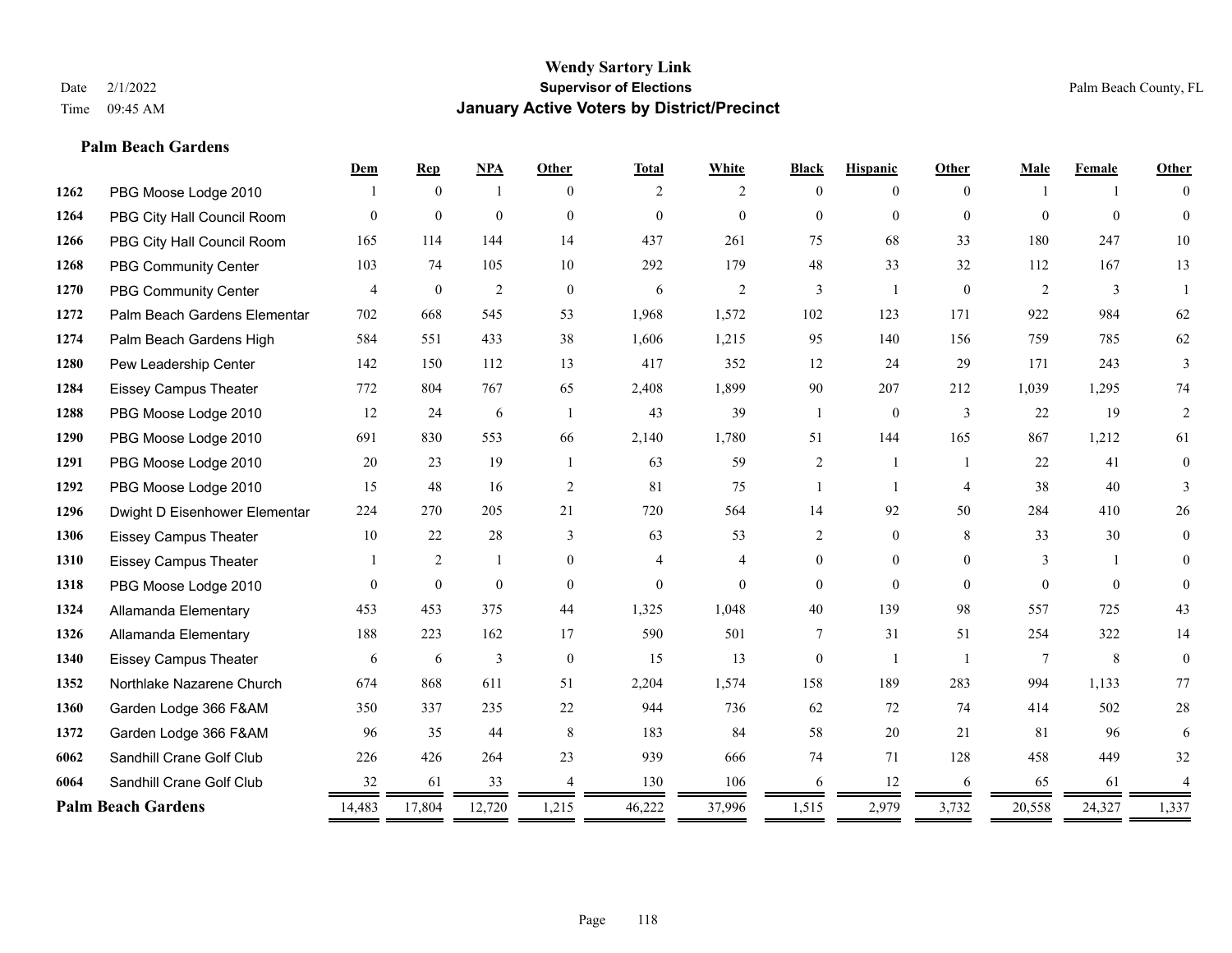| 2/1/2022<br>Date<br>09:45 AM<br>Time |            |            |       |              | <b>Wendy Sartory Link</b><br><b>Supervisor of Elections</b><br><b>January Active Voters by District/Precinct</b> |              |              |                 |              |             |        | Palm Beach County, FL |
|--------------------------------------|------------|------------|-------|--------------|------------------------------------------------------------------------------------------------------------------|--------------|--------------|-----------------|--------------|-------------|--------|-----------------------|
| <b>Palm Beach Shores</b>             | <b>Dem</b> | <u>Rep</u> | $NPA$ | <b>Other</b> | <u>Total</u>                                                                                                     | <b>White</b> | <b>Black</b> | <b>Hispanic</b> | <b>Other</b> | <b>Male</b> | Female | <b>Other</b>          |
| 1388<br>Palm Beach Shores Town Hall  | 272        | 455        | 314   | 24           | 1.065                                                                                                            | 973          |              | 20              | 61           | 493         | 545    | 27                    |
| <b>Palm Beach Shores</b>             | 272        | 455        | 314   | 24           | 1.065                                                                                                            | 973          |              | 20              | 61           | 493         | 545    | 27                    |
|                                      |            |            |       |              |                                                                                                                  |              |              |                 |              |             |        |                       |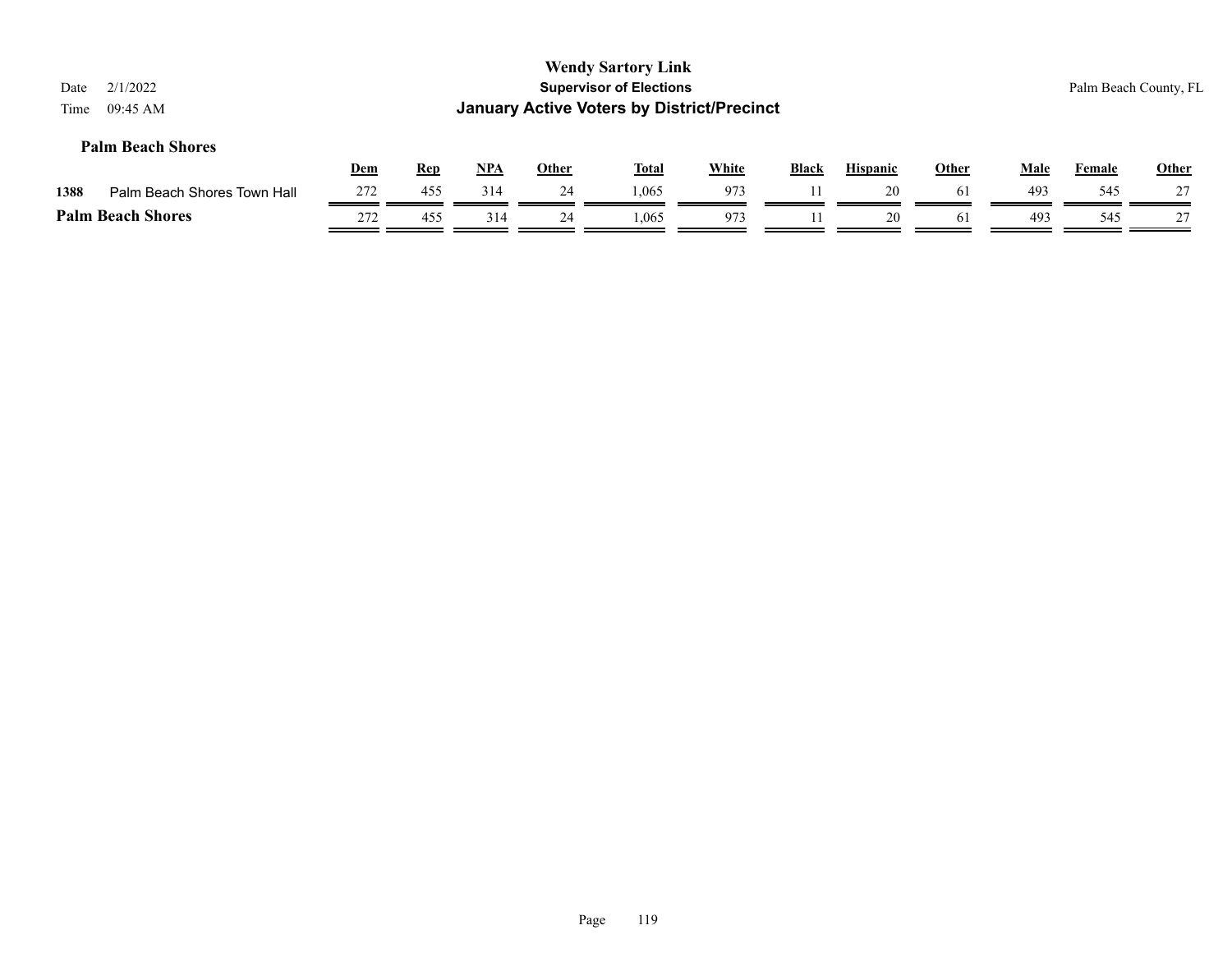**Palm Springs**

#### **Wendy Sartory Link** Date 2/1/2022 **Supervisor of Elections** Palm Beach County, FL Time 09:45 AM **January Active Voters by District/Precinct**

## **Dem Rep NPA Other Total White Black Hispanic Other Male Female Other 2112** Palm Springs Middle  $\begin{array}{cccccccc} 7 & 6 & 7 & 0 & 20 & 15 & 3 & 0 & 2 & 9 & 11 & 0 \end{array}$  Palm Springs Middle 0 0 0 0 0 0 0 0 0 0 0 0 Palm Springs Middle 57 23 52 1 133 33 13 58 29 51 71 11 Palm Springs Middle 1 0 0 0 1 0 1 0 0 1 0 0 **2124** Palm Springs Middle  $\begin{array}{cccccccc} 5 & 4 & 8 & 0 & 17 & 8 & 3 & 5 & 1 & 8 & 9 & 0 \end{array}$  Palm Springs Middle 0 0 0 0 0 0 0 0 0 0 0 0 Palm Springs Middle 822 340 568 51 1,781 530 328 760 163 730 977 74 Faith Presbyterian 988 610 704 34 2,336 949 276 908 203 962 1,273 101 Faith Presbyterian 365 215 305 24 909 354 119 357 79 421 454 34 Palm Springs Middle 1 11 10 9 3 33 12 0 17 4 13 19 1 Palm Springs Village Hall 969 621 804 38 2,432 972 172 1,085 203 1,069 1,250 113 Palm Springs Library 713 404 579 22 1,718 644 197 689 188 757 858 103 **3026** Palm Springs Village Hall  $\begin{pmatrix} 0 & 0 & 0 & 0 \\ 0 & 0 & 0 & 0 \\ 0 & 0 & 0 & 0 \end{pmatrix}$  Palm Springs Village Hall 2 1 0 0 3 0 0 3 0 1 2 0 Palm Springs Village Hall 0 0 0 0 0 0 0 0 0 0 0 0 Holy Redeemer Church 218 67 193 8 486 135 102 209 40 212 259 15 Holy Redeemer Church 590 219 472 24 1,305 393 259 525 128 583 662 60 Holy Redeemer Church **7** 7 7 2 0 16 9 6 1 0 9 7 0 Holy Redeemer Church 0 0 0 0 0 0 0 0 0 0 0 0 Holy Redeemer Church 134 24 93 7 258 70 101 52 35 100 146 12 **Palm Springs** 2,551 4,889 2,551 3,796 212 11,448 4,124 1,580 4,669 1,075 4,926 5,998 524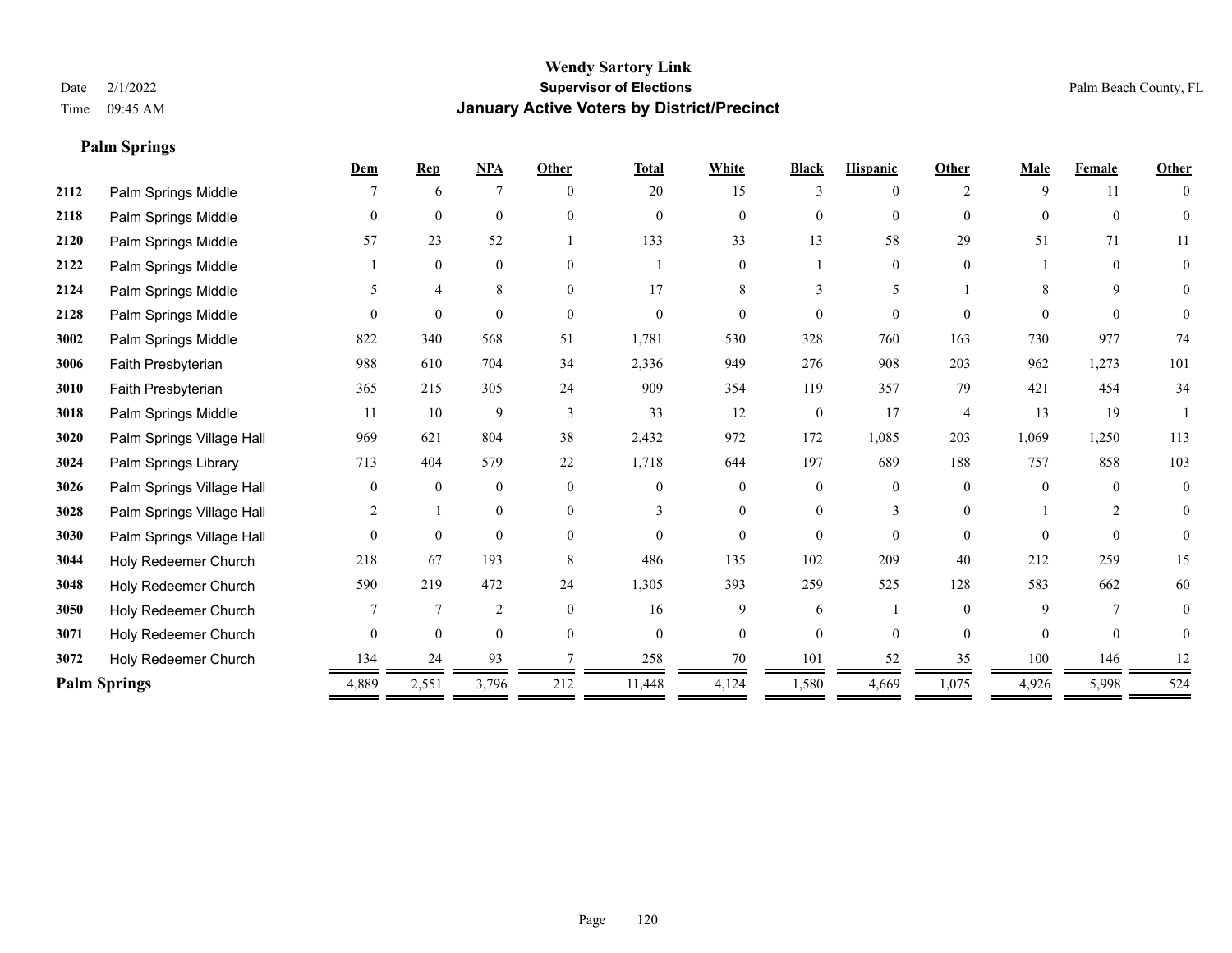#### **Riviera Beach**

|      |                                | Dem              | Rep              | NPA          | <b>Other</b>   | <b>Total</b> | White            | <b>Black</b>   | <b>Hispanic</b> | Other          | Male           | Female   | Other          |
|------|--------------------------------|------------------|------------------|--------------|----------------|--------------|------------------|----------------|-----------------|----------------|----------------|----------|----------------|
| 1356 | Casa Rio Clubhouse             | 816              | 424              | 518          | 36             | 1,794        | 899              | 401            | 242             | 252            | 779            | 954      | 61             |
| 1358 | RB Prep Achievement Academy    | 15               | 4                | 3            | $\overline{0}$ | 22           | 9                | 8              |                 | $\overline{4}$ | 13             | 6        | 3              |
| 1364 | RB Prep Achievement Academy    | 419              | 117              | 255          | 21             | 812          | 229              | 329            | 150             | 104            | 349            | 440      | 23             |
| 1368 | RB Prep Achievement Academy    | $\mathbf{0}$     | $\mathbf{0}$     | $\mathbf{0}$ | $\overline{0}$ | $\theta$     | $\overline{0}$   | $\mathbf{0}$   | $\overline{0}$  | $\mathbf{0}$   | $\overline{0}$ | $\theta$ | $\overline{0}$ |
| 1384 | Phil Foster Park Marine Center | 301              | 572              | 291          | 30             | 1,194        | 1,060            | 20             | 41              | 73             | 588            | 578      | 28             |
| 1386 | Phil Foster Park Marine Center | 586              | 1,143            | 718          | 86             | 2,533        | 2,184            | 58             | 89              | 202            | 1,169          | 1,298    | 66             |
| 7004 | J F Kennedy Middle             | $\mathbf{0}$     | $\mathbf{0}$     | $\mathbf{0}$ | $\overline{0}$ | $\Omega$     | $\overline{0}$   | $\overline{0}$ | $\overline{0}$  | $\Omega$       | $\overline{0}$ | $\Omega$ | $\theta$       |
| 7014 | RB Prep Achievement Academy    | $\mathbf{0}$     | $\theta$         | $\mathbf{0}$ | $\overline{0}$ | $\Omega$     | $\overline{0}$   | 0              | $\overline{0}$  | $\Omega$       | $\theta$       | $\Omega$ | $\theta$       |
| 7018 | RB Prep Achievement Academy    | $\mathbf{0}$     | $\overline{0}$   | $\mathbf{0}$ | $\Omega$       | $\Omega$     | $\overline{0}$   | $\Omega$       | $\overline{0}$  | $\Omega$       | $\Omega$       | $\Omega$ | $\Omega$       |
| 7020 | RB Prep Achievement Academy    | $\theta$         | $\theta$         | $\theta$     | $\theta$       | $\Omega$     | $\theta$         | $\Omega$       | $\Omega$        | $\theta$       | $\Omega$       | $\theta$ | $\theta$       |
| 7022 | J F Kennedy Middle             | 886              | 184              | 373          | 27             | 1,470        | 294              | 812            | 151             | 213            | 661            | 763      | 46             |
| 7024 | Hurst Chapel AME Church        | 1,575            | 88               | 361          | 22             | 2,046        | 155              | 1,656          | 93              | 142            | 841            | 1,138    | 67             |
| 7025 | Hurst Chapel AME Church        | 272              | 38               | 116          | $\overline{4}$ | 430          | 63               | 267            | 42              | 58             | 160            | 254      | 16             |
| 7026 | Lindsey Davis Senior Comm Ctr  | 2,260            | 83               | 453          | 20             | 2,816        | 69               | 2,509          | 41              | 197            | 1,158          | 1,568    | $90\,$         |
| 7028 | <b>Wells Recreation Center</b> | 1,851            | 149              | 479          | 19             | 2,498        | 245              | 1,954          | 102             | 197            | 1,087          | 1,321    | 90             |
| 7030 | Riviera Beach Marina Event Ctr | 198              | 321              | 174          | 22             | 715          | 571              | 49             | 47              | 48             | 363            | 333      | 19             |
| 7034 | Suncoast High                  | 1,301            | 205              | 506          | 25             | 2,037        | 355              | 1,237          | 151             | 294            | 841            | 1,121    | 75             |
| 7036 | RB Prep Achievement Academy    | $\boldsymbol{0}$ | $\boldsymbol{0}$ | 6            | $\mathbf{0}$   | 6            | $\boldsymbol{0}$ | $\overline{0}$ | $\mathbf{0}$    | 6              | $\overline{4}$ |          |                |
| 7040 | Mary McLeod Bethune Elementa   | 1,233            | 56               | 262          | 14             | 1,565        | 39               | 1,377          | 50              | 99             | 623            | 897      | 45             |
| 7041 | Mary McLeod Bethune Elementa   | 395              | 30               | 135          | $\overline{7}$ | 567          | 45               | 437            | 28              | 57             | 219            | 323      | 25             |
| 7042 | Dan Calloway Complex           | 1,716            | 72               | 408          | 21             | 2,217        | 45               | 1,950          | 47              | 175            | 904            | 1,243    | 70             |
| 7044 | <b>Wells Recreation Center</b> | 1,384            | 89               | 386          | 17             | 1,876        | 192              | 1,469          | 67              | 148            | 778            | 1,022    | 76             |
| 7046 | Riviera Beach Marina Event Ctr | 37               | 32               | 20           | 5              | 94           | 77               | 8              | 2               | 7              | 54             | 39       |                |
|      | Riviera Beach                  | 15,245           | 3,607            | 5,464        | 376            | 24,692       | 6,531            | 14,541         | 1,344           | 2,276          | 10,591         | 13,299   | 802            |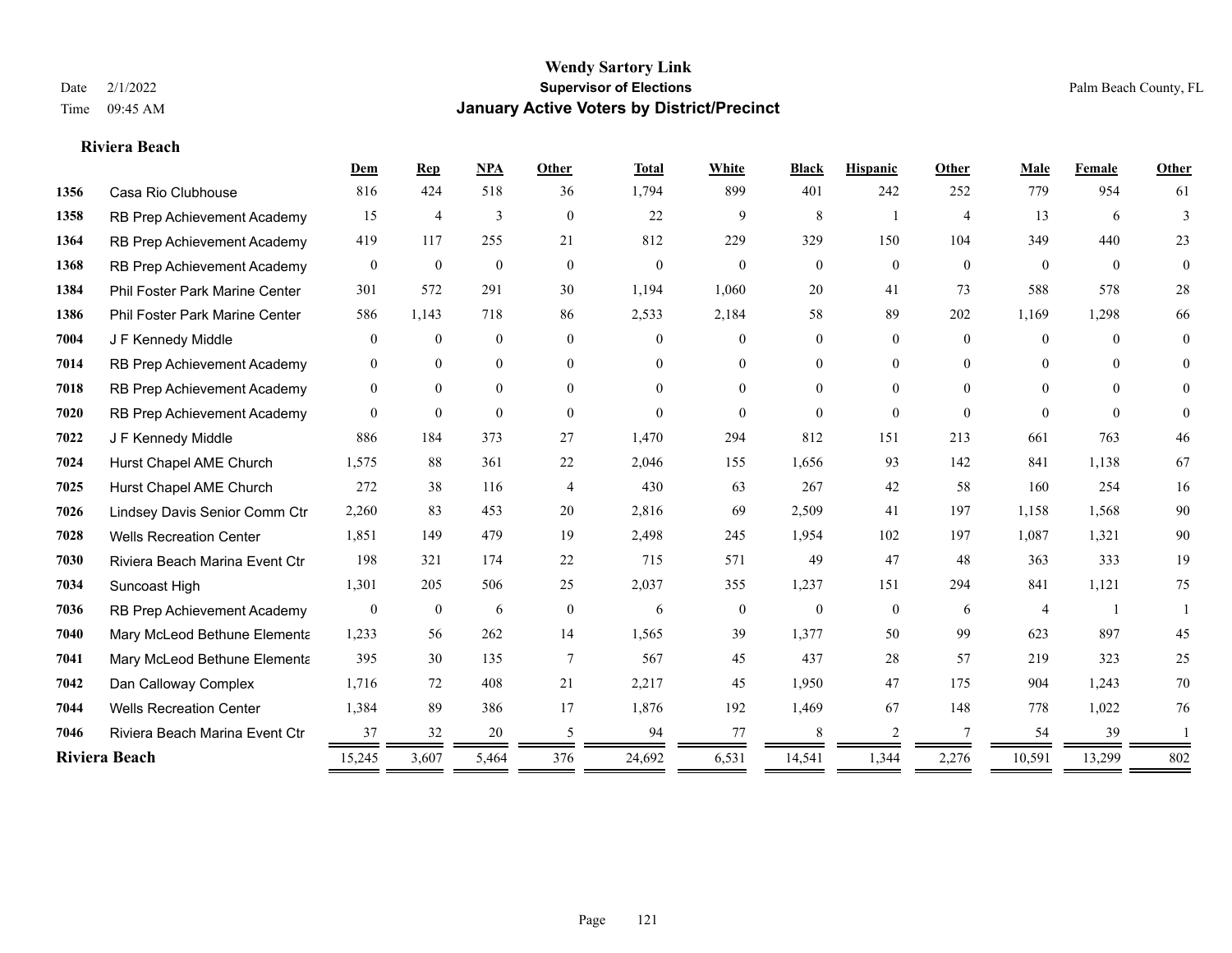## **Royal Palm Beach**

|      |                                     | Dem      | <b>Rep</b>     | NPA            | <b>Other</b> | <b>Total</b>   | White          | <b>Black</b> | <b>Hispanic</b> | <b>Other</b> | Male           | Female   | Other        |
|------|-------------------------------------|----------|----------------|----------------|--------------|----------------|----------------|--------------|-----------------|--------------|----------------|----------|--------------|
| 6098 | <b>HL Johnson Elementary</b>        | 648      | 521            | 490            | 42           | 1,701          | 945            | 307          | 269             | 180          | 772            | 890      | 39           |
| 6100 | Madison Green Country Club          | 1,226    | 722            | 772            | 55           | 2,775          | 1,193          | 787          | 408             | 387          | 1,281          | 1,392    | 102          |
| 6102 | <b>RPB Recreation Center</b>        | 662      | 473            | 456            | 28           | 1,619          | 948            | 265          | 264             | 142          | 669            | 898      | 52           |
| 6104 | <b>Crestwood Middle</b>             | 183      | 151            | 122            | 9            | 465            | 216            | 75           | 88              | 86           | 215            | 229      | 21           |
| 6106 | <b>RPB Recreation Center</b>        | 220      | 127            | 211            | 10           | 568            | 233            | 101          | 158             | 76           | 225            | 321      | 22           |
| 6112 | <b>Crestwood Middle</b>             | 468      | 422            | 357            | 32           | 1,279          | 692            | 232          | 213             | 142          | 592            | 645      | $42\,$       |
| 6114 | Royal Palm Beach High               | 1.044    | 700            | 714            | 43           | 2,501          | 1,368          | 469          | 439             | 225          | 1,173          | 1,238    | $90\,$       |
| 6116 | <b>HL Johnson Elementary</b>        | 705      | 417            | 496            | 57           | 1,675          | 854            | 326          | 282             | 213          | 745            | 887      | 43           |
| 6118 | <b>RPB Branch Library</b>           | 1,071    | 568            | 705            | 60           | 2,404          | 1,131          | 576          | 441             | 256          | 1,048          | 1,267    | 89           |
| 6120 | Royal Palm Beach High               | 416      | 322            | 273            | 19           | 1,030          | 490            | 203          | 160             | 177          | 486            | 519      | 25           |
| 6122 | <b>RPB Cultural Center</b>          | 1,163    | 669            | 767            | 53           | 2,652          | 1,397          | 508          | 502             | 245          | 1,147          | 1,420    | 85           |
| 6124 | <b>RPB Cultural Center</b>          | 581      | 327            | 398            | 22           | 1,328          | 640            | 280          | 288             | 120          | 554            | 733      | 41           |
| 6126 | Calypso Bay Waterpark               | 685      | 309            | 501            | 31           | 1,526          | 554            | 411          | 368             | 193          | 664            | 803      | 59           |
| 6128 | Royal Palm Beach High               | 35       | 27             | 27             | 3            | 92             | 50             | 26           | 11              | 5            | 42             | 50       | $\mathbf{0}$ |
| 6132 | Royal Palm Beach High               | 391      | 196            | 266            | 19           | 872            | 419            | 168          | 195             | 90           | 396            | 447      | 29           |
| 6134 | <b>Christ Fellowship Church RPB</b> | 952      | 473            | 695            | 31           | 2,151          | 842            | 508          | 503             | 298          | 962            | 1,102    | 87           |
| 6136 | Calypso Bay Waterpark               |          | $\overline{0}$ | $\mathbf{0}$   | $\theta$     |                | $\overline{0}$ |              | $\overline{0}$  | $\theta$     | $\theta$       |          | $\theta$     |
| 6138 | Royal Palm Beach High               | $\Omega$ | $\theta$       | $\mathbf{0}$   | $\theta$     | $\Omega$       | $\overline{0}$ | 0            | $\overline{0}$  | $\Omega$     | $\theta$       | $\Omega$ | 0            |
| 6142 | Christ Fellowship Church RPB        | $\Omega$ | $\theta$       | $\theta$       | $\theta$     | $\Omega$       | $\Omega$       | 0            | $\Omega$        | $\theta$     | $\Omega$       | $\Omega$ | $\theta$     |
| 6144 | Christ Fellowship Church RPB        | $\theta$ | $\theta$       | $\theta$       | $\Omega$     | $\Omega$       | $\Omega$       | 0            | $\Omega$        | $\Omega$     | $\Omega$       | $\theta$ | 0            |
| 6148 | Christ Fellowship Church RPB        | $\theta$ | $\theta$       |                | $\theta$     |                |                | 0            | $\theta$        | $\Omega$     | $\Omega$       |          | 0            |
| 6170 | Christ Fellowship Church RPB        | $\Omega$ | 5              | $\overline{2}$ | $\theta$     | $\overline{7}$ | 7              | $\Omega$     | $\theta$        | $\Omega$     | $\overline{c}$ | 5        |              |
| 6172 | Christ Fellowship Church RPB        | 1,300    | 594            | 864            | 71           | 2,829          | 990            | 864          | 656             | 319          | 1,214          | 1,503    | 112          |
| 6176 | Christ Fellowship Church RPB        | 26       | 17             | 23             | 3            | 69             | 28             | 12           | 23              | 6            | 30             | 37       | 2            |
|      | <b>Royal Palm Beach</b>             | 11,777   | 7,040          | 8,140          | 588          | 27,545         | 12,998         | 6,119        | 5,268           | 3,160        | 12,217         | 14,388   | 940          |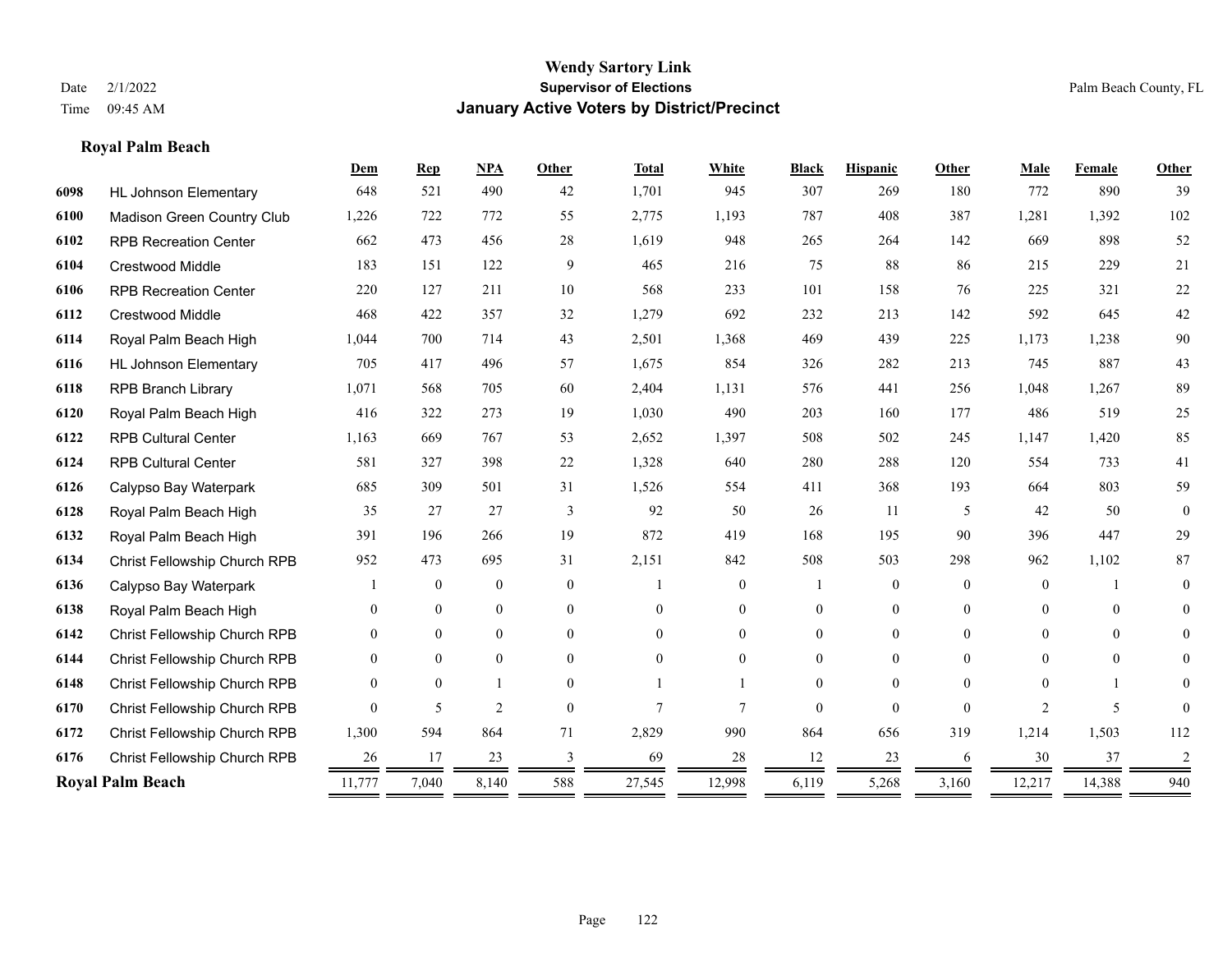| 2/1/2022<br>Date<br>09:45 AM<br>Time |            |            |     |              | <b>Wendy Sartory Link</b><br><b>Supervisor of Elections</b><br><b>January Active Voters by District/Precinct</b> |              |       |                 |              |             | Palm Beach County, FL |              |
|--------------------------------------|------------|------------|-----|--------------|------------------------------------------------------------------------------------------------------------------|--------------|-------|-----------------|--------------|-------------|-----------------------|--------------|
| <b>South Bay</b>                     | <b>Dem</b> | <b>Rep</b> | NPA | <b>Other</b> | <u>Total</u>                                                                                                     | <b>White</b> | Black | <b>Hispanic</b> | <b>Other</b> | <b>Male</b> | Female                | <b>Other</b> |
| 6018<br>South Bay Commission Chambe  | 1,187      | 88         | 226 | 12           | 1,513                                                                                                            | 62           | 1,168 | 208             | 75           | 636         | 838                   | 39           |
| <b>South Bay</b>                     | 1,187      | 88         | 226 | 12           | 1,513                                                                                                            | 62           | 1,168 | 208             | 75           | 636         | 838                   | 39           |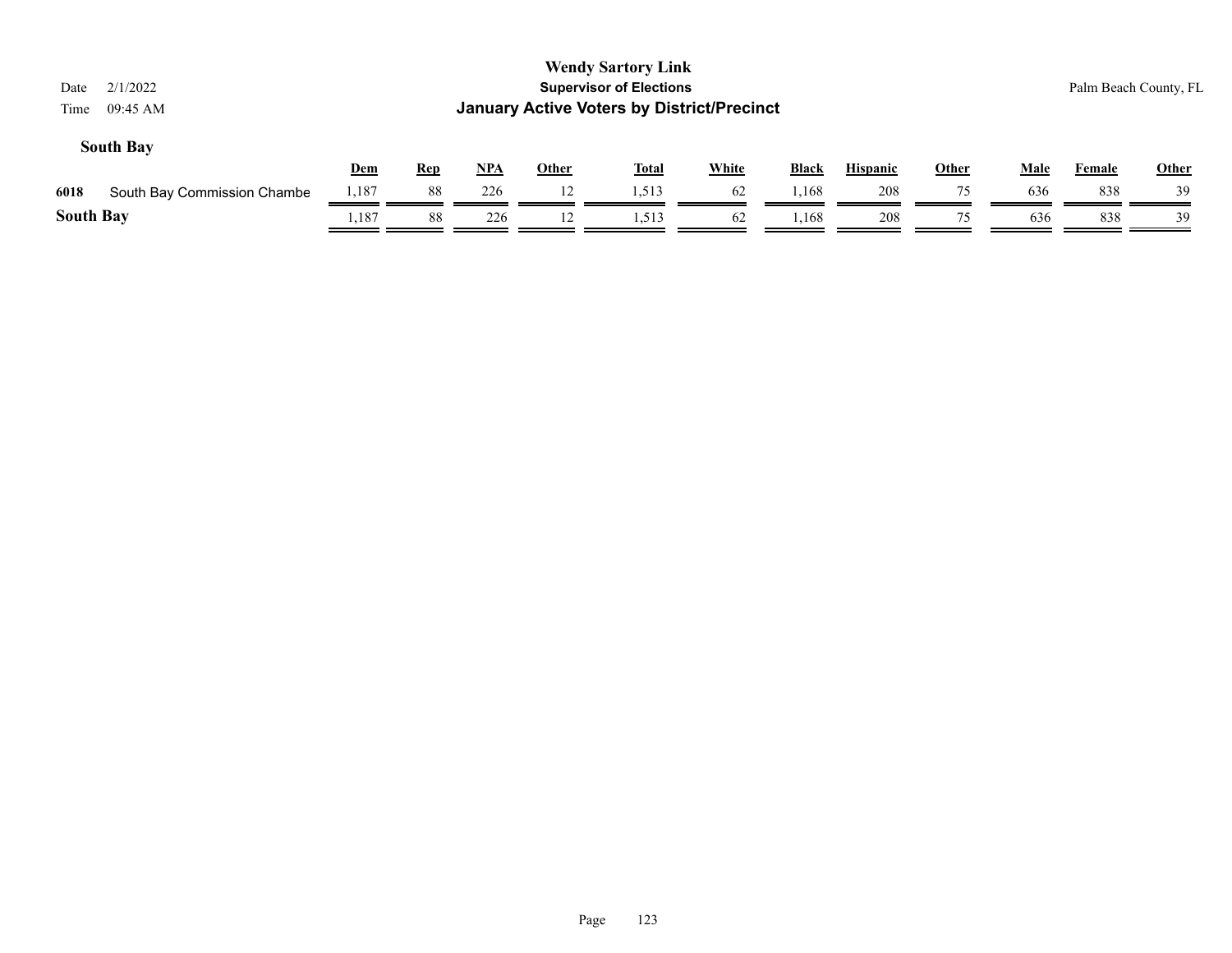| 2/1/2022<br>Date<br>09:45 AM<br>Time |            |            |            |              | <b>Wendy Sartory Link</b><br><b>Supervisor of Elections</b><br><b>January Active Voters by District/Precinct</b> |              |              |                 |              |             |               | Palm Beach County, FL |
|--------------------------------------|------------|------------|------------|--------------|------------------------------------------------------------------------------------------------------------------|--------------|--------------|-----------------|--------------|-------------|---------------|-----------------------|
| <b>South Palm Beach</b>              | <u>Dem</u> | <b>Rep</b> | <u>NPA</u> | <b>Other</b> | <b>Total</b>                                                                                                     | <b>White</b> | <b>Black</b> | <b>Hispanic</b> | <b>Other</b> | <b>Male</b> | <b>Female</b> | <b>Other</b>          |
| South Palm Beach Town Hall<br>4004   | 403        | 508        | 391        | 33           | 1,335                                                                                                            | 1,139        | 21           | 82              | 93           | 582         | 705           | 48                    |
| <b>South Palm Beach</b>              | 403        | 508        | 391        | 33           | 1,335                                                                                                            | 1,139        | 21           | 82              | 93           | 582         | 705           | 48                    |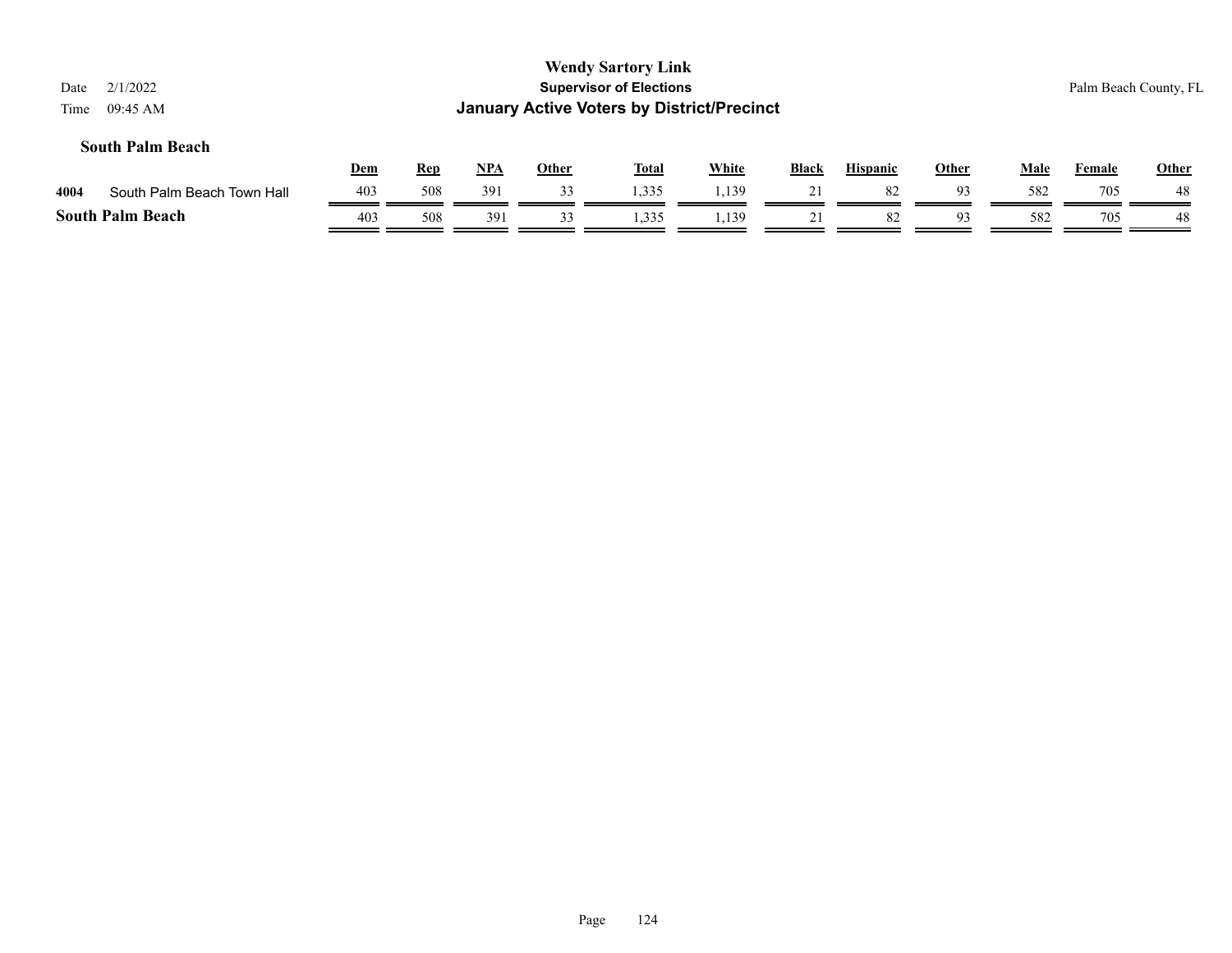## **Tequesta**

|                 |                                  | <u>Dem</u> | <u>Rep</u> | $NPA$ | Other | <u>Total</u> | White    | <b>Black</b> | <b>Hispanic</b> | Other    | <b>Male</b> | Female       | <b>Other</b> |
|-----------------|----------------------------------|------------|------------|-------|-------|--------------|----------|--------------|-----------------|----------|-------------|--------------|--------------|
| 1078            | First Baptist Church Teq         | 348        | 890        | 388   | 22    | 1,648        | 1,544    |              | 42              | 59       | 793         | 819          | 36           |
| 1088            | First Baptist Church Teq         | 10         | 45         | 20    |       | 75           | 66       | $\mathbf{0}$ |                 | 6        | 38          | 36           |              |
| 1094            | First Baptist Church Teq         | 579        | 876        | 544   | 42    | 2,041        | 1,832    | 9            | 82              | 118      | 920         | 1,073        | 48           |
| 1112            | <b>Tequesta Council Chambers</b> | 21         | 81         | 46    |       | 155          | 133      | 6            | 10              | 6        | 73          | 79           |              |
| 1116            | <b>Tequesta Council Chambers</b> |            |            |       |       | $\Omega$     | $\left($ | $\Omega$     | $\Omega$        | $\theta$ |             | $\mathbf{0}$ | $\Omega$     |
| 1118            | <b>Tequesta Council Chambers</b> | 165        | 249        | 180   | 22    | 616          | 522      | 12           | 43              | 39       | 239         | 362          | 15           |
| 1120            | <b>Tequesta Council Chambers</b> | 71         | 241        | 108   | 16    | 436          | 405      | $\Omega$     | 10              | 21       | 207         | 220          | 9            |
| <b>Tequesta</b> |                                  | . 194ء     | 2,382      | 1,286 | 109   | 4,971        | 4,502    | 30           | 190             | 249      | 2,270       | 2,589        | 112          |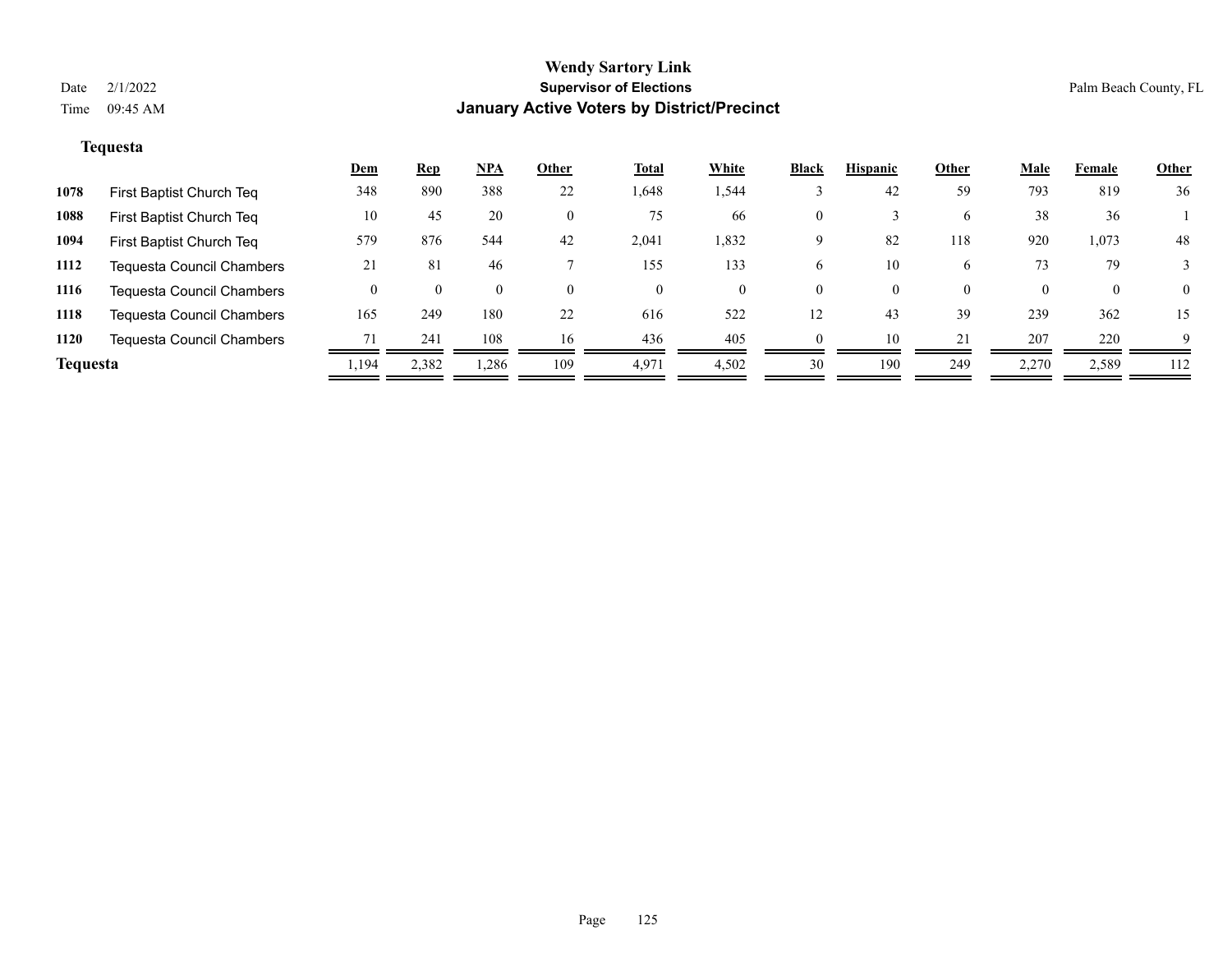| 2/1/2022<br>Date<br>09:45 AM<br>Time |     |            |       |              | <b>Wendy Sartory Link</b><br><b>Supervisor of Elections</b><br><b>January Active Voters by District/Precinct</b> |              |              |                 |       |             |        | Palm Beach County, FL |
|--------------------------------------|-----|------------|-------|--------------|------------------------------------------------------------------------------------------------------------------|--------------|--------------|-----------------|-------|-------------|--------|-----------------------|
| <b>Village Of Golf</b>               | Dem | <b>Rep</b> | $NPA$ | <b>Other</b> | <u>Total</u>                                                                                                     | <b>White</b> | <b>Black</b> | <b>Hispanic</b> | Other | <b>Male</b> | Female | Other                 |
| 4030<br>Village of Golf Admin Bldg   | 37  | 182        | 52    |              | 275                                                                                                              | 269          |              |                 |       | 130         | 143    |                       |
| <b>Village Of Golf</b>               | 37  | 182        | 52    |              | 275                                                                                                              | 269          | $\theta$     |                 |       | 130         | 143    |                       |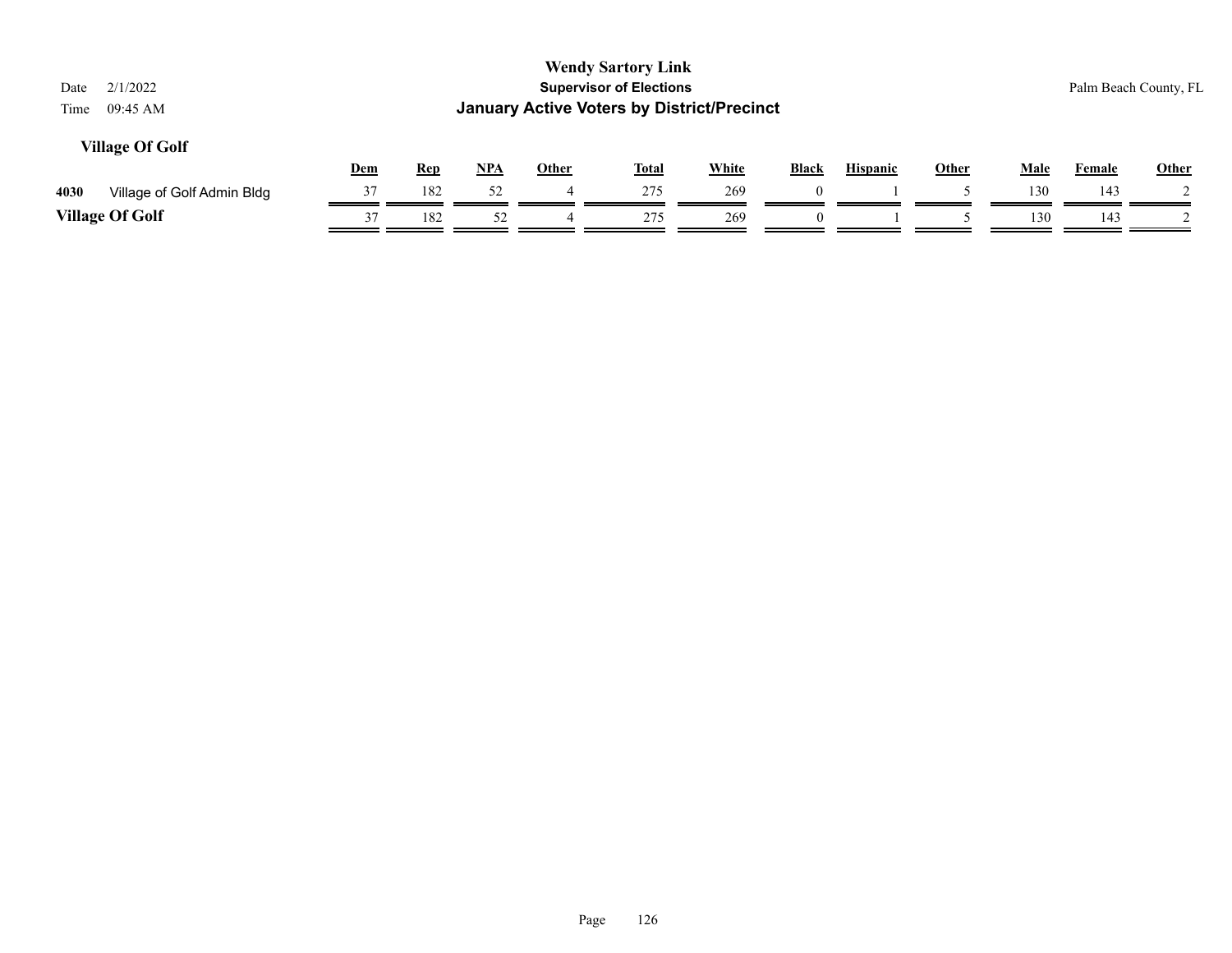**Wellington**

#### **Wendy Sartory Link** Date 2/1/2022 **Supervisor of Elections** Palm Beach County, FL Time 09:45 AM **January Active Voters by District/Precinct**

Village Walk HOA Clubhouse 553 537 433 44 1,567 1,215 60 144 148 653 864 50

**Dem Rep NPA Other Total White Black Hispanic Other Male Female Other**

## Binks Forest Elementary 26 40 39 4 109 82 5 9 13 46 60 3 Binks Forest Elementary 410 564 385 36 1,395 1,058 48 137 152 659 692 44 Wellington Landings Middle 462 515 401 29 1,407 1,010 87 192 118 632 735 40 Binks Forest Elementary 629 717 585 43 1,974 1,375 130 295 174 898 1,017 59 Wellington Elementary 780 942 554 40 2,316 1,701 134 313 168 1,063 1,180 73 Wellington Landings Middle 665 588 565 42 1,860 1,208 167 335 150 872 935 53 First Baptist Church Wel 752 676 568 46 2,042 1,285 213 357 187 917 1,060 65 First Baptist Church Wel 832 804 612 58 2,306 1,548 182 380 196 1,032 1,203 71 Wellington Community Center 856 861 748 47 2,512 1,739 155 410 208 1,157 1,276 79 First Baptist Church Wel 125 174 146 9 454 348 27 41 38 208 233 13 New Horizons Elementary 292 453 320 13 1,078 790 45 119 124 463 586 29 Wellington High 662 583 538 36 1,819 1,128 247 286 158 802 961 56 Elbridge Gale Elementary 807 577 651 43 2,078 1,135 300 432 211 915 1,089 74 Wellington Village Park 222 429 319 27 997 848 18 48 83 404 544 49 Wellington Village Hall 820 456 646 48 1,970 883 364 511 212 815 1,081 74 St Peters Methodist Church 961 797 795 68 2,621 1,551 288 547 235 1,199 1,336 86 Equestrian Trails Elementary 499 293 353 18 1,163 521 297 153 192 516 591 56 Wellington Branch Library 520 360 364 38 1,282 703 198 273 108 549 699 34 Emerald Cove Middle 536 565 522 54 1,677 1,043 180 269 185 738 887 52 Emerald Cove Middle 108 87 97 7 299 174 56 54 15 136 157 6 Emerald Cove Middle 32 19 39 0 90 46 26 10 8 23 63 4 Buena Vida Clubhouse 317 197 184 14 712 618 24 23 47 318 376 18

 Villa Olympia Clubhouse 1,553 1,074 1,312 99 4,038 1,818 703 688 829 1,905 1,946 187 Wellington Village Park 145 224 180 18 567 388 16 93 70 258 283 26 Wellington Village Park 813 769 724 49 2,355 1,482 260 291 322 1,078 1,194 83 Wellington Village Park 0 0 0 0 0 0 0 0 0 0 0 0 Wellington Village Park 58 32 44 6 140 70 16 36 18 60 76 4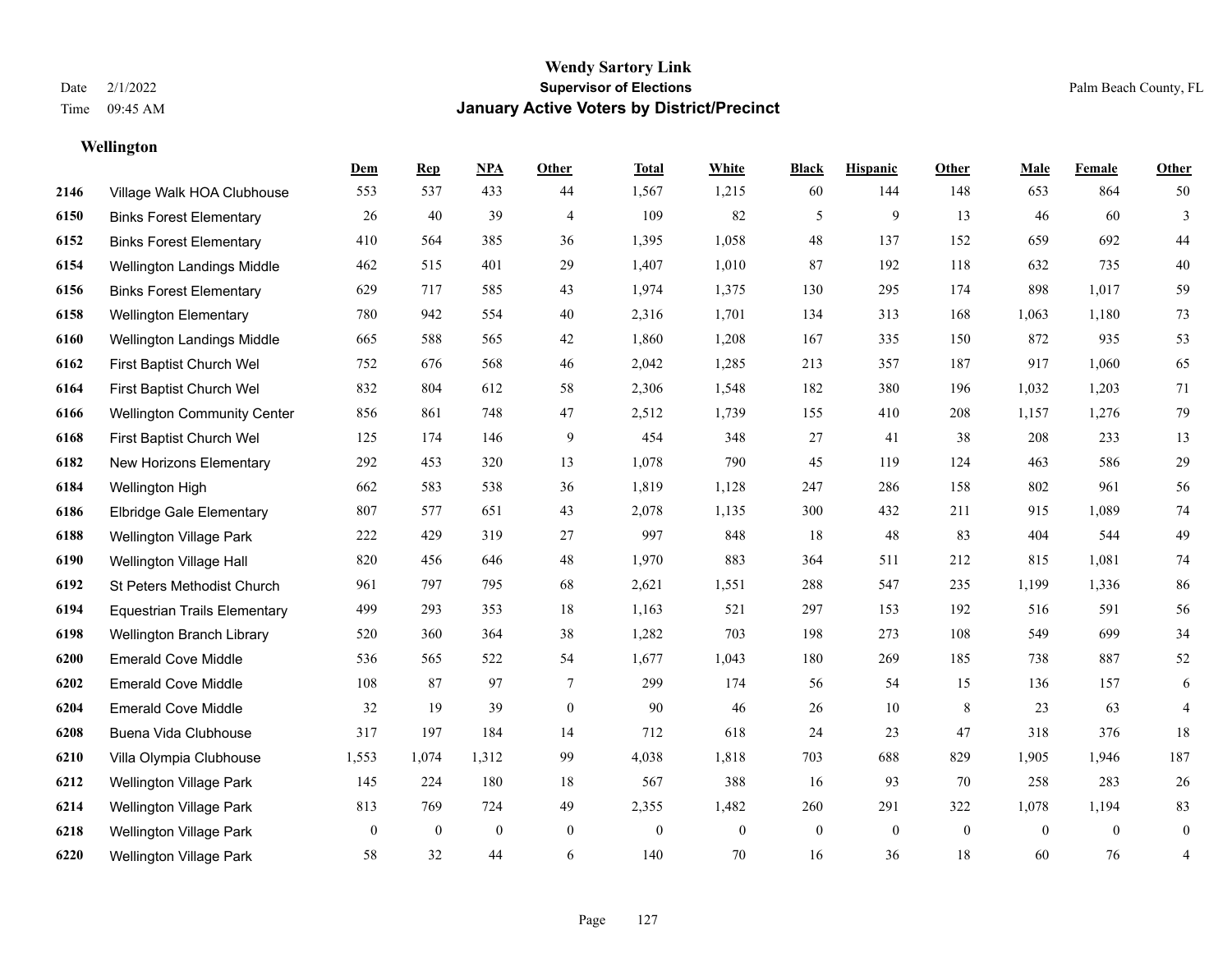| Date<br>Time | 2/1/2022<br>09:45 AM    |            |            |            |              | <b>Wendy Sartory Link</b><br><b>Supervisor of Elections</b><br><b>January Active Voters by District/Precinct</b> |              |              |                 |              |             |               | Palm Beach County, FL |
|--------------|-------------------------|------------|------------|------------|--------------|------------------------------------------------------------------------------------------------------------------|--------------|--------------|-----------------|--------------|-------------|---------------|-----------------------|
|              | Wellington              | <u>Dem</u> | <u>Rep</u> | <u>NPA</u> | <b>Other</b> | <u>Total</u>                                                                                                     | <b>White</b> | <b>Black</b> | <b>Hispanic</b> | <u>Other</u> | <u>Male</u> | <b>Female</b> | Other                 |
| 6226         | The Isles at Wellington | 747        | 758        | 627        | 47           | 2.179                                                                                                            | 1,404        | 223          | 241             | 311          | 1,021       | 1,065         | 93                    |
| Wellington   |                         | 15,182     | 14.091     | 12,751     | 983          | 43,007                                                                                                           | 27,171       | 4,469        | 6,687           | 4,680        | 19,337      | 22.189        | 1,481                 |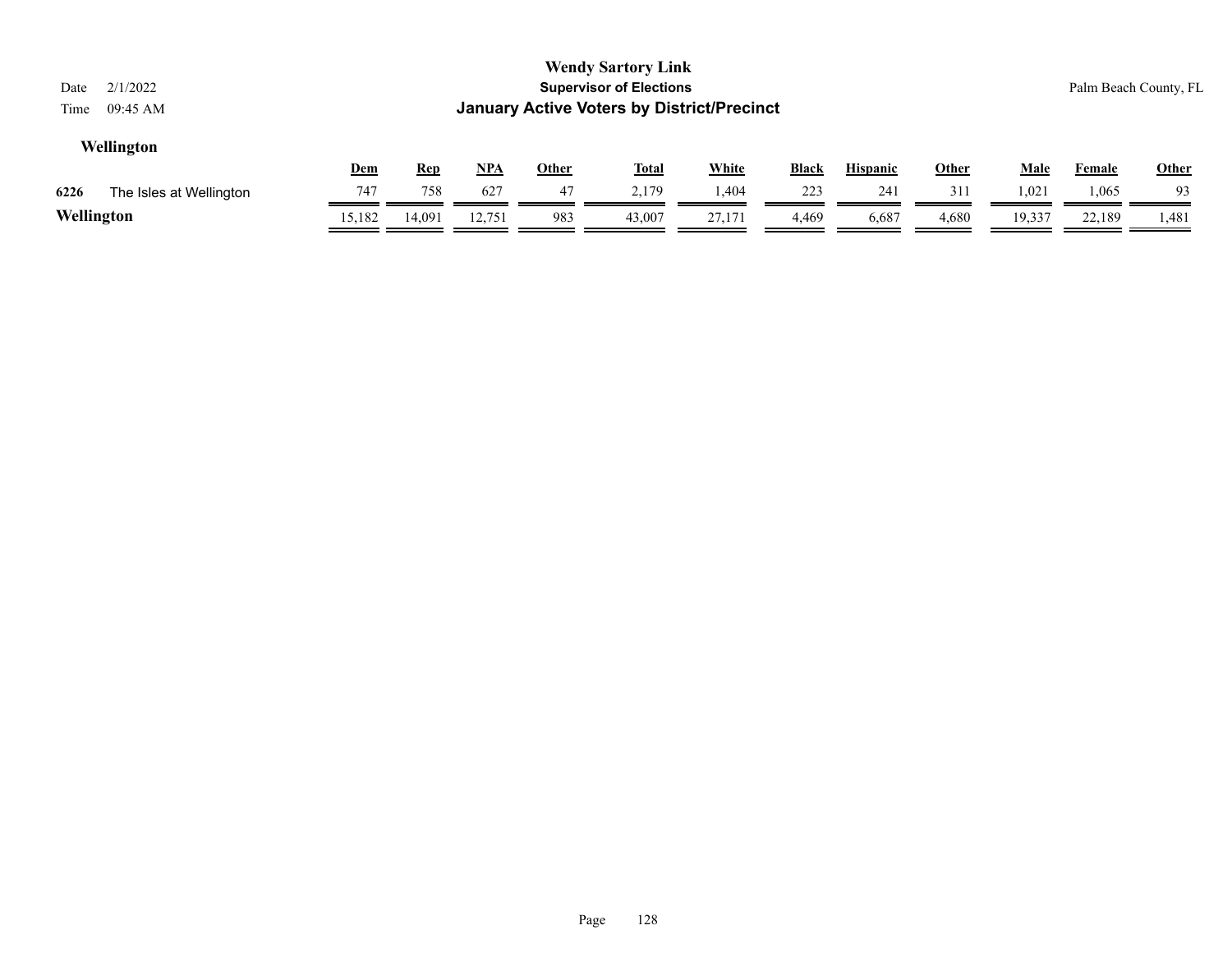| Date<br>Time | 2/1/2022<br>09:45 AM |          |            |            |              | <b>Wendy Sartory Link</b><br><b>Supervisor of Elections</b><br><b>January Active Voters by District/Precinct</b> |              |              |                 |       |             |        | Palm Beach County, FL |
|--------------|----------------------|----------|------------|------------|--------------|------------------------------------------------------------------------------------------------------------------|--------------|--------------|-----------------|-------|-------------|--------|-----------------------|
|              | Westlake             | Dem      | <b>Rep</b> | <u>NPA</u> | <u>Other</u> | <b>Total</b>                                                                                                     | <b>White</b> | <b>Black</b> | <b>Hispanic</b> | Other | <b>Male</b> | Female | <b>Other</b>          |
| 6072         | Seminole Ridge High  | 569      | 555        | 539        | 54           | 1,717                                                                                                            | 785          | 334          | 455             | 143   | 808         | 887    | 22                    |
| 6073         | Seminole Ridge High  | $\theta$ | $\Omega$   |            |              | $\theta$                                                                                                         | $\Omega$     |              | $\Omega$        |       | 0           |        | $\theta$              |
| Westlake     |                      | 569      | 555        | 539        | 54           | 1,717                                                                                                            | 785          | 334          | 455             | 143   | 808         | 887    | 22                    |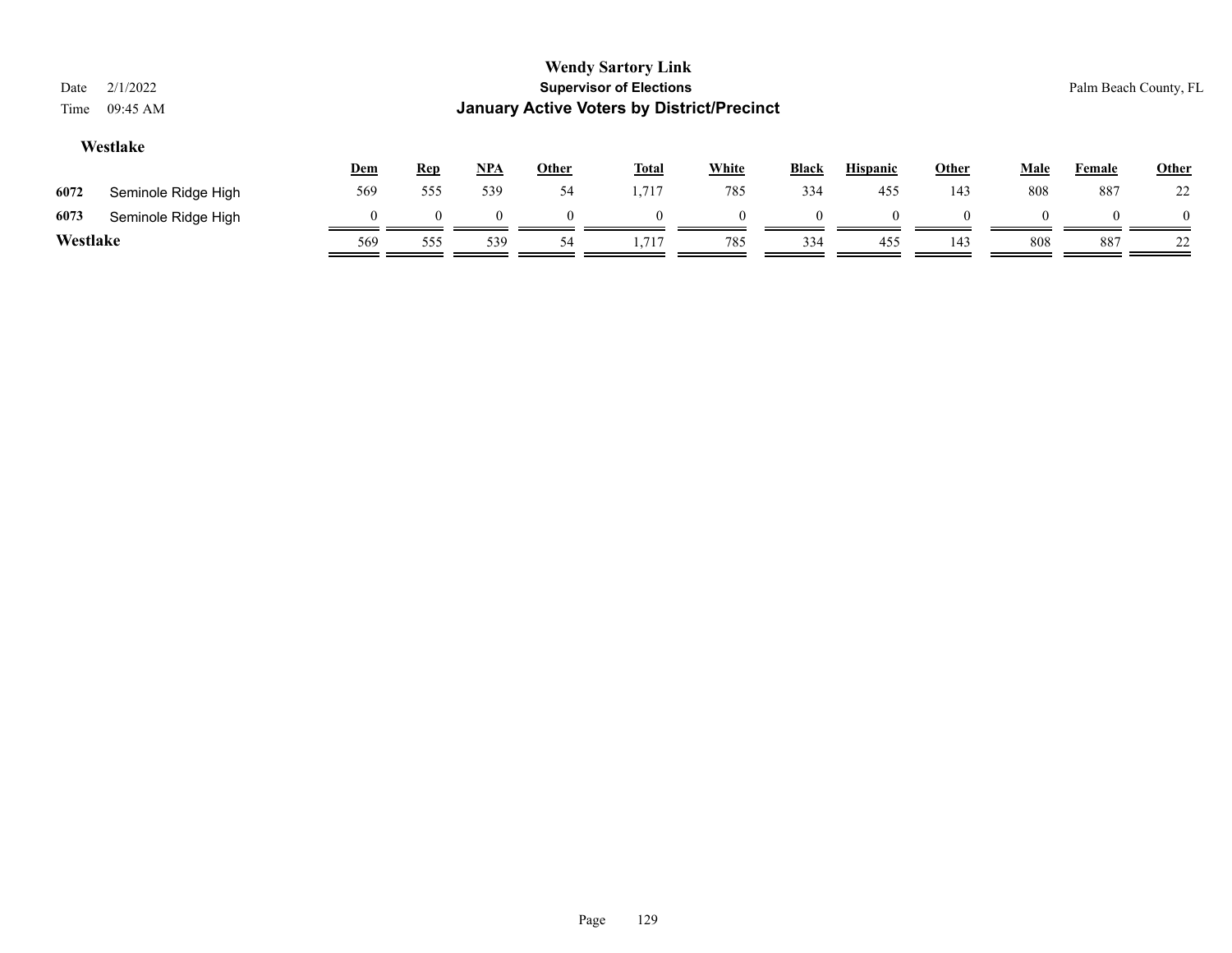**West Palm Beach**

#### **Wendy Sartory Link** Date 2/1/2022 **Supervisor of Elections** Palm Beach County, FL Time 09:45 AM **January Active Voters by District/Precinct**

## **Dem Rep NPA Other Total White Black Hispanic Other Male Female Other** Jeaga Middle 178 92 113 7 390 151 128 38 73 173 204 13 Grassy Waters Elementary 1,041 319 609 45 2,014 593 733 399 289 850 1,093 71 Jeaga Middle 170 78 101 10 359 151 112 71 25 145 203 11 Jeaga Middle 0 0 0 0 0 0 0 0 0 0 0 0 Club Baywinds 830 545 373 35 1,783 1,346 155 173 109 724 1,016 43 Andros Isle POA Clubhouse 848 564 555 36 2,003 1,082 401 300 220 849 1,088 66 Riverwalk Clubhouse 748 709 580 50 2,087 1,636 95 174 182 896 1,129 62 Riverwalk Clubhouse 53 28 32 4 117 55 34 19 9 48 66 3 Riverwalk Clubhouse 96 48 72 9 225 87 60 53 25 99 124 2 Riverwalk Clubhouse 0 0 0 0 0 0 0 0 0 0 0 0 Belvedere Elementary 19 19 23 0 61 44 4 8 5 36 25 0 Belvedere Elementary 1 0 0 0 1 1 0 0 0 1 0 0 Howard Park Community Center 141 86 99 6 332 172 53 71 36 155 169 8 Conniston Middle 429 257 326 16 1,028 397 101 456 74 465 523 40 Belvedere Elementary 559 380 393 25 1,357 1,069 30 151 107 644 667 46 Belvedere Elementary 610 358 498 28 1,494 560 157 622 155 642 763 89 Belvedere Elementary 0 0 0 0 0 0 0 0 0 0 0 0 Belvedere Elementary 144 121 127 8 400 327 17 28 28 193 197 10 St Catherine Church 441 554 365 31 1,391 1,159 40 88 104 628 712 51 2134 STEM Bldg at Cox Science Cent 522 321 426 32 1,301 488 62 636 115 592 654 55 Palmwood Lodge #303 659 454 568 43 1,724 749 81 731 163 782 863 79 Palmwood Lodge #303 333 158 272 21 784 312 78 305 89 365 386 33 South Olive Community Center 569 425 393 34 1,421 1,080 31 202 108 666 708 47 Lakeside Presbyterian Church 284 362 198 21 865 752 3 52 58 397 441 27 Lakeside Presbyterian Church 352 412 276 33 1,073 886 21 84 82 493 547 33 Ibis POA Admin Building 1,034 1,116 749 84 2,983 2,624 92 70 197 1,405 1,513 65 Ibis POA Admin Building 0 0 0 0 0 0 0 0 0 0 0 0

Ironhorse Country Club 159 260 121 10 550 443 35 20 52 246 294 10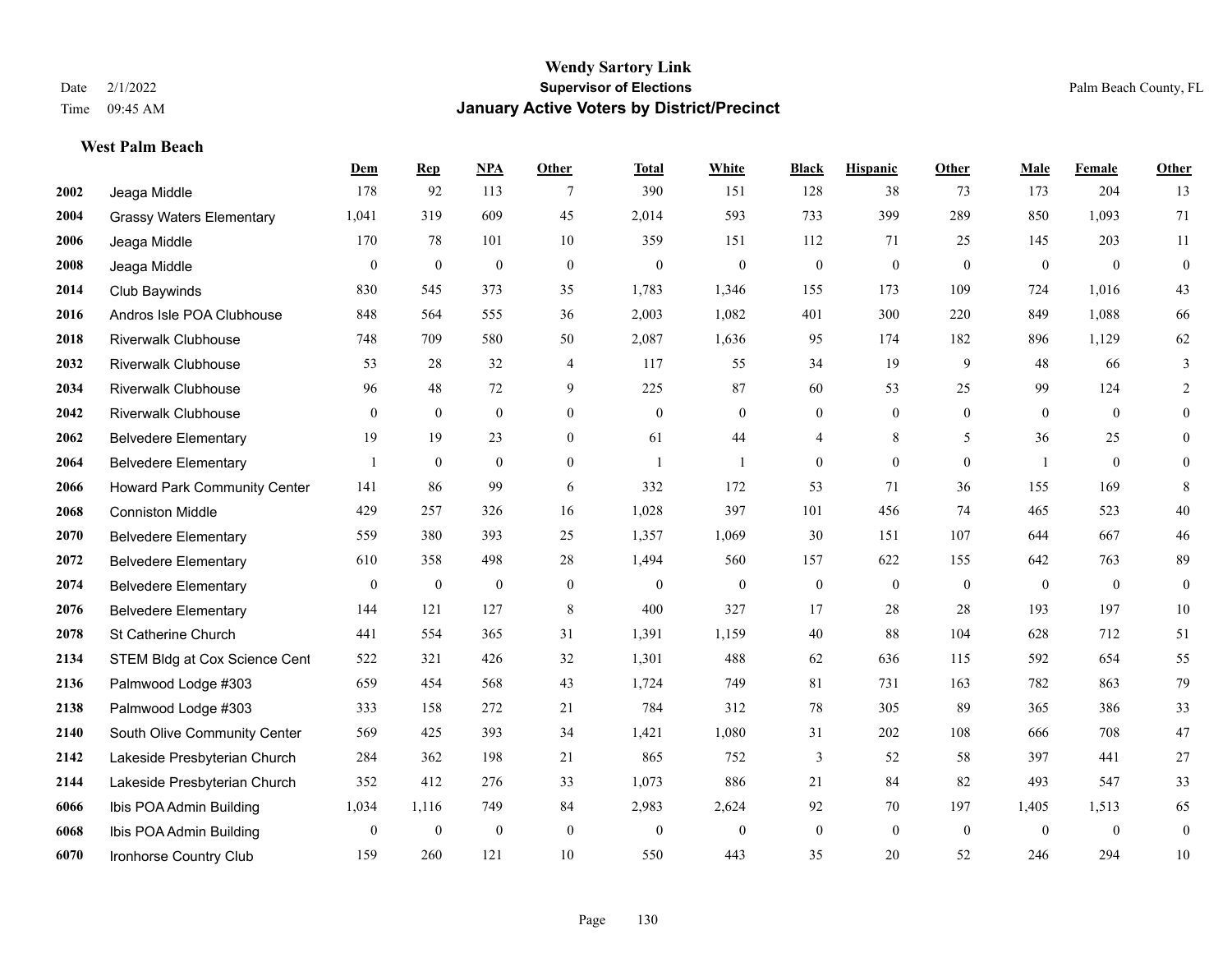**West Palm Beach**

#### **Wendy Sartory Link** Date 2/1/2022 **Supervisor of Elections** Palm Beach County, FL Time 09:45 AM **January Active Voters by District/Precinct**

## **Dem Rep NPA Other Total White Black Hispanic Other Male Female Other** Crossroads Baptist Church 0 0 0 0 0 0 0 0 0 0 0 0 Crossroads Baptist Church 276 9 96 10 391 9 325 29 28 132 242 17 Crossroads Baptist Church 1 2 1 0 4 3 0 1 1 3 0 Crossroads Baptist Church 0 0 0 0 0 0 0 0 0 0 0 0 Crossroads Baptist Church 0 0 0 0 0 0 0 0 0 0 0 0 Palm Beach Lakes High 1,428 363 619 44 2,454 818 1,108 304 224 998 1,359 97 Ephesus Adventist Academy 1,164 63 239 17 1,483 106 1,214 52 111 605 828 50 Grace Episcopal Church 1,315 166 451 34 1,966 341 1,278 133 214 843 1,032 91 Northboro Elementary 1,064 198 452 28 1,742 468 919 176 179 797 871 74 Pleasant City Community Center 965 246 512 34 1,757 791 629 175 162 865 808 84 Northboro Elementary 453 398 378 38 1,267 1,008 67 86 106 583 649 35 Egret Lake Elementary 491 116 233 9 849 218 381 139 111 368 451 30 Egret Lake Elementary 200 40 93 11 344 54 202 39 49 147 189 8 Egret Lake Elementary 341 101 158 18 618 417 106 52 43 240 358 20 Egret Lake Elementary 21 2 1 0 24 23 0 0 1 7 16 1 Bear Lakes Middle 38 18 14 1 71 28 16 11 16 26 40 5 Whitehall Clubhouse #3 675 486 464 51 1,676 1,059 252 200 165 772 856 48 Bear Lakes Middle 1,320 491 839 59 2,709 1,076 935 387 311 1,178 1,415 116 Palm Beach Lakes High 115 38 75 4 232 86 67 22 57 107 112 13 Salvation Army Activity Hall 608 80 282 12 982 161 513 129 179 419 517 46 Salvation Army Activity Hall 849 301 507 34 1,691 686 554 263 188 678 932 81 U M Church of Palm Beaches 963 435 704 63 2,165 1,037 673 244 211 974 1,120 71 First Christian Church 748 191 332 23 1,294 424 640 105 125 491 758 45 WPB City Fire Station #5 729 417 441 30 1,617 1,006 277 188 146 704 863 50 Roosevelt Elementary 2,045 170 582 33 2,830 274 2,092 249 215 1,133 1,579 118 Chamber of Commerce 410 414 357 56 1,237 936 57 108 136 578 622 37 U M Church of Palm Beaches 285 114 180 12 591 215 213 108 55 255 304 32 U M Church of Palm Beaches 0 0 0 0 0 0 0 0 0 0 0 0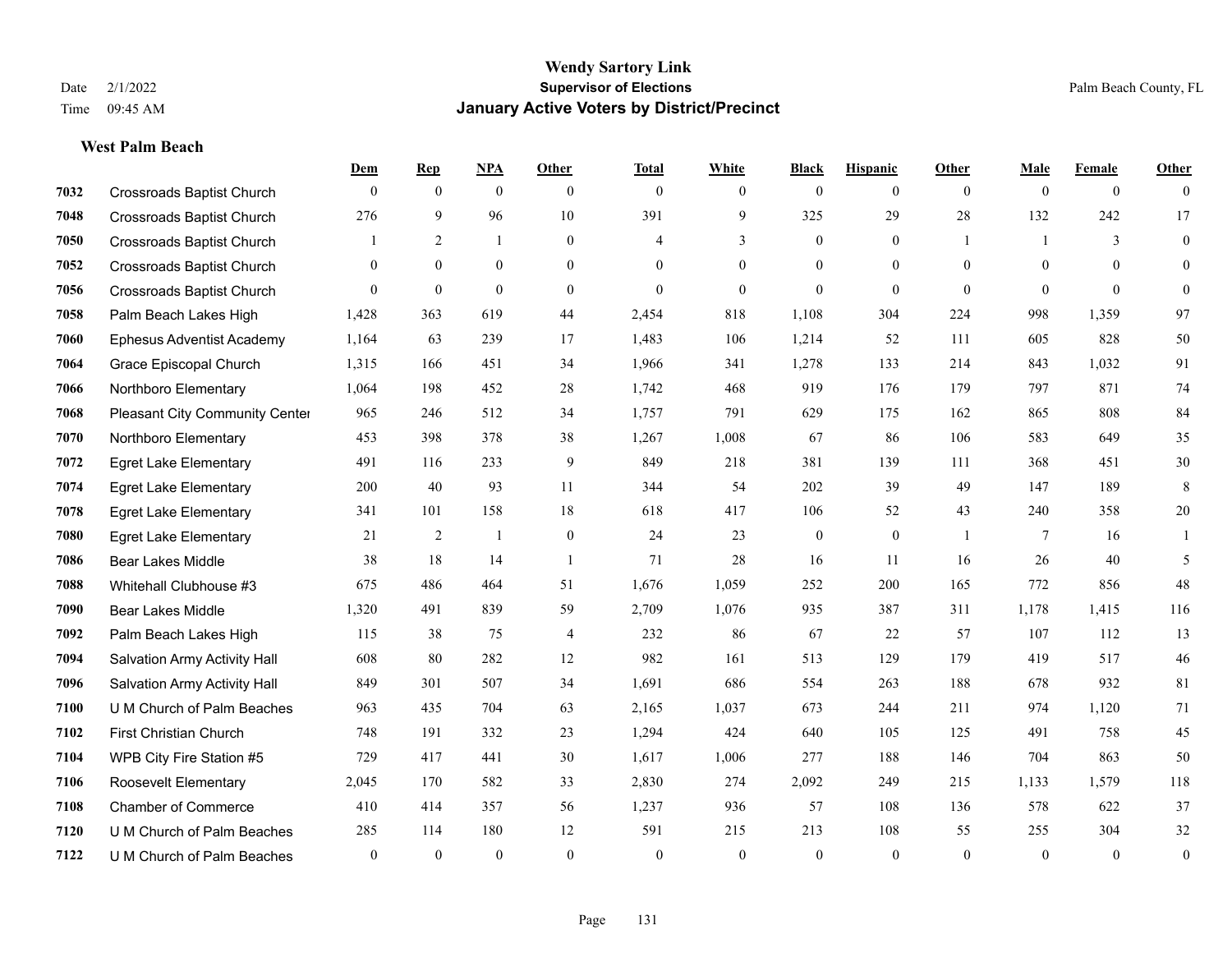#### **West Palm Beach**

|                                      | <u>Dem</u>             | <b>Rep</b> | <b>NPA</b> | Other | Total  | White  | <b>Black</b> | <b>Hispanic</b> | Other | Male   | Female | Other |
|--------------------------------------|------------------------|------------|------------|-------|--------|--------|--------------|-----------------|-------|--------|--------|-------|
| <b>First Christian Church</b>        | 1,206                  | 138        | 348        | 17    | 1,709  | 195    | ,240         | 113             | 161   | 754    | 896    | 59    |
| <b>First Christian Church</b>        | 1,509                  | 505        | 795        | 85    | 2,894  | 1,121  | 1,069        | 410             | 294   | 1,202  | 1,581  | 111   |
| Westward Elementary                  | 1,947                  | 128        | 508        | 26    | 2,609  | 162    | 2,126        | 119             | 202   | 1,058  | 1,455  | 96    |
| Alexander W Dreyfoos SOA High        | 818                    | 826        | 805        | 76    | 2,525  | 1,939  | 118          | 205             | 263   | 1,273  | 1,183  | 69    |
| <b>WPB City Hall Flagler Gallery</b> | 670                    | 707        | 615        | 72    | 2,064  | 1,629  | 91           | 145             | 199   | 1,046  | 951    | 67    |
| <b>Howard Park Community Center</b>  | 93                     | 35         | 57         | 8     | 193    | 102    | 38           | 29              | 24    | 98     | 87     | 8     |
| <b>Howard Park Community Center</b>  | 60                     | 14         | 48         |       | 124    | 19     | 50           | 34              | 21    | 57     | 55     | 12    |
| Howard Park Community Center         | 354                    | 284        | 304        | 39    | 981    | 786    | 44           | 81              | 70    | 496    | 460    | 25    |
| WPB City Hall Flagler Gallery        | 481                    | 453        | 283        | 41    | 1,258  | 1,001  | 45           | 117             | 95    | 484    | 730    | 44    |
|                                      | 33,862                 | 15,615     | 19,042     | 1,575 | 70,094 | 34,362 | 19,862       | 9,203           | 6,667 | 30,863 | 36,707 | 2,524 |
|                                      | <b>West Palm Beach</b> |            |            |       |        |        |              |                 |       |        |        |       |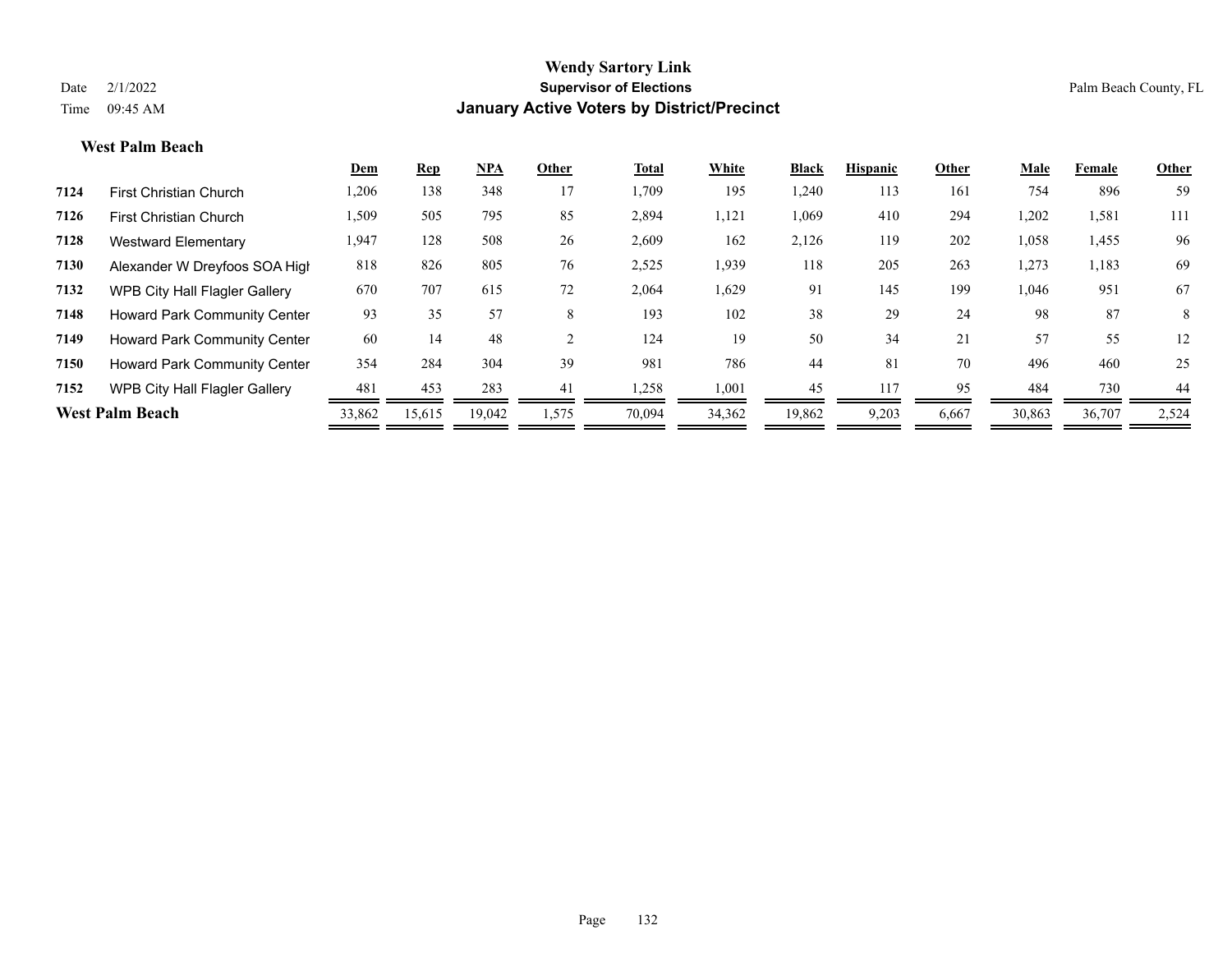|      |                                     | Dem            | <b>Rep</b>       | NPA              | <b>Other</b>   | <b>Total</b>   | <b>White</b> | <b>Black</b>     | <b>Hispanic</b> | Other            | <b>Male</b> | <b>Female</b>  | <b>Other</b>   |
|------|-------------------------------------|----------------|------------------|------------------|----------------|----------------|--------------|------------------|-----------------|------------------|-------------|----------------|----------------|
| 1002 | <b>Canal Point Community Center</b> | $\overline{0}$ | $\mathbf{0}$     | $\boldsymbol{0}$ | $\overline{0}$ | $\mathbf{0}$   | $\mathbf{0}$ | $\mathbf{0}$     | $\overline{0}$  | $\mathbf{0}$     | $\theta$    | $\overline{0}$ | $\theta$       |
| 3084 | Lakes of Sherbrooke                 | 694            | 643              | 593              | 54             | 1,984          | 1,343        | 189              | 287             | 165              | 857         | 1,051          | 76             |
| 3090 | Woodlands Middle                    | 1,453          | 827              | 667              | 53             | 3,000          | 2,414        | 184              | 116             | 286              | 1,359       | 1,554          | $87\,$         |
| 3092 | Lacuna HOA Clubhouse                | 1,212          | 768              | 775              | 74             | 2,829          | 1,965        | 278              | 324             | 262              | 1,296       | 1,446          | $87\,$         |
| 3120 | Valencia Shores Social Club         | 1,230          | 600              | 579              | 51             | 2,460          | 2,175        | 68               | 81              | 136              | 1,136       | 1,269          | 55             |
| 3122 | Boynton Beach Community Chur        | 896            | 407              | 346              | 33             | 1,682          | 1,503        | 38               | 51              | 90               | 696         | 949            | $37\,$         |
| 5002 | Faith Farm Tabernacle               | 568            | 660              | 509              | 42             | 1,779          | 1,173        | 175              | 194             | 237              | 823         | 905            | 51             |
| 5003 | Faith Farm Tabernacle               | 500            | 347              | 444              | 28             | 1,319          | 791          | 139              | 211             | 178              | 591         | 684            | $44\,$         |
| 5004 | Faith Farm Tabernacle               | $\overline{4}$ | $\sqrt{2}$       | $\overline{2}$   | $\mathbf{0}$   | $\,$ 8 $\,$    | 5            | $\boldsymbol{0}$ | 3               | $\boldsymbol{0}$ | 6           | $\overline{2}$ | $\overline{0}$ |
| 5005 | <b>Sunset Palms Elementary</b>      | 1,248          | 565              | 492              | 78             | 2,383          | 2,229        | 15               | 33              | 106              | 1,095       | 1,230          | 58             |
| 5006 | Faith Farm Tabernacle               | 1,152          | 512              | 577              | 40             | 2,281          | 2,160        | 13               | 23              | 85               | 1,067       | 1,178          | 36             |
| 5007 | Faith Farm Tabernacle               | 5              | $\boldsymbol{0}$ | $\overline{2}$   | $\mathbf{0}$   | $\overline{7}$ | 6            | $\boldsymbol{0}$ | $\mathbf{0}$    | $\overline{1}$   | 5           | $\overline{2}$ | $\theta$       |
| 5008 | <b>Sunset Palms Elementary</b>      | 431            | 338              | 378              | 25             | 1,172          | 767          | 98               | 142             | 165              | 545         | 594            | 33             |
| 5009 | Boynton Beach Community Chur        | 1,219          | 990              | 1,015            | 74             | 3,298          | 2,192        | 297              | 363             | 446              | 1,577       | 1,602          | 119            |
| 5054 | Our Lady Queen of Peace             | 1,155          | 1,227            | 1,042            | 91             | 3,515          | 2,823        | 101              | 212             | 379              | 1,631       | 1,745          | 139            |
| 5055 | Our Lady Queen of Peace             | 304            | 141              | 152              | 12             | 609            | 537          | 6                | 38              | 28               | 270         | 322            | 17             |
| 5108 | West Boca Branch Library            | 1,454          | 1,552            | 1,479            | 114            | 4,599          | 3,782        | 112              | 273             | 432              | 2,160       | 2,299          | 140            |
| 5128 | <b>Sunrise Park Elementary</b>      | 760            | 520              | 571              | 38             | 1,889          | 1,255        | 102              | 279             | 253              | 852         | 975            | 62             |
| 5130 | Coconut Cove Waterpark - Meet       | 658            | 562              | 545              | $28\,$         | 1,793          | 1,316        | 32               | 172             | 273              | 815         | 897            | 81             |
| 5132 | <b>Eagles Landing Middle</b>        | 928            | 590              | 656              | 49             | 2,223          | 1,511        | 146              | 337             | 229              | 996         | 1,159          | 68             |
| 5134 | Coconut Cove Waterpark - Meet       | 535            | 475              | 460              | 31             | 1,501          | 1,072        | 69               | 231             | 129              | 717         | 731            | 53             |
| 5136 | West Boca Branch Library            | 853            | 507              | 695              | 51             | 2,106          | 1,357        | 129              | 403             | 217              | 889         | 1,153          | 64             |
| 5138 | <b>Whispering Pines Elementary</b>  | 894            | 570              | 630              | 44             | 2,138          | 1,424        | 128              | 307             | 279              | 929         | 1,133          | 76             |
| 5140 | Olympic Heights High                | 1,032          | 779              | 915              | 53             | 2,779          | 1,797        | 146              | 536             | 300              | 1,264       | 1,402          | 113            |
| 5142 | <b>Whispering Pines Elementary</b>  | 302            | 243              | 259              | 23             | 827            | 594          | 28               | 110             | 95               | 332         | 458            | 37             |
| 5144 | Whisper Walk Section B              | 906            | 464              | 428              | 32             | 1,830          | 1,443        | 53               | 217             | 117              | 690         | 1,092          | $48\,$         |
| 5146 | Century Village West                | 900            | 521              | 402              | 44             | 1,867          | 1,441        | 77               | 185             | 164              | 691         | 1,105          | 71             |
| 5148 | <b>Century Village West</b>         | 740            | 377              | 359              | 27             | 1,503          | 1,195        | 51               | 134             | 123              | 567         | 862            | 74             |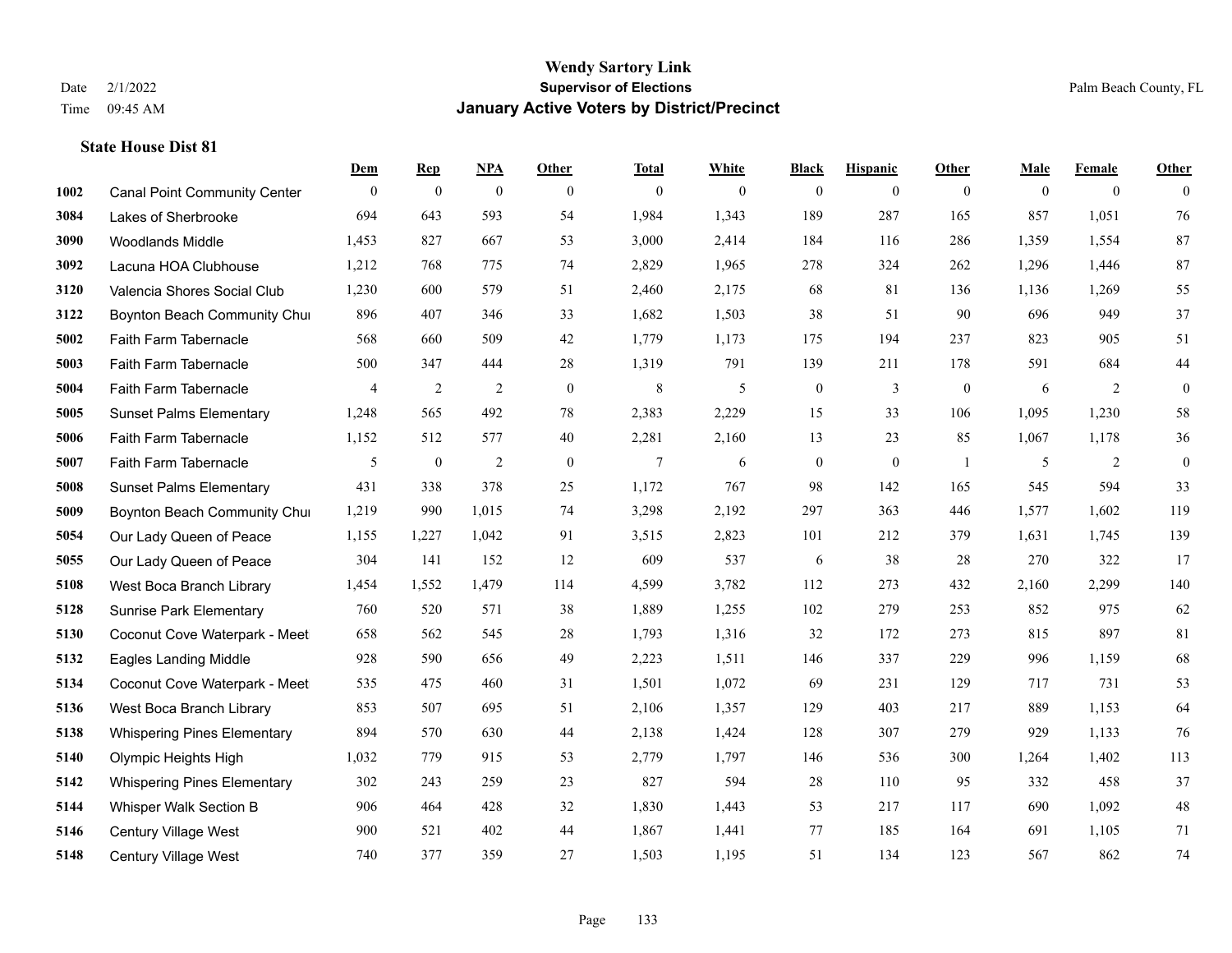|      |                                     | Dem   | <b>Rep</b>      | NPA            | <b>Other</b>   | <b>Total</b>   | <b>White</b>   | <b>Black</b>     | <b>Hispanic</b> | Other          | <b>Male</b> | <b>Female</b> | <b>Other</b>     |
|------|-------------------------------------|-------|-----------------|----------------|----------------|----------------|----------------|------------------|-----------------|----------------|-------------|---------------|------------------|
| 5150 | Century Village West                | 679   | 287             | 292            | 18             | 1,276          | 994            | 48               | 146             | 88             | 451         | 784           | 41               |
| 5152 | West Boca Raton High                | 946   | 803             | 866            | 47             | 2,662          | 1,991          | 83               | 246             | 342            | 1,259       | 1,296         | 107              |
| 5154 | Daggerwing Nature Center            | 896   | 786             | 738            | 51             | 2,471          | 1,699          | 80               | 341             | 351            | 1,110       | 1,246         | 115              |
| 5156 | Southwinds Golf Course              | 718   | 503             | 599            | 33             | 1,853          | 1,255          | 85               | 268             | 245            | 796         | 973           | 84               |
| 5162 | Glades Presbyterian Church          | 767   | 751             | 652            | 38             | 2,208          | 1,617          | 70               | 312             | 209            | 1,052       | 1.076         | 80               |
| 5164 | <b>Sandpiper Shores Elementary</b>  | 1,013 | 661             | 686            | 45             | 2,405          | 1,840          | 74               | 258             | 233            | 1,091       | 1,235         | 79               |
| 5166 | <b>Glades Road Branch Library</b>   | 844   | 758             | 802            | 49             | 2,453          | 1,709          | 129              | 366             | 249            | 1,073       | 1,283         | 97               |
| 5168 | <b>Glades Road Branch Library</b>   | 954   | 607             | 618            | 38             | 2,217          | 1,660          | 65               | 275             | 217            | 854         | 1,306         | 57               |
| 5170 | Olympic Heights High                | 1,150 | 643             | 758            | 47             | 2,598          | 1,917          | 83               | 356             | 242            | 1,018       | 1,486         | 94               |
| 5174 | <b>Waters Edge Elementary</b>       | 859   | 761             | 813            | 48             | 2,481          | 1,685          | 125              | 350             | 321            | 1,142       | 1,221         | 118              |
| 5176 | Loggers Run Middle                  | 466   | 352             | 377            | 16             | 1,211          | 839            | 47               | 203             | 122            | 514         | 636           | 61               |
| 5178 | Loggers Run Middle                  | 704   | 543             | 640            | 44             | 1,931          | 1,065          | 185              | 411             | 270            | 857         | 977           | 97               |
| 5180 | Boca Glades Baptist Church          | 677   | 372             | 646            | 43             | 1,738          | 970            | 130              | 405             | 233            | 800         | 861           | 77               |
| 5182 | Boca Glades Baptist Church          | 576   | 297             | 542            | 36             | 1,451          | 751            | 129              | 365             | 206            | 651         | 734           | 66               |
| 5184 | <b>Coral Sunset Elementary</b>      | 900   | 569             | 734            | 41             | 2,244          | 1,231          | 242              | 447             | 324            | 1,030       | 1,108         | 106              |
| 5186 | <b>Coral Sunset Elementary</b>      | 1,010 | 429             | 882            | 40             | 2,361          | 992            | 359              | 675             | 335            | 1,006       | 1,230         | 125              |
| 5188 | Pines Of Boca Barwood               | 967   | 629             | 807            | 54             | 2,457          | 1,453          | 140              | 545             | 319            | 1,042       | 1,317         | 98               |
| 5190 | Lakes at Boca Rio Clubhouse         | 405   | 283             | 340            | 20             | 1,048          | 686            | 63               | 177             | 122            | 477         | 527           | 44               |
| 5192 | Hammock Pointe Elementary           | 1,070 | 680             | 937            | 45             | 2,732          | 1,552          | 209              | 590             | 381            | 1,172       | 1,438         | 122              |
| 5194 | Lakes Of Boca Barwood               | 395   | 254             | 388            | 21             | 1,058          | 631            | 49               | 239             | 139            | 455         | 548           | 55               |
| 6002 | <b>Canal Point Community Center</b> | 82    | 101             | 57             | 2              | 242            | 102            | 39               | 86              | 15             | 108         | 124           | 10               |
| 6004 | Pahokee Recreation Center           | 968   | 175             | 234            | 5              | 1,382          | 177            | 901              | 221             | 83             | 576         | 755           | 51               |
| 6006 | Pahokee Recreation Center           | 998   | 169             | 274            | 14             | 1,455          | 123            | 853              | 381             | 98             | 643         | 732           | 80               |
| 6008 | Pahokee High                        | 528   | 23              | 108            | 4              | 663            | 9              | 609              | 3               | 42             | 199         | 430           | 34               |
| 6010 | <b>Canal Point Community Center</b> | 23    | $7\phantom{.0}$ | $\overline{7}$ | $\overline{0}$ | 37             | 13             | 18               | $\overline{3}$  | 3              | 19          | 18            | $\mathbf{0}$     |
| 6012 | Belle Glade Library/Civic Ctr       | 178   | 32              | 61             | -1             | 272            | 31             | 147              | 80              | 14             | 106         | 154           | 12               |
| 6014 | Belle Glade Library/Civic Ctr       |       | $\overline{2}$  | $\mathbf{1}$   | $\overline{0}$ | $\overline{4}$ | $\overline{0}$ | $\boldsymbol{0}$ | $\overline{4}$  | $\overline{0}$ | -1          | 3             | $\boldsymbol{0}$ |
| 6016 | South Bay Commission Chambe         | 36    | 54              | 31             | 3              | 124            | 81             | 8                | 24              | 11             | 65          | 54            | $\mathfrak{S}$   |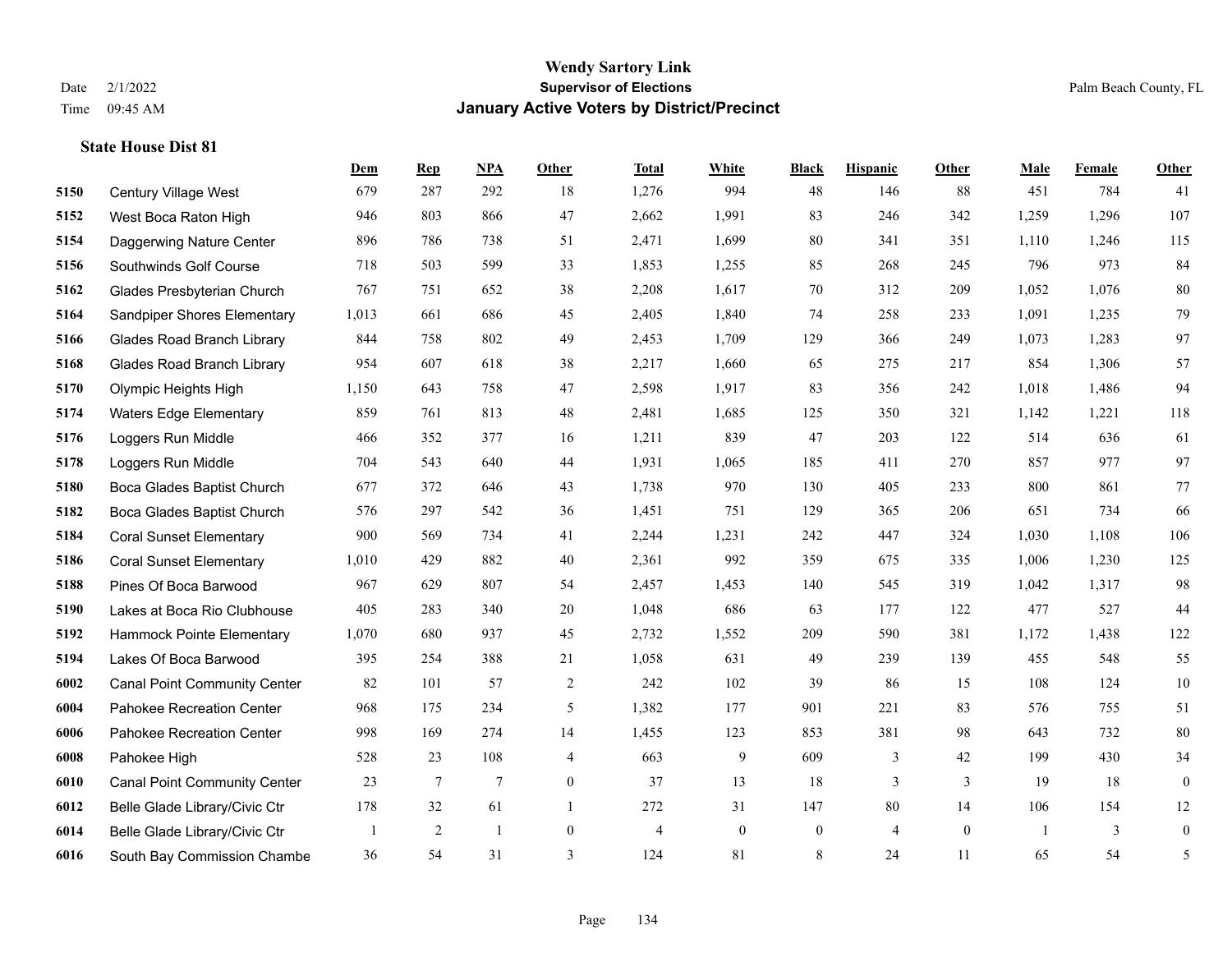|      |                               | Dem            | <b>Rep</b>     | NPA            | Other          | <b>Total</b> | <b>White</b> | <b>Black</b> | <b>Hispanic</b> | Other    | <b>Male</b> | Female   | <b>Other</b> |
|------|-------------------------------|----------------|----------------|----------------|----------------|--------------|--------------|--------------|-----------------|----------|-------------|----------|--------------|
| 6018 | South Bay Commission Chambe   | 1,187          | 88             | 226            | 12             | 1,513        | 62           | 1,168        | 208             | 75       | 636         | 838      | 39           |
| 6020 | <b>Glades Central High</b>    | 438            | 78             | 139            | 8              | 663          | 83           | 386          | 157             | 37       | 304         | 326      | 33           |
| 6022 | Belle Glade Library/Civic Ctr | 1,354          | 107            | 266            | 18             | 1,745        | 90           | 1,395        | 143             | 117      | 721         | 955      | 69           |
| 6024 | Lewis Evans Resource Center   | 1,687          | 68             | 277            | 13             | 2,045        | 30           | 1,774        | 128             | 113      | 819         | 1,158    | 68           |
| 6026 | Lewis Evans Resource Center   |                | $\theta$       | $\overline{2}$ | $\Omega$       | 3            | $\theta$     | $\Omega$     | $\mathbf{3}$    | $\theta$ |             | 2        | $\theta$     |
| 6028 | Belle Glade Library/Civic Ctr | 751            | 446            | 329            | 15             | 1,541        | 403          | 396          | 655             | 87       | 719         | 779      | 43           |
| 6029 | Belle Glade Library/Civic Ctr |                | $\theta$       | $\mathbf{0}$   | $\theta$       |              | $\Omega$     |              | $\Omega$        | $\theta$ |             | $\theta$ | 0            |
| 6030 | Belle Glade Library/Civic Ctr | 8              | 3              | 12             | $\overline{2}$ | 25           | 8            | $\Omega$     | 17              | $\Omega$ |             | 16       | 2            |
| 6032 | Gove Elementary               | 668            | 293            | 273            | 6              | 1,240        | 308          | 431          | 402             | 99       | 536         | 662      | 42           |
| 6034 | Gove Elementary               | $\Omega$       | $\overline{4}$ | $\theta$       | $\Omega$       | 4            |              | $\Omega$     | $\Omega$        | $\Omega$ |             |          | $\theta$     |
| 6036 | Gove Elementary               | 391            | 159            | 208            | 10             | 768          | 131          | 153          | 438             | 46       | 336         | 400      | 32           |
| 6038 | South Bay Commission Chambe   | $\overline{0}$ | $\mathbf{0}$   | $\mathbf{0}$   | $\Omega$       | $\theta$     | $\theta$     | $\Omega$     | $\Omega$        | $\theta$ | $\Omega$    | $\theta$ | $\theta$     |
| 6224 | Discovery Key Elementary      | 953            | 1,124          | 683            | 59             | 2,819        | 2,093        | 180          | 333             | 213      | 1,318       | 1,419    | 82           |
| 6230 | Epiphany Lutheran Church      | 1,190          | 1,257          | 1,202          | 85             | 3,734        | 2,296        | 425          | 612             | 401      | 1,708       | 1,918    | 108          |
| 6232 | Panther Run Elementary        | 662            | 756            | 651            | 50             | 2,119        | 1,345        | 250          | 250             | 274      | 1,013       | 1,042    | 64           |
|      | <b>State House Dist 81</b>    | 50,134         | 31,101         | 33,130         | 2,270          | 116,635      | 74,196       | 14,203       | 16,385          | 11,851   | 51,545      | 60,867   | 4,223        |
|      |                               |                |                |                |                |              |              |              |                 |          |             |          |              |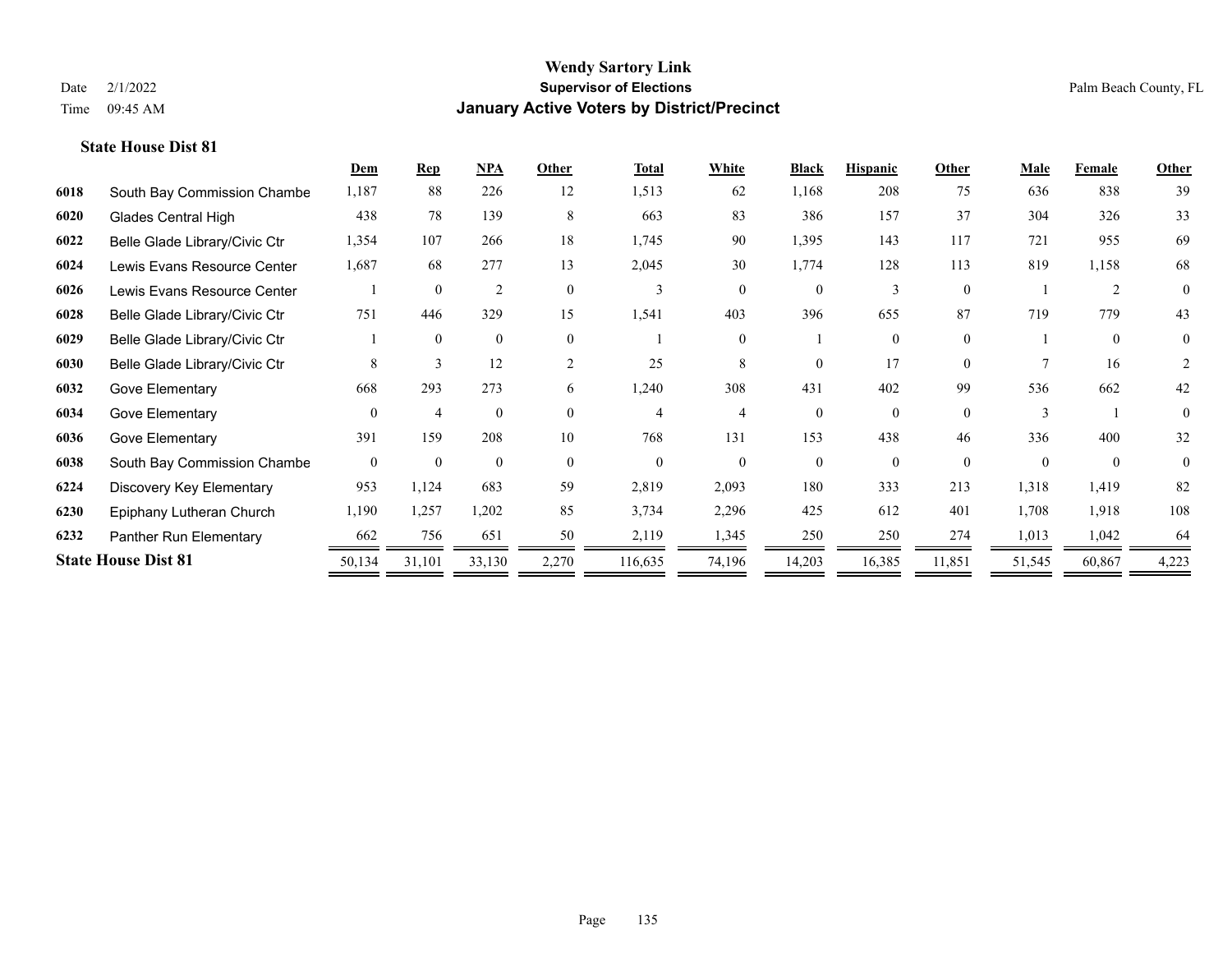|      |                                 | Dem          | <b>Rep</b>       | NPA          | <b>Other</b>   | <b>Total</b> | <b>White</b>     | <b>Black</b>   | <b>Hispanic</b> | Other        | <b>Male</b>    | <b>Female</b>  | <b>Other</b> |
|------|---------------------------------|--------------|------------------|--------------|----------------|--------------|------------------|----------------|-----------------|--------------|----------------|----------------|--------------|
| 1040 | West Jupiter Recreation Center  | 263          | 459              | 359          | 32             | 1,113        | 896              | 19             | 57              | 141          | 555            | 518            | 40           |
| 1042 | West Jupiter Recreation Center  | $\bf{0}$     | $\mathbf{0}$     | $\mathbf{0}$ | $\mathbf{0}$   | $\mathbf{0}$ | $\boldsymbol{0}$ | $\mathbf{0}$   | $\overline{0}$  | $\theta$     | $\overline{0}$ | $\overline{0}$ | $\mathbf{0}$ |
| 1044 | Limestone Creek Elementary      | 419          | 121              | 188          | 19             | 747          | 224              | 347            | 91              | 85           | 358            | 361            | 28           |
| 1046 | West Jupiter Recreation Center  | 268          | 147              | 152          | 11             | 578          | 270              | 163            | 112             | 33           | 249            | 309            | $20\,$       |
| 1048 | St Peter Catholic Church        | 375          | 468              | 286          | 29             | 1,158        | 1,037            | 4              | 40              | 77           | 436            | 694            | $28\,$       |
| 1050 | <b>Lighthouse Elementary</b>    | 482          | 673              | 413          | 44             | 1,612        | 1,374            | 16             | 68              | 154          | 752            | 803            | 57           |
| 1054 | Limestone Creek Elementary      | 693          | 1,069            | 655          | 54             | 2,471        | 2,185            | 26             | 99              | 161          | 1,159          | 1,240          | $72\,$       |
| 1056 | West Jupiter Recreation Center  | 536          | 582              | 542          | 41             | 1,701        | 1,367            | 73             | 130             | 131          | 750            | 896            | 55           |
| 1058 | St Peter Catholic Church        | 762          | 899              | 760          | 68             | 2,489        | 2,065            | 38             | 202             | 184          | 1,092          | 1,328          | 69           |
| 1060 | West Jupiter Recreation Center  | 71           | 105              | 71           | $\overline{4}$ | 251          | 206              | $\mathbf{0}$   | 25              | 20           | 101            | 134            | 16           |
| 1062 | <b>Harvest Community Church</b> | 606          | 1,151            | 558          | 48             | 2,363        | 2,159            | 12             | 53              | 139          | 1,148          | 1,138          | $77\,$       |
| 1064 | Jupiter Community Center        | 75           | 126              | 63           | 3              | 267          | 244              | $\mathbf{0}$   | 6               | 17           | 131            | 129            | $\tau$       |
| 1066 | Jupiter Community Center        | $\mathbf{0}$ | $\boldsymbol{0}$ | $\mathbf{0}$ | $\theta$       | $\mathbf{0}$ | $\mathbf{0}$     | $\mathbf{0}$   | $\mathbf{0}$    | $\mathbf{0}$ | $\mathbf{0}$   | $\mathbf{0}$   | $\mathbf{0}$ |
| 1068 | Jupiter Community Center        | 574          | 759              | 610          | 48             | 1,991        | 1,651            | $26\,$         | 193             | 121          | 932            | 999            | $60\,$       |
| 1070 | Jupiter Community Center        | 56           | 67               | 90           | $\overline{4}$ | 217          | 170              | 1              | 41              | 5            | 112            | 97             | 8            |
| 1072 | Jerry Thomas Elementary         | 728          | 1,084            | 704          | 71             | 2,587        | 2,237            | 32             | 171             | 147          | 1,230          | 1,285          | $72\,$       |
| 1074 | Independence Middle             | 781          | 1,148            | 865          | 88             | 2,882        | 2,417            | 21             | 192             | 252          | 1,281          | 1,509          | 92           |
| 1075 | Martinique Clubhouse            | 243          | 373              | 239          | 20             | 875          | 752              | 11             | 54              | 58           | 395            | 450            | $30\,$       |
| 1076 | The Island Clubhouse            | 608          | 783              | 588          | 72             | 2,051        | 1,696            | 50             | 143             | 162          | 1,009          | 979            | 63           |
| 1078 | First Baptist Church Teq        | 348          | 890              | 388          | 22             | 1,648        | 1,544            | 3              | 42              | 59           | 793            | 819            | 36           |
| 1080 | First Baptist Church Teq        | 92           | 146              | 79           | $\overline{4}$ | 321          | 295              | $\overline{0}$ | 9               | 17           | 163            | 148            | $10\,$       |
| 1082 | First Baptist Church Teq        | 72           | 140              | 86           | 9              | 307          | 283              | $\mathbf{1}$   | 12              | 11           | 143            | 155            | 9            |
| 1084 | First Baptist Church Teq        | 12           | 53               | 10           | $\mathbf{0}$   | 75           | 72               | 1              | $\overline{0}$  | 2            | 37             | 37             |              |
| 1088 | First Baptist Church Teq        | 10           | 45               | 20           | $\mathbf{0}$   | 75           | 66               | $\overline{0}$ | $\overline{3}$  | 6            | 38             | 36             |              |
| 1094 | First Baptist Church Teq        | 579          | 876              | 544          | 42             | 2,041        | 1,832            | 9              | 82              | 118          | 920            | 1,073          | $48\,$       |
| 1096 | First Baptist Church Teq        | 46           | 71               | 38           | $\mathbf{0}$   | 155          | 126              | 7              | 13              | 9            | 78             | 73             | 4            |
| 1098 | Riverside Improvement           | 250          | 460              | 265          | 22             | 997          | 895              | 6              | 43              | 53           | 458            | 508            | 31           |
| 1100 | Jupiter Elementary              | 398          | 449              | 370          | 33             | 1,250        | 952              | 17             | 200             | 81           | 605            | 599            | 46           |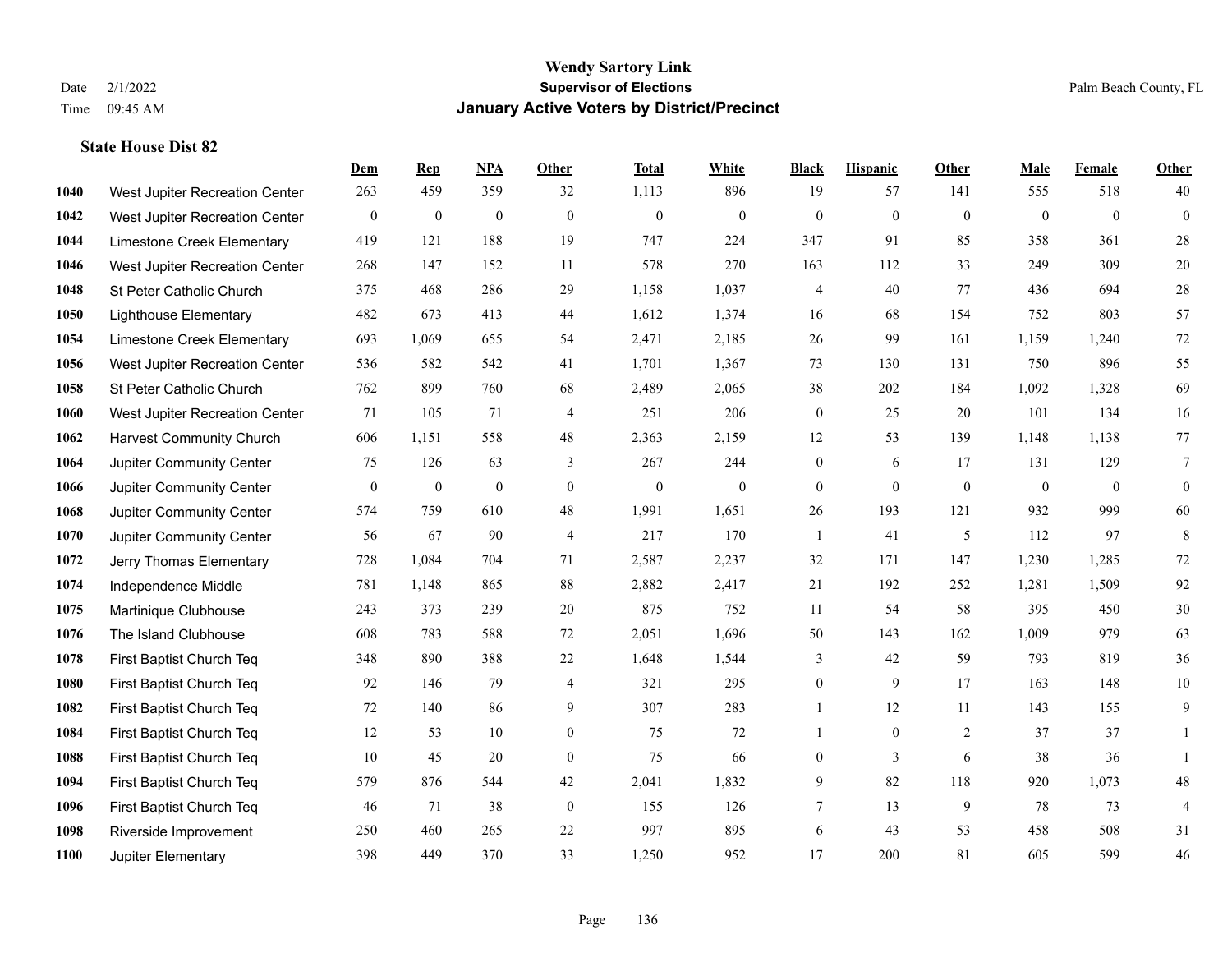|      |                                  | Dem          | <b>Rep</b>       | NPA              | <b>Other</b>   | <b>Total</b>   | <b>White</b>     | <b>Black</b>     | <b>Hispanic</b> | Other        | <b>Male</b>  | <b>Female</b> | <b>Other</b>   |
|------|----------------------------------|--------------|------------------|------------------|----------------|----------------|------------------|------------------|-----------------|--------------|--------------|---------------|----------------|
| 1102 | Jupiter High                     | 701          | 917              | 672              | 65             | 2,355          | 1,888            | 57               | 200             | 210          | 1,050        | 1,233         | 72             |
| 1104 | Jupiter Branch Library           | 455          | 571              | 457              | 29             | 1,512          | 1,227            | 37               | 141             | 107          | 657          | 812           | 43             |
| 1106 | Jupiter Middle                   | 320          | 495              | 397              | 38             | 1,250          | 1,060            | 17               | 75              | 98           | 589          | 620           | 41             |
| 1108 | Newhaven Clubhouse               | 561          | 720              | 543              | 63             | 1,887          | 1,625            | 27               | 100             | 135          | 839          | 986           | 62             |
| 1110 | <b>Tequesta Council Chambers</b> | 105          | 121              | 97               | $\overline{4}$ | 327            | 287              | 4                | 19              | 17           | 147          | 171           | 9              |
| 1112 | <b>Tequesta Council Chambers</b> | 21           | 81               | 46               | $\tau$         | 155            | 133              | 6                | 10              | 6            | 73           | 79            | 3              |
| 1114 | <b>Tequesta Council Chambers</b> | 114          | 310              | 140              | 13             | 577            | 553              | $\boldsymbol{0}$ | 5               | 19           | 258          | 309           | $10\,$         |
| 1116 | <b>Tequesta Council Chambers</b> | $\mathbf{0}$ | $\mathbf{0}$     | $\mathbf{0}$     | $\theta$       | $\mathbf{0}$   | $\mathbf{0}$     | $\overline{0}$   | $\theta$        | $\theta$     | $\mathbf{0}$ | $\theta$      | $\theta$       |
| 1118 | <b>Tequesta Council Chambers</b> | 165          | 249              | 180              | 22             | 616            | 522              | 12               | 43              | 39           | 239          | 362           | 15             |
| 1120 | <b>Tequesta Council Chambers</b> | 71           | 241              | 108              | 16             | 436            | 405              | 0                | 10              | 21           | 207          | 220           | 9              |
| 1122 | <b>Tequesta Council Chambers</b> | 37           | 85               | 39               | 3              | 164            | 155              | $\overline{0}$   | 1               | 8            | 79           | 82            | 3              |
| 1124 | Riverside Improvement            | $\mathbf{0}$ | $\overline{2}$   | 1                | $\mathbf{0}$   | 3              | 3                | $\overline{0}$   | $\overline{0}$  | $\mathbf{0}$ | 2            | -1            | $\theta$       |
| 1126 | PBC Fire Rescue #18              | 410          | 925              | 482              | 48             | 1,865          | 1,748            | 9                | 37              | 71           | 847          | 989           | 29             |
| 1128 | Jupiter Inlet Colony Admin Bldg  | 69           | 218              | 88               | 15             | 390            | 359              | $\boldsymbol{0}$ | 5               | 26           | 177          | 205           | 8              |
| 1130 | PBC Fire Rescue #18              |              | $\overline{c}$   | 1                | $\mathbf{0}$   | 4              | $\overline{4}$   | $\overline{0}$   | $\overline{0}$  | $\Omega$     | 2            |               |                |
| 1132 | PBC Fire Rescue #18              | $\theta$     | 3                | -1               | $\theta$       | 4              | $\overline{4}$   | $\overline{0}$   | $\overline{0}$  | $\Omega$     | 2            | 2             | $\Omega$       |
| 1134 | PBC Fire Rescue #18              | $\theta$     | $\theta$         | $\theta$         | $\mathbf{0}$   | $\theta$       | $\Omega$         | $\overline{0}$   | $\mathbf{0}$    | $\theta$     | $\theta$     | $\theta$      | $\theta$       |
| 1136 | 1st UM Church of Jup-Teq         | 575          | 1,010            | 633              | 63             | 2,281          | 2,116            | 11               | 54              | 100          | 990          | 1,231         | 60             |
| 1138 | Grace Immanuel Bible Church      | 220          | 830              | 366              | 34             | 1,450          | 1,383            | $\boldsymbol{0}$ | 13              | 54           | 619          | 800           | 31             |
| 1140 | <b>Club at Admirals Cove</b>     | 289          | 546              | 314              | 26             | 1,175          | 1,079            | 6                | 21              | 69           | 558          | 598           | 19             |
| 1142 | 1st UM Church of Jup-Teq         | 282          | 607              | 362              | 37             | 1,288          | 1,196            | 5                | 23              | 64           | 605          | 650           | 33             |
| 1144 | 1st UM Church of Jup-Teq         | 524          | 812              | 509              | 37             | 1,882          | 1,740            | 5                | 29              | 108          | 863          | 965           | 54             |
| 1146 | Newhaven Clubhouse               | 15           | 34               | $\overline{7}$   | $\overline{1}$ | 57             | 51               | $\overline{0}$   | 1               | 5            | 29           | 27            |                |
| 1148 | <b>Oceanview Methodist</b>       | 387          | 559              | 396              | 46             | 1,388          | 1,268            | 6                | 32              | 82           | 605          | 743           | $40\,$         |
| 1154 | Holy Spirit Lutheran             | 135          | 300              | 132              | 18             | 585            | 523              | 3                | 28              | 31           | 276          | 289           | 20             |
| 1156 | Holy Spirit Lutheran             | $\mathbf{0}$ | $\boldsymbol{0}$ | $\boldsymbol{0}$ | $\mathbf{0}$   | $\mathbf{0}$   | $\boldsymbol{0}$ | $\overline{0}$   | $\overline{0}$  | $\mathbf{0}$ | $\mathbf{0}$ | $\mathbf{0}$  | $\mathbf{0}$   |
| 1158 | Holy Spirit Lutheran             | $\theta$     |                  | $\mathbf{1}$     | $\mathbf{0}$   | $\overline{2}$ |                  | $\overline{0}$   |                 | $\mathbf{0}$ |              |               | $\theta$       |
| 1160 | Holy Spirit Lutheran             |              | $\theta$         |                  | $\theta$       | $\overline{2}$ | $\overline{2}$   | $\theta$         | $\theta$        | $\mathbf{0}$ |              |               | $\overline{0}$ |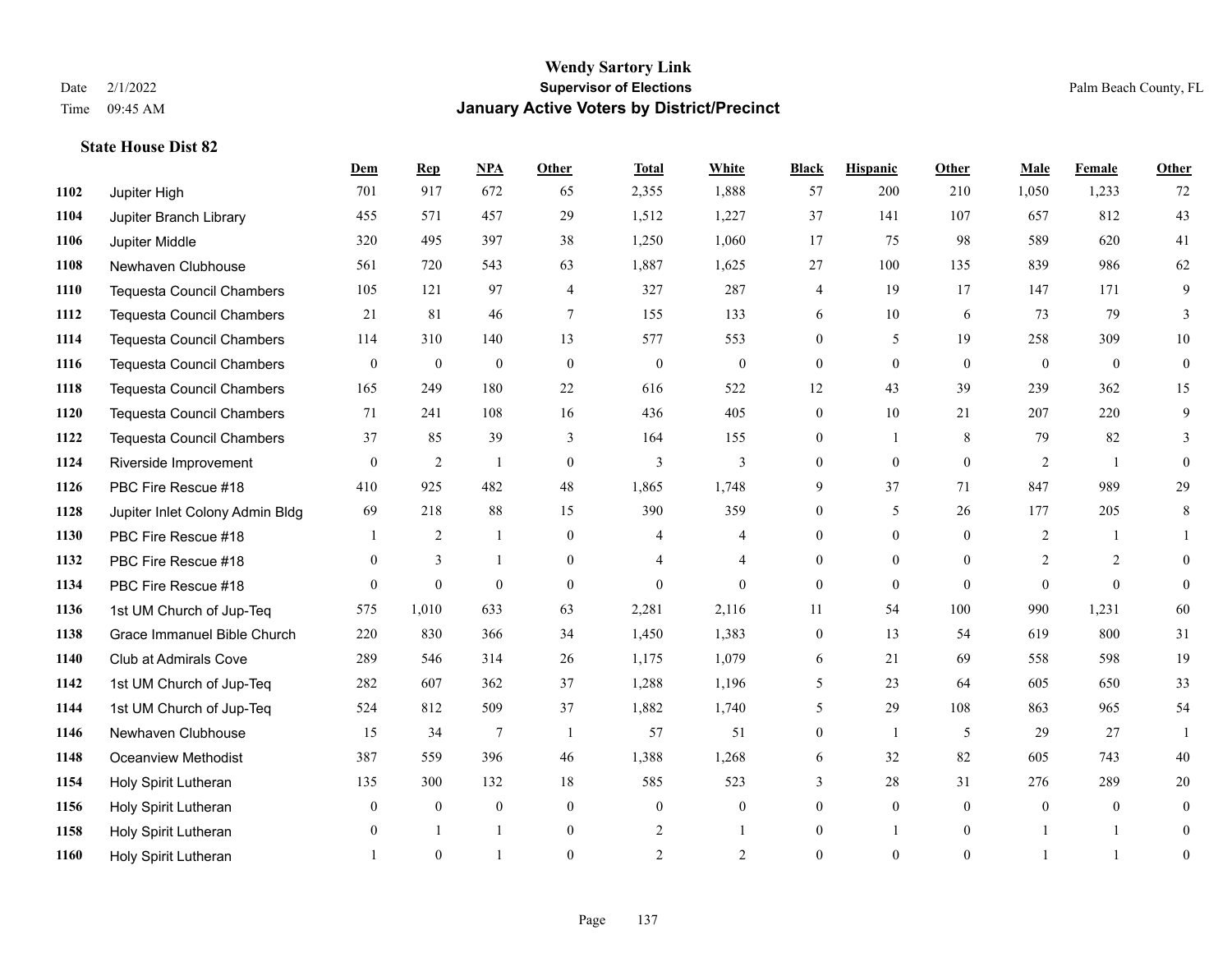|      |                            | <u>Dem</u> | <b>Rep</b> | NPA    | Other    | <u>Total</u> | <b>White</b> | <b>Black</b> | <b>Hispanic</b> | <u>Other</u> | Male   | Female   | <b>Other</b> |
|------|----------------------------|------------|------------|--------|----------|--------------|--------------|--------------|-----------------|--------------|--------|----------|--------------|
| 1162 | Holy Spirit Lutheran       |            |            |        |          |              |              |              |                 |              |        |          |              |
| 1164 | Club at Admirals Cove      | 28         | 158        |        |          | 262          | 235          |              |                 | 19           | 131    | 123      |              |
| 1166 | Holy Spirit Lutheran       |            |            |        |          | 41           | 34           |              |                 |              | 18     | 23       |              |
| 1168 | Holy Spirit Lutheran       |            | $^{\circ}$ |        | $\Omega$ |              | $\Omega$     | $^{\circ}$   |                 | $\theta$     |        | $\theta$ |              |
|      | <b>State House Dist 82</b> | 14.841     | 22,968     | 15,004 | 1,380    | 54,193       | 46,629       | 1,092        | 2,935           | 3,537        | 24,795 | 27,847   | 1,551        |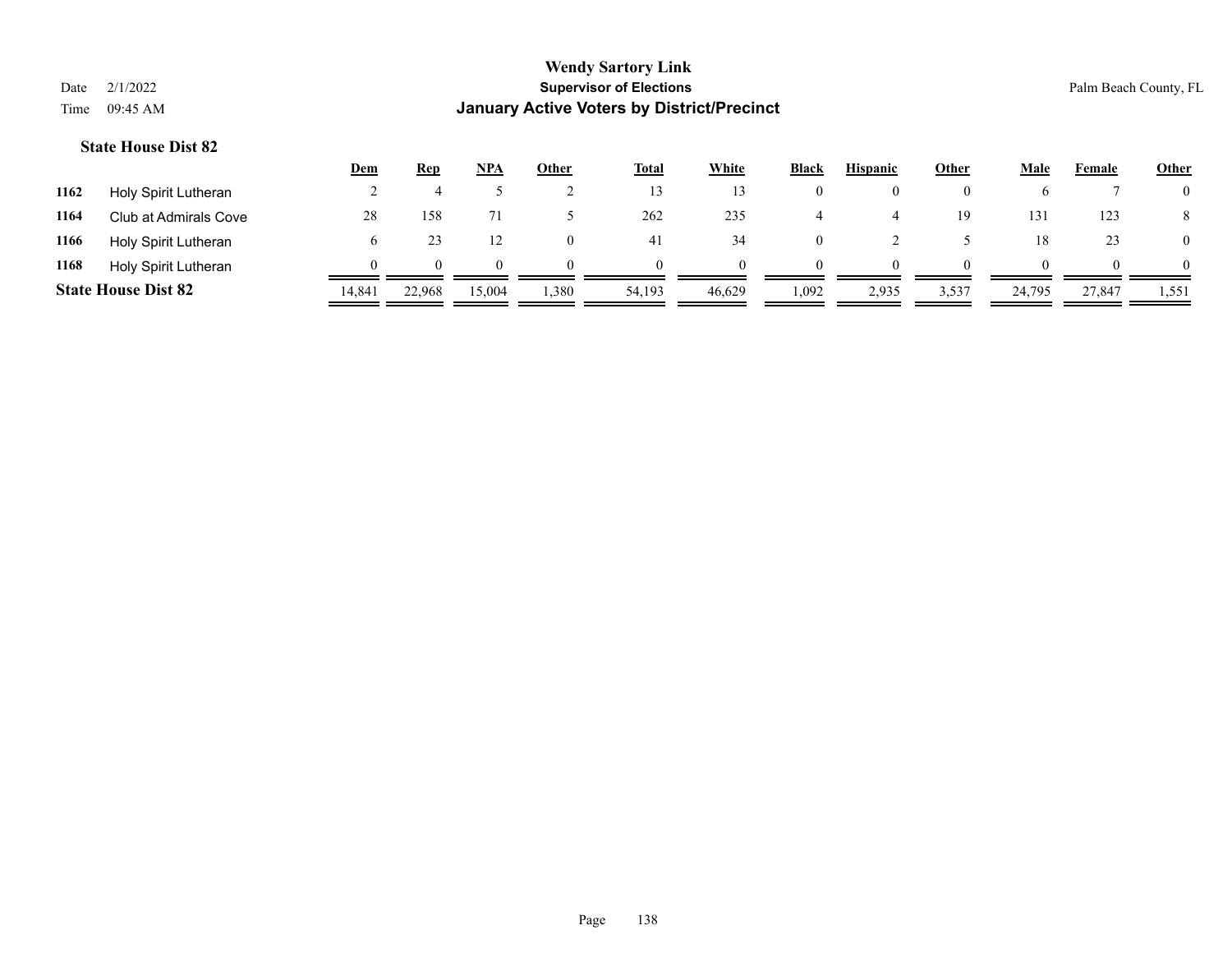|      |                                | Dem          | <b>Rep</b>       | $NPA$            | <b>Other</b>   | <b>Total</b>   | <b>White</b>   | <b>Black</b>     | <b>Hispanic</b>  | <b>Other</b> | <b>Male</b>  | <b>Female</b> | <b>Other</b>   |
|------|--------------------------------|--------------|------------------|------------------|----------------|----------------|----------------|------------------|------------------|--------------|--------------|---------------|----------------|
| 1004 | Pierce Hammock Elementary      | 2            | 5                | 3                | $\theta$       | 10             | 10             | $\Omega$         | $\overline{0}$   | $\theta$     | $\Delta$     | 6             |                |
| 1006 | Journey Church of Jupiter      |              | $\theta$         | $\theta$         | $\Omega$       | $\theta$       | $\overline{0}$ | $\Omega$         | $\overline{0}$   | $\Omega$     | $\Omega$     | $\Omega$      | $\Omega$       |
| 1008 | Journey Church of Jupiter      | $\Omega$     | $\theta$         | $\theta$         | $\Omega$       | $\Omega$       | $\Omega$       | $\Omega$         | $\Omega$         | $\Omega$     | $\Omega$     | $\Omega$      |                |
| 1010 | Journey Church of Jupiter      |              | $\mathbf{0}$     | $\overline{0}$   | $\overline{0}$ | $\mathbf{0}$   | $\overline{0}$ | 0                | $\overline{0}$   | $\theta$     | $\mathbf{0}$ | $\theta$      |                |
| 1012 | Caloosa POA Meeting Room       |              | $\mathbf{0}$     | $\mathbf{0}$     | $\theta$       | $\theta$       | $\overline{0}$ | 0                | $\overline{0}$   | $\Omega$     | $\theta$     | $\Omega$      | 0              |
| 1014 | Caloosa POA Meeting Room       |              | 1                | $\mathbf{0}$     | $\Omega$       |                |                | $\Omega$         | $\overline{0}$   | $\Omega$     | $\theta$     | $\Omega$      |                |
| 1016 | Journey Church of Jupiter      | $\Omega$     | $\theta$         | $\theta$         | $\theta$       | $\theta$       | $\theta$       | $\Omega$         | $\Omega$         | $\theta$     | $\Omega$     | $\Omega$      | $\Omega$       |
| 1018 | Calvary Church of Jupiter      | 440          | 841              | 472              | 47             | 1,800          | 1,593          | 20               | 94               | 93           | 852          | 893           | 55             |
| 1019 | Calvary Church of Jupiter      | 196          | 380              | 224              | 8              | 808            | 724            | $\mathbf{0}$     | 47               | 37           | 389          | 402           | 17             |
| 1020 | Caloosa POA Meeting Room       | $\mathbf{0}$ | $\mathbf{0}$     | $\mathbf{0}$     | $\mathbf{0}$   | $\mathbf{0}$   | $\overline{0}$ | $\overline{0}$   | $\overline{0}$   | $\theta$     | $\mathbf{0}$ | $\mathbf{0}$  | $\overline{0}$ |
| 1022 | Journey Church of Jupiter      | 688          | 1,250            | 778              | 61             | 2,777          | 2,377          | 34               | 188              | 178          | 1,337        | 1,364         | 76             |
| 1024 | Calvary Church of Jupiter      | 7            | 6                | $\boldsymbol{7}$ | $\mathbf{0}$   | $20\,$         | $20\,$         | $\boldsymbol{0}$ | $\boldsymbol{0}$ | $\mathbf{0}$ | 11           | 9             | $\mathbf{0}$   |
| 1026 | Calvary Church of Jupiter      | 329          | 624              | 346              | 28             | 1,327          | 1,175          | 11               | 77               | 64           | 633          | 663           | 31             |
| 1028 | Jupiter Farms Elementary       | 529          | 1,020            | 596              | 63             | 2,208          | 1,928          | 15               | 139              | 126          | 1,070        | 1,077         | 61             |
| 1030 | Calvary Church of Jupiter      | 17           | 38               | 23               | $\overline{4}$ | 82             | 75             | $\mathbf{0}$     | 4                | 3            | 40           | 39            | 3              |
| 1032 | Jupiter Farms Park Community I | 301          | 577              | 367              | 29             | 1,274          | 1,070          | 13               | 109              | 82           | 623          | 610           | 41             |
| 1034 | West Jupiter Recreation Center | 266          | 757              | 352              | 46             | 1,421          | 1,236          | 17               | 37               | 131          | 684          | 709           | 28             |
| 1036 | Calvary Church of Jupiter      | $\mathbf{0}$ | $\boldsymbol{0}$ | $\boldsymbol{0}$ | $\theta$       | $\overline{0}$ | $\overline{0}$ | $\boldsymbol{0}$ | $\overline{0}$   | $\theta$     | $\theta$     | $\theta$      | $\theta$       |
| 1038 | William T Dwyer High           | 802          | 1,307            | 774              | 60             | 2,943          | 2,476          | 63               | 174              | 230          | 1,410        | 1,430         | 103            |
| 1052 | Beacon Cove Intermediate Scho  | 1,024        | 1,157            | 915              | 67             | 3,163          | 2,503          | 79               | 257              | 324          | 1,479        | 1,584         | 100            |
| 1150 | <b>Oceanview Methodist</b>     | $\Omega$     | $\boldsymbol{0}$ | $\boldsymbol{0}$ | $\theta$       | $\mathbf{0}$   | $\overline{0}$ | $\mathbf{0}$     | $\overline{0}$   | $\theta$     | $\theta$     | $\Omega$      | $\mathbf{0}$   |
| 1152 | Juno Beach Town Center         | 43           | 71               | 53               | 8              | 175            | 166            | 0                | $\overline{2}$   | 7            | 81           | 90            |                |
| 1170 | Caloosa POA Meeting Room       | $\theta$     | $\mathbf{0}$     | $\mathbf{0}$     | $\theta$       | $\mathbf{0}$   | $\overline{0}$ | $\mathbf{0}$     | $\overline{0}$   | $\theta$     | $\theta$     | $\theta$      | $\Omega$       |
| 1172 | Caloosa POA Meeting Room       | 125          | 283              | 123              | 9              | 540            | 459            | 14               | 23               | 44           | 247          | 275           | 18             |
| 1173 | Caloosa POA Meeting Room       | 67           | 122              | 61               | 2              | 252            | 214            | 5                | 14               | 19           | 119          | 123           | 10             |
| 1174 | Mirasol Sales and Info Center  | $\Omega$     | $\mathbf{0}$     | $\mathbf{0}$     | $\theta$       | $\mathbf{0}$   | $\overline{0}$ | 0                | $\overline{0}$   | $\theta$     | $\theta$     | $\theta$      | $\mathbf{0}$   |
| 1176 | Mirasol Sales and Info Center  |              | $\Omega$         | $\theta$         | $\Omega$       | $\mathbf{0}$   | $\theta$       | 0                | $\Omega$         | $\theta$     | $\Omega$     | $\theta$      |                |
| 1178 | Mirasol Sales and Info Center  |              | $\Omega$         | $\Omega$         | $\Omega$       | $\Omega$       | 0              | $\Omega$         | $\Omega$         | $\Omega$     | $\Omega$     | $\Omega$      | $\theta$       |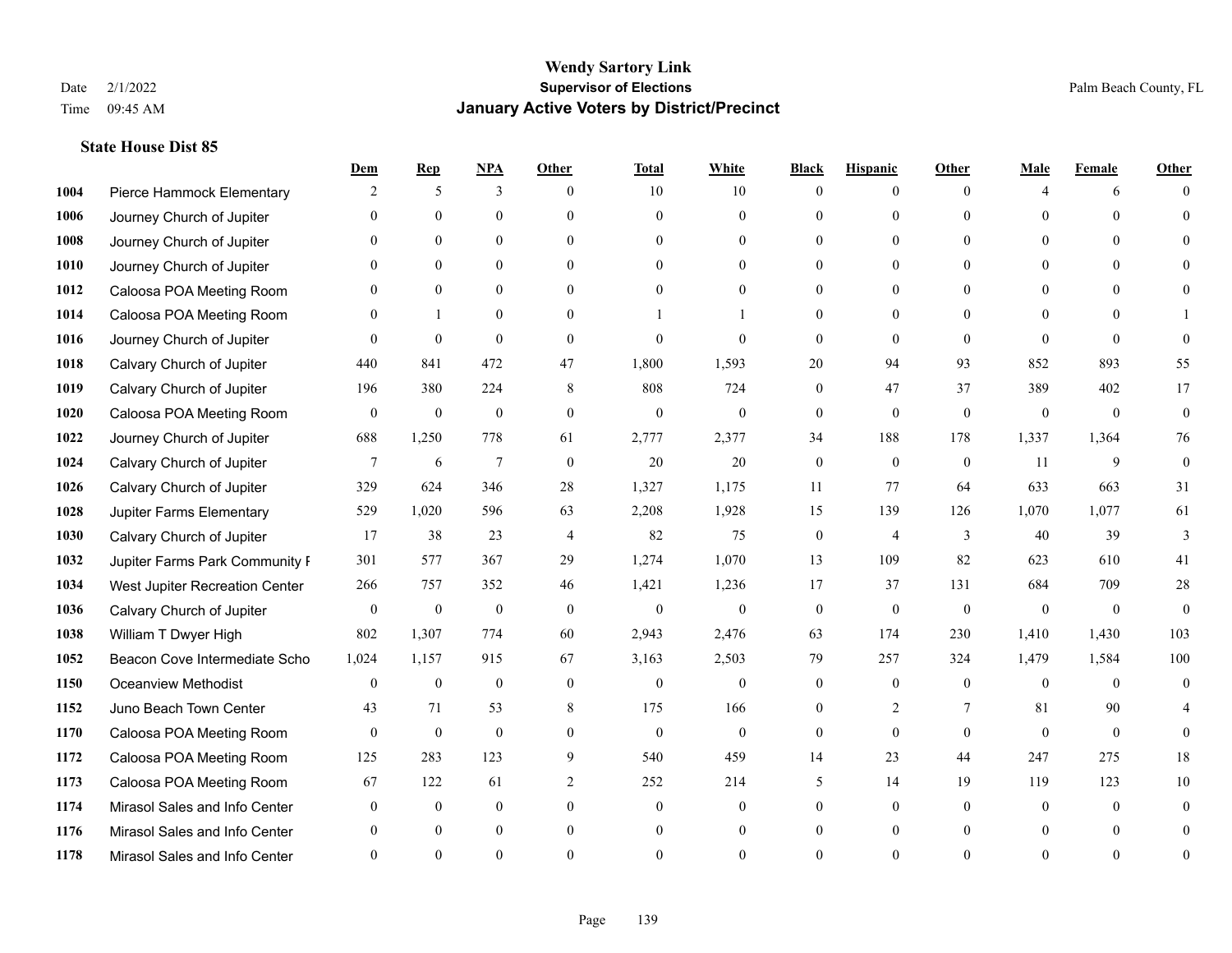|      |                                | Dem          | <b>Rep</b>       | $NPA$        | <b>Other</b>     | <b>Total</b>   | <b>White</b>   | <b>Black</b>     | <b>Hispanic</b> | Other          | <b>Male</b>    | <b>Female</b>  | <b>Other</b>   |
|------|--------------------------------|--------------|------------------|--------------|------------------|----------------|----------------|------------------|-----------------|----------------|----------------|----------------|----------------|
| 1180 | Mirasol Sales and Info Center  | $\mathbf{0}$ | $\boldsymbol{0}$ | $\mathbf{0}$ | $\theta$         | $\overline{0}$ | $\overline{0}$ | $\overline{0}$   | $\overline{0}$  | $\theta$       | $\theta$       | $\overline{0}$ | $\theta$       |
| 1182 | William T Dwyer High           | 156          | 264              | 140          | $\tau$           | 567            | 483            | 15               | 29              | 40             | 270            | 283            | 14             |
| 1184 | Eastpointe Country Club        | 518          | 679              | 411          | 38               | 1,646          | 1,535          | 12               | 28              | 71             | 738            | 875            | 33             |
| 1186 | Mirasol Sales and Info Center  | 545          | 511              | 459          | 43               | 1,558          | 1,203          | 54               | 145             | 156            | 739            | 774            | 45             |
| 1188 | Westwood Gardens HOA           | 344          | 381              | 338          | 34               | 1,097          | 846            | 38               | 120             | 93             | 447            | 632            | 18             |
| 1189 | <b>Westwood Gardens HOA</b>    | 26           | 63               | 25           | 2                | 116            | 102            | 7                | 2               | 5              | 54             | 59             | $\mathfrak{Z}$ |
| 1190 | Gardens Presbyterian           | 1,351        | 2,164            | 1,440        | 150              | 5,105          | 4,174          | 141              | 353             | 437            | 2,270          | 2,695          | 140            |
| 1192 | Evergrene Clubhouse            | 385          | 677              | 464          | 44               | 1,570          | 1,328          | 27               | 79              | 136            | 757            | 758            | 55             |
| 1194 | Frenchmans Creek Real Estate   | 641          | 940              | 636          | 48               | 2,265          | 2,071          | 15               | 43              | 136            | 1,035          | 1,174          | 56             |
| 1196 | Gardens Presbyterian           | $\mathbf{0}$ | $\mathbf{0}$     | $\mathbf{0}$ | $\mathbf{0}$     | $\mathbf{0}$   | $\overline{0}$ | $\mathbf{0}$     | $\mathbf{0}$    | $\theta$       | $\theta$       | $\mathbf{0}$   | $\mathbf{0}$   |
| 1198 | 1st Baptist Church PBG         | 553          | 482              | 420          | 34               | 1,489          | 1,043          | 129              | 164             | 153            | 716            | 725            | $48\,$         |
| 1200 | Dwight D Eisenhower Elementar  | $\mathbf{0}$ | $\mathbf{0}$     | $\mathbf{0}$ | $\mathbf{0}$     | $\overline{0}$ | $\overline{0}$ | $\boldsymbol{0}$ | $\mathbf{0}$    | $\mathbf{0}$   | $\mathbf{0}$   | $\theta$       | $\mathbf{0}$   |
| 1202 | <b>Cross Community Church</b>  | 499          | 1,065            | 567          | 41               | 2,172          | 1,942          | 14               | 92              | 124            | 1,036          | 1,066          | 70             |
| 1204 | Holy Spirit Lutheran           | 9            | 23               | 14           | 3                | 49             | 43             | $\boldsymbol{0}$ | $\overline{2}$  | $\overline{4}$ | 24             | 21             | $\overline{4}$ |
| 1206 | Holy Spirit Lutheran           | 11           | 82               | 25           | 3                | 121            | 117            | 0                | 3               | $\overline{1}$ | 58             | 62             |                |
| 1208 | Juno Beach Town Center         | 450          | 867              | 483          | 47               | 1,847          | 1,683          | 7                | 56              | 101            | 855            | 946            | 46             |
| 1210 | Holy Spirit Lutheran           | 206          | 274              | 155          | $\overline{7}$   | 642            | 572            | $\overline{2}$   | 25              | 43             | 309            | 311            | 22             |
| 1212 | Juno Beach Town Center         | 45           | 66               | 53           | 8                | 172            | 144            | 5                | 8               | 15             | 88             | 79             | 5              |
| 1214 | Juno Beach Town Center         | 264          | 449              | 205          | 26               | 944            | 879            | 6                | 13              | 46             | 379            | 542            | 23             |
| 1216 | <b>Oceanview Methodist</b>     | 138          | 319              | 155          | 17               | 629            | 542            | 10               | 34              | 43             | 307            | 309            | 13             |
| 1218 | Osceola Creek Middle           |              | $\theta$         | $\theta$     | $\theta$         | $\overline{1}$ |                | $\overline{0}$   | $\Omega$        | $\Omega$       | -1             | $\Omega$       | $\theta$       |
| 1220 | Pierce Hammock Elementary      | $\mathbf{0}$ | $\boldsymbol{0}$ | $\mathbf{0}$ | $\boldsymbol{0}$ | $\mathbf{0}$   | $\overline{0}$ | $\overline{0}$   | $\mathbf{0}$    | $\mathbf{0}$   | $\overline{0}$ | $\mathbf{0}$   | $\overline{0}$ |
| 1222 | Sandhill Crane Golf Club       | 29           | 54               | 31           | 2                | 116            | 84             | 10               | 11              | 11             | 59             | 56             |                |
| 1224 | Pierce Hammock Elementary      | $\theta$     | $\theta$         | $\mathbf{0}$ | $\theta$         | $\theta$       | $\overline{0}$ | $\mathbf{0}$     | $\mathbf{0}$    | $\theta$       | $\theta$       | $\theta$       | $\theta$       |
| 1228 | <b>Carleton Oaks Clubhouse</b> | 147          | 202              | 127          | $\mathfrak{H}$   | 481            | 348            | 25               | 50              | 58             | 234            | 234            | 13             |
| 1230 | Christ Fellowship Church PBG   | $\theta$     | $\mathbf{0}$     | $\mathbf{0}$ | $\theta$         | $\mathbf{0}$   | $\overline{0}$ | $\overline{0}$   | $\overline{0}$  | $\theta$       | $\theta$       | $\theta$       | $\mathbf{0}$   |
| 1232 | Mirasol Sales and Info Center  |              | $\Omega$         | $\theta$     | $\theta$         | $\mathbf{0}$   | $\theta$       | $\overline{0}$   | $\overline{0}$  | $\Omega$       | $\Omega$       | $\theta$       | $\mathbf{0}$   |
| 1234 | Christ Fellowship Church PBG   | $\Omega$     | $\Omega$         | $\theta$     | $\Omega$         | $\Omega$       | $\theta$       | $\theta$         | $\theta$        | $\Omega$       | $\Omega$       | $\Omega$       | $\mathbf{0}$   |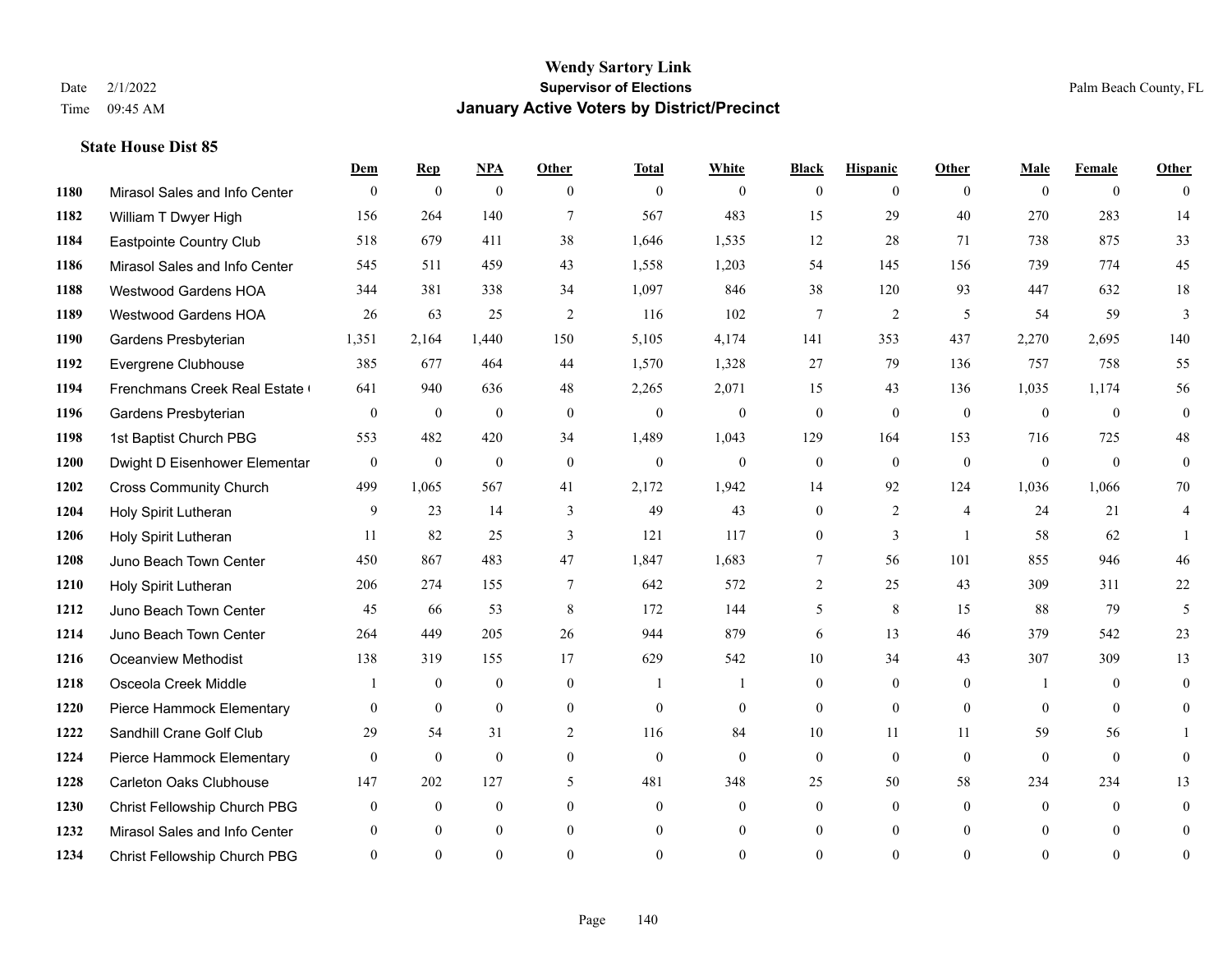|      |                                  | Dem            | <b>Rep</b>       | NPA              | <b>Other</b>   | <b>Total</b>     | <b>White</b>     | <b>Black</b>   | <b>Hispanic</b>  | Other          | <b>Male</b>    | <b>Female</b>  | <b>Other</b>   |
|------|----------------------------------|----------------|------------------|------------------|----------------|------------------|------------------|----------------|------------------|----------------|----------------|----------------|----------------|
| 1236 | Mirasol Sales and Info Center    | $\mathbf{0}$   | $\boldsymbol{0}$ | $\mathbf{0}$     | $\theta$       | $\mathbf{0}$     | $\mathbf{0}$     | $\theta$       | $\overline{0}$   | $\theta$       | $\theta$       | $\overline{0}$ | $\theta$       |
| 1238 | Mirasol Sales and Info Center    | 606            | 776              | 519              | 61             | 1,962            | 1,781            | 18             | 22               | 141            | 928            | 976            | 58             |
| 1240 | <b>Timber Trace Elementary</b>   | 776            | 1,084            | 638              | 58             | 2,556            | 2,206            | 54             | 152              | 144            | 1,155          | 1,328          | 73             |
| 1242 | Christ Fellowship Church PBG     | 865            | 1,060            | 627              | 63             | 2,615            | 2,371            | 36             | 63               | 145            | 1,087          | 1,467          | 61             |
| 1244 | Christ Fellowship Church PBG     | 462            | 663              | 454              | 53             | 1,632            | 1,418            | 31             | 78               | 105            | 694            | 885            | 53             |
| 1246 | Watson B Duncan Middle           | 821            | 908              | 711              | 66             | 2,506            | 1,986            | 73             | 202              | 245            | 1,101          | 1,332          | 73             |
| 1247 | Watson B Duncan Middle           | 35             | 192              | 63               | 9              | 299              | 275              | $\overline{2}$ | $\mathbf{0}$     | 22             | 142            | 143            | 14             |
| 1248 | <b>PBG Community Center</b>      | 496            | 591              | 401              | 35             | 1,523            | 1,278            | 26             | 121              | 98             | 648            | 843            | 32             |
| 1250 | Palm Beach Gardens High          | 14             | 36               | 15               | $\overline{1}$ | 66               | 58               | $\mathbf{0}$   | $\overline{4}$   | $\overline{4}$ | 34             | 28             | $\overline{4}$ |
| 1252 | <b>Ballen Isles Country Club</b> | 878            | 783              | 673              | 52             | 2,386            | 2,195            | $22\,$         | 23               | 146            | 1,068          | 1,259          | 59             |
| 1254 | Northlake Nazarene Church        | 151            | 179              | 128              | 8              | 466              | 391              | 8              | 29               | 38             | 231            | 218            | 17             |
| 1256 | North County Senior Center       | $\overline{1}$ | $\overline{c}$   | 3                | 3              | 9                | 8                | 1              | $\mathbf{0}$     | $\theta$       | 5              | $\overline{4}$ | $\mathbf{0}$   |
| 1258 | North County Senior Center       | 308            | 229              | 256              | $28\,$         | 821              | 454              | 93             | 122              | 152            | 367            | 427            | $27\,$         |
| 1260 | PBG City Hall Council Room       | 440            | 551              | 307              | 25             | 1,323            | 1,097            | 27             | 113              | 86             | 590            | 692            | 41             |
| 1262 | PBG Moose Lodge 2010             |                | $\mathbf{0}$     | 1                | $\theta$       | 2                | 2                | $\overline{0}$ | $\mathbf{0}$     | $\Omega$       | $\overline{1}$ |                | $\theta$       |
| 1264 | PBG City Hall Council Room       | $\mathbf{0}$   | $\boldsymbol{0}$ | $\boldsymbol{0}$ | $\mathbf{0}$   | $\boldsymbol{0}$ | $\boldsymbol{0}$ | $\overline{0}$ | $\boldsymbol{0}$ | $\overline{0}$ | $\theta$       | $\mathbf{0}$   | $\mathbf{0}$   |
| 1266 | PBG City Hall Council Room       | 165            | 114              | 144              | 14             | 437              | 261              | 75             | 68               | 33             | 180            | 247            | 10             |
| 1268 | PBG Community Center             | 103            | 74               | 105              | $10\,$         | 292              | 179              | $48\,$         | 33               | 32             | 112            | 167            | 13             |
| 1270 | <b>PBG Community Center</b>      | 4              | $\boldsymbol{0}$ | $\mathfrak{2}$   | $\mathbf{0}$   | 6                | $\mathbf{2}$     | 3              | 1                | $\mathbf{0}$   | 2              | 3              | $\overline{1}$ |
| 1272 | Palm Beach Gardens Elementar     | 702            | 668              | 545              | 53             | 1,968            | 1,572            | 102            | 123              | 171            | 922            | 984            | 62             |
| 1274 | Palm Beach Gardens High          | 584            | 551              | 433              | 38             | 1,606            | 1,215            | 95             | 140              | 156            | 759            | 785            | 62             |
| 1276 | Palm Beach Gardens High          | 122            | 92               | 80               | 5              | 299              | 192              | 48             | 39               | 20             | 136            | 154            | 9              |
| 1278 | Garden Lodge 366 F&AM            | 362            | 185              | 271              | 19             | 837              | 403              | 193            | 138              | 103            | 366            | 438            | 33             |
| 1280 | Pew Leadership Center            | 142            | 150              | 112              | 13             | 417              | 352              | 12             | 24               | 29             | 171            | 243            | 3              |
| 1282 | Pew Leadership Center            | 77             | 49               | 58               | 6              | 190              | 137              | 13             | 18               | 22             | 96             | 81             | 13             |
| 1284 | <b>Eissey Campus Theater</b>     | 772            | 804              | 767              | 65             | 2,408            | 1,899            | 90             | 207              | 212            | 1,039          | 1,295          | $74\,$         |
| 1286 | PBG Moose Lodge 2010             | 47             | 49               | 39               | 3              | 138              | 111              | 5              | 12               | 10             | 69             | 61             | 8              |
| 1288 | PBG Moose Lodge 2010             | 12             | 24               | 6                |                | 43               | 39               |                | $\theta$         | 3              | 22             | 19             | 2              |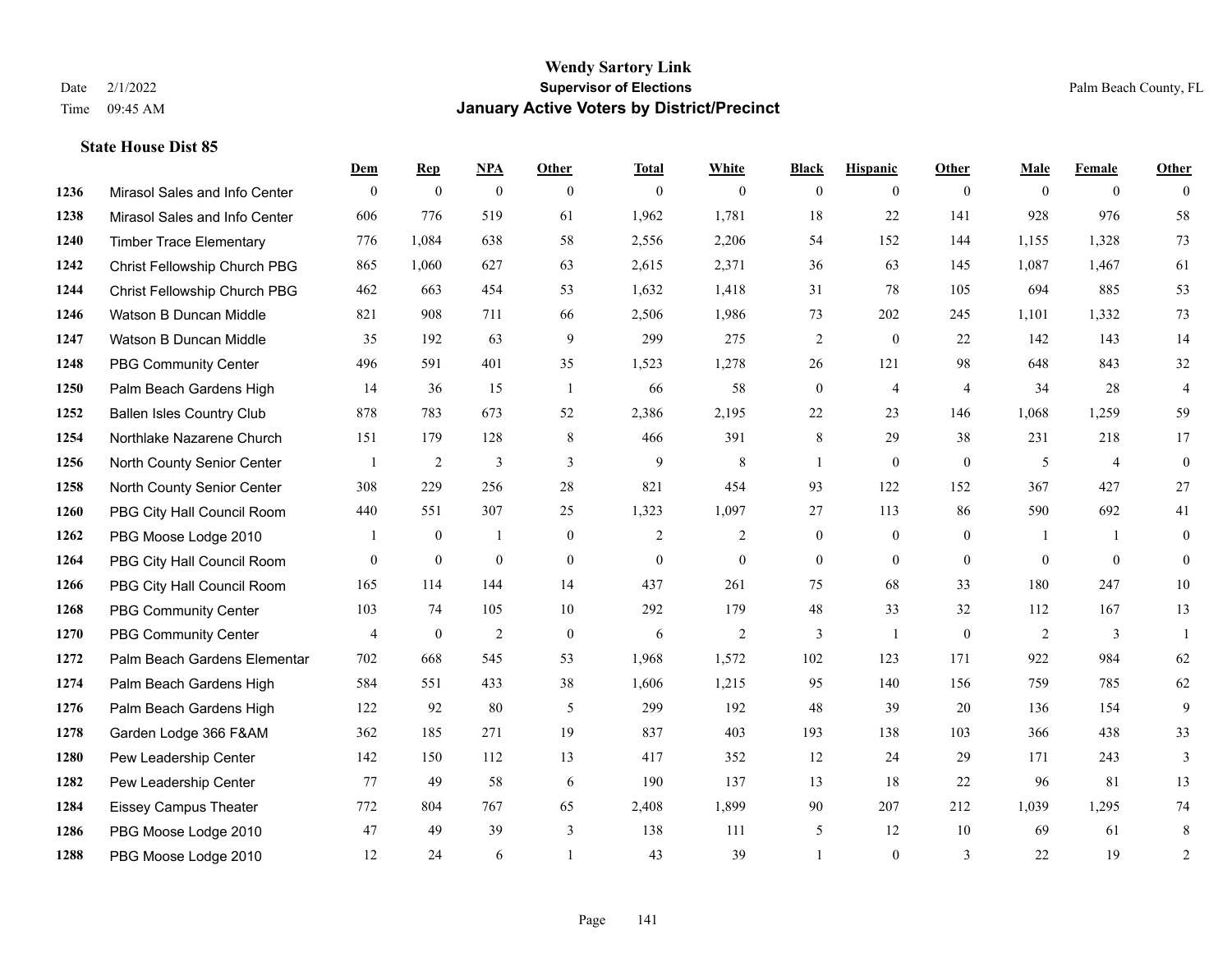**State House Dist 85**

#### **Wendy Sartory Link** Date 2/1/2022 **Supervisor of Elections** Palm Beach County, FL Time 09:45 AM **January Active Voters by District/Precinct**

PBG Moose Lodge 2010 691 830 553 66 2,140 1,780 51 144 165 867 1,212 61

**Dem Rep NPA Other Total White Black Hispanic Other Male Female Other**

# PBG Moose Lodge 2010 20 23 19 1 63 59 2 1 1 22 41 0 PBG Moose Lodge 2010 15 48 16 2 81 75 1 1 4 38 40 3 Dwight D Eisenhower Elementar 27 79 22 7 135 115 5 4 11 67 67 1 Dwight D Eisenhower Elementar 224 270 205 21 720 564 14 92 50 284 410 26 PBG Moose Lodge 2010 37 34 22 2 95 85 1 4 5 39 55 1 Cross Community Church 1 3 1 0 5 4 0 0 1 2 3 0 Dwight D Eisenhower Elementar 37 55 36 3 131 111 1 7 12 63 63 5 NPB Community Center 207 263 190 27 687 588 12 44 43 352 307 28 NPB Community Center 0 0 0 1 1 1 0 0 0 1 0 0 Eissey Campus Theater 10 22 28 3 63 53 2 0 8 33 30 0 Gardens Mall Community Room 38 66 37 4 145 129 3 3 10 73 68 4 Eissey Campus Theater 1 2 1 0 4 4 0 0 0 3 1 0 **1312 Gardens Mall Community Room** 6 21 9 0 36 33 0 2 1 18 18 0 NPB Community Center 47 122 60 10 239 213 3 8 15 98 130 11 NPB Community Center 190 197 145 27 559 405 44 72 38 237 304 18 PBG Moose Lodge 2010 0 0 0 0 0 0 0 0 0 0 0 0 NPB Community Center 35 122 39 2 198 173 3 9 13 106 88 4 **1322 NPB Community Center** 3 6 8 0 17 17 0 0 0 7 9 1

| 139      | 98             | 557 | 725 | 43             |
|----------|----------------|-----|-----|----------------|
| 31       | 51             | 254 | 322 | 14             |
| 126      | 141            | 993 | 991 | 57             |
| 6        | 8              | 64  | 51  | $\mathfrak{Z}$ |
| 63       | 71             | 507 | 518 | 26             |
| $\Omega$ | $\overline{0}$ |     |     | $\overline{0}$ |
|          | 14             |     | 78  |                |
|          | 21             | 272 | 334 | 11             |
|          |                |     | 8   | $\overline{0}$ |
|          |                |     | 89  |                |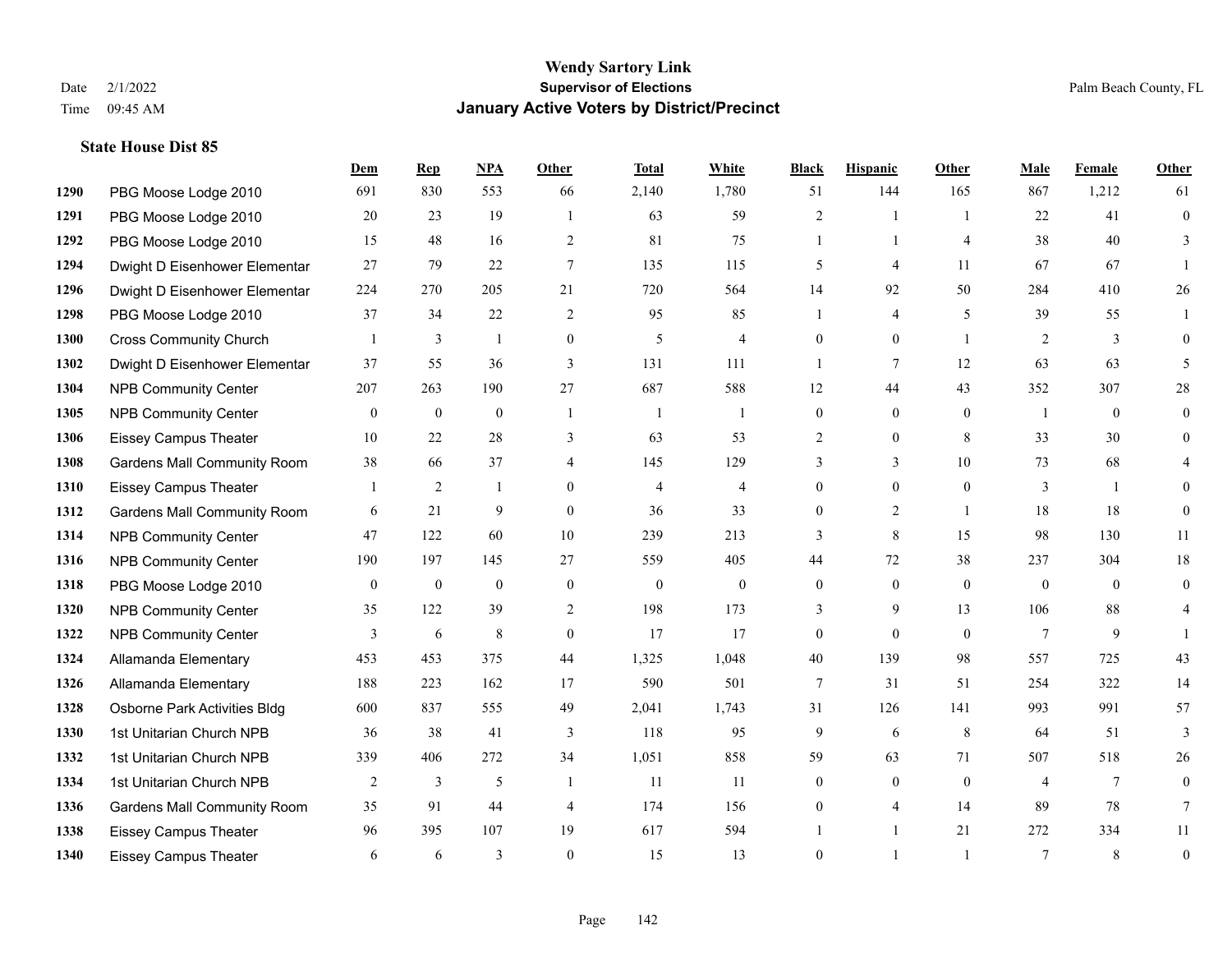|      |                                 | Dem              | <b>Rep</b>       | NPA              | Other            | <b>Total</b>     | <b>White</b>     | <b>Black</b>     | <b>Hispanic</b>  | <b>Other</b>     | <b>Male</b>      | Female           | <b>Other</b>     |
|------|---------------------------------|------------------|------------------|------------------|------------------|------------------|------------------|------------------|------------------|------------------|------------------|------------------|------------------|
| 1342 | NPB Country Club                | 300              | 442              | 283              | 28               | 1,053            | 953              | 18               | 31               | 51               | 456              | 572              | 25               |
| 1344 | Old Port Cove                   | 297              | 537              | 332              | 32               | 1,198            | 1,096            | 5                | 29               | 68               | 541              | 637              | $20\,$           |
| 1346 | Anchorage Activities Bldg       | 542              | 929              | 438              | 40               | 1,949            | 1,789            | 12               | 60               | 88               | 906              | 994              | 49               |
| 1348 | <b>NPB Council Chambers</b>     | 33               | 125              | 33               | 9                | 200              | 188              | $\boldsymbol{0}$ | $\tau$           | 5                | 101              | 93               | 6                |
| 1350 | Faith Lutheran Church           | 375              | 622              | 375              | 25               | 1,397            | 1,231            | 10               | 81               | 75               | 667              | 688              | $42\,$           |
| 1352 | Northlake Nazarene Church       | 674              | 868              | 611              | 51               | 2,204            | 1,574            | 158              | 189              | 283              | 994              | 1,133            | 77               |
| 1354 | <b>Grove Park Elementary</b>    | 92               | 168              | 76               | 3                | 339              | 284              | 11               | 21               | 23               | 157              | 172              | $10\,$           |
| 1360 | Garden Lodge 366 F&AM           | 350              | 337              | 235              | 22               | 944              | 736              | 62               | 72               | 74               | 414              | 502              | $28\,$           |
| 1362 | <b>Grove Park Elementary</b>    | 213              | 120              | 188              | $\tau$           | 528              | 263              | $48\,$           | 162              | 55               | 236              | 274              | $18\,$           |
| 1372 | Garden Lodge 366 F&AM           | 96               | 35               | 44               | 8                | 183              | 84               | 58               | 20               | 21               | 81               | 96               | 6                |
| 1374 | Pew Leadership Center           | 190              | 82               | 141              | $10\,$           | 423              | 215              | 117              | 49               | 42               | 175              | 235              | 13               |
| 1380 | <b>NPB Council Chambers</b>     | 175              | 274              | 157              | 15               | 621              | 550              | 10               | 25               | 36               | 277              | 327              | 17               |
| 2002 | Jeaga Middle                    | 178              | 92               | 113              | $\overline{7}$   | 390              | 151              | 128              | 38               | 73               | 173              | 204              | 13               |
| 2004 | <b>Grassy Waters Elementary</b> | 1,041            | 319              | 609              | 45               | 2,014            | 593              | 733              | 399              | 289              | 850              | 1,093            | 71               |
| 2006 | Jeaga Middle                    | 170              | 78               | 101              | 10               | 359              | 151              | 112              | 71               | 25               | 145              | 203              | $11\,$           |
| 2008 | Jeaga Middle                    | $\mathbf{0}$     | $\boldsymbol{0}$ | $\boldsymbol{0}$ | $\mathbf{0}$     | $\mathbf{0}$     | $\boldsymbol{0}$ | $\boldsymbol{0}$ | $\boldsymbol{0}$ | $\overline{0}$   | $\overline{0}$   | $\overline{0}$   | $\boldsymbol{0}$ |
| 2010 | Cypress Lakes HOA               | 599              | 336              | 289              | 30               | 1,254            | 848              | 211              | 97               | 98               | 480              | 738              | 36               |
| 2012 | Century Village Clubhouse       | 62               | 31               | 25               | 2                | 120              | 72               | 14               | 19               | 15               | 56               | 60               | 4                |
| 6040 | Osceola Creek Middle            | 97               | 128              | 102              | $\mathbf{1}$     | 328              | 246              | 13               | 33               | 36               | 152              | 160              | 16               |
| 6042 | Osceola Creek Middle            | 984              | 1,238            | 1,038            | 67               | 3,327            | 2,133            | 435              | 493              | 266              | 1,590            | 1,631            | 106              |
| 6044 | <b>Frontier Elementary</b>      | 907              | 998              | 789              | 56               | 2,750            | 1,747            | 419              | 349              | 235              | 1,288            | 1,380            | 82               |
| 6045 | Acreage Branch Library          | 199              | 269              | 183              | 12               | 663              | 423              | 80               | 91               | 69               | 317              | 316              | $30\,$           |
| 6046 | Pierce Hammock Elementary       | 799              | 969              | 767              | 50               | 2,585            | 1,650            | 367              | 326              | 242              | 1,254            | 1,231            | 100              |
| 6048 | Pierce Hammock Elementary       | $\boldsymbol{0}$ | $\boldsymbol{0}$ | $\boldsymbol{0}$ | $\boldsymbol{0}$ | $\boldsymbol{0}$ | $\boldsymbol{0}$ | $\boldsymbol{0}$ | $\boldsymbol{0}$ | $\boldsymbol{0}$ | $\boldsymbol{0}$ | $\boldsymbol{0}$ | $\mathbf{0}$     |
| 6050 | Acreage Branch Library          | 859              | 881              | 739              | 65               | 2,544            | 1,553            | 374              | 352              | 265              | 1,192            | 1,261            | 91               |
| 6051 | <b>Cornerstone Fellowship</b>   | 600              | 750              | 557              | 52               | 1,959            | 1,250            | 210              | 289              | 210              | 909              | 979              | 71               |
| 6052 | Seminole Ridge High             | 611              | 654              | 570              | 35               | 1,870            | 1,145            | 226              | 321              | 178              | 885              | 912              | 73               |
| 6054 | <b>Acreage Pines Elementary</b> | $\mathbf{0}$     | $\mathbf{0}$     | $\mathbf{0}$     | $\theta$         | $\mathbf{0}$     | $\overline{0}$   | $\mathbf{0}$     | $\overline{0}$   | $\theta$         | $\theta$         | $\overline{0}$   | $\boldsymbol{0}$ |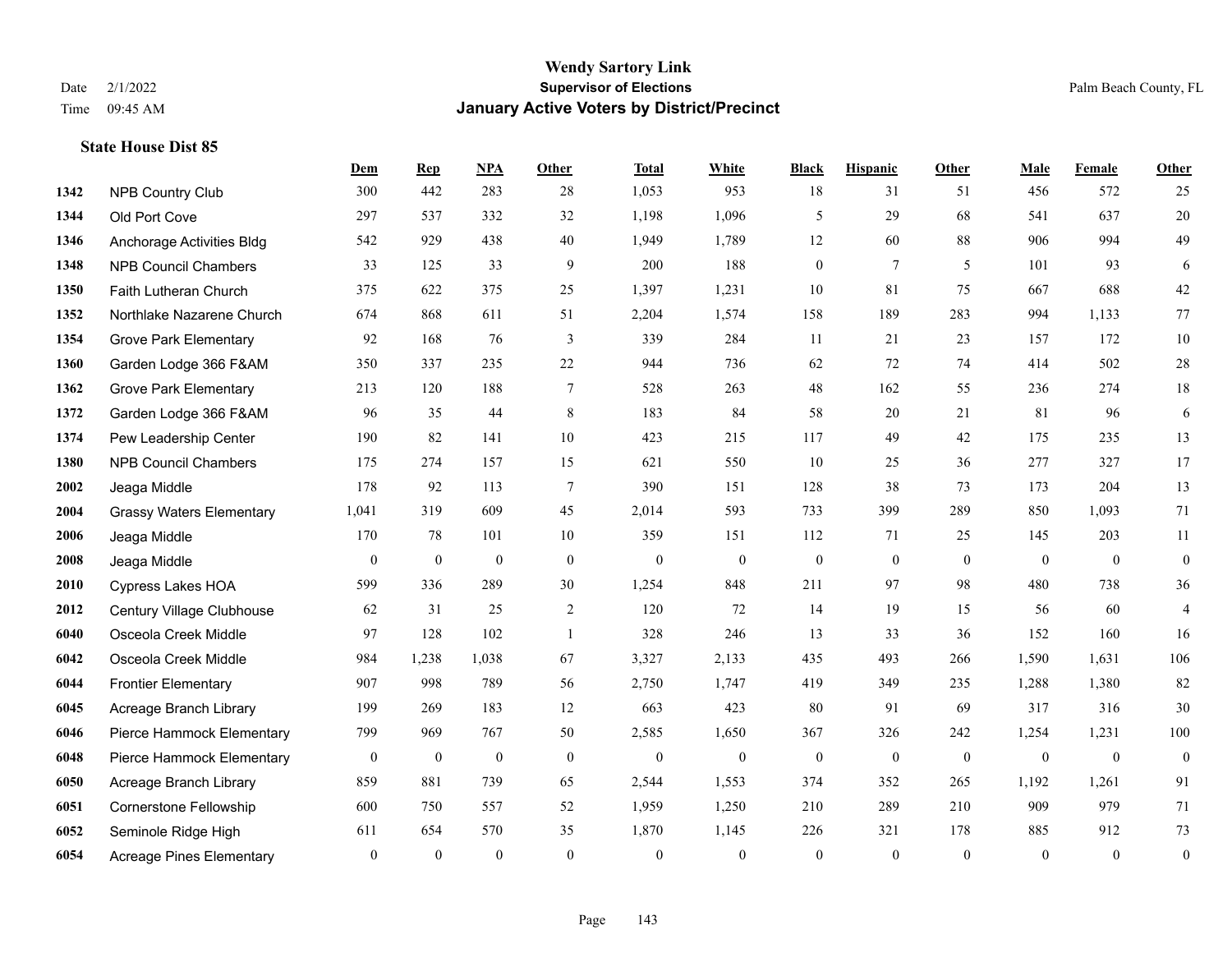**State House Dist 85**

#### **Wendy Sartory Link** Date 2/1/2022 **Supervisor of Elections** Palm Beach County, FL Time 09:45 AM **January Active Voters by District/Precinct**

**Dem Rep NPA Other Total White Black Hispanic Other Male Female Other**

## Pierce Hammock Elementary 0 0 0 0 0 0 0 0 0 0 0 0 Acreage Pines Elementary 731 615 577 42 1,965 1,060 355 254 296 958 944 63 Indian Trail Improvement Dist 894 966 805 59 2,724 1,690 344 408 282 1,264 1,362 98 Sandhill Crane Golf Club 226 426 264 23 939 666 74 71 128 458 449 32 Sandhill Crane Golf Club 32 61 33 4 130 106 6 12 6 65 61 4 Ibis POA Admin Building 1,034 1,116 749 84 2,983 2,624 92 70 197 1,405 1,513 65 Ibis POA Admin Building 0 0 0 0 0 0 0 0 0 0 0 0 Ironhorse Country Club 159 260 121 10 550 443 35 20 52 246 294 10 Seminole Ridge High 569 555 539 54 1,717 785 334 455 143 808 887 22 Seminole Ridge High 0 0 0 0 0 0 0 0 0 0 0 0 Western Pines Middle 641 714 569 39 1,963 1,429 157 207 170 938 947 78 Western Pines Middle 662 736 652 42 2,092 1,390 165 364 173 992 1,043 57 Golden Grove Elementary 605 786 620 48 2,059 1,366 136 355 202 958 1,018 83 **6082** PBSC Loxahatchee Groves Can 7  $13$  2  $32$  27 0  $3$  2  $12$  20 0 PBSC Loxahatchee Groves Campus 307 469 379 45 1,200 762 71 258 109 585 598 17 PBSC Loxahatchee Groves Campus 260 414 241 19 934 687 91 83 73 422 485 27 Seminole Ridge High 520 695 555 44 1,814 1,164 215 292 143 858 903 53 Loxahatchee Groves Elementary 765 890 756 56 2,467 1,525 280 452 210 1,193 1,181 93 PBSC Loxahatchee Groves Campus 172 223 145 17 557 364 41 110 42 267 270 20 J F Kennedy Middle 0 0 0 0 0 0 0 0 0 0 0 0 J F Kennedy Middle 0 0 0 0 0 0 0 0 0 0 0 0 J F Kennedy Middle 0 0 0 0 0 0 0 0 0 0 0 0 Crossroads Baptist Church 0 0 0 0 0 0 0 0 0 0 0 0 Egret Lake Elementary 200 40 93 11 344 54 202 39 49 147 189 8 Egret Lake Elementary 2 2 1 0 5 3 1 0 1 4 1 0 Egret Lake Elementary 341 101 158 18 618 417 106 52 43 240 358 20 Seminole Trails Elementary 1,043 332 489 34 1,898 691 729 268 210 824 995 79

Sharon Christian Church 744 275 452 45 1,516 613 454 282 167 632 829 55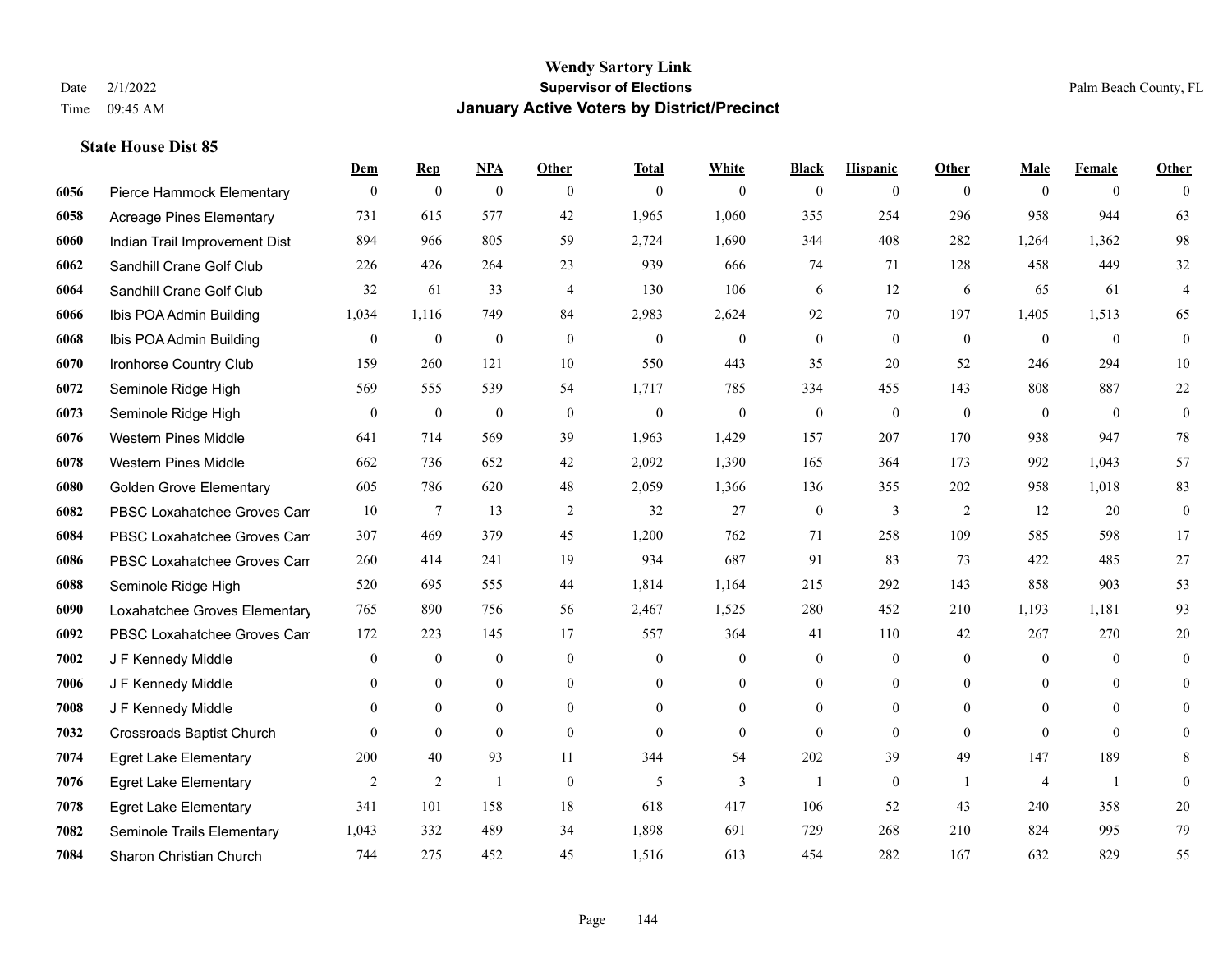|      |                            | Dem    | Rep    | NP <sub>A</sub> | Other | <b>Total</b> | White   | <b>Black</b> | <b>Hispanic</b> | Other  | Male   | Female | Other |
|------|----------------------------|--------|--------|-----------------|-------|--------------|---------|--------------|-----------------|--------|--------|--------|-------|
| 7086 | Bear Lakes Middle          |        |        |                 |       |              | 28      | 16           |                 | 16     |        | 40     |       |
|      | <b>State House Dist 85</b> | 43,842 | 53,413 | 38,575          | ,406  | 139.236      | 105.296 | 9,888        | 12,606          | .1.446 | 63.935 | '1.113 | 4,188 |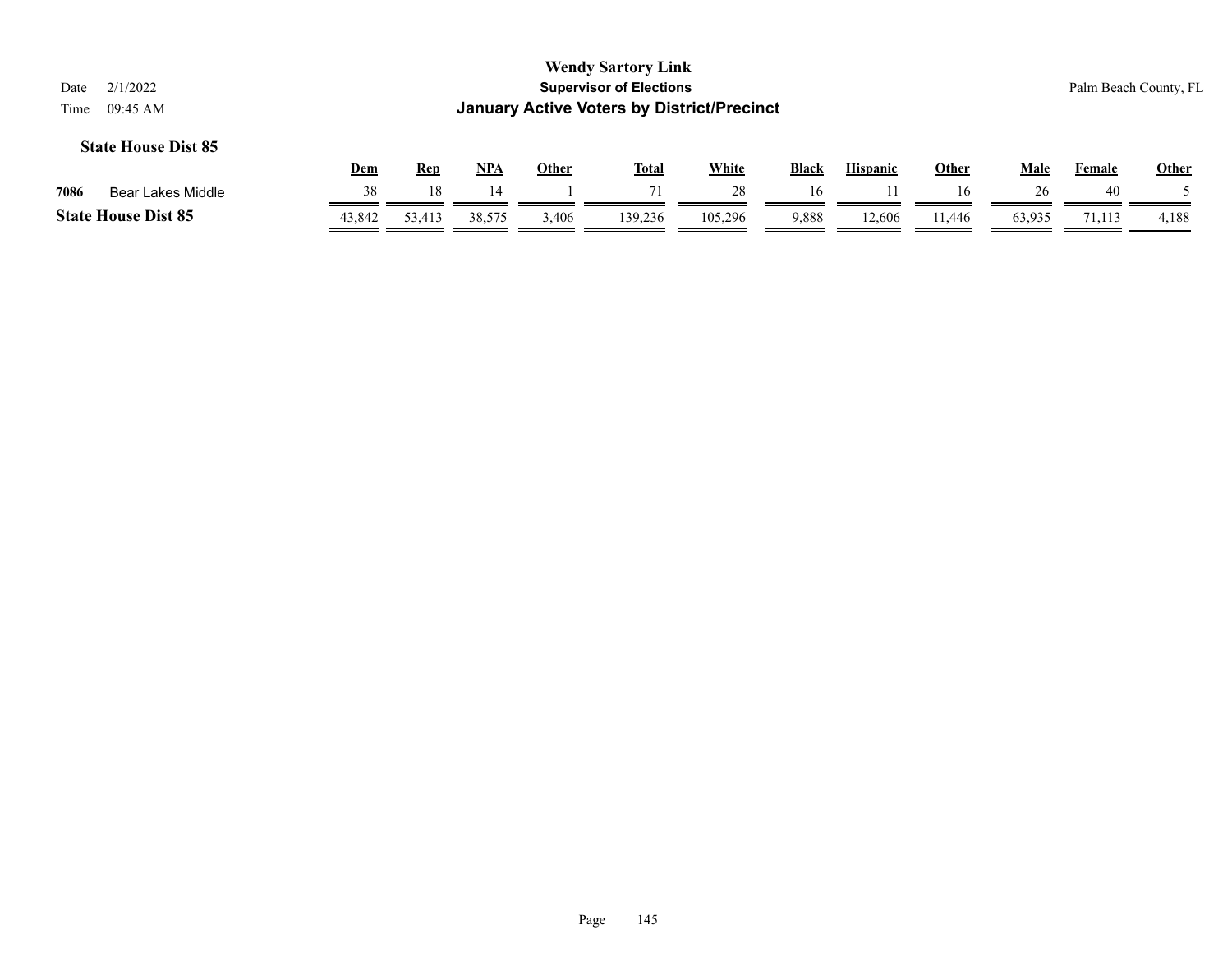|      |                                 | Dem              | <b>Rep</b>       | NPA              | <b>Other</b>     | <b>Total</b>     | <b>White</b>     | <b>Black</b>     | <b>Hispanic</b>  | <b>Other</b> | <b>Male</b>      | <b>Female</b> | <b>Other</b>     |
|------|---------------------------------|------------------|------------------|------------------|------------------|------------------|------------------|------------------|------------------|--------------|------------------|---------------|------------------|
| 2014 | Club Baywinds                   | 830              | 545              | 373              | 35               | 1,783            | 1,346            | 155              | 173              | 109          | 724              | 1,016         | 43               |
| 2016 | Andros Isle POA Clubhouse       | 848              | 564              | 555              | 36               | 2,003            | 1,082            | 401              | 300              | 220          | 849              | 1,088         | 66               |
| 2018 | <b>Riverwalk Clubhouse</b>      | 748              | 709              | 580              | 50               | 2,087            | 1,636            | 95               | 174              | 182          | 896              | 1,129         | 62               |
| 2020 | Jeaga Middle                    | 210              | 98               | 136              | 10               | 454              | 220              | 129              | 77               | 28           | 198              | 248           | $\,8\,$          |
| 2021 | Jeaga Middle                    | 167              | 58               | 120              | 14               | 359              | 111              | 123              | 75               | 50           | 141              | 206           | 12               |
| 2022 | Century Village Clubhouse       | 793              | 406              | 341              | 36               | 1,576            | 1,013            | 224              | 208              | 131          | 623              | 902           | 51               |
| 2024 | Century Village Clubhouse       | 789              | 433              | 323              | 42               | 1,587            | 1,111            | 163              | 171              | 142          | 622              | 914           | 51               |
| 2026 | Century Village Clubhouse       | 631              | 333              | 299              | 28               | 1,291            | 800              | 196              | 198              | 97           | 506              | 733           | 52               |
| 2028 | Century Village Clubhouse       | 337              | 191              | 151              | 9                | 688              | 474              | 68               | 88               | 58           | 249              | 417           | $22\,$           |
| 2030 | <b>Benoist Farms Elementary</b> | 576              | 152              | 320              | 25               | 1,073            | 262              | 465              | 239              | 107          | 417              | 606           | $50\,$           |
| 2032 | <b>Riverwalk Clubhouse</b>      | 53               | 28               | 32               | $\overline{4}$   | 117              | 55               | 34               | 19               | 9            | 48               | 66            | 3                |
| 2034 | <b>Riverwalk Clubhouse</b>      | 96               | 48               | 72               | 9                | 225              | 87               | 60               | 53               | 25           | 99               | 124           | 2                |
| 2036 | <b>Turning Points Academy</b>   | 762              | 424              | 373              | 36               | 1,595            | 935              | 291              | 260              | 109          | 594              | 957           | $44\,$           |
| 2038 | <b>Turning Points Academy</b>   | 825              | 182              | 359              | 21               | 1,387            | 492              | 633              | 152              | 110          | 480              | 867           | $40\,$           |
| 2040 | Wynnebrook Elementary           | 811              | 274              | 426              | 21               | 1,532            | 421              | 596              | 355              | 160          | 667              | 794           | 71               |
| 2041 | Wynnebrook Elementary           | 535              | 251              | 400              | 18               | 1,204            | 483              | 136              | 489              | 96           | 506              | 646           | 52               |
| 2042 | <b>Riverwalk Clubhouse</b>      | $\boldsymbol{0}$ | $\boldsymbol{0}$ | $\boldsymbol{0}$ | $\boldsymbol{0}$ | $\boldsymbol{0}$ | $\boldsymbol{0}$ | $\boldsymbol{0}$ | $\boldsymbol{0}$ | $\mathbf{0}$ | $\boldsymbol{0}$ | $\mathbf{0}$  | $\boldsymbol{0}$ |
| 2044 | St Christophers Episcopal Chr   | 1,107            | 287              | 579              | 32               | 2,005            | 573              | 821              | 399              | 212          | 897              | 1,013         | 95               |
| 2046 | <b>Haverhill Town Hall</b>      | 397              | 220              | 240              | 10               | 867              | 331              | 238              | 205              | 93           | 386              | 441           | 40               |
| 2048 | Elks Lodge #1352                | $\overline{2}$   | $\mathfrak{Z}$   | $\boldsymbol{0}$ | $\mathbf{0}$     | 5                | 3                | 1                | $\boldsymbol{0}$ | -1           | 3                | -1            | 1                |
| 2050 | Elks Lodge #1352                | 25               | 25               | 38               | 3                | 91               | 52               | 12               | 17               | 10           | 48               | 39            | $\overline{4}$   |
| 2052 | Elks Lodge #1352                | 555              | 148              | 275              | 20               | 998              | 176              | 477              | 151              | 194          | 460              | 498           | 40               |
| 2054 | Elks Lodge #1352                | 1,284            | 332              | 726              | 27               | 2,369            | 460              | 1,006            | 608              | 295          | 1,051            | 1,212         | 106              |
| 2080 | <b>Everglades Elementary</b>    | 161              | 175              | 126              | 9                | 471              | 267              | 68               | 80               | 56           | 216              | 234           | 21               |
| 2081 | <b>Everglades Elementary</b>    | 69               | 87               | 46               | $\overline{0}$   | 202              | 146              | $\tau$           | 26               | 23           | 100              | 96            | 6                |
| 2082 | Pine Jog Environmental Center   | 170              | 295              | 172              | 12               | 649              | 444              | 25               | 123              | 57           | 306              | 328           | 15               |
| 2083 | Pine Jog Environmental Center   | 7                | 21               | 17               | $\overline{0}$   | 45               | 30               | $\boldsymbol{0}$ | 13               | 2            | 21               | 23            | 1                |
| 2084 | <b>Cholee Lake Elementary</b>   | 288              | 118              | 164              | 16               | 586              | 170              | 212              | 135              | 69           | 263              | 307           | 16               |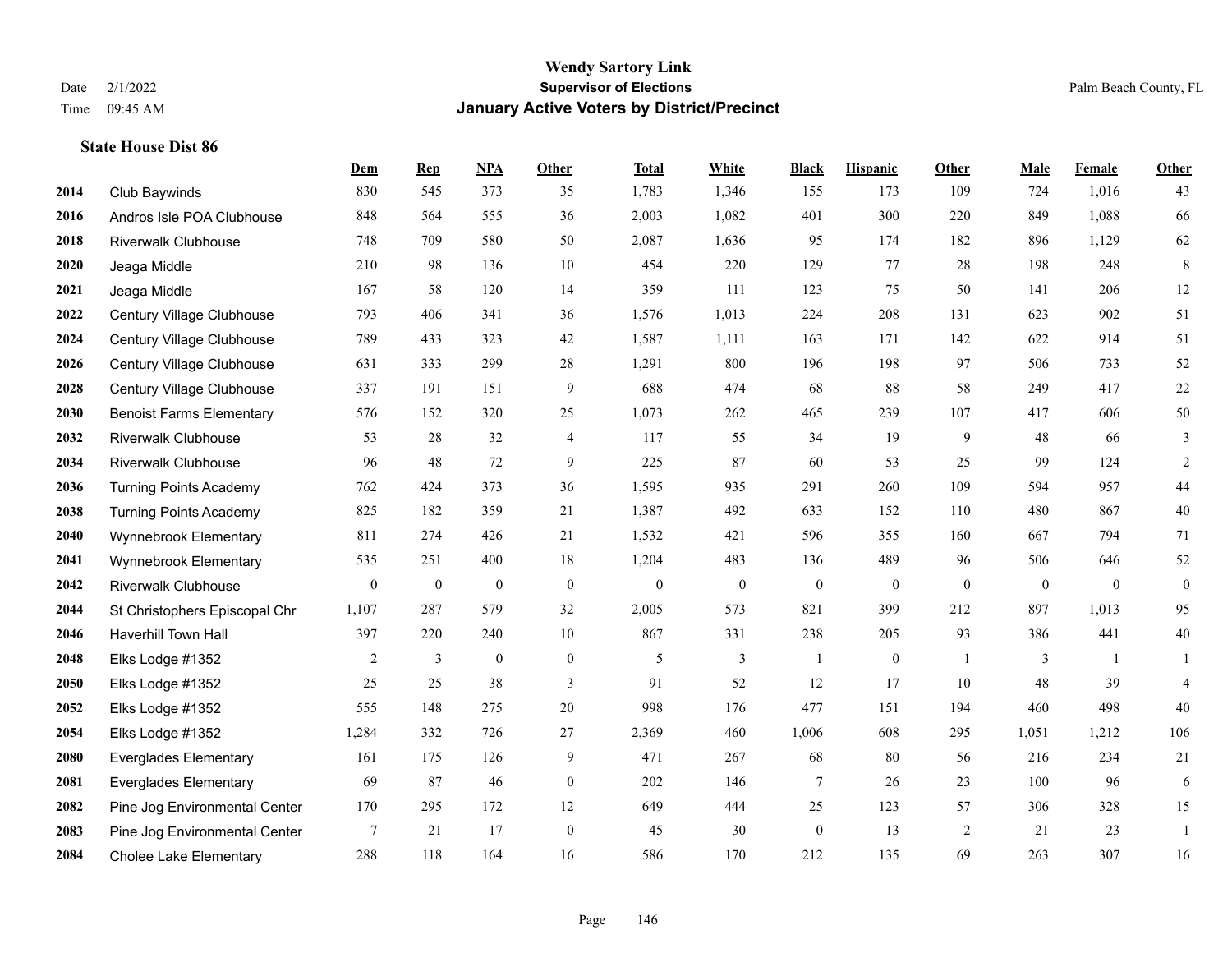|      |                               | Dem              | <b>Rep</b>       | NPA              | <b>Other</b> | <b>Total</b>     | <b>White</b>     | <b>Black</b>     | <b>Hispanic</b>  | <b>Other</b>   | <b>Male</b>    | <b>Female</b>  | <b>Other</b>     |
|------|-------------------------------|------------------|------------------|------------------|--------------|------------------|------------------|------------------|------------------|----------------|----------------|----------------|------------------|
| 2085 | Pine Jog Environmental Center | 2                | $\mathbf{1}$     | $\boldsymbol{0}$ | $\theta$     | 3                | 3                | $\overline{0}$   | $\overline{0}$   | $\theta$       | -1             | 2              | $\Omega$         |
| 2087 | Pine Jog Environmental Center |                  | $\mathbf{1}$     | $\mathbf{0}$     | $\theta$     | $\overline{2}$   | $\overline{2}$   | $\mathbf{0}$     | $\mathbf{0}$     | $\mathbf{0}$   | $\overline{2}$ | $\overline{0}$ | $\overline{0}$   |
| 2088 | Melaleuca Elementary          | 853              | 529              | 677              | 41           | 2,100            | 1,050            | 354              | 503              | 193            | 960            | 1,062          | 78               |
| 2094 | Pine Jog Environmental Center | 366              | 78               | 206              | 10           | 660              | 110              | 260              | 171              | 119            | 274            | 358            | $28\,$           |
| 2146 | Village Walk HOA Clubhouse    | 553              | 537              | 433              | 44           | 1,567            | 1,215            | 60               | 144              | 148            | 653            | 864            | 50               |
| 6094 | Palms West Presbyterian       | 653              | 939              | 675              | 41           | 2,308            | 1,838            | 78               | 210              | 182            | 1,092          | 1,142          | 74               |
| 6096 | Palms West Presbyterian       | $\boldsymbol{0}$ | $\boldsymbol{0}$ | $\boldsymbol{0}$ | $\mathbf{0}$ | $\boldsymbol{0}$ | $\boldsymbol{0}$ | $\boldsymbol{0}$ | $\boldsymbol{0}$ | $\mathbf{0}$   | $\overline{0}$ | $\overline{0}$ | $\boldsymbol{0}$ |
| 6098 | <b>HL Johnson Elementary</b>  | 648              | 521              | 490              | 42           | 1,701            | 945              | 307              | 269              | 180            | 772            | 890            | 39               |
| 6100 | Madison Green Country Club    | 1,226            | 722              | 772              | 55           | 2,775            | 1,193            | 787              | 408              | 387            | 1,281          | 1,392          | 102              |
| 6102 | <b>RPB Recreation Center</b>  | 662              | 473              | 456              | 28           | 1,619            | 948              | 265              | 264              | 142            | 669            | 898            | 52               |
| 6104 | <b>Crestwood Middle</b>       | 183              | 151              | 122              | 9            | 465              | 216              | 75               | 88               | 86             | 215            | 229            | 21               |
| 6106 | <b>RPB Recreation Center</b>  | 220              | 127              | 211              | 10           | 568              | 233              | 101              | 158              | 76             | 225            | 321            | 22               |
| 6108 | Calypso Bay Waterpark         | $\overline{0}$   | $\boldsymbol{0}$ | $\boldsymbol{0}$ | $\mathbf{0}$ | $\overline{0}$   | $\mathbf{0}$     | $\overline{0}$   | $\mathbf{0}$     | $\theta$       | $\mathbf{0}$   | $\theta$       | $\overline{0}$   |
| 6112 | Crestwood Middle              | 468              | 422              | 357              | 32           | 1,279            | 692              | 232              | 213              | 142            | 592            | 645            | $42\,$           |
| 6114 | Royal Palm Beach High         | 1,044            | 700              | 714              | 43           | 2,501            | 1,368            | 469              | 439              | 225            | 1,173          | 1,238          | 90               |
| 6116 | <b>HL Johnson Elementary</b>  | 705              | 417              | 496              | 57           | 1,675            | 854              | 326              | 282              | 213            | 745            | 887            | 43               |
| 6118 | <b>RPB Branch Library</b>     | 1,071            | 568              | 705              | 60           | 2,404            | 1,131            | 576              | 441              | 256            | 1,048          | 1,267          | 89               |
| 6120 | Royal Palm Beach High         | 416              | 322              | 273              | 19           | 1,030            | 490              | 203              | 160              | 177            | 486            | 519            | $25\,$           |
| 6122 | <b>RPB Cultural Center</b>    | 1,163            | 669              | 767              | 53           | 2,652            | 1,397            | 508              | 502              | 245            | 1,147          | 1,420          | 85               |
| 6124 | <b>RPB Cultural Center</b>    | 581              | 327              | 398              | 22           | 1,328            | 640              | 280              | 288              | 120            | 554            | 733            | 41               |
| 6126 | Calypso Bay Waterpark         | 685              | 309              | 501              | 31           | 1,526            | 554              | 411              | 368              | 193            | 664            | 803            | 59               |
| 6128 | Royal Palm Beach High         | 35               | 27               | 27               | 3            | 92               | 50               | 26               | 11               | 5              | 42             | 50             | $\overline{0}$   |
| 6130 | Royal Palm Beach High         | 78               | 46               | 91               | 6            | 221              | 103              | 34               | 64               | 20             | 97             | 118            | 6                |
| 6132 | Royal Palm Beach High         | 391              | 196              | 266              | 19           | 872              | 419              | 168              | 195              | 90             | 396            | 447            | 29               |
| 6134 | Christ Fellowship Church RPB  | 952              | 473              | 695              | 31           | 2,151            | 842              | 508              | 503              | 298            | 962            | 1,102          | $87\,$           |
| 6136 | Calypso Bay Waterpark         |                  | $\boldsymbol{0}$ | $\boldsymbol{0}$ | $\mathbf{0}$ | 1                | $\boldsymbol{0}$ | $\mathbf{1}$     | $\overline{0}$   | $\overline{0}$ | $\mathbf{0}$   | $\mathbf{1}$   | $\mathbf{0}$     |
| 6138 | Royal Palm Beach High         | $\overline{0}$   | $\mathbf{0}$     | $\mathbf{0}$     | $\mathbf{0}$ | $\theta$         | $\mathbf{0}$     | $\boldsymbol{0}$ | $\overline{0}$   | $\theta$       | $\theta$       | $\mathbf{0}$   | $\mathbf{0}$     |
| 6140 | Royal Palm Beach High         | 335              | 491              | 314              | 36           | 1,176            | 851              | 111              | 114              | 100            | 563            | 589            | 24               |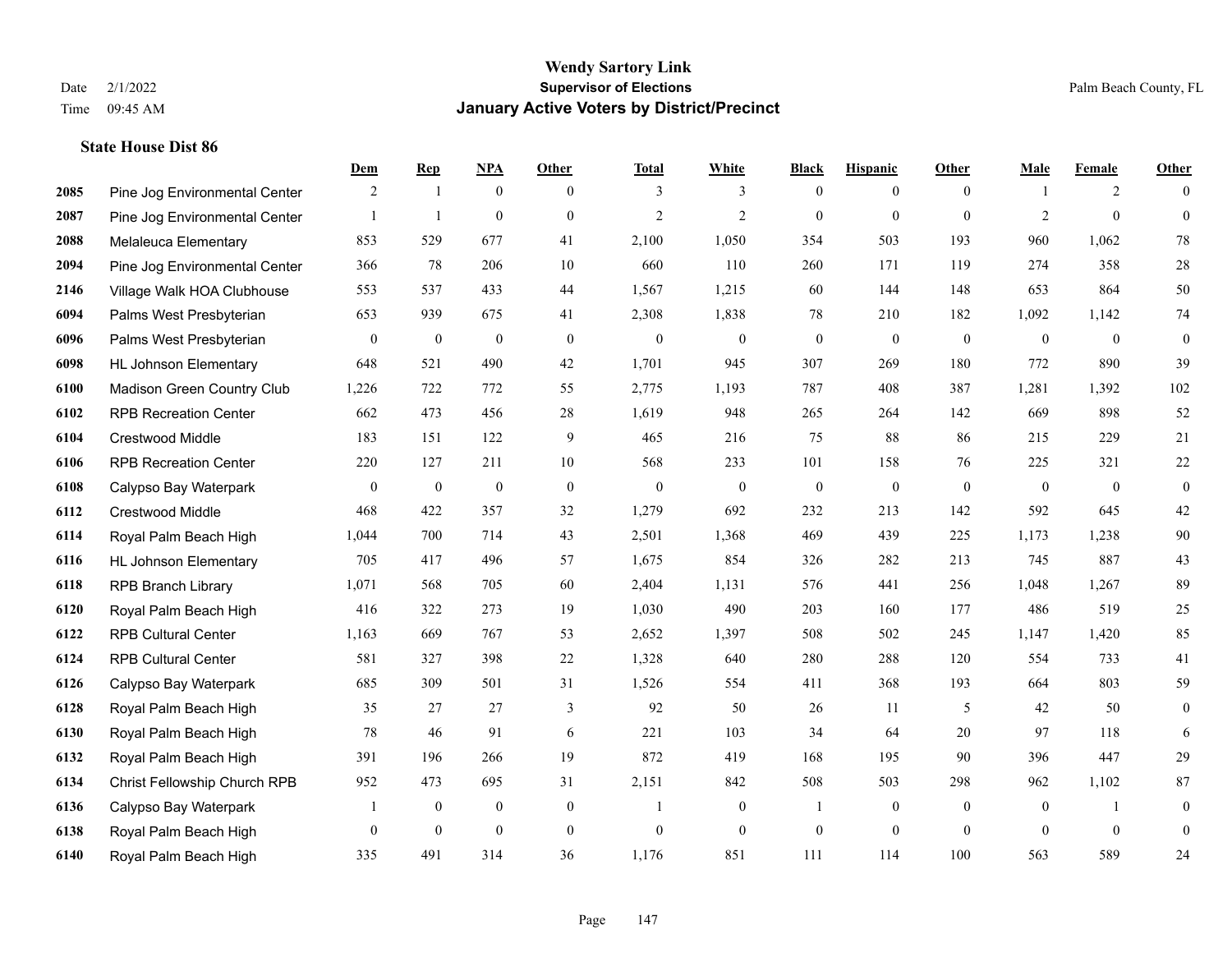|      |                                     | Dem              | <b>Rep</b>     | NPA            | Other            | <b>Total</b>             | <b>White</b> | <b>Black</b>     | <b>Hispanic</b> | <b>Other</b>   | <b>Male</b>  | <b>Female</b>  | <b>Other</b>     |
|------|-------------------------------------|------------------|----------------|----------------|------------------|--------------------------|--------------|------------------|-----------------|----------------|--------------|----------------|------------------|
| 6142 | Christ Fellowship Church RPB        | $\overline{0}$   | $\overline{0}$ | $\mathbf{0}$   | $\mathbf{0}$     | $\theta$                 | $\mathbf{0}$ | $\mathbf{0}$     | $\mathbf{0}$    | $\overline{0}$ | $\theta$     | $\overline{0}$ | $\Omega$         |
| 6144 | Christ Fellowship Church RPB        | $\overline{0}$   | $\mathbf{0}$   | $\mathbf{0}$   | $\mathbf{0}$     | $\theta$                 | $\mathbf{0}$ | $\mathbf{0}$     | $\overline{0}$  | $\Omega$       | $\theta$     | $\theta$       | $\overline{0}$   |
| 6146 | Christ Fellowship Church RPB        | $\mathbf{1}$     | 2              | $\mathbf{1}$   | $\Omega$         | $\boldsymbol{\varDelta}$ | 3            | $\theta$         | $\theta$        |                | 3            | $\mathbf{1}$   | $\Omega$         |
| 6148 | Christ Fellowship Church RPB        | $\overline{0}$   | $\mathbf{0}$   | $\mathbf{1}$   | $\boldsymbol{0}$ |                          | 1            | $\mathbf{0}$     | $\mathbf{0}$    | $\overline{0}$ | $\mathbf{0}$ | $\mathbf{1}$   | $\theta$         |
| 6150 | <b>Binks Forest Elementary</b>      | 26               | 40             | 39             | $\overline{4}$   | 109                      | 82           | 5                | 9               | 13             | 46           | 60             | 3                |
| 6152 | <b>Binks Forest Elementary</b>      | 410              | 564            | 385            | 36               | 1,395                    | 1,058        | 48               | 137             | 152            | 659          | 692            | 44               |
| 6154 | Wellington Landings Middle          | 462              | 515            | 401            | 29               | 1,407                    | 1,010        | 87               | 192             | 118            | 632          | 735            | 40               |
| 6156 | <b>Binks Forest Elementary</b>      | 629              | 717            | 585            | 43               | 1,974                    | 1,375        | 130              | 295             | 174            | 898          | 1,017          | 59               |
| 6158 | <b>Wellington Elementary</b>        | 780              | 942            | 554            | 40               | 2,316                    | 1,701        | 134              | 313             | 168            | 1,063        | 1,180          | 73               |
| 6160 | Wellington Landings Middle          | 665              | 588            | 565            | 42               | 1,860                    | 1,208        | 167              | 335             | 150            | 872          | 935            | 53               |
| 6162 | First Baptist Church Wel            | 752              | 676            | 568            | 46               | 2,042                    | 1,285        | 213              | 357             | 187            | 917          | 1,060          | 65               |
| 6164 | First Baptist Church Wel            | 832              | 804            | 612            | 58               | 2,306                    | 1,548        | 182              | 380             | 196            | 1,032        | 1,203          | 71               |
| 6166 | <b>Wellington Community Center</b>  | 856              | 861            | 748            | 47               | 2,512                    | 1,739        | 155              | 410             | 208            | 1,157        | 1,276          | 79               |
| 6168 | First Baptist Church Wel            | 125              | 174            | 146            | 9                | 454                      | 348          | 27               | 41              | 38             | 208          | 233            | 13               |
| 6170 | Christ Fellowship Church RPB        | $\boldsymbol{0}$ | 5              | $\overline{2}$ | $\boldsymbol{0}$ | $\tau$                   | 7            | $\boldsymbol{0}$ | $\mathbf{0}$    | $\mathbf{0}$   | 2            | 5              | $\boldsymbol{0}$ |
| 6172 | Christ Fellowship Church RPB        | 1,300            | 594            | 864            | 71               | 2,829                    | 990          | 864              | 656             | 319            | 1,214        | 1,503          | 112              |
| 6174 | Christ Fellowship Church RPB        | 27               | 50             | 35             | $\sqrt{2}$       | 114                      | 88           | $\tau$           | 8               | 11             | 54           | 57             | 3                |
| 6176 | Christ Fellowship Church RPB        | 26               | 17             | 23             | 3                | 69                       | 28           | 12               | 23              | 6              | 30           | 37             | $\overline{2}$   |
| 6178 | <b>Everglades Elementary</b>        | 565              | 392            | 451            | 29               | 1,437                    | 666          | 300              | 246             | 225            | 665          | 704            | 68               |
| 6180 | <b>Everglades Elementary</b>        | 18               | 48             | 17             | $\overline{2}$   | 85                       | 64           | 4                | 14              | 3              | 40           | 43             | $\mathfrak{2}$   |
| 6182 | New Horizons Elementary             | 292              | 453            | 320            | 13               | 1,078                    | 790          | 45               | 119             | 124            | 463          | 586            | 29               |
| 6184 | Wellington High                     | 662              | 583            | 538            | 36               | 1,819                    | 1,128        | 247              | 286             | 158            | 802          | 961            | 56               |
| 6186 | <b>Elbridge Gale Elementary</b>     | 807              | 577            | 651            | 43               | 2,078                    | 1,135        | 300              | 432             | 211            | 915          | 1,089          | 74               |
| 6188 | <b>Wellington Village Park</b>      | 222              | 429            | 319            | 27               | 997                      | 848          | 18               | 48              | 83             | 404          | 544            | 49               |
| 6190 | Wellington Village Hall             | 820              | 456            | 646            | 48               | 1,970                    | 883          | 364              | 511             | 212            | 815          | 1,081          | 74               |
| 6192 | St Peters Methodist Church          | 961              | 797            | 795            | 68               | 2,621                    | 1,551        | 288              | 547             | 235            | 1,199        | 1,336          | 86               |
| 6194 | <b>Equestrian Trails Elementary</b> | 499              | 293            | 353            | 18               | 1,163                    | 521          | 297              | 153             | 192            | 516          | 591            | 56               |
| 6196 | Palm Beach Central High             | $\overline{0}$   | $\mathbf{0}$   | $\mathbf{0}$   | $\theta$         | $\theta$                 | $\mathbf{0}$ | $\theta$         | $\theta$        | $\theta$       | $\theta$     | $\theta$       | $\boldsymbol{0}$ |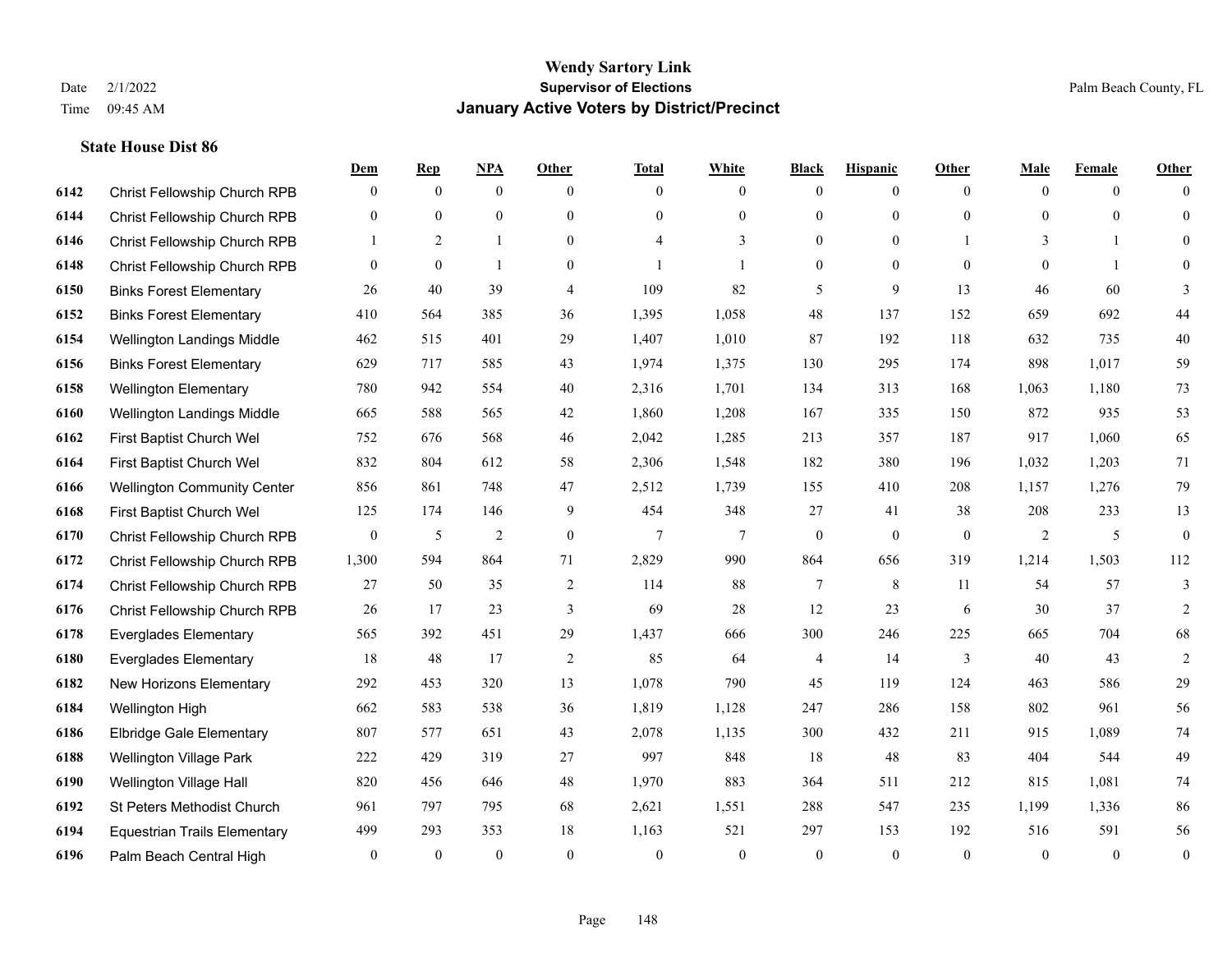|      |                                | Dem              | <b>Rep</b>       | NPA              | <b>Other</b>   | <b>Total</b>     | <b>White</b>     | <b>Black</b>     | <b>Hispanic</b>  | Other            | <b>Male</b>    | <b>Female</b>    | <b>Other</b>     |
|------|--------------------------------|------------------|------------------|------------------|----------------|------------------|------------------|------------------|------------------|------------------|----------------|------------------|------------------|
| 6198 | Wellington Branch Library      | 520              | 360              | 364              | 38             | 1,282            | 703              | 198              | 273              | 108              | 549            | 699              | 34               |
| 6200 | <b>Emerald Cove Middle</b>     | 536              | 565              | 522              | 54             | 1,677            | 1,043            | 180              | 269              | 185              | 738            | 887              | 52               |
| 6202 | <b>Emerald Cove Middle</b>     | 108              | 87               | 97               | 7              | 299              | 174              | 56               | 54               | 15               | 136            | 157              | 6                |
| 6204 | <b>Emerald Cove Middle</b>     | 32               | 19               | 39               | $\mathbf{0}$   | 90               | 46               | 26               | 10               | 8                | 23             | 63               | 4                |
| 6206 | Palm Beach Central High        | 266              | 242              | 187              | 11             | 706              | 380              | 141              | 64               | 121              | 315            | 364              | 27               |
| 6207 | Palm Beach Central High        | 281              | 375              | 251              | 17             | 924              | 603              | 93               | 106              | 122              | 426            | 473              | 25               |
| 6208 | Buena Vida Clubhouse           | 317              | 197              | 184              | 14             | 712              | 618              | 24               | 23               | 47               | 318            | 376              | 18               |
| 6210 | Villa Olympia Clubhouse        | 1,553            | 1,074            | 1,312            | 99             | 4,038            | 1,818            | 703              | 688              | 829              | 1,905          | 1,946            | 187              |
| 6212 | <b>Wellington Village Park</b> | 145              | 224              | 180              | 18             | 567              | 388              | 16               | 93               | 70               | 258            | 283              | $26\,$           |
| 6214 | <b>Wellington Village Park</b> | 813              | 769              | 724              | 49             | 2,355            | 1,482            | 260              | 291              | 322              | 1,078          | 1,194            | 83               |
| 6216 | Panther Run Elementary         | 231              | 193              | 176              | 11             | 611              | 345              | 97               | 99               | 70               | 282            | 309              | $20\,$           |
| 6218 | <b>Wellington Village Park</b> | $\mathbf{0}$     | $\boldsymbol{0}$ | $\theta$         | $\mathbf{0}$   | $\boldsymbol{0}$ | $\boldsymbol{0}$ | $\boldsymbol{0}$ | $\overline{0}$   | $\mathbf{0}$     | $\overline{0}$ | $\theta$         | $\overline{0}$   |
| 6220 | <b>Wellington Village Park</b> | 58               | 32               | 44               | 6              | 140              | 70               | 16               | 36               | 18               | 60             | 76               | 4                |
| 6222 | Panther Run Elementary         | $\boldsymbol{0}$ | 1                | $\boldsymbol{0}$ | $\mathbf{0}$   | $\mathbf{1}$     |                  | $\boldsymbol{0}$ | $\mathbf{0}$     | $\boldsymbol{0}$ | $\mathbf{1}$   | $\boldsymbol{0}$ | $\overline{0}$   |
| 6226 | The Isles at Wellington        | 747              | 758              | 627              | 47             | 2,179            | 1,404            | 223              | 241              | 311              | 1,021          | 1,065            | 93               |
| 6228 | Wycliffe Comm Association Bldg | 777              | 328              | 410              | 22             | 1,537            | 1,440            | 19               | 18               | 60               | 665            | 843              | 29               |
| 7096 | Salvation Army Activity Hall   | 849              | 301              | 507              | 34             | 1,691            | 686              | 554              | 263              | 188              | 678            | 932              | 81               |
| 7098 | U M Church of Palm Beaches     | 21               | 18               | 18               | $\overline{1}$ | 58               | 44               | 3                | 9                | 2                | 31             | 24               | 3                |
| 7100 | U M Church of Palm Beaches     | 963              | 435              | 704              | 63             | 2,165            | 1,037            | 673              | 244              | 211              | 974            | 1,120            | 71               |
| 7110 | <b>Adult Education Center</b>  | 694              | 228              | 418              | 32             | 1,372            | 439              | 435              | 368              | 130              | 561            | 750              | 61               |
| 7112 | <b>Adult Education Center</b>  | 127              | 26               | 62               | 7              | 222              | 54               | 119              | 25               | 24               | 72             | 140              | 10               |
| 7114 | <b>Adult Education Center</b>  | $\mathbf{0}$     | $\mathbf{0}$     | $\mathbf{0}$     | $\overline{0}$ | $\theta$         | $\overline{0}$   | $\overline{0}$   | $\mathbf{0}$     | $\mathbf{0}$     | $\overline{0}$ | $\theta$         | $\overline{0}$   |
| 7116 | <b>Adult Education Center</b>  | $\overline{0}$   | $\mathbf{0}$     | $\mathbf{0}$     | $\overline{0}$ | $\mathbf{0}$     | $\overline{0}$   | $\boldsymbol{0}$ | $\overline{0}$   | $\overline{0}$   | $\mathbf{0}$   | $\overline{0}$   | $\boldsymbol{0}$ |
| 7118 | <b>Adult Education Center</b>  | 31               | 31               | 39               | $\overline{7}$ | 108              | 81               | 4                | 18               | 5                | 52             | 50               | 6                |
| 7120 | U M Church of Palm Beaches     | 285              | 114              | 180              | 12             | 591              | 215              | 213              | 108              | 55               | 255            | 304              | 32               |
| 7122 | U M Church of Palm Beaches     | $\boldsymbol{0}$ | $\boldsymbol{0}$ | $\theta$         | $\mathbf{0}$   | $\theta$         | $\boldsymbol{0}$ | $\mathbf{0}$     | $\boldsymbol{0}$ | $\theta$         | $\mathbf{0}$   | $\overline{0}$   | $\boldsymbol{0}$ |
| 7134 | <b>Adult Education Center</b>  | 814              | 175              | 393              | 21             | 1,403            | 307              | 665              | 287              | 144              | 623            | 714              | 66               |
| 7136 | <b>Haverhill Town Hall</b>     | 40               | 37               | 34               | 2              | 113              | 47               | 30               | 26               | 10               | 45             | 62               | 6                |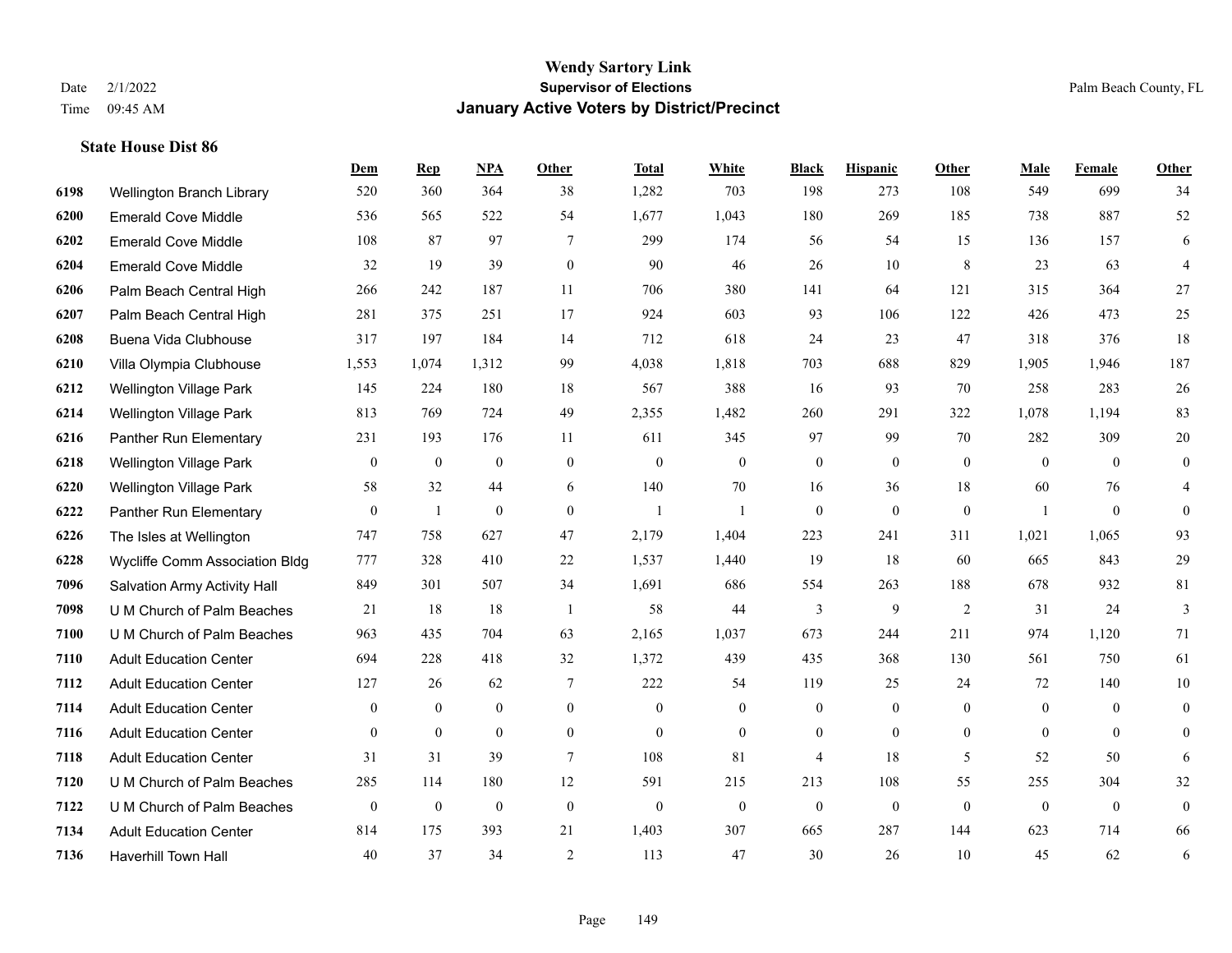|      |                            | <u>Dem</u> | Rep    | <b>NPA</b> | <u>Other</u> | <b>Total</b> | White  | <b>Black</b> | <b>Hispanic</b> | Other  | Male   | Female | <b>Other</b> |
|------|----------------------------|------------|--------|------------|--------------|--------------|--------|--------------|-----------------|--------|--------|--------|--------------|
| 7140 | <b>Haverhill Town Hall</b> | 171        | 78     | 99         | <sub>0</sub> | 354          | 110    | 126          |                 | 39     | 165    | 167    | 22           |
| 7142 | Clayton Hutcheson Hall B   |            |        | l 6        | $\Omega$     | 58           |        |              |                 |        | 26     | 32     |              |
| 7144 | Clayton Hutcheson Hall B   | 43         |        |            |              | -69          |        | 43           |                 | 10     | 28     | 34     |              |
|      | <b>State House Dist 86</b> | 48,562     | 32,708 | 34.116     | 2,508        | 117,894      | 63,937 | 21,614       | 19,808          | 12,535 | 51,874 | 61,876 | 4,144        |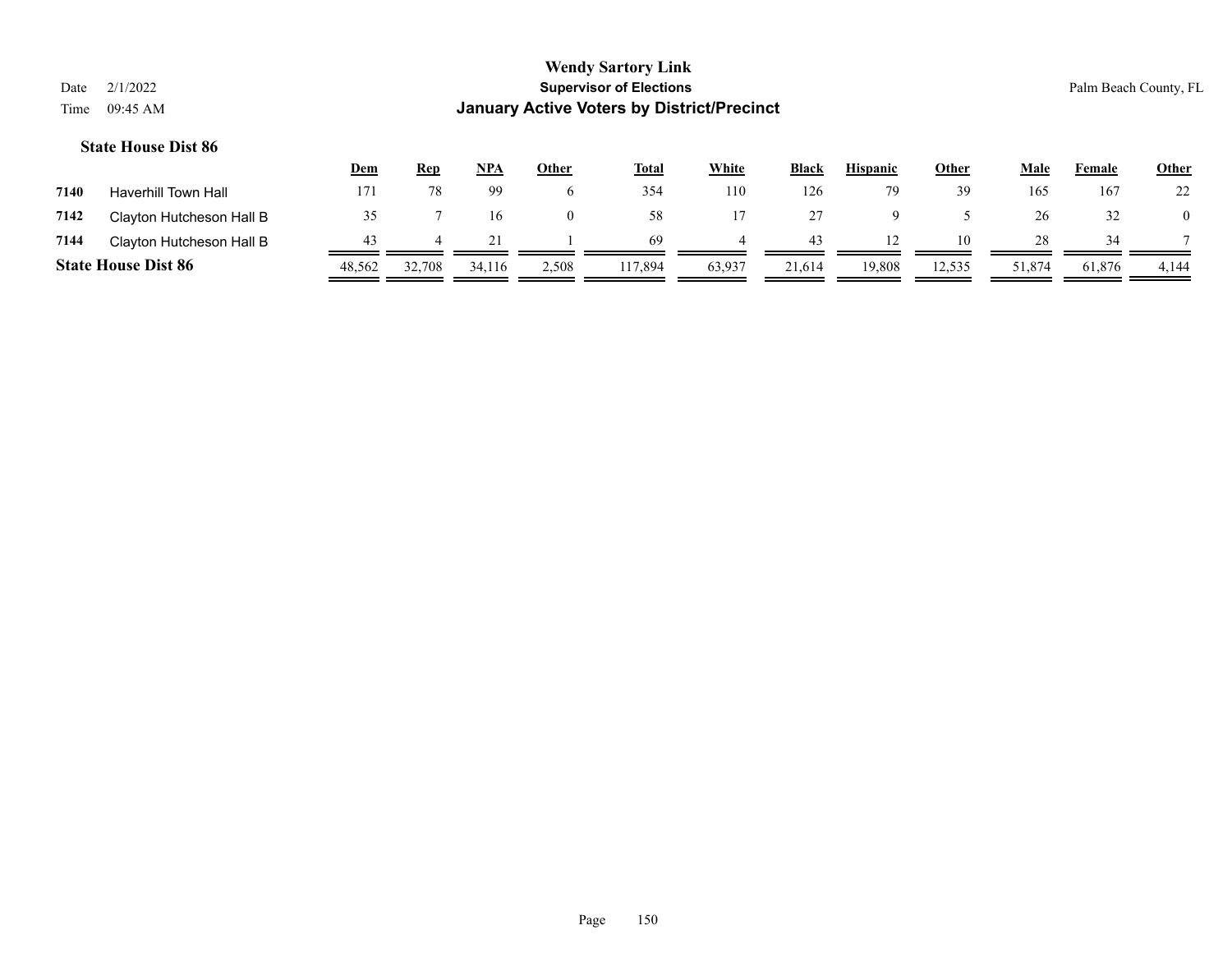|      |                               | Dem          | <b>Rep</b>   | NPA              | <b>Other</b>   | <b>Total</b>   | <b>White</b>   | <b>Black</b>     | <b>Hispanic</b> | <b>Other</b>   | <b>Male</b>  | Female       | Other            |
|------|-------------------------------|--------------|--------------|------------------|----------------|----------------|----------------|------------------|-----------------|----------------|--------------|--------------|------------------|
| 2056 | Clayton Hutcheson Hall B      | 715          | 319          | 568              | 18             | 1,620          | 502            | 288              | 665             | 165            | 714          | 819          | 87               |
| 2058 | Clayton Hutcheson Hall B      | 3            | $\mathbf{1}$ | $\mathbf{0}$     | $\mathbf{0}$   | $\overline{4}$ | 3              | $\mathbf{0}$     | $\mathbf{1}$    | $\theta$       | 2            | 2            | $\mathbf{0}$     |
| 2060 | West Gate Elementary          | 386          | 223          | 343              | 12             | 964            | 311            | 73               | 496             | 84             | 464          | 450          | 50               |
| 2062 | <b>Belvedere Elementary</b>   | 19           | 19           | 23               | $\overline{0}$ | 61             | 44             | 4                | $\,$ 8 $\,$     | 5              | 36           | 25           | $\boldsymbol{0}$ |
| 2064 | <b>Belvedere Elementary</b>   |              | $\mathbf{0}$ | $\theta$         | $\Omega$       | $\mathbf{1}$   | $\mathbf{1}$   | $\mathbf{0}$     | $\theta$        | $\Omega$       |              | $\theta$     | $\overline{0}$   |
| 2066 | Howard Park Community Center  | 141          | 86           | 99               | 6              | 332            | 172            | 53               | 71              | 36             | 155          | 169          | 8                |
| 2068 | <b>Conniston Middle</b>       | 429          | 257          | 326              | 16             | 1,028          | 397            | 101              | 456             | 74             | 465          | 523          | 40               |
| 2072 | <b>Belvedere Elementary</b>   | 610          | 358          | 498              | 28             | 1,494          | 560            | 157              | 622             | 155            | 642          | 763          | 89               |
| 2086 | <b>Cholee Lake Elementary</b> | 1,236        | 556          | 939              | 54             | 2,785          | 865            | 612              | 924             | 384            | 1,217        | 1,459        | 109              |
| 2090 | Pine Jog Environmental Center | $\mathbf{0}$ | 2            | $\boldsymbol{0}$ | $\overline{0}$ | 2              | $\mathbf{1}$   | $\boldsymbol{0}$ | $\mathbf{0}$    | $\overline{1}$ | $\mathbf{0}$ | $\mathbf{1}$ | 1                |
| 2092 | Pine Jog Environmental Center |              | $\mathbf{1}$ | $\mathbf{1}$     | $\mathbf{1}$   | $\overline{4}$ | $\overline{4}$ | $\mathbf{0}$     | $\theta$        | $\theta$       | 2            | 2            | $\mathbf{0}$     |
| 2096 | 1st Church of the Nazarene    | 253          | 70           | 192              | 5              | 520            | 112            | 21               | 342             | 45             | 244          | 247          | 29               |
| 2097 | 1st Church of the Nazarene    | 229          | 144          | 170              | 10             | 553            | 213            | 41               | 221             | 78             | 246          | 276          | 31               |
| 2098 | Iglesia Cristo Mi Redentor    | 431          | 224          | 349              | 26             | 1,030          | 328            | 160              | 447             | 95             | 434          | 532          | 64               |
| 2100 | Iglesia Cristo Mi Redentor    | 775          | 355          | 575              | 35             | 1,740          | 434            | 374              | 758             | 174            | 716          | 936          | 88               |
| 2102 | Union Congregational Church   | 1,176        | 343          | 658              | 39             | 2,216          | 487            | 648              | 852             | 229            | 890          | 1,217        | 109              |
| 2104 | Lake Lytal Park               | 502          | 234          | 344              | 25             | 1,105          | 306            | 231              | 459             | 109            | 462          | 588          | 55               |
| 2106 | Main Library                  | 613          | 277          | 425              | 38             | 1,353          | 516            | 246              | 461             | 130            | 580          | 716          | 57               |
| 2108 | <b>Berkshire Elementary</b>   | 733          | 338          | 662              | 35             | 1,768          | 468            | 203              | 907             | 190            | 771          | 905          | 92               |
| 2110 | <b>Berkshire Elementary</b>   | 177          | 85           | 140              | 6              | 408            | 132            | 50               | 177             | 49             | 168          | 218          | $22\,$           |
| 2112 | Palm Springs Middle           | 7            | 6            | $\overline{7}$   | $\Omega$       | 20             | 15             | 3                | $\mathbf{0}$    | 2              | 9            | 11           | $\mathbf{0}$     |
| 2114 | Main Library                  | 367          | 284          | 322              | 14             | 987            | 358            | 61               | 483             | 85             | 445          | 493          | 49               |
| 2115 | The Ark Church                | 76           | 49           | 62               | 5              | 192            | 88             | 12               | 71              | 21             | 87           | 94           | $11\,$           |
| 2116 | The Ark Church                | 800          | 560          | 716              | 37             | 2,113          | 912            | 150              | 880             | 171            | 895          | 1,140        | $78\,$           |
| 2117 | The Ark Church                |              | $\mathbf{0}$ | $\mathbf{1}$     | $\overline{0}$ | $\overline{2}$ | $\mathbf{1}$   | 1                | $\mathbf{0}$    | $\theta$       |              | $\mathbf{1}$ | $\mathbf{0}$     |
| 2118 | Palm Springs Middle           | $\theta$     | $\mathbf{0}$ | $\mathbf{0}$     | $\overline{0}$ | $\theta$       | $\mathbf{0}$   | $\boldsymbol{0}$ | $\mathbf{0}$    | $\theta$       | $\theta$     | $\theta$     | $\boldsymbol{0}$ |
| 2120 | Palm Springs Middle           | 57           | 23           | 52               | $\overline{1}$ | 133            | 33             | 13               | 58              | 29             | 51           | 71           | 11               |
| 2122 | Palm Springs Middle           |              | $\theta$     | $\theta$         | $\Omega$       |                | $\Omega$       |                  | $\theta$        | $\theta$       |              | $\theta$     | $\boldsymbol{0}$ |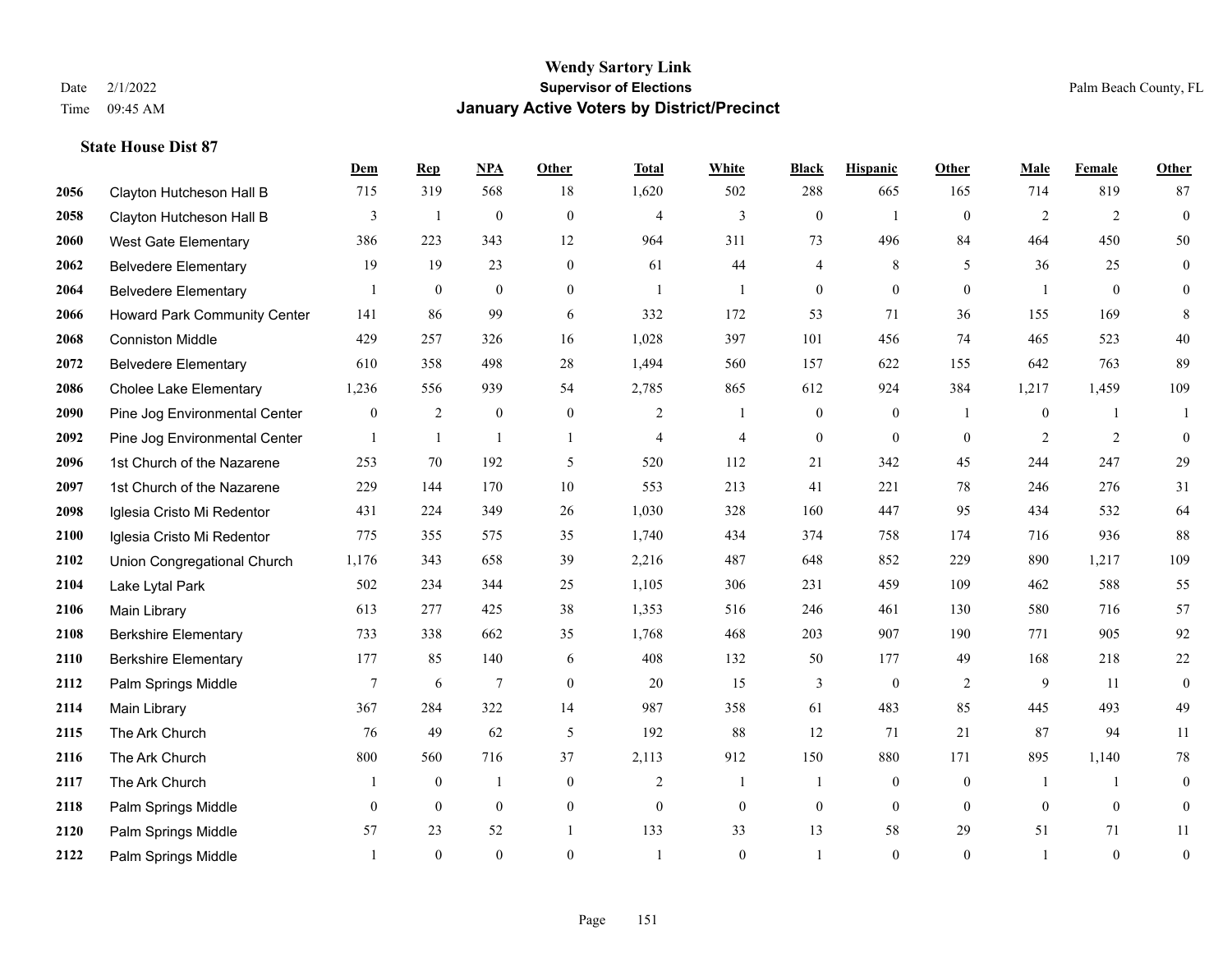|      |                                    | Dem              | <b>Rep</b>       | NPA              | <b>Other</b>     | <b>Total</b>     | <b>White</b>     | <b>Black</b>     | <b>Hispanic</b>  | <b>Other</b>   | <b>Male</b>    | <b>Female</b>  | <b>Other</b>     |
|------|------------------------------------|------------------|------------------|------------------|------------------|------------------|------------------|------------------|------------------|----------------|----------------|----------------|------------------|
| 2124 | Palm Springs Middle                | 5                | $\overline{4}$   | 8                | $\theta$         | 17               | 8                | 3                | 5                | $\overline{1}$ | 8              | 9              | $\Omega$         |
| 2125 | St Marys Orthodox Church           | 337              | 349              | 254              | 9                | 949              | 506              | 43               | 337              | 63             | 430            | 483            | 36               |
| 2126 | St Marys Orthodox Church           | 271              | 252              | 234              | 10               | 767              | 430              | 32               | 240              | 65             | 361            | 385            | 21               |
| 2127 | Lake Clarke Shores Town Hall       |                  | $\boldsymbol{0}$ |                  | $\mathbf{0}$     | $\overline{2}$   | $\boldsymbol{0}$ | $\boldsymbol{0}$ | $\overline{c}$   | $\mathbf{0}$   | $\overline{c}$ | $\mathbf{0}$   | $\overline{0}$   |
| 2128 | Palm Springs Middle                | $\theta$         | $\mathbf{0}$     | $\mathbf{0}$     | $\theta$         | $\theta$         | $\mathbf{0}$     | $\mathbf{0}$     | $\mathbf{0}$     | $\theta$       | $\theta$       | $\theta$       | $\boldsymbol{0}$ |
| 2130 | Cloud Lake Town Hall               | 43               | 63               | 60               | 8                | 174              | 126              | $\overline{2}$   | 33               | 13             | 87             | 81             | 6                |
| 2132 | Cloud Lake Town Hall               | 26               | 27               | 31               | $\mathbf{1}$     | 85               | 56               | $\overline{c}$   | 22               | 5              | 37             | 45             | $\overline{3}$   |
| 2134 | STEM Bldg at Cox Science Cent      | 522              | 321              | 426              | 32               | 1,301            | 488              | 62               | 636              | 115            | 592            | 654            | 55               |
| 2136 | Palmwood Lodge #303                | 659              | 454              | 568              | 43               | 1,724            | 749              | 81               | 731              | 163            | 782            | 863            | 79               |
| 2138 | Palmwood Lodge #303                | 333              | 158              | 272              | 21               | 784              | 312              | 78               | 305              | 89             | 365            | 386            | 33               |
| 2154 | <b>Forest Hill Elementary</b>      | 1,133            | 445              | 804              | 36               | 2,418            | 728              | 399              | 1,049            | 242            | 1,047          | 1,246          | 125              |
| 2158 | Community Of Hope                  | 1,087            | 423              | 858              | 28               | 2,396            | 596              | 436              | 1,049            | 315            | 1,051          | 1,231          | 114              |
| 2182 | <b>Greenacres Community Center</b> | 639              | 285              | 540              | 31               | 1,495            | 523              | 143              | 683              | 146            | 596            | 811            | 88               |
| 2184 | American Polish Club               | 1,088            | 386              | 808              | $42\,$           | 2,324            | 694              | 350              | 1,025            | 255            | 969            | 1,217          | 138              |
| 2186 | American Polish Club               | 319              | 138              | 239              | 7                | 703              | 209              | 112              | 316              | 66             | 312            | 361            | 30               |
| 2194 | LC Swain Middle                    | 1,089            | 367              | 742              | 41               | 2,239            | 760              | 472              | 779              | 228            | 946            | 1,189          | 104              |
| 2202 | LC Swain Middle                    | $\boldsymbol{0}$ | $\,$ 8 $\,$      | $\overline{1}$   | $\boldsymbol{0}$ | 9                | 6                | $\boldsymbol{0}$ | 3                | $\mathbf{0}$   | $\overline{4}$ | 5              | $\boldsymbol{0}$ |
| 2204 | <b>Heritage Elementary</b>         | 555              | 217              | 482              | 29               | 1,283            | 409              | 143              | 617              | 114            | 559            | 652            | 72               |
| 2206 | Heritage Elementary                | 460              | 194              | 337              | 16               | 1,007            | 320              | 222              | 337              | 128            | 440            | 517            | 50               |
| 2208 | American Finnish Club              | 6                | $\tau$           | $\overline{1}$   | -1               | 15               | 14               | $\boldsymbol{0}$ | $\boldsymbol{0}$ | -1             | 6              | 8              | -1               |
| 2210 | American Polish Club               | 231              | 97               | 140              | 5                | 473              | 172              | 112              | 140              | 49             | 190            | 264            | 19               |
| 2212 | American Polish Club               | $\bf{0}$         | $\boldsymbol{0}$ | $\mathbf{0}$     | $\mathbf{0}$     | $\boldsymbol{0}$ | $\mathbf{0}$     | $\mathbf{0}$     | $\mathbf{0}$     | $\mathbf{0}$   | $\mathbf{0}$   | $\overline{0}$ | $\overline{0}$   |
| 3002 | Palm Springs Middle                | 822              | 340              | 568              | 51               | 1,781            | 530              | 328              | 760              | 163            | 730            | 977            | 74               |
| 3004 | Community Of Hope                  | 66               | 41               | 64               | 3                | 174              | 66               | 10               | 73               | 25             | 86             | 77             | 11               |
| 3006 | Faith Presbyterian                 | 988              | 610              | 704              | 34               | 2,336            | 949              | 276              | 908              | 203            | 962            | 1,273          | 101              |
| 3008 | Palm Springs Middle                | $\mathbf{0}$     | $\boldsymbol{0}$ | $\boldsymbol{0}$ | $\mathbf{0}$     | $\theta$         | $\boldsymbol{0}$ | $\boldsymbol{0}$ | $\boldsymbol{0}$ | $\overline{0}$ | $\mathbf{0}$   | $\overline{0}$ | $\boldsymbol{0}$ |
| 3010 | Faith Presbyterian                 | 365              | 215              | 305              | 24               | 909              | 354              | 119              | 357              | 79             | 421            | 454            | 34               |
| 3012 | <b>Emmanuel Baptist Church</b>     | 632              | 572              | 429              | 22               | 1,655            | 997              | 45               | 519              | 94             | 695            | 898            | 62               |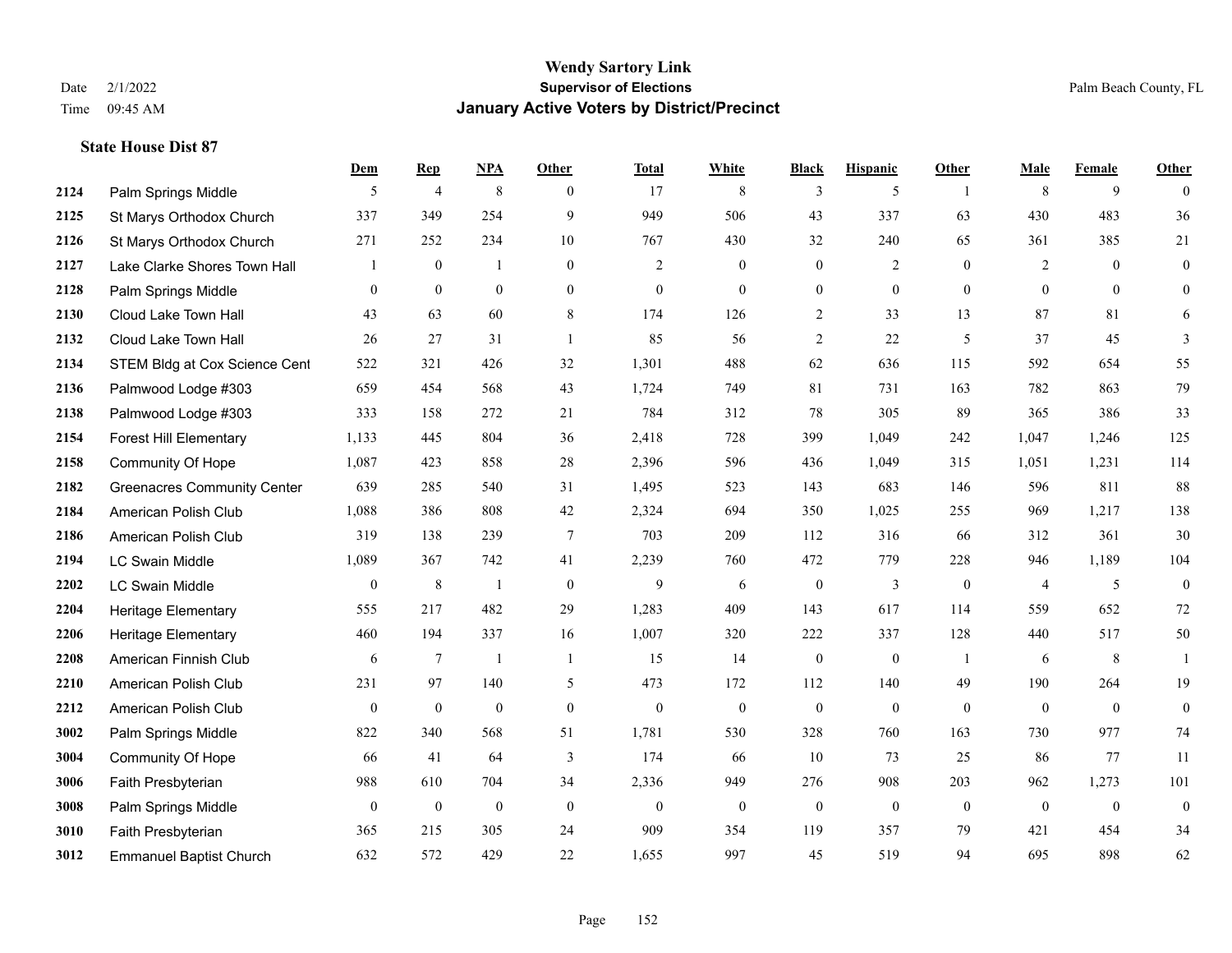|      |                                  | Dem              | <b>Rep</b>       | NPA              | <b>Other</b>     | <b>Total</b>     | <b>White</b>     | <b>Black</b>     | <b>Hispanic</b>  | <b>Other</b>   | <b>Male</b>      | <b>Female</b>   | <b>Other</b>     |
|------|----------------------------------|------------------|------------------|------------------|------------------|------------------|------------------|------------------|------------------|----------------|------------------|-----------------|------------------|
| 3014 | Lake Clarke Shores Town Hall     | 995              | 1,074            | 659              | 45               | 2,773            | 2,033            | 82               | 487              | 171            | 1,267            | 1,420           | 86               |
| 3016 | <b>Community Of Hope</b>         | 44               | 38               | 56               | 2                | 140              | 37               | 9                | 78               | 16             | 54               | 76              | $10\,$           |
| 3018 | Palm Springs Middle              | 11               | 10               | 9                | 3                | 33               | 12               | $\mathbf{0}$     | 17               | $\overline{4}$ | 13               | 19              | $\overline{1}$   |
| 3020 | Palm Springs Village Hall        | 969              | 621              | 804              | 38               | 2,432            | 972              | 172              | 1,085            | 203            | 1,069            | 1,250           | 113              |
| 3022 | Oasis De Amor Baptist Church     | 500              | 227              | 409              | 18               | 1,154            | 369              | 139              | 504              | 142            | 542              | 546             | 66               |
| 3024 | Palm Springs Library             | 713              | 404              | 579              | 22               | 1,718            | 644              | 197              | 689              | 188            | 757              | 858             | 103              |
| 3026 | Palm Springs Village Hall        | $\mathbf{0}$     | $\boldsymbol{0}$ | $\boldsymbol{0}$ | $\boldsymbol{0}$ | $\boldsymbol{0}$ | $\boldsymbol{0}$ | $\boldsymbol{0}$ | $\boldsymbol{0}$ | $\mathbf{0}$   | $\boldsymbol{0}$ | $\mathbf{0}$    | $\boldsymbol{0}$ |
| 3028 | Palm Springs Village Hall        | 2                | $\mathbf{1}$     | $\overline{0}$   | $\overline{0}$   | 3                | $\overline{0}$   | $\mathbf{0}$     | 3                | $\theta$       |                  | $\overline{2}$  | $\mathbf{0}$     |
| 3030 | Palm Springs Village Hall        | $\overline{0}$   | $\boldsymbol{0}$ | $\mathbf{0}$     | $\overline{0}$   | $\boldsymbol{0}$ | $\mathbf{0}$     | $\boldsymbol{0}$ | $\mathbf{0}$     | $\mathbf{0}$   | $\mathbf{0}$     | $\mathbf{0}$    | $\mathbf{0}$     |
| 3032 | Special Olympics of PBC          | 680              | 326              | 535              | 35               | 1,576            | 567              | 267              | 608              | 134            | 731              | 764             | 81               |
| 3034 | <b>Sunlight Community Church</b> | 157              | 103              | 79               | 6                | 345              | 185              | 41               | 99               | 20             | 154              | 181             | $10\,$           |
| 3036 | <b>Sunlight Community Church</b> | 384              | 212              | 288              | 15               | 899              | 371              | 179              | 260              | 89             | 404              | 466             | $29\,$           |
| 3038 | <b>Sunlight Community Church</b> | 719              | 308              | 553              | 31               | 1,611            | 655              | 254              | 530              | 172            | 752              | 781             | $78\,$           |
| 3044 | Holy Redeemer Church             | 218              | 67               | 193              | 8                | 486              | 135              | 102              | 209              | 40             | 212              | 259             | 15               |
| 3048 | Holy Redeemer Church             | 590              | 219              | 472              | 24               | 1,305            | 393              | 259              | 525              | 128            | 583              | 662             | 60               |
| 3050 | Holy Redeemer Church             | 7                | 7                | $\overline{2}$   | $\boldsymbol{0}$ | 16               | 9                | 6                | 1                | $\mathbf{0}$   | 9                | $7\phantom{.0}$ | $\boldsymbol{0}$ |
| 3052 | Our Savior Lutheran Church       | 402              | 112              | 252              | 13               | 779              | 216              | 216              | 276              | 71             | 368              | 374             | 37               |
| 3058 | Our Savior Lutheran Church       | $\mathbf{0}$     | $\bf{0}$         | $\overline{2}$   | $\boldsymbol{0}$ | $\overline{c}$   | $\mathbf{1}$     | 1                | $\boldsymbol{0}$ | $\overline{0}$ | -1               | -1              | $\boldsymbol{0}$ |
| 3060 | Our Savior Lutheran Church       | 255              | 53               | 152              | 6                | 466              | 105              | 171              | 154              | 36             | 179              | 267             | $20\,$           |
| 3062 | Our Savior Lutheran Church       | 1,028            | 320              | 601              | 52               | 2,001            | 801              | 432              | 585              | 183            | 940              | 969             | 92               |
| 3070 | Mid County Senior Center         | 717              | 268              | 576              | 35               | 1,596            | 517              | 377              | 504              | 198            | 733              | 788             | 75               |
| 3071 | Holy Redeemer Church             | $\boldsymbol{0}$ | $\bf{0}$         | $\boldsymbol{0}$ | $\boldsymbol{0}$ | $\boldsymbol{0}$ | $\boldsymbol{0}$ | $\boldsymbol{0}$ | $\boldsymbol{0}$ | $\mathbf{0}$   | $\mathbf{0}$     | $\mathbf{0}$    | $\boldsymbol{0}$ |
| 3072 | Holy Redeemer Church             | 134              | 24               | 93               | $\tau$           | 258              | 70               | 101              | 52               | 35             | 100              | 146             | 12               |
| 3080 | American Finnish Club            | 853              | 224              | 576              | 40               | 1,693            | 397              | 528              | 578              | 190            | 732              | 859             | 102              |
| 7138 | <b>Westgate Community Center</b> | 1,555            | 450              | 909              | 31               | 2,945            | 688              | 959              | 997              | 301            | 1,308            | 1,497           | 140              |
| 7146 | Clayton Hutcheson Hall B         | 233              | 15               | 102              | 3                | 353              | 25               | 219              | 83               | 26             | 125              | 210             | 18               |
| 7148 | Howard Park Community Center     | 93               | 35               | 57               | 8                | 193              | 102              | 38               | 29               | 24             | 98               | 87              | $\,8\,$          |
| 7149 | Howard Park Community Center     | 60               | 14               | 48               | $\overline{2}$   | 124              | 19               | 50               | 34               | 21             | 57               | 55              | 12               |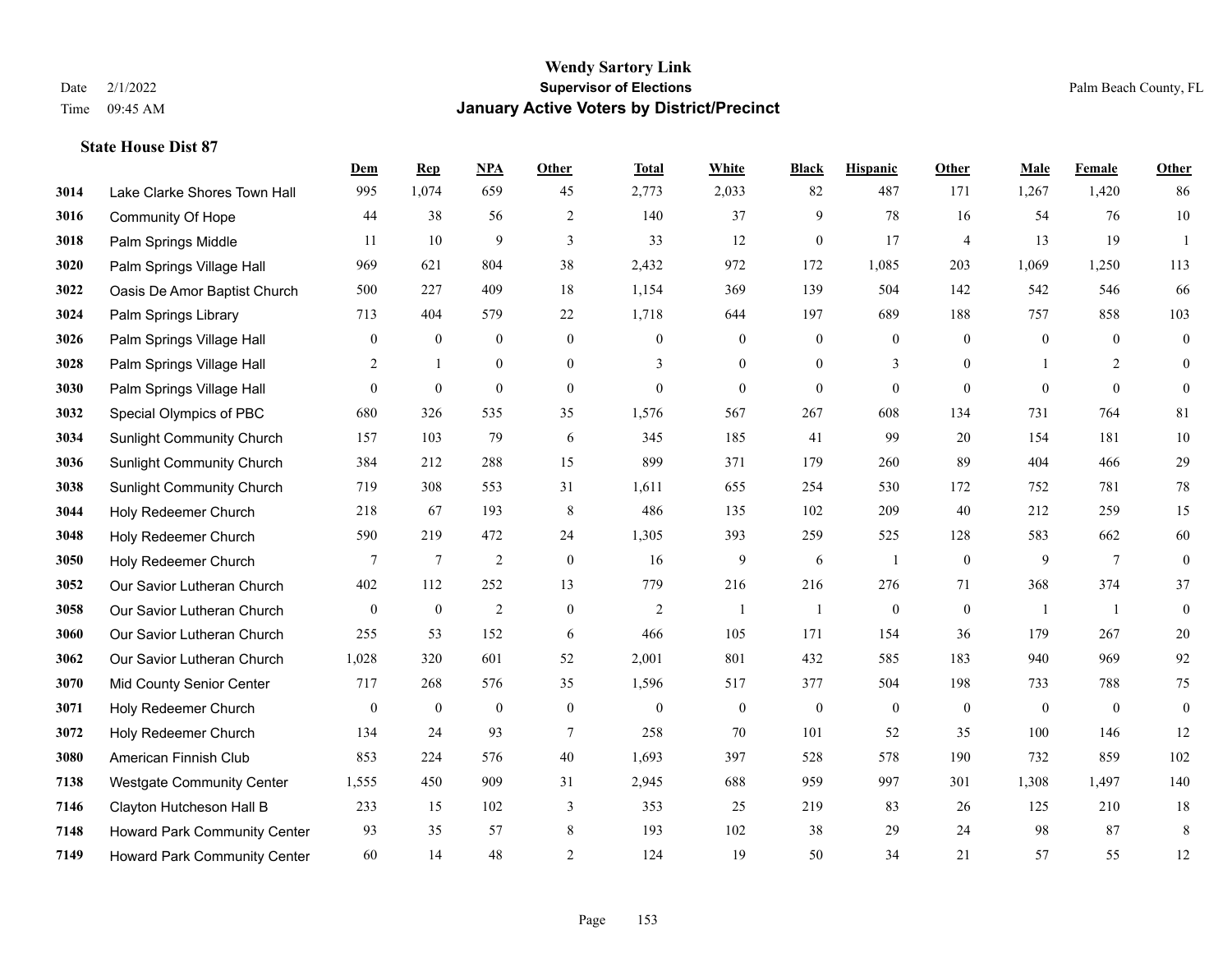| Date<br>Time                                                                                                                                                    | 2/1/2022<br>09:45 AM       |              |                |                |              | <b>Wendy Sartory Link</b><br><b>Supervisor of Elections</b><br><b>January Active Voters by District/Precinct</b> |              |                |              |                |                |          | Palm Beach County, FL |
|-----------------------------------------------------------------------------------------------------------------------------------------------------------------|----------------------------|--------------|----------------|----------------|--------------|------------------------------------------------------------------------------------------------------------------|--------------|----------------|--------------|----------------|----------------|----------|-----------------------|
| <b>State House Dist 87</b><br><b>White</b><br>$NPA$<br><b>Hispanic</b><br>Male<br>Dem<br><b>Other</b><br>Black<br>Other<br>Female<br><b>Rep</b><br><u>Total</u> |                            |              |                |                |              |                                                                                                                  |              |                |              |                |                |          |                       |
| 8001                                                                                                                                                            | Federal Only               | $\mathbf{0}$ | $\overline{0}$ | $\overline{0}$ | $\mathbf{0}$ | $\overline{0}$                                                                                                   | $\mathbf{0}$ | $\overline{0}$ | $\mathbf{0}$ | $\overline{0}$ | $\overline{0}$ | $\theta$ |                       |
| 8002                                                                                                                                                            | State Only                 | 129          | 99             | 110            |              | 340                                                                                                              | 261          | 13             | 13           | 53             | 150            | 177      |                       |
|                                                                                                                                                                 | <b>State House Dist 87</b> | 32,864       | 16.018         | 24,464         | 1,351        | 74,697                                                                                                           | 26.849       | 11.785         | 28,685       | 7,378          | 32,715         | 38,465   | 3,517                 |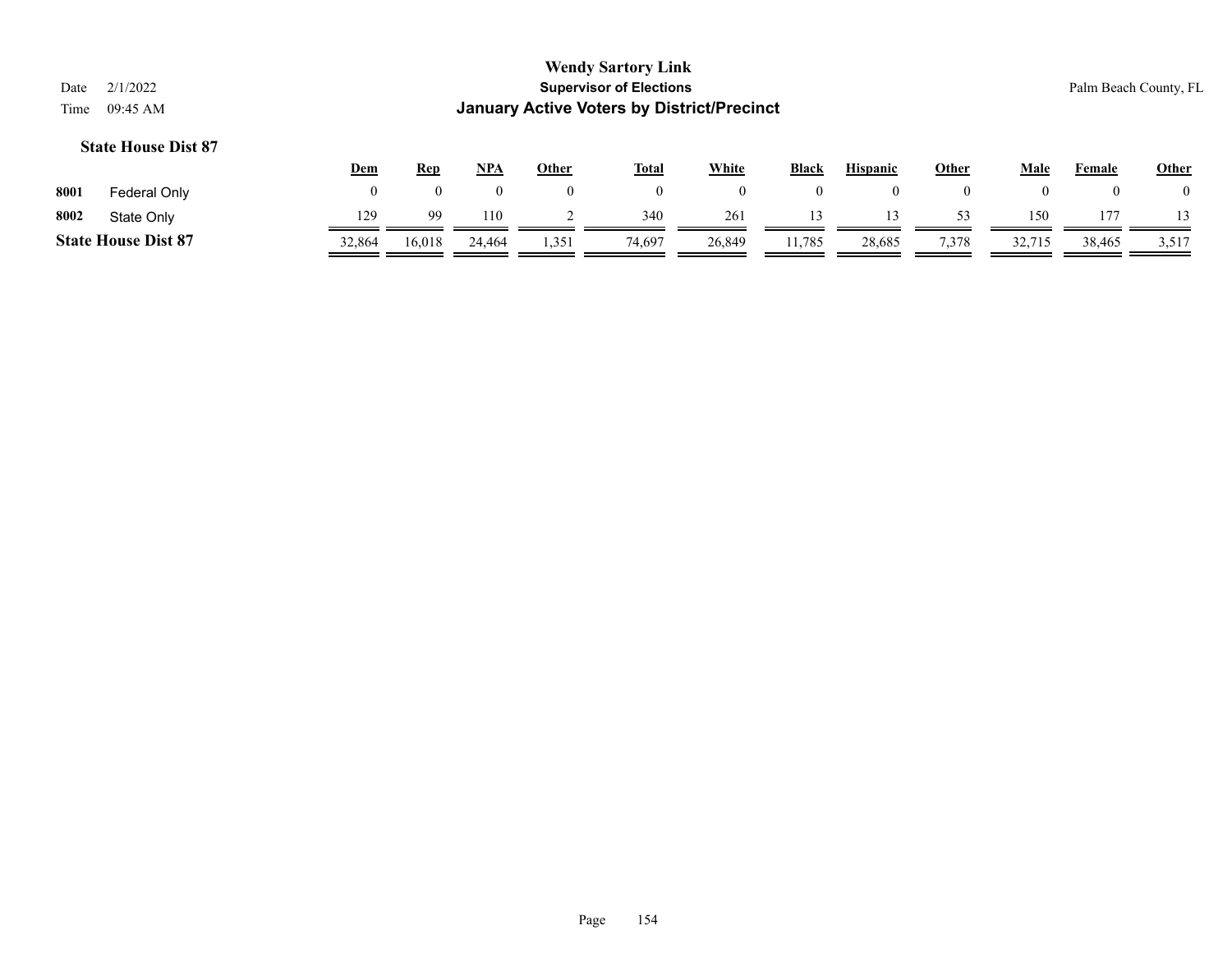**State House Dist 88**

#### **Wendy Sartory Link** Date 2/1/2022 **Supervisor of Elections** Palm Beach County, FL Time 09:45 AM **January Active Voters by District/Precinct**

Casa Rio Clubhouse 816 424 518 36 1,794 899 401 242 252 779 954 61

**Dem Rep NPA Other Total White Black Hispanic Other Male Female Other**

# RB Prep Achievement Academy 15 4 3 0 22 9 8 1 4 13 6 3 RB Prep Achievement Academy 419 117 255 21 812 229 329 150 104 349 440 23 Palm Lake Estates - The Pines 63 77 48 4 192 157 15 6 14 90 96 6 RB Prep Achievement Academy 0 0 0 0 0 0 0 0 0 0 0 0 Palm Lake Estates - The Pines 118 117 84 5 324 266 15 27 16 136 178 10 Lake Park Town Hall 0 0 0 0 0 0 0 0 0 0 0 0 PBC Fire Rescue #68 1,025 420 533 37 2,015 824 846 116 229 940 989 86 Lake Park Town Hall 274 357 264 27 922 761 35 58 68 421 478 23 Belvedere Elementary 559 380 393 25 1,357 1,069 30 151 107 644 667 46 Belvedere Elementary 0 0 0 0 0 0 0 0 0 0 0 0 Belvedere Elementary 144 121 127 8 400 327 17 28 28 193 197 10 South Olive Community Center 569 425 393 34 1,421 1,080 31 202 108 666 708 47 1st Congregational Church 693 306 413 43 1,455 1,072 71 192 120 715 687 53 1st Congregational Church 480 229 373 29 1,111 783 94 153 81 525 547 39 Our Savior Lutheran Church 374 145 276 20 815 564 79 93 79 400 383 32 Boynton Beach Fire Station #2 753 178 378 20 1,329 464 556 169 140 588 689 52 Golfview Harbour Clubhouse 67 69 52 7 195 142 31 11 11 98 91 6 Crosspointe Elementary 114 81 90 3 288 176 57 21 34 142 140 6 Crosspointe Elementary 207 86 152 18 463 180 110 98 75 201 242 20 Atlantic High 0 0 0 0 0 0 0 0 0 0 0 0 Carver Middle 565 48 163 11 787 103 587 31 66 366 371 50 J F Kennedy Middle 0 0 0 0 0 0 0 0 0 0 0 0 St John Lutheran Church 279 12 91 6 388 25 316 23 24 126 246 16

 St John Lutheran Church 1,073 204 430 17 1,724 491 999 70 164 787 875 62 RB Prep Achievement Academy 0 0 0 0 0 0 0 0 0 0 0 0 RB Prep Achievement Academy 1 1 0 0 0 2 1 1 0 1 0 0 1 1 0 RB Prep Achievement Academy 0 0 0 0 0 0 0 0 0 0 0 0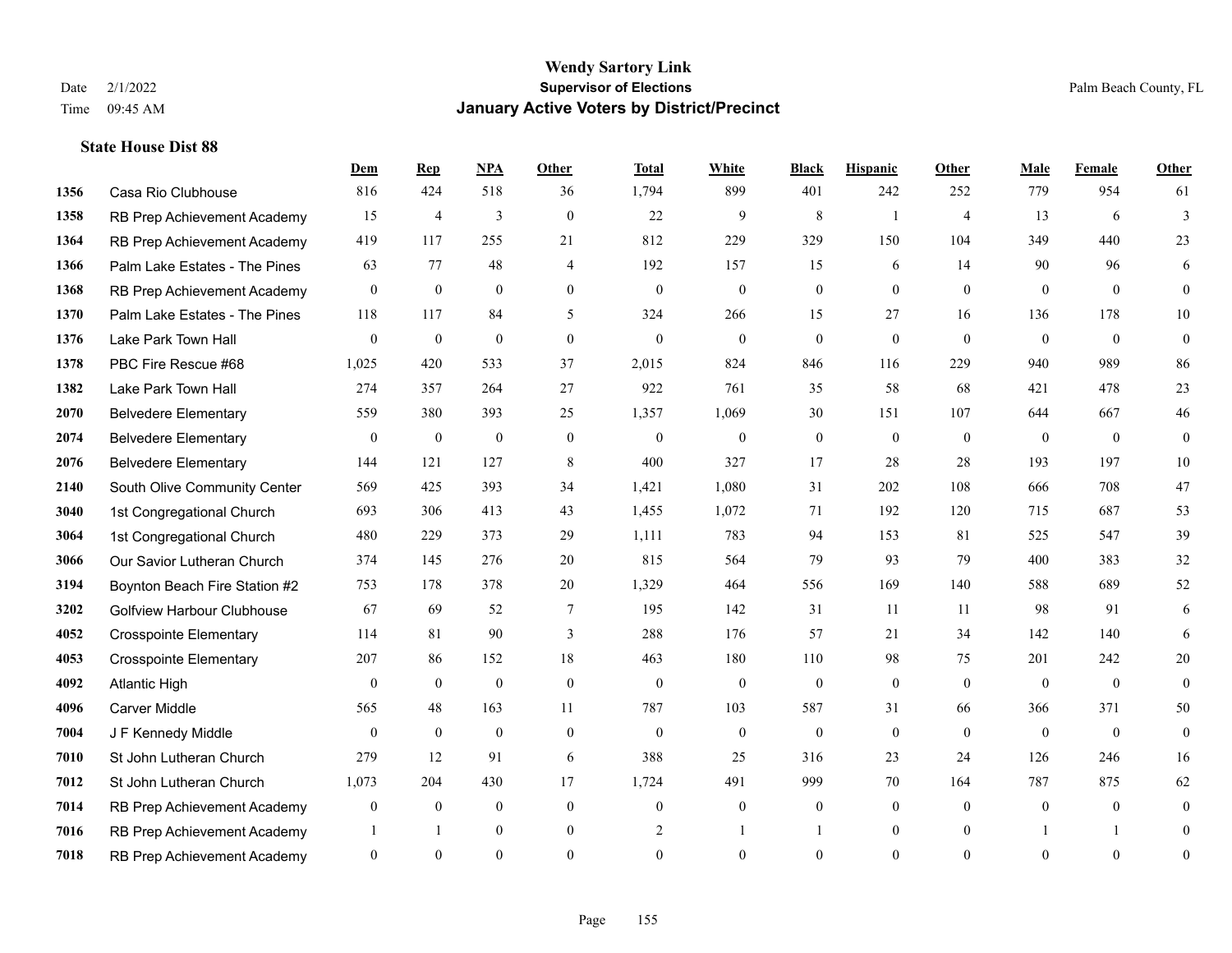|      |                                  | Dem            | <b>Rep</b>       | NPA              | <b>Other</b>   | <b>Total</b> | <b>White</b>   | <b>Black</b>     | <b>Hispanic</b> | <b>Other</b>    | <b>Male</b>    | <b>Female</b>  | <b>Other</b>     |
|------|----------------------------------|----------------|------------------|------------------|----------------|--------------|----------------|------------------|-----------------|-----------------|----------------|----------------|------------------|
| 7020 | RB Prep Achievement Academy      | $\mathbf{0}$   | $\mathbf{0}$     | $\boldsymbol{0}$ | $\theta$       | $\mathbf{0}$ | $\overline{0}$ | $\mathbf{0}$     | $\overline{0}$  | $\theta$        | $\mathbf{0}$   | $\overline{0}$ | $\Omega$         |
| 7022 | J F Kennedy Middle               | 886            | 184              | 373              | 27             | 1,470        | 294            | 812              | 151             | 213             | 661            | 763            | 46               |
| 7024 | Hurst Chapel AME Church          | 1,575          | 88               | 361              | 22             | 2,046        | 155            | 1,656            | 93              | 142             | 841            | 1,138          | 67               |
| 7025 | Hurst Chapel AME Church          | 272            | 38               | 116              | $\overline{4}$ | 430          | 63             | 267              | 42              | 58              | 160            | 254            | 16               |
| 7026 | Lindsey Davis Senior Comm Ctr    | 2,260          | 83               | 453              | 20             | 2,816        | 69             | 2,509            | 41              | 197             | 1,158          | 1,568          | $90\,$           |
| 7028 | <b>Wells Recreation Center</b>   | 1,851          | 149              | 479              | 19             | 2,498        | 245            | 1,954            | 102             | 197             | 1,087          | 1,321          | $90\,$           |
| 7030 | Riviera Beach Marina Event Ctr   | 198            | 321              | 174              | 22             | 715          | 571            | 49               | 47              | 48              | 363            | 333            | 19               |
| 7034 | Suncoast High                    | 1,301          | 205              | 506              | 25             | 2,037        | 355            | 1,237            | 151             | 294             | 841            | 1,121          | 75               |
| 7036 | RB Prep Achievement Academy      | $\mathbf{0}$   | $\boldsymbol{0}$ | 6                | $\mathbf{0}$   | 6            | $\overline{0}$ | $\mathbf{0}$     | $\mathbf{0}$    | 6               | $\overline{4}$ | $\mathbf{1}$   | $\mathbf{1}$     |
| 7038 | RB Prep Achievement Academy      | $\mathbf{0}$   | $\mathbf{0}$     | $\mathbf{0}$     | $\mathbf{0}$   | $\mathbf{0}$ | $\mathbf{0}$   | $\mathbf{0}$     | $\mathbf{0}$    | $\overline{0}$  | $\overline{0}$ | $\mathbf{0}$   | $\boldsymbol{0}$ |
| 7040 | Mary McLeod Bethune Elementa     | 1,233          | 56               | 262              | 14             | 1,565        | 39             | 1.377            | 50              | 99              | 623            | 897            | 45               |
| 7041 | Mary McLeod Bethune Elementa     | 395            | 30               | 135              | $\tau$         | 567          | 45             | 437              | 28              | 57              | 219            | 323            | 25               |
| 7042 | Dan Calloway Complex             | 1,716          | 72               | 408              | 21             | 2,217        | 45             | 1,950            | 47              | 175             | 904            | 1,243          | $70\,$           |
| 7044 | <b>Wells Recreation Center</b>   | 1,384          | 89               | 386              | 17             | 1,876        | 192            | 1,469            | 67              | 148             | 778            | 1,022          | 76               |
| 7046 | Riviera Beach Marina Event Ctr   | 37             | 32               | 20               | 5              | 94           | 77             | 8                | 2               | $7\phantom{.0}$ | 54             | 39             | $\mathbf{1}$     |
| 7048 | <b>Crossroads Baptist Church</b> | 276            | 9                | 96               | 10             | 391          | 9              | 325              | 29              | 28              | 132            | 242            | 17               |
| 7050 | <b>Crossroads Baptist Church</b> |                | 2                | 1                | $\mathbf{0}$   | 4            | 3              | $\boldsymbol{0}$ | $\mathbf{0}$    | $\overline{1}$  | -1             | 3              | $\mathbf{0}$     |
| 7052 | <b>Crossroads Baptist Church</b> | $\theta$       | $\overline{0}$   | $\mathbf{0}$     | $\theta$       | $\theta$     | $\overline{0}$ | $\theta$         | $\theta$        | $\theta$        | $\theta$       | $\theta$       | $\mathbf{0}$     |
| 7054 | Crossroads Baptist Church        | 993            | 75               | 294              | 14             | 1,376        | 111            | 1,046            | 75              | 144             | 594            | 723            | 59               |
| 7056 | <b>Crossroads Baptist Church</b> | $\overline{0}$ | $\mathbf{0}$     | $\mathbf{0}$     | $\mathbf{0}$   | $\theta$     | $\overline{0}$ | $\mathbf{0}$     | $\mathbf{0}$    | $\theta$        | $\mathbf{0}$   | $\theta$       | $\boldsymbol{0}$ |
| 7058 | Palm Beach Lakes High            | 1,428          | 363              | 619              | 44             | 2,454        | 818            | 1,108            | 304             | 224             | 998            | 1,359          | 97               |
| 7060 | <b>Ephesus Adventist Academy</b> | 1,164          | 63               | 239              | 17             | 1,483        | 106            | 1,214            | 52              | 111             | 605            | 828            | $50\,$           |
| 7062 | Mangonia Park Town Hall          | 720            | 39               | 188              | 10             | 957          | 77             | 774              | 40              | 66              | 387            | 542            | $28\,$           |
| 7064 | Grace Episcopal Church           | 1,315          | 166              | 451              | 34             | 1,966        | 341            | 1,278            | 133             | 214             | 843            | 1,032          | 91               |
| 7066 | Northboro Elementary             | 1,064          | 198              | 452              | 28             | 1,742        | 468            | 919              | 176             | 179             | 797            | 871            | 74               |
| 7068 | Pleasant City Community Center   | 965            | 246              | 512              | 34             | 1,757        | 791            | 629              | 175             | 162             | 865            | 808            | 84               |
| 7070 | Northboro Elementary             | 453            | 398              | 378              | 38             | 1,267        | 1,008          | 67               | 86              | 106             | 583            | 649            | 35               |
| 7072 | <b>Egret Lake Elementary</b>     | 491            | 116              | 233              | 9              | 849          | 218            | 381              | 139             | 111             | 368            | 451            | 30               |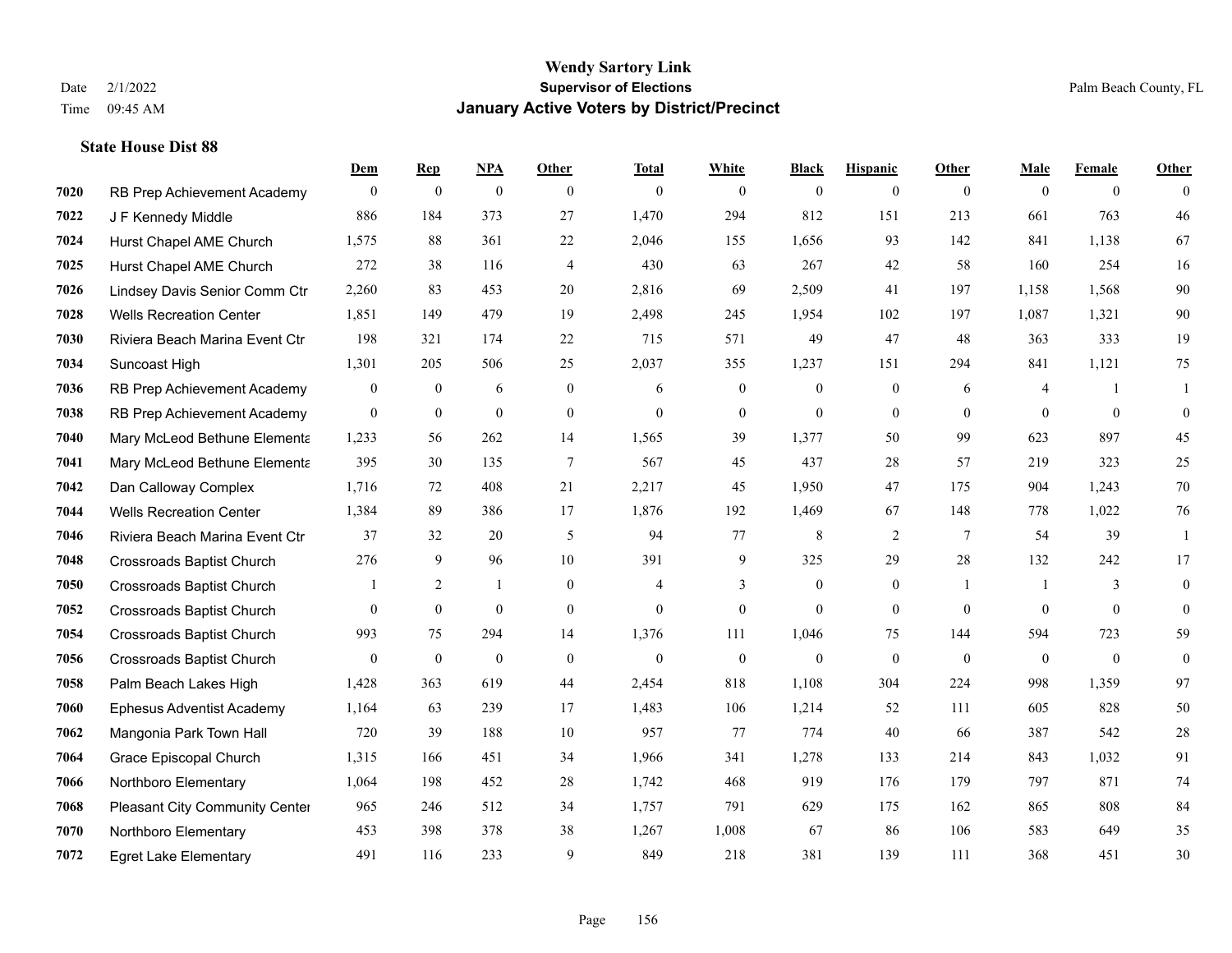|      |                                     | Dem   | <b>Rep</b>     | NPA              | <b>Other</b>   | <b>Total</b> | <b>White</b> | <b>Black</b>   | <b>Hispanic</b> | <b>Other</b>   | <b>Male</b> | Female | <b>Other</b>     |
|------|-------------------------------------|-------|----------------|------------------|----------------|--------------|--------------|----------------|-----------------|----------------|-------------|--------|------------------|
| 7080 | <b>Egret Lake Elementary</b>        | 21    | 2              | $\overline{1}$   | $\mathbf{0}$   | 24           | 23           | $\mathbf{0}$   | $\overline{0}$  | $\overline{1}$ | 7           | 16     | -1               |
| 7088 | Whitehall Clubhouse #3              | 675   | 486            | 464              | 51             | 1,676        | 1,059        | 252            | 200             | 165            | 772         | 856    | 48               |
| 7090 | <b>Bear Lakes Middle</b>            | 1,320 | 491            | 839              | 59             | 2,709        | 1,076        | 935            | 387             | 311            | 1,178       | 1,415  | 116              |
| 7092 | Palm Beach Lakes High               | 115   | 38             | 75               | $\overline{4}$ | 232          | 86           | 67             | 22              | 57             | 107         | 112    | 13               |
| 7094 | Salvation Army Activity Hall        | 608   | 80             | 282              | 12             | 982          | 161          | 513            | 129             | 179            | 419         | 517    | $46\,$           |
| 7102 | First Christian Church              | 748   | 191            | 332              | 23             | 1,294        | 424          | 640            | 105             | 125            | 491         | 758    | 45               |
| 7104 | WPB City Fire Station #5            | 729   | 417            | 441              | 30             | 1,617        | 1,006        | 277            | 188             | 146            | 704         | 863    | 50               |
| 7106 | Roosevelt Elementary                | 2,045 | 170            | 582              | 33             | 2,830        | 274          | 2,092          | 249             | 215            | 1,133       | 1,579  | 118              |
| 7108 | <b>Chamber of Commerce</b>          | 410   | 414            | 357              | 56             | 1,237        | 936          | 57             | 108             | 136            | 578         | 622    | 37               |
| 7124 | First Christian Church              | 1,206 | 138            | 348              | 17             | 1,709        | 195          | 1,240          | 113             | 161            | 754         | 896    | 59               |
| 7126 | First Christian Church              | 1,509 | 505            | 795              | 85             | 2,894        | 1,121        | 1,069          | 410             | 294            | 1,202       | 1,581  | 111              |
| 7128 | <b>Westward Elementary</b>          | 1,947 | 128            | 508              | 26             | 2,609        | 162          | 2,126          | 119             | 202            | 1.058       | 1,455  | 96               |
| 7130 | Alexander W Dreyfoos SOA High       | 818   | 826            | 805              | 76             | 2,525        | 1,939        | 118            | 205             | 263            | 1,273       | 1,183  | 69               |
| 7132 | WPB City Hall Flagler Gallery       | 670   | 707            | 615              | 72             | 2,064        | 1,629        | 91             | 145             | 199            | 1,046       | 951    | 67               |
| 7150 | <b>Howard Park Community Center</b> | 354   | 284            | 304              | 39             | 981          | 786          | 44             | 81              | 70             | 496         | 460    | $25\,$           |
| 7160 | South Grade Elementary              | 924   | 227            | 474              | 24             | 1,649        | 516          | 627            | 327             | 179            | 798         | 775    | 76               |
| 7162 | <b>Osborne Community Center</b>     | 851   | 123            | 381              | 25             | 1,380        | 249          | 706            | 291             | 134            | 627         | 695    | 58               |
| 7168 | Maddock Park                        | 1,504 | 642            | 928              | 57             | 3,131        | 1,523        | 814            | 520             | 274            | 1,434       | 1,584  | 113              |
| 7174 | <b>Rolling Green Elementary</b>     | 1,029 | 234            | 521              | 30             | 1,814        | 564          | 686            | 406             | 158            | 795         | 940    | 79               |
| 7178 | Temple Beth Kodesh                  | 1,531 | 194            | 594              | 30             | 2,349        | 454          | 1,333          | 359             | 203            | 1,056       | 1,184  | 109              |
| 7179 | Village Royale on the Green         | 812   | 233            | 354              | 24             | 1,423        | 586          | 575            | 143             | 119            | 609         | 753    | 61               |
| 7180 | St John Missionary Baptist Chr      | 1,768 | 137            | 484              | 18             | 2,407        | 240          | 1,793          | 173             | 201            | 1,029       | 1,284  | 94               |
| 7182 | Carolyn Sims Center                 | 1,481 | 69             | 372              | 13             | 1,935        | 79           | 1,626          | 85              | 145            | 800         | 1,058  | $77\,$           |
| 7184 | St John Missionary Baptist Chr      | 2     | $\overline{4}$ | $\boldsymbol{0}$ | $\mathbf{0}$   | 6            | 4            | $\overline{1}$ | $\bf{0}$        | -1             | 4           | 2      | $\boldsymbol{0}$ |
| 7186 | Boynton Beach Senior Center         | 1,466 | 423            | 740              | 56             | 2,685        | 1,072        | 1,082          | 276             | 255            | 1,260       | 1,308  | 117              |
| 7196 | <b>Atlantic High</b>                | 1,513 | 239            | 527              | 21             | 2,300        | 606          | 1,362          | 124             | 208            | 1,054       | 1,155  | 91               |
| 7200 | Pompey Park Recreation Center       | 1,327 | 237            | 447              | 23             | 2,034        | 510          | 1,289          | 106             | 129            | 926         | 1,050  | 58               |
| 7210 | Village Academy                     | 1,760 | 104            | 430              | 17             | 2,311        | 130          | 1,869          | 145             | 167            | 956         | 1,257  | 98               |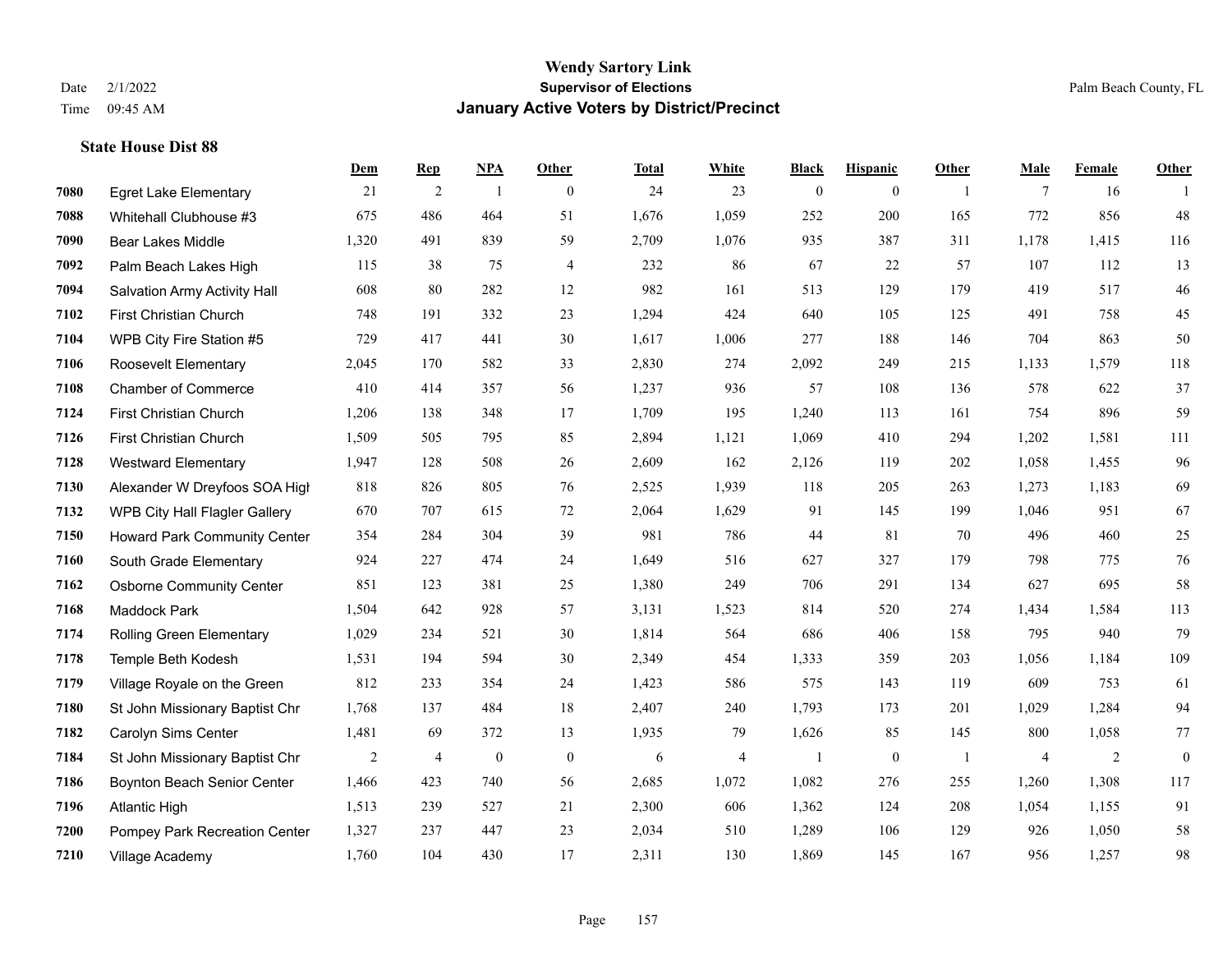|                            | <b>Wendy Sartory Link</b>                  |                       |
|----------------------------|--------------------------------------------|-----------------------|
| Date 2/1/2022              | <b>Supervisor of Elections</b>             | Palm Beach County, FL |
| Time $09:45 \text{ AM}$    | January Active Voters by District/Precinct |                       |
| <b>State House Dist 88</b> |                                            |                       |

|      |                            | <u>Dem</u> | <b>Rep</b> | NPA    | Other | <b>Total</b> | <b>White</b> | <b>Black</b> | <b>Hispanic</b> | Other | Male           | Female | <b>Other</b> |
|------|----------------------------|------------|------------|--------|-------|--------------|--------------|--------------|-----------------|-------|----------------|--------|--------------|
| 7212 | Delray Beach Library       | .316       | 241        | 479    | 30    | 2,066        | 580          | 195          |                 | 176   | $1.01^{\circ}$ | 981    | 68           |
|      | <b>State House Dist 88</b> | 61,045     | 14,807     | 25,657 | 1,763 | 103,272      | 33,712       | 50,573       | 403.            | 9,584 | 45,629         | 53,806 | 3,837        |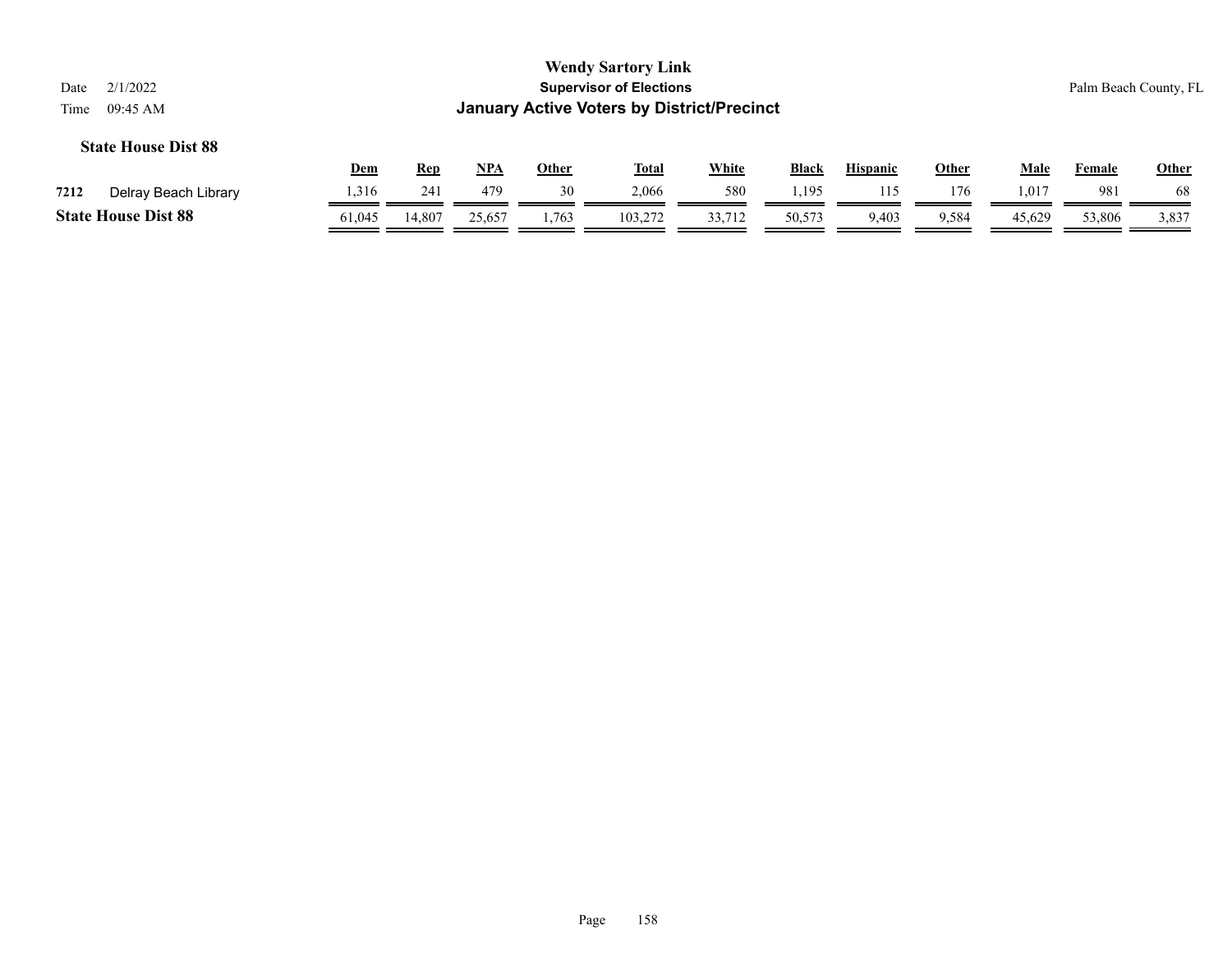|      |                                      | Dem              | <b>Rep</b>       | NPA              | Other          | <b>Total</b>     | <b>White</b>     | <b>Black</b>     | <b>Hispanic</b> | Other        | <b>Male</b>    | <b>Female</b>  | <b>Other</b>     |
|------|--------------------------------------|------------------|------------------|------------------|----------------|------------------|------------------|------------------|-----------------|--------------|----------------|----------------|------------------|
| 1384 | Phil Foster Park Marine Center       | 301              | 572              | 291              | 30             | 1,194            | 1,060            | 20               | 41              | 73           | 588            | 578            | 28               |
| 1386 | Phil Foster Park Marine Center       | 586              | 1,143            | 718              | 86             | 2,533            | 2,184            | 58               | 89              | 202          | 1,169          | 1,298          | 66               |
| 1388 | Palm Beach Shores Town Hall          | 272              | 455              | 314              | 24             | 1,065            | 973              | 11               | 20              | 61           | 493            | 545            | 27               |
| 1389 | Palm Beach Shores Town Hall          | $\mathbf{0}$     | $\mathbf{0}$     | $\boldsymbol{0}$ | $\mathbf{0}$   | $\mathbf{0}$     | $\mathbf{0}$     | $\boldsymbol{0}$ | $\overline{0}$  | $\mathbf{0}$ | $\overline{0}$ | $\mathbf{0}$   | $\mathbf{0}$     |
| 1390 | St Edwards Church                    | 453              | 1,190            | 536              | 62             | 2,241            | 2,058            | 4                | 55              | 124          | 1,044          | 1,126          | 71               |
| 1392 | St Edwards Church                    | 346              | 611              | 428              | 47             | 1,432            | 1,292            | 7                | 30              | 103          | 629            | 770            | 33               |
| 1394 | Morton & Barbara Mandel Cente        | 249              | 615              | 296              | 37             | 1,197            | 1,090            | 6                | 24              | 77           | 540            | 625            | 32               |
| 2078 | St Catherine Church                  | 441              | 554              | 365              | 31             | 1,391            | 1,159            | 40               | 88              | 104          | 628            | 712            | 51               |
| 2142 | Lakeside Presbyterian Church         | 284              | 362              | 198              | 21             | 865              | 752              | 3                | 52              | 58           | 397            | 441            | 27               |
| 2144 | Lakeside Presbyterian Church         | 352              | 412              | 276              | 33             | 1,073            | 886              | 21               | 84              | 82           | 493            | 547            | 33               |
| 3042 | 1st Congregational Church            | 712              | 451              | 400              | 50             | 1,613            | 1,350            | 24               | 136             | 103          | 736            | 822            | 55               |
| 3068 | St Andrews Episcopal                 | 538              | 289              | 398              | 45             | 1,270            | 1,019            | 54               | 112             | 85           | 620            | 608            | $42\,$           |
| 4002 | Lantana Recreation Center            | 464              | 519              | 375              | 48             | 1,406            | 1,175            | 32               | 106             | 93           | 680            | 687            | 39               |
| 4004 | South Palm Beach Town Hall           | 403              | 508              | 391              | 33             | 1,335            | 1,139            | 21               | 82              | 93           | 582            | 705            | $48\,$           |
| 4006 | Manalapan Town Hall                  | 77               | 206              | 93               | 9              | 385              | 352              | 6                | 5               | 22           | 194            | 181            | $10\,$           |
| 4008 | Hypoluxo Town Hall                   | 514              | 603              | 520              | 65             | 1,702            | 1,423            | 39               | 115             | 125          | 786            | 868            | $48\,$           |
| 4024 | Harvey E Oyer Jr Park                | 487              | 632              | 493              | 55             | 1,667            | 1,320            | 90               | 133             | 124          | 790            | 831            | $46\,$           |
| 4026 | <b>Sterling Village Aud</b>          | 499              | 550              | 482              | 55             | 1,586            | 1,385            | 38               | 62              | 101          | 733            | 800            | 53               |
| 4028 | Ocean Ridge Town Hall                | 405              | 743              | 441              | 43             | 1,632            | 1,489            | 5                | 51              | 87           | 777            | 813            | $42\,$           |
| 4036 | <b>Forest Park Elementary</b>        | 288              | 447              | 275              | 26             | 1,036            | 932              | 8                | 50              | 46           | 434            | 570            | 32               |
| 4038 | <b>Briny Breezes Community Cente</b> | 87               | 144              | 90               | $\overline{4}$ | 325              | 300              | $\overline{0}$   | 9               | 16           | 133            | 182            | 10               |
| 4040 | <b>Briny Breezes Community Cente</b> | $\boldsymbol{0}$ | $\mathbf{0}$     | $\mathbf{0}$     | $\overline{0}$ | $\overline{0}$   | $\boldsymbol{0}$ | $\overline{0}$   | $\mathbf{0}$    | $\theta$     | $\overline{0}$ | $\theta$       | $\mathbf{0}$     |
| 4042 | <b>Briny Breezes Community Cente</b> | $\mathbf{0}$     | $\mathbf{0}$     | $\mathbf{0}$     | $\theta$       | $\mathbf{0}$     | $\theta$         | $\overline{0}$   | $\overline{0}$  | $\theta$     | $\theta$       | $\theta$       | $\mathbf{0}$     |
| 4044 | <b>Briny Breezes Community Cente</b> | 48               | 32               | 39               | $\mathbf{0}$   | 119              | 104              | 1                | 9               | 5            | 61             | 55             | 3                |
| 4054 | Lakeview Baptist Church              | 532              | 645              | 445              | 41             | 1,663            | 1,379            | 76               | 101             | 107          | 767            | 844            | 52               |
| 4056 | Lakeview Baptist Church              | $\boldsymbol{0}$ | $\boldsymbol{0}$ | $\boldsymbol{0}$ | $\mathbf{0}$   | $\boldsymbol{0}$ | $\boldsymbol{0}$ | $\boldsymbol{0}$ | $\mathbf{0}$    | $\mathbf{0}$ | $\overline{0}$ | $\overline{0}$ | $\boldsymbol{0}$ |
| 4058 | Plumosa SOA Elementary               | 52               | 61               | 40               | $\tau$         | 160              | 142              | 4                | 8               | 6            | 80             | 78             | $\overline{2}$   |
| 4060 | Lakeview Baptist Church              | 2                | 6                | $\overline{4}$   | $\theta$       | 12               | 5                | $\overline{0}$   | 1               | 6            | 5              | $\tau$         | $\boldsymbol{0}$ |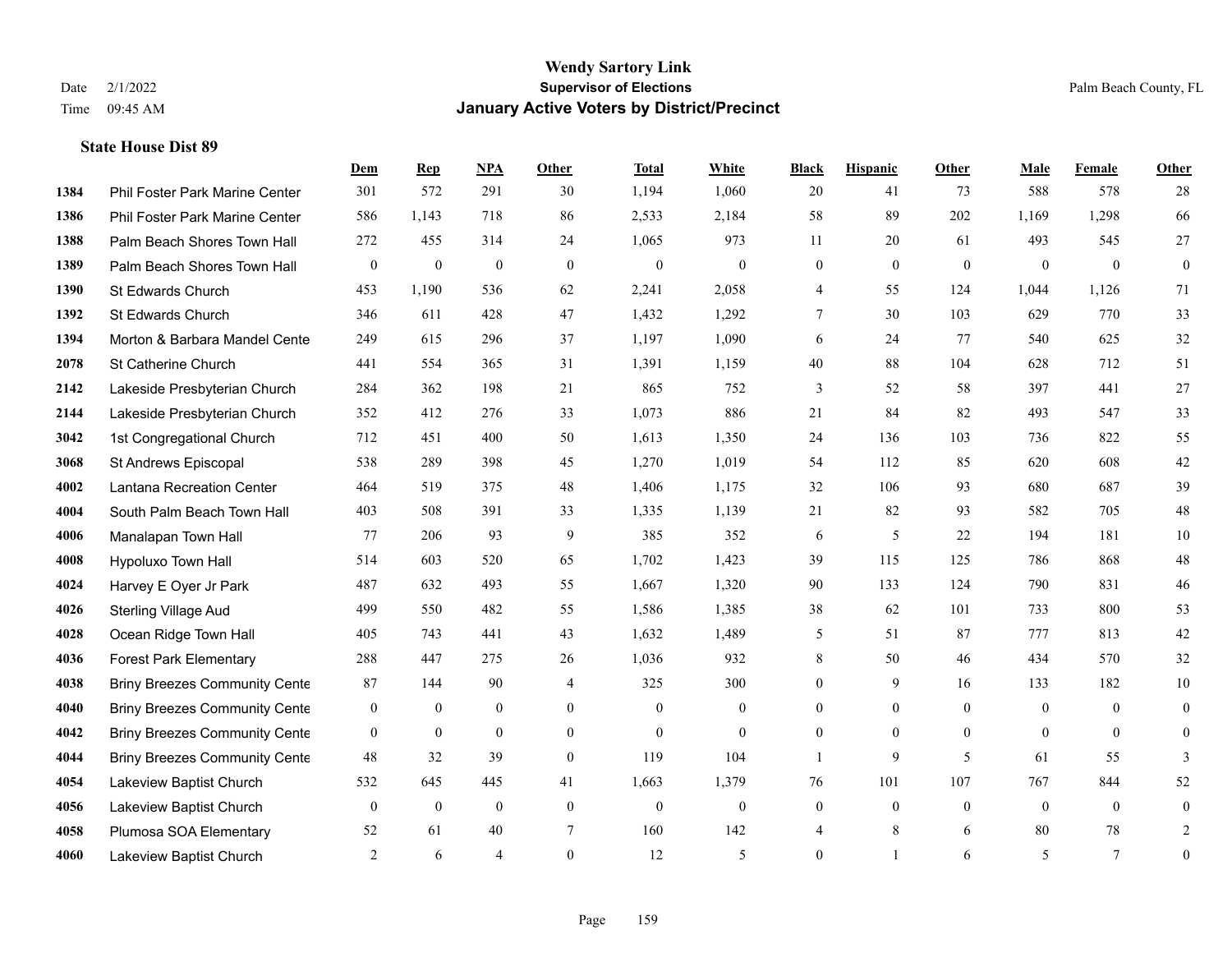**State House Dist 89**

## **Wendy Sartory Link** Date 2/1/2022 **Supervisor of Elections** Palm Beach County, FL Time 09:45 AM **January Active Voters by District/Precinct**

|      |                                   | Dem          | $\mathbf{Rep}$   | <b>NPA</b>       | Other          | <b>Total</b>     | White          | <b>Black</b>     | <b>Hispanic</b> | Other          | Male           | Female         | Other            |
|------|-----------------------------------|--------------|------------------|------------------|----------------|------------------|----------------|------------------|-----------------|----------------|----------------|----------------|------------------|
| 4062 | Lakeview Baptist Church           | 42           | 77               | 38               | 5              | 162              | 133            | 7                | 9               | 13             | 76             | 84             | $\overline{2}$   |
| 4064 | Seacrest Presbyterian             | 48           | 43               | 47               | $\overline{3}$ | 141              | 127            |                  | 9               | $\overline{4}$ | 74             | 66             | $\mathbf{1}$     |
| 4066 | Seacrest Presbyterian             | $\mathbf{0}$ | $\boldsymbol{0}$ | $\boldsymbol{0}$ | $\mathbf{0}$   | $\boldsymbol{0}$ | $\mathbf{0}$   | $\mathbf{0}$     | $\overline{0}$  | $\mathbf{0}$   | $\mathbf{0}$   | $\overline{0}$ | $\boldsymbol{0}$ |
| 4068 | Seacrest Presbyterian             | $\theta$     | $\mathbf{0}$     | $\overline{0}$   | $\theta$       | $\Omega$         | $\overline{0}$ | $\mathbf{0}$     | $\mathbf{0}$    | $\theta$       | $\overline{0}$ | $\theta$       | $\mathbf{0}$     |
| 4070 | Seacrest Presbyterian             | $\theta$     | $\theta$         | $\theta$         | $\mathbf{0}$   | $\Omega$         | $\Omega$       | $\mathbf{0}$     | $\theta$        | $\theta$       | $\Omega$       | $\Omega$       | $\overline{0}$   |
| 4072 | <b>Gulf Stream Town Hall</b>      | 185          | 459              | 214              | 23             | 881              | 815            | 4                | 23              | 39             | 429            | 432            | 20               |
| 4074 | Plumosa SOA Elementary            | 429          | 439              | 361              | 25             | 1,254            | 1,081          | 19               | 72              | 82             | 592            | 629            | 33               |
| 4094 | S D Spady Elementary              | 667          | 701              | 550              | 56             | 1,974            | 1,717          | 29               | 95              | 133            | 936            | 967            | 71               |
| 4098 | <b>Bethel Evangelical Baptist</b> | 995          | 751              | 659              | 70             | 2,475            | 1,897          | 185              | 216             | 177            | 1,050          | 1,356          | 69               |
| 4100 | <b>Carver Middle</b>              | 115          | 151              | 103              | $\tau$         | 376              | 298            | 31               | 20              | 27             | 186            | 176            | 14               |
| 4102 | Veterans Park Recreation Ctr      | 425          | 509              | 409              | 34             | 1,377            | 1,257          | 14               | 24              | 82             | 640            | 701            | 36               |
| 4104 | <b>Emmanuel Catholic Church</b>   | 734          | 662              | 633              | 68             | 2,097            | 1,696          | 83               | 154             | 164            | 920            | 1,108          | 69               |
| 4106 | Delray Beach Golf Club            | 399          | 413              | 355              | 35             | 1,202            | 924            | 56               | 111             | 111            | 555            | 609            | 38               |
| 4108 | Pines of Delray East              | 580          | 346              | 381              | 28             | 1,335            | 983            | 91               | 142             | 119            | 535            | 746            | 54               |
| 4110 | 505 Club                          | 374          | 434              | 308              | 29             | 1,145            | 1,041          | 9                | 31              | 64             | 503            | 613            | 29               |
| 4112 | Veterans Park Recreation Ctr      | 569          | 786              | 558              | 45             | 1,958            | 1,803          | 9                | 40              | 106            | 917            | 978            | 63               |
| 4114 | Delray Beach First Baptist        | 811          | 764              | 619              | 61             | 2,255            | 1,909          | 80               | 124             | 142            | 1,052          | 1,156          | 47               |
| 4116 | <b>Orchard View Elementary</b>    | 27           | 35               | 29               | $\mathbf{0}$   | 91               | 74             | $\overline{2}$   | 6               | 9              | 47             | 41             | 3                |
| 4118 | <b>Orchard View Elementary</b>    | 674          | 420              | 487              | 34             | 1,615            | 1,117          | 151              | 204             | 143            | 657            | 902            | 56               |
| 4120 | <b>Orchard View Elementary</b>    | 450          | 295              | 337              | 41             | 1,123            | 800            | 66               | 154             | 103            | 469            | 613            | 41               |
| 4122 | Delray Beach Swim and Tennis      | 716          | 431              | 492              | 36             | 1,675            | 1,171          | 195              | 151             | 158            | 722            | 890            | 63               |
| 4124 | Delray Beach Swim and Tennis      | 772          | 582              | 665              | 60             | 2,079            | 1,566          | 133              | 189             | 191            | 951            | 1,054          | 74               |
| 4126 | Pine Grove Elementary             | 513          | 839              | 544              | 63             | 1,959            | 1,696          | 26               | 93              | 144            | 902            | 990            | 67               |
| 4128 | St Lucy Catholic Church           | 617          | 928              | 635              | 42             | 2,222            | 1,984          | 14               | 78              | 146            | 1,012          | 1,142          | 68               |
| 4129 | St Lucy Catholic Church           | 28           | 59               | 32               | $\sqrt{2}$     | 121              | 106            | $\boldsymbol{0}$ | 4               | 11             | 55             | 64             | $\sqrt{2}$       |
| 4130 | Omni Middle                       | 632          | 618              | 557              | 37             | 1,844            | 1,515          | 34               | 136             | 159            | 862            | 930            | 52               |
| 4132 | Calusa Elementary                 | 388          | 410              | 326              | 25             | 1,149            | 950            | 16               | 96              | 87             | 477            | 632            | $40\,$           |
| 4134 | Above and Beyond Community (      | 415          | 552              | 435              | 36             | 1,438            | 1,158          | 41               | 134             | 105            | 681            | 711            | 46               |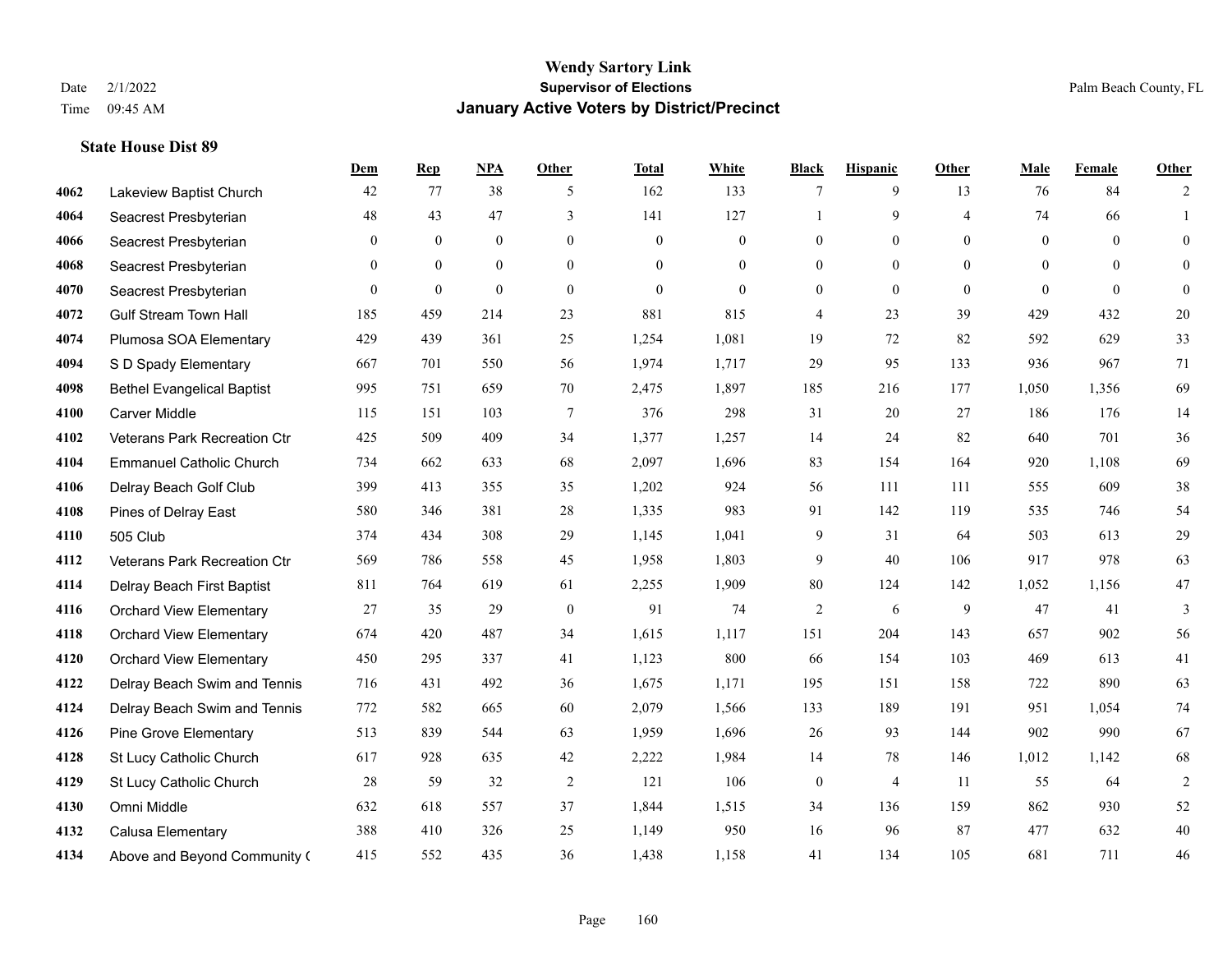|      |                                  | Dem | <b>Rep</b> | NPA | <b>Other</b> | <b>Total</b> | <b>White</b> | <b>Black</b>     | <b>Hispanic</b> | <b>Other</b> | <b>Male</b> | <b>Female</b> | <b>Other</b> |
|------|----------------------------------|-----|------------|-----|--------------|--------------|--------------|------------------|-----------------|--------------|-------------|---------------|--------------|
| 4136 | Above and Beyond Community (     | 642 | 626        | 592 | 48           | 1,908        | 1,423        | 48               | 225             | 212          | 817         | 1,022         | 69           |
| 4138 | <b>Ascension Catholic Church</b> | 811 | 1,195      | 911 | 71           | 2,988        | 2,334        | 162              | 241             | 251          | 1,424       | 1,473         | 91           |
| 4150 | Patch Reef Park Community Cer    | 579 | 573        | 627 | 65           | 1,844        | 1,414        | 68               | 165             | 197          | 870         | 927           | $47\,$       |
| 4152 | Boca Delray Lodge #171           | 619 | 649        | 658 | 51           | 1,977        | 1,446        | 78               | 228             | 225          | 897         | 1,000         | 80           |
| 4154 | Ascension Catholic Church        | 414 | 418        | 344 | 33           | 1,209        | 874          | 85               | 109             | 141          | 589         | 574           | 46           |
| 4156 | St Lucy Catholic Church          | 534 | 568        | 415 | 37           | 1,554        | 1,369        | 7                | 64              | 114          | 721         | 792           | 41           |
| 4166 | FAU Arena Lobby                  | 777 | 454        | 600 | 31           | 1,862        | 1,040        | 308              | 273             | 241          | 831         | 931           | 100          |
| 4168 | JC Mitchell Elementary           | 701 | 575        | 628 | 51           | 1,955        | 1,349        | 87               | 247             | 272          | 850         | 994           | 111          |
| 4170 | Spanish River Library            | 904 | 1,043      | 878 | 52           | 2,877        | 2,236        | 99               | 266             | 276          | 1,365       | 1,416         | 96           |
| 4172 | Marine Safety Headquarters       | 664 | 687        | 609 | 62           | 2,022        | 1,766        | 16               | 105             | 135          | 906         | 1,064         | 52           |
| 4184 | Boca Raton Middle                | 563 | 616        | 568 | 37           | 1,784        | 1,341        | 62               | 215             | 166          | 846         | 893           | 45           |
| 4186 | The Volen Center                 | 546 | 506        | 458 | 30           | 1,540        | 1,068        | 128              | 166             | 178          | 706         | 774           | 60           |
| 4188 | Elks Lodge of Boca Raton         | 898 | 534        | 613 | 57           | 2,102        | 1,222        | 328              | 313             | 239          | 948         | 1,060         | 94           |
| 4190 | St Gregory Episcopal Church      | 736 | 1,089      | 819 | 78           | 2,722        | 2,289        | 26               | 180             | 227          | 1,332       | 1,304         | 86           |
| 4212 | Center for Spiritual Living      | 630 | 801        | 607 | 42           | 2,080        | 1,736        | 34               | 167             | 143          | 981         | 1,038         | 61           |
| 4214 | Calvary Chapel Boca Raton - 4th  | 621 | 870        | 647 | 62           | 2,200        | 1,756        | 45               | 229             | 170          | 1,024       | 1,099         | 77           |
| 4216 | Calvary Chapel Boca Raton - Kir  | 671 | 1,063      | 697 | 60           | 2,491        | 2,098        | $20\,$           | 180             | 193          | 1,184       | 1,219         | 88           |
| 4218 | <b>Grace Community Church</b>    | 446 | 856        | 535 | 54           | 1,891        | 1,565        | 33               | 140             | 153          | 879         | 931           | 81           |
| 4220 | Boca Raton Community Center      | 456 | 396        | 476 | 44           | 1,372        | 883          | 105              | 238             | 146          | 612         | 715           | 45           |
| 4222 | Boca Raton Downtown Library      | 949 | 1,153      | 945 | 89           | 3,136        | 2,639        | 75               | 181             | 241          | 1,420       | 1,604         | 112          |
| 4224 | <b>Grace Community Church</b>    | 505 | 1,132      | 758 | 58           | 2,453        | 2,021        | 54               | 180             | 198          | 1,152       | 1,221         | 80           |
| 4226 | St Gregory Episcopal Church      | 213 | 385        | 289 | 26           | 913          | 819          | $\tau$           | 31              | 56           | 430         | 461           | $22\,$       |
| 4228 | Boca Raton Community Center      | 527 | 687        | 529 | 49           | 1,792        | 1,539        | $17\,$           | 99              | 137          | 806         | 939           | 47           |
| 4230 | Boca Raton Downtown Library      | 310 | 447        | 336 | 23           | 1,116        | 975          | 9                | 56              | 76           | 523         | 570           | 23           |
| 7152 | WPB City Hall Flagler Gallery    | 481 | 453        | 283 | 41           | 1,258        | 1,001        | 45               | 117             | 95           | 484         | 730           | 44           |
| 7154 | Morton & Barbara Mandel Cente    | 154 | 366        | 159 | 18           | 697          | 624          | 8                | 13              | 52           | 319         | 358           | $20\,$       |
| 7156 | PB Fire Station #3               | 44  | 101        | 60  | $\sqrt{2}$   | 207          | 179          | $\boldsymbol{0}$ | $7\overline{ }$ | 21           | 92          | 103           | 12           |
| 7158 | PB Fire Station #3               | 535 | 485        | 417 | 54           | 1,491        | 1,335        | 20               | 30              | 106          | 654         | 801           | 36           |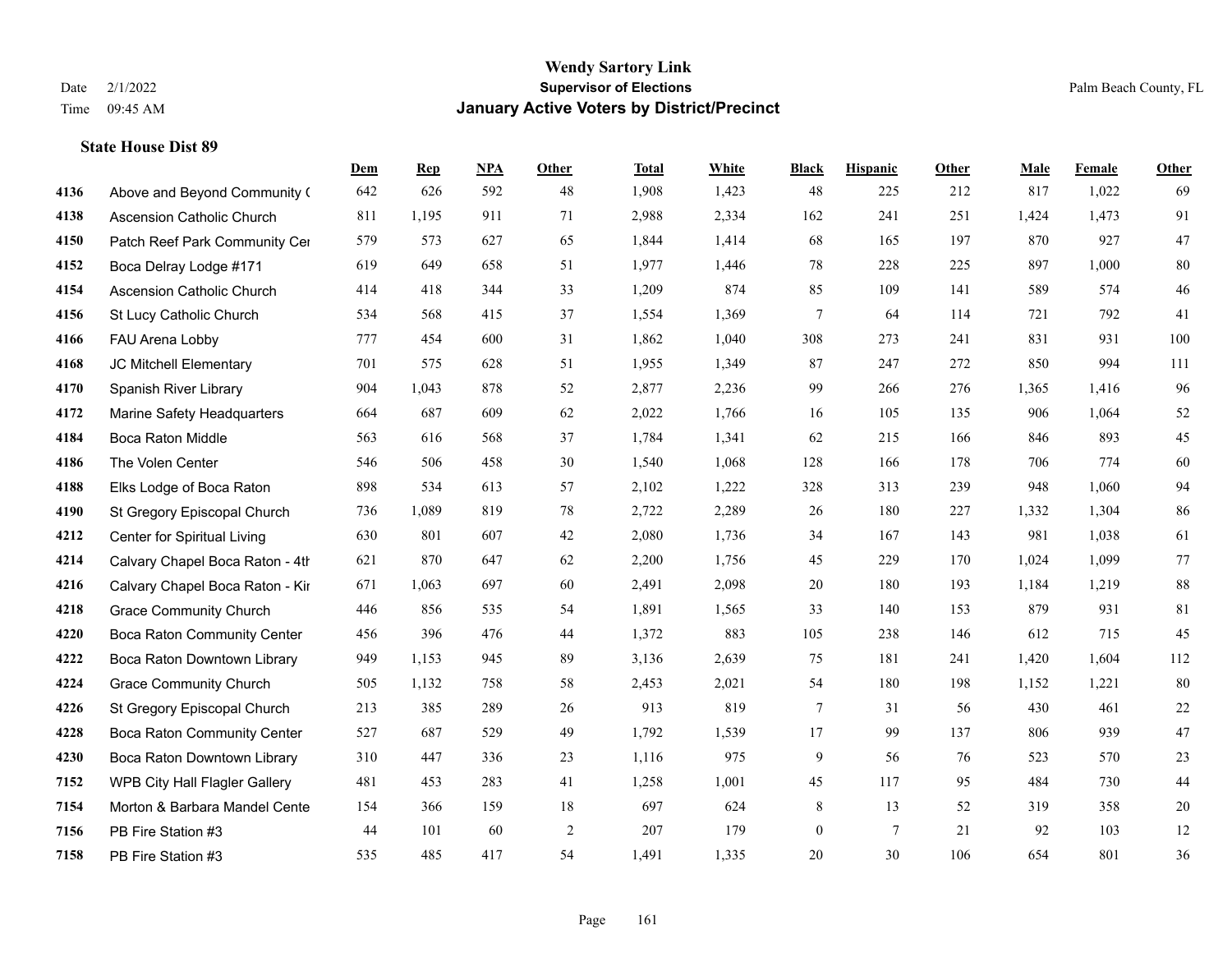| 22<br>368                                            |
|------------------------------------------------------|
| 28<br>565                                            |
| 78<br>767                                            |
| 26<br>416                                            |
| $10\,$<br>215                                        |
| $70\,$<br>1,104                                      |
| 94<br>1,228                                          |
| 19<br>3                                              |
| 44                                                   |
| $\overline{2}$                                       |
| 48                                                   |
| 5                                                    |
| 5                                                    |
| 42                                                   |
| 68                                                   |
| 4,219                                                |
| 649<br>57<br>674<br>47<br>79<br>693<br>822<br>65,999 |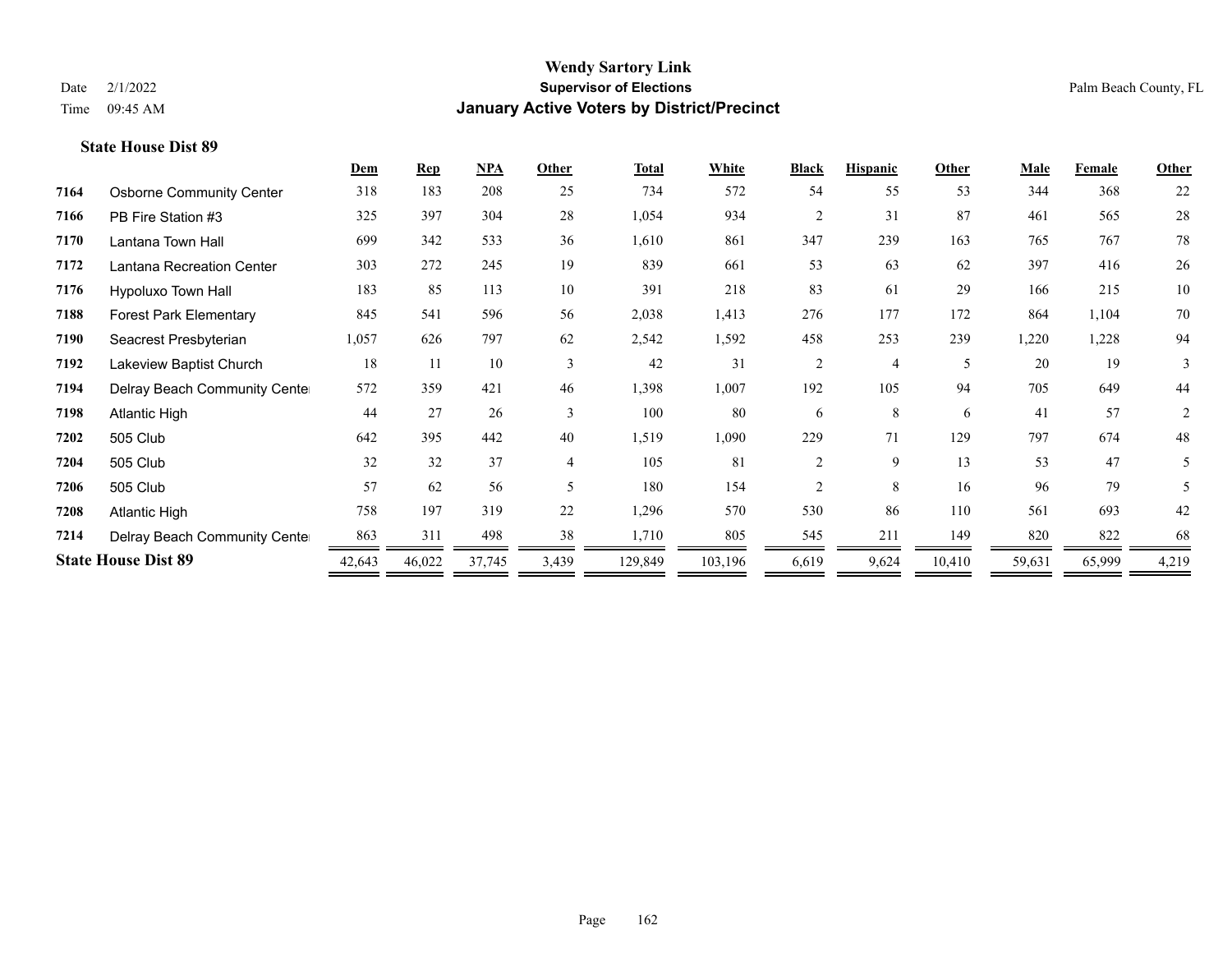**State House Dist 90**

## **Wendy Sartory Link** Date 2/1/2022 **Supervisor of Elections** Palm Beach County, FL Time 09:45 AM **January Active Voters by District/Precinct**

|      |                                 | Dem            | <b>Rep</b> | <u>NPA</u>       | Other        | <b>Total</b>     | White            | <b>Black</b>     | <b>Hispanic</b>  | Other          | Male         | Female       | Other            |
|------|---------------------------------|----------------|------------|------------------|--------------|------------------|------------------|------------------|------------------|----------------|--------------|--------------|------------------|
| 2148 | <b>Liberty Park Elementary</b>  | $\theta$       | $\bf{0}$   | $\mathbf{0}$     | $\theta$     | $\mathbf{0}$     | $\mathbf{0}$     | $\mathbf{0}$     | $\mathbf{0}$     | $\theta$       | $\theta$     | $\mathbf{0}$ | $\mathbf{0}$     |
| 2150 | River Bridge Activities Center  | 1,097          | 534        | 701              | 59           | 2,391            | 1,156            | 495              | 496              | 244            | 990          | 1,316        | 85               |
| 2152 | Pine Ridge North II             | 1,118          | 516        | 820              | 51           | 2,505            | 1,014            | 392              | 836              | 263            | 1,005        | 1,398        | 102              |
| 2156 | Cresthaven Emory Aud            | 627            | 406        | 305              | 14           | 1,352            | 747              | 100              | 413              | 92             | 497          | 807          | 48               |
| 2160 | Cresthaven Barkley Aud          | 505            | 349        | 293              | 19           | 1,166            | 585              | 85               | 395              | 101            | 494          | 622          | 50               |
| 2162 | <b>Cresthaven Ashley Aud</b>    | 333            | 217        | 231              | 15           | 796              | 396              | 41               | 297              | 62             | 314          | 449          | 33               |
| 2164 | <b>Covered Bridge Clubhouse</b> | 1,111          | 740        | 678              | 40           | 2,569            | 1,771            | 140              | 488              | 170            | 995          | 1,494        | $80\,$           |
| 2166 | Poinciana Clubhouse             | 910            | 533        | 507              | 37           | 1,987            | 1,312            | 103              | 414              | 158            | 780          | 1,141        | 66               |
| 2168 | First Baptist Church GA         | $\overline{0}$ | $\bf{0}$   | $\boldsymbol{0}$ | $\mathbf{0}$ | $\boldsymbol{0}$ | $\boldsymbol{0}$ | $\bf{0}$         | $\mathbf{0}$     | $\mathbf{0}$   | $\mathbf{0}$ | $\mathbf{0}$ | $\boldsymbol{0}$ |
| 2170 | <b>Liberty Park Elementary</b>  | 1,138          | 543        | 671              | 58           | 2,410            | 1,040            | 462              | 650              | 258            | 961          | 1,339        | 110              |
| 2172 | First Baptist Church GA         | 17             | 3          | 9                | $\mathbf{0}$ | 29               | 13               | 3                | 9                | $\overline{4}$ | 11           | 17           | 1                |
| 2174 | First Baptist Church GA         | 458            | 188        | 279              | 14           | 939              | 409              | 194              | 209              | 127            | 421          | 477          | 41               |
| 2188 | St Lukes United Methodist Chr   | 462            | 512        | 436              | 35           | 1,445            | 1,142            | 34               | 191              | 78             | 688          | 718          | 39               |
| 2190 | Lucerne Pointe Clubhouse        | 1,013          | 536        | 652              | 49           | 2,250            | 1,426            | 220              | 427              | 177            | 924          | 1,252        | 74               |
| 2192 | Fountains Of Palm Beach         | 930            | 461        | 593              | 58           | 2,042            | 1,370            | 154              | 348              | 170            | 874          | 1,106        | 62               |
| 2196 | Pine Ridge South IV Clubhouse   | 886            | 495        | 509              | 44           | 1,934            | 1,154            | 261              | 407              | 112            | 758          | 1,102        | 74               |
| 2198 | American Finnish Club           | 14             | 9          | $\,$ 8 $\,$      | $\mathbf{0}$ | 31               | 17               | 3                | $\mathbf{1}$     | 10             | 12           | 16           | $\overline{3}$   |
| 2214 | Indian Pines Elementary         | 1,192          | 261        | 596              | 39           | 2,088            | 469              | 934              | 450              | 235            | 942          | 1,046        | 100              |
| 2216 | Indian Pines Elementary         | 1,784          | 288        | 840              | 44           | 2,956            | 511              | 1,500            | 578              | 367            | 1,341        | 1,469        | 146              |
| 2218 | <b>Tradewinds Middle</b>        | 1,261          | 313        | 660              | 40           | 2,274            | 564              | 903              | 358              | 449            | 999          | 1,150        | 125              |
| 3074 | Coastal Chapel                  | 475            | 357        | 338              | 31           | 1,201            | 748              | 104              | 258              | 91             | 569          | 591          | 41               |
| 3075 | Lantana Recreation Center       | 13             | 8          | 7                | 2            | 30               | 30               | $\boldsymbol{0}$ | $\boldsymbol{0}$ | $\overline{0}$ | 10           | 20           | $\boldsymbol{0}$ |
| 3076 | Our Savior Lutheran Church      | 46             | 32         | 48               | $\mathbf{0}$ | 126              | 83               | 16               | 17               | 10             | 66           | 54           | 6                |
| 3078 | Lakeside UM Church              | 656            | 385        | 438              | 40           | 1,519            | 943              | 173              | 270              | 133            | 675          | 800          | 44               |
| 3082 | <b>Atlantis City Hall</b>       | 491            | 877        | 444              | 48           | 1,860            | 1,604            | 39               | 92               | 125            | 852          | 962          | 46               |
| 3086 | <b>Woodlands Middle</b>         | 788            | 609        | 698              | 50           | 2,145            | 1,465            | 142              | 355              | 183            | 1,001        | 1,070        | 74               |
| 3088 | <b>Tradewinds Middle</b>        | 183            | 50         | 125              | 8            | 366              | 96               | 128              | 81               | 61             | 169          | 187          | 10               |
| 3094 | <b>Coral Reef Elementary</b>    | 326            | 241        | 281              | 29           | 877              | 510              | 75               | 202              | 90             | 407          | 443          | 27               |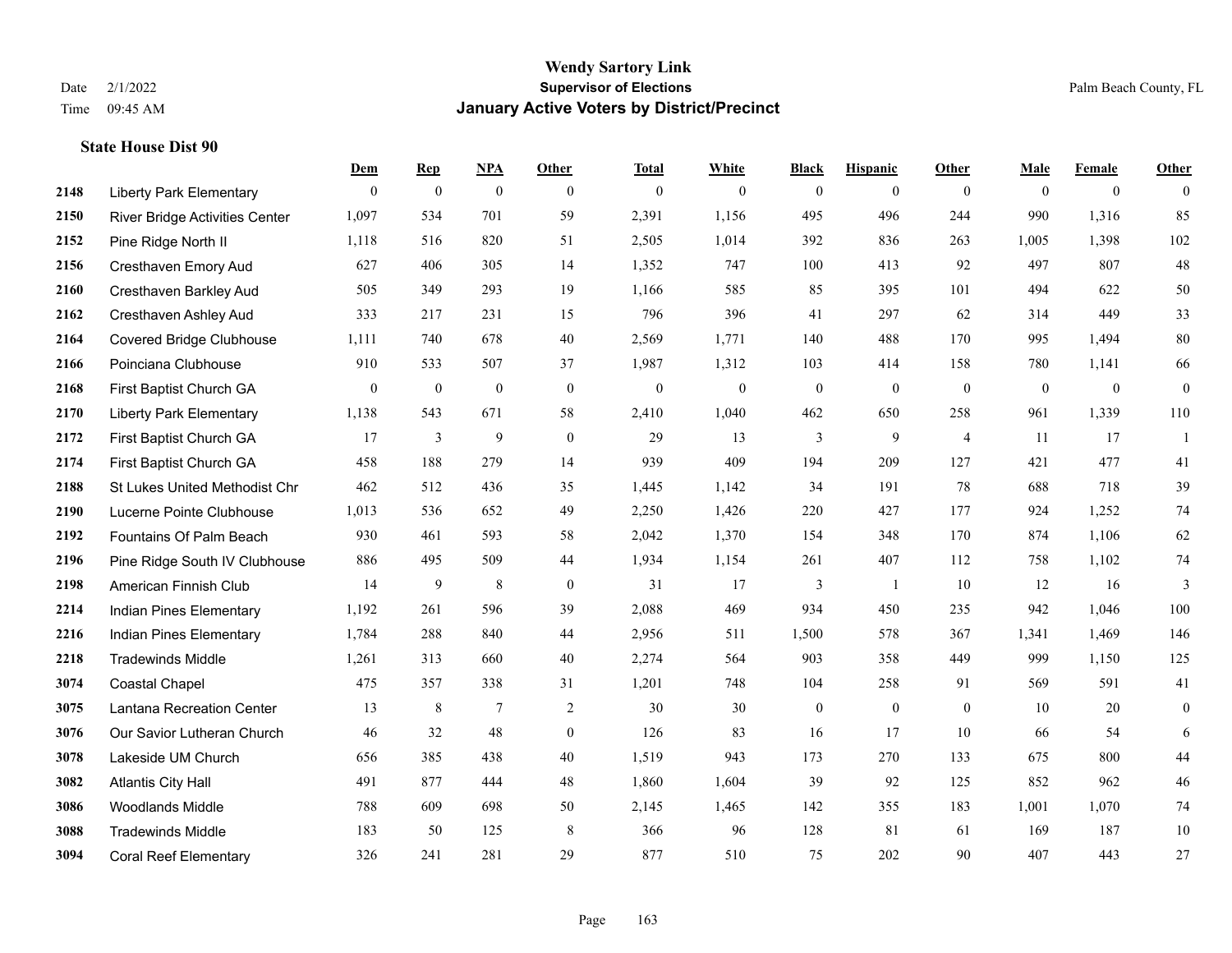|      |                                   | Dem   | <b>Rep</b> | NPA            | <b>Other</b>     | <b>Total</b> | White | <b>Black</b>     | <b>Hispanic</b> | Other | <b>Male</b> | Female | <b>Other</b> |
|------|-----------------------------------|-------|------------|----------------|------------------|--------------|-------|------------------|-----------------|-------|-------------|--------|--------------|
| 3096 | <b>Coral Reef Elementary</b>      | 822   | 584        | 646            | 56               | 2,108        | 1,348 | 260              | 269             | 231   | 976         | 1,055  | 77           |
| 3098 | <b>Manatee Elementary</b>         | 672   | 590        | 540            | 47               | 1,849        | 1,257 | 179              | 221             | 192   | 847         | 942    | 60           |
| 3100 | Journeys End                      | 431   | 339        | 371            | 20               | 1,161        | 776   | 94               | 140             | 151   | 547         | 584    | $30\,$       |
| 3102 | <b>Diamond View Elementary</b>    | 1,209 | 453        | 803            | 52               | 2,517        | 1,037 | 643              | 540             | 297   | 1,114       | 1,295  | 108          |
| 3104 | American German Club              | 403   | 350        | 383            | 34               | 1,170        | 814   | 91               | 137             | 128   | 542         | 584    | 44           |
| 3106 | American German Club              | 303   | 105        | 209            | 17               | 634          | 222   | 183              | 97              | 132   | 279         | 327    | $28\,$       |
| 3108 | Santaluces High                   | 1,274 | 546        | 908            | 67               | 2,795        | 1,129 | 721              | 550             | 395   | 1,241       | 1,465  | 89           |
| 3110 | Lantana Road Branch Library       | 822   | 336        | 497            | 44               | 1,699        | 799   | 458              | 284             | 158   | 734         | 888    | 77           |
| 3112 | <b>Starlight Cove Elementary</b>  | 847   | 300        | 620            | 36               | 1,803        | 702   | 318              | 635             | 148   | 774         | 935    | 94           |
| 3114 | Santaluces High                   | 375   | 255        | 299            | 11               | 940          | 549   | 119              | 186             | 86    | 458         | 453    | 29           |
| 3116 | Advent Lantana                    | 1,051 | 525        | 744            | 53               | 2,373        | 1,464 | 357              | 368             | 184   | 984         | 1,309  | 80           |
| 3118 | <b>Advent Lantana</b>             | 201   | 222        | 177            | 16               | 616          | 502   | 23               | 48              | 43    | 303         | 301    | 12           |
| 3124 | West Boynton Park and Rec         | 795   | 579        | 660            | 44               | 2,078        | 1,310 | 226              | 295             | 247   | 943         | 1,062  | 73           |
| 3126 | Temple Shaarei Shalom             | 628   | 501        | 468            | 27               | 1,624        | 1,117 | 152              | 198             | 157   | 748         | 827    | 49           |
| 3128 | West Boynton Park and Rec         | 944   | 608        | 736            | 45               | 2,333        | 1,447 | 290              | 336             | 260   | 1,062       | 1.190  | 81           |
| 3130 | <b>Winston Trails Swim Center</b> | 1,108 | 912        | 869            | 63               | 2,952        | 2,090 | 209              | 376             | 277   | 1,384       | 1,457  | 111          |
| 3132 | Park Vista High                   | 858   | 653        | 713            | 48               | 2,272        | 1,439 | 232              | 359             | 242   | 1,029       | 1,166  | 77           |
| 3133 | Christa McAuliffe Middle          | 174   | 123        | 137            | 9                | 443          | 270   | 47               | 60              | 66    | 212         | 219    | $12\,$       |
| 3134 | <b>Hidden Oaks Elementary</b>     | 1,063 | 319        | 603            | 35               | 2,020        | 580   | 797              | 370             | 273   | 863         | 1,071  | 86           |
| 3136 | Freedom Shores Elementary         | 874   | 404        | 594            | 32               | 1,904        | 828   | 549              | 272             | 255   | 845         | 984    | 75           |
| 3138 | <b>Citrus Cove Elementary</b>     | 868   | 491        | 570            | 33               | 1,962        | 1,134 | 327              | 287             | 214   | 863         | 1,016  | 83           |
| 3140 | Boynton Lakes North Clubhouse     | 418   | 186        | 280            | 16               | 900          | 424   | 223              | 123             | 130   | 401         | 467    | 32           |
| 3142 | Boynton Lakes North Clubhouse     | 366   | 165        | 226            | 21               | 778          | 433   | 137              | 137             | 71    | 315         | 434    | $29\,$       |
| 3144 | <b>Freedom Shores Elementary</b>  | 9     | $\,8\,$    | $\overline{9}$ | $\boldsymbol{0}$ | 26           | 21    | $\boldsymbol{0}$ | 3               | 2     | 11          | 13     | $\sqrt{2}$   |
| 3146 | <b>Freedom Shores Elementary</b>  | 338   | 132        | 173            | 21               | 664          | 450   | 78               | 73              | 63    | 261         | 382    | 21           |
| 3148 | Imagine Schools - Chancellor      | 61    | 53         | 54             | 5                | 173          | 117   | 12               | 27              | 17    | 88          | 80     | 5            |
| 3150 | Christa McAuliffe Middle          | 553   | 256        | 232            | 23               | 1,064        | 966   | 18               | 30              | 50    | 432         | 600    | $32\,$       |
| 3152 | Park Vista High                   | 651   | 409        | 395            | 32               | 1,487        | 1,277 | 54               | 63              | 93    | 653         | 786    | $48\,$       |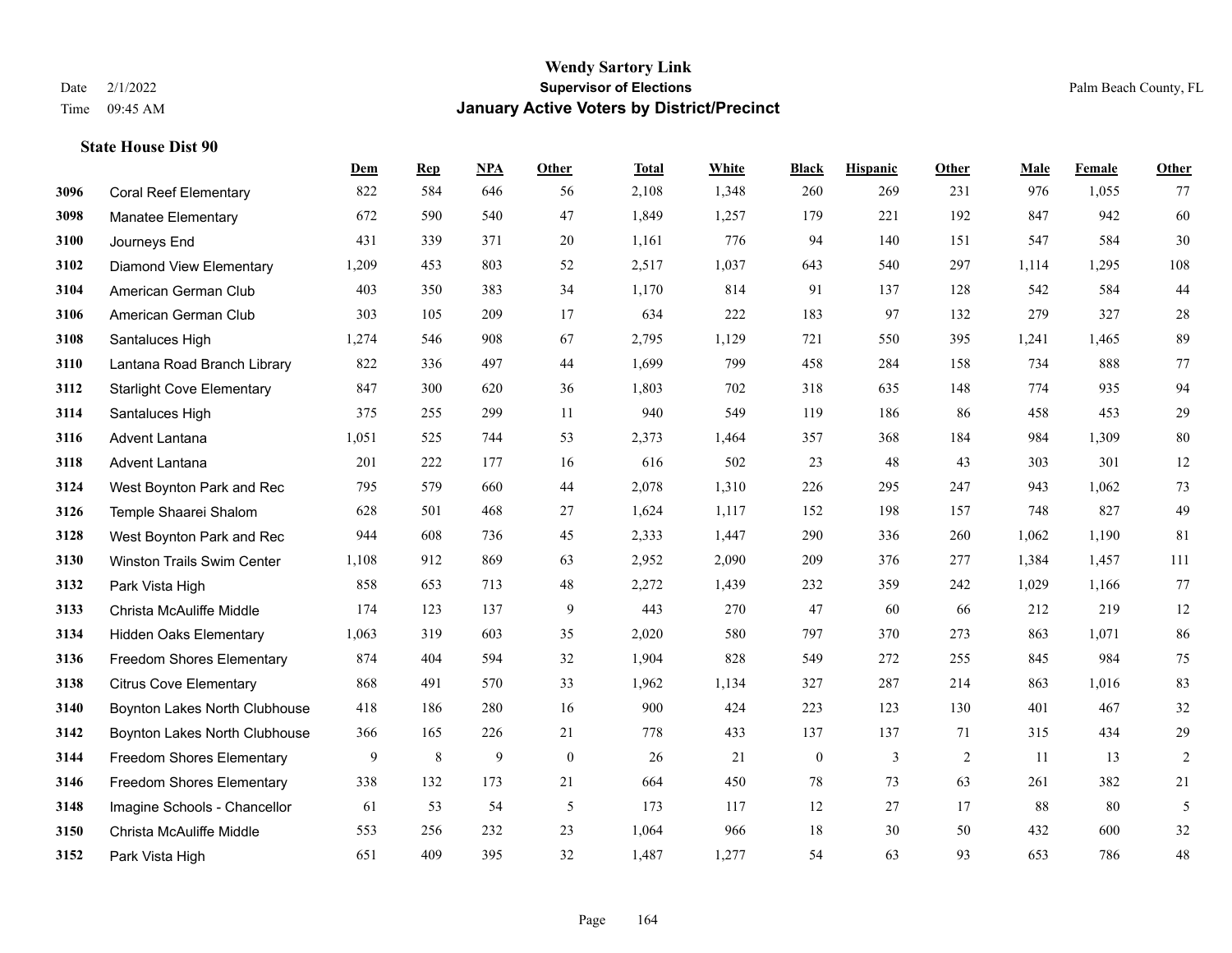|      |                                 | Dem            | <b>Rep</b>   | NPA              | <b>Other</b>   | <b>Total</b> | White            | <b>Black</b>     | <b>Hispanic</b> | <b>Other</b> | <b>Male</b>  | Female       | <b>Other</b>     |
|------|---------------------------------|----------------|--------------|------------------|----------------|--------------|------------------|------------------|-----------------|--------------|--------------|--------------|------------------|
| 3154 | Ponte Vecchio Clubhouse         | 788            | 321          | 285              | 24             | 1,418        | 1,269            | 20               | 39              | 90           | 638          | 741          | 39               |
| 3156 | Aberdeen East Clubhouse         | 1,001          | 491          | 557              | 40             | 2,089        | 1,567            | 150              | 188             | 184          | 862          | 1,164        | 63               |
| 3158 | <b>Crystal Lakes Elementary</b> | 996            | 768          | 806              | 61             | 2,631        | 1,835            | 200              | 300             | 296          | 1,196        | 1,328        | 107              |
| 3160 | Christa McAuliffe Middle        | 436            | 327          | 338              | 19             | 1,120        | 762              | 135              | 120             | 103          | 504          | 574          | $42\,$           |
| 3162 | <b>Hidden Oaks Elementary</b>   | 537            | 260          | 303              | 20             | 1,120        | 670              | 206              | 126             | 118          | 500          | 588          | $32\,$           |
| 3164 | <b>Citrus Cove Elementary</b>   | 881            | 544          | 652              | 49             | 2,126        | 1,329            | 317              | 247             | 233          | 950          | 1,105        | 71               |
| 3166 | Jamaica Bay Clubhouse           | 352            | 375          | 268              | 24             | 1,019        | 901              | 20               | 37              | 61           | 444          | 540          | 35               |
| 3168 | Boynton Beach Fire Station #3   | 907            | 473          | 673              | 35             | 2,088        | 1,188            | 377              | 300             | 223          | 886          | 1,132        | 70               |
| 3170 | Boynton Beach High              | 1,119          | 617          | 896              | 73             | 2,705        | 1,587            | 321              | 543             | 254          | 1,176        | 1,427        | 102              |
| 3172 | Boynton Beach High              | 484            | 144          | 313              | 33             | 974          | 453              | 268              | 144             | 109          | 397          | 530          | 47               |
| 3174 | Boynton Beach Fire Station #3   | 248            | 179          | 177              | 14             | 618          | 425              | 52               | 84              | 57           | 281          | 321          | 16               |
| 3176 | Boynton Beach High              | 208            | 123          | 152              | $\tau$         | 490          | 262              | 86               | 81              | 61           | 212          | 258          | $20\,$           |
| 3180 | Imagine Schools - Chancellor    | $\overline{0}$ | $\bf{0}$     | $\boldsymbol{0}$ | $\overline{0}$ | $\mathbf{0}$ | $\boldsymbol{0}$ | $\boldsymbol{0}$ | $\mathbf{0}$    | $\theta$     | $\mathbf{0}$ | $\mathbf{0}$ | $\boldsymbol{0}$ |
| 3182 | Imagine Schools - Chancellor    | 102            | 51           | 78               | $\overline{4}$ | 235          | 117              | 49               | 38              | 31           | 112          | 112          | $11\,$           |
| 3185 | Christ Fellowship Church BB     | 312            | 216          | 218              | 31             | 777          | 501              | 88               | 112             | 76           | 362          | 397          | $18\,$           |
| 3186 | Christ Fellowship Church BB     | 192            | 122          | 143              | 12             | 469          | 330              | 43               | 62              | 34           | 212          | 237          | $20\,$           |
| 3187 | Christ Fellowship Church BB     | 680            | 408          | 609              | 61             | 1,758        | 995              | 281              | 290             | 192          | 823          | 882          | 53               |
| 3188 | Christ Fellowship Church BB     | 416            | 301          | 357              | 22             | 1,096        | 674              | 225              | 121             | 76           | 541          | 520          | 35               |
| 3190 | Imagine Schools - Chancellor    | 308            | 161          | 233              | 23             | 725          | 410              | 150              | 98              | 67           | 371          | 339          | 15               |
| 4010 | <b>Bent Tree Villas East</b>    | 795            | 733          | 597              | 52             | 2,177        | 1,571            | 219              | 219             | 168          | 958          | 1,173        | $46\,$           |
| 4016 | Christ Fellowship Church BB     | 537            | 293          | 301              | 24             | 1,155        | 695              | 190              | 165             | 105          | 533          | 591          | 31               |
| 4020 | Christ Fellowship Church BB     | 35             | 27           | 36               | 4              | 102          | 79               | 4                | 11              | 8            | 37           | 63           | $\sqrt{2}$       |
| 5010 | Temple Shaarei Shalom           | 966            | 235          | 316              | 38             | 1,555        | 1,440            | 18               | 29              | 68           | 597          | 926          | 32               |
| 5012 | The Grove Clubhouse             | 408            | 145          | 160              | 13             | 726          | 653              | 19               | 19              | 35           | 305          | 411          | $10\,$           |
| 5014 | West Boynton Branch Library     | 696            | 455          | 501              | 45             | 1,697        | 973              | 252              | 247             | 225          | 744          | 891          | 62               |
| 5016 | Faith United Methodist Church   | 924            | 627          | 627              | 33             | 2,211        | 1,589            | 160              | 241             | 221          | 976          | 1,146        | 89               |
| 5018 | Platina Clubhouse               | 684            | 268          | 297              | 20             | 1,269        | 1,072            | 40               | 74              | 83           | 486          | 750          | 33               |
| 7175 | <b>Rolling Green Elementary</b> | $\mathbf{0}$   | $\mathbf{0}$ | $\overline{1}$   | $\theta$       |              | $\overline{0}$   | $\boldsymbol{0}$ | $\mathbf{1}$    | $\theta$     |              | $\mathbf{0}$ | $\boldsymbol{0}$ |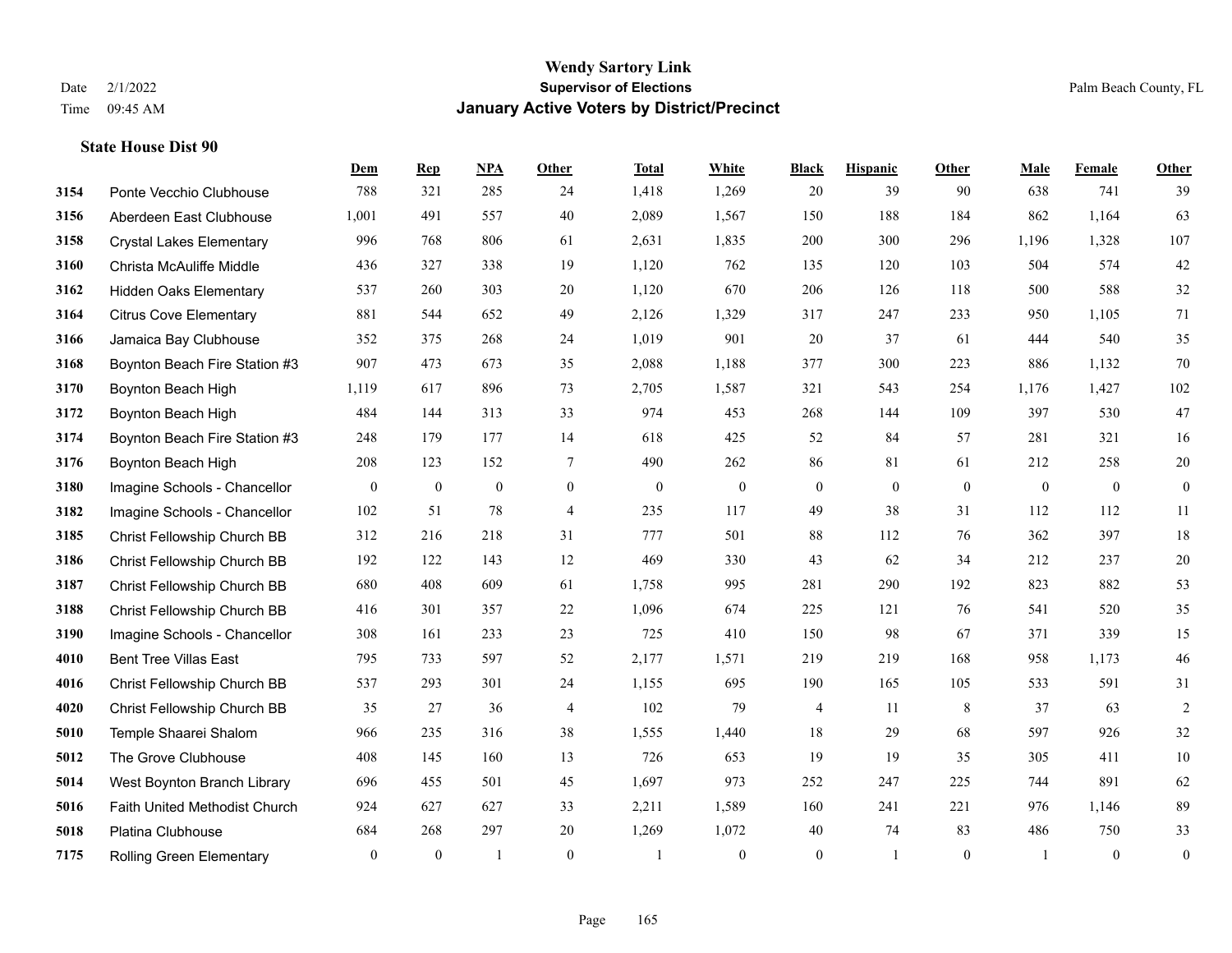| <b>Wendy Sartory Link</b><br><b>Supervisor of Elections</b><br>2/1/2022<br>Date<br><b>January Active Voters by District/Precinct</b><br>09:45 AM<br>Time   |        |        |        |       |         |        |        |        |        |        |              | Palm Beach County, FL |
|------------------------------------------------------------------------------------------------------------------------------------------------------------|--------|--------|--------|-------|---------|--------|--------|--------|--------|--------|--------------|-----------------------|
| <b>State House Dist 90</b><br>White<br>Dem<br><u>NPA</u><br><b>Black</b><br><b>Hispanic</b><br><b>Other</b><br>Male<br>Other<br><u>Total</u><br><b>Rep</b> |        |        |        |       |         |        |        |        |        | Female | <b>Other</b> |                       |
| <b>State House Dist 90</b>                                                                                                                                 | 50.964 | 28,531 | 33,977 | 2,512 | 115.984 | 68,424 | 17,388 | 18,662 | 11,510 | 50,768 | 61,084       | 4,132                 |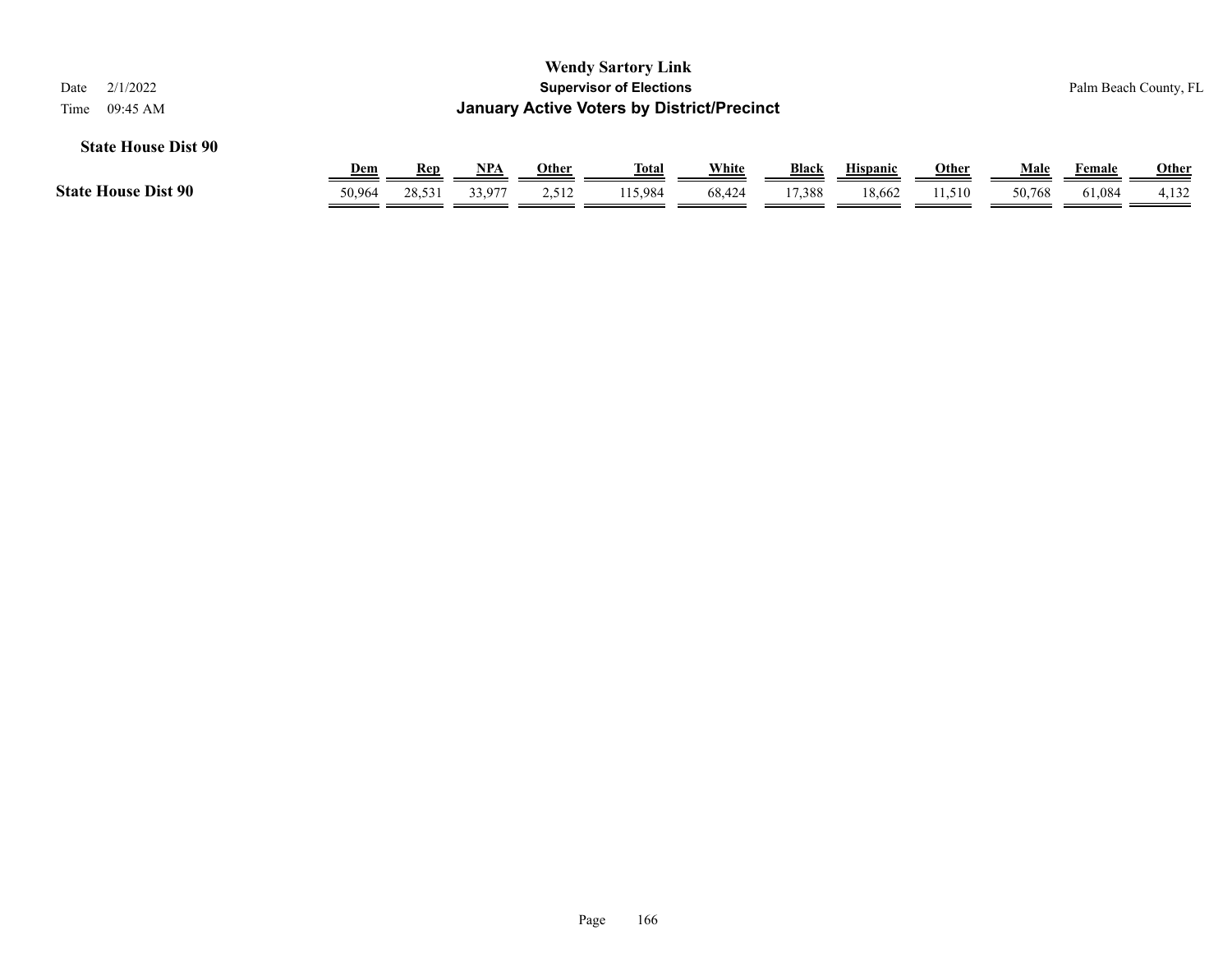**State House Dist 91**

## **Wendy Sartory Link** Date 2/1/2022 **Supervisor of Elections** Palm Beach County, FL Time 09:45 AM **January Active Voters by District/Precinct**

|      |                                   | Dem      | <b>Rep</b>   | <b>NPA</b>     | Other            | <b>Total</b>   | White          | <b>Black</b>     | <b>Hispanic</b>  | Other          | Male     | Female       | Other          |
|------|-----------------------------------|----------|--------------|----------------|------------------|----------------|----------------|------------------|------------------|----------------|----------|--------------|----------------|
| 3192 | Leisureville #1 Clubhouse         | 549      | 405          | 386            | 45               | 1,385          | 1,045          | 116              | 130              | 94             | 560      | 779          | 46             |
| 3196 | Leisureville #3 Clubhouse         | 623      | 551          | 434            | 53               | 1,661          | 1,378          | 84               | 106              | 93             | 710      | 896          | 55             |
| 3198 | <b>BB Leisureville Clubhouse</b>  | 497      | 528          | 309            | 36               | 1,370          | 1,129          | 65               | 114              | 62             | 557      | 773          | 40             |
| 3200 | <b>Golfview Harbour Clubhouse</b> | 601      | 402          | 402            | 26               | 1,431          | 966            | 203              | 115              | 147            | 646      | 740          | 45             |
| 4012 | <b>Greentree Villas</b>           | 642      | 574          | 467            | 37               | 1,720          | 1,408          | 73               | 124              | 115            | 689      | 985          | 46             |
| 4014 | New Church                        | 401      | 493          | 319            | 27               | 1,240          | 1,003          | 62               | 92               | 83             | 527      | 684          | 29             |
| 4018 | Quail Ridge Business Center       | 122      | 365          | 126            | 13               | 626            | 604            | -1               | $\overline{2}$   | 19             | 285      | 328          | 13             |
| 4022 | <b>Congress Middle</b>            | 824      | 229          | 406            | 44               | 1,503          | 534            | 655              | 162              | 152            | 622      | 821          | 60             |
| 4030 | Village of Golf Admin Bldg        | 37       | 182          | 52             | 4                | 275            | 269            | $\boldsymbol{0}$ | 1                | 5              | 130      | 143          | $\overline{2}$ |
| 4034 | <b>Crosspointe Elementary</b>     | 369      | 256          | 288            | 24               | 937            | 668            | 114              | 69               | 86             | 399      | 518          | 20             |
| 4046 | <b>Delray Dunes</b>               | 86       | 347          | 106            | 6                | 545            | 506            | $\mathbf{1}$     | 5                | 33             | 245      | 288          | 12             |
| 4048 | <b>Banyan Creek Elementary</b>    | 122      | 157          | 85             | 7                | 371            | 297            | 16               | 28               | 30             | 190      | 172          | 9              |
| 4050 | Hunter's Run Courtside Cafe       | 1,086    | 374          | 549            | 40               | 2,049          | 1,887          | 39               | 49               | 74             | 855      | 1,156        | $38\,$         |
| 4076 | <b>Country Manors Clubhouse</b>   | 447      | 385          | 403            | 24               | 1,259          | 892            | 96               | 137              | 134            | 558      | 667          | 34             |
| 4078 | <b>Banyan Creek Elementary</b>    | 4        | 6            | $\mathbf{1}$   | $\boldsymbol{0}$ | 11             | 10             | $\boldsymbol{0}$ | $\boldsymbol{0}$ | $\overline{1}$ | $\tau$   | 3            | $\mathbf{1}$   |
| 4080 | <b>Banyan Creek Elementary</b>    | $\theta$ | $\mathbf{0}$ | $\overline{0}$ | $\theta$         | $\overline{0}$ | $\overline{0}$ | $\overline{0}$   | $\mathbf{0}$     | $\theta$       | $\theta$ | $\theta$     | $\overline{0}$ |
| 4082 | <b>Banyan Creek Elementary</b>    | $\theta$ | 3            | $\overline{0}$ | $\mathbf{0}$     | 3              | 3              | $\overline{0}$   | $\theta$         | $\theta$       | 2        | $\mathbf{1}$ | $\theta$       |
| 4084 | <b>Banyan Creek Elementary</b>    | 42       | 24           | 25             | 2                | 93             | 69             | 6                | 10               | 8              | 43       | 46           | $\overline{4}$ |
| 4086 | <b>Banyan Creek Elementary</b>    | 536      | 388          | 392            | 31               | 1,347          | 921            | 187              | 106              | 133            | 628      | 672          | 47             |
| 4088 | West Park Baptist Church          | 847      | 465          | 484            | 45               | 1,841          | 1,565          | 62               | 95               | 119            | 749      | 1,045        | 47             |
| 4090 | Pines of Delray North             | 270      | 174          | 159            | 15               | 618            | 497            | 40               | 44               | 37             | 240      | 352          | $26\,$         |
| 4140 | <b>Broken Sound Club</b>          | 263      | 207          | 190            | 15               | 675            | 502            | $26\,$           | 82               | 65             | 274      | 382          | 19             |
| 4142 | Woodfield Country Club HOA        | 843      | 770          | 743            | 55               | 2,411          | 2,162          | 12               | 67               | 170            | 1,113    | 1,206        | 92             |
| 4144 | Seasons HOA Clubhouse             | 226      | 209          | 173            | 11               | 619            | 507            | 9                | 38               | 65             | 297      | 292          | $30\,$         |
| 4146 | <b>Broken Sound Club</b>          | 538      | 378          | 347            | 17               | 1,280          | 1,174          | 12               | 31               | 63             | 576      | 674          | $30\,$         |
| 4148 | <b>Broken Sound Club</b>          | 554      | 422          | 447            | 40               | 1,463          | 1,148          | 67               | 143              | 105            | 670      | 756          | 37             |
| 4158 | Spanish River High                | 934      | 750          | 754            | 44               | 2,482          | 1,966          | 49               | 222              | 245            | 1,182    | 1,196        | 104            |
| 4160 | Greater BR Swim & Racquet Ctr     | 420      | 407          | 357            | 21               | 1,205          | 980            | 18               | 89               | 118            | 559      | 604          | 42             |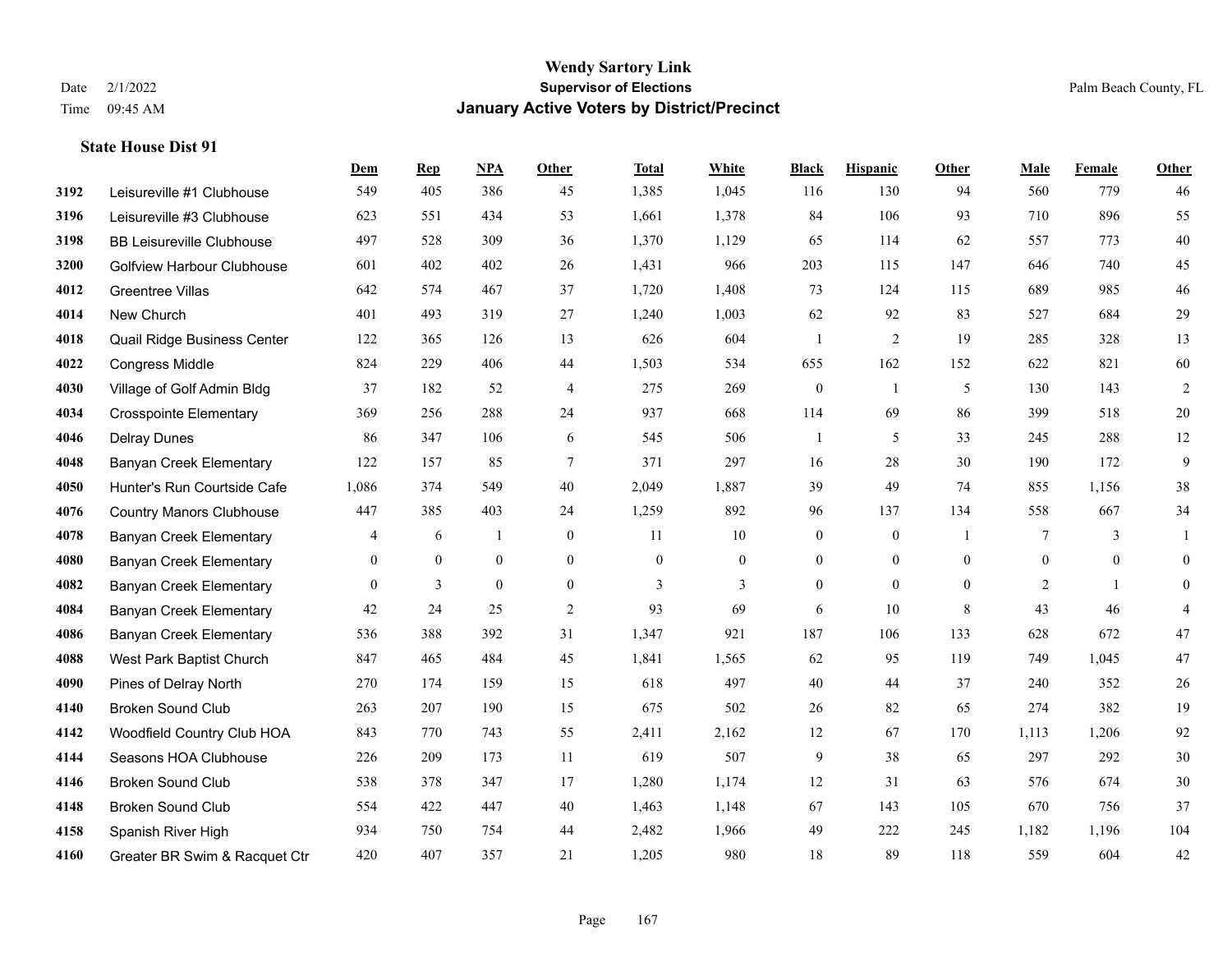|      |                               | Dem | <b>Rep</b> | NPA | <b>Other</b> | <b>Total</b> | White | <b>Black</b> | <b>Hispanic</b> | Other | <b>Male</b> | <b>Female</b> | <b>Other</b> |
|------|-------------------------------|-----|------------|-----|--------------|--------------|-------|--------------|-----------------|-------|-------------|---------------|--------------|
| 4162 | Patch Reef Park Community Cer | 545 | 487        | 446 | 22           | 1,500        | 1,145 | 30           | 115             | 210   | 683         | 739           | 78           |
| 4164 | Safe Schools Institute        | 589 | 637        | 581 | 35           | 1,842        | 1,480 | 29           | 173             | 160   | 858         | 894           | 90           |
| 4174 | Sugar Sand Park Comm Center   | 301 | 268        | 273 | 15           | 857          | 739   | 5            | 53              | 60    | 403         | 418           | 36           |
| 4176 | Sugar Sand Park Comm Center   | 913 | 718        | 737 | 67           | 2,435        | 1,784 | 70           | 320             | 261   | 1,063       | 1,270         | 102          |
| 4178 | Sugar Sand Park Comm Center   | 758 | 646        | 520 | 45           | 1,969        | 1,574 | 43           | 197             | 155   | 806         | 1,101         | 62           |
| 4180 | Del Prado Elementary          | 559 | 581        | 565 | 36           | 1,741        | 1,243 | 52           | 241             | 205   | 795         | 852           | 94           |
| 4182 | Greater BR Swim & Racquet Ctr | 857 | 593        | 747 | 55           | 2,252        | 1,525 | 80           | 402             | 245   | 942         | 1,218         | 92           |
| 4192 | Verde K-8 School              | 557 | 975        | 734 | 44           | 2,310        | 1,856 | 47           | 130             | 277   | 1,072       | 1,117         | 121          |
| 4194 | Del Prado Elementary          | 545 | 335        | 309 | 29           | 1,218        | 1,035 | 24           | 61              | 98    | 522         | 666           | $30\,$       |
| 4196 | Good Shepherd Lutheran        | 698 | 442        | 450 | 24           | 1,614        | 1,381 | 31           | 84              | 118   | 676         | 896           | $42\,$       |
| 4198 | Verde K-8 School              | 639 | 471        | 537 | 34           | 1,681        | 1,055 | 117          | 323             | 186   | 700         | 910           | 71           |
| 4200 | Verde K-8 School              | 399 | 341        | 299 | 23           | 1,062        | 791   | 8            | 169             | 94    | 425         | 609           | $28\,$       |
| 4202 | Greater BR Swim & Racquet Ctr | 786 | 590        | 634 | 33           | 2,043        | 1,585 | 32           | 246             | 180   | 829         | 1,139         | 75           |
| 4204 | Sugar Sand Park Comm Center   | 743 | 459        | 592 | 38           | 1,832        | 1,158 | 143          | 313             | 218   | 822         | 942           | 68           |
| 4206 | Good Shepherd Lutheran        | 674 | 491        | 524 | 35           | 1,724        | 1,363 | 36           | 181             | 144   | 701         | 968           | 55           |
| 4208 | Hammock Pointe Elementary     | 830 | 583        | 482 | 37           | 1,932        | 1,653 | 10           | 117             | 152   | 758         | 1,118         | 56           |
| 4210 | Sugar Sand Park Comm Center   | 649 | 829        | 689 | 44           | 2,211        | 1,730 | 29           | 273             | 179   | 1,018       | 1,123         | $70\,$       |
| 5020 | <b>Hagen Road Elementary</b>  | 606 | 328        | 414 | 37           | 1,385        | 713   | 299          | 187             | 186   | 591         | 743           | 51           |
| 5022 | <b>Hagen Road Elementary</b>  | 858 | 441        | 459 | 28           | 1,786        | 1,394 | 163          | 115             | 114   | 784         | 959           | 43           |
| 5024 | Valencia Lakes HOA            | 619 | 207        | 243 | 16           | 1,085        | 1,004 | 10           | 17              | 54    | 477         | 581           | $27\,$       |
| 5026 | Faith United Methodist Church | 938 | 426        | 526 | 52           | 1,942        | 1,130 | 452          | 204             | 156   | 834         | 1,038         | $70\,$       |
| 5028 | South Tech Academy            | 671 | 526        | 440 | 25           | 1,662        | 1,295 | 99           | 114             | 154   | 729         | 868           | 65           |
| 5030 | West Boynton Branch Library   | 666 | 198        | 337 | 33           | 1,234        | 784   | 244          | 123             | 83    | 485         | 696           | 53           |
| 5032 | New Church                    | 293 | 130        | 139 | 14           | 576          | 495   | 19           | 27              | 35    | 246         | 315           | 15           |
| 5034 | Valencia Lakes HOA            | 787 | 306        | 313 | 16           | 1,422        | 1,310 | 19           | 22              | 71    | 608         | 786           | $28\,$       |
| 5036 | Valencia Isles Social Hall    | 809 | 243        | 271 | 17           | 1,340        | 1,261 | 2            | 6               | 71    | 542         | 765           | 33           |
| 5038 | The Cascades Clubhouse        | 759 | 268        | 277 | 20           | 1,324        | 1,239 | 16           | 19              | 50    | 554         | 744           | $26\,$       |
| 5040 | New Church                    | 383 | 210        | 245 | 15           | 853          | 770   | 18           | 32              | 33    | 392         | 443           | 18           |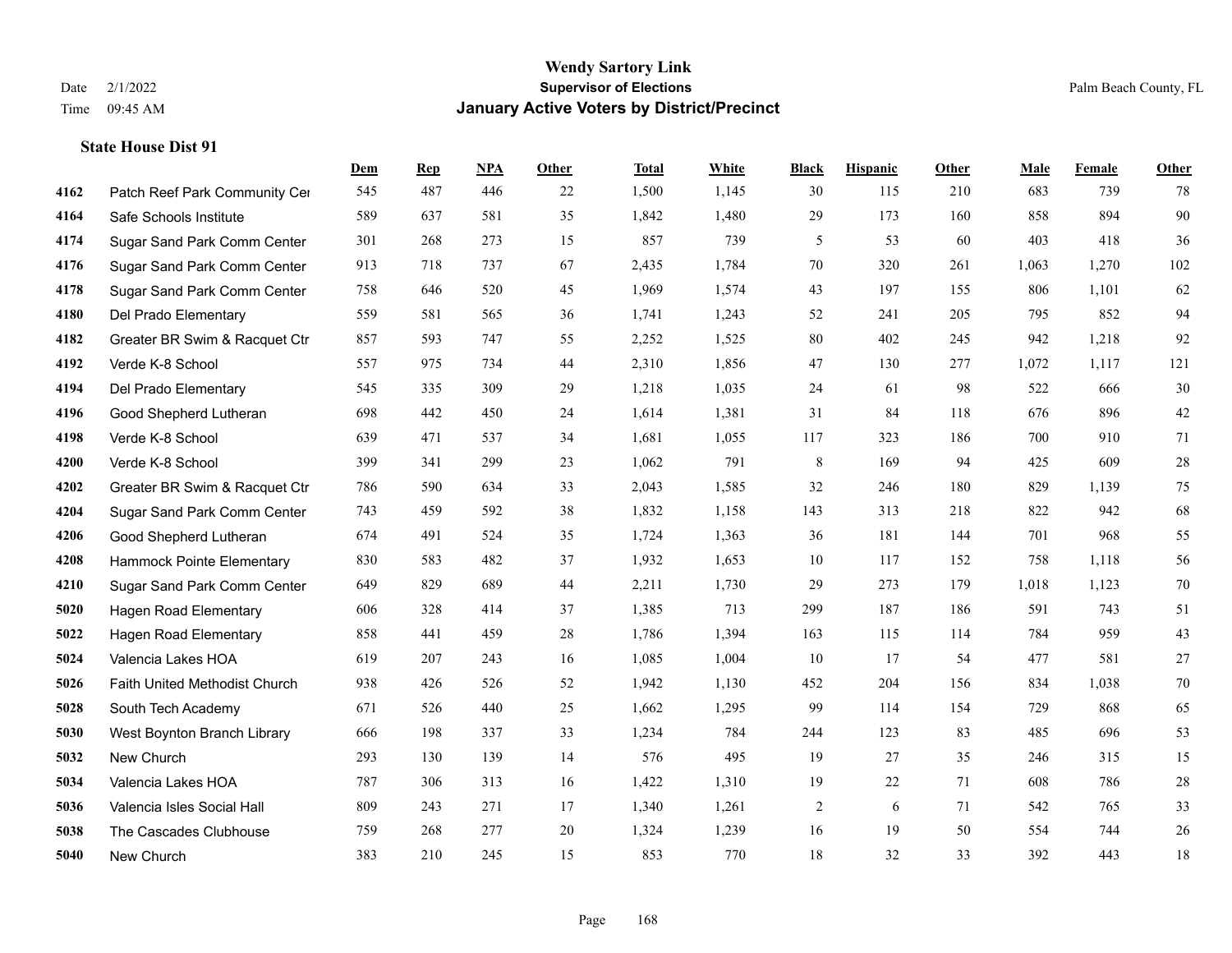**State House Dist 91**

## **Wendy Sartory Link** Date 2/1/2022 **Supervisor of Elections** Palm Beach County, FL Time 09:45 AM **January Active Voters by District/Precinct**

|      |                                   | Dem    | <b>Rep</b> | <b>NPA</b> | Other          | <b>Total</b> | White | <b>Black</b>             | <b>Hispanic</b> | Other  | Male  | Female | Other       |
|------|-----------------------------------|--------|------------|------------|----------------|--------------|-------|--------------------------|-----------------|--------|-------|--------|-------------|
| 5042 | South Tech Academy                | 913    | 389        | 491        | 40             | 1,833        | 1,402 | 165                      | 146             | 120    | 743   | 1,036  | 54          |
| 5044 | Cascade Lakes Clubhouse           | 563    | 203        | 195        | 15             | 976          | 883   | 7                        | 12              | 74     | 431   | 516    | 29          |
| 5046 | Green Cay Nature Center           | 1,347  | 583        | 663        | 45             | 2,638        | 1,994 | 276                      | 182             | 186    | 1,121 | 1,449  | 68          |
| 5048 | <b>Coral Lakes Clubhouse</b>      | 582    | 379        | 313        | 21             | 1,295        | 898   | 140                      | 141             | 116    | 563   | 689    | 43          |
| 5050 | <b>Coral Lakes Clubhouse</b>      | 1,103  | 322        | 372        | 26             | 1,823        | 1,705 | 12                       | 10              | 96     | 711   | 1,067  | 45          |
| 5052 | Lake Worth Drainage District      | 653    | 443        | 468        | 34             | 1,598        | 1,226 | $90\,$                   | 128             | 154    | 688   | 849    | 61          |
| 5056 | Hagen Ranch Road Library          | 1,885  | 1,156      | 1,200      | 101            | 4,342        | 3,506 | 176                      | 331             | 329    | 1,843 | 2,370  | 129         |
| 5058 | Valencia Falls Clubhouse          | 687    | 186        | 229        | 11             | 1,113        | 1,050 | $\overline{\mathcal{A}}$ | 5               | 54     | 490   | 588    | 35          |
| 5060 | Hagen Ranch Road Library          | 511    | 207        | 228        | 17             | 963          | 893   | 4                        | 15              | 51     | 437   | 514    | $12\,$      |
| 5062 | Villa Borghese Clubhouse          | 450    | 234        | 162        | 14             | 860          | 785   | 11                       | 26              | 38     | 377   | 461    | 22          |
| 5064 | Huntington Lakes Clubhouse        | 958    | 347        | 362        | 35             | 1,702        | 1,560 | 14                       | 44              | 84     | 627   | 1.043  | 32          |
| 5066 | Abbey Village Clubhouse           | 769    | 432        | 377        | 35             | 1,613        | 1,311 | 71                       | 131             | 100    | 645   | 908    | 60          |
| 5068 | Camelot Village Clubhouse         | 228    | 119        | 103        | 13             | 463          | 281   | 51                       | 89              | 42     | 185   | 263    | 15          |
| 5070 | <b>Delray Villas</b>              | 458    | 254        | 210        | 19             | 941          | 763   | 42                       | 69              | 67     | 398   | 509    | 34          |
| 5072 | Huntington Pointe Clubhouse       | 748    | 178        | 246        | 18             | 1,190        | 1,126 | 7                        | 10              | 47     | 452   | 707    | 31          |
| 5074 | Coco Wood Clubhouse               | 388    | 171        | 175        | 11             | 745          | 517   | 99                       | 79              | 50     | 332   | 383    | 30          |
| 5076 | Palm Greens Clubhouse             | 662    | 305        | 321        | 30             | 1,318        | 1,093 | 38                       | 97              | 90     | 513   | 760    | 45          |
| 5078 | <b>Bethel Evangelical Baptist</b> | 706    | 395        | 408        | 39             | 1,548        | 1,155 | 120                      | 165             | 108    | 619   | 892    | 37          |
| 5080 | <b>Bethel Evangelical Baptist</b> | $81\,$ | 54         | 40         | $\mathfrak{Z}$ | 178          | 126   | 10                       | 22              | 20     | 56    | 120    | $\sqrt{2}$  |
| 5082 | <b>Bethel Evangelical Baptist</b> | 636    | 371        | 412        | 24             | 1,443        | 988   | 171                      | 157             | 127    | 662   | 740    | 41          |
| 5084 | <b>High Point Section II</b>      | 442    | 311        | 264        | 26             | 1,043        | 831   | 37                       | 106             | 69     | 413   | 602    | $28\,$      |
| 5086 | Carver Middle                     | 45     | 20         | 15         | $\overline{4}$ | 84           | 67    | 6                        | $\overline{4}$  | $\tau$ | 34    | 48     | $\sqrt{2}$  |
| 5088 | <b>Carver Middle</b>              | 169    | 125        | 141        | 15             | 450          | 290   | 49                       | 57              | 54     | 199   | 236    | 15          |
| 5090 | Gleneagles CC-Strathearn Sat      | 979    | 484        | 479        | 35             | 1,977        | 1,695 | 39                       | 113             | 130    | 828   | 1,101  | $\sqrt{48}$ |
| 5092 | Gleneagles CC-Clunie Satellite    | 802    | 335        | 362        | $26\,$         | 1,525        | 1,313 | 72                       | 66              | 74     | 662   | 830    | 33          |
| 5094 | Kings Point Clubhouse             | 380    | 200        | 175        | 18             | 773          | 625   | 29                       | 70              | 49     | 296   | 448    | 29          |
| 5096 | Monaco Clubhouse                  | 904    | 530        | 485        | 43             | 1,962        | 1,523 | 96                       | 194             | 149    | 796   | 1,090  | $76\,$      |
| 5098 | Lakes of Delray Clubhouse         | 385    | 234        | 163        | 17             | 799          | 702   | 13                       | 42              | 42     | 308   | 476    | 15          |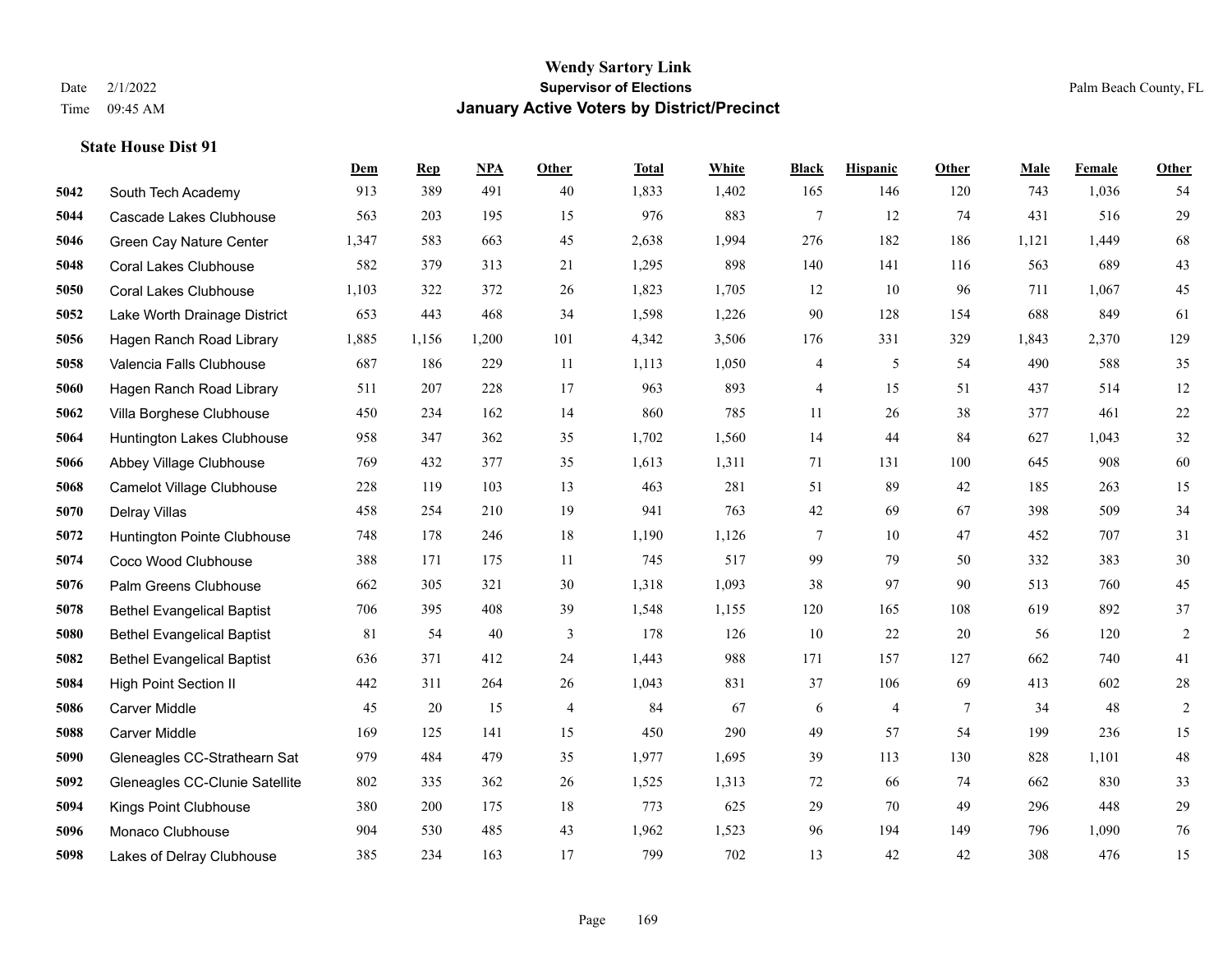|                             | Dem                        | <b>Rep</b> | <b>NPA</b>   | Other          | <b>Total</b>   | White   | <b>Black</b>   | <b>Hispanic</b> | Other    | Male         | Female         | Other           |
|-----------------------------|----------------------------|------------|--------------|----------------|----------------|---------|----------------|-----------------|----------|--------------|----------------|-----------------|
| <b>Kings Point Flanders</b> | 903                        | 428        | 404          | 33             | 1,768          | 1,410   | 76             | 167             | 115      | 714          | 996            | 58              |
| Lakes of Delray Clubhouse   | 896                        | 328        | 376          | 42             | 1,642          | 1,342   | 69             | 121             | 110      | 633          | 960            | 49              |
| <b>Kings Point Flanders</b> | 885                        | 401        | 369          | 39             | 1,694          | 1,340   | 69             | 164             | 121      | 656          | 972            | 66              |
| Las Verdes Clubhouse        | 981                        | 623        | 726          | 55             | 2,385          | 1,669   | 215            | 300             | 201      | 1,080        | 1,227          | 78              |
| South County Civic Center   | 523                        | 517        | 424          | 30             | 1,494          | 1,361   | 5              | 25              | 103      | 703          | 749            | 42              |
| Morikami Park Elementary    | 43                         | 56         | 49           | 3              | 151            | 143     | $\overline{0}$ | $\overline{c}$  | 6        | 70           | 81             | $\overline{0}$  |
| Morikami Park Elementary    | 545                        | 611        | 517          | 40             | 1,713          | 1,493   | 20             | 50              | 150      | 787          | 886            | 40              |
| Morikami Park Elementary    | 18                         | 39         | 23           | 3              | 83             | 67      | $\overline{0}$ | 6               | 10       | 35           | 41             | $7\phantom{.0}$ |
| South County Civic Center   | 251                        | 202        | 197          | 11             | 661            | 547     | 8              | 27              | 79       | 297          | 337            | 27              |
| Spanish River High          | 90                         | 117        | 97           | 16             | 320            | 258     | 4              | 27              | 31       | 160          | 157            | 3               |
| The Polo Club of Boca Raton | 643                        | 505        | 447          | 27             | 1,622          | 1,477   | 18             | 27              | 100      | 700          | 874            | 48              |
| The Polo Club of Boca Raton | 314                        | 185        | 194          | 18             | 711            | 649     |                | 9               | 52       | 284          | 402            | 25              |
| South County Civic Center   | 170                        | 120        | 105          | 6              | 401            | 336     | 8              | 33              | 24       | 173          | 217            | 11              |
| The Polo Club of Boca Raton | 38                         | 30         | 30           | $\overline{2}$ | 100            | 93      | $\overline{2}$ | $\overline{c}$  | 3        | 45           | 54             |                 |
| Delray Beach First Baptist  | 5                          |            | $\mathbf{0}$ |                | $\overline{7}$ | 6       |                | $\overline{0}$  | $\theta$ | $\mathbf{3}$ | $\overline{4}$ | $\overline{0}$  |
| Delray Beach First Baptist  | 272                        | 183        | 201          | 11             | 667            | 433     | 33             | 125             | 76       | 288          | 350            | 29              |
| Delray Beach First Baptist  | 165                        | 108        | 117          | $\overline{1}$ | 391            | 329     | 9              | 30              | 23       | 155          | 223            | 13              |
| Boca Delray Clubhouse       | 252                        | 118        | 119          | 11             | 500            | 451     | 8              | 16              | 25       | 205          | 285            | 10              |
| Boca West Country Club      | 768                        | 456        | 524          | 47             | 1,795          | 1,613   | 9              | 72              | 101      | 746          | 1,002          | 47              |
| Boca West Country Club      | 823                        | 471        | 439          | 34             | 1,767          | 1,660   | 3              | 29              | 75       | 683          | 1,038          | 46              |
| Del Prado Elementary        | 233                        | 315        | 206          | 18             | 772            | 694     | 10             | 11              | 57       | 365          | 386            | 21              |
|                             | 57,566                     | 36,961     | 35,810       | 2,754          | 133,091        | 106,261 | 6,557          | 10,079          | 10,194   | 56,839       | 72,033         | 4,219           |
|                             | <b>State House Dist 91</b> |            |              |                |                |         |                |                 |          |              |                |                 |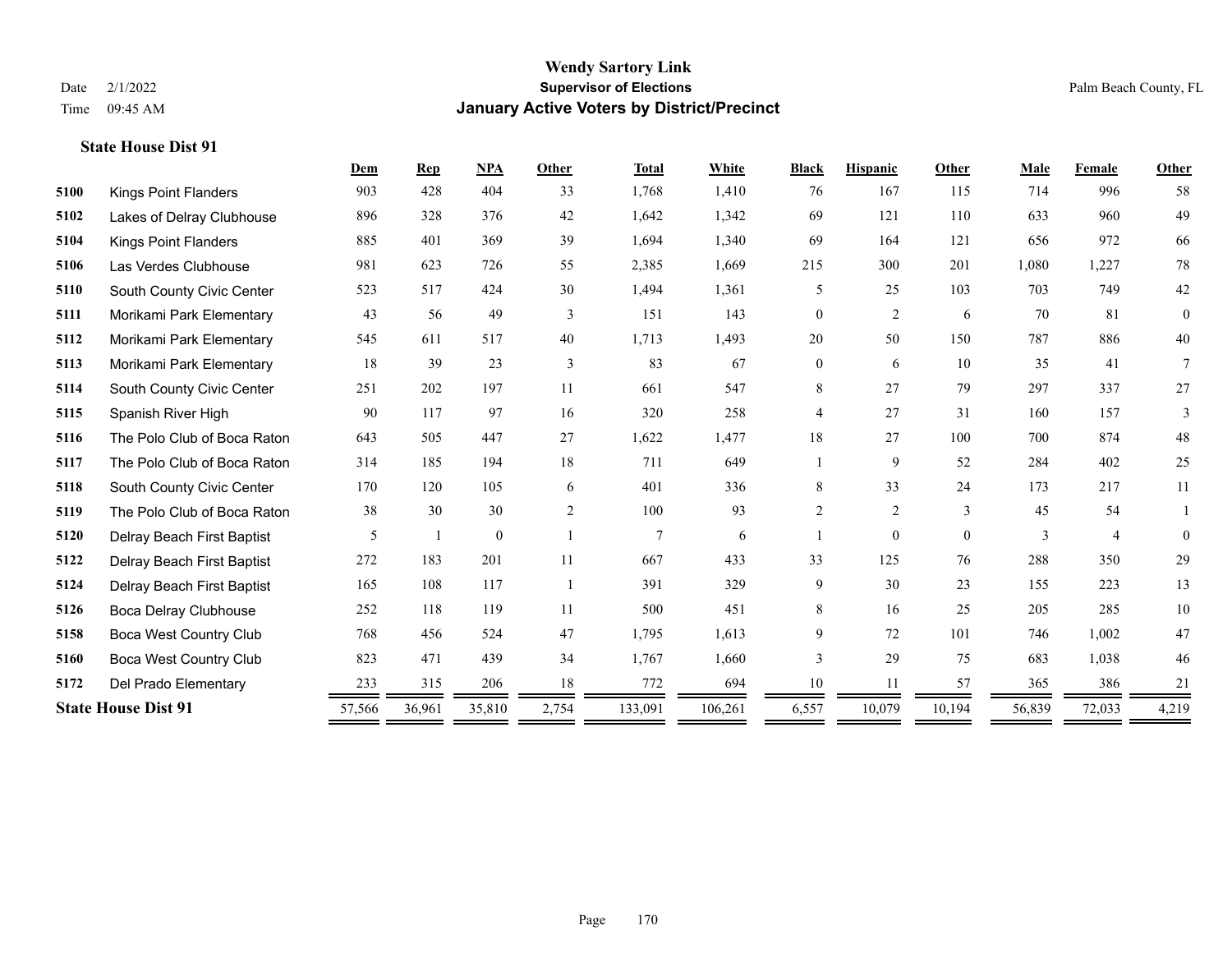|      |                                | Dem              | <b>Rep</b>       | NPA              | <b>Other</b>   | <b>Total</b>     | <b>White</b>     | <b>Black</b>     | <b>Hispanic</b> | <b>Other</b>   | <b>Male</b>  | <b>Female</b> | <b>Other</b> |
|------|--------------------------------|------------------|------------------|------------------|----------------|------------------|------------------|------------------|-----------------|----------------|--------------|---------------|--------------|
| 1006 | Journey Church of Jupiter      | $\theta$         | $\mathbf{0}$     | $\boldsymbol{0}$ | $\Omega$       | $\Omega$         | $\overline{0}$   | $\mathbf{0}$     | $\mathbf{0}$    | $\theta$       | $\theta$     | $\theta$      | $\Omega$     |
| 1008 | Journey Church of Jupiter      | $\theta$         | $\theta$         | $\mathbf{0}$     | $\theta$       | $\Omega$         | $\overline{0}$   | $\theta$         | $\mathbf{0}$    | $\Omega$       | $\theta$     | $\Omega$      | $\theta$     |
| 1010 | Journey Church of Jupiter      | 0                | $\theta$         | $\theta$         | $\Omega$       | $\Omega$         | $\Omega$         | $\Omega$         | $\theta$        | $\Omega$       | $\Omega$     | $\Omega$      | $\Omega$     |
| 1012 | Caloosa POA Meeting Room       | 0                | $\mathbf{0}$     | $\mathbf{0}$     | $\overline{0}$ | $\theta$         | $\overline{0}$   | $\overline{0}$   | $\mathbf{0}$    | $\theta$       | $\mathbf{0}$ | $\mathbf{0}$  | $\Omega$     |
| 1014 | Caloosa POA Meeting Room       | 0                |                  | $\mathbf{0}$     | $\theta$       |                  |                  | $\overline{0}$   | $\mathbf{0}$    | $\theta$       | $\theta$     | $\Omega$      |              |
| 1016 | Journey Church of Jupiter      | $\Omega$         | $\mathbf{0}$     | $\mathbf{0}$     | $\theta$       | $\theta$         | $\theta$         | $\mathbf{0}$     | $\mathbf{0}$    | $\theta$       | $\theta$     | $\theta$      | $\theta$     |
| 1018 | Calvary Church of Jupiter      | 440              | 841              | 472              | 47             | 1,800            | 1,593            | $20\,$           | 94              | 93             | 852          | 893           | 55           |
| 1019 | Calvary Church of Jupiter      | 196              | 380              | 224              | 8              | 808              | 724              | $\overline{0}$   | 47              | 37             | 389          | 402           | 17           |
| 1020 | Caloosa POA Meeting Room       | $\mathbf{0}$     | $\boldsymbol{0}$ | $\boldsymbol{0}$ | $\mathbf{0}$   | $\boldsymbol{0}$ | $\boldsymbol{0}$ | $\boldsymbol{0}$ | $\mathbf{0}$    | $\mathbf{0}$   | $\mathbf{0}$ | $\mathbf{0}$  | $\mathbf{0}$ |
| 1022 | Journey Church of Jupiter      | 688              | 1,250            | 778              | 61             | 2,777            | 2,377            | 34               | 188             | 178            | 1,337        | 1,364         | 76           |
| 1024 | Calvary Church of Jupiter      | 7                | 6                | $\tau$           | $\theta$       | 20               | 20               | $\boldsymbol{0}$ | $\mathbf{0}$    | $\overline{0}$ | 11           | 9             | $\mathbf{0}$ |
| 1026 | Calvary Church of Jupiter      | 329              | 624              | 346              | 28             | 1,327            | 1,175            | 11               | 77              | 64             | 633          | 663           | 31           |
| 1028 | Jupiter Farms Elementary       | 529              | 1,020            | 596              | 63             | 2,208            | 1,928            | 15               | 139             | 126            | 1,070        | 1,077         | 61           |
| 1030 | Calvary Church of Jupiter      | 17               | 38               | 23               | $\overline{4}$ | 82               | 75               | $\boldsymbol{0}$ | 4               | 3              | 40           | 39            | 3            |
| 1032 | Jupiter Farms Park Community F | 301              | 577              | 367              | 29             | 1,274            | 1,070            | 13               | 109             | 82             | 623          | 610           | 41           |
| 1034 | West Jupiter Recreation Center | 266              | 757              | 352              | 46             | 1,421            | 1,236            | 17               | 37              | 131            | 684          | 709           | 28           |
| 1036 | Calvary Church of Jupiter      | $\overline{0}$   | $\boldsymbol{0}$ | $\mathbf{0}$     | $\mathbf{0}$   | $\mathbf{0}$     | $\overline{0}$   | $\boldsymbol{0}$ | $\mathbf{0}$    | $\theta$       | $\mathbf{0}$ | $\mathbf{0}$  | $\theta$     |
| 1038 | William T Dwyer High           | 802              | 1,307            | 774              | 60             | 2,943            | 2,476            | 63               | 174             | 230            | 1,410        | 1,430         | 103          |
| 1040 | West Jupiter Recreation Center | 263              | 459              | 359              | 32             | 1,113            | 896              | 19               | 57              | 141            | 555          | 518           | 40           |
| 1042 | West Jupiter Recreation Center | $\boldsymbol{0}$ | $\mathbf{0}$     | $\mathbf{0}$     | $\mathbf{0}$   | $\theta$         | $\mathbf{0}$     | $\mathbf{0}$     | $\mathbf{0}$    | $\theta$       | $\theta$     | $\theta$      | $\mathbf{0}$ |
| 1044 | Limestone Creek Elementary     | 419              | 121              | 188              | 19             | 747              | 224              | 347              | 91              | 85             | 358          | 361           | 28           |
| 1046 | West Jupiter Recreation Center | 268              | 147              | 152              | 11             | 578              | 270              | 163              | 112             | 33             | 249          | 309           | 20           |
| 1048 | St Peter Catholic Church       | 375              | 468              | 286              | 29             | 1,158            | 1,037            | 4                | 40              | 77             | 436          | 694           | $28\,$       |
| 1050 | <b>Lighthouse Elementary</b>   | 482              | 673              | 413              | 44             | 1,612            | 1,374            | 16               | 68              | 154            | 752          | 803           | 57           |
| 1052 | Beacon Cove Intermediate Scho  | 1,024            | 1,157            | 915              | 67             | 3,163            | 2,503            | 79               | 257             | 324            | 1,479        | 1,584         | 100          |
| 1054 | Limestone Creek Elementary     | 693              | 1,069            | 655              | 54             | 2,471            | 2,185            | 26               | 99              | 161            | 1,159        | 1,240         | 72           |
| 1056 | West Jupiter Recreation Center | 536              | 582              | 542              | 41             | 1,701            | 1,367            | 73               | 130             | 131            | 750          | 896           | 55           |
| 1058 | St Peter Catholic Church       | 762              | 899              | 760              | 68             | 2,489            | 2,065            | 38               | 202             | 184            | 1,092        | 1,328         | 69           |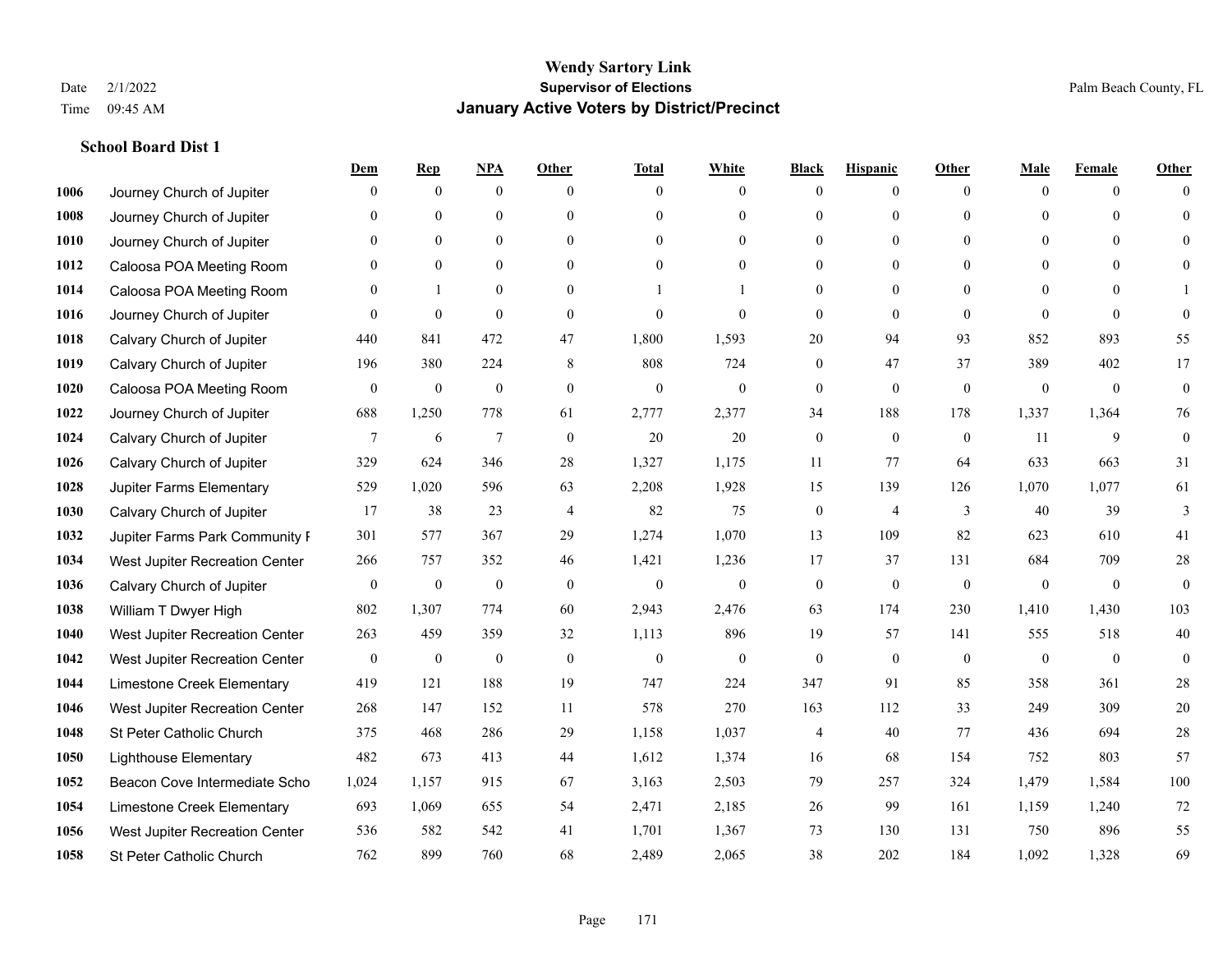|      |                                  | Dem          | <b>Rep</b>       | NPA          | <b>Other</b>     | <b>Total</b>     | <b>White</b>     | <b>Black</b>     | <b>Hispanic</b> | Other          | <b>Male</b>  | <b>Female</b> | <b>Other</b>   |
|------|----------------------------------|--------------|------------------|--------------|------------------|------------------|------------------|------------------|-----------------|----------------|--------------|---------------|----------------|
| 1060 | West Jupiter Recreation Center   | 71           | 105              | 71           | $\overline{4}$   | 251              | 206              | $\overline{0}$   | 25              | 20             | 101          | 134           | 16             |
| 1062 | <b>Harvest Community Church</b>  | 606          | 1,151            | 558          | 48               | 2,363            | 2,159            | 12               | 53              | 139            | 1,148        | 1,138         | 77             |
| 1064 | Jupiter Community Center         | 75           | 126              | 63           | 3                | 267              | 244              | $\overline{0}$   | 6               | 17             | 131          | 129           | $\tau$         |
| 1066 | Jupiter Community Center         | $\mathbf{0}$ | $\boldsymbol{0}$ | $\mathbf{0}$ | $\mathbf{0}$     | $\boldsymbol{0}$ | $\mathbf{0}$     | $\mathbf{0}$     | $\mathbf{0}$    | $\mathbf{0}$   | $\mathbf{0}$ | $\mathbf{0}$  | $\mathbf{0}$   |
| 1068 | Jupiter Community Center         | 574          | 759              | 610          | 48               | 1,991            | 1,651            | 26               | 193             | 121            | 932          | 999           | 60             |
| 1070 | Jupiter Community Center         | 56           | 67               | 90           | $\overline{4}$   | 217              | 170              | 1                | 41              | 5              | 112          | 97            | 8              |
| 1072 | Jerry Thomas Elementary          | 728          | 1,084            | 704          | 71               | 2,587            | 2,237            | 32               | 171             | 147            | 1,230        | 1,285         | $72\,$         |
| 1074 | Independence Middle              | 781          | 1,148            | 865          | 88               | 2,882            | 2,417            | 21               | 192             | 252            | 1,281        | 1,509         | 92             |
| 1075 | Martinique Clubhouse             | 243          | 373              | 239          | $20\,$           | 875              | 752              | 11               | 54              | 58             | 395          | 450           | $30\,$         |
| 1076 | The Island Clubhouse             | 608          | 783              | 588          | $72\,$           | 2,051            | 1,696            | 50               | 143             | 162            | 1,009        | 979           | 63             |
| 1078 | First Baptist Church Teq         | 348          | 890              | 388          | $22\,$           | 1,648            | 1,544            | 3                | 42              | 59             | 793          | 819           | 36             |
| 1080 | First Baptist Church Teq         | 92           | 146              | 79           | $\overline{4}$   | 321              | 295              | $\boldsymbol{0}$ | 9               | 17             | 163          | 148           | $10\,$         |
| 1082 | First Baptist Church Teq         | 72           | 140              | 86           | 9                | 307              | 283              | $\mathbf{1}$     | 12              | 11             | 143          | 155           | 9              |
| 1084 | First Baptist Church Teq         | 12           | 53               | 10           | $\boldsymbol{0}$ | 75               | 72               |                  | $\overline{0}$  | $\overline{2}$ | 37           | 37            | 1              |
| 1088 | First Baptist Church Teq         | 10           | 45               | 20           | $\theta$         | 75               | 66               | $\overline{0}$   | 3               | 6              | 38           | 36            |                |
| 1094 | First Baptist Church Teq         | 579          | 876              | 544          | 42               | 2,041            | 1,832            | 9                | 82              | 118            | 920          | 1,073         | $48\,$         |
| 1096 | First Baptist Church Teq         | 46           | 71               | 38           | $\mathbf{0}$     | 155              | 126              | 7                | 13              | 9              | 78           | 73            | $\overline{4}$ |
| 1098 | Riverside Improvement            | 250          | 460              | 265          | $22\,$           | 997              | 895              | 6                | 43              | 53             | 458          | 508           | 31             |
| 1100 | Jupiter Elementary               | 398          | 449              | 370          | 33               | 1,250            | 952              | 17               | 200             | 81             | 605          | 599           | $46\,$         |
| 1102 | Jupiter High                     | 701          | 917              | 672          | 65               | 2,355            | 1,888            | 57               | 200             | 210            | 1,050        | 1,233         | $72\,$         |
| 1104 | Jupiter Branch Library           | 455          | 571              | 457          | 29               | 1,512            | 1,227            | 37               | 141             | 107            | 657          | 812           | 43             |
| 1106 | Jupiter Middle                   | 320          | 495              | 397          | 38               | 1,250            | 1,060            | 17               | 75              | 98             | 589          | 620           | 41             |
| 1108 | Newhaven Clubhouse               | 561          | 720              | 543          | 63               | 1,887            | 1,625            | 27               | 100             | 135            | 839          | 986           | 62             |
| 1110 | <b>Tequesta Council Chambers</b> | 105          | 121              | 97           | $\overline{4}$   | 327              | 287              | 4                | 19              | 17             | 147          | 171           | 9              |
| 1112 | <b>Tequesta Council Chambers</b> | 21           | 81               | 46           | $\tau$           | 155              | 133              | 6                | 10              | 6              | 73           | 79            | $\overline{3}$ |
| 1114 | <b>Tequesta Council Chambers</b> | 114          | 310              | 140          | 13               | 577              | 553              | $\boldsymbol{0}$ | 5               | 19             | 258          | 309           | $10\,$         |
| 1116 | <b>Tequesta Council Chambers</b> | $\mathbf{0}$ | $\boldsymbol{0}$ | $\mathbf{0}$ | $\mathbf{0}$     | $\boldsymbol{0}$ | $\boldsymbol{0}$ | $\boldsymbol{0}$ | $\overline{0}$  | $\mathbf{0}$   | $\mathbf{0}$ | $\mathbf{0}$  | $\bf{0}$       |
| 1118 | <b>Tequesta Council Chambers</b> | 165          | 249              | 180          | 22               | 616              | 522              | 12               | 43              | 39             | 239          | 362           | 15             |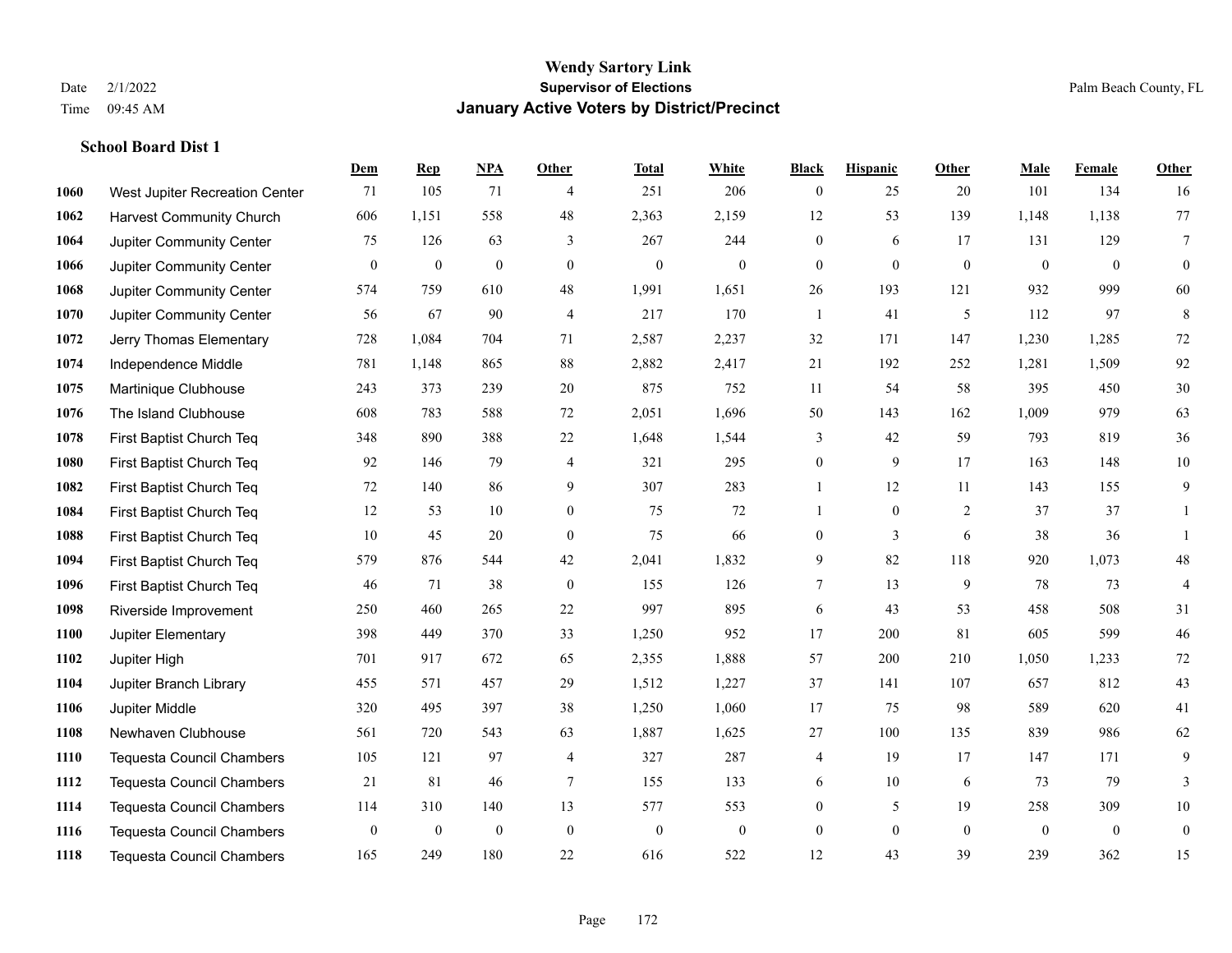|      |                                  | Dem          | <b>Rep</b>       | NPA              | <b>Other</b>   | <b>Total</b>     | <b>White</b>   | <b>Black</b>     | <b>Hispanic</b> | <b>Other</b> | <b>Male</b>  | <b>Female</b>  | <b>Other</b>   |
|------|----------------------------------|--------------|------------------|------------------|----------------|------------------|----------------|------------------|-----------------|--------------|--------------|----------------|----------------|
| 1120 | <b>Tequesta Council Chambers</b> | 71           | 241              | 108              | 16             | 436              | 405            | $\overline{0}$   | 10              | 21           | 207          | 220            | 9              |
| 1122 | <b>Tequesta Council Chambers</b> | 37           | 85               | 39               | 3              | 164              | 155            | $\overline{0}$   | 1               | 8            | 79           | 82             | 3              |
| 1124 | Riverside Improvement            | $\theta$     | $\overline{2}$   | $\overline{1}$   | $\theta$       | $\overline{3}$   | 3              | $\Omega$         | $\Omega$        | $\Omega$     | 2            | $\mathbf{1}$   | $\Omega$       |
| 1126 | PBC Fire Rescue #18              | 410          | 925              | 482              | 48             | 1,865            | 1,748          | 9                | 37              | 71           | 847          | 989            | 29             |
| 1128 | Jupiter Inlet Colony Admin Bldg  | 69           | 218              | 88               | 15             | 390              | 359            | 0                | 5               | 26           | 177          | 205            | 8              |
| 1130 | PBC Fire Rescue #18              |              | 2                | $\mathbf{1}$     | $\mathbf{0}$   | 4                | 4              | 0                | $\overline{0}$  | $\theta$     | 2            |                |                |
| 1132 | PBC Fire Rescue #18              | $\theta$     | 3                | $\overline{1}$   | $\theta$       | 4                | 4              | 0                | $\Omega$        | $\Omega$     | 2            | 2              | $\theta$       |
| 1134 | PBC Fire Rescue #18              | $\theta$     | $\boldsymbol{0}$ | $\mathbf{0}$     | $\theta$       | $\theta$         | $\theta$       | $\overline{0}$   | $\overline{0}$  | $\theta$     | $\Omega$     | $\theta$       | $\theta$       |
| 1136 | 1st UM Church of Jup-Teq         | 575          | 1,010            | 633              | 63             | 2,281            | 2,116          | 11               | 54              | 100          | 990          | 1,231          | 60             |
| 1138 | Grace Immanuel Bible Church      | 220          | 830              | 366              | 34             | 1,450            | 1,383          | $\overline{0}$   | 13              | 54           | 619          | 800            | 31             |
| 1140 | Club at Admirals Cove            | 289          | 546              | 314              | 26             | 1,175            | 1,079          | 6                | 21              | 69           | 558          | 598            | 19             |
| 1142 | 1st UM Church of Jup-Teq         | 282          | 607              | 362              | 37             | 1,288            | 1,196          | 5                | 23              | 64           | 605          | 650            | 33             |
| 1144 | 1st UM Church of Jup-Teq         | 524          | 812              | 509              | 37             | 1,882            | 1,740          | 5                | 29              | 108          | 863          | 965            | 54             |
| 1146 | Newhaven Clubhouse               | 15           | 34               | $\tau$           | $\overline{1}$ | 57               | 51             | $\mathbf{0}$     | 1               | 5            | 29           | 27             |                |
| 1148 | Oceanview Methodist              | 387          | 559              | 396              | 46             | 1,388            | 1,268          | 6                | 32              | 82           | 605          | 743            | 40             |
| 1150 | Oceanview Methodist              | $\mathbf{0}$ | $\boldsymbol{0}$ | $\boldsymbol{0}$ | $\overline{0}$ | $\boldsymbol{0}$ | $\mathbf{0}$   | $\overline{0}$   | $\overline{0}$  | $\theta$     | $\mathbf{0}$ | $\mathbf{0}$   | $\mathbf{0}$   |
| 1152 | Juno Beach Town Center           | 43           | 71               | 53               | 8              | 175              | 166            | $\boldsymbol{0}$ | $\overline{2}$  | $\tau$       | 81           | 90             | $\overline{4}$ |
| 1154 | Holy Spirit Lutheran             | 135          | 300              | 132              | 18             | 585              | 523            | 3                | 28              | 31           | 276          | 289            | 20             |
| 1156 | Holy Spirit Lutheran             | $\mathbf{0}$ | $\overline{0}$   | $\mathbf{0}$     | $\theta$       | $\mathbf{0}$     | $\overline{0}$ | $\Omega$         | $\overline{0}$  | $\Omega$     | $\theta$     | $\theta$       | $\theta$       |
| 1158 | Holy Spirit Lutheran             | $\Omega$     | $\overline{1}$   |                  | $\theta$       | $\overline{c}$   |                | $\Omega$         |                 | $\Omega$     |              |                | $\Omega$       |
| 1160 | Holy Spirit Lutheran             |              | $\mathbf{0}$     |                  | $\theta$       | 2                | 2              | $\overline{0}$   | $\overline{0}$  | $\theta$     |              |                | 0              |
| 1162 | Holy Spirit Lutheran             | 2            | $\overline{4}$   | 5                | $\overline{c}$ | 13               | 13             | 0                | $\overline{0}$  | $\theta$     | 6            | 7              | 0              |
| 1164 | <b>Club at Admirals Cove</b>     | 28           | 158              | 71               | 5              | 262              | 235            | 4                | 4               | 19           | 131          | 123            | 8              |
| 1166 | Holy Spirit Lutheran             | 6            | 23               | 12               | $\theta$       | 41               | 34             | $\theta$         | $\overline{2}$  | 5            | 18           | 23             | $\Omega$       |
| 1168 | Holy Spirit Lutheran             | $\mathbf{0}$ | $\boldsymbol{0}$ | $\mathbf{0}$     | $\overline{0}$ | $\mathbf{0}$     | $\overline{0}$ | $\theta$         | $\overline{0}$  | $\theta$     | $\mathbf{0}$ | $\overline{0}$ | $\theta$       |
| 1170 | Caloosa POA Meeting Room         | $\theta$     | $\mathbf{0}$     | $\mathbf{0}$     | $\theta$       | $\theta$         | $\overline{0}$ | 0                | $\theta$        | $\theta$     | $\theta$     | $\theta$       | $\mathbf{0}$   |
| 1172 | Caloosa POA Meeting Room         | 125          | 283              | 123              | 9              | 540              | 459            | 14               | 23              | 44           | 247          | 275            | 18             |
| 1173 | Caloosa POA Meeting Room         | 67           | 122              | 61               | $\overline{c}$ | 252              | 214            | 5                | 14              | 19           | 119          | 123            | 10             |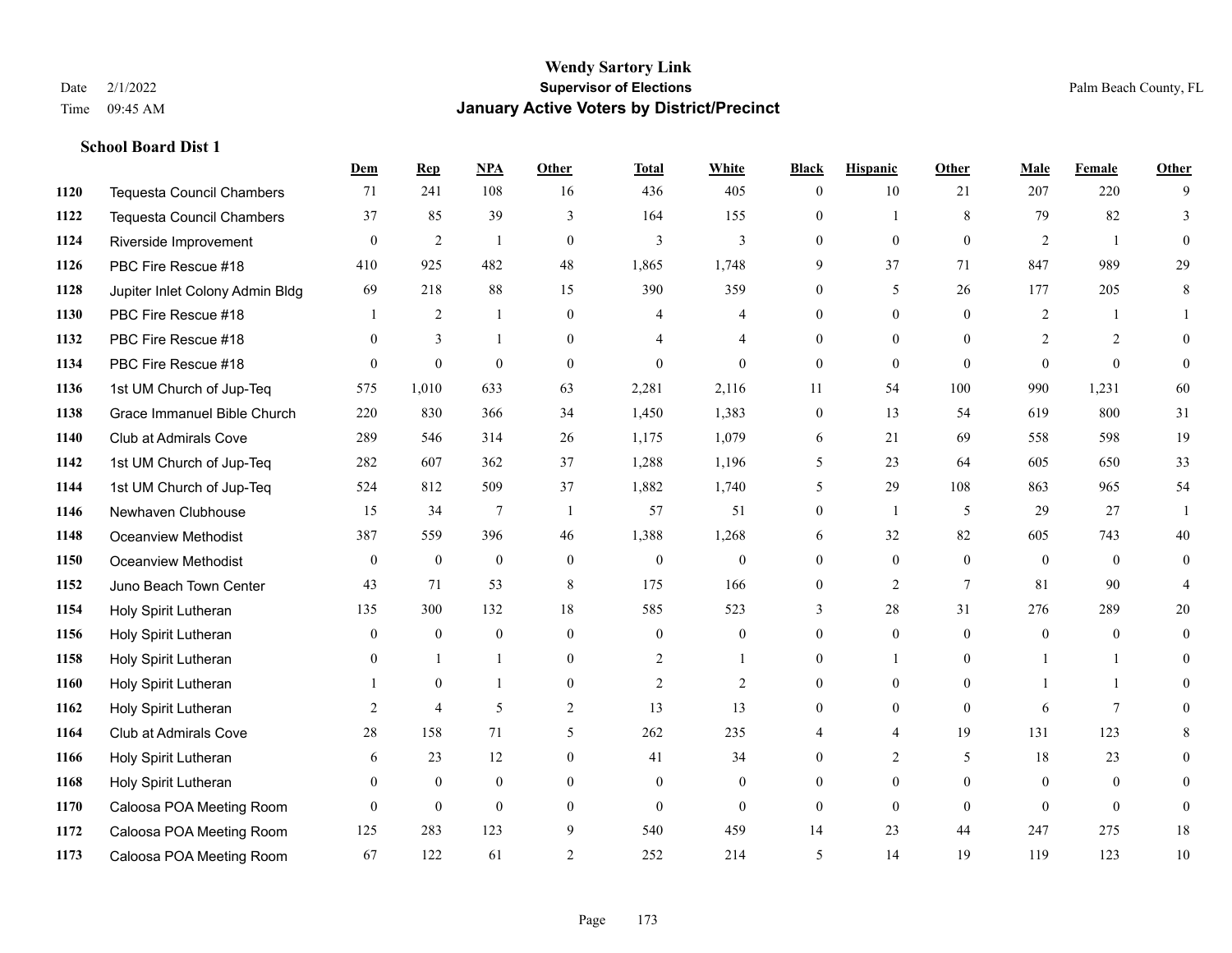|      |                                | Dem          | <b>Rep</b>       | NPA          | <b>Other</b> | <b>Total</b> | <b>White</b>   | <b>Black</b>     | <b>Hispanic</b> | <b>Other</b>   | <b>Male</b>  | <b>Female</b> | <b>Other</b>     |
|------|--------------------------------|--------------|------------------|--------------|--------------|--------------|----------------|------------------|-----------------|----------------|--------------|---------------|------------------|
| 1174 | Mirasol Sales and Info Center  | $\Omega$     | $\mathbf{0}$     | $\mathbf{0}$ | $\theta$     | $\theta$     | $\theta$       | $\Omega$         | $\mathbf{0}$    | $\theta$       | $\theta$     | $\theta$      | $\Omega$         |
| 1176 | Mirasol Sales and Info Center  | $\Omega$     | $\theta$         | $\theta$     | $\Omega$     | $\Omega$     | $\theta$       | $\Omega$         | $\theta$        | $\Omega$       | $\theta$     | $\Omega$      | $\theta$         |
| 1178 | Mirasol Sales and Info Center  | $\theta$     | $\theta$         | $\theta$     | $\theta$     | $\Omega$     | $\theta$       | $\Omega$         | $\theta$        | $\Omega$       | $\theta$     | $\Omega$      | $\Omega$         |
| 1180 | Mirasol Sales and Info Center  | $\theta$     | $\theta$         | $\theta$     | $\theta$     | $\theta$     | $\theta$       | $\overline{0}$   | $\theta$        | $\theta$       | $\theta$     | $\theta$      | $\Omega$         |
| 1182 | William T Dwyer High           | 156          | 264              | 140          | $\tau$       | 567          | 483            | 15               | 29              | 40             | 270          | 283           | 14               |
| 1184 | Eastpointe Country Club        | 518          | 679              | 411          | 38           | 1,646        | 1,535          | 12               | 28              | 71             | 738          | 875           | 33               |
| 1186 | Mirasol Sales and Info Center  | 545          | 511              | 459          | 43           | 1,558        | 1,203          | 54               | 145             | 156            | 739          | 774           | 45               |
| 1188 | <b>Westwood Gardens HOA</b>    | 344          | 381              | 338          | 34           | 1,097        | 846            | 38               | 120             | 93             | 447          | 632           | 18               |
| 1189 | <b>Westwood Gardens HOA</b>    | 26           | 63               | 25           | 2            | 116          | 102            | $\overline{7}$   | $\overline{2}$  | 5              | 54           | 59            | 3                |
| 1190 | Gardens Presbyterian           | 1,351        | 2,164            | 1,440        | 150          | 5,105        | 4,174          | 141              | 353             | 437            | 2,270        | 2,695         | 140              |
| 1192 | Evergrene Clubhouse            | 385          | 677              | 464          | 44           | 1,570        | 1,328          | 27               | 79              | 136            | 757          | 758           | 55               |
| 1194 | Frenchmans Creek Real Estate   | 641          | 940              | 636          | 48           | 2,265        | 2,071          | 15               | 43              | 136            | 1,035        | 1,174         | 56               |
| 1196 | Gardens Presbyterian           | $\mathbf{0}$ | $\boldsymbol{0}$ | $\mathbf{0}$ | $\theta$     | $\mathbf{0}$ | $\overline{0}$ | $\boldsymbol{0}$ | $\mathbf{0}$    | $\mathbf{0}$   | $\mathbf{0}$ | $\mathbf{0}$  | $\boldsymbol{0}$ |
| 1198 | 1st Baptist Church PBG         | 553          | 482              | 420          | 34           | 1,489        | 1,043          | 129              | 164             | 153            | 716          | 725           | 48               |
| 1200 | Dwight D Eisenhower Elementar  | $\theta$     | $\mathbf{0}$     | $\mathbf{0}$ | $\theta$     | $\mathbf{0}$ | $\overline{0}$ | $\mathbf{0}$     | $\theta$        | $\theta$       | $\theta$     | $\theta$      | $\mathbf{0}$     |
| 1202 | <b>Cross Community Church</b>  | 499          | 1,065            | 567          | 41           | 2,172        | 1,942          | 14               | 92              | 124            | 1,036        | 1,066         | 70               |
| 1204 | Holy Spirit Lutheran           | 9            | 23               | 14           | 3            | 49           | 43             | $\overline{0}$   | 2               | $\overline{4}$ | 24           | 21            | 4                |
| 1206 | Holy Spirit Lutheran           | 11           | 82               | 25           | 3            | 121          | 117            | $\overline{0}$   | 3               |                | 58           | 62            |                  |
| 1208 | Juno Beach Town Center         | 450          | 867              | 483          | 47           | 1,847        | 1,683          | 7                | 56              | 101            | 855          | 946           | 46               |
| 1210 | Holy Spirit Lutheran           | 206          | 274              | 155          | $\tau$       | 642          | 572            | 2                | 25              | 43             | 309          | 311           | $22\,$           |
| 1212 | Juno Beach Town Center         | 45           | 66               | 53           | 8            | 172          | 144            | 5                | 8               | 15             | 88           | 79            | 5                |
| 1214 | Juno Beach Town Center         | 264          | 449              | 205          | 26           | 944          | 879            | 6                | 13              | 46             | 379          | 542           | 23               |
| 1216 | <b>Oceanview Methodist</b>     | 138          | 319              | 155          | 17           | 629          | 542            | 10               | 34              | 43             | 307          | 309           | 13               |
| 1220 | Pierce Hammock Elementary      | $\theta$     | $\mathbf{0}$     | $\mathbf{0}$ | $\mathbf{0}$ | $\mathbf{0}$ | $\overline{0}$ | $\overline{0}$   | $\overline{0}$  | $\theta$       | $\theta$     | $\theta$      | $\mathbf{0}$     |
| 1222 | Sandhill Crane Golf Club       | 29           | 54               | 31           | 2            | 116          | 84             | 10               | 11              | 11             | 59           | 56            |                  |
| 1224 | Pierce Hammock Elementary      | $\theta$     | $\mathbf{0}$     | $\mathbf{0}$ | $\theta$     | $\mathbf{0}$ | $\overline{0}$ | $\overline{0}$   | $\mathbf{0}$    | $\theta$       | $\theta$     | $\theta$      | $\mathbf{0}$     |
| 1228 | <b>Carleton Oaks Clubhouse</b> | 147          | 202              | 127          | 5            | 481          | 348            | 25               | 50              | 58             | 234          | 234           | 13               |
| 1230 | Christ Fellowship Church PBG   | $\theta$     | $\theta$         | $\theta$     | $\theta$     | $\theta$     | $\theta$       | $\theta$         | $\theta$        | $\theta$       | $\theta$     | $\Omega$      | $\boldsymbol{0}$ |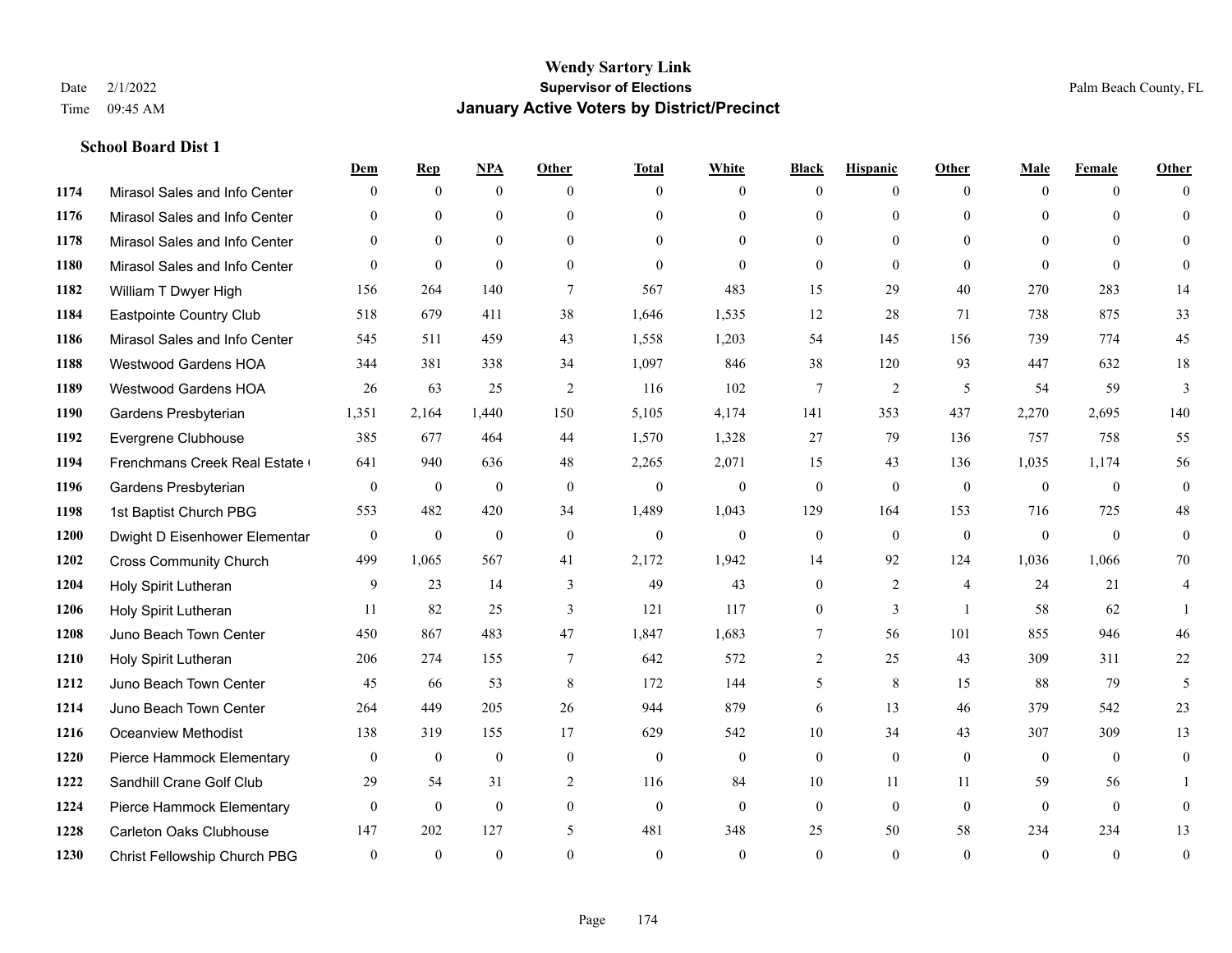|      |                                  | Dem            | <b>Rep</b>       | NPA              | <b>Other</b> | <b>Total</b>   | <b>White</b>   | <b>Black</b>     | <b>Hispanic</b>  | <b>Other</b>   | <b>Male</b>    | <b>Female</b>  | <b>Other</b>     |
|------|----------------------------------|----------------|------------------|------------------|--------------|----------------|----------------|------------------|------------------|----------------|----------------|----------------|------------------|
| 1232 | Mirasol Sales and Info Center    | $\mathbf{0}$   | $\mathbf{0}$     | $\boldsymbol{0}$ | $\theta$     | $\Omega$       | $\overline{0}$ | $\mathbf{0}$     | $\mathbf{0}$     | $\theta$       | $\mathbf{0}$   | $\overline{0}$ | $\Omega$         |
| 1234 | Christ Fellowship Church PBG     | $\theta$       | $\mathbf{0}$     | $\mathbf{0}$     | $\Omega$     | $\Omega$       | $\overline{0}$ | $\theta$         | $\mathbf{0}$     | $\Omega$       | $\theta$       | $\Omega$       | $\mathbf{0}$     |
| 1236 | Mirasol Sales and Info Center    | $\Omega$       | $\mathbf{0}$     | $\theta$         | $\Omega$     | $\theta$       | $\Omega$       | $\theta$         | $\theta$         | $\Omega$       | $\Omega$       | $\Omega$       | $\Omega$         |
| 1238 | Mirasol Sales and Info Center    | 606            | 776              | 519              | 61           | 1,962          | 1,781          | 18               | 22               | 141            | 928            | 976            | 58               |
| 1240 | <b>Timber Trace Elementary</b>   | 776            | 1,084            | 638              | 58           | 2,556          | 2,206          | 54               | 152              | 144            | 1,155          | 1,328          | 73               |
| 1242 | Christ Fellowship Church PBG     | 865            | 1,060            | 627              | 63           | 2,615          | 2,371          | 36               | 63               | 145            | 1,087          | 1,467          | 61               |
| 1244 | Christ Fellowship Church PBG     | 462            | 663              | 454              | 53           | 1,632          | 1,418          | 31               | 78               | 105            | 694            | 885            | 53               |
| 1246 | Watson B Duncan Middle           | 821            | 908              | 711              | 66           | 2,506          | 1,986          | 73               | 202              | 245            | 1,101          | 1,332          | 73               |
| 1247 | Watson B Duncan Middle           | 35             | 192              | 63               | 9            | 299            | 275            | 2                | $\boldsymbol{0}$ | 22             | 142            | 143            | 14               |
| 1248 | <b>PBG Community Center</b>      | 496            | 591              | 401              | 35           | 1,523          | 1,278          | 26               | 121              | 98             | 648            | 843            | 32               |
| 1250 | Palm Beach Gardens High          | 14             | 36               | 15               | -1           | 66             | 58             | $\boldsymbol{0}$ | 4                | $\overline{4}$ | 34             | 28             | $\overline{4}$   |
| 1252 | <b>Ballen Isles Country Club</b> | 878            | 783              | 673              | 52           | 2,386          | 2,195          | 22               | 23               | 146            | 1,068          | 1,259          | 59               |
| 1254 | Northlake Nazarene Church        | 151            | 179              | 128              | 8            | 466            | 391            | 8                | 29               | 38             | 231            | 218            | 17               |
| 1256 | North County Senior Center       |                | $\overline{c}$   | $\mathfrak{Z}$   | 3            | $\mathbf{9}$   | $\,$ 8 $\,$    | 1                | $\boldsymbol{0}$ | $\overline{0}$ | 5              | $\overline{4}$ | $\boldsymbol{0}$ |
| 1258 | North County Senior Center       | 308            | 229              | 256              | 28           | 821            | 454            | 93               | 122              | 152            | 367            | 427            | 27               |
| 1260 | PBG City Hall Council Room       | 440            | 551              | 307              | 25           | 1,323          | 1,097          | 27               | 113              | 86             | 590            | 692            | 41               |
| 1262 | PBG Moose Lodge 2010             |                | $\boldsymbol{0}$ |                  | $\mathbf{0}$ | $\overline{c}$ | $\overline{c}$ | $\boldsymbol{0}$ | $\mathbf{0}$     | $\overline{0}$ | $\overline{1}$ | $\mathbf{1}$   | $\mathbf{0}$     |
| 1264 | PBG City Hall Council Room       | $\theta$       | $\boldsymbol{0}$ | $\boldsymbol{0}$ | $\mathbf{0}$ | $\mathbf{0}$   | $\overline{0}$ | $\mathbf{0}$     | $\overline{0}$   | $\overline{0}$ | $\overline{0}$ | $\overline{0}$ | $\mathbf{0}$     |
| 1266 | PBG City Hall Council Room       | 165            | 114              | 144              | 14           | 437            | 261            | 75               | 68               | 33             | 180            | 247            | 10               |
| 1268 | <b>PBG Community Center</b>      | 103            | 74               | 105              | 10           | 292            | 179            | 48               | 33               | 32             | 112            | 167            | 13               |
| 1270 | <b>PBG Community Center</b>      | $\overline{4}$ | $\mathbf{0}$     | $\overline{2}$   | $\theta$     | 6              | $\overline{2}$ | 3                | $\mathbf{1}$     | $\Omega$       | 2              | 3              | $\mathbf{1}$     |
| 1272 | Palm Beach Gardens Elementar     | 702            | 668              | 545              | 53           | 1,968          | 1,572          | 102              | 123              | 171            | 922            | 984            | 62               |
| 1274 | Palm Beach Gardens High          | 584            | 551              | 433              | 38           | 1,606          | 1,215          | 95               | 140              | 156            | 759            | 785            | 62               |
| 1276 | Palm Beach Gardens High          | 122            | 92               | 80               | 5            | 299            | 192            | 48               | 39               | 20             | 136            | 154            | 9                |
| 1278 | Garden Lodge 366 F&AM            | 362            | 185              | 271              | 19           | 837            | 403            | 193              | 138              | 103            | 366            | 438            | 33               |
| 1280 | Pew Leadership Center            | 142            | 150              | 112              | 13           | 417            | 352            | 12               | 24               | 29             | 171            | 243            | 3                |
| 1282 | Pew Leadership Center            | 77             | 49               | 58               | 6            | 190            | 137            | 13               | 18               | 22             | 96             | 81             | 13               |
| 1284 | <b>Eissey Campus Theater</b>     | 772            | 804              | 767              | 65           | 2,408          | 1,899          | 90               | 207              | 212            | 1,039          | 1,295          | 74               |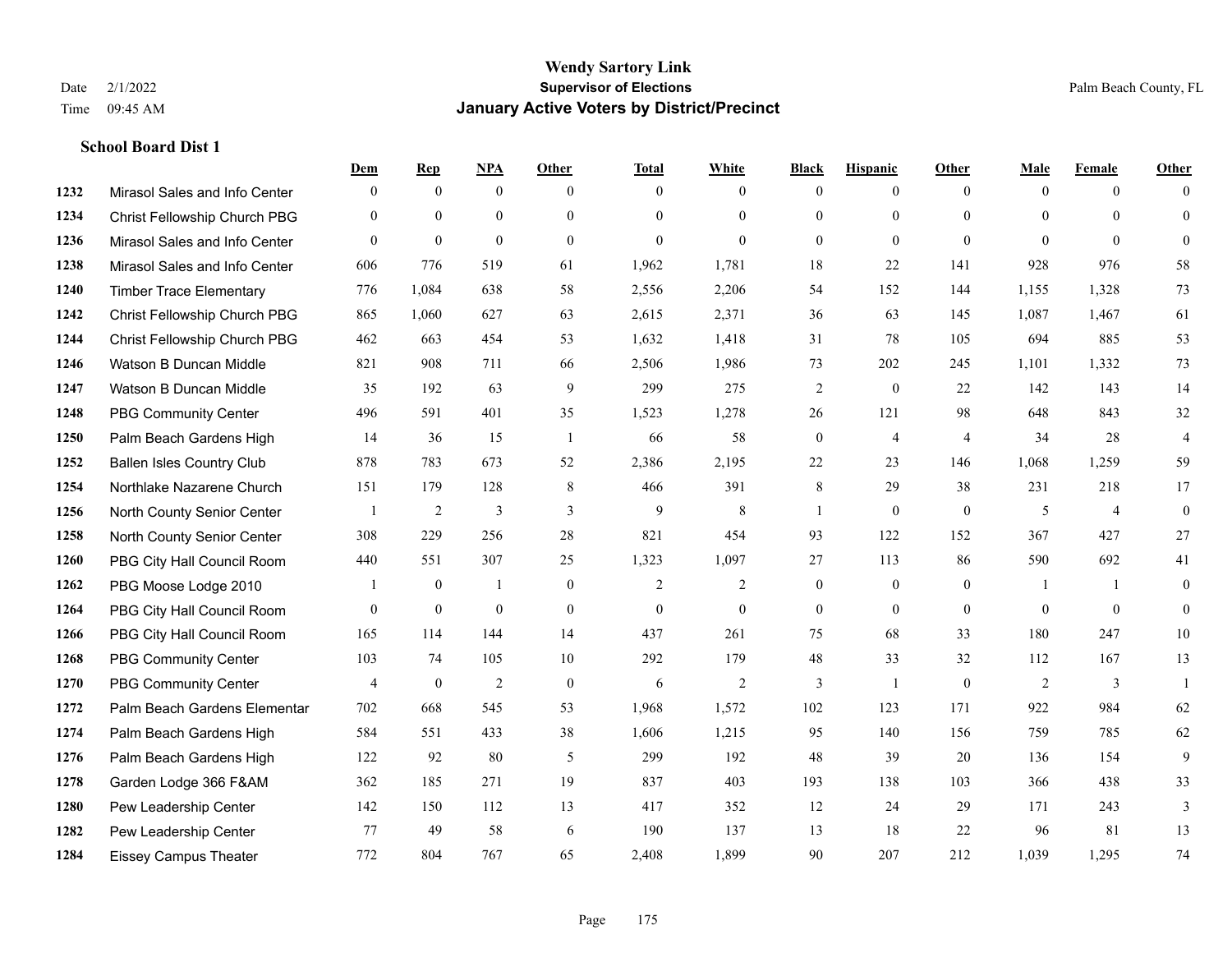|      |                                    | Dem          | <b>Rep</b>       | NPA              | <b>Other</b>     | <b>Total</b>     | <b>White</b>     | <b>Black</b>   | <b>Hispanic</b>  | Other          | <b>Male</b>     | <b>Female</b> | <b>Other</b>   |
|------|------------------------------------|--------------|------------------|------------------|------------------|------------------|------------------|----------------|------------------|----------------|-----------------|---------------|----------------|
| 1286 | PBG Moose Lodge 2010               | 47           | 49               | 39               | 3                | 138              | 111              | 5              | 12               | 10             | 69              | 61            | 8              |
| 1288 | PBG Moose Lodge 2010               | 12           | 24               | 6                |                  | 43               | 39               | 1              | $\boldsymbol{0}$ | 3              | 22              | 19            | $\overline{2}$ |
| 1290 | PBG Moose Lodge 2010               | 691          | 830              | 553              | 66               | 2,140            | 1,780            | 51             | 144              | 165            | 867             | 1,212         | 61             |
| 1291 | PBG Moose Lodge 2010               | 20           | 23               | 19               | $\overline{1}$   | 63               | 59               | $\overline{c}$ | $\mathbf{1}$     | $\overline{1}$ | 22              | 41            | $\mathbf{0}$   |
| 1292 | PBG Moose Lodge 2010               | 15           | 48               | 16               | 2                | 81               | 75               | 1              | $\mathbf{1}$     | $\overline{4}$ | 38              | 40            | 3              |
| 1294 | Dwight D Eisenhower Elementar      | 27           | 79               | 22               | $\overline{7}$   | 135              | 115              | 5              | 4                | 11             | 67              | 67            |                |
| 1296 | Dwight D Eisenhower Elementar      | 224          | 270              | 205              | 21               | 720              | 564              | 14             | 92               | 50             | 284             | 410           | $26\,$         |
| 1298 | PBG Moose Lodge 2010               | 37           | 34               | 22               | 2                | 95               | 85               | $\mathbf{1}$   | 4                | 5              | 39              | 55            |                |
| 1300 | <b>Cross Community Church</b>      |              | 3                | $\mathbf{1}$     | $\mathbf{0}$     | 5                | $\overline{4}$   | $\Omega$       | $\overline{0}$   | $\overline{1}$ | 2               | 3             | $\Omega$       |
| 1302 | Dwight D Eisenhower Elementar      | 37           | 55               | 36               | 3                | 131              | 111              | $\mathbf{1}$   | 7                | 12             | 63              | 63            | 5              |
| 1304 | <b>NPB Community Center</b>        | 207          | 263              | 190              | 27               | 687              | 588              | 12             | 44               | 43             | 352             | 307           | 28             |
| 1305 | <b>NPB Community Center</b>        | $\mathbf{0}$ | $\mathbf{0}$     | $\mathbf{0}$     | $\overline{1}$   | -1               | $\mathbf{1}$     | $\overline{0}$ | $\overline{0}$   | $\theta$       | -1              | $\theta$      | $\mathbf{0}$   |
| 1306 | <b>Eissey Campus Theater</b>       | 10           | 22               | 28               | 3                | 63               | 53               | 2              | $\overline{0}$   | 8              | 33              | 30            | $\theta$       |
| 1308 | Gardens Mall Community Room        | 38           | 66               | 37               | $\overline{4}$   | 145              | 129              | 3              | 3                | 10             | 73              | 68            |                |
| 1310 | <b>Eissey Campus Theater</b>       |              | 2                | 1                | $\theta$         | $\overline{4}$   | $\overline{4}$   | $\overline{0}$ | $\overline{0}$   | $\theta$       | 3               |               | 0              |
| 1312 | <b>Gardens Mall Community Room</b> | 6            | 21               | 9                | $\theta$         | 36               | 33               | $\overline{0}$ | $\overline{2}$   | $\overline{1}$ | 18              | 18            | $\theta$       |
| 1314 | <b>NPB Community Center</b>        | 47           | 122              | 60               | 10               | 239              | 213              | 3              | 8                | 15             | 98              | 130           | 11             |
| 1316 | <b>NPB Community Center</b>        | 190          | 197              | 145              | 27               | 559              | 405              | 44             | 72               | 38             | 237             | 304           | 18             |
| 1318 | PBG Moose Lodge 2010               | $\mathbf{0}$ | $\boldsymbol{0}$ | $\boldsymbol{0}$ | $\boldsymbol{0}$ | $\boldsymbol{0}$ | $\boldsymbol{0}$ | $\overline{0}$ | $\overline{0}$   | $\mathbf{0}$   | $\mathbf{0}$    | $\mathbf{0}$  | $\overline{0}$ |
| 1320 | <b>NPB Community Center</b>        | 35           | 122              | 39               | 2                | 198              | 173              | 3              | 9                | 13             | 106             | 88            | $\overline{4}$ |
| 1322 | <b>NPB Community Center</b>        | 3            | 6                | 8                | $\theta$         | 17               | 17               | $\mathbf{0}$   | $\theta$         | $\Omega$       | $7\phantom{.0}$ | 9             |                |
| 1324 | Allamanda Elementary               | 453          | 453              | 375              | 44               | 1,325            | 1,048            | 40             | 139              | 98             | 557             | 725           | 43             |
| 1326 | Allamanda Elementary               | 188          | 223              | 162              | 17               | 590              | 501              | 7              | 31               | 51             | 254             | 322           | 14             |
| 1328 | Osborne Park Activities Bldg       | 600          | 837              | 555              | 49               | 2,041            | 1,743            | 31             | 126              | 141            | 993             | 991           | 57             |
| 1330 | 1st Unitarian Church NPB           | 36           | 38               | 41               | 3                | 118              | 95               | 9              | 6                | 8              | 64              | 51            | 3              |
| 1332 | 1st Unitarian Church NPB           | 339          | 406              | 272              | 34               | 1,051            | 858              | 59             | 63               | 71             | 507             | 518           | $26\,$         |
| 1334 | 1st Unitarian Church NPB           | 2            | 3                | 5                | $\overline{1}$   | 11               | 11               | $\overline{0}$ | $\mathbf{0}$     | $\theta$       | 4               | 7             | $\mathbf{0}$   |
| 1336 | <b>Gardens Mall Community Room</b> | 35           | 91               | 44               | $\Delta$         | 174              | 156              | $\overline{0}$ | 4                | 14             | 89              | 78            | 7              |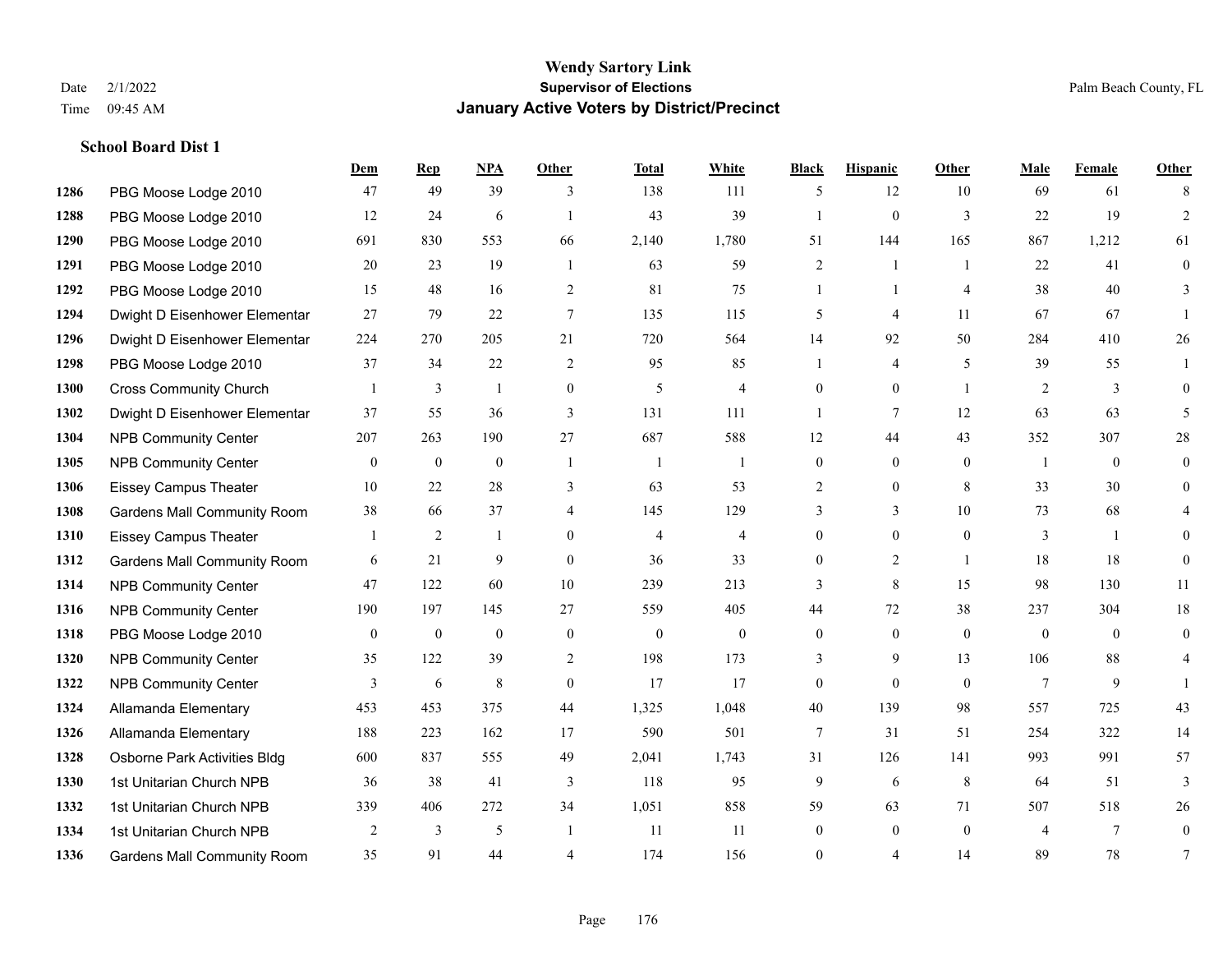**School Board Dist 1**

#### **Wendy Sartory Link** Date 2/1/2022 **Supervisor of Elections** Palm Beach County, FL Time 09:45 AM **January Active Voters by District/Precinct**

**Dem Rep NPA Other Total White Black Hispanic Other Male Female Other**

# Eissey Campus Theater 96 395 107 19 617 594 1 1 21 272 334 11 Eissey Campus Theater 6 6 6 3 0 15 13 0 1 1 7 8 0 NPB Country Club 300 442 283 28 1,053 953 18 31 51 456 572 25 Old Port Cove 297 537 332 32 1,198 1,096 5 29 68 541 637 20 Anchorage Activities Bldg 542 929 438 40 1,949 1,789 12 60 88 906 994 49 NPB Council Chambers 33 125 33 9 200 188 0 7 5 101 93 6 Faith Lutheran Church 375 622 375 25 1,397 1,231 10 81 75 667 688 42 Northlake Nazarene Church 674 868 611 51 2,204 1,574 158 189 283 994 1,133 77 Grove Park Elementary 92 168 76 3 339 284 11 21 23 157 172 10 Casa Rio Clubhouse 816 424 518 36 1,794 899 401 242 252 779 954 61 RB Prep Achievement Academy 15 4 3 0 22 9 8 1 4 13 6 3 Garden Lodge 366 F&AM 350 337 235 22 944 736 62 72 74 414 502 28 Grove Park Elementary 213 120 188 7 528 263 48 162 55 236 274 18 RB Prep Achievement Academy 419 117 255 21 812 229 329 150 104 349 440 23 Palm Lake Estates - The Pines 63 77 48 4 192 157 15 6 14 90 96 6 RB Prep Achievement Academy 0 0 0 0 0 0 0 0 0 0 0 0 Palm Lake Estates - The Pines 118 117 84 5 324 266 15 27 16 136 178 10 Phil Foster Park Marine Center 301 572 291 30 1,194 1,060 20 41 73 588 578 28 Phil Foster Park Marine Center 586 1,143 718 86 2,533 2,184 58 89 202 1,169 1,298 66 Palm Beach Shores Town Hall 272 455 314 24 1,065 973 11 20 61 493 545 27 Palm Beach Shores Town Hall 0 0 0 0 0 0 0 0 0 0 0 0 Jeaga Middle 178 92 113 7 390 151 128 38 73 173 204 13 Sandhill Crane Golf Club 226 426 264 23 939 666 74 71 128 458 449 32 Sandhill Crane Golf Club 32 61 33 4 130 106 6 12 6 65 61 4 Ibis POA Admin Building 1,034 1,116 749 84 2,983 2,624 92 70 197 1,405 1,513 65 Ibis POA Admin Building 0 0 0 0 0 0 0 0 0 0 0 0 Ironhorse Country Club 159 260 121 10 550 443 35 20 52 246 294 10

Crossroads Baptist Church 0 0 0 0 0 0 0 0 0 0 0 0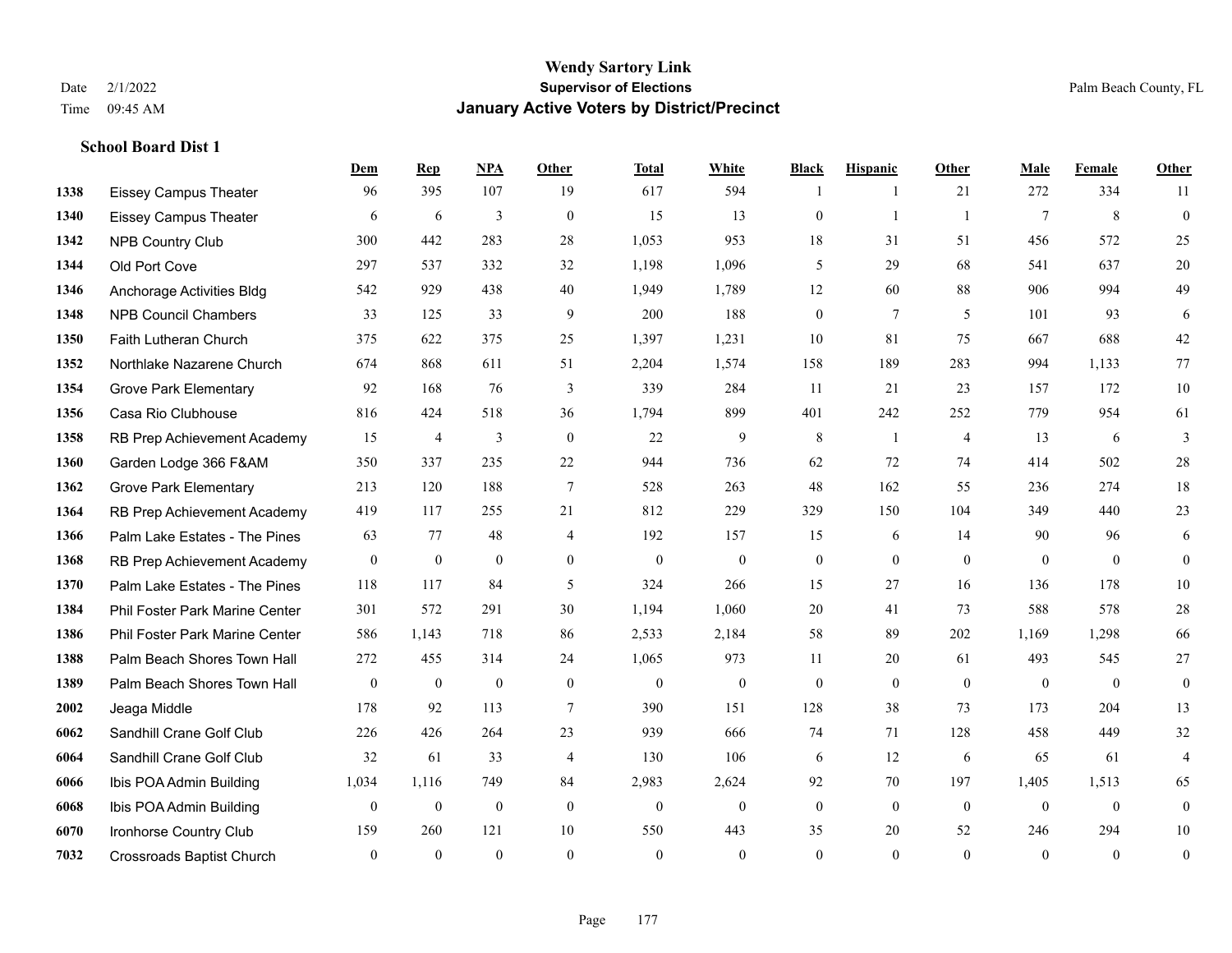|      |                              | <u>Dem</u> | <u>Rep</u> | <u>NPA</u> | Other    | <b>Total</b> | White   | <b>Black</b> | <b>Hispanic</b> | Other    | Male   | Female | <b>Other</b>   |
|------|------------------------------|------------|------------|------------|----------|--------------|---------|--------------|-----------------|----------|--------|--------|----------------|
| 7050 | Crossroads Baptist Church    |            |            |            | $\theta$ |              |         | 0            |                 |          |        |        | $\overline{0}$ |
| 7052 | Crossroads Baptist Church    |            | $\theta$   | 0          | $\theta$ | $\theta$     |         | 0            | $\bf{0}$        | $\theta$ |        |        | $\overline{0}$ |
| 7072 | <b>Egret Lake Elementary</b> | 491        | 116        | 233        | 9        | 849          | 218     | 381          | 139             | 111      | 368    | 451    | 30             |
| 7074 | <b>Egret Lake Elementary</b> | 200        | 40         | 93         |          | 344          | 54      | 202          | 39              | 49       | 147    | 189    | 8              |
| 7076 | <b>Egret Lake Elementary</b> |            |            |            | $\Omega$ |              |         |              | $\Omega$        |          |        |        | $\theta$       |
|      | <b>School Board Dist 1</b>   | 46,071     | 64,565     | 42,966     | 3,978    | 157,580      | 131,254 | 5,345        | 9,468           | 11,513   | 72,083 | 81,001 | 4,496          |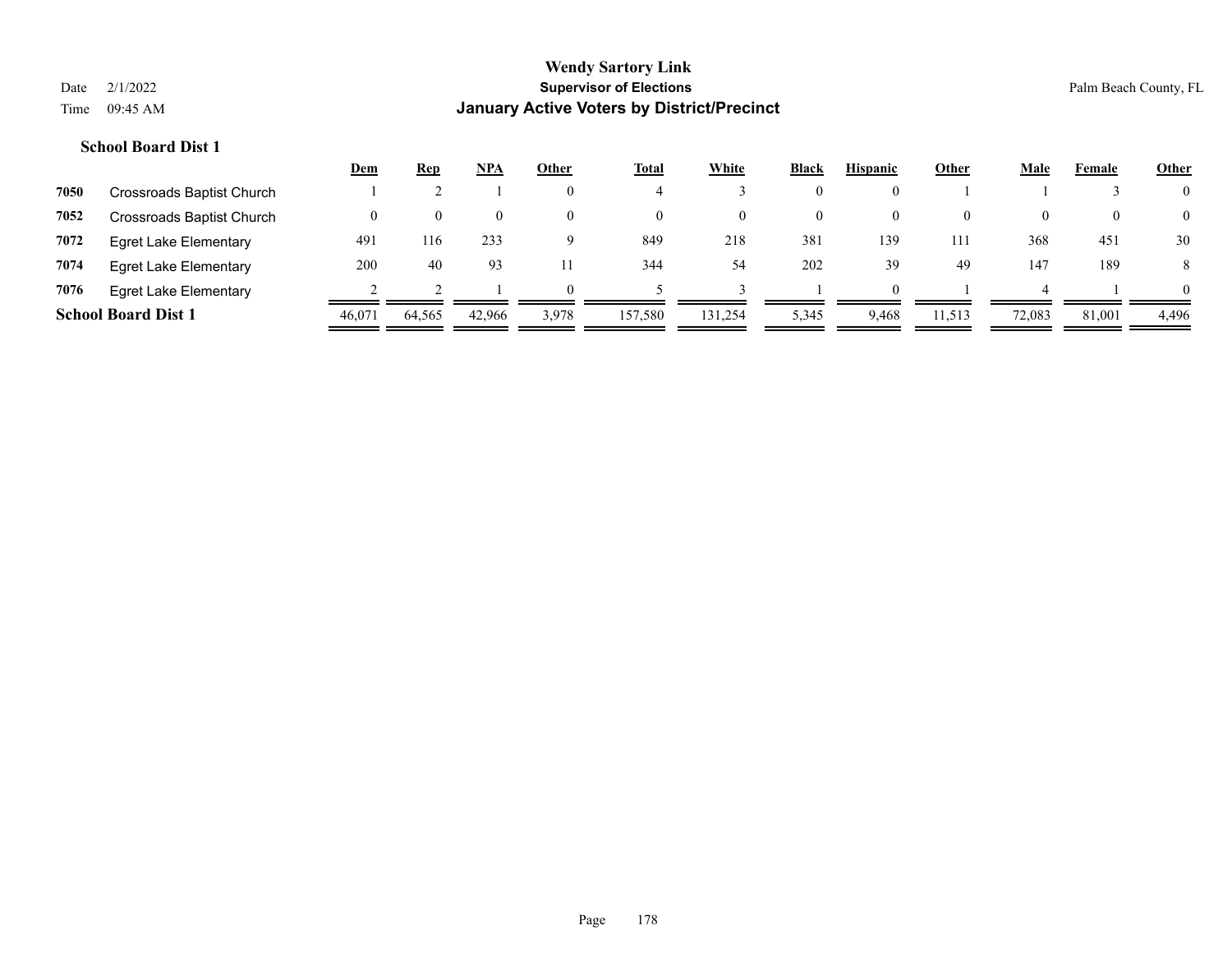|      |                                 | Dem          | <b>Rep</b>       | NPA              | <b>Other</b>   | <b>Total</b>     | <b>White</b>     | <b>Black</b>     | <b>Hispanic</b>  | <b>Other</b>   | <b>Male</b>    | Female         | Other            |
|------|---------------------------------|--------------|------------------|------------------|----------------|------------------|------------------|------------------|------------------|----------------|----------------|----------------|------------------|
| 2004 | <b>Grassy Waters Elementary</b> | 1,041        | 319              | 609              | 45             | 2,014            | 593              | 733              | 399              | 289            | 850            | 1,093          | 71               |
| 2006 | Jeaga Middle                    | 170          | 78               | 101              | $10\,$         | 359              | 151              | 112              | 71               | 25             | 145            | 203            | $11\,$           |
| 2008 | Jeaga Middle                    | $\mathbf{0}$ | $\boldsymbol{0}$ | $\boldsymbol{0}$ | $\mathbf{0}$   | $\theta$         | $\boldsymbol{0}$ | $\boldsymbol{0}$ | $\boldsymbol{0}$ | $\overline{0}$ | $\overline{0}$ | $\overline{0}$ | $\boldsymbol{0}$ |
| 2010 | <b>Cypress Lakes HOA</b>        | 599          | 336              | 289              | 30             | 1,254            | 848              | 211              | 97               | 98             | 480            | 738            | 36               |
| 2012 | Century Village Clubhouse       | 62           | 31               | 25               | 2              | 120              | 72               | 14               | 19               | 15             | 56             | 60             | $\overline{4}$   |
| 2014 | Club Baywinds                   | 830          | 545              | 373              | 35             | 1,783            | 1,346            | 155              | 173              | 109            | 724            | 1,016          | 43               |
| 2016 | Andros Isle POA Clubhouse       | 848          | 564              | 555              | 36             | 2,003            | 1,082            | 401              | 300              | 220            | 849            | 1,088          | 66               |
| 2018 | <b>Riverwalk Clubhouse</b>      | 748          | 709              | 580              | 50             | 2,087            | 1,636            | 95               | 174              | 182            | 896            | 1,129          | 62               |
| 2020 | Jeaga Middle                    | 210          | 98               | 136              | 10             | 454              | 220              | 129              | 77               | 28             | 198            | 248            | $\,8\,$          |
| 2021 | Jeaga Middle                    | 167          | 58               | 120              | 14             | 359              | 111              | 123              | 75               | 50             | 141            | 206            | $12\,$           |
| 2022 | Century Village Clubhouse       | 793          | 406              | 341              | 36             | 1,576            | 1,013            | 224              | 208              | 131            | 623            | 902            | 51               |
| 2024 | Century Village Clubhouse       | 789          | 433              | 323              | 42             | 1,587            | 1,111            | 163              | 171              | 142            | 622            | 914            | 51               |
| 2026 | Century Village Clubhouse       | 631          | 333              | 299              | 28             | 1,291            | 800              | 196              | 198              | 97             | 506            | 733            | $52\,$           |
| 2028 | Century Village Clubhouse       | 337          | 191              | 151              | $\overline{9}$ | 688              | 474              | 68               | 88               | 58             | 249            | 417            | $22\,$           |
| 2030 | <b>Benoist Farms Elementary</b> | 576          | 152              | 320              | 25             | 1,073            | 262              | 465              | 239              | 107            | 417            | 606            | $50\,$           |
| 2032 | <b>Riverwalk Clubhouse</b>      | 53           | 28               | 32               | $\overline{4}$ | 117              | 55               | 34               | 19               | 9              | 48             | 66             | 3                |
| 2034 | <b>Riverwalk Clubhouse</b>      | 96           | 48               | 72               | 9              | 225              | 87               | 60               | 53               | 25             | 99             | 124            | $\overline{c}$   |
| 2036 | <b>Turning Points Academy</b>   | 762          | 424              | 373              | 36             | 1,595            | 935              | 291              | 260              | 109            | 594            | 957            | $44\,$           |
| 2038 | <b>Turning Points Academy</b>   | 825          | 182              | 359              | 21             | 1,387            | 492              | 633              | 152              | 110            | 480            | 867            | $40\,$           |
| 2040 | Wynnebrook Elementary           | 811          | 274              | 426              | 21             | 1,532            | 421              | 596              | 355              | 160            | 667            | 794            | 71               |
| 2041 | Wynnebrook Elementary           | 535          | 251              | 400              | 18             | 1,204            | 483              | 136              | 489              | 96             | 506            | 646            | $52\,$           |
| 2042 | <b>Riverwalk Clubhouse</b>      | $\mathbf{0}$ | $\boldsymbol{0}$ | $\boldsymbol{0}$ | $\mathbf{0}$   | $\boldsymbol{0}$ | $\boldsymbol{0}$ | $\boldsymbol{0}$ | $\boldsymbol{0}$ | $\overline{0}$ | $\mathbf{0}$   | $\mathbf{0}$   | $\boldsymbol{0}$ |
| 2044 | St Christophers Episcopal Chr   | 1,107        | 287              | 579              | 32             | 2,005            | 573              | 821              | 399              | 212            | 897            | 1,013          | 95               |
| 2046 | <b>Haverhill Town Hall</b>      | 397          | 220              | 240              | $10\,$         | 867              | 331              | 238              | 205              | 93             | 386            | 441            | $40\,$           |
| 2048 | Elks Lodge #1352                | 2            | 3                | $\mathbf{0}$     | $\mathbf{0}$   | 5                | 3                | 1                | $\boldsymbol{0}$ | -1             | 3              | -1             | 1                |
| 2050 | Elks Lodge #1352                | 25           | 25               | 38               | 3              | 91               | 52               | 12               | 17               | 10             | 48             | 39             | $\overline{4}$   |
| 2052 | Elks Lodge #1352                | 555          | 148              | 275              | 20             | 998              | 176              | 477              | 151              | 194            | 460            | 498            | $40\,$           |
| 2054 | Elks Lodge #1352                | 1,284        | 332              | 726              | 27             | 2,369            | 460              | 1,006            | 608              | 295            | 1,051          | 1,212          | 106              |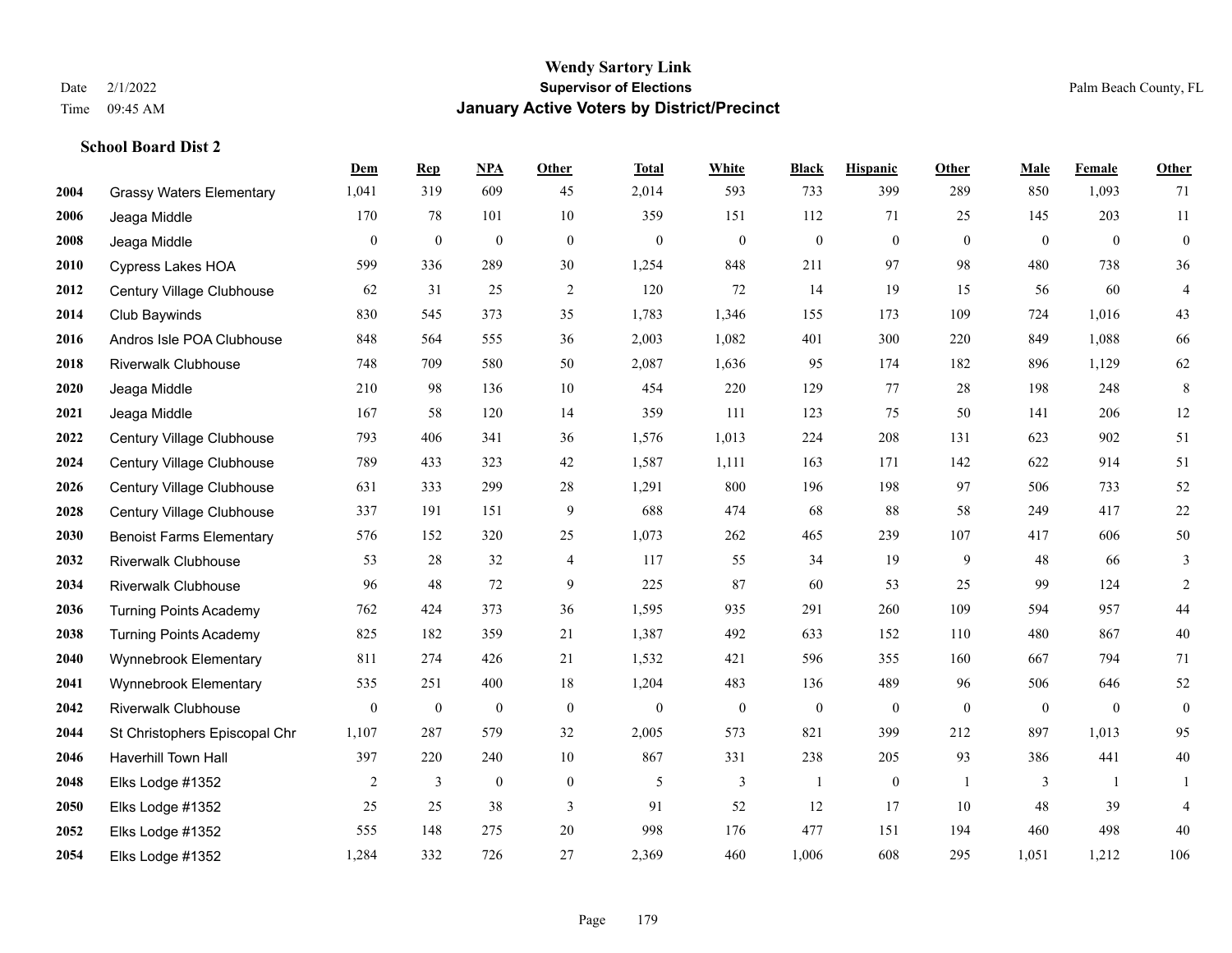|      |                               | Dem              | <b>Rep</b>       | NPA              | <b>Other</b>   | <b>Total</b>     | <b>White</b>     | <b>Black</b>     | <b>Hispanic</b>  | Other          | <b>Male</b>    | Female         | <b>Other</b>     |
|------|-------------------------------|------------------|------------------|------------------|----------------|------------------|------------------|------------------|------------------|----------------|----------------|----------------|------------------|
| 2056 | Clayton Hutcheson Hall B      | 715              | 319              | 568              | 18             | 1,620            | 502              | 288              | 665              | 165            | 714            | 819            | 87               |
| 2058 | Clayton Hutcheson Hall B      | 3                | $\overline{1}$   | $\boldsymbol{0}$ | $\overline{0}$ | $\overline{4}$   | 3                | $\boldsymbol{0}$ | $\mathbf{1}$     | $\mathbf{0}$   | $\overline{2}$ | 2              | $\boldsymbol{0}$ |
| 2064 | <b>Belvedere Elementary</b>   | -1               | $\boldsymbol{0}$ | $\mathbf{0}$     | $\overline{0}$ | $\mathbf{1}$     | $\mathbf{1}$     | $\mathbf{0}$     | $\mathbf{0}$     | $\theta$       | 1              | $\theta$       | $\mathbf{0}$     |
| 2068 | <b>Conniston Middle</b>       | 429              | 257              | 326              | 16             | 1,028            | 397              | 101              | 456              | 74             | 465            | 523            | 40               |
| 2072 | <b>Belvedere Elementary</b>   | 610              | 358              | 498              | 28             | 1,494            | 560              | 157              | 622              | 155            | 642            | 763            | 89               |
| 2074 | <b>Belvedere Elementary</b>   | $\boldsymbol{0}$ | $\bf{0}$         | $\boldsymbol{0}$ | $\overline{0}$ | $\boldsymbol{0}$ | $\boldsymbol{0}$ | $\boldsymbol{0}$ | $\mathbf{0}$     | $\mathbf{0}$   | $\mathbf{0}$   | $\overline{0}$ | $\mathbf{0}$     |
| 2080 | <b>Everglades Elementary</b>  | 161              | 175              | 126              | 9              | 471              | 267              | 68               | 80               | 56             | 216            | 234            | 21               |
| 2081 | <b>Everglades Elementary</b>  | 69               | 87               | 46               | $\Omega$       | 202              | 146              | $\tau$           | 26               | 23             | 100            | 96             | 6                |
| 2082 | Pine Jog Environmental Center | 170              | 295              | 172              | 12             | 649              | 444              | 25               | 123              | 57             | 306            | 328            | 15               |
| 2083 | Pine Jog Environmental Center | 7                | 21               | 17               | $\mathbf{0}$   | 45               | 30               | $\boldsymbol{0}$ | 13               | 2              | 21             | 23             | 1                |
| 2084 | <b>Cholee Lake Elementary</b> | 288              | 118              | 164              | 16             | 586              | 170              | 212              | 135              | 69             | 263            | 307            | 16               |
| 2085 | Pine Jog Environmental Center | 2                | -1               | $\mathbf{0}$     | $\overline{0}$ | 3                | 3                | $\boldsymbol{0}$ | $\mathbf{0}$     | $\overline{0}$ | $\overline{1}$ | 2              | $\boldsymbol{0}$ |
| 2086 | <b>Cholee Lake Elementary</b> | 1,236            | 556              | 939              | 54             | 2,785            | 865              | 612              | 924              | 384            | 1,217          | 1,459          | 109              |
| 2087 | Pine Jog Environmental Center | 1                | $\mathbf{1}$     | $\boldsymbol{0}$ | $\mathbf{0}$   | $\mathfrak{2}$   | $\overline{2}$   | $\boldsymbol{0}$ | $\boldsymbol{0}$ | $\mathbf{0}$   | $\overline{2}$ | $\mathbf{0}$   | $\boldsymbol{0}$ |
| 2088 | Melaleuca Elementary          | 853              | 529              | 677              | 41             | 2,100            | 1,050            | 354              | 503              | 193            | 960            | 1,062          | 78               |
| 2090 | Pine Jog Environmental Center | $\overline{0}$   | $\overline{2}$   | $\mathbf{0}$     | $\mathbf{0}$   | 2                | $\mathbf{1}$     | $\mathbf{0}$     | $\mathbf{0}$     | $\overline{1}$ | $\overline{0}$ |                | $\mathbf{1}$     |
| 2092 | Pine Jog Environmental Center | -1               | 1                | $\mathbf{1}$     | $\overline{1}$ | $\overline{4}$   | $\overline{4}$   | $\mathbf{0}$     | $\mathbf{0}$     | $\theta$       | 2              | 2              | $\mathbf{0}$     |
| 2094 | Pine Jog Environmental Center | 366              | 78               | 206              | 10             | 660              | 110              | 260              | 171              | 119            | 274            | 358            | $28\,$           |
| 2096 | 1st Church of the Nazarene    | 253              | 70               | 192              | 5              | 520              | 112              | 21               | 342              | 45             | 244            | 247            | $29\,$           |
| 2097 | 1st Church of the Nazarene    | 229              | 144              | 170              | 10             | 553              | 213              | 41               | 221              | 78             | 246            | 276            | 31               |
| 2098 | Iglesia Cristo Mi Redentor    | 431              | 224              | 349              | 26             | 1,030            | 328              | 160              | 447              | 95             | 434            | 532            | 64               |
| 2100 | Iglesia Cristo Mi Redentor    | 775              | 355              | 575              | 35             | 1,740            | 434              | 374              | 758              | 174            | 716            | 936            | 88               |
| 2102 | Union Congregational Church   | 1,176            | 343              | 658              | 39             | 2,216            | 487              | 648              | 852              | 229            | 890            | 1,217          | 109              |
| 2104 | Lake Lytal Park               | 502              | 234              | 344              | 25             | 1,105            | 306              | 231              | 459              | 109            | 462            | 588            | 55               |
| 2106 | Main Library                  | 613              | 277              | 425              | 38             | 1,353            | 516              | 246              | 461              | 130            | 580            | 716            | 57               |
| 2108 | <b>Berkshire Elementary</b>   | 733              | 338              | 662              | 35             | 1,768            | 468              | 203              | 907              | 190            | 771            | 905            | 92               |
| 2110 | <b>Berkshire Elementary</b>   | 177              | 85               | 140              | 6              | 408              | 132              | 50               | 177              | 49             | 168            | 218            | $22\,$           |
| 2112 | Palm Springs Middle           | $7\phantom{.0}$  | 6                | $\overline{7}$   | $\Omega$       | 20               | 15               | 3                | $\mathbf{0}$     | 2              | 9              | 11             | $\boldsymbol{0}$ |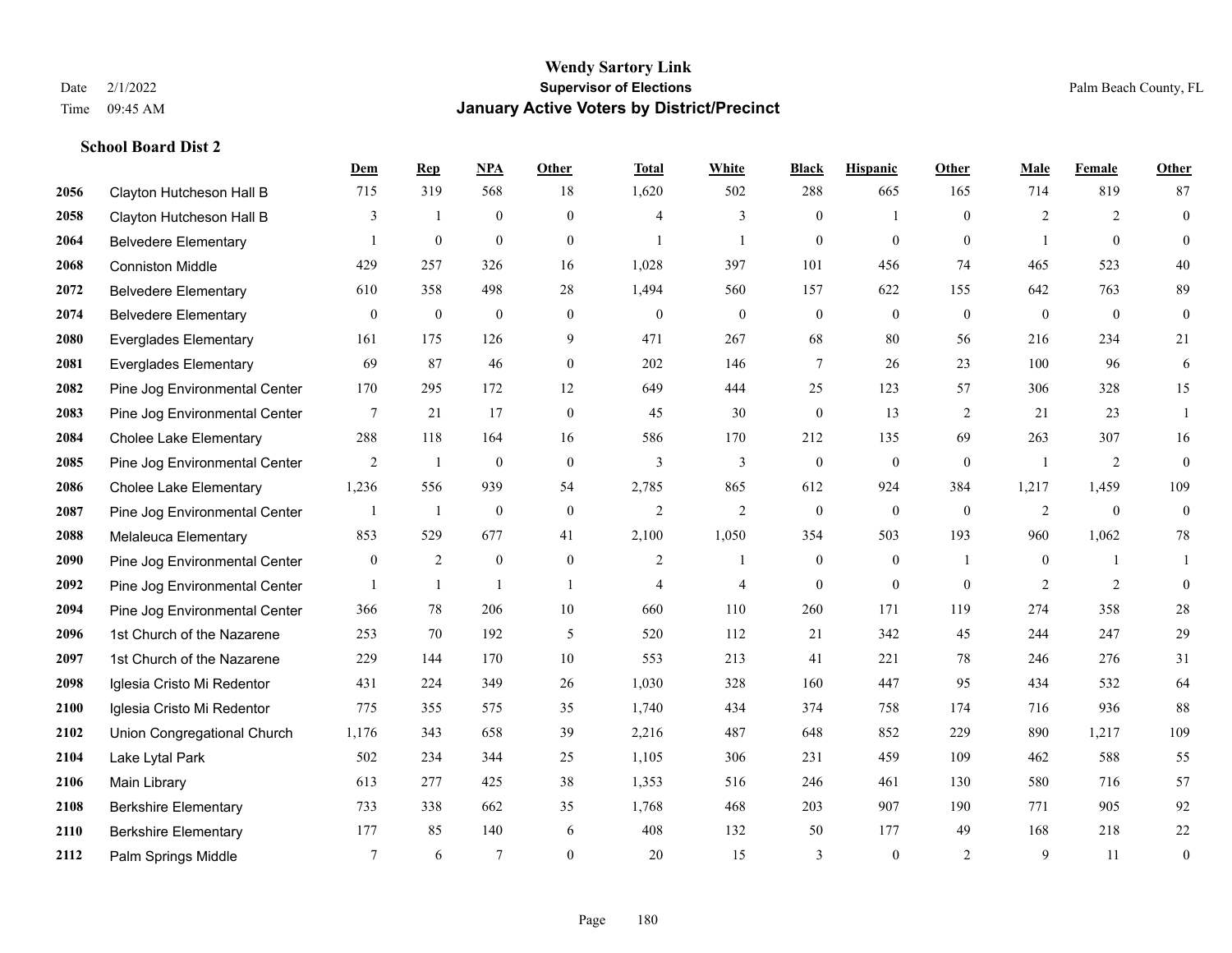|      |                                 | Dem              | <b>Rep</b>     | NPA              | Other            | <b>Total</b>   | <b>White</b>     | <b>Black</b>     | <b>Hispanic</b>  | <b>Other</b>   | <b>Male</b>    | <b>Female</b>  | <b>Other</b>     |
|------|---------------------------------|------------------|----------------|------------------|------------------|----------------|------------------|------------------|------------------|----------------|----------------|----------------|------------------|
| 2114 | Main Library                    | 367              | 284            | 322              | 14               | 987            | 358              | 61               | 483              | 85             | 445            | 493            | 49               |
| 2115 | The Ark Church                  | 76               | 49             | 62               | $\mathfrak{H}$   | 192            | 88               | 12               | 71               | 21             | 87             | 94             | $11\,$           |
| 2116 | The Ark Church                  | 800              | 560            | 716              | 37               | 2,113          | 912              | 150              | 880              | 171            | 895            | 1,140          | $78\,$           |
| 2117 | The Ark Church                  |                  | $\mathbf{0}$   | $\mathbf{1}$     | $\mathbf{0}$     | $\overline{2}$ | 1                |                  | $\mathbf{0}$     | $\mathbf{0}$   |                | $\mathbf{1}$   | $\mathbf{0}$     |
| 2118 | Palm Springs Middle             | $\overline{0}$   | $\mathbf{0}$   | $\mathbf{0}$     | $\overline{0}$   | $\mathbf{0}$   | $\boldsymbol{0}$ | $\boldsymbol{0}$ | $\overline{0}$   | $\overline{0}$ | $\mathbf{0}$   | $\overline{0}$ | $\boldsymbol{0}$ |
| 2120 | Palm Springs Middle             | 57               | 23             | 52               | $\mathbf{1}$     | 133            | 33               | 13               | 58               | 29             | 51             | 71             | 11               |
| 2122 | Palm Springs Middle             | 1                | $\mathbf{0}$   | $\mathbf{0}$     | $\boldsymbol{0}$ | $\overline{1}$ | $\boldsymbol{0}$ |                  | $\boldsymbol{0}$ | $\overline{0}$ |                | $\mathbf{0}$   | $\boldsymbol{0}$ |
| 2124 | Palm Springs Middle             | 5                | 4              | 8                | $\overline{0}$   | 17             | 8                | 3                | 5                | $\overline{1}$ | 8              | 9              | $\mathbf{0}$     |
| 2125 | St Marys Orthodox Church        | 337              | 349            | 254              | 9                | 949            | 506              | 43               | 337              | 63             | 430            | 483            | 36               |
| 2126 | St Marys Orthodox Church        | 271              | 252            | 234              | 10               | 767            | 430              | 32               | 240              | 65             | 361            | 385            | 21               |
| 2127 | Lake Clarke Shores Town Hall    | 1                | $\overline{0}$ | $\overline{1}$   | $\mathbf{0}$     | 2              | $\mathbf{0}$     | $\mathbf{0}$     | $\overline{c}$   | $\theta$       | $\overline{2}$ | $\overline{0}$ | $\mathbf{0}$     |
| 2128 | Palm Springs Middle             | $\overline{0}$   | $\overline{0}$ | $\mathbf{0}$     | $\overline{0}$   | $\mathbf{0}$   | $\mathbf{0}$     | $\boldsymbol{0}$ | $\boldsymbol{0}$ | $\overline{0}$ | $\mathbf{0}$   | $\theta$       | $\mathbf{0}$     |
| 2130 | Cloud Lake Town Hall            | 43               | 63             | 60               | 8                | 174            | 126              | $\overline{c}$   | 33               | 13             | 87             | 81             | 6                |
| 2132 | Cloud Lake Town Hall            | 26               | 27             | 31               | $\mathbf{1}$     | 85             | 56               | $\sqrt{2}$       | 22               | 5              | 37             | 45             | 3                |
| 2134 | STEM Bldg at Cox Science Cent   | 522              | 321            | 426              | 32               | 1,301          | 488              | 62               | 636              | 115            | 592            | 654            | 55               |
| 2136 | Palmwood Lodge #303             | 659              | 454            | 568              | 43               | 1,724          | 749              | 81               | 731              | 163            | 782            | 863            | 79               |
| 2148 | <b>Liberty Park Elementary</b>  | $\boldsymbol{0}$ | $\mathbf{0}$   | $\boldsymbol{0}$ | $\boldsymbol{0}$ | $\theta$       | $\boldsymbol{0}$ | $\mathbf{0}$     | $\mathbf{0}$     | $\overline{0}$ | $\mathbf{0}$   | $\overline{0}$ | $\boldsymbol{0}$ |
| 2150 | River Bridge Activities Center  | 1,097            | 534            | 701              | 59               | 2,391          | 1,156            | 495              | 496              | 244            | 990            | 1,316          | 85               |
| 2152 | Pine Ridge North II             | 1,118            | 516            | 820              | 51               | 2,505          | 1,014            | 392              | 836              | 263            | 1,005          | 1,398          | 102              |
| 2154 | <b>Forest Hill Elementary</b>   | 1,133            | 445            | 804              | 36               | 2,418          | 728              | 399              | 1,049            | 242            | 1,047          | 1,246          | 125              |
| 2156 | Cresthaven Emory Aud            | 627              | 406            | 305              | 14               | 1,352          | 747              | 100              | 413              | 92             | 497            | 807            | 48               |
| 2158 | Community Of Hope               | 1,087            | 423            | 858              | 28               | 2,396          | 596              | 436              | 1,049            | 315            | 1,051          | 1,231          | 114              |
| 2160 | Cresthaven Barkley Aud          | 505              | 349            | 293              | 19               | 1,166          | 585              | 85               | 395              | 101            | 494            | 622            | 50               |
| 2162 | Cresthaven Ashley Aud           | 333              | 217            | 231              | 15               | 796            | 396              | 41               | 297              | 62             | 314            | 449            | 33               |
| 2164 | <b>Covered Bridge Clubhouse</b> | 1,111            | 740            | 678              | 40               | 2,569          | 1,771            | 140              | 488              | 170            | 995            | 1,494          | $80\,$           |
| 2166 | Poinciana Clubhouse             | 910              | 533            | 507              | 37               | 1,987          | 1,312            | 103              | 414              | 158            | 780            | 1,141          | 66               |
| 2168 | First Baptist Church GA         | $\boldsymbol{0}$ | $\mathbf{0}$   | $\boldsymbol{0}$ | $\boldsymbol{0}$ | $\theta$       | $\boldsymbol{0}$ | $\boldsymbol{0}$ | $\mathbf{0}$     | $\mathbf{0}$   | $\mathbf{0}$   | $\overline{0}$ | $\boldsymbol{0}$ |
| 2170 | <b>Liberty Park Elementary</b>  | 1,138            | 543            | 671              | 58               | 2,410          | 1,040            | 462              | 650              | 258            | 961            | 1,339          | 110              |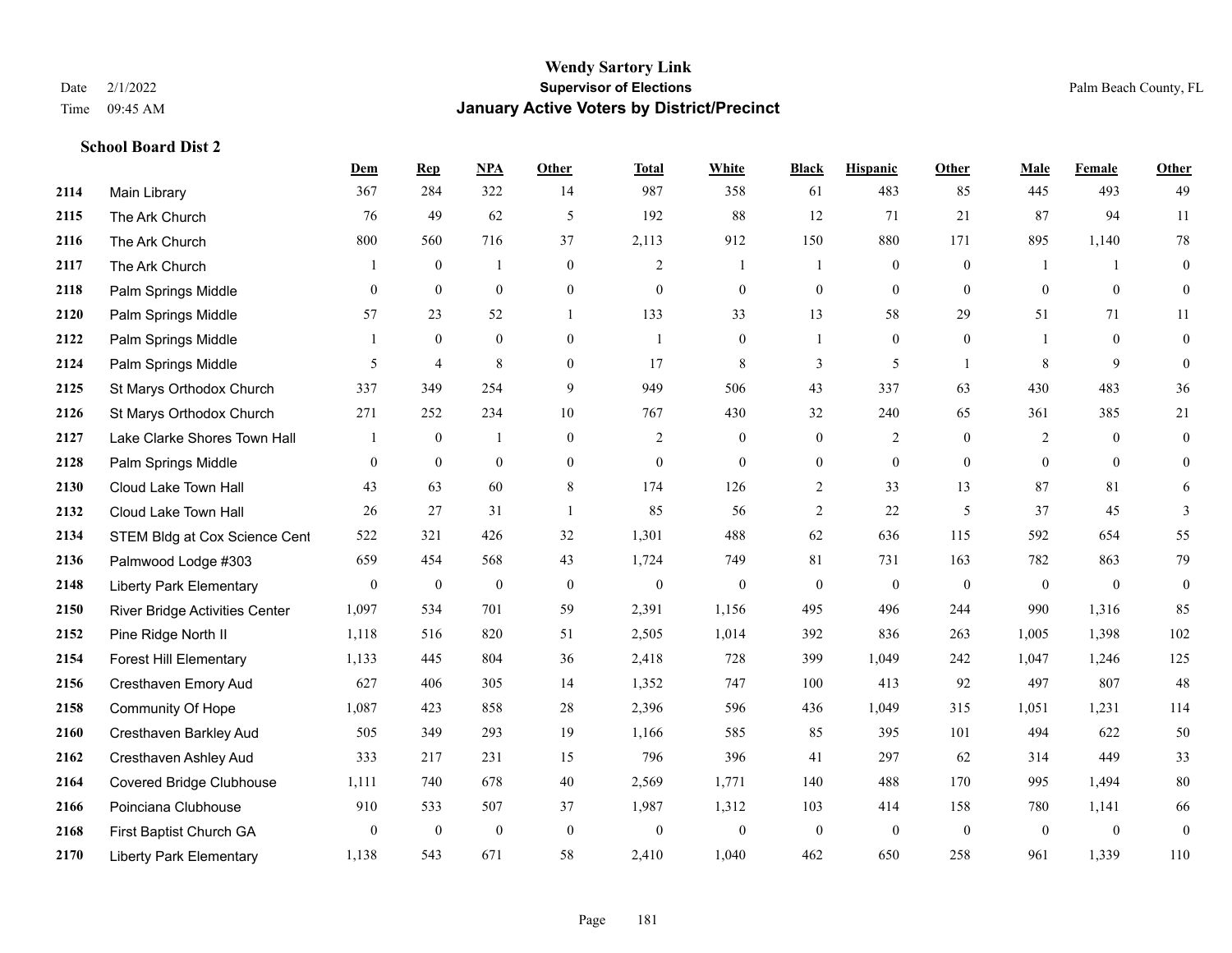|      |                                    | Dem              | <b>Rep</b>       | NPA              | <b>Other</b>     | <b>Total</b>   | <b>White</b>     | <b>Black</b>     | <b>Hispanic</b> | <b>Other</b>   | <b>Male</b>  | Female         | <b>Other</b>     |
|------|------------------------------------|------------------|------------------|------------------|------------------|----------------|------------------|------------------|-----------------|----------------|--------------|----------------|------------------|
| 2172 | First Baptist Church GA            | 17               | $\mathfrak{Z}$   | 9                | $\Omega$         | 29             | 13               | 3                | 9               | $\overline{4}$ | 11           | 17             |                  |
| 2174 | First Baptist Church GA            | 458              | 188              | 279              | 14               | 939            | 409              | 194              | 209             | 127            | 421          | 477            | 41               |
| 2182 | <b>Greenacres Community Center</b> | 639              | 285              | 540              | 31               | 1,495          | 523              | 143              | 683             | 146            | 596          | 811            | 88               |
| 2184 | American Polish Club               | 1,088            | 386              | 808              | 42               | 2,324          | 694              | 350              | 1,025           | 255            | 969          | 1,217          | 138              |
| 2186 | American Polish Club               | 319              | 138              | 239              | $\tau$           | 703            | 209              | 112              | 316             | 66             | 312          | 361            | 30               |
| 3002 | Palm Springs Middle                | 822              | 340              | 568              | 51               | 1,781          | 530              | 328              | 760             | 163            | 730          | 977            | 74               |
| 3004 | Community Of Hope                  | 66               | 41               | 64               | 3                | 174            | 66               | 10               | 73              | 25             | 86           | 77             | 11               |
| 3006 | Faith Presbyterian                 | 988              | 610              | 704              | 34               | 2,336          | 949              | 276              | 908             | 203            | 962          | 1,273          | 101              |
| 3008 | Palm Springs Middle                | $\overline{0}$   | $\boldsymbol{0}$ | $\boldsymbol{0}$ | $\boldsymbol{0}$ | $\mathbf{0}$   | $\boldsymbol{0}$ | $\boldsymbol{0}$ | $\bf{0}$        | $\mathbf{0}$   | $\mathbf{0}$ | $\mathbf{0}$   | $\mathbf{0}$     |
| 3010 | Faith Presbyterian                 | 365              | 215              | 305              | 24               | 909            | 354              | 119              | 357             | 79             | 421          | 454            | 34               |
| 3012 | <b>Emmanuel Baptist Church</b>     | 632              | 572              | 429              | 22               | 1,655          | 997              | 45               | 519             | 94             | 695          | 898            | 62               |
| 3014 | Lake Clarke Shores Town Hall       | 995              | 1,074            | 659              | 45               | 2,773          | 2,033            | 82               | 487             | 171            | 1,267        | 1,420          | 86               |
| 3016 | Community Of Hope                  | 44               | 38               | 56               | $\overline{2}$   | 140            | 37               | 9                | 78              | 16             | 54           | 76             | $10\,$           |
| 3018 | Palm Springs Middle                | 11               | 10               | $\overline{9}$   | $\mathfrak{Z}$   | 33             | 12               | $\boldsymbol{0}$ | 17              | $\overline{4}$ | 13           | 19             | -1               |
| 3020 | Palm Springs Village Hall          | 969              | 621              | 804              | 38               | 2,432          | 972              | 172              | 1,085           | 203            | 1,069        | 1,250          | 113              |
| 3022 | Oasis De Amor Baptist Church       | 500              | 227              | 409              | 18               | 1,154          | 369              | 139              | 504             | 142            | 542          | 546            | 66               |
| 3024 | Palm Springs Library               | 713              | 404              | 579              | $22\,$           | 1,718          | 644              | 197              | 689             | 188            | 757          | 858            | 103              |
| 3044 | Holy Redeemer Church               | 218              | 67               | 193              | 8                | 486            | 135              | 102              | 209             | 40             | 212          | 259            | 15               |
| 3048 | Holy Redeemer Church               | 590              | 219              | 472              | 24               | 1,305          | 393              | 259              | 525             | 128            | 583          | 662            | 60               |
| 6140 | Royal Palm Beach High              | 335              | 491              | 314              | 36               | 1,176          | 851              | 111              | 114             | 100            | 563          | 589            | 24               |
| 6144 | Christ Fellowship Church RPB       | $\boldsymbol{0}$ | $\boldsymbol{0}$ | $\mathbf{0}$     | $\overline{0}$   | $\theta$       | $\boldsymbol{0}$ | $\boldsymbol{0}$ | $\mathbf{0}$    | $\mathbf{0}$   | $\mathbf{0}$ | $\overline{0}$ | $\overline{0}$   |
| 6146 | Christ Fellowship Church RPB       |                  | 2                | $\mathbf{1}$     | $\overline{0}$   | $\overline{4}$ | 3                | $\overline{0}$   | $\mathbf{0}$    |                | 3            | $\mathbf{1}$   | $\overline{0}$   |
| 6148 | Christ Fellowship Church RPB       | $\overline{0}$   | $\boldsymbol{0}$ | -1               | $\overline{0}$   |                | 1                | $\mathbf{0}$     | $\mathbf{0}$    | $\mathbf{0}$   | $\mathbf{0}$ | -1             | $\boldsymbol{0}$ |
| 6174 | Christ Fellowship Church RPB       | 27               | 50               | 35               | $\overline{2}$   | 114            | 88               | $\overline{7}$   | 8               | 11             | 54           | 57             | 3                |
| 6178 | <b>Everglades Elementary</b>       | 565              | 392              | 451              | 29               | 1,437          | 666              | 300              | 246             | 225            | 665          | 704            | 68               |
| 6180 | <b>Everglades Elementary</b>       | 18               | 48               | 17               | 2                | 85             | 64               | 4                | 14              | 3              | 40           | 43             | 2                |
| 6204 | <b>Emerald Cove Middle</b>         | 32               | 19               | 39               | $\boldsymbol{0}$ | 90             | 46               | 26               | 10              | 8              | 23           | 63             | 4                |
| 6206 | Palm Beach Central High            | 266              | 242              | 187              | 11               | 706            | 380              | 141              | 64              | 121            | 315          | 364            | 27               |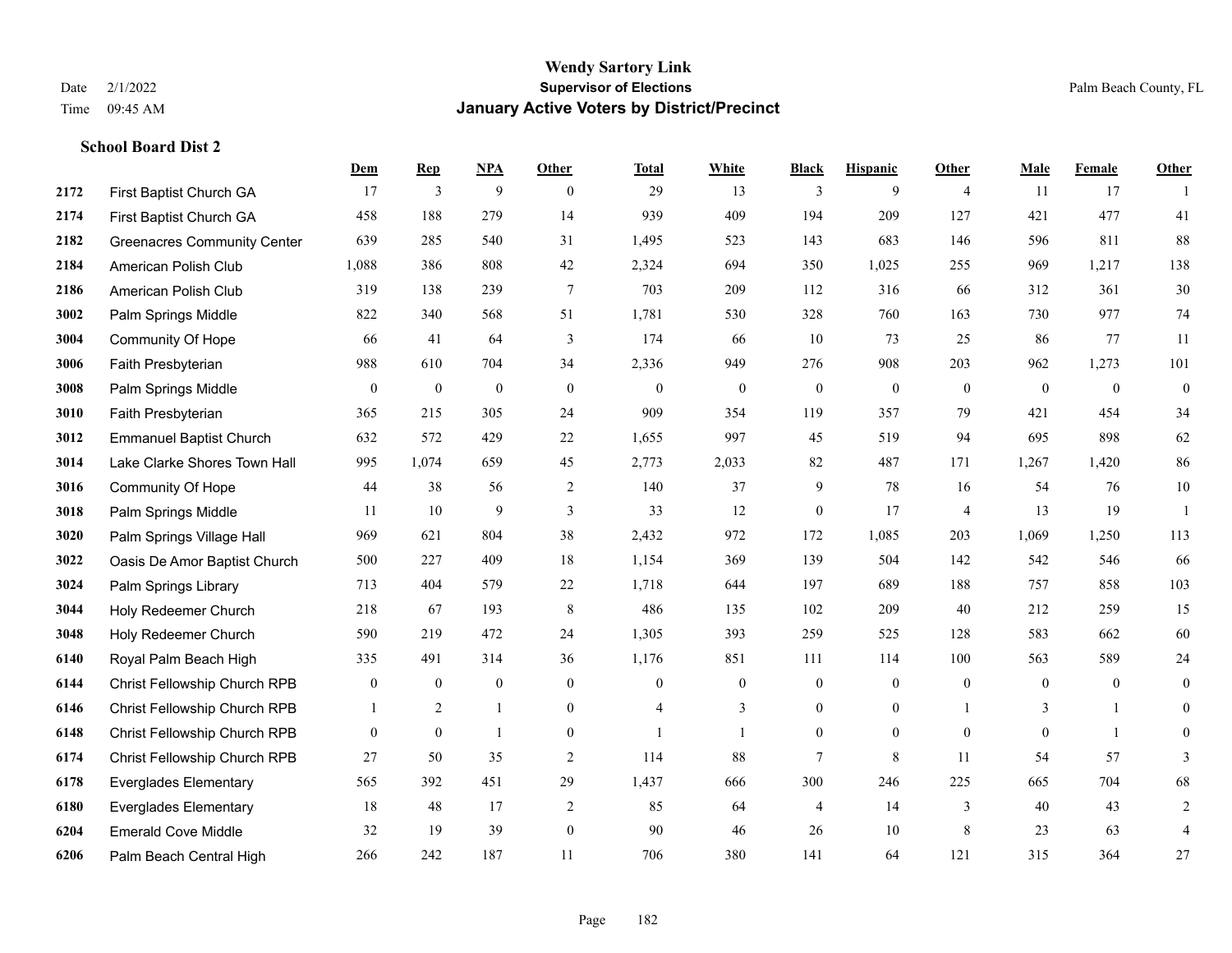|      |                            | Dem    | <b>Rep</b> | <b>NPA</b>   | Other    | <b>Total</b> | White    | <b>Black</b> | <b>Hispanic</b> | Other    | <b>Male</b> | Female       | <b>Other</b>   |
|------|----------------------------|--------|------------|--------------|----------|--------------|----------|--------------|-----------------|----------|-------------|--------------|----------------|
| 6207 | Palm Beach Central High    | 281    | 375        | 251          | 17       | 924          | 603      | 93           | 106             | 122      | 426         | 473          | 25             |
| 7140 | <b>Haverhill Town Hall</b> | 171    | 78         | 99           | 6        | 354          | 110      | 126          | 79              | 39       | 165         | 167          | 22             |
| 7142 | Clayton Hutcheson Hall B   | 35     |            | 16           | $\Omega$ | 58           | 17       | 27           | Q               |          | 26          | 32           | $\overline{0}$ |
| 7144 | Clayton Hutcheson Hall B   | 43     |            | 21           |          | 69           |          | 43           | 12              | 10       | 28          | 34           |                |
| 7146 | Clayton Hutcheson Hall B   | 233    | 15         | 102          |          | 353          | 25       | 219          | 83              | 26       | 125         | 210          | 18             |
| 8001 | Federal Only               | 0      | $\Omega$   | $\mathbf{0}$ | $\Omega$ | $\theta$     | $\theta$ | $\mathbf{0}$ |                 | $\Omega$ | $\Omega$    | $\mathbf{0}$ | $\Omega$       |
| 8002 | State Only                 | 129    | 99         | 110          |          | 340          | 261      | 13           | 13              | 53       | 150         | 177          | 13             |
|      | <b>School Board Dist 2</b> | 47,856 | 25,702     | 32,377       | 2,011    | 107.946      | 46,911   | 18,221       | 32,136          | 10,678   | 45,897      | 57,565       | 4,484          |
|      |                            |        |            |              |          |              |          |              |                 |          |             |              |                |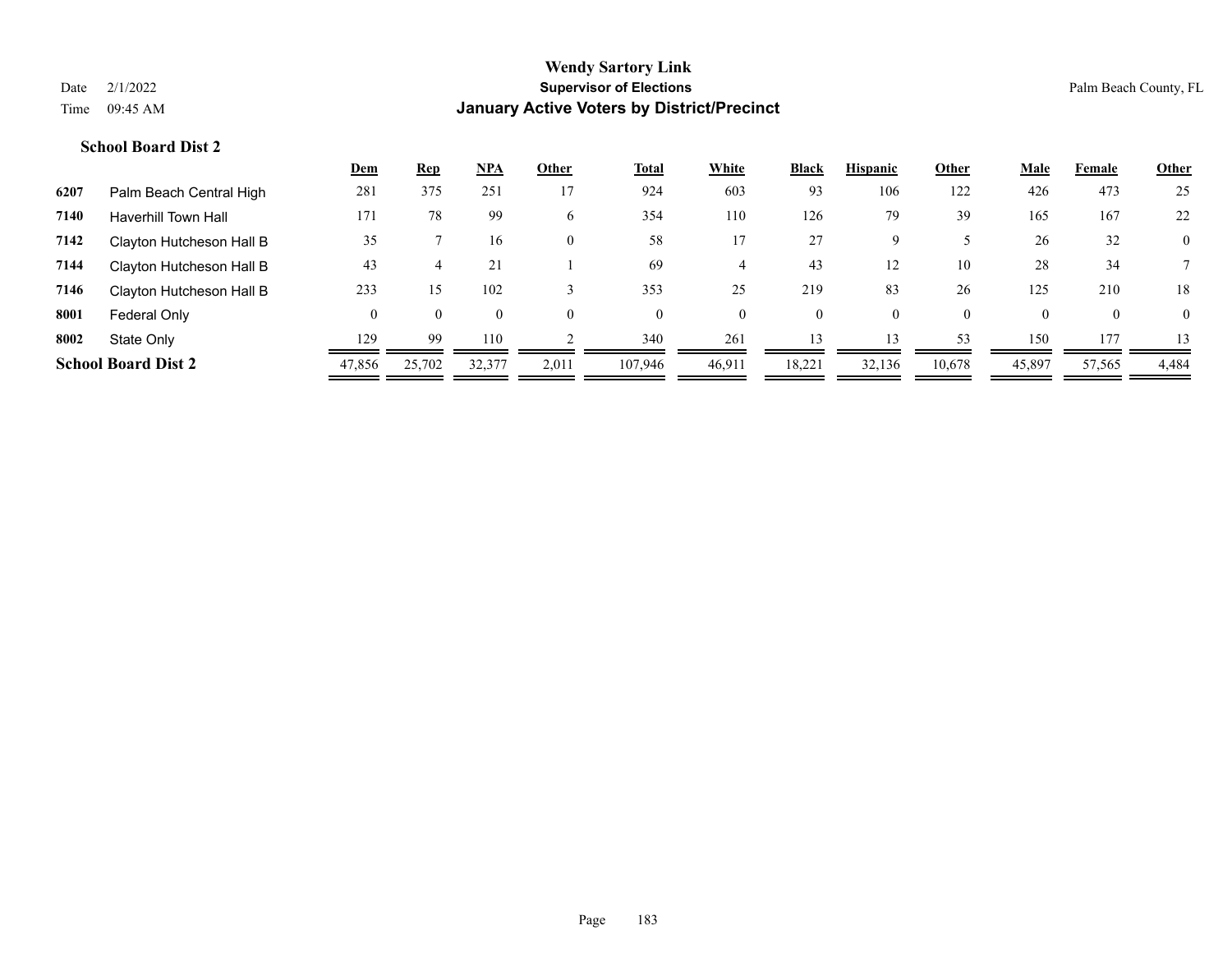|      |                                | Dem              | <b>Rep</b>       | <b>NPA</b>   | <b>Other</b>     | <b>Total</b> | White        | <b>Black</b>     | <b>Hispanic</b> | Other          | Male           | Female          | Other            |
|------|--------------------------------|------------------|------------------|--------------|------------------|--------------|--------------|------------------|-----------------|----------------|----------------|-----------------|------------------|
| 2188 | St Lukes United Methodist Chr  | 462              | 512              | 436          | 35               | 1,445        | 1,142        | 34               | 191             | 78             | 688            | 718             | 39               |
| 2190 | Lucerne Pointe Clubhouse       | 1,013            | 536              | 652          | 49               | 2,250        | 1,426        | 220              | 427             | 177            | 924            | 1,252           | 74               |
| 2192 | Fountains Of Palm Beach        | 930              | 461              | 593          | 58               | 2,042        | 1,370        | 154              | 348             | 170            | 874            | 1,106           | 62               |
| 2194 | <b>LC Swain Middle</b>         | 1,089            | 367              | 742          | 41               | 2,239        | 760          | 472              | 779             | 228            | 946            | 1,189           | 104              |
| 2196 | Pine Ridge South IV Clubhouse  | 886              | 495              | 509          | 44               | 1,934        | 1,154        | 261              | 407             | 112            | 758            | 1,102           | 74               |
| 2198 | American Finnish Club          | 14               | 9                | 8            | $\overline{0}$   | 31           | 17           | 3                | -1              | 10             | 12             | 16              | 3                |
| 2202 | <b>LC Swain Middle</b>         | $\boldsymbol{0}$ | 8                | $\mathbf{1}$ | $\boldsymbol{0}$ | 9            | 6            | $\boldsymbol{0}$ | 3               | $\overline{0}$ | $\overline{4}$ | 5               | $\boldsymbol{0}$ |
| 2204 | Heritage Elementary            | 555              | 217              | 482          | 29               | 1,283        | 409          | 143              | 617             | 114            | 559            | 652             | 72               |
| 2206 | <b>Heritage Elementary</b>     | 460              | 194              | 337          | 16               | 1,007        | 320          | 222              | 337             | 128            | 440            | 517             | 50               |
| 2208 | American Finnish Club          | 6                | $\tau$           | $\mathbf{1}$ | $\mathbf{1}$     | 15           | 14           | $\boldsymbol{0}$ | $\mathbf{0}$    | -1             | 6              | $8\phantom{.0}$ | $\mathbf{1}$     |
| 2210 | American Polish Club           | 231              | 97               | 140          | 5                | 473          | 172          | 112              | 140             | 49             | 190            | 264             | 19               |
| 2212 | American Polish Club           | $\boldsymbol{0}$ | $\boldsymbol{0}$ | $\mathbf{0}$ | $\mathbf{0}$     | $\mathbf{0}$ | $\mathbf{0}$ | $\mathbf{0}$     | $\mathbf{0}$    | $\theta$       | $\overline{0}$ | $\overline{0}$  | $\theta$         |
| 2214 | Indian Pines Elementary        | 1,192            | 261              | 596          | 39               | 2,088        | 469          | 934              | 450             | 235            | 942            | 1,046           | 100              |
| 2216 | Indian Pines Elementary        | 1,784            | 288              | 840          | 44               | 2,956        | 511          | 1,500            | 578             | 367            | 1,341          | 1,469           | 146              |
| 2218 | <b>Tradewinds Middle</b>       | 1,261            | 313              | 660          | 40               | 2,274        | 564          | 903              | 358             | 449            | 999            | 1,150           | 125              |
| 3086 | <b>Woodlands Middle</b>        | 788              | 609              | 698          | 50               | 2,145        | 1,465        | 142              | 355             | 183            | 1,001          | 1,070           | 74               |
| 3088 | <b>Tradewinds Middle</b>       | 183              | 50               | 125          | $\,8\,$          | 366          | 96           | 128              | 81              | 61             | 169            | 187             | $10\,$           |
| 3090 | <b>Woodlands Middle</b>        | 1,453            | 827              | 667          | 53               | 3,000        | 2,414        | 184              | 116             | 286            | 1,359          | 1,554           | 87               |
| 3092 | Lacuna HOA Clubhouse           | 1,212            | 768              | 775          | 74               | 2,829        | 1,965        | 278              | 324             | 262            | 1,296          | 1,446           | 87               |
| 3094 | <b>Coral Reef Elementary</b>   | 326              | 241              | 281          | 29               | 877          | 510          | 75               | 202             | 90             | 407            | 443             | $27\,$           |
| 3096 | <b>Coral Reef Elementary</b>   | 822              | 584              | 646          | 56               | 2,108        | 1,348        | 260              | 269             | 231            | 976            | 1.055           | 77               |
| 3098 | Manatee Elementary             | 672              | 590              | 540          | 47               | 1,849        | 1,257        | 179              | 221             | 192            | 847            | 942             | 60               |
| 3100 | Journeys End                   | 431              | 339              | 371          | 20               | 1,161        | 776          | 94               | 140             | 151            | 547            | 584             | 30               |
| 3102 | <b>Diamond View Elementary</b> | 1,209            | 453              | 803          | 52               | 2,517        | 1,037        | 643              | 540             | 297            | 1,114          | 1,295           | 108              |
| 3104 | American German Club           | 403              | 350              | 383          | 34               | 1,170        | 814          | 91               | 137             | 128            | 542            | 584             | 44               |
| 3106 | American German Club           | 303              | 105              | 209          | 17               | 634          | 222          | 183              | 97              | 132            | 279            | 327             | $28\,$           |
| 3108 | Santaluces High                | 1,274            | 546              | 908          | 67               | 2,795        | 1,129        | 721              | 550             | 395            | 1,241          | 1,465           | 89               |
| 3120 | Valencia Shores Social Club    | 1,230            | 600              | 579          | 51               | 2,460        | 2,175        | 68               | 81              | 136            | 1,136          | 1,269           | 55               |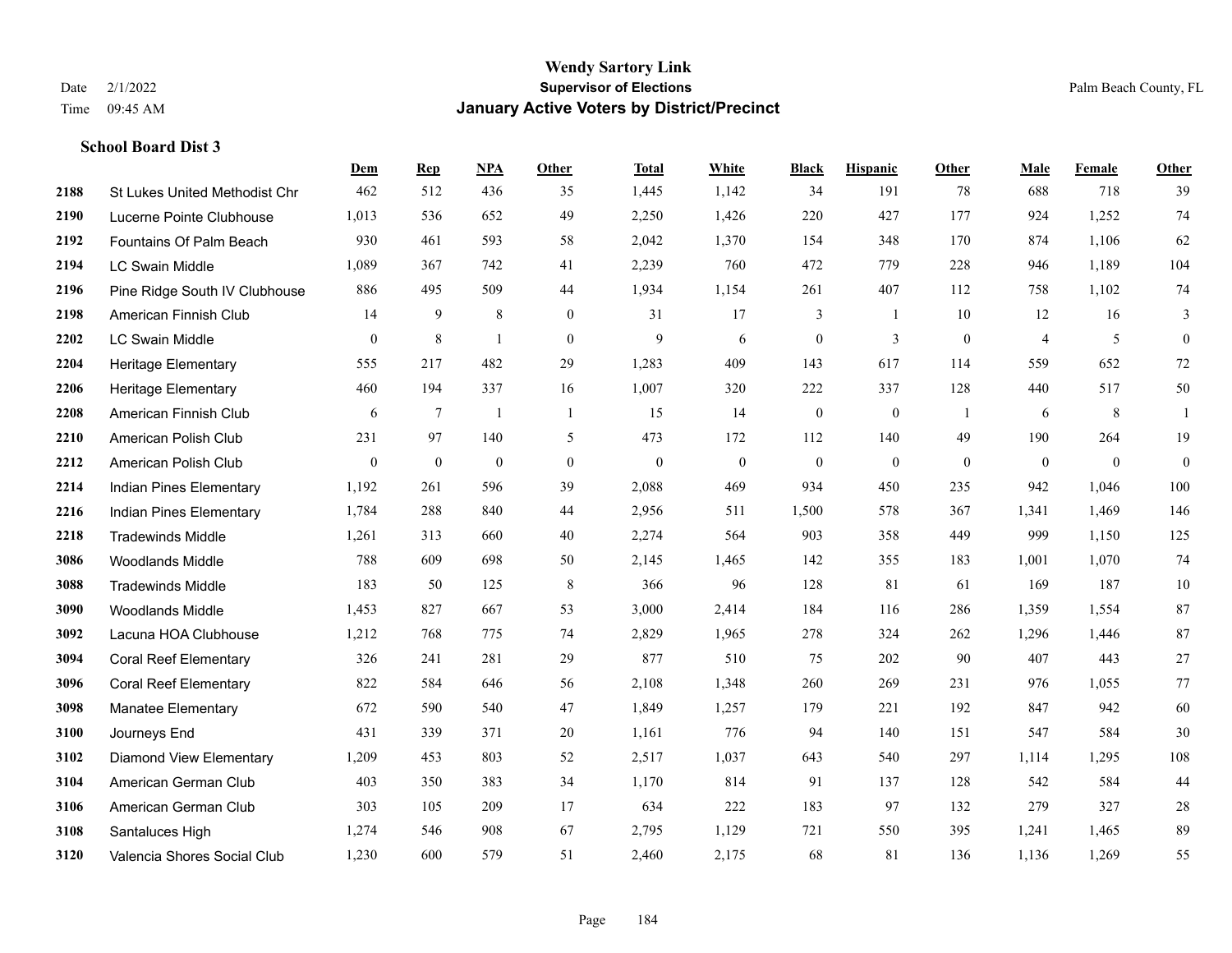|      |                                   | Dem            | <b>Rep</b>       | NPA            | <b>Other</b>     | <b>Total</b>   | White | <b>Black</b>     | <b>Hispanic</b>  | <b>Other</b> | <b>Male</b> | Female         | <b>Other</b>     |
|------|-----------------------------------|----------------|------------------|----------------|------------------|----------------|-------|------------------|------------------|--------------|-------------|----------------|------------------|
| 3122 | Boynton Beach Community Chur      | 896            | 407              | 346            | 33               | 1,682          | 1,503 | 38               | 51               | 90           | 696         | 949            | 37               |
| 3124 | West Boynton Park and Rec         | 795            | 579              | 660            | 44               | 2,078          | 1,310 | 226              | 295              | 247          | 943         | 1.062          | 73               |
| 3126 | Temple Shaarei Shalom             | 628            | 501              | 468            | 27               | 1,624          | 1,117 | 152              | 198              | 157          | 748         | 827            | 49               |
| 3128 | West Boynton Park and Rec         | 944            | 608              | 736            | 45               | 2,333          | 1,447 | 290              | 336              | 260          | 1,062       | 1,190          | 81               |
| 3130 | <b>Winston Trails Swim Center</b> | 1,108          | 912              | 869            | 63               | 2,952          | 2,090 | 209              | 376              | 277          | 1,384       | 1,457          | 111              |
| 3132 | Park Vista High                   | 858            | 653              | 713            | 48               | 2,272          | 1,439 | 232              | 359              | 242          | 1,029       | 1,166          | 77               |
| 3133 | Christa McAuliffe Middle          | 174            | 123              | 137            | 9                | 443            | 270   | 47               | 60               | 66           | 212         | 219            | 12               |
| 3150 | Christa McAuliffe Middle          | 553            | 256              | 232            | 23               | 1,064          | 966   | 18               | 30               | 50           | 432         | 600            | 32               |
| 3152 | Park Vista High                   | 651            | 409              | 395            | 32               | 1,487          | 1,277 | 54               | 63               | 93           | 653         | 786            | $48\,$           |
| 3154 | Ponte Vecchio Clubhouse           | 788            | 321              | 285            | 24               | 1,418          | 1,269 | 20               | 39               | 90           | 638         | 741            | 39               |
| 3156 | Aberdeen East Clubhouse           | 1,001          | 491              | 557            | 40               | 2,089          | 1,567 | 150              | 188              | 184          | 862         | 1,164          | 63               |
| 3158 | <b>Crystal Lakes Elementary</b>   | 996            | 768              | 806            | 61               | 2,631          | 1,835 | 200              | 300              | 296          | 1,196       | 1,328          | 107              |
| 3160 | Christa McAuliffe Middle          | 436            | 327              | 338            | 19               | 1,120          | 762   | 135              | 120              | 103          | 504         | 574            | 42               |
| 4140 | <b>Broken Sound Club</b>          | 263            | 207              | 190            | 15               | 675            | 502   | 26               | 82               | 65           | 274         | 382            | 19               |
| 5002 | Faith Farm Tabernacle             | 568            | 660              | 509            | 42               | 1,779          | 1,173 | 175              | 194              | 237          | 823         | 905            | 51               |
| 5003 | Faith Farm Tabernacle             | 500            | 347              | 444            | 28               | 1,319          | 791   | 139              | 211              | 178          | 591         | 684            | $44\,$           |
| 5004 | Faith Farm Tabernacle             | $\overline{4}$ | 2                | $\overline{2}$ | $\boldsymbol{0}$ | $\,8\,$        | 5     | $\boldsymbol{0}$ | $\mathfrak{Z}$   | $\mathbf{0}$ | 6           | 2              | $\boldsymbol{0}$ |
| 5005 | <b>Sunset Palms Elementary</b>    | 1,248          | 565              | 492            | 78               | 2,383          | 2,229 | 15               | 33               | 106          | 1,095       | 1,230          | 58               |
| 5006 | Faith Farm Tabernacle             | 1,152          | 512              | 577            | 40               | 2,281          | 2,160 | 13               | 23               | 85           | 1,067       | 1,178          | 36               |
| 5007 | Faith Farm Tabernacle             | 5              | $\boldsymbol{0}$ | $\overline{2}$ | $\mathbf{0}$     | $\overline{7}$ | 6     | $\boldsymbol{0}$ | $\boldsymbol{0}$ | -1           | 5           | $\overline{2}$ | $\boldsymbol{0}$ |
| 5008 | <b>Sunset Palms Elementary</b>    | 431            | 338              | 378            | 25               | 1,172          | 767   | 98               | 142              | 165          | 545         | 594            | 33               |
| 5009 | Boynton Beach Community Chur      | 1,219          | 990              | 1,015          | 74               | 3,298          | 2,192 | 297              | 363              | 446          | 1,577       | 1,602          | 119              |
| 5010 | Temple Shaarei Shalom             | 966            | 235              | 316            | 38               | 1,555          | 1,440 | 18               | 29               | 68           | 597         | 926            | 32               |
| 5012 | The Grove Clubhouse               | 408            | 145              | 160            | 13               | 726            | 653   | 19               | 19               | 35           | 305         | 411            | $10\,$           |
| 5014 | West Boynton Branch Library       | 696            | 455              | 501            | 45               | 1,697          | 973   | 252              | 247              | 225          | 744         | 891            | 62               |
| 5016 | Faith United Methodist Church     | 924            | 627              | 627            | 33               | 2,211          | 1,589 | 160              | 241              | 221          | 976         | 1,146          | 89               |
| 5018 | <b>Platina Clubhouse</b>          | 684            | 268              | 297            | 20               | 1,269          | 1,072 | 40               | 74               | 83           | 486         | 750            | 33               |
| 5020 | Hagen Road Elementary             | 606            | 328              | 414            | 37               | 1,385          | 713   | 299              | 187              | 186          | 591         | 743            | 51               |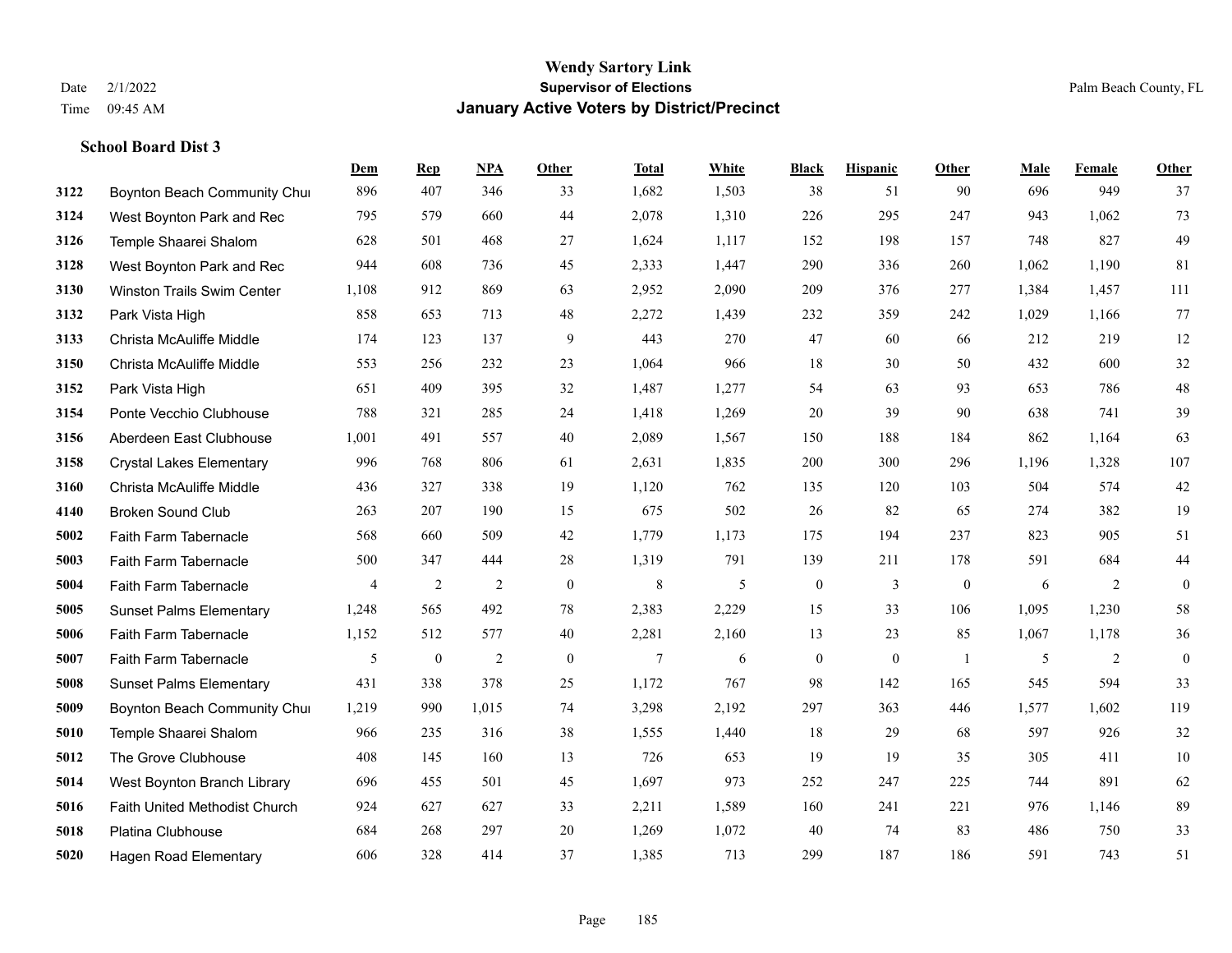**School Board Dist 3**

## **Wendy Sartory Link** Date 2/1/2022 **Supervisor of Elections** Palm Beach County, FL Time 09:45 AM **January Active Voters by District/Precinct**

|      |                               | Dem   | <b>Rep</b> | <u>NPA</u> | Other | <b>Total</b> | White | <b>Black</b>             | <b>Hispanic</b> | Other | Male  | Female | Other  |
|------|-------------------------------|-------|------------|------------|-------|--------------|-------|--------------------------|-----------------|-------|-------|--------|--------|
| 5022 | <b>Hagen Road Elementary</b>  | 858   | 441        | 459        | 28    | 1,786        | 1,394 | 163                      | 115             | 114   | 784   | 959    | 43     |
| 5024 | Valencia Lakes HOA            | 619   | 207        | 243        | 16    | 1,085        | 1,004 | 10                       | 17              | 54    | 477   | 581    | $27\,$ |
| 5026 | Faith United Methodist Church | 938   | 426        | 526        | 52    | 1,942        | 1,130 | 452                      | 204             | 156   | 834   | 1.038  | $70\,$ |
| 5028 | South Tech Academy            | 671   | 526        | 440        | 25    | 1,662        | 1,295 | 99                       | 114             | 154   | 729   | 868    | 65     |
| 5030 | West Boynton Branch Library   | 666   | 198        | 337        | 33    | 1,234        | 784   | 244                      | 123             | 83    | 485   | 696    | 53     |
| 5032 | New Church                    | 293   | 130        | 139        | 14    | 576          | 495   | 19                       | 27              | 35    | 246   | 315    | 15     |
| 5034 | Valencia Lakes HOA            | 787   | 306        | 313        | 16    | 1,422        | 1,310 | 19                       | 22              | 71    | 608   | 786    | $28\,$ |
| 5036 | Valencia Isles Social Hall    | 809   | 243        | 271        | 17    | 1,340        | 1,261 | $\overline{c}$           | 6               | 71    | 542   | 765    | 33     |
| 5038 | The Cascades Clubhouse        | 759   | 268        | 277        | 20    | 1,324        | 1,239 | 16                       | 19              | 50    | 554   | 744    | $26\,$ |
| 5040 | New Church                    | 383   | 210        | 245        | 15    | 853          | 770   | 18                       | 32              | 33    | 392   | 443    | 18     |
| 5042 | South Tech Academy            | 913   | 389        | 491        | 40    | 1,833        | 1,402 | 165                      | 146             | 120   | 743   | 1,036  | 54     |
| 5044 | Cascade Lakes Clubhouse       | 563   | 203        | 195        | 15    | 976          | 883   | $\overline{7}$           | 12              | 74    | 431   | 516    | $29\,$ |
| 5046 | Green Cay Nature Center       | 1,347 | 583        | 663        | 45    | 2,638        | 1,994 | 276                      | 182             | 186   | 1,121 | 1,449  | 68     |
| 5048 | <b>Coral Lakes Clubhouse</b>  | 582   | 379        | 313        | 21    | 1,295        | 898   | 140                      | 141             | 116   | 563   | 689    | $43$   |
| 5050 | <b>Coral Lakes Clubhouse</b>  | 1,103 | 322        | 372        | 26    | 1,823        | 1,705 | 12                       | 10              | 96    | 711   | 1,067  | 45     |
| 5052 | Lake Worth Drainage District  | 653   | 443        | 468        | 34    | 1,598        | 1,226 | 90                       | 128             | 154   | 688   | 849    | 61     |
| 5054 | Our Lady Queen of Peace       | 1,155 | 1,227      | 1,042      | 91    | 3,515        | 2,823 | 101                      | 212             | 379   | 1,631 | 1,745  | 139    |
| 5055 | Our Lady Queen of Peace       | 304   | 141        | 152        | 12    | 609          | 537   | 6                        | 38              | 28    | 270   | 322    | 17     |
| 5056 | Hagen Ranch Road Library      | 1,885 | 1,156      | 1,200      | 101   | 4,342        | 3,506 | 176                      | 331             | 329   | 1,843 | 2,370  | 129    |
| 5058 | Valencia Falls Clubhouse      | 687   | 186        | 229        | 11    | 1,113        | 1,050 | $\overline{\mathcal{A}}$ | 5               | 54    | 490   | 588    | 35     |
| 5060 | Hagen Ranch Road Library      | 511   | 207        | 228        | 17    | 963          | 893   | $\overline{\mathcal{A}}$ | 15              | 51    | 437   | 514    | $12\,$ |
| 5062 | Villa Borghese Clubhouse      | 450   | 234        | 162        | 14    | 860          | 785   | 11                       | 26              | 38    | 377   | 461    | $22\,$ |
| 5064 | Huntington Lakes Clubhouse    | 958   | 347        | 362        | 35    | 1,702        | 1,560 | 14                       | 44              | 84    | 627   | 1,043  | $32\,$ |
| 5066 | Abbey Village Clubhouse       | 769   | 432        | 377        | 35    | 1,613        | 1,311 | 71                       | 131             | 100   | 645   | 908    | 60     |
| 5068 | Camelot Village Clubhouse     | 228   | 119        | 103        | 13    | 463          | 281   | 51                       | 89              | 42    | 185   | 263    | 15     |
| 5070 | Delray Villas                 | 458   | 254        | 210        | 19    | 941          | 763   | 42                       | 69              | 67    | 398   | 509    | 34     |
| 5072 | Huntington Pointe Clubhouse   | 748   | 178        | 246        | 18    | 1,190        | 1,126 | $7\phantom{.0}$          | 10              | 47    | 452   | 707    | 31     |
| 5074 | Coco Wood Clubhouse           | 388   | 171        | 175        | 11    | 745          | 517   | 99                       | 79              | 50    | 332   | 383    | 30     |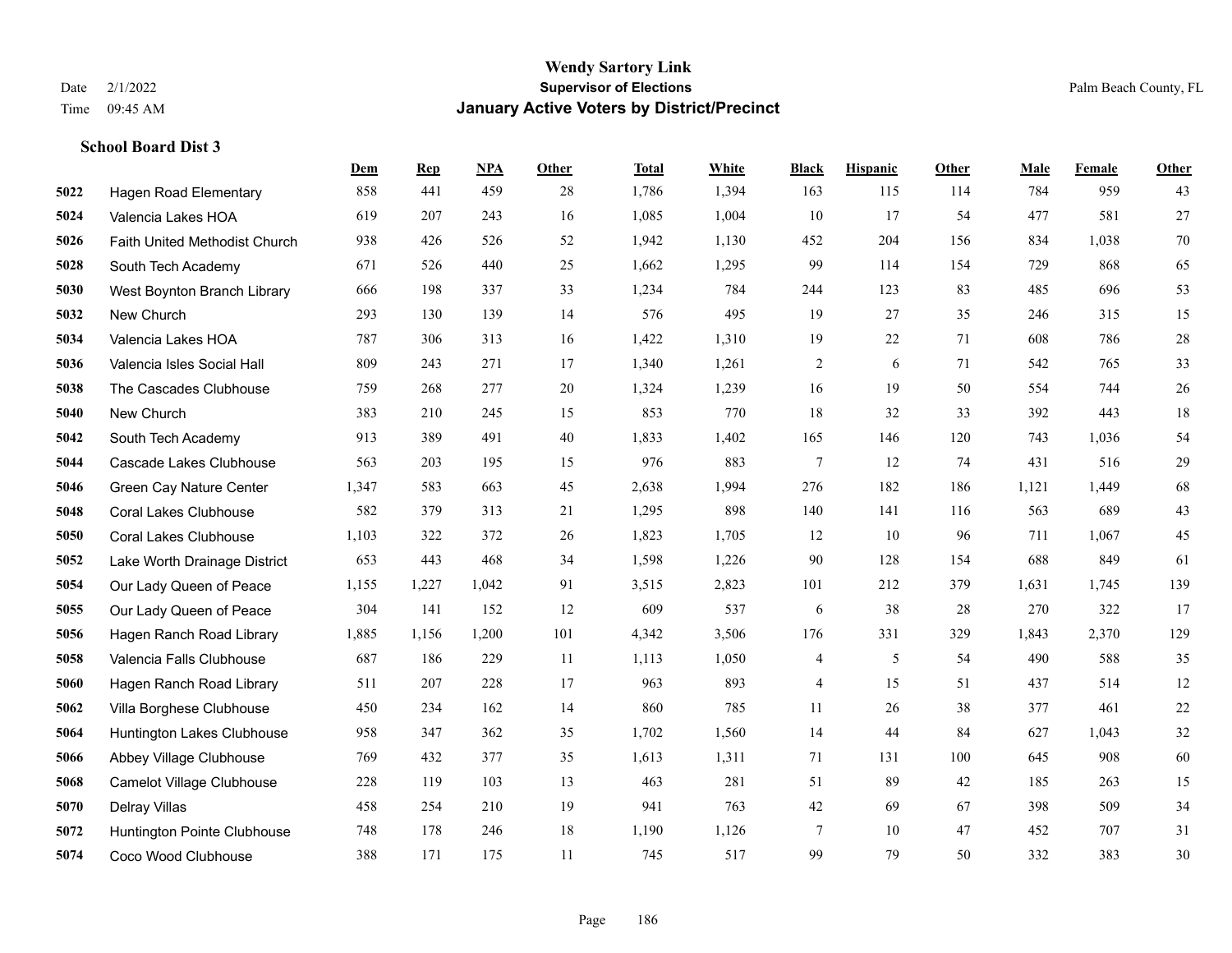|      |                                   | Dem   | <b>Rep</b>   | NPA          | <b>Other</b> | <b>Total</b> | <b>White</b> | <b>Black</b>     | <b>Hispanic</b> | <b>Other</b> | <b>Male</b> | Female         | <b>Other</b>     |
|------|-----------------------------------|-------|--------------|--------------|--------------|--------------|--------------|------------------|-----------------|--------------|-------------|----------------|------------------|
| 5076 | Palm Greens Clubhouse             | 662   | 305          | 321          | 30           | 1,318        | 1,093        | 38               | 97              | 90           | 513         | 760            | 45               |
| 5078 | <b>Bethel Evangelical Baptist</b> | 706   | 395          | 408          | 39           | 1,548        | 1,155        | 120              | 165             | 108          | 619         | 892            | 37               |
| 5080 | <b>Bethel Evangelical Baptist</b> | 81    | 54           | 40           | 3            | 178          | 126          | 10               | 22              | 20           | 56          | 120            | $\overline{c}$   |
| 5082 | <b>Bethel Evangelical Baptist</b> | 636   | 371          | 412          | 24           | 1,443        | 988          | 171              | 157             | 127          | 662         | 740            | 41               |
| 5084 | <b>High Point Section II</b>      | 442   | 311          | 264          | 26           | 1,043        | 831          | 37               | 106             | 69           | 413         | 602            | $28\,$           |
| 5086 | <b>Carver Middle</b>              | 45    | 20           | 15           | 4            | 84           | 67           | 6                | $\overline{4}$  | 7            | 34          | 48             | $\overline{c}$   |
| 5088 | Carver Middle                     | 169   | 125          | 141          | 15           | 450          | 290          | 49               | 57              | 54           | 199         | 236            | 15               |
| 5090 | Gleneagles CC-Strathearn Sat      | 979   | 484          | 479          | 35           | 1,977        | 1,695        | 39               | 113             | 130          | 828         | 1,101          | $48\,$           |
| 5092 | Gleneagles CC-Clunie Satellite    | 802   | 335          | 362          | 26           | 1,525        | 1,313        | 72               | 66              | 74           | 662         | 830            | 33               |
| 5094 | Kings Point Clubhouse             | 380   | 200          | 175          | 18           | 773          | 625          | 29               | 70              | 49           | 296         | 448            | 29               |
| 5096 | Monaco Clubhouse                  | 904   | 530          | 485          | 43           | 1,962        | 1,523        | 96               | 194             | 149          | 796         | 1,090          | 76               |
| 5098 | Lakes of Delray Clubhouse         | 385   | 234          | 163          | 17           | 799          | 702          | 13               | 42              | 42           | 308         | 476            | 15               |
| 5100 | <b>Kings Point Flanders</b>       | 903   | 428          | 404          | 33           | 1,768        | 1,410        | 76               | 167             | 115          | 714         | 996            | $58\,$           |
| 5102 | Lakes of Delray Clubhouse         | 896   | 328          | 376          | 42           | 1,642        | 1,342        | 69               | 121             | 110          | 633         | 960            | 49               |
| 5104 | <b>Kings Point Flanders</b>       | 885   | 401          | 369          | 39           | 1,694        | 1,340        | 69               | 164             | 121          | 656         | 972            | 66               |
| 5106 | Las Verdes Clubhouse              | 981   | 623          | 726          | 55           | 2,385        | 1,669        | 215              | 300             | 201          | 1,080       | 1,227          | $78\,$           |
| 5108 | West Boca Branch Library          | 1,454 | 1,552        | 1,479        | 114          | 4,599        | 3,782        | 112              | 273             | 432          | 2,160       | 2,299          | 140              |
| 5110 | South County Civic Center         | 523   | 517          | 424          | 30           | 1,494        | 1,361        | 5                | 25              | 103          | 703         | 749            | $42\,$           |
| 5111 | Morikami Park Elementary          | 43    | 56           | 49           | 3            | 151          | 143          | $\boldsymbol{0}$ | $\overline{2}$  | 6            | 70          | 81             | $\mathbf{0}$     |
| 5112 | Morikami Park Elementary          | 545   | 611          | 517          | $40\,$       | 1,713        | 1,493        | $20\,$           | 50              | 150          | 787         | 886            | $40\,$           |
| 5113 | Morikami Park Elementary          | 18    | 39           | 23           | 3            | 83           | 67           | $\boldsymbol{0}$ | 6               | 10           | 35          | 41             | $\tau$           |
| 5114 | South County Civic Center         | 251   | 202          | 197          | 11           | 661          | 547          | 8                | 27              | 79           | 297         | 337            | 27               |
| 5115 | Spanish River High                | 90    | 117          | 97           | 16           | 320          | 258          | 4                | 27              | 31           | 160         | 157            | 3                |
| 5116 | The Polo Club of Boca Raton       | 643   | 505          | 447          | 27           | 1,622        | 1,477        | 18               | 27              | 100          | 700         | 874            | $48\,$           |
| 5117 | The Polo Club of Boca Raton       | 314   | 185          | 194          | 18           | 711          | 649          | $\mathbf{1}$     | 9               | 52           | 284         | 402            | 25               |
| 5118 | South County Civic Center         | 170   | 120          | 105          | 6            | 401          | 336          | 8                | 33              | 24           | 173         | 217            | 11               |
| 5119 | The Polo Club of Boca Raton       | 38    | 30           | 30           | $\sqrt{2}$   | 100          | 93           | $\overline{c}$   | $\overline{c}$  | 3            | 45          | 54             | 1                |
| 5120 | Delray Beach First Baptist        | 5     | $\mathbf{1}$ | $\mathbf{0}$ |              | $\tau$       | 6            | $\mathbf{1}$     | $\theta$        | $\mathbf{0}$ | 3           | $\overline{4}$ | $\boldsymbol{0}$ |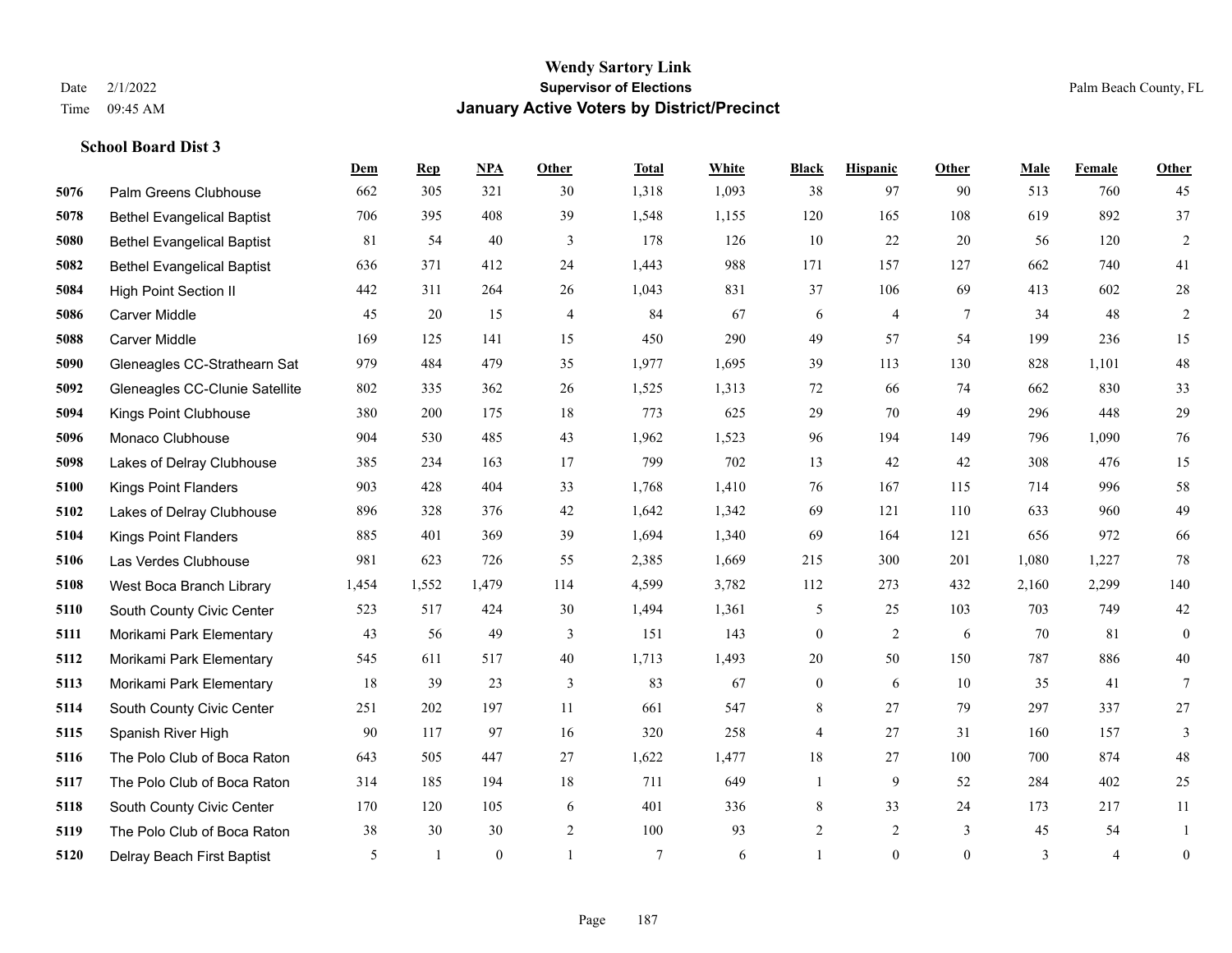|      |                            | <u>Dem</u> | Rep    | NPA    | Other | <b>Total</b> | <b>White</b> | <b>Black</b> | <b>Hispanic</b> | <b>Other</b> | Male   | Female | <b>Other</b> |
|------|----------------------------|------------|--------|--------|-------|--------------|--------------|--------------|-----------------|--------------|--------|--------|--------------|
| 5122 | Delray Beach First Baptist | 272        | 183    | 201    |       | 667          | 433          | 33           |                 | 76           | 288    | 350    | 29           |
| 5124 | Delray Beach First Baptist | 165        | 108    | 117    |       | 391          | 329          | Q            | 30              | 23           | 155    | 223    | 13           |
| 5126 | Boca Delray Clubhouse      | 252        | 118    | 119    |       | 500          | 451          | 8            | 16              | 25           | 205    | 285    | 10           |
|      | <b>School Board Dist 3</b> | 74,815     | 41,275 | 44,825 | 3,452 | 164,367      | 118.195      | 14.982       | 16,856          | 14,334       | 71.767 | 87.295 | 5,305        |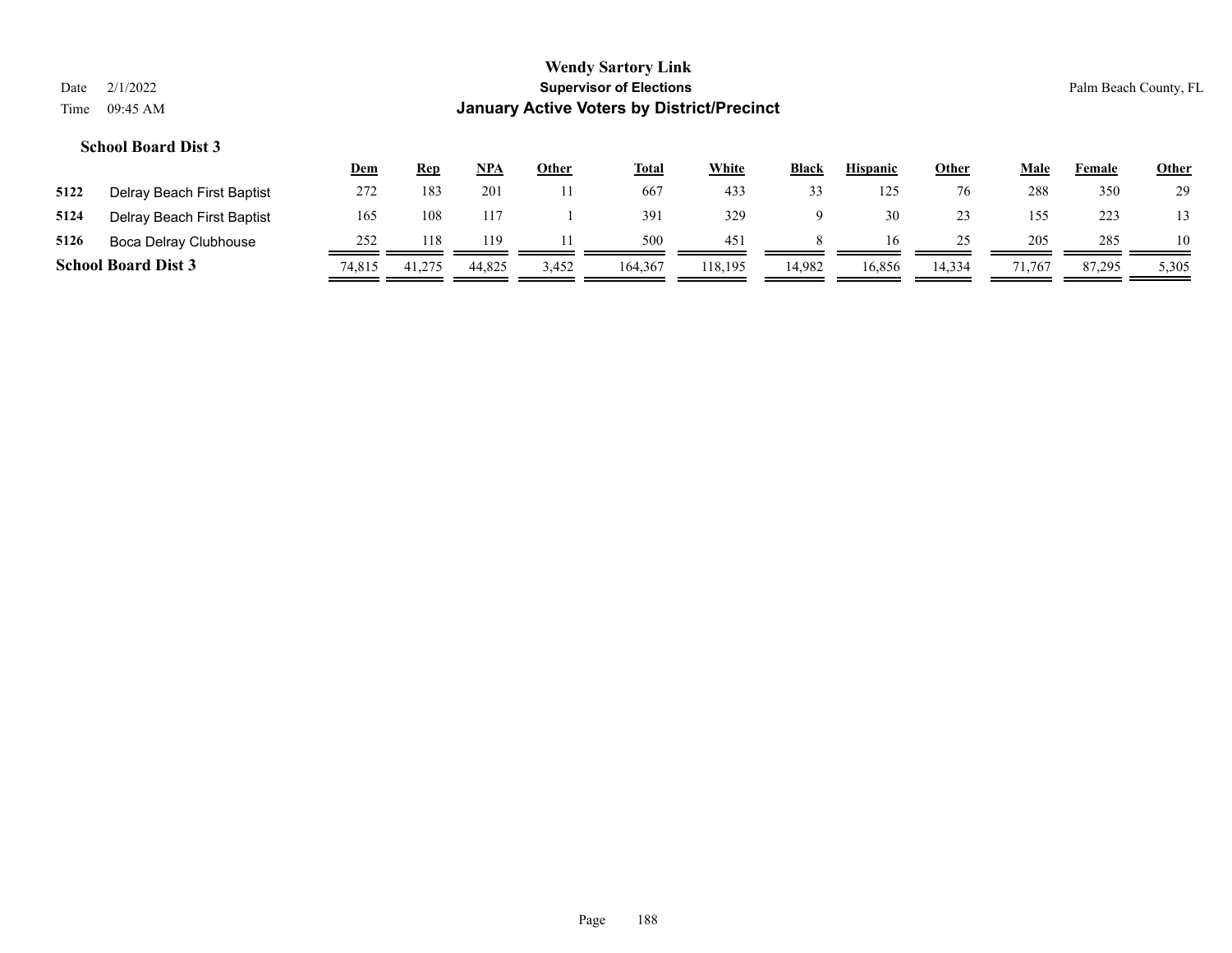|      |                                  | <b>Dem</b>     | <b>Rep</b>       | NPA            | <b>Other</b>   | <b>Total</b> | White          | <b>Black</b>     | <b>Hispanic</b>  | Other          | <b>Male</b>    | Female          | <b>Other</b>     |
|------|----------------------------------|----------------|------------------|----------------|----------------|--------------|----------------|------------------|------------------|----------------|----------------|-----------------|------------------|
| 1390 | St Edwards Church                | 453            | 1,190            | 536            | 62             | 2,241        | 2,058          | 4                | 55               | 124            | 1,044          | 1,126           | 71               |
| 1392 | St Edwards Church                | 346            | 611              | 428            | 47             | 1,432        | 1,292          | $\overline{7}$   | 30               | 103            | 629            | 770             | 33               |
| 1394 | Morton & Barbara Mandel Cente    | 249            | 615              | 296            | 37             | 1,197        | 1,090          | 6                | 24               | 77             | 540            | 625             | $32\,$           |
| 2070 | <b>Belvedere Elementary</b>      | 559            | 380              | 393            | 25             | 1,357        | 1,069          | 30               | 151              | 107            | 644            | 667             | $46\,$           |
| 2076 | <b>Belvedere Elementary</b>      | 144            | 121              | 127            | 8              | 400          | 327            | 17               | 28               | 28             | 193            | 197             | $10\,$           |
| 2078 | St Catherine Church              | 441            | 554              | 365            | 31             | 1,391        | 1,159          | 40               | 88               | 104            | 628            | 712             | 51               |
| 2138 | Palmwood Lodge #303              | 333            | 158              | 272            | 21             | 784          | 312            | 78               | 305              | 89             | 365            | 386             | 33               |
| 2140 | South Olive Community Center     | 569            | 425              | 393            | 34             | 1,421        | 1,080          | 31               | 202              | 108            | 666            | 708             | $47\,$           |
| 2142 | Lakeside Presbyterian Church     | 284            | 362              | 198            | 21             | 865          | 752            | 3                | 52               | 58             | 397            | 441             | 27               |
| 2144 | Lakeside Presbyterian Church     | 352            | 412              | 276            | 33             | 1,073        | 886            | 21               | 84               | 82             | 493            | 547             | 33               |
| 3026 | Palm Springs Village Hall        | $\overline{0}$ | $\mathbf{0}$     | $\mathbf{0}$   | $\mathbf{0}$   | $\mathbf{0}$ | $\overline{0}$ | $\mathbf{0}$     | $\overline{0}$   | $\theta$       | $\mathbf{0}$   | $\overline{0}$  | $\boldsymbol{0}$ |
| 3028 | Palm Springs Village Hall        | $\overline{2}$ | $\mathbf{1}$     | $\mathbf{0}$   | $\mathbf{0}$   | 3            | $\overline{0}$ | $\boldsymbol{0}$ | 3                | $\overline{0}$ |                | 2               | $\boldsymbol{0}$ |
| 3030 | Palm Springs Village Hall        | $\overline{0}$ | $\boldsymbol{0}$ | $\mathbf{0}$   | $\theta$       | $\theta$     | $\overline{0}$ | $\mathbf{0}$     | $\mathbf{0}$     | $\theta$       | $\theta$       | $\theta$        | $\mathbf{0}$     |
| 3032 | Special Olympics of PBC          | 680            | 326              | 535            | 35             | 1,576        | 567            | 267              | 608              | 134            | 731            | 764             | 81               |
| 3034 | <b>Sunlight Community Church</b> | 157            | 103              | 79             | 6              | 345          | 185            | 41               | 99               | 20             | 154            | 181             | $10\,$           |
| 3040 | 1st Congregational Church        | 693            | 306              | 413            | 43             | 1,455        | 1,072          | 71               | 192              | 120            | 715            | 687             | 53               |
| 3042 | 1st Congregational Church        | 712            | 451              | 400            | 50             | 1,613        | 1,350          | 24               | 136              | 103            | 736            | 822             | 55               |
| 3050 | Holy Redeemer Church             | 7              | $7\phantom{.0}$  | $\overline{2}$ | $\mathbf{0}$   | 16           | 9              | 6                | $\mathbf{1}$     | $\theta$       | 9              | $7\phantom{.0}$ | $\boldsymbol{0}$ |
| 3052 | Our Savior Lutheran Church       | 402            | 112              | 252            | 13             | 779          | 216            | 216              | 276              | 71             | 368            | 374             | 37               |
| 3064 | 1st Congregational Church        | 480            | 229              | 373            | 29             | 1,111        | 783            | 94               | 153              | 81             | 525            | 547             | 39               |
| 3068 | St Andrews Episcopal             | 538            | 289              | 398            | 45             | 1,270        | 1,019          | 54               | 112              | 85             | 620            | 608             | 42               |
| 3070 | Mid County Senior Center         | 717            | 268              | 576            | 35             | 1,596        | 517            | 377              | 504              | 198            | 733            | 788             | 75               |
| 3071 | Holy Redeemer Church             | $\overline{0}$ | $\mathbf{0}$     | $\mathbf{0}$   | $\mathbf{0}$   | $\theta$     | $\mathbf{0}$   | $\boldsymbol{0}$ | $\mathbf{0}$     | $\theta$       | $\overline{0}$ | $\mathbf{0}$    | $\boldsymbol{0}$ |
| 3072 | Holy Redeemer Church             | 134            | 24               | 93             | 7              | 258          | 70             | 101              | 52               | 35             | 100            | 146             | 12               |
| 3074 | Coastal Chapel                   | 475            | 357              | 338            | 31             | 1,201        | 748            | 104              | 258              | 91             | 569            | 591             | 41               |
| 3075 | Lantana Recreation Center        | 13             | $8\phantom{.0}$  | $\overline{7}$ | $\sqrt{2}$     | 30           | 30             | $\boldsymbol{0}$ | $\boldsymbol{0}$ | $\mathbf{0}$   | 10             | 20              | $\boldsymbol{0}$ |
| 3076 | Our Savior Lutheran Church       | 46             | 32               | 48             | $\overline{0}$ | 126          | 83             | 16               | 17               | 10             | 66             | 54              | 6                |
| 3078 | Lakeside UM Church               | 656            | 385              | 438            | 40             | 1,519        | 943            | 173              | 270              | 133            | 675            | 800             | $44\,$           |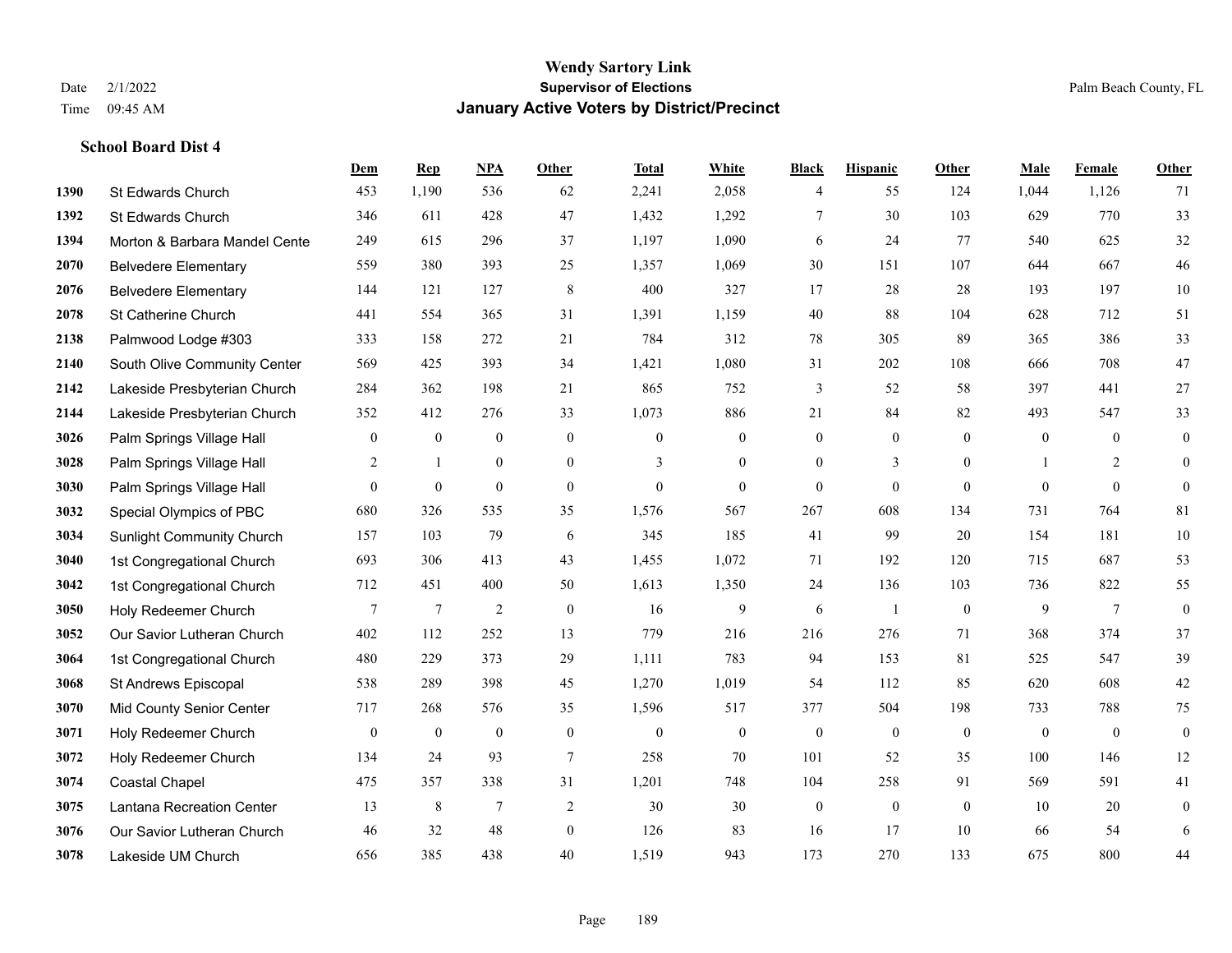**School Board Dist 4**

## **Wendy Sartory Link** Date 2/1/2022 **Supervisor of Elections** Palm Beach County, FL Time 09:45 AM **January Active Voters by District/Precinct**

|      |                                  | Dem          | <b>Rep</b>       | NPA            | Other          | <b>Total</b> | White        | <b>Black</b>     | <b>Hispanic</b> | Other    | Male         | Female       | Other          |
|------|----------------------------------|--------------|------------------|----------------|----------------|--------------|--------------|------------------|-----------------|----------|--------------|--------------|----------------|
| 3080 | American Finnish Club            | 853          | 224              | 576            | 40             | 1,693        | 397          | 528              | 578             | 190      | 732          | 859          | 102            |
| 3082 | <b>Atlantis City Hall</b>        | 491          | 877              | 444            | 48             | 1,860        | 1,604        | 39               | 92              | 125      | 852          | 962          | $46\,$         |
| 3110 | Lantana Road Branch Library      | 822          | 336              | 497            | 44             | 1,699        | 799          | 458              | 284             | 158      | 734          | 888          | $77\,$         |
| 3112 | <b>Starlight Cove Elementary</b> | 847          | 300              | 620            | 36             | 1,803        | 702          | 318              | 635             | 148      | 774          | 935          | 94             |
| 3114 | Santaluces High                  | 375          | 255              | 299            | 11             | 940          | 549          | 119              | 186             | 86       | 458          | 453          | 29             |
| 3116 | Advent Lantana                   | 1,051        | 525              | 744            | 53             | 2,373        | 1,464        | 357              | 368             | 184      | 984          | 1,309        | $80\,$         |
| 3118 | Advent Lantana                   | 201          | 222              | 177            | 16             | 616          | 502          | 23               | 48              | 43       | 303          | 301          | 12             |
| 3134 | <b>Hidden Oaks Elementary</b>    | 1,063        | 319              | 603            | 35             | 2,020        | 580          | 797              | 370             | 273      | 863          | 1,071        | 86             |
| 3136 | Freedom Shores Elementary        | 874          | 404              | 594            | 32             | 1,904        | 828          | 549              | 272             | 255      | 845          | 984          | $75\,$         |
| 3138 | <b>Citrus Cove Elementary</b>    | 868          | 491              | 570            | 33             | 1,962        | 1,134        | 327              | 287             | 214      | 863          | 1,016        | 83             |
| 3140 | Boynton Lakes North Clubhouse    | 418          | 186              | 280            | 16             | 900          | 424          | 223              | 123             | 130      | 401          | 467          | $32\,$         |
| 3142 | Boynton Lakes North Clubhouse    | 366          | 165              | 226            | 21             | 778          | 433          | 137              | 137             | 71       | 315          | 434          | 29             |
| 3144 | Freedom Shores Elementary        | 9            | 8                | 9              | $\mathbf{0}$   | 26           | 21           | $\boldsymbol{0}$ | 3               | 2        | 11           | 13           | $\overline{2}$ |
| 3146 | <b>Freedom Shores Elementary</b> | 338          | 132              | 173            | 21             | 664          | 450          | 78               | 73              | 63       | 261          | 382          | 21             |
| 3148 | Imagine Schools - Chancellor     | 61           | 53               | 54             | 5              | 173          | 117          | 12               | 27              | 17       | 88           | 80           | 5              |
| 3162 | <b>Hidden Oaks Elementary</b>    | 537          | 260              | 303            | 20             | 1,120        | 670          | 206              | 126             | 118      | 500          | 588          | $32\,$         |
| 3164 | <b>Citrus Cove Elementary</b>    | 881          | 544              | 652            | 49             | 2,126        | 1,329        | 317              | 247             | 233      | 950          | 1.105        | 71             |
| 3166 | Jamaica Bay Clubhouse            | 352          | 375              | 268            | 24             | 1,019        | 901          | 20               | 37              | 61       | 444          | 540          | 35             |
| 3168 | Boynton Beach Fire Station #3    | 907          | 473              | 673            | 35             | 2,088        | 1,188        | 377              | 300             | 223      | 886          | 1,132        | $70\,$         |
| 3170 | Boynton Beach High               | 1,119        | 617              | 896            | 73             | 2,705        | 1,587        | 321              | 543             | 254      | 1,176        | 1,427        | 102            |
| 3172 | Boynton Beach High               | 484          | 144              | 313            | 33             | 974          | 453          | 268              | 144             | 109      | 397          | 530          | 47             |
| 3174 | Boynton Beach Fire Station #3    | 248          | 179              | 177            | 14             | 618          | 425          | 52               | 84              | 57       | 281          | 321          | 16             |
| 3176 | Boynton Beach High               | 208          | 123              | 152            | 7              | 490          | 262          | 86               | 81              | 61       | 212          | 258          | 20             |
| 3180 | Imagine Schools - Chancellor     | $\mathbf{0}$ | $\boldsymbol{0}$ | $\overline{0}$ | $\overline{0}$ | $\mathbf{0}$ | $\mathbf{0}$ | $\boldsymbol{0}$ | $\overline{0}$  | $\theta$ | $\mathbf{0}$ | $\mathbf{0}$ | $\mathbf{0}$   |
| 3182 | Imagine Schools - Chancellor     | 102          | 51               | 78             | $\overline{4}$ | 235          | 117          | 49               | 38              | 31       | 112          | 112          | 11             |
| 3185 | Christ Fellowship Church BB      | 312          | 216              | 218            | 31             | 777          | 501          | 88               | 112             | 76       | 362          | 397          | 18             |
| 3186 | Christ Fellowship Church BB      | 192          | 122              | 143            | 12             | 469          | 330          | 43               | 62              | 34       | 212          | 237          | $20\,$         |
| 3187 | Christ Fellowship Church BB      | 680          | 408              | 609            | 61             | 1,758        | 995          | 281              | 290             | 192      | 823          | 882          | 53             |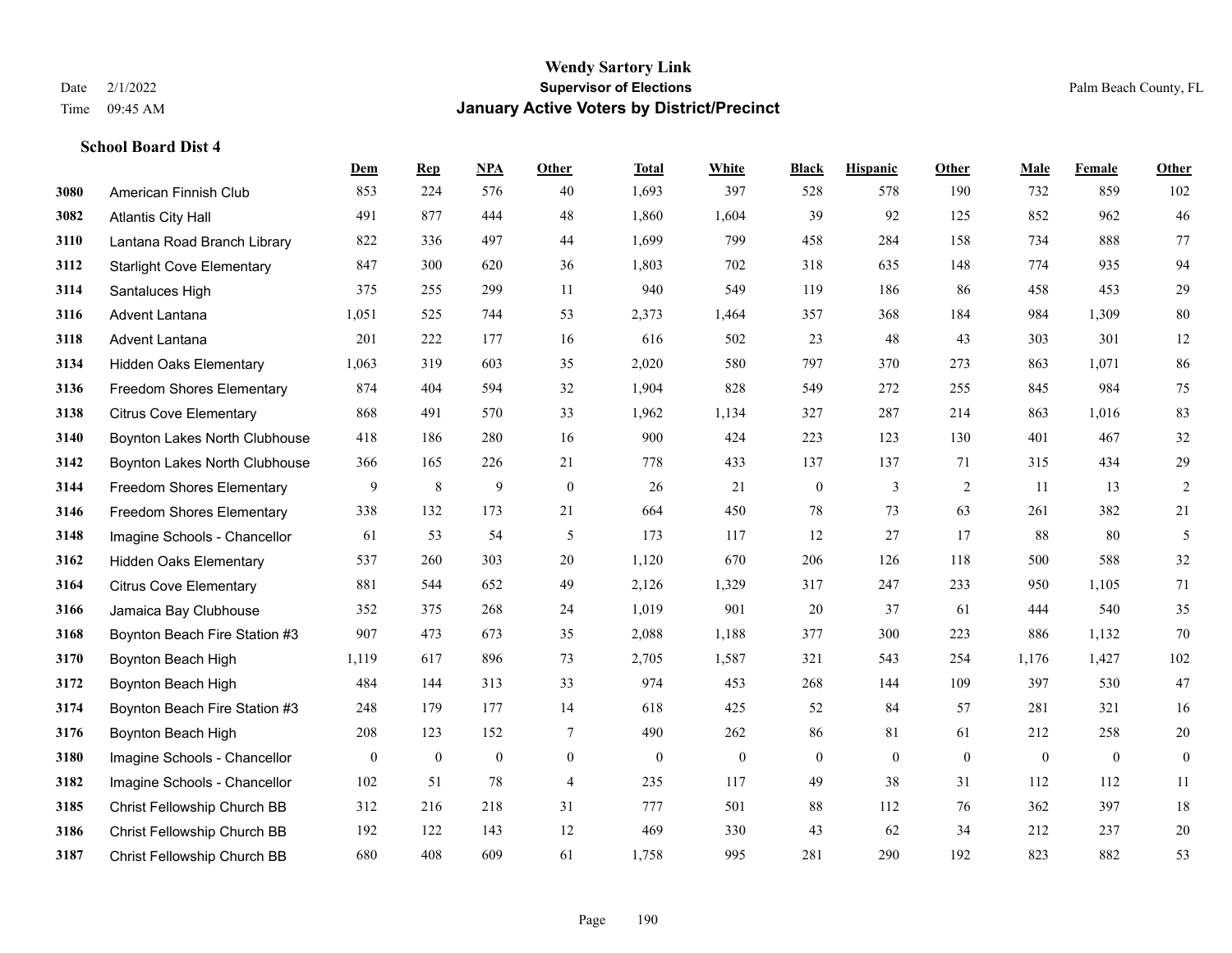|      |                                      | Dem            | <b>Rep</b> | NPA              | <b>Other</b>     | <b>Total</b> | <b>White</b>     | <b>Black</b>     | <b>Hispanic</b> | <b>Other</b>   | <b>Male</b>    | Female         | <b>Other</b>     |
|------|--------------------------------------|----------------|------------|------------------|------------------|--------------|------------------|------------------|-----------------|----------------|----------------|----------------|------------------|
| 3188 | Christ Fellowship Church BB          | 416            | 301        | 357              | 22               | 1,096        | 674              | 225              | 121             | 76             | 541            | 520            | 35               |
| 3190 | Imagine Schools - Chancellor         | 308            | 161        | 233              | 23               | 725          | 410              | 150              | 98              | 67             | 371            | 339            | 15               |
| 3192 | Leisureville #1 Clubhouse            | 549            | 405        | 386              | 45               | 1,385        | 1,045            | 116              | 130             | 94             | 560            | 779            | $46\,$           |
| 3194 | Boynton Beach Fire Station #2        | 753            | 178        | 378              | 20               | 1,329        | 464              | 556              | 169             | 140            | 588            | 689            | 52               |
| 3196 | Leisureville #3 Clubhouse            | 623            | 551        | 434              | 53               | 1,661        | 1,378            | 84               | 106             | 93             | 710            | 896            | 55               |
| 3198 | <b>BB Leisureville Clubhouse</b>     | 497            | 528        | 309              | 36               | 1,370        | 1,129            | 65               | 114             | 62             | 557            | 773            | $40\,$           |
| 3200 | <b>Golfview Harbour Clubhouse</b>    | 601            | 402        | 402              | 26               | 1,431        | 966              | 203              | 115             | 147            | 646            | 740            | 45               |
| 3202 | <b>Golfview Harbour Clubhouse</b>    | 67             | 69         | 52               | $\tau$           | 195          | 142              | 31               | 11              | 11             | 98             | 91             | 6                |
| 4002 | Lantana Recreation Center            | 464            | 519        | 375              | 48               | 1,406        | 1,175            | 32               | 106             | 93             | 680            | 687            | 39               |
| 4004 | South Palm Beach Town Hall           | 403            | 508        | 391              | 33               | 1,335        | 1,139            | 21               | 82              | 93             | 582            | 705            | $48\,$           |
| 4006 | Manalapan Town Hall                  | 77             | 206        | 93               | 9                | 385          | 352              | 6                | 5               | 22             | 194            | 181            | $10\,$           |
| 4008 | Hypoluxo Town Hall                   | 514            | 603        | 520              | 65               | 1,702        | 1,423            | 39               | 115             | 125            | 786            | 868            | $48\,$           |
| 4010 | <b>Bent Tree Villas East</b>         | 795            | 733        | 597              | 52               | 2,177        | 1,571            | 219              | 219             | 168            | 958            | 1,173          | $46\,$           |
| 4012 | <b>Greentree Villas</b>              | 642            | 574        | 467              | 37               | 1,720        | 1,408            | 73               | 124             | 115            | 689            | 985            | $46\,$           |
| 4014 | New Church                           | 401            | 493        | 319              | 27               | 1,240        | 1,003            | 62               | 92              | 83             | 527            | 684            | 29               |
| 4016 | Christ Fellowship Church BB          | 537            | 293        | 301              | 24               | 1,155        | 695              | 190              | 165             | 105            | 533            | 591            | 31               |
| 4018 | Quail Ridge Business Center          | 122            | 365        | 126              | 13               | 626          | 604              | 1                | $\overline{2}$  | 19             | 285            | 328            | 13               |
| 4020 | Christ Fellowship Church BB          | 35             | 27         | 36               | $\overline{4}$   | 102          | 79               | $\overline{4}$   | 11              | 8              | 37             | 63             | $\sqrt{2}$       |
| 4022 | <b>Congress Middle</b>               | 824            | 229        | 406              | 44               | 1,503        | 534              | 655              | 162             | 152            | 622            | 821            | 60               |
| 4024 | Harvey E Oyer Jr Park                | 487            | 632        | 493              | 55               | 1,667        | 1,320            | 90               | 133             | 124            | 790            | 831            | $46\,$           |
| 4026 | <b>Sterling Village Aud</b>          | 499            | 550        | 482              | 55               | 1,586        | 1,385            | 38               | 62              | 101            | 733            | 800            | 53               |
| 4028 | Ocean Ridge Town Hall                | 405            | 743        | 441              | 43               | 1,632        | 1,489            | 5                | 51              | 87             | 777            | 813            | $42\,$           |
| 4030 | Village of Golf Admin Bldg           | 37             | 182        | 52               | $\overline{4}$   | 275          | 269              | $\boldsymbol{0}$ | $\mathbf{1}$    | 5              | 130            | 143            | $\overline{2}$   |
| 4034 | <b>Crosspointe Elementary</b>        | 369            | 256        | 288              | 24               | 937          | 668              | 114              | 69              | 86             | 399            | 518            | $20\,$           |
| 4036 | <b>Forest Park Elementary</b>        | 288            | 447        | 275              | 26               | 1,036        | 932              | 8                | 50              | 46             | 434            | 570            | 32               |
| 4038 | <b>Briny Breezes Community Cente</b> | 87             | 144        | 90               | 4                | 325          | 300              | $\boldsymbol{0}$ | 9               | 16             | 133            | 182            | $10\,$           |
| 4040 | <b>Briny Breezes Community Cente</b> | $\mathbf{0}$   | $\theta$   | $\boldsymbol{0}$ | $\boldsymbol{0}$ | $\mathbf{0}$ | $\boldsymbol{0}$ | $\boldsymbol{0}$ | $\mathbf{0}$    | $\overline{0}$ | $\overline{0}$ | $\overline{0}$ | $\boldsymbol{0}$ |
| 4042 | <b>Briny Breezes Community Cente</b> | $\overline{0}$ | $\theta$   | $\mathbf{0}$     | $\Omega$         | $\mathbf{0}$ | $\overline{0}$   | $\mathbf{0}$     | $\theta$        | $\theta$       | $\theta$       | $\mathbf{0}$   | $\boldsymbol{0}$ |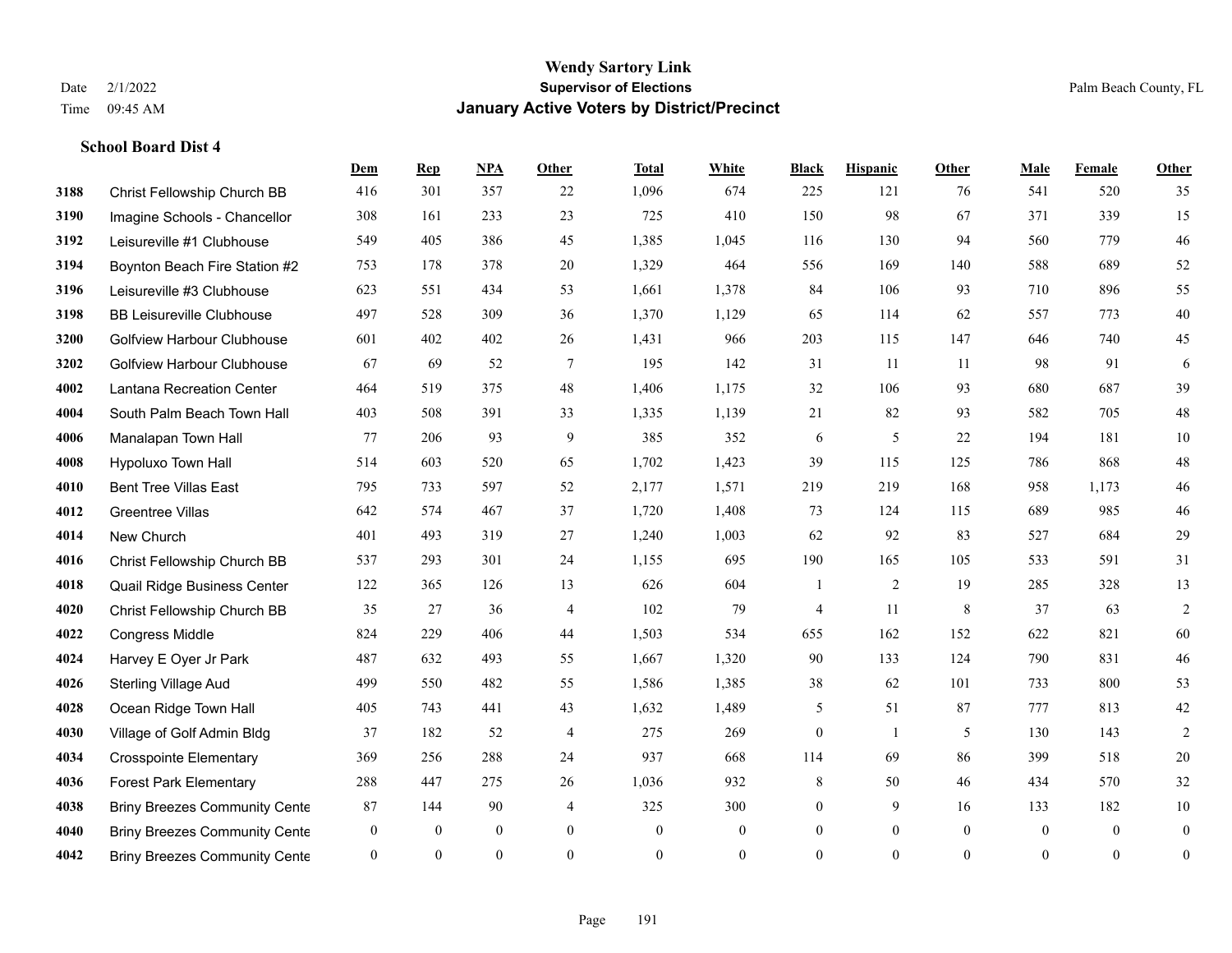|      |                                      | Dem            | <b>Rep</b>       | NPA              | <b>Other</b>   | <b>Total</b> | <b>White</b>     | <b>Black</b>     | <b>Hispanic</b>  | <b>Other</b>   | <b>Male</b>    | <b>Female</b> | <b>Other</b>     |
|------|--------------------------------------|----------------|------------------|------------------|----------------|--------------|------------------|------------------|------------------|----------------|----------------|---------------|------------------|
| 4044 | <b>Briny Breezes Community Cente</b> | 48             | 32               | 39               | $\theta$       | 119          | 104              | 1                | 9                | 5              | 61             | 55            | 3                |
| 4046 | <b>Delray Dunes</b>                  | 86             | 347              | 106              | 6              | 545          | 506              |                  | 5                | 33             | 245            | 288           | 12               |
| 4048 | <b>Banyan Creek Elementary</b>       | 122            | 157              | 85               | $\tau$         | 371          | 297              | 16               | 28               | 30             | 190            | 172           | 9                |
| 4050 | Hunter's Run Courtside Cafe          | 1,086          | 374              | 549              | 40             | 2,049        | 1,887            | 39               | 49               | 74             | 855            | 1,156         | 38               |
| 4052 | <b>Crosspointe Elementary</b>        | 114            | 81               | 90               | 3              | 288          | 176              | 57               | 21               | 34             | 142            | 140           | 6                |
| 4053 | <b>Crosspointe Elementary</b>        | 207            | 86               | 152              | 18             | 463          | 180              | 110              | 98               | 75             | 201            | 242           | $20\,$           |
| 4054 | Lakeview Baptist Church              | 532            | 645              | 445              | 41             | 1,663        | 1,379            | 76               | 101              | 107            | 767            | 844           | 52               |
| 4056 | Lakeview Baptist Church              | $\overline{0}$ | $\mathbf{0}$     | $\overline{0}$   | $\Omega$       | $\theta$     | $\overline{0}$   | $\mathbf{0}$     | $\mathbf{0}$     | $\theta$       | $\theta$       | $\theta$      | $\mathbf{0}$     |
| 4058 | Plumosa SOA Elementary               | 52             | 61               | 40               | 7              | 160          | 142              | $\overline{4}$   | 8                | 6              | 80             | 78            | $\overline{2}$   |
| 4060 | Lakeview Baptist Church              | 2              | 6                | 4                | $\overline{0}$ | 12           | 5                | $\overline{0}$   | $\mathbf{1}$     | 6              | 5              | 7             | $\theta$         |
| 4062 | Lakeview Baptist Church              | 42             | 77               | 38               | 5              | 162          | 133              | $7\phantom{.0}$  | 9                | 13             | 76             | 84            | 2                |
| 4064 | Seacrest Presbyterian                | 48             | 43               | 47               | 3              | 141          | 127              | $\mathbf{1}$     | 9                | $\overline{4}$ | 74             | 66            |                  |
| 4066 | Seacrest Presbyterian                | $\mathbf{0}$   | $\overline{0}$   | $\mathbf{0}$     | $\overline{0}$ | $\theta$     | $\boldsymbol{0}$ | $\mathbf{0}$     | $\mathbf{0}$     | $\Omega$       | $\overline{0}$ | $\theta$      | $\theta$         |
| 4068 | Seacrest Presbyterian                | 0              | $\mathbf{0}$     | $\overline{0}$   | $\overline{0}$ | $\theta$     | $\overline{0}$   | $\boldsymbol{0}$ | $\mathbf{0}$     | $\theta$       | $\overline{0}$ | $\theta$      | $\theta$         |
| 4070 | Seacrest Presbyterian                | $\overline{0}$ | $\mathbf{0}$     | $\theta$         | $\Omega$       | $\theta$     | $\overline{0}$   | $\mathbf{0}$     | $\theta$         | $\theta$       | $\Omega$       | $\Omega$      | $\theta$         |
| 4072 | <b>Gulf Stream Town Hall</b>         | 185            | 459              | 214              | 23             | 881          | 815              | 4                | 23               | 39             | 429            | 432           | $20\,$           |
| 4074 | Plumosa SOA Elementary               | 429            | 439              | 361              | 25             | 1,254        | 1,081            | 19               | 72               | 82             | 592            | 629           | 33               |
| 4076 | <b>Country Manors Clubhouse</b>      | 447            | 385              | 403              | 24             | 1,259        | 892              | 96               | 137              | 134            | 558            | 667           | 34               |
| 4078 | <b>Banyan Creek Elementary</b>       | 4              | 6                | 1                | $\mathbf{0}$   | 11           | $10\,$           | $\boldsymbol{0}$ | $\boldsymbol{0}$ |                | 7              | 3             |                  |
| 4080 | <b>Banyan Creek Elementary</b>       | $\mathbf{0}$   | $\mathbf{0}$     | $\mathbf{0}$     | $\overline{0}$ | $\mathbf{0}$ | $\mathbf{0}$     | $\boldsymbol{0}$ | $\mathbf{0}$     | $\theta$       | $\overline{0}$ | $\theta$      | $\theta$         |
| 4082 | <b>Banyan Creek Elementary</b>       | $\Omega$       | 3                | $\theta$         | $\Omega$       | 3            | 3                | $\mathbf{0}$     | $\theta$         | $\Omega$       | 2              |               | $\Omega$         |
| 4084 | <b>Banyan Creek Elementary</b>       | $42\,$         | 24               | 25               | $\mathfrak{2}$ | 93           | 69               | 6                | 10               | 8              | 43             | 46            |                  |
| 4086 | <b>Banyan Creek Elementary</b>       | 536            | 388              | 392              | 31             | 1,347        | 921              | 187              | 106              | 133            | 628            | 672           | $47\,$           |
| 4088 | West Park Baptist Church             | 847            | 465              | 484              | 45             | 1,841        | 1,565            | 62               | 95               | 119            | 749            | 1,045         | $47\,$           |
| 4090 | Pines of Delray North                | 270            | 174              | 159              | 15             | 618          | 497              | 40               | 44               | 37             | 240            | 352           | 26               |
| 4092 | <b>Atlantic High</b>                 | $\mathbf{0}$   | $\boldsymbol{0}$ | $\boldsymbol{0}$ | $\mathbf{0}$   | $\mathbf{0}$ | $\boldsymbol{0}$ | $\mathbf{0}$     | $\mathbf{0}$     | $\theta$       | $\theta$       | $\mathbf{0}$  | $\boldsymbol{0}$ |
| 4096 | Carver Middle                        | 565            | 48               | 163              | 11             | 787          | 103              | 587              | 31               | 66             | 366            | 371           | 50               |
| 4098 | <b>Bethel Evangelical Baptist</b>    | 995            | 751              | 659              | 70             | 2,475        | 1,897            | 185              | 216              | 177            | 1,050          | 1,356         | 69               |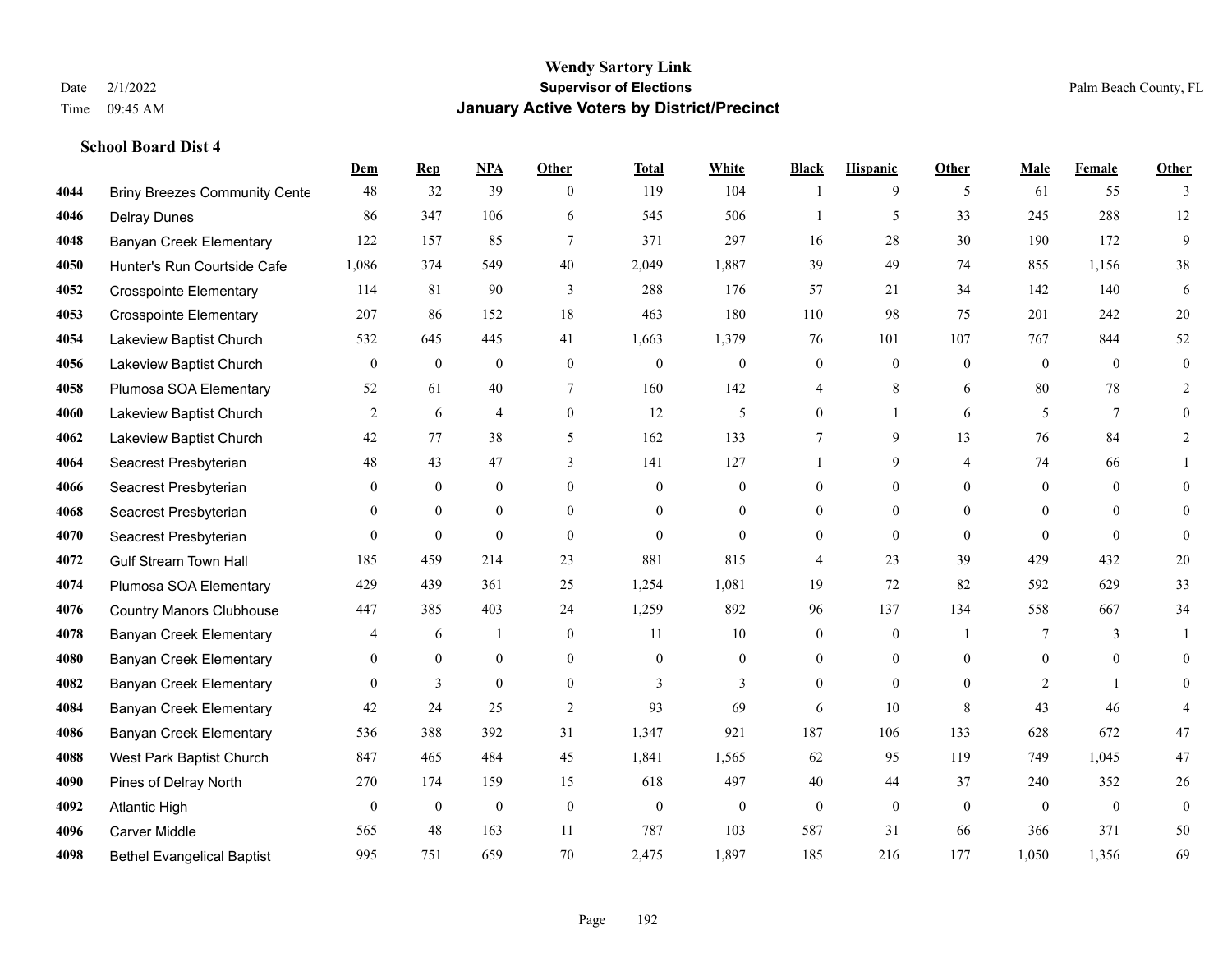**School Board Dist 4**

#### **Wendy Sartory Link** Date 2/1/2022 **Supervisor of Elections** Palm Beach County, FL Time 09:45 AM **January Active Voters by District/Precinct**

# **Dem Rep NPA Other Total White Black Hispanic Other Male Female Other** Carver Middle 115 151 103 7 376 298 31 20 27 186 176 14 Veterans Park Recreation Ctr 425 509 409 34 1,377 1,257 14 24 82 640 701 36 Emmanuel Catholic Church 734 662 633 68 2,097 1,696 83 154 164 920 1,108 69 Delray Beach Golf Club 399 413 355 35 1,202 924 56 111 111 555 609 38 Pines of Delray East 580 346 381 28 1,335 983 91 142 119 535 746 54 505 Club 374 434 308 29 1,145 1,041 9 31 64 503 613 29 Veterans Park Recreation Ctr 569 786 558 45 1,958 1,803 9 40 106 917 978 63 Delray Beach First Baptist 811 764 619 61 2,255 1,909 80 124 142 1,052 1,156 47 Orchard View Elementary 27 35 29 0 91 74 2 6 9 47 41 3 Orchard View Elementary 674 420 487 34 1,615 1,117 151 204 143 657 902 56 Orchard View Elementary 450 295 337 41 1,123 800 66 154 103 469 613 41 Delray Beach Swim and Tennis 716 431 492 36 1,675 1,171 195 151 158 722 890 63 Delray Beach Swim and Tennis 772 582 665 60 2,079 1,566 133 189 191 951 1,054 74 Pine Grove Elementary 513 839 544 63 1,959 1,696 26 93 144 902 990 67 St Lucy Catholic Church 617 928 635 42 2,222 1,984 14 78 146 1,012 1,142 68 St Lucy Catholic Church 28 59 32 2 121 106 0 4 11 55 64 2 Omni Middle 632 618 557 37 1,844 1,515 34 136 159 862 930 52 Calusa Elementary 388 410 326 25 1,149 950 16 96 87 477 632 40 St Lucy Catholic Church 534 568 415 37 1,554 1,369 7 64 114 721 792 41 Alexander W Dreyfoos SOA High 818 826 805 76 2,525 1,939 118 205 263 1,273 1,183 69 WPB City Hall Flagler Gallery 670 707 615 72 2,064 1,629 91 145 199 1,046 951 67 Howard Park Community Center 354 284 304 39 981 786 44 81 70 496 460 25 WPB City Hall Flagler Gallery 481 453 283 41 1,258 1,001 45 117 95 484 730 44 Morton & Barbara Mandel Center 154 366 159 18 697 624 8 13 52 319 358 20 PB Fire Station #3 44 101 60 2 207 179 0 7 21 92 103 12 PB Fire Station #3 535 485 417 54 1,491 1,335 20 30 106 654 801 36 Osborne Community Center 318 183 208 25 734 572 54 55 53 344 368 22 PB Fire Station #3 325 397 304 28 1,054 934 2 31 87 461 565 28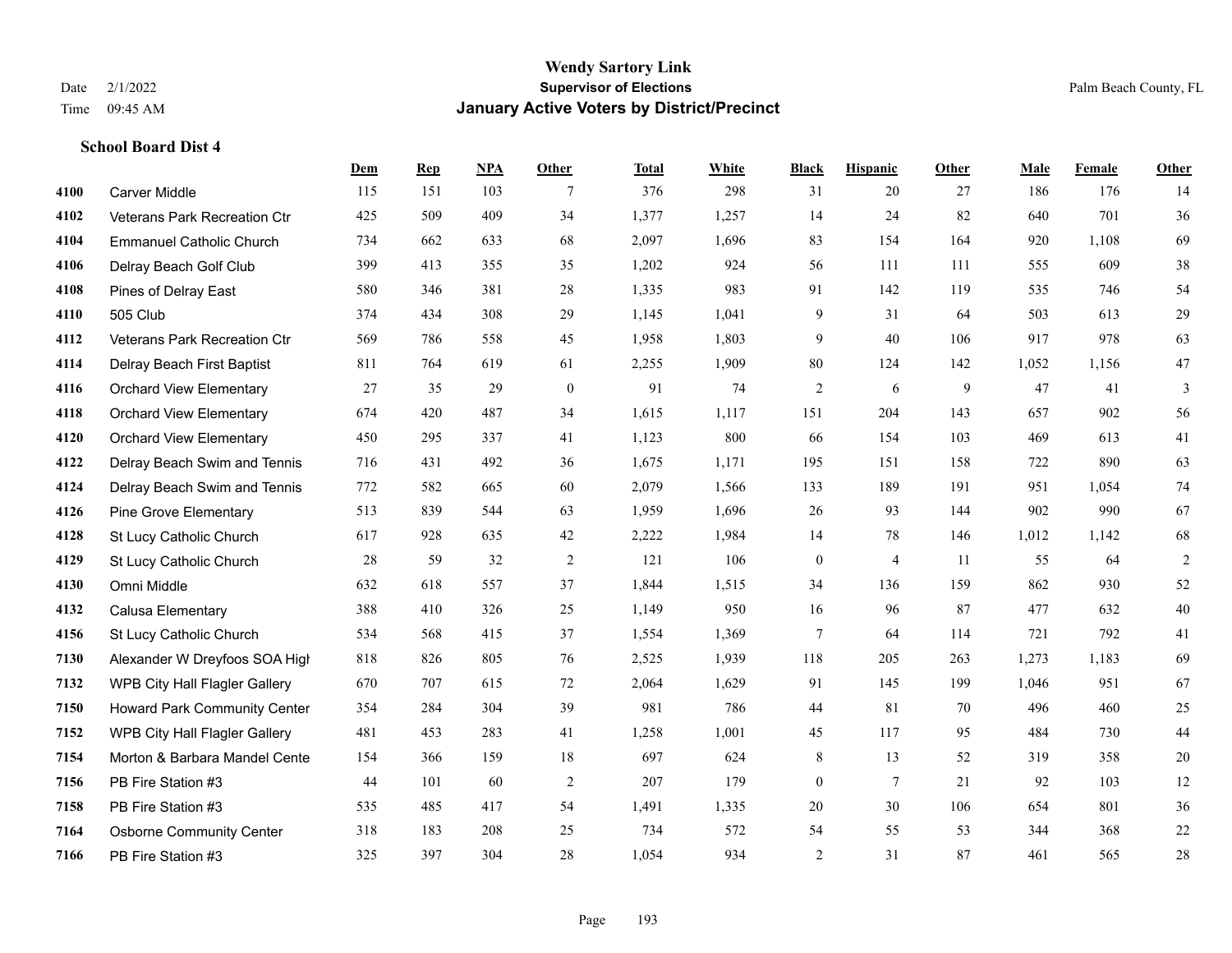|      |          | <b>Wendy Sartory Link</b>                  |
|------|----------|--------------------------------------------|
| Date | 2/1/2022 | <b>Supervisor of Elections</b>             |
| Time | 09:45 AM | January Active Voters by District/Precinct |

Palm Beach County, FL

|      |                            | <u>Dem</u> | <b>Rep</b> | <b>NPA</b> | <b>Other</b> | <b>Total</b> | <b>White</b> | <b>Black</b> | <b>Hispanic</b> | <b>Other</b> | <b>Male</b> | Female | <b>Other</b> |
|------|----------------------------|------------|------------|------------|--------------|--------------|--------------|--------------|-----------------|--------------|-------------|--------|--------------|
| 7172 | Lantana Recreation Center  | 303        | 272        | 245        | 19           | 839          | 661          | 53           | 63              | 62           | 397         | 416    | 26           |
| 7198 | Atlantic High              | 44         |            | 26         |              | 100          | 80           | $\sigma$     | 8               |              | 41          | 57     |              |
| 7204 | 505 Club                   | 32         |            |            |              | 105          | 81           |              | a               |              | 53          | 47     |              |
| 7206 | 505 Club                   | 57         | 62         | 56         |              | 180          | 154          |              | 8               | 16           | 96          | 79     |              |
|      | <b>School Board Dist 4</b> | 55,053     | 44,330     | 41,747     | 3,674        | 144,804      | 103,956      | 13,801       | 15,234          | 11,813       | 65,109      | 74,984 | 4,711        |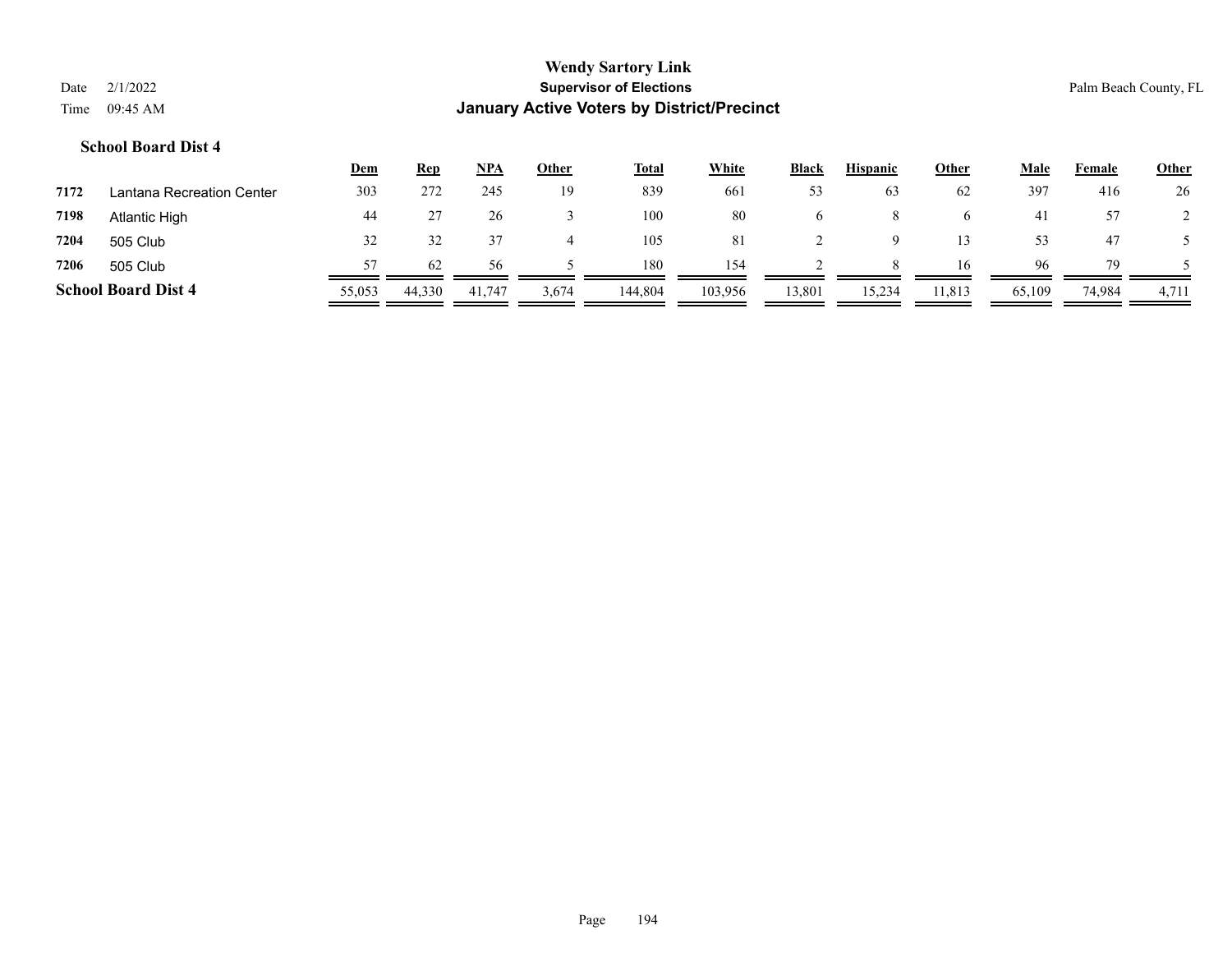|      |                                  | Dem | <b>Rep</b> | NPA | <b>Other</b> | <b>Total</b> | <b>White</b> | <b>Black</b> | <b>Hispanic</b> | <b>Other</b> | <b>Male</b> | <b>Female</b> | <b>Other</b> |
|------|----------------------------------|-----|------------|-----|--------------|--------------|--------------|--------------|-----------------|--------------|-------------|---------------|--------------|
| 4134 | Above and Beyond Community (     | 415 | 552        | 435 | 36           | 1,438        | 1,158        | 41           | 134             | 105          | 681         | 711           | 46           |
| 4136 | Above and Beyond Community (     | 642 | 626        | 592 | 48           | 1,908        | 1,423        | 48           | 225             | 212          | 817         | 1,022         | 69           |
| 4138 | <b>Ascension Catholic Church</b> | 811 | 1,195      | 911 | 71           | 2,988        | 2,334        | 162          | 241             | 251          | 1,424       | 1,473         | 91           |
| 4142 | Woodfield Country Club HOA       | 843 | 770        | 743 | 55           | 2,411        | 2,162        | 12           | 67              | 170          | 1,113       | 1,206         | 92           |
| 4144 | Seasons HOA Clubhouse            | 226 | 209        | 173 | 11           | 619          | 507          | 9            | 38              | 65           | 297         | 292           | $30\,$       |
| 4146 | <b>Broken Sound Club</b>         | 538 | 378        | 347 | 17           | 1,280        | 1,174        | 12           | 31              | 63           | 576         | 674           | $30\,$       |
| 4148 | Broken Sound Club                | 554 | 422        | 447 | 40           | 1,463        | 1,148        | 67           | 143             | 105          | 670         | 756           | 37           |
| 4150 | Patch Reef Park Community Cer    | 579 | 573        | 627 | 65           | 1,844        | 1,414        | 68           | 165             | 197          | 870         | 927           | 47           |
| 4152 | Boca Delray Lodge #171           | 619 | 649        | 658 | 51           | 1,977        | 1,446        | 78           | 228             | 225          | 897         | 1,000         | 80           |
| 4154 | <b>Ascension Catholic Church</b> | 414 | 418        | 344 | 33           | 1,209        | 874          | 85           | 109             | 141          | 589         | 574           | 46           |
| 4158 | Spanish River High               | 934 | 750        | 754 | 44           | 2,482        | 1,966        | 49           | 222             | 245          | 1,182       | 1,196         | 104          |
| 4160 | Greater BR Swim & Racquet Ctr    | 420 | 407        | 357 | 21           | 1,205        | 980          | 18           | 89              | 118          | 559         | 604           | $42\,$       |
| 4162 | Patch Reef Park Community Cer    | 545 | 487        | 446 | $22\,$       | 1,500        | 1,145        | 30           | 115             | 210          | 683         | 739           | $78\,$       |
| 4164 | Safe Schools Institute           | 589 | 637        | 581 | 35           | 1,842        | 1,480        | 29           | 173             | 160          | 858         | 894           | 90           |
| 4166 | FAU Arena Lobby                  | 777 | 454        | 600 | 31           | 1,862        | 1,040        | 308          | 273             | 241          | 831         | 931           | 100          |
| 4168 | JC Mitchell Elementary           | 701 | 575        | 628 | 51           | 1,955        | 1,349        | 87           | 247             | 272          | 850         | 994           | 111          |
| 4170 | Spanish River Library            | 904 | 1,043      | 878 | 52           | 2,877        | 2,236        | 99           | 266             | 276          | 1,365       | 1,416         | 96           |
| 4172 | Marine Safety Headquarters       | 664 | 687        | 609 | 62           | 2,022        | 1,766        | 16           | 105             | 135          | 906         | 1,064         | 52           |
| 4174 | Sugar Sand Park Comm Center      | 301 | 268        | 273 | 15           | 857          | 739          | 5            | 53              | 60           | 403         | 418           | 36           |
| 4176 | Sugar Sand Park Comm Center      | 913 | 718        | 737 | 67           | 2,435        | 1,784        | 70           | 320             | 261          | 1,063       | 1,270         | 102          |
| 4178 | Sugar Sand Park Comm Center      | 758 | 646        | 520 | 45           | 1,969        | 1,574        | 43           | 197             | 155          | 806         | 1,101         | 62           |
| 4180 | Del Prado Elementary             | 559 | 581        | 565 | 36           | 1,741        | 1,243        | 52           | 241             | 205          | 795         | 852           | 94           |
| 4182 | Greater BR Swim & Racquet Ctr    | 857 | 593        | 747 | 55           | 2,252        | 1,525        | 80           | 402             | 245          | 942         | 1,218         | 92           |
| 4184 | <b>Boca Raton Middle</b>         | 563 | 616        | 568 | 37           | 1,784        | 1,341        | 62           | 215             | 166          | 846         | 893           | 45           |
| 4186 | The Volen Center                 | 546 | 506        | 458 | 30           | 1,540        | 1,068        | 128          | 166             | 178          | 706         | 774           | 60           |
| 4188 | Elks Lodge of Boca Raton         | 898 | 534        | 613 | 57           | 2,102        | 1,222        | 328          | 313             | 239          | 948         | 1,060         | 94           |
| 4190 | St Gregory Episcopal Church      | 736 | 1,089      | 819 | 78           | 2,722        | 2,289        | 26           | 180             | 227          | 1,332       | 1,304         | 86           |
| 4192 | Verde K-8 School                 | 557 | 975        | 734 | 44           | 2,310        | 1,856        | 47           | 130             | 277          | 1,072       | 1,117         | 121          |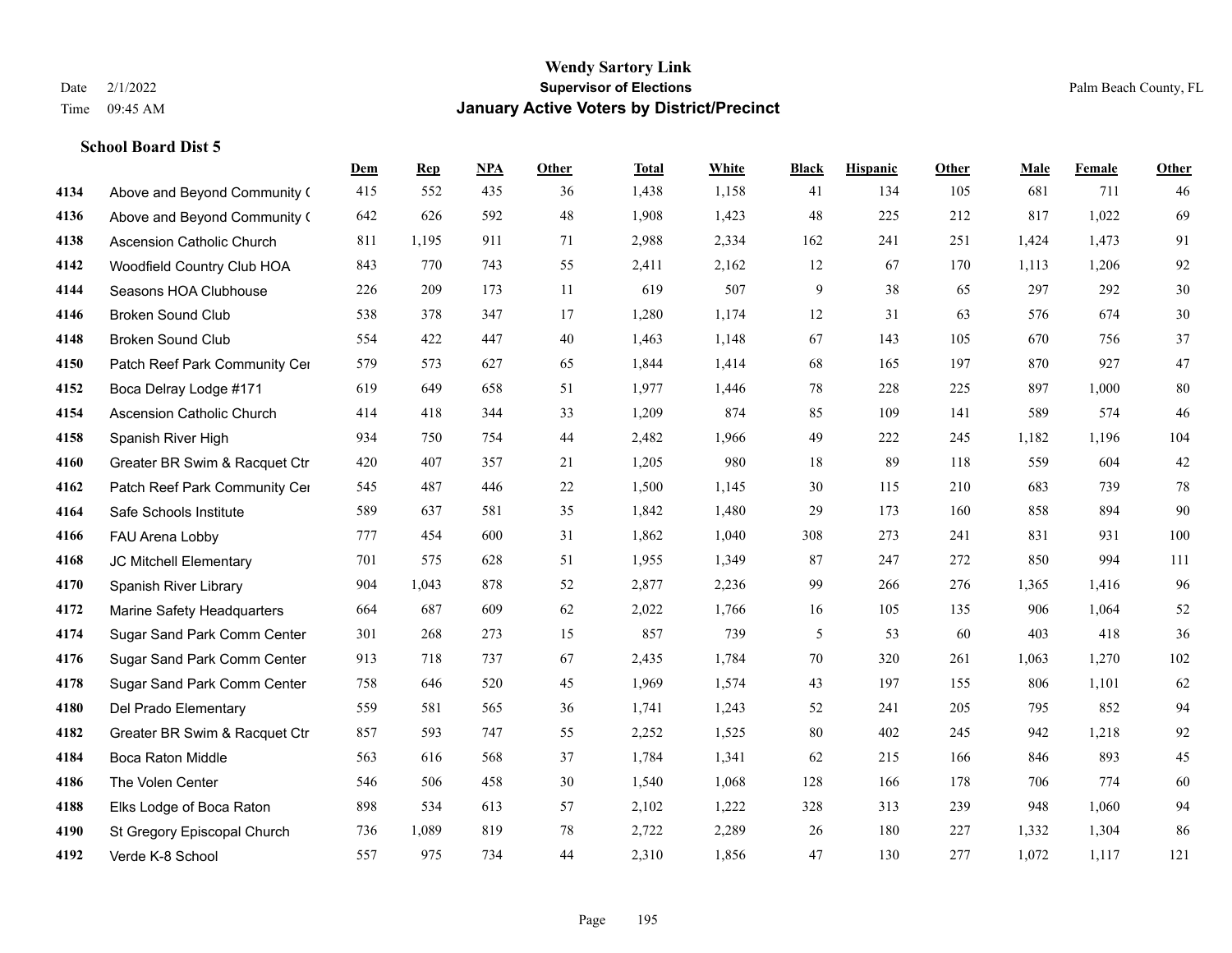|      |                                    | Dem   | <b>Rep</b> | NPA | <b>Other</b> | <b>Total</b> | <b>White</b> | <b>Black</b> | <b>Hispanic</b> | <b>Other</b> | <b>Male</b> | Female | <b>Other</b> |
|------|------------------------------------|-------|------------|-----|--------------|--------------|--------------|--------------|-----------------|--------------|-------------|--------|--------------|
| 4194 | Del Prado Elementary               | 545   | 335        | 309 | 29           | 1,218        | 1,035        | 24           | 61              | 98           | 522         | 666    | 30           |
| 4196 | Good Shepherd Lutheran             | 698   | 442        | 450 | 24           | 1,614        | 1,381        | 31           | 84              | 118          | 676         | 896    | $42\,$       |
| 4198 | Verde K-8 School                   | 639   | 471        | 537 | 34           | 1,681        | 1,055        | 117          | 323             | 186          | 700         | 910    | 71           |
| 4200 | Verde K-8 School                   | 399   | 341        | 299 | 23           | 1,062        | 791          | $\,8\,$      | 169             | 94           | 425         | 609    | $28\,$       |
| 4202 | Greater BR Swim & Racquet Ctr      | 786   | 590        | 634 | 33           | 2,043        | 1,585        | 32           | 246             | 180          | 829         | 1.139  | 75           |
| 4204 | Sugar Sand Park Comm Center        | 743   | 459        | 592 | 38           | 1,832        | 1,158        | 143          | 313             | 218          | 822         | 942    | 68           |
| 4206 | Good Shepherd Lutheran             | 674   | 491        | 524 | 35           | 1,724        | 1,363        | 36           | 181             | 144          | 701         | 968    | 55           |
| 4208 | Hammock Pointe Elementary          | 830   | 583        | 482 | 37           | 1,932        | 1,653        | 10           | 117             | 152          | 758         | 1,118  | 56           |
| 4210 | Sugar Sand Park Comm Center        | 649   | 829        | 689 | 44           | 2,211        | 1,730        | 29           | 273             | 179          | 1,018       | 1,123  | $70\,$       |
| 4212 | Center for Spiritual Living        | 630   | 801        | 607 | 42           | 2,080        | 1,736        | 34           | 167             | 143          | 981         | 1,038  | 61           |
| 4214 | Calvary Chapel Boca Raton - 4th    | 621   | 870        | 647 | 62           | 2,200        | 1,756        | 45           | 229             | 170          | 1,024       | 1,099  | 77           |
| 4216 | Calvary Chapel Boca Raton - Kir    | 671   | 1,063      | 697 | 60           | 2,491        | 2,098        | $20\,$       | 180             | 193          | 1,184       | 1,219  | $88\,$       |
| 4218 | <b>Grace Community Church</b>      | 446   | 856        | 535 | 54           | 1,891        | 1,565        | 33           | 140             | 153          | 879         | 931    | 81           |
| 4220 | <b>Boca Raton Community Center</b> | 456   | 396        | 476 | 44           | 1,372        | 883          | 105          | 238             | 146          | 612         | 715    | 45           |
| 4222 | Boca Raton Downtown Library        | 949   | 1,153      | 945 | 89           | 3,136        | 2,639        | 75           | 181             | 241          | 1,420       | 1,604  | 112          |
| 4224 | <b>Grace Community Church</b>      | 505   | 1,132      | 758 | 58           | 2,453        | 2,021        | 54           | 180             | 198          | 1,152       | 1,221  | 80           |
| 4226 | St Gregory Episcopal Church        | 213   | 385        | 289 | 26           | 913          | 819          | 7            | 31              | 56           | 430         | 461    | $22\,$       |
| 4228 | <b>Boca Raton Community Center</b> | 527   | 687        | 529 | 49           | 1,792        | 1,539        | 17           | 99              | 137          | 806         | 939    | $47\,$       |
| 4230 | Boca Raton Downtown Library        | 310   | 447        | 336 | 23           | 1,116        | 975          | 9            | 56              | 76           | 523         | 570    | 23           |
| 5128 | <b>Sunrise Park Elementary</b>     | 760   | 520        | 571 | 38           | 1,889        | 1,255        | 102          | 279             | 253          | 852         | 975    | 62           |
| 5130 | Coconut Cove Waterpark - Meet      | 658   | 562        | 545 | 28           | 1,793        | 1,316        | 32           | 172             | 273          | 815         | 897    | 81           |
| 5132 | <b>Eagles Landing Middle</b>       | 928   | 590        | 656 | 49           | 2,223        | 1,511        | 146          | 337             | 229          | 996         | 1,159  | 68           |
| 5134 | Coconut Cove Waterpark - Meet      | 535   | 475        | 460 | 31           | 1,501        | 1,072        | 69           | 231             | 129          | 717         | 731    | 53           |
| 5136 | West Boca Branch Library           | 853   | 507        | 695 | 51           | 2,106        | 1,357        | 129          | 403             | 217          | 889         | 1,153  | 64           |
| 5138 | <b>Whispering Pines Elementary</b> | 894   | 570        | 630 | 44           | 2,138        | 1,424        | 128          | 307             | 279          | 929         | 1,133  | 76           |
| 5140 | Olympic Heights High               | 1,032 | 779        | 915 | 53           | 2,779        | 1,797        | 146          | 536             | 300          | 1,264       | 1,402  | 113          |
| 5142 | <b>Whispering Pines Elementary</b> | 302   | 243        | 259 | 23           | 827          | 594          | 28           | 110             | 95           | 332         | 458    | 37           |
| 5144 | Whisper Walk Section B             | 906   | 464        | 428 | 32           | 1,830        | 1,443        | 53           | 217             | 117          | 690         | 1,092  | $48\,$       |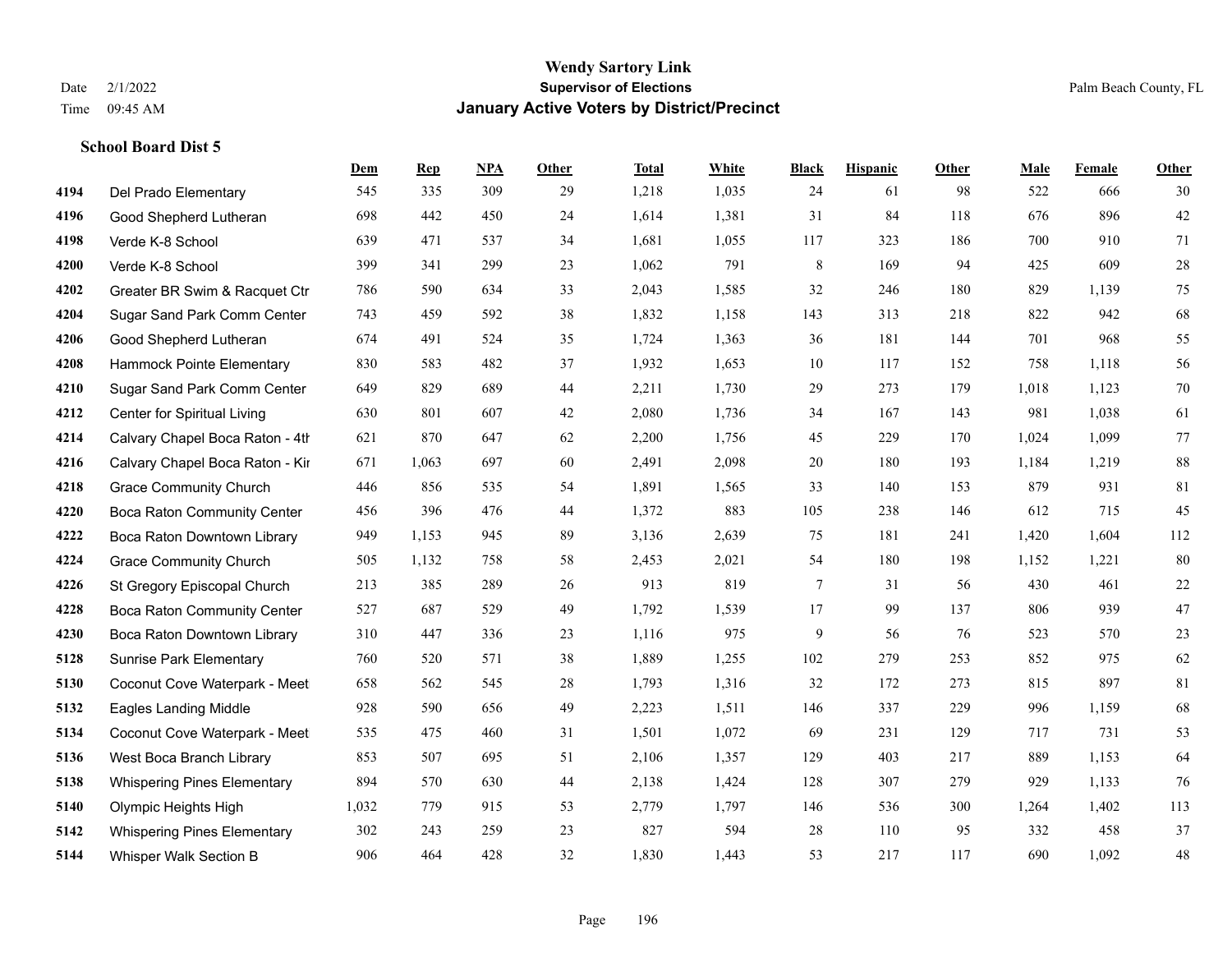|      |                                   | Dem    | <b>Rep</b> | NPA    | Other | <b>Total</b> | White   | <b>Black</b> | <b>Hispanic</b> | Other  | Male   | Female | Other  |
|------|-----------------------------------|--------|------------|--------|-------|--------------|---------|--------------|-----------------|--------|--------|--------|--------|
| 5146 | <b>Century Village West</b>       | 900    | 521        | 402    | 44    | 1,867        | 1,441   | 77           | 185             | 164    | 691    | 1,105  | 71     |
| 5148 | Century Village West              | 740    | 377        | 359    | 27    | 1,503        | 1,195   | 51           | 134             | 123    | 567    | 862    | 74     |
| 5150 | Century Village West              | 679    | 287        | 292    | 18    | 1,276        | 994     | 48           | 146             | 88     | 451    | 784    | 41     |
| 5152 | West Boca Raton High              | 946    | 803        | 866    | 47    | 2,662        | 1,991   | 83           | 246             | 342    | 1,259  | 1,296  | 107    |
| 5154 | Daggerwing Nature Center          | 896    | 786        | 738    | 51    | 2,471        | 1,699   | 80           | 341             | 351    | 1,110  | 1,246  | 115    |
| 5156 | Southwinds Golf Course            | 718    | 503        | 599    | 33    | 1,853        | 1,255   | 85           | 268             | 245    | 796    | 973    | 84     |
| 5158 | <b>Boca West Country Club</b>     | 768    | 456        | 524    | 47    | 1,795        | 1,613   | 9            | 72              | 101    | 746    | 1,002  | $47\,$ |
| 5160 | <b>Boca West Country Club</b>     | 823    | 471        | 439    | 34    | 1,767        | 1,660   | 3            | 29              | 75     | 683    | 1,038  | $46\,$ |
| 5162 | Glades Presbyterian Church        | 767    | 751        | 652    | 38    | 2,208        | 1,617   | 70           | 312             | 209    | 1,052  | 1,076  | 80     |
| 5164 | Sandpiper Shores Elementary       | 1,013  | 661        | 686    | 45    | 2,405        | 1,840   | 74           | 258             | 233    | 1,091  | 1,235  | 79     |
| 5166 | <b>Glades Road Branch Library</b> | 844    | 758        | 802    | 49    | 2,453        | 1,709   | 129          | 366             | 249    | 1,073  | 1,283  | 97     |
| 5168 | <b>Glades Road Branch Library</b> | 954    | 607        | 618    | 38    | 2,217        | 1,660   | 65           | 275             | 217    | 854    | 1,306  | 57     |
| 5170 | Olympic Heights High              | 1,150  | 643        | 758    | 47    | 2,598        | 1,917   | 83           | 356             | 242    | 1,018  | 1,486  | 94     |
| 5172 | Del Prado Elementary              | 233    | 315        | 206    | 18    | 772          | 694     | 10           | 11              | 57     | 365    | 386    | $21\,$ |
| 5174 | <b>Waters Edge Elementary</b>     | 859    | 761        | 813    | 48    | 2,481        | 1,685   | 125          | 350             | 321    | 1,142  | 1,221  | 118    |
| 5176 | Loggers Run Middle                | 466    | 352        | 377    | 16    | 1,211        | 839     | 47           | 203             | 122    | 514    | 636    | 61     |
| 5178 | Loggers Run Middle                | 704    | 543        | 640    | 44    | 1,931        | 1,065   | 185          | 411             | 270    | 857    | 977    | 97     |
| 5180 | Boca Glades Baptist Church        | 677    | 372        | 646    | 43    | 1,738        | 970     | 130          | 405             | 233    | 800    | 861    | 77     |
| 5182 | Boca Glades Baptist Church        | 576    | 297        | 542    | 36    | 1,451        | 751     | 129          | 365             | 206    | 651    | 734    | 66     |
| 5184 | <b>Coral Sunset Elementary</b>    | 900    | 569        | 734    | 41    | 2,244        | 1,231   | 242          | 447             | 324    | 1,030  | 1,108  | 106    |
| 5186 | <b>Coral Sunset Elementary</b>    | 1,010  | 429        | 882    | 40    | 2,361        | 992     | 359          | 675             | 335    | 1,006  | 1,230  | 125    |
| 5188 | Pines Of Boca Barwood             | 967    | 629        | 807    | 54    | 2,457        | 1,453   | 140          | 545             | 319    | 1,042  | 1,317  | 98     |
| 5190 | Lakes at Boca Rio Clubhouse       | 405    | 283        | 340    | 20    | 1,048        | 686     | 63           | 177             | 122    | 477    | 527    | 44     |
| 5192 | Hammock Pointe Elementary         | 1,070  | 680        | 937    | 45    | 2,732        | 1,552   | 209          | 590             | 381    | 1,172  | 1,438  | 122    |
| 5194 | Lakes Of Boca Barwood             | 395    | 254        | 388    | 21    | 1,058        | 631     | 49           | 239             | 139    | 455    | 548    | 55     |
|      | <b>School Board Dist 5</b>        | 55,482 | 47,507     | 46,705 | 3,306 | 153,000      | 112,934 | 6,266        | 18,354          | 15,446 | 67,929 | 79,323 | 5,748  |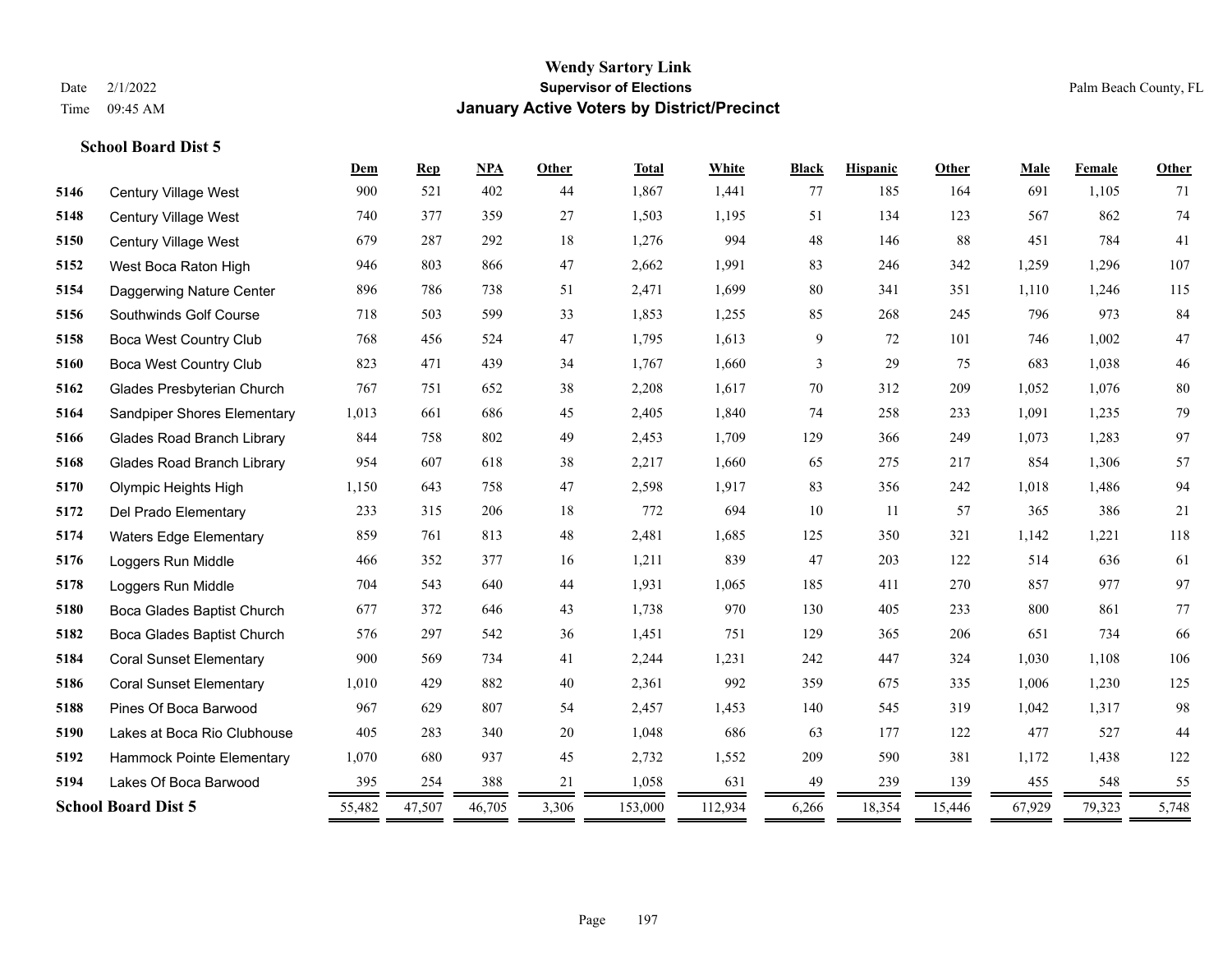|      |                                     | Dem          | <b>Rep</b>       | NPA              | <b>Other</b>   | <b>Total</b>   | <b>White</b>   | <b>Black</b>     | <b>Hispanic</b> | <b>Other</b> | <b>Male</b>    | <b>Female</b>  | <b>Other</b>     |
|------|-------------------------------------|--------------|------------------|------------------|----------------|----------------|----------------|------------------|-----------------|--------------|----------------|----------------|------------------|
| 1002 | <b>Canal Point Community Center</b> | $\mathbf{0}$ | $\mathbf{0}$     | $\mathbf{0}$     | $\theta$       | $\theta$       | $\overline{0}$ | $\mathbf{0}$     | $\overline{0}$  | $\theta$     | $\mathbf{0}$   | $\overline{0}$ | $\Omega$         |
| 1004 | Pierce Hammock Elementary           | 2            | 5                | $\overline{3}$   | $\Omega$       | 10             | 10             | $\mathbf{0}$     | $\mathbf{0}$    | $\Omega$     | 4              | 6              | $\mathbf{0}$     |
| 1218 | Osceola Creek Middle                | $\mathbf{1}$ | $\boldsymbol{0}$ | $\mathbf{0}$     | $\Omega$       | $\mathbf{1}$   | $\mathbf{1}$   | $\mathbf{0}$     | $\mathbf{0}$    | $\theta$     |                | $\theta$       | $\theta$         |
| 2146 | Village Walk HOA Clubhouse          | 553          | 537              | 433              | 44             | 1,567          | 1,215          | 60               | 144             | 148          | 653            | 864            | 50               |
| 3084 | Lakes of Sherbrooke                 | 694          | 643              | 593              | 54             | 1,984          | 1,343          | 189              | 287             | 165          | 857            | 1.051          | 76               |
| 6002 | <b>Canal Point Community Center</b> | 82           | 101              | 57               | $\overline{2}$ | 242            | 102            | 39               | 86              | 15           | 108            | 124            | $10\,$           |
| 6004 | Pahokee Recreation Center           | 968          | 175              | 234              | 5              | 1,382          | 177            | 901              | 221             | 83           | 576            | 755            | 51               |
| 6006 | Pahokee Recreation Center           | 998          | 169              | 274              | 14             | 1,455          | 123            | 853              | 381             | 98           | 643            | 732            | $80\,$           |
| 6008 | Pahokee High                        | 528          | 23               | 108              | $\overline{4}$ | 663            | 9              | 609              | 3               | 42           | 199            | 430            | 34               |
| 6010 | <b>Canal Point Community Center</b> | 23           | $\tau$           | $\overline{7}$   | $\overline{0}$ | 37             | 13             | 18               | 3               | 3            | 19             | 18             | $\boldsymbol{0}$ |
| 6012 | Belle Glade Library/Civic Ctr       | 178          | 32               | 61               | $\mathbf{1}$   | 272            | 31             | 147              | 80              | 14           | 106            | 154            | 12               |
| 6014 | Belle Glade Library/Civic Ctr       |              | $\overline{2}$   | $\mathbf{1}$     | $\Omega$       | $\overline{4}$ | $\mathbf{0}$   | $\mathbf{0}$     | $\overline{4}$  | $\theta$     | $\overline{1}$ | 3              | $\boldsymbol{0}$ |
| 6016 | South Bay Commission Chambe         | 36           | 54               | 31               | 3              | 124            | 81             | 8                | 24              | 11           | 65             | 54             | 5                |
| 6018 | South Bay Commission Chambe         | 1,187        | 88               | 226              | 12             | 1,513          | 62             | 1,168            | 208             | 75           | 636            | 838            | 39               |
| 6020 | <b>Glades Central High</b>          | 438          | 78               | 139              | 8              | 663            | 83             | 386              | 157             | 37           | 304            | 326            | 33               |
| 6022 | Belle Glade Library/Civic Ctr       | 1,354        | 107              | 266              | 18             | 1,745          | 90             | 1,395            | 143             | 117          | 721            | 955            | 69               |
| 6024 | Lewis Evans Resource Center         | 1,687        | 68               | 277              | 13             | 2,045          | 30             | 1,774            | 128             | 113          | 819            | 1,158          | 68               |
| 6026 | Lewis Evans Resource Center         | 1            | $\boldsymbol{0}$ | 2                | $\theta$       | 3              | $\overline{0}$ | $\mathbf{0}$     | 3               | $\theta$     |                | 2              | $\mathbf{0}$     |
| 6028 | Belle Glade Library/Civic Ctr       | 751          | 446              | 329              | 15             | 1,541          | 403            | 396              | 655             | 87           | 719            | 779            | 43               |
| 6029 | Belle Glade Library/Civic Ctr       | 1            | $\mathbf{0}$     | $\mathbf{0}$     | $\mathbf{0}$   | -1             | $\overline{0}$ | 1                | $\mathbf{0}$    | $\theta$     | -1             | $\theta$       | $\boldsymbol{0}$ |
| 6030 | Belle Glade Library/Civic Ctr       | 8            | 3                | 12               | 2              | 25             | 8              | $\mathbf{0}$     | 17              | $\theta$     | 7              | 16             | 2                |
| 6032 | Gove Elementary                     | 668          | 293              | 273              | 6              | 1,240          | 308            | 431              | 402             | 99           | 536            | 662            | 42               |
| 6034 | Gove Elementary                     | $\mathbf{0}$ | $\overline{4}$   | $\boldsymbol{0}$ | $\overline{0}$ | $\overline{4}$ | 4              | $\boldsymbol{0}$ | $\mathbf{0}$    | $\theta$     | 3              | $\overline{1}$ | $\mathbf{0}$     |
| 6036 | Gove Elementary                     | 391          | 159              | 208              | 10             | 768            | 131            | 153              | 438             | 46           | 336            | 400            | $32\,$           |
| 6038 | South Bay Commission Chambe         | $\mathbf{0}$ | $\mathbf{0}$     | $\overline{0}$   | $\overline{0}$ | $\theta$       | $\mathbf{0}$   | $\mathbf{0}$     | $\mathbf{0}$    | $\Omega$     | $\theta$       | $\theta$       | $\mathbf{0}$     |
| 6040 | Osceola Creek Middle                | 97           | 128              | 102              | $\overline{1}$ | 328            | 246            | 13               | 33              | 36           | 152            | 160            | 16               |
| 6042 | Osceola Creek Middle                | 984          | 1,238            | 1,038            | 67             | 3,327          | 2,133          | 435              | 493             | 266          | 1,590          | 1,631          | 106              |
| 6044 | <b>Frontier Elementary</b>          | 907          | 998              | 789              | 56             | 2,750          | 1,747          | 419              | 349             | 235          | 1,288          | 1,380          | 82               |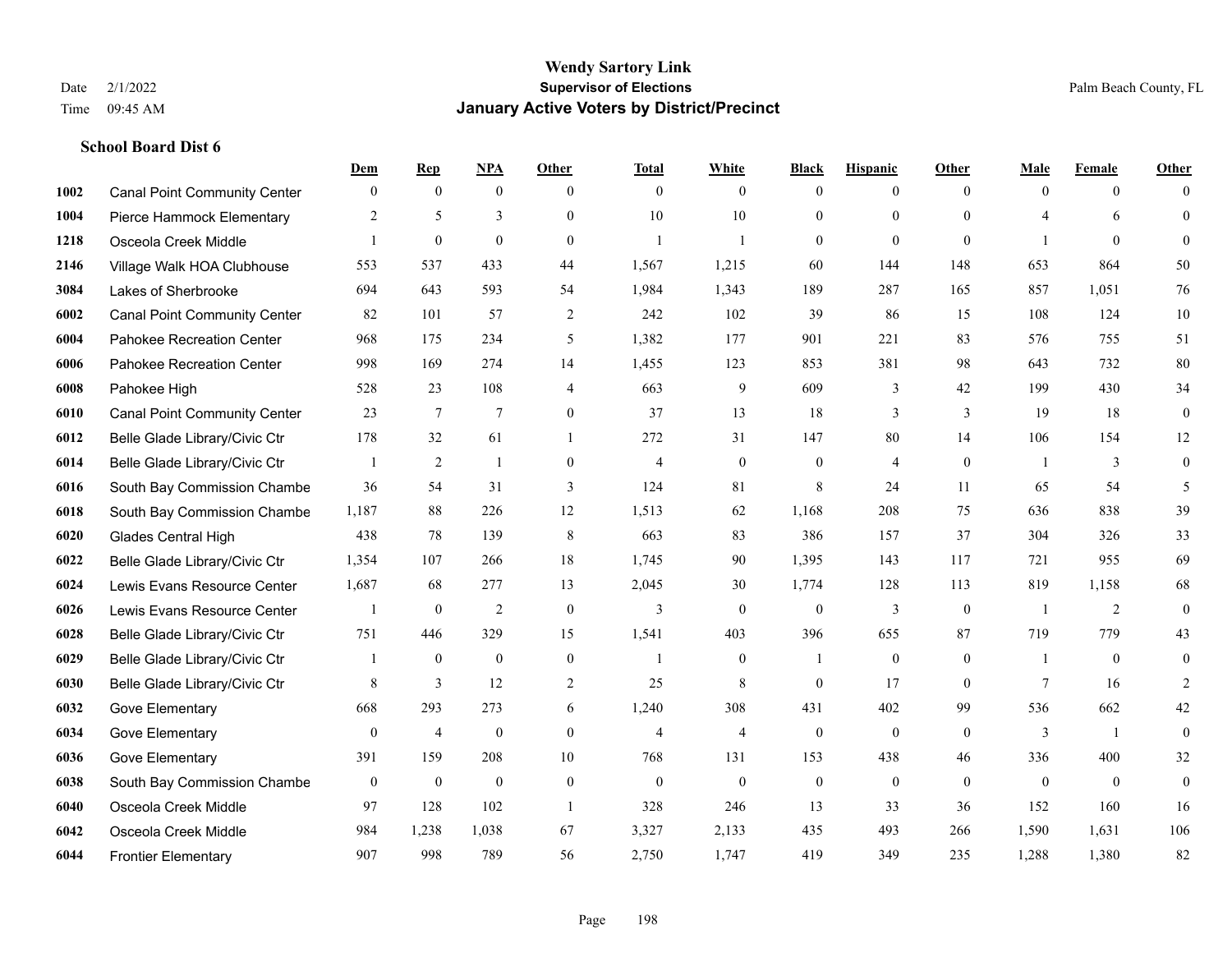|      |                                 | Dem              | <b>Rep</b>   | NPA              | Other            | <b>Total</b> | <b>White</b>     | <b>Black</b>     | <b>Hispanic</b>  | <b>Other</b> | <b>Male</b>      | Female         | <b>Other</b>     |
|------|---------------------------------|------------------|--------------|------------------|------------------|--------------|------------------|------------------|------------------|--------------|------------------|----------------|------------------|
| 6045 | Acreage Branch Library          | 199              | 269          | 183              | 12               | 663          | 423              | 80               | 91               | 69           | 317              | 316            | 30               |
| 6046 | Pierce Hammock Elementary       | 799              | 969          | 767              | 50               | 2,585        | 1,650            | 367              | 326              | 242          | 1,254            | 1,231          | 100              |
| 6048 | Pierce Hammock Elementary       | $\mathbf{0}$     | $\mathbf{0}$ | $\mathbf{0}$     | $\mathbf{0}$     | $\mathbf{0}$ | $\boldsymbol{0}$ | $\boldsymbol{0}$ | $\mathbf{0}$     | $\mathbf{0}$ | $\mathbf{0}$     | $\mathbf{0}$   | $\mathbf{0}$     |
| 6050 | Acreage Branch Library          | 859              | 881          | 739              | 65               | 2,544        | 1,553            | 374              | 352              | 265          | 1,192            | 1,261          | 91               |
| 6051 | <b>Cornerstone Fellowship</b>   | 600              | 750          | 557              | 52               | 1,959        | 1,250            | 210              | 289              | 210          | 909              | 979            | 71               |
| 6052 | Seminole Ridge High             | 611              | 654          | 570              | 35               | 1,870        | 1,145            | 226              | 321              | 178          | 885              | 912            | 73               |
| 6054 | <b>Acreage Pines Elementary</b> | $\boldsymbol{0}$ | $\bf{0}$     | $\boldsymbol{0}$ | $\boldsymbol{0}$ | $\mathbf{0}$ | $\boldsymbol{0}$ | $\boldsymbol{0}$ | $\boldsymbol{0}$ | $\mathbf{0}$ | $\boldsymbol{0}$ | $\theta$       | $\boldsymbol{0}$ |
| 6056 | Pierce Hammock Elementary       | $\overline{0}$   | $\mathbf{0}$ | $\mathbf{0}$     | $\mathbf{0}$     | $\theta$     | $\mathbf{0}$     | $\overline{0}$   | $\overline{0}$   | $\theta$     | $\theta$         | $\theta$       | $\overline{0}$   |
| 6058 | <b>Acreage Pines Elementary</b> | 731              | 615          | 577              | 42               | 1,965        | 1,060            | 355              | 254              | 296          | 958              | 944            | 63               |
| 6060 | Indian Trail Improvement Dist   | 894              | 966          | 805              | 59               | 2,724        | 1,690            | 344              | 408              | 282          | 1,264            | 1,362          | 98               |
| 6072 | Seminole Ridge High             | 569              | 555          | 539              | 54               | 1,717        | 785              | 334              | 455              | 143          | 808              | 887            | 22               |
| 6073 | Seminole Ridge High             | $\mathbf{0}$     | $\mathbf{0}$ | $\mathbf{0}$     | $\boldsymbol{0}$ | $\mathbf{0}$ | $\boldsymbol{0}$ | $\boldsymbol{0}$ | $\boldsymbol{0}$ | $\mathbf{0}$ | $\mathbf{0}$     | $\overline{0}$ | $\boldsymbol{0}$ |
| 6076 | <b>Western Pines Middle</b>     | 641              | 714          | 569              | 39               | 1,963        | 1,429            | 157              | 207              | 170          | 938              | 947            | 78               |
| 6078 | <b>Western Pines Middle</b>     | 662              | 736          | 652              | 42               | 2,092        | 1,390            | 165              | 364              | 173          | 992              | 1,043          | 57               |
| 6080 | <b>Golden Grove Elementary</b>  | 605              | 786          | 620              | 48               | 2,059        | 1,366            | 136              | 355              | 202          | 958              | 1,018          | 83               |
| 6082 | PBSC Loxahatchee Groves Can     | 10               | $\tau$       | 13               | 2                | 32           | 27               | $\boldsymbol{0}$ | 3                | 2            | 12               | 20             | $\boldsymbol{0}$ |
| 6084 | PBSC Loxahatchee Groves Can     | 307              | 469          | 379              | 45               | 1,200        | 762              | 71               | 258              | 109          | 585              | 598            | 17               |
| 6086 | PBSC Loxahatchee Groves Can     | 260              | 414          | 241              | 19               | 934          | 687              | 91               | 83               | 73           | 422              | 485            | 27               |
| 6088 | Seminole Ridge High             | 520              | 695          | 555              | 44               | 1,814        | 1,164            | 215              | 292              | 143          | 858              | 903            | 53               |
| 6090 | Loxahatchee Groves Elementary   | 765              | 890          | 756              | 56               | 2,467        | 1,525            | 280              | 452              | 210          | 1,193            | 1,181          | 93               |
| 6092 | PBSC Loxahatchee Groves Can     | 172              | 223          | 145              | 17               | 557          | 364              | 41               | 110              | 42           | 267              | 270            | 20               |
| 6094 | Palms West Presbyterian         | 653              | 939          | 675              | 41               | 2,308        | 1,838            | 78               | 210              | 182          | 1,092            | 1,142          | 74               |
| 6096 | Palms West Presbyterian         | $\overline{0}$   | $\mathbf{0}$ | $\mathbf{0}$     | $\theta$         | $\mathbf{0}$ | $\mathbf{0}$     | $\boldsymbol{0}$ | $\mathbf{0}$     | $\theta$     | $\overline{0}$   | $\mathbf{0}$   | $\boldsymbol{0}$ |
| 6098 | <b>HL Johnson Elementary</b>    | 648              | 521          | 490              | 42               | 1,701        | 945              | 307              | 269              | 180          | 772              | 890            | 39               |
| 6100 | Madison Green Country Club      | 1,226            | 722          | 772              | 55               | 2,775        | 1,193            | 787              | 408              | 387          | 1,281            | 1,392          | 102              |
| 6102 | <b>RPB Recreation Center</b>    | 662              | 473          | 456              | $28\,$           | 1,619        | 948              | 265              | 264              | 142          | 669              | 898            | 52               |
| 6104 | <b>Crestwood Middle</b>         | 183              | 151          | 122              | 9                | 465          | 216              | 75               | 88               | 86           | 215              | 229            | 21               |
| 6106 | <b>RPB Recreation Center</b>    | 220              | 127          | 211              | 10               | 568          | 233              | 101              | 158              | 76           | 225              | 321            | 22               |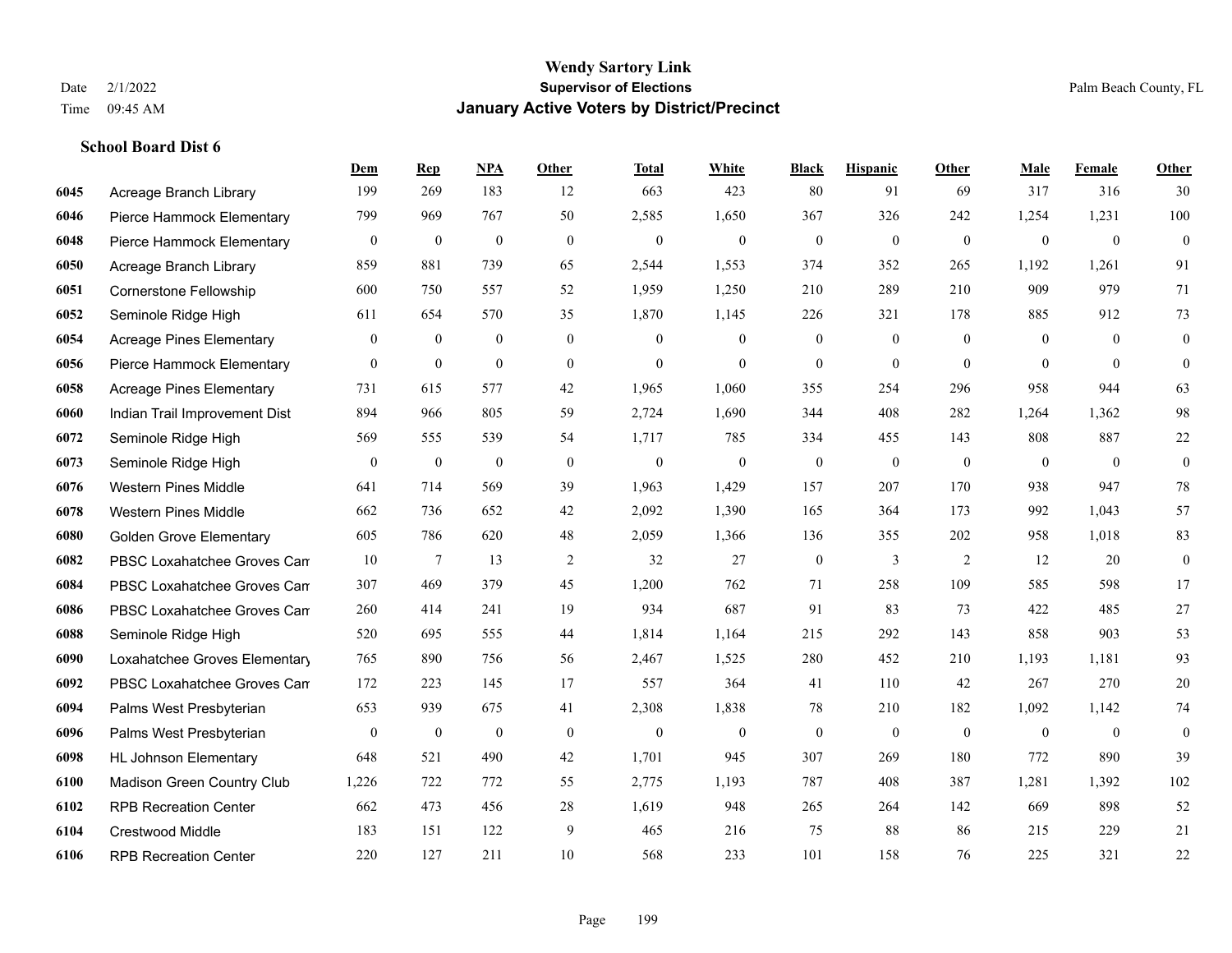**School Board Dist 6**

## **Wendy Sartory Link** Date 2/1/2022 **Supervisor of Elections** Palm Beach County, FL Time 09:45 AM **January Active Voters by District/Precinct**

|      |                                    | Dem          | <b>Rep</b>     | NPA              | Other          | <b>Total</b> | White          | <b>Black</b>   | <b>Hispanic</b>  | <b>Other</b>   | Male           | Female         | Other          |
|------|------------------------------------|--------------|----------------|------------------|----------------|--------------|----------------|----------------|------------------|----------------|----------------|----------------|----------------|
| 6108 | Calypso Bay Waterpark              | $\theta$     | $\mathbf{0}$   | $\mathbf{0}$     | $\theta$       | $\mathbf{0}$ | $\overline{0}$ | $\mathbf{0}$   | $\overline{0}$   | $\theta$       | $\theta$       | $\overline{0}$ | $\theta$       |
| 6112 | <b>Crestwood Middle</b>            | 468          | 422            | 357              | 32             | 1,279        | 692            | 232            | 213              | 142            | 592            | 645            | 42             |
| 6114 | Royal Palm Beach High              | 1,044        | 700            | 714              | 43             | 2,501        | 1,368          | 469            | 439              | 225            | 1,173          | 1,238          | $90\,$         |
| 6116 | <b>HL Johnson Elementary</b>       | 705          | 417            | 496              | 57             | 1,675        | 854            | 326            | 282              | 213            | 745            | 887            | 43             |
| 6118 | <b>RPB Branch Library</b>          | 1,071        | 568            | 705              | 60             | 2,404        | 1,131          | 576            | 441              | 256            | 1,048          | 1,267          | 89             |
| 6120 | Royal Palm Beach High              | 416          | 322            | 273              | 19             | 1,030        | 490            | 203            | 160              | 177            | 486            | 519            | $25\,$         |
| 6122 | <b>RPB Cultural Center</b>         | 1,163        | 669            | 767              | 53             | 2,652        | 1,397          | 508            | 502              | 245            | 1,147          | 1,420          | 85             |
| 6124 | <b>RPB Cultural Center</b>         | 581          | 327            | 398              | 22             | 1,328        | 640            | 280            | 288              | 120            | 554            | 733            | 41             |
| 6126 | Calypso Bay Waterpark              | 685          | 309            | 501              | 31             | 1,526        | 554            | 411            | 368              | 193            | 664            | 803            | 59             |
| 6128 | Royal Palm Beach High              | 35           | 27             | 27               | 3              | 92           | 50             | 26             | 11               | 5              | 42             | 50             | $\overline{0}$ |
| 6130 | Royal Palm Beach High              | $78\,$       | 46             | 91               | 6              | 221          | 103            | 34             | 64               | 20             | 97             | 118            | 6              |
| 6132 | Royal Palm Beach High              | 391          | 196            | 266              | 19             | 872          | 419            | 168            | 195              | 90             | 396            | 447            | 29             |
| 6134 | Christ Fellowship Church RPB       | 952          | 473            | 695              | 31             | 2,151        | 842            | 508            | 503              | 298            | 962            | 1,102          | 87             |
| 6136 | Calypso Bay Waterpark              |              | $\overline{0}$ | $\boldsymbol{0}$ | $\mathbf{0}$   | $\mathbf{1}$ | $\overline{0}$ |                | $\boldsymbol{0}$ | $\theta$       | $\overline{0}$ |                | $\mathbf{0}$   |
| 6138 | Royal Palm Beach High              | $\mathbf{0}$ | $\overline{0}$ | $\boldsymbol{0}$ | $\mathbf{0}$   | $\mathbf{0}$ | $\overline{0}$ | $\overline{0}$ | $\boldsymbol{0}$ | $\overline{0}$ | $\mathbf{0}$   | $\theta$       | $\overline{0}$ |
| 6142 | Christ Fellowship Church RPB       | $\Omega$     | $\overline{0}$ | $\overline{0}$   | $\theta$       | $\theta$     | $\overline{0}$ | $\overline{0}$ | $\overline{0}$   | $\theta$       | $\Omega$       | $\theta$       | $\overline{0}$ |
| 6150 | <b>Binks Forest Elementary</b>     | 26           | 40             | 39               | $\overline{4}$ | 109          | 82             | 5              | 9                | 13             | 46             | 60             | 3              |
| 6152 | <b>Binks Forest Elementary</b>     | 410          | 564            | 385              | 36             | 1,395        | 1,058          | 48             | 137              | 152            | 659            | 692            | $44$           |
| 6154 | Wellington Landings Middle         | 462          | 515            | 401              | 29             | 1,407        | 1,010          | 87             | 192              | 118            | 632            | 735            | $40\,$         |
| 6156 | <b>Binks Forest Elementary</b>     | 629          | 717            | 585              | 43             | 1,974        | 1,375          | 130            | 295              | 174            | 898            | 1,017          | 59             |
| 6158 | <b>Wellington Elementary</b>       | 780          | 942            | 554              | 40             | 2,316        | 1,701          | 134            | 313              | 168            | 1,063          | 1,180          | 73             |
| 6160 | Wellington Landings Middle         | 665          | 588            | 565              | 42             | 1,860        | 1,208          | 167            | 335              | 150            | 872            | 935            | 53             |
| 6162 | First Baptist Church Wel           | 752          | 676            | 568              | 46             | 2,042        | 1,285          | 213            | 357              | 187            | 917            | 1,060          | 65             |
| 6164 | First Baptist Church Wel           | 832          | 804            | 612              | 58             | 2,306        | 1,548          | 182            | 380              | 196            | 1,032          | 1,203          | 71             |
| 6166 | <b>Wellington Community Center</b> | 856          | 861            | 748              | 47             | 2,512        | 1,739          | 155            | 410              | 208            | 1,157          | 1,276          | 79             |
| 6168 | First Baptist Church Wel           | 125          | 174            | 146              | 9              | 454          | 348            | 27             | 41               | 38             | 208            | 233            | 13             |
| 6170 | Christ Fellowship Church RPB       | $\theta$     | 5              | $\overline{2}$   | $\Omega$       | $\tau$       | $\tau$         | $\mathbf{0}$   | $\Omega$         | $\theta$       | 2              | 5              | $\mathbf{0}$   |
| 6172 | Christ Fellowship Church RPB       | 1,300        | 594            | 864              | 71             | 2,829        | 990            | 864            | 656              | 319            | 1,214          | 1.503          | 112            |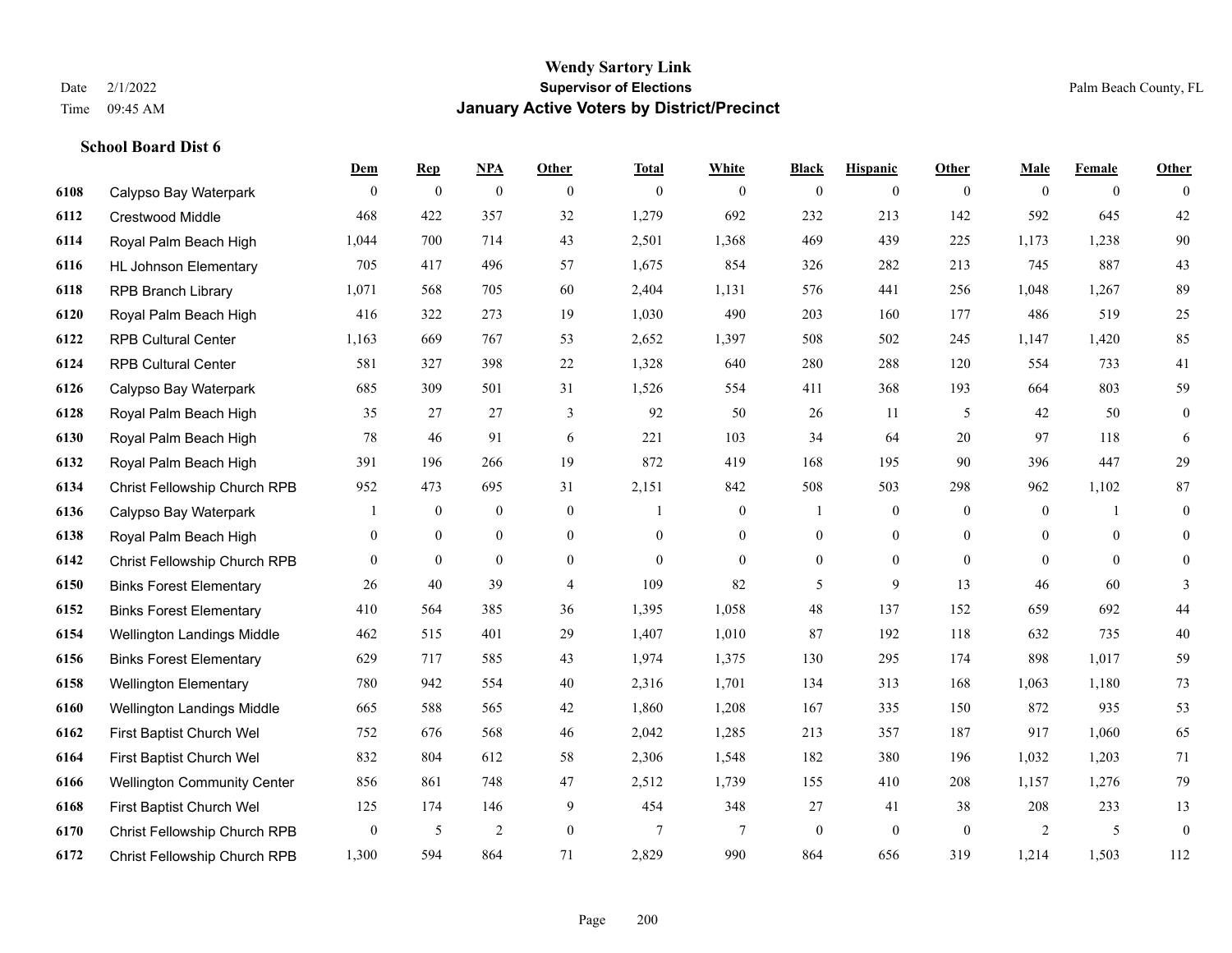|      |                                     | Dem              | <b>Rep</b>       | <b>NPA</b>       | <b>Other</b>   | <b>Total</b> | White          | <b>Black</b>     | <b>Hispanic</b> | <b>Other</b>   | Male           | <b>Female</b> | Other        |
|------|-------------------------------------|------------------|------------------|------------------|----------------|--------------|----------------|------------------|-----------------|----------------|----------------|---------------|--------------|
| 6176 | <b>Christ Fellowship Church RPB</b> | 26               | 17               | 23               | 3              | 69           | 28             | 12               | 23              | 6              | 30             | 37            | 2            |
| 6182 | <b>New Horizons Elementary</b>      | 292              | 453              | 320              | 13             | 1,078        | 790            | 45               | 119             | 124            | 463            | 586           | 29           |
| 6184 | Wellington High                     | 662              | 583              | 538              | 36             | 1,819        | 1,128          | 247              | 286             | 158            | 802            | 961           | 56           |
| 6186 | <b>Elbridge Gale Elementary</b>     | 807              | 577              | 651              | 43             | 2,078        | 1,135          | 300              | 432             | 211            | 915            | 1,089         | $74\,$       |
| 6188 | <b>Wellington Village Park</b>      | 222              | 429              | 319              | 27             | 997          | 848            | 18               | 48              | 83             | 404            | 544           | 49           |
| 6190 | Wellington Village Hall             | 820              | 456              | 646              | 48             | 1,970        | 883            | 364              | 511             | 212            | 815            | 1,081         | 74           |
| 6192 | <b>St Peters Methodist Church</b>   | 961              | 797              | 795              | 68             | 2,621        | 1,551          | 288              | 547             | 235            | 1,199          | 1,336         | 86           |
| 6194 | <b>Equestrian Trails Elementary</b> | 499              | 293              | 353              | 18             | 1,163        | 521            | 297              | 153             | 192            | 516            | 591           | 56           |
| 6196 | Palm Beach Central High             | $\boldsymbol{0}$ | $\boldsymbol{0}$ | $\boldsymbol{0}$ | $\mathbf{0}$   | $\mathbf{0}$ | $\overline{0}$ | $\boldsymbol{0}$ | $\overline{0}$  | $\theta$       | $\theta$       | $\theta$      | $\theta$     |
| 6198 | Wellington Branch Library           | 520              | 360              | 364              | 38             | 1,282        | 703            | 198              | 273             | 108            | 549            | 699           | 34           |
| 6200 | <b>Emerald Cove Middle</b>          | 536              | 565              | 522              | 54             | 1,677        | 1,043          | 180              | 269             | 185            | 738            | 887           | 52           |
| 6202 | <b>Emerald Cove Middle</b>          | 108              | 87               | 97               | 7              | 299          | 174            | 56               | 54              | 15             | 136            | 157           | 6            |
| 6208 | Buena Vida Clubhouse                | 317              | 197              | 184              | 14             | 712          | 618            | 24               | 23              | 47             | 318            | 376           | 18           |
| 6210 | Villa Olympia Clubhouse             | 1,553            | 1,074            | 1,312            | 99             | 4,038        | 1,818          | 703              | 688             | 829            | 1,905          | 1,946         | 187          |
| 6212 | <b>Wellington Village Park</b>      | 145              | 224              | 180              | 18             | 567          | 388            | 16               | 93              | 70             | 258            | 283           | $26\,$       |
| 6214 | Wellington Village Park             | 813              | 769              | 724              | 49             | 2,355        | 1,482          | 260              | 291             | 322            | 1,078          | 1,194         | 83           |
| 6216 | Panther Run Elementary              | 231              | 193              | 176              | 11             | 611          | 345            | 97               | 99              | 70             | 282            | 309           | $20\,$       |
| 6218 | <b>Wellington Village Park</b>      | $\overline{0}$   | $\mathbf{0}$     | $\mathbf{0}$     | $\overline{0}$ | $\mathbf{0}$ | $\overline{0}$ | $\boldsymbol{0}$ | $\overline{0}$  | $\overline{0}$ | $\theta$       | $\theta$      | $\mathbf{0}$ |
| 6220 | <b>Wellington Village Park</b>      | 58               | 32               | 44               | 6              | 140          | 70             | 16               | 36              | 18             | 60             | 76            | 4            |
| 6222 | Panther Run Elementary              | $\mathbf{0}$     | $\overline{1}$   | $\mathbf{0}$     | $\theta$       | $\mathbf{1}$ |                | $\overline{0}$   | $\overline{0}$  | $\mathbf{0}$   | $\blacksquare$ | $\theta$      | $\Omega$     |
| 6224 | Discovery Key Elementary            | 953              | 1,124            | 683              | 59             | 2,819        | 2,093          | 180              | 333             | 213            | 1,318          | 1,419         | 82           |
| 6226 | The Isles at Wellington             | 747              | 758              | 627              | 47             | 2,179        | 1,404          | 223              | 241             | 311            | 1,021          | 1,065         | 93           |
| 6228 | Wycliffe Comm Association Bldg      | 777              | 328              | 410              | 22             | 1,537        | 1,440          | 19               | 18              | 60             | 665            | 843           | 29           |
| 6230 | Epiphany Lutheran Church            | 1,190            | 1,257            | 1,202            | 85             | 3,734        | 2,296          | 425              | 612             | 401            | 1,708          | 1,918         | 108          |
| 6232 | Panther Run Elementary              | 662              | 756              | 651              | 50             | 2,119        | 1,345          | 250              | 250             | 274            | 1,013          | 1,042         | 64           |
|      | <b>School Board Dist 6</b>          | 52,660<br>==     | 41,170           | 38,436           | 2,817<br>=     | 135,083      | 74,988         | 24,426           | 22,266          | 13,403         | 61,211         | 69,296        | 4,576<br>$=$ |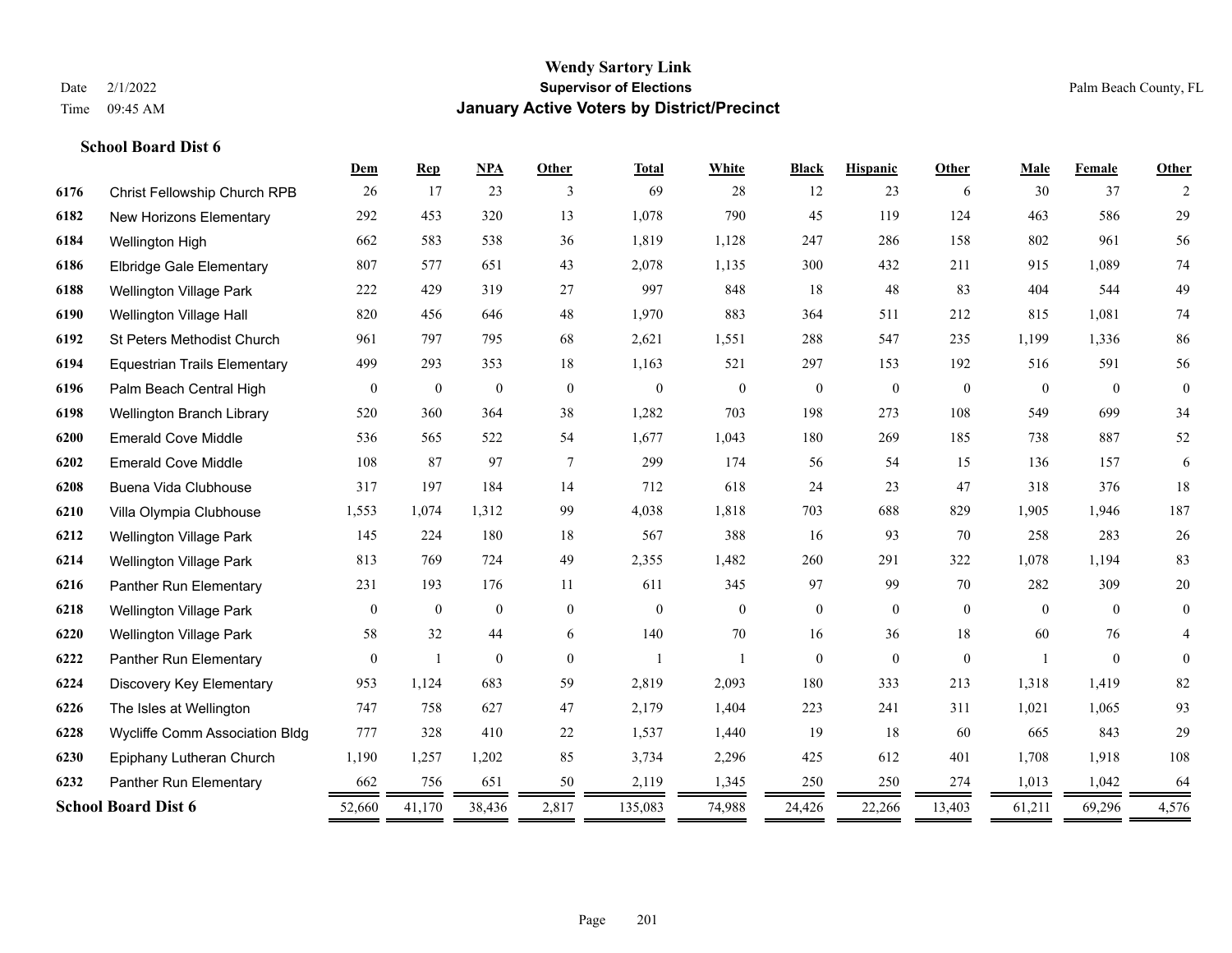**School Board Dist 7**

#### **Wendy Sartory Link** Date 2/1/2022 **Supervisor of Elections** Palm Beach County, FL Time 09:45 AM **January Active Voters by District/Precinct**

# **Dem Rep NPA Other Total White Black Hispanic Other Male Female Other** Garden Lodge 366 F&AM 96 35 44 8 183 84 58 20 21 81 96 6 Pew Leadership Center 190 82 141 10 423 215 117 49 42 175 235 13 Lake Park Town Hall 0 0 0 0 0 0 0 0 0 0 0 0 PBC Fire Rescue #68 1,025 420 533 37 2,015 824 846 116 229 940 989 86 NPB Council Chambers 175 274 157 15 621 550 10 25 36 277 327 17 Lake Park Town Hall 274 357 264 27 922 761 35 58 68 421 478 23 West Gate Elementary 386 223 343 12 964 311 73 496 84 464 450 50 Belvedere Elementary 19 19 23 0 61 44 4 8 5 36 25 0 Howard Park Community Center 141 86 99 6 332 172 53 71 36 155 169 8 Sunlight Community Church 384 212 288 15 899 371 179 260 89 404 466 29 Sunlight Community Church 719 308 553 31 1,611 655 254 530 172 752 781 78 Our Savior Lutheran Church 0 0 0 2 0 0 2 1 1 0 0 0 1 1 0 Our Savior Lutheran Church 255 53 152 6 466 105 171 154 36 179 267 20 Our Savior Lutheran Church 1,028 320 601 52 2,001 801 432 585 183 940 969 92 Our Savior Lutheran Church 374 145 276 20 815 564 79 93 79 400 383 32 S D Spady Elementary 667 701 550 56 1,974 1,717 29 95 133 936 967 71 **7002 J F Kennedy Middle 0 0 0 0 0 0 0 0 0** 0 **7004 J F Kennedy Middle 0 0 0 0 0 0 0 0 0** 0 J F Kennedy Middle 0 0 0 0 0 0 0 0 0 0 J F Kennedy Middle 0 0 0 0 0 0 0 0 0 0 St John Lutheran Church 279 12 91 6 388 25 316 23 24 126 246 16 St John Lutheran Church 1,073 204 430 17 1,724 491 999 70 164 787 875 62 RB Prep Achievement Academy 0 0 0 0 0 0 0 0 0 0 0 0 RB Prep Achievement Academy 1 1 0 0 0 2 1 1 0 0 0 1 1 0 RB Prep Achievement Academy 0 0 0 0 0 0 0 0 0 0 0 0 RB Prep Achievement Academy 0 0 0 0 0 0 0 0 0 0 0 0 J F Kennedy Middle 886 184 373 27 1,470 294 812 151 213 661 763 46 Hurst Chapel AME Church 1,575 88 361 22 2,046 155 1,656 93 142 841 1,138 67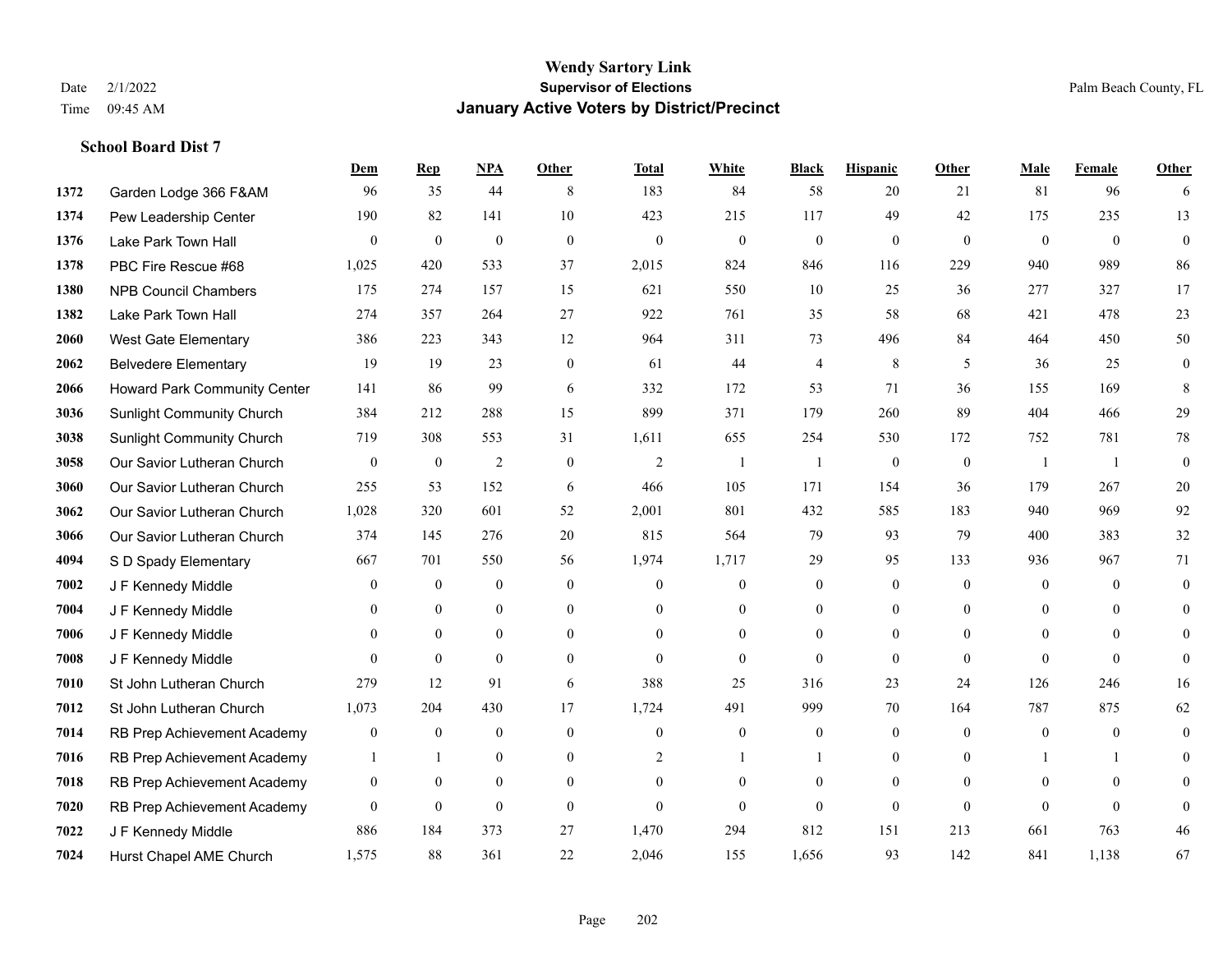|      |                                  | Dem            | <b>Rep</b>       | NPA              | <b>Other</b>   | Total        | <b>White</b> | <b>Black</b>     | <b>Hispanic</b>  | Other          | <b>Male</b>    | Female         | <b>Other</b>     |
|------|----------------------------------|----------------|------------------|------------------|----------------|--------------|--------------|------------------|------------------|----------------|----------------|----------------|------------------|
| 7025 | Hurst Chapel AME Church          | 272            | 38               | 116              | 4              | 430          | 63           | 267              | 42               | 58             | 160            | 254            | 16               |
| 7026 | Lindsey Davis Senior Comm Ctr    | 2,260          | 83               | 453              | 20             | 2,816        | 69           | 2,509            | 41               | 197            | 1,158          | 1,568          | 90               |
| 7028 | <b>Wells Recreation Center</b>   | 1,851          | 149              | 479              | 19             | 2,498        | 245          | 1,954            | 102              | 197            | 1,087          | 1,321          | 90               |
| 7030 | Riviera Beach Marina Event Ctr   | 198            | 321              | 174              | 22             | 715          | 571          | 49               | 47               | 48             | 363            | 333            | 19               |
| 7034 | Suncoast High                    | 1,301          | 205              | 506              | 25             | 2,037        | 355          | 1,237            | 151              | 294            | 841            | 1,121          | 75               |
| 7036 | RB Prep Achievement Academy      | $\mathbf{0}$   | $\boldsymbol{0}$ | 6                | $\overline{0}$ | 6            | $\mathbf{0}$ | $\boldsymbol{0}$ | $\boldsymbol{0}$ | 6              | 4              | $\overline{1}$ | -1               |
| 7038 | RB Prep Achievement Academy      | $\overline{0}$ | $\overline{0}$   | $\mathbf{0}$     | $\mathbf{0}$   | $\mathbf{0}$ | $\mathbf{0}$ | $\mathbf{0}$     | $\overline{0}$   | $\theta$       | $\theta$       | $\overline{0}$ | $\boldsymbol{0}$ |
| 7040 | Mary McLeod Bethune Elementa     | 1,233          | 56               | 262              | 14             | 1,565        | 39           | 1.377            | 50               | 99             | 623            | 897            | 45               |
| 7041 | Mary McLeod Bethune Elementa     | 395            | 30               | 135              | $\overline{7}$ | 567          | 45           | 437              | 28               | 57             | 219            | 323            | 25               |
| 7042 | Dan Calloway Complex             | 1,716          | 72               | 408              | 21             | 2,217        | 45           | 1,950            | 47               | 175            | 904            | 1,243          | 70               |
| 7044 | <b>Wells Recreation Center</b>   | 1,384          | 89               | 386              | 17             | 1,876        | 192          | 1,469            | 67               | 148            | 778            | 1.022          | 76               |
| 7046 | Riviera Beach Marina Event Ctr   | 37             | 32               | 20               | 5              | 94           | 77           | 8                | $\overline{2}$   | $\tau$         | 54             | 39             | 1                |
| 7048 | <b>Crossroads Baptist Church</b> | 276            | 9                | 96               | 10             | 391          | 9            | 325              | 29               | 28             | 132            | 242            | 17               |
| 7054 | <b>Crossroads Baptist Church</b> | 993            | 75               | 294              | 14             | 1,376        | 111          | 1,046            | 75               | 144            | 594            | 723            | 59               |
| 7056 | <b>Crossroads Baptist Church</b> | $\mathbf{0}$   | $\boldsymbol{0}$ | $\boldsymbol{0}$ | $\theta$       | $\mathbf{0}$ | $\mathbf{0}$ | $\mathbf{0}$     | $\mathbf{0}$     | $\overline{0}$ | $\overline{0}$ | $\overline{0}$ | $\boldsymbol{0}$ |
| 7058 | Palm Beach Lakes High            | 1,428          | 363              | 619              | 44             | 2,454        | 818          | 1,108            | 304              | 224            | 998            | 1,359          | 97               |
| 7060 | <b>Ephesus Adventist Academy</b> | 1,164          | 63               | 239              | 17             | 1,483        | 106          | 1,214            | 52               | 111            | 605            | 828            | 50               |
| 7062 | Mangonia Park Town Hall          | 720            | 39               | 188              | 10             | 957          | 77           | 774              | 40               | 66             | 387            | 542            | 28               |
| 7064 | Grace Episcopal Church           | 1,315          | 166              | 451              | 34             | 1,966        | 341          | 1,278            | 133              | 214            | 843            | 1,032          | 91               |
| 7066 | Northboro Elementary             | 1,064          | 198              | 452              | 28             | 1,742        | 468          | 919              | 176              | 179            | 797            | 871            | 74               |
| 7068 | Pleasant City Community Center   | 965            | 246              | 512              | 34             | 1,757        | 791          | 629              | 175              | 162            | 865            | 808            | 84               |
| 7070 | Northboro Elementary             | 453            | 398              | 378              | 38             | 1,267        | 1,008        | 67               | 86               | 106            | 583            | 649            | 35               |
| 7078 | <b>Egret Lake Elementary</b>     | 341            | 101              | 158              | 18             | 618          | 417          | 106              | 52               | 43             | 240            | 358            | $20\,$           |
| 7080 | <b>Egret Lake Elementary</b>     | 21             | 2                | $\mathbf{1}$     | $\overline{0}$ | 24           | 23           | $\boldsymbol{0}$ | $\overline{0}$   | $\overline{1}$ | 7              | 16             | $\mathbf{1}$     |
| 7082 | Seminole Trails Elementary       | 1.043          | 332              | 489              | 34             | 1,898        | 691          | 729              | 268              | 210            | 824            | 995            | 79               |
| 7084 | Sharon Christian Church          | 744            | 275              | 452              | 45             | 1,516        | 613          | 454              | 282              | 167            | 632            | 829            | 55               |
| 7086 | <b>Bear Lakes Middle</b>         | 38             | 18               | 14               | -1             | 71           | 28           | 16               | 11               | 16             | 26             | 40             | 5                |
| 7088 | Whitehall Clubhouse #3           | 675            | 486              | 464              | 51             | 1,676        | 1,059        | 252              | 200              | 165            | 772            | 856            | 48               |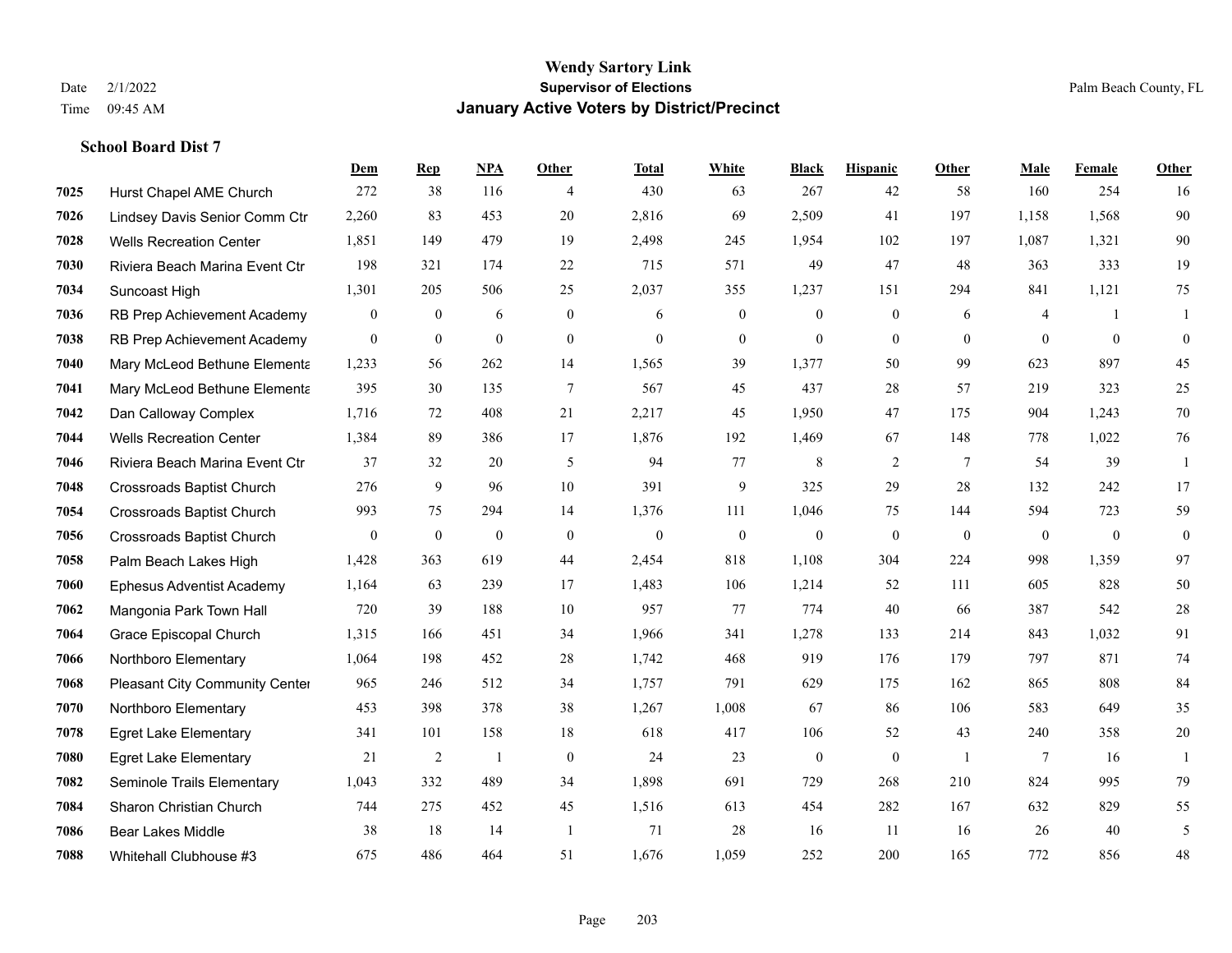|      |                                     | Dem            | <b>Rep</b>     | NPA            | <b>Other</b>   | <b>Total</b>     | White            | <b>Black</b>     | <b>Hispanic</b>  | <b>Other</b>     | <b>Male</b>  | Female       | <b>Other</b>     |
|------|-------------------------------------|----------------|----------------|----------------|----------------|------------------|------------------|------------------|------------------|------------------|--------------|--------------|------------------|
| 7090 | Bear Lakes Middle                   | 1,320          | 491            | 839            | 59             | 2,709            | 1,076            | 935              | 387              | 311              | 1,178        | 1,415        | 116              |
| 7092 | Palm Beach Lakes High               | 115            | 38             | 75             | $\overline{4}$ | 232              | 86               | 67               | 22               | 57               | 107          | 112          | 13               |
| 7094 | <b>Salvation Army Activity Hall</b> | 608            | 80             | 282            | 12             | 982              | 161              | 513              | 129              | 179              | 419          | 517          | 46               |
| 7096 | Salvation Army Activity Hall        | 849            | 301            | 507            | 34             | 1,691            | 686              | 554              | 263              | 188              | 678          | 932          | 81               |
| 7098 | U M Church of Palm Beaches          | 21             | 18             | 18             | $\overline{1}$ | 58               | 44               | 3                | 9                | 2                | 31           | 24           | $\mathfrak{Z}$   |
| 7100 | U M Church of Palm Beaches          | 963            | 435            | 704            | 63             | 2,165            | 1,037            | 673              | 244              | 211              | 974          | 1,120        | 71               |
| 7102 | First Christian Church              | 748            | 191            | 332            | 23             | 1,294            | 424              | 640              | 105              | 125              | 491          | 758          | 45               |
| 7104 | WPB City Fire Station #5            | 729            | 417            | 441            | 30             | 1,617            | 1,006            | 277              | 188              | 146              | 704          | 863          | 50               |
| 7106 | Roosevelt Elementary                | 2,045          | 170            | 582            | 33             | 2,830            | 274              | 2,092            | 249              | 215              | 1,133        | 1,579        | 118              |
| 7108 | <b>Chamber of Commerce</b>          | 410            | 414            | 357            | 56             | 1,237            | 936              | 57               | 108              | 136              | 578          | 622          | 37               |
| 7110 | <b>Adult Education Center</b>       | 694            | 228            | 418            | 32             | 1,372            | 439              | 435              | 368              | 130              | 561          | 750          | 61               |
| 7112 | <b>Adult Education Center</b>       | 127            | 26             | 62             | $\tau$         | 222              | 54               | 119              | 25               | 24               | 72           | 140          | $10\,$           |
| 7114 | <b>Adult Education Center</b>       | $\mathbf{0}$   | $\overline{0}$ | $\overline{0}$ | $\mathbf{0}$   | $\mathbf{0}$     | $\overline{0}$   | $\boldsymbol{0}$ | $\mathbf{0}$     | $\theta$         | $\theta$     | $\theta$     | $\boldsymbol{0}$ |
| 7116 | <b>Adult Education Center</b>       | $\overline{0}$ | $\mathbf{0}$   | $\overline{0}$ | $\mathbf{0}$   | $\boldsymbol{0}$ | $\boldsymbol{0}$ | $\boldsymbol{0}$ | $\boldsymbol{0}$ | $\boldsymbol{0}$ | $\mathbf{0}$ | $\mathbf{0}$ | $\boldsymbol{0}$ |
| 7118 | <b>Adult Education Center</b>       | 31             | 31             | 39             | $\tau$         | 108              | 81               | $\overline{4}$   | 18               | 5                | 52           | 50           | 6                |
| 7120 | U M Church of Palm Beaches          | 285            | 114            | 180            | 12             | 591              | 215              | 213              | 108              | 55               | 255          | 304          | $32\,$           |
| 7122 | U M Church of Palm Beaches          | $\mathbf{0}$   | $\mathbf{0}$   | $\overline{0}$ | $\mathbf{0}$   | $\mathbf{0}$     | $\mathbf{0}$     | $\mathbf{0}$     | $\mathbf{0}$     | $\theta$         | $\theta$     | $\theta$     | $\mathbf{0}$     |
| 7124 | <b>First Christian Church</b>       | 1,206          | 138            | 348            | 17             | 1,709            | 195              | 1,240            | 113              | 161              | 754          | 896          | 59               |
| 7126 | First Christian Church              | 1,509          | 505            | 795            | 85             | 2,894            | 1,121            | 1,069            | 410              | 294              | 1,202        | 1,581        | 111              |
| 7128 | <b>Westward Elementary</b>          | 1,947          | 128            | 508            | 26             | 2,609            | 162              | 2,126            | 119              | 202              | 1,058        | 1,455        | 96               |
| 7134 | <b>Adult Education Center</b>       | 814            | 175            | 393            | 21             | 1,403            | 307              | 665              | 287              | 144              | 623          | 714          | 66               |
| 7136 | Haverhill Town Hall                 | 40             | 37             | 34             | $\overline{2}$ | 113              | 47               | 30               | 26               | 10               | 45           | 62           | 6                |
| 7138 | <b>Westgate Community Center</b>    | 1,555          | 450            | 909            | 31             | 2,945            | 688              | 959              | 997              | 301              | 1,308        | 1,497        | 140              |
| 7148 | Howard Park Community Center        | 93             | 35             | 57             | 8              | 193              | 102              | 38               | 29               | 24               | 98           | 87           | 8                |
| 7149 | Howard Park Community Center        | 60             | 14             | 48             | $\sqrt{2}$     | 124              | 19               | 50               | 34               | 21               | 57           | 55           | $12\,$           |
| 7160 | South Grade Elementary              | 924            | 227            | 474            | 24             | 1,649            | 516              | 627              | 327              | 179              | 798          | 775          | 76               |
| 7162 | <b>Osborne Community Center</b>     | 851            | 123            | 381            | 25             | 1,380            | 249              | 706              | 291              | 134              | 627          | 695          | 58               |
| 7168 | <b>Maddock Park</b>                 | 1,504          | 642            | 928            | 57             | 3,131            | 1,523            | 814              | 520              | 274              | 1,434        | 1,584        | 113              |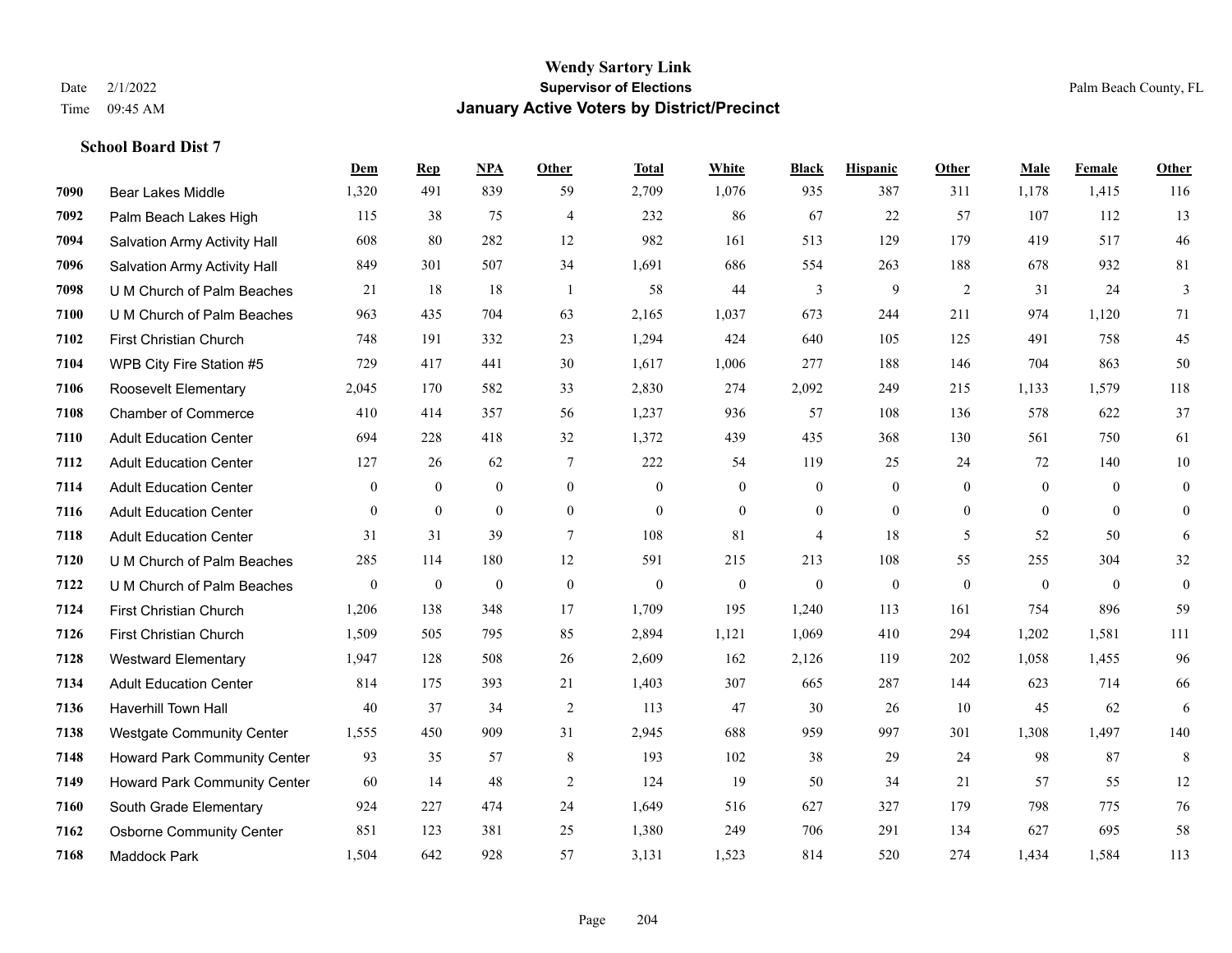|      |                                 | Dem          | <b>Rep</b>     | <b>NPA</b>   | Other          | <b>Total</b> | White          | <b>Black</b>   | <b>Hispanic</b> | Other          | Male           | Female         | Other        |
|------|---------------------------------|--------------|----------------|--------------|----------------|--------------|----------------|----------------|-----------------|----------------|----------------|----------------|--------------|
| 7170 | Lantana Town Hall               | 699          | 342            | 533          | 36             | 1,610        | 861            | 347            | 239             | 163            | 765            | 767            | 78           |
| 7174 | <b>Rolling Green Elementary</b> | 1,029        | 234            | 521          | 30             | 1,814        | 564            | 686            | 406             | 158            | 795            | 940            | 79           |
| 7175 | <b>Rolling Green Elementary</b> | $\mathbf{0}$ | $\mathbf{0}$   |              | $\overline{0}$ |              | $\overline{0}$ | $\overline{0}$ |                 | $\overline{0}$ |                | $\overline{0}$ | $\mathbf{0}$ |
| 7176 | Hypoluxo Town Hall              | 183          | 85             | 113          | 10             | 391          | 218            | 83             | 61              | 29             | 166            | 215            | 10           |
| 7178 | Temple Beth Kodesh              | 1,531        | 194            | 594          | 30             | 2,349        | 454            | 1,333          | 359             | 203            | 1,056          | 1,184          | 109          |
| 7179 | Village Royale on the Green     | 812          | 233            | 354          | 24             | 1,423        | 586            | 575            | 143             | 119            | 609            | 753            | 61           |
| 7180 | St John Missionary Baptist Chr  | 1,768        | 137            | 484          | 18             | 2,407        | 240            | 1,793          | 173             | 201            | 1,029          | 1,284          | 94           |
| 7182 | Carolyn Sims Center             | 1,481        | 69             | 372          | 13             | 1,935        | 79             | 1,626          | 85              | 145            | 800            | 1,058          | 77           |
| 7184 | St John Missionary Baptist Chr  | 2            | $\overline{4}$ | $\mathbf{0}$ | $\overline{0}$ | 6            | 4              |                | $\overline{0}$  |                | $\overline{4}$ | 2              | $\mathbf{0}$ |
| 7186 | Boynton Beach Senior Center     | 1,466        | 423            | 740          | 56             | 2,685        | 1,072          | 1,082          | 276             | 255            | 1,260          | 1,308          | 117          |
| 7188 | <b>Forest Park Elementary</b>   | 845          | 541            | 596          | 56             | 2,038        | 1,413          | 276            | 177             | 172            | 864            | 1,104          | 70           |
| 7190 | Seacrest Presbyterian           | 1,057        | 626            | 797          | 62             | 2,542        | 1,592          | 458            | 253             | 239            | 1,220          | 1,228          | 94           |
| 7192 | Lakeview Baptist Church         | 18           | 11             | 10           | 3              | 42           | 31             | $\overline{c}$ | 4               | 5              | 20             | 19             | 3            |
| 7194 | Delray Beach Community Cente    | 572          | 359            | 421          | 46             | 1,398        | 1,007          | 192            | 105             | 94             | 705            | 649            | 44           |
| 7196 | <b>Atlantic High</b>            | 1,513        | 239            | 527          | 21             | 2,300        | 606            | 1,362          | 124             | 208            | 1,054          | 1,155          | 91           |
| 7200 | Pompey Park Recreation Center   | 1,327        | 237            | 447          | 23             | 2,034        | 510            | 1,289          | 106             | 129            | 926            | 1,050          | 58           |
| 7202 | 505 Club                        | 642          | 395            | 442          | 40             | 1,519        | 1,090          | 229            | 71              | 129            | 797            | 674            | 48           |
| 7208 | <b>Atlantic High</b>            | 758          | 197            | 319          | 22             | 1,296        | 570            | 530            | 86              | 110            | 561            | 693            | 42           |
| 7210 | Village Academy                 | 1,760        | 104            | 430          | 17             | 2,311        | 130            | 1,869          | 145             | 167            | 956            | 1,257          | 98           |
| 7212 | Delray Beach Library            | 1,316        | 241            | 479          | 30             | 2,066        | 580            | 1,195          | 115             | 176            | 1,017          | 981            | 68           |
| 7214 | Delray Beach Community Cente    | 863          | 311            | 498          | 38             | 1,710        | 805            | 545            | 211             | 149            | 820            | 822            | 68           |
|      | <b>School Board Dist 7</b>      | 70,524       | 17,980         | 31,422       | 2,145          | 122,071      | 40,262         | 56,678         | 13,873          | 11,258         | 53,735         | 63,626         | 4,710        |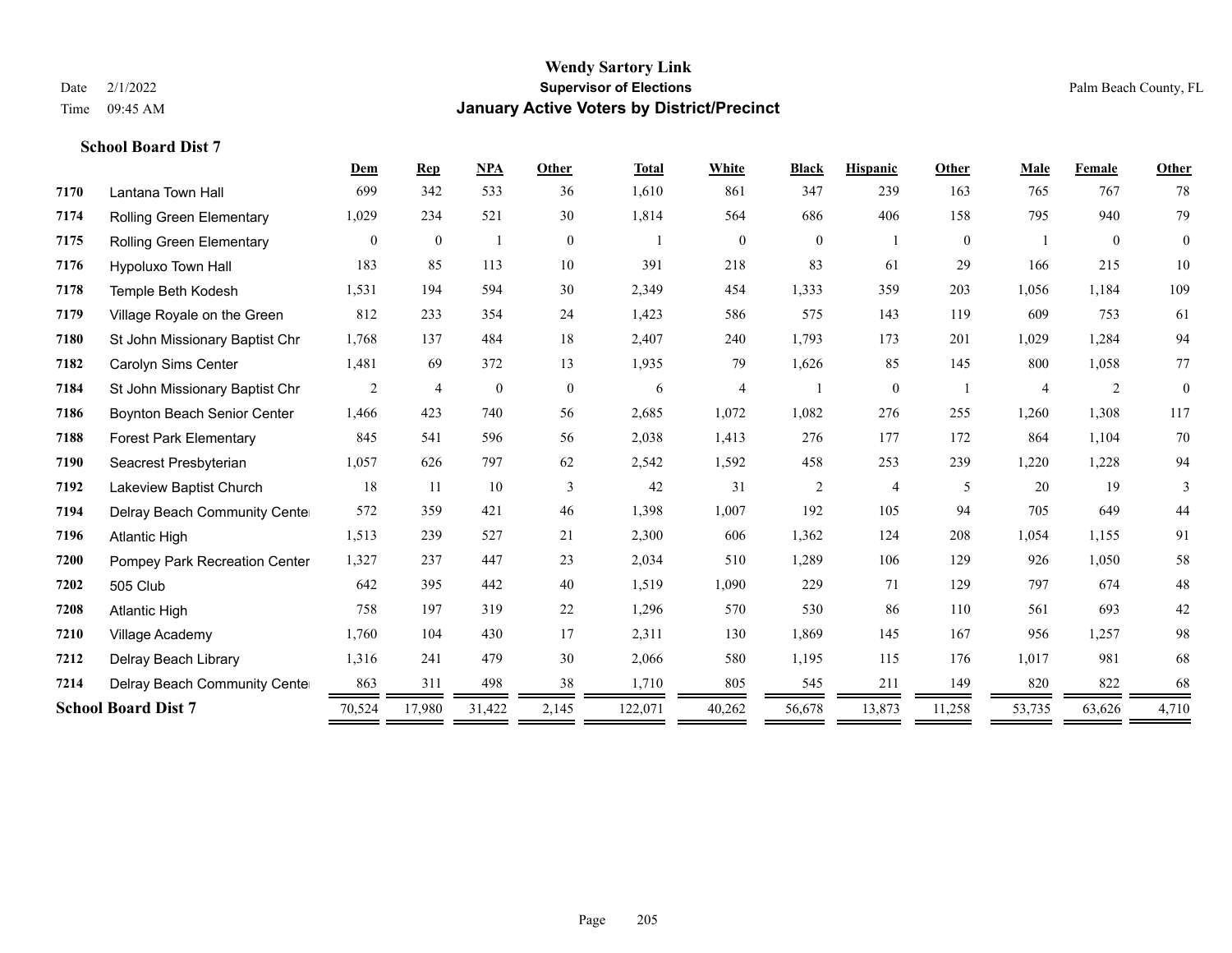|      |                                     | Dem              | <b>Rep</b>       | NPA              | <b>Other</b>   | <b>Total</b> | <b>White</b>     | <b>Black</b>   | <b>Hispanic</b> | <b>Other</b> | <b>Male</b>  | <b>Female</b>  | <b>Other</b>     |
|------|-------------------------------------|------------------|------------------|------------------|----------------|--------------|------------------|----------------|-----------------|--------------|--------------|----------------|------------------|
| 1002 | <b>Canal Point Community Center</b> | $\mathbf{0}$     | $\mathbf{0}$     | $\mathbf{0}$     | $\Omega$       | $\theta$     | $\overline{0}$   | $\theta$       | $\mathbf{0}$    | $\Omega$     | $\theta$     | $\theta$       | $\Omega$         |
| 1004 | Pierce Hammock Elementary           | 2                | 5                | 3                | $\Omega$       | 10           | 10               | $\theta$       | $\mathbf{0}$    | $\Omega$     |              | 6              | $\Omega$         |
| 1006 | Journey Church of Jupiter           | $\Omega$         | $\theta$         | $\theta$         | $\Omega$       | $\Omega$     | $\Omega$         | $\Omega$       | $\theta$        | $\Omega$     | $\Omega$     | $\Omega$       |                  |
| 1008 | Journey Church of Jupiter           |                  | $\mathbf{0}$     | $\mathbf{0}$     | $\mathbf{0}$   | $\theta$     | $\overline{0}$   | $\overline{0}$ | $\mathbf{0}$    | $\Omega$     | $\theta$     | $\theta$       |                  |
| 1010 | Journey Church of Jupiter           | 0                | $\theta$         | $\mathbf{0}$     | $\Omega$       | $\Omega$     | $\overline{0}$   | $\Omega$       | $\theta$        | $\Omega$     | $\theta$     | $\Omega$       | $\Omega$         |
| 1012 | Caloosa POA Meeting Room            |                  | $\mathbf{0}$     | $\mathbf{0}$     | $\Omega$       | $\theta$     | $\mathbf{0}$     | $\Omega$       | $\mathbf{0}$    | $\Omega$     | $\theta$     | $\Omega$       |                  |
| 1014 | Caloosa POA Meeting Room            | $\Omega$         | $\mathbf{1}$     | $\mathbf{0}$     | $\theta$       |              |                  | $\overline{0}$ | $\mathbf{0}$    | $\theta$     | $\theta$     | $\theta$       |                  |
| 1016 | Journey Church of Jupiter           | $\Omega$         | $\mathbf{0}$     | $\theta$         | $\Omega$       | $\theta$     | $\theta$         | $\theta$       | $\theta$        | $\Omega$     | $\Omega$     | $\Omega$       | $\Omega$         |
| 1018 | Calvary Church of Jupiter           | 440              | 841              | 472              | 47             | 1,800        | 1,593            | 20             | 94              | 93           | 852          | 893            | 55               |
| 1019 | Calvary Church of Jupiter           | 196              | 380              | 224              | 8              | 808          | 724              | $\mathbf{0}$   | 47              | 37           | 389          | 402            | 17               |
| 1020 | Caloosa POA Meeting Room            | $\mathbf{0}$     | $\boldsymbol{0}$ | $\boldsymbol{0}$ | $\theta$       | $\mathbf{0}$ | $\mathbf{0}$     | $\mathbf{0}$   | $\mathbf{0}$    | $\theta$     | $\mathbf{0}$ | $\overline{0}$ | $\mathbf{0}$     |
| 1022 | Journey Church of Jupiter           | 688              | 1,250            | 778              | 61             | 2,777        | 2,377            | 34             | 188             | 178          | 1,337        | 1,364          | 76               |
| 1024 | Calvary Church of Jupiter           | 7                | 6                | $\overline{7}$   | $\theta$       | 20           | 20               | $\mathbf{0}$   | $\mathbf{0}$    | $\theta$     | 11           | 9              | $\mathbf{0}$     |
| 1026 | Calvary Church of Jupiter           | 329              | 624              | 346              | 28             | 1,327        | 1,175            | 11             | 77              | 64           | 633          | 663            | 31               |
| 1028 | Jupiter Farms Elementary            | 529              | 1,020            | 596              | 63             | 2,208        | 1,928            | 15             | 139             | 126          | 1,070        | 1,077          | 61               |
| 1030 | Calvary Church of Jupiter           | 17               | 38               | 23               | $\overline{4}$ | 82           | 75               | $\mathbf{0}$   | $\overline{4}$  | 3            | 40           | 39             | 3                |
| 1032 | Jupiter Farms Park Community I      | 301              | 577              | 367              | 29             | 1,274        | 1,070            | 13             | 109             | 82           | 623          | 610            | 41               |
| 1170 | Caloosa POA Meeting Room            | $\boldsymbol{0}$ | $\boldsymbol{0}$ | $\boldsymbol{0}$ | $\mathbf{0}$   | $\mathbf{0}$ | $\boldsymbol{0}$ | $\mathbf{0}$   | $\mathbf{0}$    | $\theta$     | $\theta$     | $\theta$       | $\mathbf{0}$     |
| 1172 | Caloosa POA Meeting Room            | 125              | 283              | 123              | 9              | 540          | 459              | 14             | 23              | 44           | 247          | 275            | 18               |
| 1218 | Osceola Creek Middle                |                  | $\theta$         | $\mathbf{0}$     | $\theta$       | $\mathbf{1}$ |                  | $\mathbf{0}$   | $\mathbf{0}$    | $\theta$     | -1           | $\theta$       | $\theta$         |
| 1220 | Pierce Hammock Elementary           | $\theta$         | $\theta$         | $\theta$         | $\Omega$       | $\theta$     | $\theta$         | $\theta$       | $\theta$        | $\Omega$     | $\Omega$     | $\Omega$       | $\theta$         |
| 6002 | <b>Canal Point Community Center</b> | 82               | 101              | 57               | $\overline{2}$ | 242          | 102              | 39             | 86              | 15           | 108          | 124            | $10\,$           |
| 6004 | Pahokee Recreation Center           | 968              | 175              | 234              | 5              | 1,382        | 177              | 901            | 221             | 83           | 576          | 755            | 51               |
| 6006 | Pahokee Recreation Center           | 998              | 169              | 274              | 14             | 1,455        | 123              | 853            | 381             | 98           | 643          | 732            | 80               |
| 6008 | Pahokee High                        | 528              | 23               | 108              | $\overline{4}$ | 663          | 9                | 609            | 3               | 42           | 199          | 430            | 34               |
| 6010 | <b>Canal Point Community Center</b> | 23               | 7                | $7\phantom{.0}$  | $\mathbf{0}$   | 37           | 13               | 18             | 3               | 3            | 19           | 18             | $\boldsymbol{0}$ |
| 6012 | Belle Glade Library/Civic Ctr       | 178              | 32               | 61               |                | 272          | 31               | 147            | 80              | 14           | 106          | 154            | 12               |
| 6029 | Belle Glade Library/Civic Ctr       |                  | $\Omega$         | $\Omega$         | $\Omega$       |              | $\theta$         |                | $\Omega$        | $\Omega$     |              | $\Omega$       | $\theta$         |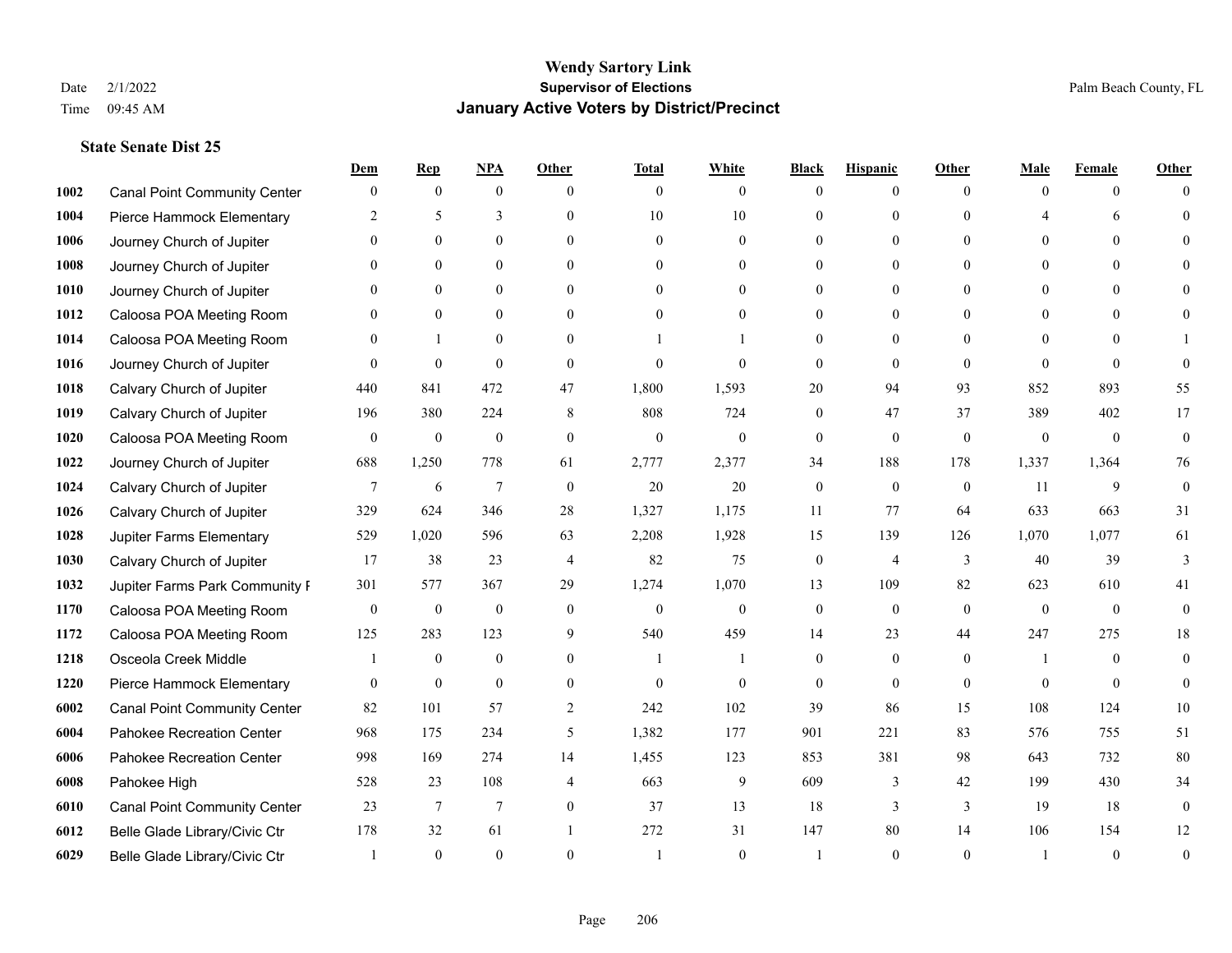|      |                               | Dem      | Rep      | NPA          | Other          | <b>Total</b> | White    | <b>Black</b> | <b>Hispanic</b> | Other          | Male     | Female         | Other          |
|------|-------------------------------|----------|----------|--------------|----------------|--------------|----------|--------------|-----------------|----------------|----------|----------------|----------------|
| 6040 | Osceola Creek Middle          | 97       | 128      | 102          |                | 328          | 246      | 13           | 33              | 36             | 152      | 160            | 16             |
| 6042 | Osceola Creek Middle          | 984      | 1,238    | 1,038        | 67             | 3,327        | 2,133    | 435          | 493             | 266            | 1,590    | 1,631          | 106            |
| 6044 | <b>Frontier Elementary</b>    | 907      | 998      | 789          | 56             | 2,750        | 1,747    | 419          | 349             | 235            | 1,288    | 1,380          | 82             |
| 6045 | Acreage Branch Library        | 199      | 269      | 183          | 12             | 663          | 423      | 80           | 91              | 69             | 317      | 316            | 30             |
| 6046 | Pierce Hammock Elementary     | 799      | 969      | 767          | 50             | 2,585        | 1,650    | 367          | 326             | 242            | 1,254    | 1,231          | 100            |
| 6073 | Seminole Ridge High           | $\theta$ | $\Omega$ | $\mathbf{0}$ | $\overline{0}$ | $\mathbf{0}$ | $\theta$ | 0            | 0               | $\theta$       | $\theta$ | $\overline{0}$ | $\overline{0}$ |
| 6082 | PBSC Loxahatchee Groves Can   | 10       |          | 13           | 2              | 32           | 27       | $\Omega$     | 3               | $\overline{2}$ | 12       | 20             | $\overline{0}$ |
| 6084 | PBSC Loxahatchee Groves Can   | 307      | 469      | 379          | 45             | 1,200        | 762      | 71           | 258             | 109            | 585      | 598            | 17             |
| 6086 | PBSC Loxahatchee Groves Can   | 260      | 414      | 241          | 19             | 934          | 687      | 91           | 83              | 73             | 422      | 485            | 27             |
| 6088 | Seminole Ridge High           | 520      | 695      | 555          | 44             | 1,814        | 1,164    | 215          | 292             | 143            | 858      | 903            | 53             |
| 6090 | Loxahatchee Groves Elementary | 765      | 890      | 756          | 56             | 2,467        | 1,525    | 280          | 452             | 210            | 1,193    | 1,181          | 93             |
| 6092 | PBSC Loxahatchee Groves Can   | 172      | 223      | 145          | 17             | 557          | 364      | 41           | 110             | 42             | 267      | 270            | 20             |
|      | <b>State Senate Dist 25</b>   | 10,433   | 11,832   | 8,648        | 644            | 31,557       | 20,616   | 4,687        | 3,945           | 2,309          | 14,797   | 15,726         | 1,034          |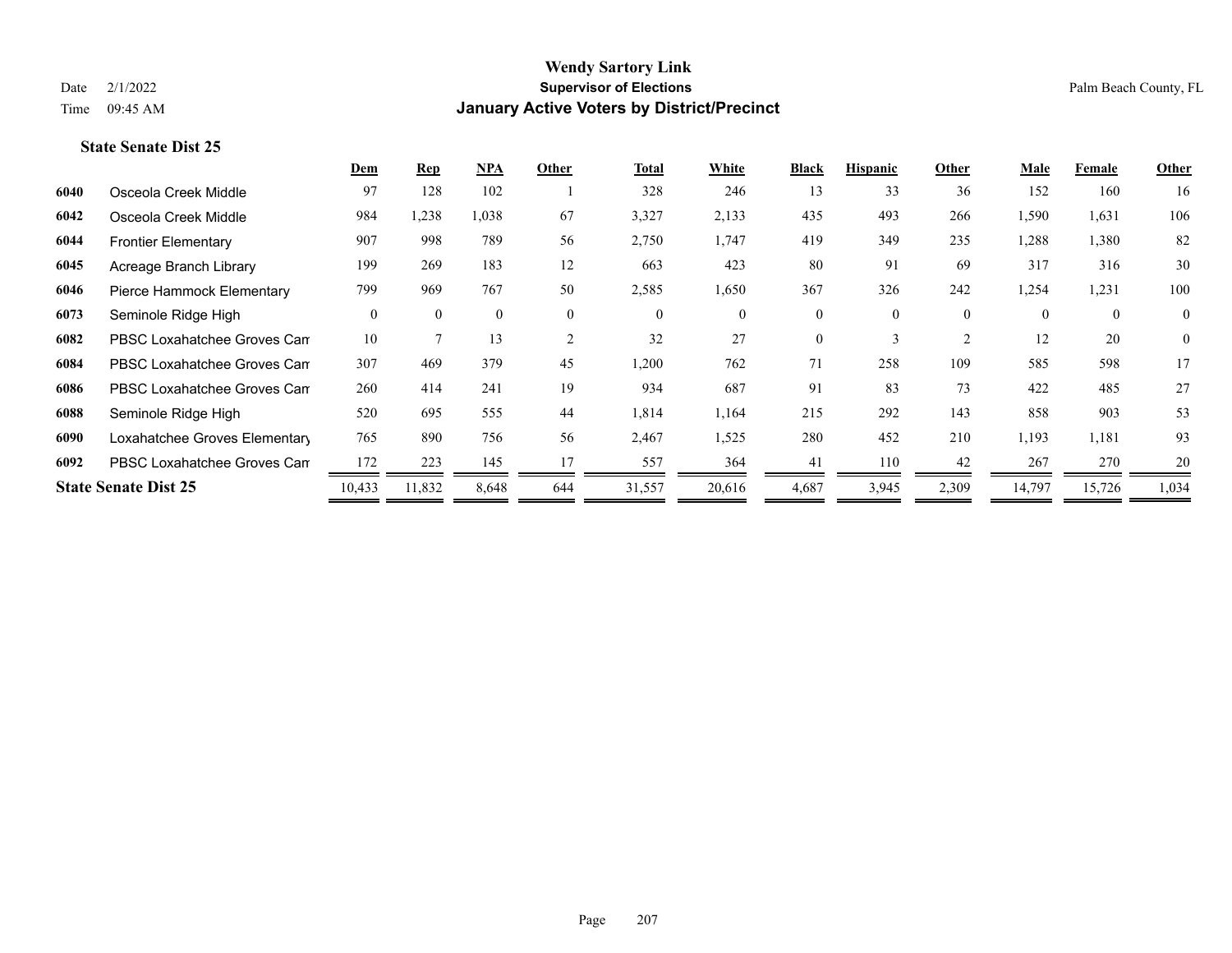|      |                                  | Dem   | <b>Rep</b> | NPA | <b>Other</b> | <b>Total</b> | <b>White</b> | <b>Black</b>   | <b>Hispanic</b> | Other | <b>Male</b> | <b>Female</b> | Other          |
|------|----------------------------------|-------|------------|-----|--------------|--------------|--------------|----------------|-----------------|-------|-------------|---------------|----------------|
| 2146 | Village Walk HOA Clubhouse       | 553   | 537        | 433 | 44           | 1,567        | 1,215        | 60             | 144             | 148   | 653         | 864           | 50             |
| 3084 | Lakes of Sherbrooke              | 694   | 643        | 593 | 54           | 1,984        | 1,343        | 189            | 287             | 165   | 857         | 1,051         | $76\,$         |
| 3090 | <b>Woodlands Middle</b>          | 1,453 | 827        | 667 | 53           | 3,000        | 2,414        | 184            | 116             | 286   | 1,359       | 1,554         | 87             |
| 3092 | Lacuna HOA Clubhouse             | 1,212 | 768        | 775 | 74           | 2,829        | 1,965        | 278            | 324             | 262   | 1,296       | 1,446         | 87             |
| 3120 | Valencia Shores Social Club      | 1,230 | 600        | 579 | 51           | 2,460        | 2,175        | 68             | 81              | 136   | 1,136       | 1,269         | 55             |
| 3122 | Boynton Beach Community Chur     | 896   | 407        | 346 | 33           | 1,682        | 1,503        | 38             | 51              | 90    | 696         | 949           | 37             |
| 4128 | St Lucy Catholic Church          | 617   | 928        | 635 | $42\,$       | 2,222        | 1,984        | 14             | 78              | 146   | 1,012       | 1,142         | 68             |
| 4129 | St Lucy Catholic Church          | 28    | 59         | 32  | 2            | 121          | 106          | $\overline{0}$ | 4               | -11   | 55          | 64            | $\overline{2}$ |
| 4130 | Omni Middle                      | 632   | 618        | 557 | 37           | 1,844        | 1,515        | 34             | 136             | 159   | 862         | 930           | 52             |
| 4132 | Calusa Elementary                | 388   | 410        | 326 | 25           | 1,149        | 950          | 16             | 96              | 87    | 477         | 632           | $40\,$         |
| 4134 | Above and Beyond Community (     | 415   | 552        | 435 | 36           | 1,438        | 1,158        | 41             | 134             | 105   | 681         | 711           | $46\,$         |
| 4136 | Above and Beyond Community (     | 642   | 626        | 592 | 48           | 1,908        | 1,423        | 48             | 225             | 212   | 817         | 1,022         | 69             |
| 4138 | <b>Ascension Catholic Church</b> | 811   | 1,195      | 911 | 71           | 2,988        | 2,334        | 162            | 241             | 251   | 1,424       | 1,473         | 91             |
| 4140 | <b>Broken Sound Club</b>         | 263   | 207        | 190 | 15           | 675          | 502          | 26             | 82              | 65    | 274         | 382           | 19             |
| 4142 | Woodfield Country Club HOA       | 843   | 770        | 743 | 55           | 2,411        | 2,162        | 12             | 67              | 170   | 1,113       | 1,206         | 92             |
| 4144 | Seasons HOA Clubhouse            | 226   | 209        | 173 | 11           | 619          | 507          | 9              | 38              | 65    | 297         | 292           | 30             |
| 4146 | <b>Broken Sound Club</b>         | 538   | 378        | 347 | 17           | 1,280        | 1,174        | 12             | 31              | 63    | 576         | 674           | $30\,$         |
| 4148 | <b>Broken Sound Club</b>         | 554   | 422        | 447 | 40           | 1,463        | 1,148        | 67             | 143             | 105   | 670         | 756           | 37             |
| 4150 | Patch Reef Park Community Cer    | 579   | 573        | 627 | 65           | 1,844        | 1,414        | 68             | 165             | 197   | 870         | 927           | 47             |
| 4152 | Boca Delray Lodge #171           | 619   | 649        | 658 | 51           | 1,977        | 1,446        | 78             | 228             | 225   | 897         | 1,000         | 80             |
| 4154 | <b>Ascension Catholic Church</b> | 414   | 418        | 344 | 33           | 1,209        | 874          | 85             | 109             | 141   | 589         | 574           | 46             |
| 4156 | St Lucy Catholic Church          | 534   | 568        | 415 | 37           | 1,554        | 1,369        | 7              | 64              | 114   | 721         | 792           | 41             |
| 4158 | Spanish River High               | 934   | 750        | 754 | 44           | 2,482        | 1,966        | 49             | 222             | 245   | 1,182       | 1,196         | 104            |
| 4160 | Greater BR Swim & Racquet Ctr    | 420   | 407        | 357 | 21           | 1,205        | 980          | 18             | 89              | 118   | 559         | 604           | $42\,$         |
| 4162 | Patch Reef Park Community Cer    | 545   | 487        | 446 | 22           | 1,500        | 1,145        | 30             | 115             | 210   | 683         | 739           | 78             |
| 4164 | Safe Schools Institute           | 589   | 637        | 581 | 35           | 1,842        | 1,480        | 29             | 173             | 160   | 858         | 894           | 90             |
| 4166 | FAU Arena Lobby                  | 777   | 454        | 600 | 31           | 1,862        | 1,040        | 308            | 273             | 241   | 831         | 931           | 100            |
| 4168 | JC Mitchell Elementary           | 701   | 575        | 628 | 51           | 1,955        | 1,349        | 87             | 247             | 272   | 850         | 994           | 111            |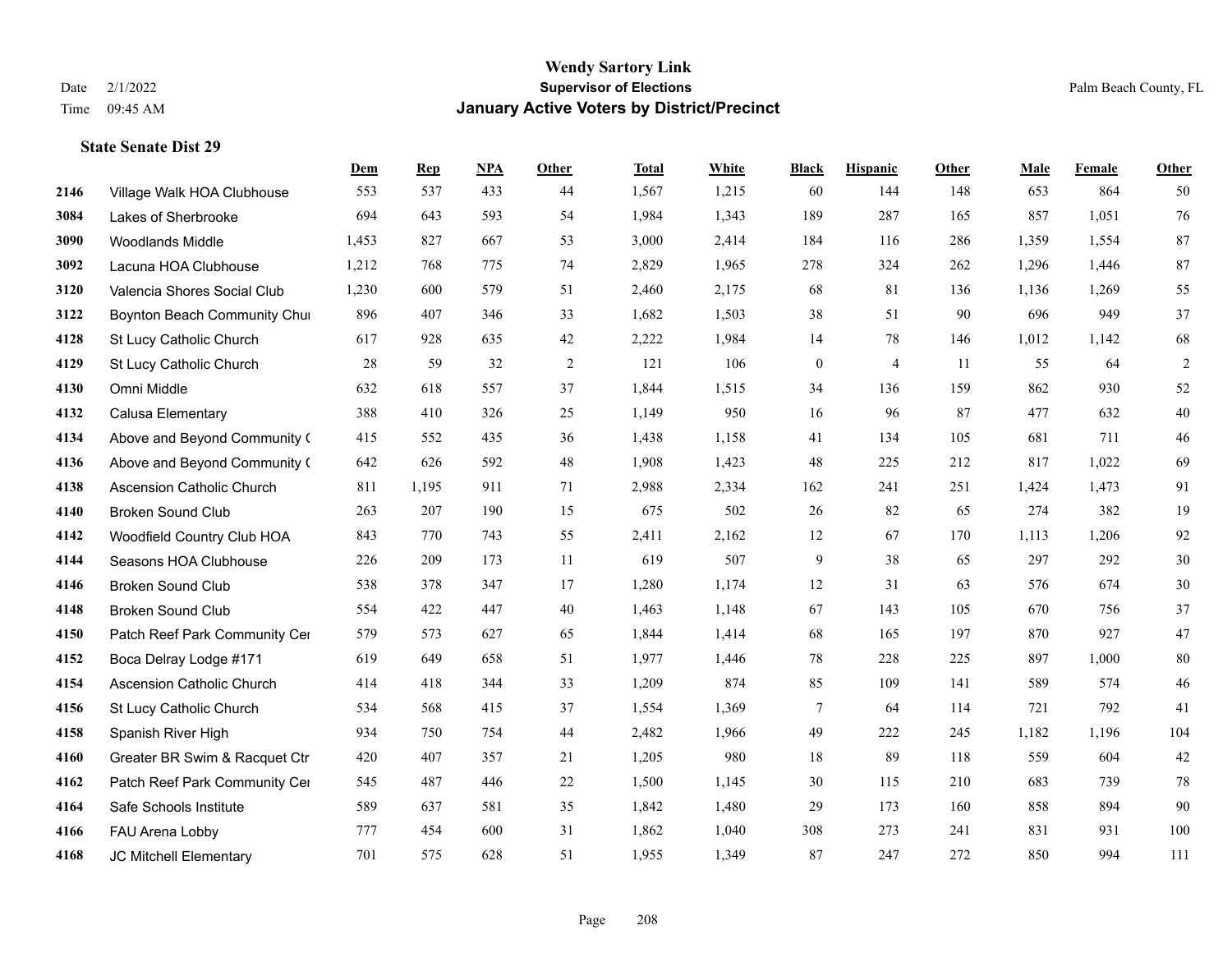|      |                                    | Dem | <b>Rep</b> | NPA | <b>Other</b> | <b>Total</b> | <b>White</b> | <b>Black</b> | <b>Hispanic</b> | <b>Other</b> | <b>Male</b> | <b>Female</b> | <b>Other</b> |
|------|------------------------------------|-----|------------|-----|--------------|--------------|--------------|--------------|-----------------|--------------|-------------|---------------|--------------|
| 4170 | Spanish River Library              | 904 | 1,043      | 878 | 52           | 2,877        | 2,236        | 99           | 266             | 276          | 1,365       | 1,416         | 96           |
| 4172 | Marine Safety Headquarters         | 664 | 687        | 609 | 62           | 2,022        | 1,766        | 16           | 105             | 135          | 906         | 1,064         | 52           |
| 4174 | Sugar Sand Park Comm Center        | 301 | 268        | 273 | 15           | 857          | 739          | 5            | 53              | 60           | 403         | 418           | 36           |
| 4176 | Sugar Sand Park Comm Center        | 913 | 718        | 737 | 67           | 2,435        | 1,784        | 70           | 320             | 261          | 1,063       | 1,270         | 102          |
| 4178 | Sugar Sand Park Comm Center        | 758 | 646        | 520 | 45           | 1,969        | 1,574        | 43           | 197             | 155          | 806         | 1,101         | 62           |
| 4180 | Del Prado Elementary               | 559 | 581        | 565 | 36           | 1,741        | 1,243        | 52           | 241             | 205          | 795         | 852           | 94           |
| 4182 | Greater BR Swim & Racquet Ctr      | 857 | 593        | 747 | 55           | 2,252        | 1,525        | 80           | 402             | 245          | 942         | 1,218         | 92           |
| 4184 | Boca Raton Middle                  | 563 | 616        | 568 | 37           | 1,784        | 1,341        | 62           | 215             | 166          | 846         | 893           | 45           |
| 4186 | The Volen Center                   | 546 | 506        | 458 | 30           | 1,540        | 1,068        | 128          | 166             | 178          | 706         | 774           | 60           |
| 4188 | Elks Lodge of Boca Raton           | 898 | 534        | 613 | 57           | 2,102        | 1,222        | 328          | 313             | 239          | 948         | 1,060         | 94           |
| 4190 | St Gregory Episcopal Church        | 736 | 1,089      | 819 | 78           | 2,722        | 2,289        | 26           | 180             | 227          | 1,332       | 1,304         | 86           |
| 4192 | Verde K-8 School                   | 557 | 975        | 734 | 44           | 2,310        | 1,856        | 47           | 130             | 277          | 1,072       | 1,117         | 121          |
| 4194 | Del Prado Elementary               | 545 | 335        | 309 | 29           | 1,218        | 1,035        | 24           | 61              | 98           | 522         | 666           | $30\,$       |
| 4196 | Good Shepherd Lutheran             | 698 | 442        | 450 | 24           | 1,614        | 1,381        | 31           | 84              | 118          | 676         | 896           | $42\,$       |
| 4198 | Verde K-8 School                   | 639 | 471        | 537 | 34           | 1,681        | 1,055        | 117          | 323             | 186          | 700         | 910           | 71           |
| 4200 | Verde K-8 School                   | 399 | 341        | 299 | 23           | 1,062        | 791          | 8            | 169             | 94           | 425         | 609           | $28\,$       |
| 4202 | Greater BR Swim & Racquet Ctr      | 786 | 590        | 634 | 33           | 2,043        | 1,585        | 32           | 246             | 180          | 829         | 1,139         | 75           |
| 4204 | Sugar Sand Park Comm Center        | 743 | 459        | 592 | 38           | 1,832        | 1,158        | 143          | 313             | 218          | 822         | 942           | 68           |
| 4206 | Good Shepherd Lutheran             | 674 | 491        | 524 | 35           | 1,724        | 1,363        | 36           | 181             | 144          | 701         | 968           | 55           |
| 4208 | Hammock Pointe Elementary          | 830 | 583        | 482 | 37           | 1,932        | 1,653        | 10           | 117             | 152          | 758         | 1,118         | 56           |
| 4210 | Sugar Sand Park Comm Center        | 649 | 829        | 689 | 44           | 2,211        | 1,730        | 29           | 273             | 179          | 1,018       | 1,123         | $70\,$       |
| 4212 | Center for Spiritual Living        | 630 | 801        | 607 | 42           | 2,080        | 1,736        | 34           | 167             | 143          | 981         | 1,038         | 61           |
| 4214 | Calvary Chapel Boca Raton - 4th    | 621 | 870        | 647 | 62           | 2,200        | 1,756        | 45           | 229             | 170          | 1,024       | 1,099         | 77           |
| 4216 | Calvary Chapel Boca Raton - Kir    | 671 | 1,063      | 697 | 60           | 2,491        | 2,098        | $20\,$       | 180             | 193          | 1,184       | 1,219         | $88\,$       |
| 4218 | <b>Grace Community Church</b>      | 446 | 856        | 535 | 54           | 1,891        | 1,565        | 33           | 140             | 153          | 879         | 931           | 81           |
| 4220 | <b>Boca Raton Community Center</b> | 456 | 396        | 476 | 44           | 1,372        | 883          | 105          | 238             | 146          | 612         | 715           | 45           |
| 4222 | Boca Raton Downtown Library        | 949 | 1,153      | 945 | 89           | 3,136        | 2,639        | 75           | 181             | 241          | 1,420       | 1,604         | 112          |
| 4224 | <b>Grace Community Church</b>      | 505 | 1,132      | 758 | 58           | 2,453        | 2,021        | 54           | 180             | 198          | 1,152       | 1,221         | 80           |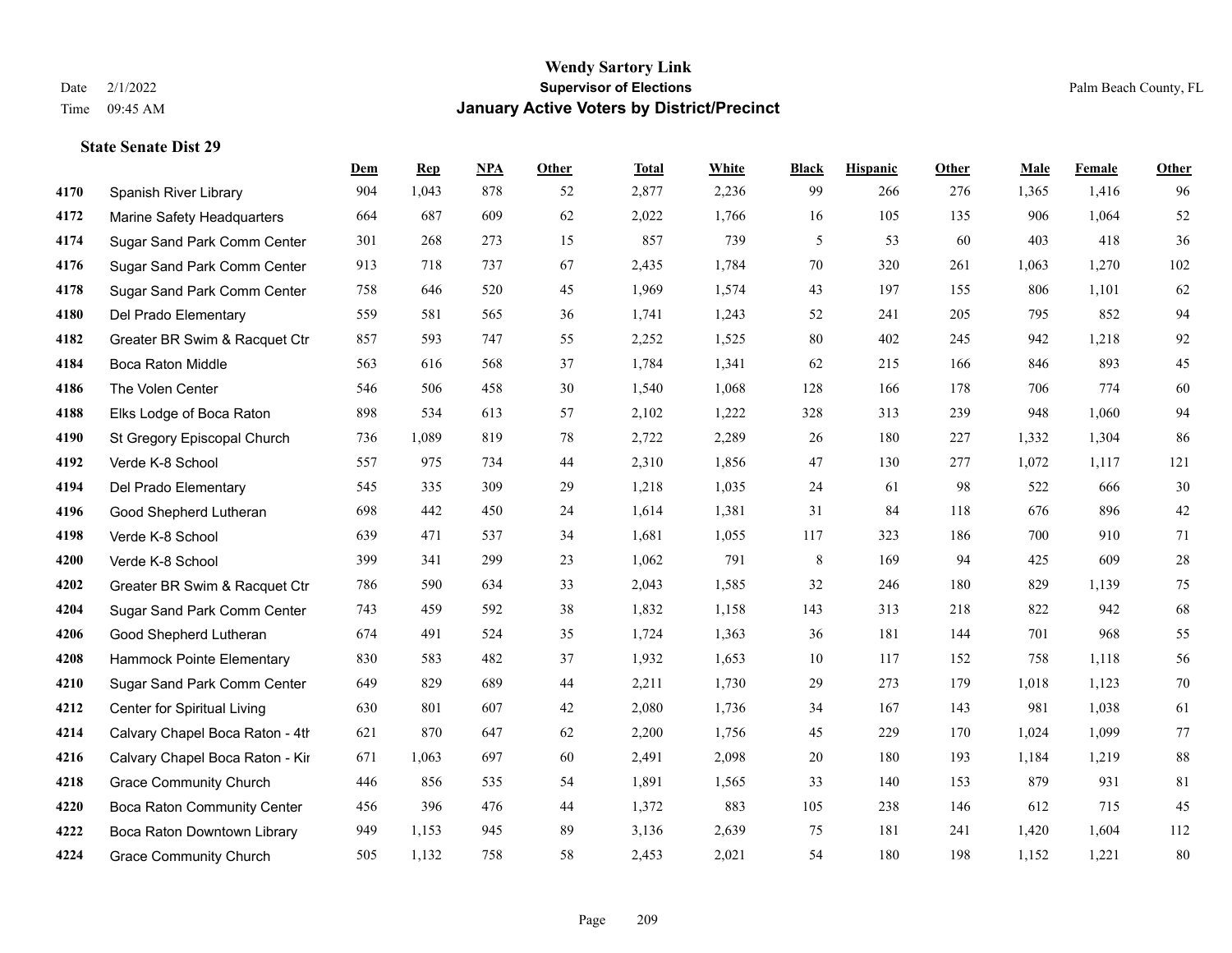|      |                                    | Dem            | <b>Rep</b>   | NPA            | <b>Other</b>   | <b>Total</b>    | <b>White</b> | <b>Black</b>     | <b>Hispanic</b>  | <b>Other</b>   | <b>Male</b> | Female         | <b>Other</b>     |
|------|------------------------------------|----------------|--------------|----------------|----------------|-----------------|--------------|------------------|------------------|----------------|-------------|----------------|------------------|
| 4226 | St Gregory Episcopal Church        | 213            | 385          | 289            | 26             | 913             | 819          | 7                | 31               | 56             | 430         | 461            | 22               |
| 4228 | <b>Boca Raton Community Center</b> | 527            | 687          | 529            | 49             | 1,792           | 1,539        | 17               | 99               | 137            | 806         | 939            | 47               |
| 4230 | Boca Raton Downtown Library        | 310            | 447          | 336            | 23             | 1,116           | 975          | 9                | 56               | 76             | 523         | 570            | 23               |
| 5003 | Faith Farm Tabernacle              | 500            | 347          | 444            | 28             | 1,319           | 791          | 139              | 211              | 178            | 591         | 684            | 44               |
| 5004 | Faith Farm Tabernacle              | $\overline{4}$ | 2            | $\overline{2}$ | $\theta$       | 8               | 5            | $\mathbf{0}$     | 3                | $\theta$       | 6           | 2              | $\overline{0}$   |
| 5007 | Faith Farm Tabernacle              | 5              | $\mathbf{0}$ | $\overline{2}$ | $\mathbf{0}$   | $7\phantom{.0}$ | 6            | $\boldsymbol{0}$ | $\boldsymbol{0}$ | $\overline{1}$ | 5           | 2              | $\overline{0}$   |
| 5054 | Our Lady Queen of Peace            | 1,155          | 1,227        | 1,042          | 91             | 3,515           | 2,823        | 101              | 212              | 379            | 1,631       | 1,745          | 139              |
| 5090 | Gleneagles CC-Strathearn Sat       | 979            | 484          | 479            | 35             | 1,977           | 1,695        | 39               | 113              | 130            | 828         | 1,101          | 48               |
| 5092 | Gleneagles CC-Clunie Satellite     | 802            | 335          | 362            | $26\,$         | 1,525           | 1,313        | $72\,$           | 66               | 74             | 662         | 830            | 33               |
| 5094 | <b>Kings Point Clubhouse</b>       | 380            | 200          | 175            | 18             | 773             | 625          | 29               | 70               | 49             | 296         | 448            | 29               |
| 5096 | Monaco Clubhouse                   | 904            | 530          | 485            | 43             | 1,962           | 1,523        | 96               | 194              | 149            | 796         | 1,090          | $76\,$           |
| 5098 | Lakes of Delray Clubhouse          | 385            | 234          | 163            | 17             | 799             | 702          | 13               | 42               | 42             | 308         | 476            | 15               |
| 5100 | <b>Kings Point Flanders</b>        | 903            | 428          | 404            | 33             | 1,768           | 1,410        | 76               | 167              | 115            | 714         | 996            | 58               |
| 5102 | Lakes of Delray Clubhouse          | 896            | 328          | 376            | $42\,$         | 1,642           | 1,342        | 69               | 121              | 110            | 633         | 960            | 49               |
| 5104 | <b>Kings Point Flanders</b>        | 885            | 401          | 369            | 39             | 1,694           | 1,340        | 69               | 164              | 121            | 656         | 972            | 66               |
| 5106 | Las Verdes Clubhouse               | 981            | 623          | 726            | 55             | 2,385           | 1,669        | 215              | 300              | 201            | 1,080       | 1,227          | 78               |
| 5108 | West Boca Branch Library           | 1,454          | 1,552        | 1,479          | 114            | 4,599           | 3,782        | 112              | 273              | 432            | 2,160       | 2,299          | 140              |
| 5110 | South County Civic Center          | 523            | 517          | 424            | 30             | 1,494           | 1,361        | 5                | 25               | 103            | 703         | 749            | $42\,$           |
| 5111 | Morikami Park Elementary           | 43             | 56           | 49             | 3              | 151             | 143          | $\boldsymbol{0}$ | $\overline{c}$   | 6              | 70          | 81             | $\overline{0}$   |
| 5112 | Morikami Park Elementary           | 545            | 611          | 517            | $40\,$         | 1,713           | 1,493        | 20               | 50               | 150            | 787         | 886            | $40\,$           |
| 5113 | Morikami Park Elementary           | 18             | 39           | 23             | 3              | 83              | 67           | $\boldsymbol{0}$ | 6                | 10             | 35          | 41             | $7\overline{ }$  |
| 5114 | South County Civic Center          | 251            | 202          | 197            | 11             | 661             | 547          | 8                | 27               | 79             | 297         | 337            | 27               |
| 5115 | Spanish River High                 | 90             | 117          | 97             | 16             | 320             | 258          | 4                | 27               | 31             | 160         | 157            | 3                |
| 5116 | The Polo Club of Boca Raton        | 643            | 505          | 447            | 27             | 1,622           | 1,477        | 18               | 27               | 100            | 700         | 874            | 48               |
| 5117 | The Polo Club of Boca Raton        | 314            | 185          | 194            | 18             | 711             | 649          | $\mathbf{1}$     | 9                | 52             | 284         | 402            | 25               |
| 5118 | South County Civic Center          | 170            | 120          | 105            | 6              | 401             | 336          | 8                | 33               | 24             | 173         | 217            | 11               |
| 5119 | The Polo Club of Boca Raton        | 38             | 30           | 30             | $\overline{2}$ | 100             | 93           | $\overline{c}$   | $\overline{c}$   | 3              | 45          | 54             | -1               |
| 5120 | Delray Beach First Baptist         | 5              | $\mathbf{1}$ | $\theta$       |                | $\overline{7}$  | 6            |                  | $\Omega$         | $\mathbf{0}$   | 3           | $\overline{4}$ | $\boldsymbol{0}$ |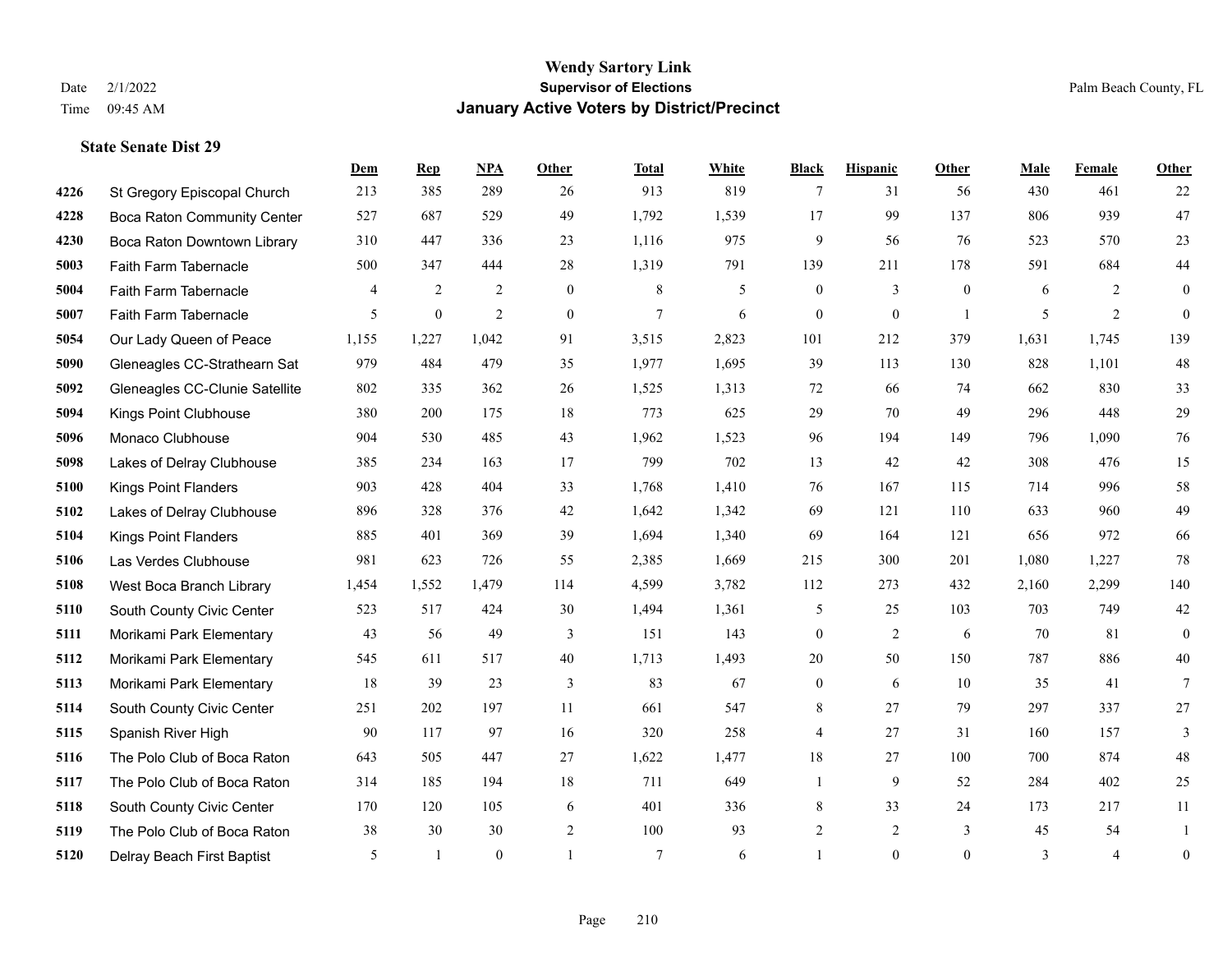**State Senate Dist 29**

## **Wendy Sartory Link** Date 2/1/2022 **Supervisor of Elections** Palm Beach County, FL Time 09:45 AM **January Active Voters by District/Precinct**

|      |                                    | Dem   | <b>Rep</b> | <b>NPA</b> | Other | <b>Total</b> | White | <b>Black</b> | <b>Hispanic</b> | Other | Male  | Female | Other  |
|------|------------------------------------|-------|------------|------------|-------|--------------|-------|--------------|-----------------|-------|-------|--------|--------|
| 5122 | Delray Beach First Baptist         | 272   | 183        | 201        | 11    | 667          | 433   | 33           | 125             | 76    | 288   | 350    | 29     |
| 5124 | Delray Beach First Baptist         | 165   | 108        | 117        | -1    | 391          | 329   | 9            | 30              | 23    | 155   | 223    | 13     |
| 5126 | Boca Delray Clubhouse              | 252   | 118        | 119        | -11   | 500          | 451   | 8            | 16              | 25    | 205   | 285    | $10\,$ |
| 5128 | <b>Sunrise Park Elementary</b>     | 760   | 520        | 571        | 38    | 1,889        | 1,255 | 102          | 279             | 253   | 852   | 975    | 62     |
| 5130 | Coconut Cove Waterpark - Meet      | 658   | 562        | 545        | 28    | 1,793        | 1,316 | 32           | 172             | 273   | 815   | 897    | 81     |
| 5132 | <b>Eagles Landing Middle</b>       | 928   | 590        | 656        | 49    | 2,223        | 1,511 | 146          | 337             | 229   | 996   | 1,159  | 68     |
| 5134 | Coconut Cove Waterpark - Meet      | 535   | 475        | 460        | 31    | 1,501        | 1,072 | 69           | 231             | 129   | 717   | 731    | 53     |
| 5136 | West Boca Branch Library           | 853   | 507        | 695        | 51    | 2,106        | 1,357 | 129          | 403             | 217   | 889   | 1,153  | 64     |
| 5138 | <b>Whispering Pines Elementary</b> | 894   | 570        | 630        | 44    | 2,138        | 1,424 | 128          | 307             | 279   | 929   | 1,133  | 76     |
| 5140 | Olympic Heights High               | 1,032 | 779        | 915        | 53    | 2,779        | 1,797 | 146          | 536             | 300   | 1,264 | 1,402  | 113    |
| 5142 | <b>Whispering Pines Elementary</b> | 302   | 243        | 259        | 23    | 827          | 594   | 28           | 110             | 95    | 332   | 458    | 37     |
| 5144 | Whisper Walk Section B             | 906   | 464        | 428        | 32    | 1,830        | 1,443 | 53           | 217             | 117   | 690   | 1,092  | $48\,$ |
| 5146 | Century Village West               | 900   | 521        | 402        | 44    | 1,867        | 1,441 | 77           | 185             | 164   | 691   | 1,105  | 71     |
| 5148 | Century Village West               | 740   | 377        | 359        | 27    | 1,503        | 1,195 | 51           | 134             | 123   | 567   | 862    | 74     |
| 5150 | <b>Century Village West</b>        | 679   | 287        | 292        | 18    | 1,276        | 994   | 48           | 146             | 88    | 451   | 784    | 41     |
| 5152 | West Boca Raton High               | 946   | 803        | 866        | 47    | 2,662        | 1,991 | 83           | 246             | 342   | 1,259 | 1,296  | 107    |
| 5154 | Daggerwing Nature Center           | 896   | 786        | 738        | 51    | 2,471        | 1,699 | 80           | 341             | 351   | 1,110 | 1,246  | 115    |
| 5156 | Southwinds Golf Course             | 718   | 503        | 599        | 33    | 1,853        | 1,255 | 85           | 268             | 245   | 796   | 973    | 84     |
| 5158 | <b>Boca West Country Club</b>      | 768   | 456        | 524        | 47    | 1,795        | 1,613 | 9            | 72              | 101   | 746   | 1,002  | 47     |
| 5160 | <b>Boca West Country Club</b>      | 823   | 471        | 439        | 34    | 1,767        | 1,660 | 3            | 29              | 75    | 683   | 1,038  | 46     |
| 5162 | Glades Presbyterian Church         | 767   | 751        | 652        | 38    | 2,208        | 1,617 | $70\,$       | 312             | 209   | 1,052 | 1,076  | $80\,$ |
| 5164 | Sandpiper Shores Elementary        | 1,013 | 661        | 686        | 45    | 2,405        | 1,840 | 74           | 258             | 233   | 1,091 | 1,235  | 79     |
| 5166 | <b>Glades Road Branch Library</b>  | 844   | 758        | 802        | 49    | 2,453        | 1,709 | 129          | 366             | 249   | 1,073 | 1,283  | 97     |
| 5168 | <b>Glades Road Branch Library</b>  | 954   | 607        | 618        | 38    | 2,217        | 1,660 | 65           | 275             | 217   | 854   | 1,306  | 57     |
| 5170 | Olympic Heights High               | 1,150 | 643        | 758        | 47    | 2,598        | 1,917 | 83           | 356             | 242   | 1,018 | 1,486  | 94     |
| 5172 | Del Prado Elementary               | 233   | 315        | 206        | 18    | 772          | 694   | 10           | 11              | 57    | 365   | 386    | 21     |
| 5174 | <b>Waters Edge Elementary</b>      | 859   | 761        | 813        | 48    | 2,481        | 1,685 | 125          | 350             | 321   | 1,142 | 1,221  | 118    |
| 5176 | Loggers Run Middle                 | 466   | 352        | 377        | 16    | 1,211        | 839   | 47           | 203             | 122   | 514   | 636    | 61     |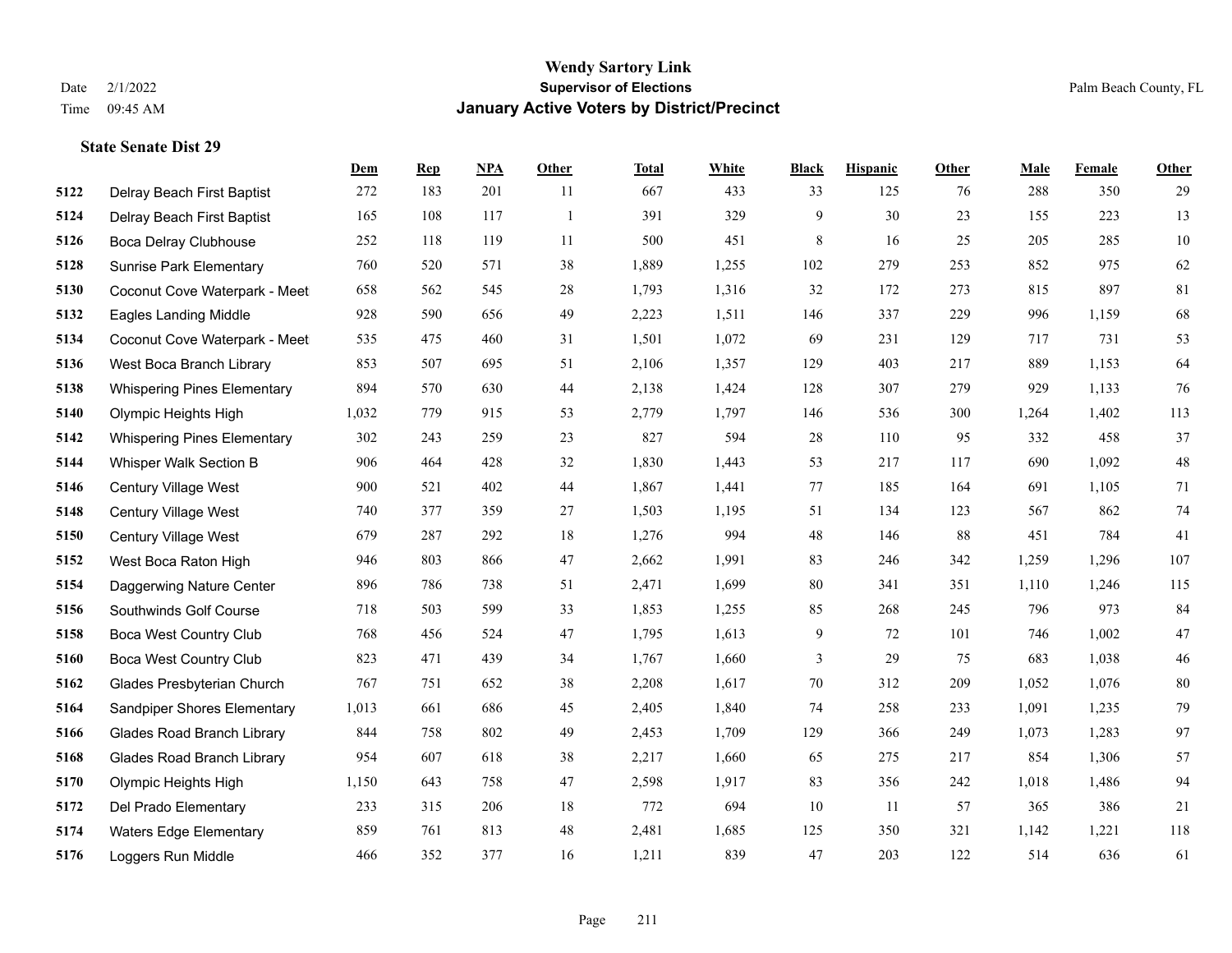**State Senate Dist 29**

## **Wendy Sartory Link** Date 2/1/2022 Palm Beach County, FL Time 09:45 AM **January Active Voters by District/Precinct**

|      |                                | Dem            | <b>Rep</b>       | <b>NPA</b>   | Other            | <b>Total</b>             | White          | <b>Black</b>     | <b>Hispanic</b> | <b>Other</b>   | <b>Male</b> | Female         | Other          |
|------|--------------------------------|----------------|------------------|--------------|------------------|--------------------------|----------------|------------------|-----------------|----------------|-------------|----------------|----------------|
| 5178 | Loggers Run Middle             | 704            | 543              | 640          | 44               | 1,931                    | 1,065          | 185              | 411             | 270            | 857         | 977            | 97             |
| 5180 | Boca Glades Baptist Church     | 677            | 372              | 646          | 43               | 1,738                    | 970            | 130              | 405             | 233            | 800         | 861            | 77             |
| 5182 | Boca Glades Baptist Church     | 576            | 297              | 542          | 36               | 1,451                    | 751            | 129              | 365             | 206            | 651         | 734            | 66             |
| 5184 | <b>Coral Sunset Elementary</b> | 900            | 569              | 734          | 41               | 2,244                    | 1,231          | 242              | 447             | 324            | 1,030       | 1,108          | 106            |
| 5186 | <b>Coral Sunset Elementary</b> | 1,010          | 429              | 882          | 40               | 2,361                    | 992            | 359              | 675             | 335            | 1,006       | 1,230          | 125            |
| 5188 | Pines Of Boca Barwood          | 967            | 629              | 807          | 54               | 2,457                    | 1,453          | 140              | 545             | 319            | 1,042       | 1,317          | 98             |
| 5190 | Lakes at Boca Rio Clubhouse    | 405            | 283              | 340          | 20               | 1,048                    | 686            | 63               | 177             | 122            | 477         | 527            | 44             |
| 5192 | Hammock Pointe Elementary      | 1,070          | 680              | 937          | 45               | 2,732                    | 1,552          | 209              | 590             | 381            | 1,172       | 1.438          | 122            |
| 5194 | Lakes Of Boca Barwood          | 395            | 254              | 388          | 21               | 1,058                    | 631            | 49               | 239             | 139            | 455         | 548            | 55             |
| 6014 | Belle Glade Library/Civic Ctr  | $\overline{1}$ | 2                | -1           | $\boldsymbol{0}$ | $\overline{\mathcal{L}}$ | $\mathbf{0}$   | $\boldsymbol{0}$ | $\overline{4}$  | $\mathbf{0}$   | -1          | 3              | $\mathbf{0}$   |
| 6016 | South Bay Commission Chambe    | 36             | 54               | 31           | 3                | 124                      | 81             | $\,8\,$          | 24              | 11             | 65          | 54             | 5              |
| 6018 | South Bay Commission Chambe    | 1,187          | 88               | 226          | 12               | 1,513                    | 62             | 1,168            | 208             | 75             | 636         | 838            | 39             |
| 6020 | Glades Central High            | 438            | 78               | 139          | 8                | 663                      | 83             | 386              | 157             | 37             | 304         | 326            | 33             |
| 6022 | Belle Glade Library/Civic Ctr  | 1,354          | 107              | 266          | 18               | 1,745                    | 90             | 1,395            | 143             | 117            | 721         | 955            | 69             |
| 6024 | Lewis Evans Resource Center    | 1,687          | 68               | 277          | 13               | 2,045                    | 30             | 1,774            | 128             | 113            | 819         | 1,158          | 68             |
| 6026 | Lewis Evans Resource Center    |                | $\boldsymbol{0}$ | 2            | $\mathbf{0}$     | 3                        | $\overline{0}$ | $\mathbf{0}$     | 3               | $\overline{0}$ |             | $\overline{2}$ | $\mathbf{0}$   |
| 6028 | Belle Glade Library/Civic Ctr  | 751            | 446              | 329          | 15               | 1,541                    | 403            | 396              | 655             | 87             | 719         | 779            | 43             |
| 6030 | Belle Glade Library/Civic Ctr  | 8              | 3                | 12           | $\overline{2}$   | 25                       | 8              | $\boldsymbol{0}$ | 17              | $\mathbf{0}$   | 7           | 16             | $\mathfrak{2}$ |
| 6032 | Gove Elementary                | 668            | 293              | 273          | 6                | 1,240                    | 308            | 431              | 402             | 99             | 536         | 662            | 42             |
| 6034 | Gove Elementary                | $\overline{0}$ | 4                | $\mathbf{0}$ | $\mathbf{0}$     | 4                        | $\overline{4}$ | $\boldsymbol{0}$ | $\mathbf{0}$    | $\overline{0}$ | 3           | $\overline{1}$ | $\mathbf{0}$   |
| 6036 | Gove Elementary                | 391            | 159              | 208          | 10               | 768                      | 131            | 153              | 438             | 46             | 336         | 400            | $32\,$         |
| 6038 | South Bay Commission Chambe    | $\overline{0}$ | $\mathbf{0}$     | $\mathbf{0}$ | $\theta$         | $\mathbf{0}$             | $\mathbf{0}$   | $\overline{0}$   | $\mathbf{0}$    | $\theta$       | $\theta$    | $\theta$       | $\overline{0}$ |
| 6150 | <b>Binks Forest Elementary</b> | 26             | 40               | 39           | $\overline{4}$   | 109                      | 82             | 5                | 9               | 13             | 46          | 60             | 3              |
| 6152 | <b>Binks Forest Elementary</b> | 410            | 564              | 385          | 36               | 1,395                    | 1,058          | 48               | 137             | 152            | 659         | 692            | 44             |
| 6154 | Wellington Landings Middle     | 462            | 515              | 401          | 29               | 1,407                    | 1,010          | 87               | 192             | 118            | 632         | 735            | 40             |
| 6156 | <b>Binks Forest Elementary</b> | 629            | 717              | 585          | 43               | 1,974                    | 1,375          | 130              | 295             | 174            | 898         | 1,017          | 59             |
| 6158 | <b>Wellington Elementary</b>   | 780            | 942              | 554          | 40               | 2,316                    | 1,701          | 134              | 313             | 168            | 1,063       | 1,180          | 73             |
| 6160 | Wellington Landings Middle     | 665            | 588              | 565          | 42               | 1,860                    | 1,208          | 167              | 335             | 150            | 872         | 935            | 53             |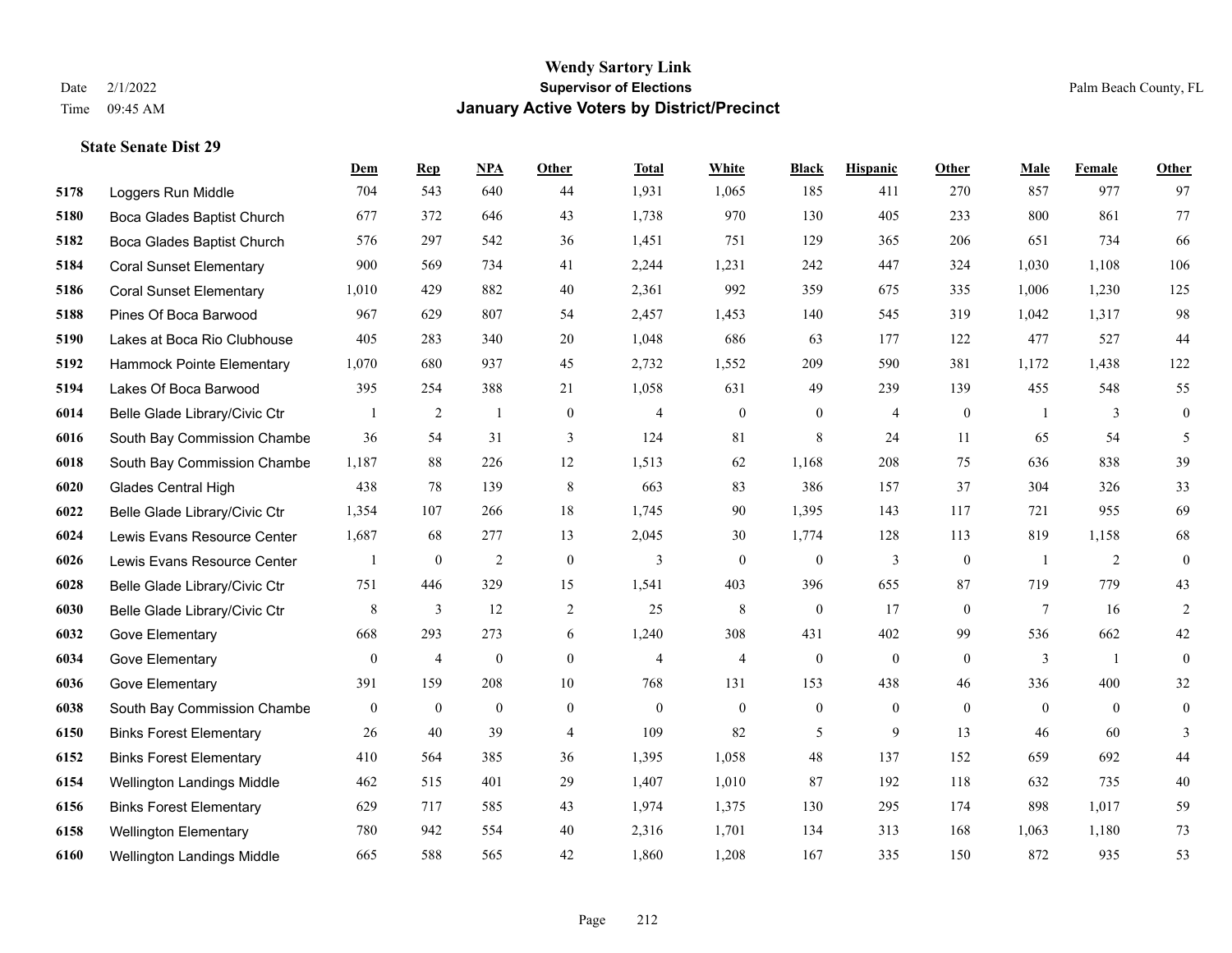|      |                                     | Dem              | <b>Rep</b>       | NPA              | <b>Other</b>   | <b>Total</b> | <b>White</b>   | <b>Black</b>     | <b>Hispanic</b> | <b>Other</b> | <b>Male</b>    | <b>Female</b>  | <b>Other</b>     |
|------|-------------------------------------|------------------|------------------|------------------|----------------|--------------|----------------|------------------|-----------------|--------------|----------------|----------------|------------------|
| 6162 | First Baptist Church Wel            | 752              | 676              | 568              | 46             | 2,042        | 1,285          | 213              | 357             | 187          | 917            | 1,060          | 65               |
| 6164 | First Baptist Church Wel            | 832              | 804              | 612              | 58             | 2,306        | 1,548          | 182              | 380             | 196          | 1,032          | 1,203          | 71               |
| 6166 | <b>Wellington Community Center</b>  | 856              | 861              | 748              | 47             | 2,512        | 1,739          | 155              | 410             | 208          | 1,157          | 1,276          | 79               |
| 6168 | First Baptist Church Wel            | 125              | 174              | 146              | 9              | 454          | 348            | 27               | 41              | 38           | 208            | 233            | 13               |
| 6182 | New Horizons Elementary             | 292              | 453              | 320              | 13             | 1,078        | 790            | 45               | 119             | 124          | 463            | 586            | $29\,$           |
| 6184 | Wellington High                     | 662              | 583              | 538              | 36             | 1,819        | 1,128          | 247              | 286             | 158          | 802            | 961            | 56               |
| 6186 | <b>Elbridge Gale Elementary</b>     | 807              | 577              | 651              | 43             | 2,078        | 1,135          | 300              | 432             | 211          | 915            | 1,089          | 74               |
| 6188 | <b>Wellington Village Park</b>      | 222              | 429              | 319              | 27             | 997          | 848            | 18               | 48              | 83           | 404            | 544            | 49               |
| 6190 | Wellington Village Hall             | 820              | 456              | 646              | 48             | 1,970        | 883            | 364              | 511             | 212          | 815            | 1,081          | 74               |
| 6192 | St Peters Methodist Church          | 961              | 797              | 795              | 68             | 2,621        | 1,551          | 288              | 547             | 235          | 1,199          | 1,336          | 86               |
| 6194 | <b>Equestrian Trails Elementary</b> | 499              | 293              | 353              | 18             | 1,163        | 521            | 297              | 153             | 192          | 516            | 591            | 56               |
| 6196 | Palm Beach Central High             | $\boldsymbol{0}$ | $\boldsymbol{0}$ | $\mathbf{0}$     | $\mathbf{0}$   | $\mathbf{0}$ | $\mathbf{0}$   | $\overline{0}$   | $\mathbf{0}$    | $\mathbf{0}$ | $\overline{0}$ | $\theta$       | $\boldsymbol{0}$ |
| 6198 | Wellington Branch Library           | 520              | 360              | 364              | 38             | 1,282        | 703            | 198              | 273             | 108          | 549            | 699            | 34               |
| 6200 | <b>Emerald Cove Middle</b>          | 536              | 565              | 522              | 54             | 1,677        | 1,043          | 180              | 269             | 185          | 738            | 887            | 52               |
| 6202 | <b>Emerald Cove Middle</b>          | 108              | 87               | 97               | $\tau$         | 299          | 174            | 56               | 54              | 15           | 136            | 157            | 6                |
| 6208 | Buena Vida Clubhouse                | 317              | 197              | 184              | 14             | 712          | 618            | 24               | 23              | 47           | 318            | 376            | $18\,$           |
| 6210 | Villa Olympia Clubhouse             | 1,553            | 1,074            | 1,312            | 99             | 4,038        | 1,818          | 703              | 688             | 829          | 1,905          | 1,946          | 187              |
| 6212 | <b>Wellington Village Park</b>      | 145              | 224              | 180              | 18             | 567          | 388            | 16               | 93              | 70           | 258            | 283            | 26               |
| 6214 | Wellington Village Park             | 813              | 769              | 724              | 49             | 2,355        | 1,482          | 260              | 291             | 322          | 1,078          | 1,194          | 83               |
| 6216 | Panther Run Elementary              | 231              | 193              | 176              | 11             | 611          | 345            | 97               | 99              | 70           | 282            | 309            | 20               |
| 6218 | <b>Wellington Village Park</b>      | $\mathbf{0}$     | $\mathbf{0}$     | $\mathbf{0}$     | $\overline{0}$ | $\mathbf{0}$ | $\overline{0}$ | $\overline{0}$   | $\overline{0}$  | $\theta$     | $\theta$       | $\theta$       | $\boldsymbol{0}$ |
| 6220 | Wellington Village Park             | 58               | 32               | 44               | 6              | 140          | $70\,$         | 16               | 36              | $18\,$       | 60             | 76             | 4                |
| 6222 | Panther Run Elementary              | $\overline{0}$   | 1                | $\boldsymbol{0}$ | $\overline{0}$ | 1            | 1              | $\boldsymbol{0}$ | $\overline{0}$  | $\mathbf{0}$ | $\mathbf{1}$   | $\overline{0}$ | $\overline{0}$   |
| 6224 | Discovery Key Elementary            | 953              | 1,124            | 683              | 59             | 2,819        | 2,093          | 180              | 333             | 213          | 1,318          | 1,419          | $82\,$           |
| 6226 | The Isles at Wellington             | 747              | 758              | 627              | 47             | 2,179        | 1,404          | 223              | 241             | 311          | 1,021          | 1,065          | 93               |
| 6228 | Wycliffe Comm Association Bldg      | 777              | 328              | 410              | 22             | 1,537        | 1,440          | 19               | 18              | 60           | 665            | 843            | 29               |
| 6230 | Epiphany Lutheran Church            | 1,190            | 1,257            | 1,202            | 85             | 3,734        | 2,296          | 425              | 612             | 401          | 1,708          | 1,918          | 108              |
| 6232 | Panther Run Elementary              | 662              | 756              | 651              | 50             | 2,119        | 1,345          | 250              | 250             | 274          | 1,013          | 1,042          | 64               |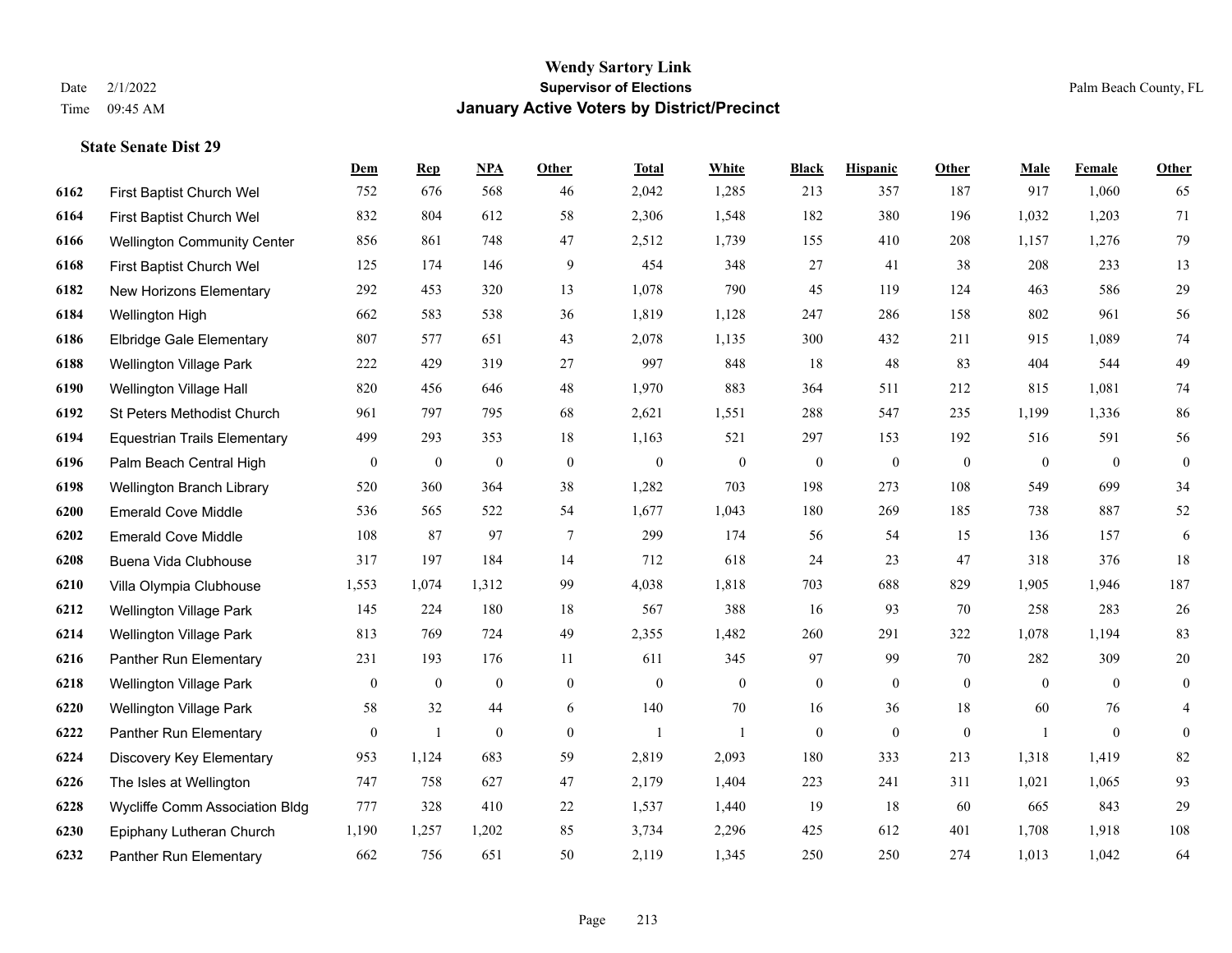| 2/1/2022<br>Date                    | <b>Wendy Sartory Link</b><br><b>Supervisor of Elections</b><br>Palm Beach County, FL<br><b>January Active Voters by District/Precinct</b><br>09:45 AM |            |        |              |              |         |              |                 |              |         |               |              |  |  |
|-------------------------------------|-------------------------------------------------------------------------------------------------------------------------------------------------------|------------|--------|--------------|--------------|---------|--------------|-----------------|--------------|---------|---------------|--------------|--|--|
| Time<br><b>State Senate Dist 29</b> |                                                                                                                                                       |            |        |              |              |         |              |                 |              |         |               |              |  |  |
|                                     | <u>Dem</u>                                                                                                                                            | <u>Rep</u> | NPA    | <b>Other</b> | <u>Total</u> | White   | <b>Black</b> | <b>Hispanic</b> | <u>Other</u> | Male    | <u>Female</u> | <b>Other</b> |  |  |
| <b>State Senate Dist 29</b>         | 102,476                                                                                                                                               | 82,058     | 78,446 | 5,747        | 268,727      | 191.274 | 19,392       | 32,156          | 25,905       | 119.394 | 139,877       | 9,456        |  |  |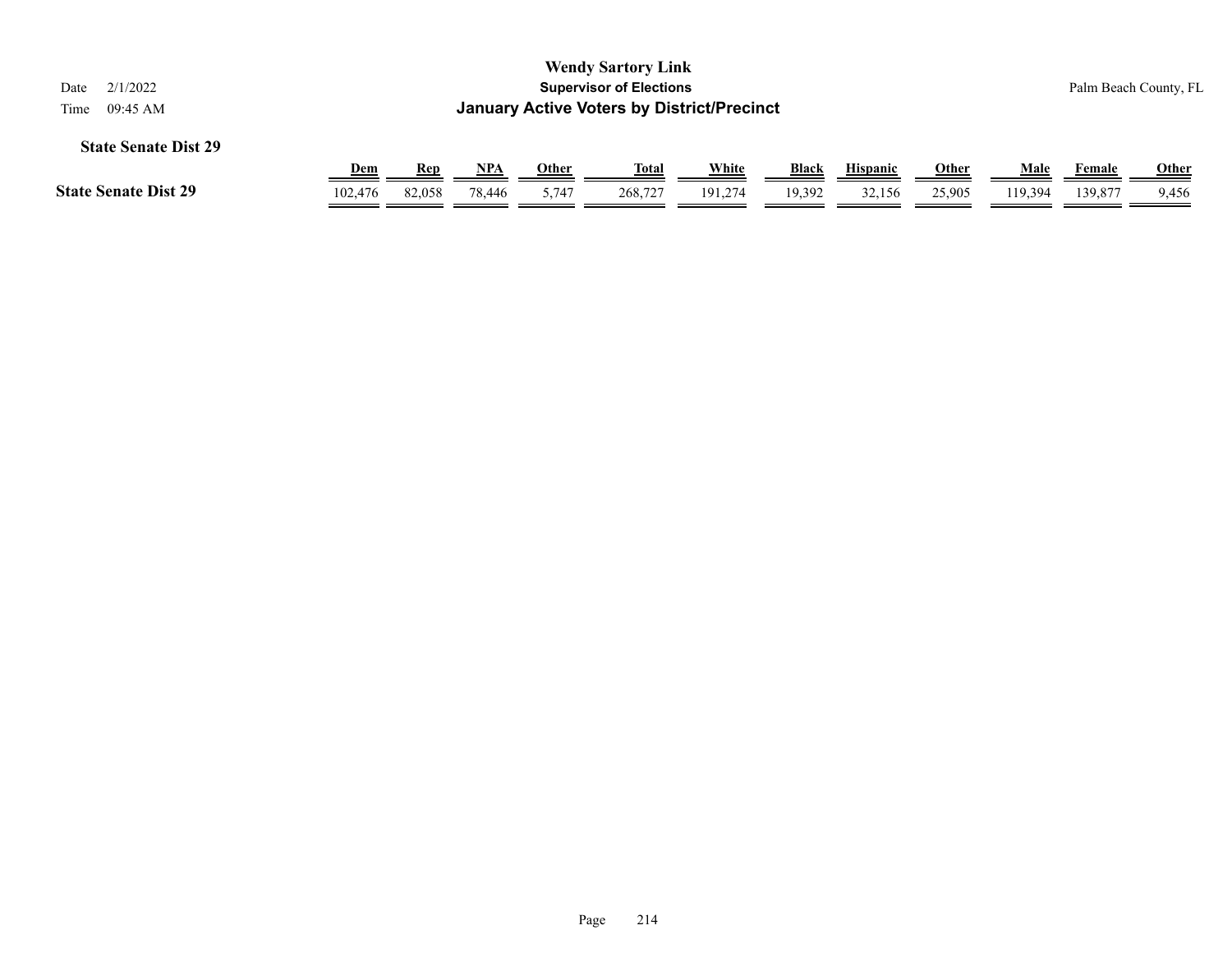|      |                                 | Dem          | <b>Rep</b>       | NPA              | <b>Other</b>     | <b>Total</b>     | <b>White</b>     | <b>Black</b>     | <b>Hispanic</b> | Other          | <b>Male</b>    | Female         | <b>Other</b>     |
|------|---------------------------------|--------------|------------------|------------------|------------------|------------------|------------------|------------------|-----------------|----------------|----------------|----------------|------------------|
| 1034 | West Jupiter Recreation Center  | 266          | 757              | 352              | 46               | 1,421            | 1,236            | 17               | 37              | 131            | 684            | 709            | 28               |
| 1036 | Calvary Church of Jupiter       | $\mathbf{0}$ | $\mathbf{0}$     | $\mathbf{0}$     | $\mathbf{0}$     | $\mathbf{0}$     | $\overline{0}$   | $\mathbf{0}$     | $\mathbf{0}$    | $\mathbf{0}$   | $\mathbf{0}$   | $\overline{0}$ | $\overline{0}$   |
| 1038 | William T Dwyer High            | 802          | 1,307            | 774              | 60               | 2,943            | 2,476            | 63               | 174             | 230            | 1,410          | 1,430          | 103              |
| 1040 | West Jupiter Recreation Center  | 263          | 459              | 359              | 32               | 1,113            | 896              | 19               | 57              | 141            | 555            | 518            | $40\,$           |
| 1042 | West Jupiter Recreation Center  | $\mathbf{0}$ | $\mathbf{0}$     | $\mathbf{0}$     | $\theta$         | $\mathbf{0}$     | $\overline{0}$   | $\overline{0}$   | $\theta$        | $\Omega$       | $\theta$       | $\theta$       | $\overline{0}$   |
| 1044 | Limestone Creek Elementary      | 419          | 121              | 188              | 19               | 747              | 224              | 347              | 91              | 85             | 358            | 361            | $28\,$           |
| 1046 | West Jupiter Recreation Center  | 268          | 147              | 152              | 11               | 578              | 270              | 163              | 112             | 33             | 249            | 309            | $20\,$           |
| 1048 | St Peter Catholic Church        | 375          | 468              | 286              | 29               | 1,158            | 1,037            | 4                | 40              | 77             | 436            | 694            | $28\,$           |
| 1050 | <b>Lighthouse Elementary</b>    | 482          | 673              | 413              | $44\,$           | 1,612            | 1,374            | 16               | 68              | 154            | 752            | 803            | 57               |
| 1052 | Beacon Cove Intermediate Scho   | 1,024        | 1,157            | 915              | 67               | 3,163            | 2,503            | 79               | 257             | 324            | 1,479          | 1,584          | 100              |
| 1054 | Limestone Creek Elementary      | 693          | 1,069            | 655              | 54               | 2,471            | 2,185            | 26               | 99              | 161            | 1,159          | 1,240          | $72\,$           |
| 1056 | West Jupiter Recreation Center  | 536          | 582              | 542              | 41               | 1,701            | 1,367            | 73               | 130             | 131            | 750            | 896            | 55               |
| 1058 | St Peter Catholic Church        | 762          | 899              | 760              | 68               | 2,489            | 2,065            | 38               | 202             | 184            | 1,092          | 1,328          | 69               |
| 1060 | West Jupiter Recreation Center  | 71           | 105              | 71               | $\overline{4}$   | 251              | 206              | $\boldsymbol{0}$ | 25              | 20             | 101            | 134            | 16               |
| 1062 | <b>Harvest Community Church</b> | 606          | 1,151            | 558              | 48               | 2,363            | 2,159            | 12               | 53              | 139            | 1,148          | 1,138          | 77               |
| 1064 | Jupiter Community Center        | 75           | 126              | 63               | 3                | 267              | 244              | $\overline{0}$   | 6               | 17             | 131            | 129            | $\tau$           |
| 1066 | Jupiter Community Center        | $\mathbf{0}$ | $\boldsymbol{0}$ | $\boldsymbol{0}$ | $\boldsymbol{0}$ | $\boldsymbol{0}$ | $\boldsymbol{0}$ | $\overline{0}$   | $\overline{0}$  | $\mathbf{0}$   | $\overline{0}$ | $\overline{0}$ | $\boldsymbol{0}$ |
| 1068 | Jupiter Community Center        | 574          | 759              | 610              | 48               | 1,991            | 1,651            | 26               | 193             | 121            | 932            | 999            | 60               |
| 1070 | Jupiter Community Center        | 56           | 67               | 90               | $\overline{4}$   | 217              | 170              | $\mathbf{1}$     | 41              | 5              | 112            | 97             | 8                |
| 1072 | Jerry Thomas Elementary         | 728          | 1,084            | 704              | 71               | 2,587            | 2,237            | 32               | 171             | 147            | 1,230          | 1,285          | $72\,$           |
| 1074 | Independence Middle             | 781          | 1,148            | 865              | 88               | 2,882            | 2,417            | 21               | 192             | 252            | 1,281          | 1,509          | 92               |
| 1075 | Martinique Clubhouse            | 243          | 373              | 239              | 20               | 875              | 752              | 11               | 54              | 58             | 395            | 450            | 30               |
| 1076 | The Island Clubhouse            | 608          | 783              | 588              | 72               | 2,051            | 1,696            | 50               | 143             | 162            | 1,009          | 979            | 63               |
| 1078 | First Baptist Church Teq        | 348          | 890              | 388              | 22               | 1,648            | 1,544            | 3                | 42              | 59             | 793            | 819            | 36               |
| 1080 | First Baptist Church Teq        | 92           | 146              | 79               | $\overline{4}$   | 321              | 295              | $\overline{0}$   | 9               | 17             | 163            | 148            | $10\,$           |
| 1082 | First Baptist Church Teq        | 72           | 140              | 86               | 9                | 307              | 283              | 1                | 12              | 11             | 143            | 155            | 9                |
| 1084 | First Baptist Church Teq        | 12           | 53               | 10               | $\boldsymbol{0}$ | 75               | 72               |                  | $\overline{0}$  | $\overline{2}$ | 37             | 37             | 1                |
| 1088 | First Baptist Church Teq        | 10           | 45               | 20               | $\theta$         | 75               | 66               | $\overline{0}$   | 3               | 6              | 38             | 36             | 1                |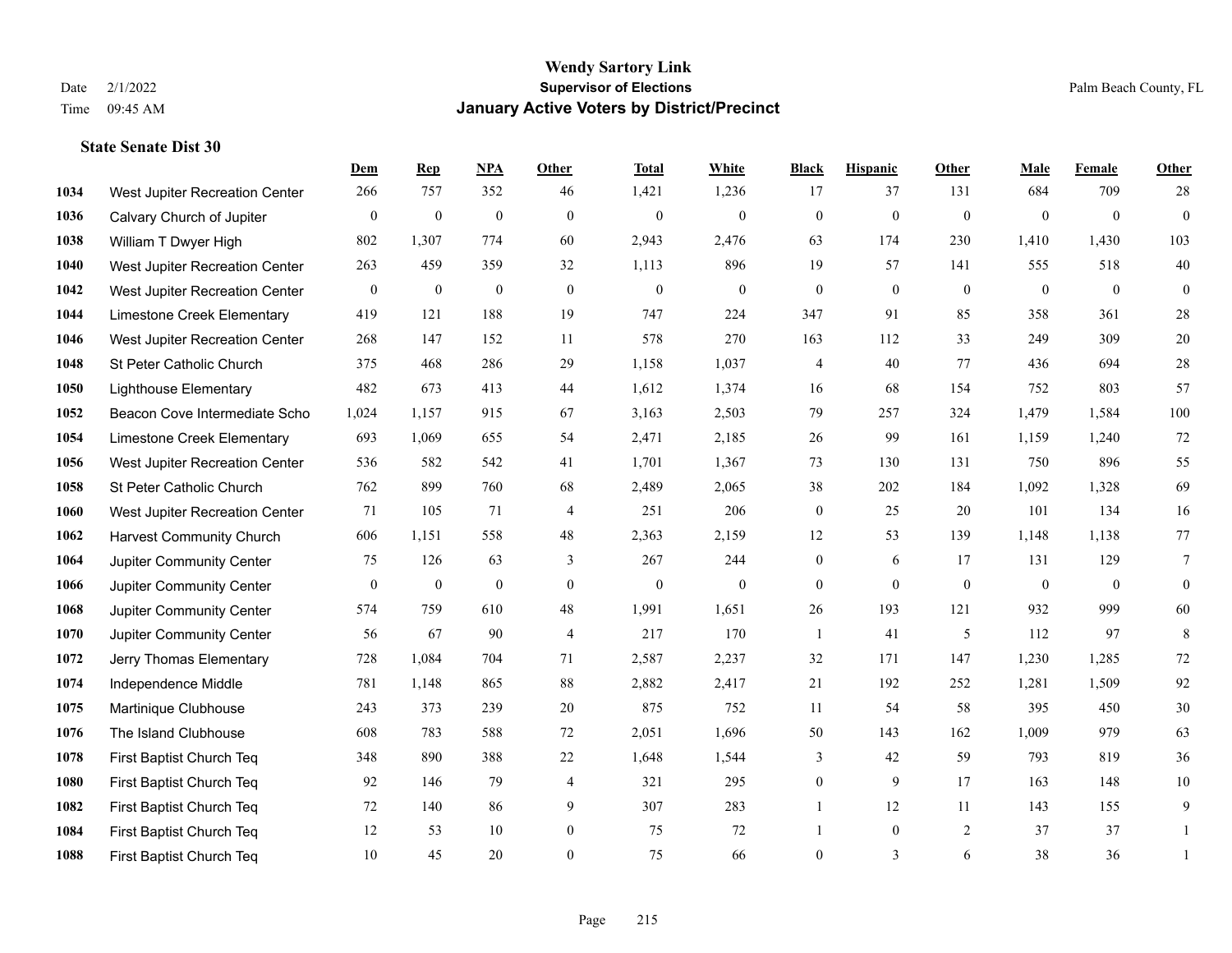|      |                                  | Dem            | <b>Rep</b>     | NPA            | <b>Other</b>     | <b>Total</b>   | White            | <b>Black</b>     | <b>Hispanic</b>  | Other        | <b>Male</b>    | Female         | <b>Other</b>     |
|------|----------------------------------|----------------|----------------|----------------|------------------|----------------|------------------|------------------|------------------|--------------|----------------|----------------|------------------|
| 1094 | First Baptist Church Teq         | 579            | 876            | 544            | 42               | 2,041          | 1,832            | 9                | 82               | 118          | 920            | 1,073          | 48               |
| 1096 | First Baptist Church Teq         | 46             | 71             | 38             | $\mathbf{0}$     | 155            | 126              | $\overline{7}$   | 13               | 9            | 78             | 73             | $\overline{4}$   |
| 1098 | Riverside Improvement            | 250            | 460            | 265            | 22               | 997            | 895              | 6                | 43               | 53           | 458            | 508            | 31               |
| 1100 | Jupiter Elementary               | 398            | 449            | 370            | 33               | 1,250          | 952              | 17               | 200              | 81           | 605            | 599            | $46\,$           |
| 1102 | Jupiter High                     | 701            | 917            | 672            | 65               | 2,355          | 1,888            | 57               | 200              | 210          | 1,050          | 1,233          | 72               |
| 1104 | Jupiter Branch Library           | 455            | 571            | 457            | 29               | 1,512          | 1,227            | 37               | 141              | 107          | 657            | 812            | 43               |
| 1106 | Jupiter Middle                   | 320            | 495            | 397            | 38               | 1,250          | 1,060            | 17               | 75               | 98           | 589            | 620            | 41               |
| 1108 | Newhaven Clubhouse               | 561            | 720            | 543            | 63               | 1,887          | 1,625            | 27               | 100              | 135          | 839            | 986            | 62               |
| 1110 | <b>Tequesta Council Chambers</b> | 105            | 121            | 97             | $\overline{4}$   | 327            | 287              | 4                | 19               | 17           | 147            | 171            | 9                |
| 1112 | <b>Tequesta Council Chambers</b> | 21             | 81             | 46             | $\tau$           | 155            | 133              | 6                | 10               | 6            | 73             | 79             | 3                |
| 1114 | Tequesta Council Chambers        | 114            | 310            | 140            | 13               | 577            | 553              | $\overline{0}$   | 5                | 19           | 258            | 309            | 10               |
| 1116 | <b>Tequesta Council Chambers</b> | $\mathbf{0}$   | $\bf{0}$       | $\mathbf{0}$   | $\mathbf{0}$     | $\mathbf{0}$   | $\boldsymbol{0}$ | $\boldsymbol{0}$ | $\mathbf{0}$     | $\theta$     | $\mathbf{0}$   | $\overline{0}$ | $\boldsymbol{0}$ |
| 1118 | Tequesta Council Chambers        | 165            | 249            | 180            | 22               | 616            | 522              | 12               | 43               | 39           | 239            | 362            | 15               |
| 1120 | Tequesta Council Chambers        | 71             | 241            | 108            | 16               | 436            | 405              | $\boldsymbol{0}$ | 10               | 21           | 207            | 220            | 9                |
| 1122 | <b>Tequesta Council Chambers</b> | 37             | 85             | 39             | 3                | 164            | 155              | $\mathbf{0}$     | $\mathbf{1}$     | 8            | 79             | 82             | 3                |
| 1124 | Riverside Improvement            | $\overline{0}$ | $\overline{2}$ | $\mathbf{1}$   | $\overline{0}$   | 3              | 3                | $\mathbf{0}$     | $\mathbf{0}$     | $\theta$     | $\overline{2}$ | -1             | $\mathbf{0}$     |
| 1126 | PBC Fire Rescue #18              | 410            | 925            | 482            | 48               | 1,865          | 1,748            | 9                | 37               | 71           | 847            | 989            | 29               |
| 1128 | Jupiter Inlet Colony Admin Bldg  | 69             | 218            | 88             | 15               | 390            | 359              | $\overline{0}$   | 5                | 26           | 177            | 205            | 8                |
| 1130 | PBC Fire Rescue #18              | 1              | $\overline{2}$ | 1              | $\boldsymbol{0}$ | 4              | $\overline{4}$   | $\overline{0}$   | $\boldsymbol{0}$ | $\mathbf{0}$ | $\overline{c}$ | 1              | $\mathbf{1}$     |
| 1132 | PBC Fire Rescue #18              | $\overline{0}$ | 3              | $\mathbf{1}$   | $\overline{0}$   | $\overline{4}$ | $\overline{4}$   | $\mathbf{0}$     | $\mathbf{0}$     | $\theta$     | 2              | 2              | $\mathbf{0}$     |
| 1134 | PBC Fire Rescue #18              | $\Omega$       | $\theta$       | $\theta$       | $\Omega$         | $\theta$       | $\Omega$         | $\mathbf{0}$     | $\theta$         | $\Omega$     | $\Omega$       | $\theta$       | $\mathbf{0}$     |
| 1136 | 1st UM Church of Jup-Teq         | 575            | 1,010          | 633            | 63               | 2,281          | 2,116            | 11               | 54               | 100          | 990            | 1,231          | 60               |
| 1138 | Grace Immanuel Bible Church      | 220            | 830            | 366            | 34               | 1,450          | 1,383            | $\boldsymbol{0}$ | 13               | 54           | 619            | 800            | 31               |
| 1140 | Club at Admirals Cove            | 289            | 546            | 314            | 26               | 1,175          | 1,079            | 6                | 21               | 69           | 558            | 598            | 19               |
| 1142 | 1st UM Church of Jup-Teq         | 282            | 607            | 362            | 37               | 1,288          | 1,196            | 5                | 23               | 64           | 605            | 650            | 33               |
| 1144 | 1st UM Church of Jup-Teq         | 524            | 812            | 509            | 37               | 1,882          | 1,740            | 5                | 29               | 108          | 863            | 965            | 54               |
| 1146 | Newhaven Clubhouse               | 15             | 34             | $\overline{7}$ | $\overline{1}$   | 57             | 51               | $\boldsymbol{0}$ | $\mathbf{1}$     | 5            | 29             | 27             | 1                |
| 1148 | <b>Oceanview Methodist</b>       | 387            | 559            | 396            | 46               | 1,388          | 1,268            | 6                | 32               | 82           | 605            | 743            | 40               |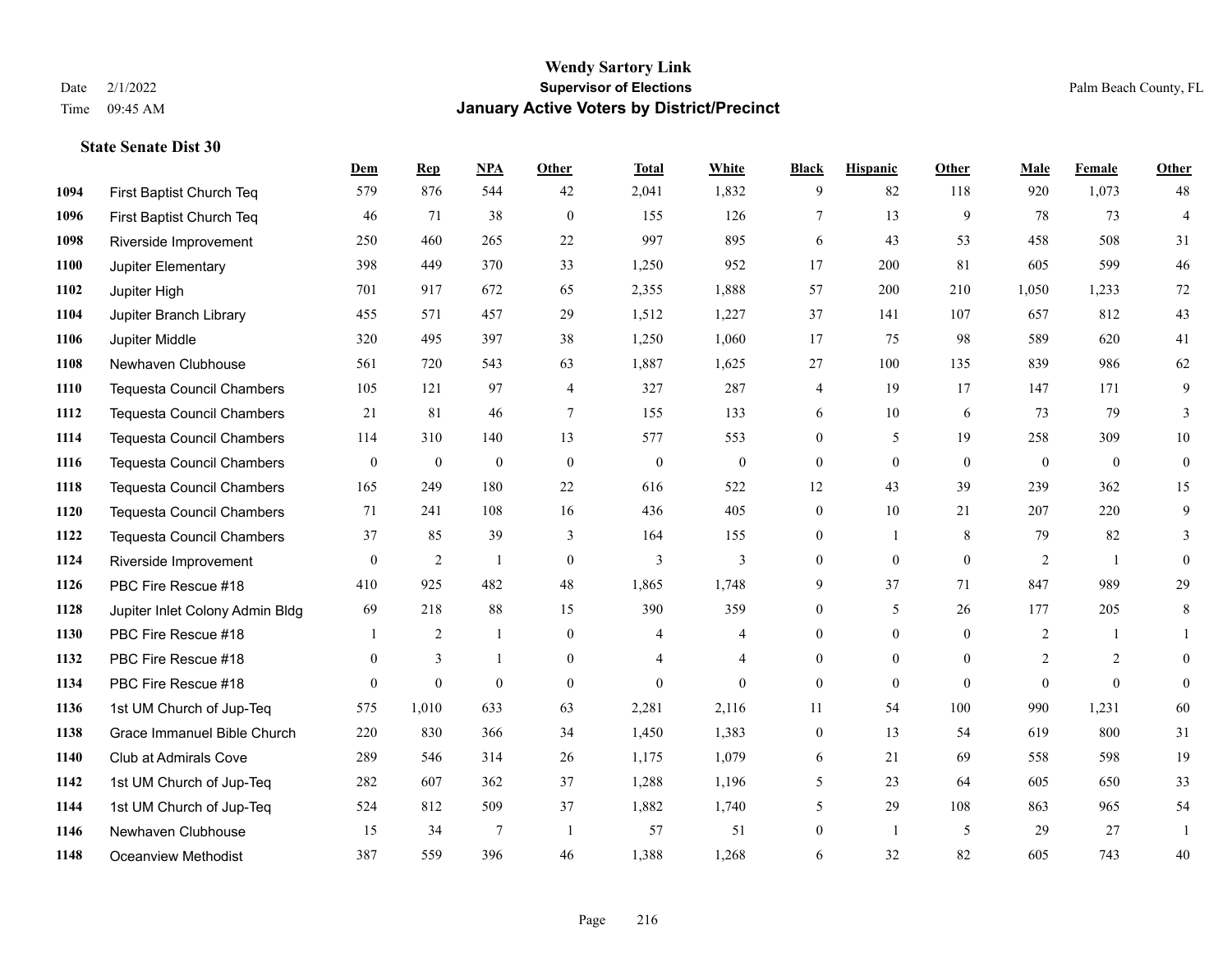### **Wendy Sartory Link** Date 2/1/2022 **Supervisor of Elections** Palm Beach County, FL Time 09:45 AM **January Active Voters by District/Precinct**

|      |                               | Dem          | <b>Rep</b>     | <b>NPA</b>     | Other          | <b>Total</b>   | White          | <b>Black</b> | <b>Hispanic</b> | Other          | Male           | Female         | Other                    |
|------|-------------------------------|--------------|----------------|----------------|----------------|----------------|----------------|--------------|-----------------|----------------|----------------|----------------|--------------------------|
| 1150 | Oceanview Methodist           | $\Omega$     | $\theta$       | $\mathbf{0}$   | $\Omega$       | $\theta$       | $\Omega$       | $\theta$     | $\theta$        | $\theta$       | $\theta$       | $\theta$       | $\Omega$                 |
| 1152 | Juno Beach Town Center        | 43           | 71             | 53             | 8              | 175            | 166            | $\mathbf{0}$ | $\mathfrak{2}$  | $\overline{7}$ | 81             | 90             | $\boldsymbol{\varDelta}$ |
| 1154 | Holy Spirit Lutheran          | 135          | 300            | 132            | $18\,$         | 585            | 523            | 3            | 28              | 31             | 276            | 289            | 20                       |
| 1156 | Holy Spirit Lutheran          | $\theta$     | $\mathbf{0}$   | $\mathbf{0}$   | $\theta$       | $\mathbf{0}$   | $\overline{0}$ | $\mathbf{0}$ | $\mathbf{0}$    | $\theta$       | $\theta$       | $\overline{0}$ | $\theta$                 |
| 1158 | Holy Spirit Lutheran          | $\Omega$     | $\mathbf{1}$   | $\mathbf{1}$   | $\Omega$       | 2              | 1              | $\theta$     | $\mathbf{1}$    | $\theta$       | $\mathbf{1}$   | $\mathbf{1}$   | $\Omega$                 |
| 1160 | Holy Spirit Lutheran          |              | $\mathbf{0}$   | $\mathbf{1}$   | $\overline{0}$ | $\mathfrak{2}$ | $\overline{2}$ | $\mathbf{0}$ | $\overline{0}$  | $\theta$       | $\mathbf{1}$   | $\mathbf{1}$   | $\theta$                 |
| 1162 | Holy Spirit Lutheran          | 2            | $\overline{4}$ | 5              | $\overline{2}$ | 13             | 13             | $\mathbf{0}$ | $\mathbf{0}$    | $\theta$       | 6              | $\overline{7}$ | $\Omega$                 |
| 1164 | Club at Admirals Cove         | 28           | 158            | 71             | 5              | 262            | 235            | 4            | $\overline{4}$  | 19             | 131            | 123            | 8                        |
| 1166 | Holy Spirit Lutheran          | 6            | 23             | 12             | $\theta$       | 41             | 34             | $\theta$     | $\overline{2}$  | 5              | 18             | 23             | $\theta$                 |
| 1168 | Holy Spirit Lutheran          | $\theta$     | $\mathbf{0}$   | $\overline{0}$ | $\mathbf{0}$   | $\mathbf{0}$   | $\overline{0}$ | $\mathbf{0}$ | $\mathbf{0}$    | $\mathbf{0}$   | $\mathbf{0}$   | $\mathbf{0}$   | $\theta$                 |
| 1173 | Caloosa POA Meeting Room      | 67           | 122            | 61             | 2              | 252            | 214            | 5            | 14              | 19             | 119            | 123            | 10                       |
| 1174 | Mirasol Sales and Info Center | $\mathbf{0}$ | $\mathbf{0}$   | $\mathbf{0}$   | $\mathbf{0}$   | $\overline{0}$ | $\overline{0}$ | $\mathbf{0}$ | $\mathbf{0}$    | $\theta$       | $\theta$       | $\Omega$       | $\theta$                 |
| 1176 | Mirasol Sales and Info Center | 0            | $\mathbf{0}$   | $\overline{0}$ | $\mathbf{0}$   | $\theta$       | $\overline{0}$ | $\mathbf{0}$ | $\mathbf{0}$    | $\theta$       | $\overline{0}$ | $\theta$       | $\theta$                 |
| 1178 | Mirasol Sales and Info Center | $\Omega$     | $\Omega$       | $\Omega$       | $\Omega$       | $\Omega$       | $\theta$       | $\theta$     | $\theta$        | $\theta$       | $\Omega$       | $\Omega$       | $\Omega$                 |
| 1180 | Mirasol Sales and Info Center | $\theta$     | $\mathbf{0}$   | $\theta$       | $\theta$       | $\theta$       | $\theta$       | $\theta$     | $\theta$        | $\theta$       | $\theta$       | $\theta$       | $\theta$                 |
| 1182 | William T Dwyer High          | 156          | 264            | 140            | $\tau$         | 567            | 483            | 15           | 29              | 40             | 270            | 283            | 14                       |
| 1184 | Eastpointe Country Club       | 518          | 679            | 411            | 38             | 1,646          | 1,535          | 12           | 28              | 71             | 738            | 875            | 33                       |
| 1186 | Mirasol Sales and Info Center | 545          | 511            | 459            | 43             | 1,558          | 1,203          | 54           | 145             | 156            | 739            | 774            | 45                       |
| 1188 | Westwood Gardens HOA          | 344          | 381            | 338            | 34             | 1,097          | 846            | 38           | 120             | 93             | 447            | 632            | 18                       |
| 1189 | Westwood Gardens HOA          | 26           | 63             | 25             | 2              | 116            | 102            | 7            | $\mathfrak{2}$  | 5              | 54             | 59             | 3                        |
| 1190 | Gardens Presbyterian          | 1,351        | 2,164          | 1,440          | 150            | 5,105          | 4,174          | 141          | 353             | 437            | 2,270          | 2,695          | 140                      |
| 1192 | Evergrene Clubhouse           | 385          | 677            | 464            | 44             | 1,570          | 1,328          | 27           | 79              | 136            | 757            | 758            | 55                       |
| 1194 | Frenchmans Creek Real Estate  | 641          | 940            | 636            | 48             | 2,265          | 2,071          | 15           | 43              | 136            | 1,035          | 1,174          | 56                       |
| 1196 | Gardens Presbyterian          | $\mathbf{0}$ | $\mathbf{0}$   | $\mathbf{0}$   | $\mathbf{0}$   | $\mathbf{0}$   | $\overline{0}$ | $\mathbf{0}$ | $\mathbf{0}$    | $\theta$       | $\mathbf{0}$   | $\mathbf{0}$   | $\mathbf{0}$             |
| 1198 | 1st Baptist Church PBG        | 553          | 482            | 420            | 34             | 1,489          | 1,043          | 129          | 164             | 153            | 716            | 725            | 48                       |
| 1200 | Dwight D Eisenhower Elementar | $\mathbf{0}$ | $\mathbf{0}$   | $\mathbf{0}$   | $\mathbf{0}$   | $\overline{0}$ | $\overline{0}$ | $\mathbf{0}$ | $\mathbf{0}$    | $\theta$       | $\mathbf{0}$   | $\mathbf{0}$   | $\mathbf{0}$             |
| 1202 | <b>Cross Community Church</b> | 499          | 1,065          | 567            | 41             | 2,172          | 1,942          | 14           | 92              | 124            | 1,036          | 1,066          | 70                       |
| 1204 | Holy Spirit Lutheran          | 9            | 23             | 14             | 3              | 49             | 43             | $\theta$     | $\overline{2}$  | $\overline{4}$ | 24             | 21             | $\overline{4}$           |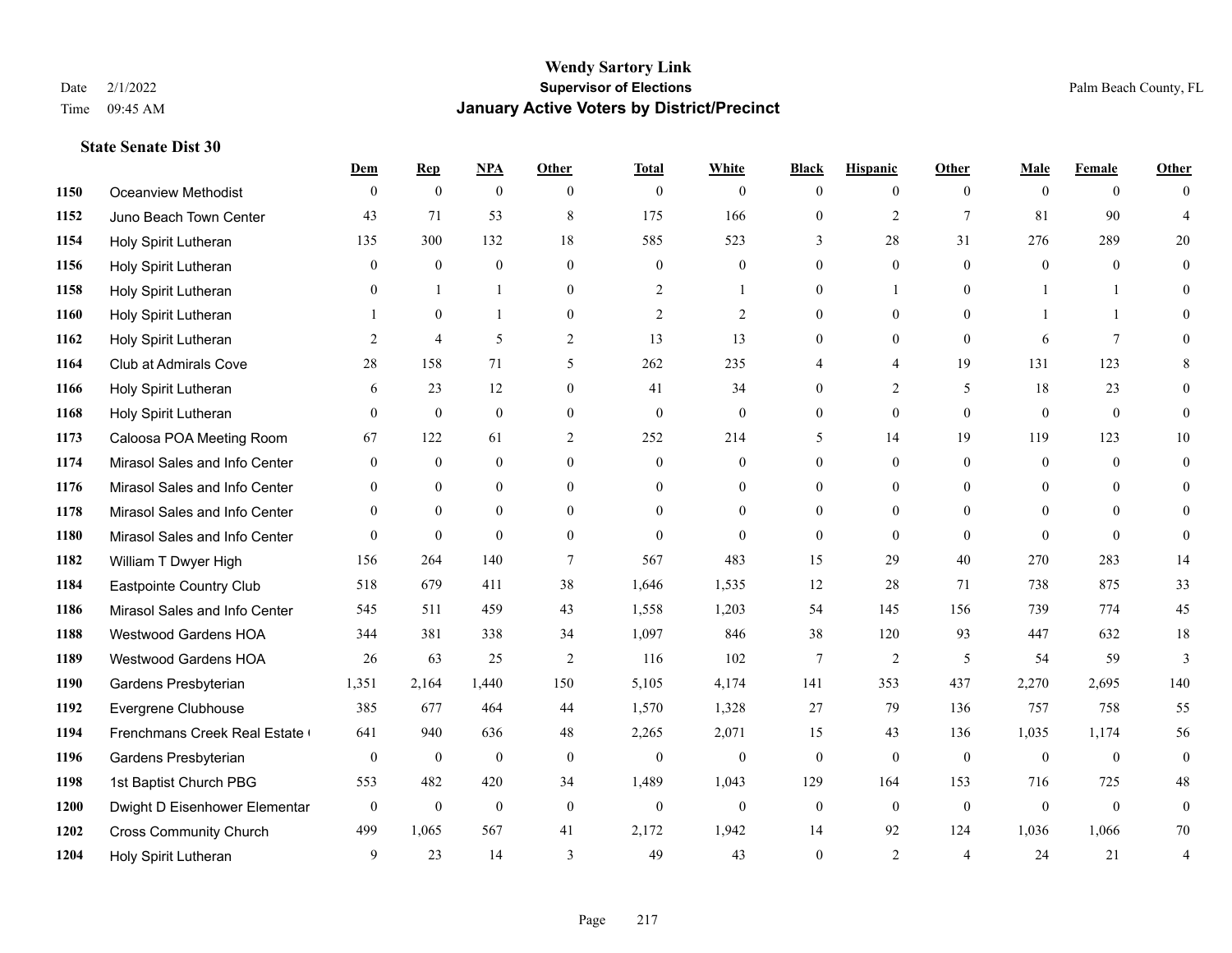### **Wendy Sartory Link** Date 2/1/2022 **Supervisor of Elections** Palm Beach County, FL Time 09:45 AM **January Active Voters by District/Precinct**

|      |                                  | Dem            | <b>Rep</b>     | NPA            | Other          | <b>Total</b>   | White          | <b>Black</b>     | <b>Hispanic</b> | Other          | <b>Male</b>    | Female         | <b>Other</b>   |
|------|----------------------------------|----------------|----------------|----------------|----------------|----------------|----------------|------------------|-----------------|----------------|----------------|----------------|----------------|
| 1206 | Holy Spirit Lutheran             | 11             | 82             | 25             | 3              | 121            | 117            | $\overline{0}$   | 3               | $\overline{1}$ | 58             | 62             | $\mathbf{1}$   |
| 1208 | Juno Beach Town Center           | 450            | 867            | 483            | 47             | 1,847          | 1,683          | 7                | 56              | 101            | 855            | 946            | 46             |
| 1210 | Holy Spirit Lutheran             | 206            | 274            | 155            | $\overline{7}$ | 642            | 572            | 2                | 25              | 43             | 309            | 311            | 22             |
| 1212 | Juno Beach Town Center           | 45             | 66             | 53             | 8              | 172            | 144            | 5                | 8               | 15             | 88             | 79             | 5              |
| 1214 | Juno Beach Town Center           | 264            | 449            | 205            | 26             | 944            | 879            | 6                | 13              | 46             | 379            | 542            | 23             |
| 1216 | Oceanview Methodist              | 138            | 319            | 155            | 17             | 629            | 542            | 10               | 34              | 43             | 307            | 309            | 13             |
| 1222 | Sandhill Crane Golf Club         | 29             | 54             | 31             | 2              | 116            | 84             | $10\,$           | 11              | 11             | 59             | 56             | 1              |
| 1224 | Pierce Hammock Elementary        | $\overline{0}$ | $\mathbf{0}$   | $\mathbf{0}$   | $\mathbf{0}$   | $\mathbf{0}$   | $\overline{0}$ | $\overline{0}$   | $\theta$        | $\theta$       | $\theta$       | $\theta$       | $\theta$       |
| 1228 | <b>Carleton Oaks Clubhouse</b>   | 147            | 202            | 127            | 5              | 481            | 348            | 25               | 50              | 58             | 234            | 234            | 13             |
| 1230 | Christ Fellowship Church PBG     | $\overline{0}$ | $\mathbf{0}$   | $\overline{0}$ | $\mathbf{0}$   | $\overline{0}$ | $\overline{0}$ | $\overline{0}$   | $\overline{0}$  | $\overline{0}$ | $\overline{0}$ | $\theta$       | $\theta$       |
| 1232 | Mirasol Sales and Info Center    | $\theta$       | $\overline{0}$ | $\overline{0}$ | $\theta$       | $\theta$       | $\overline{0}$ | $\overline{0}$   | $\theta$        | $\theta$       | $\theta$       | $\Omega$       | $\mathbf{0}$   |
| 1234 | Christ Fellowship Church PBG     | $\theta$       | $\overline{0}$ | $\overline{0}$ | $\theta$       | $\Omega$       | $\overline{0}$ | $\overline{0}$   | $\mathbf{0}$    | $\Omega$       | $\theta$       | $\theta$       | $\theta$       |
| 1236 | Mirasol Sales and Info Center    | $\Omega$       | $\Omega$       | $\theta$       | $\theta$       | $\theta$       | $\Omega$       | $\overline{0}$   | $\theta$        | $\Omega$       | $\Omega$       | $\Omega$       | $\theta$       |
| 1238 | Mirasol Sales and Info Center    | 606            | 776            | 519            | 61             | 1,962          | 1,781          | 18               | 22              | 141            | 928            | 976            | 58             |
| 1240 | <b>Timber Trace Elementary</b>   | 776            | 1,084          | 638            | 58             | 2,556          | 2,206          | 54               | 152             | 144            | 1,155          | 1,328          | 73             |
| 1242 | Christ Fellowship Church PBG     | 865            | 1,060          | 627            | 63             | 2,615          | 2,371          | 36               | 63              | 145            | 1,087          | 1,467          | 61             |
| 1244 | Christ Fellowship Church PBG     | 462            | 663            | 454            | 53             | 1,632          | 1,418          | 31               | 78              | 105            | 694            | 885            | 53             |
| 1246 | Watson B Duncan Middle           | 821            | 908            | 711            | 66             | 2,506          | 1,986          | 73               | 202             | 245            | 1,101          | 1,332          | 73             |
| 1247 | Watson B Duncan Middle           | 35             | 192            | 63             | 9              | 299            | 275            | $\overline{c}$   | $\mathbf{0}$    | 22             | 142            | 143            | 14             |
| 1248 | <b>PBG Community Center</b>      | 496            | 591            | 401            | 35             | 1,523          | 1,278          | 26               | 121             | 98             | 648            | 843            | 32             |
| 1250 | Palm Beach Gardens High          | 14             | 36             | 15             | $\mathbf{1}$   | 66             | 58             | $\boldsymbol{0}$ | $\overline{4}$  | $\overline{4}$ | 34             | 28             | $\overline{4}$ |
| 1252 | <b>Ballen Isles Country Club</b> | 878            | 783            | 673            | 52             | 2,386          | 2,195          | 22               | 23              | 146            | 1,068          | 1,259          | 59             |
| 1254 | Northlake Nazarene Church        | 151            | 179            | 128            | 8              | 466            | 391            | 8                | 29              | 38             | 231            | 218            | 17             |
| 1256 | North County Senior Center       | -1             | 2              | 3              | 3              | 9              | 8              |                  | $\mathbf{0}$    | $\theta$       | 5              | $\overline{4}$ | $\mathbf{0}$   |
| 1258 | North County Senior Center       | 308            | 229            | 256            | 28             | 821            | 454            | 93               | 122             | 152            | 367            | 427            | 27             |
| 1260 | PBG City Hall Council Room       | 440            | 551            | 307            | 25             | 1,323          | 1,097          | 27               | 113             | 86             | 590            | 692            | 41             |
| 1262 | PBG Moose Lodge 2010             |                | $\overline{0}$ |                | $\theta$       | 2              | 2              | $\Omega$         | $\theta$        | $\Omega$       |                | $\overline{1}$ | $\theta$       |
| 1264 | PBG City Hall Council Room       | $\theta$       | $\theta$       | $\theta$       | $\theta$       | $\theta$       | $\Omega$       | $\theta$         | $\theta$        | $\Omega$       | $\Omega$       | $\theta$       | $\mathbf{0}$   |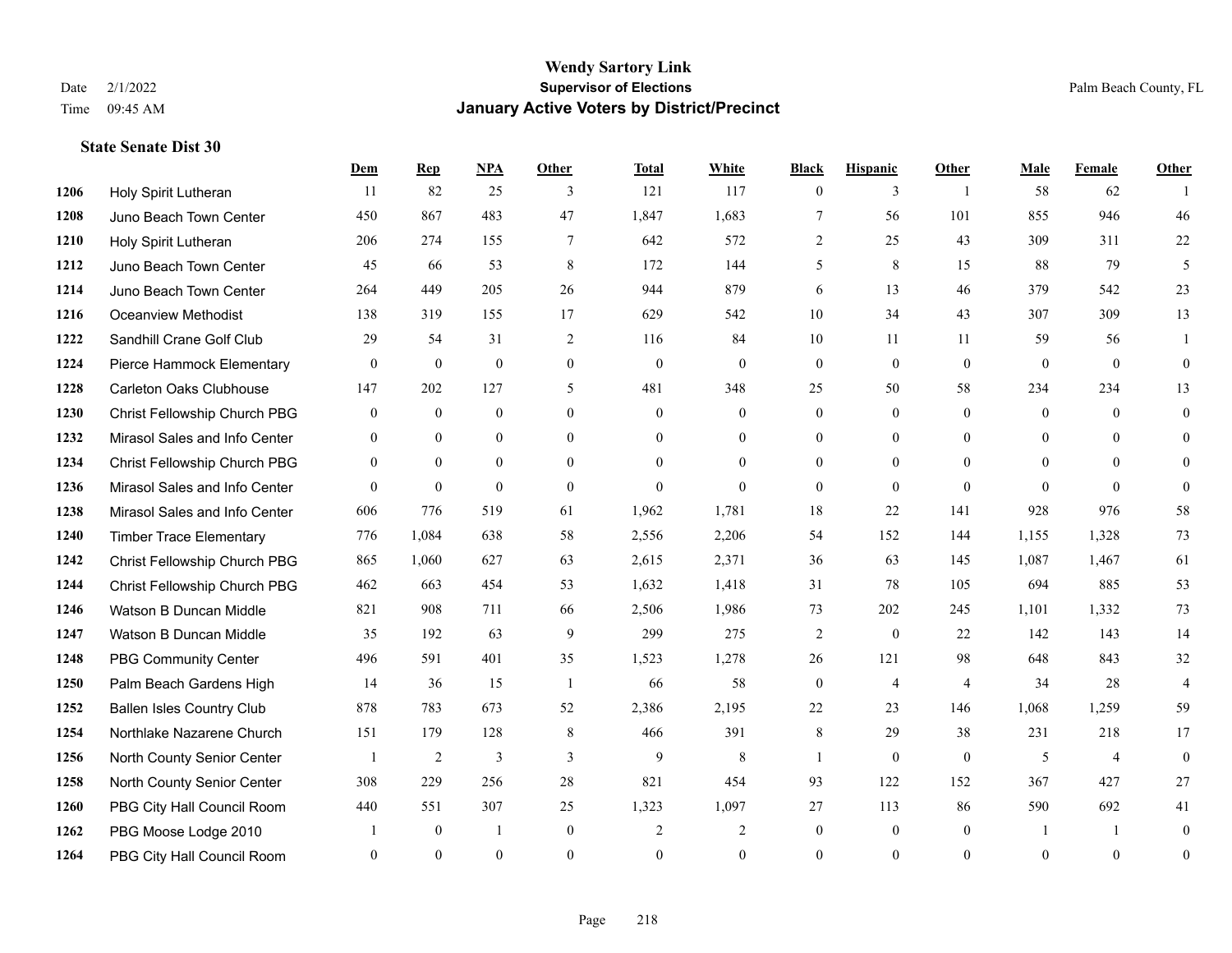|      |                                    | Dem              | <b>Rep</b>       | NPA              | <b>Other</b>   | <b>Total</b>   | <b>White</b>   | <b>Black</b>     | <b>Hispanic</b>  | <b>Other</b>     | <b>Male</b>    | <b>Female</b>    | <b>Other</b>   |
|------|------------------------------------|------------------|------------------|------------------|----------------|----------------|----------------|------------------|------------------|------------------|----------------|------------------|----------------|
| 1266 | PBG City Hall Council Room         | 165              | 114              | 144              | 14             | 437            | 261            | 75               | 68               | 33               | 180            | 247              | 10             |
| 1268 | <b>PBG Community Center</b>        | 103              | 74               | 105              | 10             | 292            | 179            | 48               | 33               | 32               | 112            | 167              | 13             |
| 1270 | <b>PBG Community Center</b>        | 4                | $\boldsymbol{0}$ | $\sqrt{2}$       | $\mathbf{0}$   | 6              | $\overline{2}$ | 3                | 1                | $\mathbf{0}$     | 2              | $\mathfrak{Z}$   | $\overline{1}$ |
| 1272 | Palm Beach Gardens Elementar       | 702              | 668              | 545              | 53             | 1,968          | 1,572          | 102              | 123              | 171              | 922            | 984              | 62             |
| 1274 | Palm Beach Gardens High            | 584              | 551              | 433              | 38             | 1,606          | 1,215          | 95               | 140              | 156              | 759            | 785              | 62             |
| 1276 | Palm Beach Gardens High            | 122              | 92               | 80               | 5              | 299            | 192            | $48\,$           | 39               | 20               | 136            | 154              | 9              |
| 1278 | Garden Lodge 366 F&AM              | 362              | 185              | 271              | 19             | 837            | 403            | 193              | 138              | 103              | 366            | 438              | 33             |
| 1280 | Pew Leadership Center              | 142              | 150              | 112              | 13             | 417            | 352            | 12               | 24               | 29               | 171            | 243              | $\overline{3}$ |
| 1282 | Pew Leadership Center              | 77               | 49               | 58               | 6              | 190            | 137            | 13               | 18               | 22               | 96             | 81               | 13             |
| 1284 | <b>Eissey Campus Theater</b>       | 772              | 804              | 767              | 65             | 2,408          | 1,899          | 90               | 207              | 212              | 1,039          | 1,295            | 74             |
| 1286 | PBG Moose Lodge 2010               | 47               | 49               | 39               | 3              | 138            | 111            | 5                | 12               | 10               | 69             | 61               | 8              |
| 1288 | PBG Moose Lodge 2010               | 12               | 24               | 6                | $\overline{1}$ | 43             | 39             | $\mathbf{1}$     | $\overline{0}$   | 3                | 22             | 19               | 2              |
| 1290 | PBG Moose Lodge 2010               | 691              | 830              | 553              | 66             | 2,140          | 1,780          | 51               | 144              | 165              | 867            | 1,212            | 61             |
| 1291 | PBG Moose Lodge 2010               | 20               | 23               | 19               | -1             | 63             | 59             | $\overline{2}$   | 1                | $\overline{1}$   | 22             | 41               | $\mathbf{0}$   |
| 1292 | PBG Moose Lodge 2010               | 15               | 48               | 16               | $\overline{2}$ | 81             | 75             | 1                | 1                | $\overline{4}$   | 38             | 40               | 3              |
| 1294 | Dwight D Eisenhower Elementar      | 27               | 79               | 22               | $\tau$         | 135            | 115            | 5                | 4                | 11               | 67             | 67               | 1              |
| 1296 | Dwight D Eisenhower Elementar      | 224              | 270              | 205              | 21             | 720            | 564            | 14               | 92               | 50               | 284            | 410              | 26             |
| 1298 | PBG Moose Lodge 2010               | 37               | 34               | 22               | 2              | 95             | 85             | -1               | $\overline{4}$   | 5                | 39             | 55               |                |
| 1300 | <b>Cross Community Church</b>      |                  | 3                | $\mathbf{1}$     | $\mathbf{0}$   | 5              | $\overline{4}$ | $\overline{0}$   | $\overline{0}$   | $\overline{1}$   | $\overline{2}$ | $\mathfrak{Z}$   | $\overline{0}$ |
| 1302 | Dwight D Eisenhower Elementar      | 37               | 55               | 36               | 3              | 131            | 111            | 1                | $7\overline{ }$  | 12               | 63             | 63               | 5              |
| 1304 | <b>NPB Community Center</b>        | 207              | 263              | 190              | 27             | 687            | 588            | 12               | 44               | 43               | 352            | 307              | $28\,$         |
| 1305 | <b>NPB Community Center</b>        | $\boldsymbol{0}$ | $\boldsymbol{0}$ | $\boldsymbol{0}$ | $\mathbf{1}$   | $\mathbf{1}$   | 1              | $\boldsymbol{0}$ | $\boldsymbol{0}$ | $\boldsymbol{0}$ | -1             | $\boldsymbol{0}$ | $\overline{0}$ |
| 1306 | <b>Eissey Campus Theater</b>       | 10               | 22               | 28               | 3              | 63             | 53             | 2                | $\mathbf{0}$     | 8                | 33             | 30               | $\mathbf{0}$   |
| 1308 | <b>Gardens Mall Community Room</b> | 38               | 66               | 37               | $\overline{4}$ | 145            | 129            | 3                | 3                | 10               | 73             | 68               | 4              |
| 1310 | <b>Eissey Campus Theater</b>       | $\mathbf{1}$     | $\overline{2}$   | $\mathbf{1}$     | $\theta$       | $\overline{4}$ | 4              | $\overline{0}$   | $\overline{0}$   | $\theta$         | 3              | $\mathbf{1}$     | $\Omega$       |
| 1312 | <b>Gardens Mall Community Room</b> | 6                | 21               | 9                | $\overline{0}$ | 36             | 33             | $\overline{0}$   | $\overline{2}$   | $\overline{1}$   | 18             | 18               | $\mathbf{0}$   |
| 1314 | <b>NPB Community Center</b>        | 47               | 122              | 60               | 10             | 239            | 213            | 3                | 8                | 15               | 98             | 130              | 11             |
| 1316 | <b>NPB Community Center</b>        | 190              | 197              | 145              | 27             | 559            | 405            | 44               | 72               | 38               | 237            | 304              | $18\,$         |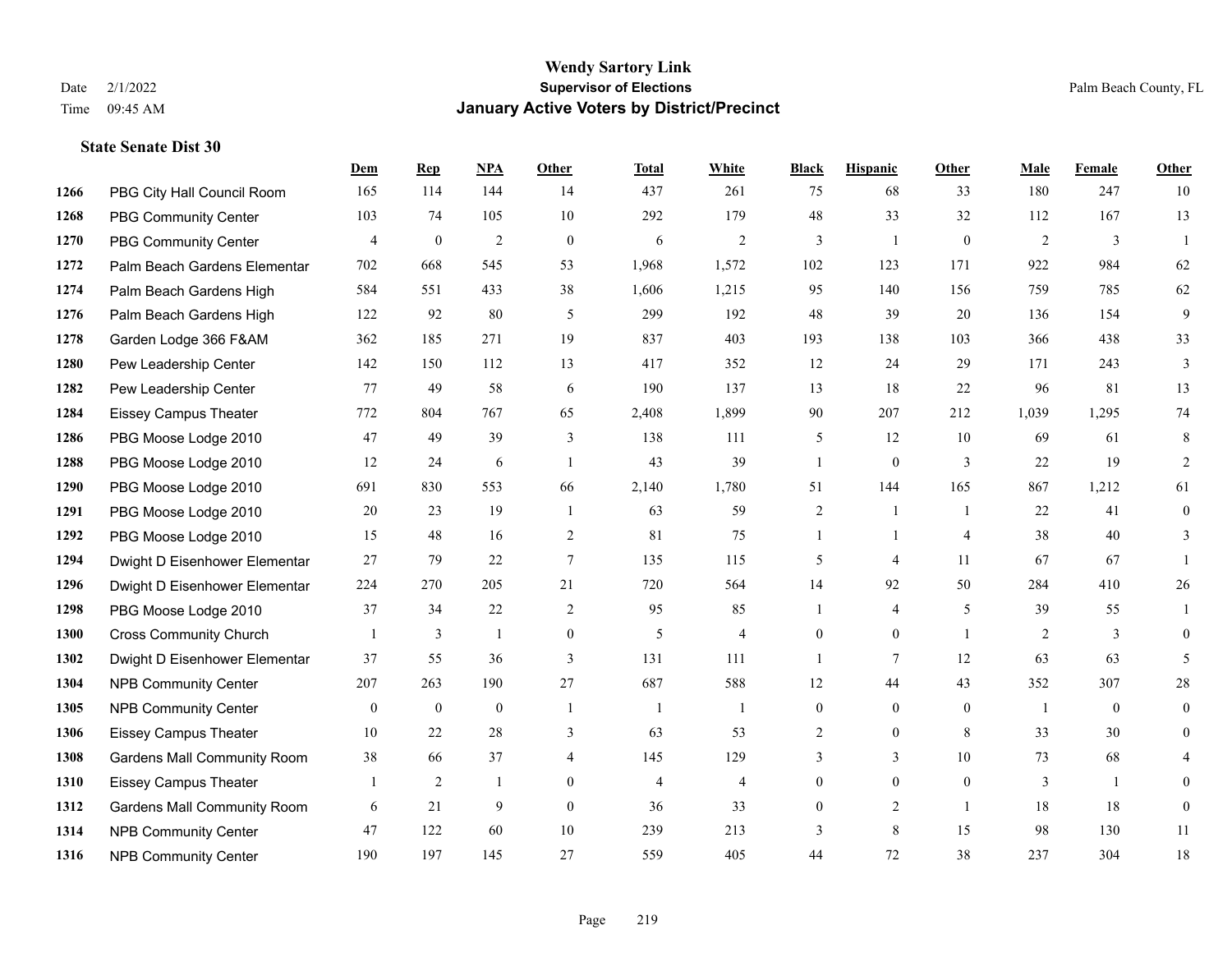### **Wendy Sartory Link** Date 2/1/2022 **Supervisor of Elections** Palm Beach County, FL Time 09:45 AM **January Active Voters by District/Precinct**

|      |                                    | Dem          | $\mathbf{Rep}$ | <b>NPA</b>     | Other            | <b>Total</b> | White        | <b>Black</b>     | <b>Hispanic</b> | Other          | Male           | Female         | Other          |
|------|------------------------------------|--------------|----------------|----------------|------------------|--------------|--------------|------------------|-----------------|----------------|----------------|----------------|----------------|
| 1318 | PBG Moose Lodge 2010               | $\theta$     | $\mathbf{0}$   | $\mathbf{0}$   | $\theta$         | $\theta$     | $\Omega$     | $\mathbf{0}$     | $\Omega$        | $\theta$       | $\theta$       | $\theta$       | $\theta$       |
| 1320 | <b>NPB Community Center</b>        | 35           | 122            | 39             | 2                | 198          | 173          | 3                | 9               | 13             | 106            | 88             | $\overline{4}$ |
| 1322 | <b>NPB Community Center</b>        | 3            | 6              | 8              | $\overline{0}$   | 17           | 17           | $\mathbf{0}$     | $\mathbf{0}$    | $\theta$       | $\tau$         | 9              | -1             |
| 1324 | Allamanda Elementary               | 453          | 453            | 375            | 44               | 1,325        | 1,048        | 40               | 139             | 98             | 557            | 725            | 43             |
| 1326 | Allamanda Elementary               | 188          | 223            | 162            | 17               | 590          | 501          | 7                | 31              | 51             | 254            | 322            | 14             |
| 1328 | Osborne Park Activities Bldg       | 600          | 837            | 555            | 49               | 2,041        | 1,743        | 31               | 126             | 141            | 993            | 991            | 57             |
| 1330 | 1st Unitarian Church NPB           | 36           | 38             | 41             | 3                | 118          | 95           | 9                | 6               | 8              | 64             | 51             | 3              |
| 1332 | 1st Unitarian Church NPB           | 339          | 406            | 272            | 34               | 1,051        | 858          | 59               | 63              | 71             | 507            | 518            | 26             |
| 1334 | 1st Unitarian Church NPB           | 2            | 3              | 5              | $\overline{1}$   | 11           | 11           | $\mathbf{0}$     | $\mathbf{0}$    | $\theta$       | $\overline{4}$ | 7              | $\mathbf{0}$   |
| 1336 | <b>Gardens Mall Community Room</b> | 35           | 91             | 44             | $\overline{4}$   | 174          | 156          | $\boldsymbol{0}$ | $\overline{4}$  | 14             | 89             | 78             | $\tau$         |
| 1338 | <b>Eissey Campus Theater</b>       | 96           | 395            | 107            | 19               | 617          | 594          | 1                | $\mathbf{1}$    | 21             | 272            | 334            | 11             |
| 1340 | <b>Eissey Campus Theater</b>       | 6            | 6              | 3              | $\mathbf{0}$     | 15           | 13           | $\mathbf{0}$     | $\mathbf{1}$    | $\overline{1}$ | 7              | 8              | $\overline{0}$ |
| 1342 | <b>NPB Country Club</b>            | 300          | 442            | 283            | 28               | 1,053        | 953          | 18               | 31              | 51             | 456            | 572            | 25             |
| 1344 | Old Port Cove                      | 297          | 537            | 332            | 32               | 1,198        | 1,096        | 5                | 29              | 68             | 541            | 637            | 20             |
| 1346 | Anchorage Activities Bldg          | 542          | 929            | 438            | 40               | 1,949        | 1,789        | 12               | 60              | 88             | 906            | 994            | 49             |
| 1348 | <b>NPB Council Chambers</b>        | 33           | 125            | 33             | 9                | 200          | 188          | $\boldsymbol{0}$ | $\tau$          | -5             | 101            | 93             | 6              |
| 1350 | Faith Lutheran Church              | 375          | 622            | 375            | 25               | 1,397        | 1,231        | 10               | 81              | 75             | 667            | 688            | 42             |
| 1352 | Northlake Nazarene Church          | 674          | 868            | 611            | 51               | 2,204        | 1,574        | 158              | 189             | 283            | 994            | 1,133          | 77             |
| 1354 | <b>Grove Park Elementary</b>       | 92           | 168            | 76             | 3                | 339          | 284          | 11               | 21              | 23             | 157            | 172            | $10\,$         |
| 1356 | Casa Rio Clubhouse                 | 816          | 424            | 518            | 36               | 1,794        | 899          | 401              | 242             | 252            | 779            | 954            | 61             |
| 1358 | RB Prep Achievement Academy        | 15           | 4              | 3              | $\mathbf{0}$     | 22           | 9            | 8                | 1               | $\overline{4}$ | 13             | 6              | 3              |
| 1360 | Garden Lodge 366 F&AM              | 350          | 337            | 235            | 22               | 944          | 736          | 62               | 72              | 74             | 414            | 502            | 28             |
| 1362 | <b>Grove Park Elementary</b>       | 213          | 120            | 188            | $\boldsymbol{7}$ | 528          | 263          | 48               | 162             | 55             | 236            | 274            | 18             |
| 1364 | RB Prep Achievement Academy        | 419          | 117            | 255            | 21               | 812          | 229          | 329              | 150             | 104            | 349            | 440            | 23             |
| 1366 | Palm Lake Estates - The Pines      | 63           | 77             | 48             | $\overline{4}$   | 192          | 157          | 15               | 6               | 14             | 90             | 96             | 6              |
| 1368 | RB Prep Achievement Academy        | $\mathbf{0}$ | $\mathbf{0}$   | $\overline{0}$ | $\mathbf{0}$     | $\mathbf{0}$ | $\mathbf{0}$ | $\boldsymbol{0}$ | $\mathbf{0}$    | $\overline{0}$ | $\mathbf{0}$   | $\overline{0}$ | $\mathbf{0}$   |
| 1370 | Palm Lake Estates - The Pines      | 118          | 117            | 84             | 5                | 324          | 266          | 15               | 27              | 16             | 136            | 178            | $10\,$         |
| 1372 | Garden Lodge 366 F&AM              | 96           | 35             | 44             | 8                | 183          | 84           | 58               | 20              | 21             | 81             | 96             | 6              |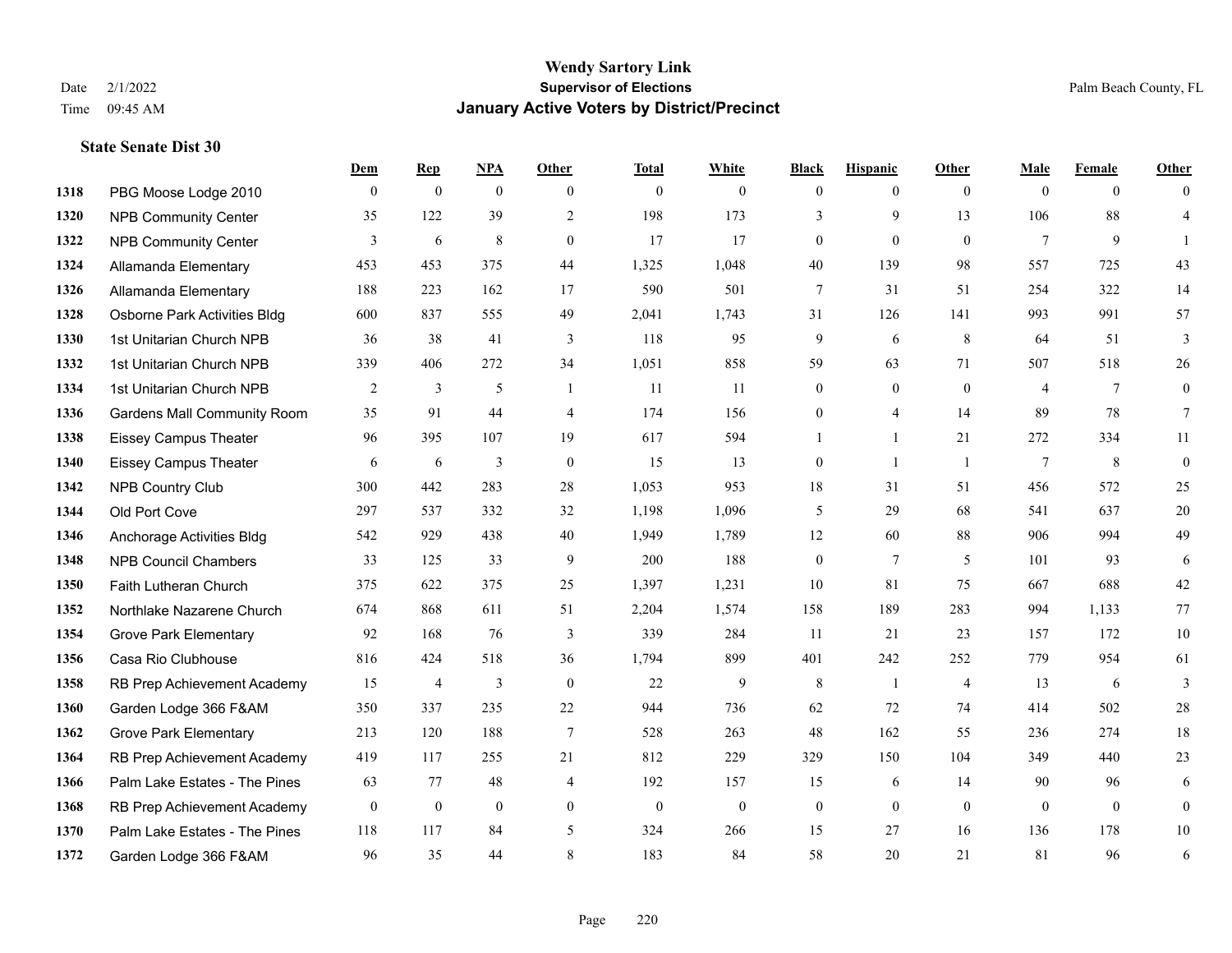#### **Wendy Sartory Link** Date 2/1/2022 **Supervisor of Elections** Palm Beach County, FL Time 09:45 AM **January Active Voters by District/Precinct**

# **Dem Rep NPA Other Total White Black Hispanic Other Male Female Other** Pew Leadership Center 190 82 141 10 423 215 117 49 42 175 235 13 Lake Park Town Hall 0 0 0 0 0 0 0 0 0 0 0 0 PBC Fire Rescue #68 1,025 420 533 37 2,015 824 846 116 229 940 989 86 NPB Council Chambers 175 274 157 15 621 550 10 25 36 277 327 17 Lake Park Town Hall 274 357 264 27 922 761 35 58 68 421 478 23 Phil Foster Park Marine Center 301 572 291 30 1,194 1,060 20 41 73 588 578 28 Phil Foster Park Marine Center 586 1,143 718 86 2,533 2,184 58 89 202 1,169 1,298 66 Palm Beach Shores Town Hall 272 455 314 24 1,065 973 11 20 61 493 545 27 Palm Beach Shores Town Hall 0 0 0 0 0 0 0 0 0 0 0 0 St Edwards Church 453 1,190 536 62 2,241 2,058 4 55 124 1,044 1,126 71 St Edwards Church 346 611 428 47 1,432 1,292 7 30 103 629 770 33 **1394 Morton & Barbara Mandel Cente** 249 615 296 37 1,197 1,090 6 24 77 540 625 32 Jeaga Middle 178 92 113 7 390 151 128 38 73 173 204 13 Grassy Waters Elementary 1,041 319 609 45 2,014 593 733 399 289 850 1,093 71 Jeaga Middle 170 78 101 10 359 151 112 71 25 145 203 11 Jeaga Middle 0 0 0 0 0 0 0 0 0 0 0 0 Cypress Lakes HOA 599 336 289 30 1,254 848 211 97 98 480 738 36 Century Village Clubhouse 62 31 25 2 120 72 14 19 15 56 60 4 Club Baywinds 830 545 373 35 1,783 1,346 155 173 109 724 1,016 43 Andros Isle POA Clubhouse 848 564 555 36 2,003 1,082 401 300 220 849 1,088 66 Riverwalk Clubhouse 748 709 580 50 2,087 1,636 95 174 182 896 1,129 62 Jeaga Middle 210 98 136 10 454 220 129 77 28 198 248 8 Jeaga Middle 167 58 120 14 359 111 123 75 50 141 206 12 Century Village Clubhouse 793 406 341 36 1,576 1,013 224 208 131 623 902 51 Century Village Clubhouse 789 433 323 42 1,587 1,111 163 171 142 622 914 51 Century Village Clubhouse 631 333 299 28 1,291 800 196 198 97 506 733 52 Century Village Clubhouse 337 191 151 9 688 474 68 88 58 249 417 22 Benoist Farms Elementary 576 152 320 25 1,073 262 465 239 107 417 606 50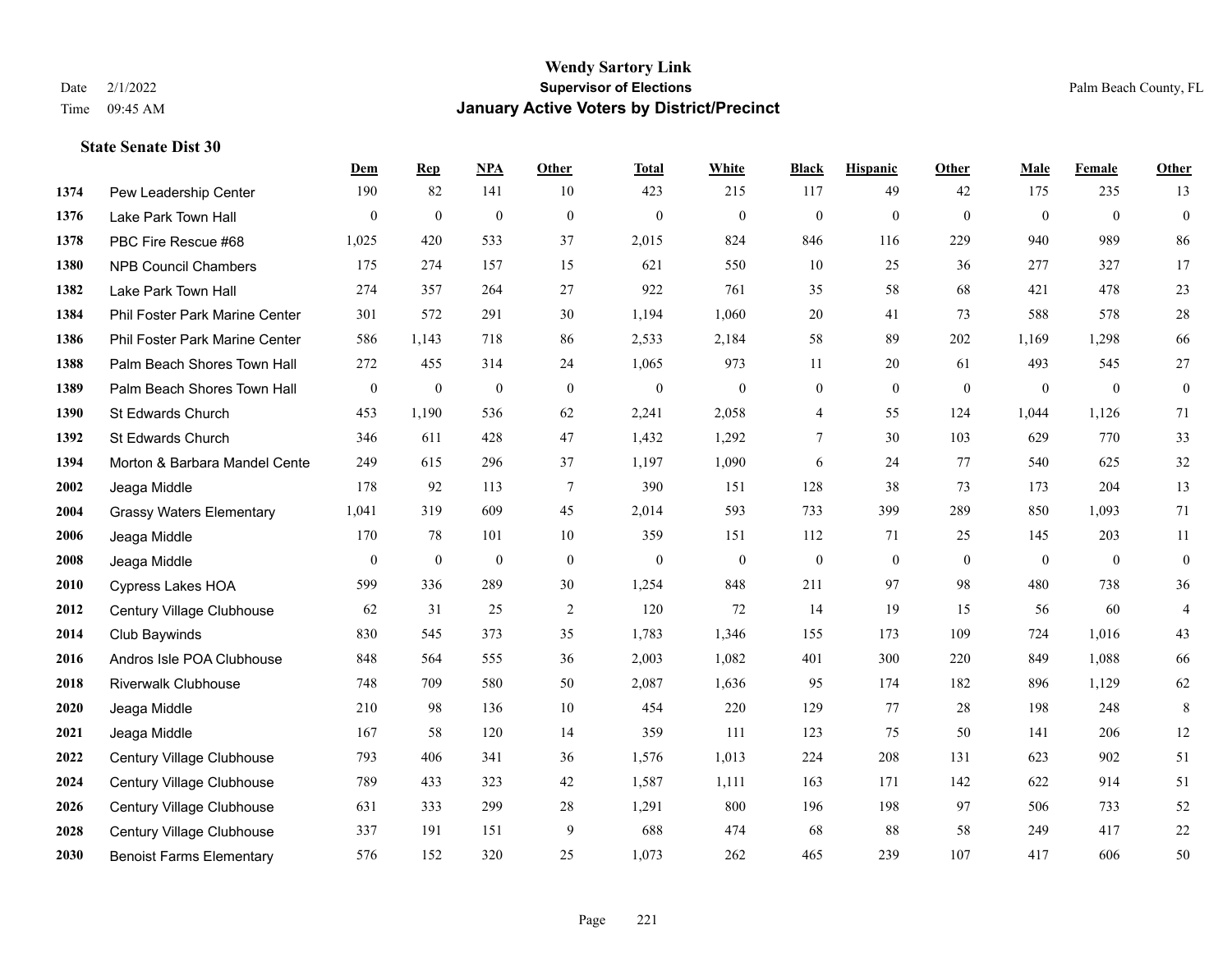|      |                               | Dem              | <b>Rep</b>       | NPA              | <b>Other</b>     | <b>Total</b>   | <b>White</b>     | <b>Black</b>     | <b>Hispanic</b>  | <b>Other</b>   | <b>Male</b>  | Female         | <b>Other</b>     |
|------|-------------------------------|------------------|------------------|------------------|------------------|----------------|------------------|------------------|------------------|----------------|--------------|----------------|------------------|
| 2032 | <b>Riverwalk Clubhouse</b>    | 53               | 28               | 32               | 4                | 117            | 55               | 34               | 19               | 9              | 48           | 66             | 3                |
| 2034 | <b>Riverwalk Clubhouse</b>    | 96               | 48               | 72               | 9                | 225            | 87               | 60               | 53               | 25             | 99           | 124            | $\overline{2}$   |
| 2036 | <b>Turning Points Academy</b> | 762              | 424              | 373              | 36               | 1,595          | 935              | 291              | 260              | 109            | 594          | 957            | $44\,$           |
| 2038 | <b>Turning Points Academy</b> | 825              | 182              | 359              | 21               | 1,387          | 492              | 633              | 152              | 110            | 480          | 867            | $40\,$           |
| 2040 | Wynnebrook Elementary         | 811              | 274              | 426              | 21               | 1,532          | 421              | 596              | 355              | 160            | 667          | 794            | 71               |
| 2041 | Wynnebrook Elementary         | 535              | 251              | 400              | 18               | 1,204          | 483              | 136              | 489              | 96             | 506          | 646            | $52\,$           |
| 2042 | <b>Riverwalk Clubhouse</b>    | $\mathbf{0}$     | $\bf{0}$         | $\boldsymbol{0}$ | $\boldsymbol{0}$ | $\mathbf{0}$   | $\boldsymbol{0}$ | $\boldsymbol{0}$ | $\boldsymbol{0}$ | $\overline{0}$ | $\mathbf{0}$ | $\overline{0}$ | $\boldsymbol{0}$ |
| 2044 | St Christophers Episcopal Chr | 1,107            | 287              | 579              | 32               | 2,005          | 573              | 821              | 399              | 212            | 897          | 1,013          | 95               |
| 2046 | <b>Haverhill Town Hall</b>    | 397              | 220              | 240              | 10               | 867            | 331              | 238              | 205              | 93             | 386          | 441            | 40               |
| 2048 | Elks Lodge #1352              | 2                | 3                | $\boldsymbol{0}$ | $\mathbf{0}$     | 5              | 3                | 1                | $\boldsymbol{0}$ | -1             | 3            | $\overline{1}$ | 1                |
| 2050 | Elks Lodge #1352              | 25               | 25               | 38               | 3                | 91             | 52               | 12               | 17               | 10             | 48           | 39             | $\overline{4}$   |
| 2052 | Elks Lodge #1352              | 555              | 148              | 275              | 20               | 998            | 176              | 477              | 151              | 194            | 460          | 498            | 40               |
| 2054 | Elks Lodge #1352              | 1,284            | 332              | 726              | 27               | 2,369          | 460              | 1,006            | 608              | 295            | 1,051        | 1,212          | 106              |
| 2056 | Clayton Hutcheson Hall B      | 715              | 319              | 568              | 18               | 1,620          | 502              | 288              | 665              | 165            | 714          | 819            | 87               |
| 2058 | Clayton Hutcheson Hall B      | 3                | $\mathbf{1}$     | $\boldsymbol{0}$ | $\theta$         | $\overline{4}$ | $\overline{3}$   | $\boldsymbol{0}$ | $\mathbf{1}$     | $\theta$       | 2            | 2              | $\mathbf{0}$     |
| 2060 | West Gate Elementary          | 386              | 223              | 343              | 12               | 964            | 311              | 73               | 496              | 84             | 464          | 450            | 50               |
| 2062 | <b>Belvedere Elementary</b>   | 19               | 19               | 23               | $\overline{0}$   | 61             | 44               | 4                | $\,8\,$          | 5              | 36           | 25             | $\mathbf{0}$     |
| 2064 | <b>Belvedere Elementary</b>   |                  | $\mathbf{0}$     | $\mathbf{0}$     | $\overline{0}$   | $\mathbf{1}$   | $\mathbf{1}$     | $\boldsymbol{0}$ | $\mathbf{0}$     | $\theta$       |              | $\theta$       | $\overline{0}$   |
| 2066 | Howard Park Community Center  | 141              | 86               | 99               | 6                | 332            | 172              | 53               | 71               | 36             | 155          | 169            | 8                |
| 2068 | <b>Conniston Middle</b>       | 429              | 257              | 326              | 16               | 1,028          | 397              | 101              | 456              | 74             | 465          | 523            | 40               |
| 2070 | <b>Belvedere Elementary</b>   | 559              | 380              | 393              | 25               | 1,357          | 1,069            | 30               | 151              | 107            | 644          | 667            | $46\,$           |
| 2072 | <b>Belvedere Elementary</b>   | 610              | 358              | 498              | 28               | 1,494          | 560              | 157              | 622              | 155            | 642          | 763            | 89               |
| 2074 | <b>Belvedere Elementary</b>   | $\boldsymbol{0}$ | $\boldsymbol{0}$ | $\boldsymbol{0}$ | $\boldsymbol{0}$ | $\mathbf{0}$   | $\boldsymbol{0}$ | $\boldsymbol{0}$ | $\boldsymbol{0}$ | $\overline{0}$ | $\mathbf{0}$ | $\overline{0}$ | $\boldsymbol{0}$ |
| 2076 | <b>Belvedere Elementary</b>   | 144              | 121              | 127              | 8                | 400            | 327              | 17               | 28               | 28             | 193          | 197            | 10               |
| 2078 | St Catherine Church           | 441              | 554              | 365              | 31               | 1,391          | 1,159            | 40               | 88               | 104            | 628          | 712            | 51               |
| 2080 | <b>Everglades Elementary</b>  | 161              | 175              | 126              | 9                | 471            | 267              | 68               | 80               | 56             | 216          | 234            | 21               |
| 2081 | <b>Everglades Elementary</b>  | 69               | 87               | 46               | $\overline{0}$   | 202            | 146              | 7                | 26               | 23             | 100          | 96             | 6                |
| 2082 | Pine Jog Environmental Center | 170              | 295              | 172              | 12               | 649            | 444              | 25               | 123              | 57             | 306          | 328            | 15               |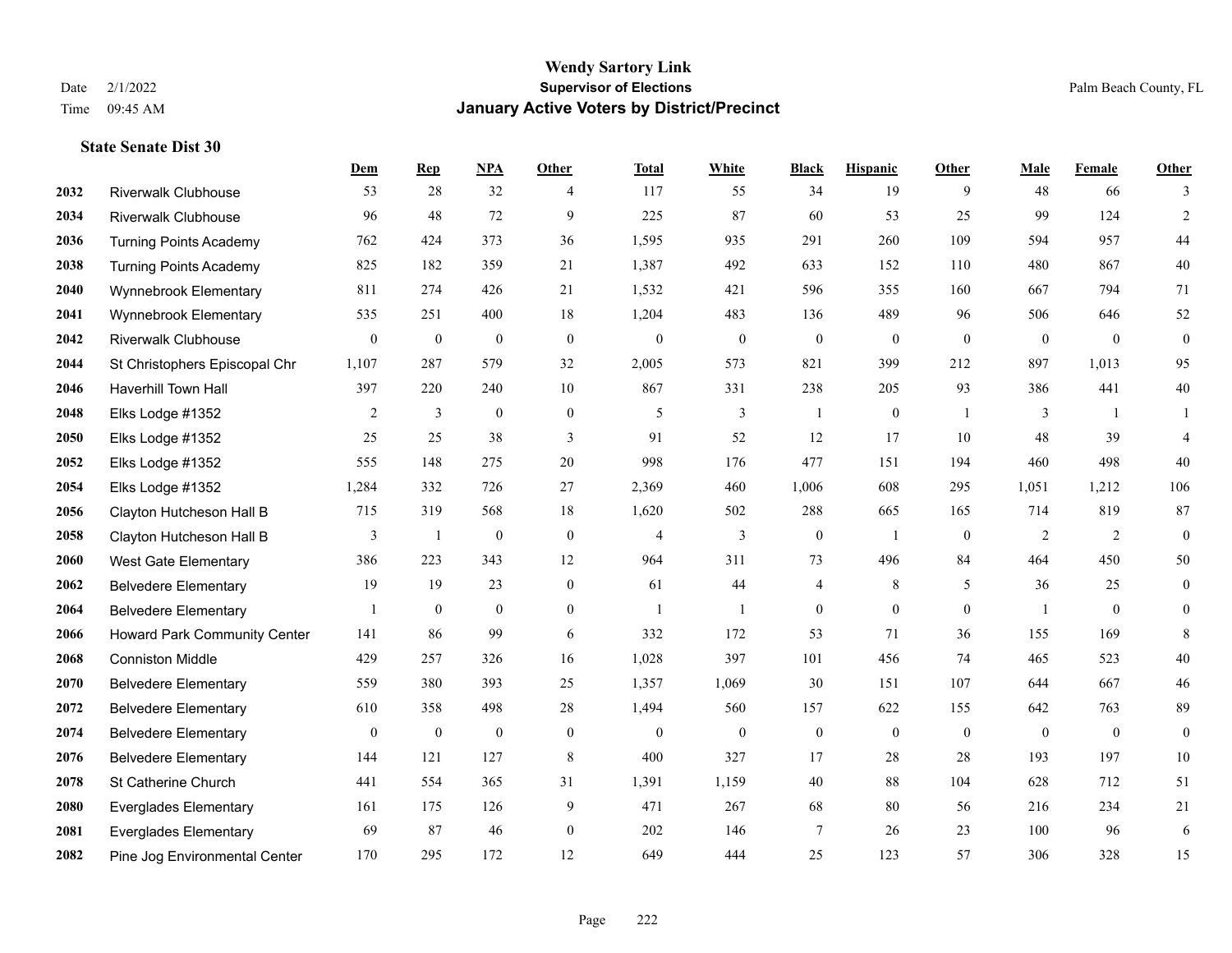|      |                               | Dem              | <b>Rep</b>       | NPA              | <b>Other</b>     | <b>Total</b>   | <b>White</b>     | <b>Black</b>     | <b>Hispanic</b>  | <b>Other</b>   | <b>Male</b>      | <b>Female</b>  | <b>Other</b>     |
|------|-------------------------------|------------------|------------------|------------------|------------------|----------------|------------------|------------------|------------------|----------------|------------------|----------------|------------------|
| 2083 | Pine Jog Environmental Center | 7                | 21               | 17               | $\overline{0}$   | 45             | 30               | $\boldsymbol{0}$ | 13               | 2              | 21               | 23             | $\mathbf{1}$     |
| 2088 | Melaleuca Elementary          | 853              | 529              | 677              | 41               | 2,100          | 1,050            | 354              | 503              | 193            | 960              | 1,062          | 78               |
| 2090 | Pine Jog Environmental Center | $\overline{0}$   | $\overline{c}$   | $\boldsymbol{0}$ | $\overline{0}$   | 2              | $\mathbf{1}$     | $\boldsymbol{0}$ | $\boldsymbol{0}$ | $\overline{1}$ | $\overline{0}$   | $\mathbf{1}$   | $\mathbf{1}$     |
| 2092 | Pine Jog Environmental Center | $\mathbf{1}$     | $\mathbf{1}$     | $\overline{1}$   | $\mathbf{1}$     | $\overline{4}$ | $\overline{4}$   | $\boldsymbol{0}$ | $\mathbf{0}$     | $\mathbf{0}$   | $\overline{2}$   | $\overline{2}$ | $\mathbf{0}$     |
| 2094 | Pine Jog Environmental Center | 366              | 78               | 206              | $10\,$           | 660            | 110              | 260              | 171              | 119            | 274              | 358            | $28\,$           |
| 2097 | 1st Church of the Nazarene    | 229              | 144              | 170              | 10               | 553            | 213              | 41               | 221              | 78             | 246              | 276            | 31               |
| 2098 | Iglesia Cristo Mi Redentor    | 431              | 224              | 349              | 26               | 1,030          | 328              | 160              | 447              | 95             | 434              | 532            | 64               |
| 2100 | Iglesia Cristo Mi Redentor    | 775              | 355              | 575              | 35               | 1,740          | 434              | 374              | 758              | 174            | 716              | 936            | 88               |
| 2102 | Union Congregational Church   | 1,176            | 343              | 658              | 39               | 2,216          | 487              | 648              | 852              | 229            | 890              | 1,217          | 109              |
| 2104 | Lake Lytal Park               | 502              | 234              | 344              | 25               | 1,105          | 306              | 231              | 459              | 109            | 462              | 588            | 55               |
| 2106 | Main Library                  | 613              | 277              | 425              | 38               | 1,353          | 516              | 246              | 461              | 130            | 580              | 716            | 57               |
| 2108 | <b>Berkshire Elementary</b>   | 733              | 338              | 662              | 35               | 1,768          | 468              | 203              | 907              | 190            | 771              | 905            | 92               |
| 2110 | <b>Berkshire Elementary</b>   | 177              | 85               | 140              | 6                | 408            | 132              | 50               | 177              | 49             | 168              | 218            | $22\,$           |
| 2114 | Main Library                  | 367              | 284              | 322              | 14               | 987            | 358              | 61               | 483              | 85             | 445              | 493            | 49               |
| 2115 | The Ark Church                | 76               | 49               | 62               | 5                | 192            | 88               | 12               | 71               | 21             | 87               | 94             | 11               |
| 2117 | The Ark Church                | 1                | $\boldsymbol{0}$ | $\overline{1}$   | $\boldsymbol{0}$ | 2              | 1                | 1                | $\boldsymbol{0}$ | $\mathbf{0}$   | -1               | -1             | $\boldsymbol{0}$ |
| 2125 | St Marys Orthodox Church      | 337              | 349              | 254              | 9                | 949            | 506              | 43               | 337              | 63             | 430              | 483            | 36               |
| 2130 | Cloud Lake Town Hall          | 43               | 63               | 60               | $\,$ 8 $\,$      | 174            | 126              | $\sqrt{2}$       | 33               | 13             | 87               | 81             | $\sqrt{6}$       |
| 2132 | Cloud Lake Town Hall          | 26               | 27               | 31               | -1               | 85             | 56               | $\overline{c}$   | 22               | 5              | 37               | 45             | $\mathfrak{Z}$   |
| 2134 | STEM Bldg at Cox Science Cent | 522              | 321              | 426              | 32               | 1,301          | 488              | 62               | 636              | 115            | 592              | 654            | 55               |
| 2136 | Palmwood Lodge #303           | 659              | 454              | 568              | 43               | 1,724          | 749              | 81               | 731              | 163            | 782              | 863            | 79               |
| 2138 | Palmwood Lodge #303           | 333              | 158              | 272              | 21               | 784            | 312              | 78               | 305              | 89             | 365              | 386            | 33               |
| 2140 | South Olive Community Center  | 569              | 425              | 393              | 34               | 1,421          | 1,080            | 31               | 202              | 108            | 666              | 708            | 47               |
| 2142 | Lakeside Presbyterian Church  | 284              | 362              | 198              | 21               | 865            | 752              | 3                | 52               | 58             | 397              | 441            | $27\,$           |
| 2144 | Lakeside Presbyterian Church  | 352              | 412              | 276              | 33               | 1,073          | 886              | 21               | 84               | 82             | 493              | 547            | 33               |
| 6048 | Pierce Hammock Elementary     | $\boldsymbol{0}$ | $\boldsymbol{0}$ | $\boldsymbol{0}$ | $\boldsymbol{0}$ | $\mathbf{0}$   | $\boldsymbol{0}$ | $\boldsymbol{0}$ | $\boldsymbol{0}$ | $\mathbf{0}$   | $\boldsymbol{0}$ | $\mathbf{0}$   | $\boldsymbol{0}$ |
| 6050 | Acreage Branch Library        | 859              | 881              | 739              | 65               | 2,544          | 1,553            | 374              | 352              | 265            | 1,192            | 1,261          | 91               |
| 6051 | Cornerstone Fellowship        | 600              | 750              | 557              | 52               | 1,959          | 1,250            | 210              | 289              | 210            | 909              | 979            | 71               |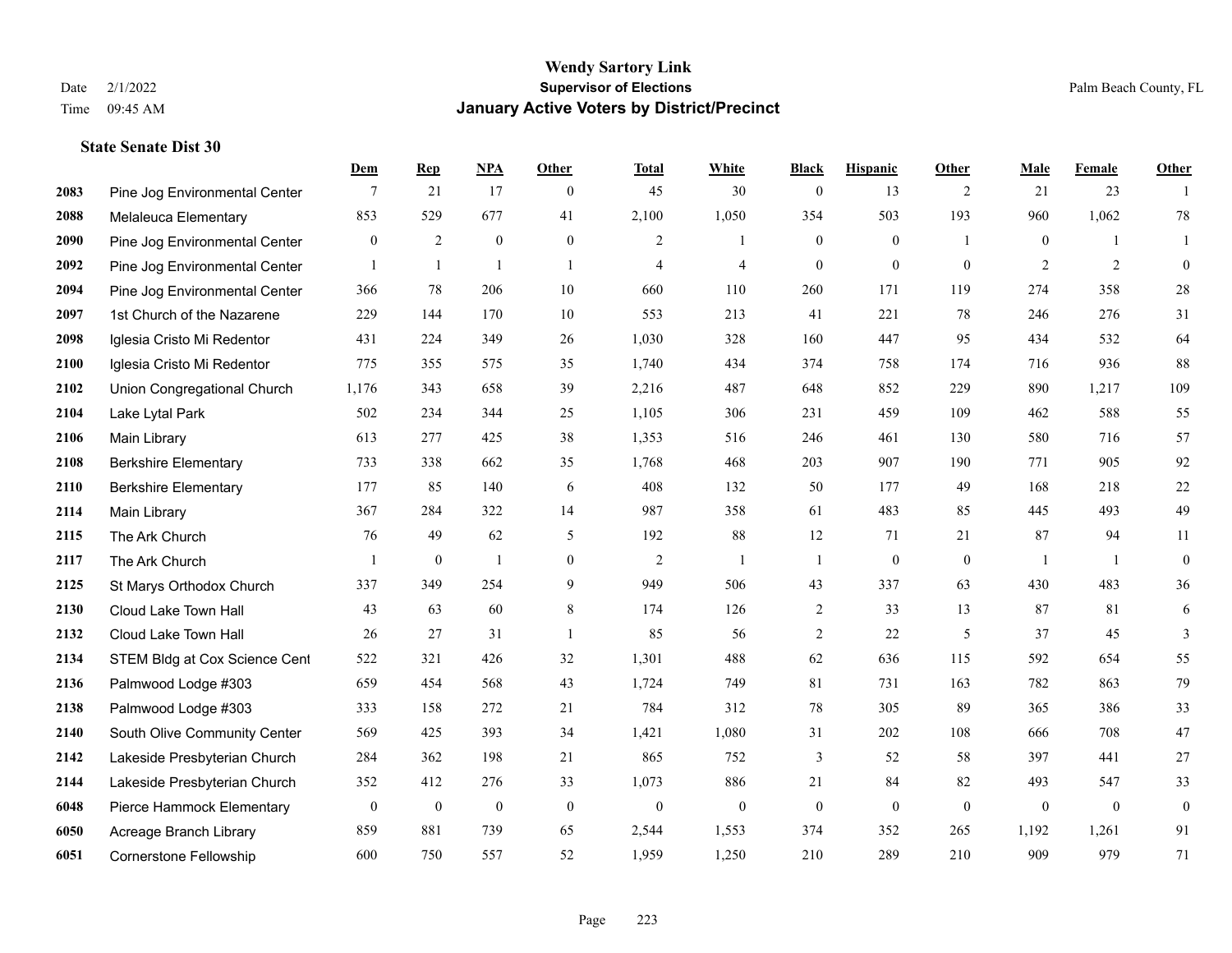#### **Wendy Sartory Link** Date 2/1/2022 **Supervisor of Elections** Palm Beach County, FL Time 09:45 AM **January Active Voters by District/Precinct**

# **Dem Rep NPA Other Total White Black Hispanic Other Male Female Other** Seminole Ridge High 611 654 570 35 1,870 1,145 226 321 178 885 912 73 Acreage Pines Elementary 0 0 0 0 0 0 0 0 0 0 0 0 Pierce Hammock Elementary 0 0 0 0 0 0 0 0 0 0 0 0 Acreage Pines Elementary 731 615 577 42 1,965 1,060 355 254 296 958 944 63 Indian Trail Improvement Dist 894 966 805 59 2,724 1,690 344 408 282 1,264 1,362 98 Sandhill Crane Golf Club 226 426 264 23 939 666 74 71 128 458 449 32 Sandhill Crane Golf Club 32 61 33 4 130 106 6 12 6 65 61 4 Ibis POA Admin Building 1,034 1,116 749 84 2,983 2,624 92 70 197 1,405 1,513 65 Ibis POA Admin Building 0 0 0 0 0 0 0 0 0 0 0 0 Ironhorse Country Club 159 260 121 10 550 443 35 20 52 246 294 10 Seminole Ridge High 569 555 539 54 1,717 785 334 455 143 808 887 22 Western Pines Middle 641 714 569 39 1,963 1,429 157 207 170 938 947 78 Western Pines Middle 662 736 652 42 2,092 1,390 165 364 173 992 1,043 57 Golden Grove Elementary 605 786 620 48 2,059 1,366 136 355 202 958 1,018 83 Palms West Presbyterian 653 939 675 41 2,308 1,838 78 210 182 1,092 1,142 74 Palms West Presbyterian 0 0 0 0 0 0 0 0 0 0 0 0 HL Johnson Elementary 648 521 490 42 1,701 945 307 269 180 772 890 39 Madison Green Country Club 1,226 722 772 55 2,775 1,193 787 408 387 1,281 1,392 102 RPB Recreation Center 662 473 456 28 1,619 948 265 264 142 669 898 52 Crestwood Middle 183 151 122 9 465 216 75 88 86 215 229 21 RPB Recreation Center 220 127 211 10 568 233 101 158 76 225 321 22 Calypso Bay Waterpark 0 0 0 0 0 0 0 0 0 0 0 0 Crestwood Middle 468 422 357 32 1,279 692 232 213 142 592 645 42 Royal Palm Beach High 1,044 700 714 43 2,501 1,368 469 439 225 1,173 1,238 90 HL Johnson Elementary 705 417 496 57 1,675 854 326 282 213 745 887 43 RPB Branch Library 1,071 568 705 60 2,404 1,131 576 441 256 1,048 1,267 89 Royal Palm Beach High 416 322 273 19 1,030 490 203 160 177 486 519 25

RPB Cultural Center 1,163 669 767 53 2,652 1,397 508 502 245 1,147 1,420 85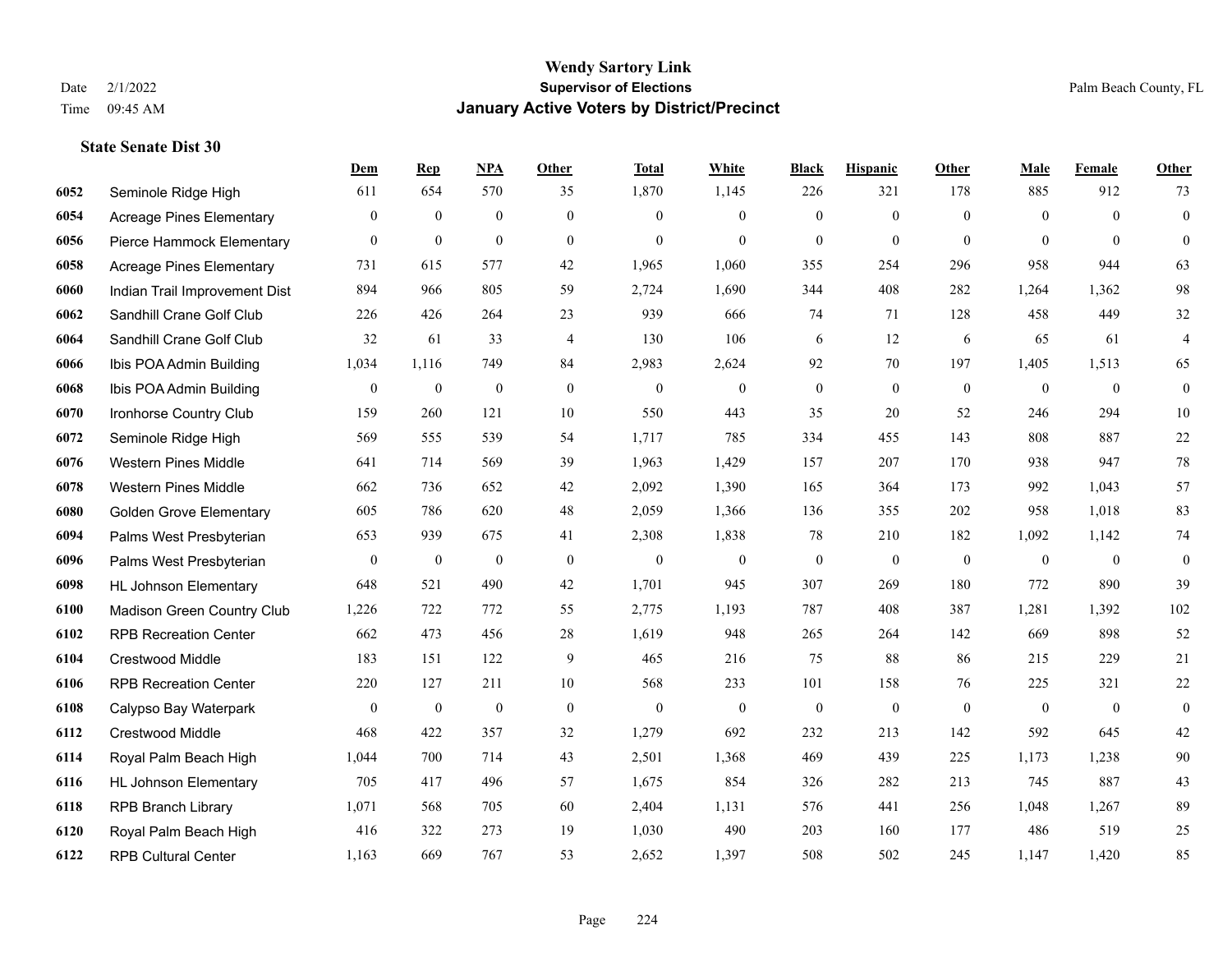|      |                              | <b>Dem</b>     | <b>Rep</b>       | NPA              | <b>Other</b>   | <b>Total</b>             | <b>White</b>     | <b>Black</b>   | <b>Hispanic</b>  | <b>Other</b> | <b>Male</b>      | Female         | <b>Other</b>   |
|------|------------------------------|----------------|------------------|------------------|----------------|--------------------------|------------------|----------------|------------------|--------------|------------------|----------------|----------------|
| 6124 | <b>RPB Cultural Center</b>   | 581            | 327              | 398              | 22             | 1,328                    | 640              | 280            | 288              | 120          | 554              | 733            | 41             |
| 6126 | Calypso Bay Waterpark        | 685            | 309              | 501              | 31             | 1,526                    | 554              | 411            | 368              | 193          | 664              | 803            | 59             |
| 6128 | Royal Palm Beach High        | 35             | 27               | 27               | 3              | 92                       | 50               | 26             | 11               | 5            | 42               | 50             | $\overline{0}$ |
| 6130 | Royal Palm Beach High        | 78             | 46               | 91               | 6              | 221                      | 103              | 34             | 64               | 20           | 97               | 118            | 6              |
| 6132 | Royal Palm Beach High        | 391            | 196              | 266              | 19             | 872                      | 419              | 168            | 195              | 90           | 396              | 447            | 29             |
| 6134 | Christ Fellowship Church RPB | 952            | 473              | 695              | 31             | 2,151                    | 842              | 508            | 503              | 298          | 962              | 1,102          | 87             |
| 6136 | Calypso Bay Waterpark        | 1              | $\boldsymbol{0}$ | $\boldsymbol{0}$ | $\overline{0}$ |                          | $\boldsymbol{0}$ |                | $\boldsymbol{0}$ | $\mathbf{0}$ | $\boldsymbol{0}$ | $\mathbf{1}$   | $\overline{0}$ |
| 6138 | Royal Palm Beach High        | 0              | $\mathbf{0}$     | $\mathbf{0}$     | $\Omega$       | $\theta$                 | $\overline{0}$   | $\mathbf{0}$   | $\mathbf{0}$     | $\theta$     | $\theta$         | $\theta$       | $\Omega$       |
| 6140 | Royal Palm Beach High        | 335            | 491              | 314              | 36             | 1,176                    | 851              | 111            | 114              | 100          | 563              | 589            | 24             |
| 6142 | Christ Fellowship Church RPB | $\overline{0}$ | $\mathbf{0}$     | $\mathbf{0}$     | $\Omega$       | $\theta$                 | $\overline{0}$   | $\overline{0}$ | $\mathbf{0}$     | $\theta$     | $\mathbf{0}$     | $\theta$       | $\overline{0}$ |
| 6144 | Christ Fellowship Church RPB | 0              | $\mathbf{0}$     | $\overline{0}$   | $\overline{0}$ | $\theta$                 | $\overline{0}$   | $\mathbf{0}$   | $\mathbf{0}$     | $\theta$     | $\overline{0}$   | $\overline{0}$ | $\theta$       |
| 6146 | Christ Fellowship Church RPB |                | 2                | $\mathbf{1}$     | $\Omega$       | $\boldsymbol{\varDelta}$ | 3                | $\theta$       | $\mathbf{0}$     |              | 3                |                | 0              |
| 6148 | Christ Fellowship Church RPB | 0              | $\mathbf{0}$     | 1                | $\Omega$       |                          |                  | $\theta$       | $\theta$         | $\Omega$     | $\Omega$         |                | $\theta$       |
| 6170 | Christ Fellowship Church RPB | $\overline{0}$ | 5                | $\overline{2}$   | $\overline{0}$ | 7                        | $\overline{7}$   | $\mathbf{0}$   | $\mathbf{0}$     | $\mathbf{0}$ | 2                | 5              | $\Omega$       |
| 6172 | Christ Fellowship Church RPB | 1,300          | 594              | 864              | 71             | 2,829                    | 990              | 864            | 656              | 319          | 1,214            | 1,503          | 112            |
| 6174 | Christ Fellowship Church RPB | 27             | 50               | 35               | 2              | 114                      | 88               | $\tau$         | 8                | -11          | 54               | 57             | 3              |
| 6176 | Christ Fellowship Church RPB | 26             | 17               | 23               | 3              | 69                       | 28               | 12             | 23               | 6            | 30               | 37             | $\overline{2}$ |
| 6178 | <b>Everglades Elementary</b> | 565            | 392              | 451              | 29             | 1,437                    | 666              | 300            | 246              | 225          | 665              | 704            | 68             |
| 6180 | <b>Everglades Elementary</b> | 18             | 48               | 17               | $\overline{2}$ | 85                       | 64               | 4              | 14               | 3            | 40               | 43             | 2              |
| 6204 | <b>Emerald Cove Middle</b>   | 32             | 19               | 39               | $\overline{0}$ | 90                       | 46               | 26             | 10               | 8            | 23               | 63             | 4              |
| 6206 | Palm Beach Central High      | 266            | 242              | 187              | 11             | 706                      | 380              | 141            | 64               | 121          | 315              | 364            | 27             |
| 6207 | Palm Beach Central High      | 281            | 375              | 251              | 17             | 924                      | 603              | 93             | 106              | 122          | 426              | 473            | 25             |
| 7002 | J F Kennedy Middle           | 0              | $\boldsymbol{0}$ | $\mathbf{0}$     | $\overline{0}$ | $\theta$                 | $\boldsymbol{0}$ | $\overline{0}$ | $\mathbf{0}$     | $\theta$     | $\mathbf{0}$     | $\theta$       | $\overline{0}$ |
| 7004 | J F Kennedy Middle           | 0              | $\overline{0}$   | $\overline{0}$   | $\Omega$       | $\theta$                 | $\overline{0}$   | $\mathbf{0}$   | $\mathbf{0}$     | $\theta$     | $\theta$         | $\Omega$       | $\Omega$       |
| 7006 | J F Kennedy Middle           | $\overline{0}$ | $\overline{0}$   | $\boldsymbol{0}$ | $\overline{0}$ | $\Omega$                 | $\boldsymbol{0}$ | $\overline{0}$ | $\mathbf{0}$     | $\theta$     | $\overline{0}$   | $\Omega$       | $\Omega$       |
| 7008 | J F Kennedy Middle           | 0              | $\mathbf{0}$     | $\mathbf{0}$     | $\theta$       | $\theta$                 | $\overline{0}$   | $\Omega$       | $\mathbf{0}$     | $\theta$     | $\theta$         | $\theta$       | $\mathbf{0}$   |
| 7010 | St John Lutheran Church      | 279            | 12               | 91               | 6              | 388                      | 25               | 316            | 23               | 24           | 126              | 246            | 16             |
| 7012 | St John Lutheran Church      | 1,073          | 204              | 430              | 17             | 1,724                    | 491              | 999            | 70               | 164          | 787              | 875            | 62             |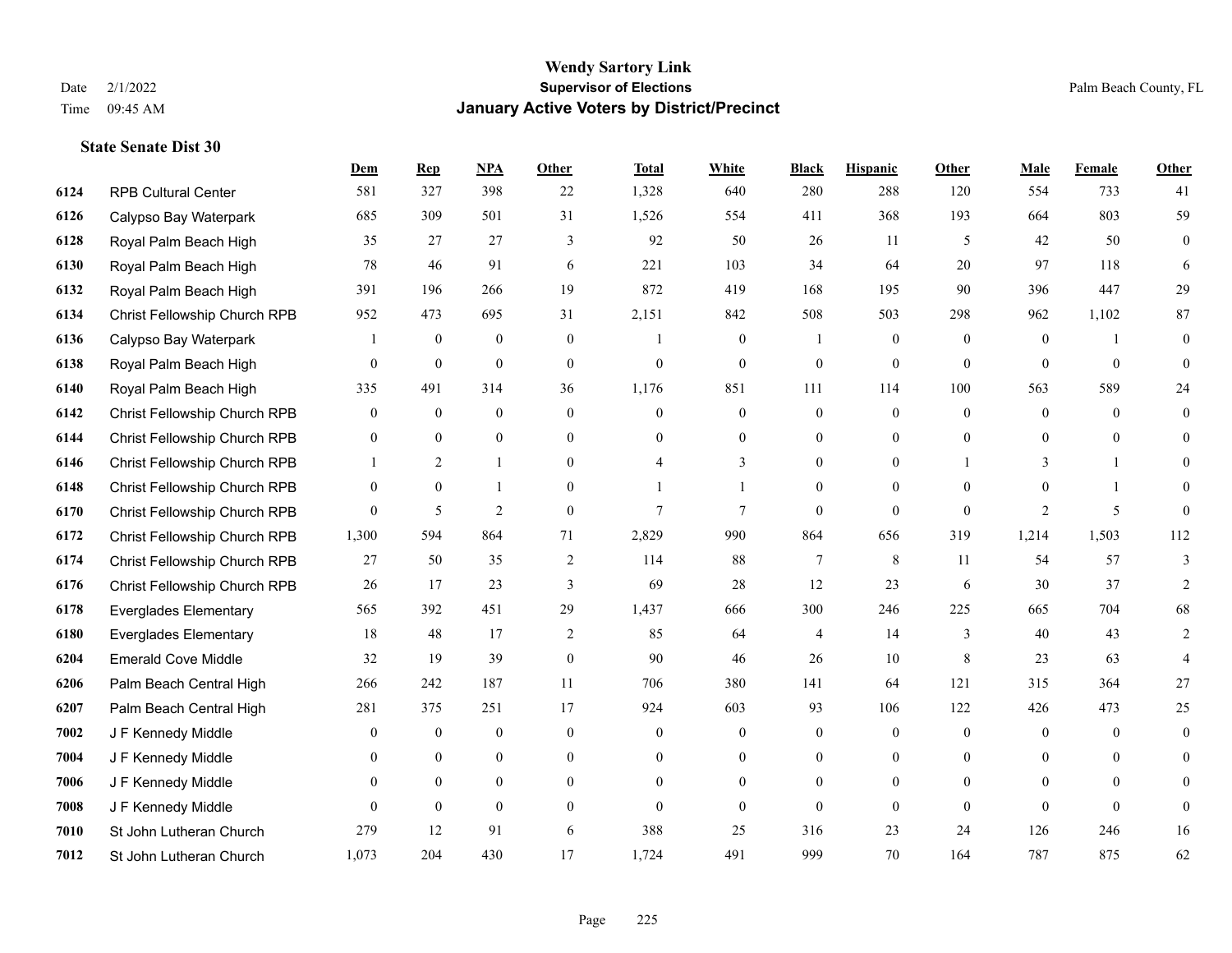|      |                                  | Dem            | <b>Rep</b>       | NPA              | <b>Other</b>   | <b>Total</b>             | <b>White</b>     | <b>Black</b> | <b>Hispanic</b> | <b>Other</b>   | <b>Male</b>    | <b>Female</b>  | <b>Other</b> |
|------|----------------------------------|----------------|------------------|------------------|----------------|--------------------------|------------------|--------------|-----------------|----------------|----------------|----------------|--------------|
| 7014 | RB Prep Achievement Academy      | $\mathbf{0}$   | $\mathbf{0}$     | $\overline{0}$   | $\theta$       | $\theta$                 | $\mathbf{0}$     | $\theta$     | $\mathbf{0}$    | $\theta$       | $\theta$       | $\theta$       | $\Omega$     |
| 7016 | RB Prep Achievement Academy      |                |                  | $\theta$         | $\Omega$       | 2                        |                  |              | $\theta$        | $\Omega$       |                |                | $\theta$     |
| 7018 | RB Prep Achievement Academy      | $\Omega$       | $\theta$         | $\theta$         | $\Omega$       | $\Omega$                 | $\Omega$         | $\Omega$     | $\Omega$        | $\Omega$       | $\Omega$       | $\Omega$       | $\Omega$     |
| 7020 | RB Prep Achievement Academy      | $\mathbf{0}$   | $\mathbf{0}$     | $\mathbf{0}$     | $\overline{0}$ | $\theta$                 | $\Omega$         | $\theta$     | $\mathbf{0}$    | $\theta$       | $\theta$       | $\theta$       | $\Omega$     |
| 7022 | J F Kennedy Middle               | 886            | 184              | 373              | 27             | 1,470                    | 294              | 812          | 151             | 213            | 661            | 763            | 46           |
| 7024 | Hurst Chapel AME Church          | 1,575          | 88               | 361              | 22             | 2,046                    | 155              | 1,656        | 93              | 142            | 841            | 1,138          | 67           |
| 7025 | Hurst Chapel AME Church          | 272            | 38               | 116              | 4              | 430                      | 63               | 267          | 42              | 58             | 160            | 254            | 16           |
| 7026 | Lindsey Davis Senior Comm Ctr    | 2,260          | 83               | 453              | 20             | 2,816                    | 69               | 2,509        | 41              | 197            | 1,158          | 1,568          | 90           |
| 7028 | <b>Wells Recreation Center</b>   | 1,851          | 149              | 479              | 19             | 2,498                    | 245              | 1,954        | 102             | 197            | 1,087          | 1,321          | 90           |
| 7030 | Riviera Beach Marina Event Ctr   | 198            | 321              | 174              | 22             | 715                      | 571              | 49           | 47              | 48             | 363            | 333            | 19           |
| 7032 | <b>Crossroads Baptist Church</b> | $\mathbf{0}$   | $\boldsymbol{0}$ | $\boldsymbol{0}$ | $\mathbf{0}$   | $\mathbf{0}$             | $\boldsymbol{0}$ | $\mathbf{0}$ | $\mathbf{0}$    | $\theta$       | $\overline{0}$ | $\overline{0}$ | $\mathbf{0}$ |
| 7034 | Suncoast High                    | 1,301          | 205              | 506              | 25             | 2,037                    | 355              | 1,237        | 151             | 294            | 841            | 1,121          | 75           |
| 7036 | RB Prep Achievement Academy      | $\mathbf{0}$   | $\overline{0}$   | 6                | $\overline{0}$ | 6                        | $\mathbf{0}$     | $\mathbf{0}$ | $\mathbf{0}$    | 6              | 4              |                | 1            |
| 7038 | RB Prep Achievement Academy      | $\mathbf{0}$   | $\boldsymbol{0}$ | $\mathbf{0}$     | $\overline{0}$ | $\theta$                 | $\boldsymbol{0}$ | $\mathbf{0}$ | $\mathbf{0}$    | $\Omega$       | $\theta$       | $\theta$       | $\theta$     |
| 7040 | Mary McLeod Bethune Elementa     | 1,233          | 56               | 262              | 14             | 1,565                    | 39               | 1,377        | 50              | 99             | 623            | 897            | 45           |
| 7041 | Mary McLeod Bethune Elementa     | 395            | 30               | 135              | 7              | 567                      | 45               | 437          | 28              | 57             | 219            | 323            | 25           |
| 7042 | Dan Calloway Complex             | 1,716          | 72               | 408              | 21             | 2,217                    | 45               | 1,950        | 47              | 175            | 904            | 1.243          | 70           |
| 7044 | <b>Wells Recreation Center</b>   | 1,384          | 89               | 386              | 17             | 1,876                    | 192              | 1,469        | 67              | 148            | 778            | 1,022          | 76           |
| 7046 | Riviera Beach Marina Event Ctr   | 37             | 32               | 20               | 5              | 94                       | 77               | 8            | 2               | 7              | 54             | 39             | -1           |
| 7048 | <b>Crossroads Baptist Church</b> | 276            | 9                | 96               | 10             | 391                      | 9                | 325          | 29              | 28             | 132            | 242            | 17           |
| 7050 | <b>Crossroads Baptist Church</b> |                | 2                | $\mathbf{1}$     | $\Omega$       | $\boldsymbol{\varDelta}$ | 3                | $\Omega$     | $\theta$        | $\overline{1}$ |                | $\mathcal{F}$  | $\theta$     |
| 7052 | <b>Crossroads Baptist Church</b> | $\overline{0}$ | $\boldsymbol{0}$ | $\mathbf{0}$     | $\overline{0}$ | $\theta$                 | $\mathbf{0}$     | $\mathbf{0}$ | $\mathbf{0}$    | $\overline{0}$ | $\overline{0}$ | $\mathbf{0}$   | $\theta$     |
| 7054 | <b>Crossroads Baptist Church</b> | 993            | 75               | 294              | 14             | 1,376                    | 111              | 1,046        | 75              | 144            | 594            | 723            | 59           |
| 7056 | <b>Crossroads Baptist Church</b> | $\mathbf{0}$   | $\mathbf{0}$     | $\mathbf{0}$     | $\theta$       | $\theta$                 | $\mathbf{0}$     | $\theta$     | $\theta$        | $\Omega$       | $\mathbf{0}$   | $\theta$       | $\theta$     |
| 7058 | Palm Beach Lakes High            | 1,428          | 363              | 619              | 44             | 2,454                    | 818              | 1,108        | 304             | 224            | 998            | 1,359          | 97           |
| 7060 | <b>Ephesus Adventist Academy</b> | 1,164          | 63               | 239              | 17             | 1,483                    | 106              | 1,214        | 52              | 111            | 605            | 828            | 50           |
| 7062 | Mangonia Park Town Hall          | 720            | 39               | 188              | 10             | 957                      | 77               | 774          | 40              | 66             | 387            | 542            | 28           |
| 7064 | Grace Episcopal Church           | 1,315          | 166              | 451              | 34             | 1,966                    | 341              | 1,278        | 133             | 214            | 843            | 1,032          | 91           |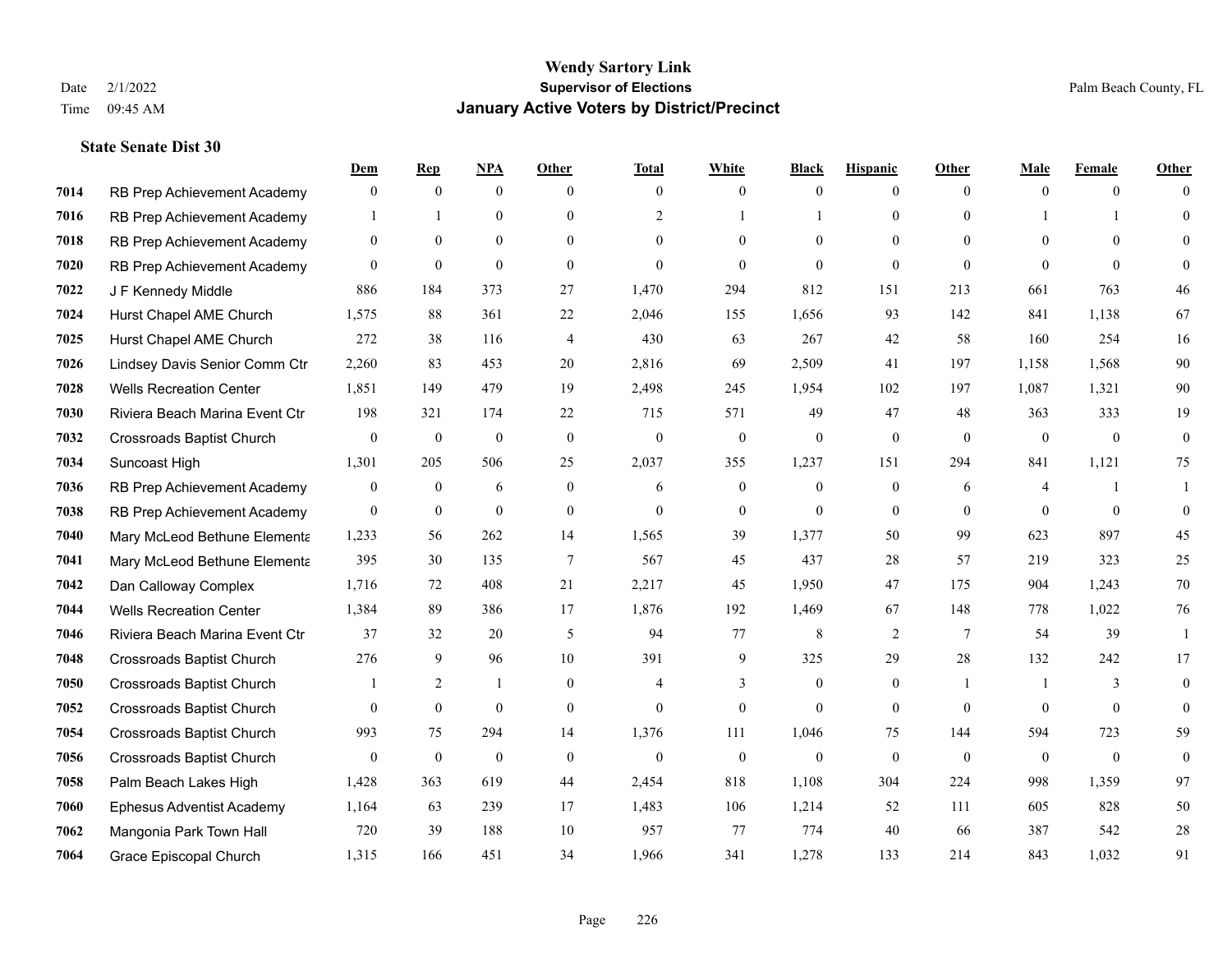#### **Wendy Sartory Link** Date 2/1/2022 **Supervisor of Elections** Palm Beach County, FL Time 09:45 AM **January Active Voters by District/Precinct**

# **Dem Rep NPA Other Total White Black Hispanic Other Male Female Other** Northboro Elementary 1,064 198 452 28 1,742 468 919 176 179 797 871 74 Pleasant City Community Center 965 246 512 34 1,757 791 629 175 162 865 808 84 Northboro Elementary 453 398 378 38 1,267 1,008 67 86 106 583 649 35 Egret Lake Elementary 491 116 233 9 849 218 381 139 111 368 451 30 Egret Lake Elementary 200 40 93 11 344 54 202 39 49 147 189 8 Egret Lake Elementary 2 2 1 0 5 3 1 0 1 4 1 0 Egret Lake Elementary 341 101 158 18 618 417 106 52 43 240 358 20 Egret Lake Elementary 21 2 1 0 24 23 0 0 1 7 16 1 Seminole Trails Elementary 1,043 332 489 34 1,898 691 729 268 210 824 995 79 Sharon Christian Church 744 275 452 45 1,516 613 454 282 167 632 829 55 Bear Lakes Middle 38 18 14 1 71 28 16 11 16 26 40 5 Whitehall Clubhouse #3 675 486 464 51 1,676 1,059 252 200 165 772 856 48 Bear Lakes Middle 1,320 491 839 59 2,709 1,076 935 387 311 1,178 1,415 116 Palm Beach Lakes High 115 38 75 4 232 86 67 22 57 107 112 13 Salvation Army Activity Hall 608 80 282 12 982 161 513 129 179 419 517 46 Salvation Army Activity Hall 849 301 507 34 1,691 686 554 263 188 678 932 81 U M Church of Palm Beaches 21 18 18 1 58 44 3 9 2 31 24 3 U M Church of Palm Beaches 963 435 704 63 2,165 1,037 673 244 211 974 1,120 71 First Christian Church 748 191 332 23 1,294 424 640 105 125 491 758 45 WPB City Fire Station #5 729 417 441 30 1,617 1,006 277 188 146 704 863 50 Roosevelt Elementary 2,045 170 582 33 2,830 274 2,092 249 215 1,133 1,579 118 Chamber of Commerce 410 414 357 56 1,237 936 57 108 136 578 622 37 Adult Education Center 694 228 418 32 1,372 439 435 368 130 561 750 61 Adult Education Center 127 26 62 7 222 54 119 25 24 72 140 10 Adult Education Center 0 0 0 0 0 0 0 0 0 0 0 0 Adult Education Center 0 0 0 0 0 0 0 0 0 0 0 0 Adult Education Center 31 31 39 7 108 81 4 18 5 52 50 6

U M Church of Palm Beaches 285 114 180 12 591 215 213 108 55 255 304 32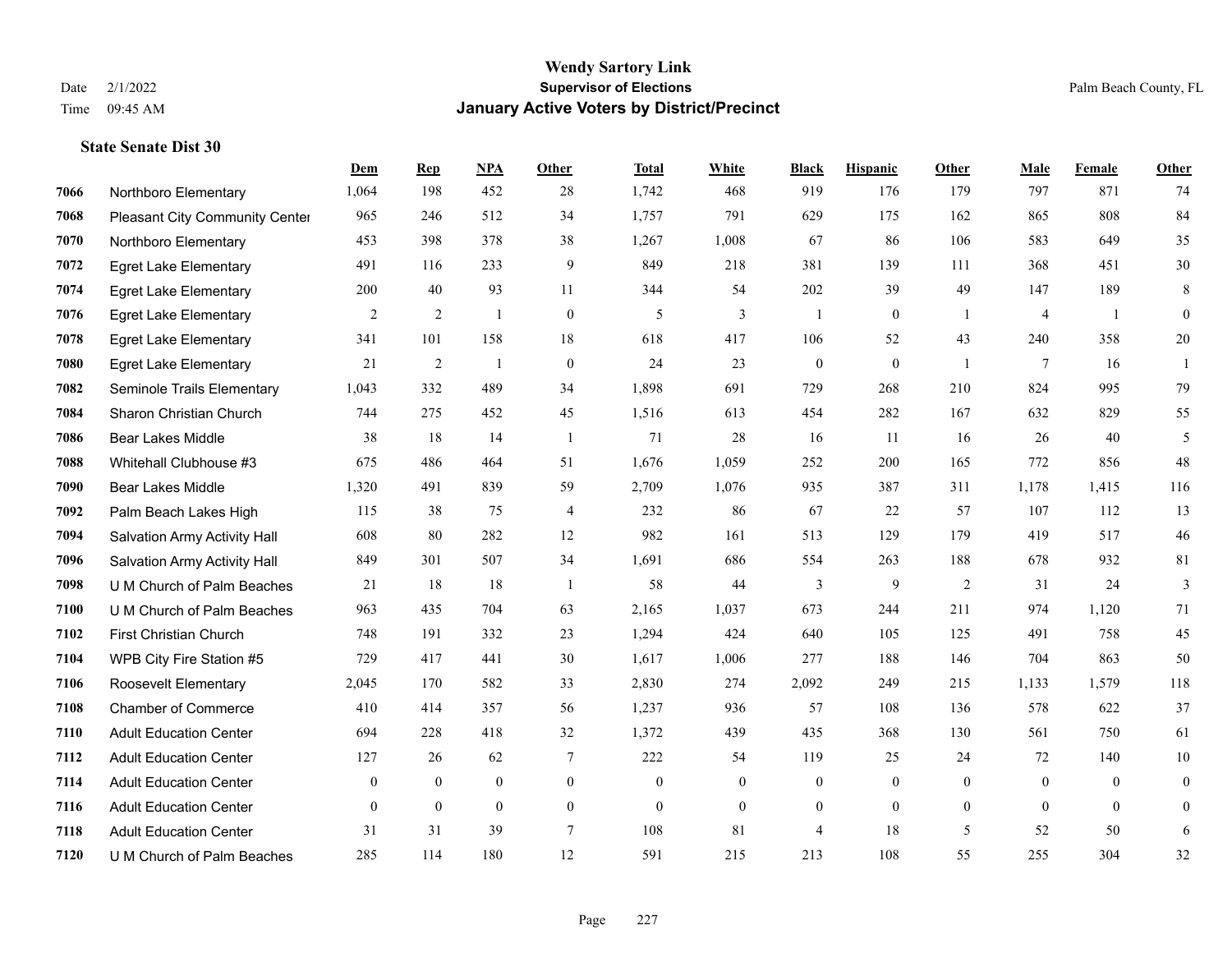|      |                                     | Dem            | <b>Rep</b>     | NPA          | Other          | <b>Total</b> | White          | <b>Black</b>   | <b>Hispanic</b> | Other        | Male         | Female   | Other          |
|------|-------------------------------------|----------------|----------------|--------------|----------------|--------------|----------------|----------------|-----------------|--------------|--------------|----------|----------------|
| 7122 | U M Church of Palm Beaches          | $\Omega$       | $\mathbf{0}$   | $\mathbf{0}$ | $\theta$       | $\mathbf{0}$ | $\theta$       | $\overline{0}$ | 0               | $\Omega$     | $\Omega$     | $\theta$ | $\Omega$       |
| 7124 | First Christian Church              | 1,206          | 138            | 348          | 17             | 1,709        | 195            | 1,240          | 113             | 161          | 754          | 896      | 59             |
| 7126 | <b>First Christian Church</b>       | 1,509          | 505            | 795          | 85             | 2,894        | 1,121          | 1,069          | 410             | 294          | 1,202        | 1,581    | 111            |
| 7128 | <b>Westward Elementary</b>          | 1,947          | 128            | 508          | 26             | 2,609        | 162            | 2,126          | 119             | 202          | 1,058        | 1,455    | 96             |
| 7130 | Alexander W Dreyfoos SOA High       | 818            | 826            | 805          | 76             | 2,525        | 1,939          | 118            | 205             | 263          | 1,273        | 1,183    | 69             |
| 7132 | WPB City Hall Flagler Gallery       | 670            | 707            | 615          | 72             | 2,064        | 1,629          | 91             | 145             | 199          | 1.046        | 951      | 67             |
| 7134 | <b>Adult Education Center</b>       | 814            | 175            | 393          | 21             | 1,403        | 307            | 665            | 287             | 144          | 623          | 714      | 66             |
| 7136 | Haverhill Town Hall                 | 40             | 37             | 34           | 2              | 113          | 47             | 30             | 26              | 10           | 45           | 62       | 6              |
| 7138 | <b>Westgate Community Center</b>    | 1,555          | 450            | 909          | 31             | 2,945        | 688            | 959            | 997             | 301          | 1,308        | 1,497    | 140            |
| 7140 | <b>Haverhill Town Hall</b>          | 171            | 78             | 99           | 6              | 354          | 110            | 126            | 79              | 39           | 165          | 167      | $22\,$         |
| 7142 | Clayton Hutcheson Hall B            | 35             | 7              | 16           | $\overline{0}$ | 58           | 17             | 27             | 9               | 5            | 26           | 32       | $\overline{0}$ |
| 7144 | Clayton Hutcheson Hall B            | 43             | $\overline{4}$ | 21           |                | 69           | $\overline{4}$ | 43             | 12              | 10           | 28           | 34       | $\tau$         |
| 7146 | Clayton Hutcheson Hall B            | 233            | 15             | 102          | 3              | 353          | 25             | 219            | 83              | 26           | 125          | 210      | 18             |
| 7148 | Howard Park Community Center        | 93             | 35             | 57           | 8              | 193          | 102            | 38             | 29              | 24           | 98           | 87       | 8              |
| 7149 | <b>Howard Park Community Center</b> | 60             | 14             | 48           | 2              | 124          | 19             | 50             | 34              | 21           | 57           | 55       | 12             |
| 7150 | <b>Howard Park Community Center</b> | 354            | 284            | 304          | 39             | 981          | 786            | 44             | 81              | 70           | 496          | 460      | 25             |
| 7152 | WPB City Hall Flagler Gallery       | 481            | 453            | 283          | 41             | 1,258        | 1,001          | 45             | 117             | 95           | 484          | 730      | 44             |
| 7154 | Morton & Barbara Mandel Cente       | 154            | 366            | 159          | 18             | 697          | 624            | 8              | 13              | 52           | 319          | 358      | 20             |
| 7156 | PB Fire Station #3                  | 44             | 101            | 60           | 2              | 207          | 179            | $\overline{0}$ | $7\phantom{.0}$ | 21           | 92           | 103      | 12             |
| 7158 | PB Fire Station #3                  | 535            | 485            | 417          | 54             | 1,491        | 1,335          | 20             | 30              | 106          | 654          | 801      | 36             |
| 7166 | PB Fire Station #3                  | 325            | 397            | 304          | 28             | 1,054        | 934            | 2              | 31              | 87           | 461          | 565      | 28             |
| 8001 | <b>Federal Only</b>                 | $\overline{0}$ | $\mathbf{0}$   | $\mathbf{0}$ | $\theta$       | $\mathbf{0}$ | $\mathbf{0}$   | $\overline{0}$ | $\Omega$        | $\mathbf{0}$ | $\mathbf{0}$ | $\theta$ | $\theta$       |
| 8002 | State Only                          | 129            | 99             | 110          | 2              | 340          | 261            | 13             | 13              | 53           | 150          | 177      | 13             |
|      | <b>State Senate Dist 30</b>         | 139,847        | 106,908        | 96,403       | 7,876          | 351,034      | 213,915        | 64,229         | 41,870          | 31,020       | 156,463      | 182,833  | 11,738         |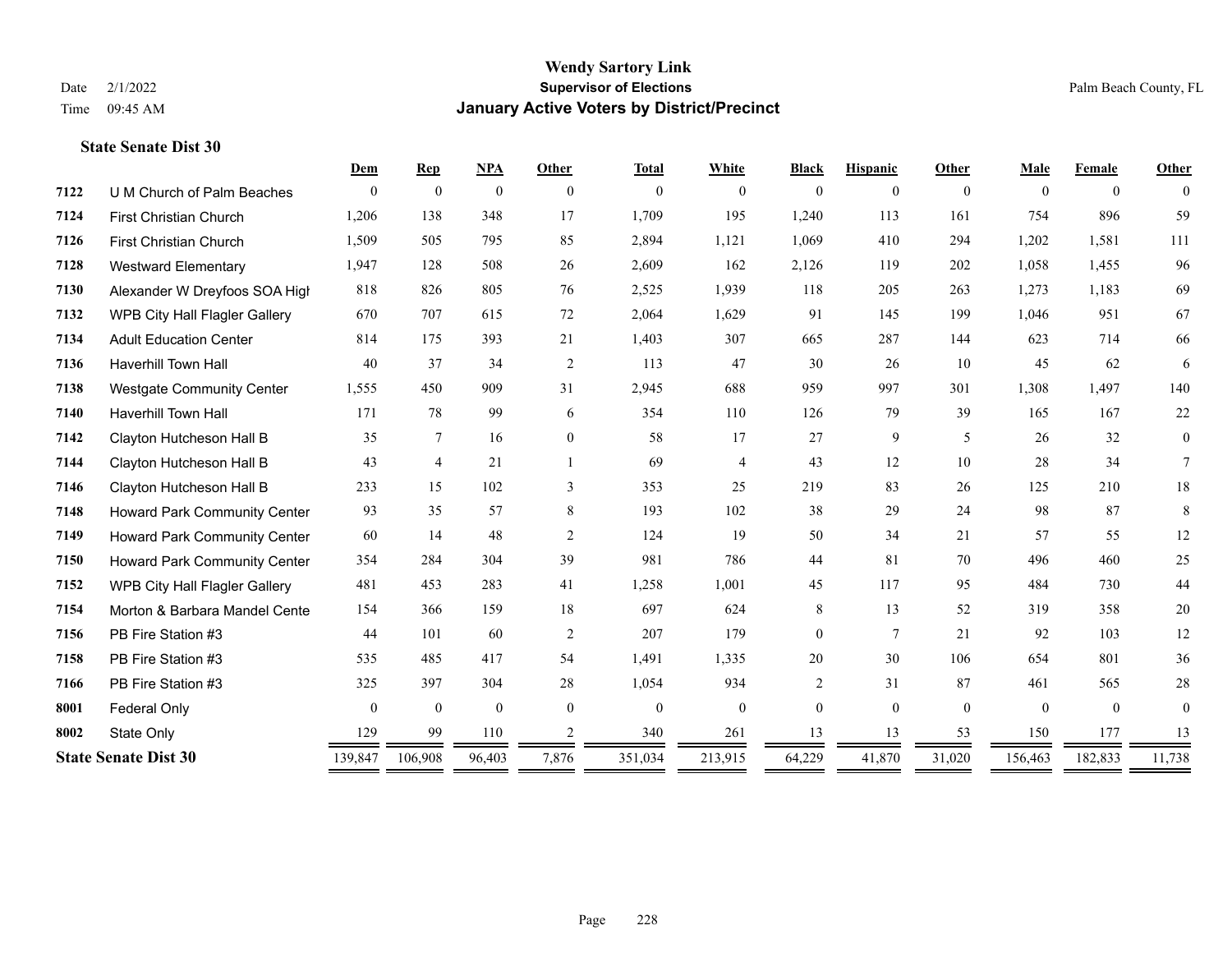|      |                                 | Dem            | <b>Rep</b>     | NPA              | <b>Other</b>     | <b>Total</b>   | <b>White</b>     | <b>Black</b>     | <b>Hispanic</b>  | <b>Other</b>   | <b>Male</b>    | <b>Female</b>  | <b>Other</b>     |
|------|---------------------------------|----------------|----------------|------------------|------------------|----------------|------------------|------------------|------------------|----------------|----------------|----------------|------------------|
| 2084 | <b>Cholee Lake Elementary</b>   | 288            | 118            | 164              | 16               | 586            | 170              | 212              | 135              | 69             | 263            | 307            | 16               |
| 2085 | Pine Jog Environmental Center   | $\overline{2}$ | -1             | $\mathbf{0}$     | $\mathbf{0}$     | 3              | $\overline{3}$   | $\mathbf{0}$     | $\mathbf{0}$     | $\theta$       |                | $\overline{2}$ | $\mathbf{0}$     |
| 2086 | <b>Cholee Lake Elementary</b>   | 1,236          | 556            | 939              | 54               | 2,785          | 865              | 612              | 924              | 384            | 1,217          | 1,459          | 109              |
| 2087 | Pine Jog Environmental Center   | 1              | $\mathbf{1}$   | $\boldsymbol{0}$ | $\boldsymbol{0}$ | $\overline{2}$ | $\mathfrak{2}$   | $\boldsymbol{0}$ | $\mathbf{0}$     | $\mathbf{0}$   | $\overline{2}$ | $\mathbf{0}$   | $\mathbf{0}$     |
| 2096 | 1st Church of the Nazarene      | 253            | 70             | 192              | 5                | 520            | 112              | 21               | 342              | 45             | 244            | 247            | 29               |
| 2112 | Palm Springs Middle             | 7              | 6              | $\overline{7}$   | $\boldsymbol{0}$ | 20             | 15               | 3                | $\boldsymbol{0}$ | 2              | 9              | 11             | $\boldsymbol{0}$ |
| 2116 | The Ark Church                  | 800            | 560            | 716              | 37               | 2,113          | 912              | 150              | 880              | 171            | 895            | 1,140          | 78               |
| 2118 | Palm Springs Middle             | $\theta$       | $\theta$       | $\theta$         | $\theta$         | $\theta$       | $\mathbf{0}$     | $\mathbf{0}$     | $\theta$         | $\theta$       | $\theta$       | $\theta$       | $\boldsymbol{0}$ |
| 2120 | Palm Springs Middle             | 57             | 23             | 52               |                  | 133            | 33               | 13               | 58               | 29             | 51             | 71             | 11               |
| 2122 | Palm Springs Middle             | 1              | $\overline{0}$ | $\mathbf{0}$     | $\overline{0}$   | $\overline{1}$ | $\mathbf{0}$     |                  | $\overline{0}$   | $\theta$       |                | $\theta$       | $\mathbf{0}$     |
| 2124 | Palm Springs Middle             | 5              | $\overline{4}$ | 8                | $\mathbf{0}$     | 17             | 8                | 3                | 5                | $\overline{1}$ | 8              | 9              | $\theta$         |
| 2126 | St Marys Orthodox Church        | 271            | 252            | 234              | 10               | 767            | 430              | 32               | 240              | 65             | 361            | 385            | 21               |
| 2127 | Lake Clarke Shores Town Hall    | 1              | $\mathbf{0}$   | $\mathbf{1}$     | $\mathbf{0}$     | $\overline{2}$ | $\mathbf{0}$     | $\mathbf{0}$     | $\overline{2}$   | $\Omega$       | 2              | $\theta$       | $\overline{0}$   |
| 2128 | Palm Springs Middle             | $\overline{0}$ | $\mathbf{0}$   | $\boldsymbol{0}$ | $\boldsymbol{0}$ | $\theta$       | $\boldsymbol{0}$ | $\boldsymbol{0}$ | $\boldsymbol{0}$ | $\mathbf{0}$   | $\mathbf{0}$   | $\mathbf{0}$   | $\mathbf{0}$     |
| 2148 | <b>Liberty Park Elementary</b>  | $\overline{0}$ | $\bf{0}$       | $\mathbf{0}$     | $\mathbf{0}$     | $\theta$       | $\Omega$         | $\mathbf{0}$     | $\mathbf{0}$     | $\theta$       | $\theta$       | $\theta$       | $\theta$         |
| 2150 | River Bridge Activities Center  | 1,097          | 534            | 701              | 59               | 2,391          | 1,156            | 495              | 496              | 244            | 990            | 1,316          | 85               |
| 2152 | Pine Ridge North II             | 1,118          | 516            | 820              | 51               | 2,505          | 1,014            | 392              | 836              | 263            | 1,005          | 1,398          | 102              |
| 2154 | <b>Forest Hill Elementary</b>   | 1,133          | 445            | 804              | 36               | 2,418          | 728              | 399              | 1,049            | 242            | 1,047          | 1,246          | 125              |
| 2156 | Cresthaven Emory Aud            | 627            | 406            | 305              | 14               | 1,352          | 747              | 100              | 413              | 92             | 497            | 807            | 48               |
| 2158 | Community Of Hope               | 1,087          | 423            | 858              | 28               | 2,396          | 596              | 436              | 1,049            | 315            | 1,051          | 1,231          | 114              |
| 2160 | Cresthaven Barkley Aud          | 505            | 349            | 293              | 19               | 1,166          | 585              | 85               | 395              | 101            | 494            | 622            | 50               |
| 2162 | Cresthaven Ashley Aud           | 333            | 217            | 231              | 15               | 796            | 396              | 41               | 297              | 62             | 314            | 449            | 33               |
| 2164 | <b>Covered Bridge Clubhouse</b> | 1,111          | 740            | 678              | 40               | 2,569          | 1,771            | 140              | 488              | 170            | 995            | 1,494          | $80\,$           |
| 2166 | Poinciana Clubhouse             | 910            | 533            | 507              | 37               | 1,987          | 1,312            | 103              | 414              | 158            | 780            | 1,141          | 66               |
| 2168 | First Baptist Church GA         | $\overline{0}$ | $\mathbf{0}$   | $\overline{0}$   | $\mathbf{0}$     | $\mathbf{0}$   | $\boldsymbol{0}$ | $\mathbf{0}$     | $\mathbf{0}$     | $\theta$       | $\theta$       | $\theta$       | $\mathbf{0}$     |
| 2170 | <b>Liberty Park Elementary</b>  | 1,138          | 543            | 671              | 58               | 2,410          | 1,040            | 462              | 650              | 258            | 961            | 1,339          | 110              |
| 2172 | First Baptist Church GA         | 17             | 3              | 9                | $\mathbf{0}$     | 29             | 13               | 3                | 9                | $\overline{4}$ | 11             | 17             | $\overline{1}$   |
| 2174 | First Baptist Church GA         | 458            | 188            | 279              | 14               | 939            | 409              | 194              | 209              | 127            | 421            | 477            | 41               |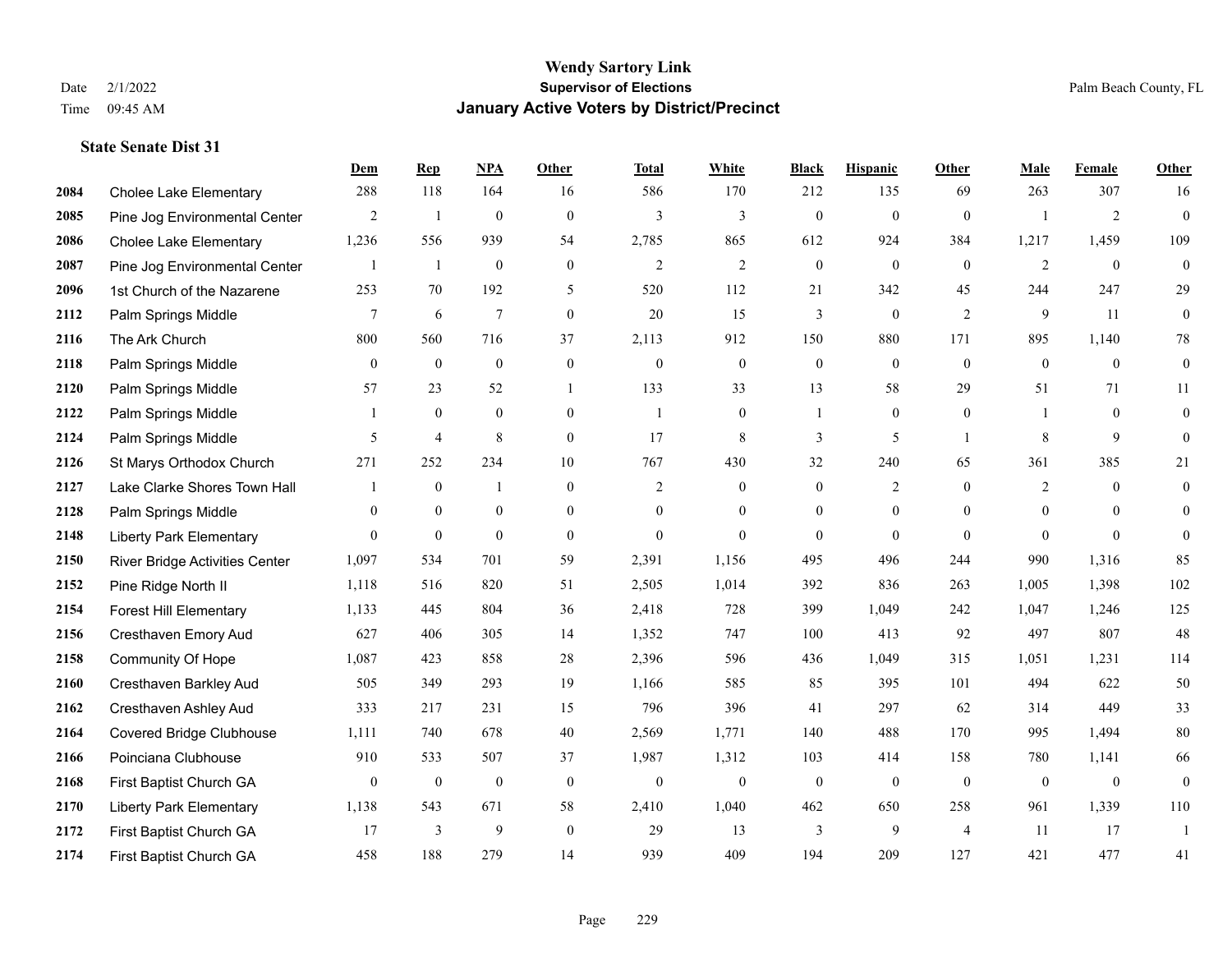|      |                                    | Dem            | <b>Rep</b>       | NPA              | <b>Other</b>     | <b>Total</b> | <b>White</b>     | <b>Black</b>     | <b>Hispanic</b>  | Other          | <b>Male</b>    | <b>Female</b> | <b>Other</b>     |
|------|------------------------------------|----------------|------------------|------------------|------------------|--------------|------------------|------------------|------------------|----------------|----------------|---------------|------------------|
| 2182 | <b>Greenacres Community Center</b> | 639            | 285              | 540              | 31               | 1,495        | 523              | 143              | 683              | 146            | 596            | 811           | 88               |
| 2184 | American Polish Club               | 1,088          | 386              | 808              | 42               | 2,324        | 694              | 350              | 1,025            | 255            | 969            | 1,217         | 138              |
| 2186 | American Polish Club               | 319            | 138              | 239              | $\overline{7}$   | 703          | 209              | 112              | 316              | 66             | 312            | 361           | 30               |
| 2188 | St Lukes United Methodist Chr      | 462            | 512              | 436              | 35               | 1,445        | 1,142            | 34               | 191              | 78             | 688            | 718           | 39               |
| 2190 | Lucerne Pointe Clubhouse           | 1,013          | 536              | 652              | 49               | 2,250        | 1,426            | 220              | 427              | 177            | 924            | 1,252         | 74               |
| 2192 | Fountains Of Palm Beach            | 930            | 461              | 593              | 58               | 2,042        | 1,370            | 154              | 348              | 170            | 874            | 1,106         | 62               |
| 2194 | <b>LC Swain Middle</b>             | 1,089          | 367              | 742              | 41               | 2,239        | 760              | 472              | 779              | 228            | 946            | 1,189         | 104              |
| 2196 | Pine Ridge South IV Clubhouse      | 886            | 495              | 509              | 44               | 1,934        | 1,154            | 261              | 407              | 112            | 758            | 1,102         | 74               |
| 2198 | American Finnish Club              | 14             | 9                | 8                | $\boldsymbol{0}$ | 31           | 17               | 3                | 1                | 10             | 12             | 16            | 3                |
| 2202 | <b>LC Swain Middle</b>             | $\mathbf{0}$   | 8                | $\overline{1}$   | $\mathbf{0}$     | 9            | 6                | $\boldsymbol{0}$ | 3                | $\mathbf{0}$   | $\overline{4}$ | 5             | $\boldsymbol{0}$ |
| 2204 | <b>Heritage Elementary</b>         | 555            | 217              | 482              | 29               | 1,283        | 409              | 143              | 617              | 114            | 559            | 652           | $72\,$           |
| 2206 | <b>Heritage Elementary</b>         | 460            | 194              | 337              | 16               | 1,007        | 320              | 222              | 337              | 128            | 440            | 517           | 50               |
| 2208 | American Finnish Club              | 6              | $\tau$           | $\overline{1}$   | $\mathbf{1}$     | 15           | 14               | $\boldsymbol{0}$ | $\mathbf{0}$     | -1             | 6              | 8             | $\mathbf{1}$     |
| 2210 | American Polish Club               | 231            | 97               | 140              | 5                | 473          | 172              | 112              | 140              | 49             | 190            | 264           | 19               |
| 2212 | American Polish Club               | $\overline{0}$ | $\bf{0}$         | $\boldsymbol{0}$ | $\mathbf{0}$     | $\mathbf{0}$ | $\boldsymbol{0}$ | $\boldsymbol{0}$ | $\boldsymbol{0}$ | $\overline{0}$ | $\mathbf{0}$   | $\mathbf{0}$  | $\boldsymbol{0}$ |
| 2214 | Indian Pines Elementary            | 1,192          | 261              | 596              | 39               | 2,088        | 469              | 934              | 450              | 235            | 942            | 1,046         | 100              |
| 2216 | Indian Pines Elementary            | 1,784          | 288              | 840              | 44               | 2,956        | 511              | 1,500            | 578              | 367            | 1,341          | 1,469         | 146              |
| 2218 | <b>Tradewinds Middle</b>           | 1,261          | 313              | 660              | 40               | 2,274        | 564              | 903              | 358              | 449            | 999            | 1,150         | 125              |
| 3002 | Palm Springs Middle                | 822            | 340              | 568              | 51               | 1,781        | 530              | 328              | 760              | 163            | 730            | 977           | 74               |
| 3004 | <b>Community Of Hope</b>           | 66             | 41               | 64               | 3                | 174          | 66               | 10               | 73               | 25             | 86             | 77            | 11               |
| 3006 | Faith Presbyterian                 | 988            | 610              | 704              | 34               | 2,336        | 949              | 276              | 908              | 203            | 962            | 1,273         | 101              |
| 3008 | Palm Springs Middle                | $\mathbf{0}$   | $\boldsymbol{0}$ | $\boldsymbol{0}$ | $\boldsymbol{0}$ | $\mathbf{0}$ | $\boldsymbol{0}$ | $\boldsymbol{0}$ | $\boldsymbol{0}$ | $\mathbf{0}$   | $\mathbf{0}$   | $\mathbf{0}$  | $\boldsymbol{0}$ |
| 3010 | Faith Presbyterian                 | 365            | 215              | 305              | 24               | 909          | 354              | 119              | 357              | 79             | 421            | 454           | 34               |
| 3012 | <b>Emmanuel Baptist Church</b>     | 632            | 572              | 429              | 22               | 1,655        | 997              | 45               | 519              | 94             | 695            | 898           | 62               |
| 3014 | Lake Clarke Shores Town Hall       | 995            | 1,074            | 659              | 45               | 2,773        | 2,033            | 82               | 487              | 171            | 1,267          | 1,420         | 86               |
| 3016 | <b>Community Of Hope</b>           | 44             | 38               | 56               | $\overline{2}$   | 140          | 37               | 9                | 78               | 16             | 54             | 76            | $10\,$           |
| 3018 | Palm Springs Middle                | 11             | 10               | 9                | 3                | 33           | 12               | $\boldsymbol{0}$ | 17               | $\overline{4}$ | 13             | 19            | $\mathbf{1}$     |
| 3020 | Palm Springs Village Hall          | 969            | 621              | 804              | 38               | 2,432        | 972              | 172              | 1,085            | 203            | 1,069          | 1,250         | 113              |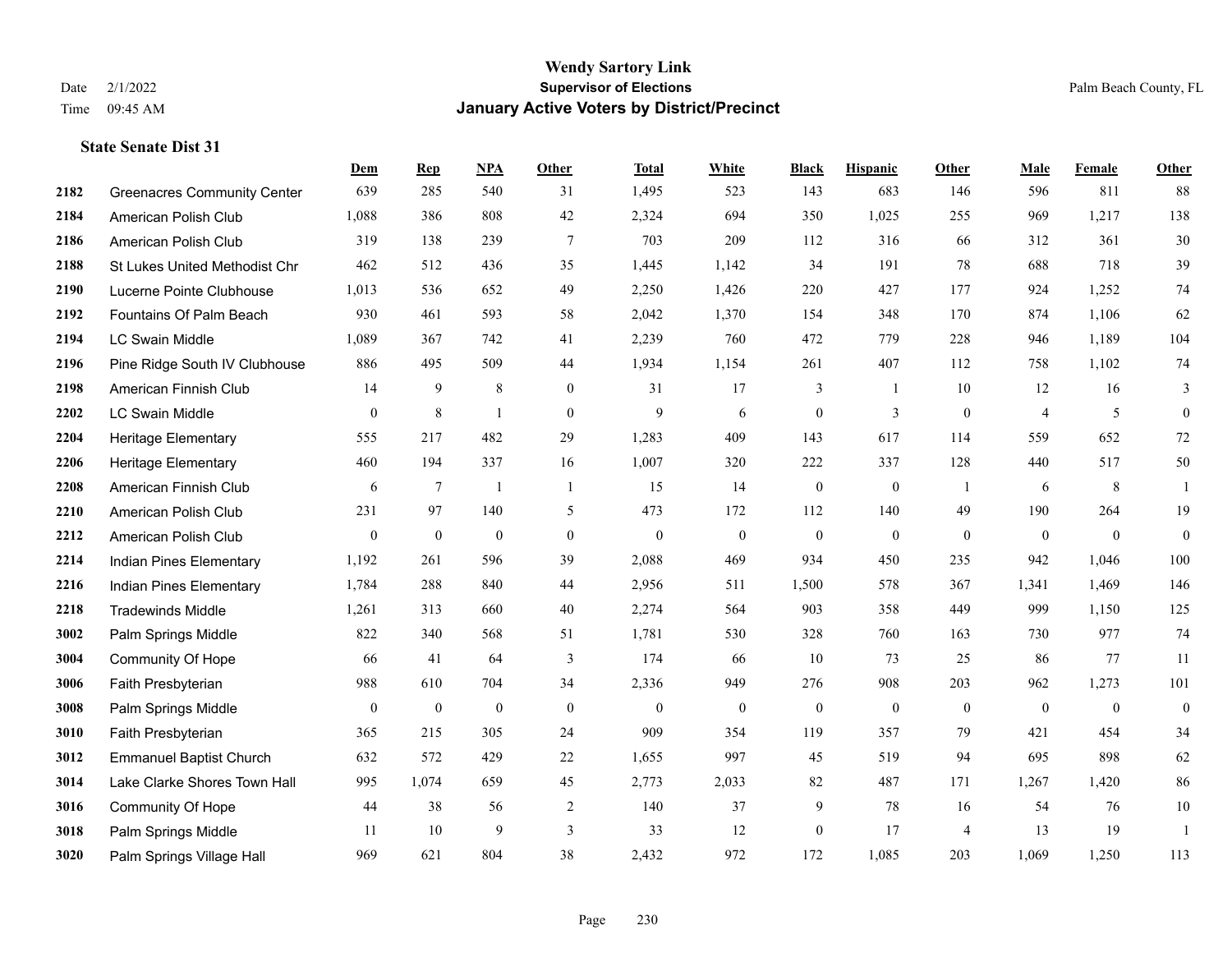|      |                                  | Dem              | <b>Rep</b>     | NPA              | <b>Other</b>     | <b>Total</b>   | <b>White</b>     | <b>Black</b>     | <b>Hispanic</b>  | <b>Other</b>   | <b>Male</b>    | Female         | <b>Other</b>     |
|------|----------------------------------|------------------|----------------|------------------|------------------|----------------|------------------|------------------|------------------|----------------|----------------|----------------|------------------|
| 3022 | Oasis De Amor Baptist Church     | 500              | 227            | 409              | 18               | 1,154          | 369              | 139              | 504              | 142            | 542            | 546            | 66               |
| 3024 | Palm Springs Library             | 713              | 404            | 579              | 22               | 1,718          | 644              | 197              | 689              | 188            | 757            | 858            | 103              |
| 3026 | Palm Springs Village Hall        | $\mathbf{0}$     | $\mathbf{0}$   | $\mathbf{0}$     | $\mathbf{0}$     | $\theta$       | $\overline{0}$   | $\mathbf{0}$     | $\mathbf{0}$     | $\theta$       | $\mathbf{0}$   | $\theta$       | $\boldsymbol{0}$ |
| 3028 | Palm Springs Village Hall        | $\overline{2}$   | 1              | $\boldsymbol{0}$ | $\boldsymbol{0}$ | 3              | $\boldsymbol{0}$ | $\boldsymbol{0}$ | 3                | $\overline{0}$ |                | 2              | $\mathbf{0}$     |
| 3030 | Palm Springs Village Hall        | $\overline{0}$   | $\mathbf{0}$   | $\mathbf{0}$     | $\overline{0}$   | $\mathbf{0}$   | $\overline{0}$   | $\boldsymbol{0}$ | $\mathbf{0}$     | $\theta$       | $\theta$       | $\theta$       | $\mathbf{0}$     |
| 3032 | Special Olympics of PBC          | 680              | 326            | 535              | 35               | 1,576          | 567              | 267              | 608              | 134            | 731            | 764            | 81               |
| 3034 | <b>Sunlight Community Church</b> | 157              | 103            | 79               | 6                | 345            | 185              | 41               | 99               | 20             | 154            | 181            | $10\,$           |
| 3036 | <b>Sunlight Community Church</b> | 384              | 212            | 288              | 15               | 899            | 371              | 179              | 260              | 89             | 404            | 466            | 29               |
| 3038 | <b>Sunlight Community Church</b> | 719              | 308            | 553              | 31               | 1,611          | 655              | 254              | 530              | 172            | 752            | 781            | $78\,$           |
| 3040 | 1st Congregational Church        | 693              | 306            | 413              | 43               | 1,455          | 1,072            | 71               | 192              | 120            | 715            | 687            | 53               |
| 3042 | 1st Congregational Church        | 712              | 451            | 400              | 50               | 1,613          | 1,350            | 24               | 136              | 103            | 736            | 822            | 55               |
| 3044 | Holy Redeemer Church             | 218              | 67             | 193              | 8                | 486            | 135              | 102              | 209              | 40             | 212            | 259            | 15               |
| 3048 | Holy Redeemer Church             | 590              | 219            | 472              | 24               | 1,305          | 393              | 259              | 525              | 128            | 583            | 662            | 60               |
| 3050 | Holy Redeemer Church             | 7                | $\overline{7}$ | $\sqrt{2}$       | $\boldsymbol{0}$ | 16             | 9                | $\sqrt{6}$       | 1                | $\mathbf{0}$   | 9              | $\tau$         | $\boldsymbol{0}$ |
| 3052 | Our Savior Lutheran Church       | 402              | 112            | 252              | 13               | 779            | 216              | 216              | 276              | 71             | 368            | 374            | 37               |
| 3058 | Our Savior Lutheran Church       | $\mathbf{0}$     | $\bf{0}$       | $\overline{2}$   | $\mathbf{0}$     | $\overline{2}$ | -1               | 1                | $\boldsymbol{0}$ | $\mathbf{0}$   | $\overline{1}$ | -1             | $\boldsymbol{0}$ |
| 3060 | Our Savior Lutheran Church       | 255              | 53             | 152              | 6                | 466            | 105              | 171              | 154              | 36             | 179            | 267            | $20\,$           |
| 3062 | Our Savior Lutheran Church       | 1,028            | 320            | 601              | 52               | 2,001          | 801              | 432              | 585              | 183            | 940            | 969            | 92               |
| 3064 | 1st Congregational Church        | 480              | 229            | 373              | 29               | 1,111          | 783              | 94               | 153              | 81             | 525            | 547            | 39               |
| 3066 | Our Savior Lutheran Church       | 374              | 145            | 276              | 20               | 815            | 564              | 79               | 93               | 79             | 400            | 383            | $32\,$           |
| 3068 | St Andrews Episcopal             | 538              | 289            | 398              | 45               | 1,270          | 1,019            | 54               | 112              | 85             | 620            | 608            | 42               |
| 3070 | Mid County Senior Center         | 717              | 268            | 576              | 35               | 1,596          | 517              | 377              | 504              | 198            | 733            | 788            | 75               |
| 3071 | Holy Redeemer Church             | $\boldsymbol{0}$ | $\bf{0}$       | $\boldsymbol{0}$ | $\boldsymbol{0}$ | $\mathbf{0}$   | $\mathbf{0}$     | $\overline{0}$   | $\boldsymbol{0}$ | $\overline{0}$ | $\mathbf{0}$   | $\overline{0}$ | $\boldsymbol{0}$ |
| 3072 | Holy Redeemer Church             | 134              | 24             | 93               | $\overline{7}$   | 258            | 70               | 101              | 52               | 35             | 100            | 146            | 12               |
| 3074 | <b>Coastal Chapel</b>            | 475              | 357            | 338              | 31               | 1,201          | 748              | 104              | 258              | 91             | 569            | 591            | 41               |
| 3075 | Lantana Recreation Center        | 13               | 8              | $\overline{7}$   | $\overline{2}$   | 30             | 30               | $\boldsymbol{0}$ | $\mathbf{0}$     | $\overline{0}$ | 10             | 20             | $\boldsymbol{0}$ |
| 3076 | Our Savior Lutheran Church       | 46               | 32             | 48               | $\overline{0}$   | 126            | 83               | 16               | 17               | 10             | 66             | 54             | 6                |
| 3078 | Lakeside UM Church               | 656              | 385            | 438              | 40               | 1,519          | 943              | 173              | 270              | 133            | 675            | 800            | 44               |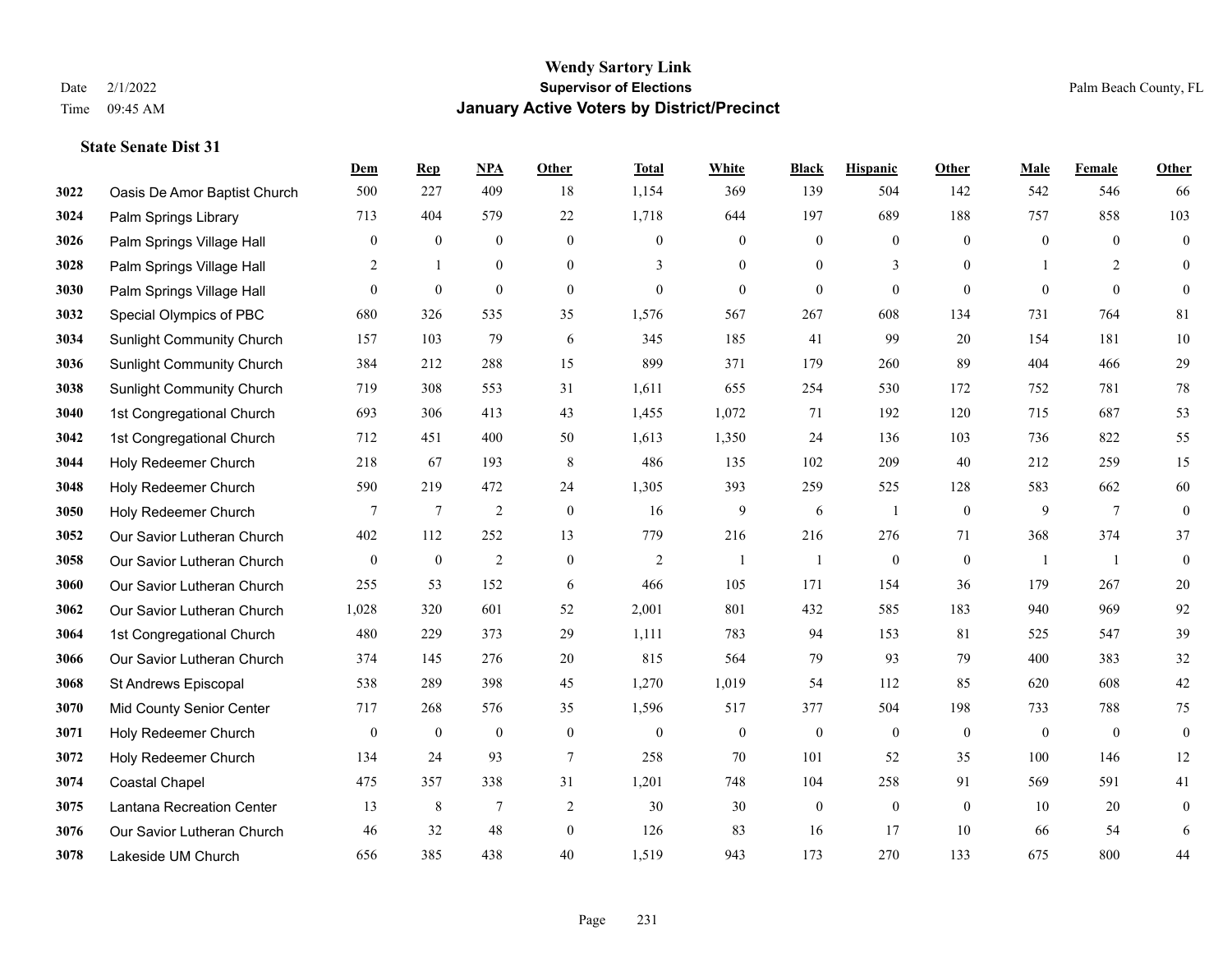|      |                                  | Dem   | <b>Rep</b> | NPA | <b>Other</b> | <b>Total</b> | <b>White</b> | <b>Black</b> | <b>Hispanic</b> | <b>Other</b> | <b>Male</b> | Female | <b>Other</b> |
|------|----------------------------------|-------|------------|-----|--------------|--------------|--------------|--------------|-----------------|--------------|-------------|--------|--------------|
| 3080 | American Finnish Club            | 853   | 224        | 576 | 40           | 1,693        | 397          | 528          | 578             | 190          | 732         | 859    | 102          |
| 3082 | <b>Atlantis City Hall</b>        | 491   | 877        | 444 | 48           | 1,860        | 1,604        | 39           | 92              | 125          | 852         | 962    | $46\,$       |
| 3086 | <b>Woodlands Middle</b>          | 788   | 609        | 698 | 50           | 2,145        | 1,465        | 142          | 355             | 183          | 1,001       | 1,070  | 74           |
| 3088 | <b>Tradewinds Middle</b>         | 183   | 50         | 125 | $\,8\,$      | 366          | 96           | 128          | 81              | 61           | 169         | 187    | $10\,$       |
| 3094 | <b>Coral Reef Elementary</b>     | 326   | 241        | 281 | 29           | 877          | 510          | 75           | 202             | 90           | 407         | 443    | $27\,$       |
| 3096 | <b>Coral Reef Elementary</b>     | 822   | 584        | 646 | 56           | 2,108        | 1,348        | 260          | 269             | 231          | 976         | 1,055  | 77           |
| 3098 | Manatee Elementary               | 672   | 590        | 540 | 47           | 1,849        | 1,257        | 179          | 221             | 192          | 847         | 942    | 60           |
| 3100 | Journeys End                     | 431   | 339        | 371 | 20           | 1,161        | 776          | 94           | 140             | 151          | 547         | 584    | 30           |
| 3102 | <b>Diamond View Elementary</b>   | 1,209 | 453        | 803 | 52           | 2,517        | 1,037        | 643          | 540             | 297          | 1,114       | 1,295  | 108          |
| 3104 | American German Club             | 403   | 350        | 383 | 34           | 1,170        | 814          | 91           | 137             | 128          | 542         | 584    | 44           |
| 3106 | American German Club             | 303   | 105        | 209 | 17           | 634          | 222          | 183          | 97              | 132          | 279         | 327    | $28\,$       |
| 3108 | Santaluces High                  | 1,274 | 546        | 908 | 67           | 2,795        | 1,129        | 721          | 550             | 395          | 1,241       | 1.465  | 89           |
| 3110 | Lantana Road Branch Library      | 822   | 336        | 497 | 44           | 1,699        | 799          | 458          | 284             | 158          | 734         | 888    | $77\,$       |
| 3112 | <b>Starlight Cove Elementary</b> | 847   | 300        | 620 | 36           | 1,803        | 702          | 318          | 635             | 148          | 774         | 935    | 94           |
| 3114 | Santaluces High                  | 375   | 255        | 299 | 11           | 940          | 549          | 119          | 186             | 86           | 458         | 453    | 29           |
| 3116 | <b>Advent Lantana</b>            | 1,051 | 525        | 744 | 53           | 2,373        | 1,464        | 357          | 368             | 184          | 984         | 1,309  | $80\,$       |
| 3118 | Advent Lantana                   | 201   | 222        | 177 | 16           | 616          | 502          | 23           | 48              | 43           | 303         | 301    | $12\,$       |
| 3124 | West Boynton Park and Rec        | 795   | 579        | 660 | 44           | 2,078        | 1,310        | 226          | 295             | 247          | 943         | 1,062  | 73           |
| 3126 | Temple Shaarei Shalom            | 628   | 501        | 468 | 27           | 1,624        | 1,117        | 152          | 198             | 157          | 748         | 827    | 49           |
| 3128 | West Boynton Park and Rec        | 944   | 608        | 736 | 45           | 2,333        | 1,447        | 290          | 336             | 260          | 1,062       | 1,190  | 81           |
| 3130 | Winston Trails Swim Center       | 1,108 | 912        | 869 | 63           | 2,952        | 2,090        | 209          | 376             | 277          | 1,384       | 1,457  | 111          |
| 3132 | Park Vista High                  | 858   | 653        | 713 | 48           | 2,272        | 1,439        | 232          | 359             | 242          | 1,029       | 1,166  | 77           |
| 3133 | Christa McAuliffe Middle         | 174   | 123        | 137 | 9            | 443          | 270          | 47           | 60              | 66           | 212         | 219    | 12           |
| 3134 | <b>Hidden Oaks Elementary</b>    | 1,063 | 319        | 603 | 35           | 2,020        | 580          | 797          | 370             | 273          | 863         | 1,071  | $86\,$       |
| 3136 | Freedom Shores Elementary        | 874   | 404        | 594 | 32           | 1,904        | 828          | 549          | 272             | 255          | 845         | 984    | 75           |
| 3138 | <b>Citrus Cove Elementary</b>    | 868   | 491        | 570 | 33           | 1,962        | 1,134        | 327          | 287             | 214          | 863         | 1,016  | 83           |
| 3140 | Boynton Lakes North Clubhouse    | 418   | 186        | 280 | 16           | 900          | 424          | 223          | 123             | 130          | 401         | 467    | 32           |
| 3142 | Boynton Lakes North Clubhouse    | 366   | 165        | 226 | 21           | 778          | 433          | 137          | 137             | 71           | 315         | 434    | 29           |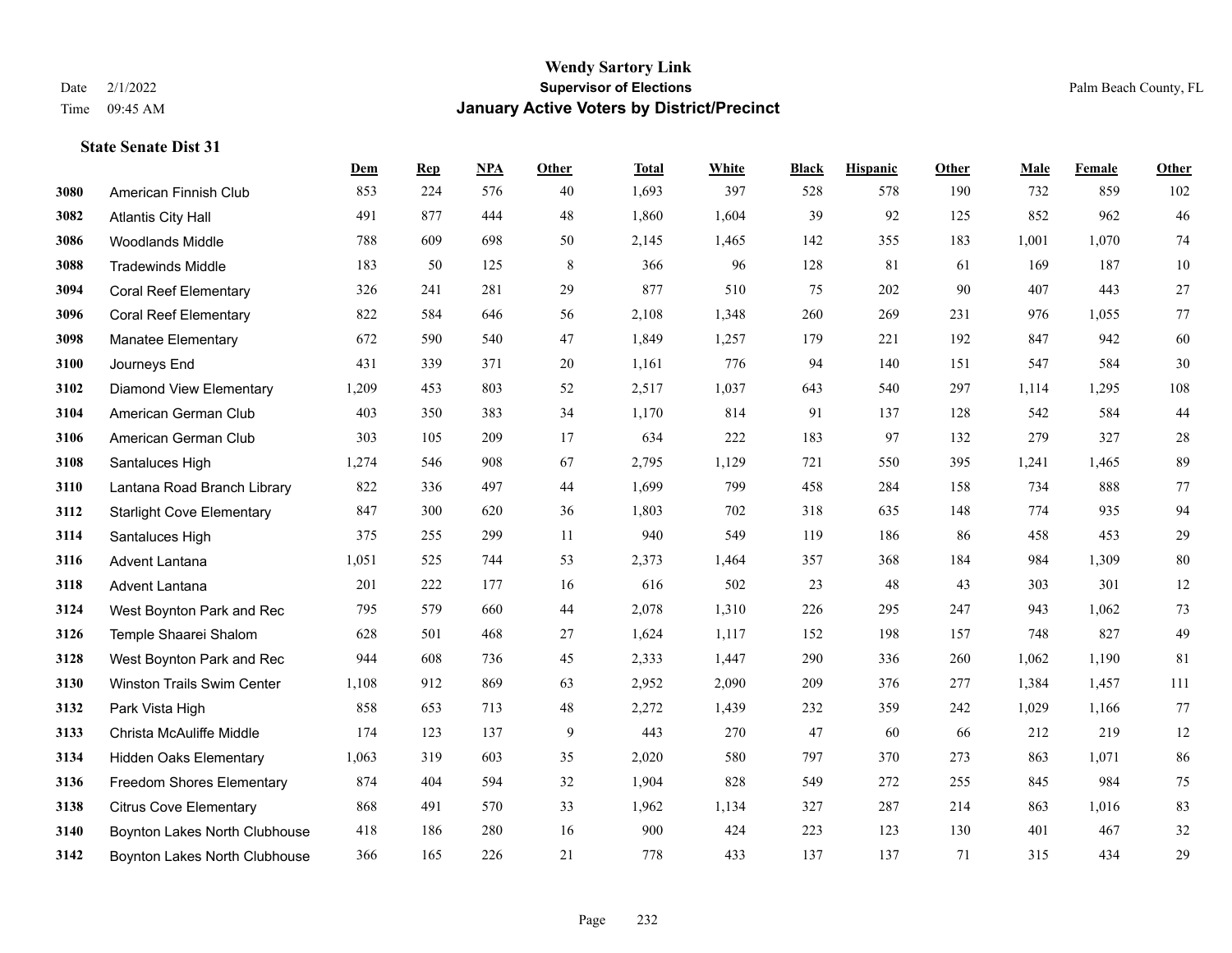|      |                                  | Dem          | <b>Rep</b>   | NPA          | <b>Other</b>   | <b>Total</b> | <b>White</b> | <b>Black</b>     | <b>Hispanic</b> | <b>Other</b> | <b>Male</b> | Female       | <b>Other</b>     |
|------|----------------------------------|--------------|--------------|--------------|----------------|--------------|--------------|------------------|-----------------|--------------|-------------|--------------|------------------|
| 3144 | Freedom Shores Elementary        | 9            | 8            | 9            | $\overline{0}$ | 26           | 21           | $\mathbf{0}$     | 3               | 2            | 11          | 13           | 2                |
| 3146 | <b>Freedom Shores Elementary</b> | 338          | 132          | 173          | 21             | 664          | 450          | 78               | 73              | 63           | 261         | 382          | 21               |
| 3148 | Imagine Schools - Chancellor     | 61           | 53           | 54           | 5              | 173          | 117          | 12               | 27              | 17           | 88          | 80           | 5                |
| 3150 | Christa McAuliffe Middle         | 553          | 256          | 232          | 23             | 1,064        | 966          | 18               | 30              | 50           | 432         | 600          | 32               |
| 3152 | Park Vista High                  | 651          | 409          | 395          | 32             | 1,487        | 1,277        | 54               | 63              | 93           | 653         | 786          | $48\,$           |
| 3154 | Ponte Vecchio Clubhouse          | 788          | 321          | 285          | 24             | 1,418        | 1,269        | 20               | 39              | 90           | 638         | 741          | 39               |
| 3156 | Aberdeen East Clubhouse          | 1,001        | 491          | 557          | 40             | 2,089        | 1,567        | 150              | 188             | 184          | 862         | 1,164        | 63               |
| 3158 | <b>Crystal Lakes Elementary</b>  | 996          | 768          | 806          | 61             | 2,631        | 1,835        | 200              | 300             | 296          | 1,196       | 1,328        | 107              |
| 3160 | Christa McAuliffe Middle         | 436          | 327          | 338          | 19             | 1,120        | 762          | 135              | 120             | 103          | 504         | 574          | 42               |
| 3162 | <b>Hidden Oaks Elementary</b>    | 537          | 260          | 303          | 20             | 1,120        | 670          | 206              | 126             | 118          | 500         | 588          | $32\,$           |
| 3164 | <b>Citrus Cove Elementary</b>    | 881          | 544          | 652          | 49             | 2,126        | 1,329        | 317              | 247             | 233          | 950         | 1,105        | 71               |
| 3166 | Jamaica Bay Clubhouse            | 352          | 375          | 268          | 24             | 1,019        | 901          | 20               | 37              | 61           | 444         | 540          | 35               |
| 3168 | Boynton Beach Fire Station #3    | 907          | 473          | 673          | 35             | 2,088        | 1,188        | 377              | 300             | 223          | 886         | 1,132        | $70\,$           |
| 3170 | Boynton Beach High               | 1,119        | 617          | 896          | 73             | 2,705        | 1,587        | 321              | 543             | 254          | 1,176       | 1,427        | 102              |
| 3172 | Boynton Beach High               | 484          | 144          | 313          | 33             | 974          | 453          | 268              | 144             | 109          | 397         | 530          | 47               |
| 3174 | Boynton Beach Fire Station #3    | 248          | 179          | 177          | 14             | 618          | 425          | 52               | 84              | 57           | 281         | 321          | 16               |
| 3176 | Boynton Beach High               | 208          | 123          | 152          | $\tau$         | 490          | 262          | 86               | 81              | 61           | 212         | 258          | $20\,$           |
| 3180 | Imagine Schools - Chancellor     | $\mathbf{0}$ | $\mathbf{0}$ | $\mathbf{0}$ | $\overline{0}$ | $\mathbf{0}$ | $\mathbf{0}$ | $\boldsymbol{0}$ | $\mathbf{0}$    | $\theta$     | $\theta$    | $\mathbf{0}$ | $\boldsymbol{0}$ |
| 3182 | Imagine Schools - Chancellor     | 102          | 51           | 78           | $\overline{4}$ | 235          | 117          | 49               | 38              | 31           | 112         | 112          | 11               |
| 3185 | Christ Fellowship Church BB      | 312          | 216          | 218          | 31             | 777          | 501          | 88               | 112             | 76           | 362         | 397          | 18               |
| 3186 | Christ Fellowship Church BB      | 192          | 122          | 143          | 12             | 469          | 330          | 43               | 62              | 34           | 212         | 237          | 20               |
| 3187 | Christ Fellowship Church BB      | 680          | 408          | 609          | 61             | 1,758        | 995          | 281              | 290             | 192          | 823         | 882          | 53               |
| 3188 | Christ Fellowship Church BB      | 416          | 301          | 357          | 22             | 1,096        | 674          | 225              | 121             | 76           | 541         | 520          | 35               |
| 3190 | Imagine Schools - Chancellor     | 308          | 161          | 233          | 23             | 725          | 410          | 150              | 98              | 67           | 371         | 339          | 15               |
| 3192 | Leisureville #1 Clubhouse        | 549          | 405          | 386          | 45             | 1,385        | 1,045        | 116              | 130             | 94           | 560         | 779          | $46\,$           |
| 3194 | Boynton Beach Fire Station #2    | 753          | 178          | 378          | 20             | 1,329        | 464          | 556              | 169             | 140          | 588         | 689          | 52               |
| 3196 | Leisureville #3 Clubhouse        | 623          | 551          | 434          | 53             | 1,661        | 1,378        | 84               | 106             | 93           | 710         | 896          | 55               |
| 3198 | <b>BB Leisureville Clubhouse</b> | 497          | 528          | 309          | 36             | 1,370        | 1,129        | 65               | 114             | 62           | 557         | 773          | 40               |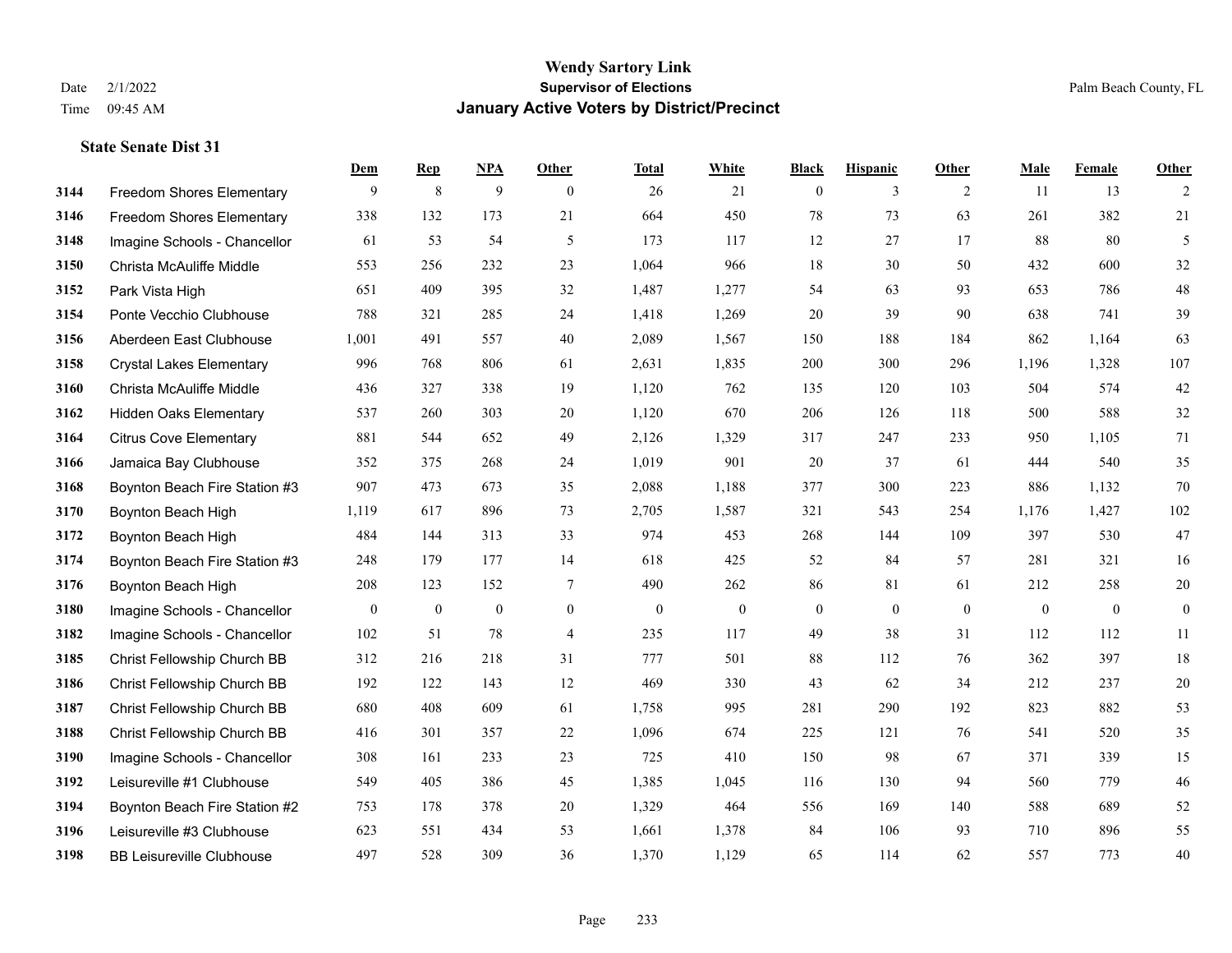|      |                                      | Dem              | <b>Rep</b>       | NPA              | <b>Other</b>     | <b>Total</b>     | <b>White</b>   | <b>Black</b>     | <b>Hispanic</b> | <b>Other</b> | <b>Male</b>  | <b>Female</b>  | <b>Other</b>   |
|------|--------------------------------------|------------------|------------------|------------------|------------------|------------------|----------------|------------------|-----------------|--------------|--------------|----------------|----------------|
| 3200 | Golfview Harbour Clubhouse           | 601              | 402              | 402              | 26               | 1,431            | 966            | 203              | 115             | 147          | 646          | 740            | 45             |
| 3202 | <b>Golfview Harbour Clubhouse</b>    | 67               | 69               | 52               | $\tau$           | 195              | 142            | 31               | 11              | 11           | 98           | 91             | 6              |
| 4002 | Lantana Recreation Center            | 464              | 519              | 375              | 48               | 1,406            | 1,175          | 32               | 106             | 93           | 680          | 687            | 39             |
| 4004 | South Palm Beach Town Hall           | 403              | 508              | 391              | 33               | 1,335            | 1,139          | 21               | 82              | 93           | 582          | 705            | $48\,$         |
| 4006 | Manalapan Town Hall                  | 77               | 206              | 93               | 9                | 385              | 352            | 6                | 5               | 22           | 194          | 181            | $10\,$         |
| 4008 | Hypoluxo Town Hall                   | 514              | 603              | 520              | 65               | 1,702            | 1,423          | 39               | 115             | 125          | 786          | 868            | $48\,$         |
| 4010 | <b>Bent Tree Villas East</b>         | 795              | 733              | 597              | 52               | 2,177            | 1,571          | 219              | 219             | 168          | 958          | 1,173          | $46\,$         |
| 4012 | <b>Greentree Villas</b>              | 642              | 574              | 467              | 37               | 1,720            | 1,408          | 73               | 124             | 115          | 689          | 985            | $46\,$         |
| 4014 | New Church                           | 401              | 493              | 319              | 27               | 1,240            | 1,003          | 62               | 92              | 83           | 527          | 684            | $29\,$         |
| 4016 | Christ Fellowship Church BB          | 537              | 293              | 301              | 24               | 1,155            | 695            | 190              | 165             | 105          | 533          | 591            | 31             |
| 4018 | Quail Ridge Business Center          | 122              | 365              | 126              | 13               | 626              | 604            | 1                | 2               | 19           | 285          | 328            | 13             |
| 4020 | Christ Fellowship Church BB          | 35               | 27               | 36               | 4                | 102              | 79             | 4                | 11              | 8            | 37           | 63             | $\overline{2}$ |
| 4022 | Congress Middle                      | 824              | 229              | 406              | 44               | 1,503            | 534            | 655              | 162             | 152          | 622          | 821            | 60             |
| 4024 | Harvey E Oyer Jr Park                | 487              | 632              | 493              | 55               | 1,667            | 1,320          | 90               | 133             | 124          | 790          | 831            | $46\,$         |
| 4026 | <b>Sterling Village Aud</b>          | 499              | 550              | 482              | 55               | 1,586            | 1,385          | 38               | 62              | 101          | 733          | 800            | 53             |
| 4028 | Ocean Ridge Town Hall                | 405              | 743              | 441              | 43               | 1,632            | 1,489          | 5                | 51              | 87           | 777          | 813            | $42\,$         |
| 4030 | Village of Golf Admin Bldg           | 37               | 182              | 52               | $\overline{4}$   | 275              | 269            | $\overline{0}$   | 1               | 5            | 130          | 143            | 2              |
| 4034 | <b>Crosspointe Elementary</b>        | 369              | 256              | 288              | 24               | 937              | 668            | 114              | 69              | 86           | 399          | 518            | $20\,$         |
| 4036 | <b>Forest Park Elementary</b>        | 288              | 447              | 275              | 26               | 1,036            | 932            | 8                | 50              | 46           | 434          | 570            | 32             |
| 4038 | <b>Briny Breezes Community Cente</b> | 87               | 144              | 90               | 4                | 325              | 300            | $\overline{0}$   | 9               | 16           | 133          | 182            | $10\,$         |
| 4040 | <b>Briny Breezes Community Cente</b> | $\overline{0}$   | $\mathbf{0}$     | $\mathbf{0}$     | $\theta$         | $\Omega$         | $\overline{0}$ | $\overline{0}$   | $\overline{0}$  | $\theta$     | $\theta$     | $\theta$       | $\mathbf{0}$   |
| 4042 | <b>Briny Breezes Community Cente</b> | $\boldsymbol{0}$ | $\boldsymbol{0}$ | $\boldsymbol{0}$ | $\boldsymbol{0}$ | $\boldsymbol{0}$ | $\mathbf{0}$   | $\boldsymbol{0}$ | $\overline{0}$  | $\mathbf{0}$ | $\mathbf{0}$ | $\overline{0}$ | $\overline{0}$ |
| 4044 | <b>Briny Breezes Community Cente</b> | 48               | 32               | 39               | $\overline{0}$   | 119              | 104            |                  | 9               | 5            | 61           | 55             | 3              |
| 4046 | <b>Delray Dunes</b>                  | 86               | 347              | 106              | 6                | 545              | 506            | 1                | 5               | 33           | 245          | 288            | 12             |
| 4048 | <b>Banyan Creek Elementary</b>       | 122              | 157              | 85               | $\tau$           | 371              | 297            | 16               | $28\,$          | 30           | 190          | 172            | 9              |
| 4050 | Hunter's Run Courtside Cafe          | 1,086            | 374              | 549              | 40               | 2,049            | 1,887          | 39               | 49              | 74           | 855          | 1,156          | $38\,$         |
| 4052 | <b>Crosspointe Elementary</b>        | 114              | 81               | 90               | 3                | 288              | 176            | 57               | 21              | 34           | 142          | 140            | 6              |
| 4053 | <b>Crosspointe Elementary</b>        | 207              | 86               | 152              | 18               | 463              | 180            | 110              | 98              | 75           | 201          | 242            | 20             |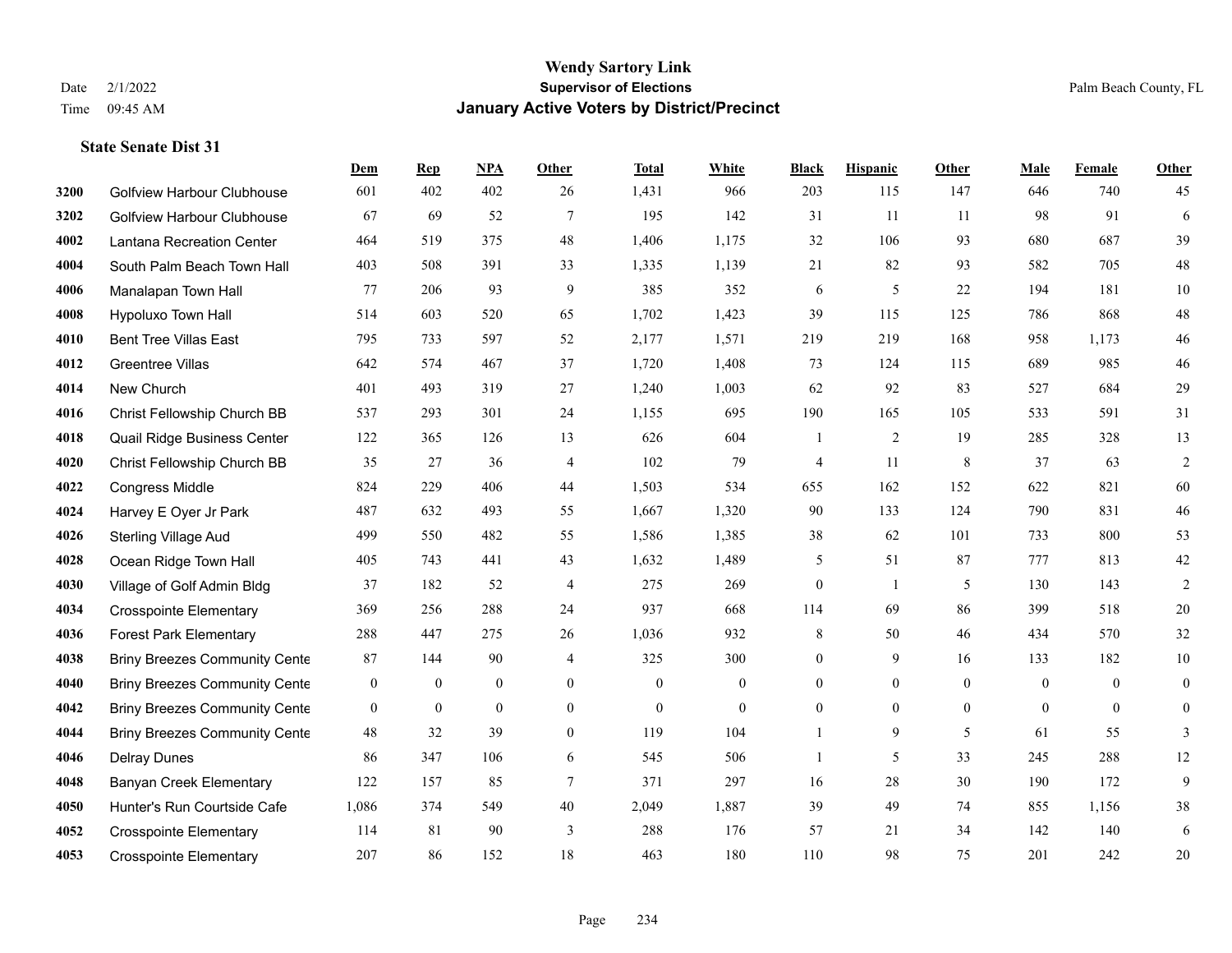#### **Wendy Sartory Link** Date 2/1/2022 **Supervisor of Elections** Palm Beach County, FL Time 09:45 AM **January Active Voters by District/Precinct**

## **Dem Rep NPA Other Total White Black Hispanic Other Male Female Other** Lakeview Baptist Church 532 645 445 41 1,663 1,379 76 101 107 767 844 52 Lakeview Baptist Church 0 0 0 0 0 0 0 0 0 0 0 0 Plumosa SOA Elementary 52 61 40 7 160 142 4 8 6 80 78 2 Lakeview Baptist Church  $\begin{array}{ccccccccccccc}\n2 & 6 & 4 & 0 & 12 & 5 & 0 & 1 & 6 & 5 & 7 & 0\n\end{array}$  Lakeview Baptist Church 42 77 38 5 162 133 7 9 13 76 84 2 Seacrest Presbyterian **48** 43 47 3 141 127 1 9 4 74 66 1 Seacrest Presbyterian 0 0 0 0 0 0 0 0 0 0 0 0 Seacrest Presbyterian 0 0 0 0 0 0 0 0 0 0 0 0 Seacrest Presbyterian 0 0 0 0 0 0 0 0 0 0 0 0 Gulf Stream Town Hall 185 459 214 23 881 815 4 23 39 429 432 20 Plumosa SOA Elementary 429 439 361 25 1,254 1,081 19 72 82 592 629 33 Country Manors Clubhouse 447 385 403 24 1,259 892 96 137 134 558 667 34 **4078 Banyan Creek Elementary 4 6 1 0 11 10 0 0 1 7 3 1**  Banyan Creek Elementary 0 0 0 0 0 0 0 0 0 0 0 0 **4082 Banyan Creek Elementary 0 3 0 0 3 3 3 0 0 0 2 1 0**  Banyan Creek Elementary 42 24 25 2 93 69 6 10 8 43 46 4 Banyan Creek Elementary 536 388 392 31 1,347 921 187 106 133 628 672 47 West Park Baptist Church 847 465 484 45 1,841 1,565 62 95 119 749 1,045 47 Pines of Delray North 270 174 159 15 618 497 40 44 37 240 352 26 Atlantic High 0 0 0 0 0 0 0 0 0 0 0 0 S D Spady Elementary 667 701 550 56 1,974 1,717 29 95 133 936 967 71 Carver Middle 565 48 163 11 787 103 587 31 66 366 371 50 Bethel Evangelical Baptist 995 751 659 70 2,475 1,897 185 216 177 1,050 1,356 69 Carver Middle 115 151 103 7 376 298 31 20 27 186 176 14 Veterans Park Recreation Ctr 425 509 409 34 1,377 1,257 14 24 82 640 701 36 Emmanuel Catholic Church 734 662 633 68 2,097 1,696 83 154 164 920 1,108 69 Delray Beach Golf Club 399 413 355 35 1,202 924 56 111 111 555 609 38 Pines of Delray East 580 346 381 28 1,335 983 91 142 119 535 746 54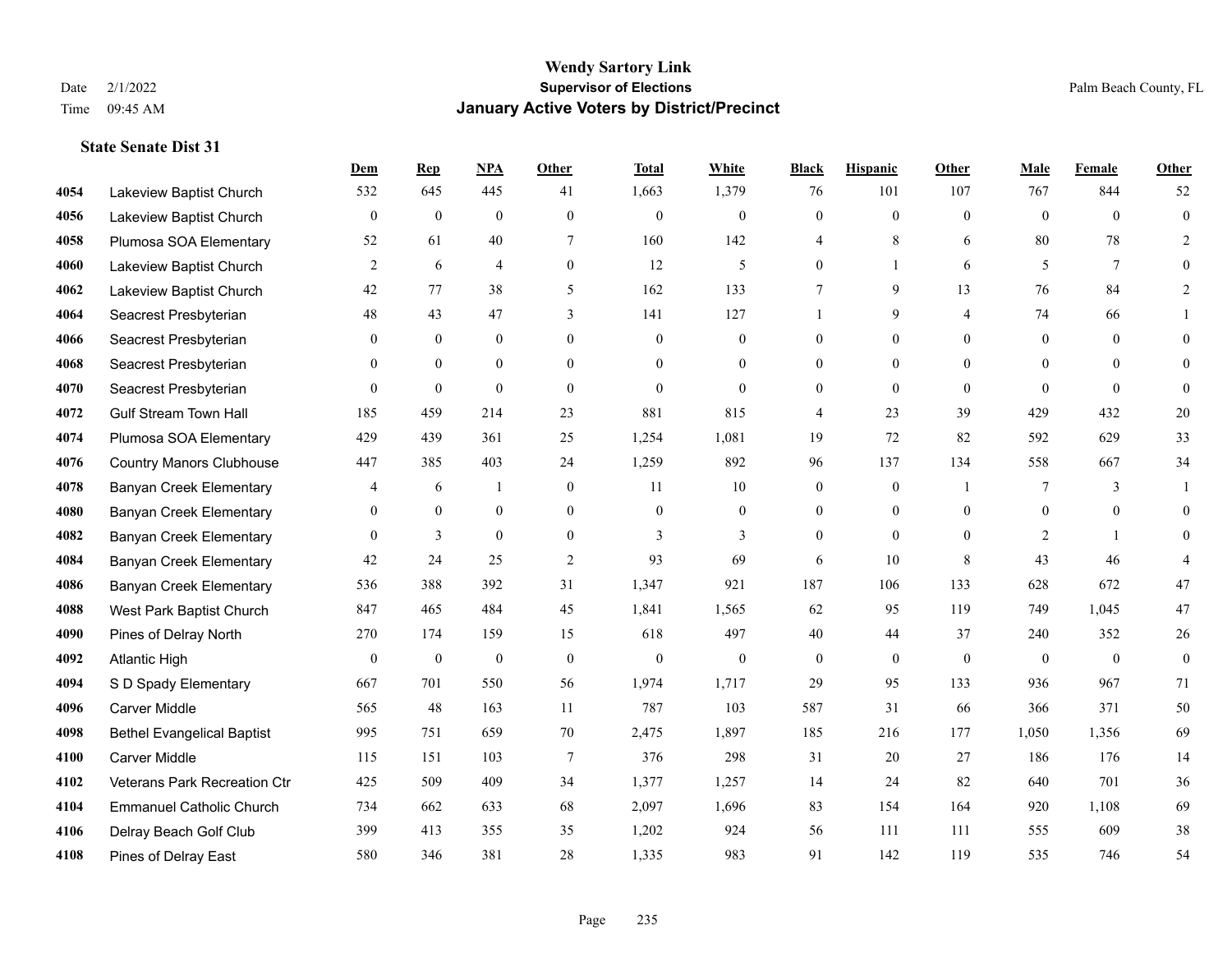|      |                                | Dem   | <b>Rep</b> | NPA   | <b>Other</b> | <b>Total</b> | White | <b>Black</b>   | <b>Hispanic</b> | Other | <b>Male</b> | Female | <b>Other</b> |
|------|--------------------------------|-------|------------|-------|--------------|--------------|-------|----------------|-----------------|-------|-------------|--------|--------------|
| 4110 | 505 Club                       | 374   | 434        | 308   | 29           | 1,145        | 1,041 | 9              | 31              | 64    | 503         | 613    | 29           |
| 4112 | Veterans Park Recreation Ctr   | 569   | 786        | 558   | 45           | 1,958        | 1,803 | 9              | 40              | 106   | 917         | 978    | 63           |
| 4114 | Delray Beach First Baptist     | 811   | 764        | 619   | 61           | 2,255        | 1,909 | 80             | 124             | 142   | 1,052       | 1,156  | $47\,$       |
| 4116 | <b>Orchard View Elementary</b> | 27    | 35         | 29    | $\mathbf{0}$ | 91           | 74    | $\mathfrak{2}$ | 6               | 9     | 47          | 41     | 3            |
| 4118 | <b>Orchard View Elementary</b> | 674   | 420        | 487   | 34           | 1,615        | 1,117 | 151            | 204             | 143   | 657         | 902    | 56           |
| 4120 | <b>Orchard View Elementary</b> | 450   | 295        | 337   | 41           | 1,123        | 800   | 66             | 154             | 103   | 469         | 613    | 41           |
| 4122 | Delray Beach Swim and Tennis   | 716   | 431        | 492   | 36           | 1,675        | 1,171 | 195            | 151             | 158   | 722         | 890    | 63           |
| 4124 | Delray Beach Swim and Tennis   | 772   | 582        | 665   | 60           | 2,079        | 1,566 | 133            | 189             | 191   | 951         | 1,054  | $74\,$       |
| 4126 | <b>Pine Grove Elementary</b>   | 513   | 839        | 544   | 63           | 1,959        | 1,696 | 26             | 93              | 144   | 902         | 990    | 67           |
| 5002 | Faith Farm Tabernacle          | 568   | 660        | 509   | 42           | 1,779        | 1,173 | 175            | 194             | 237   | 823         | 905    | 51           |
| 5005 | <b>Sunset Palms Elementary</b> | 1,248 | 565        | 492   | 78           | 2,383        | 2,229 | 15             | 33              | 106   | 1,095       | 1,230  | 58           |
| 5006 | Faith Farm Tabernacle          | 1,152 | 512        | 577   | 40           | 2,281        | 2,160 | 13             | 23              | 85    | 1,067       | 1,178  | 36           |
| 5008 | <b>Sunset Palms Elementary</b> | 431   | 338        | 378   | 25           | 1,172        | 767   | 98             | 142             | 165   | 545         | 594    | 33           |
| 5009 | Boynton Beach Community Chur   | 1,219 | 990        | 1,015 | 74           | 3,298        | 2,192 | 297            | 363             | 446   | 1,577       | 1,602  | 119          |
| 5010 | Temple Shaarei Shalom          | 966   | 235        | 316   | 38           | 1,555        | 1,440 | 18             | 29              | 68    | 597         | 926    | $32\,$       |
| 5012 | The Grove Clubhouse            | 408   | 145        | 160   | 13           | 726          | 653   | 19             | 19              | 35    | 305         | 411    | $10\,$       |
| 5014 | West Boynton Branch Library    | 696   | 455        | 501   | 45           | 1,697        | 973   | 252            | 247             | 225   | 744         | 891    | 62           |
| 5016 | Faith United Methodist Church  | 924   | 627        | 627   | 33           | 2,211        | 1,589 | 160            | 241             | 221   | 976         | 1,146  | 89           |
| 5018 | Platina Clubhouse              | 684   | 268        | 297   | 20           | 1,269        | 1,072 | 40             | 74              | 83    | 486         | 750    | 33           |
| 5020 | <b>Hagen Road Elementary</b>   | 606   | 328        | 414   | 37           | 1,385        | 713   | 299            | 187             | 186   | 591         | 743    | 51           |
| 5022 | <b>Hagen Road Elementary</b>   | 858   | 441        | 459   | 28           | 1,786        | 1,394 | 163            | 115             | 114   | 784         | 959    | 43           |
| 5024 | Valencia Lakes HOA             | 619   | 207        | 243   | 16           | 1,085        | 1,004 | 10             | 17              | 54    | 477         | 581    | $27\,$       |
| 5026 | Faith United Methodist Church  | 938   | 426        | 526   | 52           | 1,942        | 1,130 | 452            | 204             | 156   | 834         | 1,038  | $70\,$       |
| 5028 | South Tech Academy             | 671   | 526        | 440   | 25           | 1,662        | 1,295 | 99             | 114             | 154   | 729         | 868    | 65           |
| 5030 | West Boynton Branch Library    | 666   | 198        | 337   | 33           | 1,234        | 784   | 244            | 123             | 83    | 485         | 696    | 53           |
| 5032 | New Church                     | 293   | 130        | 139   | 14           | 576          | 495   | 19             | 27              | 35    | 246         | 315    | 15           |
| 5034 | Valencia Lakes HOA             | 787   | 306        | 313   | 16           | 1,422        | 1,310 | 19             | 22              | 71    | 608         | 786    | $28\,$       |
| 5036 | Valencia Isles Social Hall     | 809   | 243        | 271   | 17           | 1,340        | 1,261 | $\overline{c}$ | 6               | 71    | 542         | 765    | 33           |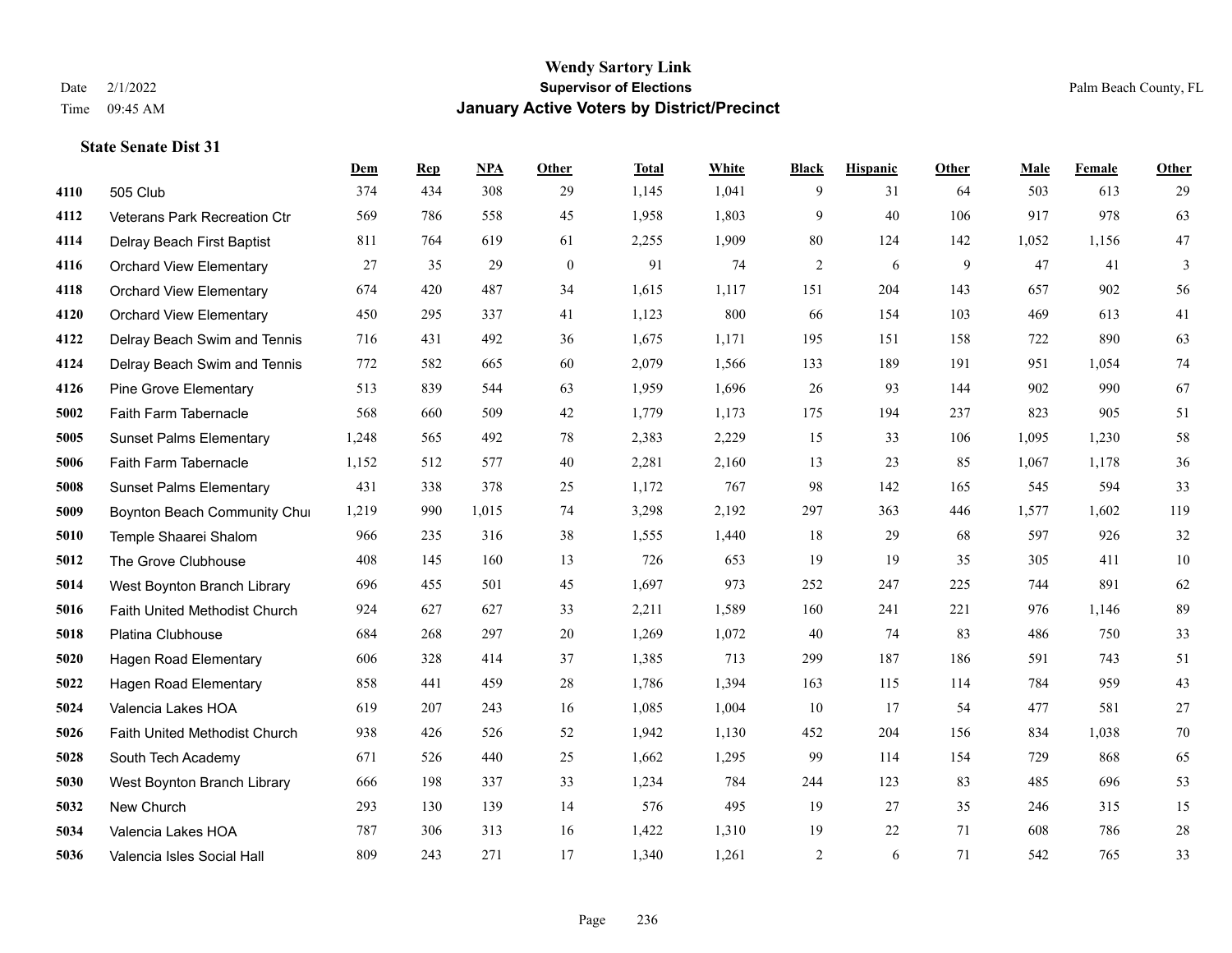### **Wendy Sartory Link** Date 2/1/2022 Palm Beach County, FL Time 09:45 AM **January Active Voters by District/Precinct**

|      |                                   | Dem   | <b>Rep</b> | NPA   | Other          | <b>Total</b> | White | <b>Black</b>    | <b>Hispanic</b> | Other          | Male  | Female | Other      |
|------|-----------------------------------|-------|------------|-------|----------------|--------------|-------|-----------------|-----------------|----------------|-------|--------|------------|
| 5038 | The Cascades Clubhouse            | 759   | 268        | 277   | 20             | 1,324        | 1,239 | 16              | 19              | 50             | 554   | 744    | 26         |
| 5040 | New Church                        | 383   | 210        | 245   | 15             | 853          | 770   | 18              | 32              | 33             | 392   | 443    | 18         |
| 5042 | South Tech Academy                | 913   | 389        | 491   | 40             | 1,833        | 1,402 | 165             | 146             | 120            | 743   | 1,036  | 54         |
| 5044 | Cascade Lakes Clubhouse           | 563   | 203        | 195   | 15             | 976          | 883   | $\tau$          | 12              | 74             | 431   | 516    | 29         |
| 5046 | Green Cay Nature Center           | 1,347 | 583        | 663   | 45             | 2,638        | 1,994 | 276             | 182             | 186            | 1,121 | 1,449  | 68         |
| 5048 | <b>Coral Lakes Clubhouse</b>      | 582   | 379        | 313   | 21             | 1,295        | 898   | 140             | 141             | 116            | 563   | 689    | 43         |
| 5050 | <b>Coral Lakes Clubhouse</b>      | 1,103 | 322        | 372   | 26             | 1,823        | 1,705 | 12              | 10              | 96             | 711   | 1,067  | 45         |
| 5052 | Lake Worth Drainage District      | 653   | 443        | 468   | 34             | 1,598        | 1,226 | 90              | 128             | 154            | 688   | 849    | 61         |
| 5055 | Our Lady Queen of Peace           | 304   | 141        | 152   | 12             | 609          | 537   | 6               | 38              | 28             | 270   | 322    | 17         |
| 5056 | Hagen Ranch Road Library          | 1,885 | 1,156      | 1,200 | 101            | 4,342        | 3,506 | 176             | 331             | 329            | 1,843 | 2,370  | 129        |
| 5058 | Valencia Falls Clubhouse          | 687   | 186        | 229   | 11             | 1,113        | 1,050 | 4               | 5               | 54             | 490   | 588    | 35         |
| 5060 | Hagen Ranch Road Library          | 511   | 207        | 228   | 17             | 963          | 893   | 4               | 15              | 51             | 437   | 514    | 12         |
| 5062 | Villa Borghese Clubhouse          | 450   | 234        | 162   | 14             | 860          | 785   | 11              | 26              | 38             | 377   | 461    | 22         |
| 5064 | Huntington Lakes Clubhouse        | 958   | 347        | 362   | 35             | 1,702        | 1,560 | 14              | 44              | 84             | 627   | 1,043  | $32\,$     |
| 5066 | Abbey Village Clubhouse           | 769   | 432        | 377   | 35             | 1,613        | 1,311 | 71              | 131             | 100            | 645   | 908    | 60         |
| 5068 | Camelot Village Clubhouse         | 228   | 119        | 103   | 13             | 463          | 281   | 51              | 89              | 42             | 185   | 263    | 15         |
| 5070 | Delray Villas                     | 458   | 254        | 210   | 19             | 941          | 763   | $42\,$          | 69              | 67             | 398   | 509    | 34         |
| 5072 | Huntington Pointe Clubhouse       | 748   | 178        | 246   | 18             | 1,190        | 1,126 | $7\phantom{.0}$ | 10              | 47             | 452   | 707    | 31         |
| 5074 | Coco Wood Clubhouse               | 388   | 171        | 175   | 11             | 745          | 517   | 99              | 79              | 50             | 332   | 383    | $30\,$     |
| 5076 | Palm Greens Clubhouse             | 662   | 305        | 321   | 30             | 1,318        | 1,093 | 38              | 97              | 90             | 513   | 760    | 45         |
| 5078 | <b>Bethel Evangelical Baptist</b> | 706   | 395        | 408   | 39             | 1,548        | 1,155 | 120             | 165             | 108            | 619   | 892    | 37         |
| 5080 | <b>Bethel Evangelical Baptist</b> | 81    | 54         | 40    | 3              | 178          | 126   | 10              | 22              | 20             | 56    | 120    | $\sqrt{2}$ |
| 5082 | <b>Bethel Evangelical Baptist</b> | 636   | 371        | 412   | 24             | 1,443        | 988   | 171             | 157             | 127            | 662   | 740    | 41         |
| 5084 | High Point Section II             | 442   | 311        | 264   | 26             | 1,043        | 831   | 37              | 106             | 69             | 413   | 602    | $28\,$     |
| 5086 | <b>Carver Middle</b>              | 45    | 20         | 15    | $\overline{4}$ | 84           | 67    | 6               | 4               | $\overline{7}$ | 34    | 48     | $\sqrt{2}$ |
| 5088 | <b>Carver Middle</b>              | 169   | 125        | 141   | 15             | 450          | 290   | 49              | 57              | 54             | 199   | 236    | 15         |
| 7160 | South Grade Elementary            | 924   | 227        | 474   | 24             | 1,649        | 516   | 627             | 327             | 179            | 798   | 775    | 76         |
| 7162 | <b>Osborne Community Center</b>   | 851   | 123        | 381   | 25             | 1,380        | 249   | 706             | 291             | 134            | 627   | 695    | 58         |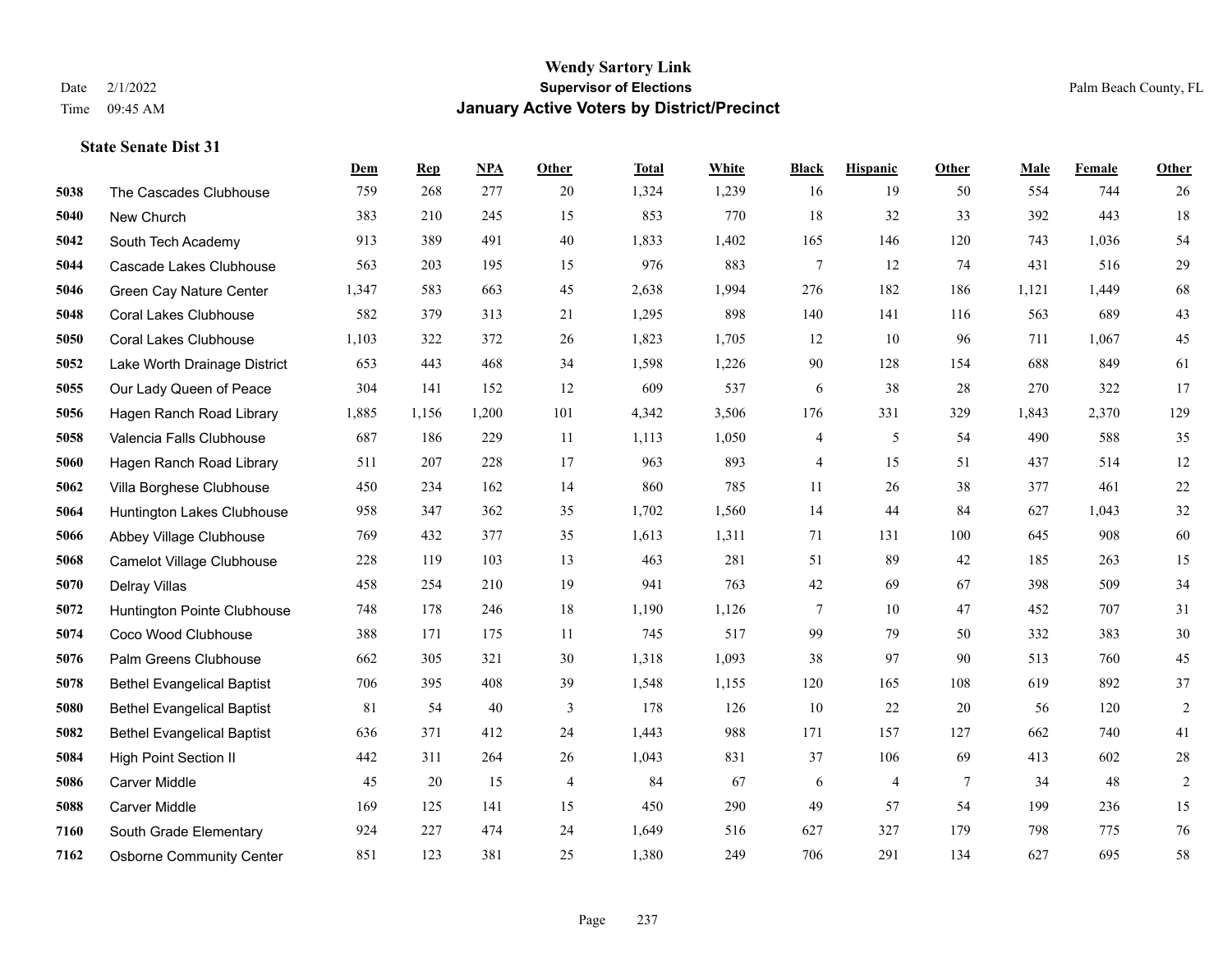#### **Wendy Sartory Link** Date 2/1/2022 **Supervisor of Elections** Palm Beach County, FL Time 09:45 AM **January Active Voters by District/Precinct**

## **Dem Rep NPA Other Total White Black Hispanic Other Male Female Other** Osborne Community Center 318 183 208 25 734 572 54 55 53 344 368 22 Maddock Park 1,504 642 928 57 3,131 1,523 814 520 274 1,434 1,584 113 Lantana Town Hall 699 342 533 36 1,610 861 347 239 163 765 767 78 Lantana Recreation Center 303 272 245 19 839 661 53 63 62 397 416 26 Rolling Green Elementary 1,029 234 521 30 1,814 564 686 406 158 795 940 79 Rolling Green Elementary 0 0 1 0 1 0 0 1 0 1 0 0 Hypoluxo Town Hall 183 85 113 10 391 218 83 61 29 166 215 10 Temple Beth Kodesh 1,531 194 594 30 2,349 454 1,333 359 203 1,056 1,184 109 Village Royale on the Green 812 233 354 24 1,423 586 575 143 119 609 753 61 St John Missionary Baptist Chr 1,768 137 484 18 2,407 240 1,793 173 201 1,029 1,284 94 Carolyn Sims Center 1,481 69 372 13 1,935 79 1,626 85 145 800 1,058 77 St John Missionary Baptist Chr 2 4 0 0 6 4 1 0 1 4 2 0 Boynton Beach Senior Center 1,466 423 740 56 2,685 1,072 1,082 276 255 1,260 1,308 117 Forest Park Elementary 845 541 596 56 2,038 1,413 276 177 172 864 1,104 70 Seacrest Presbyterian 1,057 626 797 62 2,542 1,592 458 253 239 1,220 1,228 94 Lakeview Baptist Church 18 11 10 3 42 31 2 4 5 20 19 3 Delray Beach Community Center 572 359 421 46 1,398 1,007 192 105 94 705 649 44 Atlantic High 1,513 239 527 21 2,300 606 1,362 124 208 1,054 1,155 91 Atlantic High 44 27 26 3 100 80 6 8 6 41 57 2 Pompey Park Recreation Center 1,327 237 447 23 2,034 510 1,289 106 129 926 1,050 58 505 Club 642 395 442 40 1,519 1,090 229 71 129 797 674 48 505 Club 32 32 37 4 105 81 2 9 13 53 47 5 505 Club 57 62 56 5 180 154 2 8 16 96 79 5 Atlantic High 758 197 319 22 1,296 570 530 86 110 561 693 42 Village Academy 1,760 104 430 17 2,311 130 1,869 145 167 956 1,257 98 Delray Beach Library 1,316 241 479 30 2,066 580 1,195 115 176 1,017 981 68 Delray Beach Community Center 863 311 498 38 1,710 805 545 211 149 820 822 68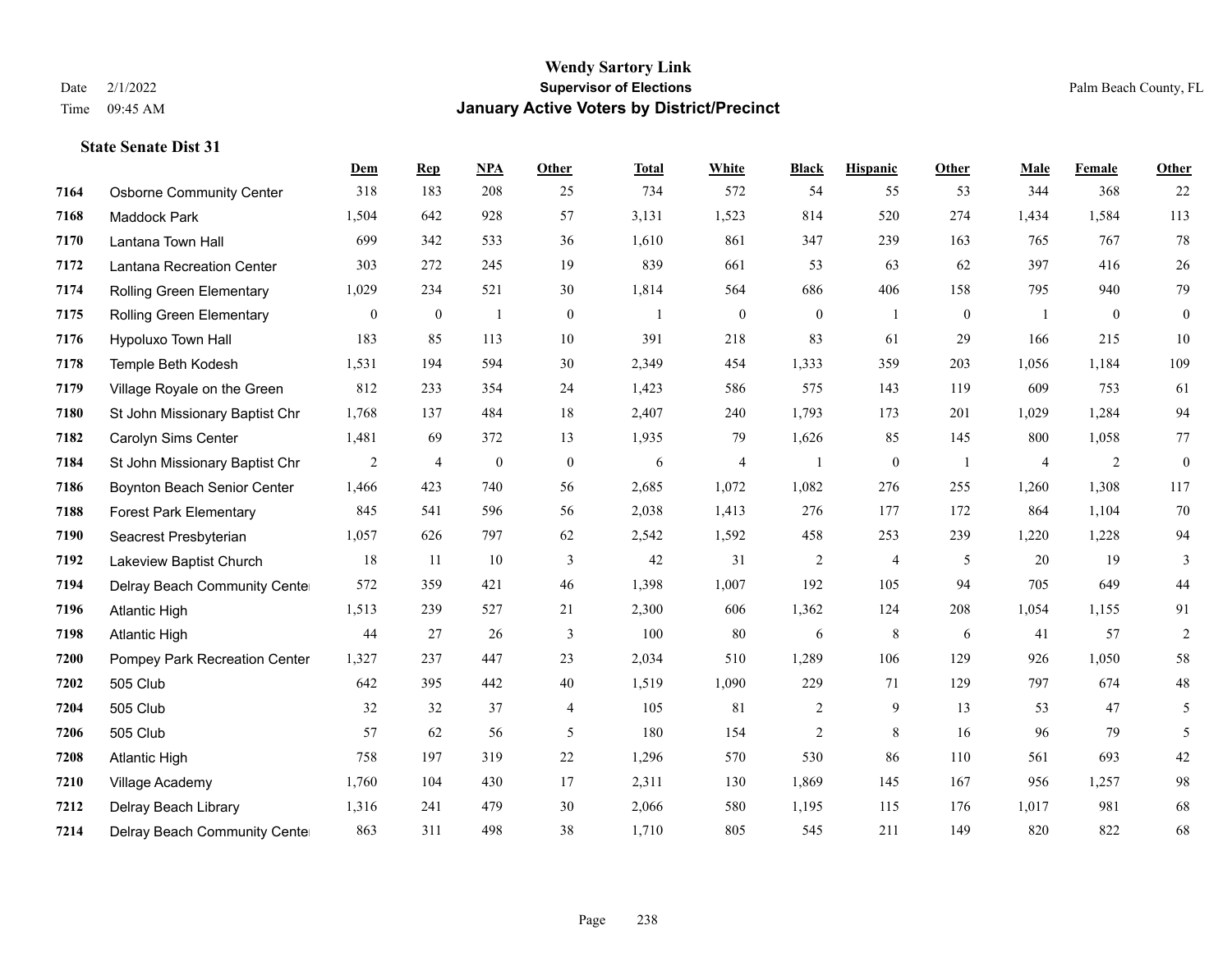| 2/1/2022<br>Date<br>09:45 AM<br>Time                                                                                                                                         |         |        |        |       | <b>Wendy Sartory Link</b><br><b>Supervisor of Elections</b><br><b>January Active Voters by District/Precinct</b> |         |        |        |        |         |         | Palm Beach County, FL  |
|------------------------------------------------------------------------------------------------------------------------------------------------------------------------------|---------|--------|--------|-------|------------------------------------------------------------------------------------------------------------------|---------|--------|--------|--------|---------|---------|------------------------|
| <b>State Senate Dist 31</b><br>White<br><b>Black</b><br>Male<br><u>NPA</u><br><b>Other</b><br><u>Total</u><br><b>Hispanic</b><br><u>Other</u><br><u>Dem</u><br>Rep<br>Female |         |        |        |       |                                                                                                                  |         |        |        |        |         |         |                        |
| <b>State Senate Dist 31</b>                                                                                                                                                  | 149,705 | 81,731 | 94.981 | 7.116 | 333,533                                                                                                          | 202.695 | 51,411 | 50,216 | 29.211 | 147,077 | 174.654 | <b>Other</b><br>11,802 |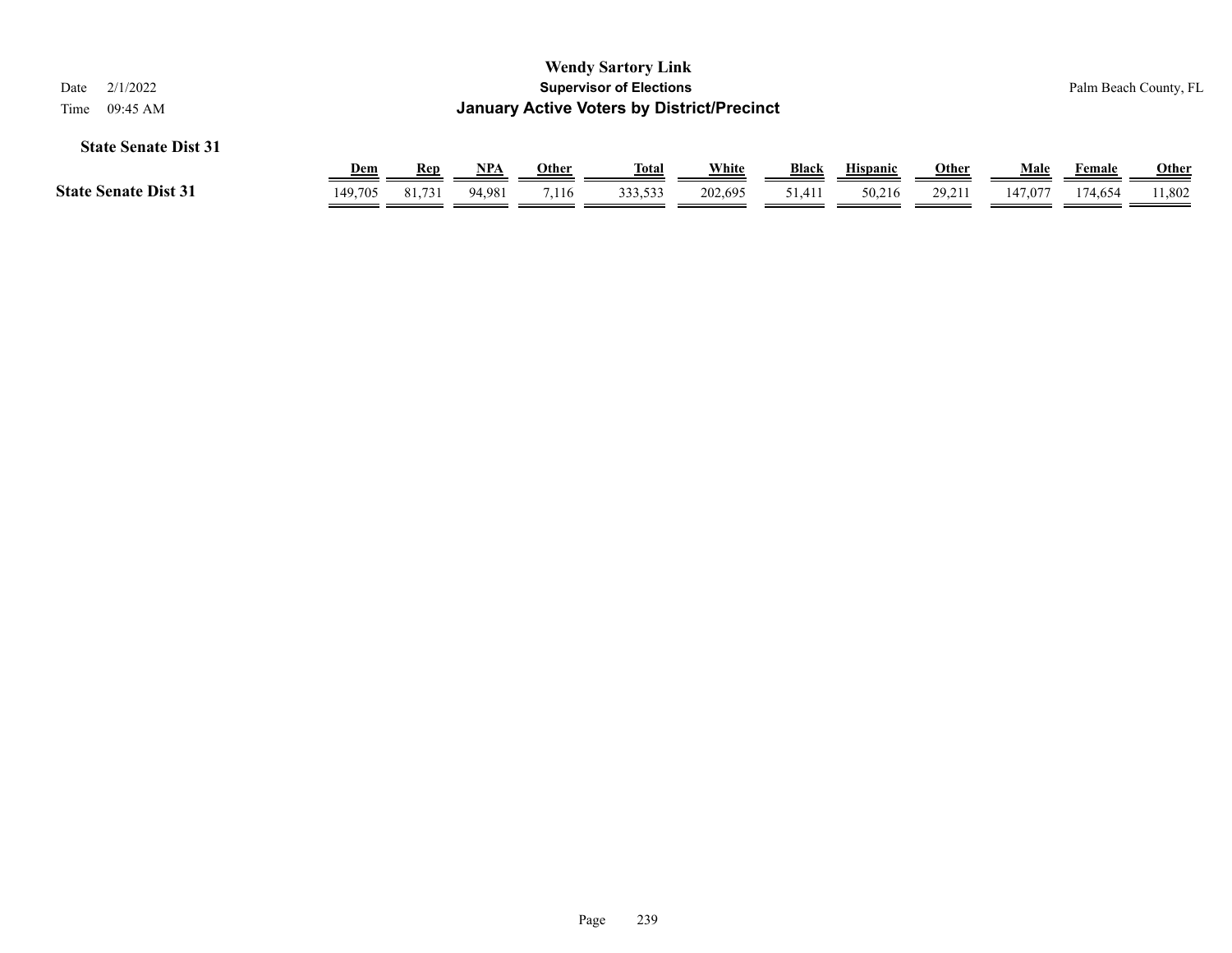### **Acme Improvement District**

|                                    | Dem    | <b>Rep</b> | <b>NPA</b> | <b>Other</b> | <b>Total</b> | White  | <b>Black</b> | <b>Hispanic</b> | Other | Male   | Female | Other  |
|------------------------------------|--------|------------|------------|--------------|--------------|--------|--------------|-----------------|-------|--------|--------|--------|
| <b>Binks Forest Elementary</b>     | 410    | 564        | 385        | 36           | 1,395        | 1,058  | 48           | 137             | 152   | 659    | 692    | 44     |
| <b>Wellington Landings Middle</b>  | 462    | 515        | 401        | 29           | 1,407        | 1,010  | 87           | 192             | 118   | 632    | 735    | 40     |
| <b>Binks Forest Elementary</b>     | 629    | 717        | 585        | 43           | 1,974        | 1,375  | 130          | 295             | 174   | 898    | 1,017  | 59     |
| <b>Wellington Elementary</b>       | 780    | 942        | 554        | 40           | 2,316        | 1,701  | 134          | 313             | 168   | 1,063  | 1,180  | 73     |
| Wellington Landings Middle         | 665    | 588        | 565        | 42           | 1,860        | 1,208  | 167          | 335             | 150   | 872    | 935    | 53     |
| First Baptist Church Wel           | 752    | 676        | 568        | 46           | 2,042        | 1,285  | 213          | 357             | 187   | 917    | 1,060  | 65     |
| First Baptist Church Wel           | 832    | 804        | 612        | 58           | 2,306        | 1,548  | 182          | 380             | 196   | 1,032  | 1,203  | 71     |
| <b>Wellington Community Center</b> | 856    | 861        | 748        | 47           | 2,512        | 1,739  | 155          | 410             | 208   | 1,157  | 1,276  | 79     |
| First Baptist Church Wel           | 125    | 174        | 146        | 9            | 454          | 348    | 27           | 41              | 38    | 208    | 233    | 13     |
| New Horizons Elementary            | 292    | 453        | 320        | 13           | 1,078        | 790    | 45           | 119             | 124   | 463    | 586    | 29     |
| Wellington High                    | 662    | 583        | 538        | 36           | 1,819        | 1,128  | 247          | 286             | 158   | 802    | 961    | 56     |
| <b>Elbridge Gale Elementary</b>    | 807    | 577        | 651        | 43           | 2,078        | 1,135  | 300          | 432             | 211   | 915    | 1,089  | 74     |
| <b>Wellington Village Park</b>     | 222    | 429        | 319        | $27\,$       | 997          | 848    | 18           | 48              | 83    | 404    | 544    | 49     |
| Wellington Village Hall            | 820    | 456        | 646        | 48           | 1,970        | 883    | 364          | 511             | 212   | 815    | 1,081  | 74     |
| St Peters Methodist Church         | 961    | 797        | 795        | 68           | 2,621        | 1,551  | 288          | 547             | 235   | 1,199  | 1,336  | 86     |
| Wellington Branch Library          | 520    | 360        | 364        | 38           | 1,282        | 703    | 198          | 273             | 108   | 549    | 699    | 34     |
| <b>Emerald Cove Middle</b>         | 536    | 565        | 522        | 54           | 1,677        | 1,043  | 180          | 269             | 185   | 738    | 887    | 52     |
| <b>Wellington Village Park</b>     | 145    | 224        | 180        | 18           | 567          | 388    | 16           | 93              | 70    | 258    | 283    | $26\,$ |
| <b>Wellington Village Park</b>     | 813    | 769        | 724        | 49           | 2,355        | 1,482  | 260          | 291             | 322   | 1,078  | 1,194  | 83     |
| The Isles at Wellington            | 747    | 758        | 627        | 47           | 2,179        | 1,404  | 223          | 241             | 311   | 1,021  | 1,065  | 93     |
| Wycliffe Comm Association Bldg     | 777    | 328        | 410        | 22           | 1,537        | 1,440  | 19           | 18              | 60    | 665    | 843    | 29     |
| <b>Acme Improvement District</b>   | 12,813 | 12,140     | 10,660     | 813          | 36,426       | 24,067 | 3,301        | 5,588           | 3,470 | 16,345 | 18,899 | 1,182  |
|                                    |        |            |            |              |              |        |              |                 |       |        |        |        |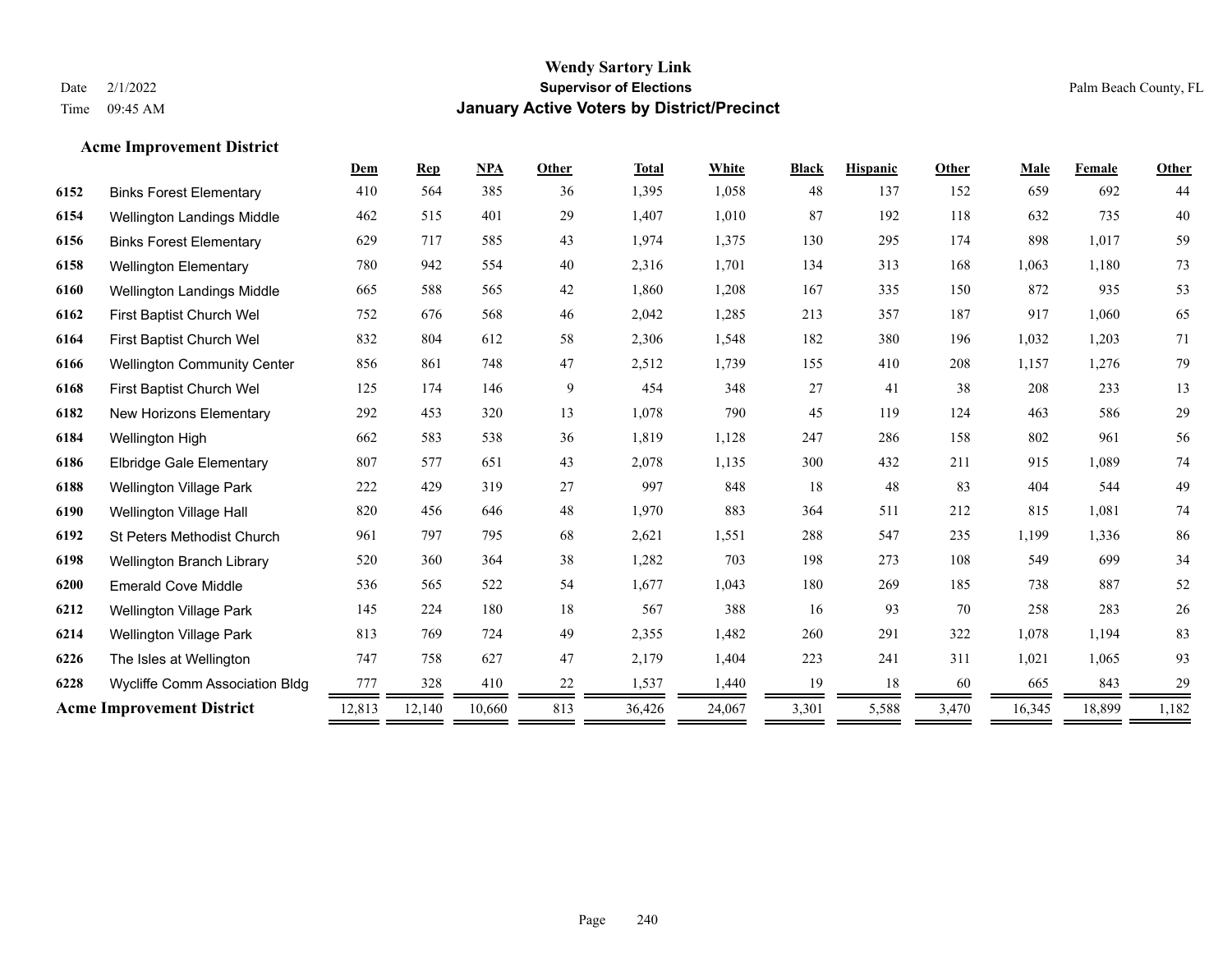### **Briger Comm Dev Dist**

|      |                              | Dem | <b>Rep</b> | <u>NPA</u> | Other | <b>Total</b> | White | <b>Black</b> | <b>Hispanic</b> | Other | Male | Female | <b>Other</b> |
|------|------------------------------|-----|------------|------------|-------|--------------|-------|--------------|-----------------|-------|------|--------|--------------|
| 7092 | Palm Beach Lakes High        | 115 | 38         |            |       | 232          | 86    |              | --              |       | 107  | 12     |              |
| 7094 | Salvation Army Activity Hall | 608 | 80         | 282        |       | 982          | 161   | 513          | 129             | 179   | 419  | 517    | 46           |
|      | <b>Briger Comm Dev Dist</b>  | 723 | 118        | 357        | 16    | .214         | 247   | 580          | 151             | 236   | 526  | 629    | 59           |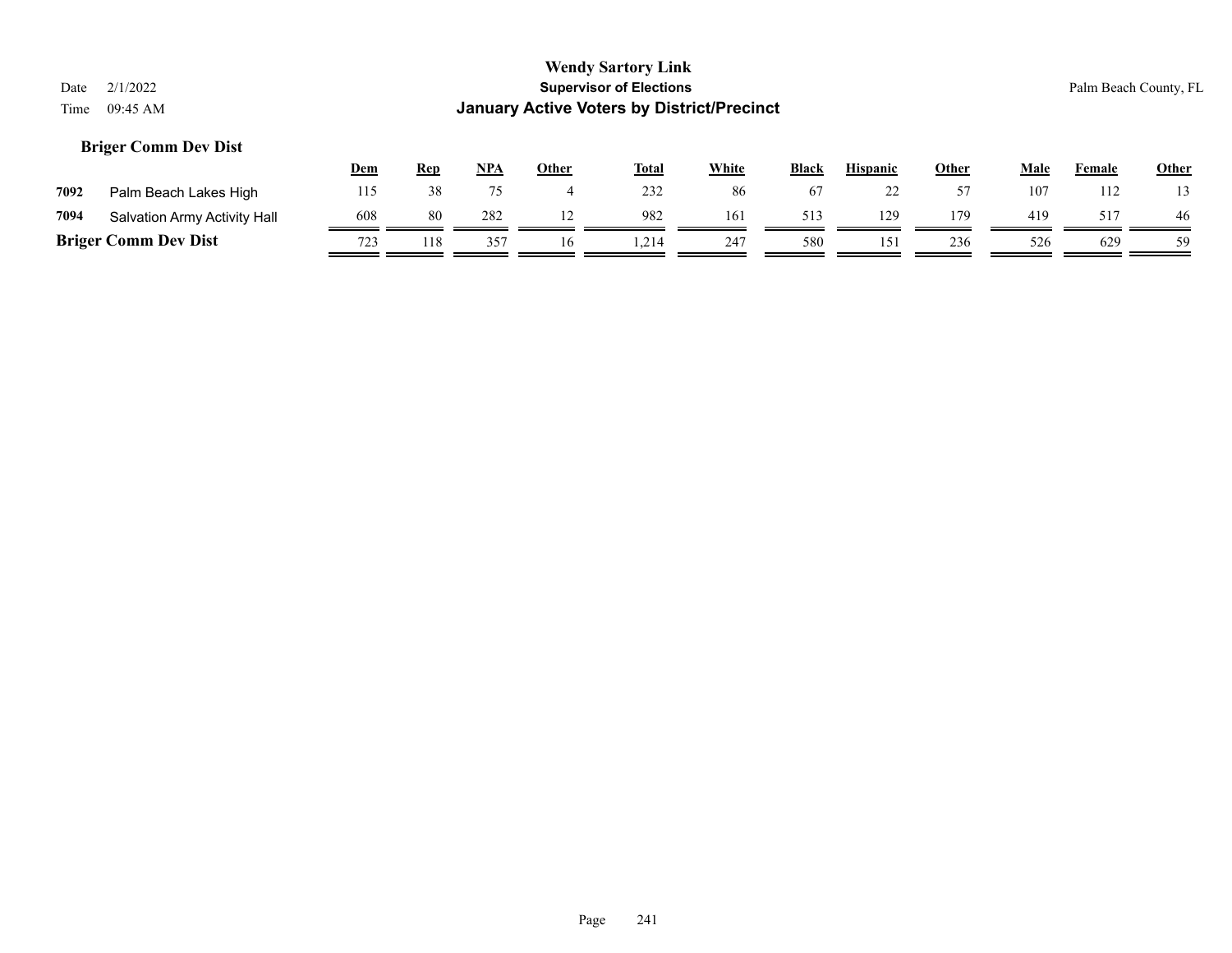### **Boca Raton Taxing Dist**

|      |                                  | Dem | <b>Rep</b> | NPA | <b>Other</b> | <b>Total</b> | White | <b>Black</b> | <b>Hispanic</b> | <b>Other</b> | <b>Male</b> | <b>Female</b> | <b>Other</b> |
|------|----------------------------------|-----|------------|-----|--------------|--------------|-------|--------------|-----------------|--------------|-------------|---------------|--------------|
| 4134 | Above and Beyond Community (     | 415 | 552        | 435 | 36           | 1,438        | 1,158 | 41           | 134             | 105          | 681         | 711           | 46           |
| 4136 | Above and Beyond Community (     | 642 | 626        | 592 | 48           | 1,908        | 1,423 | 48           | 225             | 212          | 817         | 1,022         | 69           |
| 4138 | <b>Ascension Catholic Church</b> | 811 | 1,195      | 911 | 71           | 2,988        | 2,334 | 162          | 241             | 251          | 1,424       | 1,473         | 91           |
| 4140 | <b>Broken Sound Club</b>         | 263 | 207        | 190 | 15           | 675          | 502   | 26           | 82              | 65           | 274         | 382           | 19           |
| 4142 | Woodfield Country Club HOA       | 843 | 770        | 743 | 55           | 2,411        | 2,162 | 12           | 67              | 170          | 1,113       | 1,206         | 92           |
| 4144 | Seasons HOA Clubhouse            | 226 | 209        | 173 | 11           | 619          | 507   | 9            | 38              | 65           | 297         | 292           | 30           |
| 4146 | <b>Broken Sound Club</b>         | 538 | 378        | 347 | 17           | 1,280        | 1,174 | 12           | 31              | 63           | 576         | 674           | 30           |
| 4148 | <b>Broken Sound Club</b>         | 554 | 422        | 447 | 40           | 1,463        | 1,148 | 67           | 143             | 105          | 670         | 756           | 37           |
| 4150 | Patch Reef Park Community Cer    | 579 | 573        | 627 | 65           | 1,844        | 1,414 | 68           | 165             | 197          | 870         | 927           | $47\,$       |
| 4152 | Boca Delray Lodge #171           | 619 | 649        | 658 | 51           | 1,977        | 1,446 | 78           | 228             | 225          | 897         | 1,000         | $80\,$       |
| 4154 | <b>Ascension Catholic Church</b> | 414 | 418        | 344 | 33           | 1,209        | 874   | 85           | 109             | 141          | 589         | 574           | 46           |
| 4158 | Spanish River High               | 934 | 750        | 754 | 44           | 2,482        | 1,966 | 49           | 222             | 245          | 1,182       | 1,196         | 104          |
| 4160 | Greater BR Swim & Racquet Ctr    | 420 | 407        | 357 | 21           | 1,205        | 980   | 18           | 89              | 118          | 559         | 604           | $42\,$       |
| 4162 | Patch Reef Park Community Cer    | 545 | 487        | 446 | $22\,$       | 1,500        | 1,145 | 30           | 115             | 210          | 683         | 739           | 78           |
| 4164 | Safe Schools Institute           | 589 | 637        | 581 | 35           | 1,842        | 1,480 | 29           | 173             | 160          | 858         | 894           | 90           |
| 4166 | FAU Arena Lobby                  | 777 | 454        | 600 | 31           | 1,862        | 1,040 | 308          | 273             | 241          | 831         | 931           | 100          |
| 4168 | JC Mitchell Elementary           | 701 | 575        | 628 | 51           | 1,955        | 1,349 | 87           | 247             | 272          | 850         | 994           | 111          |
| 4170 | Spanish River Library            | 904 | 1,043      | 878 | 52           | 2,877        | 2,236 | 99           | 266             | 276          | 1,365       | 1,416         | 96           |
| 4172 | Marine Safety Headquarters       | 664 | 687        | 609 | 62           | 2,022        | 1,766 | 16           | 105             | 135          | 906         | 1,064         | 52           |
| 4174 | Sugar Sand Park Comm Center      | 301 | 268        | 273 | 15           | 857          | 739   | $\sqrt{5}$   | 53              | 60           | 403         | 418           | 36           |
| 4176 | Sugar Sand Park Comm Center      | 913 | 718        | 737 | 67           | 2,435        | 1,784 | 70           | 320             | 261          | 1,063       | 1,270         | 102          |
| 4178 | Sugar Sand Park Comm Center      | 758 | 646        | 520 | 45           | 1,969        | 1,574 | 43           | 197             | 155          | 806         | 1,101         | 62           |
| 4180 | Del Prado Elementary             | 559 | 581        | 565 | 36           | 1,741        | 1,243 | 52           | 241             | 205          | 795         | 852           | 94           |
| 4182 | Greater BR Swim & Racquet Ctr    | 857 | 593        | 747 | 55           | 2,252        | 1,525 | 80           | 402             | 245          | 942         | 1,218         | 92           |
| 4184 | <b>Boca Raton Middle</b>         | 563 | 616        | 568 | 37           | 1,784        | 1,341 | 62           | 215             | 166          | 846         | 893           | 45           |
| 4186 | The Volen Center                 | 546 | 506        | 458 | 30           | 1,540        | 1,068 | 128          | 166             | 178          | 706         | 774           | 60           |
| 4188 | Elks Lodge of Boca Raton         | 898 | 534        | 613 | 57           | 2,102        | 1,222 | 328          | 313             | 239          | 948         | 1,060         | 94           |
| 4190 | St Gregory Episcopal Church      | 736 | 1,089      | 819 | 78           | 2,722        | 2,289 | 26           | 180             | 227          | 1,332       | 1,304         | 86           |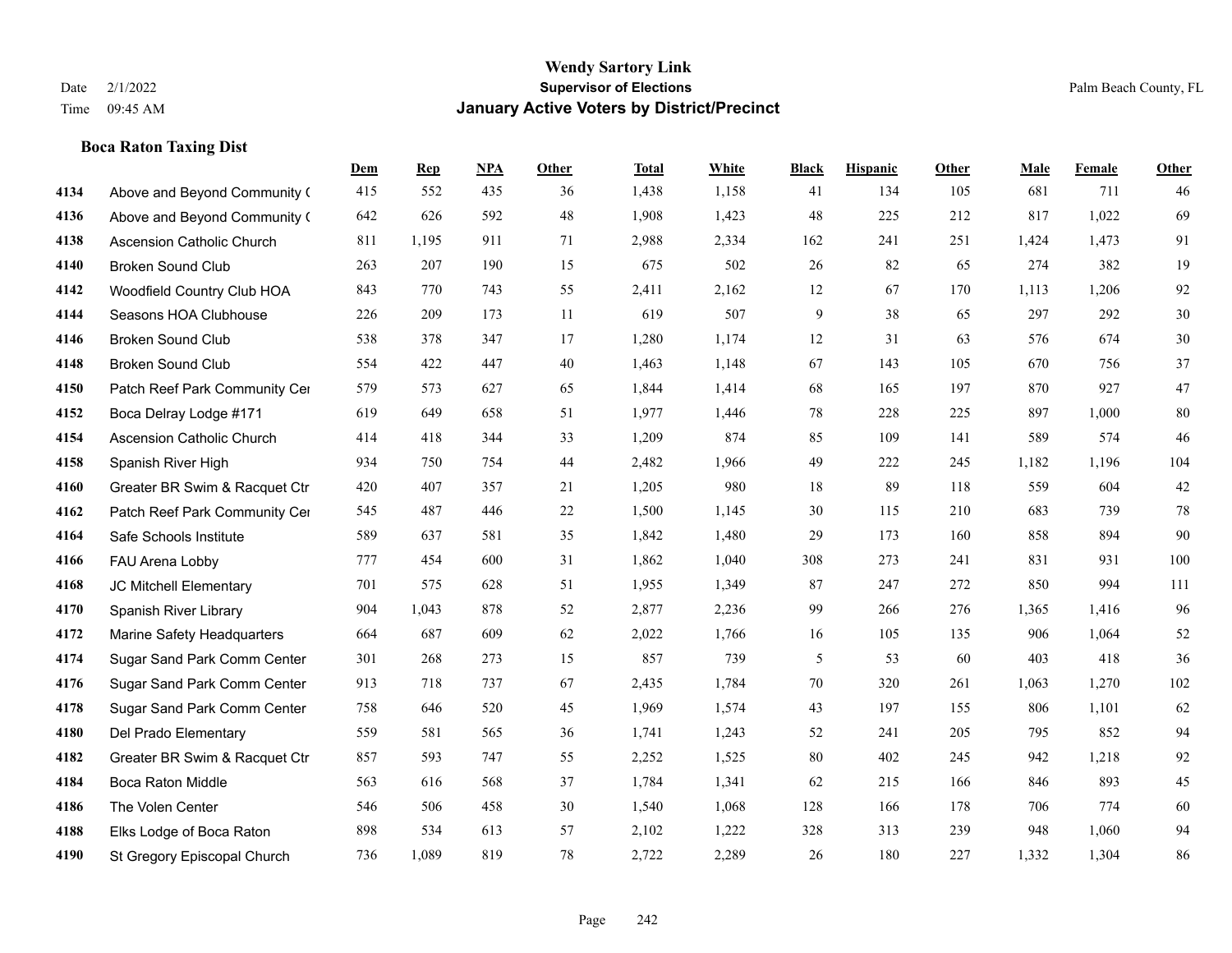|      | <b>Boca Raton Taxing Dist</b>      |        |                |            |        |              |        |              |                 |       |        |        |        |
|------|------------------------------------|--------|----------------|------------|--------|--------------|--------|--------------|-----------------|-------|--------|--------|--------|
|      |                                    | Dem    | $\mathbf{Rep}$ | <b>NPA</b> | Other  | <b>Total</b> | White  | <b>Black</b> | <b>Hispanic</b> | Other | Male   | Female | Other  |
| 4192 | Verde K-8 School                   | 557    | 975            | 734        | 44     | 2,310        | 1,856  | 47           | 130             | 277   | 1,072  | 1,117  | 121    |
| 4194 | Del Prado Elementary               | 545    | 335            | 309        | 29     | 1,218        | 1,035  | 24           | 61              | 98    | 522    | 666    | 30     |
| 4196 | Good Shepherd Lutheran             | 698    | 442            | 450        | 24     | 1,614        | 1,381  | 31           | 84              | 118   | 676    | 896    | $42\,$ |
| 4198 | Verde K-8 School                   | 639    | 471            | 537        | 34     | 1,681        | 1,055  | 117          | 323             | 186   | 700    | 910    | 71     |
| 4200 | Verde K-8 School                   | 399    | 341            | 299        | 23     | 1,062        | 791    | $8\,$        | 169             | 94    | 425    | 609    | $28\,$ |
| 4202 | Greater BR Swim & Racquet Ctr      | 786    | 590            | 634        | 33     | 2,043        | 1,585  | 32           | 246             | 180   | 829    | 1,139  | 75     |
| 4204 | Sugar Sand Park Comm Center        | 743    | 459            | 592        | 38     | 1,832        | 1,158  | 143          | 313             | 218   | 822    | 942    | 68     |
| 4206 | Good Shepherd Lutheran             | 674    | 491            | 524        | 35     | 1,724        | 1,363  | 36           | 181             | 144   | 701    | 968    | 55     |
| 4208 | Hammock Pointe Elementary          | 830    | 583            | 482        | 37     | 1,932        | 1,653  | 10           | 117             | 152   | 758    | 1,118  | 56     |
| 4210 | Sugar Sand Park Comm Center        | 649    | 829            | 689        | $44\,$ | 2,211        | 1,730  | 29           | 273             | 179   | 1,018  | 1,123  | $70\,$ |
| 4212 | Center for Spiritual Living        | 630    | 801            | 607        | 42     | 2,080        | 1,736  | 34           | 167             | 143   | 981    | 1,038  | 61     |
| 4214 | Calvary Chapel Boca Raton - 4th    | 621    | 870            | 647        | 62     | 2,200        | 1,756  | 45           | 229             | 170   | 1,024  | 1,099  | 77     |
| 4216 | Calvary Chapel Boca Raton - Kir    | 671    | 1,063          | 697        | 60     | 2,491        | 2,098  | $20\,$       | 180             | 193   | 1,184  | 1,219  | 88     |
| 4218 | <b>Grace Community Church</b>      | 446    | 856            | 535        | 54     | 1,891        | 1,565  | 33           | 140             | 153   | 879    | 931    | 81     |
| 4220 | <b>Boca Raton Community Center</b> | 456    | 396            | 476        | 44     | 1,372        | 883    | 105          | 238             | 146   | 612    | 715    | 45     |
| 4222 | Boca Raton Downtown Library        | 949    | 1,153          | 945        | 89     | 3,136        | 2,639  | 75           | 181             | 241   | 1,420  | 1,604  | 112    |
| 4224 | <b>Grace Community Church</b>      | 505    | 1,132          | 758        | 58     | 2,453        | 2,021  | 54           | 180             | 198   | 1,152  | 1,221  | 80     |
| 4226 | St Gregory Episcopal Church        | 213    | 385            | 289        | 26     | 913          | 819    | $\tau$       | 31              | 56    | 430    | 461    | $22\,$ |
| 4228 | <b>Boca Raton Community Center</b> | 527    | 687            | 529        | 49     | 1,792        | 1,539  | 17           | 99              | 137   | 806    | 939    | 47     |
| 4230 | Boca Raton Downtown Library        | 310    | 447            | 336        | 23     | 1,116        | 975    | 9            | 56              | 76    | 523    | 570    | $23\,$ |
| 5158 | Boca West Country Club             | 768    | 456            | 524        | 47     | 1,795        | 1,613  | 9            | 72              | 101   | 746    | 1,002  | $47\,$ |
| 5160 | Boca West Country Club             | 823    | 471            | 439        | 34     | 1,767        | 1,660  | 3            | 29              | 75    | 683    | 1,038  | $46\,$ |
| 5172 | Del Prado Elementary               | 233    | 315            | 206        | 18     | 772          | 694    | 10           | 11              | 57    | 365    | 386    | 21     |
|      | <b>Boca Raton Taxing Dist</b>      | 31,241 | 31,138         | 27,858     | 2,127  | 92,364       | 72,494 | 2,936        | 8,550           | 8,384 | 41,611 | 47,456 | 3,297  |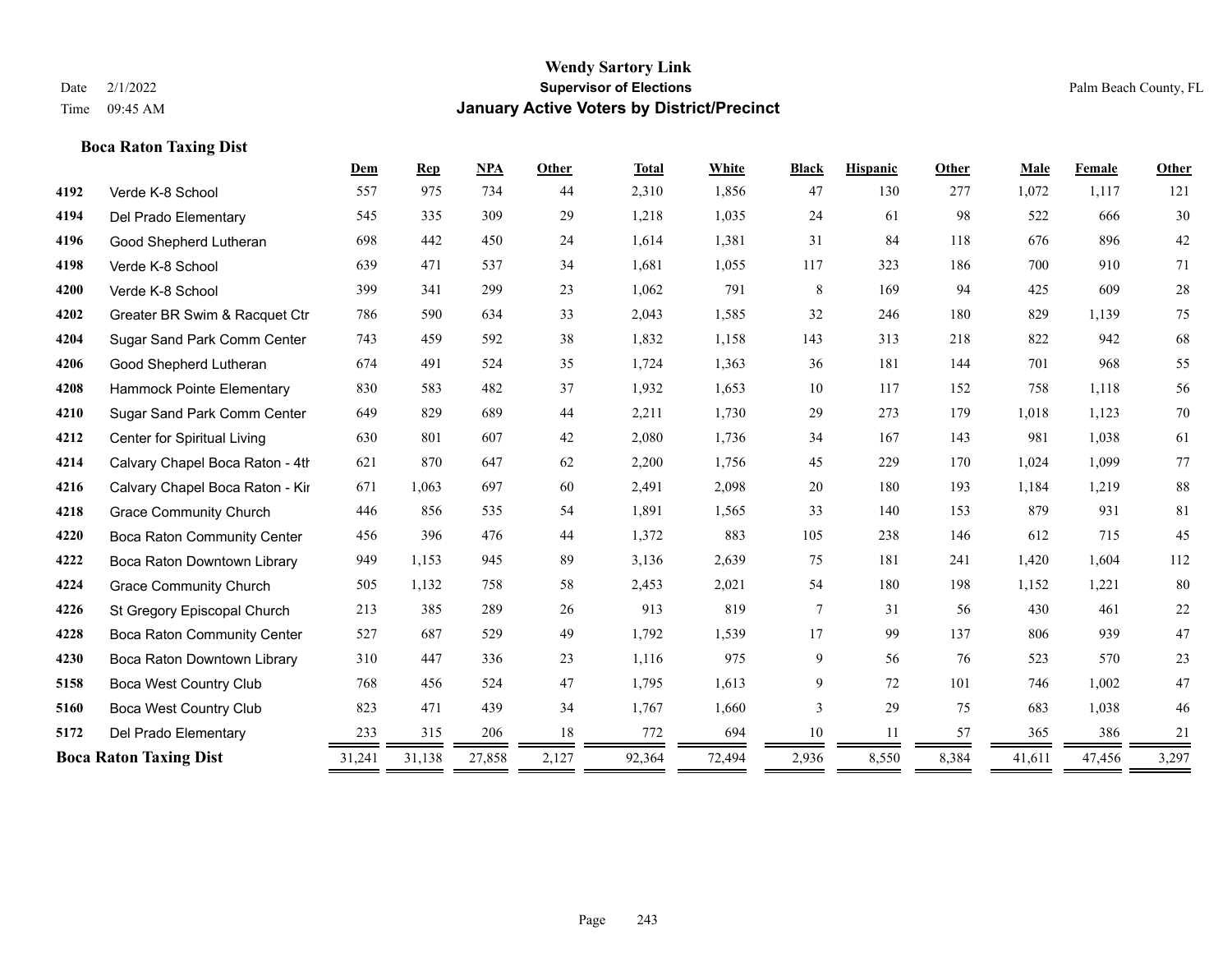### **Boynton Village Comm Dist**

|      |                                  | Dem | Rep | NPA | Other | <b>Total</b> | White | <b>Black</b> | <b>Hispanic</b> | Other | Male | Female | <b>Other</b> |
|------|----------------------------------|-----|-----|-----|-------|--------------|-------|--------------|-----------------|-------|------|--------|--------------|
| 3185 | Christ Fellowship Church BB      | 312 | 216 | 218 |       |              | 501   | 88           |                 | 76    | 362  | 397    | 18           |
|      | <b>Boynton Village Comm Dist</b> |     | 216 | 218 |       |              | 501   | 88           |                 | 76    | 362  | 397    | 18           |

#### Page 244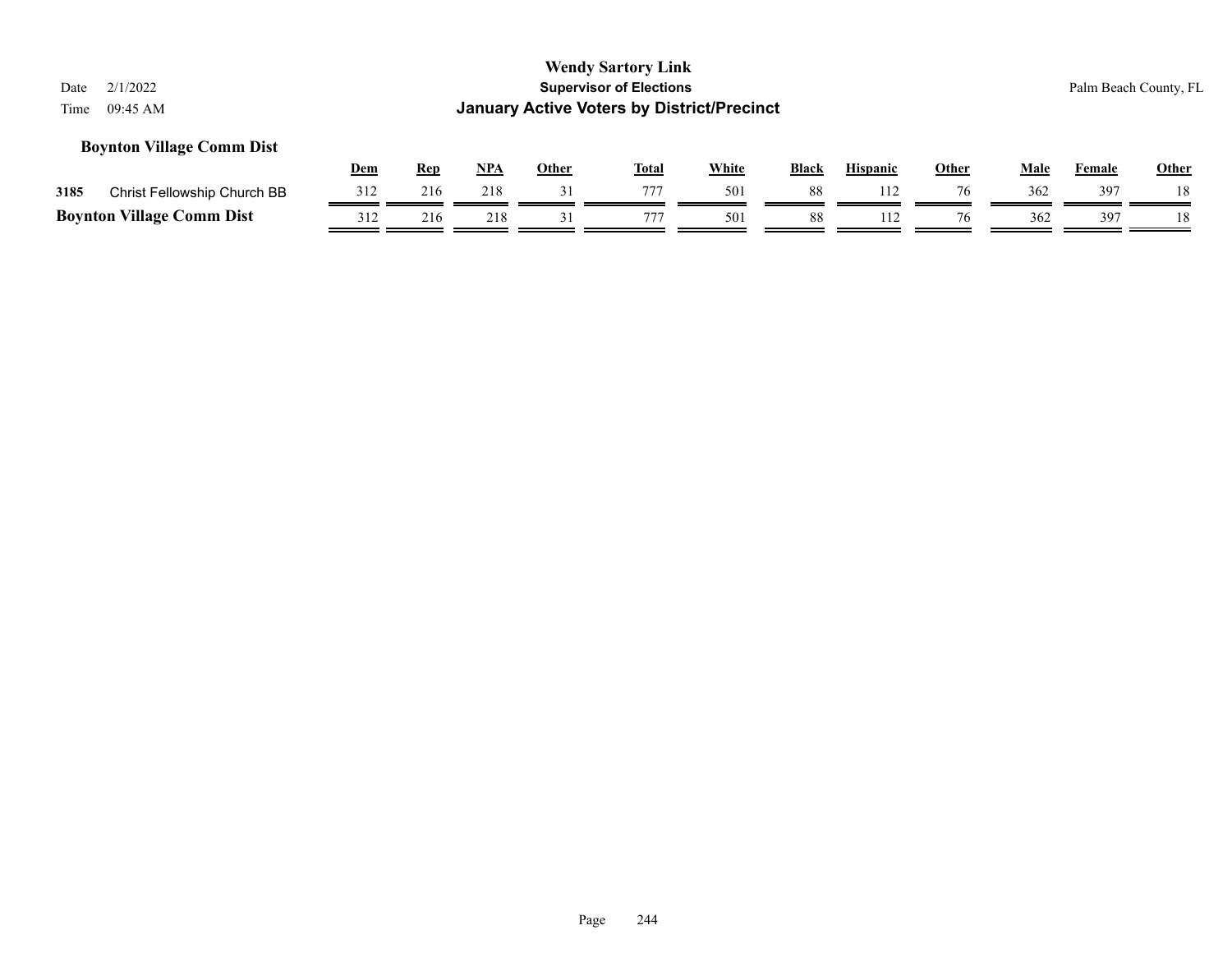**Lox Environ Imprv Dist**

#### **Wendy Sartory Link** Date 2/1/2022 **Supervisor of Elections** Palm Beach County, FL Time 09:45 AM **January Active Voters by District/Precinct**

## **Dem Rep NPA Other Total White Black Hispanic Other Male Female Other** Calvary Church of Jupiter 17 38 23 4 82 75 0 4 3 40 39 3 Jupiter Farms Park Community F 301 577 367 29 1,274 1,070 13 109 82 623 610 41 West Jupiter Recreation Center 266 757 352 46 1,421 1,236 17 37 131 684 709 28 Calvary Church of Jupiter 0 0 0 0 0 0 0 0 0 0 0 0 William T Dwyer High 802 1,307 774 60 2,943 2,476 63 174 230 1,410 1,430 103 West Jupiter Recreation Center 263 459 359 32 1,113 896 19 57 141 555 518 40 West Jupiter Recreation Center 0 0 0 0 0 0 0 0 0 0 0 0 Limestone Creek Elementary 419 121 188 19 747 224 347 91 85 358 361 28 West Jupiter Recreation Center 268 147 152 11 578 270 163 112 33 249 309 20 St Peter Catholic Church 375 468 286 29 1,158 1,037 4 40 77 436 694 28 Lighthouse Elementary 482 673 413 44 1,612 1,374 16 68 154 752 803 57 Beacon Cove Intermediate School 1,024 1,157 915 67 3,163 2,503 79 257 324 1,479 1,584 100 Limestone Creek Elementary 693 1,069 655 54 2,471 2,185 26 99 161 1,159 1,240 72 West Jupiter Recreation Center 536 582 542 41 1,701 1,367 73 130 131 750 896 55 St Peter Catholic Church 762 899 760 68 2,489 2,065 38 202 184 1,092 1,328 69 West Jupiter Recreation Center 71 105 71 4 251 206 0 25 20 101 134 16 Harvest Community Church 606 1,151 558 48 2,363 2,159 12 53 139 1,148 1,138 77 Jupiter Community Center  $\begin{array}{cccc} 75 & 126 & 63 & 3 & 267 & 244 & 0 & 6 & 17 & 131 & 129 & 7 \end{array}$  Jupiter Community Center 0 0 0 0 0 0 0 0 0 0 0 0 Jupiter Community Center 574 759 610 48 1,991 1,651 26 193 121 932 999 60 Jupiter Community Center 56 67 90 4 217 170 1 41 5 112 97 8 Jerry Thomas Elementary 728 1,084 704 71 2,587 2,237 32 171 147 1,230 1,285 72 Independence Middle 781 1,148 865 88 2,882 2,417 21 192 252 1,281 1,509 92 Martinique Clubhouse 243 373 239 20 875 752 11 54 58 395 450 30 The Island Clubhouse 608 783 588 72 2,051 1,696 50 143 162 1,009 979 63 First Baptist Church Teq 348 890 388 22 1,648 1,544 3 42 59 793 819 36 First Baptist Church Teq 92 146 79 4 321 295 0 9 17 163 148 10 First Baptist Church Teq 72 140 86 9 307 283 1 12 11 143 155 9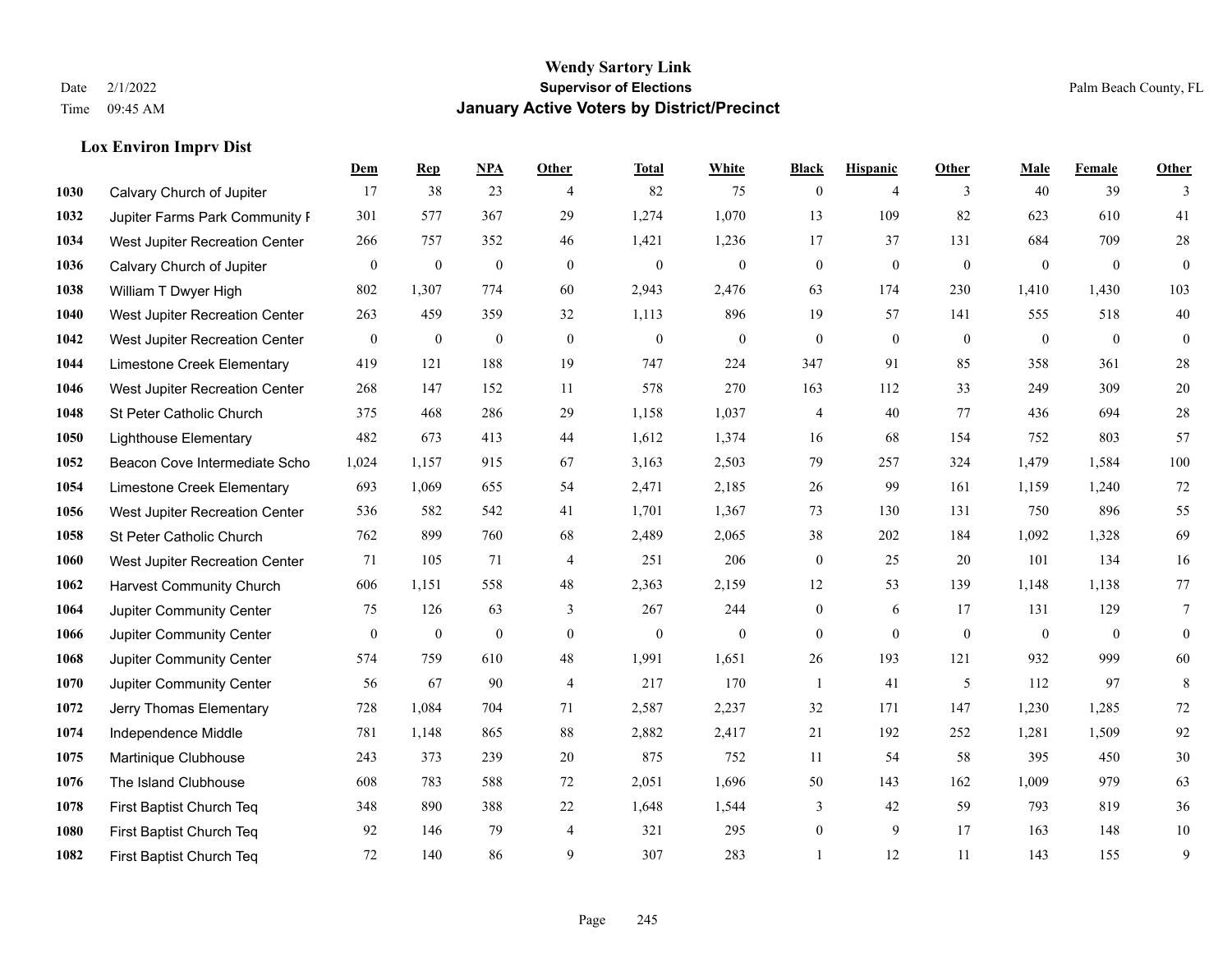### **Lox Environ Imprv Dist**

|      |                                  | Dem              | <b>Rep</b>       | NPA              | <b>Other</b>     | <b>Total</b>     | <b>White</b>     | <b>Black</b>     | <b>Hispanic</b>  | <b>Other</b> | <b>Male</b>      | <b>Female</b>  | <b>Other</b>     |
|------|----------------------------------|------------------|------------------|------------------|------------------|------------------|------------------|------------------|------------------|--------------|------------------|----------------|------------------|
| 1084 | First Baptist Church Teq         | 12               | 53               | 10               | $\theta$         | 75               | 72               |                  | $\overline{0}$   | 2            | 37               | 37             |                  |
| 1088 | First Baptist Church Teq         | 10               | 45               | 20               | $\theta$         | 75               | 66               | $\overline{0}$   | $\overline{3}$   | 6            | 38               | 36             | $\overline{1}$   |
| 1094 | First Baptist Church Teq         | 579              | 876              | 544              | 42               | 2,041            | 1,832            | 9                | 82               | 118          | 920              | 1,073          | 48               |
| 1096 | First Baptist Church Teq         | 46               | 71               | 38               | $\mathbf{0}$     | 155              | 126              | 7                | 13               | 9            | 78               | 73             | 4                |
| 1098 | Riverside Improvement            | 250              | 460              | 265              | 22               | 997              | 895              | 6                | 43               | 53           | 458              | 508            | 31               |
| 1100 | Jupiter Elementary               | 398              | 449              | 370              | 33               | 1,250            | 952              | 17               | 200              | 81           | 605              | 599            | 46               |
| 1102 | Jupiter High                     | 701              | 917              | 672              | 65               | 2,355            | 1,888            | 57               | 200              | 210          | 1,050            | 1,233          | 72               |
| 1104 | Jupiter Branch Library           | 455              | 571              | 457              | 29               | 1,512            | 1,227            | 37               | 141              | 107          | 657              | 812            | 43               |
| 1106 | Jupiter Middle                   | 320              | 495              | 397              | 38               | 1,250            | 1,060            | 17               | 75               | 98           | 589              | 620            | 41               |
| 1108 | Newhaven Clubhouse               | 561              | 720              | 543              | 63               | 1,887            | 1,625            | 27               | 100              | 135          | 839              | 986            | 62               |
| 1110 | <b>Tequesta Council Chambers</b> | 105              | 121              | 97               | $\overline{4}$   | 327              | 287              | 4                | 19               | 17           | 147              | 171            | 9                |
| 1112 | <b>Tequesta Council Chambers</b> | 21               | 81               | 46               | 7                | 155              | 133              | 6                | 10               | 6            | 73               | 79             | 3                |
| 1114 | <b>Tequesta Council Chambers</b> | 114              | 310              | 140              | 13               | 577              | 553              | $\overline{0}$   | 5                | 19           | 258              | 309            | 10               |
| 1116 | Tequesta Council Chambers        | $\boldsymbol{0}$ | $\boldsymbol{0}$ | $\boldsymbol{0}$ | $\boldsymbol{0}$ | $\boldsymbol{0}$ | $\boldsymbol{0}$ | $\boldsymbol{0}$ | $\boldsymbol{0}$ | $\mathbf{0}$ | $\boldsymbol{0}$ | $\mathbf{0}$   | $\boldsymbol{0}$ |
| 1118 | <b>Tequesta Council Chambers</b> | 165              | 249              | 180              | 22               | 616              | 522              | 12               | 43               | 39           | 239              | 362            | 15               |
| 1120 | <b>Tequesta Council Chambers</b> | 71               | 241              | 108              | 16               | 436              | 405              | $\overline{0}$   | 10               | 21           | 207              | 220            | 9                |
| 1122 | <b>Tequesta Council Chambers</b> | 37               | 85               | 39               | 3                | 164              | 155              | $\boldsymbol{0}$ | $\mathbf{1}$     | 8            | 79               | 82             | 3                |
| 1124 | Riverside Improvement            | $\overline{0}$   | 2                |                  | $\mathbf{0}$     | 3                | 3                | $\overline{0}$   | $\overline{0}$   | $\mathbf{0}$ | 2                | $\overline{1}$ | $\overline{0}$   |
| 1126 | PBC Fire Rescue #18              | 410              | 925              | 482              | 48               | 1,865            | 1,748            | 9                | 37               | 71           | 847              | 989            | 29               |
| 1128 | Jupiter Inlet Colony Admin Bldg  | 69               | 218              | 88               | 15               | 390              | 359              | $\boldsymbol{0}$ | 5                | 26           | 177              | 205            | 8                |
| 1130 | PBC Fire Rescue #18              |                  | $\overline{2}$   | $\mathbf{1}$     | $\theta$         | 4                | 4                | $\overline{0}$   | $\Omega$         | $\theta$     | 2                | $\mathbf{1}$   | $\mathbf{1}$     |
| 1132 | PBC Fire Rescue #18              | $\overline{0}$   | 3                |                  | $\mathbf{0}$     | $\overline{4}$   | $\overline{4}$   | $\overline{0}$   | $\mathbf{0}$     | $\theta$     | 2                | 2              | $\overline{0}$   |
| 1134 | PBC Fire Rescue #18              | $\mathbf{0}$     | $\boldsymbol{0}$ | $\mathbf{0}$     | $\overline{0}$   | $\boldsymbol{0}$ | $\mathbf{0}$     | $\overline{0}$   | $\overline{0}$   | $\theta$     | $\overline{0}$   | $\mathbf{0}$   | $\overline{0}$   |
| 1136 | 1st UM Church of Jup-Teq         | 575              | 1,010            | 633              | 63               | 2,281            | 2,116            | 11               | 54               | 100          | 990              | 1,231          | 60               |
| 1138 | Grace Immanuel Bible Church      | 220              | 830              | 366              | 34               | 1,450            | 1,383            | $\overline{0}$   | 13               | 54           | 619              | 800            | 31               |
| 1140 | Club at Admirals Cove            | 289              | 546              | 314              | 26               | 1,175            | 1,079            | 6                | 21               | 69           | 558              | 598            | 19               |
| 1142 | 1st UM Church of Jup-Teq         | 282              | 607              | 362              | 37               | 1,288            | 1,196            | 5                | 23               | 64           | 605              | 650            | 33               |
| 1144 | 1st UM Church of Jup-Teq         | 524              | 812              | 509              | 37               | 1,882            | 1,740            | 5                | 29               | 108          | 863              | 965            | 54               |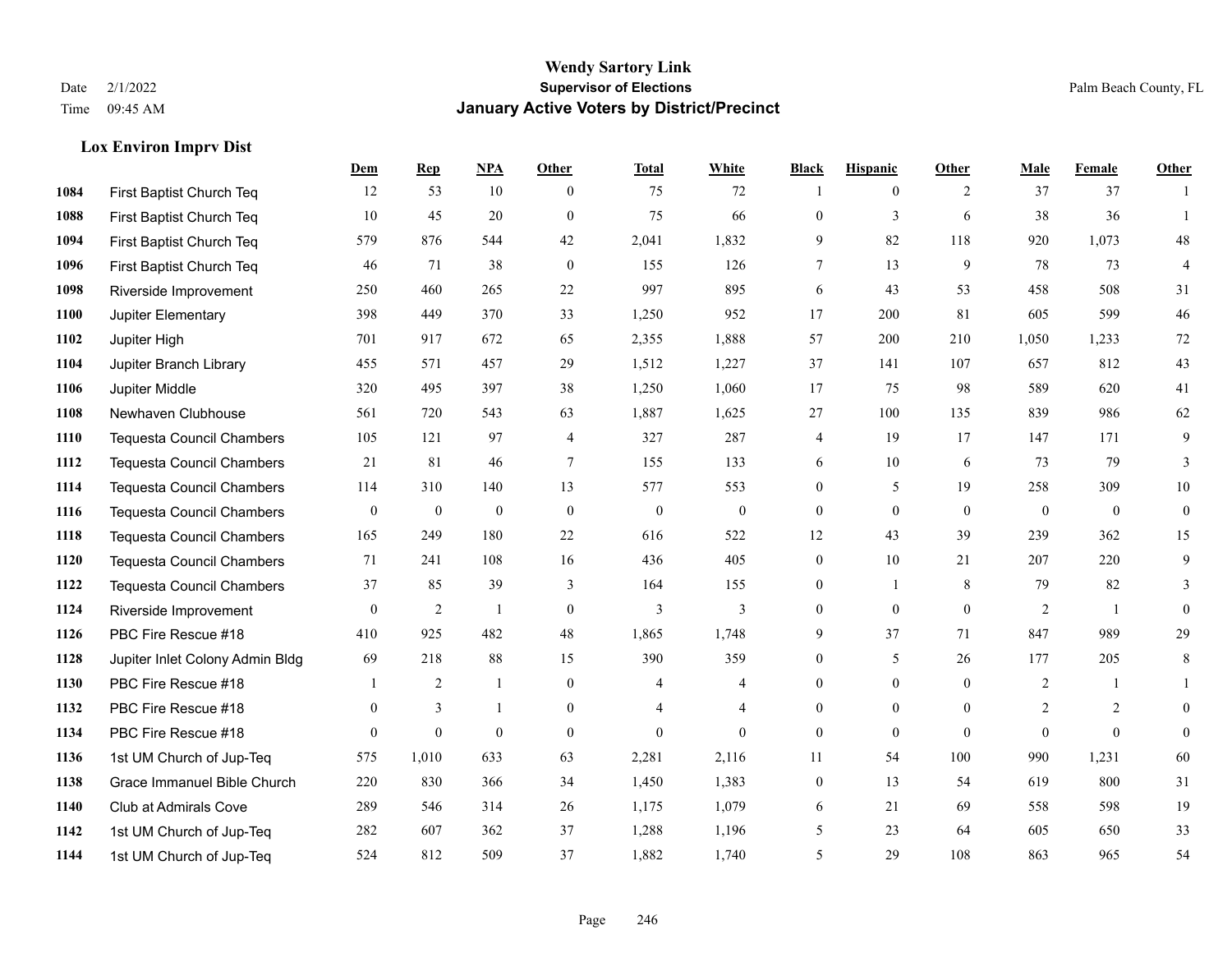**Lox Environ Imprv Dist**

### **Wendy Sartory Link** Date 2/1/2022 **Supervisor of Elections** Palm Beach County, FL Time 09:45 AM **January Active Voters by District/Precinct**

|      |                               | Dem            | <b>Rep</b>     | <b>NPA</b>   | Other        | <b>Total</b> | White    | <b>Black</b> | <b>Hispanic</b> | Other          | Male     | Female   | Other |
|------|-------------------------------|----------------|----------------|--------------|--------------|--------------|----------|--------------|-----------------|----------------|----------|----------|-------|
| 1146 | Newhaven Clubhouse            | 15             | 34             |              |              | 57           | 51       | $\Omega$     |                 | 5              | 29       | 27       |       |
| 1148 | Oceanview Methodist           | 387            | 559            | 396          | 46           | 1,388        | 1,268    | 6            | 32              | 82             | 605      | 743      | 40    |
| 1150 | Oceanview Methodist           | $\theta$       | $\theta$       | $\theta$     | $\theta$     | $\theta$     | $\theta$ |              | $\theta$        | $\Omega$       | $\Omega$ | $\theta$ | 0     |
| 1152 | Juno Beach Town Center        | 43             | 71             | 53           | 8            | 175          | 166      |              |                 |                | 81       | 90       |       |
| 1156 | Holy Spirit Lutheran          | $\Omega$       | $\Omega$       | $\Omega$     | $\Omega$     | $\Omega$     |          |              |                 |                |          | $\Omega$ | 0     |
| 1158 | Holy Spirit Lutheran          | $\theta$       |                |              | $\Omega$     |              |          |              |                 | $\Omega$       |          |          |       |
| 1160 | Holy Spirit Lutheran          |                | $\theta$       |              | $\Omega$     |              |          |              | $\Omega$        | $\Omega$       |          |          | 0     |
| 1164 | Club at Admirals Cove         | 28             | 158            | 71           |              | 262          | 235      |              |                 | 19             | 131      | 123      | 8     |
| 1178 | Mirasol Sales and Info Center | $\overline{0}$ | $\overline{0}$ | $\mathbf{0}$ | $\theta$     | $\theta$     |          |              |                 | $\Omega$       |          |          | 0     |
| 1180 | Mirasol Sales and Info Center | $\theta$       | $\theta$       | $\Omega$     | $\Omega$     | $\Omega$     | $\Omega$ |              | $\Omega$        | $\Omega$       | $\Omega$ | $\Omega$ | 0     |
| 1182 | William T Dwyer High          | 156            | 264            | 140          |              | 567          | 483      | 15           | 29              | 40             | 270      | 283      | 14    |
| 1204 | Holy Spirit Lutheran          | 9              | 23             | 14           |              | 49           | 43       |              |                 | $\overline{4}$ | 24       | 21       |       |
| 1206 | Holy Spirit Lutheran          | 11             | 82             | 25           | $\mathbf{3}$ | 121          | 117      |              |                 |                | 58       | 62       |       |
| 1208 | Juno Beach Town Center        | 450            | 867            | 483          | 47           | 1,847        | 1,683    |              | 56              | 101            | 855      | 946      | 46    |
|      | <b>Lox Environ Imprv Dist</b> | 17,777         | 27,784         | 18,001       | 1,634        | 65,196       | 55,911   | 1,283        | 3,578           | 4,424          | 30,019   | 33,302   | 1,875 |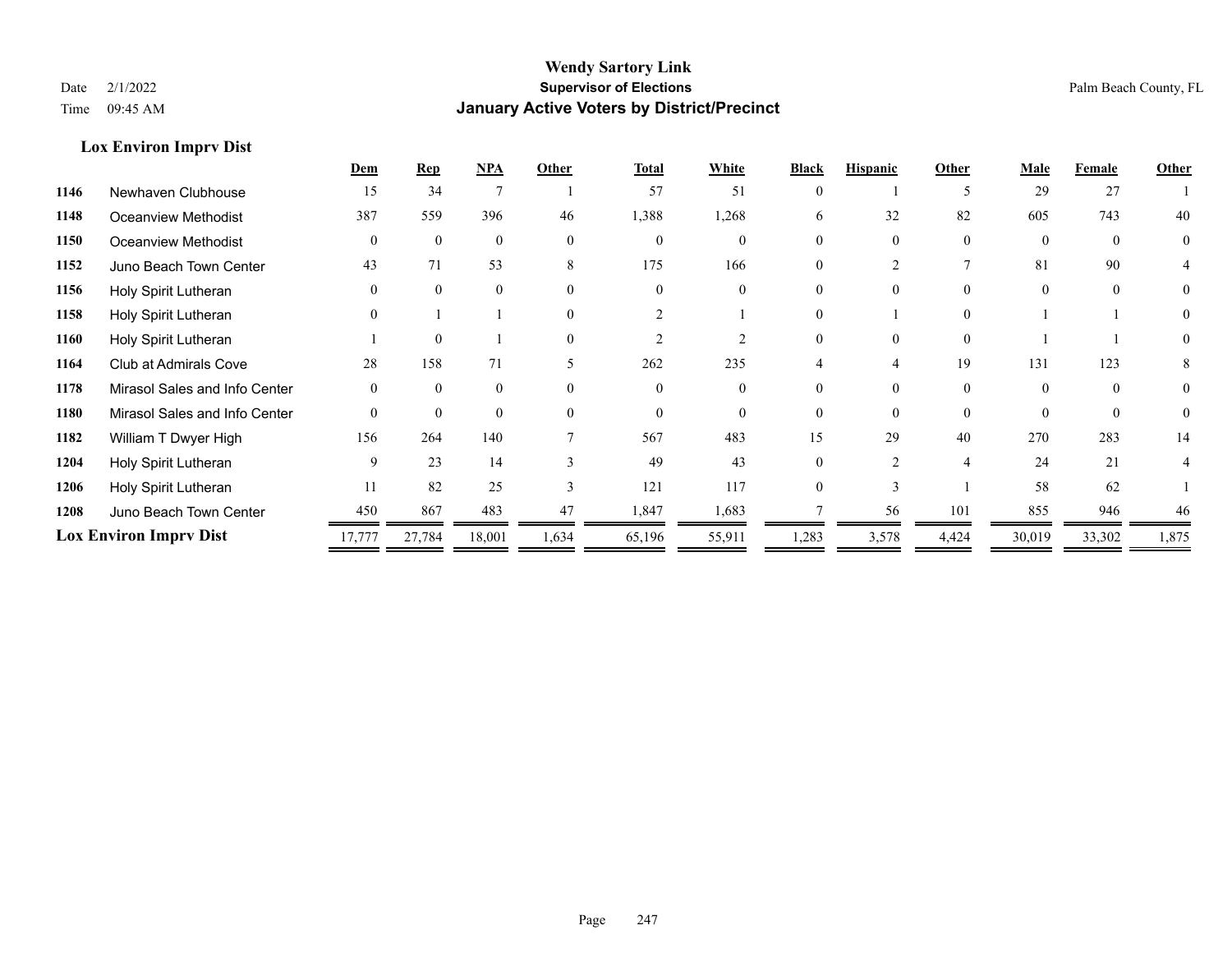## **Hamal Comm Dev Dist**

|      |                                 | <u>Dem</u> | Rep            | NPA | Other | <b>Total</b> | <u>White</u> | <b>Black</b> | <b>Hispanic</b> | <u>Other</u> | Male  | Female | <b>Other</b> |
|------|---------------------------------|------------|----------------|-----|-------|--------------|--------------|--------------|-----------------|--------------|-------|--------|--------------|
| 2002 | Jeaga Middle                    | 178        | Q <sub>2</sub> | 113 |       | 390          | 151          | 128          | 38              | $\mathbf{z}$ | 173   | 204    | 13           |
| 2004 | <b>Grassy Waters Elementary</b> | 1.041      | 319            | 609 | 45    | 2.014        | 593          | 733          | 399             | 289          | 850   | 1,093  |              |
|      | <b>Hamal Comm Dev Dist</b>      | .219       | 411            | 722 | ے ر   | 2,404        | 744          | 861          | 437             | 362          | 1,023 | 1,297  | 84           |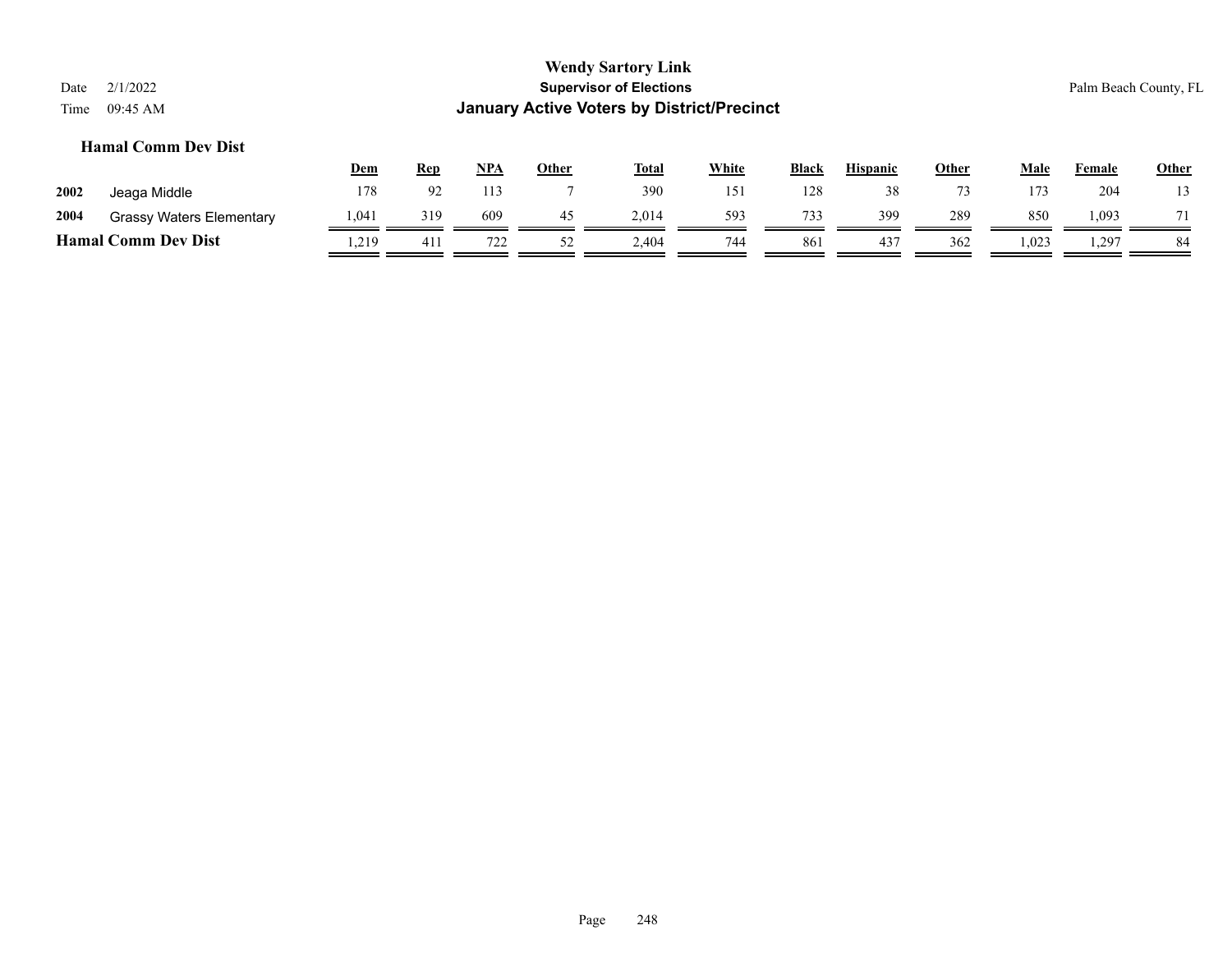### **Hypo Haverhill Comm Dist**

|      |                                 | Dem | Ren | NPA | Other | <b>Total</b> | White      | Black | <b>Hispanic</b> | Other | Male       | Female | <b>Other</b> |
|------|---------------------------------|-----|-----|-----|-------|--------------|------------|-------|-----------------|-------|------------|--------|--------------|
| 3106 | American German Club            | 303 | 105 | 209 |       | 634          | 222<br>∸∸∸ | 183   |                 | 132   | 279        | 327    |              |
|      | <b>Hypo Haverhill Comm Dist</b> | 303 | 105 | 209 |       | 634          | 222        | 183   | $\Omega$        | 132   | 270<br>- 1 | 327    |              |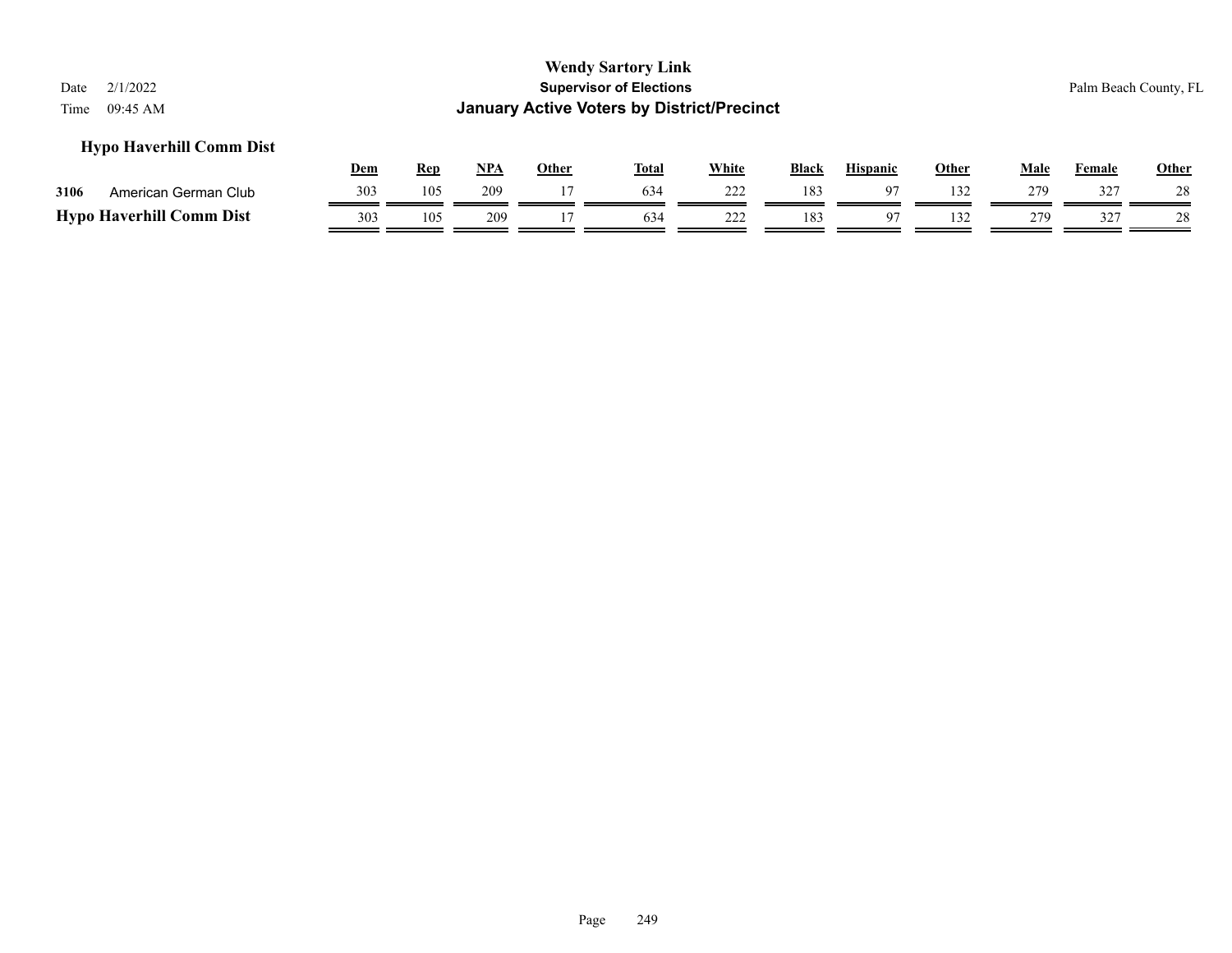**Indian Trail Imprv Dist**

#### **Wendy Sartory Link** Date 2/1/2022 **Supervisor of Elections** Palm Beach County, FL Time 09:45 AM **January Active Voters by District/Precinct**

**Dem Rep NPA Other Total White Black Hispanic Other Male Female Other**

## Caloosa POA Meeting Room 0 0 0 0 0 0 0 0 0 0 0 0 Osceola Creek Middle 984 1,238 1,038 67 3,327 2,133 435 493 266 1,590 1,631 106 Frontier Elementary 907 998 789 56 2,750 1,747 419 349 235 1,288 1,380 82 Acreage Branch Library 199 269 183 12 663 423 80 91 69 317 316 30 Pierce Hammock Elementary 799 969 767 50 2,585 1,650 367 326 242 1,254 1,231 100 Acreage Branch Library 859 881 739 65 2,544 1,553 374 352 265 1,192 1,261 91 Cornerstone Fellowship 600 750 557 52 1,959 1,250 210 289 210 909 979 71 Seminole Ridge High 611 654 570 35 1,870 1,145 226 321 178 885 912 73 Acreage Pines Elementary 731 615 577 42 1,965 1,060 355 254 296 958 944 63 Indian Trail Improvement Dist 894 966 805 59 2,724 1,690 344 408 282 1,264 1,362 98 Sandhill Crane Golf Club 226 426 264 23 939 666 74 71 128 458 449 32 Western Pines Middle 641 714 569 39 1,963 1,429 157 207 170 938 947 78 Western Pines Middle 662 736 652 42 2,092 1,390 165 364 173 992 1,043 57

Page 250

 Golden Grove Elementary 605 786 620 48 2,059 1,366 136 355 202 958 1,018 83 Seminole Ridge High 520 695 555 44 1,814 1,164 215 292 143 858 903 53 Loxahatchee Groves Elementary 765 890 756 56 2,467 1,525 280 452 210 1,193 1,181 93 PBSC Loxahatchee Groves Campus 172 223 145 17 557 364 41 110 42 267 270 20 Madison Green Country Club 1,226 722 772 55 2,775 1,193 787 408 387 1,281 1,392 102 Crestwood Middle 183 151 122 9 465 216 75 88 86 215 229 21 **Indian Trail Imprv Dist** 11,584 12,683 10,480 771 35,518 21,964 4,740 5,230 3,584 16,817 17,448 1,253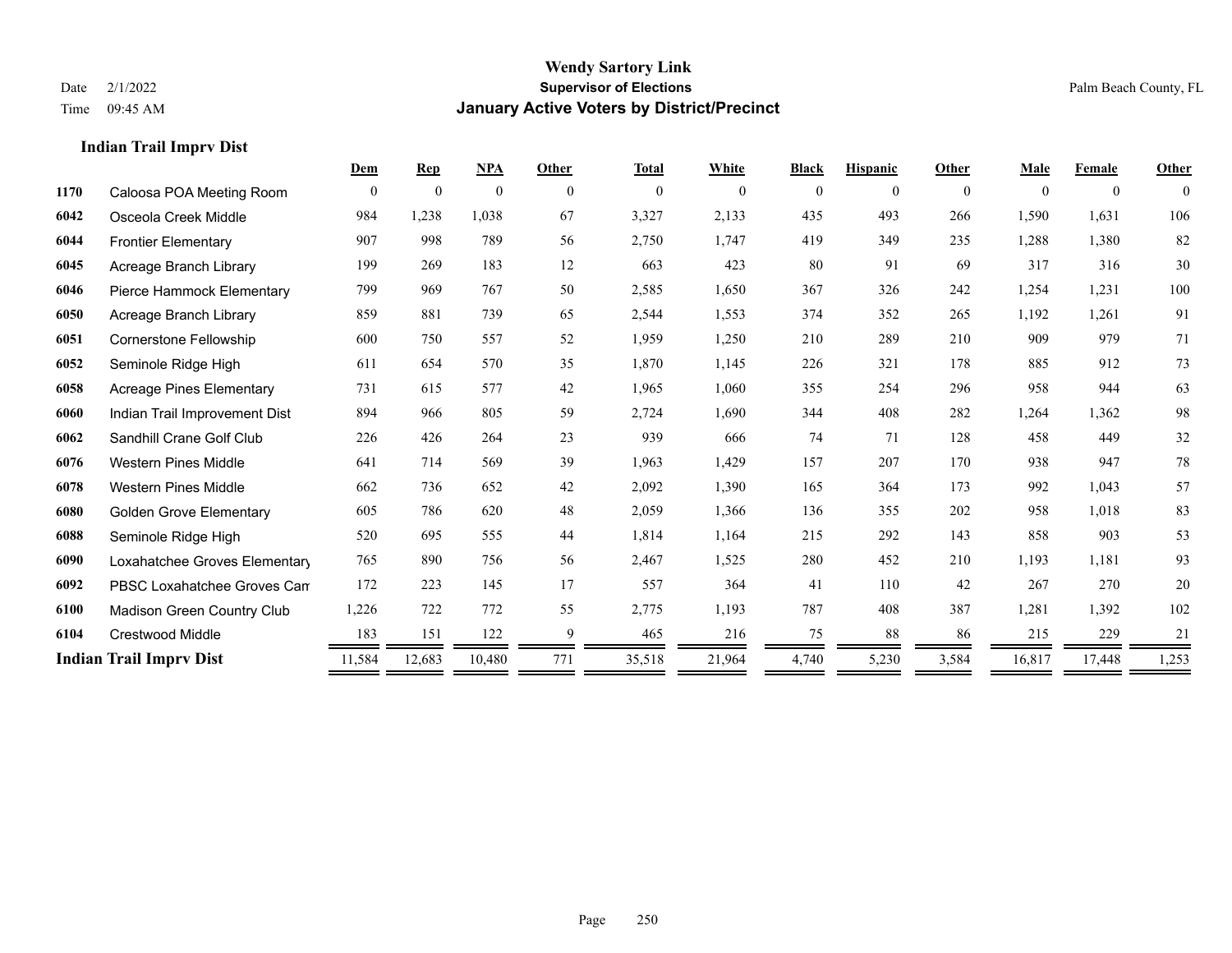### **Journeys Comm Dev Dist**

|                               | <u>Dem</u> | Rep | <b>NPA</b>      | Other | <b>Total</b> | White | <b>Black</b> | <b>Hispanic</b> | Other | Male | Female | Other |
|-------------------------------|------------|-----|-----------------|-------|--------------|-------|--------------|-----------------|-------|------|--------|-------|
| 3100<br>Journeys End          | 431        | 339 | 371             |       | .161         | 776   | -94          | 140             | 151   | 547  | 584    | 30    |
| <b>Journeys Comm Dev Dist</b> | 431        | 339 | 37 <sub>1</sub> | 20    | 1,161        | 776   | -94          | .40             | 151   | -541 | 584    |       |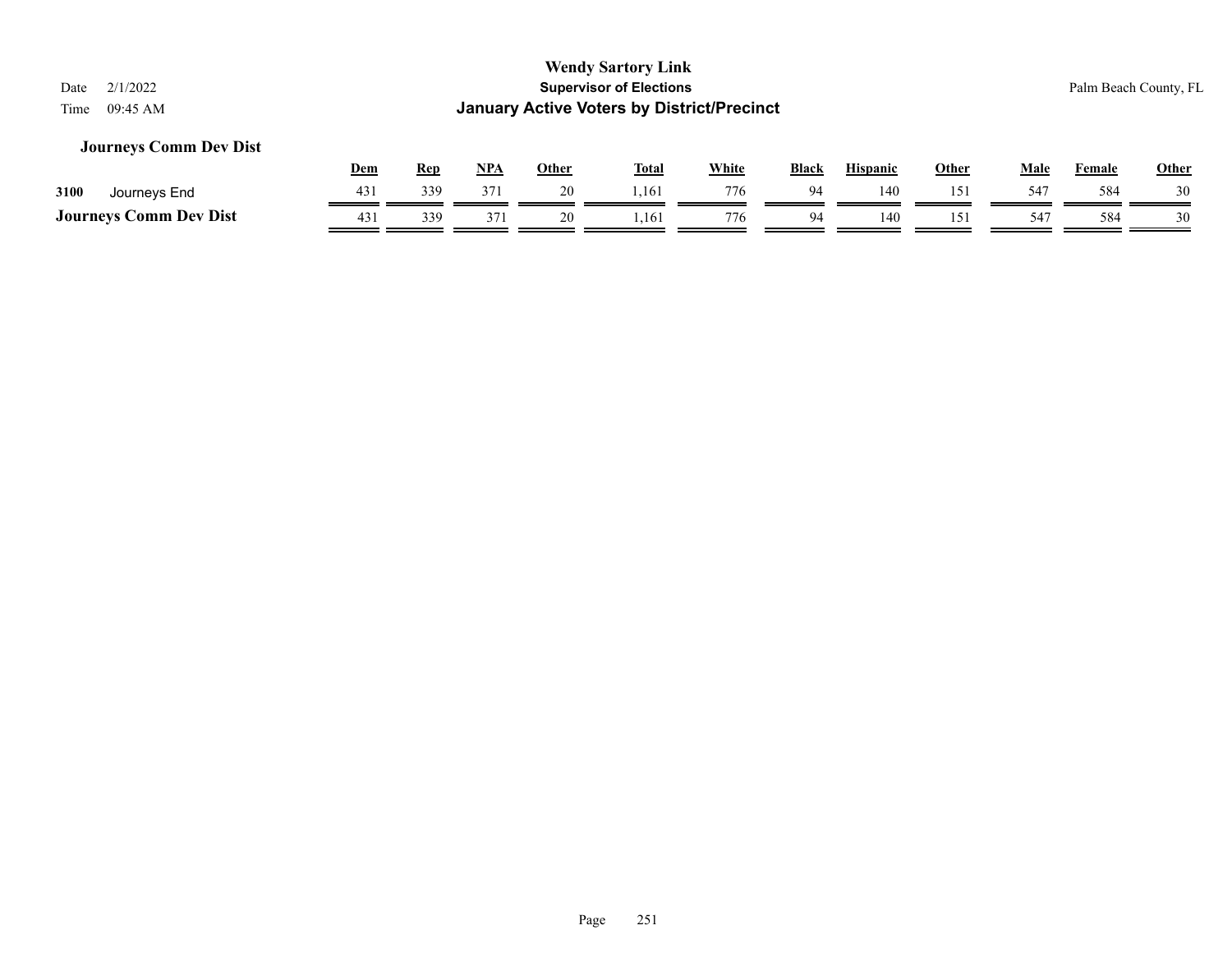**Jupiter Inlet Dist**

#### **Wendy Sartory Link** Date 2/1/2022 **Supervisor of Elections** Palm Beach County, FL Time 09:45 AM **January Active Voters by District/Precinct**

## **Dem Rep NPA Other Total White Black Hispanic Other Male Female Other** Journey Church of Jupiter 0 0 0 0 0 0 0 0 0 0 0 0 Calvary Church of Jupiter 440 841 472 47 1,800 1,593 20 94 93 852 893 55 Calvary Church of Jupiter 196 380 224 8 808 724 0 47 37 389 402 17 Caloosa POA Meeting Room 0 0 0 0 0 0 0 0 0 0 0 0 Journey Church of Jupiter 688 1,250 778 61 2,777 2,377 34 188 178 1,337 1,364 76 Calvary Church of Jupiter  $\begin{array}{cccccccc} 7 & 6 & 7 & 0 & 20 & 20 & 0 & 0 & 0 & 11 & 9 & 0 \end{array}$  Calvary Church of Jupiter 329 624 346 28 1,327 1,175 11 77 64 633 663 31 Jupiter Farms Elementary 529 1,020 596 63 2,208 1,928 15 139 126 1,070 1,077 61 **1030 Calvary Church of Jupiter** 17 38 23 4 82 75 0 4 3 40 39 3 Jupiter Farms Park Community Pavilion 301 577 367 29 1,274 1,070 13 109 82 623 610 41 West Jupiter Recreation Center 266 757 352 46 1,421 1,236 17 37 131 684 709 28 Calvary Church of Jupiter 0 0 0 0 0 0 0 0 0 0 0 0 William T Dwyer High 802 1,307 774 60 2,943 2,476 63 174 230 1,410 1,430 103 West Jupiter Recreation Center 263 459 359 32 1,113 896 19 57 141 555 518 40 West Jupiter Recreation Center 0 0 0 0 0 0 0 0 0 0 0 0 Limestone Creek Elementary 419 121 188 19 747 224 347 91 85 358 361 28 West Jupiter Recreation Center 268 147 152 11 578 270 163 112 33 249 309 20 St Peter Catholic Church 375 468 286 29 1,158 1,037 4 40 77 436 694 28 Lighthouse Elementary 482 673 413 44 1,612 1,374 16 68 154 752 803 57 Beacon Cove Intermediate School 1,024 1,157 915 67 3,163 2,503 79 257 324 1,479 1,584 100 Limestone Creek Elementary 693 1,069 655 54 2,471 2,185 26 99 161 1,159 1,240 72 West Jupiter Recreation Center 536 582 542 41 1,701 1,367 73 130 131 750 896 55 St Peter Catholic Church 762 899 760 68 2,489 2,065 38 202 184 1,092 1,328 69 West Jupiter Recreation Center 71 105 71 4 251 206 0 25 20 101 134 16 Harvest Community Church 606 1,151 558 48 2,363 2,159 12 53 139 1,148 1,138 77 Jupiter Community Center  $\begin{array}{cccc} 75 & 126 & 63 & 3 & 267 & 244 & 0 & 6 & 17 & 131 & 129 & 7 \end{array}$  Jupiter Community Center 0 0 0 0 0 0 0 0 0 0 0 0 Jupiter Community Center 574 759 610 48 1,991 1,651 26 193 121 932 999 60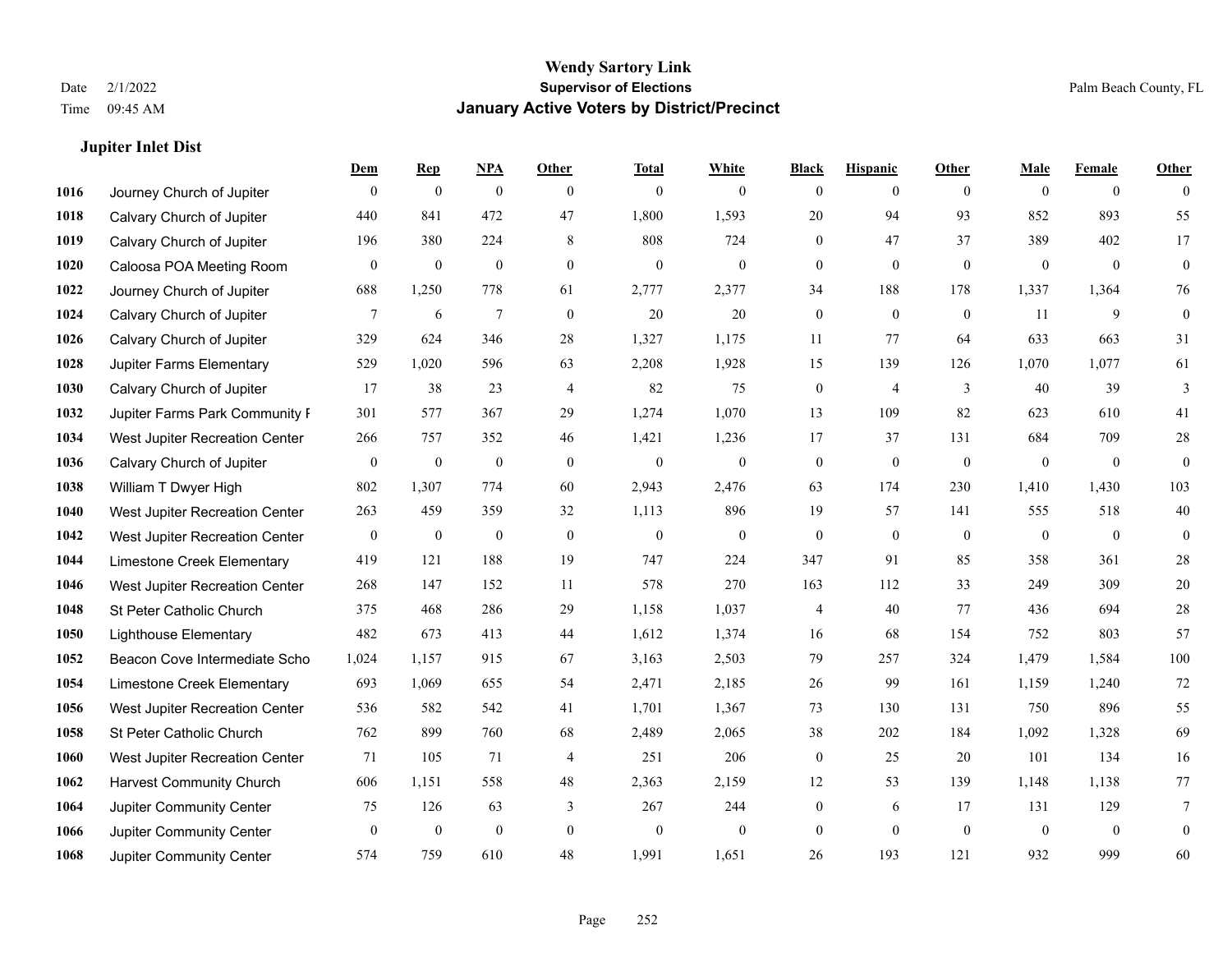**Jupiter Inlet Dist**

### **Wendy Sartory Link** Date 2/1/2022 **Supervisor of Elections** Palm Beach County, FL Time 09:45 AM **January Active Voters by District/Precinct**

|      |                                  | Dem              | <b>Rep</b>     | NPA              | Other            | <b>Total</b> | White            | <b>Black</b>     | <b>Hispanic</b>  | Other          | <b>Male</b>    | <b>Female</b>  | <b>Other</b>     |
|------|----------------------------------|------------------|----------------|------------------|------------------|--------------|------------------|------------------|------------------|----------------|----------------|----------------|------------------|
| 1070 | Jupiter Community Center         | 56               | 67             | 90               | $\overline{4}$   | 217          | 170              | $\overline{1}$   | 41               | 5              | 112            | 97             | 8                |
| 1072 | Jerry Thomas Elementary          | 728              | 1,084          | 704              | 71               | 2,587        | 2,237            | 32               | 171              | 147            | 1,230          | 1,285          | 72               |
| 1074 | Independence Middle              | 781              | 1,148          | 865              | 88               | 2,882        | 2,417            | 21               | 192              | 252            | 1,281          | 1,509          | 92               |
| 1075 | Martinique Clubhouse             | 243              | 373            | 239              | 20               | 875          | 752              | 11               | 54               | 58             | 395            | 450            | $30\,$           |
| 1076 | The Island Clubhouse             | 608              | 783            | 588              | 72               | 2,051        | 1,696            | 50               | 143              | 162            | 1,009          | 979            | 63               |
| 1078 | First Baptist Church Teq         | 348              | 890            | 388              | 22               | 1,648        | 1,544            | 3                | 42               | 59             | 793            | 819            | 36               |
| 1080 | First Baptist Church Teq         | 92               | 146            | 79               | $\overline{4}$   | 321          | 295              | $\boldsymbol{0}$ | 9                | 17             | 163            | 148            | $10\,$           |
| 1082 | First Baptist Church Teq         | 72               | 140            | 86               | 9                | 307          | 283              | 1                | 12               | 11             | 143            | 155            | 9                |
| 1084 | First Baptist Church Teq         | 12               | 53             | 10               | $\mathbf{0}$     | 75           | 72               | $\mathbf{1}$     | $\boldsymbol{0}$ | $\overline{2}$ | 37             | 37             | 1                |
| 1088 | First Baptist Church Teq         | 10               | 45             | 20               | $\mathbf{0}$     | 75           | 66               | $\boldsymbol{0}$ | 3                | 6              | 38             | 36             |                  |
| 1094 | First Baptist Church Teq         | 579              | 876            | 544              | 42               | 2,041        | 1,832            | 9                | 82               | 118            | 920            | 1,073          | 48               |
| 1096 | First Baptist Church Teq         | 46               | 71             | 38               | $\boldsymbol{0}$ | 155          | 126              | 7                | 13               | 9              | 78             | 73             | 4                |
| 1098 | Riverside Improvement            | 250              | 460            | 265              | 22               | 997          | 895              | 6                | 43               | 53             | 458            | 508            | 31               |
| 1100 | Jupiter Elementary               | 398              | 449            | 370              | 33               | 1,250        | 952              | 17               | 200              | 81             | 605            | 599            | 46               |
| 1102 | Jupiter High                     | 701              | 917            | 672              | 65               | 2,355        | 1,888            | 57               | 200              | 210            | 1,050          | 1,233          | 72               |
| 1104 | Jupiter Branch Library           | 455              | 571            | 457              | 29               | 1,512        | 1,227            | 37               | 141              | 107            | 657            | 812            | 43               |
| 1106 | Jupiter Middle                   | 320              | 495            | 397              | 38               | 1,250        | 1,060            | 17               | 75               | 98             | 589            | 620            | 41               |
| 1108 | Newhaven Clubhouse               | 561              | 720            | 543              | 63               | 1,887        | 1,625            | 27               | 100              | 135            | 839            | 986            | 62               |
| 1110 | <b>Tequesta Council Chambers</b> | 105              | 121            | 97               | $\overline{4}$   | 327          | 287              | 4                | 19               | 17             | 147            | 171            | 9                |
| 1112 | <b>Tequesta Council Chambers</b> | 21               | 81             | 46               | 7                | 155          | 133              | 6                | 10               | 6              | 73             | 79             | 3                |
| 1114 | <b>Tequesta Council Chambers</b> | 114              | 310            | 140              | 13               | 577          | 553              | $\boldsymbol{0}$ | 5                | 19             | 258            | 309            | $10\,$           |
| 1116 | <b>Tequesta Council Chambers</b> | $\boldsymbol{0}$ | $\mathbf{0}$   | $\boldsymbol{0}$ | $\mathbf{0}$     | $\mathbf{0}$ | $\boldsymbol{0}$ | $\overline{0}$   | $\mathbf{0}$     | $\overline{0}$ | $\mathbf{0}$   | $\overline{0}$ | $\boldsymbol{0}$ |
| 1118 | <b>Tequesta Council Chambers</b> | 165              | 249            | 180              | 22               | 616          | 522              | 12               | 43               | 39             | 239            | 362            | 15               |
| 1120 | Tequesta Council Chambers        | 71               | 241            | 108              | 16               | 436          | 405              | $\boldsymbol{0}$ | 10               | 21             | 207            | 220            | 9                |
| 1122 | <b>Tequesta Council Chambers</b> | 37               | 85             | 39               | 3                | 164          | 155              | $\boldsymbol{0}$ | $\mathbf{1}$     | 8              | 79             | 82             | 3                |
| 1124 | Riverside Improvement            | $\mathbf{0}$     | $\overline{2}$ | 1                | $\mathbf{0}$     | 3            | 3                | $\boldsymbol{0}$ | $\mathbf{0}$     | $\mathbf{0}$   | $\overline{2}$ | -1             | $\mathbf{0}$     |
| 1126 | PBC Fire Rescue #18              | 410              | 925            | 482              | 48               | 1,865        | 1,748            | 9                | 37               | 71             | 847            | 989            | 29               |
| 1128 | Jupiter Inlet Colony Admin Bldg  | 69               | 218            | 88               | 15               | 390          | 359              | $\overline{0}$   | 5                | 26             | 177            | 205            | $\,$ 8 $\,$      |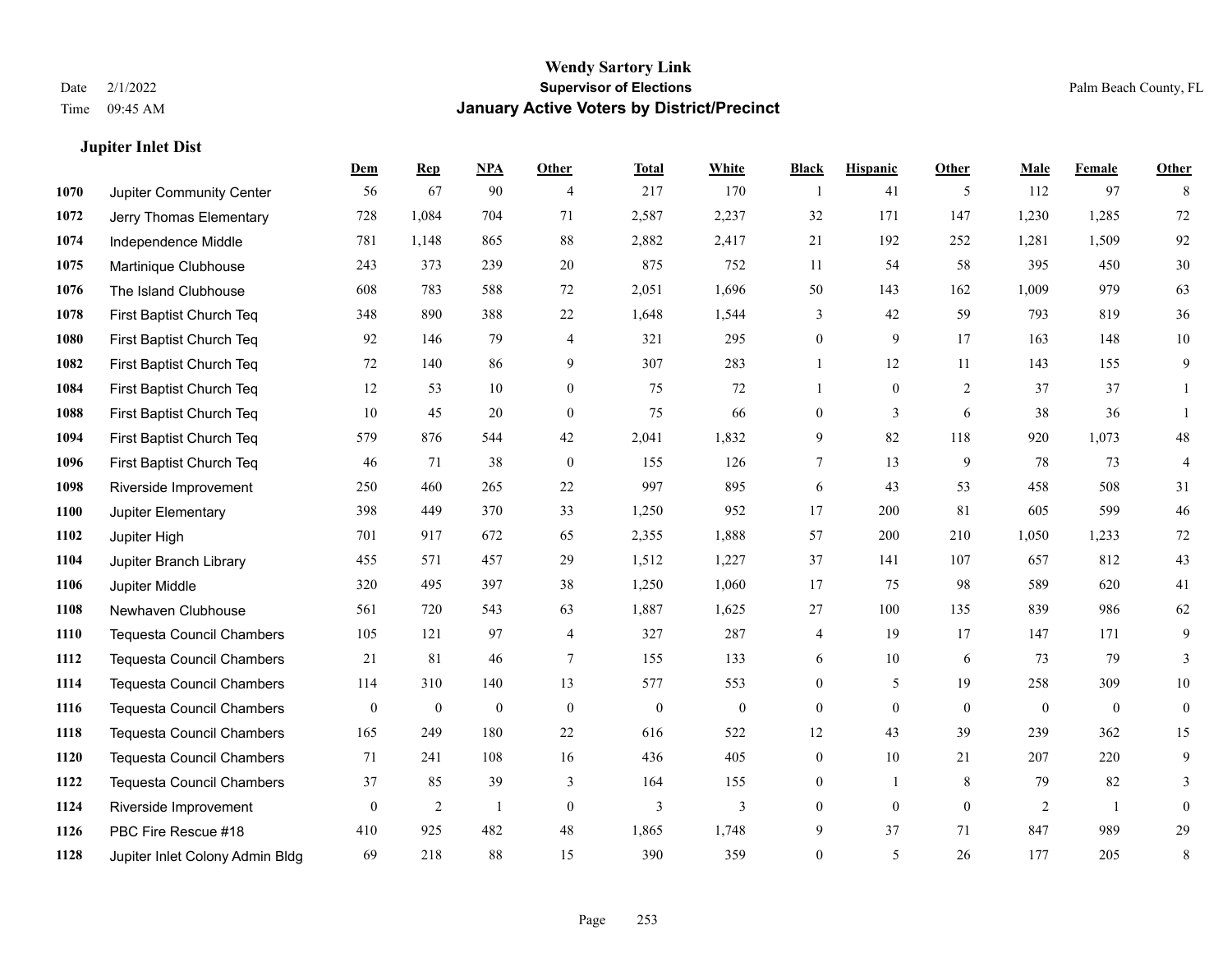### **Jupiter Inlet Dist**

|      |                               | Dem            | <b>Rep</b>       | NPA              | <b>Other</b>   | <b>Total</b>     | <b>White</b>     | <b>Black</b>     | <b>Hispanic</b> | <b>Other</b>    | <b>Male</b>      | <b>Female</b>  | <b>Other</b>   |
|------|-------------------------------|----------------|------------------|------------------|----------------|------------------|------------------|------------------|-----------------|-----------------|------------------|----------------|----------------|
| 1130 | PBC Fire Rescue #18           |                | 2                | 1                | $\theta$       | $\overline{4}$   | $\overline{4}$   | $\mathbf{0}$     | $\overline{0}$  | $\theta$        | $\overline{2}$   | $\mathbf{1}$   |                |
| 1132 | PBC Fire Rescue #18           | $\theta$       | 3                | $\mathbf{1}$     | $\Omega$       |                  | $\overline{4}$   | $\theta$         | $\mathbf{0}$    | $\Omega$        | $\overline{2}$   | $\overline{2}$ | $\theta$       |
| 1134 | PBC Fire Rescue #18           | $\Omega$       | $\boldsymbol{0}$ | $\theta$         | $\Omega$       | $\theta$         | $\Omega$         | $\Omega$         | $\theta$        | $\Omega$        | $\Omega$         | $\Omega$       | $\Omega$       |
| 1136 | 1st UM Church of Jup-Teq      | 575            | 1,010            | 633              | 63             | 2,281            | 2,116            | 11               | 54              | 100             | 990              | 1,231          | 60             |
| 1138 | Grace Immanuel Bible Church   | 220            | 830              | 366              | 34             | 1,450            | 1,383            | $\mathbf{0}$     | 13              | 54              | 619              | 800            | 31             |
| 1140 | Club at Admirals Cove         | 289            | 546              | 314              | 26             | 1,175            | 1,079            | 6                | 21              | 69              | 558              | 598            | 19             |
| 1142 | 1st UM Church of Jup-Teq      | 282            | 607              | 362              | 37             | 1,288            | 1,196            | 5                | 23              | 64              | 605              | 650            | 33             |
| 1144 | 1st UM Church of Jup-Teq      | 524            | 812              | 509              | 37             | 1,882            | 1,740            | 5                | 29              | 108             | 863              | 965            | 54             |
| 1146 | Newhaven Clubhouse            | 15             | 34               | 7                | -1             | 57               | 51               | $\boldsymbol{0}$ | $\mathbf{1}$    | 5               | 29               | 27             |                |
| 1148 | <b>Oceanview Methodist</b>    | 387            | 559              | 396              | 46             | 1,388            | 1,268            | 6                | 32              | 82              | 605              | 743            | 40             |
| 1150 | <b>Oceanview Methodist</b>    | $\mathbf{0}$   | $\mathbf{0}$     | $\mathbf{0}$     | $\theta$       | $\mathbf{0}$     | $\overline{0}$   | $\mathbf{0}$     | $\mathbf{0}$    | $\theta$        | $\overline{0}$   | $\theta$       | $\mathbf{0}$   |
| 1152 | Juno Beach Town Center        | 43             | 71               | 53               | 8              | 175              | 166              | $\mathbf{0}$     | $\overline{2}$  | $7\phantom{.0}$ | 81               | 90             | 4              |
| 1154 | Holy Spirit Lutheran          | 135            | 300              | 132              | 18             | 585              | 523              | 3                | 28              | 31              | 276              | 289            | 20             |
| 1156 | Holy Spirit Lutheran          | $\mathbf{0}$   | $\boldsymbol{0}$ | $\boldsymbol{0}$ | $\mathbf{0}$   | $\boldsymbol{0}$ | $\boldsymbol{0}$ | $\boldsymbol{0}$ | $\mathbf{0}$    | $\mathbf{0}$    | $\boldsymbol{0}$ | $\bf{0}$       | $\overline{0}$ |
| 1158 | Holy Spirit Lutheran          | $\Omega$       | -1               | 1                | $\mathbf{0}$   | $\overline{2}$   | 1                | $\mathbf{0}$     | 1               | $\Omega$        |                  |                | $\Omega$       |
| 1160 | Holy Spirit Lutheran          |                | $\theta$         | 1                | $\theta$       | $\overline{2}$   | $\overline{2}$   | $\theta$         | $\theta$        | $\Omega$        | $\mathbf{1}$     | $\mathbf{1}$   | 0              |
| 1162 | Holy Spirit Lutheran          | $\overline{2}$ | $\overline{4}$   | 5                | $\mathfrak{2}$ | 13               | 13               | $\mathbf{0}$     | $\mathbf{0}$    | $\theta$        | 6                | $\tau$         |                |
| 1164 | Club at Admirals Cove         | 28             | 158              | 71               | 5              | 262              | 235              | 4                | 4               | 19              | 131              | 123            | 8              |
| 1166 | Holy Spirit Lutheran          | 6              | 23               | 12               | $\overline{0}$ | 41               | 34               | $\overline{0}$   | 2               | 5               | 18               | 23             | $\overline{0}$ |
| 1168 | Holy Spirit Lutheran          | $\theta$       | $\mathbf{0}$     | $\theta$         | $\theta$       | $\mathbf{0}$     | $\mathbf{0}$     | $\mathbf{0}$     | $\theta$        | $\theta$        | $\theta$         | $\theta$       | $\theta$       |
| 1172 | Caloosa POA Meeting Room      | 125            | 283              | 123              | 9              | 540              | 459              | 14               | 23              | 44              | 247              | 275            | 18             |
| 1173 | Caloosa POA Meeting Room      | 67             | 122              | 61               | $\overline{c}$ | 252              | 214              | 5                | 14              | 19              | 119              | 123            | 10             |
| 1174 | Mirasol Sales and Info Center | $\mathbf{0}$   | $\mathbf{0}$     | $\mathbf{0}$     | $\overline{0}$ | $\mathbf{0}$     | $\boldsymbol{0}$ | $\mathbf{0}$     | $\mathbf{0}$    | $\theta$        | $\mathbf{0}$     | $\theta$       | $\mathbf{0}$   |
| 1176 | Mirasol Sales and Info Center | $\theta$       | $\theta$         | $\theta$         | $\theta$       | $\theta$         | $\overline{0}$   | $\theta$         | $\theta$        | $\theta$        | $\theta$         | $\theta$       | $\theta$       |
| 1178 | Mirasol Sales and Info Center | $\overline{0}$ | $\mathbf{0}$     | $\mathbf{0}$     | $\Omega$       | $\theta$         | $\boldsymbol{0}$ | $\overline{0}$   | $\mathbf{0}$    | $\theta$        | $\mathbf{0}$     | $\Omega$       | $\Omega$       |
| 1180 | Mirasol Sales and Info Center | $\theta$       | $\mathbf{0}$     | $\mathbf{0}$     | $\theta$       | $\theta$         | $\mathbf{0}$     | $\theta$         | $\mathbf{0}$    | $\theta$        | $\theta$         | $\theta$       | $\overline{0}$ |
| 1182 | William T Dwyer High          | 156            | 264              | 140              | 7              | 567              | 483              | 15               | 29              | 40              | 270              | 283            | 14             |
| 1184 | Eastpointe Country Club       | 518            | 679              | 411              | 38             | 1,646            | 1,535            | 12               | 28              | 71              | 738              | 875            | 33             |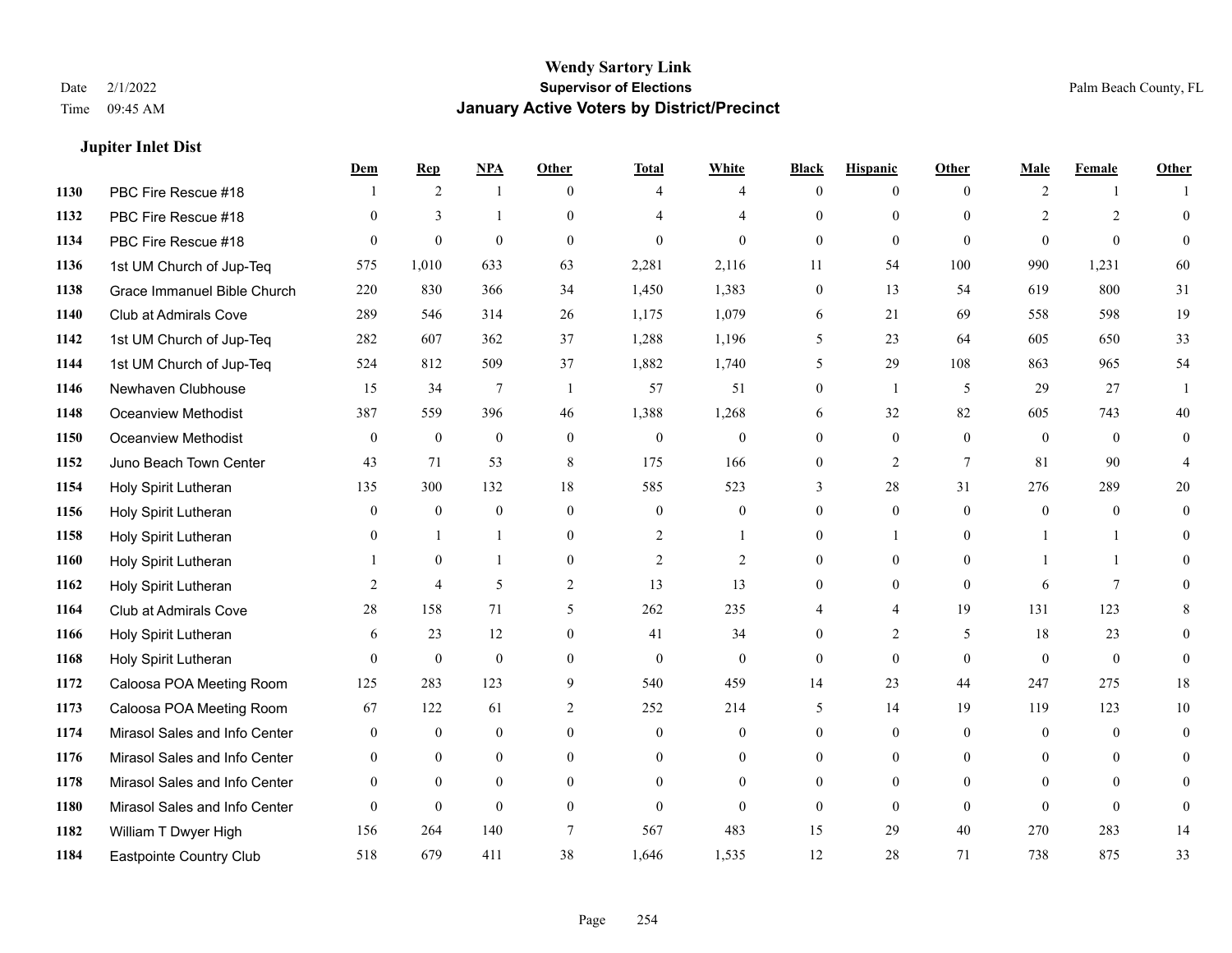### **Jupiter Inlet Dist**

|      |                                     | Dem      | <b>Rep</b>   | NPA          | Other    | <b>Total</b> | White          | <b>Black</b>   | <b>Hispanic</b> | Other          | Male     | <b>Female</b> | <b>Other</b>       |
|------|-------------------------------------|----------|--------------|--------------|----------|--------------|----------------|----------------|-----------------|----------------|----------|---------------|--------------------|
| 1186 | Mirasol Sales and Info Center       | 545      | 511          | 459          | 43       | 1,558        | 1,203          | 54             | 145             | 156            | 739      | 774           | 45                 |
| 1188 | <b>Westwood Gardens HOA</b>         | 344      | 381          | 338          | 34       | 1,097        | 846            | 38             | 120             | 93             | 447      | 632           | 18                 |
| 1189 | <b>Westwood Gardens HOA</b>         | 26       | 63           | 25           | 2        | 116          | 102            | 7              | 2               | 5              | 54       | 59            | 3                  |
| 1190 | Gardens Presbyterian                | 1,351    | 2,164        | 1,440        | 150      | 5,105        | 4,174          | 141            | 353             | 437            | 2,270    | 2,695         | 140                |
| 1192 | Evergrene Clubhouse                 | 385      | 677          | 464          | 44       | 1,570        | 1,328          | 27             | 79              | 136            | 757      | 758           | 55                 |
| 1194 | <b>Frenchmans Creek Real Estate</b> | 641      | 940          | 636          | 48       | 2,265        | 2,071          | 15             | 43              | 136            | 1,035    | 1,174         | 56                 |
| 1196 | Gardens Presbyterian                | $\theta$ | $\mathbf{0}$ | $\mathbf{0}$ | $\theta$ | $\mathbf{0}$ | $\overline{0}$ | $\overline{0}$ | $\Omega$        | $\theta$       | $\theta$ | $\theta$      | $\overline{0}$     |
| 1198 | 1st Baptist Church PBG              | 553      | 482          | 420          | 34       | 1,489        | 1,043          | 129            | 164             | 153            | 716      | 725           | 48                 |
| 1200 | Dwight D Eisenhower Elementar       | $\theta$ | $\theta$     | $\theta$     | $\theta$ | $\mathbf{0}$ | $\Omega$       | $\Omega$       | $\Omega$        | $\theta$       | $\theta$ | $\theta$      | $\mathbf{0}$       |
| 1202 | <b>Cross Community Church</b>       | 499      | 1,065        | 567          | 41       | 2,172        | 1,942          | 14             | 92              | 124            | 1,036    | 1,066         | 70                 |
| 1204 | Holy Spirit Lutheran                | 9        | 23           | 14           | 3        | 49           | 43             | 0              | $\overline{2}$  | $\overline{4}$ | 24       | 21            | 4                  |
| 1206 | Holy Spirit Lutheran                | 11       | 82           | 25           | 3        | 121          | 117            | $\Omega$       | 3               |                | 58       | 62            |                    |
| 1208 | Juno Beach Town Center              | 450      | 867          | 483          | 47       | 1,847        | 1,683          |                | 56              | 101            | 855      | 946           | 46                 |
| 1210 | Holy Spirit Lutheran                | 206      | 274          | 155          |          | 642          | 572            | $\mathfrak{D}$ | 25              | 43             | 309      | 311           | 22                 |
| 1212 | Juno Beach Town Center              | 45       | 66           | 53           | 8        | 172          | 144            | 5.             | 8               | 15             | 88       | 79            | 5                  |
| 1214 | Juno Beach Town Center              | 264      | 449          | 205          | 26       | 944          | 879            | 6              | 13              | 46             | 379      | 542           | 23                 |
| 1216 | <b>Oceanview Methodist</b>          | 138      | 319          | 155          | 17       | 629          | 542            | 10             | 34              | 43             | 307      | 309           | 13                 |
|      | <b>Jupiter Inlet Dist</b>           | 25,816   | 40,707       | 26,085       | 2,364    | 94,972       | 81,352         | 1,845          | 5,296           | 6,479          | 43,852   | 48,426        | 2,694<br>$\, = \,$ |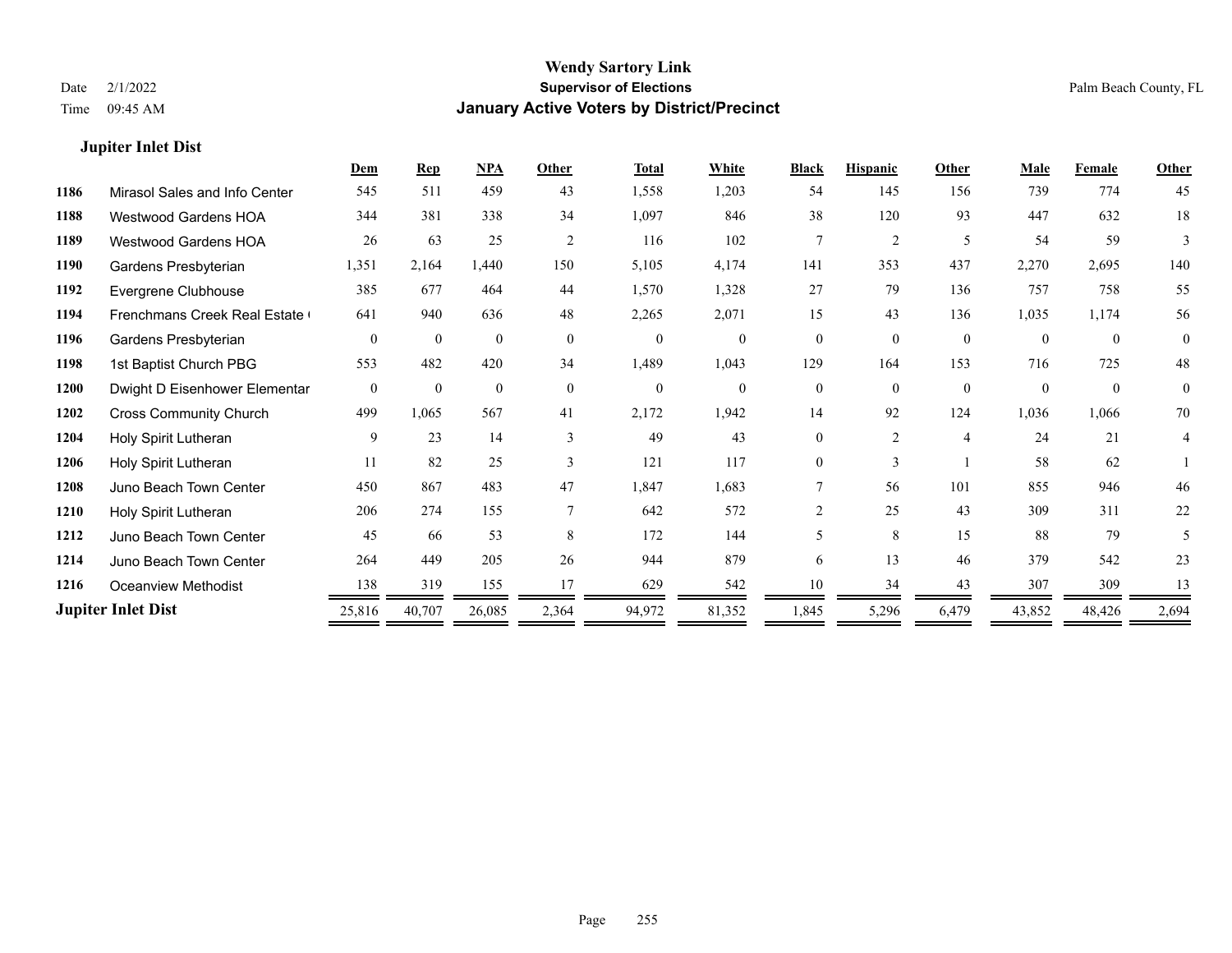|      |                                     | Dem              | <b>Rep</b>       | NPA              | <b>Other</b>   | <b>Total</b>     | <b>White</b>   | <b>Black</b>     | <b>Hispanic</b>  | <b>Other</b>   | <b>Male</b>  | <b>Female</b> | <b>Other</b>     |
|------|-------------------------------------|------------------|------------------|------------------|----------------|------------------|----------------|------------------|------------------|----------------|--------------|---------------|------------------|
| 1002 | <b>Canal Point Community Center</b> | $\mathbf{0}$     | $\mathbf{0}$     | $\boldsymbol{0}$ | $\theta$       | $\mathbf{0}$     | $\overline{0}$ | $\mathbf{0}$     | $\boldsymbol{0}$ | $\theta$       | $\theta$     | $\theta$      | $\Omega$         |
| 1004 | Pierce Hammock Elementary           | 2                | 5                | 3                | $\theta$       | 10               | 10             | $\overline{0}$   | $\mathbf{0}$     | $\Omega$       | 4            | 6             | $\theta$         |
| 1006 | Journey Church of Jupiter           | $\Omega$         | $\theta$         | $\theta$         | $\Omega$       | $\theta$         | $\overline{0}$ | $\Omega$         | $\theta$         | $\Omega$       | $\Omega$     | $\Omega$      | $\Omega$         |
| 1008 | Journey Church of Jupiter           | $\overline{0}$   | $\mathbf{0}$     | $\mathbf{0}$     | $\overline{0}$ | $\theta$         | $\overline{0}$ | $\overline{0}$   | $\mathbf{0}$     | $\theta$       | $\mathbf{0}$ | $\mathbf{0}$  |                  |
| 1010 | Journey Church of Jupiter           | 0                | $\mathbf{0}$     | $\mathbf{0}$     | $\theta$       | $\Omega$         | $\overline{0}$ | $\overline{0}$   | $\mathbf{0}$     | $\theta$       | $\theta$     | $\theta$      | $\Omega$         |
| 1012 | Caloosa POA Meeting Room            | 0                | $\mathbf{0}$     | $\mathbf{0}$     | $\theta$       | $\Omega$         | $\mathbf{0}$   | $\overline{0}$   | $\mathbf{0}$     | $\Omega$       | $\theta$     | $\Omega$      | $\mathbf{0}$     |
| 1014 | Caloosa POA Meeting Room            | $\theta$         | $\mathbf{1}$     | $\theta$         | $\theta$       |                  | 1              | $\overline{0}$   | $\mathbf{0}$     | $\theta$       | $\theta$     | $\Omega$      |                  |
| 1016 | Journey Church of Jupiter           | $\theta$         | $\mathbf{0}$     | $\mathbf{0}$     | $\theta$       | $\theta$         | $\mathbf{0}$   | $\mathbf{0}$     | $\mathbf{0}$     | $\theta$       | $\Omega$     | $\theta$      | $\theta$         |
| 1018 | Calvary Church of Jupiter           | 440              | 841              | 472              | 47             | 1,800            | 1,593          | 20               | 94               | 93             | 852          | 893           | 55               |
| 1019 | Calvary Church of Jupiter           | 196              | 380              | 224              | 8              | 808              | 724            | $\overline{0}$   | 47               | 37             | 389          | 402           | 17               |
| 1020 | Caloosa POA Meeting Room            | $\mathbf{0}$     | $\mathbf{0}$     | $\mathbf{0}$     | $\theta$       | $\mathbf{0}$     | $\mathbf{0}$   | $\mathbf{0}$     | $\mathbf{0}$     | $\theta$       | $\theta$     | $\theta$      | $\mathbf{0}$     |
| 1022 | Journey Church of Jupiter           | 688              | 1,250            | 778              | 61             | 2,777            | 2,377          | 34               | 188              | 178            | 1,337        | 1,364         | 76               |
| 1024 | Calvary Church of Jupiter           | 7                | 6                | $\overline{7}$   | $\mathbf{0}$   | 20               | 20             | $\boldsymbol{0}$ | $\mathbf{0}$     | $\overline{0}$ | 11           | 9             | $\boldsymbol{0}$ |
| 1026 | Calvary Church of Jupiter           | 329              | 624              | 346              | 28             | 1,327            | 1,175          | 11               | 77               | 64             | 633          | 663           | 31               |
| 1028 | Jupiter Farms Elementary            | 529              | 1,020            | 596              | 63             | 2,208            | 1,928          | 15               | 139              | 126            | 1,070        | 1,077         | 61               |
| 1030 | Calvary Church of Jupiter           | 17               | 38               | 23               | $\overline{4}$ | 82               | 75             | $\boldsymbol{0}$ | 4                | 3              | 40           | 39            | 3                |
| 1032 | Jupiter Farms Park Community I      | 301              | 577              | 367              | 29             | 1,274            | 1,070          | 13               | 109              | 82             | 623          | 610           | 41               |
| 1034 | West Jupiter Recreation Center      | 266              | 757              | 352              | 46             | 1,421            | 1,236          | 17               | 37               | 131            | 684          | 709           | 28               |
| 1036 | Calvary Church of Jupiter           | $\boldsymbol{0}$ | $\boldsymbol{0}$ | $\mathbf{0}$     | $\theta$       | $\mathbf{0}$     | $\overline{0}$ | $\mathbf{0}$     | $\mathbf{0}$     | $\theta$       | $\theta$     | $\mathbf{0}$  | $\mathbf{0}$     |
| 1038 | William T Dwyer High                | 802              | 1,307            | 774              | 60             | 2,943            | 2,476          | 63               | 174              | 230            | 1,410        | 1,430         | 103              |
| 1040 | West Jupiter Recreation Center      | 263              | 459              | 359              | 32             | 1,113            | 896            | 19               | 57               | 141            | 555          | 518           | 40               |
| 1042 | West Jupiter Recreation Center      | $\boldsymbol{0}$ | $\boldsymbol{0}$ | $\boldsymbol{0}$ | $\mathbf{0}$   | $\boldsymbol{0}$ | $\mathbf{0}$   | $\boldsymbol{0}$ | $\mathbf{0}$     | $\overline{0}$ | $\mathbf{0}$ | $\mathbf{0}$  | $\mathbf{0}$     |
| 1044 | Limestone Creek Elementary          | 419              | 121              | 188              | 19             | 747              | 224            | 347              | 91               | 85             | 358          | 361           | 28               |
| 1046 | West Jupiter Recreation Center      | 268              | 147              | 152              | 11             | 578              | 270            | 163              | 112              | 33             | 249          | 309           | 20               |
| 1048 | St Peter Catholic Church            | 375              | 468              | 286              | 29             | 1,158            | 1,037          | 4                | 40               | 77             | 436          | 694           | $28\,$           |
| 1050 | <b>Lighthouse Elementary</b>        | 482              | 673              | 413              | 44             | 1,612            | 1,374          | 16               | 68               | 154            | 752          | 803           | 57               |
| 1052 | Beacon Cove Intermediate Scho       | 1,024            | 1,157            | 915              | 67             | 3,163            | 2,503          | 79               | 257              | 324            | 1,479        | 1,584         | $100\,$          |
| 1054 | Limestone Creek Elementary          | 693              | 1,069            | 655              | 54             | 2,471            | 2,185          | 26               | 99               | 161            | 1.159        | 1,240         | 72               |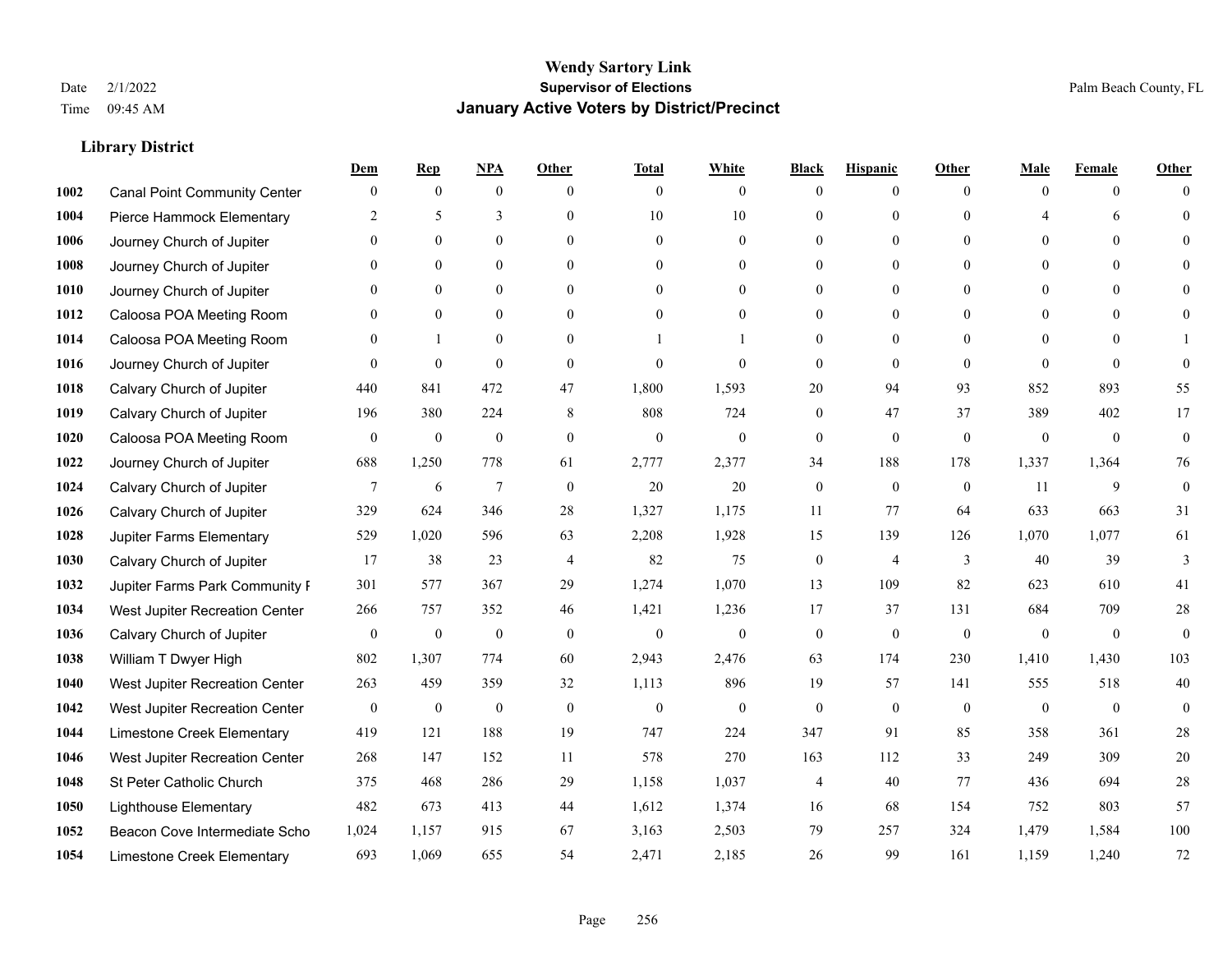|      |                                  | Dem          | <b>Rep</b>       | NPA              | <b>Other</b>   | <b>Total</b>     | <b>White</b> | <b>Black</b>     | <b>Hispanic</b> | <b>Other</b> | <b>Male</b>      | <b>Female</b> | Other            |
|------|----------------------------------|--------------|------------------|------------------|----------------|------------------|--------------|------------------|-----------------|--------------|------------------|---------------|------------------|
| 1056 | West Jupiter Recreation Center   | 536          | 582              | 542              | 41             | 1,701            | 1,367        | 73               | 130             | 131          | 750              | 896           | 55               |
| 1058 | St Peter Catholic Church         | 762          | 899              | 760              | 68             | 2,489            | 2,065        | 38               | 202             | 184          | 1,092            | 1,328         | 69               |
| 1060 | West Jupiter Recreation Center   | 71           | 105              | 71               | $\overline{4}$ | 251              | 206          | $\mathbf{0}$     | 25              | 20           | 101              | 134           | 16               |
| 1062 | <b>Harvest Community Church</b>  | 606          | 1,151            | 558              | 48             | 2,363            | 2,159        | 12               | 53              | 139          | 1,148            | 1,138         | 77               |
| 1064 | Jupiter Community Center         | 75           | 126              | 63               | 3              | 267              | 244          | $\mathbf{0}$     | 6               | 17           | 131              | 129           | $\overline{7}$   |
| 1066 | Jupiter Community Center         | $\mathbf{0}$ | $\boldsymbol{0}$ | $\boldsymbol{0}$ | $\mathbf{0}$   | $\boldsymbol{0}$ | $\mathbf{0}$ | $\mathbf{0}$     | $\mathbf{0}$    | $\mathbf{0}$ | $\boldsymbol{0}$ | $\mathbf{0}$  | $\boldsymbol{0}$ |
| 1068 | Jupiter Community Center         | 574          | 759              | 610              | 48             | 1,991            | 1,651        | 26               | 193             | 121          | 932              | 999           | 60               |
| 1070 | Jupiter Community Center         | 56           | 67               | 90               | $\overline{4}$ | 217              | 170          | $\mathbf{1}$     | 41              | 5            | 112              | 97            | $\,8\,$          |
| 1072 | Jerry Thomas Elementary          | 728          | 1,084            | 704              | 71             | 2,587            | 2,237        | 32               | 171             | 147          | 1,230            | 1,285         | 72               |
| 1074 | Independence Middle              | 781          | 1,148            | 865              | 88             | 2,882            | 2,417        | 21               | 192             | 252          | 1,281            | 1,509         | 92               |
| 1075 | Martinique Clubhouse             | 243          | 373              | 239              | 20             | 875              | 752          | 11               | 54              | 58           | 395              | 450           | $30\,$           |
| 1076 | The Island Clubhouse             | 608          | 783              | 588              | 72             | 2,051            | 1,696        | 50               | 143             | 162          | 1,009            | 979           | 63               |
| 1078 | First Baptist Church Teq         | 348          | 890              | 388              | $22\,$         | 1,648            | 1,544        | 3                | 42              | 59           | 793              | 819           | 36               |
| 1080 | First Baptist Church Teq         | 92           | 146              | 79               | $\overline{4}$ | 321              | 295          | $\boldsymbol{0}$ | 9               | 17           | 163              | 148           | $10\,$           |
| 1082 | First Baptist Church Teq         | 72           | 140              | 86               | 9              | 307              | 283          | 1                | 12              | 11           | 143              | 155           | 9                |
| 1084 | First Baptist Church Teq         | 12           | 53               | 10               | $\overline{0}$ | 75               | 72           | $\mathbf{1}$     | $\mathbf{0}$    | 2            | 37               | 37            | 1                |
| 1088 | First Baptist Church Teq         | 10           | 45               | 20               | $\mathbf{0}$   | 75               | 66           | $\boldsymbol{0}$ | 3               | 6            | 38               | 36            | $\mathbf{1}$     |
| 1094 | First Baptist Church Teq         | 579          | 876              | 544              | 42             | 2,041            | 1,832        | 9                | 82              | 118          | 920              | 1,073         | $48\,$           |
| 1096 | First Baptist Church Teq         | 46           | 71               | 38               | $\mathbf{0}$   | 155              | 126          | 7                | 13              | 9            | 78               | 73            | $\overline{4}$   |
| 1098 | Riverside Improvement            | 250          | 460              | 265              | $22\,$         | 997              | 895          | 6                | 43              | 53           | 458              | 508           | 31               |
| 1100 | Jupiter Elementary               | 398          | 449              | 370              | 33             | 1,250            | 952          | 17               | 200             | 81           | 605              | 599           | $46\,$           |
| 1102 | Jupiter High                     | 701          | 917              | 672              | 65             | 2,355            | 1,888        | 57               | 200             | 210          | 1,050            | 1,233         | $72\,$           |
| 1104 | Jupiter Branch Library           | 455          | 571              | 457              | 29             | 1,512            | 1,227        | 37               | 141             | 107          | 657              | 812           | 43               |
| 1106 | Jupiter Middle                   | 320          | 495              | 397              | 38             | 1,250            | 1,060        | 17               | 75              | 98           | 589              | 620           | 41               |
| 1108 | Newhaven Clubhouse               | 561          | 720              | 543              | 63             | 1,887            | 1,625        | 27               | 100             | 135          | 839              | 986           | 62               |
| 1110 | <b>Tequesta Council Chambers</b> | 105          | 121              | 97               | $\overline{4}$ | 327              | 287          | 4                | 19              | 17           | 147              | 171           | 9                |
| 1112 | <b>Tequesta Council Chambers</b> | 21           | 81               | 46               | $\overline{7}$ | 155              | 133          | 6                | 10              | 6            | 73               | 79            | 3                |
| 1114 | <b>Tequesta Council Chambers</b> | 114          | 310              | 140              | 13             | 577              | 553          | $\mathbf{0}$     | 5               | 19           | 258              | 309           | $10\,$           |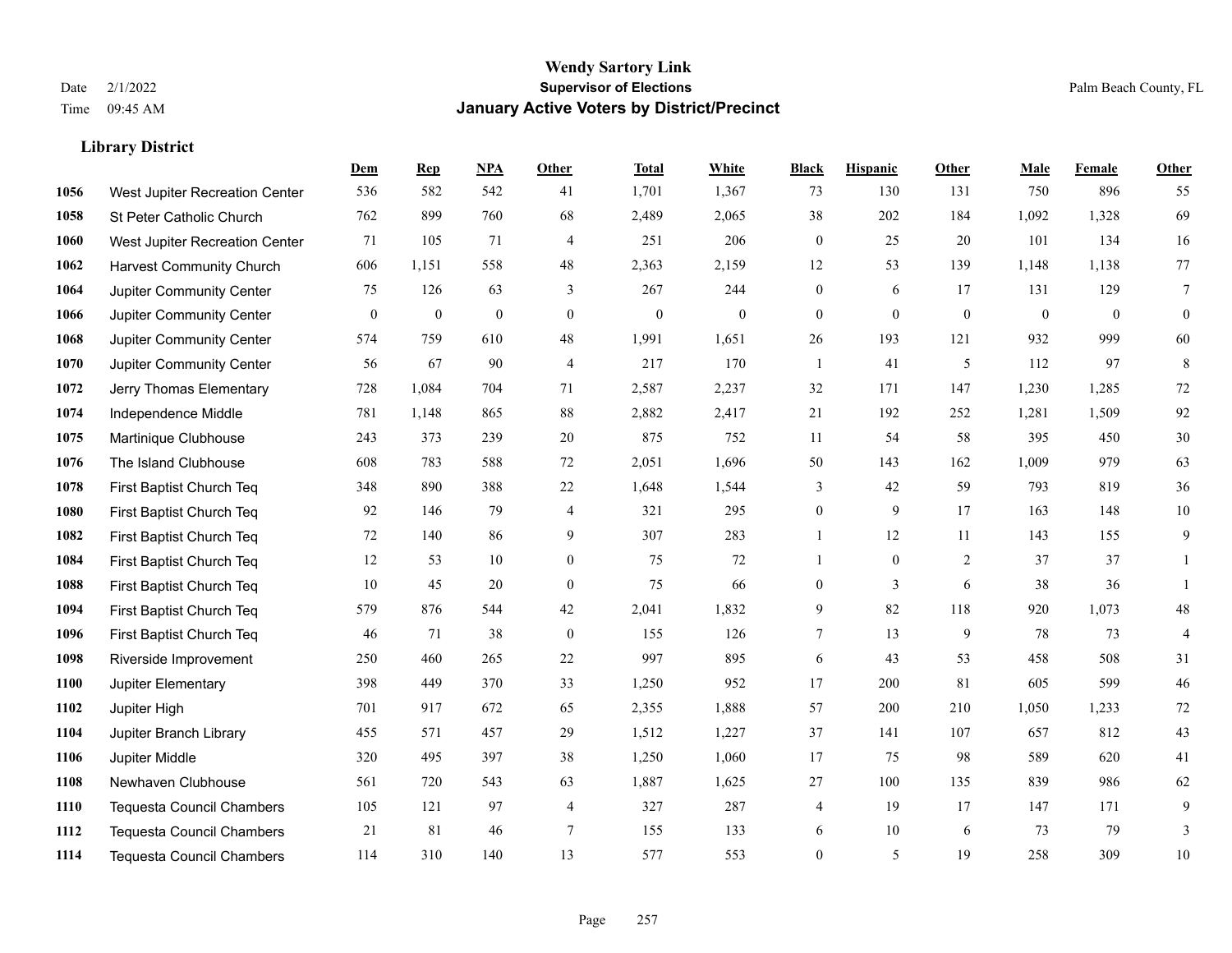|      |                                  | Dem          | <b>Rep</b>       | $NPA$            | <b>Other</b>   | <b>Total</b>     | <b>White</b>     | <b>Black</b>     | <b>Hispanic</b> | <b>Other</b> | <b>Male</b>    | <b>Female</b>  | Other          |
|------|----------------------------------|--------------|------------------|------------------|----------------|------------------|------------------|------------------|-----------------|--------------|----------------|----------------|----------------|
| 1116 | <b>Tequesta Council Chambers</b> | $\mathbf{0}$ | $\boldsymbol{0}$ | $\mathbf{0}$     | $\theta$       | $\overline{0}$   | $\overline{0}$   | $\overline{0}$   | $\overline{0}$  | $\theta$     | $\theta$       | $\overline{0}$ | $\theta$       |
| 1118 | <b>Tequesta Council Chambers</b> | 165          | 249              | 180              | 22             | 616              | 522              | 12               | 43              | 39           | 239            | 362            | 15             |
| 1120 | <b>Tequesta Council Chambers</b> | 71           | 241              | 108              | 16             | 436              | 405              | $\overline{0}$   | 10              | 21           | 207            | 220            | 9              |
| 1122 | Tequesta Council Chambers        | 37           | 85               | 39               | 3              | 164              | 155              | 0                | 1               | 8            | 79             | 82             | 3              |
| 1124 | Riverside Improvement            | $\theta$     | $\overline{2}$   | 1                | $\overline{0}$ | 3                | 3                | $\Omega$         | $\theta$        | $\theta$     | 2              | $\overline{1}$ | $\Omega$       |
| 1126 | PBC Fire Rescue #18              | 410          | 925              | 482              | 48             | 1,865            | 1,748            | 9                | 37              | 71           | 847            | 989            | 29             |
| 1128 | Jupiter Inlet Colony Admin Bldg  | 69           | 218              | 88               | 15             | 390              | 359              | $\overline{0}$   | 5               | 26           | 177            | 205            | 8              |
| 1130 | PBC Fire Rescue #18              |              | $\overline{2}$   | $\mathbf{1}$     | $\theta$       | 4                | 4                | $\Omega$         | $\theta$        | $\Omega$     | 2              |                |                |
| 1132 | PBC Fire Rescue #18              | $\theta$     | 3                | $\mathbf{1}$     | $\mathbf{0}$   |                  | $\overline{4}$   | $\overline{0}$   | $\overline{0}$  | $\Omega$     | $\overline{2}$ | 2              | $\Omega$       |
| 1134 | PBC Fire Rescue #18              | $\Omega$     | $\theta$         | $\theta$         | $\theta$       | $\Omega$         | $\theta$         | $\overline{0}$   | $\mathbf{0}$    | $\theta$     | $\Omega$       | $\theta$       | $\theta$       |
| 1136 | 1st UM Church of Jup-Teq         | 575          | 1,010            | 633              | 63             | 2,281            | 2,116            | 11               | 54              | 100          | 990            | 1,231          | 60             |
| 1138 | Grace Immanuel Bible Church      | 220          | 830              | 366              | 34             | 1,450            | 1,383            | $\boldsymbol{0}$ | 13              | 54           | 619            | 800            | 31             |
| 1140 | Club at Admirals Cove            | 289          | 546              | 314              | 26             | 1,175            | 1,079            | 6                | 21              | 69           | 558            | 598            | 19             |
| 1142 | 1st UM Church of Jup-Teq         | 282          | 607              | 362              | 37             | 1,288            | 1,196            | 5                | 23              | 64           | 605            | 650            | 33             |
| 1144 | 1st UM Church of Jup-Teq         | 524          | 812              | 509              | 37             | 1,882            | 1,740            | 5                | 29              | 108          | 863            | 965            | 54             |
| 1146 | Newhaven Clubhouse               | 15           | 34               | $\overline{7}$   | $\overline{1}$ | 57               | 51               | $\overline{0}$   | $\mathbf{1}$    | 5            | 29             | 27             | -1             |
| 1148 | <b>Oceanview Methodist</b>       | 387          | 559              | 396              | 46             | 1,388            | 1,268            | 6                | 32              | 82           | 605            | 743            | 40             |
| 1150 | <b>Oceanview Methodist</b>       | $\theta$     | $\boldsymbol{0}$ | $\boldsymbol{0}$ | $\overline{0}$ | $\boldsymbol{0}$ | $\boldsymbol{0}$ | 0                | $\overline{0}$  | $\theta$     | $\theta$       | $\theta$       | $\theta$       |
| 1152 | Juno Beach Town Center           | 43           | 71               | 53               | 8              | 175              | 166              | $\overline{0}$   | 2               | $\tau$       | 81             | 90             |                |
| 1154 | Holy Spirit Lutheran             | 135          | 300              | 132              | 18             | 585              | 523              | 3                | 28              | 31           | 276            | 289            | 20             |
| 1156 | Holy Spirit Lutheran             | $\Omega$     | $\theta$         | $\mathbf{0}$     | $\Omega$       | $\theta$         | $\theta$         | $\Omega$         | $\Omega$        | $\Omega$     | $\Omega$       | $\theta$       | $\Omega$       |
| 1158 | Holy Spirit Lutheran             |              |                  | 1                | $\mathbf{0}$   | $\overline{2}$   | 1                | 0                | 1               | $\Omega$     |                |                | 0              |
| 1160 | Holy Spirit Lutheran             |              | $\mathbf{0}$     | -1               | $\overline{0}$ | $\overline{2}$   | $\overline{2}$   | 0                | $\overline{0}$  | $\theta$     |                |                | 0              |
| 1162 | Holy Spirit Lutheran             | 2            | $\overline{4}$   | 5                | 2              | 13               | 13               | $\Omega$         | $\overline{0}$  | $\theta$     | 6              | $\overline{7}$ | 0              |
| 1164 | Club at Admirals Cove            | 28           | 158              | 71               | 5              | 262              | 235              |                  | 4               | 19           | 131            | 123            | 8              |
| 1166 | Holy Spirit Lutheran             | 6            | 23               | 12               | $\overline{0}$ | 41               | 34               | 0                | $\overline{2}$  | 5            | 18             | 23             | 0              |
| 1168 | Holy Spirit Lutheran             |              | $\mathbf{0}$     | $\mathbf{0}$     | $\theta$       | $\mathbf{0}$     | $\overline{0}$   | 0                | $\overline{0}$  | $\Omega$     | $\theta$       | $\mathbf{0}$   | 0              |
| 1170 | Caloosa POA Meeting Room         |              | $\Omega$         | $\theta$         | $\Omega$       | $\Omega$         | $\theta$         | $\Omega$         | $\Omega$        | $\Omega$     | $\Omega$       | $\Omega$       | $\overline{0}$ |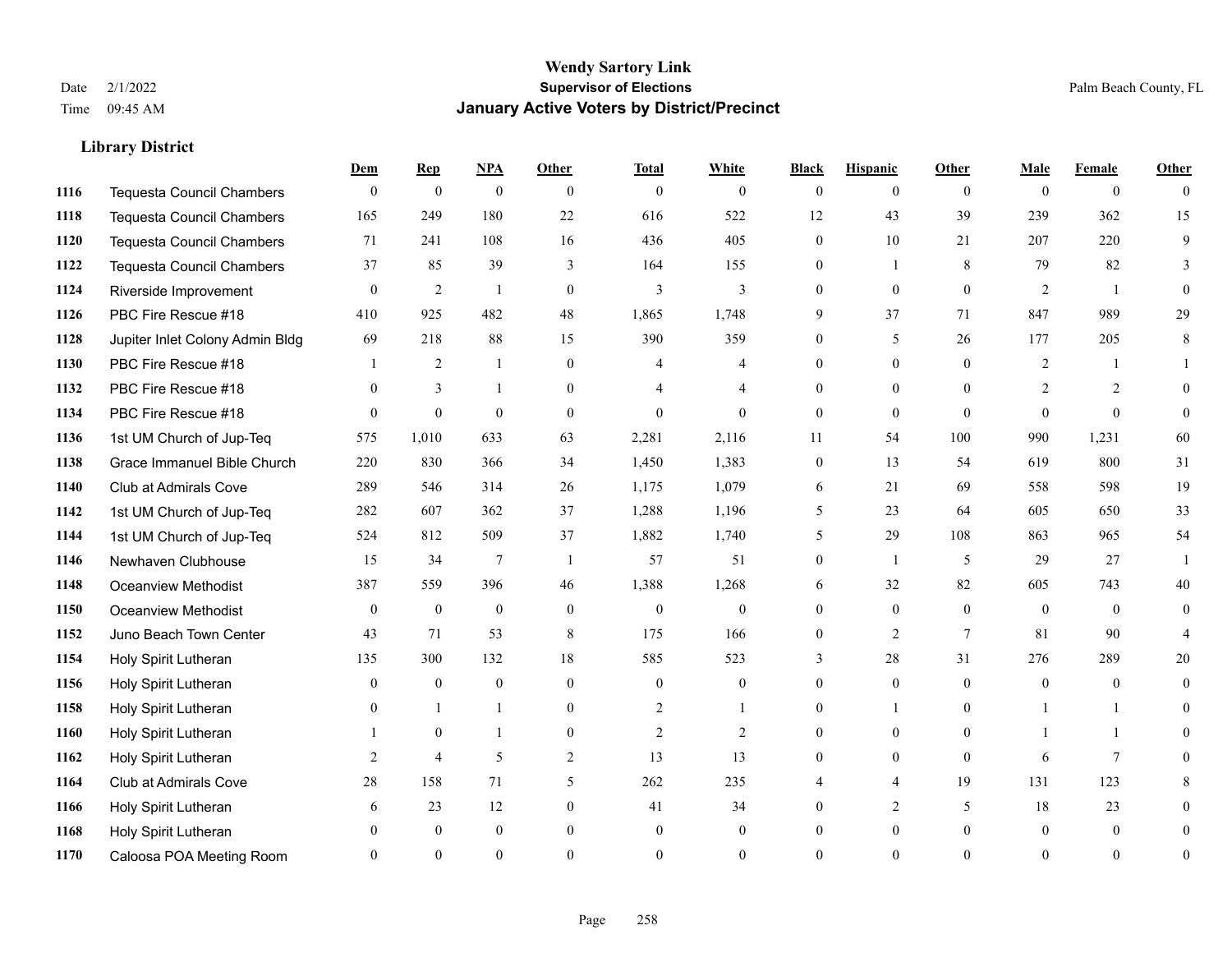|      |                               | Dem          | <b>Rep</b>   | NPA          | <b>Other</b>    | <b>Total</b>   | <b>White</b>   | <b>Black</b>     | <b>Hispanic</b> | Other          | <b>Male</b>  | <b>Female</b>  | <b>Other</b>   |
|------|-------------------------------|--------------|--------------|--------------|-----------------|----------------|----------------|------------------|-----------------|----------------|--------------|----------------|----------------|
| 1172 | Caloosa POA Meeting Room      | 125          | 283          | 123          | 9               | 540            | 459            | 14               | 23              | 44             | 247          | 275            | 18             |
| 1173 | Caloosa POA Meeting Room      | 67           | 122          | 61           | 2               | 252            | 214            | 5                | 14              | 19             | 119          | 123            | 10             |
| 1174 | Mirasol Sales and Info Center | $\mathbf{0}$ | $\mathbf{0}$ | $\mathbf{0}$ | $\theta$        | $\overline{0}$ | $\overline{0}$ | $\overline{0}$   | $\mathbf{0}$    | $\Omega$       | $\mathbf{0}$ | $\theta$       | $\mathbf{0}$   |
| 1176 | Mirasol Sales and Info Center | $\mathbf{0}$ | $\mathbf{0}$ | $\mathbf{0}$ | $\mathbf{0}$    | $\mathbf{0}$   | $\overline{0}$ | $\overline{0}$   | $\overline{0}$  | $\mathbf{0}$   | $\mathbf{0}$ | $\overline{0}$ | $\theta$       |
| 1178 | Mirasol Sales and Info Center | $\theta$     | $\theta$     | $\theta$     | $\theta$        | $\Omega$       | $\theta$       | $\Omega$         | $\Omega$        | $\Omega$       | $\theta$     | $\Omega$       | $\theta$       |
| 1180 | Mirasol Sales and Info Center | $\theta$     | $\mathbf{0}$ | $\mathbf{0}$ | $\mathbf{0}$    | $\mathbf{0}$   | $\overline{0}$ | $\overline{0}$   | $\mathbf{0}$    | $\theta$       | $\theta$     | $\mathbf{0}$   | $\theta$       |
| 1182 | William T Dwyer High          | 156          | 264          | 140          | $\tau$          | 567            | 483            | 15               | 29              | 40             | 270          | 283            | 14             |
| 1184 | Eastpointe Country Club       | 518          | 679          | 411          | 38              | 1,646          | 1,535          | 12               | 28              | 71             | 738          | 875            | 33             |
| 1186 | Mirasol Sales and Info Center | 545          | 511          | 459          | 43              | 1,558          | 1,203          | 54               | 145             | 156            | 739          | 774            | 45             |
| 1188 | <b>Westwood Gardens HOA</b>   | 344          | 381          | 338          | 34              | 1,097          | 846            | 38               | 120             | 93             | 447          | 632            | $18\,$         |
| 1189 | <b>Westwood Gardens HOA</b>   | 26           | 63           | 25           | 2               | 116            | 102            | $\tau$           | 2               | 5              | 54           | 59             | 3              |
| 1190 | Gardens Presbyterian          | 1,351        | 2,164        | 1,440        | 150             | 5,105          | 4,174          | 141              | 353             | 437            | 2,270        | 2,695          | 140            |
| 1192 | Evergrene Clubhouse           | 385          | 677          | 464          | 44              | 1,570          | 1,328          | 27               | 79              | 136            | 757          | 758            | 55             |
| 1194 | Frenchmans Creek Real Estate  | 641          | 940          | 636          | 48              | 2,265          | 2,071          | 15               | 43              | 136            | 1,035        | 1,174          | 56             |
| 1196 | Gardens Presbyterian          | $\mathbf{0}$ | $\mathbf{0}$ | $\mathbf{0}$ | $\theta$        | $\mathbf{0}$   | $\overline{0}$ | $\mathbf{0}$     | $\mathbf{0}$    | $\theta$       | $\theta$     | $\theta$       | $\mathbf{0}$   |
| 1198 | 1st Baptist Church PBG        | 553          | 482          | 420          | 34              | 1,489          | 1,043          | 129              | 164             | 153            | 716          | 725            | 48             |
| 1200 | Dwight D Eisenhower Elementar | $\mathbf{0}$ | $\mathbf{0}$ | $\mathbf{0}$ | $\mathbf{0}$    | $\mathbf{0}$   | $\overline{0}$ | $\mathbf{0}$     | $\mathbf{0}$    | $\theta$       | $\mathbf{0}$ | $\mathbf{0}$   | $\mathbf{0}$   |
| 1202 | <b>Cross Community Church</b> | 499          | 1.065        | 567          | 41              | 2,172          | 1,942          | 14               | 92              | 124            | 1,036        | 1.066          | 70             |
| 1204 | Holy Spirit Lutheran          | 9            | 23           | 14           | $\mathfrak{Z}$  | 49             | 43             | $\boldsymbol{0}$ | $\overline{c}$  | $\overline{4}$ | 24           | 21             | $\overline{4}$ |
| 1206 | Holy Spirit Lutheran          | 11           | 82           | 25           | 3               | 121            | 117            | $\overline{0}$   | 3               | $\overline{1}$ | 58           | 62             |                |
| 1208 | Juno Beach Town Center        | 450          | 867          | 483          | 47              | 1,847          | 1,683          | 7                | 56              | 101            | 855          | 946            | 46             |
| 1210 | Holy Spirit Lutheran          | 206          | 274          | 155          | $7\phantom{.0}$ | 642            | 572            | $\overline{c}$   | 25              | 43             | 309          | 311            | $22\,$         |
| 1212 | Juno Beach Town Center        | 45           | 66           | 53           | 8               | 172            | 144            | 5                | 8               | 15             | 88           | 79             | 5              |
| 1214 | Juno Beach Town Center        | 264          | 449          | 205          | 26              | 944            | 879            | 6                | 13              | 46             | 379          | 542            | 23             |
| 1216 | <b>Oceanview Methodist</b>    | 138          | 319          | 155          | 17              | 629            | 542            | 10               | 34              | 43             | 307          | 309            | 13             |
| 1218 | Osceola Creek Middle          |              | $\mathbf{0}$ | $\mathbf{0}$ | $\mathbf{0}$    | $\overline{1}$ | $\mathbf{1}$   | $\overline{0}$   | $\overline{0}$  | $\theta$       | -1           | $\overline{0}$ | $\mathbf{0}$   |
| 1220 | Pierce Hammock Elementary     | $\theta$     | $\theta$     | $\theta$     | $\mathbf{0}$    | $\mathbf{0}$   | $\overline{0}$ | $\overline{0}$   | $\theta$        | $\overline{0}$ | $\theta$     | $\theta$       | $\mathbf{0}$   |
| 1222 | Sandhill Crane Golf Club      | 29           | 54           | 31           | 2               | 116            | 84             | 10               | 11              | 11             | 59           | 56             |                |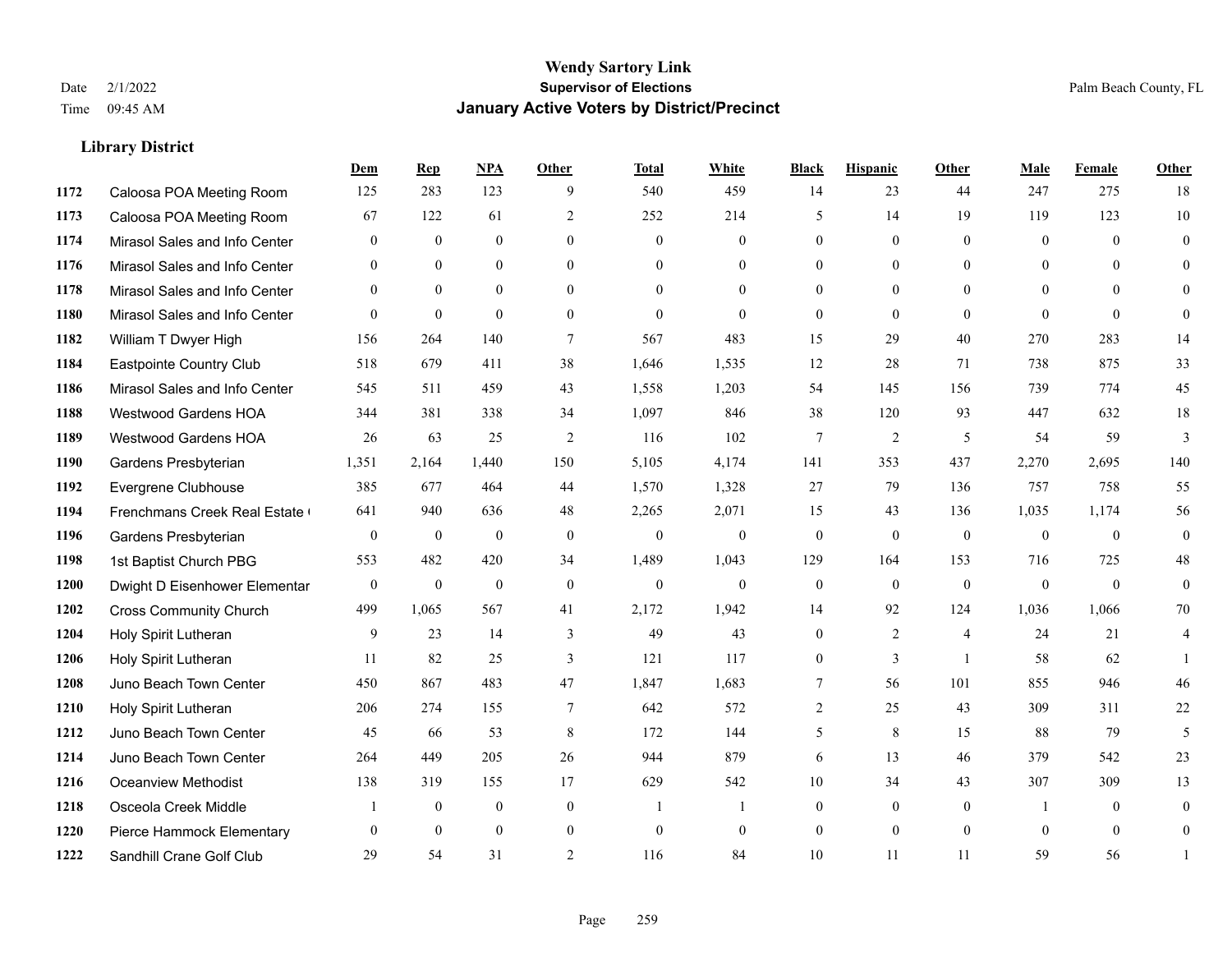|      |                                  | Dem            | <b>Rep</b>     | NPA              | <b>Other</b>   | <b>Total</b>   | <b>White</b>   | <b>Black</b>     | <b>Hispanic</b>  | <b>Other</b>   | <b>Male</b>  | <b>Female</b>  | <b>Other</b>   |
|------|----------------------------------|----------------|----------------|------------------|----------------|----------------|----------------|------------------|------------------|----------------|--------------|----------------|----------------|
| 1224 | Pierce Hammock Elementary        | $\mathbf{0}$   | $\theta$       | $\boldsymbol{0}$ | $\theta$       | $\mathbf{0}$   | $\overline{0}$ | $\mathbf{0}$     | $\mathbf{0}$     | $\theta$       | $\theta$     | $\overline{0}$ | $\Omega$       |
| 1228 | Carleton Oaks Clubhouse          | 147            | 202            | 127              | 5              | 481            | 348            | 25               | 50               | 58             | 234          | 234            | 13             |
| 1230 | Christ Fellowship Church PBG     | $\theta$       | $\theta$       | $\theta$         | $\Omega$       | $\theta$       | $\Omega$       | $\theta$         | $\theta$         | $\Omega$       | $\Omega$     | $\Omega$       | $\theta$       |
| 1232 | Mirasol Sales and Info Center    | $\mathbf{0}$   | $\mathbf{0}$   | $\mathbf{0}$     | $\overline{0}$ | $\mathbf{0}$   | $\overline{0}$ | $\boldsymbol{0}$ | $\boldsymbol{0}$ | $\overline{0}$ | $\mathbf{0}$ | $\Omega$       | $\Omega$       |
| 1234 | Christ Fellowship Church PBG     | $\theta$       | $\theta$       | $\Omega$         | $\theta$       | $\Omega$       | $\Omega$       | $\mathbf{0}$     | $\mathbf{0}$     | $\theta$       | $\theta$     | $\theta$       | $\theta$       |
| 1236 | Mirasol Sales and Info Center    | $\Omega$       | $\mathbf{0}$   | $\mathbf{0}$     | $\Omega$       | $\theta$       | $\theta$       | $\mathbf{0}$     | $\theta$         | $\Omega$       | $\Omega$     | $\theta$       | $\theta$       |
| 1238 | Mirasol Sales and Info Center    | 606            | 776            | 519              | 61             | 1,962          | 1,781          | 18               | 22               | 141            | 928          | 976            | 58             |
| 1240 | <b>Timber Trace Elementary</b>   | 776            | 1,084          | 638              | 58             | 2,556          | 2,206          | 54               | 152              | 144            | 1,155        | 1,328          | 73             |
| 1242 | Christ Fellowship Church PBG     | 865            | 1,060          | 627              | 63             | 2,615          | 2,371          | 36               | 63               | 145            | 1,087        | 1,467          | 61             |
| 1244 | Christ Fellowship Church PBG     | 462            | 663            | 454              | 53             | 1,632          | 1,418          | 31               | 78               | 105            | 694          | 885            | 53             |
| 1246 | Watson B Duncan Middle           | 821            | 908            | 711              | 66             | 2,506          | 1,986          | 73               | 202              | 245            | 1,101        | 1,332          | 73             |
| 1247 | Watson B Duncan Middle           | 35             | 192            | 63               | 9              | 299            | 275            | $\overline{c}$   | $\mathbf{0}$     | 22             | 142          | 143            | 14             |
| 1248 | <b>PBG Community Center</b>      | 496            | 591            | 401              | 35             | 1,523          | 1,278          | 26               | 121              | 98             | 648          | 843            | 32             |
| 1250 | Palm Beach Gardens High          | 14             | 36             | 15               | -1             | 66             | 58             | $\boldsymbol{0}$ | $\overline{4}$   | $\overline{4}$ | 34           | 28             | $\overline{4}$ |
| 1252 | <b>Ballen Isles Country Club</b> | 878            | 783            | 673              | 52             | 2,386          | 2,195          | 22               | 23               | 146            | 1,068        | 1,259          | 59             |
| 1254 | Northlake Nazarene Church        | 151            | 179            | 128              | 8              | 466            | 391            | 8                | 29               | 38             | 231          | 218            | 17             |
| 1256 | North County Senior Center       |                | $\overline{2}$ | 3                | 3              | 9              | 8              | 1                | $\mathbf{0}$     | $\theta$       | 5            | $\overline{4}$ | $\theta$       |
| 1258 | North County Senior Center       | 308            | 229            | 256              | 28             | 821            | 454            | 93               | 122              | 152            | 367          | 427            | 27             |
| 1260 | PBG City Hall Council Room       | 440            | 551            | 307              | 25             | 1,323          | 1,097          | 27               | 113              | 86             | 590          | 692            | 41             |
| 1262 | PBG Moose Lodge 2010             |                | $\mathbf{0}$   | 1                | $\mathbf{0}$   | $\overline{2}$ | $\overline{2}$ | $\mathbf{0}$     | $\mathbf{0}$     | $\theta$       |              | $\mathbf{1}$   | $\theta$       |
| 1264 | PBG City Hall Council Room       | $\Omega$       | $\mathbf{0}$   | $\theta$         | $\Omega$       | $\theta$       | $\Omega$       | $\mathbf{0}$     | $\theta$         | $\theta$       | $\Omega$     | $\theta$       | $\theta$       |
| 1266 | PBG City Hall Council Room       | 165            | 114            | 144              | 14             | 437            | 261            | 75               | 68               | 33             | 180          | 247            | 10             |
| 1268 | <b>PBG Community Center</b>      | 103            | 74             | 105              | 10             | 292            | 179            | 48               | 33               | 32             | 112          | 167            | 13             |
| 1270 | <b>PBG Community Center</b>      | $\overline{4}$ | $\mathbf{0}$   | 2                | $\theta$       | 6              | $\overline{2}$ | 3                | $\mathbf{1}$     | $\theta$       | 2            | 3              |                |
| 1272 | Palm Beach Gardens Elementar     | 702            | 668            | 545              | 53             | 1,968          | 1,572          | 102              | 123              | 171            | 922          | 984            | 62             |
| 1274 | Palm Beach Gardens High          | 584            | 551            | 433              | 38             | 1,606          | 1,215          | 95               | 140              | 156            | 759          | 785            | 62             |
| 1276 | Palm Beach Gardens High          | 122            | 92             | 80               | 5              | 299            | 192            | 48               | 39               | 20             | 136          | 154            | 9              |
| 1278 | Garden Lodge 366 F&AM            | 362            | 185            | 271              | 19             | 837            | 403            | 193              | 138              | 103            | 366          | 438            | 33             |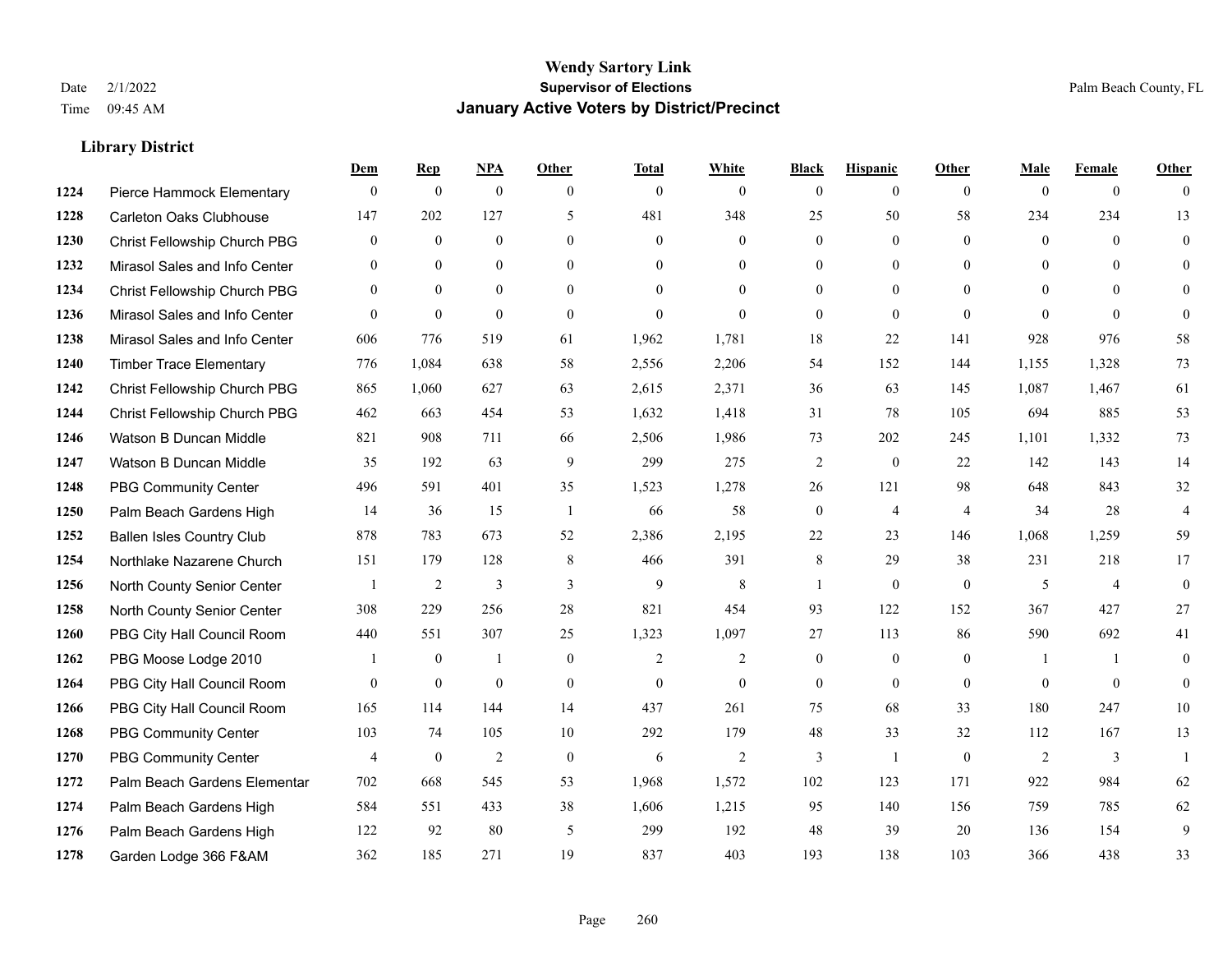**Library District**

#### **Wendy Sartory Link** Date 2/1/2022 **Supervisor of Elections** Palm Beach County, FL Time 09:45 AM **January Active Voters by District/Precinct**

# **Dem Rep NPA Other Total White Black Hispanic Other Male Female Other** Pew Leadership Center 142 150 112 13 417 352 12 24 29 171 243 3 Pew Leadership Center 77 49 58 6 190 137 13 18 22 96 81 13 Eissey Campus Theater 772 804 767 65 2,408 1,899 90 207 212 1,039 1,295 74 PBG Moose Lodge 2010 47 49 39 3 138 111 5 12 10 69 61 8 PBG Moose Lodge 2010 12 24 6 1 43 39 1 0 3 22 19 2 PBG Moose Lodge 2010 691 830 553 66 2,140 1,780 51 144 165 867 1,212 61 PBG Moose Lodge 2010 20 23 19 1 63 59 2 1 1 22 41 0 PBG Moose Lodge 2010 15 48 16 2 81 75 1 1 4 38 40 3 Dwight D Eisenhower Elementar 27 79 22 7 135 115 5 4 11 67 67 1 Dwight D Eisenhower Elementar 224 270 205 21 720 564 14 92 50 284 410 26 PBG Moose Lodge 2010 37 34 22 2 95 85 1 4 5 39 55 1 Cross Community Church 1 3 1 0 5 4 0 0 1 2 3 0 Dwight D Eisenhower Elementar 37 55 36 3 131 111 1 7 12 63 63 5 NPB Community Center 207 263 190 27 687 588 12 44 43 352 307 28 NPB Community Center 0 0 0 1 1 1 0 0 0 1 0 0 Eissey Campus Theater 10 22 28 3 63 53 2 0 8 33 30 0 Gardens Mall Community Room 38 66 37 4 145 129 3 3 10 73 68 4 Eissey Campus Theater 1 2 1 0 4 4 0 0 0 3 1 0 **1312 Gardens Mall Community Room** 6 21 9 0 36 33 0 2 1 18 18 0 PBG Moose Lodge 2010 0 0 0 0 0 0 0 0 0 0 0 0 Allamanda Elementary 453 453 375 44 1,325 1,048 40 139 98 557 725 43 Allamanda Elementary 188 223 162 17 590 501 7 31 51 254 322 14 1st Unitarian Church NPB 36 38 41 3 118 95 9 6 8 64 51 3 Gardens Mall Community Room 35 91 44 4 174 156 0 4 14 89 78 7 Eissey Campus Theater 96 395 107 19 617 594 1 1 21 272 334 11 Eissey Campus Theater 6 6 6 3 0 15 13 0 1 1 7 8 0 Northlake Nazarene Church 674 868 611 51 2,204 1,574 158 189 283 994 1,133 77 Grove Park Elementary 92 168 76 3 339 284 11 21 23 157 172 10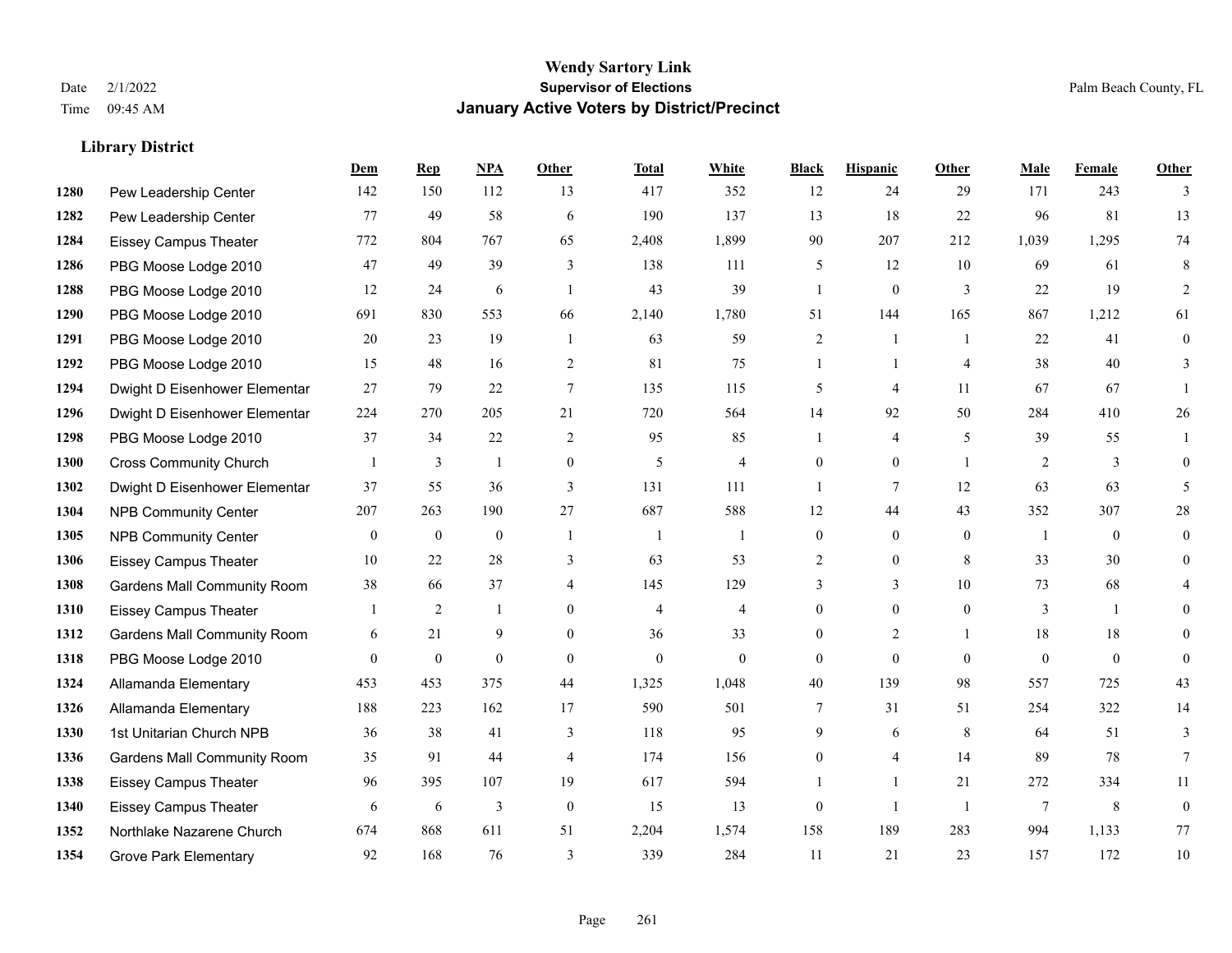**Library District**

#### **Wendy Sartory Link** Date 2/1/2022 **Supervisor of Elections** Palm Beach County, FL Time 09:45 AM **January Active Voters by District/Precinct**

# **Dem Rep NPA Other Total White Black Hispanic Other Male Female Other** Garden Lodge 366 F&AM 350 337 235 22 944 736 62 72 74 414 502 28 Grove Park Elementary 213 120 188 7 528 263 48 162 55 236 274 18 Palm Lake Estates - The Pines 63 77 48 4 192 157 15 6 14 90 96 6 Palm Lake Estates - The Pines 118 117 84 5 324 266 15 27 16 136 178 10 Garden Lodge 366 F&AM 96 35 44 8 183 84 58 20 21 81 96 6 Pew Leadership Center 190 82 141 10 423 215 117 49 42 175 235 13 Palm Beach Shores Town Hall 272 455 314 24 1,065 973 11 20 61 493 545 27 Palm Beach Shores Town Hall 0 0 0 0 0 0 0 0 0 0 0 0 Cypress Lakes HOA 599 336 289 30 1,254 848 211 97 98 480 738 36 Century Village Clubhouse 62 31 25 2 120 72 14 19 15 56 60 4 Jeaga Middle 210 98 136 10 454 220 129 77 28 198 248 8 Jeaga Middle 167 58 120 14 359 111 123 75 50 141 206 12 Century Village Clubhouse 793 406 341 36 1,576 1,013 224 208 131 623 902 51 Century Village Clubhouse 789 433 323 42 1,587 1,111 163 171 142 622 914 51 Century Village Clubhouse 631 333 299 28 1,291 800 196 198 97 506 733 52 Century Village Clubhouse 337 191 151 9 688 474 68 88 58 249 417 22 Benoist Farms Elementary 576 152 320 25 1,073 262 465 239 107 417 606 50 Turning Points Academy 762 424 373 36 1,595 935 291 260 109 594 957 44 Turning Points Academy 825 182 359 21 1,387 492 633 152 110 480 867 40 Wynnebrook Elementary 811 274 426 21 1,532 421 596 355 160 667 794 71 Wynnebrook Elementary 535 251 400 18 1,204 483 136 489 96 506 646 52 St Christophers Episcopal Chr 1,107 287 579 32 2,005 573 821 399 212 897 1,013 95 Haverhill Town Hall 397 220 240 10 867 331 238 205 93 386 441 40 Elks Lodge #1352 2 3 0 0 5 3 1 0 1 3 1 1 Elks Lodge #1352 25 25 38 3 91 52 12 17 10 48 39 4 Elks Lodge #1352 555 148 275 20 998 176 477 151 194 460 498 40 Elks Lodge #1352 1,284 332 726 27 2,369 460 1,006 608 295 1,051 1,212 106 Clayton Hutcheson Hall B 715 319 568 18 1,620 502 288 665 165 714 819 87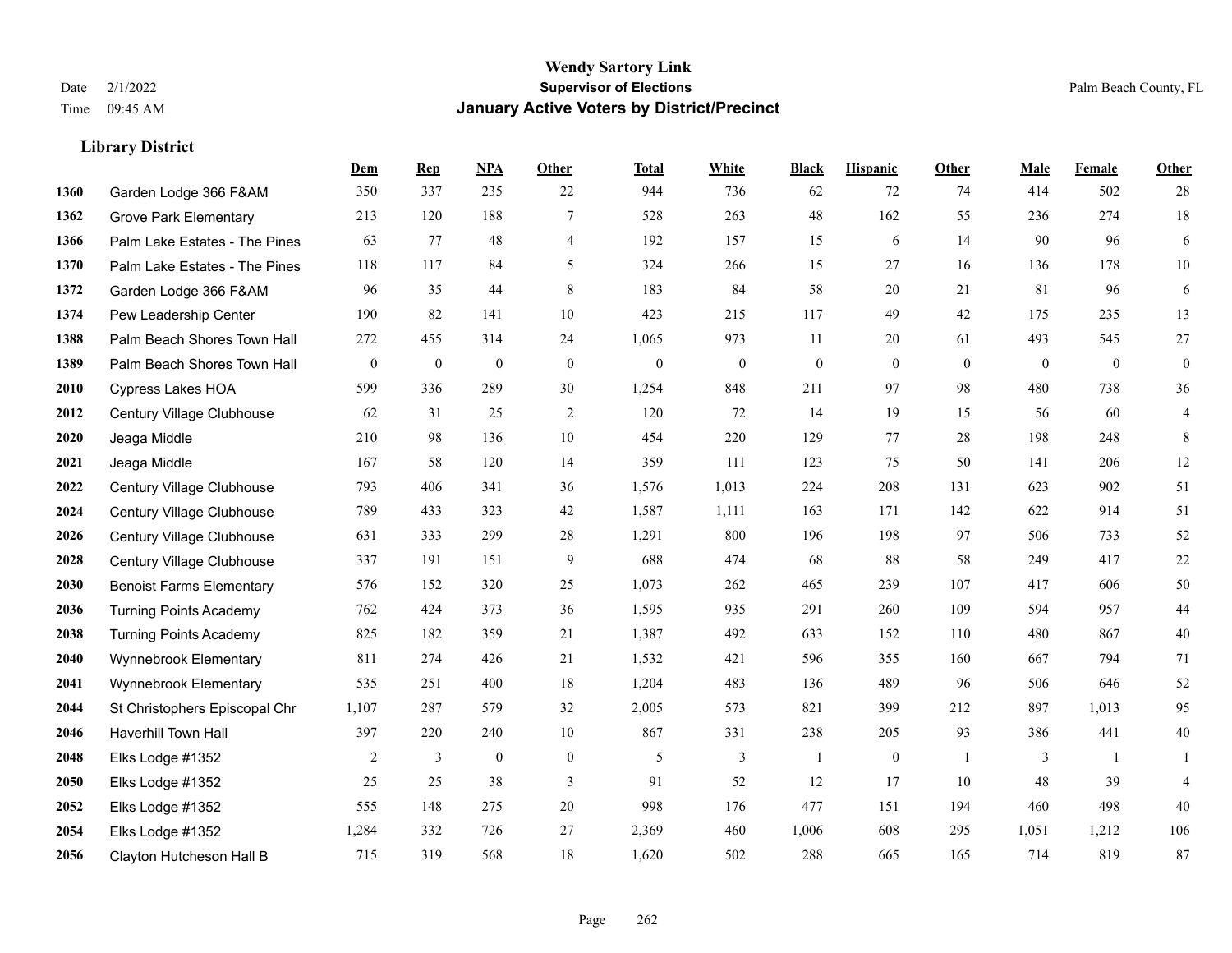|      |                               | Dem              | <b>Rep</b>       | NPA              | <b>Other</b>   | <b>Total</b>   | <b>White</b>   | <b>Black</b>     | <b>Hispanic</b>  | <b>Other</b>   | <b>Male</b>    | <b>Female</b>  | <b>Other</b>     |
|------|-------------------------------|------------------|------------------|------------------|----------------|----------------|----------------|------------------|------------------|----------------|----------------|----------------|------------------|
| 2058 | Clayton Hutcheson Hall B      | 3                | $\overline{1}$   | $\boldsymbol{0}$ | $\theta$       | $\overline{4}$ | 3              | $\overline{0}$   | $\mathbf{1}$     | $\theta$       | 2              | 2              | $\Omega$         |
| 2060 | <b>West Gate Elementary</b>   | 386              | 223              | 343              | 12             | 964            | 311            | 73               | 496              | 84             | 464            | 450            | 50               |
| 2080 | <b>Everglades Elementary</b>  | 161              | 175              | 126              | 9              | 471            | 267            | 68               | 80               | 56             | 216            | 234            | 21               |
| 2081 | Everglades Elementary         | 69               | 87               | 46               | $\mathbf{0}$   | 202            | 146            | 7                | 26               | 23             | 100            | 96             | 6                |
| 2082 | Pine Jog Environmental Center | 170              | 295              | 172              | 12             | 649            | 444            | 25               | 123              | 57             | 306            | 328            | 15               |
| 2083 | Pine Jog Environmental Center | 7                | 21               | 17               | $\overline{0}$ | 45             | 30             | $\boldsymbol{0}$ | 13               | 2              | 21             | 23             | $\overline{1}$   |
| 2084 | <b>Cholee Lake Elementary</b> | 288              | 118              | 164              | 16             | 586            | 170            | 212              | 135              | 69             | 263            | 307            | 16               |
| 2085 | Pine Jog Environmental Center | 2                | -1               | $\theta$         | $\theta$       | 3              | $\overline{3}$ | $\overline{0}$   | $\overline{0}$   | $\theta$       | $\overline{1}$ | 2              | $\overline{0}$   |
| 2086 | <b>Cholee Lake Elementary</b> | 1,236            | 556              | 939              | 54             | 2,785          | 865            | 612              | 924              | 384            | 1,217          | 1,459          | 109              |
| 2087 | Pine Jog Environmental Center |                  | 1                | $\boldsymbol{0}$ | $\mathbf{0}$   | $\overline{2}$ | $\overline{c}$ | $\boldsymbol{0}$ | $\boldsymbol{0}$ | $\mathbf{0}$   | 2              | $\overline{0}$ | $\mathbf{0}$     |
| 2088 | Melaleuca Elementary          | 853              | 529              | 677              | 41             | 2,100          | 1,050          | 354              | 503              | 193            | 960            | 1,062          | $78\,$           |
| 2090 | Pine Jog Environmental Center | $\boldsymbol{0}$ | 2                | $\mathbf{0}$     | $\mathbf{0}$   | $\overline{2}$ | 1              | $\boldsymbol{0}$ | $\overline{0}$   | $\overline{1}$ | $\mathbf{0}$   | $\mathbf{1}$   | -1               |
| 2092 | Pine Jog Environmental Center |                  | 1                | $\mathbf{1}$     | $\overline{1}$ | $\overline{4}$ | $\overline{4}$ | $\overline{0}$   | $\mathbf{0}$     | $\theta$       | 2              | 2              | $\overline{0}$   |
| 2094 | Pine Jog Environmental Center | 366              | 78               | 206              | 10             | 660            | 110            | 260              | 171              | 119            | 274            | 358            | $28\,$           |
| 2096 | 1st Church of the Nazarene    | 253              | 70               | 192              | 5              | 520            | 112            | 21               | 342              | 45             | 244            | 247            | 29               |
| 2097 | 1st Church of the Nazarene    | 229              | 144              | 170              | 10             | 553            | 213            | 41               | 221              | 78             | 246            | 276            | 31               |
| 2098 | Iglesia Cristo Mi Redentor    | 431              | 224              | 349              | 26             | 1,030          | 328            | 160              | 447              | 95             | 434            | 532            | 64               |
| 2100 | Iglesia Cristo Mi Redentor    | 775              | 355              | 575              | 35             | 1,740          | 434            | 374              | 758              | 174            | 716            | 936            | 88               |
| 2102 | Union Congregational Church   | 1,176            | 343              | 658              | 39             | 2,216          | 487            | 648              | 852              | 229            | 890            | 1,217          | 109              |
| 2104 | Lake Lytal Park               | 502              | 234              | 344              | 25             | 1,105          | 306            | 231              | 459              | 109            | 462            | 588            | 55               |
| 2106 | <b>Main Library</b>           | 613              | 277              | 425              | 38             | 1,353          | 516            | 246              | 461              | 130            | 580            | 716            | 57               |
| 2108 | <b>Berkshire Elementary</b>   | 733              | 338              | 662              | 35             | 1,768          | 468            | 203              | 907              | 190            | 771            | 905            | 92               |
| 2110 | <b>Berkshire Elementary</b>   | 177              | 85               | 140              | 6              | 408            | 132            | 50               | 177              | 49             | 168            | 218            | 22               |
| 2114 | Main Library                  | 367              | 284              | 322              | 14             | 987            | 358            | 61               | 483              | 85             | 445            | 493            | 49               |
| 2115 | The Ark Church                | 76               | 49               | 62               | 5              | 192            | 88             | 12               | 71               | 21             | 87             | 94             | 11               |
| 2116 | The Ark Church                | 800              | 560              | 716              | 37             | 2,113          | 912            | 150              | 880              | 171            | 895            | 1,140          | $78\,$           |
| 2117 | The Ark Church                |                  | $\boldsymbol{0}$ | $\mathbf{1}$     | $\mathbf{0}$   | $\overline{2}$ | $\mathbf{1}$   | $\overline{1}$   | $\overline{0}$   | $\mathbf{0}$   | $\overline{1}$ | $\overline{1}$ | $\boldsymbol{0}$ |
| 2125 | St Marys Orthodox Church      | 337              | 349              | 254              | 9              | 949            | 506            | 43               | 337              | 63             | 430            | 483            | 36               |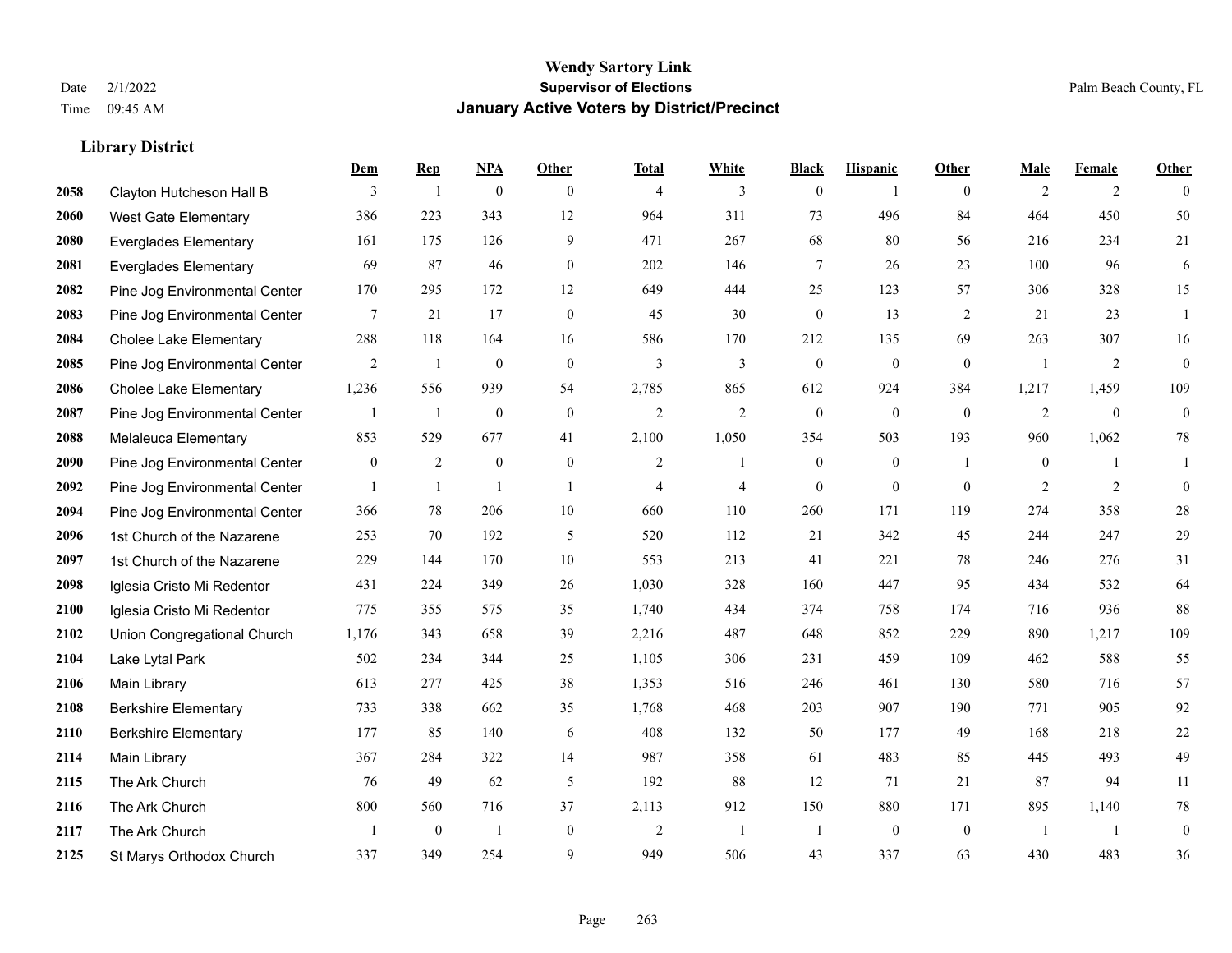|      |                                       | Dem          | <b>Rep</b>       | NPA              | <b>Other</b>   | <b>Total</b>   | <b>White</b>     | <b>Black</b>     | <b>Hispanic</b>  | <b>Other</b>   | <b>Male</b>  | Female       | <b>Other</b>     |
|------|---------------------------------------|--------------|------------------|------------------|----------------|----------------|------------------|------------------|------------------|----------------|--------------|--------------|------------------|
| 2126 | St Marys Orthodox Church              | 271          | 252              | 234              | 10             | 767            | 430              | 32               | 240              | 65             | 361          | 385          | 21               |
| 2127 | Lake Clarke Shores Town Hall          |              | $\mathbf{0}$     | $\mathbf{1}$     | $\overline{0}$ | $\overline{2}$ | $\overline{0}$   | $\mathbf{0}$     | $\overline{2}$   | $\theta$       | 2            | $\theta$     | $\mathbf{0}$     |
| 2130 | Cloud Lake Town Hall                  | 43           | 63               | 60               | 8              | 174            | 126              | 2                | 33               | 13             | 87           | 81           | 6                |
| 2132 | Cloud Lake Town Hall                  | 26           | 27               | 31               | $\mathbf{1}$   | 85             | 56               | $\overline{c}$   | 22               | 5              | 37           | 45           | 3                |
| 2146 | Village Walk HOA Clubhouse            | 553          | 537              | 433              | 44             | 1,567          | 1,215            | 60               | 144              | 148            | 653          | 864          | 50               |
| 2148 | <b>Liberty Park Elementary</b>        | $\mathbf{0}$ | $\boldsymbol{0}$ | $\boldsymbol{0}$ | $\mathbf{0}$   | $\mathbf{0}$   | $\boldsymbol{0}$ | $\boldsymbol{0}$ | $\boldsymbol{0}$ | $\overline{0}$ | $\mathbf{0}$ | $\mathbf{0}$ | $\boldsymbol{0}$ |
| 2150 | <b>River Bridge Activities Center</b> | 1,097        | 534              | 701              | 59             | 2,391          | 1,156            | 495              | 496              | 244            | 990          | 1,316        | 85               |
| 2152 | Pine Ridge North II                   | 1,118        | 516              | 820              | 51             | 2,505          | 1,014            | 392              | 836              | 263            | 1,005        | 1,398        | 102              |
| 2154 | <b>Forest Hill Elementary</b>         | 1,133        | 445              | 804              | 36             | 2,418          | 728              | 399              | 1,049            | 242            | 1,047        | 1,246        | 125              |
| 2156 | Cresthaven Emory Aud                  | 627          | 406              | 305              | 14             | 1,352          | 747              | 100              | 413              | 92             | 497          | 807          | 48               |
| 2158 | Community Of Hope                     | 1,087        | 423              | 858              | 28             | 2,396          | 596              | 436              | 1,049            | 315            | 1,051        | 1,231        | 114              |
| 2160 | Cresthaven Barkley Aud                | 505          | 349              | 293              | 19             | 1,166          | 585              | 85               | 395              | 101            | 494          | 622          | $50\,$           |
| 2162 | Cresthaven Ashley Aud                 | 333          | 217              | 231              | 15             | 796            | 396              | 41               | 297              | 62             | 314          | 449          | 33               |
| 2164 | Covered Bridge Clubhouse              | 1,111        | 740              | 678              | 40             | 2,569          | 1,771            | 140              | 488              | 170            | 995          | 1,494        | $80\,$           |
| 2166 | Poinciana Clubhouse                   | 910          | 533              | 507              | 37             | 1,987          | 1,312            | 103              | 414              | 158            | 780          | 1,141        | 66               |
| 2168 | First Baptist Church GA               | $\mathbf{0}$ | $\boldsymbol{0}$ | $\boldsymbol{0}$ | $\mathbf{0}$   | $\mathbf{0}$   | $\boldsymbol{0}$ | $\boldsymbol{0}$ | $\mathbf{0}$     | $\mathbf{0}$   | $\mathbf{0}$ | $\mathbf{0}$ | $\mathbf{0}$     |
| 2170 | <b>Liberty Park Elementary</b>        | 1,138        | 543              | 671              | 58             | 2,410          | 1,040            | 462              | 650              | 258            | 961          | 1,339        | 110              |
| 2172 | First Baptist Church GA               | 17           | 3                | 9                | $\mathbf{0}$   | 29             | 13               | 3                | 9                | $\overline{4}$ | 11           | 17           | $\mathbf{1}$     |
| 2174 | First Baptist Church GA               | 458          | 188              | 279              | 14             | 939            | 409              | 194              | 209              | 127            | 421          | 477          | 41               |
| 2182 | <b>Greenacres Community Center</b>    | 639          | 285              | 540              | 31             | 1,495          | 523              | 143              | 683              | 146            | 596          | 811          | 88               |
| 2184 | American Polish Club                  | 1,088        | 386              | 808              | 42             | 2,324          | 694              | 350              | 1,025            | 255            | 969          | 1,217        | 138              |
| 2186 | American Polish Club                  | 319          | 138              | 239              | $\overline{7}$ | 703            | 209              | 112              | 316              | 66             | 312          | 361          | 30               |
| 2188 | St Lukes United Methodist Chr         | 462          | 512              | 436              | 35             | 1,445          | 1,142            | 34               | 191              | 78             | 688          | 718          | 39               |
| 2190 | Lucerne Pointe Clubhouse              | 1,013        | 536              | 652              | 49             | 2,250          | 1,426            | 220              | 427              | 177            | 924          | 1,252        | $74\,$           |
| 2192 | Fountains Of Palm Beach               | 930          | 461              | 593              | 58             | 2,042          | 1,370            | 154              | 348              | 170            | 874          | 1,106        | 62               |
| 2194 | <b>LC Swain Middle</b>                | 1,089        | 367              | 742              | 41             | 2,239          | 760              | 472              | 779              | 228            | 946          | 1,189        | 104              |
| 2196 | Pine Ridge South IV Clubhouse         | 886          | 495              | 509              | 44             | 1,934          | 1,154            | 261              | 407              | 112            | 758          | 1,102        | 74               |
| 2198 | American Finnish Club                 | 14           | 9                | 8                | $\theta$       | 31             | 17               | 3                | 1                | 10             | 12           | 16           | 3                |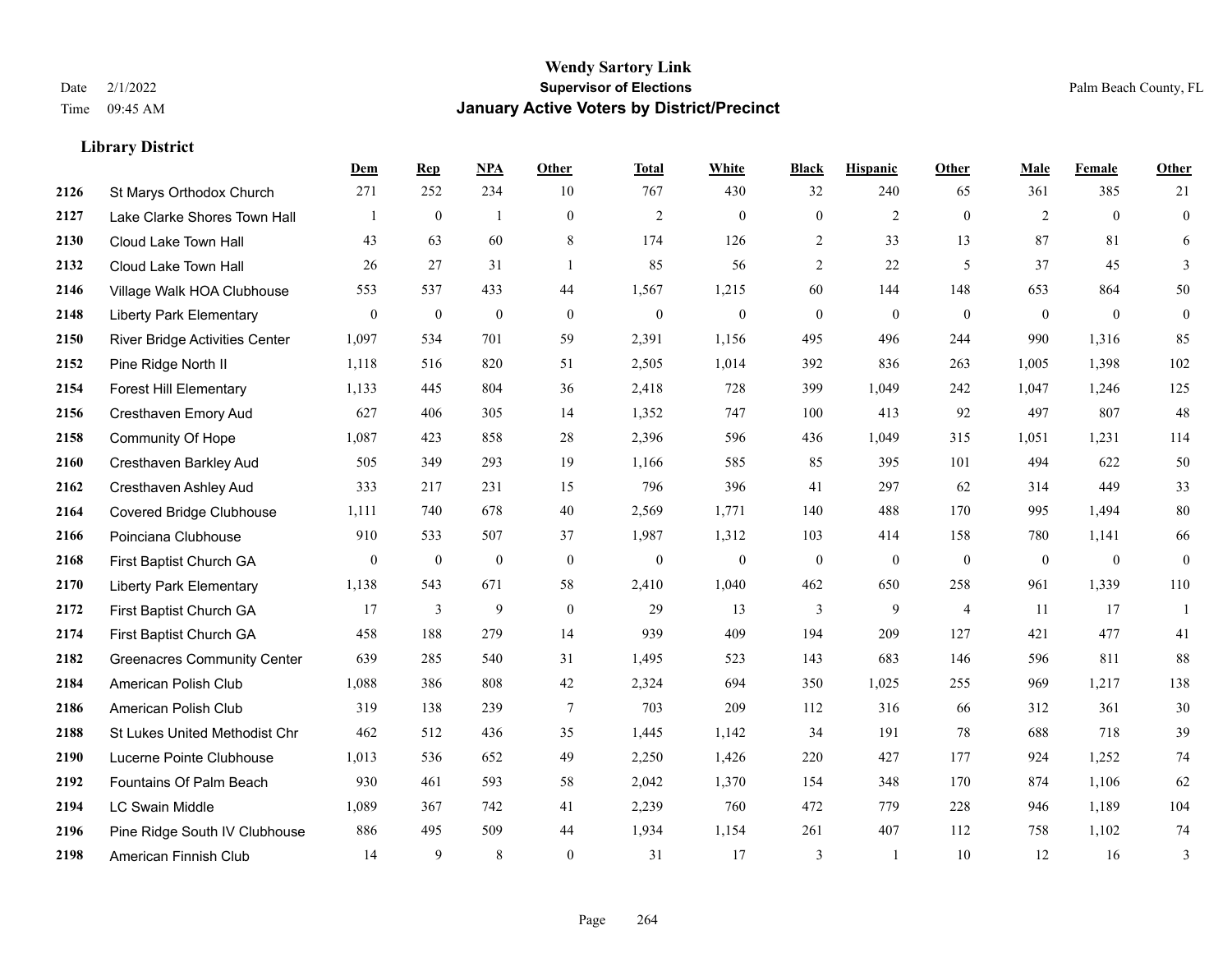|      |                                | Dem          | <b>Rep</b>       | NPA              | <b>Other</b>     | <b>Total</b>     | <b>White</b>     | <b>Black</b>     | <b>Hispanic</b>  | <b>Other</b>   | <b>Male</b>    | <b>Female</b> | <b>Other</b>     |
|------|--------------------------------|--------------|------------------|------------------|------------------|------------------|------------------|------------------|------------------|----------------|----------------|---------------|------------------|
| 2202 | <b>LC Swain Middle</b>         | $\mathbf{0}$ | $\,$ 8 $\,$      | $\overline{1}$   | $\mathbf{0}$     | 9                | 6                | $\mathbf{0}$     | 3                | $\overline{0}$ | $\overline{4}$ | 5             | $\theta$         |
| 2204 | Heritage Elementary            | 555          | 217              | 482              | 29               | 1,283            | 409              | 143              | 617              | 114            | 559            | 652           | 72               |
| 2206 | <b>Heritage Elementary</b>     | 460          | 194              | 337              | 16               | 1,007            | 320              | 222              | 337              | 128            | 440            | 517           | 50               |
| 2208 | American Finnish Club          | 6            | $\tau$           | -1               | -1               | 15               | 14               | $\boldsymbol{0}$ | $\bf{0}$         | -1             | 6              | 8             | 1                |
| 2210 | American Polish Club           | 231          | 97               | 140              | 5                | 473              | 172              | 112              | 140              | 49             | 190            | 264           | 19               |
| 2212 | American Polish Club           | $\mathbf{0}$ | $\boldsymbol{0}$ | $\boldsymbol{0}$ | $\boldsymbol{0}$ | $\boldsymbol{0}$ | $\boldsymbol{0}$ | $\boldsymbol{0}$ | $\boldsymbol{0}$ | $\mathbf{0}$   | $\mathbf{0}$   | $\mathbf{0}$  | $\boldsymbol{0}$ |
| 2214 | Indian Pines Elementary        | 1,192        | 261              | 596              | 39               | 2,088            | 469              | 934              | 450              | 235            | 942            | 1,046         | 100              |
| 2216 | Indian Pines Elementary        | 1,784        | 288              | 840              | 44               | 2,956            | 511              | 1,500            | 578              | 367            | 1,341          | 1,469         | 146              |
| 2218 | <b>Tradewinds Middle</b>       | 1,261        | 313              | 660              | 40               | 2,274            | 564              | 903              | 358              | 449            | 999            | 1,150         | 125              |
| 3004 | <b>Community Of Hope</b>       | 66           | 41               | 64               | 3                | 174              | 66               | 10               | 73               | 25             | 86             | 77            | 11               |
| 3008 | Palm Springs Middle            | $\mathbf{0}$ | $\mathbf{0}$     | $\mathbf{0}$     | $\mathbf{0}$     | $\theta$         | $\overline{0}$   | $\boldsymbol{0}$ | $\mathbf{0}$     | $\theta$       | $\mathbf{0}$   | $\mathbf{0}$  | $\boldsymbol{0}$ |
| 3012 | <b>Emmanuel Baptist Church</b> | 632          | 572              | 429              | 22               | 1,655            | 997              | 45               | 519              | 94             | 695            | 898           | 62               |
| 3014 | Lake Clarke Shores Town Hall   | 995          | 1,074            | 659              | 45               | 2,773            | 2,033            | 82               | 487              | 171            | 1,267          | 1,420         | 86               |
| 3016 | <b>Community Of Hope</b>       | 44           | 38               | 56               | $\overline{2}$   | 140              | 37               | 9                | 78               | 16             | 54             | 76            | $10\,$           |
| 3022 | Oasis De Amor Baptist Church   | 500          | 227              | 409              | 18               | 1,154            | 369              | 139              | 504              | 142            | 542            | 546           | 66               |
| 3032 | Special Olympics of PBC        | 680          | 326              | 535              | 35               | 1,576            | 567              | 267              | 608              | 134            | 731            | 764           | 81               |
| 3070 | Mid County Senior Center       | 717          | 268              | 576              | 35               | 1,596            | 517              | 377              | 504              | 198            | 733            | 788           | 75               |
| 3074 | <b>Coastal Chapel</b>          | 475          | 357              | 338              | 31               | 1,201            | 748              | 104              | 258              | 91             | 569            | 591           | 41               |
| 3080 | American Finnish Club          | 853          | 224              | 576              | $40\,$           | 1,693            | 397              | 528              | 578              | 190            | 732            | 859           | 102              |
| 3082 | <b>Atlantis City Hall</b>      | 491          | 877              | 444              | 48               | 1,860            | 1,604            | 39               | 92               | 125            | 852            | 962           | 46               |
| 3084 | Lakes of Sherbrooke            | 694          | 643              | 593              | 54               | 1,984            | 1,343            | 189              | 287              | 165            | 857            | 1,051         | 76               |
| 3086 | Woodlands Middle               | 788          | 609              | 698              | 50               | 2,145            | 1,465            | 142              | 355              | 183            | 1,001          | 1,070         | $74\,$           |
| 3088 | <b>Tradewinds Middle</b>       | 183          | 50               | 125              | 8                | 366              | 96               | 128              | 81               | 61             | 169            | 187           | $10\,$           |
| 3090 | <b>Woodlands Middle</b>        | 1,453        | 827              | 667              | 53               | 3,000            | 2,414            | 184              | 116              | 286            | 1,359          | 1,554         | 87               |
| 3092 | Lacuna HOA Clubhouse           | 1,212        | 768              | 775              | 74               | 2,829            | 1,965            | 278              | 324              | 262            | 1,296          | 1,446         | 87               |
| 3094 | <b>Coral Reef Elementary</b>   | 326          | 241              | 281              | 29               | 877              | 510              | 75               | 202              | 90             | 407            | 443           | $27\,$           |
| 3096 | <b>Coral Reef Elementary</b>   | 822          | 584              | 646              | 56               | 2,108            | 1,348            | 260              | 269              | 231            | 976            | 1,055         | $77\,$           |
| 3098 | <b>Manatee Elementary</b>      | 672          | 590              | 540              | 47               | 1,849            | 1,257            | 179              | 221              | 192            | 847            | 942           | 60               |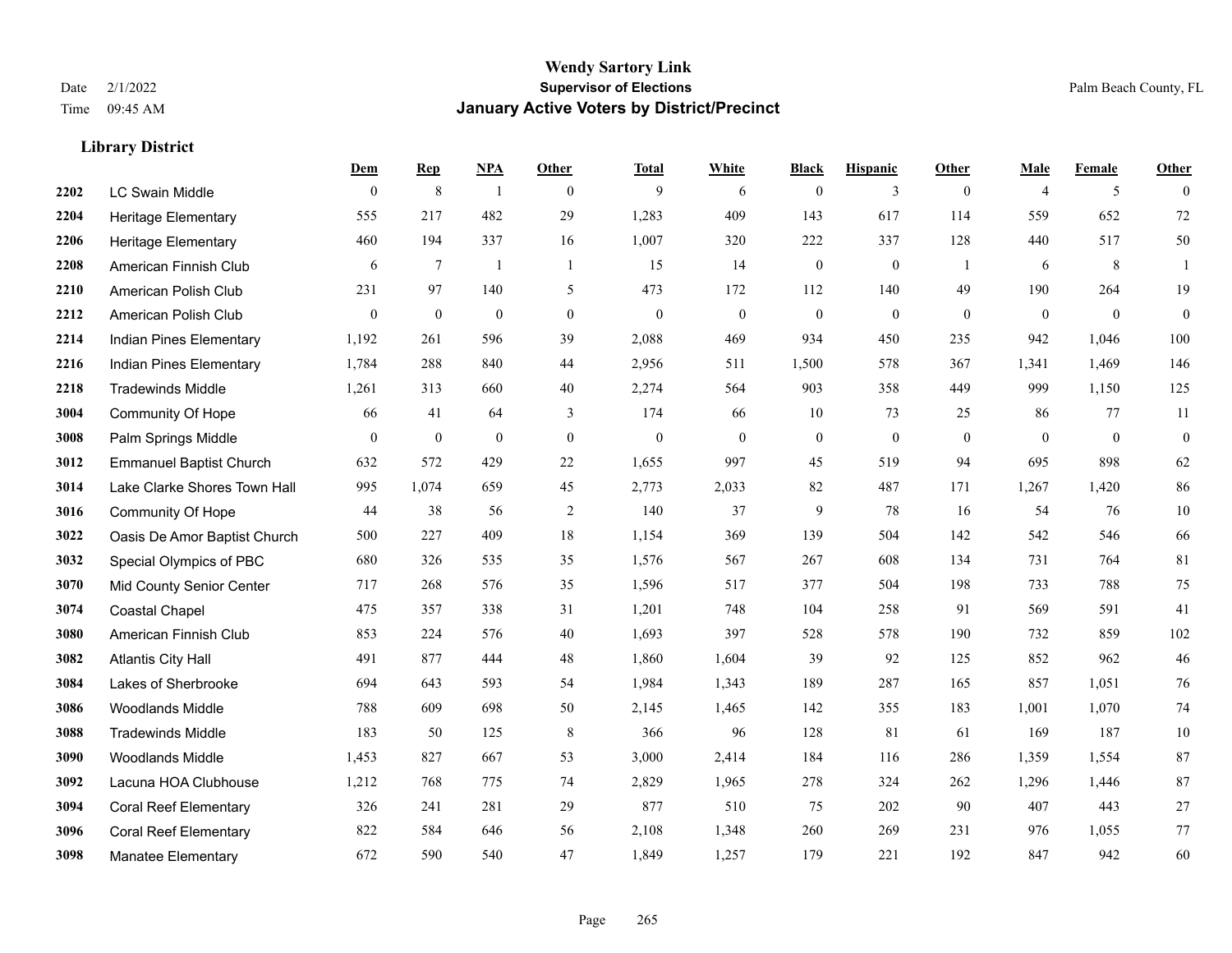**Library District**

### **Wendy Sartory Link** Date 2/1/2022 **Supervisor of Elections** Palm Beach County, FL Time 09:45 AM **January Active Voters by District/Precinct**

|      |                                   | Dem   | <b>Rep</b> | NPA | <b>Other</b>     | <b>Total</b> | White | <b>Black</b>     | <b>Hispanic</b> | <b>Other</b> | Male  | Female | Other          |
|------|-----------------------------------|-------|------------|-----|------------------|--------------|-------|------------------|-----------------|--------------|-------|--------|----------------|
| 3100 | Journeys End                      | 431   | 339        | 371 | 20               | 1,161        | 776   | 94               | 140             | 151          | 547   | 584    | 30             |
| 3102 | <b>Diamond View Elementary</b>    | 1,209 | 453        | 803 | 52               | 2,517        | 1,037 | 643              | 540             | 297          | 1,114 | 1,295  | 108            |
| 3104 | American German Club              | 403   | 350        | 383 | 34               | 1,170        | 814   | 91               | 137             | 128          | 542   | 584    | 44             |
| 3106 | American German Club              | 303   | 105        | 209 | 17               | 634          | 222   | 183              | 97              | 132          | 279   | 327    | $28\,$         |
| 3108 | Santaluces High                   | 1,274 | 546        | 908 | 67               | 2,795        | 1,129 | 721              | 550             | 395          | 1,241 | 1,465  | 89             |
| 3110 | Lantana Road Branch Library       | 822   | 336        | 497 | 44               | 1,699        | 799   | 458              | 284             | 158          | 734   | 888    | 77             |
| 3112 | <b>Starlight Cove Elementary</b>  | 847   | 300        | 620 | 36               | 1,803        | 702   | 318              | 635             | 148          | 774   | 935    | 94             |
| 3114 | Santaluces High                   | 375   | 255        | 299 | 11               | 940          | 549   | 119              | 186             | 86           | 458   | 453    | 29             |
| 3116 | <b>Advent Lantana</b>             | 1,051 | 525        | 744 | 53               | 2,373        | 1,464 | 357              | 368             | 184          | 984   | 1,309  | $80\,$         |
| 3118 | <b>Advent Lantana</b>             | 201   | 222        | 177 | 16               | 616          | 502   | 23               | 48              | 43           | 303   | 301    | 12             |
| 3120 | Valencia Shores Social Club       | 1,230 | 600        | 579 | 51               | 2,460        | 2,175 | 68               | 81              | 136          | 1,136 | 1,269  | 55             |
| 3122 | Boynton Beach Community Chur      | 896   | 407        | 346 | 33               | 1,682        | 1,503 | 38               | 51              | 90           | 696   | 949    | 37             |
| 3124 | West Boynton Park and Rec         | 795   | 579        | 660 | 44               | 2,078        | 1,310 | 226              | 295             | 247          | 943   | 1,062  | 73             |
| 3126 | Temple Shaarei Shalom             | 628   | 501        | 468 | 27               | 1,624        | 1,117 | 152              | 198             | 157          | 748   | 827    | 49             |
| 3128 | West Boynton Park and Rec         | 944   | 608        | 736 | 45               | 2,333        | 1,447 | 290              | 336             | 260          | 1,062 | 1,190  | 81             |
| 3130 | <b>Winston Trails Swim Center</b> | 1,108 | 912        | 869 | 63               | 2,952        | 2,090 | 209              | 376             | 277          | 1,384 | 1,457  | 111            |
| 3132 | Park Vista High                   | 858   | 653        | 713 | 48               | 2,272        | 1,439 | 232              | 359             | 242          | 1,029 | 1,166  | 77             |
| 3133 | Christa McAuliffe Middle          | 174   | 123        | 137 | 9                | 443          | 270   | 47               | 60              | 66           | 212   | 219    | $12\,$         |
| 3134 | Hidden Oaks Elementary            | 1,063 | 319        | 603 | 35               | 2,020        | 580   | 797              | 370             | 273          | 863   | 1,071  | 86             |
| 3144 | <b>Freedom Shores Elementary</b>  | 9     | 8          | 9   | $\boldsymbol{0}$ | 26           | 21    | $\boldsymbol{0}$ | $\mathfrak{Z}$  | 2            | 11    | 13     | 2              |
| 3148 | Imagine Schools - Chancellor      | 61    | 53         | 54  | 5                | 173          | 117   | 12               | 27              | 17           | 88    | 80     | $\mathfrak{H}$ |
| 3150 | Christa McAuliffe Middle          | 553   | 256        | 232 | 23               | 1,064        | 966   | 18               | 30              | 50           | 432   | 600    | 32             |
| 3152 | Park Vista High                   | 651   | 409        | 395 | 32               | 1,487        | 1,277 | 54               | 63              | 93           | 653   | 786    | 48             |
| 3154 | Ponte Vecchio Clubhouse           | 788   | 321        | 285 | 24               | 1,418        | 1,269 | 20               | 39              | 90           | 638   | 741    | 39             |
| 3156 | Aberdeen East Clubhouse           | 1,001 | 491        | 557 | 40               | 2,089        | 1,567 | 150              | 188             | 184          | 862   | 1,164  | 63             |
| 3158 | <b>Crystal Lakes Elementary</b>   | 996   | 768        | 806 | 61               | 2,631        | 1,835 | 200              | 300             | 296          | 1,196 | 1,328  | 107            |
| 3160 | Christa McAuliffe Middle          | 436   | 327        | 338 | 19               | 1,120        | 762   | 135              | 120             | 103          | 504   | 574    | $42\,$         |
| 3162 | <b>Hidden Oaks Elementary</b>     | 537   | 260        | 303 | 20               | 1,120        | 670   | 206              | 126             | 118          | 500   | 588    | 32             |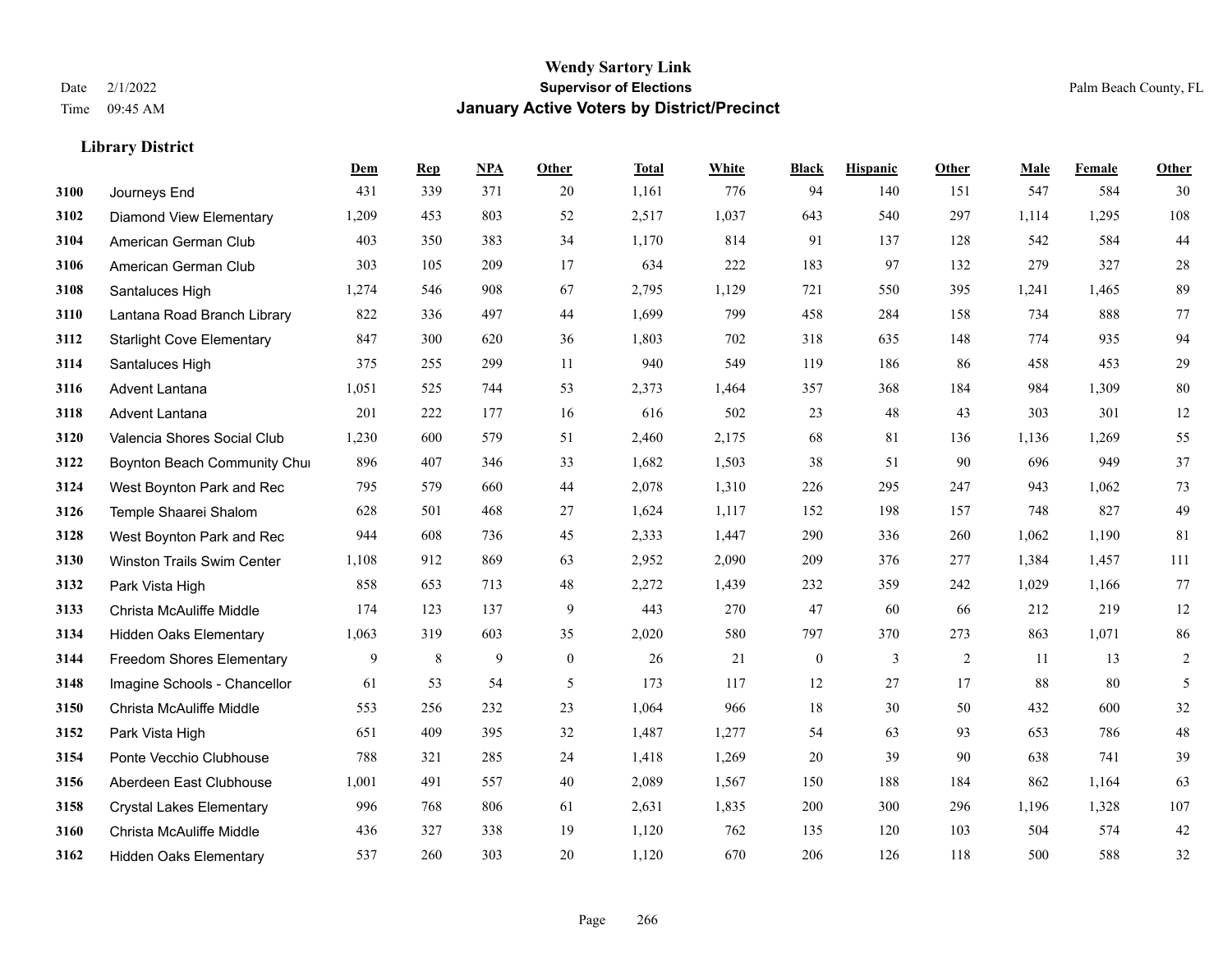|      |                                      | Dem              | <b>Rep</b>       | NPA            | <b>Other</b>     | <b>Total</b> | <b>White</b>   | <b>Black</b>   | <b>Hispanic</b>  | <b>Other</b>   | <b>Male</b>    | <b>Female</b>   | <b>Other</b>   |
|------|--------------------------------------|------------------|------------------|----------------|------------------|--------------|----------------|----------------|------------------|----------------|----------------|-----------------|----------------|
| 3166 | Jamaica Bay Clubhouse                | 352              | 375              | 268            | 24               | 1,019        | 901            | 20             | 37               | 61             | 444            | 540             | 35             |
| 3170 | Boynton Beach High                   | 1,119            | 617              | 896            | 73               | 2,705        | 1,587          | 321            | 543              | 254            | 1,176          | 1,427           | 102            |
| 3180 | Imagine Schools - Chancellor         | $\theta$         | $\boldsymbol{0}$ | $\mathbf{0}$   | $\mathbf{0}$     | $\mathbf{0}$ | $\mathbf{0}$   | $\mathbf{0}$   | $\mathbf{0}$     | $\theta$       | $\theta$       | $\theta$        | $\theta$       |
| 4004 | South Palm Beach Town Hall           | 403              | 508              | 391            | 33               | 1,335        | 1,139          | 21             | 82               | 93             | 582            | 705             | 48             |
| 4006 | Manalapan Town Hall                  | 77               | 206              | 93             | 9                | 385          | 352            | 6              | 5                | 22             | 194            | 181             | $10\,$         |
| 4008 | Hypoluxo Town Hall                   | 514              | 603              | 520            | 65               | 1,702        | 1,423          | 39             | 115              | 125            | 786            | 868             | $48\,$         |
| 4010 | <b>Bent Tree Villas East</b>         | 795              | 733              | 597            | 52               | 2,177        | 1,571          | 219            | 219              | 168            | 958            | 1,173           | $46\,$         |
| 4012 | <b>Greentree Villas</b>              | 642              | 574              | 467            | 37               | 1,720        | 1,408          | 73             | 124              | 115            | 689            | 985             | $46\,$         |
| 4014 | New Church                           | 401              | 493              | 319            | 27               | 1,240        | 1,003          | 62             | 92               | 83             | 527            | 684             | 29             |
| 4016 | Christ Fellowship Church BB          | 537              | 293              | 301            | 24               | 1,155        | 695            | 190            | 165              | 105            | 533            | 591             | 31             |
| 4018 | Quail Ridge Business Center          | 122              | 365              | 126            | 13               | 626          | 604            | 1              | 2                | 19             | 285            | 328             | 13             |
| 4028 | Ocean Ridge Town Hall                | 405              | 743              | 441            | 43               | 1,632        | 1,489          | 5              | 51               | 87             | 777            | 813             | $42\,$         |
| 4030 | Village of Golf Admin Bldg           | 37               | 182              | 52             | $\overline{4}$   | 275          | 269            | $\overline{0}$ | 1                | 5              | 130            | 143             | 2              |
| 4038 | <b>Briny Breezes Community Cente</b> | 87               | 144              | 90             | 4                | 325          | 300            | 0              | 9                | 16             | 133            | 182             | $10\,$         |
| 4040 | <b>Briny Breezes Community Cente</b> | $\boldsymbol{0}$ | $\mathbf{0}$     | $\mathbf{0}$   | $\overline{0}$   | $\mathbf{0}$ | $\overline{0}$ | $\theta$       | $\overline{0}$   | $\theta$       | $\overline{0}$ | $\theta$        | $\overline{0}$ |
| 4042 | <b>Briny Breezes Community Cente</b> | $\overline{0}$   | $\mathbf{0}$     | $\mathbf{0}$   | $\theta$         | $\mathbf{0}$ | $\overline{0}$ | $\theta$       | $\Omega$         | $\theta$       | $\theta$       | $\theta$        | $\theta$       |
| 4044 | <b>Briny Breezes Community Cente</b> | 48               | 32               | 39             | $\overline{0}$   | 119          | 104            |                | 9                | 5              | 61             | 55              | 3              |
| 4046 | <b>Delray Dunes</b>                  | 86               | 347              | 106            | 6                | 545          | 506            |                | 5                | 33             | 245            | 288             | 12             |
| 4048 | <b>Banyan Creek Elementary</b>       | 122              | 157              | 85             | 7                | 371          | 297            | 16             | 28               | 30             | 190            | 172             | 9              |
| 4056 | Lakeview Baptist Church              | $\theta$         | $\mathbf{0}$     | $\mathbf{0}$   | $\mathbf{0}$     | $\theta$     | $\overline{0}$ | $\mathbf{0}$   | $\overline{0}$   | $\theta$       | $\overline{0}$ | $\mathbf{0}$    | $\theta$       |
| 4060 | Lakeview Baptist Church              | 2                | 6                | $\overline{4}$ | $\Omega$         | 12           | 5              | $\theta$       | 1                | 6              | 5              | $7\phantom{.0}$ | $\theta$       |
| 4064 | Seacrest Presbyterian                | 48               | 43               | 47             | 3                | 141          | 127            |                | 9                | $\overline{4}$ | 74             | 66              |                |
| 4078 | <b>Banyan Creek Elementary</b>       | 4                | 6                | $\mathbf{1}$   | $\mathbf{0}$     | 11           | 10             | $\theta$       | $\overline{0}$   |                | 7              | 3               |                |
| 4080 | <b>Banyan Creek Elementary</b>       | $\theta$         | $\theta$         | $\mathbf{0}$   | $\theta$         | $\mathbf{0}$ | $\overline{0}$ | $\overline{0}$ | $\overline{0}$   | $\theta$       | $\theta$       | $\mathbf{0}$    | $\Omega$       |
| 4082 | <b>Banyan Creek Elementary</b>       | $\mathbf{0}$     | $\mathfrak{Z}$   | $\mathbf{0}$   | $\boldsymbol{0}$ | 3            | 3              | $\overline{0}$ | $\boldsymbol{0}$ | $\mathbf{0}$   | $\overline{2}$ |                 | $\Omega$       |
| 4084 | <b>Banyan Creek Elementary</b>       | 42               | 24               | 25             | 2                | 93           | 69             | 6              | 10               | 8              | 43             | 46              |                |
| 4100 | <b>Carver Middle</b>                 | 115              | 151              | 103            | 7                | 376          | 298            | 31             | 20               | 27             | 186            | 176             | 14             |
| 4116 | <b>Orchard View Elementary</b>       | 27               | 35               | 29             | $\theta$         | 91           | 74             | $\overline{2}$ | 6                | $\mathbf{Q}$   | 47             | 41              | 3              |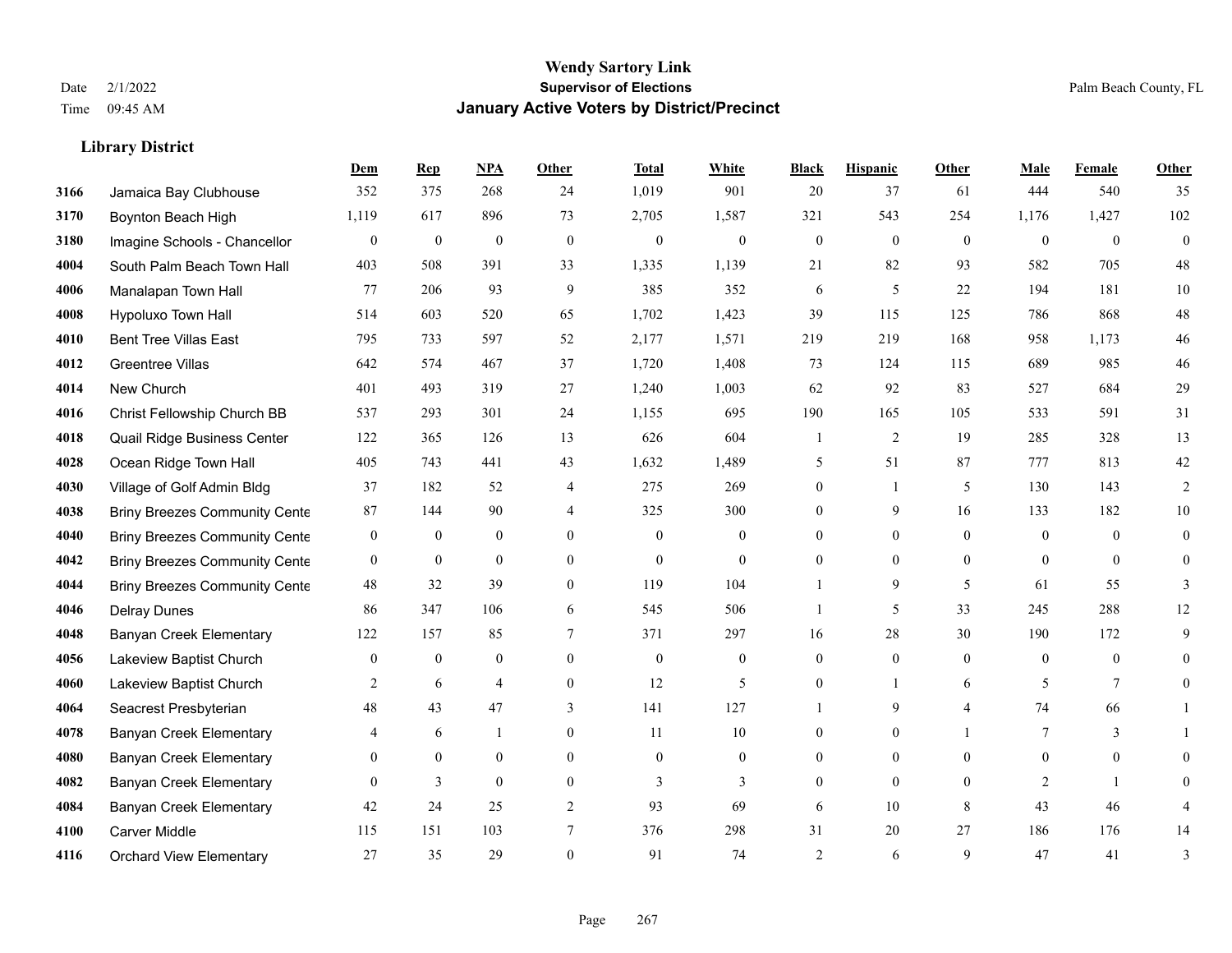|      |                                | Dem            | <b>Rep</b>     | NPA            | <b>Other</b>   | <b>Total</b> | White | <b>Black</b>     | <b>Hispanic</b> | <b>Other</b>   | <b>Male</b> | Female | <b>Other</b>     |
|------|--------------------------------|----------------|----------------|----------------|----------------|--------------|-------|------------------|-----------------|----------------|-------------|--------|------------------|
| 4130 | Omni Middle                    | 632            | 618            | 557            | 37             | 1,844        | 1,515 | 34               | 136             | 159            | 862         | 930    | 52               |
| 4132 | Calusa Elementary              | 388            | 410            | 326            | 25             | 1,149        | 950   | 16               | 96              | 87             | 477         | 632    | 40               |
| 4180 | Del Prado Elementary           | 559            | 581            | 565            | 36             | 1,741        | 1,243 | 52               | 241             | 205            | 795         | 852    | 94               |
| 4182 | Greater BR Swim & Racquet Ctr  | 857            | 593            | 747            | 55             | 2,252        | 1,525 | 80               | 402             | 245            | 942         | 1,218  | 92               |
| 4192 | Verde K-8 School               | 557            | 975            | 734            | 44             | 2,310        | 1,856 | 47               | 130             | 277            | 1,072       | 1,117  | 121              |
| 4194 | Del Prado Elementary           | 545            | 335            | 309            | 29             | 1,218        | 1,035 | 24               | 61              | 98             | 522         | 666    | $30\,$           |
| 4196 | Good Shepherd Lutheran         | 698            | 442            | 450            | 24             | 1,614        | 1,381 | 31               | 84              | 118            | 676         | 896    | $42\,$           |
| 4198 | Verde K-8 School               | 639            | 471            | 537            | 34             | 1,681        | 1,055 | 117              | 323             | 186            | 700         | 910    | 71               |
| 4200 | Verde K-8 School               | 399            | 341            | 299            | 23             | 1,062        | 791   | 8                | 169             | 94             | 425         | 609    | $28\,$           |
| 4202 | Greater BR Swim & Racquet Ctr  | 786            | 590            | 634            | 33             | 2,043        | 1,585 | 32               | 246             | 180            | 829         | 1,139  | 75               |
| 4204 | Sugar Sand Park Comm Center    | 743            | 459            | 592            | 38             | 1,832        | 1,158 | 143              | 313             | 218            | 822         | 942    | 68               |
| 4206 | Good Shepherd Lutheran         | 674            | 491            | 524            | 35             | 1,724        | 1,363 | 36               | 181             | 144            | 701         | 968    | 55               |
| 4208 | Hammock Pointe Elementary      | 830            | 583            | 482            | 37             | 1,932        | 1,653 | 10               | 117             | 152            | 758         | 1,118  | 56               |
| 5002 | Faith Farm Tabernacle          | 568            | 660            | 509            | 42             | 1,779        | 1,173 | 175              | 194             | 237            | 823         | 905    | 51               |
| 5003 | Faith Farm Tabernacle          | 500            | 347            | 444            | 28             | 1,319        | 791   | 139              | 211             | 178            | 591         | 684    | $44\,$           |
| 5004 | Faith Farm Tabernacle          | $\overline{4}$ | $\overline{2}$ | $\overline{2}$ | $\overline{0}$ | $\,8\,$      | 5     | $\boldsymbol{0}$ | 3               | $\mathbf{0}$   | 6           | 2      | $\boldsymbol{0}$ |
| 5005 | <b>Sunset Palms Elementary</b> | 1,248          | 565            | 492            | 78             | 2,383        | 2,229 | 15               | 33              | 106            | 1,095       | 1,230  | 58               |
| 5006 | Faith Farm Tabernacle          | 1,152          | 512            | 577            | 40             | 2,281        | 2,160 | 13               | 23              | 85             | 1,067       | 1,178  | $36\,$           |
| 5007 | Faith Farm Tabernacle          | 5              | $\bf{0}$       | $\overline{2}$ | $\overline{0}$ | $\tau$       | 6     | $\boldsymbol{0}$ | $\mathbf{0}$    | $\overline{1}$ | 5           | 2      | $\mathbf{0}$     |
| 5008 | <b>Sunset Palms Elementary</b> | 431            | 338            | 378            | 25             | 1,172        | 767   | 98               | 142             | 165            | 545         | 594    | 33               |
| 5009 | Boynton Beach Community Chur   | 1,219          | 990            | 1,015          | 74             | 3,298        | 2,192 | 297              | 363             | 446            | 1,577       | 1,602  | 119              |
| 5010 | Temple Shaarei Shalom          | 966            | 235            | 316            | 38             | 1,555        | 1,440 | 18               | 29              | 68             | 597         | 926    | 32               |
| 5012 | The Grove Clubhouse            | 408            | 145            | 160            | 13             | 726          | 653   | 19               | 19              | 35             | 305         | 411    | $10\,$           |
| 5014 | West Boynton Branch Library    | 696            | 455            | 501            | 45             | 1,697        | 973   | 252              | 247             | 225            | 744         | 891    | 62               |
| 5016 | Faith United Methodist Church  | 924            | 627            | 627            | 33             | 2,211        | 1,589 | 160              | 241             | 221            | 976         | 1.146  | 89               |
| 5018 | Platina Clubhouse              | 684            | 268            | 297            | $20\,$         | 1,269        | 1,072 | 40               | 74              | 83             | 486         | 750    | 33               |
| 5020 | <b>Hagen Road Elementary</b>   | 606            | 328            | 414            | 37             | 1,385        | 713   | 299              | 187             | 186            | 591         | 743    | 51               |
| 5022 | <b>Hagen Road Elementary</b>   | 858            | 441            | 459            | 28             | 1,786        | 1,394 | 163              | 115             | 114            | 784         | 959    | 43               |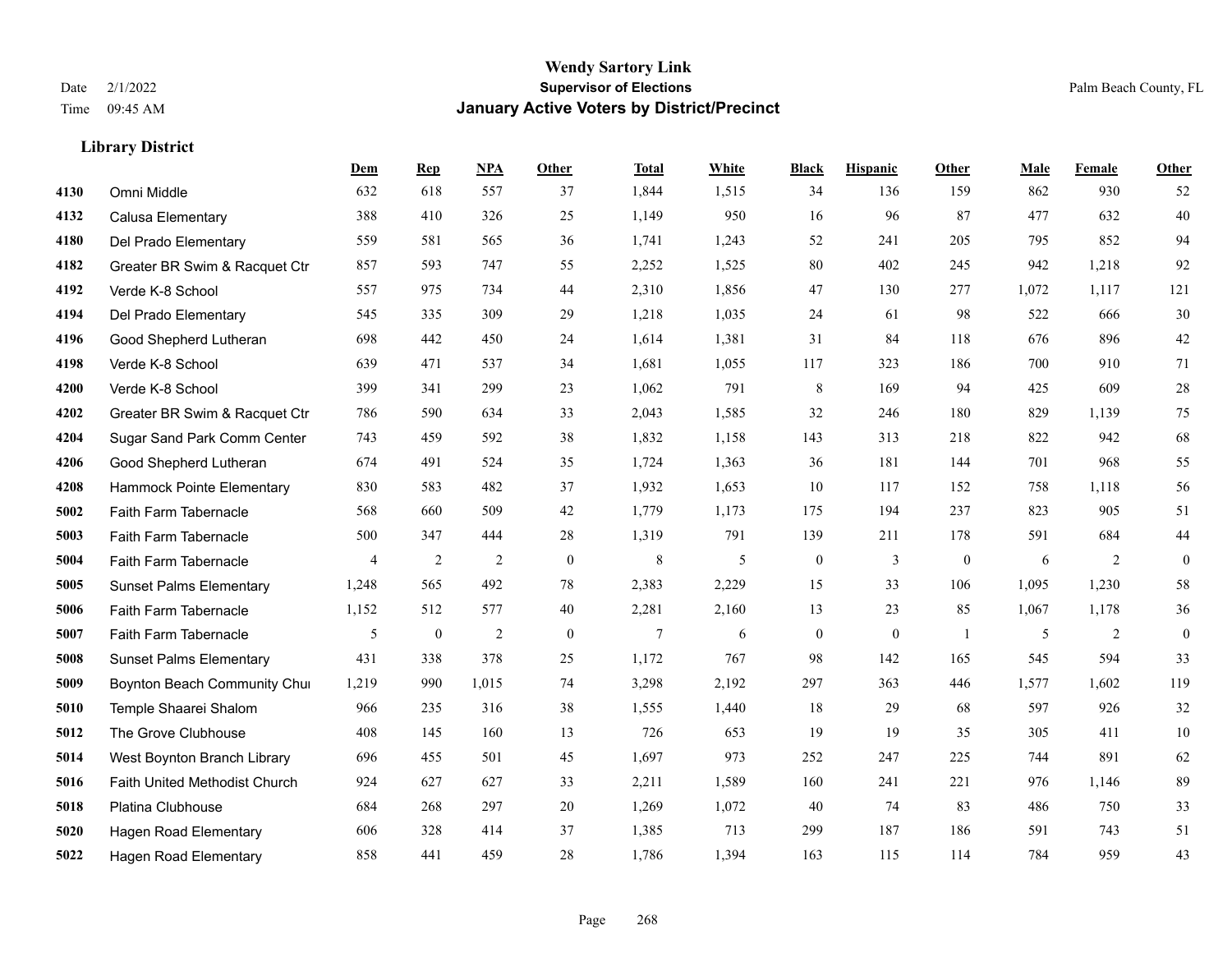|      |                               | Dem   | <b>Rep</b> | NPA   | <b>Other</b> | <b>Total</b> | White | <b>Black</b>   | <b>Hispanic</b> | <b>Other</b> | <b>Male</b> | Female | <b>Other</b> |
|------|-------------------------------|-------|------------|-------|--------------|--------------|-------|----------------|-----------------|--------------|-------------|--------|--------------|
| 5024 | Valencia Lakes HOA            | 619   | 207        | 243   | 16           | 1,085        | 1,004 | 10             | 17              | 54           | 477         | 581    | 27           |
| 5026 | Faith United Methodist Church | 938   | 426        | 526   | 52           | 1,942        | 1,130 | 452            | 204             | 156          | 834         | 1,038  | 70           |
| 5028 | South Tech Academy            | 671   | 526        | 440   | 25           | 1,662        | 1,295 | 99             | 114             | 154          | 729         | 868    | 65           |
| 5030 | West Boynton Branch Library   | 666   | 198        | 337   | 33           | 1,234        | 784   | 244            | 123             | 83           | 485         | 696    | 53           |
| 5032 | New Church                    | 293   | 130        | 139   | 14           | 576          | 495   | 19             | 27              | 35           | 246         | 315    | 15           |
| 5034 | Valencia Lakes HOA            | 787   | 306        | 313   | 16           | 1,422        | 1,310 | 19             | 22              | 71           | 608         | 786    | $28\,$       |
| 5036 | Valencia Isles Social Hall    | 809   | 243        | 271   | 17           | 1,340        | 1,261 | $\sqrt{2}$     | 6               | 71           | 542         | 765    | 33           |
| 5038 | The Cascades Clubhouse        | 759   | 268        | 277   | 20           | 1,324        | 1,239 | 16             | 19              | 50           | 554         | 744    | 26           |
| 5040 | New Church                    | 383   | 210        | 245   | 15           | 853          | 770   | 18             | 32              | 33           | 392         | 443    | $18\,$       |
| 5042 | South Tech Academy            | 913   | 389        | 491   | 40           | 1,833        | 1,402 | 165            | 146             | 120          | 743         | 1,036  | 54           |
| 5044 | Cascade Lakes Clubhouse       | 563   | 203        | 195   | 15           | 976          | 883   | $\tau$         | 12              | 74           | 431         | 516    | 29           |
| 5046 | Green Cay Nature Center       | 1,347 | 583        | 663   | 45           | 2,638        | 1,994 | 276            | 182             | 186          | 1,121       | 1,449  | 68           |
| 5048 | <b>Coral Lakes Clubhouse</b>  | 582   | 379        | 313   | 21           | 1,295        | 898   | 140            | 141             | 116          | 563         | 689    | $43\,$       |
| 5050 | <b>Coral Lakes Clubhouse</b>  | 1,103 | 322        | 372   | 26           | 1,823        | 1,705 | 12             | 10              | 96           | 711         | 1,067  | 45           |
| 5052 | Lake Worth Drainage District  | 653   | 443        | 468   | 34           | 1,598        | 1,226 | 90             | 128             | 154          | 688         | 849    | 61           |
| 5054 | Our Lady Queen of Peace       | 1,155 | 1,227      | 1,042 | 91           | 3,515        | 2,823 | 101            | 212             | 379          | 1,631       | 1,745  | 139          |
| 5055 | Our Lady Queen of Peace       | 304   | 141        | 152   | 12           | 609          | 537   | 6              | 38              | 28           | 270         | 322    | 17           |
| 5056 | Hagen Ranch Road Library      | 1,885 | 1,156      | 1,200 | 101          | 4,342        | 3,506 | 176            | 331             | 329          | 1,843       | 2,370  | 129          |
| 5058 | Valencia Falls Clubhouse      | 687   | 186        | 229   | 11           | 1,113        | 1,050 | 4              | 5               | 54           | 490         | 588    | 35           |
| 5060 | Hagen Ranch Road Library      | 511   | 207        | 228   | 17           | 963          | 893   | $\overline{4}$ | 15              | 51           | 437         | 514    | 12           |
| 5062 | Villa Borghese Clubhouse      | 450   | 234        | 162   | 14           | 860          | 785   | 11             | 26              | 38           | 377         | 461    | $22\,$       |
| 5064 | Huntington Lakes Clubhouse    | 958   | 347        | 362   | 35           | 1,702        | 1,560 | 14             | 44              | 84           | 627         | 1,043  | 32           |
| 5066 | Abbey Village Clubhouse       | 769   | 432        | 377   | 35           | 1,613        | 1,311 | 71             | 131             | 100          | 645         | 908    | 60           |
| 5068 | Camelot Village Clubhouse     | 228   | 119        | 103   | 13           | 463          | 281   | 51             | 89              | 42           | 185         | 263    | 15           |
| 5070 | Delray Villas                 | 458   | 254        | 210   | 19           | 941          | 763   | 42             | 69              | 67           | 398         | 509    | 34           |
| 5072 | Huntington Pointe Clubhouse   | 748   | 178        | 246   | 18           | 1,190        | 1,126 | 7              | 10              | 47           | 452         | 707    | 31           |
| 5074 | Coco Wood Clubhouse           | 388   | 171        | 175   | 11           | 745          | 517   | 99             | 79              | 50           | 332         | 383    | $30\,$       |
| 5076 | Palm Greens Clubhouse         | 662   | 305        | 321   | 30           | 1,318        | 1,093 | 38             | 97              | 90           | 513         | 760    | 45           |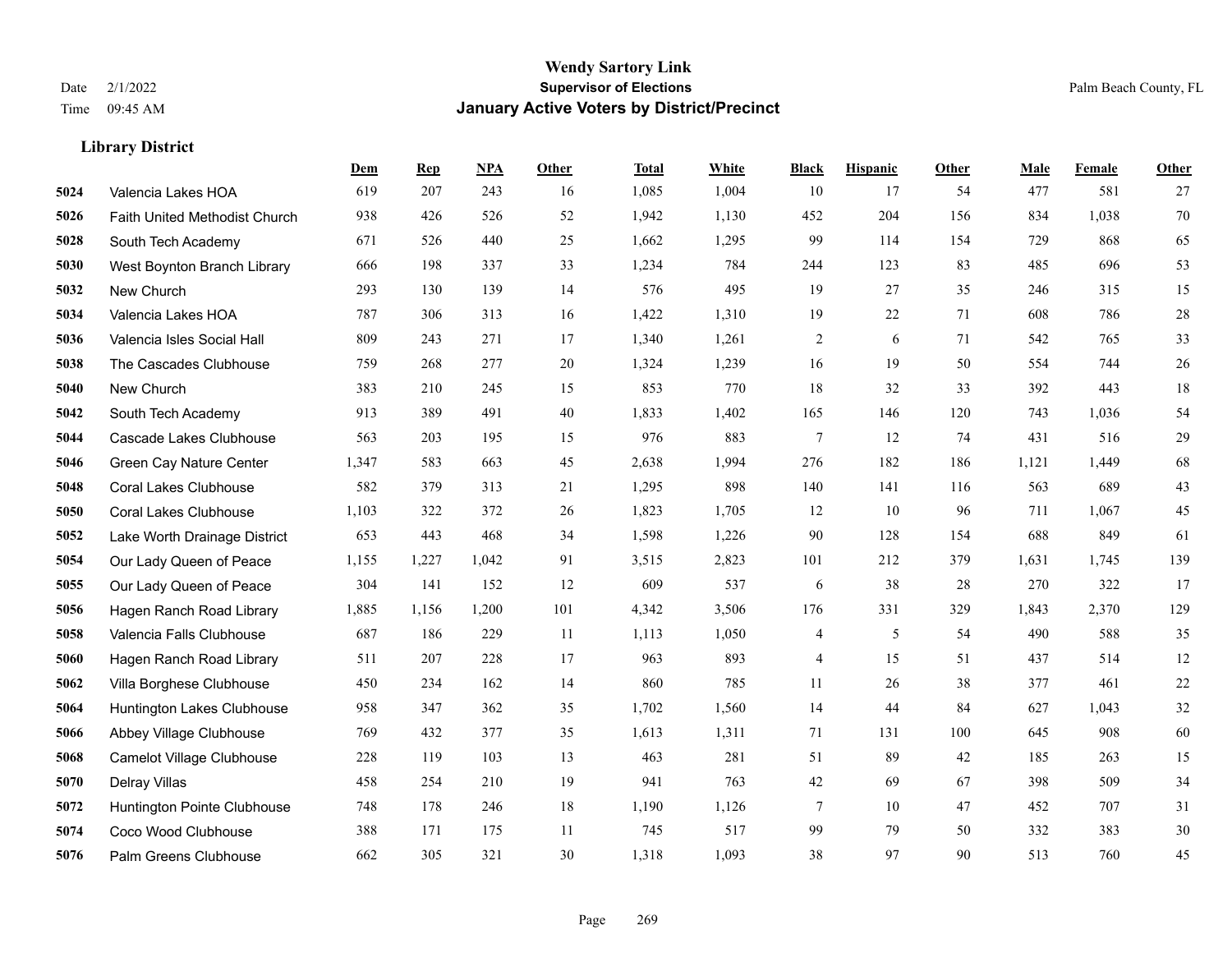**Library District**

#### **Wendy Sartory Link** Date 2/1/2022 **Supervisor of Elections** Palm Beach County, FL Time 09:45 AM **January Active Voters by District/Precinct**

# **Dem Rep NPA Other Total White Black Hispanic Other Male Female Other** Bethel Evangelical Baptist 706 395 408 39 1,548 1,155 120 165 108 619 892 37 Bethel Evangelical Baptist 81 54 40 3 178 126 10 22 20 56 120 2 Bethel Evangelical Baptist 636 371 412 24 1,443 988 171 157 127 662 740 41 High Point Section II 442 311 264 26 1,043 831 37 106 69 413 602 28 Gleneagles CC-Strathearn Sat 979 484 479 35 1,977 1,695 39 113 130 828 1,101 48 Gleneagles CC-Clunie Satellite 802 335 362 26 1,525 1,313 72 66 74 662 830 33 Kings Point Clubhouse 380 200 175 18 773 625 29 70 49 296 448 29 Monaco Clubhouse 904 530 485 43 1,962 1,523 96 194 149 796 1,090 76 Lakes of Delray Clubhouse 385 234 163 17 799 702 13 42 42 308 476 15 Kings Point Flanders 903 428 404 33 1,768 1,410 76 167 115 714 996 58 Lakes of Delray Clubhouse 896 328 376 42 1,642 1,342 69 121 110 633 960 49 Kings Point Flanders 885 401 369 39 1,694 1,340 69 164 121 656 972 66 Las Verdes Clubhouse 981 623 726 55 2,385 1,669 215 300 201 1,080 1,227 78 West Boca Branch Library 1,454 1,552 1,479 114 4,599 3,782 112 273 432 2,160 2,299 140 South County Civic Center 523 517 424 30 1,494 1,361 5 25 103 703 749 42 Morikami Park Elementary 43 56 49 3 151 143 0 2 6 70 81 0 Morikami Park Elementary 545 611 517 40 1,713 1,493 20 50 150 787 886 40 Morikami Park Elementary 18 39 23 3 83 67 0 6 10 35 41 7 South County Civic Center 251 202 197 11 661 547 8 27 79 297 337 27 The Polo Club of Boca Raton 643 505 447 27 1,622 1,477 18 27 100 700 874 48 The Polo Club of Boca Raton 314 185 194 18 711 649 1 9 52 284 402 25 South County Civic Center 170 120 105 6 401 336 8 33 24 173 217 11 The Polo Club of Boca Raton 38 30 30 2 100 93 2 2 3 45 54 1 Delray Beach First Baptist 272 183 201 11 667 433 33 125 76 288 350 29 Delray Beach First Baptist 165 108 117 1 391 329 9 30 23 155 223 13 Boca Delray Clubhouse 252 118 119 11 500 451 8 16 25 205 285 10 Sunrise Park Elementary 760 520 571 38 1,889 1,255 102 279 253 852 975 62 Coconut Cove Waterpark - Meet 658 562 545 28 1,793 1,316 32 172 273 815 897 81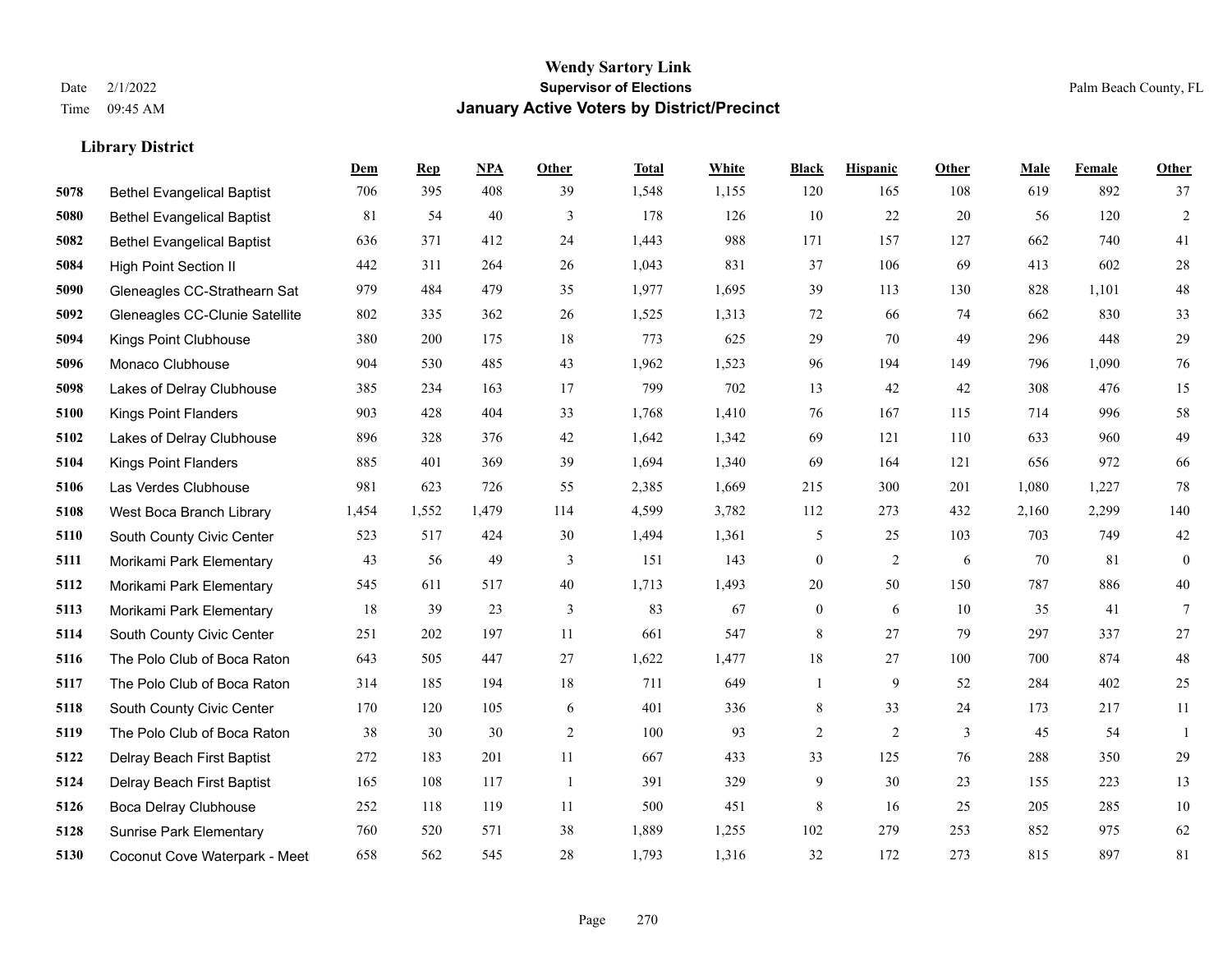|      |                                    | Dem   | <b>Rep</b> | NPA | <b>Other</b> | <b>Total</b> | <b>White</b> | <b>Black</b> | <b>Hispanic</b> | <b>Other</b> | <b>Male</b> | <b>Female</b> | <b>Other</b> |
|------|------------------------------------|-------|------------|-----|--------------|--------------|--------------|--------------|-----------------|--------------|-------------|---------------|--------------|
| 5132 | <b>Eagles Landing Middle</b>       | 928   | 590        | 656 | 49           | 2,223        | 1,511        | 146          | 337             | 229          | 996         | 1,159         | 68           |
| 5134 | Coconut Cove Waterpark - Meet      | 535   | 475        | 460 | 31           | 1,501        | 1,072        | 69           | 231             | 129          | 717         | 731           | 53           |
| 5136 | West Boca Branch Library           | 853   | 507        | 695 | 51           | 2,106        | 1,357        | 129          | 403             | 217          | 889         | 1,153         | 64           |
| 5138 | <b>Whispering Pines Elementary</b> | 894   | 570        | 630 | 44           | 2,138        | 1,424        | 128          | 307             | 279          | 929         | 1,133         | 76           |
| 5140 | Olympic Heights High               | 1,032 | 779        | 915 | 53           | 2,779        | 1,797        | 146          | 536             | 300          | 1,264       | 1.402         | 113          |
| 5142 | <b>Whispering Pines Elementary</b> | 302   | 243        | 259 | 23           | 827          | 594          | 28           | 110             | 95           | 332         | 458           | 37           |
| 5144 | Whisper Walk Section B             | 906   | 464        | 428 | 32           | 1,830        | 1,443        | 53           | 217             | 117          | 690         | 1,092         | 48           |
| 5146 | <b>Century Village West</b>        | 900   | 521        | 402 | 44           | 1,867        | 1,441        | 77           | 185             | 164          | 691         | 1,105         | 71           |
| 5148 | Century Village West               | 740   | 377        | 359 | 27           | 1,503        | 1,195        | 51           | 134             | 123          | 567         | 862           | 74           |
| 5150 | Century Village West               | 679   | 287        | 292 | 18           | 1,276        | 994          | 48           | 146             | 88           | 451         | 784           | 41           |
| 5152 | West Boca Raton High               | 946   | 803        | 866 | 47           | 2,662        | 1,991        | 83           | 246             | 342          | 1,259       | 1,296         | 107          |
| 5154 | Daggerwing Nature Center           | 896   | 786        | 738 | 51           | 2,471        | 1,699        | 80           | 341             | 351          | 1,110       | 1,246         | 115          |
| 5156 | Southwinds Golf Course             | 718   | 503        | 599 | 33           | 1,853        | 1,255        | 85           | 268             | 245          | 796         | 973           | 84           |
| 5158 | <b>Boca West Country Club</b>      | 768   | 456        | 524 | 47           | 1,795        | 1,613        | 9            | 72              | 101          | 746         | 1,002         | 47           |
| 5160 | <b>Boca West Country Club</b>      | 823   | 471        | 439 | 34           | 1,767        | 1,660        | 3            | 29              | 75           | 683         | 1,038         | $46\,$       |
| 5162 | Glades Presbyterian Church         | 767   | 751        | 652 | 38           | 2,208        | 1,617        | 70           | 312             | 209          | 1,052       | 1,076         | 80           |
| 5164 | Sandpiper Shores Elementary        | 1,013 | 661        | 686 | 45           | 2,405        | 1,840        | 74           | 258             | 233          | 1,091       | 1,235         | 79           |
| 5166 | <b>Glades Road Branch Library</b>  | 844   | 758        | 802 | 49           | 2,453        | 1,709        | 129          | 366             | 249          | 1,073       | 1,283         | 97           |
| 5168 | <b>Glades Road Branch Library</b>  | 954   | 607        | 618 | 38           | 2,217        | 1,660        | 65           | 275             | 217          | 854         | 1,306         | 57           |
| 5170 | Olympic Heights High               | 1,150 | 643        | 758 | 47           | 2,598        | 1,917        | 83           | 356             | 242          | 1,018       | 1,486         | 94           |
| 5172 | Del Prado Elementary               | 233   | 315        | 206 | 18           | 772          | 694          | 10           | 11              | 57           | 365         | 386           | 21           |
| 5174 | <b>Waters Edge Elementary</b>      | 859   | 761        | 813 | 48           | 2,481        | 1,685        | 125          | 350             | 321          | 1,142       | 1,221         | 118          |
| 5176 | Loggers Run Middle                 | 466   | 352        | 377 | 16           | 1,211        | 839          | 47           | 203             | 122          | 514         | 636           | 61           |
| 5178 | Loggers Run Middle                 | 704   | 543        | 640 | 44           | 1,931        | 1,065        | 185          | 411             | 270          | 857         | 977           | 97           |
| 5180 | Boca Glades Baptist Church         | 677   | 372        | 646 | 43           | 1,738        | 970          | 130          | 405             | 233          | 800         | 861           | 77           |
| 5182 | Boca Glades Baptist Church         | 576   | 297        | 542 | 36           | 1,451        | 751          | 129          | 365             | 206          | 651         | 734           | 66           |
| 5184 | <b>Coral Sunset Elementary</b>     | 900   | 569        | 734 | 41           | 2,244        | 1,231        | 242          | 447             | 324          | 1,030       | 1,108         | 106          |
| 5186 | <b>Coral Sunset Elementary</b>     | 1,010 | 429        | 882 | 40           | 2,361        | 992          | 359          | 675             | 335          | 1,006       | 1,230         | 125          |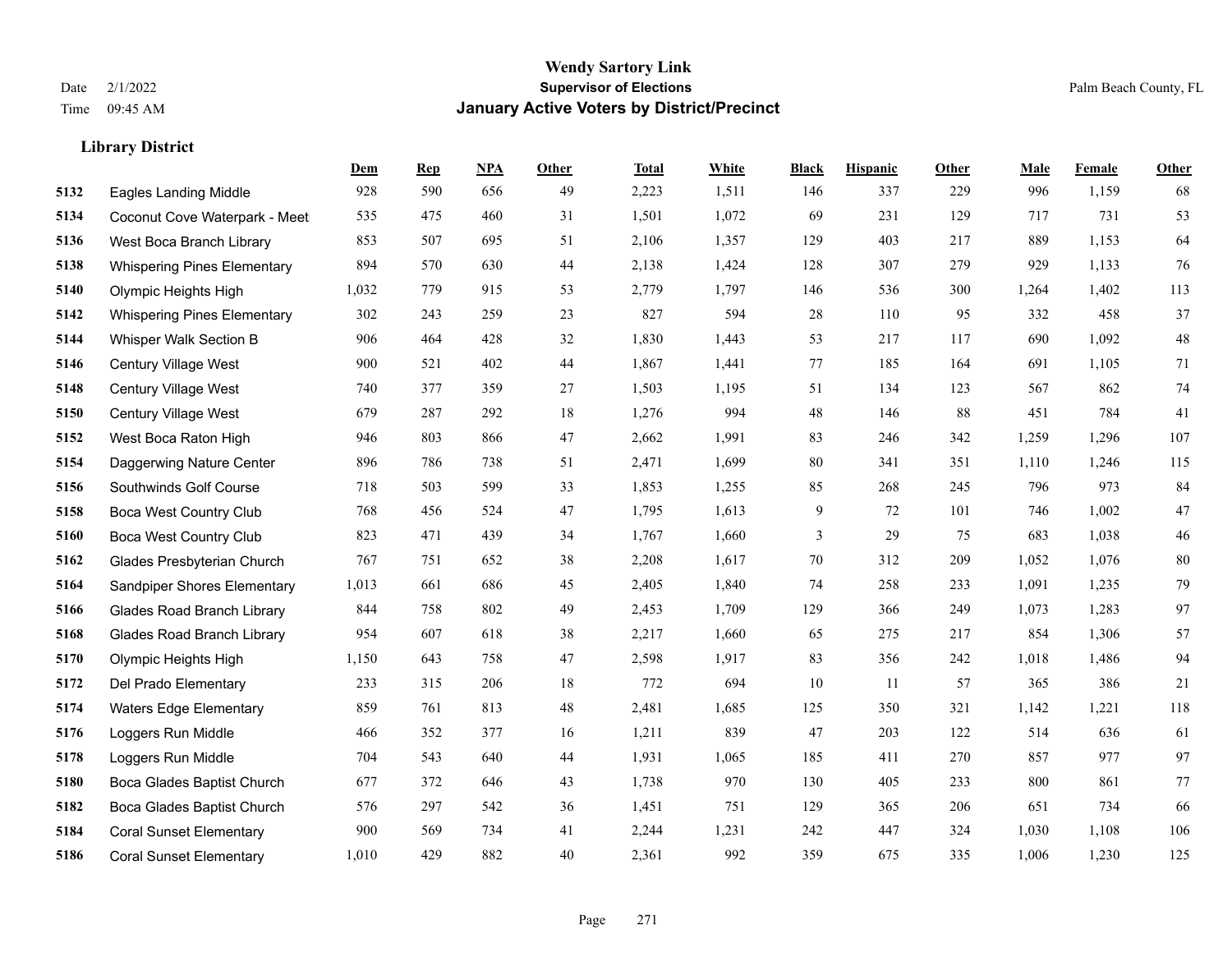|      |                                     | Dem          | <b>Rep</b>       | NPA              | <b>Other</b>   | <b>Total</b>   | <b>White</b>     | <b>Black</b>     | <b>Hispanic</b>  | Other          | <b>Male</b>    | Female         | Other            |
|------|-------------------------------------|--------------|------------------|------------------|----------------|----------------|------------------|------------------|------------------|----------------|----------------|----------------|------------------|
| 5188 | Pines Of Boca Barwood               | 967          | 629              | 807              | 54             | 2,457          | 1,453            | 140              | 545              | 319            | 1,042          | 1,317          | 98               |
| 5190 | Lakes at Boca Rio Clubhouse         | 405          | 283              | 340              | 20             | 1,048          | 686              | 63               | 177              | 122            | 477            | 527            | 44               |
| 5192 | Hammock Pointe Elementary           | 1,070        | 680              | 937              | 45             | 2,732          | 1,552            | 209              | 590              | 381            | 1,172          | 1,438          | 122              |
| 5194 | Lakes Of Boca Barwood               | 395          | 254              | 388              | 21             | 1,058          | 631              | 49               | 239              | 139            | 455            | 548            | 55               |
| 6002 | <b>Canal Point Community Center</b> | 82           | 101              | 57               | 2              | 242            | 102              | 39               | 86               | 15             | 108            | 124            | $10\,$           |
| 6004 | Pahokee Recreation Center           | 968          | 175              | 234              | 5              | 1,382          | 177              | 901              | 221              | 83             | 576            | 755            | 51               |
| 6006 | Pahokee Recreation Center           | 998          | 169              | 274              | 14             | 1,455          | 123              | 853              | 381              | 98             | 643            | 732            | 80               |
| 6008 | Pahokee High                        | 528          | 23               | 108              | $\overline{4}$ | 663            | 9                | 609              | 3                | 42             | 199            | 430            | 34               |
| 6010 | <b>Canal Point Community Center</b> | 23           | $\tau$           | 7                | $\overline{0}$ | 37             | 13               | 18               | 3                | $\overline{3}$ | 19             | 18             | $\boldsymbol{0}$ |
| 6012 | Belle Glade Library/Civic Ctr       | 178          | 32               | 61               | $\mathbf{1}$   | 272            | 31               | 147              | 80               | 14             | 106            | 154            | 12               |
| 6014 | Belle Glade Library/Civic Ctr       |              | 2                | $\mathbf{1}$     | $\mathbf{0}$   | $\overline{4}$ | $\overline{0}$   | $\boldsymbol{0}$ | 4                | $\mathbf{0}$   | $\overline{1}$ | 3              | $\overline{0}$   |
| 6016 | South Bay Commission Chambe         | 36           | 54               | 31               | 3              | 124            | 81               | 8                | 24               | 11             | 65             | 54             | 5                |
| 6018 | South Bay Commission Chambe         | 1,187        | 88               | 226              | 12             | 1,513          | 62               | 1.168            | 208              | 75             | 636            | 838            | 39               |
| 6020 | Glades Central High                 | 438          | 78               | 139              | $\,8\,$        | 663            | 83               | 386              | 157              | 37             | 304            | 326            | 33               |
| 6022 | Belle Glade Library/Civic Ctr       | 1,354        | 107              | 266              | 18             | 1,745          | 90               | 1,395            | 143              | 117            | 721            | 955            | 69               |
| 6024 | Lewis Evans Resource Center         | 1,687        | 68               | 277              | 13             | 2,045          | 30               | 1,774            | 128              | 113            | 819            | 1,158          | 68               |
| 6026 | Lewis Evans Resource Center         |              | $\mathbf{0}$     | $\overline{2}$   | $\mathbf{0}$   | $\overline{3}$ | $\theta$         | $\mathbf{0}$     | 3                | $\mathbf{0}$   | $\overline{1}$ | 2              | $\overline{0}$   |
| 6028 | Belle Glade Library/Civic Ctr       | 751          | 446              | 329              | 15             | 1,541          | 403              | 396              | 655              | 87             | 719            | 779            | 43               |
| 6029 | Belle Glade Library/Civic Ctr       |              | $\boldsymbol{0}$ | $\theta$         | $\mathbf{0}$   | -1             | $\boldsymbol{0}$ | $\mathbf{1}$     | $\overline{0}$   | $\mathbf{0}$   | -1             | $\overline{0}$ | $\mathbf{0}$     |
| 6030 | Belle Glade Library/Civic Ctr       | 8            | 3                | 12               | $\overline{2}$ | 25             | 8                | $\Omega$         | 17               | $\theta$       | $\tau$         | 16             | 2                |
| 6032 | Gove Elementary                     | 668          | 293              | 273              | 6              | 1,240          | 308              | 431              | 402              | 99             | 536            | 662            | 42               |
| 6034 | Gove Elementary                     | $\bf{0}$     | $\overline{4}$   | $\boldsymbol{0}$ | $\mathbf{0}$   | $\overline{4}$ | $\overline{4}$   | $\boldsymbol{0}$ | $\boldsymbol{0}$ | $\mathbf{0}$   | 3              | -1             | $\overline{0}$   |
| 6036 | Gove Elementary                     | 391          | 159              | 208              | 10             | 768            | 131              | 153              | 438              | 46             | 336            | 400            | $32\,$           |
| 6038 | South Bay Commission Chambe         | $\mathbf{0}$ | $\mathbf{0}$     | $\mathbf{0}$     | $\theta$       | $\mathbf{0}$   | $\mathbf{0}$     | $\mathbf{0}$     | $\overline{0}$   | $\theta$       | $\theta$       | $\theta$       | $\mathbf{0}$     |
| 6040 | Osceola Creek Middle                | 97           | 128              | 102              | -1             | 328            | 246              | 13               | 33               | 36             | 152            | 160            | 16               |
| 6042 | Osceola Creek Middle                | 984          | 1,238            | 1,038            | 67             | 3,327          | 2,133            | 435              | 493              | 266            | 1,590          | 1,631          | 106              |
| 6044 | <b>Frontier Elementary</b>          | 907          | 998              | 789              | 56             | 2,750          | 1,747            | 419              | 349              | 235            | 1,288          | 1,380          | 82               |
| 6045 | Acreage Branch Library              | 199          | 269              | 183              | 12             | 663            | 423              | 80               | 91               | 69             | 317            | 316            | 30               |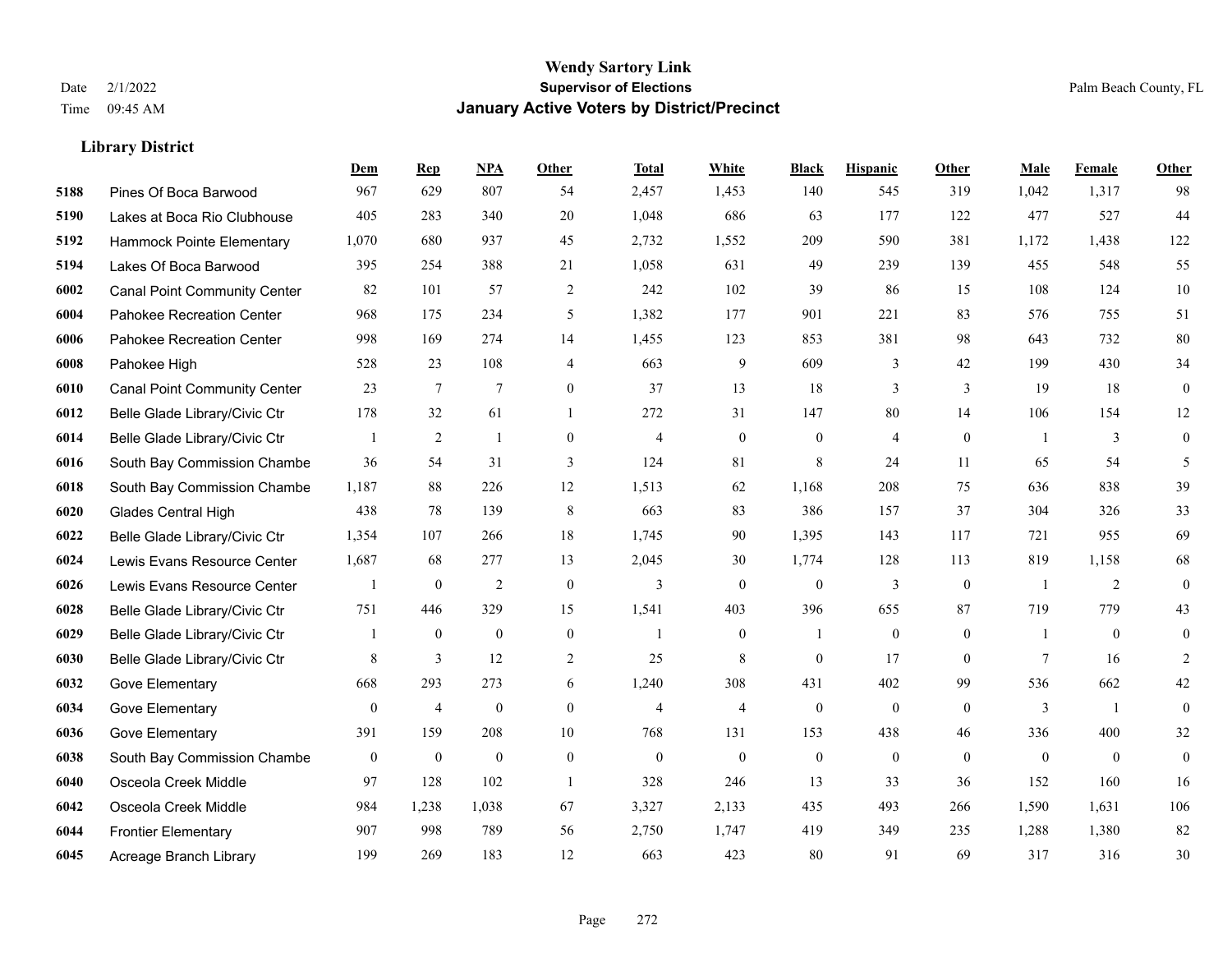|      |                                 | Dem          | <b>Rep</b>       | NPA              | <b>Other</b>   | <b>Total</b> | White            | <b>Black</b>     | <b>Hispanic</b>  | Other          | <b>Male</b>    | Female       | <b>Other</b>     |
|------|---------------------------------|--------------|------------------|------------------|----------------|--------------|------------------|------------------|------------------|----------------|----------------|--------------|------------------|
| 6046 | Pierce Hammock Elementary       | 799          | 969              | 767              | 50             | 2,585        | 1,650            | 367              | 326              | 242            | 1,254          | 1,231        | 100              |
| 6048 | Pierce Hammock Elementary       | $\bf{0}$     | $\mathbf{0}$     | $\mathbf{0}$     | $\theta$       | $\mathbf{0}$ | $\mathbf{0}$     | $\mathbf{0}$     | $\mathbf{0}$     | $\mathbf{0}$   | $\overline{0}$ | $\mathbf{0}$ | $\mathbf{0}$     |
| 6050 | Acreage Branch Library          | 859          | 881              | 739              | 65             | 2,544        | 1,553            | 374              | 352              | 265            | 1,192          | 1,261        | 91               |
| 6051 | Cornerstone Fellowship          | 600          | 750              | 557              | 52             | 1,959        | 1,250            | 210              | 289              | 210            | 909            | 979          | 71               |
| 6052 | Seminole Ridge High             | 611          | 654              | 570              | 35             | 1,870        | 1,145            | 226              | 321              | 178            | 885            | 912          | 73               |
| 6054 | <b>Acreage Pines Elementary</b> | $\mathbf{0}$ | $\bf{0}$         | $\boldsymbol{0}$ | $\overline{0}$ | $\mathbf{0}$ | $\boldsymbol{0}$ | $\boldsymbol{0}$ | $\boldsymbol{0}$ | $\overline{0}$ | $\mathbf{0}$   | $\mathbf{0}$ | $\boldsymbol{0}$ |
| 6056 | Pierce Hammock Elementary       | $\mathbf{0}$ | $\mathbf{0}$     | $\mathbf{0}$     | $\mathbf{0}$   | $\mathbf{0}$ | $\overline{0}$   | $\mathbf{0}$     | $\mathbf{0}$     | $\theta$       | $\theta$       | $\theta$     | $\mathbf{0}$     |
| 6058 | <b>Acreage Pines Elementary</b> | 731          | 615              | 577              | 42             | 1,965        | 1,060            | 355              | 254              | 296            | 958            | 944          | 63               |
| 6060 | Indian Trail Improvement Dist   | 894          | 966              | 805              | 59             | 2,724        | 1,690            | 344              | 408              | 282            | 1,264          | 1,362        | 98               |
| 6062 | Sandhill Crane Golf Club        | 226          | 426              | 264              | 23             | 939          | 666              | 74               | 71               | 128            | 458            | 449          | 32               |
| 6064 | Sandhill Crane Golf Club        | 32           | 61               | 33               | $\overline{4}$ | 130          | 106              | 6                | 12               | 6              | 65             | 61           | $\overline{4}$   |
| 6072 | Seminole Ridge High             | 569          | 555              | 539              | 54             | 1,717        | 785              | 334              | 455              | 143            | 808            | 887          | $22\,$           |
| 6073 | Seminole Ridge High             | $\mathbf{0}$ | $\boldsymbol{0}$ | $\mathbf{0}$     | $\mathbf{0}$   | $\mathbf{0}$ | $\overline{0}$   | $\mathbf{0}$     | $\mathbf{0}$     | $\theta$       | $\mathbf{0}$   | $\mathbf{0}$ | $\mathbf{0}$     |
| 6076 | <b>Western Pines Middle</b>     | 641          | 714              | 569              | 39             | 1,963        | 1,429            | 157              | 207              | 170            | 938            | 947          | 78               |
| 6078 | <b>Western Pines Middle</b>     | 662          | 736              | 652              | 42             | 2,092        | 1,390            | 165              | 364              | 173            | 992            | 1,043        | 57               |
| 6080 | <b>Golden Grove Elementary</b>  | 605          | 786              | 620              | 48             | 2,059        | 1,366            | 136              | 355              | 202            | 958            | 1,018        | 83               |
| 6082 | PBSC Loxahatchee Groves Can     | 10           | $\overline{7}$   | 13               | 2              | 32           | 27               | $\boldsymbol{0}$ | $\mathfrak{Z}$   | 2              | 12             | 20           | $\boldsymbol{0}$ |
| 6084 | PBSC Loxahatchee Groves Can     | 307          | 469              | 379              | 45             | 1,200        | 762              | 71               | 258              | 109            | 585            | 598          | 17               |
| 6086 | PBSC Loxahatchee Groves Can     | 260          | 414              | 241              | 19             | 934          | 687              | 91               | 83               | 73             | 422            | 485          | 27               |
| 6088 | Seminole Ridge High             | 520          | 695              | 555              | 44             | 1,814        | 1,164            | 215              | 292              | 143            | 858            | 903          | 53               |
| 6090 | Loxahatchee Groves Elementary   | 765          | 890              | 756              | 56             | 2,467        | 1,525            | 280              | 452              | 210            | 1,193          | 1,181        | 93               |
| 6092 | PBSC Loxahatchee Groves Can     | 172          | 223              | 145              | 17             | 557          | 364              | 41               | 110              | 42             | 267            | 270          | $20\,$           |
| 6094 | Palms West Presbyterian         | 653          | 939              | 675              | 41             | 2,308        | 1,838            | 78               | 210              | 182            | 1,092          | 1,142        | 74               |
| 6096 | Palms West Presbyterian         | $\mathbf{0}$ | $\bf{0}$         | $\boldsymbol{0}$ | $\theta$       | $\mathbf{0}$ | $\mathbf{0}$     | $\boldsymbol{0}$ | $\mathbf{0}$     | $\mathbf{0}$   | $\overline{0}$ | $\mathbf{0}$ | $\mathbf{0}$     |
| 6098 | <b>HL Johnson Elementary</b>    | 648          | 521              | 490              | 42             | 1,701        | 945              | 307              | 269              | 180            | 772            | 890          | 39               |
| 6100 | Madison Green Country Club      | 1,226        | 722              | 772              | 55             | 2,775        | 1,193            | 787              | 408              | 387            | 1,281          | 1,392        | $102\,$          |
| 6102 | <b>RPB Recreation Center</b>    | 662          | 473              | 456              | 28             | 1,619        | 948              | 265              | 264              | 142            | 669            | 898          | 52               |
| 6104 | <b>Crestwood Middle</b>         | 183          | 151              | 122              | 9              | 465          | 216              | 75               | 88               | 86             | 215            | 229          | 21               |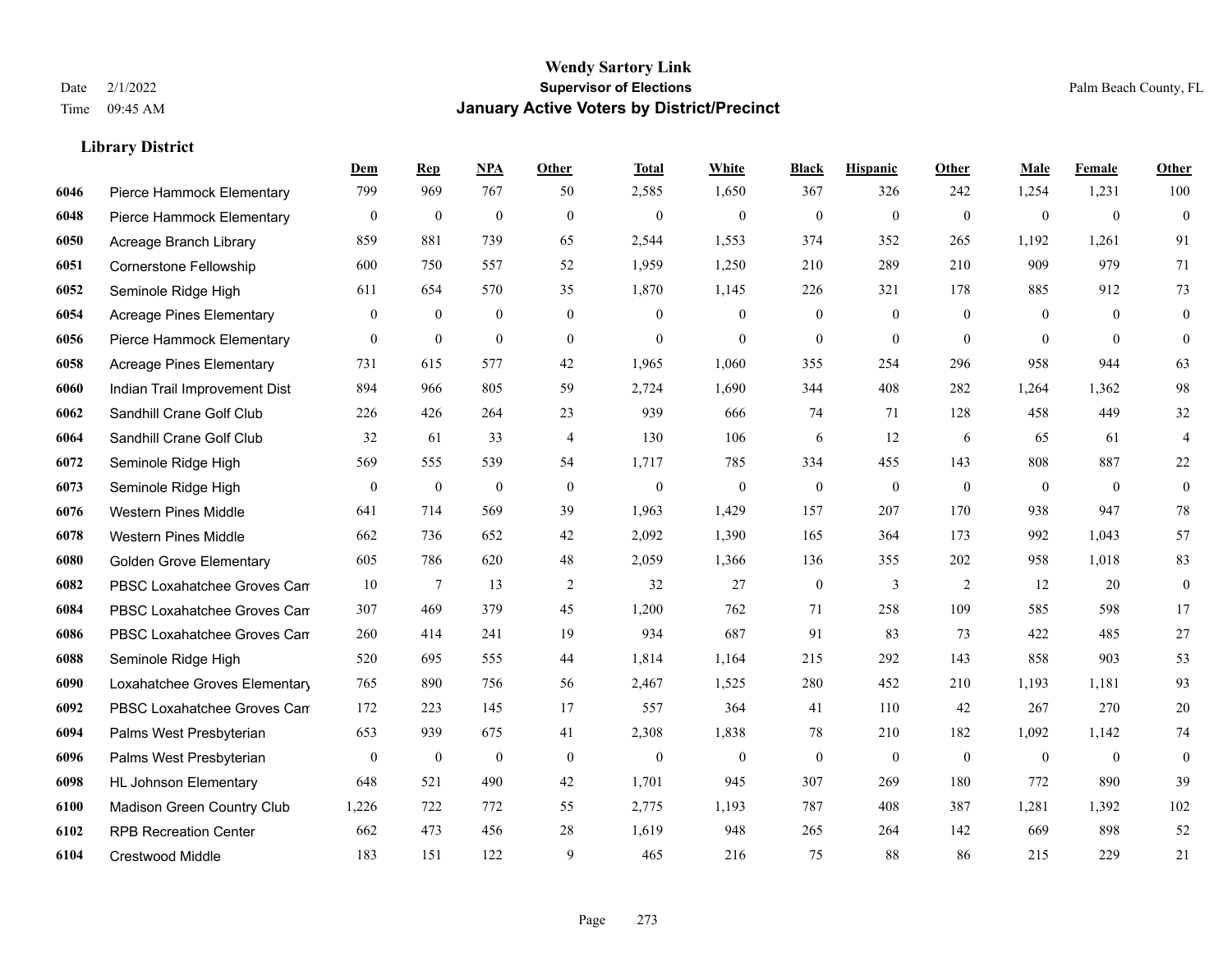**Library District**

#### **Wendy Sartory Link** Date 2/1/2022 **Supervisor of Elections** Palm Beach County, FL Time 09:45 AM **January Active Voters by District/Precinct**

# **Dem Rep NPA Other Total White Black Hispanic Other Male Female Other** RPB Recreation Center 220 127 211 10 568 233 101 158 76 225 321 22 Calypso Bay Waterpark 0 0 0 0 0 0 0 0 0 0 0 0 Crestwood Middle 468 422 357 32 1,279 692 232 213 142 592 645 42 Royal Palm Beach High 1,044 700 714 43 2,501 1,368 469 439 225 1,173 1,238 90 HL Johnson Elementary 705 417 496 57 1,675 854 326 282 213 745 887 43 RPB Branch Library 1,071 568 705 60 2,404 1,131 576 441 256 1,048 1,267 89 Royal Palm Beach High 416 322 273 19 1,030 490 203 160 177 486 519 25 RPB Cultural Center 1,163 669 767 53 2,652 1,397 508 502 245 1,147 1,420 85 RPB Cultural Center 581 327 398 22 1,328 640 280 288 120 554 733 41 Calypso Bay Waterpark 685 309 501 31 1,526 554 411 368 193 664 803 59 Royal Palm Beach High 35 27 27 3 92 50 26 11 5 42 50 0 Royal Palm Beach High 78 46 91 6 221 103 34 64 20 97 118 6 Royal Palm Beach High 391 196 266 19 872 419 168 195 90 396 447 29 Christ Fellowship Church RPB 952 473 695 31 2,151 842 508 503 298 962 1,102 87 Calypso Bay Waterpark 1 0 0 0 1 0 1 0 0 0 1 0 Royal Palm Beach High 0 0 0 0 0 0 0 0 0 0 0 0 Royal Palm Beach High 335 491 314 36 1,176 851 111 114 100 563 589 24 Christ Fellowship Church RPB 0 0 0 0 0 0 0 0 0 0 0 0 Christ Fellowship Church RPB 0 0 0 0 0 0 0 0 0 0 0 0 Christ Fellowship Church RPB 1 2 1 0 4 3 0 0 1 3 1 0 Christ Fellowship Church RPB 0 0 1 0 1 1 0 0 0 0 1 0 Binks Forest Elementary 26 40 39 4 109 82 5 9 13 46 60 3 Binks Forest Elementary 410 564 385 36 1,395 1,058 48 137 152 659 692 44 Wellington Landings Middle 462 515 401 29 1,407 1,010 87 192 118 632 735 40 Binks Forest Elementary 629 717 585 43 1,974 1,375 130 295 174 898 1,017 59 Wellington Elementary 780 942 554 40 2,316 1,701 134 313 168 1,063 1,180 73 Wellington Landings Middle 665 588 565 42 1,860 1,208 167 335 150 872 935 53 First Baptist Church Wel 752 676 568 46 2,042 1,285 213 357 187 917 1,060 65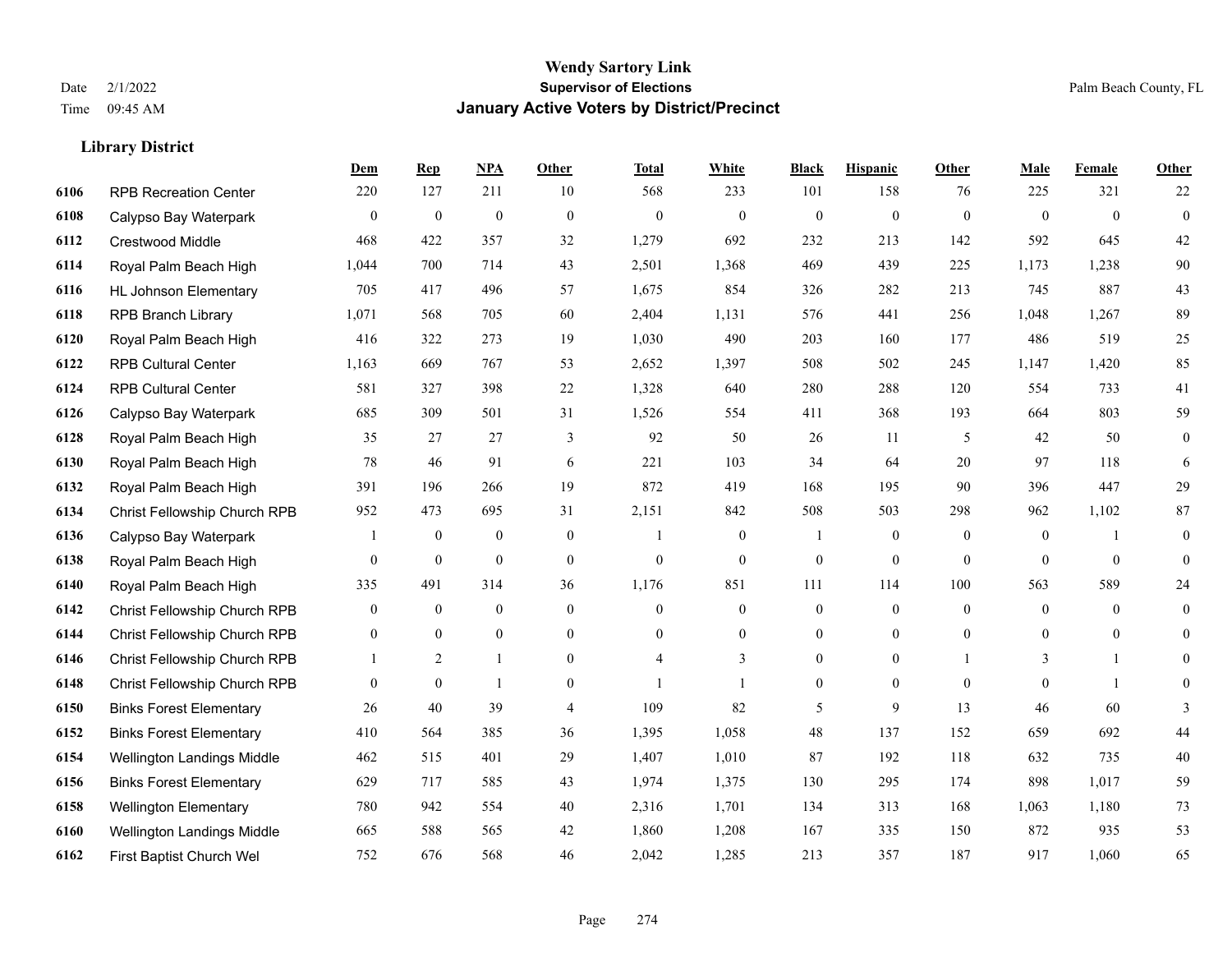**Library District**

#### **Wendy Sartory Link** Date 2/1/2022 **Supervisor of Elections** Palm Beach County, FL Time 09:45 AM **January Active Voters by District/Precinct**

# **Dem Rep NPA Other Total White Black Hispanic Other Male Female Other** First Baptist Church Wel 832 804 612 58 2,306 1,548 182 380 196 1,032 1,203 71 Wellington Community Center 856 861 748 47 2,512 1,739 155 410 208 1,157 1,276 79 First Baptist Church Wel 125 174 146 9 454 348 27 41 38 208 233 13 Christ Fellowship Church RPB 0 5 2 0 7 7 0 0 0 2 5 0 Christ Fellowship Church RPB 1,300 594 864 71 2,829 990 864 656 319 1,214 1,503 112 Christ Fellowship Church RPB 27 50 35 2 114 88 7 8 11 54 57 3 Christ Fellowship Church RPB 26 17 23 3 69 28 12 23 6 30 37 2 Everglades Elementary 565 392 451 29 1,437 666 300 246 225 665 704 68 Everglades Elementary 18 48 17 2 85 64 4 14 3 40 43 2 New Horizons Elementary 292 453 320 13 1,078 790 45 119 124 463 586 29 Wellington High 662 583 538 36 1,819 1,128 247 286 158 802 961 56 Elbridge Gale Elementary 807 577 651 43 2,078 1,135 300 432 211 915 1,089 74 Wellington Village Park 222 429 319 27 997 848 18 48 83 404 544 49 Wellington Village Hall 820 456 646 48 1,970 883 364 511 212 815 1,081 74 St Peters Methodist Church 961 797 795 68 2,621 1,551 288 547 235 1,199 1,336 86 Equestrian Trails Elementary 499 293 353 18 1,163 521 297 153 192 516 591 56 Palm Beach Central High 0 0 0 0 0 0 0 0 0 0 0 0 Wellington Branch Library 520 360 364 38 1,282 703 198 273 108 549 699 34 Emerald Cove Middle 536 565 522 54 1,677 1,043 180 269 185 738 887 52 Emerald Cove Middle 108 87 97 7 299 174 56 54 15 136 157 6 Emerald Cove Middle 32 19 39 0 90 46 26 10 8 23 63 4 Palm Beach Central High 266 242 187 11 706 380 141 64 121 315 364 27 Palm Beach Central High 281 375 251 17 924 603 93 106 122 426 473 25 Buena Vida Clubhouse 317 197 184 14 712 618 24 23 47 318 376 18 Villa Olympia Clubhouse 1,553 1,074 1,312 99 4,038 1,818 703 688 829 1,905 1,946 187 Wellington Village Park 145 224 180 18 567 388 16 93 70 258 283 26 Wellington Village Park 813 769 724 49 2,355 1,482 260 291 322 1,078 1,194 83 Panther Run Elementary 231 193 176 11 611 345 97 99 70 282 309 20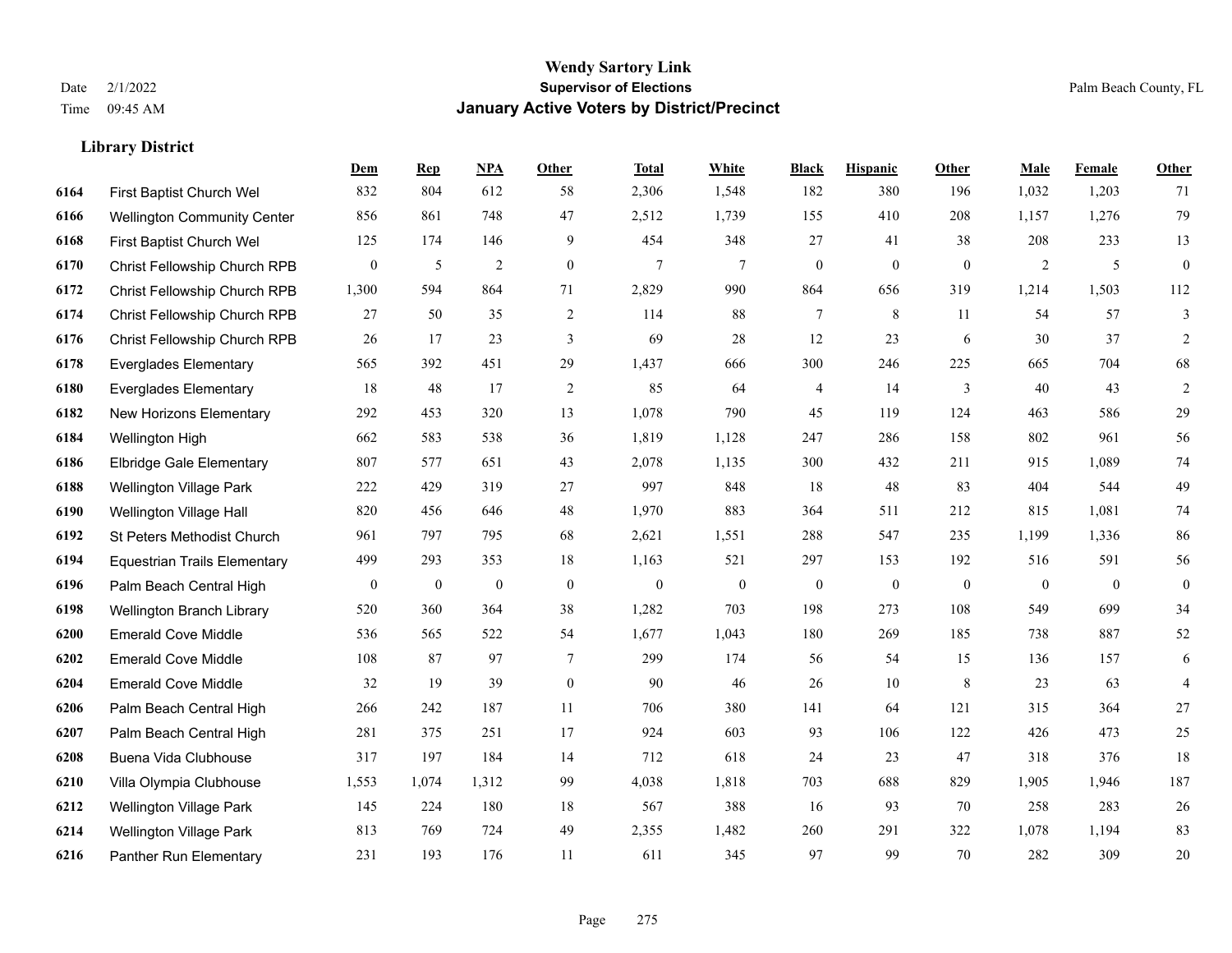|      |                                  | Dem            | <b>Rep</b>       | NPA              | <b>Other</b>     | <b>Total</b>   | <b>White</b>   | <b>Black</b>     | <b>Hispanic</b>  | <b>Other</b>   | <b>Male</b>    | <b>Female</b>  | <b>Other</b>     |
|------|----------------------------------|----------------|------------------|------------------|------------------|----------------|----------------|------------------|------------------|----------------|----------------|----------------|------------------|
| 6218 | Wellington Village Park          | $\mathbf{0}$   | $\mathbf{0}$     | $\boldsymbol{0}$ | $\theta$         | $\mathbf{0}$   | $\overline{0}$ | $\overline{0}$   | $\overline{0}$   | $\theta$       | $\theta$       | $\overline{0}$ | $\Omega$         |
| 6220 | <b>Wellington Village Park</b>   | 58             | 32               | 44               | 6                | 140            | 70             | 16               | 36               | 18             | 60             | 76             | 4                |
| 6222 | Panther Run Elementary           | $\mathbf{0}$   | $\mathbf{1}$     | $\mathbf{0}$     | $\theta$         | $\mathbf{1}$   |                | $\mathbf{0}$     | $\boldsymbol{0}$ | $\mathbf{0}$   | $\overline{1}$ | $\mathbf{0}$   | $\theta$         |
| 6224 | Discovery Key Elementary         | 953            | 1,124            | 683              | 59               | 2,819          | 2,093          | 180              | 333              | 213            | 1,318          | 1,419          | 82               |
| 6226 | The Isles at Wellington          | 747            | 758              | 627              | 47               | 2,179          | 1,404          | 223              | 241              | 311            | 1,021          | 1,065          | 93               |
| 6228 | Wycliffe Comm Association Bldg   | 777            | 328              | 410              | $22\,$           | 1,537          | 1,440          | 19               | 18               | 60             | 665            | 843            | 29               |
| 6230 | Epiphany Lutheran Church         | 1,190          | 1,257            | 1,202            | 85               | 3,734          | 2,296          | 425              | 612              | 401            | 1,708          | 1,918          | 108              |
| 6232 | Panther Run Elementary           | 662            | 756              | 651              | 50               | 2,119          | 1,345          | 250              | 250              | 274            | 1,013          | 1,042          | 64               |
| 7002 | J F Kennedy Middle               | $\theta$       | $\overline{0}$   | $\mathbf{0}$     | $\mathbf{0}$     | $\theta$       | $\overline{0}$ | $\mathbf{0}$     | $\overline{0}$   | $\theta$       | $\mathbf{0}$   | $\theta$       | $\theta$         |
| 7006 | J F Kennedy Middle               | $\overline{0}$ | $\overline{0}$   | $\boldsymbol{0}$ | $\mathbf{0}$     | $\Omega$       | 0              | $\boldsymbol{0}$ | $\mathbf{0}$     | $\theta$       | $\overline{0}$ | $\theta$       | $\overline{0}$   |
| 7008 | J F Kennedy Middle               | $\theta$       | $\theta$         | $\mathbf{0}$     | $\theta$         | $\theta$       | $\overline{0}$ | $\overline{0}$   | $\overline{0}$   | $\theta$       | $\theta$       | $\theta$       | $\Omega$         |
| 7016 | RB Prep Achievement Academy      |                | $\mathbf{1}$     | $\theta$         | $\theta$         | $\overline{c}$ |                |                  | $\Omega$         | $\Omega$       |                |                | $\Omega$         |
| 7038 | RB Prep Achievement Academy      | $\overline{0}$ | $\mathbf{0}$     | $\mathbf{0}$     | $\theta$         | $\mathbf{0}$   | $\overline{0}$ | $\Omega$         | $\overline{0}$   | $\theta$       | $\theta$       | $\mathbf{0}$   | $\theta$         |
| 7054 | <b>Crossroads Baptist Church</b> | 993            | 75               | 294              | 14               | 1,376          | 111            | 1,046            | 75               | 144            | 594            | 723            | 59               |
| 7076 | <b>Egret Lake Elementary</b>     | 2              | 2                | -1               | $\theta$         | 5              | $\overline{3}$ |                  | $\mathbf{0}$     | $\overline{1}$ | 4              | $\overline{1}$ | $\mathbf{0}$     |
| 7082 | Seminole Trails Elementary       | 1,043          | 332              | 489              | 34               | 1,898          | 691            | 729              | 268              | 210            | 824            | 995            | 79               |
| 7084 | Sharon Christian Church          | 744            | 275              | 452              | 45               | 1,516          | 613            | 454              | 282              | 167            | 632            | 829            | 55               |
| 7098 | U M Church of Palm Beaches       | 21             | 18               | 18               | $\overline{1}$   | 58             | 44             | 3                | 9                | 2              | 31             | 24             | 3                |
| 7110 | <b>Adult Education Center</b>    | 694            | 228              | 418              | 32               | 1,372          | 439            | 435              | 368              | 130            | 561            | 750            | 61               |
| 7112 | <b>Adult Education Center</b>    | 127            | 26               | 62               | 7                | 222            | 54             | 119              | 25               | 24             | 72             | 140            | 10               |
| 7114 | <b>Adult Education Center</b>    | $\theta$       | $\theta$         | $\theta$         | $\theta$         | $\theta$       | $\Omega$       | $\theta$         | $\Omega$         | $\Omega$       | $\Omega$       | $\Omega$       | $\theta$         |
| 7116 | <b>Adult Education Center</b>    | $\mathbf{0}$   | $\boldsymbol{0}$ | $\mathbf{0}$     | $\boldsymbol{0}$ | $\overline{0}$ | $\overline{0}$ | $\overline{0}$   | $\overline{0}$   | $\mathbf{0}$   | $\mathbf{0}$   | $\mathbf{0}$   | $\theta$         |
| 7118 | <b>Adult Education Center</b>    | 31             | 31               | 39               | 7                | 108            | 81             | 4                | 18               | 5              | 52             | 50             | 6                |
| 7134 | <b>Adult Education Center</b>    | 814            | 175              | 393              | 21               | 1,403          | 307            | 665              | 287              | 144            | 623            | 714            | 66               |
| 7136 | <b>Haverhill Town Hall</b>       | 40             | 37               | 34               | 2                | 113            | 47             | 30               | 26               | 10             | 45             | 62             | 6                |
| 7138 | <b>Westgate Community Center</b> | 1,555          | 450              | 909              | 31               | 2,945          | 688            | 959              | 997              | 301            | 1,308          | 1,497          | 140              |
| 7140 | Haverhill Town Hall              | 171            | 78               | 99               | 6                | 354            | 110            | 126              | 79               | 39             | 165            | 167            | 22               |
| 7142 | Clayton Hutcheson Hall B         | 35             | $\tau$           | 16               | $\theta$         | 58             | 17             | 27               | 9                | 5              | 26             | 32             | $\boldsymbol{0}$ |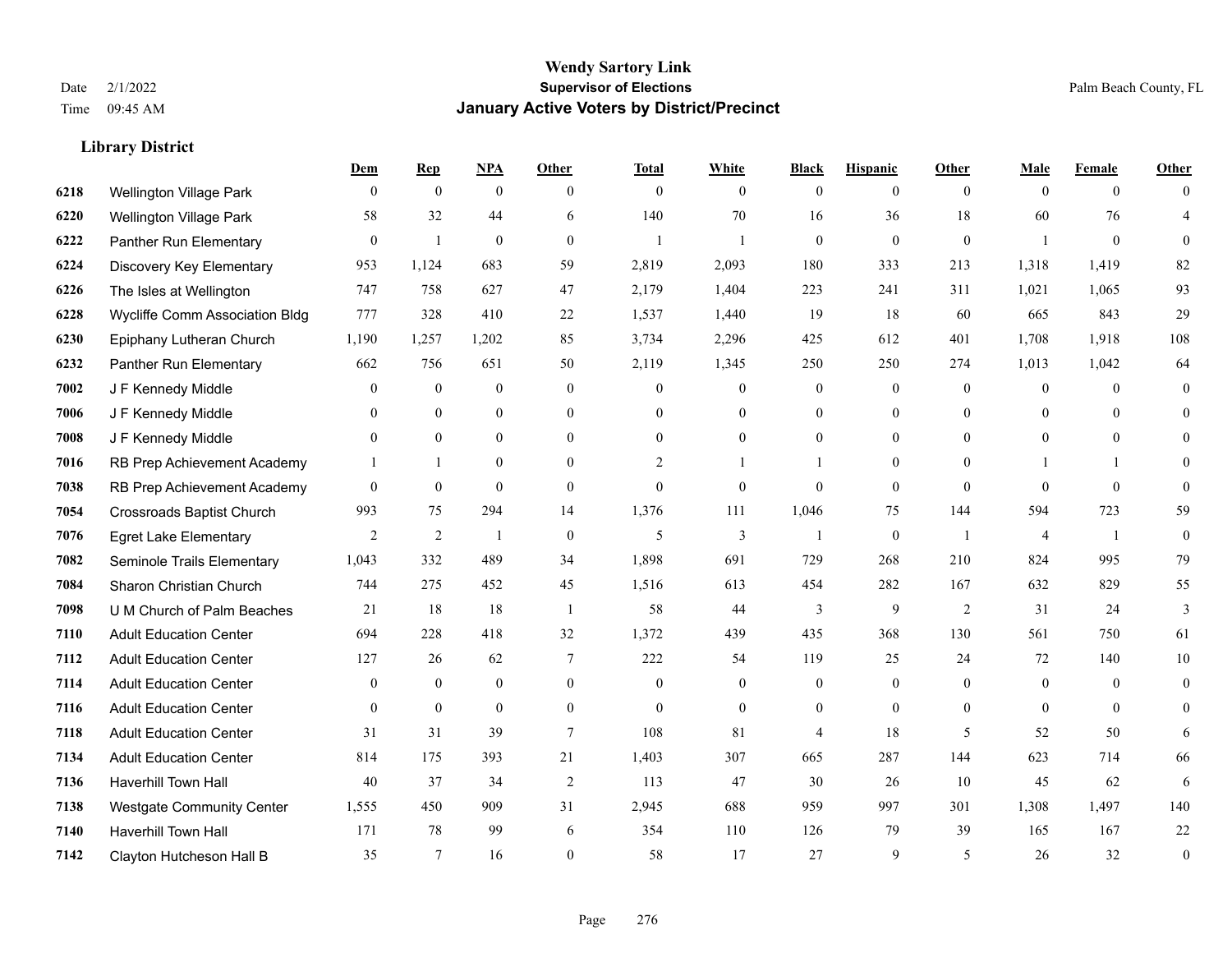|      |                                 | <u>Dem</u> | <u>Rep</u> | NPA     | Other    | <b>Total</b> | <b>White</b> | Black        | <b>Hispanic</b> | Other    | <u>Male</u> | Female       | <b>Other</b> |
|------|---------------------------------|------------|------------|---------|----------|--------------|--------------|--------------|-----------------|----------|-------------|--------------|--------------|
| 7144 | Clayton Hutcheson Hall B        | 43         |            | 21      |          | 69           | 4            | 43           | 12              | 10       | 28          | 34           |              |
| 7146 | Clayton Hutcheson Hall B        | 233        | 15         | 102     |          | 353          | 25           | 219          | 83              | 26       | 125         | 210          | 18           |
| 7174 | <b>Rolling Green Elementary</b> | 1,029      | 234        | 521     | 30       | 814.ا        | 564          | 686          | 406             | 158      | 795         | 940          | 79           |
| 7175 | <b>Rolling Green Elementary</b> |            |            |         | $\Omega$ |              | $\theta$     | $\mathbf{0}$ |                 | $\Omega$ |             | $\mathbf{0}$ | $\Omega$     |
| 7176 | Hypoluxo Town Hall              | 183        | 85         | 113     | 10       | 391          | 218          | 83           | 61              | 29       | 166         | 215          | 10           |
| 7192 | Lakeview Baptist Church         | 18         |            | 10      |          | 42           | 31           |              |                 |          | 20          | 19           |              |
| 8002 | State Only                      | 129        | 99         | 110     |          | 340          | 261          | 13           | 13              | 53       | 150         | 177          | 13           |
|      | <b>Library District</b>         | 259,881    | 195,803    | 186,698 | 13,995   | 656,377      | 432,473      | 71,677       | 92,503          | 59,724   | 290,336     | 343,493      | 22,548       |
|      |                                 |            |            |         |          |              |              |              |                 |          |             |              |              |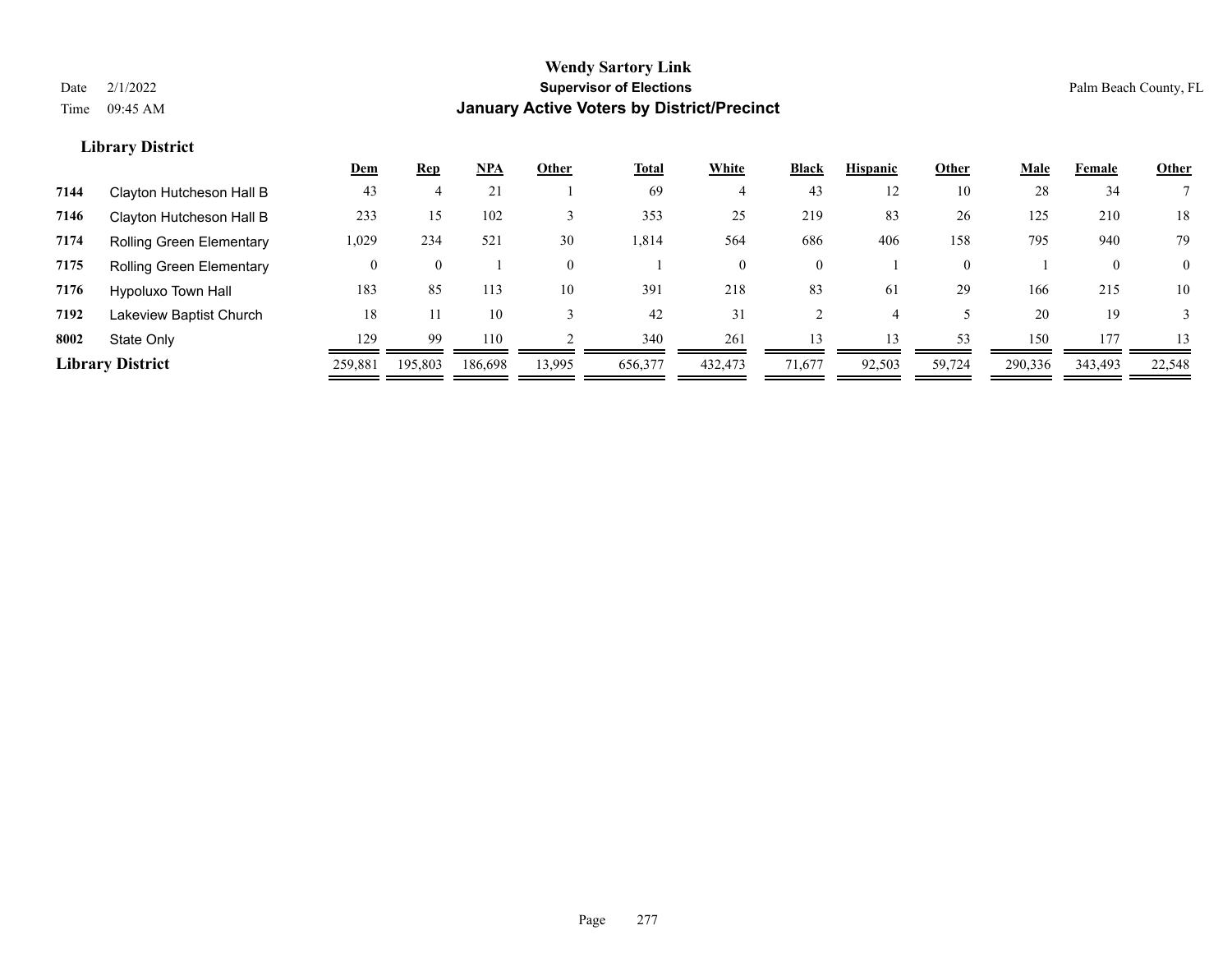### **Monterey Comm Dev Dist**

|      |                               | Dem | Rep | NPA | Other | <b>Total</b> | <b>White</b> | <b>Black</b> | <b>Hispanic</b> | Other | Male | Female | <b>Other</b> |
|------|-------------------------------|-----|-----|-----|-------|--------------|--------------|--------------|-----------------|-------|------|--------|--------------|
| 4053 | Crosspointe Elementary        | 207 | 86  | 152 |       | 463          | 180          | 110          | 98              |       | 201  | 242    | 20           |
|      | <b>Monterey Comm Dev Dist</b> | 207 | 86  |     |       | 463          | 180          | 110          | 98              |       | 201  | 242    | 20           |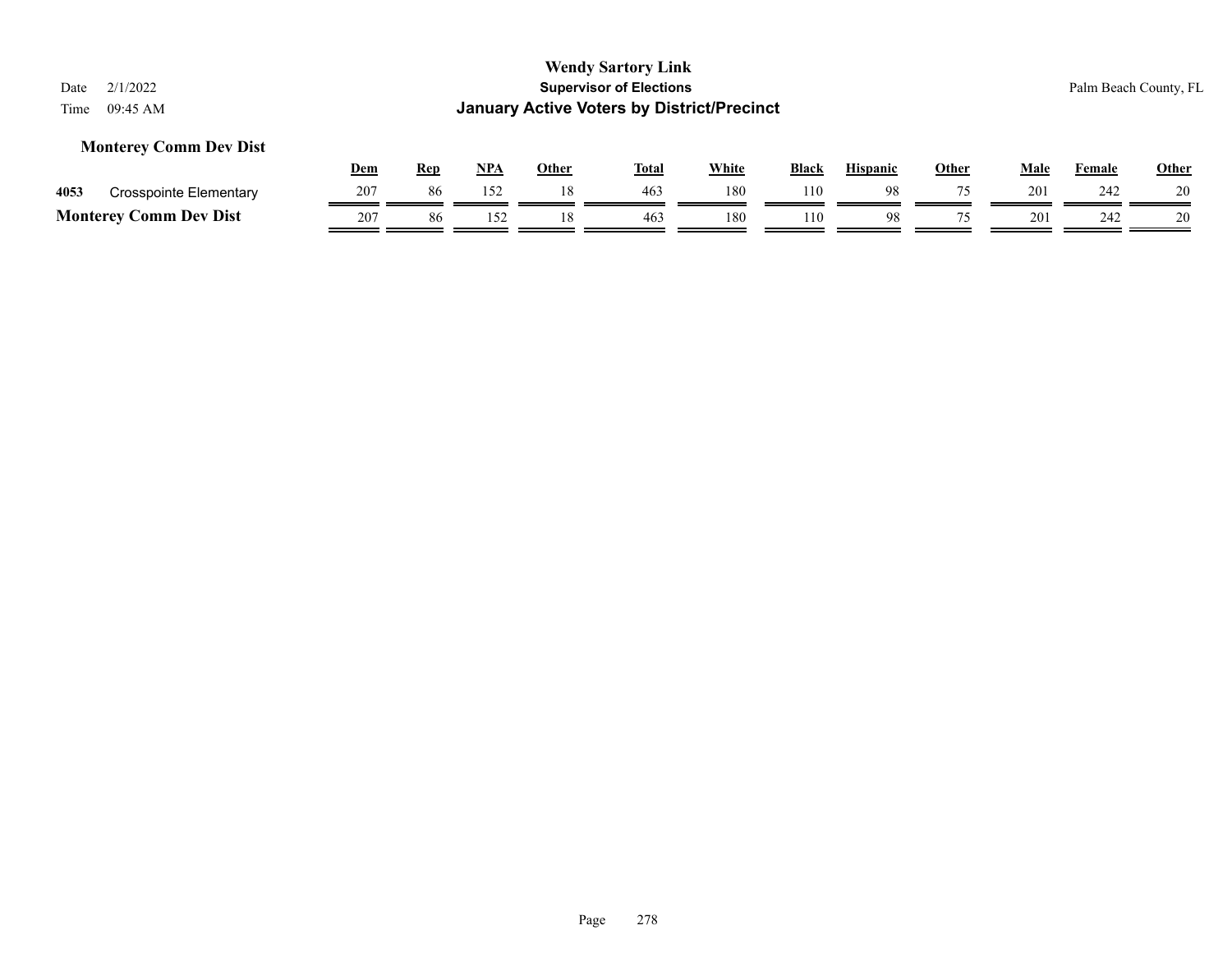| 2/1/2022<br>Date<br>09:45 AM<br>Time |            |            |       |              | <b>Wendy Sartory Link</b><br><b>Supervisor of Elections</b><br><b>January Active Voters by District/Precinct</b> |              |              |                 |              |      |        | Palm Beach County, FL |
|--------------------------------------|------------|------------|-------|--------------|------------------------------------------------------------------------------------------------------------------|--------------|--------------|-----------------|--------------|------|--------|-----------------------|
| <b>Marsh Harbour Comm Dev</b>        | <b>Dem</b> | <b>Rep</b> | $NPA$ | <b>Other</b> | <u>Total</u>                                                                                                     | <b>White</b> | <b>Black</b> | <b>Hispanic</b> | <u>Other</u> | Male | Female | <b>Other</b>          |
| 7041<br>Mary McLeod Bethune Elementa | 395        | 30         | 135   |              | 567                                                                                                              | 45           | 437          | 28              | 57           | 219  | 323    | 25                    |
| <b>Marsh Harbour Comm Dev</b>        | 395        | 30         | 135   |              | 567                                                                                                              | 45           | 437          | 28              | 57           | 219  | 323    | 25                    |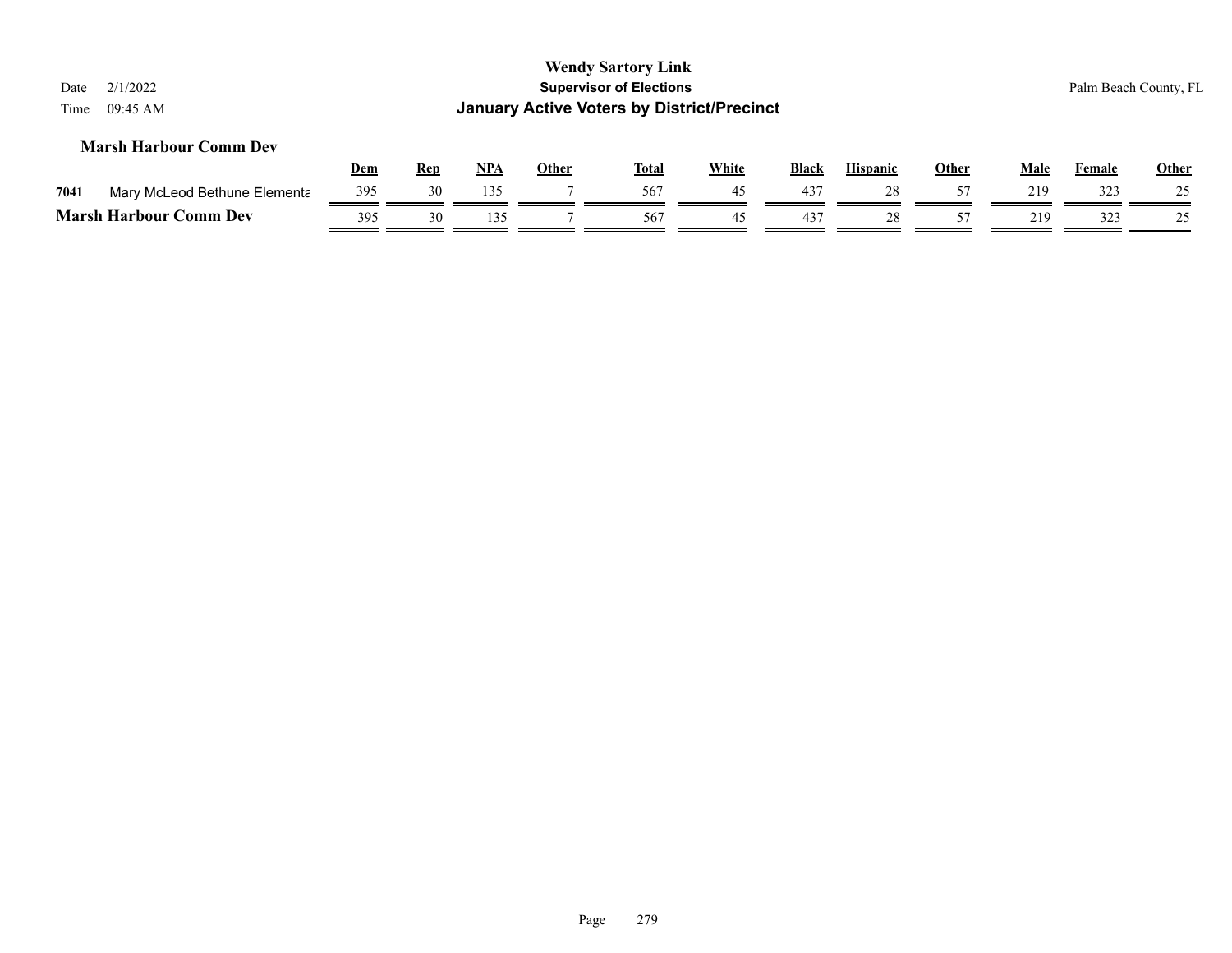|      |                                     | Dem              | <b>Rep</b>       | NPA              | <b>Other</b>     | <b>Total</b>     | <b>White</b>     | <b>Black</b>     | <b>Hispanic</b>  | <b>Other</b> | Male           | <b>Female</b>  | <b>Other</b> |
|------|-------------------------------------|------------------|------------------|------------------|------------------|------------------|------------------|------------------|------------------|--------------|----------------|----------------|--------------|
| 1002 | <b>Canal Point Community Center</b> | $\mathbf{0}$     | $\mathbf{0}$     | $\mathbf{0}$     | $\theta$         | $\theta$         | $\overline{0}$   | $\Omega$         | $\overline{0}$   | $\theta$     | $\mathbf{0}$   | $\overline{0}$ | $\Omega$     |
| 1006 | Journey Church of Jupiter           | $\Omega$         | $\mathbf{0}$     | $\mathbf{0}$     | $\theta$         | $\theta$         | $\overline{0}$   | $\theta$         | $\overline{0}$   | $\Omega$     | $\Omega$       | $\Omega$       | $\theta$     |
| 1010 | Journey Church of Jupiter           | $\Omega$         | $\theta$         | $\theta$         | $\Omega$         | $\Omega$         | $\theta$         | $\Omega$         | $\Omega$         | $\Omega$     | $\Omega$       | $\Omega$       | $\Omega$     |
| 1012 | Caloosa POA Meeting Room            | $\mathbf{0}$     | $\mathbf{0}$     | $\mathbf{0}$     | $\mathbf{0}$     | $\boldsymbol{0}$ | $\overline{0}$   | $\theta$         | $\overline{0}$   | $\theta$     | $\mathbf{0}$   | $\overline{0}$ | $\theta$     |
| 1014 | Caloosa POA Meeting Room            | $\Omega$         | 1                | $\mathbf{0}$     | $\theta$         |                  |                  | 0                | $\overline{0}$   | $\theta$     | $\theta$       | $\theta$       |              |
| 1016 | Journey Church of Jupiter           | $\mathbf{0}$     | $\mathbf{0}$     | $\mathbf{0}$     | $\theta$         | $\theta$         | $\overline{0}$   | $\theta$         | $\overline{0}$   | $\Omega$     | $\overline{0}$ | $\theta$       | $\Omega$     |
| 1020 | Caloosa POA Meeting Room            | $\mathbf{0}$     | $\mathbf{0}$     | $\mathbf{0}$     | $\mathbf{0}$     | $\mathbf{0}$     | $\overline{0}$   | $\theta$         | $\boldsymbol{0}$ | $\mathbf{0}$ | $\overline{0}$ | $\Omega$       | $\theta$     |
| 1024 | Calvary Church of Jupiter           | 7                | 6                | $\overline{7}$   | $\theta$         | 20               | 20               | $\overline{0}$   | $\overline{0}$   | $\theta$     | 11             | 9              | $\Omega$     |
| 1030 | Calvary Church of Jupiter           | 17               | 38               | 23               | $\overline{4}$   | 82               | 75               | $\overline{0}$   | 4                | 3            | 40             | 39             | 3            |
| 1034 | West Jupiter Recreation Center      | 266              | 757              | 352              | 46               | 1,421            | 1,236            | 17               | 37               | 131          | 684            | 709            | 28           |
| 1036 | Calvary Church of Jupiter           | $\boldsymbol{0}$ | $\boldsymbol{0}$ | $\boldsymbol{0}$ | $\mathbf{0}$     | $\mathbf{0}$     | $\overline{0}$   | $\boldsymbol{0}$ | $\overline{0}$   | $\mathbf{0}$ | $\mathbf{0}$   | $\overline{0}$ | $\mathbf{0}$ |
| 1040 | West Jupiter Recreation Center      | 263              | 459              | 359              | 32               | 1,113            | 896              | 19               | 57               | 141          | 555            | 518            | 40           |
| 1044 | Limestone Creek Elementary          | 419              | 121              | 188              | 19               | 747              | 224              | 347              | 91               | 85           | 358            | 361            | $28\,$       |
| 1046 | West Jupiter Recreation Center      | 268              | 147              | 152              | 11               | 578              | 270              | 163              | 112              | 33           | 249            | 309            | $20\,$       |
| 1048 | St Peter Catholic Church            | 375              | 468              | 286              | 29               | 1,158            | 1,037            | 4                | 40               | 77           | 436            | 694            | $28\,$       |
| 1054 | Limestone Creek Elementary          | 693              | 1,069            | 655              | 54               | 2,471            | 2,185            | 26               | 99               | 161          | 1,159          | 1,240          | $72\,$       |
| 1056 | West Jupiter Recreation Center      | 536              | 582              | 542              | 41               | 1,701            | 1,367            | 73               | 130              | 131          | 750            | 896            | 55           |
| 1058 | St Peter Catholic Church            | 762              | 899              | 760              | 68               | 2,489            | 2,065            | 38               | 202              | 184          | 1,092          | 1,328          | 69           |
| 1060 | West Jupiter Recreation Center      | 71               | 105              | 71               | $\overline{4}$   | 251              | 206              | $\overline{0}$   | 25               | 20           | 101            | 134            | 16           |
| 1062 | <b>Harvest Community Church</b>     | 606              | 1,151            | 558              | 48               | 2,363            | 2,159            | 12               | 53               | 139          | 1,148          | 1,138          | 77           |
| 1064 | <b>Jupiter Community Center</b>     | 75               | 126              | 63               | 3                | 267              | 244              | $\overline{0}$   | 6                | 17           | 131            | 129            | $\tau$       |
| 1066 | Jupiter Community Center            | $\boldsymbol{0}$ | $\boldsymbol{0}$ | $\boldsymbol{0}$ | $\boldsymbol{0}$ | $\boldsymbol{0}$ | $\boldsymbol{0}$ | $\overline{0}$   | $\mathbf{0}$     | $\mathbf{0}$ | $\mathbf{0}$   | $\overline{0}$ | $\mathbf{0}$ |
| 1068 | Jupiter Community Center            | 574              | 759              | 610              | 48               | 1,991            | 1,651            | 26               | 193              | 121          | 932            | 999            | 60           |
| 1070 | Jupiter Community Center            | 56               | 67               | 90               | $\overline{4}$   | 217              | 170              | $\mathbf{1}$     | 41               | 5            | 112            | 97             | 8            |
| 1072 | Jerry Thomas Elementary             | 728              | 1,084            | 704              | 71               | 2,587            | 2,237            | 32               | 171              | 147          | 1,230          | 1,285          | $72\,$       |
| 1074 | Independence Middle                 | 781              | 1,148            | 865              | 88               | 2,882            | 2,417            | 21               | 192              | 252          | 1,281          | 1,509          | 92           |
| 1075 | Martinique Clubhouse                | 243              | 373              | 239              | 20               | 875              | 752              | 11               | 54               | 58           | 395            | 450            | $30\,$       |
| 1076 | The Island Clubhouse                | 608              | 783              | 588              | 72               | 2,051            | 1,696            | 50               | 143              | 162          | 1,009          | 979            | 63           |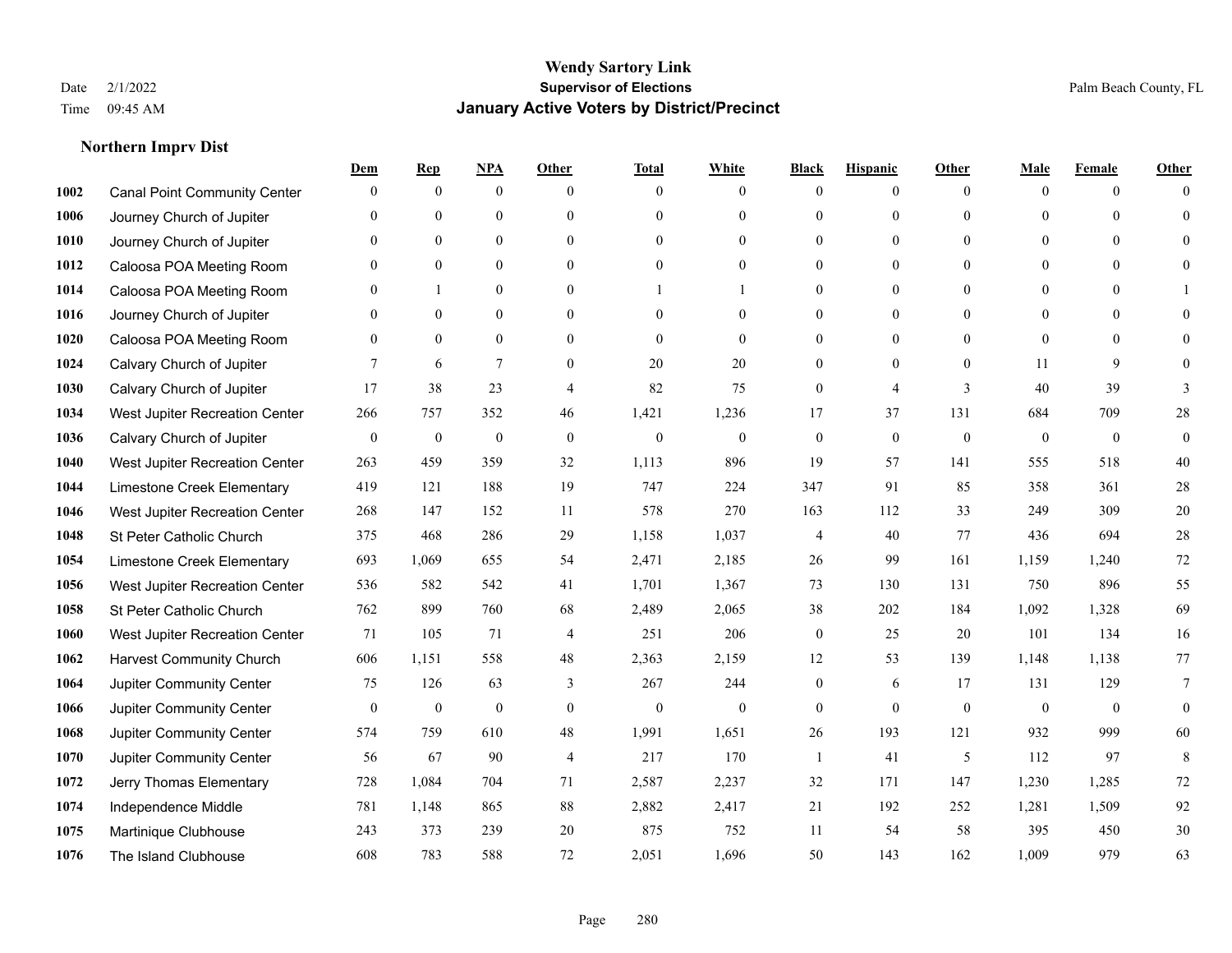|      |                                  | Dem              | <b>Rep</b>       | NPA              | <b>Other</b>   | <b>Total</b>   | White            | <b>Black</b>     | <b>Hispanic</b>  | <b>Other</b>   | <b>Male</b>      | Female         | Other            |
|------|----------------------------------|------------------|------------------|------------------|----------------|----------------|------------------|------------------|------------------|----------------|------------------|----------------|------------------|
| 1078 | First Baptist Church Teq         | 348              | 890              | 388              | 22             | 1,648          | 1,544            | 3                | 42               | 59             | 793              | 819            | 36               |
| 1080 | First Baptist Church Teq         | 92               | 146              | 79               | $\overline{4}$ | 321            | 295              | $\boldsymbol{0}$ | 9                | 17             | 163              | 148            | $10\,$           |
| 1082 | First Baptist Church Teq         | 72               | 140              | 86               | 9              | 307            | 283              | $\mathbf{1}$     | 12               | 11             | 143              | 155            | 9                |
| 1084 | First Baptist Church Teq         | 12               | 53               | 10               | $\mathbf{0}$   | 75             | 72               | $\mathbf{1}$     | $\mathbf{0}$     | 2              | 37               | 37             | 1                |
| 1088 | First Baptist Church Teq         | 10               | 45               | 20               | $\mathbf{0}$   | 75             | 66               | $\mathbf{0}$     | 3                | 6              | 38               | 36             | 1                |
| 1102 | Jupiter High                     | 701              | 917              | 672              | 65             | 2,355          | 1,888            | 57               | 200              | 210            | 1,050            | 1,233          | 72               |
| 1104 | Jupiter Branch Library           | 455              | 571              | 457              | 29             | 1,512          | 1,227            | 37               | 141              | 107            | 657              | 812            | 43               |
| 1106 | Jupiter Middle                   | 320              | 495              | 397              | 38             | 1,250          | 1,060            | 17               | 75               | 98             | 589              | 620            | 41               |
| 1108 | Newhaven Clubhouse               | 561              | 720              | 543              | 63             | 1,887          | 1,625            | 27               | 100              | 135            | 839              | 986            | 62               |
| 1118 | <b>Tequesta Council Chambers</b> | 165              | 249              | 180              | 22             | 616            | 522              | 12               | 43               | 39             | 239              | 362            | 15               |
| 1124 | Riverside Improvement            | $\mathbf{0}$     | 2                | 1                | $\mathbf{0}$   | 3              | 3                | $\mathbf{0}$     | $\mathbf{0}$     | $\mathbf{0}$   | 2                | $\overline{1}$ | $\mathbf{0}$     |
| 1152 | Juno Beach Town Center           | 43               | 71               | 53               | 8              | 175            | 166              | $\boldsymbol{0}$ | $\overline{2}$   | $\tau$         | 81               | 90             | 4                |
| 1162 | Holy Spirit Lutheran             | 2                | $\overline{4}$   | 5                | 2              | 13             | 13               | $\mathbf{0}$     | $\theta$         | $\theta$       | 6                | $\tau$         | $\theta$         |
| 1164 | Club at Admirals Cove            | 28               | 158              | 71               | 5              | 262            | 235              | 4                | 4                | 19             | 131              | 123            | 8                |
| 1166 | Holy Spirit Lutheran             | 6                | 23               | 12               | $\mathbf{0}$   | 41             | 34               | $\overline{0}$   | 2                | 5              | 18               | 23             | $\mathbf{0}$     |
| 1168 | Holy Spirit Lutheran             | $\mathbf{0}$     | $\mathbf{0}$     | $\mathbf{0}$     | $\overline{0}$ | $\mathbf{0}$   | $\mathbf{0}$     | $\mathbf{0}$     | $\mathbf{0}$     | $\theta$       | $\mathbf{0}$     | $\mathbf{0}$   | $\mathbf{0}$     |
| 1172 | Caloosa POA Meeting Room         | 125              | 283              | 123              | 9              | 540            | 459              | 14               | 23               | 44             | 247              | 275            | $18\,$           |
| 1173 | Caloosa POA Meeting Room         | 67               | 122              | 61               | 2              | 252            | 214              | 5                | 14               | 19             | 119              | 123            | $10\,$           |
| 1174 | Mirasol Sales and Info Center    | $\boldsymbol{0}$ | $\boldsymbol{0}$ | $\boldsymbol{0}$ | $\mathbf{0}$   | $\overline{0}$ | $\boldsymbol{0}$ | $\boldsymbol{0}$ | $\boldsymbol{0}$ | $\overline{0}$ | $\boldsymbol{0}$ | $\mathbf{0}$   | $\boldsymbol{0}$ |
| 1178 | Mirasol Sales and Info Center    | $\theta$         | $\mathbf{0}$     | $\mathbf{0}$     | $\theta$       | $\theta$       | $\mathbf{0}$     | $\mathbf{0}$     | $\mathbf{0}$     | $\theta$       | $\theta$         | $\theta$       | $\mathbf{0}$     |
| 1184 | Eastpointe Country Club          | 518              | 679              | 411              | 38             | 1,646          | 1,535            | 12               | 28               | 71             | 738              | 875            | 33               |
| 1186 | Mirasol Sales and Info Center    | 545              | 511              | 459              | 43             | 1,558          | 1,203            | 54               | 145              | 156            | 739              | 774            | 45               |
| 1188 | <b>Westwood Gardens HOA</b>      | 344              | 381              | 338              | 34             | 1,097          | 846              | 38               | 120              | 93             | 447              | 632            | $18\,$           |
| 1189 | <b>Westwood Gardens HOA</b>      | 26               | 63               | 25               | 2              | 116            | 102              | 7                | $\overline{2}$   | 5              | 54               | 59             | 3                |
| 1190 | Gardens Presbyterian             | 1,351            | 2,164            | 1,440            | 150            | 5,105          | 4,174            | 141              | 353              | 437            | 2,270            | 2,695          | 140              |
| 1192 | Evergrene Clubhouse              | 385              | 677              | 464              | 44             | 1,570          | 1,328            | 27               | 79               | 136            | 757              | 758            | 55               |
| 1194 | Frenchmans Creek Real Estate     | 641              | 940              | 636              | 48             | 2,265          | 2,071            | 15               | 43               | 136            | 1,035            | 1,174          | 56               |
| 1200 | Dwight D Eisenhower Elementar    | $\boldsymbol{0}$ | $\mathbf{0}$     | $\mathbf{0}$     | $\Omega$       | $\theta$       | $\mathbf{0}$     | $\mathbf{0}$     | $\theta$         | $\mathbf{0}$   | $\theta$         | $\mathbf{0}$   | $\boldsymbol{0}$ |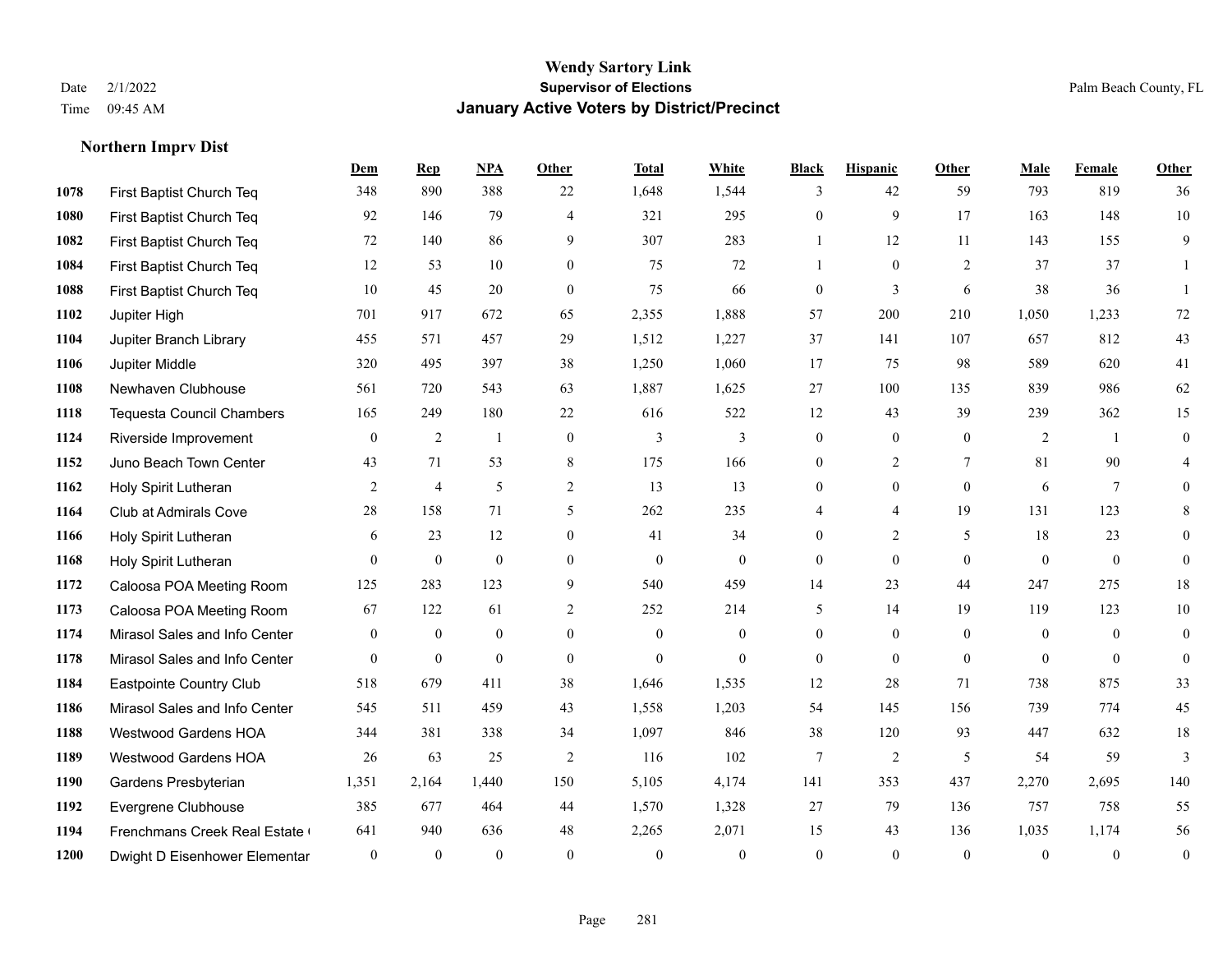|      |                                  | Dem            | <b>Rep</b>   | NPA            | <b>Other</b>     | <b>Total</b>     | <b>White</b> | <b>Black</b>     | <b>Hispanic</b>  | Other          | <b>Male</b>    | <b>Female</b>  | <b>Other</b>   |
|------|----------------------------------|----------------|--------------|----------------|------------------|------------------|--------------|------------------|------------------|----------------|----------------|----------------|----------------|
| 1206 | Holy Spirit Lutheran             | 11             | 82           | 25             | 3                | 121              | 117          | $\overline{0}$   | 3                | $\overline{1}$ | 58             | 62             |                |
| 1210 | Holy Spirit Lutheran             | 206            | 274          | 155            | $\overline{7}$   | 642              | 572          | $\overline{2}$   | 25               | 43             | 309            | 311            | $22\,$         |
| 1212 | Juno Beach Town Center           | 45             | 66           | 53             | 8                | 172              | 144          | 5                | 8                | 15             | 88             | 79             | 5              |
| 1220 | Pierce Hammock Elementary        | $\mathbf{0}$   | $\mathbf{0}$ | $\mathbf{0}$   | $\boldsymbol{0}$ | $\boldsymbol{0}$ | $\mathbf{0}$ | $\overline{0}$   | $\mathbf{0}$     | $\mathbf{0}$   | $\overline{0}$ | $\overline{0}$ | $\overline{0}$ |
| 1222 | Sandhill Crane Golf Club         | 29             | 54           | 31             | 2                | 116              | 84           | 10               | 11               | 11             | 59             | 56             |                |
| 1224 | Pierce Hammock Elementary        | $\mathbf{0}$   | $\mathbf{0}$ | $\overline{0}$ | $\mathbf{0}$     | $\mathbf{0}$     | $\mathbf{0}$ | $\boldsymbol{0}$ | $\boldsymbol{0}$ | $\mathbf{0}$   | $\overline{0}$ | $\overline{0}$ | $\theta$       |
| 1228 | Carleton Oaks Clubhouse          | 147            | 202          | 127            | 5                | 481              | 348          | 25               | 50               | 58             | 234            | 234            | 13             |
| 1232 | Mirasol Sales and Info Center    | $\theta$       | $\theta$     | $\mathbf{0}$   | $\Omega$         | $\theta$         | $\theta$     | $\Omega$         | $\theta$         | $\Omega$       | $\Omega$       | $\Omega$       | $\theta$       |
| 1238 | Mirasol Sales and Info Center    | 606            | 776          | 519            | 61               | 1,962            | 1,781        | 18               | 22               | 141            | 928            | 976            | 58             |
| 1240 | <b>Timber Trace Elementary</b>   | 776            | 1,084        | 638            | 58               | 2,556            | 2,206        | 54               | 152              | 144            | 1,155          | 1,328          | 73             |
| 1242 | Christ Fellowship Church PBG     | 865            | 1,060        | 627            | 63               | 2,615            | 2,371        | 36               | 63               | 145            | 1,087          | 1,467          | 61             |
| 1244 | Christ Fellowship Church PBG     | 462            | 663          | 454            | 53               | 1,632            | 1,418        | 31               | 78               | 105            | 694            | 885            | 53             |
| 1246 | Watson B Duncan Middle           | 821            | 908          | 711            | 66               | 2,506            | 1,986        | 73               | 202              | 245            | 1,101          | 1,332          | 73             |
| 1247 | Watson B Duncan Middle           | 35             | 192          | 63             | 9                | 299              | 275          | 2                | $\bf{0}$         | 22             | 142            | 143            | 14             |
| 1250 | Palm Beach Gardens High          | 14             | 36           | 15             | $\overline{1}$   | 66               | 58           | $\boldsymbol{0}$ | $\overline{4}$   | $\overline{4}$ | 34             | 28             | $\overline{4}$ |
| 1252 | <b>Ballen Isles Country Club</b> | 878            | 783          | 673            | 52               | 2,386            | 2,195        | 22               | 23               | 146            | 1,068          | 1,259          | 59             |
| 1254 | Northlake Nazarene Church        | 151            | 179          | 128            | $\,8\,$          | 466              | 391          | 8                | 29               | 38             | 231            | 218            | 17             |
| 1256 | North County Senior Center       | $\overline{1}$ | 2            | 3              | 3                | 9                | 8            | 1                | $\overline{0}$   | $\mathbf{0}$   | 5              | $\overline{4}$ | $\mathbf{0}$   |
| 1258 | North County Senior Center       | 308            | 229          | 256            | 28               | 821              | 454          | 93               | 122              | 152            | 367            | 427            | 27             |
| 1260 | PBG City Hall Council Room       | 440            | 551          | 307            | 25               | 1,323            | 1,097        | 27               | 113              | 86             | 590            | 692            | 41             |
| 1264 | PBG City Hall Council Room       | $\mathbf{0}$   | $\mathbf{0}$ | $\mathbf{0}$   | $\theta$         | $\mathbf{0}$     | $\theta$     | $\overline{0}$   | $\overline{0}$   | $\theta$       | $\theta$       | $\theta$       | $\theta$       |
| 1270 | <b>PBG Community Center</b>      | 4              | $\mathbf{0}$ | $\overline{2}$ | $\mathbf{0}$     | 6                | 2            | 3                | $\mathbf{1}$     | $\theta$       | 2              | 3              |                |
| 1274 | Palm Beach Gardens High          | 584            | 551          | 433            | 38               | 1,606            | 1,215        | 95               | 140              | 156            | 759            | 785            | 62             |
| 1276 | Palm Beach Gardens High          | 122            | 92           | 80             | 5                | 299              | 192          | 48               | 39               | 20             | 136            | 154            | 9              |
| 1280 | Pew Leadership Center            | 142            | 150          | 112            | 13               | 417              | 352          | 12               | 24               | 29             | 171            | 243            | 3              |
| 1284 | <b>Eissey Campus Theater</b>     | 772            | 804          | 767            | 65               | 2,408            | 1,899        | 90               | 207              | 212            | 1,039          | 1,295          | 74             |
| 1290 | PBG Moose Lodge 2010             | 691            | 830          | 553            | 66               | 2,140            | 1,780        | 51               | 144              | 165            | 867            | 1,212          | 61             |
| 1294 | Dwight D Eisenhower Elementar    | 27             | 79           | 22             | $\overline{7}$   | 135              | 115          | 5                | $\overline{4}$   | 11             | 67             | 67             |                |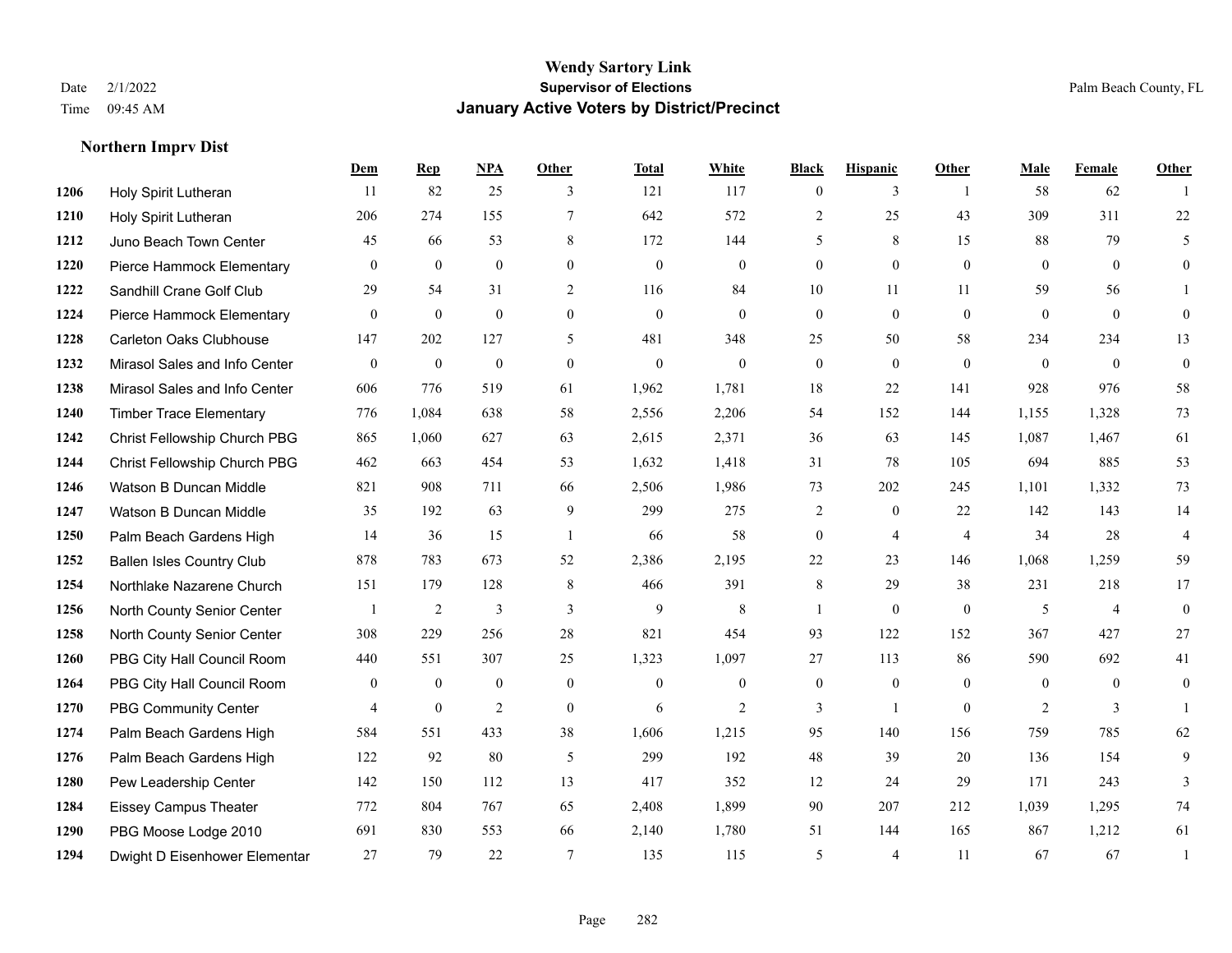|      |                                    | Dem          | <b>Rep</b>       | NPA              | <b>Other</b>   | <b>Total</b>     | <b>White</b>     | <b>Black</b>     | <b>Hispanic</b>  | <b>Other</b>   | <b>Male</b>    | Female       | <b>Other</b>     |
|------|------------------------------------|--------------|------------------|------------------|----------------|------------------|------------------|------------------|------------------|----------------|----------------|--------------|------------------|
| 1314 | <b>NPB Community Center</b>        | 47           | 122              | 60               | 10             | 239              | 213              | 3                | 8                | 15             | 98             | 130          | 11               |
| 1320 | <b>NPB Community Center</b>        | 35           | 122              | 39               | 2              | 198              | 173              | 3                | 9                | 13             | 106            | 88           | $\overline{4}$   |
| 1326 | Allamanda Elementary               | 188          | 223              | 162              | 17             | 590              | 501              | 7                | 31               | 51             | 254            | 322          | 14               |
| 1334 | 1st Unitarian Church NPB           | 2            | 3                | 5                | -1             | 11               | 11               | $\boldsymbol{0}$ | $\mathbf{0}$     | $\overline{0}$ | $\overline{4}$ | $\tau$       | $\mathbf{0}$     |
| 1336 | <b>Gardens Mall Community Room</b> | 35           | 91               | 44               | $\overline{4}$ | 174              | 156              | $\overline{0}$   | $\overline{4}$   | 14             | 89             | 78           | $\tau$           |
| 1340 | <b>Eissey Campus Theater</b>       | 6            | 6                | 3                | $\mathbf{0}$   | 15               | 13               | $\mathbf{0}$     | $\mathbf{1}$     | $\overline{1}$ | 7              | 8            | $\mathbf{0}$     |
| 1348 | <b>NPB Council Chambers</b>        | 33           | 125              | 33               | 9              | 200              | 188              | $\mathbf{0}$     | $7\phantom{.0}$  | 5              | 101            | 93           | 6                |
| 1352 | Northlake Nazarene Church          | 674          | 868              | 611              | 51             | 2,204            | 1,574            | 158              | 189              | 283            | 994            | 1,133        | 77               |
| 1354 | <b>Grove Park Elementary</b>       | 92           | 168              | 76               | 3              | 339              | 284              | 11               | 21               | 23             | 157            | 172          | $10\,$           |
| 1356 | Casa Rio Clubhouse                 | 816          | 424              | 518              | 36             | 1,794            | 899              | 401              | 242              | 252            | 779            | 954          | 61               |
| 1358 | RB Prep Achievement Academy        | 15           | $\overline{4}$   | 3                | $\theta$       | 22               | 9                | 8                | $\mathbf{1}$     | $\overline{4}$ | 13             | 6            | $\overline{3}$   |
| 1360 | Garden Lodge 366 F&AM              | 350          | 337              | 235              | 22             | 944              | 736              | 62               | 72               | 74             | 414            | 502          | $28\,$           |
| 1362 | <b>Grove Park Elementary</b>       | 213          | 120              | 188              | $\tau$         | 528              | 263              | 48               | 162              | 55             | 236            | 274          | 18               |
| 1364 | RB Prep Achievement Academy        | 419          | 117              | 255              | 21             | 812              | 229              | 329              | 150              | 104            | 349            | 440          | 23               |
| 1366 | Palm Lake Estates - The Pines      | 63           | 77               | 48               | $\overline{4}$ | 192              | 157              | 15               | 6                | 14             | 90             | 96           | 6                |
| 1368 | RB Prep Achievement Academy        | $\mathbf{0}$ | $\mathbf{0}$     | $\mathbf{0}$     | $\overline{0}$ | $\mathbf{0}$     | $\mathbf{0}$     | $\boldsymbol{0}$ | $\mathbf{0}$     | $\theta$       | $\mathbf{0}$   | $\mathbf{0}$ | $\mathbf{0}$     |
| 1370 | Palm Lake Estates - The Pines      | 118          | 117              | 84               | 5              | 324              | 266              | 15               | 27               | 16             | 136            | 178          | $10\,$           |
| 1372 | Garden Lodge 366 F&AM              | 96           | 35               | 44               | 8              | 183              | 84               | 58               | 20               | 21             | 81             | 96           | 6                |
| 1374 | Pew Leadership Center              | 190          | 82               | 141              | 10             | 423              | 215              | 117              | 49               | 42             | 175            | 235          | 13               |
| 1376 | Lake Park Town Hall                | $\mathbf{0}$ | $\boldsymbol{0}$ | $\mathbf{0}$     | $\mathbf{0}$   | $\boldsymbol{0}$ | $\boldsymbol{0}$ | $\boldsymbol{0}$ | $\boldsymbol{0}$ | $\mathbf{0}$   | $\mathbf{0}$   | $\mathbf{0}$ | $\boldsymbol{0}$ |
| 2002 | Jeaga Middle                       | 178          | 92               | 113              | 7              | 390              | 151              | 128              | 38               | 73             | 173            | 204          | 13               |
| 2004 | <b>Grassy Waters Elementary</b>    | 1,041        | 319              | 609              | 45             | 2,014            | 593              | 733              | 399              | 289            | 850            | 1,093        | 71               |
| 2006 | Jeaga Middle                       | 170          | 78               | 101              | 10             | 359              | 151              | 112              | 71               | 25             | 145            | 203          | 11               |
| 2008 | Jeaga Middle                       | $\mathbf{0}$ | $\mathbf{0}$     | $\boldsymbol{0}$ | $\mathbf{0}$   | $\mathbf{0}$     | $\boldsymbol{0}$ | $\bf{0}$         | $\overline{0}$   | $\theta$       | $\mathbf{0}$   | $\mathbf{0}$ | $\boldsymbol{0}$ |
| 2010 | Cypress Lakes HOA                  | 599          | 336              | 289              | 30             | 1,254            | 848              | 211              | 97               | 98             | 480            | 738          | 36               |
| 2014 | Club Baywinds                      | 830          | 545              | 373              | 35             | 1,783            | 1,346            | 155              | 173              | 109            | 724            | 1,016        | 43               |
| 2016 | Andros Isle POA Clubhouse          | 848          | 564              | 555              | 36             | 2,003            | 1,082            | 401              | 300              | 220            | 849            | 1,088        | 66               |
| 2018 | <b>Riverwalk Clubhouse</b>         | 748          | 709              | 580              | 50             | 2,087            | 1,636            | 95               | 174              | 182            | 896            | 1,129        | 62               |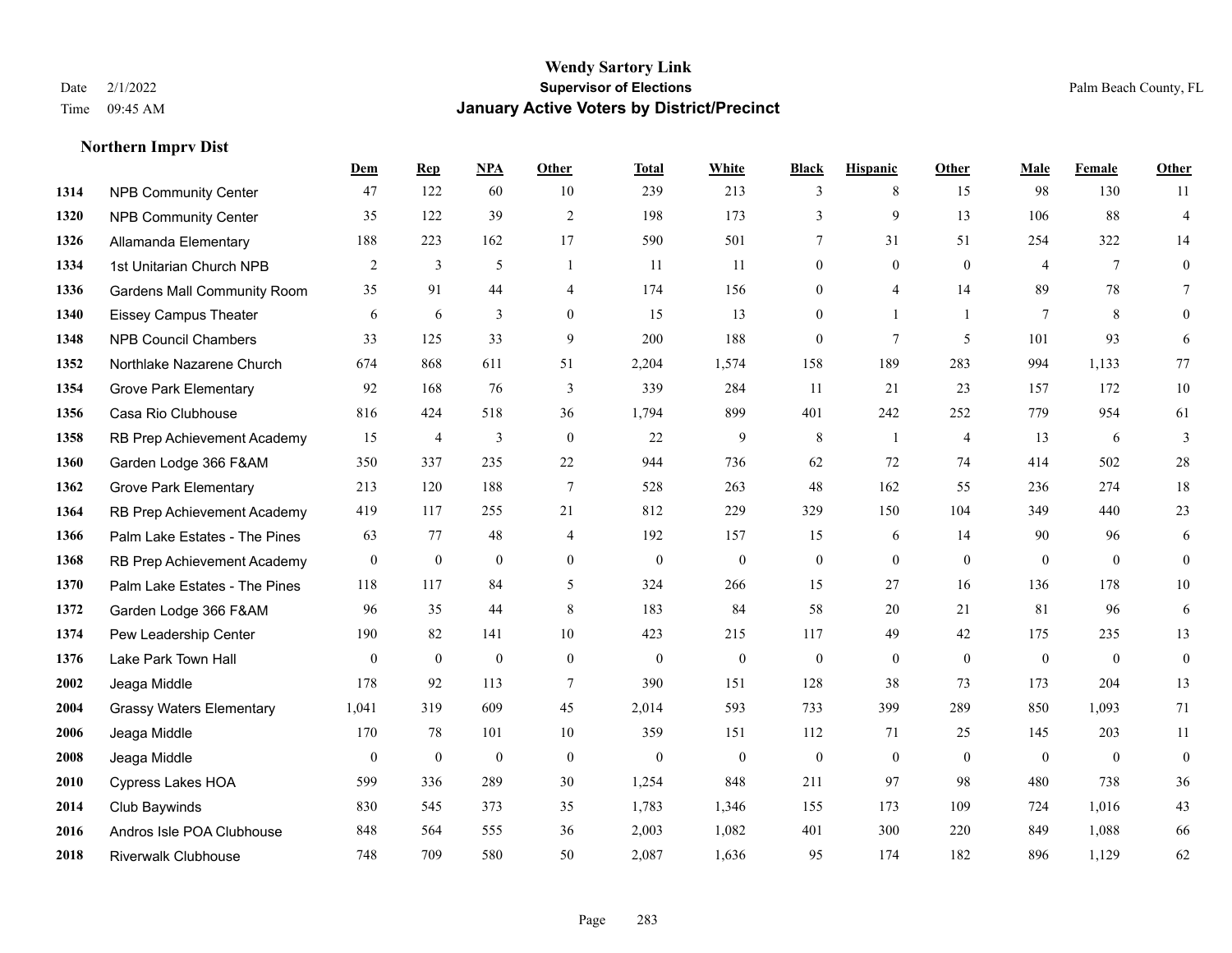|      |                                  | <b>Dem</b>     | <b>Rep</b>       | NPA              | <b>Other</b>     | <b>Total</b> | <b>White</b>     | <b>Black</b>     | <b>Hispanic</b>  | <b>Other</b> | <b>Male</b>      | Female         | <b>Other</b>     |
|------|----------------------------------|----------------|------------------|------------------|------------------|--------------|------------------|------------------|------------------|--------------|------------------|----------------|------------------|
| 2020 | Jeaga Middle                     | 210            | 98               | 136              | 10               | 454          | 220              | 129              | 77               | 28           | 198              | 248            | 8                |
| 2021 | Jeaga Middle                     | 167            | 58               | 120              | 14               | 359          | 111              | 123              | 75               | 50           | 141              | 206            | 12               |
| 6066 | Ibis POA Admin Building          | 1,034          | 1,116            | 749              | 84               | 2,983        | 2,624            | 92               | 70               | 197          | 1,405            | 1,513          | 65               |
| 6070 | Ironhorse Country Club           | 159            | 260              | 121              | 10               | 550          | 443              | 35               | 20               | 52           | 246              | 294            | 10               |
| 6082 | PBSC Loxahatchee Groves Can      | 10             | $\tau$           | 13               | $\overline{2}$   | 32           | 27               | $\mathbf{0}$     | 3                | 2            | 12               | 20             | $\overline{0}$   |
| 6084 | PBSC Loxahatchee Groves Can      | 307            | 469              | 379              | 45               | 1,200        | 762              | 71               | 258              | 109          | 585              | 598            | 17               |
| 6112 | Crestwood Middle                 | 468            | 422              | 357              | 32               | 1,279        | 692              | 232              | 213              | 142          | 592              | 645            | 42               |
| 6120 | Royal Palm Beach High            | 416            | 322              | 273              | 19               | 1,030        | 490              | 203              | 160              | 177          | 486              | 519            | 25               |
| 6126 | Calypso Bay Waterpark            | 685            | 309              | 501              | 31               | 1,526        | 554              | 411              | 368              | 193          | 664              | 803            | 59               |
| 6128 | Royal Palm Beach High            | 35             | 27               | 27               | 3                | 92           | 50               | 26               | 11               | 5            | 42               | 50             | $\boldsymbol{0}$ |
| 6130 | Royal Palm Beach High            | 78             | 46               | 91               | 6                | 221          | 103              | 34               | 64               | 20           | 97               | 118            | 6                |
| 6132 | Royal Palm Beach High            | 391            | 196              | 266              | 19               | 872          | 419              | 168              | 195              | 90           | 396              | 447            | 29               |
| 6134 | Christ Fellowship Church RPB     | 952            | 473              | 695              | 31               | 2,151        | 842              | 508              | 503              | 298          | 962              | 1,102          | $87\,$           |
| 7002 | J F Kennedy Middle               | 0              | $\boldsymbol{0}$ | $\boldsymbol{0}$ | $\boldsymbol{0}$ | $\mathbf{0}$ | $\boldsymbol{0}$ | $\boldsymbol{0}$ | $\boldsymbol{0}$ | $\mathbf{0}$ | $\boldsymbol{0}$ | $\overline{0}$ | $\mathbf{0}$     |
| 7004 | J F Kennedy Middle               | 0              | $\mathbf{0}$     | $\overline{0}$   | $\theta$         | $\Omega$     | $\overline{0}$   | $\overline{0}$   | $\overline{0}$   | $\Omega$     | $\theta$         | $\Omega$       | $\theta$         |
| 7006 | J F Kennedy Middle               | 0              | $\theta$         | $\overline{0}$   | $\theta$         | $\Omega$     | $\overline{0}$   | $\Omega$         | $\theta$         | $\Omega$     | $\Omega$         | $\Omega$       | 0                |
| 7008 | J F Kennedy Middle               | $\overline{0}$ | $\overline{0}$   | $\mathbf{0}$     | $\overline{0}$   | $\mathbf{0}$ | $\overline{0}$   | $\mathbf{0}$     | $\mathbf{0}$     | $\mathbf{0}$ | $\mathbf{0}$     | $\theta$       | $\Omega$         |
| 7010 | St John Lutheran Church          | 279            | 12               | 91               | 6                | 388          | 25               | 316              | 23               | 24           | 126              | 246            | 16               |
| 7014 | RB Prep Achievement Academy      | 0              | $\mathbf{0}$     | $\overline{0}$   | $\theta$         | $\theta$     | $\boldsymbol{0}$ | $\overline{0}$   | $\mathbf{0}$     | $\theta$     | $\mathbf{0}$     | $\mathbf{0}$   | $\theta$         |
| 7016 | RB Prep Achievement Academy      | 1              | 1                | $\mathbf{0}$     | $\overline{0}$   | 2            |                  |                  | $\mathbf{0}$     | $\Omega$     |                  |                | 0                |
| 7018 | RB Prep Achievement Academy      | 0              | $\theta$         | $\overline{0}$   | $\theta$         | $\theta$     | $\overline{0}$   | $\theta$         | $\theta$         | $\theta$     | $\theta$         | $\theta$       | $\Omega$         |
| 7020 | RB Prep Achievement Academy      | $\overline{0}$ | $\mathbf{0}$     | $\overline{0}$   | $\theta$         |              | $\theta$         | $\theta$         | $\theta$         | $\Omega$     | $\theta$         | $\Omega$       | $\Omega$         |
| 7032 | Crossroads Baptist Church        | 0              | $\boldsymbol{0}$ | $\mathbf{0}$     | $\theta$         | $\theta$     | $\overline{0}$   | $\theta$         | $\mathbf{0}$     | $\theta$     | $\theta$         | $\theta$       | $\overline{0}$   |
| 7034 | Suncoast High                    | 1,301          | 205              | 506              | 25               | 2,037        | 355              | 1,237            | 151              | 294          | 841              | 1,121          | 75               |
| 7036 | RB Prep Achievement Academy      | $\overline{0}$ | $\mathbf{0}$     | 6                | $\Omega$         | 6            | $\overline{0}$   | $\mathbf{0}$     | $\theta$         | 6            | 4                | $\mathbf{1}$   |                  |
| 7038 | RB Prep Achievement Academy      | 0              | $\overline{0}$   | $\mathbf{0}$     | $\theta$         | $\Omega$     | $\overline{0}$   | $\theta$         | $\theta$         | $\Omega$     | $\theta$         | $\theta$       | $\mathbf{0}$     |
| 7048 | Crossroads Baptist Church        | 276            | 9                | 96               | 10               | 391          | 9                | 325              | 29               | 28           | 132              | 242            | 17               |
| 7050 | <b>Crossroads Baptist Church</b> |                | 2                |                  | $\Omega$         |              | 3                | $\theta$         | $\Omega$         |              |                  | $\mathbf{3}$   | $\mathbf{0}$     |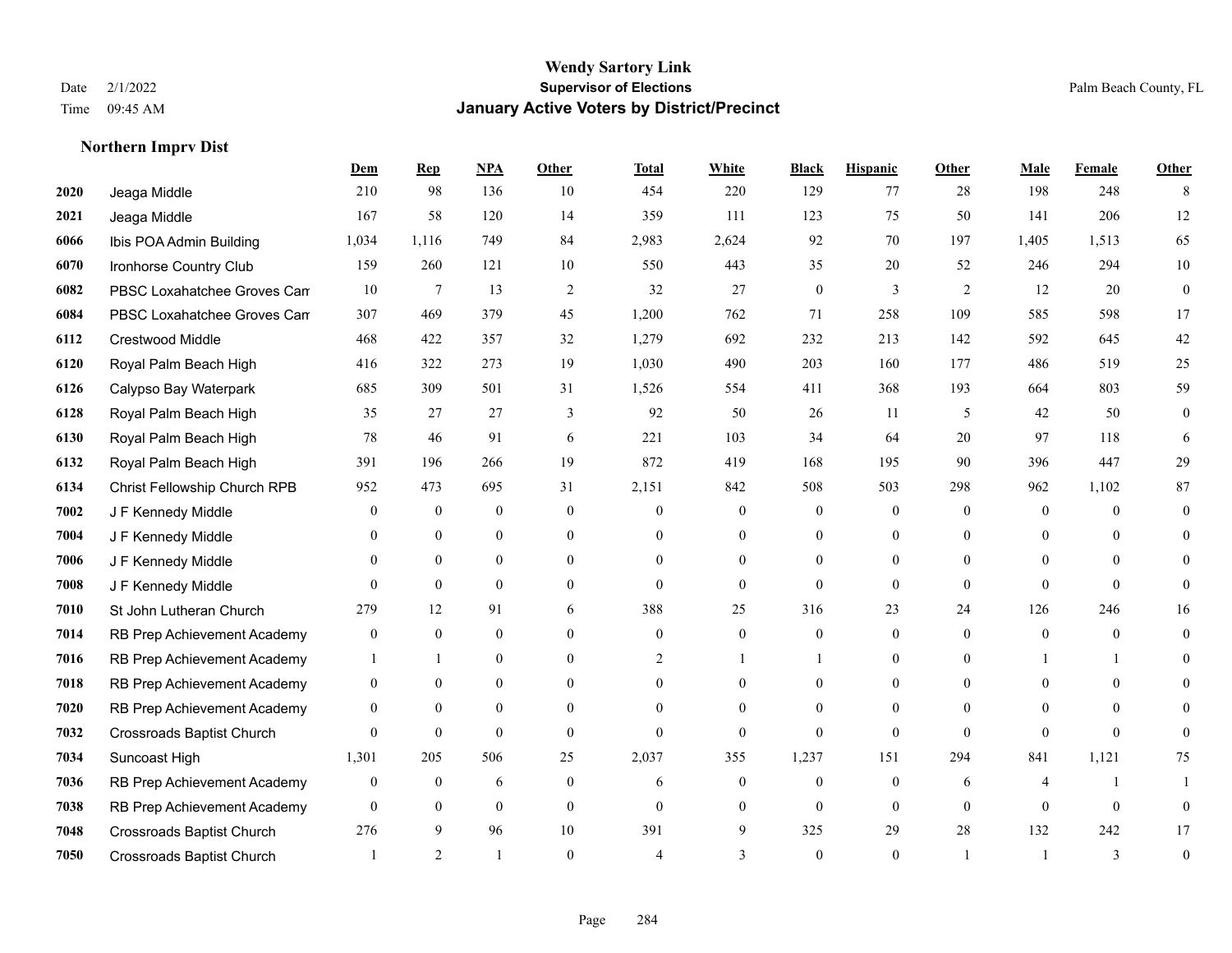**Northern Imprv Dist**

#### **Wendy Sartory Link** Date 2/1/2022 **Supervisor of Elections** Palm Beach County, FL Time 09:45 AM **January Active Voters by District/Precinct**

# **Dem Rep NPA Other Total White Black Hispanic Other Male Female Other** Crossroads Baptist Church 993 75 294 14 1,376 111 1,046 75 144 594 723 59 Palm Beach Lakes High 1,428 363 619 44 2,454 818 1,108 304 224 998 1,359 97 Egret Lake Elementary 491 116 233 9 849 218 381 139 111 368 451 30 Egret Lake Elementary 200 40 93 11 344 54 202 39 49 147 189 8 Egret Lake Elementary 2 2 1 0 5 3 1 0 1 4 1 0 Egret Lake Elementary 21 2 1 0 24 23 0 0 1 7 16 1 Seminole Trails Elementary 1,043 332 489 34 1,898 691 729 268 210 824 995 79 Sharon Christian Church 744 275 452 45 1,516 613 454 282 167 632 829 55 Bear Lakes Middle 38 18 14 1 71 28 16 11 16 26 40 5 Whitehall Clubhouse #3 675 486 464 51 1,676 1,059 252 200 165 772 856 48 Bear Lakes Middle 1,320 491 839 59 2,709 1,076 935 387 311 1,178 1,415 116 Palm Beach Lakes High 115 38 75 4 232 86 67 22 57 107 112 13 Salvation Army Activity Hall 608 80 282 12 982 161 513 129 179 419 517 46 Salvation Army Activity Hall 849 301 507 34 1,691 686 554 263 188 678 932 81 U M Church of Palm Beaches 21 18 18 1 58 44 3 9 2 31 24 3 U M Church of Palm Beaches 963 435 704 63 2,165 1,037 673 244 211 974 1,120 71 Adult Education Center 127 26 62 7 222 54 119 25 24 72 140 10 Adult Education Center 0 0 0 0 0 0 0 0 0 0 0 0 Adult Education Center 0 0 0 0 0 0 0 0 0 0 0 0 Adult Education Center 31 31 39 7 108 81 4 18 5 52 50 6 **7120** U M Church of Palm Beaches  $\frac{285}{\sqrt{36}} = \frac{114}{\sqrt{36}} = \frac{180}{\sqrt{36}} = \frac{12}{\sqrt{36}} = \frac{591}{\sqrt{36}} = \frac{215}{\sqrt{36}} = \frac{213}{\sqrt{36}} = \frac{108}{\sqrt{36}} = \frac{55}{\sqrt{36}} = \frac{255}{\sqrt{36}} = \frac{304}{\sqrt{36}} = \frac{325}{\sqrt{36}} = \frac{125}{\sqrt{36}} = \frac{215$ **Northern Imprv Dist 46,832** 43,053 35,760 3,123 128,768 89,499 16,274 11,548 11,447 57,325 67,433 4,010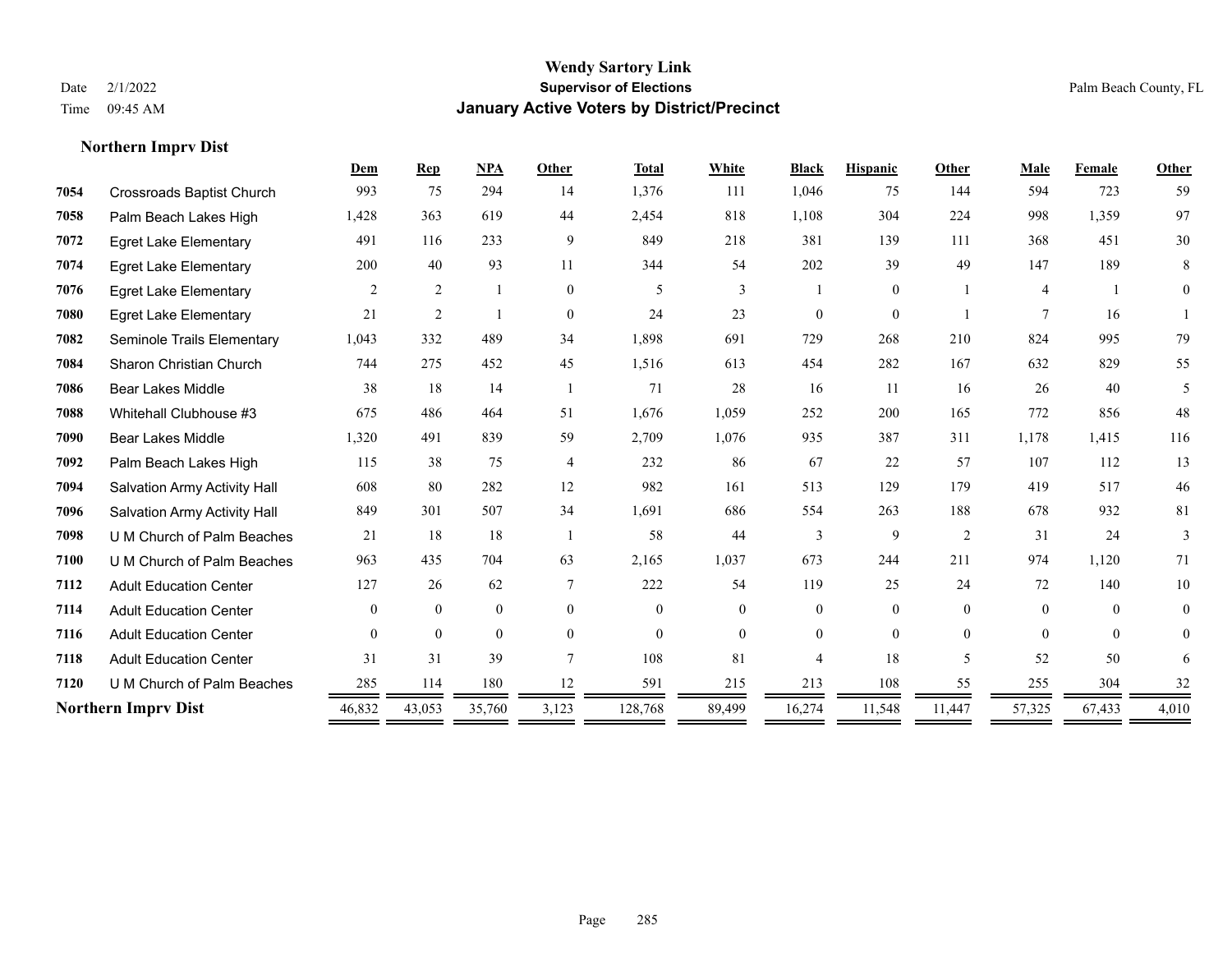## **Osprey Oaks Comm Dev**

|      |                             | Dem | <b>Rep</b> | <b>NPA</b> | Other | Tota. | White | <b>Black</b> | <b>Hispanic</b> | Other | Male | Female | <b>Other</b> |
|------|-----------------------------|-----|------------|------------|-------|-------|-------|--------------|-----------------|-------|------|--------|--------------|
| 3133 | Christa McAuliffe Middle    |     | 123        | 137        |       | 443   | 270   | 4.           |                 | 66    |      | 219    |              |
|      | <b>Osprey Oaks Comm Dev</b> | 174 |            |            |       | 443   | 270   | 4            | 60              | 66    |      | 219    |              |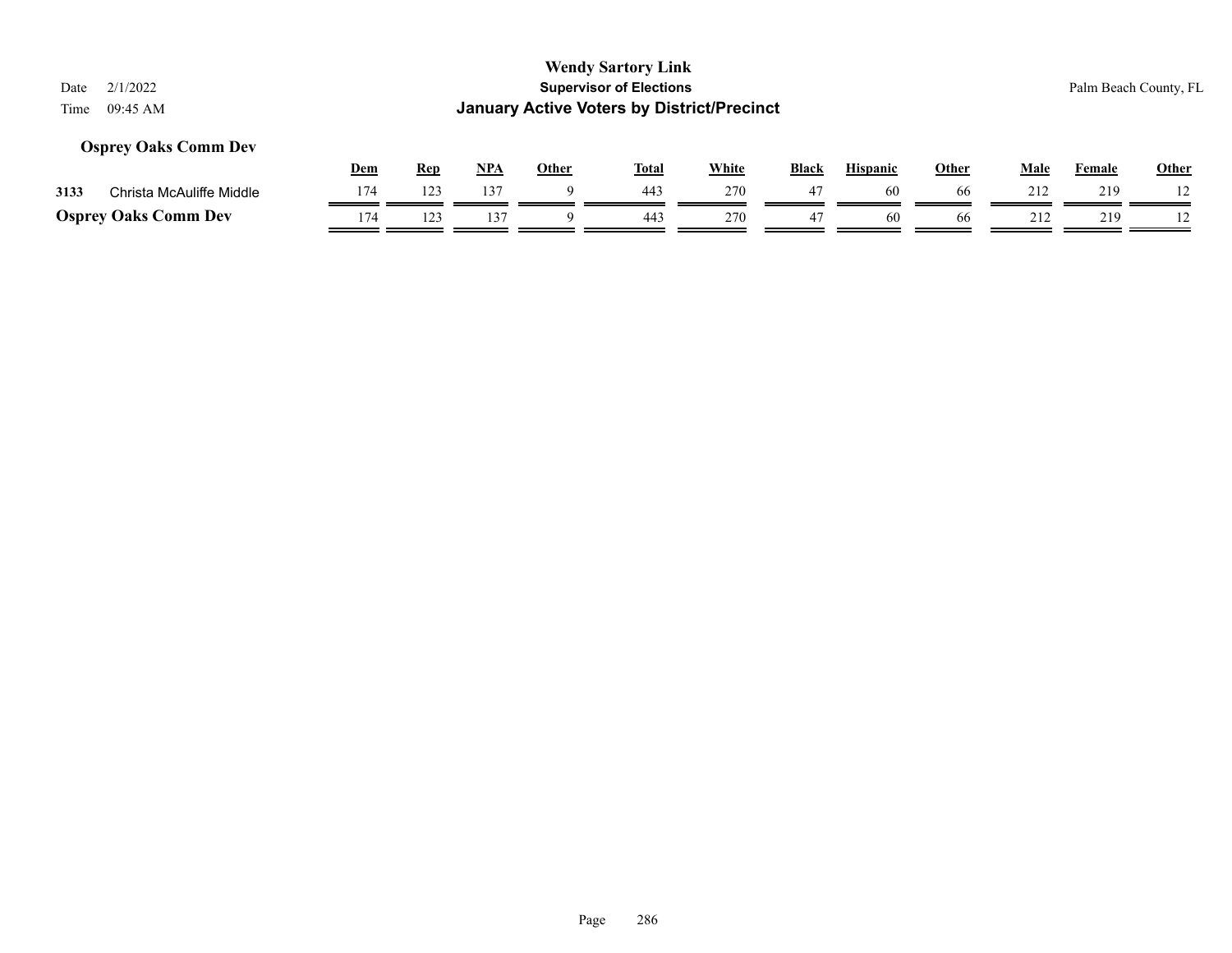| Date<br>Time | 2/1/2022<br>09:45 AM     |     |            |            |              | <b>Wendy Sartory Link</b><br><b>Supervisor of Elections</b><br><b>January Active Voters by District/Precinct</b> |              |              |                 |              |             |        | Palm Beach County, FL |
|--------------|--------------------------|-----|------------|------------|--------------|------------------------------------------------------------------------------------------------------------------|--------------|--------------|-----------------|--------------|-------------|--------|-----------------------|
|              | <b>Old Palm Comm Dev</b> | Dem | <b>Rep</b> | <b>NPA</b> | <b>Other</b> | <b>Total</b>                                                                                                     | <b>White</b> | <b>Black</b> | <b>Hispanic</b> | <b>Other</b> | <u>Male</u> | Female | <b>Other</b>          |
| 1189         | Westwood Gardens HOA     | 26  | 63         | 25         | ∠            | 116                                                                                                              | 102          |              |                 |              | 54          | 59     |                       |
| 1247         | Watson B Duncan Middle   | 35  | 192        | 63         | Q            | 299                                                                                                              | 275          |              | $\theta$        | 22           | 142         | 143    | 14                    |
|              | <b>Old Palm Comm Dev</b> | 61  | 255        | 88         |              | 415                                                                                                              | 377          | 9            |                 | 27           | 196         | 202    |                       |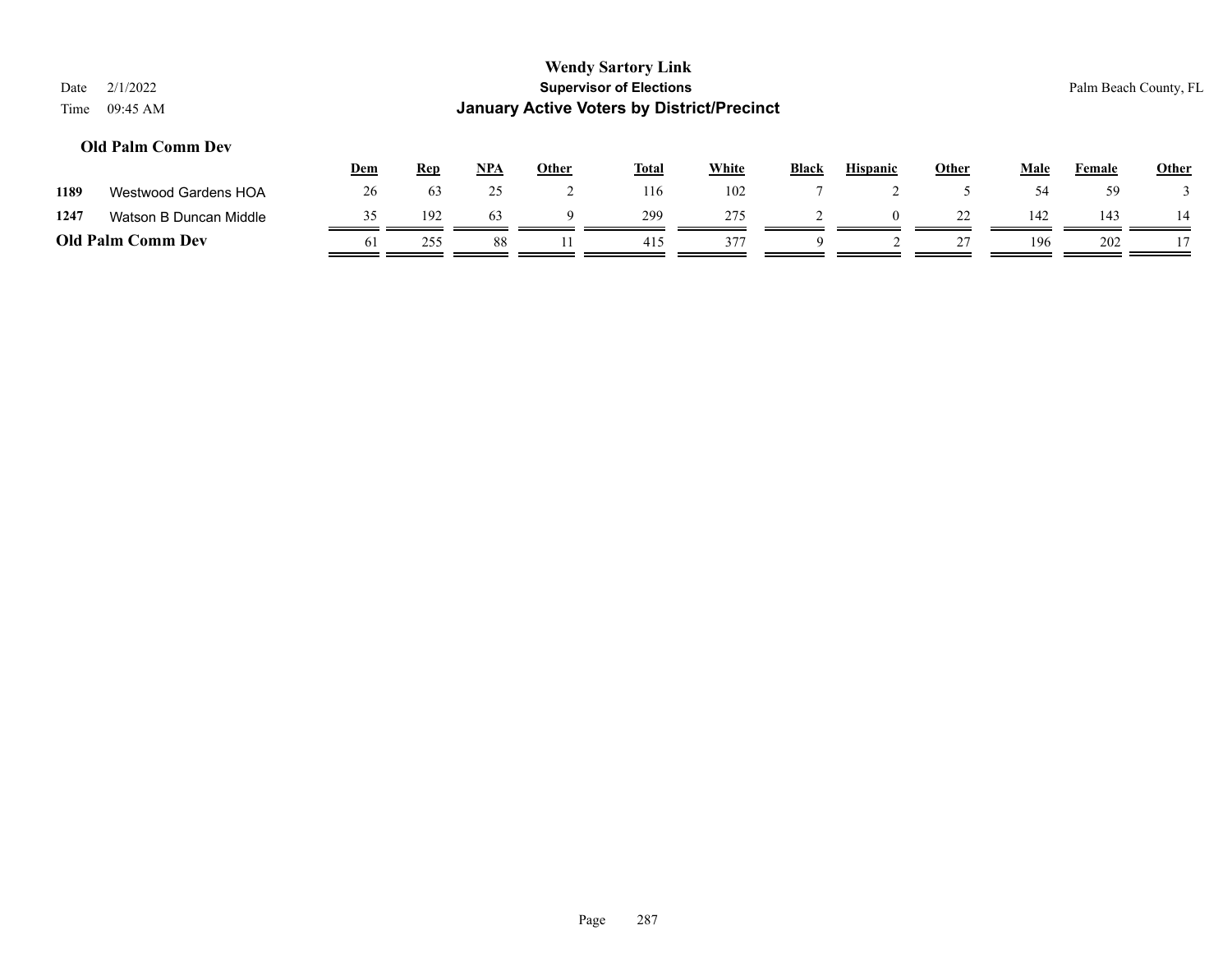## **Plantation Comm Dev Dist**

|      |                                    | <u>Dem</u> | Rep | <b>NPA</b> | Other | <b>Total</b> | White | <b>Black</b> | <b>Hispanic</b> | Other      | Male | Female | <b>Other</b> |
|------|------------------------------------|------------|-----|------------|-------|--------------|-------|--------------|-----------------|------------|------|--------|--------------|
| 6178 | Everglades Elementary              | 565        | 392 | 451        |       | $.43-$       | 666   | 300          | 246             | つつら        | 665  | 704    | 68           |
|      | <b>Comm Dev Dist</b><br>Plantation | 565        | 392 | 45.        |       | .437         | 666   | 300          | 246             | 225<br>22. | 665  | 704    | 68           |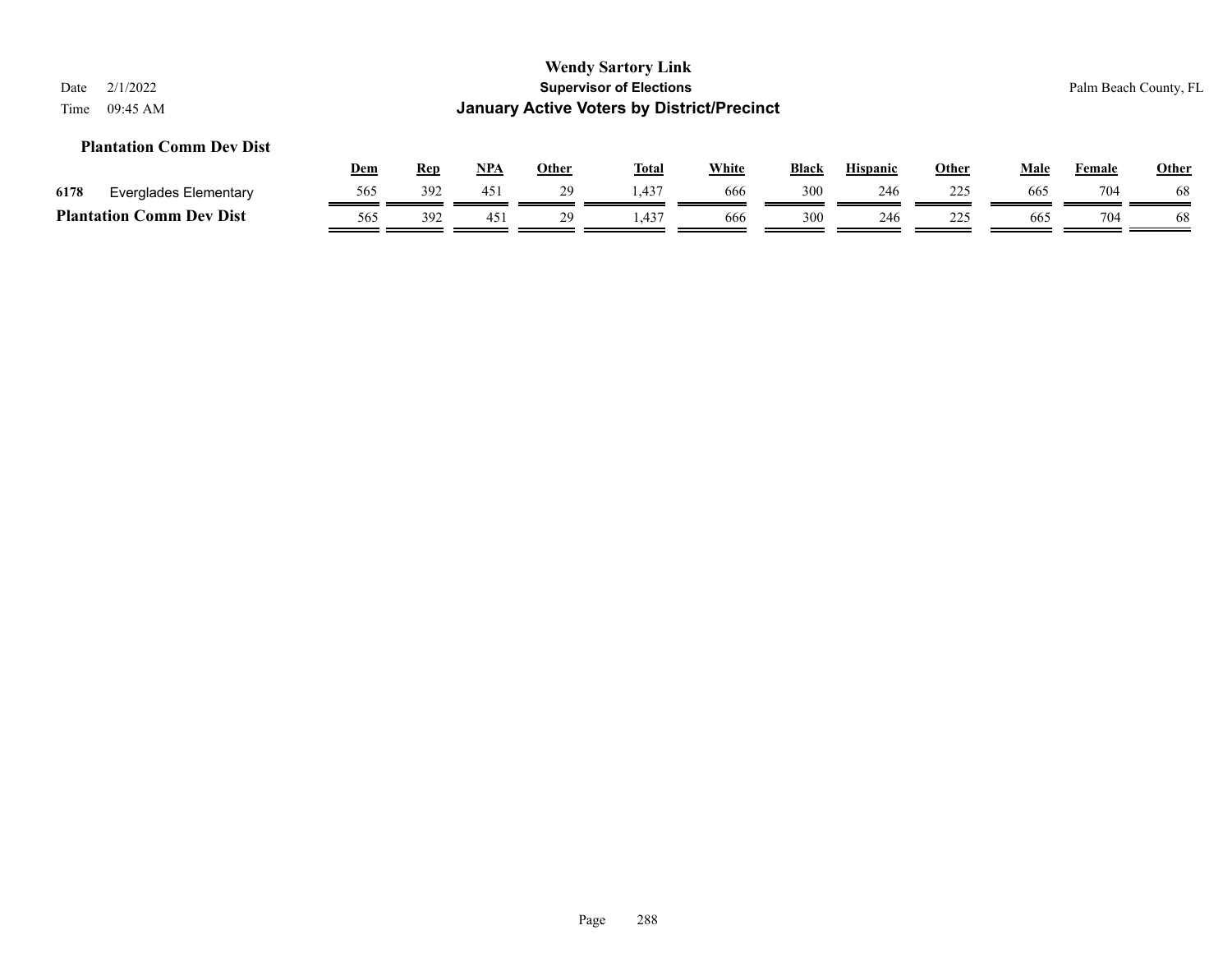|      |                                  | Dem            | <b>Rep</b>       | NPA              | <b>Other</b>   | <b>Total</b>   | <b>White</b>   | <b>Black</b>     | <b>Hispanic</b> | <b>Other</b>   | <b>Male</b>    | <b>Female</b>  | <b>Other</b>   |
|------|----------------------------------|----------------|------------------|------------------|----------------|----------------|----------------|------------------|-----------------|----------------|----------------|----------------|----------------|
| 1218 | Osceola Creek Middle             |                | $\mathbf{0}$     | $\boldsymbol{0}$ | $\theta$       |                | 1              | $\overline{0}$   | $\overline{0}$  | $\theta$       |                | $\overline{0}$ | $\Omega$       |
| 1220 | Pierce Hammock Elementary        | $\theta$       | $\mathbf{0}$     | $\mathbf{0}$     | $\theta$       | $\theta$       | $\overline{0}$ | $\mathbf{0}$     | $\mathbf{0}$    | $\theta$       | $\theta$       | $\theta$       | $\theta$       |
| 1222 | Sandhill Crane Golf Club         | 29             | 54               | 31               | 2              | 116            | 84             | 10               | 11              | 11             | 59             | 56             |                |
| 1224 | Pierce Hammock Elementary        | $\mathbf{0}$   | $\theta$         | $\theta$         | $\overline{0}$ | $\theta$       | $\Omega$       | $\mathbf{0}$     | $\theta$        | $\theta$       | $\theta$       | $\mathbf{0}$   | $\Omega$       |
| 1228 | <b>Carleton Oaks Clubhouse</b>   | 147            | 202              | 127              | 5              | 481            | 348            | 25               | 50              | 58             | 234            | 234            | 13             |
| 1230 | Christ Fellowship Church PBG     | $\bf{0}$       | $\boldsymbol{0}$ | $\boldsymbol{0}$ | $\theta$       | $\mathbf{0}$   | $\mathbf{0}$   | $\mathbf{0}$     | $\mathbf{0}$    | $\theta$       | $\overline{0}$ | $\theta$       | $\mathbf{0}$   |
| 1232 | Mirasol Sales and Info Center    | $\mathbf{0}$   | $\mathbf{0}$     | $\mathbf{0}$     | $\theta$       | $\theta$       | $\overline{0}$ | $\mathbf{0}$     | $\mathbf{0}$    | $\theta$       | $\theta$       | $\theta$       | $\Omega$       |
| 1234 | Christ Fellowship Church PBG     | $\theta$       | $\theta$         | $\theta$         | $\Omega$       | $\Omega$       | $\overline{0}$ | $\theta$         | $\theta$        | $\Omega$       | $\Omega$       | $\Omega$       | $\Omega$       |
| 1236 | Mirasol Sales and Info Center    | $\Omega$       | $\mathbf{0}$     | $\mathbf{0}$     | $\theta$       | $\theta$       | $\theta$       | $\theta$         | $\theta$        | $\theta$       | $\Omega$       | $\Omega$       | $\Omega$       |
| 1238 | Mirasol Sales and Info Center    | 606            | 776              | 519              | 61             | 1,962          | 1,781          | 18               | 22              | 141            | 928            | 976            | 58             |
| 1240 | <b>Timber Trace Elementary</b>   | 776            | 1,084            | 638              | 58             | 2,556          | 2,206          | 54               | 152             | 144            | 1,155          | 1,328          | 73             |
| 1242 | Christ Fellowship Church PBG     | 865            | 1,060            | 627              | 63             | 2,615          | 2,371          | 36               | 63              | 145            | 1,087          | 1,467          | 61             |
| 1244 | Christ Fellowship Church PBG     | 462            | 663              | 454              | 53             | 1,632          | 1,418          | 31               | 78              | 105            | 694            | 885            | 53             |
| 1246 | Watson B Duncan Middle           | 821            | 908              | 711              | 66             | 2,506          | 1,986          | 73               | 202             | 245            | 1,101          | 1,332          | 73             |
| 1247 | Watson B Duncan Middle           | 35             | 192              | 63               | 9              | 299            | 275            | $\sqrt{2}$       | $\mathbf{0}$    | 22             | 142            | 143            | 14             |
| 1248 | <b>PBG Community Center</b>      | 496            | 591              | 401              | 35             | 1,523          | 1,278          | 26               | 121             | 98             | 648            | 843            | 32             |
| 1250 | Palm Beach Gardens High          | 14             | 36               | 15               | -1             | 66             | 58             | $\boldsymbol{0}$ | $\overline{4}$  | $\overline{4}$ | 34             | 28             | $\overline{4}$ |
| 1252 | <b>Ballen Isles Country Club</b> | 878            | 783              | 673              | 52             | 2,386          | 2,195          | 22               | 23              | 146            | 1,068          | 1,259          | 59             |
| 1254 | Northlake Nazarene Church        | 151            | 179              | 128              | 8              | 466            | 391            | 8                | 29              | 38             | 231            | 218            | 17             |
| 1256 | North County Senior Center       |                | $\overline{2}$   | $\mathfrak{Z}$   | 3              | 9              | 8              | $\mathbf{1}$     | $\mathbf{0}$    | $\overline{0}$ | 5              | $\overline{4}$ | $\mathbf{0}$   |
| 1258 | North County Senior Center       | 308            | 229              | 256              | 28             | 821            | 454            | 93               | 122             | 152            | 367            | 427            | 27             |
| 1260 | PBG City Hall Council Room       | 440            | 551              | 307              | 25             | 1,323          | 1,097          | 27               | 113             | 86             | 590            | 692            | 41             |
| 1262 | PBG Moose Lodge 2010             |                | $\boldsymbol{0}$ | 1                | $\mathbf{0}$   | $\overline{2}$ | 2              | $\mathbf{0}$     | $\mathbf{0}$    | $\mathbf{0}$   | -1             | $\mathbf{1}$   | $\mathbf{0}$   |
| 1264 | PBG City Hall Council Room       | $\Omega$       | $\mathbf{0}$     | $\mathbf{0}$     | $\theta$       | $\mathbf{0}$   | $\overline{0}$ | $\mathbf{0}$     | $\theta$        | $\theta$       | $\theta$       | $\theta$       | $\theta$       |
| 1266 | PBG City Hall Council Room       | 165            | 114              | 144              | 14             | 437            | 261            | 75               | 68              | 33             | 180            | 247            | 10             |
| 1268 | <b>PBG Community Center</b>      | 103            | 74               | 105              | 10             | 292            | 179            | 48               | 33              | 32             | 112            | 167            | 13             |
| 1270 | <b>PBG Community Center</b>      | $\overline{4}$ | $\theta$         | $\overline{c}$   | $\theta$       | 6              | $\overline{c}$ | 3                | $\mathbf{1}$    | $\theta$       | 2              | 3              |                |
| 1272 | Palm Beach Gardens Elementar     | 702            | 668              | 545              | 53             | 1,968          | 1,572          | 102              | 123             | 171            | 922            | 984            | 62             |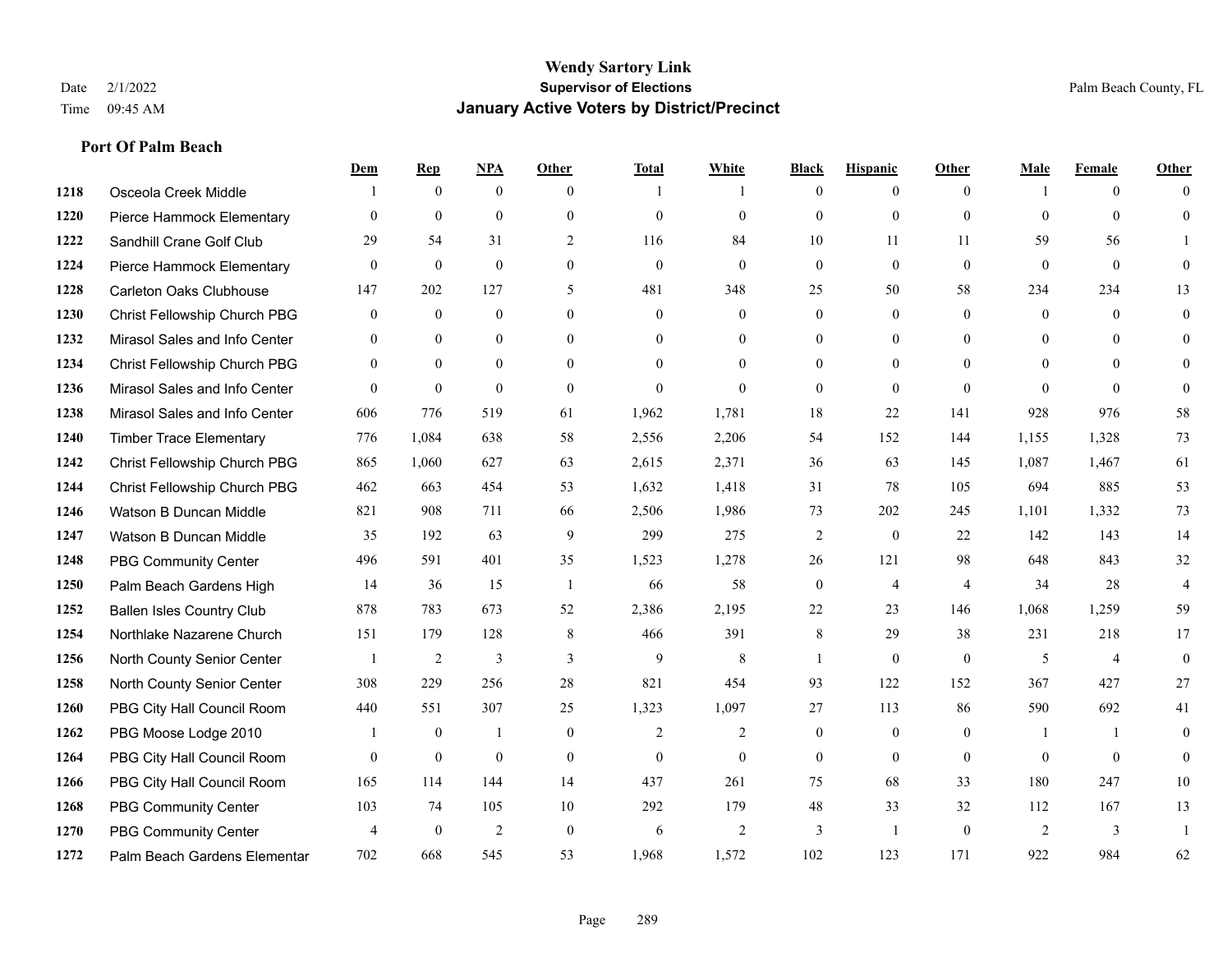|      |                                    | Dem          | <b>Rep</b>       | NPA              | <b>Other</b>    | <b>Total</b>   | <b>White</b>     | <b>Black</b>     | <b>Hispanic</b> | <b>Other</b>   | <b>Male</b>  | <b>Female</b>  | <b>Other</b>     |
|------|------------------------------------|--------------|------------------|------------------|-----------------|----------------|------------------|------------------|-----------------|----------------|--------------|----------------|------------------|
| 1274 | Palm Beach Gardens High            | 584          | 551              | 433              | 38              | 1,606          | 1,215            | 95               | 140             | 156            | 759          | 785            | 62               |
| 1276 | Palm Beach Gardens High            | 122          | 92               | 80               | 5               | 299            | 192              | 48               | 39              | 20             | 136          | 154            | 9                |
| 1278 | Garden Lodge 366 F&AM              | 362          | 185              | 271              | 19              | 837            | 403              | 193              | 138             | 103            | 366          | 438            | 33               |
| 1280 | Pew Leadership Center              | 142          | 150              | 112              | 13              | 417            | 352              | 12               | 24              | 29             | 171          | 243            | 3                |
| 1282 | Pew Leadership Center              | 77           | 49               | 58               | 6               | 190            | 137              | 13               | 18              | 22             | 96           | 81             | 13               |
| 1284 | <b>Eissey Campus Theater</b>       | 772          | 804              | 767              | 65              | 2,408          | 1,899            | 90               | 207             | 212            | 1,039        | 1,295          | 74               |
| 1286 | PBG Moose Lodge 2010               | 47           | 49               | 39               | 3               | 138            | 111              | 5                | 12              | 10             | 69           | 61             | 8                |
| 1288 | PBG Moose Lodge 2010               | 12           | 24               | 6                | $\overline{1}$  | 43             | 39               | $\mathbf{1}$     | $\mathbf{0}$    | 3              | 22           | 19             | $\overline{2}$   |
| 1290 | PBG Moose Lodge 2010               | 691          | 830              | 553              | 66              | 2,140          | 1,780            | 51               | 144             | 165            | 867          | 1,212          | 61               |
| 1291 | PBG Moose Lodge 2010               | 20           | 23               | 19               | -1              | 63             | 59               | $\overline{2}$   | 1               | $\overline{1}$ | 22           | 41             | $\boldsymbol{0}$ |
| 1292 | PBG Moose Lodge 2010               | 15           | 48               | 16               | 2               | 81             | 75               | $\mathbf{1}$     | $\mathbf{1}$    | $\overline{4}$ | 38           | 40             | 3                |
| 1294 | Dwight D Eisenhower Elementar      | 27           | 79               | 22               | $7\phantom{.0}$ | 135            | 115              | 5                | $\overline{4}$  | 11             | 67           | 67             |                  |
| 1296 | Dwight D Eisenhower Elementar      | 224          | 270              | 205              | 21              | 720            | 564              | 14               | 92              | 50             | 284          | 410            | 26               |
| 1298 | PBG Moose Lodge 2010               | 37           | 34               | 22               | 2               | 95             | 85               | 1                | 4               | 5              | 39           | 55             | 1                |
| 1300 | <b>Cross Community Church</b>      |              | 3                | $\mathbf{1}$     | $\overline{0}$  | 5              | $\overline{4}$   | $\mathbf{0}$     | $\mathbf{0}$    | $\overline{1}$ | 2            | 3              | $\theta$         |
| 1302 | Dwight D Eisenhower Elementar      | 37           | 55               | 36               | 3               | 131            | 111              | $\mathbf{1}$     | 7               | 12             | 63           | 63             | 5                |
| 1304 | <b>NPB Community Center</b>        | 207          | 263              | 190              | 27              | 687            | 588              | 12               | 44              | 43             | 352          | 307            | $28\,$           |
| 1305 | <b>NPB Community Center</b>        | $\mathbf{0}$ | $\mathbf{0}$     | $\mathbf{0}$     | $\overline{1}$  | $\overline{1}$ | 1                | $\mathbf{0}$     | $\mathbf{0}$    | $\theta$       | -1           | $\theta$       | $\mathbf{0}$     |
| 1306 | <b>Eissey Campus Theater</b>       | 10           | 22               | 28               | 3               | 63             | 53               | $\overline{2}$   | $\mathbf{0}$    | 8              | 33           | 30             | $\overline{0}$   |
| 1308 | <b>Gardens Mall Community Room</b> | 38           | 66               | 37               | 4               | 145            | 129              | 3                | 3               | 10             | 73           | 68             | 4                |
| 1310 | <b>Eissey Campus Theater</b>       |              | 2                | -1               | $\theta$        | $\overline{4}$ | $\overline{4}$   | $\overline{0}$   | $\mathbf{0}$    | $\theta$       | 3            | $\mathbf{1}$   | $\theta$         |
| 1312 | <b>Gardens Mall Community Room</b> | 6            | 21               | 9                | $\overline{0}$  | 36             | 33               | 0                | $\overline{c}$  | $\overline{1}$ | 18           | 18             | $\mathbf{0}$     |
| 1314 | <b>NPB Community Center</b>        | 47           | 122              | 60               | 10              | 239            | 213              | 3                | 8               | 15             | 98           | 130            | 11               |
| 1316 | <b>NPB Community Center</b>        | 190          | 197              | 145              | 27              | 559            | 405              | 44               | 72              | 38             | 237          | 304            | 18               |
| 1318 | PBG Moose Lodge 2010               | $\mathbf{0}$ | $\boldsymbol{0}$ | $\boldsymbol{0}$ | $\mathbf{0}$    | $\theta$       | $\boldsymbol{0}$ | $\boldsymbol{0}$ | $\mathbf{0}$    | $\mathbf{0}$   | $\mathbf{0}$ | $\overline{0}$ | $\mathbf{0}$     |
| 1320 | <b>NPB Community Center</b>        | 35           | 122              | 39               | 2               | 198            | 173              | 3                | 9               | 13             | 106          | 88             | 4                |
| 1322 | <b>NPB Community Center</b>        | 3            | 6                | 8                | $\theta$        | 17             | 17               | $\mathbf{0}$     | $\theta$        | $\theta$       | $\tau$       | 9              |                  |
| 1324 | Allamanda Elementary               | 453          | 453              | 375              | 44              | 1,325          | 1,048            | 40               | 139             | 98             | 557          | 725            | 43               |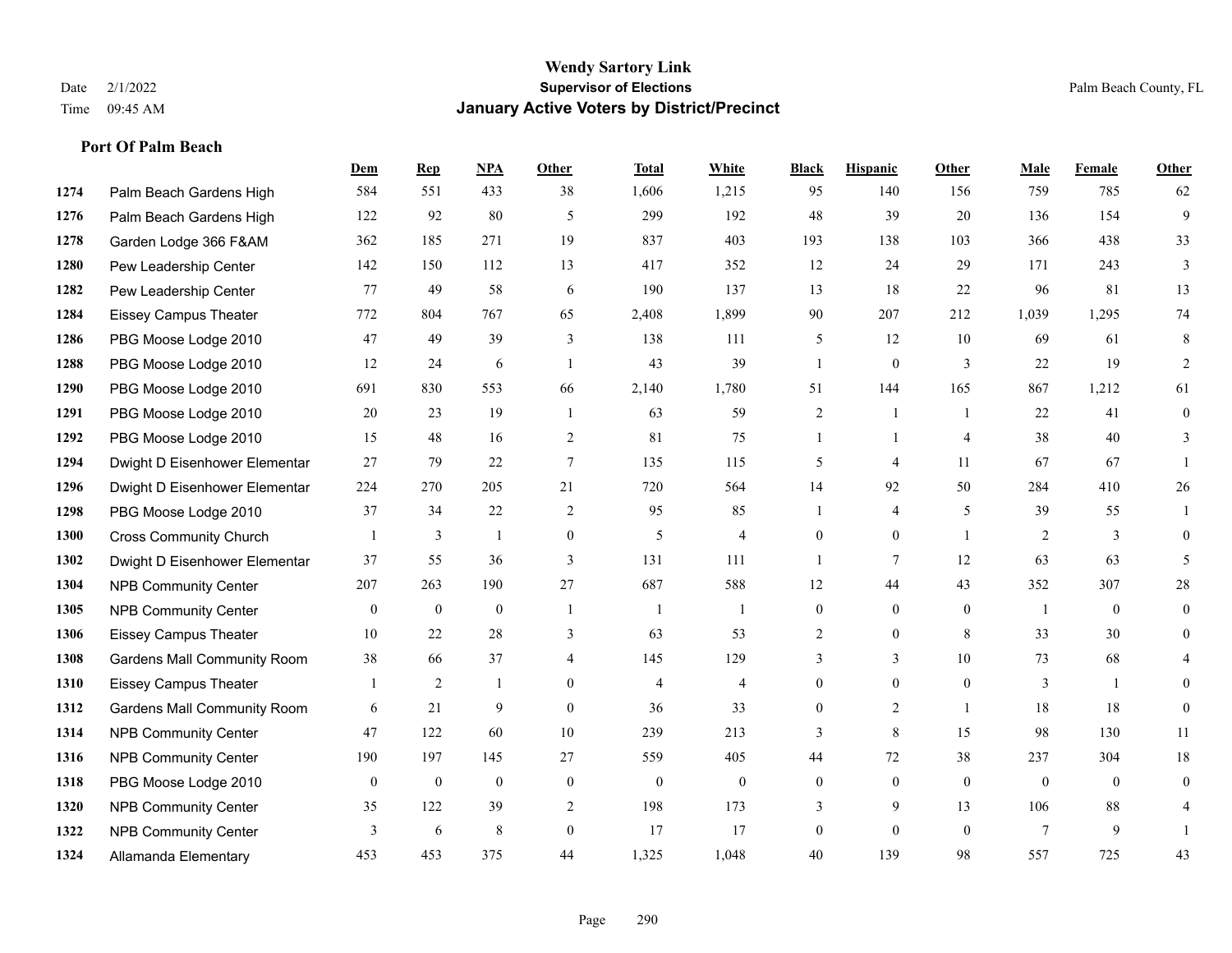### **Wendy Sartory Link** Date 2/1/2022 **Supervisor of Elections** Palm Beach County, FL Time 09:45 AM **January Active Voters by District/Precinct**

|      |                                     | Dem            | <b>Rep</b>     | <b>NPA</b>   | <b>Other</b>   | <b>Total</b> | White            | <b>Black</b>     | <b>Hispanic</b> | Other          | <b>Male</b>    | Female         | Other          |
|------|-------------------------------------|----------------|----------------|--------------|----------------|--------------|------------------|------------------|-----------------|----------------|----------------|----------------|----------------|
| 1326 | Allamanda Elementary                | 188            | 223            | 162          | 17             | 590          | 501              | 7                | 31              | 51             | 254            | 322            | 14             |
| 1328 | <b>Osborne Park Activities Bldg</b> | 600            | 837            | 555          | 49             | 2,041        | 1,743            | 31               | 126             | 141            | 993            | 991            | 57             |
| 1330 | 1st Unitarian Church NPB            | 36             | 38             | 41           | 3              | 118          | 95               | 9                | 6               | 8              | 64             | 51             | 3              |
| 1332 | 1st Unitarian Church NPB            | 339            | 406            | 272          | 34             | 1,051        | 858              | 59               | 63              | 71             | 507            | 518            | 26             |
| 1334 | 1st Unitarian Church NPB            | 2              | 3              | 5            | $\mathbf{1}$   | 11           | 11               | $\overline{0}$   | $\mathbf{0}$    | $\theta$       | $\overline{4}$ | $\overline{7}$ | $\overline{0}$ |
| 1336 | <b>Gardens Mall Community Room</b>  | 35             | 91             | 44           | $\overline{4}$ | 174          | 156              | $\boldsymbol{0}$ | $\overline{4}$  | 14             | 89             | 78             | $\tau$         |
| 1338 | <b>Eissey Campus Theater</b>        | 96             | 395            | 107          | 19             | 617          | 594              | 1                | $\mathbf{1}$    | 21             | 272            | 334            | 11             |
| 1340 | <b>Eissey Campus Theater</b>        | 6              | 6              | 3            | $\mathbf{0}$   | 15           | 13               | $\overline{0}$   | $\mathbf{1}$    | $\overline{1}$ | $\tau$         | 8              | $\mathbf{0}$   |
| 1342 | <b>NPB Country Club</b>             | 300            | 442            | 283          | 28             | 1,053        | 953              | 18               | 31              | 51             | 456            | 572            | 25             |
| 1344 | Old Port Cove                       | 297            | 537            | 332          | 32             | 1,198        | 1,096            | 5                | 29              | 68             | 541            | 637            | 20             |
| 1346 | Anchorage Activities Bldg           | 542            | 929            | 438          | 40             | 1,949        | 1,789            | 12               | 60              | 88             | 906            | 994            | 49             |
| 1348 | <b>NPB Council Chambers</b>         | 33             | 125            | 33           | 9              | 200          | 188              | $\boldsymbol{0}$ | $7\phantom{.0}$ | 5              | 101            | 93             | 6              |
| 1350 | Faith Lutheran Church               | 375            | 622            | 375          | 25             | 1,397        | 1,231            | 10               | 81              | 75             | 667            | 688            | 42             |
| 1352 | Northlake Nazarene Church           | 674            | 868            | 611          | 51             | 2,204        | 1,574            | 158              | 189             | 283            | 994            | 1,133          | 77             |
| 1354 | <b>Grove Park Elementary</b>        | 92             | 168            | 76           | 3              | 339          | 284              | 11               | 21              | 23             | 157            | 172            | 10             |
| 1356 | Casa Rio Clubhouse                  | 816            | 424            | 518          | 36             | 1,794        | 899              | 401              | 242             | 252            | 779            | 954            | 61             |
| 1358 | RB Prep Achievement Academy         | 15             | $\overline{4}$ | 3            | $\mathbf{0}$   | 22           | 9                | $\,8\,$          | $\overline{1}$  | $\overline{4}$ | 13             | 6              | 3              |
| 1360 | Garden Lodge 366 F&AM               | 350            | 337            | 235          | 22             | 944          | 736              | 62               | 72              | 74             | 414            | 502            | 28             |
| 1362 | <b>Grove Park Elementary</b>        | 213            | 120            | 188          | $\tau$         | 528          | 263              | 48               | 162             | 55             | 236            | 274            | 18             |
| 1364 | RB Prep Achievement Academy         | 419            | 117            | 255          | 21             | 812          | 229              | 329              | 150             | 104            | 349            | 440            | 23             |
| 1366 | Palm Lake Estates - The Pines       | 63             | 77             | 48           | $\overline{4}$ | 192          | 157              | 15               | 6               | 14             | 90             | 96             | 6              |
| 1368 | RB Prep Achievement Academy         | $\mathbf{0}$   | $\mathbf{0}$   | $\mathbf{0}$ | $\theta$       | $\mathbf{0}$ | $\mathbf{0}$     | $\overline{0}$   | $\mathbf{0}$    | $\theta$       | $\theta$       | $\theta$       | $\overline{0}$ |
| 1370 | Palm Lake Estates - The Pines       | 118            | 117            | 84           | 5              | 324          | 266              | 15               | 27              | 16             | 136            | 178            | 10             |
| 1372 | Garden Lodge 366 F&AM               | 96             | 35             | 44           | 8              | 183          | 84               | 58               | 20              | 21             | 81             | 96             | 6              |
| 1374 | Pew Leadership Center               | 190            | 82             | 141          | 10             | 423          | 215              | 117              | 49              | 42             | 175            | 235            | 13             |
| 1376 | Lake Park Town Hall                 | $\overline{0}$ | $\mathbf{0}$   | $\mathbf{0}$ | $\mathbf{0}$   | $\mathbf{0}$ | $\boldsymbol{0}$ | $\boldsymbol{0}$ | $\mathbf{0}$    | $\mathbf{0}$   | $\mathbf{0}$   | $\mathbf{0}$   | $\mathbf{0}$   |
| 1378 | PBC Fire Rescue #68                 | 1,025          | 420            | 533          | 37             | 2,015        | 824              | 846              | 116             | 229            | 940            | 989            | 86             |
| 1380 | <b>NPB Council Chambers</b>         | 175            | 274            | 157          | 15             | 621          | 550              | 10               | 25              | 36             | 277            | 327            | 17             |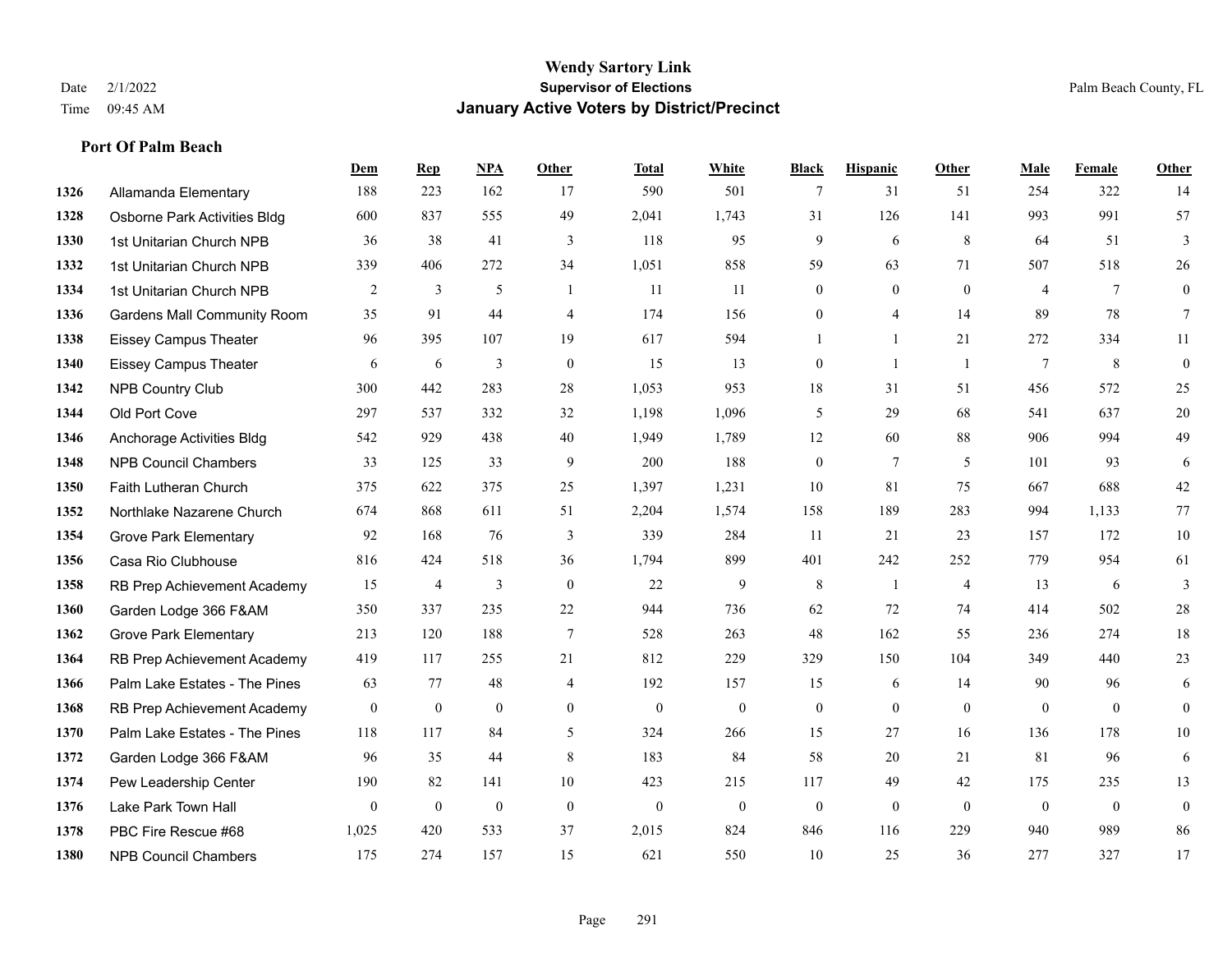#### **Wendy Sartory Link** Date 2/1/2022 **Supervisor of Elections** Palm Beach County, FL Time 09:45 AM **January Active Voters by District/Precinct**

# **Dem Rep NPA Other Total White Black Hispanic Other Male Female Other** Lake Park Town Hall 274 357 264 27 922 761 35 58 68 421 478 23 Phil Foster Park Marine Center 301 572 291 30 1,194 1,060 20 41 73 588 578 28 Phil Foster Park Marine Center 586 1,143 718 86 2,533 2,184 58 89 202 1,169 1,298 66 Palm Beach Shores Town Hall 272 455 314 24 1,065 973 11 20 61 493 545 27 Palm Beach Shores Town Hall 0 0 0 0 0 0 0 0 0 0 0 0 St Edwards Church 453 1,190 536 62 2,241 2,058 4 55 124 1,044 1,126 71 St Edwards Church 346 611 428 47 1,432 1,292 7 30 103 629 770 33 Morton & Barbara Mandel Center 249 615 296 37 1,197 1,090 6 24 77 540 625 32 Jeaga Middle 178 92 113 7 390 151 128 38 73 173 204 13 Grassy Waters Elementary 1,041 319 609 45 2,014 593 733 399 289 850 1,093 71 Jeaga Middle 170 78 101 10 359 151 112 71 25 145 203 11 Jeaga Middle 0 0 0 0 0 0 0 0 0 0 0 0 Cypress Lakes HOA 599 336 289 30 1,254 848 211 97 98 480 738 36 Century Village Clubhouse 62 31 25 2 120 72 14 19 15 56 60 4 Club Baywinds 830 545 373 35 1,783 1,346 155 173 109 724 1,016 43 Andros Isle POA Clubhouse 848 564 555 36 2,003 1,082 401 300 220 849 1,088 66 Riverwalk Clubhouse 748 709 580 50 2,087 1,636 95 174 182 896 1,129 62 Jeaga Middle 210 98 136 10 454 220 129 77 28 198 248 8 Jeaga Middle 167 58 120 14 359 111 123 75 50 141 206 12 Century Village Clubhouse 793 406 341 36 1,576 1,013 224 208 131 623 902 51 Century Village Clubhouse 789 433 323 42 1,587 1,111 163 171 142 622 914 51 Century Village Clubhouse 631 333 299 28 1,291 800 196 198 97 506 733 52 Century Village Clubhouse 337 191 151 9 688 474 68 88 58 249 417 22 Benoist Farms Elementary 576 152 320 25 1,073 262 465 239 107 417 606 50 Riverwalk Clubhouse 53 28 32 4 117 55 34 19 9 48 66 3 Riverwalk Clubhouse 96 48 72 9 225 87 60 53 25 99 124 2 Turning Points Academy 762 424 373 36 1,595 935 291 260 109 594 957 44 Turning Points Academy 825 182 359 21 1,387 492 633 152 110 480 867 40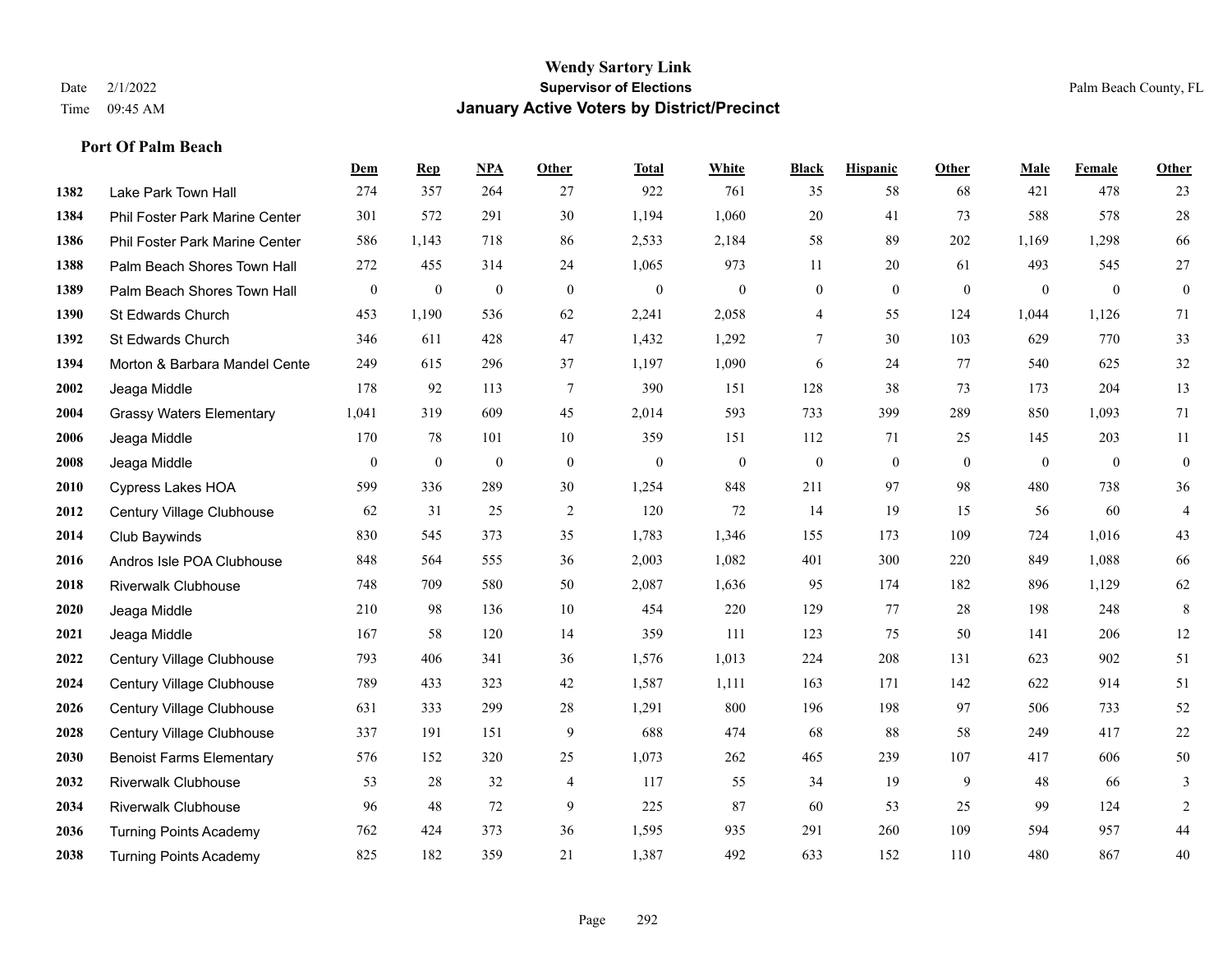#### **Wendy Sartory Link** Date 2/1/2022 **Supervisor of Elections** Palm Beach County, FL Time 09:45 AM **January Active Voters by District/Precinct**

# **Dem Rep NPA Other Total White Black Hispanic Other Male Female Other** Wynnebrook Elementary 811 274 426 21 1,532 421 596 355 160 667 794 71 Wynnebrook Elementary 535 251 400 18 1,204 483 136 489 96 506 646 52 Riverwalk Clubhouse 0 0 0 0 0 0 0 0 0 0 0 0 St Christophers Episcopal Chr 1,107 287 579 32 2,005 573 821 399 212 897 1,013 95 Haverhill Town Hall 397 220 240 10 867 331 238 205 93 386 441 40 Elks Lodge #1352 2 3 0 0 5 3 1 0 1 3 1 1 Elks Lodge #1352 25 25 38 3 91 52 12 17 10 48 39 4 Elks Lodge #1352 555 148 275 20 998 176 477 151 194 460 498 40 Elks Lodge #1352 1,284 332 726 27 2,369 460 1,006 608 295 1,051 1,212 106 Clayton Hutcheson Hall B 715 319 568 18 1,620 502 288 665 165 714 819 87 Clayton Hutcheson Hall B 3 1 0 0 4 3 0 1 0 2 2 0 West Gate Elementary 386 223 343 12 964 311 73 496 84 464 450 50 Belvedere Elementary 19 19 23 0 61 44 4 8 5 36 25 0 Belvedere Elementary 1 0 0 0 1 1 0 0 0 1 0 0 Howard Park Community Center 141 86 99 6 332 172 53 71 36 155 169 8 Conniston Middle 429 257 326 16 1,028 397 101 456 74 465 523 40 Belvedere Elementary 559 380 393 25 1,357 1,069 30 151 107 644 667 46 Belvedere Elementary 610 358 498 28 1,494 560 157 622 155 642 763 89 Belvedere Elementary 0 0 0 0 0 0 0 0 0 0 0 0 Belvedere Elementary 144 121 127 8 400 327 17 28 28 193 197 10 St Catherine Church 441 554 365 31 1,391 1,159 40 88 104 628 712 51 Faith Farm Tabernacle 4 2 2 0 8 5 0 3 0 6 2 0 Pahokee Recreation Center 968 175 234 5 1,382 177 901 221 83 576 755 51 Pahokee Recreation Center 998 169 274 14 1,455 123 853 381 98 643 732 80 Pahokee High 528 23 108 4 663 9 609 3 42 199 430 34 Canal Point Community Center 23 7 7 0 37 13 18 3 3 19 18 0 Belle Glade Library/Civic Ctr 178 32 61 1 272 31 147 80 14 106 154 12 Belle Glade Library/Civic Ctr 1 2 1 0 4 0 0 4 0 1 3 0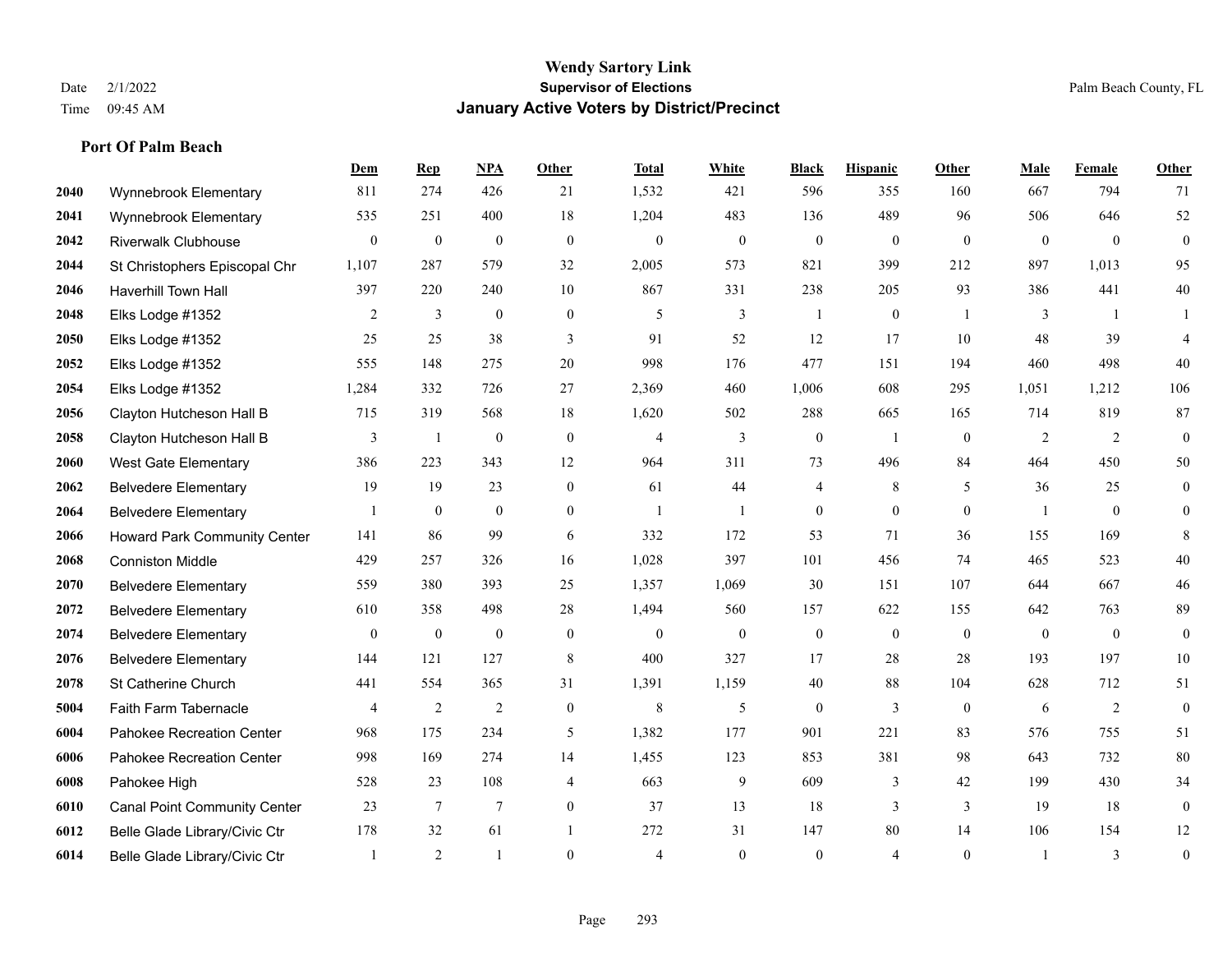|      |                                 | Dem              | <b>Rep</b>       | NPA              | <b>Other</b>     | <b>Total</b>   | <b>White</b>     | <b>Black</b>     | <b>Hispanic</b>  | <b>Other</b> | <b>Male</b>  | <b>Female</b>  | <b>Other</b>     |
|------|---------------------------------|------------------|------------------|------------------|------------------|----------------|------------------|------------------|------------------|--------------|--------------|----------------|------------------|
| 6016 | South Bay Commission Chambe     | 36               | 54               | 31               | 3                | 124            | 81               | 8                | 24               | 11           | 65           | 54             | 5                |
| 6018 | South Bay Commission Chambe     | 1,187            | 88               | 226              | 12               | 1,513          | 62               | 1,168            | 208              | 75           | 636          | 838            | 39               |
| 6020 | Glades Central High             | 438              | 78               | 139              | 8                | 663            | 83               | 386              | 157              | 37           | 304          | 326            | 33               |
| 6022 | Belle Glade Library/Civic Ctr   | 1,354            | 107              | 266              | 18               | 1,745          | 90               | 1,395            | 143              | 117          | 721          | 955            | 69               |
| 6024 | Lewis Evans Resource Center     | 1,687            | 68               | 277              | 13               | 2,045          | 30               | 1,774            | 128              | 113          | 819          | 1,158          | 68               |
| 6026 | Lewis Evans Resource Center     |                  | $\boldsymbol{0}$ | $\overline{2}$   | $\boldsymbol{0}$ | 3              | $\boldsymbol{0}$ | $\boldsymbol{0}$ | $\mathfrak{Z}$   | $\mathbf{0}$ | -1           | $\overline{2}$ | $\boldsymbol{0}$ |
| 6028 | Belle Glade Library/Civic Ctr   | 751              | 446              | 329              | 15               | 1,541          | 403              | 396              | 655              | 87           | 719          | 779            | 43               |
| 6029 | Belle Glade Library/Civic Ctr   | 1                | $\mathbf{0}$     | $\mathbf{0}$     | $\theta$         | $\overline{1}$ | $\overline{0}$   | $\mathbf{1}$     | $\mathbf{0}$     | $\Omega$     | 1            | $\theta$       | $\mathbf{0}$     |
| 6030 | Belle Glade Library/Civic Ctr   | 8                | $\overline{3}$   | 12               | $\sqrt{2}$       | 25             | 8                | $\boldsymbol{0}$ | 17               | $\theta$     | $\tau$       | 16             | 2                |
| 6032 | Gove Elementary                 | 668              | 293              | 273              | 6                | 1,240          | 308              | 431              | 402              | 99           | 536          | 662            | $42\,$           |
| 6034 | Gove Elementary                 | $\overline{0}$   | $\overline{4}$   | $\boldsymbol{0}$ | $\overline{0}$   | $\overline{4}$ | $\overline{4}$   | $\mathbf{0}$     | $\mathbf{0}$     | $\theta$     | 3            | $\overline{1}$ | $\mathbf{0}$     |
| 6036 | Gove Elementary                 | 391              | 159              | 208              | 10               | 768            | 131              | 153              | 438              | 46           | 336          | 400            | 32               |
| 6040 | Osceola Creek Middle            | 97               | 128              | 102              | -1               | 328            | 246              | 13               | 33               | 36           | 152          | 160            | 16               |
| 6042 | Osceola Creek Middle            | 984              | 1,238            | 1,038            | 67               | 3,327          | 2,133            | 435              | 493              | 266          | 1,590        | 1,631          | 106              |
| 6044 | <b>Frontier Elementary</b>      | 907              | 998              | 789              | 56               | 2,750          | 1,747            | 419              | 349              | 235          | 1,288        | 1,380          | 82               |
| 6045 | Acreage Branch Library          | 199              | 269              | 183              | 12               | 663            | 423              | 80               | 91               | 69           | 317          | 316            | 30               |
| 6046 | Pierce Hammock Elementary       | 799              | 969              | 767              | 50               | 2,585          | 1,650            | 367              | 326              | 242          | 1,254        | 1,231          | 100              |
| 6048 | Pierce Hammock Elementary       | $\boldsymbol{0}$ | $\mathbf{0}$     | $\mathbf{0}$     | $\mathbf{0}$     | $\mathbf{0}$   | $\mathbf{0}$     | $\mathbf{0}$     | $\mathbf{0}$     | $\mathbf{0}$ | $\mathbf{0}$ | $\mathbf{0}$   | $\mathbf{0}$     |
| 6050 | Acreage Branch Library          | 859              | 881              | 739              | 65               | 2,544          | 1,553            | 374              | 352              | 265          | 1,192        | 1,261          | 91               |
| 6051 | Cornerstone Fellowship          | 600              | 750              | 557              | 52               | 1,959          | 1,250            | 210              | 289              | 210          | 909          | 979            | 71               |
| 6052 | Seminole Ridge High             | 611              | 654              | 570              | 35               | 1,870          | 1,145            | 226              | 321              | 178          | 885          | 912            | 73               |
| 6054 | <b>Acreage Pines Elementary</b> | $\boldsymbol{0}$ | $\boldsymbol{0}$ | $\boldsymbol{0}$ | $\boldsymbol{0}$ | $\mathbf{0}$   | $\boldsymbol{0}$ | $\boldsymbol{0}$ | $\boldsymbol{0}$ | $\mathbf{0}$ | $\mathbf{0}$ | $\mathbf{0}$   | $\boldsymbol{0}$ |
| 6056 | Pierce Hammock Elementary       | $\overline{0}$   | $\mathbf{0}$     | $\boldsymbol{0}$ | $\mathbf{0}$     | $\mathbf{0}$   | $\overline{0}$   | $\mathbf{0}$     | $\mathbf{0}$     | $\theta$     | $\theta$     | $\theta$       | $\boldsymbol{0}$ |
| 6058 | <b>Acreage Pines Elementary</b> | 731              | 615              | 577              | 42               | 1,965          | 1,060            | 355              | 254              | 296          | 958          | 944            | 63               |
| 6060 | Indian Trail Improvement Dist   | 894              | 966              | 805              | 59               | 2,724          | 1,690            | 344              | 408              | 282          | 1,264        | 1.362          | 98               |
| 6062 | Sandhill Crane Golf Club        | 226              | 426              | 264              | 23               | 939            | 666              | 74               | 71               | 128          | 458          | 449            | 32               |
| 6064 | Sandhill Crane Golf Club        | 32               | 61               | 33               | $\overline{4}$   | 130            | 106              | 6                | 12               | 6            | 65           | 61             | $\overline{4}$   |
| 6066 | Ibis POA Admin Building         | 1,034            | 1,116            | 749              | 84               | 2,983          | 2,624            | 92               | 70               | 197          | 1,405        | 1,513          | 65               |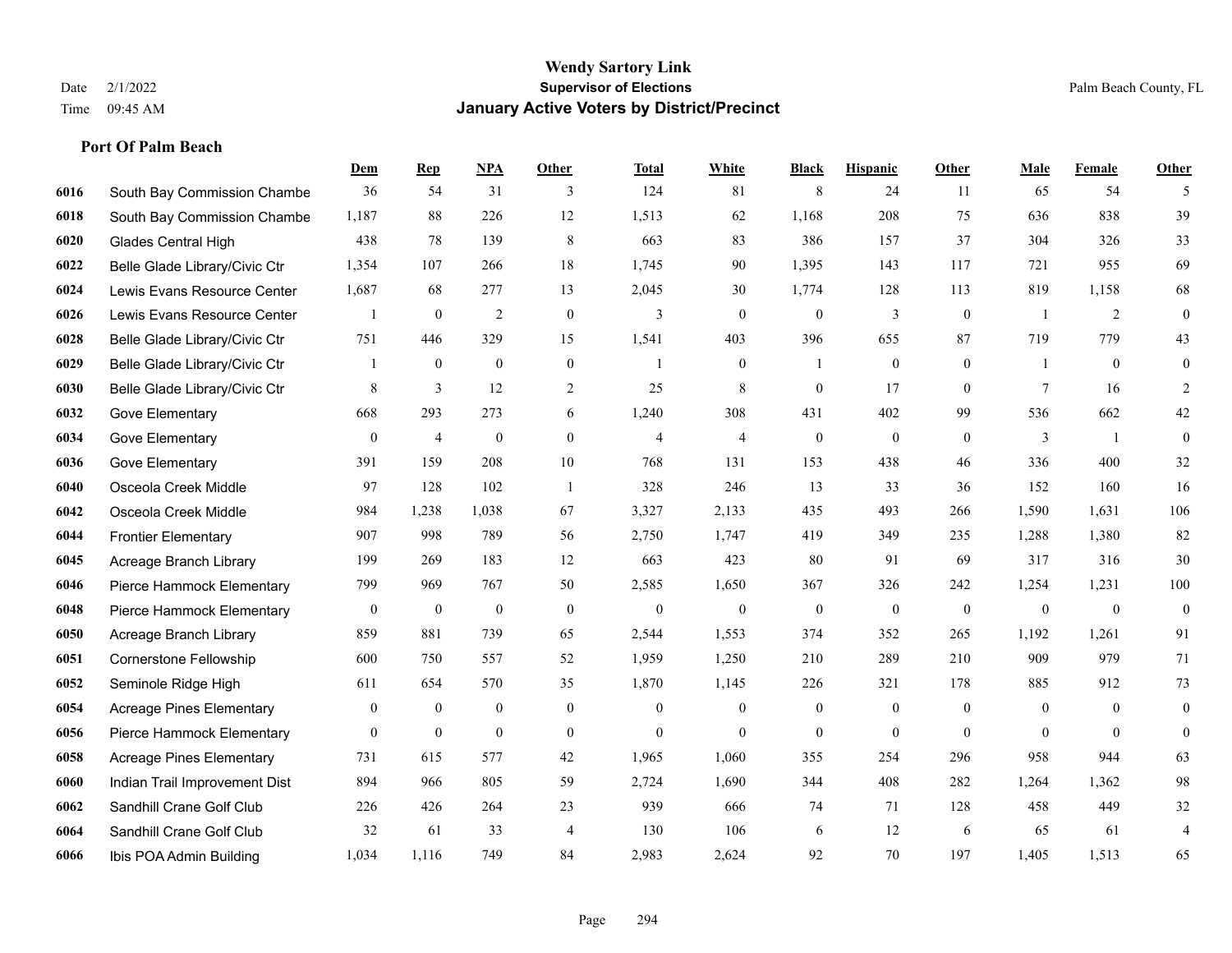|      |                                | Dem              | <b>Rep</b>       | NPA              | <b>Other</b>   | <b>Total</b> | <b>White</b>     | <b>Black</b>     | <b>Hispanic</b> | <b>Other</b>   | <b>Male</b>  | <b>Female</b>  | <b>Other</b>     |
|------|--------------------------------|------------------|------------------|------------------|----------------|--------------|------------------|------------------|-----------------|----------------|--------------|----------------|------------------|
| 6068 | Ibis POA Admin Building        | $\overline{0}$   | $\mathbf{0}$     | $\boldsymbol{0}$ | $\theta$       | $\theta$     | $\overline{0}$   | $\mathbf{0}$     | $\mathbf{0}$    | $\theta$       | $\mathbf{0}$ | $\overline{0}$ | $\theta$         |
| 6070 | Ironhorse Country Club         | 159              | 260              | 121              | 10             | 550          | 443              | 35               | 20              | 52             | 246          | 294            | 10               |
| 6072 | Seminole Ridge High            | 569              | 555              | 539              | 54             | 1,717        | 785              | 334              | 455             | 143            | 808          | 887            | $22\,$           |
| 6073 | Seminole Ridge High            | $\boldsymbol{0}$ | $\boldsymbol{0}$ | $\boldsymbol{0}$ | $\mathbf{0}$   | $\theta$     | $\boldsymbol{0}$ | $\boldsymbol{0}$ | $\mathbf{0}$    | $\mathbf{0}$   | $\mathbf{0}$ | $\mathbf{0}$   | $\boldsymbol{0}$ |
| 6076 | <b>Western Pines Middle</b>    | 641              | 714              | 569              | 39             | 1.963        | 1,429            | 157              | 207             | 170            | 938          | 947            | $78\,$           |
| 6078 | <b>Western Pines Middle</b>    | 662              | 736              | 652              | 42             | 2,092        | 1,390            | 165              | 364             | 173            | 992          | 1,043          | 57               |
| 6080 | <b>Golden Grove Elementary</b> | 605              | 786              | 620              | 48             | 2,059        | 1,366            | 136              | 355             | 202            | 958          | 1,018          | 83               |
| 6082 | PBSC Loxahatchee Groves Can    | 10               | $\tau$           | 13               | 2              | 32           | 27               | $\mathbf{0}$     | 3               | 2              | 12           | 20             | $\boldsymbol{0}$ |
| 6084 | PBSC Loxahatchee Groves Can    | 307              | 469              | 379              | 45             | 1,200        | 762              | 71               | 258             | 109            | 585          | 598            | 17               |
| 6086 | PBSC Loxahatchee Groves Can    | 260              | 414              | 241              | 19             | 934          | 687              | 91               | 83              | 73             | 422          | 485            | 27               |
| 6088 | Seminole Ridge High            | 520              | 695              | 555              | 44             | 1,814        | 1,164            | 215              | 292             | 143            | 858          | 903            | 53               |
| 6090 | Loxahatchee Groves Elementary  | 765              | 890              | 756              | 56             | 2,467        | 1,525            | 280              | 452             | 210            | 1,193        | 1,181          | 93               |
| 6092 | PBSC Loxahatchee Groves Can    | 172              | 223              | 145              | 17             | 557          | 364              | 41               | 110             | 42             | 267          | 270            | $20\,$           |
| 6094 | Palms West Presbyterian        | 653              | 939              | 675              | 41             | 2,308        | 1,838            | 78               | 210             | 182            | 1,092        | 1,142          | $74\,$           |
| 6096 | Palms West Presbyterian        | $\boldsymbol{0}$ | $\boldsymbol{0}$ | $\boldsymbol{0}$ | $\mathbf{0}$   | $\theta$     | $\boldsymbol{0}$ | $\boldsymbol{0}$ | $\mathbf{0}$    | $\overline{0}$ | $\mathbf{0}$ | $\overline{0}$ | $\boldsymbol{0}$ |
| 6098 | <b>HL Johnson Elementary</b>   | 648              | 521              | 490              | 42             | 1,701        | 945              | 307              | 269             | 180            | 772          | 890            | 39               |
| 6100 | Madison Green Country Club     | 1,226            | 722              | 772              | 55             | 2,775        | 1,193            | 787              | 408             | 387            | 1,281        | 1,392          | 102              |
| 6102 | <b>RPB Recreation Center</b>   | 662              | 473              | 456              | 28             | 1,619        | 948              | 265              | 264             | 142            | 669          | 898            | 52               |
| 6104 | <b>Crestwood Middle</b>        | 183              | 151              | 122              | 9              | 465          | 216              | 75               | 88              | 86             | 215          | 229            | 21               |
| 6106 | <b>RPB Recreation Center</b>   | 220              | 127              | 211              | 10             | 568          | 233              | 101              | 158             | 76             | 225          | 321            | $22\,$           |
| 6108 | Calypso Bay Waterpark          | $\overline{0}$   | $\boldsymbol{0}$ | $\boldsymbol{0}$ | $\overline{0}$ | $\theta$     | $\mathbf{0}$     | $\mathbf{0}$     | $\mathbf{0}$    | $\theta$       | $\theta$     | $\theta$       | $\mathbf{0}$     |
| 6112 | Crestwood Middle               | 468              | 422              | 357              | 32             | 1,279        | 692              | 232              | 213             | 142            | 592          | 645            | $42\,$           |
| 6114 | Royal Palm Beach High          | 1,044            | 700              | 714              | 43             | 2,501        | 1,368            | 469              | 439             | 225            | 1,173        | 1,238          | $90\,$           |
| 6116 | <b>HL Johnson Elementary</b>   | 705              | 417              | 496              | 57             | 1,675        | 854              | 326              | 282             | 213            | 745          | 887            | 43               |
| 6118 | <b>RPB Branch Library</b>      | 1,071            | 568              | 705              | 60             | 2,404        | 1,131            | 576              | 441             | 256            | 1.048        | 1,267          | 89               |
| 6120 | Royal Palm Beach High          | 416              | 322              | 273              | 19             | 1,030        | 490              | 203              | 160             | 177            | 486          | 519            | $25\,$           |
| 6122 | <b>RPB Cultural Center</b>     | 1,163            | 669              | 767              | 53             | 2,652        | 1,397            | 508              | 502             | 245            | 1,147        | 1,420          | 85               |
| 6124 | <b>RPB Cultural Center</b>     | 581              | 327              | 398              | 22             | 1,328        | 640              | 280              | 288             | 120            | 554          | 733            | 41               |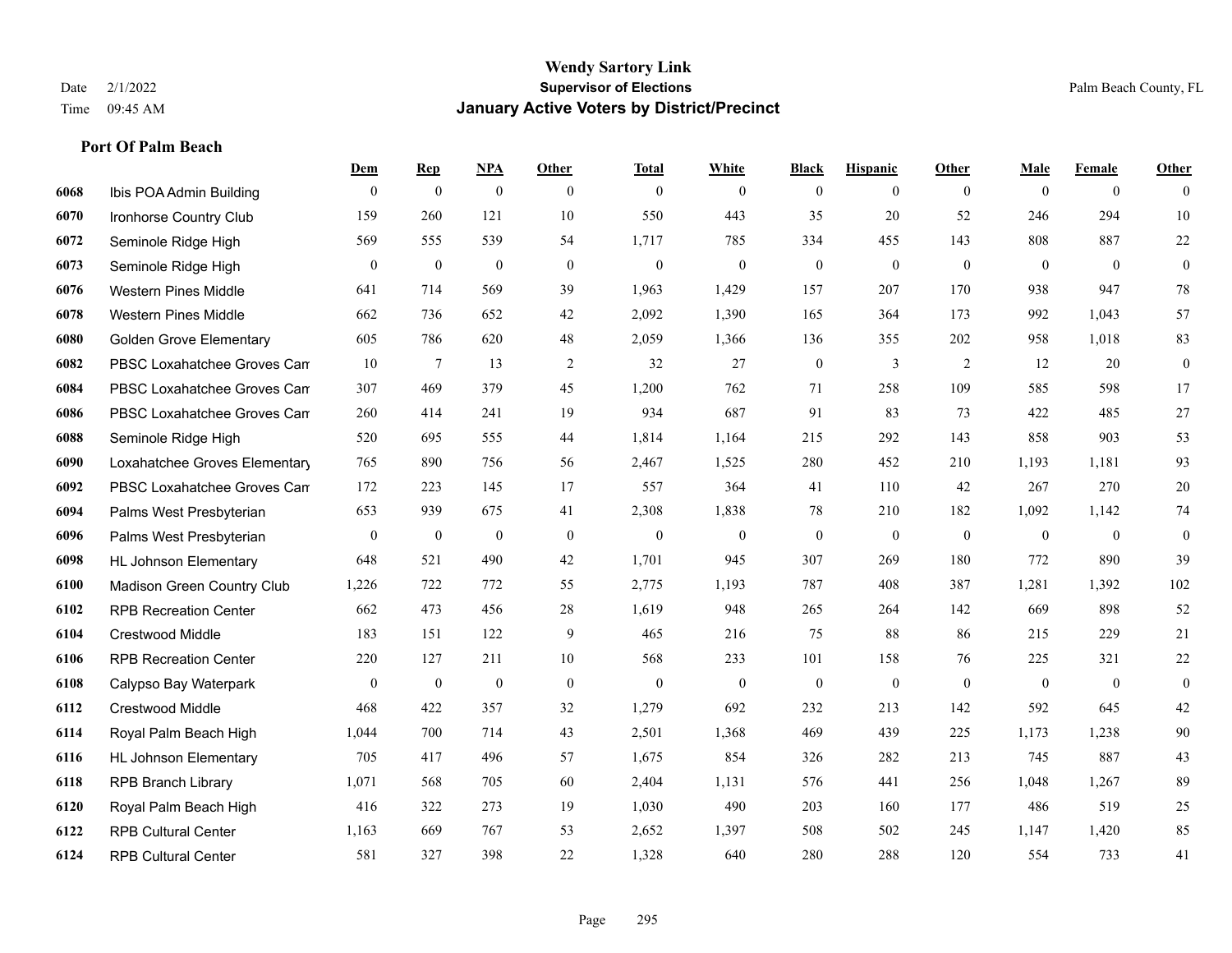|      |                                    | <b>Dem</b>       | <b>Rep</b>       | NPA              | <b>Other</b>   | <b>Total</b>     | <b>White</b>     | <b>Black</b>     | <b>Hispanic</b>  | <b>Other</b>   | <b>Male</b>    | <b>Female</b>  | <b>Other</b>     |
|------|------------------------------------|------------------|------------------|------------------|----------------|------------------|------------------|------------------|------------------|----------------|----------------|----------------|------------------|
| 6126 | Calypso Bay Waterpark              | 685              | 309              | 501              | 31             | 1,526            | 554              | 411              | 368              | 193            | 664            | 803            | 59               |
| 6128 | Royal Palm Beach High              | 35               | 27               | 27               | 3              | 92               | 50               | 26               | 11               | 5              | 42             | 50             | $\boldsymbol{0}$ |
| 6130 | Royal Palm Beach High              | 78               | 46               | 91               | 6              | 221              | 103              | 34               | 64               | 20             | 97             | 118            | 6                |
| 6132 | Royal Palm Beach High              | 391              | 196              | 266              | 19             | 872              | 419              | 168              | 195              | 90             | 396            | 447            | 29               |
| 6134 | Christ Fellowship Church RPB       | 952              | 473              | 695              | 31             | 2,151            | 842              | 508              | 503              | 298            | 962            | 1,102          | 87               |
| 6136 | Calypso Bay Waterpark              |                  | $\boldsymbol{0}$ | $\boldsymbol{0}$ | $\mathbf{0}$   |                  | $\boldsymbol{0}$ |                  | $\boldsymbol{0}$ | $\overline{0}$ | $\overline{0}$ |                | $\mathbf{0}$     |
| 6138 | Royal Palm Beach High              | $\boldsymbol{0}$ | $\boldsymbol{0}$ | $\boldsymbol{0}$ | $\mathbf{0}$   | $\boldsymbol{0}$ | $\boldsymbol{0}$ | $\boldsymbol{0}$ | $\mathbf{0}$     | $\overline{0}$ | $\mathbf{0}$   | $\overline{0}$ | $\boldsymbol{0}$ |
| 6140 | Royal Palm Beach High              | 335              | 491              | 314              | 36             | 1,176            | 851              | 111              | 114              | 100            | 563            | 589            | 24               |
| 6142 | Christ Fellowship Church RPB       | $\overline{0}$   | $\mathbf{0}$     | $\mathbf{0}$     | $\mathbf{0}$   | $\Omega$         | $\overline{0}$   | $\mathbf{0}$     | $\mathbf{0}$     | $\mathbf{0}$   | $\mathbf{0}$   | $\theta$       | $\mathbf{0}$     |
| 6144 | Christ Fellowship Church RPB       | $\mathbf{0}$     | $\boldsymbol{0}$ | $\boldsymbol{0}$ | $\mathbf{0}$   | $\theta$         | $\boldsymbol{0}$ | $\boldsymbol{0}$ | $\mathbf{0}$     | $\overline{0}$ | $\overline{0}$ | $\overline{0}$ | $\overline{0}$   |
| 6146 | Christ Fellowship Church RPB       |                  | 2                | 1                | $\overline{0}$ | $\overline{4}$   | 3                | $\mathbf{0}$     | $\mathbf{0}$     |                | 3              | $\mathbf{1}$   | $\Omega$         |
| 6148 | Christ Fellowship Church RPB       | $\mathbf{0}$     | $\mathbf{0}$     | $\mathbf{1}$     | $\overline{0}$ |                  | 1                | $\boldsymbol{0}$ | $\mathbf{0}$     | $\overline{0}$ | $\overline{0}$ | $\overline{1}$ | $\mathbf{0}$     |
| 6150 | <b>Binks Forest Elementary</b>     | 26               | 40               | 39               | $\overline{4}$ | 109              | 82               | 5                | 9                | 13             | 46             | 60             | 3                |
| 6152 | <b>Binks Forest Elementary</b>     | 410              | 564              | 385              | 36             | 1,395            | 1,058            | $48\,$           | 137              | 152            | 659            | 692            | 44               |
| 6154 | Wellington Landings Middle         | 462              | 515              | 401              | 29             | 1,407            | 1,010            | 87               | 192              | 118            | 632            | 735            | 40               |
| 6156 | <b>Binks Forest Elementary</b>     | 629              | 717              | 585              | 43             | 1,974            | 1,375            | 130              | 295              | 174            | 898            | 1,017          | 59               |
| 6158 | <b>Wellington Elementary</b>       | 780              | 942              | 554              | 40             | 2,316            | 1,701            | 134              | 313              | 168            | 1,063          | 1,180          | 73               |
| 6160 | Wellington Landings Middle         | 665              | 588              | 565              | 42             | 1,860            | 1,208            | 167              | 335              | 150            | 872            | 935            | 53               |
| 6162 | First Baptist Church Wel           | 752              | 676              | 568              | 46             | 2,042            | 1,285            | 213              | 357              | 187            | 917            | 1,060          | 65               |
| 6164 | First Baptist Church Wel           | 832              | 804              | 612              | 58             | 2,306            | 1,548            | 182              | 380              | 196            | 1,032          | 1,203          | 71               |
| 6166 | <b>Wellington Community Center</b> | 856              | 861              | 748              | 47             | 2,512            | 1,739            | 155              | 410              | 208            | 1,157          | 1,276          | 79               |
| 6168 | First Baptist Church Wel           | 125              | 174              | 146              | 9              | 454              | 348              | 27               | 41               | 38             | 208            | 233            | 13               |
| 6170 | Christ Fellowship Church RPB       | $\overline{0}$   | 5                | $\overline{2}$   | $\mathbf{0}$   | $\overline{7}$   | $\overline{7}$   | $\mathbf{0}$     | $\mathbf{0}$     | $\theta$       | 2              | 5              | $\mathbf{0}$     |
| 6172 | Christ Fellowship Church RPB       | 1,300            | 594              | 864              | 71             | 2,829            | 990              | 864              | 656              | 319            | 1,214          | 1,503          | 112              |
| 6182 | New Horizons Elementary            | 292              | 453              | 320              | 13             | 1,078            | 790              | 45               | 119              | 124            | 463            | 586            | 29               |
| 6184 | Wellington High                    | 662              | 583              | 538              | 36             | 1,819            | 1,128            | 247              | 286              | 158            | 802            | 961            | 56               |
| 6186 | Elbridge Gale Elementary           | 807              | 577              | 651              | 43             | 2,078            | 1,135            | 300              | 432              | 211            | 915            | 1,089          | 74               |
| 6188 | Wellington Village Park            | 222              | 429              | 319              | 27             | 997              | 848              | 18               | 48               | 83             | 404            | 544            | 49               |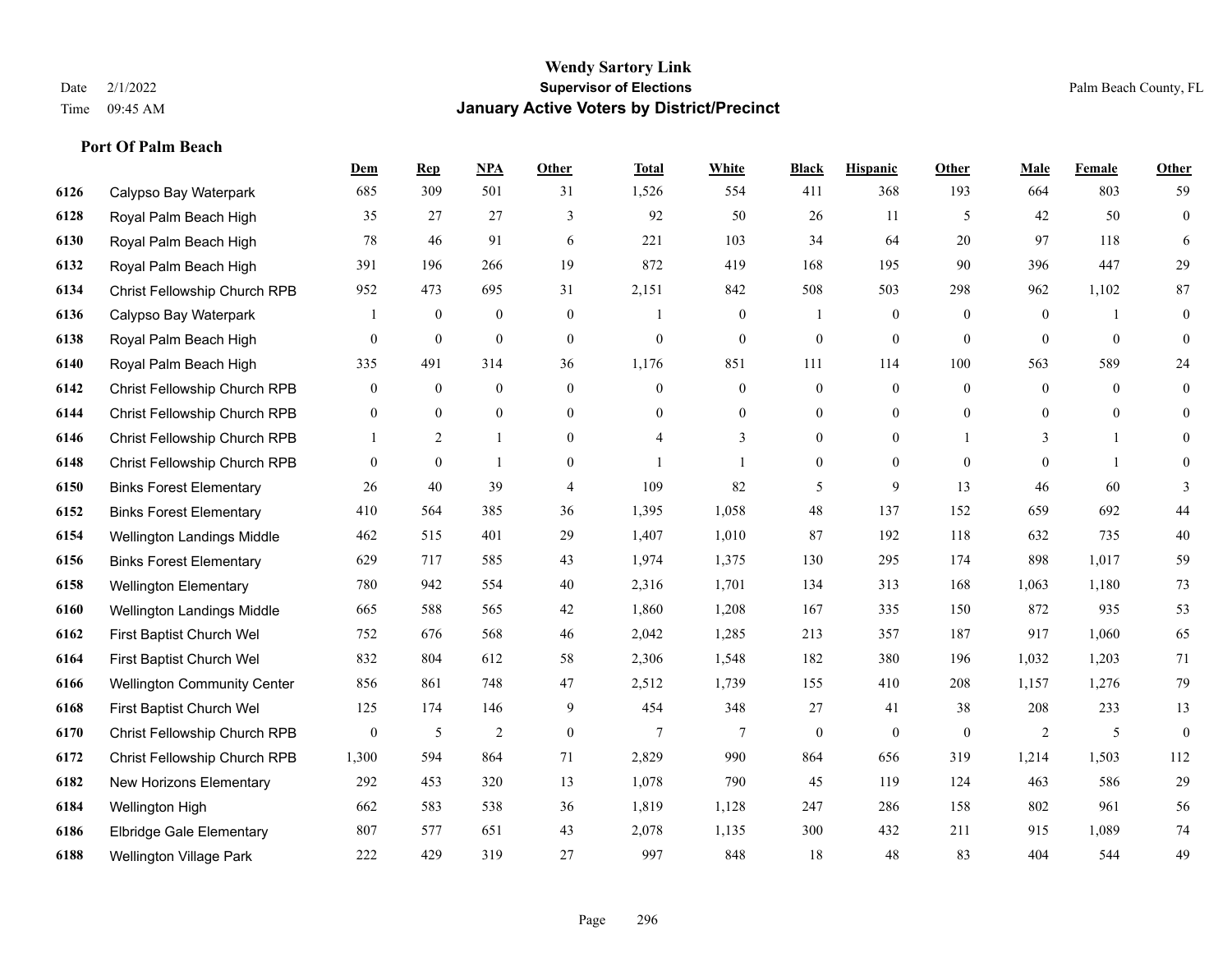#### **Wendy Sartory Link** Date 2/1/2022 **Supervisor of Elections** Palm Beach County, FL Time 09:45 AM **January Active Voters by District/Precinct**

# **Dem Rep NPA Other Total White Black Hispanic Other Male Female Other** Wellington Village Hall 820 456 646 48 1,970 883 364 511 212 815 1,081 74 St Peters Methodist Church 961 797 795 68 2,621 1,551 288 547 235 1,199 1,336 86 Equestrian Trails Elementary 499 293 353 18 1,163 521 297 153 192 516 591 56 Palm Beach Central High 0 0 0 0 0 0 0 0 0 0 0 0 Wellington Branch Library 520 360 364 38 1,282 703 198 273 108 549 699 34 Emerald Cove Middle 536 565 522 54 1,677 1,043 180 269 185 738 887 52 Wellington Village Park 145 224 180 18 567 388 16 93 70 258 283 26 Wellington Village Park 813 769 724 49 2,355 1,482 260 291 322 1,078 1,194 83 Panther Run Elementary 231 193 176 11 611 345 97 99 70 282 309 20 Wellington Village Park 0 0 0 0 0 0 0 0 0 0 0 0 Wellington Village Park 58 32 44 6 140 70 16 36 18 60 76 4 Panther Run Elementary 0 1 0 0 1 1 0 0 0 1 0 0 The Isles at Wellington 747 758 627 47 2,179 1,404 223 241 311 1,021 1,065 93 Wycliffe Comm Association Bldg 777 328 410 22 1,537 1,440 19 18 60 665 843 29 Panther Run Elementary 662 756 651 50 2,119 1,345 250 250 274 1,013 1,042 64 J F Kennedy Middle 0 0 0 0 0 0 0 0 0 0 **7004 J F Kennedy Middle 0 0 0 0 0 0 0 0 0** 0 J F Kennedy Middle 0 0 0 0 0 0 0 0 0 0 J F Kennedy Middle 0 0 0 0 0 0 0 0 0 0 St John Lutheran Church 279 12 91 6 388 25 316 23 24 126 246 16 St John Lutheran Church 1,073 204 430 17 1,724 491 999 70 164 787 875 62 RB Prep Achievement Academy 0 0 0 0 0 0 0 0 0 0 0 0 RB Prep Achievement Academy 1 1 0 0 0 2 1 1 0 1 0 0 1 1 0 RB Prep Achievement Academy 0 0 0 0 0 0 0 0 0 0 0 0 RB Prep Achievement Academy 0 0 0 0 0 0 0 0 0 0 0 0 J F Kennedy Middle 886 184 373 27 1,470 294 812 151 213 661 763 46 Hurst Chapel AME Church 1,575 88 361 22 2,046 155 1,656 93 142 841 1,138 67 Hurst Chapel AME Church 272 38 116 4 430 63 267 42 58 160 254 16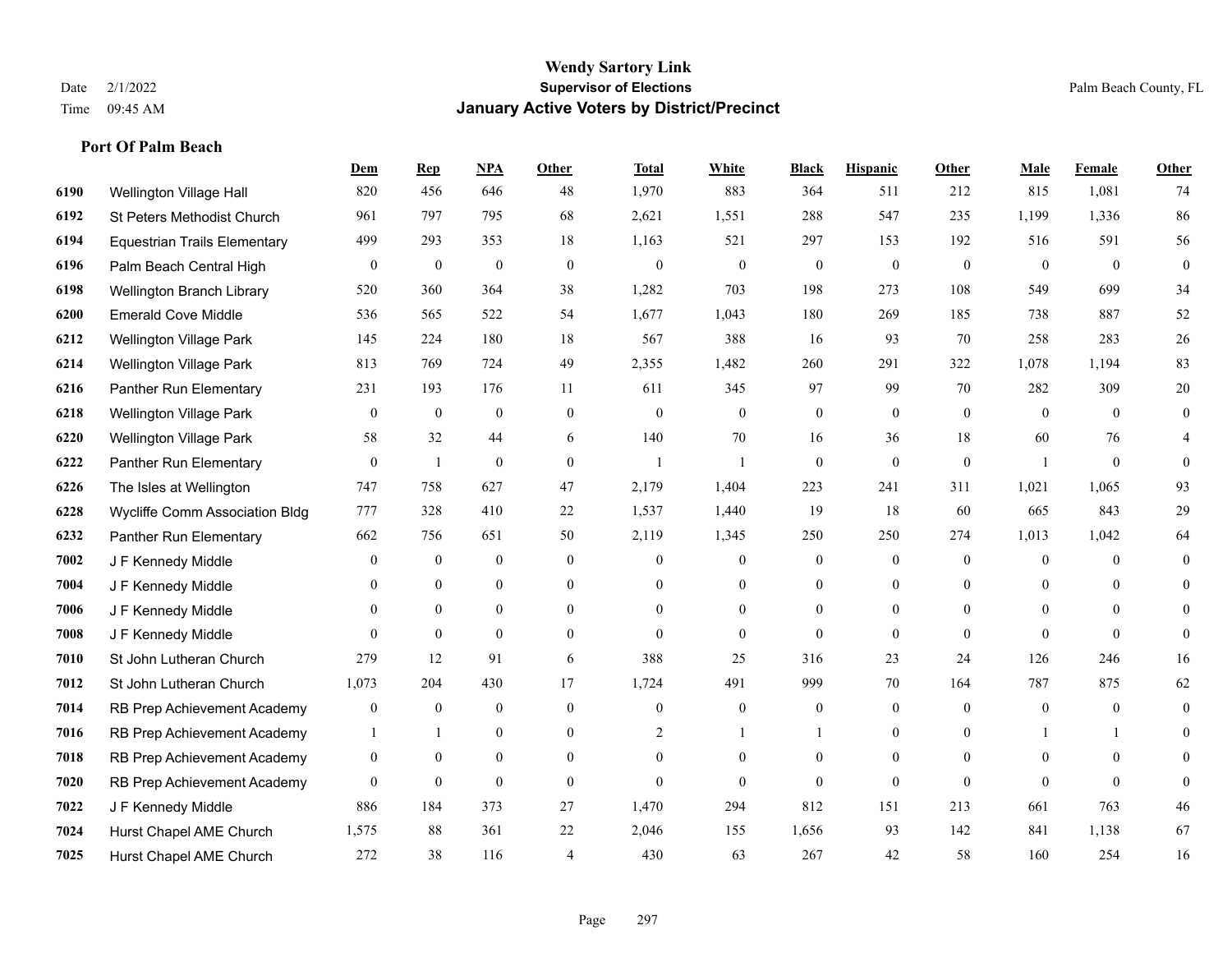|      |                                       | Dem            | <b>Rep</b>       | NPA              | <b>Other</b>     | <b>Total</b>     | <b>White</b>     | <b>Black</b>     | <b>Hispanic</b>  | Other           | <b>Male</b>    | <b>Female</b>  | <b>Other</b>     |
|------|---------------------------------------|----------------|------------------|------------------|------------------|------------------|------------------|------------------|------------------|-----------------|----------------|----------------|------------------|
| 7026 | Lindsey Davis Senior Comm Ctr         | 2,260          | 83               | 453              | 20               | 2,816            | 69               | 2,509            | 41               | 197             | 1,158          | 1,568          | 90               |
| 7028 | <b>Wells Recreation Center</b>        | 1,851          | 149              | 479              | 19               | 2,498            | 245              | 1,954            | 102              | 197             | 1.087          | 1,321          | 90               |
| 7030 | Riviera Beach Marina Event Ctr        | 198            | 321              | 174              | $22\,$           | 715              | 571              | 49               | 47               | 48              | 363            | 333            | 19               |
| 7032 | <b>Crossroads Baptist Church</b>      | $\overline{0}$ | $\boldsymbol{0}$ | $\boldsymbol{0}$ | $\mathbf{0}$     | $\boldsymbol{0}$ | $\boldsymbol{0}$ | $\boldsymbol{0}$ | $\mathbf{0}$     | $\mathbf{0}$    | $\mathbf{0}$   | $\mathbf{0}$   | $\overline{0}$   |
| 7034 | Suncoast High                         | 1,301          | 205              | 506              | 25               | 2,037            | 355              | 1,237            | 151              | 294             | 841            | 1,121          | 75               |
| 7036 | RB Prep Achievement Academy           | 0              | $\mathbf{0}$     | 6                | $\boldsymbol{0}$ | 6                | $\boldsymbol{0}$ | $\boldsymbol{0}$ | $\boldsymbol{0}$ | 6               | 4              |                |                  |
| 7038 | RB Prep Achievement Academy           | $\overline{0}$ | $\overline{0}$   | $\mathbf{0}$     | $\overline{0}$   | $\mathbf{0}$     | $\boldsymbol{0}$ | $\mathbf{0}$     | $\mathbf{0}$     | $\overline{0}$  | $\mathbf{0}$   | $\mathbf{0}$   | $\boldsymbol{0}$ |
| 7040 | Mary McLeod Bethune Elementa          | 1,233          | 56               | 262              | 14               | 1,565            | 39               | 1,377            | 50               | 99              | 623            | 897            | 45               |
| 7041 | Mary McLeod Bethune Elementa          | 395            | 30               | 135              | $\overline{7}$   | 567              | 45               | 437              | 28               | 57              | 219            | 323            | 25               |
| 7042 | Dan Calloway Complex                  | 1,716          | 72               | 408              | 21               | 2,217            | 45               | 1,950            | 47               | 175             | 904            | 1,243          | 70               |
| 7044 | <b>Wells Recreation Center</b>        | 1,384          | 89               | 386              | 17               | 1,876            | 192              | 1,469            | 67               | 148             | 778            | 1,022          | 76               |
| 7046 | Riviera Beach Marina Event Ctr        | 37             | 32               | 20               | 5                | 94               | 77               | 8                | 2                | $7\phantom{.0}$ | 54             | 39             | $\mathbf{1}$     |
| 7048 | Crossroads Baptist Church             | 276            | 9                | 96               | 10               | 391              | 9                | 325              | 29               | 28              | 132            | 242            | 17               |
| 7050 | <b>Crossroads Baptist Church</b>      |                | 2                | $\mathbf{1}$     | $\overline{0}$   | 4                | 3                | $\boldsymbol{0}$ | $\mathbf{0}$     | $\overline{1}$  | -1             | 3              | $\overline{0}$   |
| 7052 | <b>Crossroads Baptist Church</b>      | 0              | $\overline{0}$   | $\mathbf{0}$     | $\Omega$         | $\theta$         | $\overline{0}$   | $\mathbf{0}$     | $\mathbf{0}$     | $\theta$        | $\theta$       | $\theta$       | $\mathbf{0}$     |
| 7054 | Crossroads Baptist Church             | 993            | 75               | 294              | 14               | 1,376            | 111              | 1,046            | 75               | 144             | 594            | 723            | 59               |
| 7056 | Crossroads Baptist Church             | $\overline{0}$ | $\mathbf{0}$     | $\boldsymbol{0}$ | $\mathbf{0}$     | $\mathbf{0}$     | $\overline{0}$   | $\mathbf{0}$     | $\mathbf{0}$     | $\mathbf{0}$    | $\mathbf{0}$   | $\mathbf{0}$   | $\mathbf{0}$     |
| 7058 | Palm Beach Lakes High                 | 1,428          | 363              | 619              | 44               | 2,454            | 818              | 1.108            | 304              | 224             | 998            | 1,359          | 97               |
| 7060 | <b>Ephesus Adventist Academy</b>      | 1,164          | 63               | 239              | 17               | 1,483            | 106              | 1,214            | 52               | 111             | 605            | 828            | 50               |
| 7062 | Mangonia Park Town Hall               | 720            | 39               | 188              | 10               | 957              | 77               | 774              | 40               | 66              | 387            | 542            | 28               |
| 7064 | Grace Episcopal Church                | 1,315          | 166              | 451              | 34               | 1,966            | 341              | 1,278            | 133              | 214             | 843            | 1,032          | 91               |
| 7066 | Northboro Elementary                  | 1,064          | 198              | 452              | 28               | 1,742            | 468              | 919              | 176              | 179             | 797            | 871            | 74               |
| 7068 | <b>Pleasant City Community Center</b> | 965            | 246              | 512              | 34               | 1,757            | 791              | 629              | 175              | 162             | 865            | 808            | 84               |
| 7070 | Northboro Elementary                  | 453            | 398              | 378              | 38               | 1,267            | 1,008            | 67               | 86               | 106             | 583            | 649            | 35               |
| 7072 | <b>Egret Lake Elementary</b>          | 491            | 116              | 233              | 9                | 849              | 218              | 381              | 139              | 111             | 368            | 451            | 30               |
| 7074 | <b>Egret Lake Elementary</b>          | 200            | 40               | 93               | 11               | 344              | 54               | 202              | 39               | 49              | 147            | 189            | 8                |
| 7076 | <b>Egret Lake Elementary</b>          | 2              | 2                | $\mathbf{1}$     | $\overline{0}$   | 5                | 3                | 1                | $\mathbf{0}$     | $\overline{1}$  | $\overline{4}$ | $\overline{1}$ | $\mathbf{0}$     |
| 7078 | <b>Egret Lake Elementary</b>          | 341            | 101              | 158              | 18               | 618              | 417              | 106              | 52               | 43              | 240            | 358            | 20               |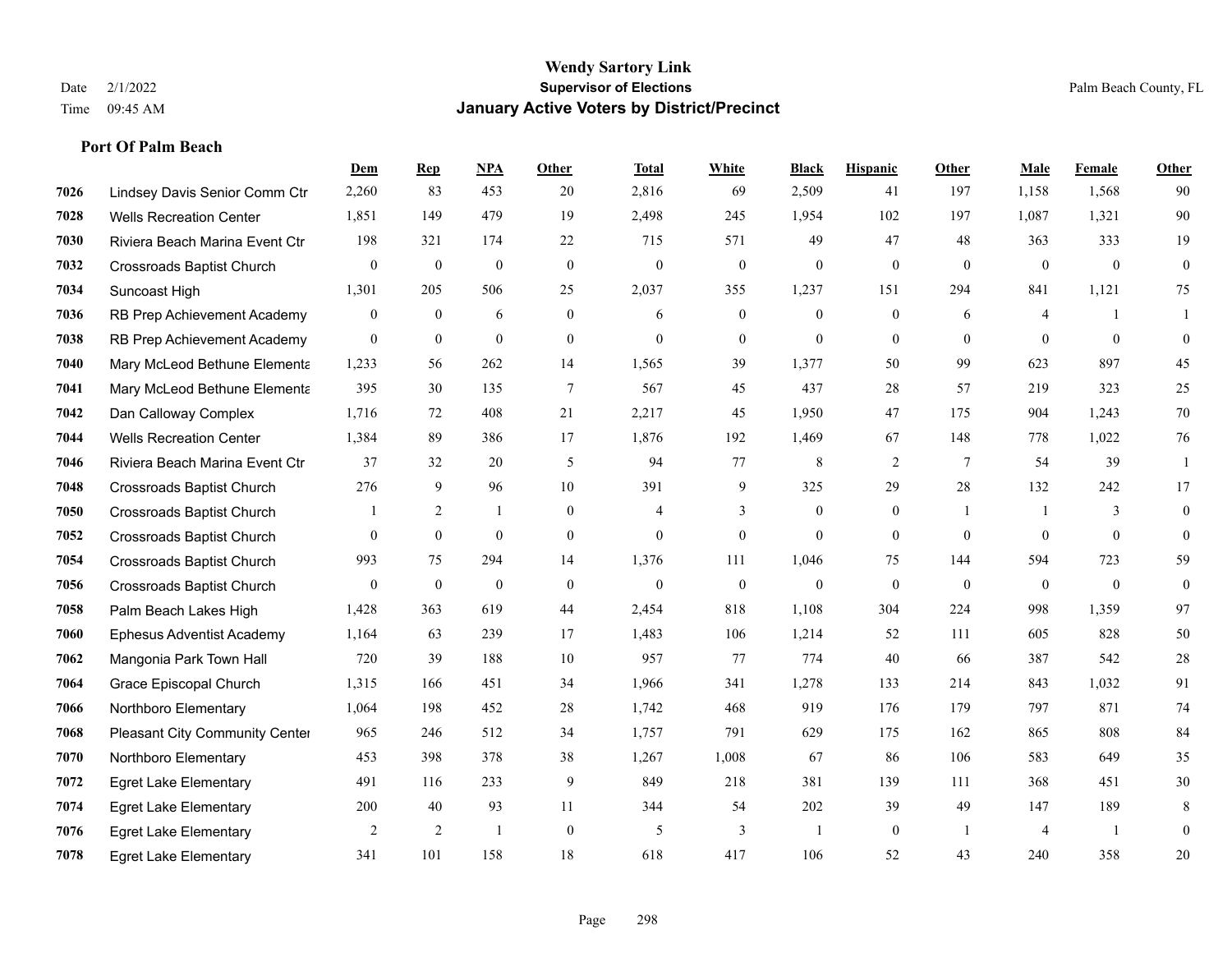|      |                                     | Dem            | <b>Rep</b>       | NPA          | <b>Other</b>   | <b>Total</b>     | <b>White</b>   | <b>Black</b>   | <b>Hispanic</b> | <b>Other</b>   | <b>Male</b>    | Female       | <b>Other</b>   |
|------|-------------------------------------|----------------|------------------|--------------|----------------|------------------|----------------|----------------|-----------------|----------------|----------------|--------------|----------------|
| 7080 | <b>Egret Lake Elementary</b>        | 21             | 2                | -1           | $\theta$       | 24               | 23             | $\overline{0}$ | $\overline{0}$  | $\overline{1}$ | 7              | 16           |                |
| 7082 | Seminole Trails Elementary          | 1,043          | 332              | 489          | 34             | 1,898            | 691            | 729            | 268             | 210            | 824            | 995          | 79             |
| 7084 | Sharon Christian Church             | 744            | 275              | 452          | 45             | 1,516            | 613            | 454            | 282             | 167            | 632            | 829          | 55             |
| 7086 | <b>Bear Lakes Middle</b>            | 38             | 18               | 14           | -1             | 71               | 28             | 16             | 11              | 16             | 26             | 40           | 5              |
| 7088 | Whitehall Clubhouse #3              | 675            | 486              | 464          | 51             | 1.676            | 1,059          | 252            | 200             | 165            | 772            | 856          | 48             |
| 7090 | <b>Bear Lakes Middle</b>            | 1,320          | 491              | 839          | 59             | 2,709            | 1,076          | 935            | 387             | 311            | 1,178          | 1,415        | 116            |
| 7092 | Palm Beach Lakes High               | 115            | 38               | 75           | $\overline{4}$ | 232              | 86             | 67             | 22              | 57             | 107            | 112          | 13             |
| 7094 | <b>Salvation Army Activity Hall</b> | 608            | 80               | 282          | 12             | 982              | 161            | 513            | 129             | 179            | 419            | 517          | 46             |
| 7096 | Salvation Army Activity Hall        | 849            | 301              | 507          | 34             | 1,691            | 686            | 554            | 263             | 188            | 678            | 932          | 81             |
| 7098 | U M Church of Palm Beaches          | 21             | 18               | 18           | -1             | 58               | 44             | 3              | 9               | 2              | 31             | 24           | 3              |
| 7100 | U M Church of Palm Beaches          | 963            | 435              | 704          | 63             | 2,165            | 1,037          | 673            | 244             | 211            | 974            | 1,120        | 71             |
| 7102 | First Christian Church              | 748            | 191              | 332          | 23             | 1,294            | 424            | 640            | 105             | 125            | 491            | 758          | 45             |
| 7104 | WPB City Fire Station #5            | 729            | 417              | 441          | 30             | 1,617            | 1,006          | 277            | 188             | 146            | 704            | 863          | 50             |
| 7106 | Roosevelt Elementary                | 2,045          | 170              | 582          | 33             | 2,830            | 274            | 2,092          | 249             | 215            | 1,133          | 1,579        | 118            |
| 7108 | <b>Chamber of Commerce</b>          | 410            | 414              | 357          | 56             | 1,237            | 936            | 57             | 108             | 136            | 578            | 622          | 37             |
| 7110 | <b>Adult Education Center</b>       | 694            | 228              | 418          | 32             | 1,372            | 439            | 435            | 368             | 130            | 561            | 750          | 61             |
| 7112 | <b>Adult Education Center</b>       | 127            | 26               | 62           | $\tau$         | 222              | 54             | 119            | 25              | 24             | 72             | 140          | $10\,$         |
| 7114 | <b>Adult Education Center</b>       | $\overline{0}$ | $\overline{0}$   | $\mathbf{0}$ | $\overline{0}$ | $\mathbf{0}$     | $\overline{0}$ | $\overline{0}$ | $\overline{0}$  | $\theta$       | $\overline{0}$ | $\theta$     | $\overline{0}$ |
| 7116 | <b>Adult Education Center</b>       | $\mathbf{0}$   | $\mathbf{0}$     | $\mathbf{0}$ | $\overline{0}$ | $\mathbf{0}$     | $\mathbf{0}$   | $\overline{0}$ | $\overline{0}$  | $\overline{0}$ | $\theta$       | $\mathbf{0}$ | $\overline{0}$ |
| 7118 | <b>Adult Education Center</b>       | 31             | 31               | 39           | $\tau$         | 108              | 81             | 4              | 18              | 5              | 52             | 50           | 6              |
| 7120 | U M Church of Palm Beaches          | 285            | 114              | 180          | 12             | 591              | 215            | 213            | 108             | 55             | 255            | 304          | $32\,$         |
| 7122 | U M Church of Palm Beaches          | $\bf{0}$       | $\boldsymbol{0}$ | $\theta$     | $\mathbf{0}$   | $\boldsymbol{0}$ | $\mathbf{0}$   | $\mathbf{0}$   | $\mathbf{0}$    | $\overline{0}$ | $\mathbf{0}$   | $\mathbf{0}$ | $\overline{0}$ |
| 7124 | First Christian Church              | 1,206          | 138              | 348          | 17             | 1,709            | 195            | 1,240          | 113             | 161            | 754            | 896          | 59             |
| 7126 | First Christian Church              | 1,509          | 505              | 795          | 85             | 2,894            | 1,121          | 1,069          | 410             | 294            | 1,202          | 1,581        | 111            |
| 7128 | <b>Westward Elementary</b>          | 1,947          | 128              | 508          | 26             | 2,609            | 162            | 2,126          | 119             | 202            | 1.058          | 1,455        | 96             |
| 7130 | Alexander W Dreyfoos SOA High       | 818            | 826              | 805          | 76             | 2,525            | 1,939          | 118            | 205             | 263            | 1,273          | 1,183        | 69             |
| 7132 | WPB City Hall Flagler Gallery       | 670            | 707              | 615          | 72             | 2,064            | 1,629          | 91             | 145             | 199            | 1,046          | 951          | 67             |
| 7134 | <b>Adult Education Center</b>       | 814            | 175              | 393          | 21             | 1,403            | 307            | 665            | 287             | 144            | 623            | 714          | 66             |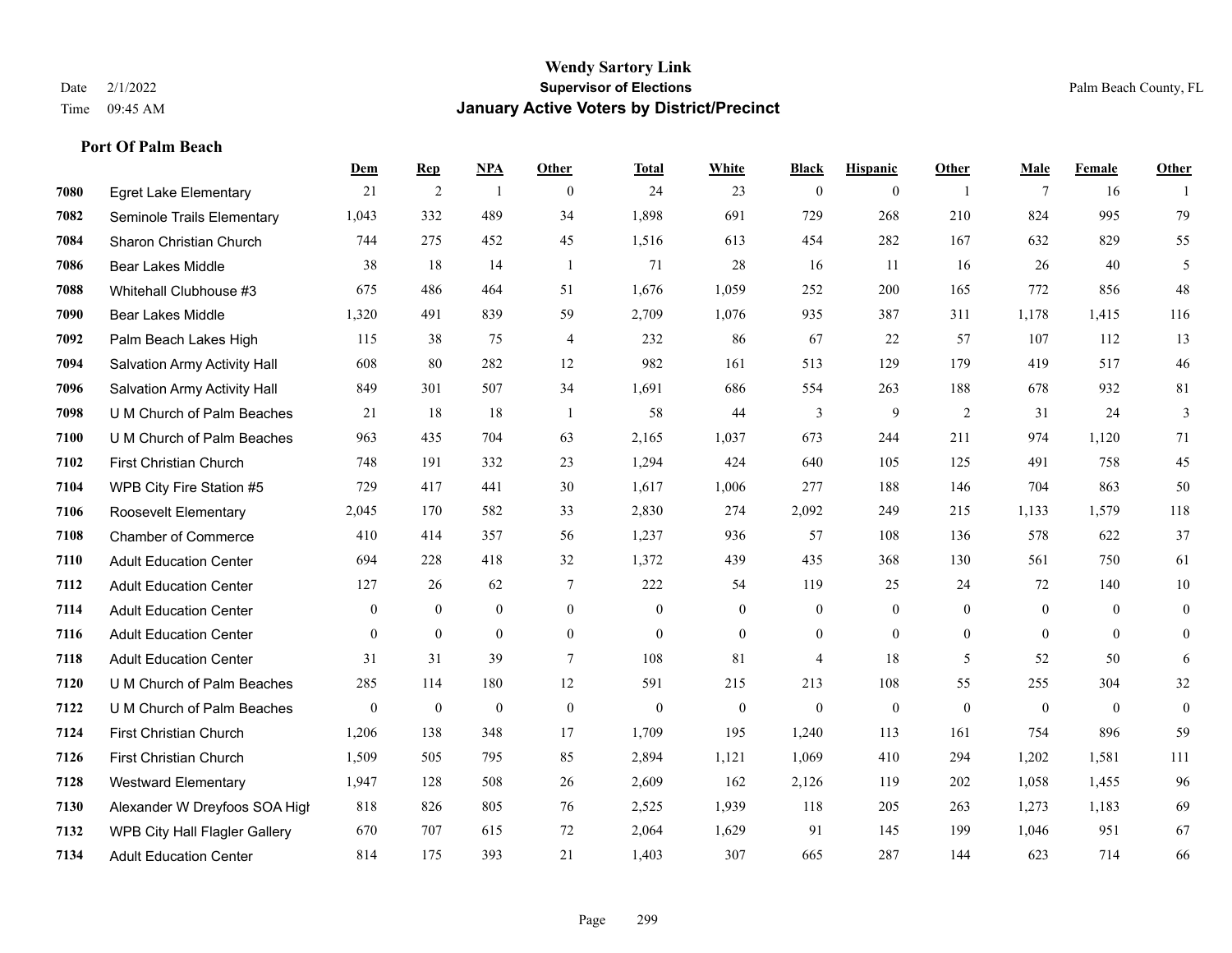|                                     | Dem     | <b>Rep</b> | $NPA$  | Other          | Total   | White   | <b>Black</b> | <b>Hispanic</b> | Other  | Male    | Female  | Other          |
|-------------------------------------|---------|------------|--------|----------------|---------|---------|--------------|-----------------|--------|---------|---------|----------------|
| <b>Haverhill Town Hall</b>          | 40      | 37         | 34     | $\overline{2}$ | 113     | 47      | 30           | 26              | 10     | 45      | 62      | 6              |
| <b>Westgate Community Center</b>    | 1,555   | 450        | 909    | 31             | 2,945   | 688     | 959          | 997             | 301    | 1,308   | 1,497   | 140            |
| <b>Haverhill Town Hall</b>          | 171     | 78         | 99     | 6              | 354     | 110     | 126          | 79              | 39     | 165     | 167     | 22             |
| Clayton Hutcheson Hall B            | 35      |            | 16     | $\theta$       | 58      | 17      | 27           | 9               | 5      | 26      | 32      | $\overline{0}$ |
| Clayton Hutcheson Hall B            | 43      |            | 21     |                | 69      |         | 43           | 12              | 10     | 28      | 34      |                |
| Clayton Hutcheson Hall B            | 233     | 15         | 102    |                | 353     | 25      | 219          | 83              | 26     | 125     | 210     | 18             |
| <b>Howard Park Community Center</b> | 93      | 35         | 57     | 8              | 193     | 102     | 38           | 29              | 24     | 98      | 87      | 8              |
| Howard Park Community Center        | 60      | 14         | 48     |                | 124     | 19      | 50           | 34              | 21     | 57      | 55      | 12             |
| <b>Howard Park Community Center</b> | 354     | 284        | 304    | 39             | 981     | 786     | 44           | 81              | 70     | 496     | 460     | 25             |
| WPB City Hall Flagler Gallery       | 481     | 453        | 283    | 41             | 1,258   | 1,001   | 45           | 117             | 95     | 484     | 730     | 44             |
| Morton & Barbara Mandel Cente       | 154     | 366        | 159    | 18             | 697     | 624     |              | 13              | 52     | 319     | 358     | 20             |
| <b>Port Of Palm Beach</b>           | 133,115 | 84,368     | 83,270 | 6,485          | 307,238 | 165,780 | 73,027       | 40,044          | 28,387 | 136,275 | 160,501 | 10,462         |
|                                     |         |            |        |                |         |         |              |                 |        |         |         |                |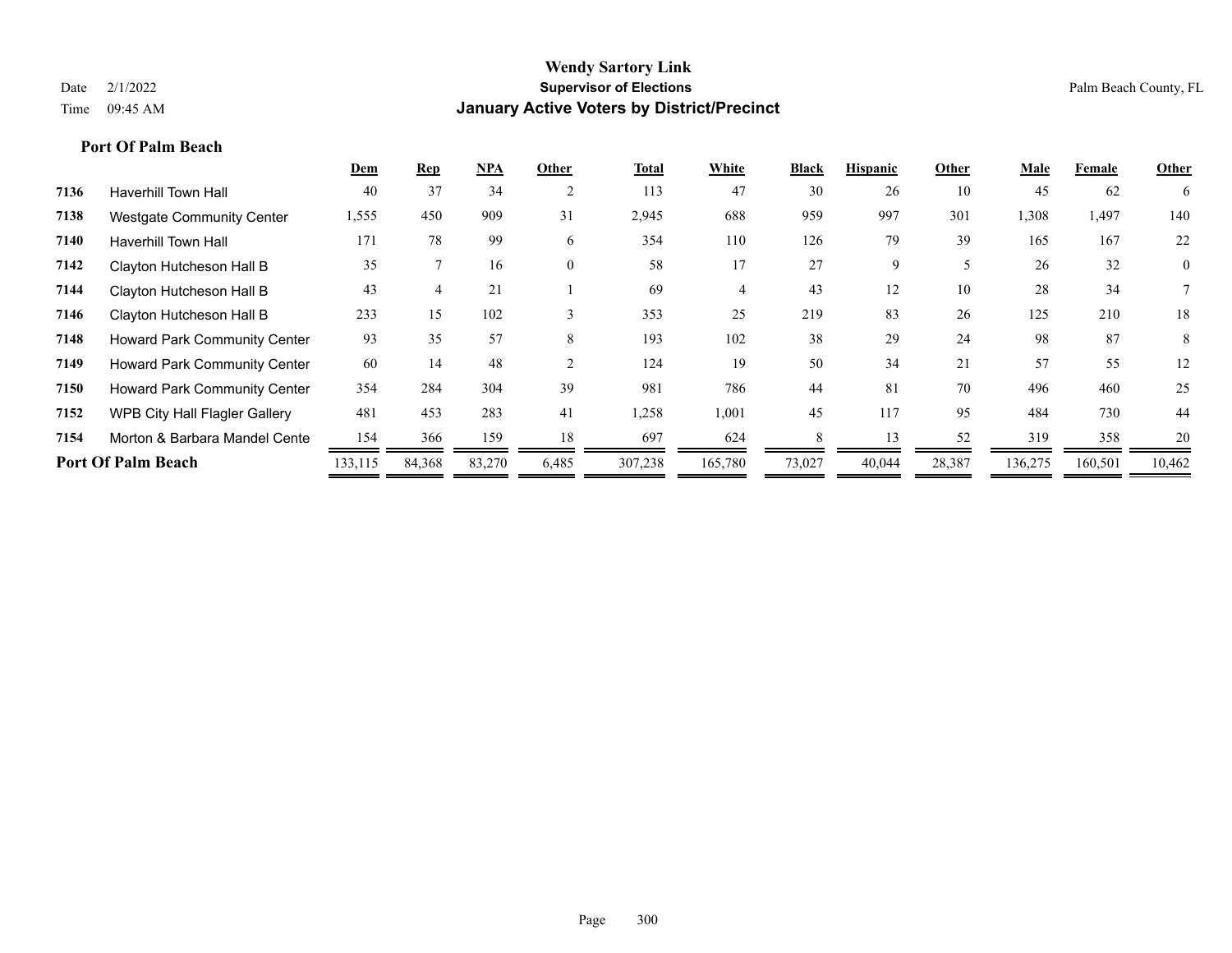| Date<br>Time                                                                                                                                                                               | 2/1/2022<br>09:45 AM        |     |     |     |    | <b>Wendy Sartory Link</b><br><b>Supervisor of Elections</b><br><b>January Active Voters by District/Precinct</b> |     |     |     |     |     |     | Palm Beach County, FL |
|--------------------------------------------------------------------------------------------------------------------------------------------------------------------------------------------|-----------------------------|-----|-----|-----|----|------------------------------------------------------------------------------------------------------------------|-----|-----|-----|-----|-----|-----|-----------------------|
| <b>Renaissance Comm Dev</b><br><u>White</u><br><b>Total</b><br><u>NPA</u><br><b>Hispanic</b><br><b>Other</b><br><b>Black</b><br><b>Other</b><br><u>Dem</u><br>Male<br>Female<br><b>Rep</b> |                             |     |     |     |    |                                                                                                                  |     |     |     |     |     |     | Other                 |
| 3187                                                                                                                                                                                       | Christ Fellowship Church BB | 680 | 408 | 609 | 61 | 1,758                                                                                                            | 995 | 281 | 290 | 192 | 823 | 882 | 53                    |
|                                                                                                                                                                                            | <b>Renaissance Comm Dev</b> | 680 | 408 | 609 | 61 | 1.758                                                                                                            | 995 | 281 | 290 | 192 | 823 | 882 | 53                    |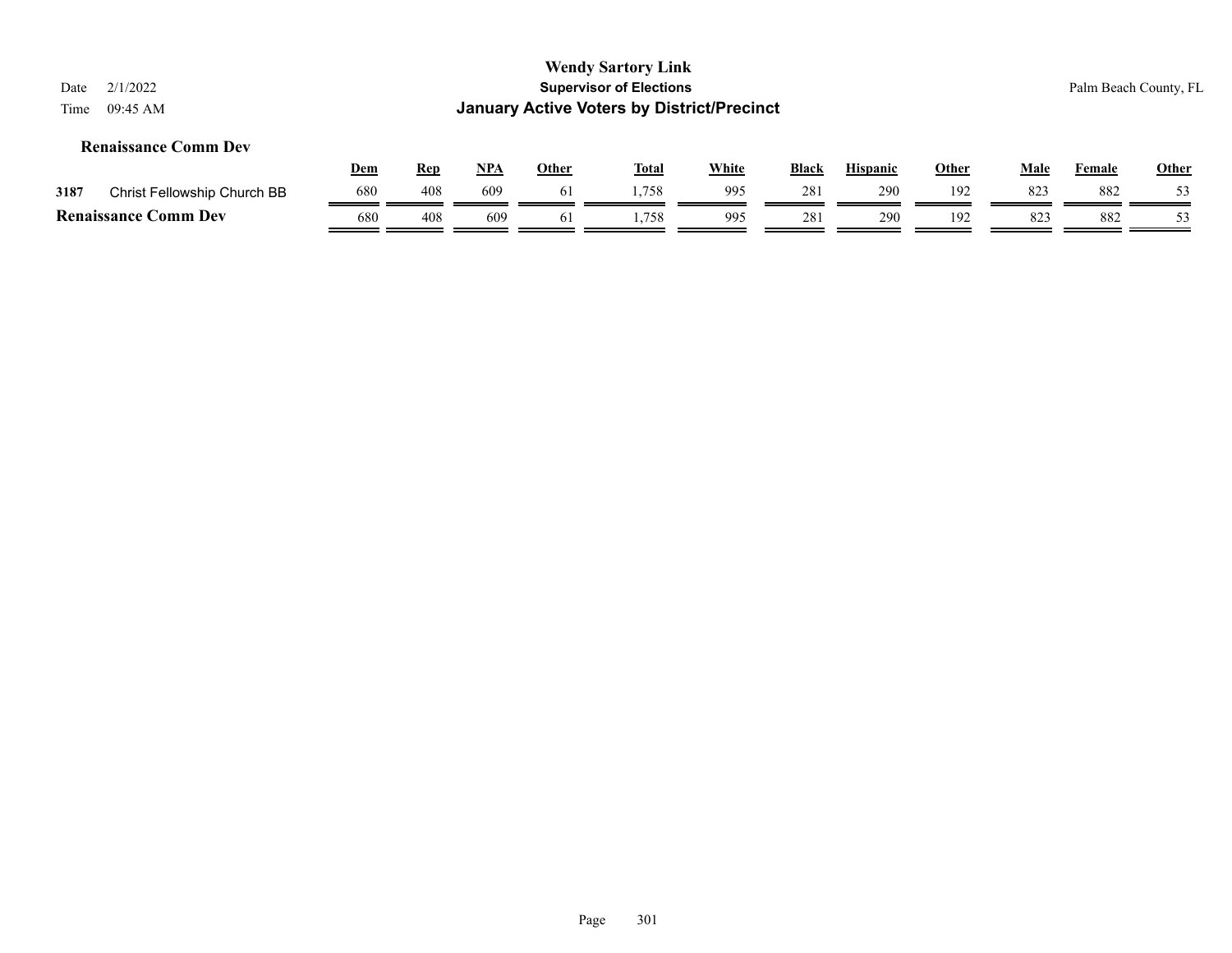### **Sonoma Bay Comm Dev**

|      |                            | Dem | Rep | NP/ | Other | <b>Total</b> | <b>White</b> | Black | <b>Hispanic</b> | Other | Male | Female | <b>Other</b> |
|------|----------------------------|-----|-----|-----|-------|--------------|--------------|-------|-----------------|-------|------|--------|--------------|
| 7025 | Hurst Chapel AME Church    |     |     | .16 |       | 430          |              | 267   |                 |       | 160  | 254    | l 6          |
|      | <b>Sonoma Bay Comm Dev</b> | 272 |     | 116 |       | 430          |              | 267   | 42              |       | 160  | 254    |              |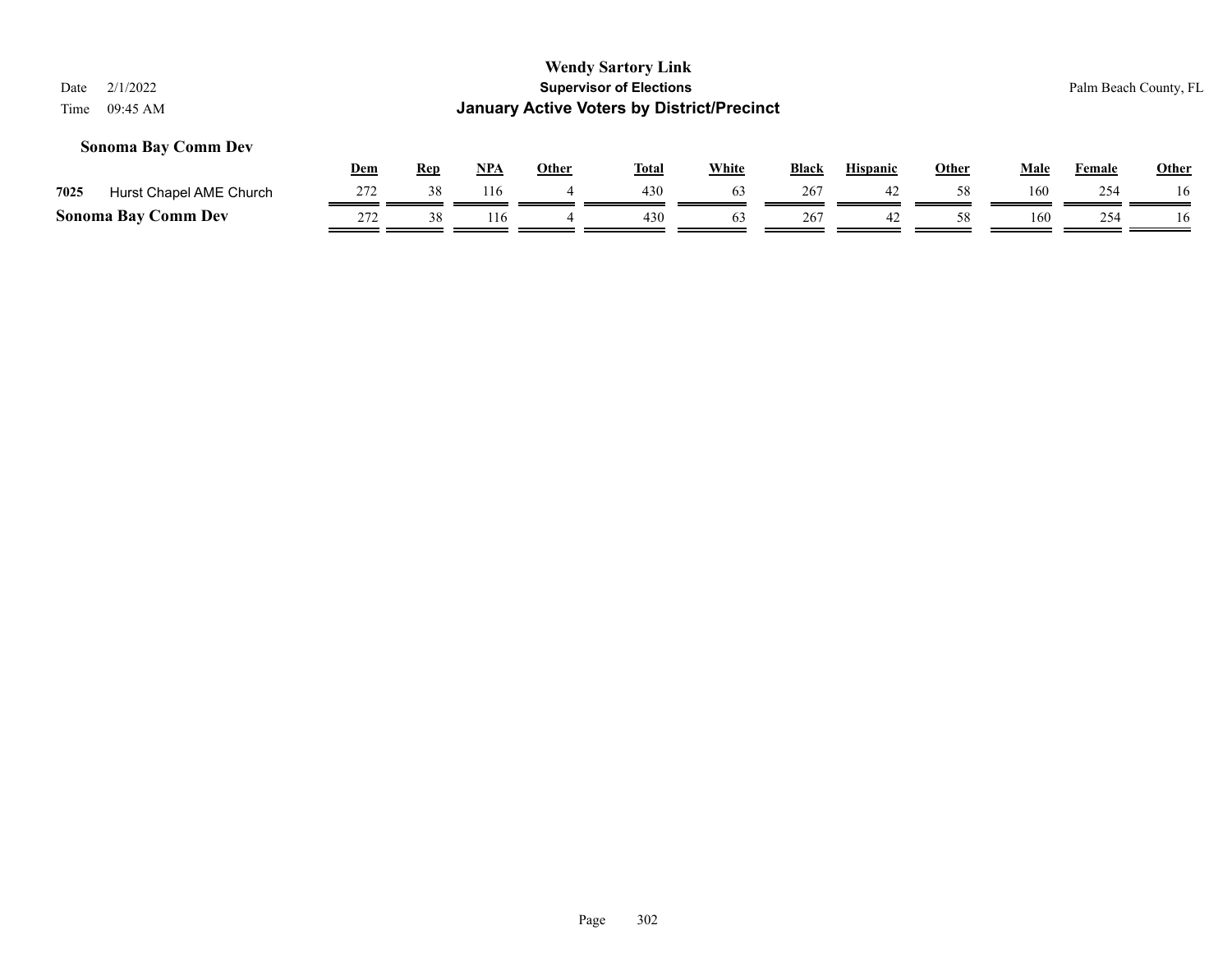| Date<br>Time | 2/1/2022<br>09:45 AM       |            |            |            |          | <b>Wendy Sartory Link</b><br><b>Supervisor of Elections</b><br><b>January Active Voters by District/Precinct</b> |              |              |                 |          |             |               | Palm Beach County, FL |
|--------------|----------------------------|------------|------------|------------|----------|------------------------------------------------------------------------------------------------------------------|--------------|--------------|-----------------|----------|-------------|---------------|-----------------------|
|              | <b>Seminole Imprv Dist</b> | <b>Dem</b> | <b>Rep</b> | <u>NPA</u> | Other    | <b>Total</b>                                                                                                     | <b>White</b> | <b>Black</b> | <b>Hispanic</b> | Other    | <u>Male</u> | <b>Female</b> | Other                 |
| 6072         | Seminole Ridge High        | 569        | 555        | 539        | 54       | 1,717                                                                                                            | 785          | 334          | 455             | 143      | 808         | 887           | 22                    |
| 6073         | Seminole Ridge High        | O          | $\Omega$   |            | $\Omega$ | $\Omega$                                                                                                         | $\theta$     | $\Omega$     | $\theta$        | $\Omega$ |             |               | $\Omega$              |
|              | <b>Seminole Imprv Dist</b> | 569        | 555        | 539        | 54       | 1,717                                                                                                            | 785          | 334          | 455             | 143      | 808         | 887           | 22                    |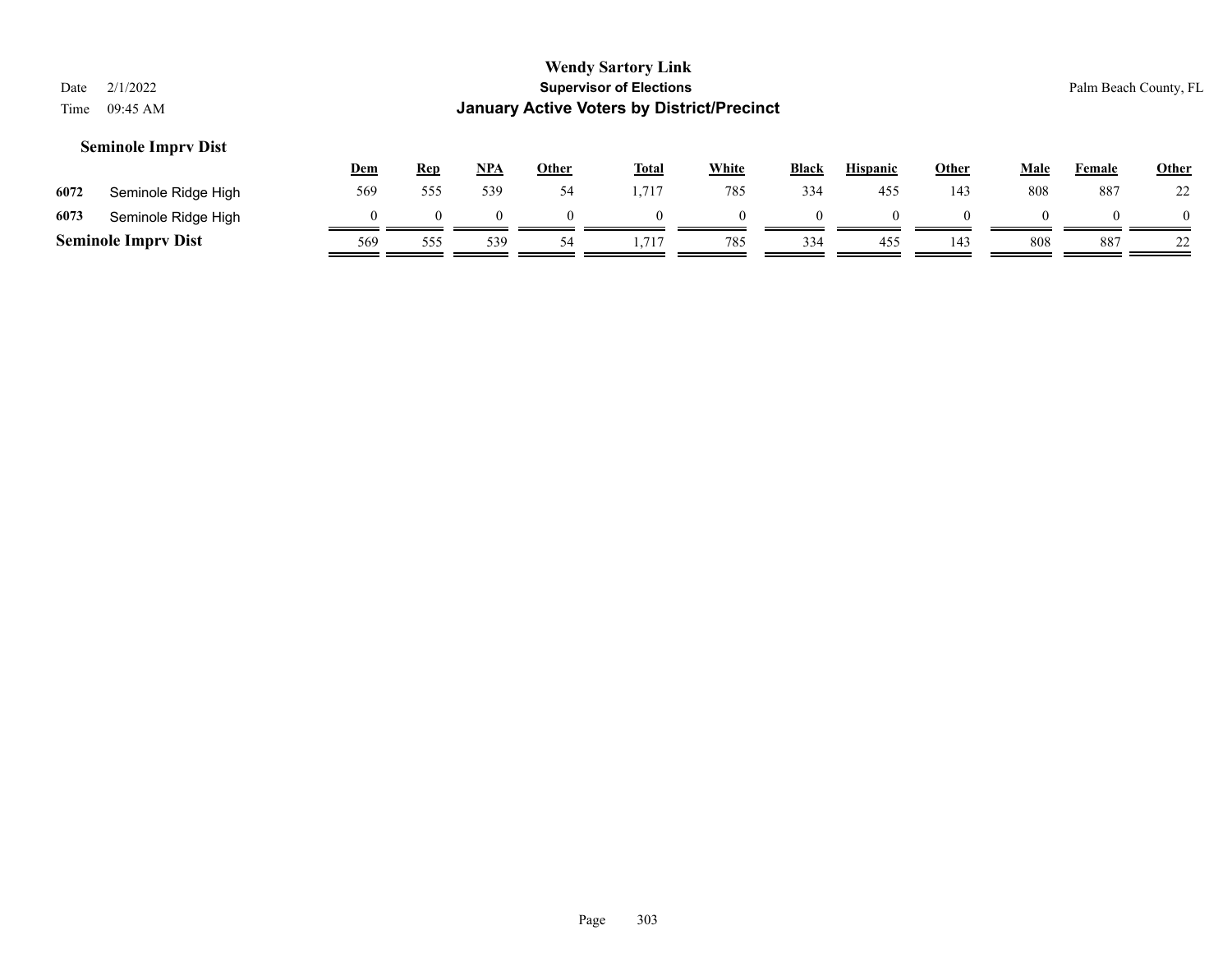### **Terracina Comm Dev Dist**

|      |                              | <u>Dem</u> | <b>Rep</b> | <b>NPA</b> | Other | Tota. | White | Black        | <b>Hispanic</b> | Other | Male | Female | Other |
|------|------------------------------|------------|------------|------------|-------|-------|-------|--------------|-----------------|-------|------|--------|-------|
| 2052 | Elks Lodge #1352             | 555        | 148        | 275        | 20    | 998   | 176   | 477          | 151             | 194   | 460  | 498    | 40    |
|      | Comm Dev Dist<br>Terracina ( | 555        | 148        | 275        | 20    | 998   | 176   | $47^{\circ}$ | ۱۲,             | 194   | 460  | 498    | 40    |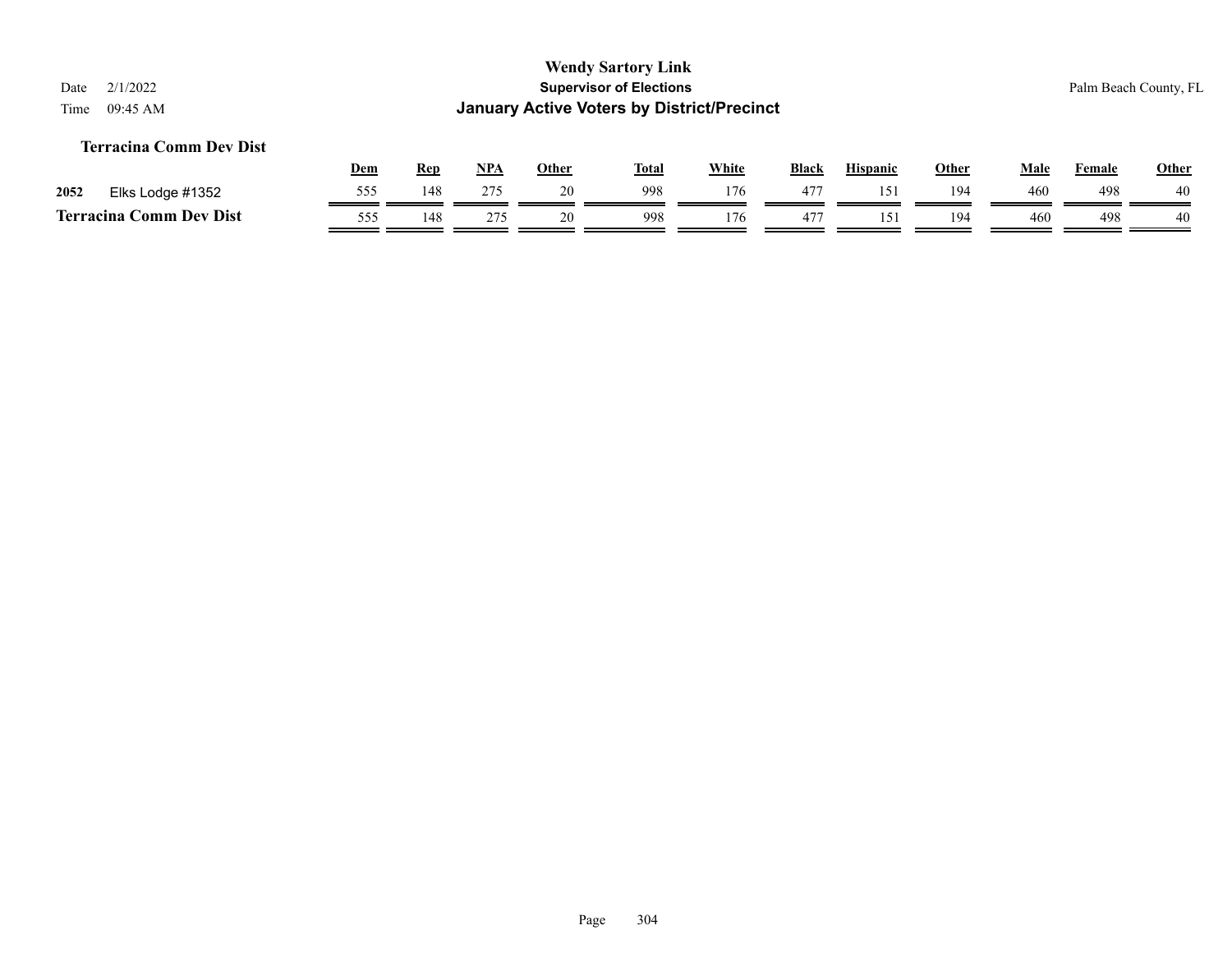# **Thousand Comm Dev Dist**

|                             | <u>Dem</u> | Rep | <b>NPA</b> | Other | <b>Total</b> | <b>White</b> | <b>Black</b> | <b>Hispanic</b> | Other | Male | Female | <b>Other</b> |
|-----------------------------|------------|-----|------------|-------|--------------|--------------|--------------|-----------------|-------|------|--------|--------------|
| 7022<br>F Kennedy Middle    | 886        | 184 | 373        |       | 1.470        | 294          | 812          | 15.             |       | 66   | 763    | 46           |
| Thousand (<br>Comm Dev Dist | 886        | 184 | 27         |       | .470         | 294          | -812         |                 | 213   | 661  | 763    | 46           |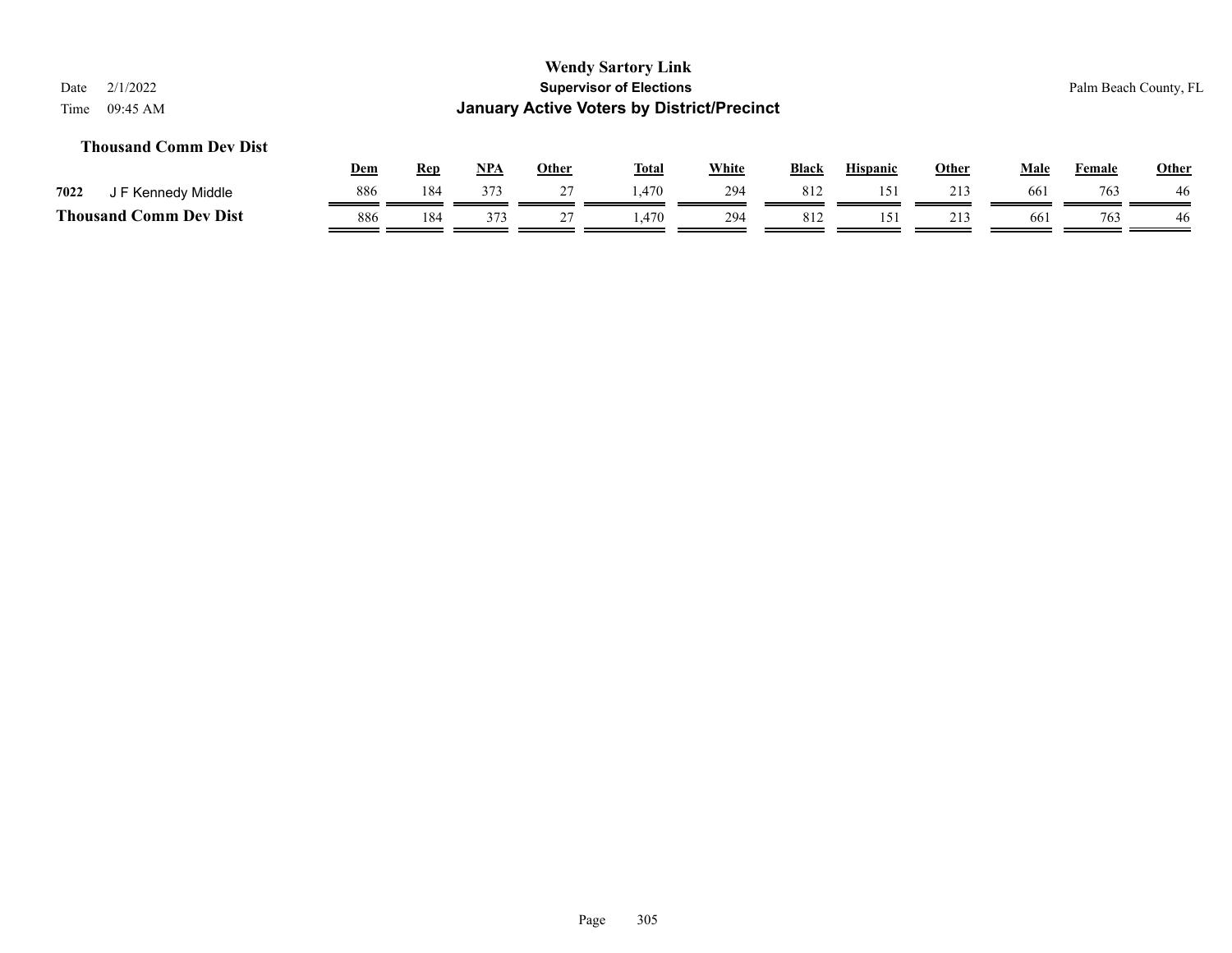### **Vista Comm Dev Dist**

|                          | <b>Dem</b> | Rep | <b>NPA</b> | Other | <b>Total</b> | White | <b>Black</b>    | <b>Hispanic</b> | Other | Male | Female | Other          |
|--------------------------|------------|-----|------------|-------|--------------|-------|-----------------|-----------------|-------|------|--------|----------------|
| 2021<br>Middle<br>Jeaga  | 167        |     | 120        |       | 359          |       | 123             |                 | 50    | 141  | 206    |                |
| Vista C<br>Comm Dev Dist | 167        |     | 120        |       | 359          |       | 12 <sup>2</sup> |                 | 50    | 141  | 206    | $\overline{1}$ |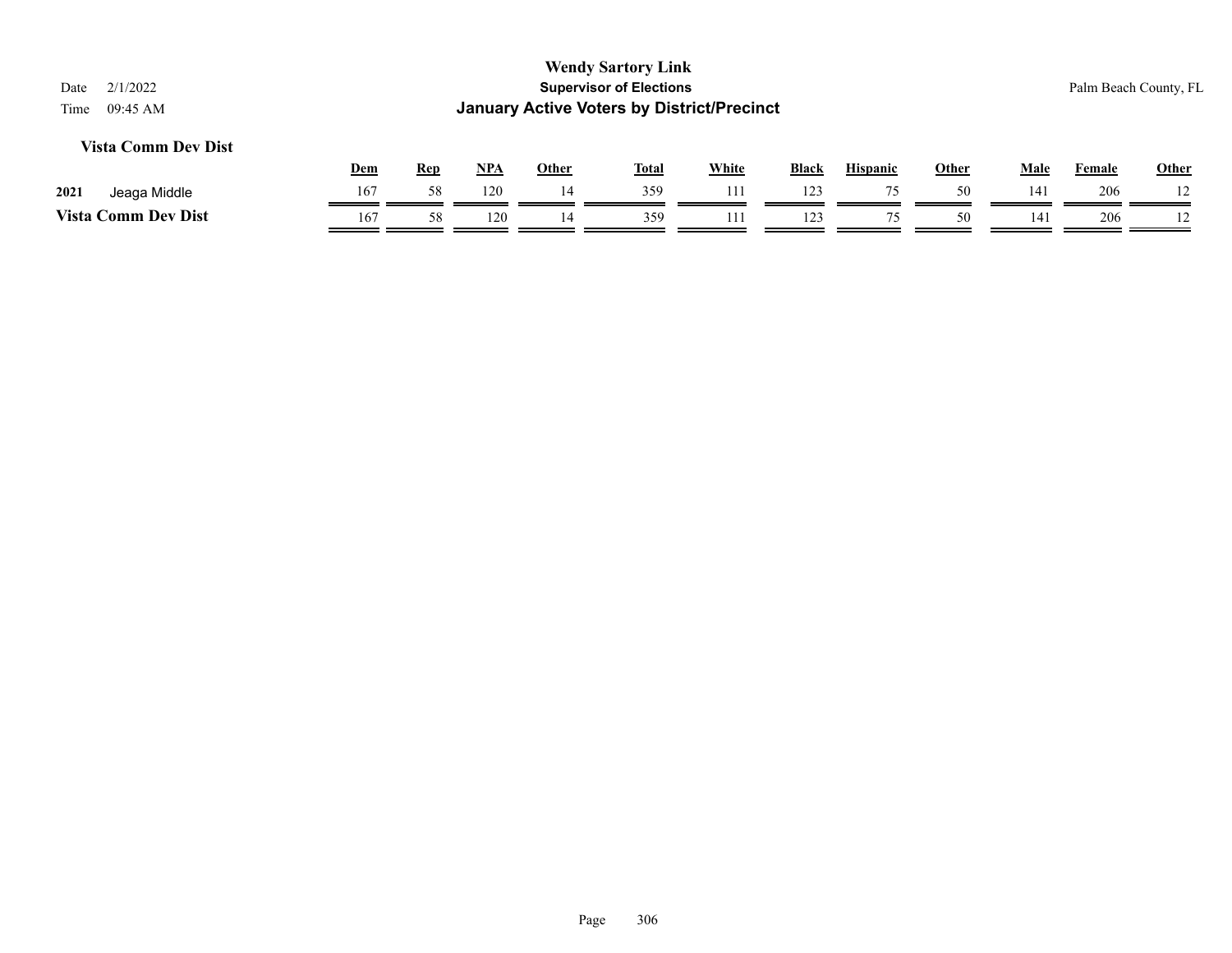#### **Winston Comm Dev Dist**

|         |                      | <u>Dem</u> | Rep | <b>NPA</b> | Other | <b>Total</b> | White | <b>Black</b>           | <b>Hispanic</b> | Other | Male | Female | <b>Other</b> |
|---------|----------------------|------------|-----|------------|-------|--------------|-------|------------------------|-----------------|-------|------|--------|--------------|
| 3104    | American German Club | 403        | 350 | 383        |       | ,170         | 814   | $\Omega$ <sup>-1</sup> | $\sim$          | 128   | 542  | 584    | 44           |
| Winston | Comm Dev Dist        | 403        | 350 | 383        | 34    | . . 170      | 814   |                        |                 | 128   | 542  | 584    | 44           |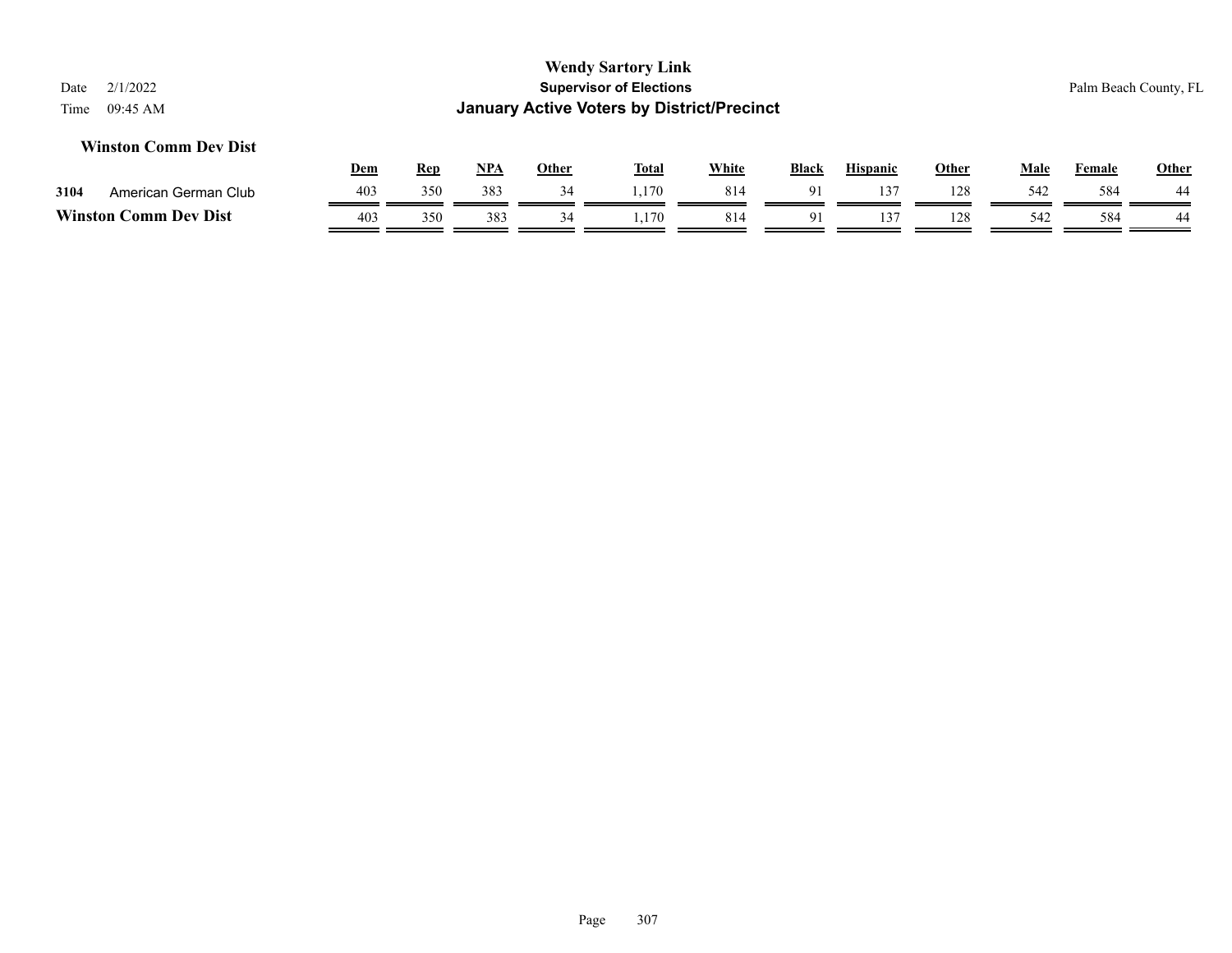| <b>Wendy Sartory Link</b><br><b>Supervisor of Elections</b><br>2/1/2022<br>Palm Beach County, FL<br>Date<br><b>January Active Voters by District/Precinct</b><br>09:45 AM<br>Time |             |        |       |    |     |     |     |     |     |     |     |    |  |
|-----------------------------------------------------------------------------------------------------------------------------------------------------------------------------------|-------------|--------|-------|----|-----|-----|-----|-----|-----|-----|-----|----|--|
| <b>Wyndam Park Comm Dev</b>                                                                                                                                                       | <u>Male</u> | Female | Other |    |     |     |     |     |     |     |     |    |  |
| Pine Jog Environmental Center<br>2094                                                                                                                                             | 366         | 78     | 206   | 10 | 660 | 110 | 260 | 171 | 119 | 274 | 358 | 28 |  |
| <b>Wyndam Park Comm Dev</b>                                                                                                                                                       | 366         | 78     | 206   | 10 | 660 | 110 | 260 | 171 | 119 | 274 | 358 | 28 |  |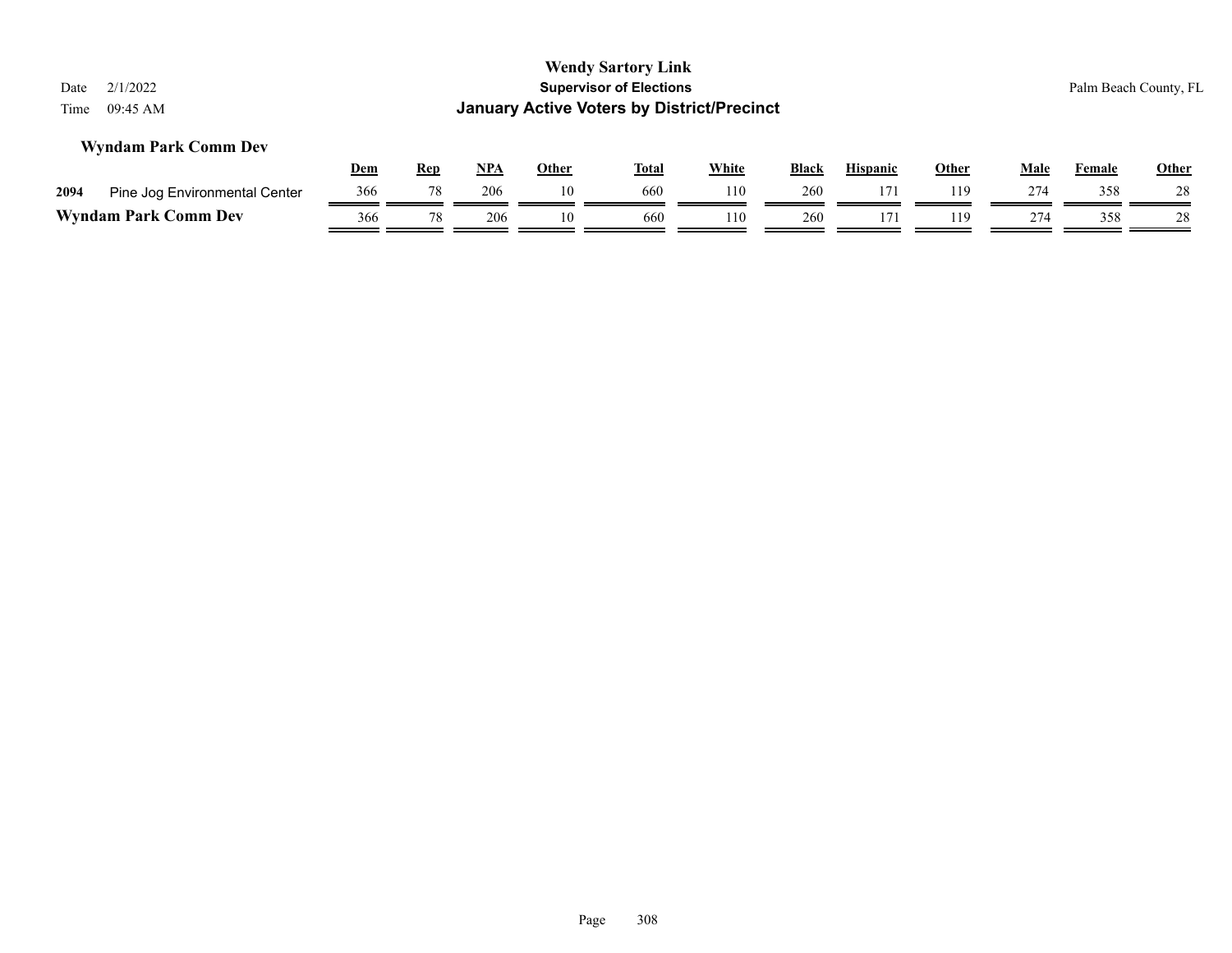| 2/1/2022<br>Date<br>09:45 AM<br>Time |     |            |            |              | <b>Wendy Sartory Link</b><br><b>Supervisor of Elections</b><br><b>January Active Voters by District/Precinct</b> |              |              |                 |       |             |               | Palm Beach County, FL |
|--------------------------------------|-----|------------|------------|--------------|------------------------------------------------------------------------------------------------------------------|--------------|--------------|-----------------|-------|-------------|---------------|-----------------------|
| Ward 1                               | Dem | <b>Rep</b> | <u>NPA</u> | <b>Other</b> | <b>Total</b>                                                                                                     | <b>White</b> | <b>Black</b> | <b>Hispanic</b> | Other | <b>Male</b> | <b>Female</b> | Other                 |
| 3082<br><b>Atlantis City Hall</b>    | 491 | 877        | 444        | 48           | 1,860                                                                                                            | 1,604        | 39           | 92              | 125   | 852         | 962           | 46                    |
| Ward 1                               | 491 | 877        | 444        | 48           | 1,860                                                                                                            | 1,604        | 39           | 92              | 125   | 852         | 962           | 46                    |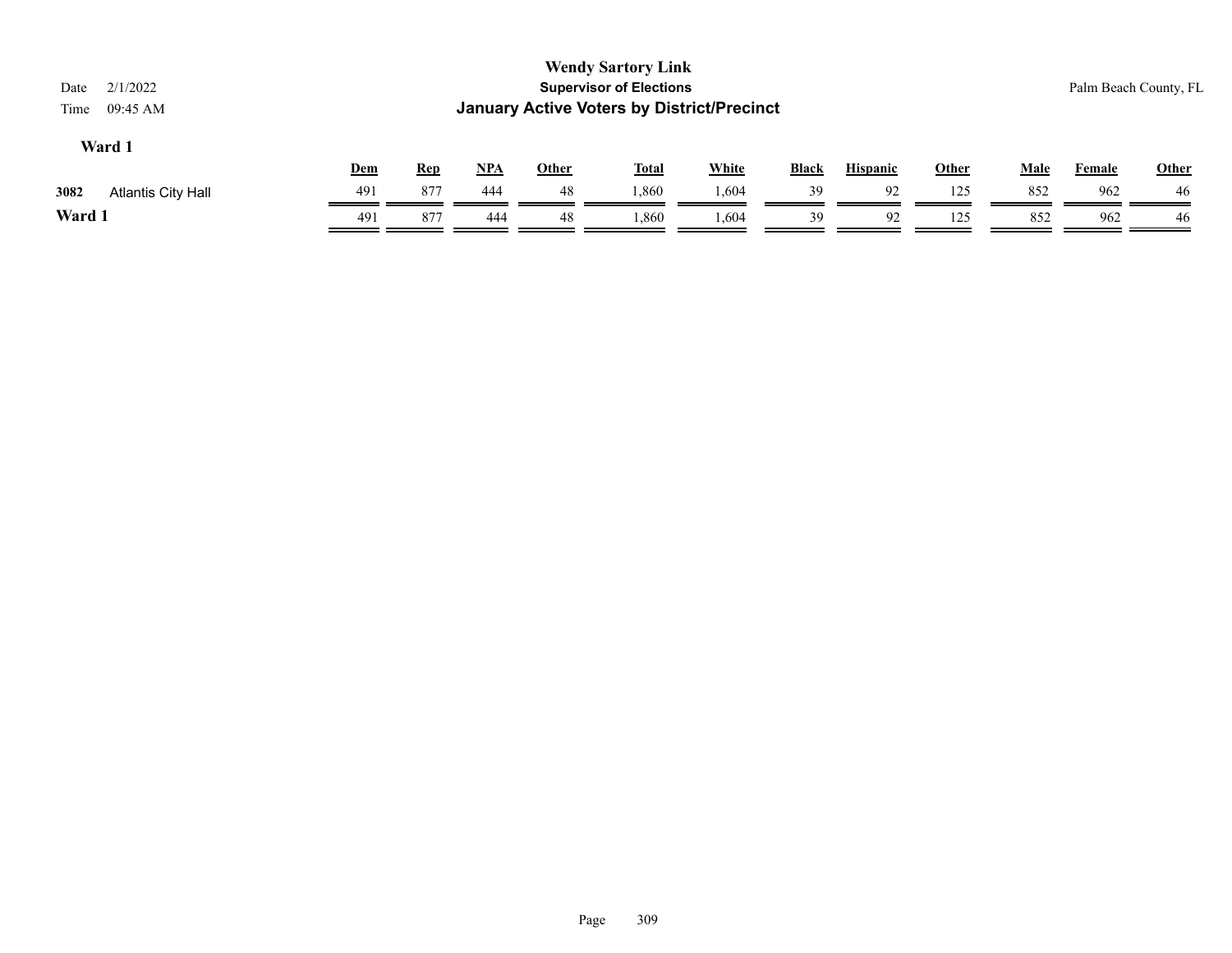### **Boynton Beach Dist 1**

|      |                                   | Dem   | <b>Rep</b> | NPA   | Other          | <b>Total</b> | White  | <b>Black</b>   | <b>Hispanic</b> | Other | Male  | Female | Other          |
|------|-----------------------------------|-------|------------|-------|----------------|--------------|--------|----------------|-----------------|-------|-------|--------|----------------|
| 3185 | Christ Fellowship Church BB       | 312   | 216        | 218   | 31             | 777          | 501    | 88             | 112             | 76    | 362   | 397    | 18             |
| 3186 | Christ Fellowship Church BB       | 192   | 122        | 143   | 12             | 469          | 330    | 43             | 62              | 34    | 212   | 237    | 20             |
| 3187 | Christ Fellowship Church BB       | 680   | 408        | 609   | 61             | 1,758        | 995    | 281            | 290             | 192   | 823   | 882    | 53             |
| 3192 | Leisureville #1 Clubhouse         | 549   | 405        | 386   | 45             | 1,385        | 1,045  | 116            | 130             | 94    | 560   | 779    | 46             |
| 3196 | Leisureville #3 Clubhouse         | 623   | 551        | 434   | 53             | 1,661        | 1,378  | 84             | 106             | 93    | 710   | 896    | 55             |
| 3198 | <b>BB Leisureville Clubhouse</b>  | 497   | 528        | 309   | 36             | 1,370        | 1,129  | 65             | 114             | 62    | 557   | 773    | 40             |
| 3200 | <b>Golfview Harbour Clubhouse</b> | 601   | 402        | 402   | 26             | 1,431        | 966    | 203            | 115             | 147   | 646   | 740    | 45             |
| 3202 | <b>Golfview Harbour Clubhouse</b> | 67    | 69         | 52    |                | 195          | 142    | 31             | 11              | 11    | 98    | 91     | 6              |
| 4020 | Christ Fellowship Church BB       | 35    | 27         | 36    | $\overline{4}$ | 102          | 79     | $\overline{4}$ | 11              | 8     | 37    | 63     | $\overline{2}$ |
| 4022 | Congress Middle                   | 824   | 229        | 406   | 44             | 1,503        | 534    | 655            | 162             | 152   | 622   | 821    | 60             |
| 4034 | <b>Crosspointe Elementary</b>     | 369   | 256        | 288   | 24             | 937          | 668    | 114            | 69              | 86    | 399   | 518    | 20             |
| 4050 | Hunter's Run Courtside Cafe       | 1,086 | 374        | 549   | 40             | 2,049        | 1,887  | 39             | 49              | 74    | 855   | 1,156  | 38             |
| 4052 | <b>Crosspointe Elementary</b>     | 114   | 81         | 90    | 3              | 288          | 176    | 57             | 21              | 34    | 142   | 140    | 6              |
| 4053 | <b>Crosspointe Elementary</b>     | 207   | 86         | 152   | 18             | 463          | 180    | 110            | 98              | 75    | 201   | 242    | 20             |
|      | <b>Boynton Beach Dist 1</b>       | 6,156 | 3,754      | 4,074 | 404            | 14,388       | 10,010 | 1,890          | 1,350           | 1,138 | 6,224 | 7,735  | 429            |
|      |                                   |       |            |       |                |              |        |                |                 |       |       |        |                |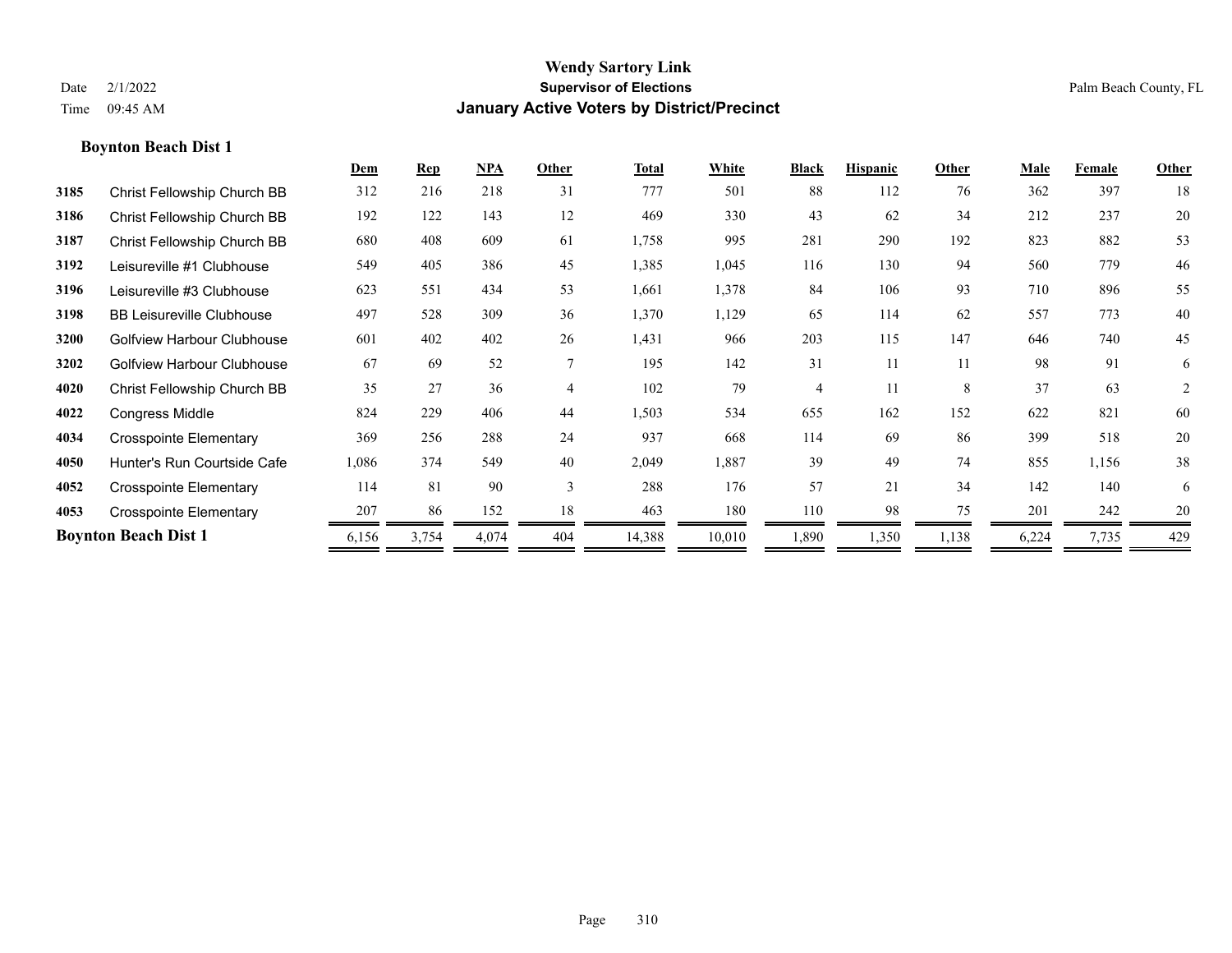### **Boynton Beach Dist 2**

|      |                                | <b>Dem</b> | Rep   | $NPA$ | Other    | Total  | White | <b>Black</b> | <b>Hispanic</b> | Other | Male  | Female | Other    |
|------|--------------------------------|------------|-------|-------|----------|--------|-------|--------------|-----------------|-------|-------|--------|----------|
| 3188 | Christ Fellowship Church BB    | 416        | 301   | 357   | 22       | 1,096  | 674   | 225          | 121             | 76    | 541   | 520    | 35       |
| 3190 | Imagine Schools - Chancellor   | 308        | 161   | 233   | 23       | 725    | 410   | 150          | 98              | 67    | 371   | 339    | 15       |
| 4024 | Harvey E Oyer Jr Park          | 487        | 632   | 493   | 55       | 1,667  | 1,320 | 90           | 133             | 124   | 790   | 831    | 46       |
| 7178 | Temple Beth Kodesh             | 1,531      | 194   | 594   | 30       | 2,349  | 454   | 1,333        | 359             | 203   | 1,056 | 1,184  | 109      |
| 7179 | Village Royale on the Green    | 812        | 233   | 354   | 24       | 1,423  | 586   | 575          | 143             | 119   | 609   | 753    | 61       |
| 7180 | St John Missionary Baptist Chr | 1,768      | 137   | 484   | 18       | 2,407  | 240   | 1,793        | 173             | 201   | 1,029 | 1,284  | 94       |
| 7182 | Carolyn Sims Center            | 1,481      | 69    | 372   | 13       | 1,935  | 79    | 1,626        | 85              | 145   | 800   | 1,058  | 77       |
| 7184 | St John Missionary Baptist Chr |            |       |       | $\Omega$ | h      |       |              | $\Omega$        |       |       |        | $\theta$ |
|      | <b>Boynton Beach Dist 2</b>    | 6,805      | 1,731 | 2,887 | 185      | 11,608 | 3,767 | 5,793        | 1.112           | 936   | 5,200 | 5,971  | 437      |
|      |                                |            |       |       |          |        |       |              |                 |       |       |        |          |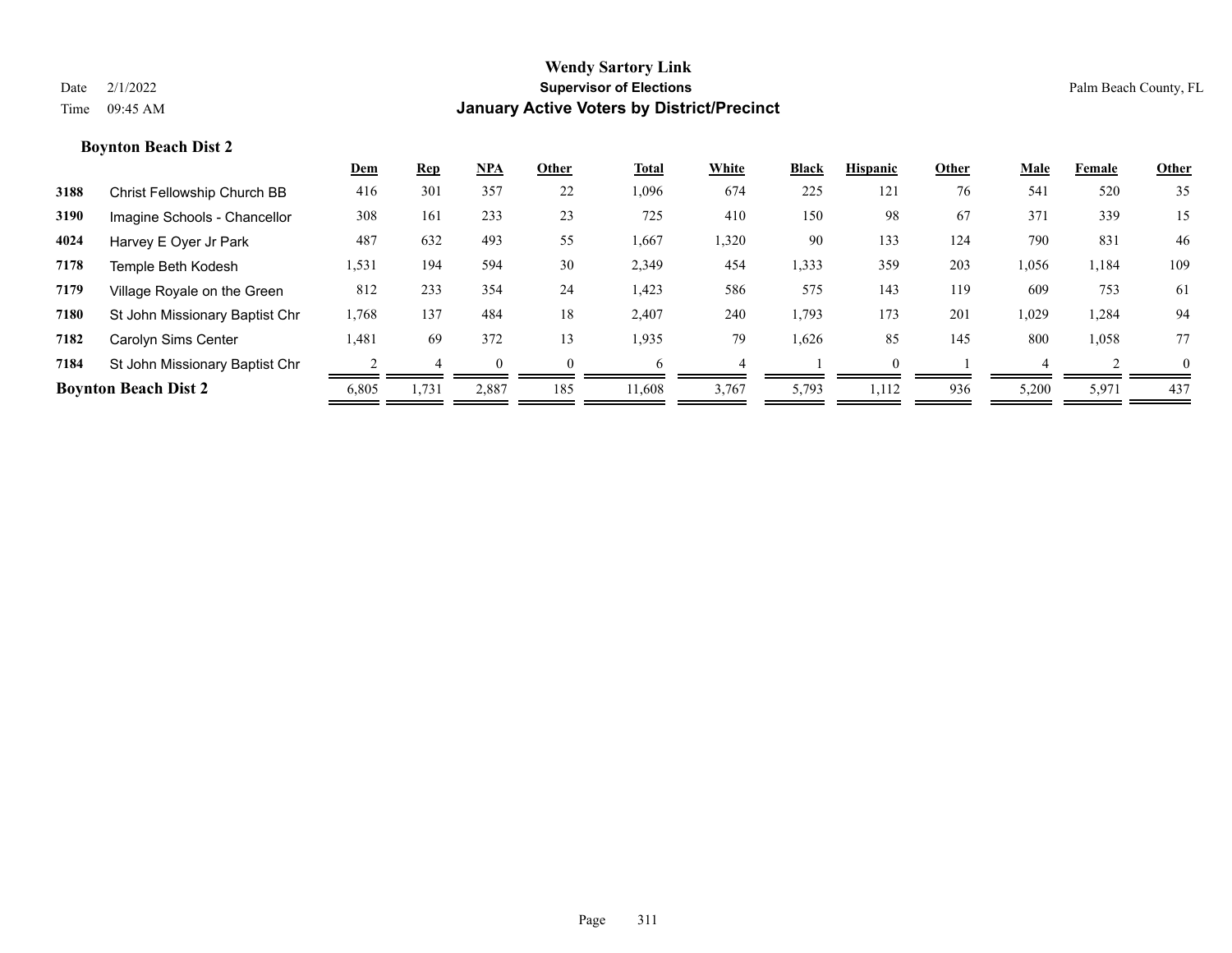### **Boynton Beach Dist 3**

|      |                               | Dem      | <b>Rep</b> | $NPA$    | Other                    | Total    | White    | <b>Black</b> | <b>Hispanic</b> | Other    | Male     | Female   | Other          |
|------|-------------------------------|----------|------------|----------|--------------------------|----------|----------|--------------|-----------------|----------|----------|----------|----------------|
| 3194 | Boynton Beach Fire Station #2 | 753      | 178        | 378      | 20                       | 1,329    | 464      | 556          | 169             | 140      | 588      | 689      | 52             |
| 4026 | <b>Sterling Village Aud</b>   | 499      | 550        | 482      | 55                       | 1,586    | 1,385    | 38           | 62              | 101      | 733      | 800      | 53             |
| 4036 | <b>Forest Park Elementary</b> | 288      | 447        | 275      | 26                       | 1,036    | 932      | 8            | 50              | 46       | 434      | 570      | 32             |
| 4054 | Lakeview Baptist Church       | 532      | 645        | 445      | 41                       | 1,663    | 1,379    | 76           | 101             | 107      | 767      | 844      | 52             |
| 4062 | Lakeview Baptist Church       | 42       | 77         | 38       | $\overline{\mathcal{L}}$ | 162      | 133      |              | 9               | 13       | 76       | 84       | 2              |
| 4066 | Seacrest Presbyterian         | $\theta$ | $\theta$   | 0        | $\theta$                 | $\theta$ | $\Omega$ | $\theta$     | $\theta$        | $\theta$ | $\theta$ | $\theta$ | $\overline{0}$ |
| 4068 | Seacrest Presbyterian         | $\theta$ | $\theta$   | 0        | $\theta$                 | $\theta$ |          | $\Omega$     | $\theta$        | $\Omega$ | $\theta$ | $\theta$ | $\overline{0}$ |
| 4070 | Seacrest Presbyterian         | $\theta$ | $\theta$   | $\Omega$ | $\theta$                 | $\theta$ |          | $\Omega$     | $\Omega$        | $\theta$ | $\Omega$ | $\Omega$ | $\theta$       |
| 7186 | Boynton Beach Senior Center   | 1,466    | 423        | 740      | 56                       | 2,685    | 1,072    | 1,082        | 276             | 255      | 1,260    | 1,308    | 117            |
| 7188 | <b>Forest Park Elementary</b> | 845      | 541        | 596      | 56                       | 2,038    | 1,413    | 276          | 177             | 172      | 864      | 1,104    | 70             |
| 7190 | Seacrest Presbyterian         | 1,057    | 626        | 797      | 62                       | 2,542    | 1,592    | 458          | 253             | 239      | 1,220    | 1,228    | 94             |
|      | <b>Boynton Beach Dist 3</b>   | 5,482    | 3,487      | 3,751    | 321                      | 13,041   | 8,370    | 2,501        | 1,097           | 1,073    | 5,942    | 6,627    | 472            |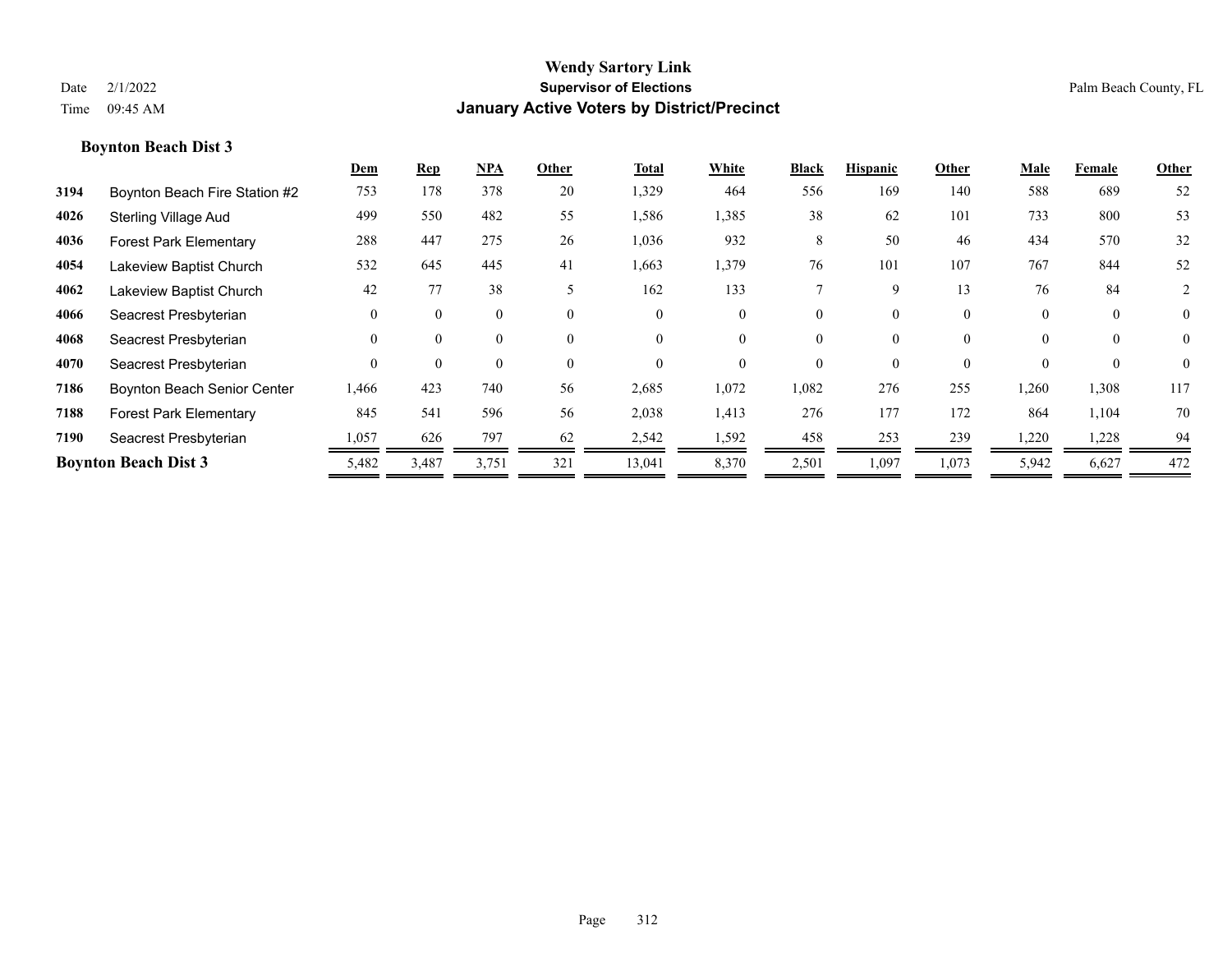|      |                                  | Dem   | <b>Rep</b> | NPA   | Other | Total  | White | Black | <b>Hispanic</b> | Other | Male  | Female | Other |
|------|----------------------------------|-------|------------|-------|-------|--------|-------|-------|-----------------|-------|-------|--------|-------|
| 3136 | <b>Freedom Shores Elementary</b> | 874   | 404        | 594   | 32    | 1,904  | 828   | 549   | 272             | 255   | 845   | 984    | 75    |
| 3138 | <b>Citrus Cove Elementary</b>    | 868   | 491        | 570   | 33    | 1,962  | 1,134 | 327   | 287             | 214   | 863   | 1,016  | 83    |
| 3140 | Boynton Lakes North Clubhouse    | 418   | 186        | 280   | 16    | 900    | 424   | 223   | 123             | 130   | 401   | 467    | 32    |
| 3142 | Boynton Lakes North Clubhouse    | 366   | 165        | 226   | 21    | 778    | 433   | 137   | 137             | 71    | 315   | 434    | 29    |
| 3146 | <b>Freedom Shores Elementary</b> | 338   | 132        | 173   | 21    | 664    | 450   | 78    | 73              | 63    | 261   | 382    | 21    |
| 3164 | <b>Citrus Cove Elementary</b>    | 881   | 544        | 652   | 49    | 2,126  | 1,329 | 317   | 247             | 233   | 950   | 1,105  | 71    |
| 3168 | Boynton Beach Fire Station #3    | 907   | 473        | 673   | 35    | 2,088  | 1,188 | 377   | 300             | 223   | 886   | 1,132  | 70    |
| 3172 | Boynton Beach High               | 484   | 144        | 313   | 33    | 974    | 453   | 268   | 144             | 109   | 397   | 530    | 47    |
| 3174 | Boynton Beach Fire Station #3    | 248   | 179        | 177   | 14    | 618    | 425   | 52    | 84              | 57    | 281   | 321    | 16    |
| 3176 | Boynton Beach High               | 208   | 123        | 152   |       | 490    | 262   | 86    | 81              | 61    | 212   | 258    | 20    |
| 3182 | Imagine Schools - Chancellor     | 102   | 51         | 78    |       | 235    | 117   | 49    | 38              | 31    | 112   | 112    | 11    |
|      | <b>Boynton Beach Dist 4</b>      | 5,694 | 2,892      | 3,888 | 265   | 12,739 | 7,043 | 2,463 | 1,786           | 1,447 | 5,523 | 6,741  | 475   |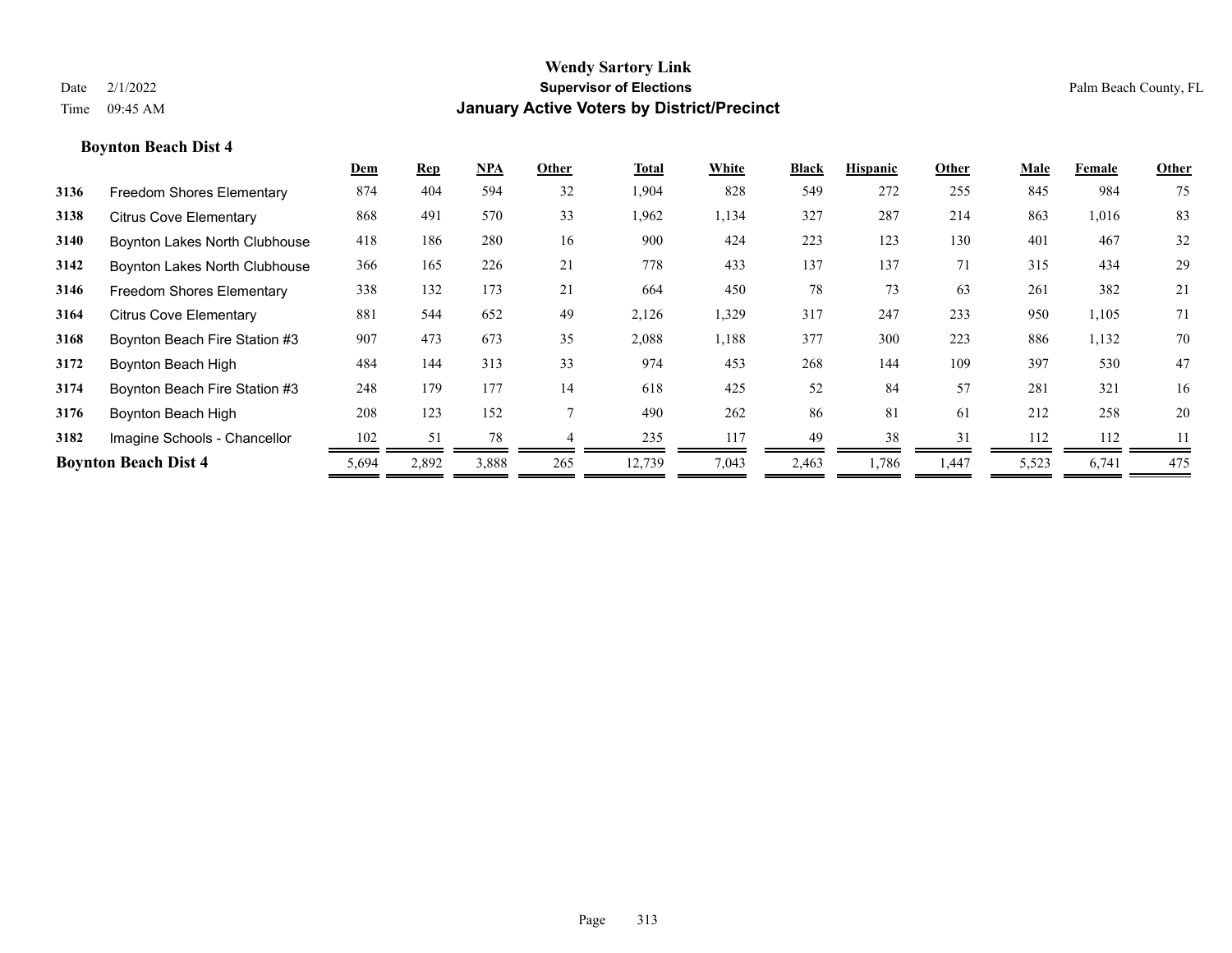|        |                               | <u>Dem</u> | <u>Rep</u> | NPA            | Other    | <b>Total</b> | <b>White</b> | <b>Black</b> | <b>Hispanic</b> | Other    | <b>Male</b> | Female | <b>Other</b>   |
|--------|-------------------------------|------------|------------|----------------|----------|--------------|--------------|--------------|-----------------|----------|-------------|--------|----------------|
| 6022   | Belle Glade Library/Civic Ctr | 1,354      | 107        | 266            | 18       | 1,745        | 90           | 1,395        | 143             | 117      | 721         | 955    | 69             |
| 6024   | Lewis Evans Resource Center   | .687       | 68         | 277            | 13       | 2,045        | 30           | 1,774        | 128             | 113      | 819         | 1,158  | 68             |
| 6028   | Belle Glade Library/Civic Ctr | 751        | 446        | 329            | 15       | 1,541        | 403          | 396          | 655             | 87       | 719         | 779    | 43             |
| 6029   | Belle Glade Library/Civic Ctr |            | $\theta$   | $\overline{0}$ | $\Omega$ |              |              |              | $\overline{0}$  | $\Omega$ |             |        | $\overline{0}$ |
| 6032   | Gove Elementary               | 668        | 293        | 273            | 6        | 1.240        | 308          | 431          | 402             | 99       | 536         | 662    | 42             |
| 6036   | Gove Elementary               | 391        | 159        | 208            | 10       | 768          | 131          | 153          | 438             | 46       | 336         | 400    | 32             |
| Ward 1 |                               | 4,852      | 1,073      | 1,353          | 62       | 7,340        | 962          | 4,150        | 1,766           | 462      | 3,132       | 3,954  | 254            |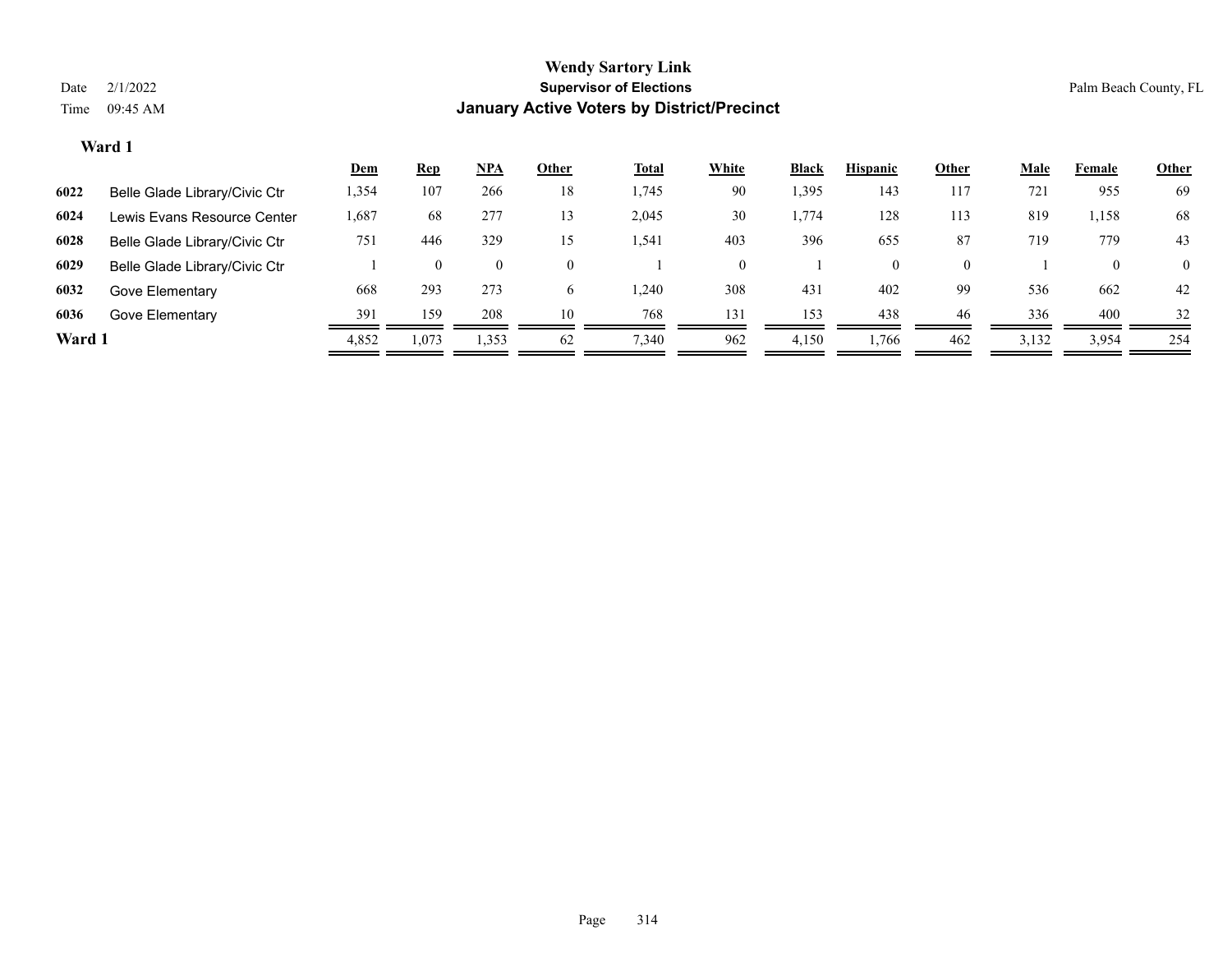|      |                                  | Dem | <b>Rep</b> | NPA | <b>Other</b> | <b>Total</b> | <b>White</b> | <b>Black</b> | <b>Hispanic</b> | <b>Other</b> | <b>Male</b> | <b>Female</b> | <b>Other</b> |
|------|----------------------------------|-----|------------|-----|--------------|--------------|--------------|--------------|-----------------|--------------|-------------|---------------|--------------|
| 4134 | Above and Beyond Community (     | 415 | 552        | 435 | 36           | 1,438        | 1,158        | 41           | 134             | 105          | 681         | 711           | 46           |
| 4136 | Above and Beyond Community (     | 642 | 626        | 592 | 48           | 1,908        | 1,423        | 48           | 225             | 212          | 817         | 1,022         | 69           |
| 4138 | <b>Ascension Catholic Church</b> | 811 | 1,195      | 911 | 71           | 2,988        | 2,334        | 162          | 241             | 251          | 1,424       | 1,473         | 91           |
| 4140 | <b>Broken Sound Club</b>         | 263 | 207        | 190 | 15           | 675          | 502          | 26           | 82              | 65           | 274         | 382           | 19           |
| 4142 | Woodfield Country Club HOA       | 843 | 770        | 743 | 55           | 2,411        | 2,162        | 12           | 67              | 170          | 1,113       | 1,206         | 92           |
| 4144 | Seasons HOA Clubhouse            | 226 | 209        | 173 | 11           | 619          | 507          | 9            | 38              | 65           | 297         | 292           | $30\,$       |
| 4146 | <b>Broken Sound Club</b>         | 538 | 378        | 347 | 17           | 1,280        | 1,174        | 12           | 31              | 63           | 576         | 674           | $30\,$       |
| 4148 | <b>Broken Sound Club</b>         | 554 | 422        | 447 | 40           | 1,463        | 1,148        | 67           | 143             | 105          | 670         | 756           | 37           |
| 4150 | Patch Reef Park Community Cer    | 579 | 573        | 627 | 65           | 1,844        | 1,414        | 68           | 165             | 197          | 870         | 927           | $47\,$       |
| 4152 | Boca Delray Lodge #171           | 619 | 649        | 658 | 51           | 1,977        | 1,446        | 78           | 228             | 225          | 897         | 1,000         | 80           |
| 4154 | Ascension Catholic Church        | 414 | 418        | 344 | 33           | 1,209        | 874          | 85           | 109             | 141          | 589         | 574           | 46           |
| 4158 | Spanish River High               | 934 | 750        | 754 | 44           | 2,482        | 1,966        | 49           | 222             | 245          | 1,182       | 1,196         | 104          |
| 4160 | Greater BR Swim & Racquet Ctr    | 420 | 407        | 357 | 21           | 1,205        | 980          | 18           | 89              | 118          | 559         | 604           | $42\,$       |
| 4162 | Patch Reef Park Community Cer    | 545 | 487        | 446 | $22\,$       | 1,500        | 1,145        | $30\,$       | 115             | 210          | 683         | 739           | $78\,$       |
| 4164 | Safe Schools Institute           | 589 | 637        | 581 | 35           | 1,842        | 1,480        | 29           | 173             | 160          | 858         | 894           | 90           |
| 4166 | FAU Arena Lobby                  | 777 | 454        | 600 | 31           | 1,862        | 1,040        | 308          | 273             | 241          | 831         | 931           | 100          |
| 4168 | JC Mitchell Elementary           | 701 | 575        | 628 | 51           | 1,955        | 1,349        | 87           | 247             | 272          | 850         | 994           | $111\,$      |
| 4170 | Spanish River Library            | 904 | 1,043      | 878 | 52           | 2,877        | 2,236        | 99           | 266             | 276          | 1,365       | 1,416         | 96           |
| 4172 | Marine Safety Headquarters       | 664 | 687        | 609 | 62           | 2,022        | 1,766        | 16           | 105             | 135          | 906         | 1,064         | 52           |
| 4174 | Sugar Sand Park Comm Center      | 301 | 268        | 273 | 15           | 857          | 739          | 5            | 53              | 60           | 403         | 418           | 36           |
| 4176 | Sugar Sand Park Comm Center      | 913 | 718        | 737 | 67           | 2,435        | 1,784        | 70           | 320             | 261          | 1,063       | 1,270         | 102          |
| 4178 | Sugar Sand Park Comm Center      | 758 | 646        | 520 | 45           | 1,969        | 1,574        | 43           | 197             | 155          | 806         | 1,101         | 62           |
| 4184 | <b>Boca Raton Middle</b>         | 563 | 616        | 568 | 37           | 1,784        | 1,341        | 62           | 215             | 166          | 846         | 893           | $45\,$       |
| 4186 | The Volen Center                 | 546 | 506        | 458 | 30           | 1,540        | 1,068        | 128          | 166             | 178          | 706         | 774           | 60           |
| 4188 | Elks Lodge of Boca Raton         | 898 | 534        | 613 | 57           | 2,102        | 1,222        | 328          | 313             | 239          | 948         | 1,060         | 94           |
| 4190 | St Gregory Episcopal Church      | 736 | 1,089      | 819 | 78           | 2,722        | 2,289        | 26           | 180             | 227          | 1,332       | 1,304         | 86           |
| 4210 | Sugar Sand Park Comm Center      | 649 | 829        | 689 | 44           | 2,211        | 1,730        | 29           | 273             | 179          | 1,018       | 1,123         | 70           |
| 4212 | Center for Spiritual Living      | 630 | 801        | 607 | 42           | 2,080        | 1,736        | 34           | 167             | 143          | 981         | 1,038         | 61           |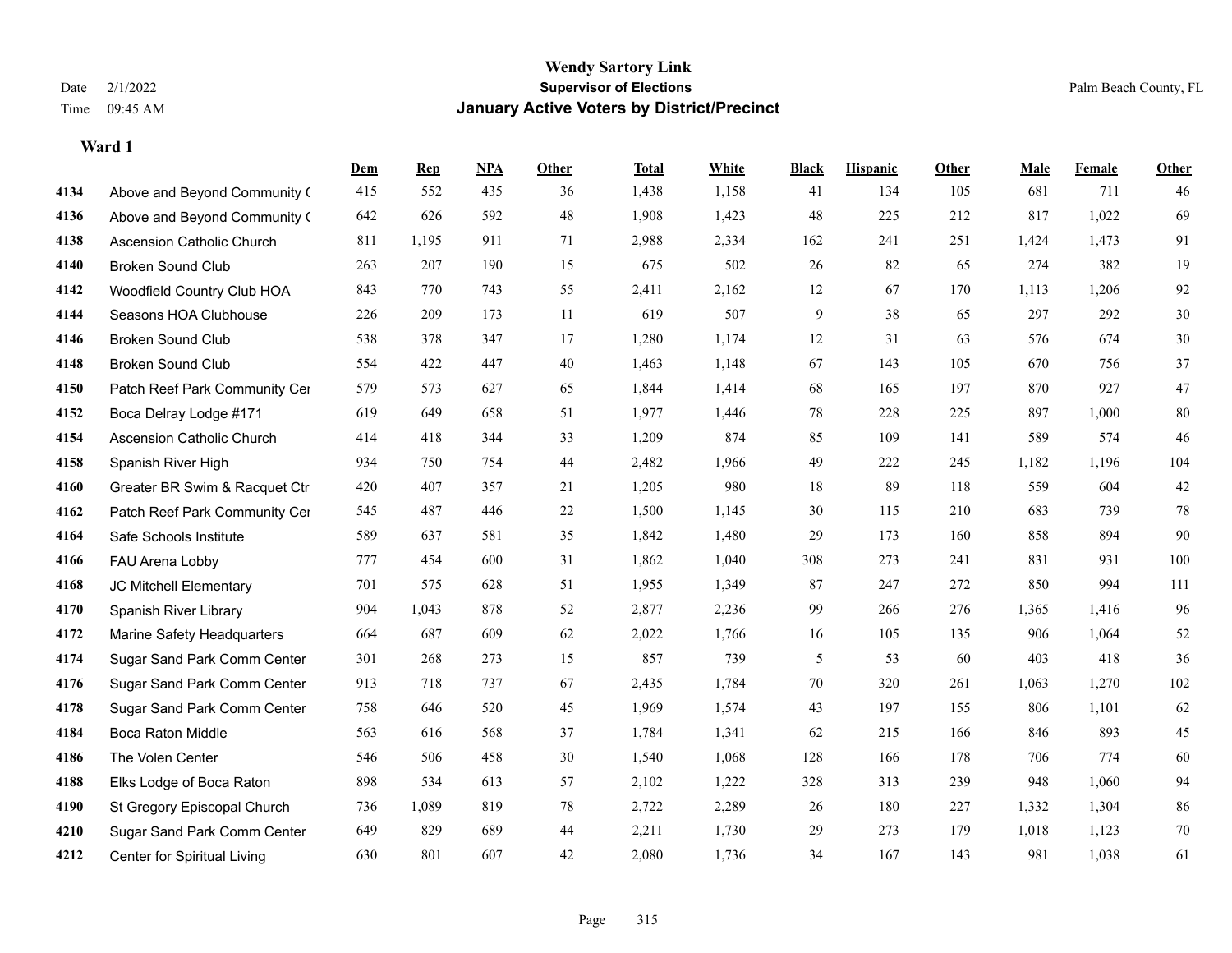|        |                                    | <b>Dem</b> | <b>Rep</b> | <u>NPA</u> | Other | Total  | White  | <b>Black</b> | <b>Hispanic</b> | Other | <u>Male</u> | Female | Other |
|--------|------------------------------------|------------|------------|------------|-------|--------|--------|--------------|-----------------|-------|-------------|--------|-------|
| 4214   | Calvary Chapel Boca Raton - 4th    | 621        | 870        | 647        | 62    | 2,200  | 1,756  | 45           | 229             | 170   | 1,024       | 1,099  | 77    |
| 4216   | Calvary Chapel Boca Raton - Kir    | 671        | 1,063      | 697        | 60    | 2,491  | 2,098  | 20           | 180             | 193   | 1,184       | 1,219  | 88    |
| 4218   | <b>Grace Community Church</b>      | 446        | 856        | 535        | 54    | 1,891  | 1,565  | 33           | 140             | 153   | 879         | 931    | 81    |
| 4220   | <b>Boca Raton Community Center</b> | 456        | 396        | 476        | 44    | 1,372  | 883    | 105          | 238             | 146   | 612         | 715    | 45    |
| 4222   | Boca Raton Downtown Library        | 949        | 1,153      | 945        | 89    | 3,136  | 2,639  | 75           | 181             | 241   | 1,420       | 1,604  | 112   |
| 4224   | <b>Grace Community Church</b>      | 505        | 1,132      | 758        | 58    | 2,453  | 2,021  | 54           | 180             | 198   | 1,152       | 1,221  | 80    |
| 4226   | St Gregory Episcopal Church        | 213        | 385        | 289        | 26    | 913    | 819    |              | 31              | 56    | 430         | 461    | 22    |
| 4228   | <b>Boca Raton Community Center</b> | 527        | 687        | 529        | 49    | 1,792  | 1,539  | 17           | 99              | 137   | 806         | 939    | 47    |
| 4230   | Boca Raton Downtown Library        | 310        | 447        | 336        | 23    | 1,116  | 975    | 9            | 56              | 76    | 523         | 570    | 23    |
| 5115   | Spanish River High                 | 90         | 117        | 97         | 16    | 320    | 258    |              | 27              | 31    | 160         | 157    |       |
| Ward 1 |                                    | 22,220     | 24,152     | 20,913     | 1,656 | 68,941 | 54,140 | 2,338        | 6,198           | 6,265 | 31,735      | 34,752 | 2,454 |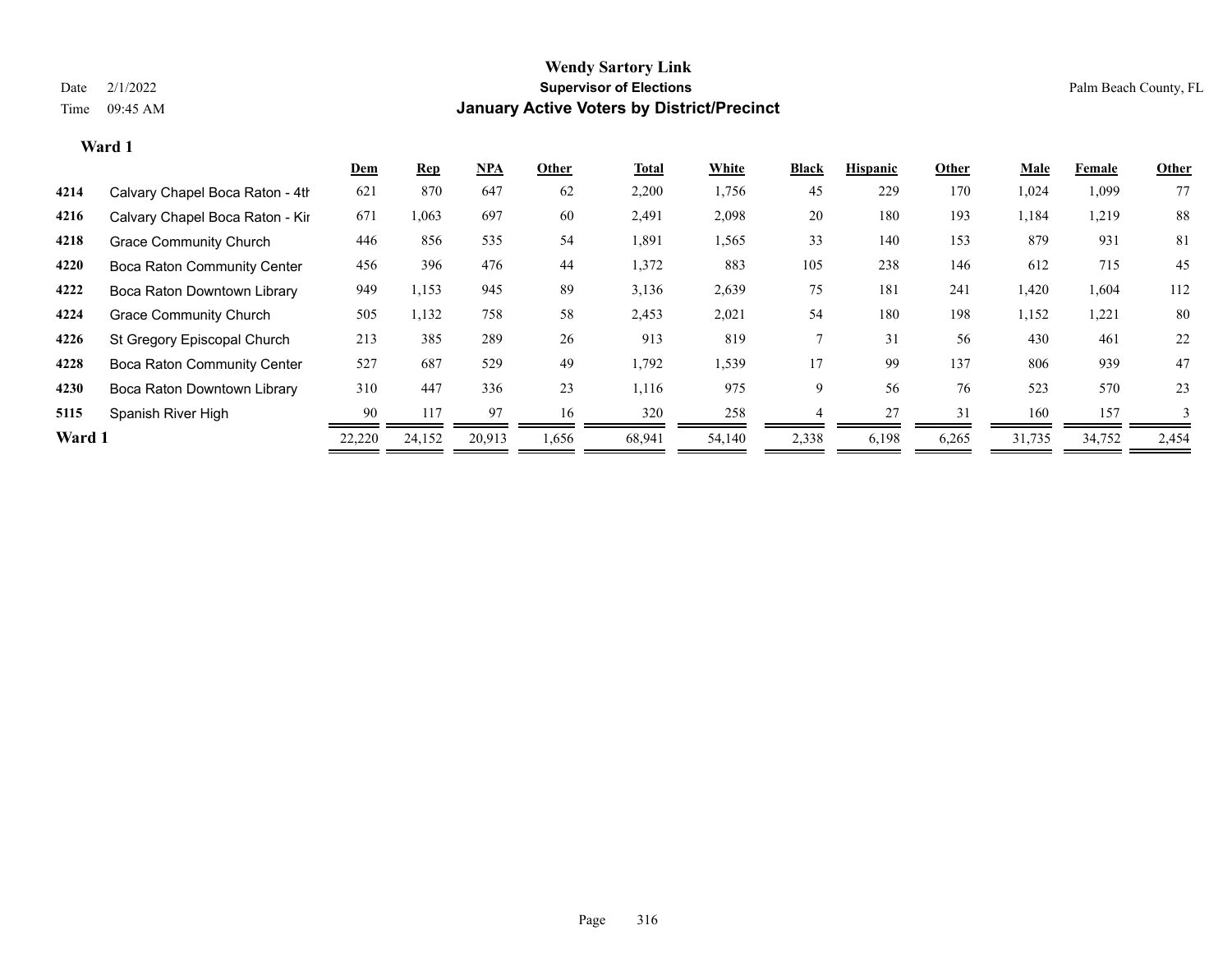| 2/1/2022<br>Date<br>09:45 AM<br>Time         |     |            |            |              | <b>Wendy Sartory Link</b><br><b>Supervisor of Elections</b><br><b>January Active Voters by District/Precinct</b> |              |              |                 |              |             |               | Palm Beach County, FL |
|----------------------------------------------|-----|------------|------------|--------------|------------------------------------------------------------------------------------------------------------------|--------------|--------------|-----------------|--------------|-------------|---------------|-----------------------|
| Ward 1                                       | Dem | <u>Rep</u> | <u>NPA</u> | <b>Other</b> | <b>Total</b>                                                                                                     | <b>White</b> | <b>Black</b> | <b>Hispanic</b> | <b>Other</b> | <b>Male</b> | <b>Female</b> | Other                 |
| 4038<br><b>Briny Breezes Community Cente</b> | 87  | 144        | 90         | 4            | 325                                                                                                              | 300          |              | $\Omega$        | 16           | 133         | 182           | 10                    |
| Ward 1                                       | 87  | 144        | 90         |              | 325                                                                                                              | 300          |              | 9               | 16           | 133         | 182           | 10                    |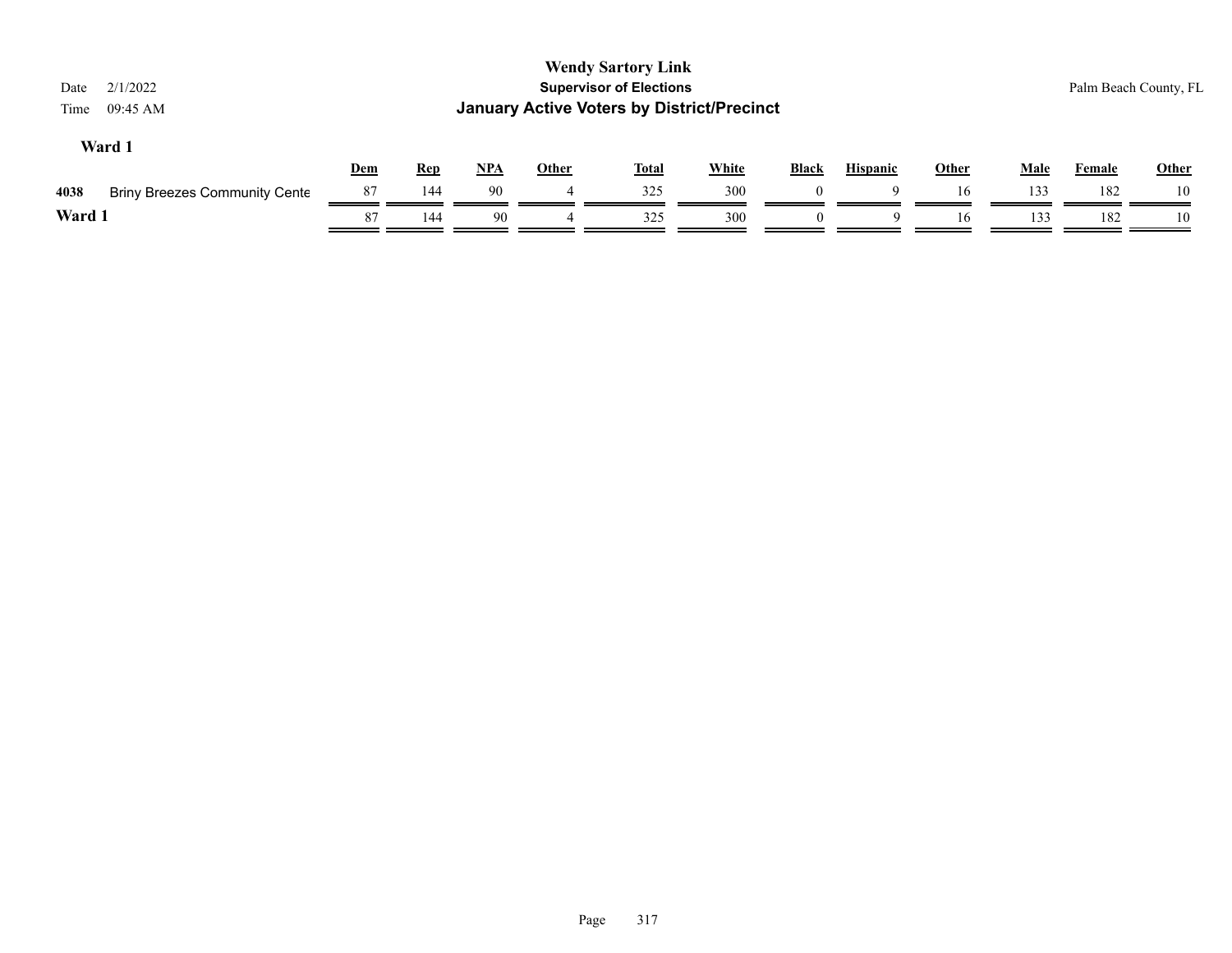| 2/1/2022<br>Date<br>09:45 AM<br>Time |     |            |       |              | <b>Wendy Sartory Link</b><br><b>Supervisor of Elections</b><br><b>January Active Voters by District/Precinct</b> |              |              |                 |       |             | Palm Beach County, FL |              |
|--------------------------------------|-----|------------|-------|--------------|------------------------------------------------------------------------------------------------------------------|--------------|--------------|-----------------|-------|-------------|-----------------------|--------------|
| Ward 1                               | Dem | <b>Rep</b> | $NPA$ | <u>Other</u> | <b>Total</b>                                                                                                     | <b>White</b> | <b>Black</b> | <b>Hispanic</b> | Other | <b>Male</b> | Female                | <b>Other</b> |
| Cloud Lake Town Hall<br>2132         | 26  | 27         | 31    |              | 85                                                                                                               | 56           |              | 22              |       | 37          | 45                    |              |
| Ward 1                               | 26  | 27         | 31    |              | 85                                                                                                               | 56           |              | 22              |       | 37          | -45                   |              |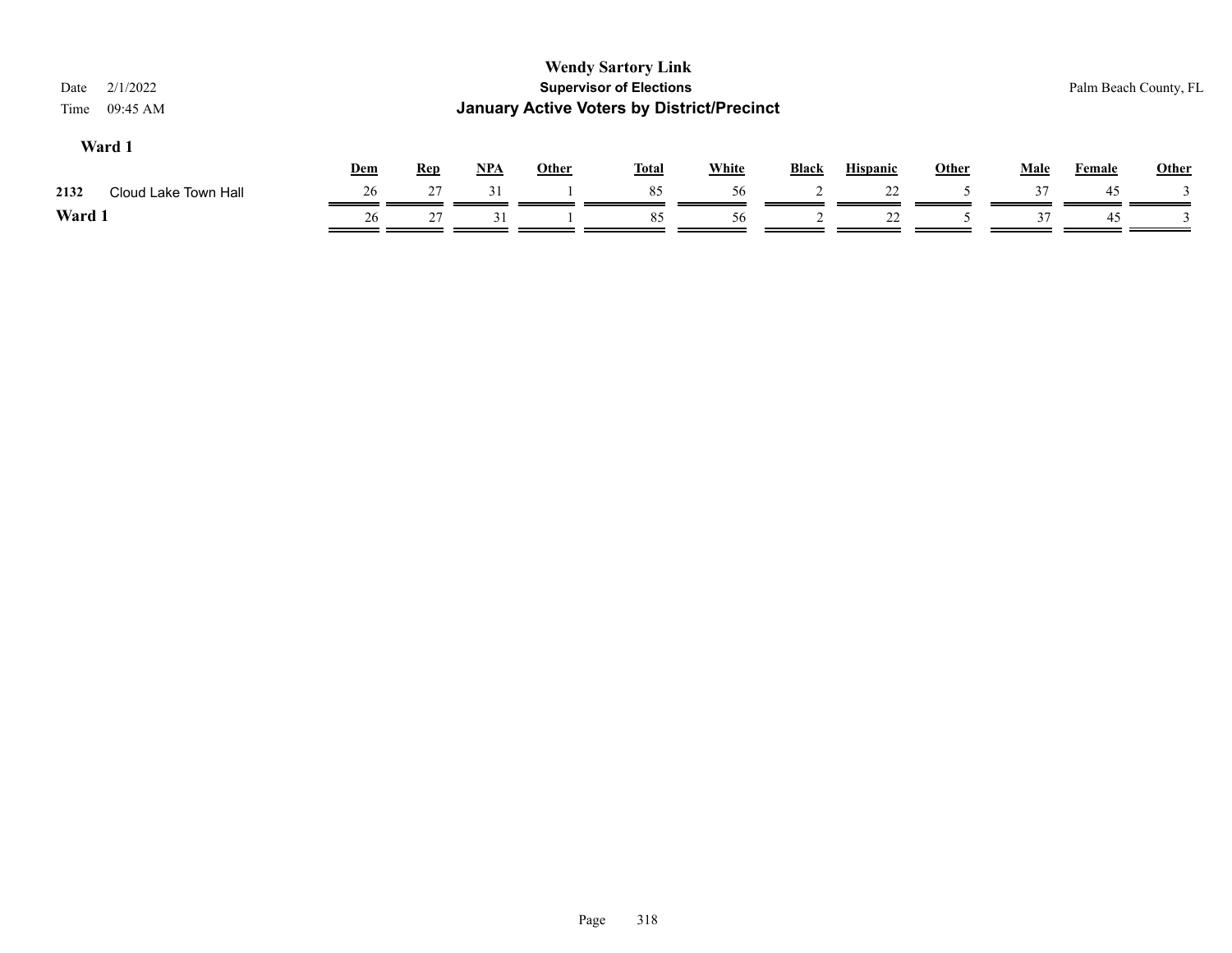**Ward 1**

### **Wendy Sartory Link** Date 2/1/2022 **Supervisor of Elections** Palm Beach County, FL Time 09:45 AM **January Active Voters by District/Precinct**

|      |                                   | <b>Dem</b>       | <b>Rep</b>       | NPA              | <b>Other</b>     | <b>Total</b>     | <b>White</b>     | <b>Black</b>     | <b>Hispanic</b>  | <b>Other</b>     | <b>Male</b>      | <b>Female</b>  | Other            |
|------|-----------------------------------|------------------|------------------|------------------|------------------|------------------|------------------|------------------|------------------|------------------|------------------|----------------|------------------|
| 4058 | Plumosa SOA Elementary            | 52               | 61               | 40               | 7                | 160              | 142              | 4                | 8                | 6                | 80               | 78             | $\overline{2}$   |
| 4074 | Plumosa SOA Elementary            | 429              | 439              | 361              | 25               | 1,254            | 1,081            | 19               | 72               | 82               | 592              | 629            | 33               |
| 4076 | <b>Country Manors Clubhouse</b>   | 447              | 385              | 403              | 24               | 1,259            | 892              | 96               | 137              | 134              | 558              | 667            | 34               |
| 4086 | <b>Banyan Creek Elementary</b>    | 536              | 388              | 392              | 31               | 1,347            | 921              | 187              | 106              | 133              | 628              | 672            | 47               |
| 4088 | West Park Baptist Church          | 847              | 465              | 484              | 45               | 1,841            | 1,565            | 62               | 95               | 119              | 749              | 1.045          | 47               |
| 4090 | Pines of Delray North             | 270              | 174              | 159              | 15               | 618              | 497              | 40               | 44               | 37               | 240              | 352            | 26               |
| 4092 | <b>Atlantic High</b>              | $\boldsymbol{0}$ | $\boldsymbol{0}$ | $\boldsymbol{0}$ | $\boldsymbol{0}$ | $\boldsymbol{0}$ | $\boldsymbol{0}$ | $\boldsymbol{0}$ | $\boldsymbol{0}$ | $\boldsymbol{0}$ | $\boldsymbol{0}$ | $\bf{0}$       | $\boldsymbol{0}$ |
| 4094 | S D Spady Elementary              | 667              | 701              | 550              | 56               | 1,974            | 1,717            | 29               | 95               | 133              | 936              | 967            | 71               |
| 4096 | <b>Carver Middle</b>              | 565              | 48               | 163              | 11               | 787              | 103              | 587              | 31               | 66               | 366              | 371            | 50               |
| 4098 | <b>Bethel Evangelical Baptist</b> | 995              | 751              | 659              | 70               | 2,475            | 1,897            | 185              | 216              | 177              | 1,050            | 1,356          | 69               |
| 4102 | Veterans Park Recreation Ctr      | 425              | 509              | 409              | 34               | 1,377            | 1,257            | 14               | 24               | 82               | 640              | 701            | $36\,$           |
| 4104 | <b>Emmanuel Catholic Church</b>   | 734              | 662              | 633              | 68               | 2,097            | 1,696            | 83               | 154              | 164              | 920              | 1,108          | 69               |
| 4106 | Delray Beach Golf Club            | 399              | 413              | 355              | 35               | 1,202            | 924              | 56               | 111              | 111              | 555              | 609            | $38\,$           |
| 4108 | Pines of Delray East              | 580              | 346              | 381              | $28\,$           | 1,335            | 983              | 91               | 142              | 119              | 535              | 746            | 54               |
| 4110 | 505 Club                          | 374              | 434              | 308              | 29               | 1,145            | 1,041            | 9                | 31               | 64               | 503              | 613            | 29               |
| 4112 | Veterans Park Recreation Ctr      | 569              | 786              | 558              | 45               | 1,958            | 1,803            | 9                | 40               | 106              | 917              | 978            | 63               |
| 4114 | Delray Beach First Baptist        | 811              | 764              | 619              | 61               | 2,255            | 1,909            | 80               | 124              | 142              | 1,052            | 1,156          | $47\,$           |
| 4118 | <b>Orchard View Elementary</b>    | 674              | 420              | 487              | 34               | 1,615            | 1,117            | 151              | 204              | 143              | 657              | 902            | 56               |
| 4120 | <b>Orchard View Elementary</b>    | 450              | 295              | 337              | 41               | 1,123            | 800              | 66               | 154              | 103              | 469              | 613            | 41               |
| 4122 | Delray Beach Swim and Tennis      | 716              | 431              | 492              | 36               | 1,675            | 1,171            | 195              | 151              | 158              | 722              | 890            | 63               |
| 4124 | Delray Beach Swim and Tennis      | 772              | 582              | 665              | 60               | 2,079            | 1,566            | 133              | 189              | 191              | 951              | 1,054          | 74               |
| 4126 | Pine Grove Elementary             | 513              | 839              | 544              | 63               | 1,959            | 1,696            | 26               | 93               | 144              | 902              | 990            | 67               |
| 5086 | <b>Carver Middle</b>              | 45               | 20               | 15               | $\overline{4}$   | 84               | 67               | 6                | 4                | $\overline{7}$   | 34               | 48             | 2                |
| 5088 | <b>Carver Middle</b>              | 169              | 125              | 141              | 15               | 450              | 290              | 49               | 57               | 54               | 199              | 236            | 15               |
| 5120 | Delray Beach First Baptist        | 5                | -1               | $\boldsymbol{0}$ | -1               | $\tau$           | 6                | $\mathbf{1}$     | $\theta$         | $\mathbf{0}$     | 3                | $\overline{4}$ | $\boldsymbol{0}$ |
| 7194 | Delray Beach Community Cente      | 572              | 359              | 421              | 46               | 1,398            | 1,007            | 192              | 105              | 94               | 705              | 649            | 44               |
| 7196 | <b>Atlantic High</b>              | 1,513            | 239              | 527              | 21               | 2,300            | 606              | 1,362            | 124              | 208              | 1,054            | 1,155          | 91               |
| 7198 | <b>Atlantic High</b>              | 44               | 27               | 26               | $\overline{3}$   | 100              | 80               | 6                | 8                | 6                | 41               | 57             | $\overline{2}$   |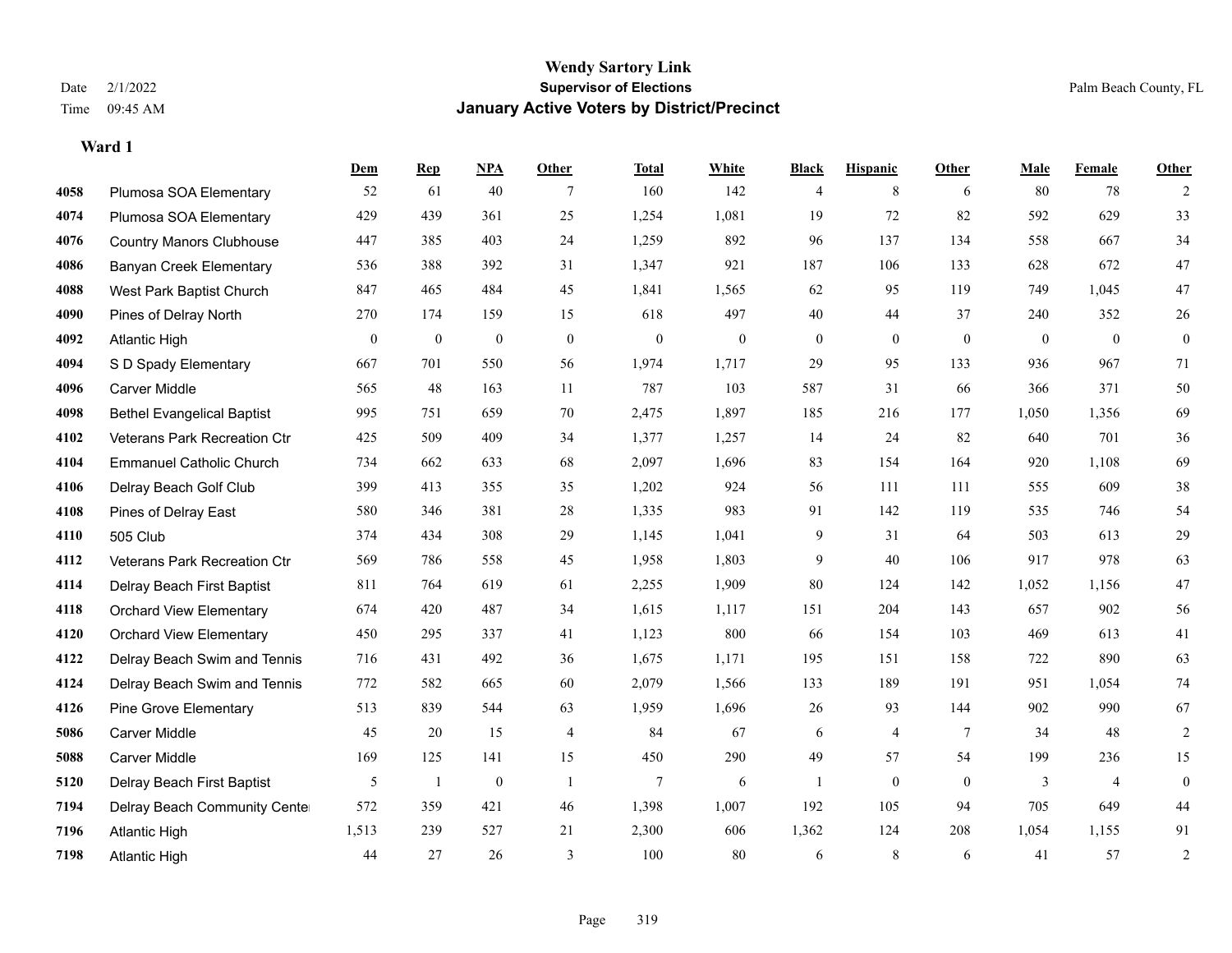|        |                               | Dem    | <b>Rep</b> | <u>NPA</u> | Other | <b>Total</b> | White  | <b>Black</b> | <b>Hispanic</b> | Other | <u>Male</u> | Female | <b>Other</b> |
|--------|-------------------------------|--------|------------|------------|-------|--------------|--------|--------------|-----------------|-------|-------------|--------|--------------|
| 7200   | Pompey Park Recreation Center | 1,327  | 237        | 447        | 23    | 2,034        | 510    | ,289         | 106             | 129   | 926         | 1,050  | 58           |
| 7202   | 505 Club                      | 642    | 395        | 442        | 40    | 1,519        | 1,090  | 229          | 71              | 129   | 797         | 674    | 48           |
| 7204   | 505 Club                      | 32     | 32         | 37         | 4     | 105          | 81     |              | 9               | 13    | 53          | 47     |              |
| 7206   | 505 Club                      | 57     | 62         | 56         |       | 180          | 154    |              | 8               | 16    | 96          | 79     |              |
| 7208   | Atlantic High                 | 758    | 197        | 319        | 22    | 1,296        | 570    | 530          | 86              | 110   | 561         | 693    | 42           |
| 7210   | Village Academy               | 1,760  | 104        | 430        | 17    | 2,311        | 130    | 1,869        | 145             | 167   | 956         | 1,257  | 98           |
| 7212   | Delray Beach Library          | 1,316  | 241        | 479        | 30    | 2,066        | 580    | 1,195        | 115             | 176   | 1,017       | 981    | 68           |
| 7214   | Delray Beach Community Cente  | 863    | 311        | 498        | 38    | 1,710        | 805    | 545          | 211             | 149   | 820         | 822    | 68           |
| Ward 1 |                               | 20,928 | 12,243     | 12,837     | 1,087 | 47,095       | 30,754 | 9,399        | 3,270           | 3,672 | 21,284      | 24,249 | 1,562        |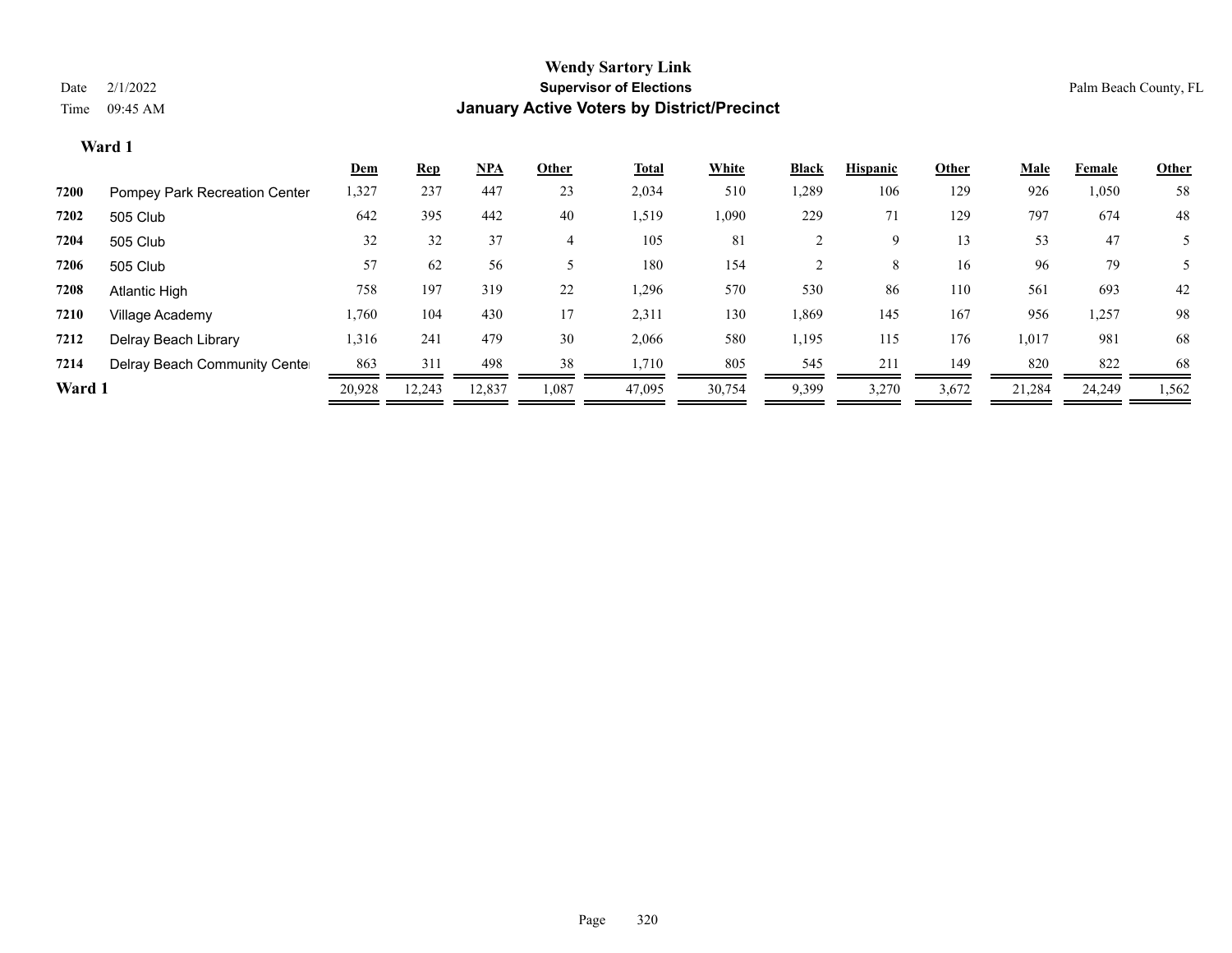**Ward 1**

### **Wendy Sartory Link** Date 2/1/2022 **Supervisor of Elections** Palm Beach County, FL Time 09:45 AM **January Active Voters by District/Precinct**

|        |                                       | Dem            | <b>Rep</b>   | <b>NPA</b>   | Other          | Total          | White        | <b>Black</b> | <b>Hispanic</b> | Other        | <b>Male</b>      | <b>Female</b> | Other    |  |
|--------|---------------------------------------|----------------|--------------|--------------|----------------|----------------|--------------|--------------|-----------------|--------------|------------------|---------------|----------|--|
| 2084   | Cholee Lake Elementary                | 288            | 118          | 164          | 16             | 586            | 170          | 212          | 135             | 69           | 263              | 307           | 16       |  |
| 2086   | Cholee Lake Elementary                | 1,236          | 556          | 939          | 54             | 2,785          | 865          | 612          | 924             | 384          | 1,217            | 1,459         | 109      |  |
| 2150   | <b>River Bridge Activities Center</b> | 1,097          | 534          | 701          | 59             | 2,391          | 1,156        | 495          | 496             | 244          | 990              | 1,316         | 85       |  |
| 2152   | Pine Ridge North II                   | 1,118          | 516          | 820          | 51             | 2,505          | 1,014        | 392          | 836             | 263          | 1,005            | 1,398         | 102      |  |
| 2168   | First Baptist Church GA               | $\mathbf{0}$   | $\mathbf{0}$ | $\mathbf{0}$ | $\overline{0}$ | $\overline{0}$ | $\mathbf{0}$ | $\mathbf{0}$ | $\bf{0}$        | $\mathbf{0}$ | $\boldsymbol{0}$ | $\theta$      | $\theta$ |  |
| 2170   | <b>Liberty Park Elementary</b>        | 1,138          | 543          | 671          | 58             | 2,410          | 1,040        | 462          | 650             | 258          | 961              | 1,339         | 110      |  |
| 2174   | First Baptist Church GA               | 458            | 188          | 279          | 14             | 939            | 409          | 194          | 209             | 127          | 421              | 477           | 41       |  |
| 2182   | <b>Greenacres Community Center</b>    | 639            | 285          | 540          | 31             | 1,495          | 523          | 143          | 683             | 146          | 596              | 811           | 88       |  |
| 2184   | American Polish Club                  | 1,088          | 386          | 808          | 42             | 2,324          | 694          | 350          | 1,025           | 255          | 969              | 1,217         | 138      |  |
| 2194   | LC Swain Middle                       | 1,089          | 367          | 742          | 41             | 2,239          | 760          | 472          | 779             | 228          | 946              | 1,189         | 104      |  |
| 2196   | Pine Ridge South IV Clubhouse         | 886            | 495          | 509          | 44             | 1,934          | 1,154        | 261          | 407             | 112          | 758              | 1,102         | 74       |  |
| 2202   | <b>LC Swain Middle</b>                | $\overline{0}$ | 8            |              | $\overline{0}$ | 9              | 6            | $\mathbf{0}$ | 3               | $\mathbf{0}$ | $\overline{4}$   | 5             | $\theta$ |  |
| 2206   | Heritage Elementary                   | 460            | 194          | 337          | 16             | 1,007          | 320          | 222          | 337             | 128          | 440              | 517           | 50       |  |
| 2212   | American Polish Club                  | $\theta$       | $\mathbf{0}$ | $\mathbf{0}$ | $\mathbf{0}$   | $\theta$       | $\mathbf{0}$ | $\theta$     | $\overline{0}$  | $\theta$     | $\theta$         | $\Omega$      | $\Omega$ |  |
| 2218   | <b>Tradewinds Middle</b>              | 1,261          | 313          | 660          | 40             | 2,274          | 564          | 903          | 358             | 449          | 999              | 1,150         | 125      |  |
| 3088   | <b>Tradewinds Middle</b>              | 183            | 50           | 125          | 8              | 366            | 96           | 128          | 81              | 61           | 169              | 187           | 10       |  |
| Ward 1 |                                       | 10,941         | 4,553        | 7,296        | 474            | 23,264         | 8,771        | 4,846        | 6,923           | 2,724        | 9,738            | 12,474        | 1,052    |  |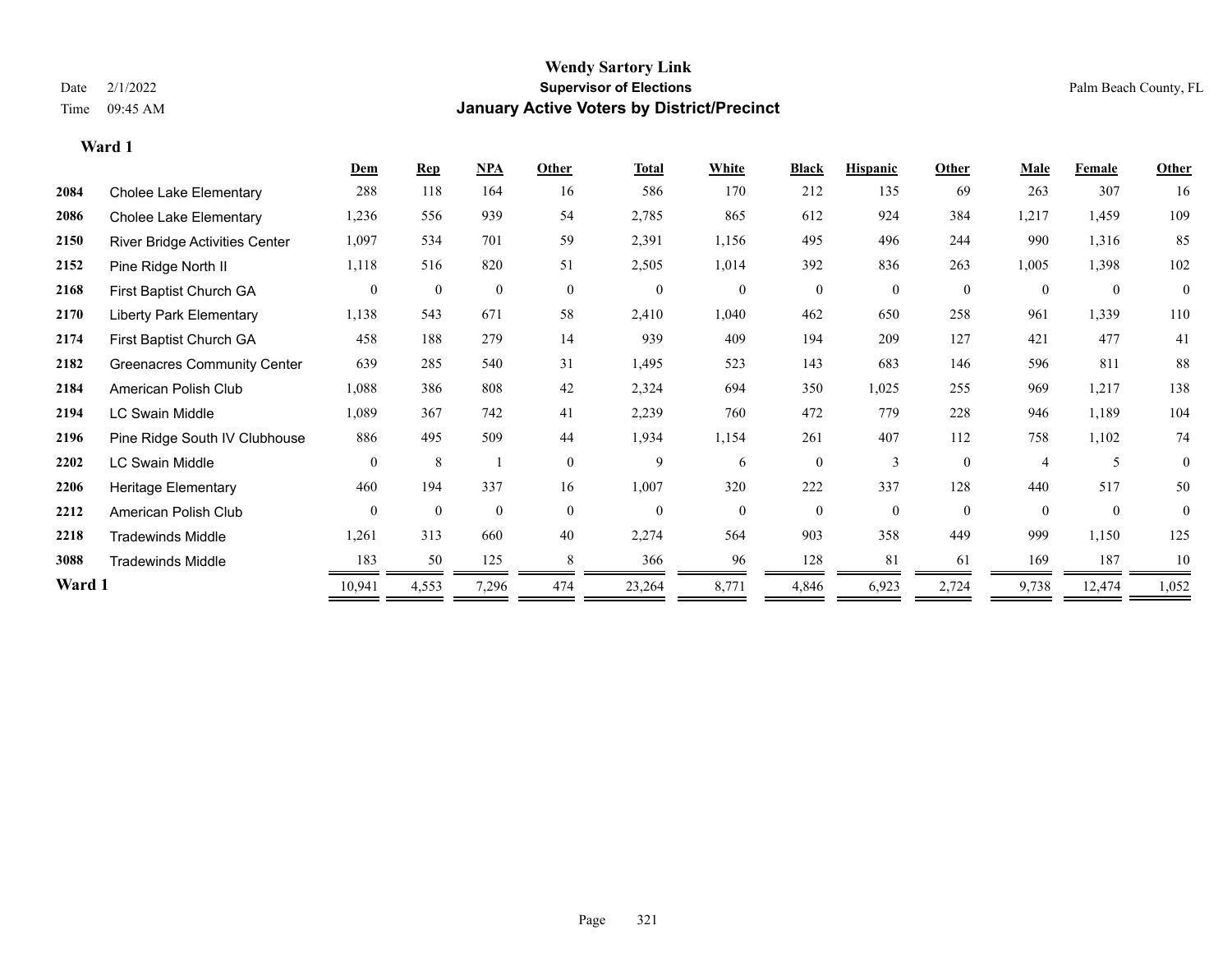| 2/1/2022<br>Date<br>09:45 AM<br>Time     |                            | <b>Wendy Sartory Link</b><br><b>Supervisor of Elections</b><br><b>January Active Voters by District/Precinct</b> |              |              |                 |              |             |        | Palm Beach County, FL |
|------------------------------------------|----------------------------|------------------------------------------------------------------------------------------------------------------|--------------|--------------|-----------------|--------------|-------------|--------|-----------------------|
| Ward 1<br>Dem<br><b>Rep</b>              | <u>NPA</u><br><b>Other</b> | <b>Total</b>                                                                                                     | <b>White</b> | <b>Black</b> | <b>Hispanic</b> | <b>Other</b> | <b>Male</b> | Female | Other                 |
| 43<br>63<br>2130<br>Cloud Lake Town Hall | 60                         | 174                                                                                                              | 126          |              | 33              | 13           | 87          | 81     | <sub>0</sub>          |
| Ward 1<br>43<br>63                       | 60                         | 174                                                                                                              | 126          |              | 33              | 3            | 87          | 81     | <sub>n</sub>          |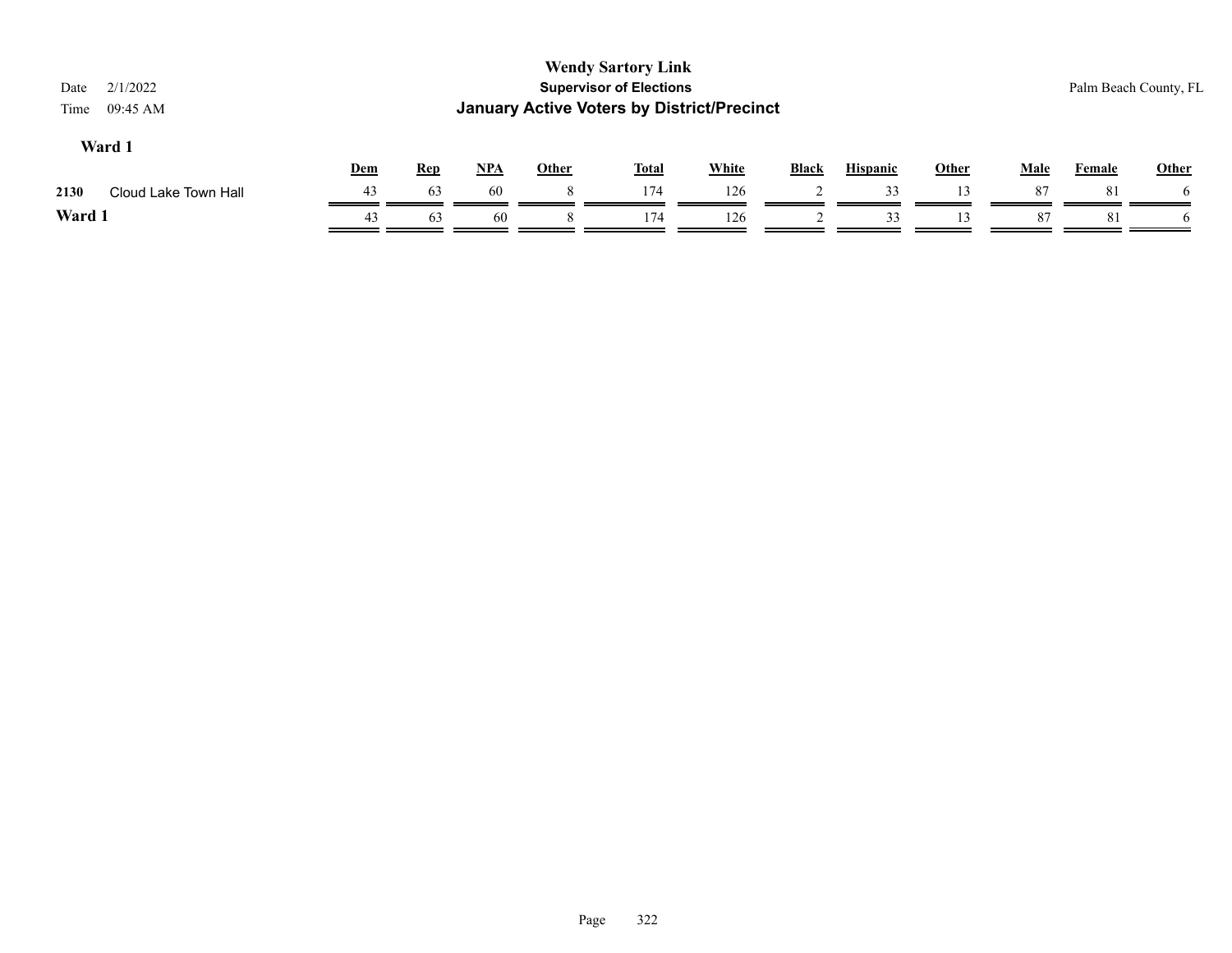| Date<br>Time | 2/1/2022<br>09:45 AM         |     |            |     |              | <b>Wendy Sartory Link</b><br><b>Supervisor of Elections</b><br><b>January Active Voters by District/Precinct</b> |              |              |                 |              |             | Palm Beach County, FL |              |
|--------------|------------------------------|-----|------------|-----|--------------|------------------------------------------------------------------------------------------------------------------|--------------|--------------|-----------------|--------------|-------------|-----------------------|--------------|
|              | Ward 1                       | Dem | <b>Rep</b> | NPA | <u>Other</u> | <b>Total</b>                                                                                                     | <b>White</b> | <b>Black</b> | <b>Hispanic</b> | <b>Other</b> | <b>Male</b> | Female                | <b>Other</b> |
| 4072         | <b>Gulf Stream Town Hall</b> | 185 | 459        | 214 | 23           | 881                                                                                                              | 815          | 4            | 23              | 39           | 429         | 432                   | 20           |
| Ward 1       |                              | 185 | 459        | 214 | 23           | 881                                                                                                              | 815          |              | 23              | 39           | 429         | 432                   | 20           |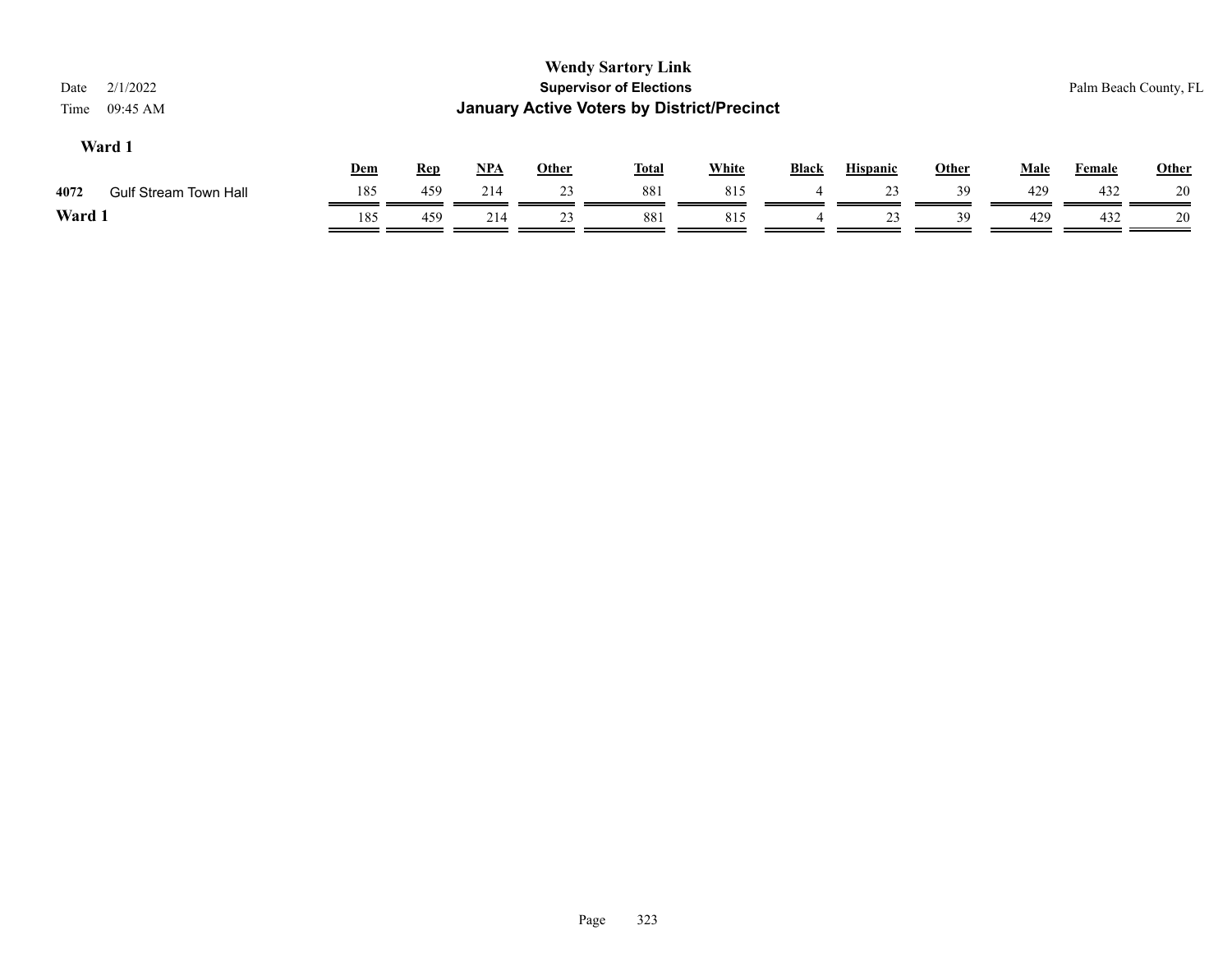| Date<br>Time | 2/1/2022<br>09:45 AM    |       |            |       |              | <b>Wendy Sartory Link</b><br><b>Supervisor of Elections</b><br><b>January Active Voters by District/Precinct</b> |              |                |                 |              |             | Palm Beach County, FL |                |
|--------------|-------------------------|-------|------------|-------|--------------|------------------------------------------------------------------------------------------------------------------|--------------|----------------|-----------------|--------------|-------------|-----------------------|----------------|
|              | Ward 1                  | Dem   | <b>Rep</b> | $NPA$ | <b>Other</b> | <b>Total</b>                                                                                                     | <b>White</b> | <b>Black</b>   | <b>Hispanic</b> | <b>Other</b> | <b>Male</b> | Female                | <b>Other</b>   |
| 4128         | St Lucy Catholic Church | 617   | 928        | 635   | 42           | 2,222                                                                                                            | 1,984        | 14             | 78              | 146          | 1,012       | 1,142                 | 68             |
| 4129         | St Lucy Catholic Church | 28    | 59         | 32    |              | 121                                                                                                              | 106          | $\overline{0}$ | 4               | 11           | 55          | -64                   | $\overline{2}$ |
| 4156         | St Lucy Catholic Church | 534   | 568        | 415   | 37           | 1,554                                                                                                            | 1,369        |                | 64              | 114          | 721         | 792                   | 41             |
| Ward 1       |                         | 1,179 | 1,555      | 1,082 | 81           | 3,897                                                                                                            | 3,459        | 21             | 146             | 271          | 1,788       | .998                  | 111            |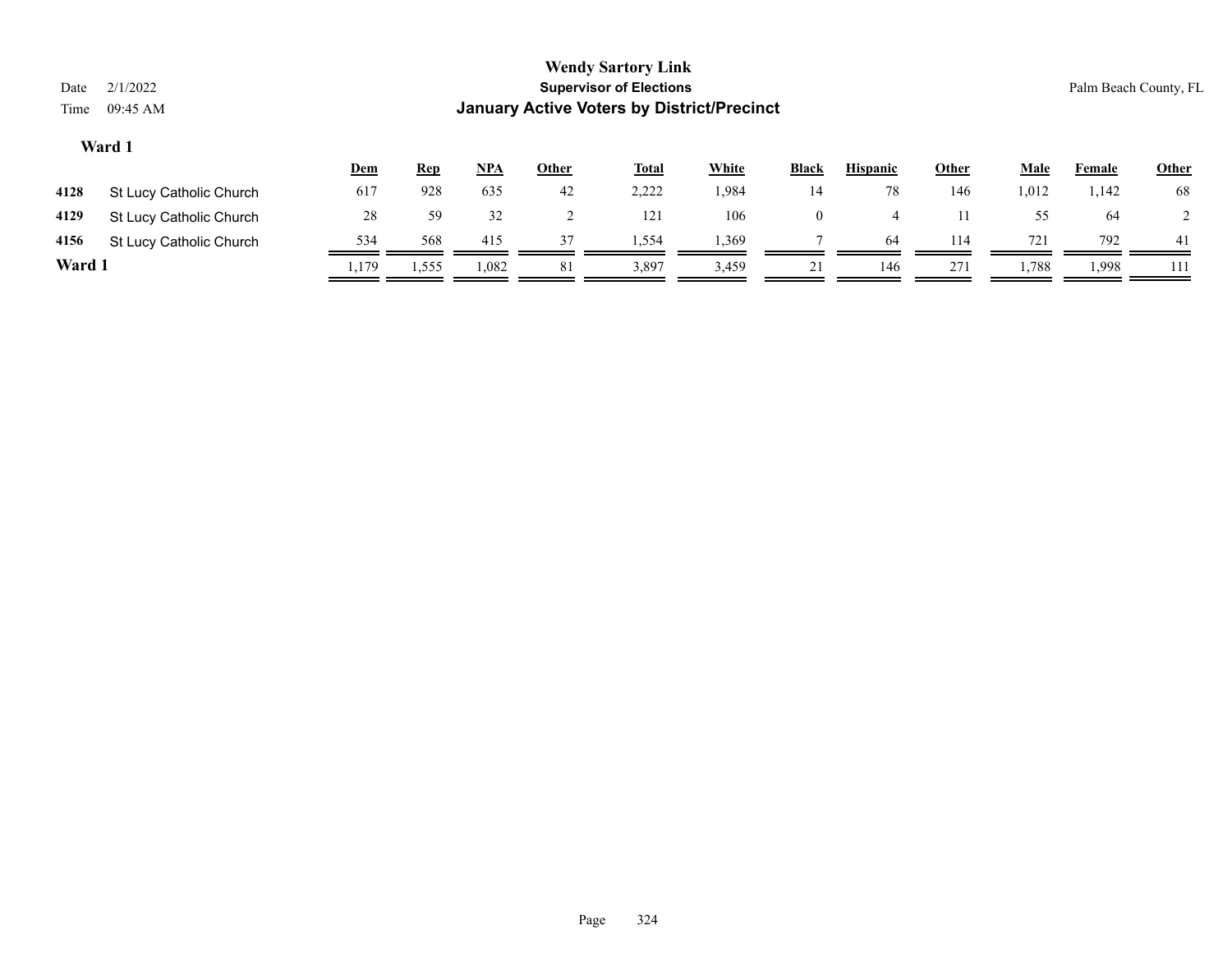| Date<br>Time | 2/1/2022<br>09:45 AM       |     |            |     |       | <b>Wendy Sartory Link</b><br><b>Supervisor of Elections</b><br><b>January Active Voters by District/Precinct</b> |              |       |                 |              |      |        | Palm Beach County, FL |
|--------------|----------------------------|-----|------------|-----|-------|------------------------------------------------------------------------------------------------------------------|--------------|-------|-----------------|--------------|------|--------|-----------------------|
|              | Ward 1                     | Dem | <b>Rep</b> | NPA | Other | <b>Total</b>                                                                                                     | <b>White</b> | Black | <b>Hispanic</b> | <b>Other</b> | Male | Female | <b>Other</b>          |
| 2046         | <b>Haverhill Town Hall</b> | 397 | 220        | 240 | 10    | 867                                                                                                              | 331          | 238   | 205             | 93           | 386  | 441    | 40                    |
| 7136         | <b>Haverhill Town Hall</b> | 40  | 37         | 34  |       | 113                                                                                                              | 47           | 30    | 26              | 10           | 45   | 62     | 6                     |
| 7140         | <b>Haverhill Town Hall</b> | 171 | 78         | 99  | 6     | 354                                                                                                              | 110          | 126   | 79              | 39           | 165  | 167    | 22                    |
| Ward 1       |                            | 608 | 335        | 373 | 18    | 1,334                                                                                                            | 488          | 394   | 310             | 142          | 596  | 670    | 68                    |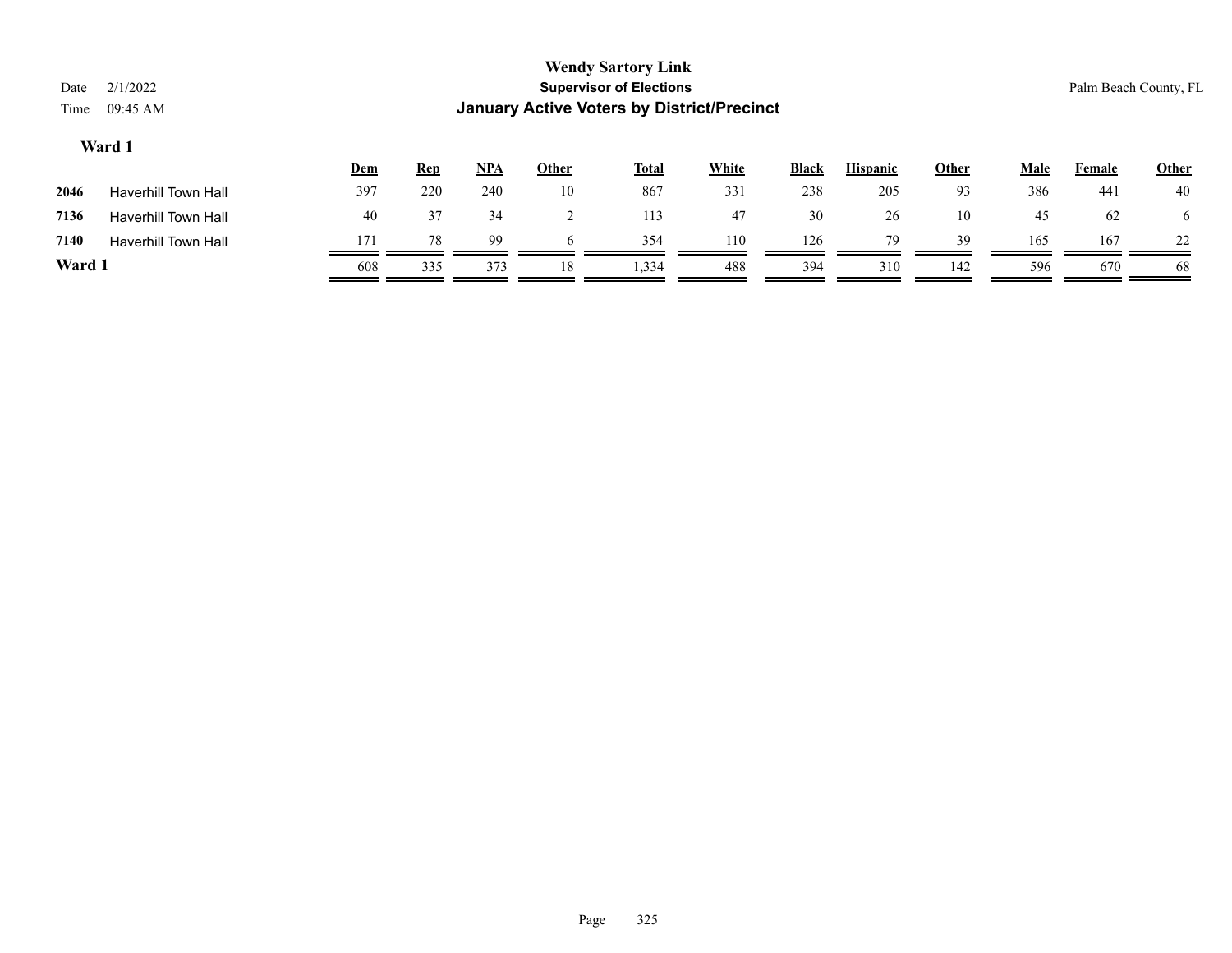| Date<br>Time | 2/1/2022<br>09:45 AM      |            |            |            |       | <b>Wendy Sartory Link</b><br><b>Supervisor of Elections</b><br><b>January Active Voters by District/Precinct</b> |              |              |                 |       |             |        | Palm Beach County, FL |
|--------------|---------------------------|------------|------------|------------|-------|------------------------------------------------------------------------------------------------------------------|--------------|--------------|-----------------|-------|-------------|--------|-----------------------|
|              | Ward 1                    | <b>Dem</b> | <b>Rep</b> | <u>NPA</u> | Other | <u>Total</u>                                                                                                     | <b>White</b> | <b>Black</b> | <b>Hispanic</b> | Other | <u>Male</u> | Female | Other                 |
| 4008         | <b>Hypoluxo Town Hall</b> | 514        | 603        | 520        | 65    | 1,702                                                                                                            | 1,423        | 39           | 115             | 125   | 786         | 868    | 48                    |
| 7176         | <b>Hypoluxo Town Hall</b> | 183        | 85         | 113        | 10    | 391                                                                                                              | 218          | 83           | 61              | 29    | 166         | 215    | 10                    |
| Ward 1       |                           | 697        | 688        | 633        | 75    | 2,093                                                                                                            | 1,64         | 122          | 176             | 154   | 952         | 1,083  | 58                    |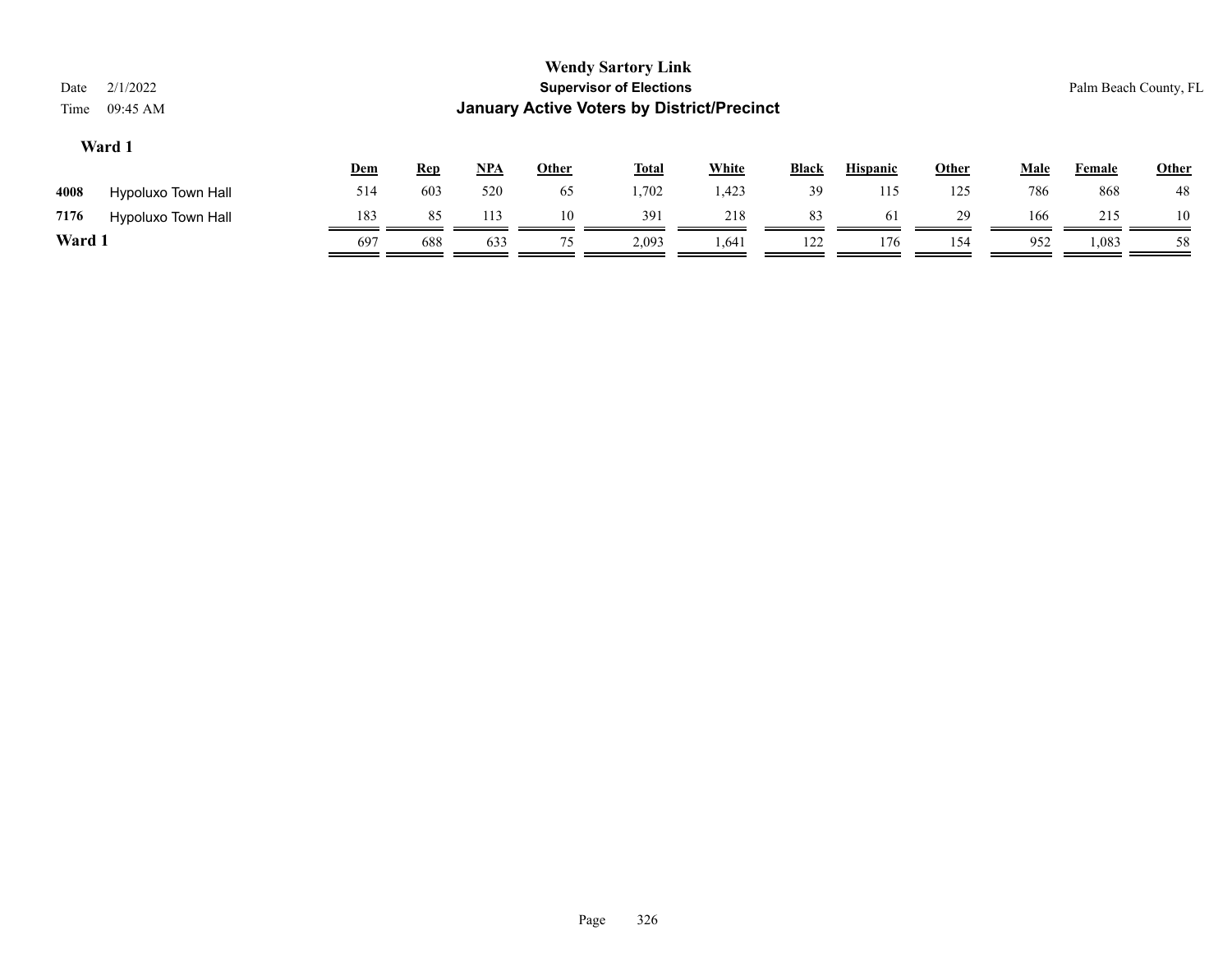## **Wendy Sartory Link** Date 2/1/2022 **Supervisor of Elections** Palm Beach County, FL Time 09:45 AM **January Active Voters by District/Precinct Dem Rep NPA Other Total White Black Hispanic Other Male Female Other Ward 1 1152** Juno Beach Town Center 43 71 53 8 175 166 0 2 7 81 90 4

**1208** Juno Beach Town Center 450 867 483 47 1,847 1,683 7 56 101 855 946 46 **1212** Juno Beach Town Center 45 66 53 8 172 144 5 8 15 88 79 5 1214 Juno Beach Town Center 264 449 205 26 944 879 6 13 46 379 542 23 **Ward 1** 802 1,453 794 89 3,138 2,872 18 79 169 1,403 1,657 78

 $\equiv$ 

-

=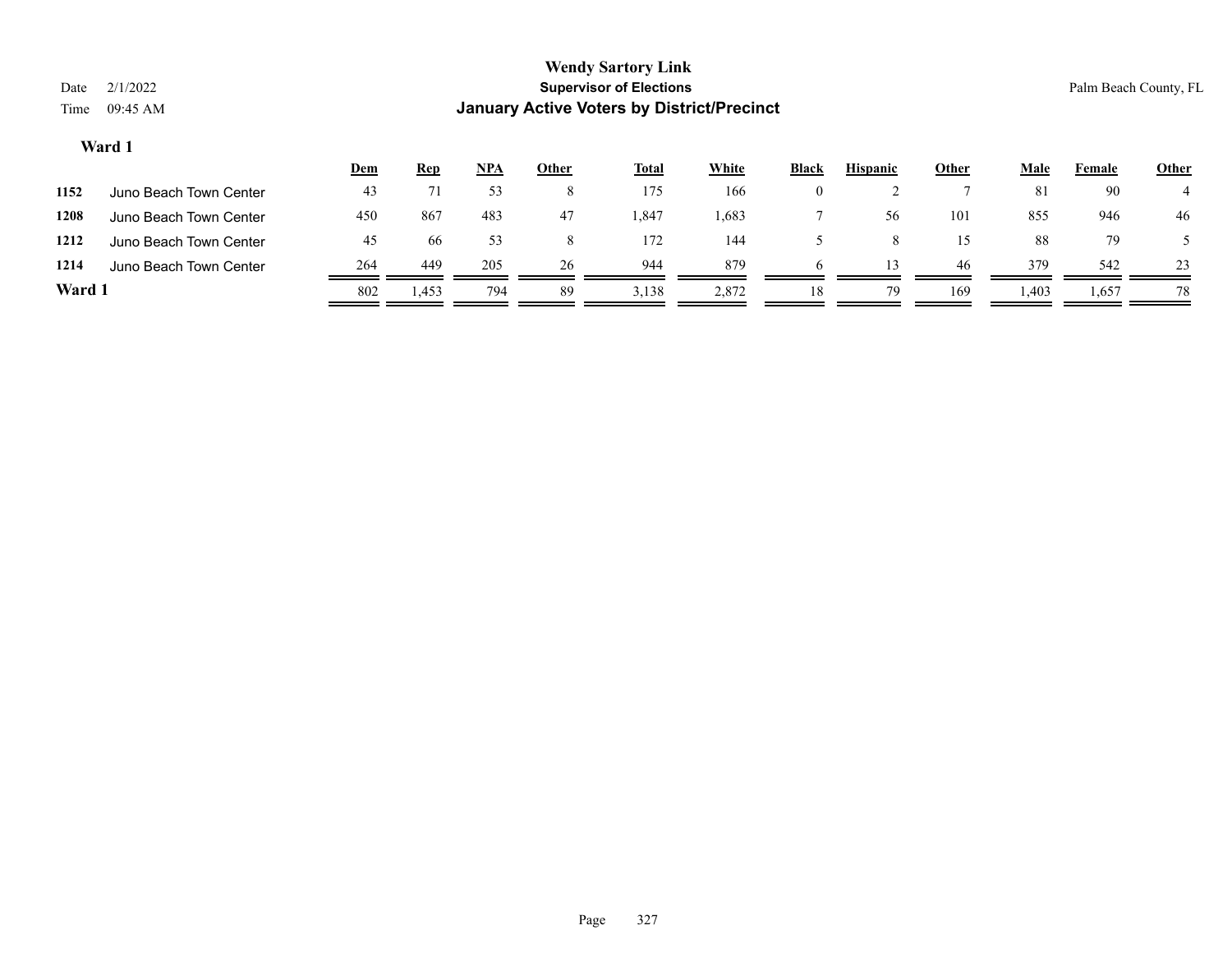| 2/1/2022<br>Date<br>09:45 AM<br>Time    |     |            |       |              | <b>Wendy Sartory Link</b><br><b>Supervisor of Elections</b><br><b>January Active Voters by District/Precinct</b> |              |          |                 |              |             | Palm Beach County, FL |              |
|-----------------------------------------|-----|------------|-------|--------------|------------------------------------------------------------------------------------------------------------------|--------------|----------|-----------------|--------------|-------------|-----------------------|--------------|
| Ward 1                                  | Dem | <b>Rep</b> | $NPA$ | <b>Other</b> | <b>Total</b>                                                                                                     | <b>White</b> | Black    | <b>Hispanic</b> | <b>Other</b> | <b>Male</b> | Female                | <b>Other</b> |
| 1128<br>Jupiter Inlet Colony Admin Bldg | 69  | 218        | 88    | 15           | 390                                                                                                              | 359          |          |                 | 26           | 177         | 205                   |              |
| Ward 1                                  | 69  | 218        | 88    | 15           | 390                                                                                                              | 359          | $\theta$ |                 | 26           | 177         | 205                   |              |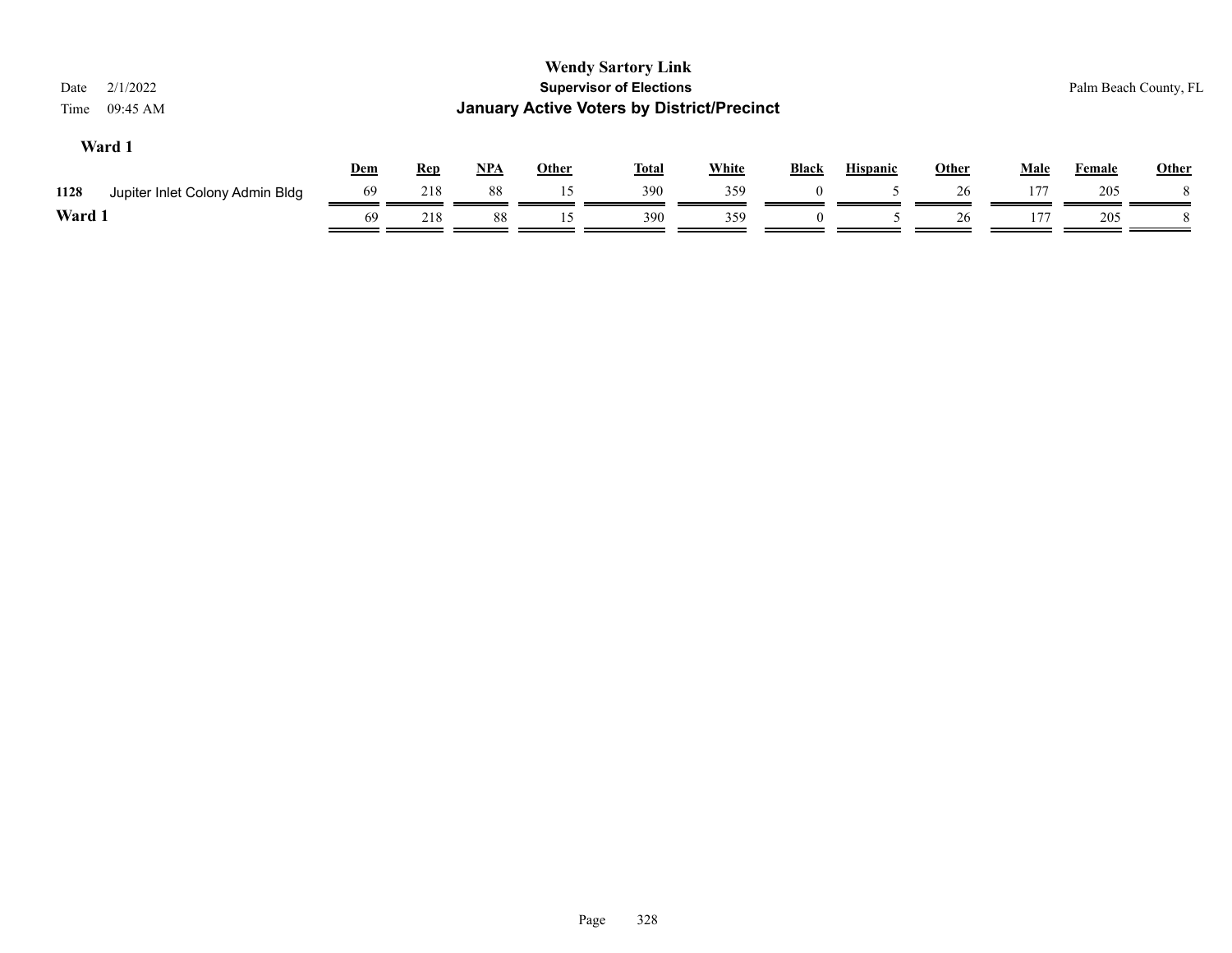|      |                                | Dem              | <b>Rep</b>       | NPA            | <b>Other</b>   | <b>Total</b> | <b>White</b>   | <b>Black</b>     | <b>Hispanic</b>  | <b>Other</b>     | <b>Male</b>  | <b>Female</b> | <b>Other</b>     |
|------|--------------------------------|------------------|------------------|----------------|----------------|--------------|----------------|------------------|------------------|------------------|--------------|---------------|------------------|
| 1034 | West Jupiter Recreation Center | 266              | 757              | 352            | 46             | 1,421        | 1,236          | 17               | 37               | 131              | 684          | 709           | 28               |
| 1040 | West Jupiter Recreation Center | 263              | 459              | 359            | 32             | 1,113        | 896            | 19               | 57               | 141              | 555          | 518           | 40               |
| 1042 | West Jupiter Recreation Center | $\mathbf{0}$     | $\boldsymbol{0}$ | $\overline{0}$ | $\overline{0}$ | $\mathbf{0}$ | $\overline{0}$ | $\mathbf{0}$     | $\theta$         | $\theta$         | $\mathbf{0}$ | $\theta$      | $\mathbf{0}$     |
| 1048 | St Peter Catholic Church       | 375              | 468              | 286            | 29             | 1,158        | 1,037          | 4                | 40               | 77               | 436          | 694           | $28\,$           |
| 1050 | <b>Lighthouse Elementary</b>   | 482              | 673              | 413            | 44             | 1,612        | 1,374          | 16               | 68               | 154              | 752          | 803           | 57               |
| 1052 | Beacon Cove Intermediate Scho  | 1,024            | 1,157            | 915            | 67             | 3,163        | 2,503          | 79               | 257              | 324              | 1,479        | 1,584         | 100              |
| 1054 | Limestone Creek Elementary     | 693              | 1,069            | 655            | 54             | 2,471        | 2,185          | $26\,$           | 99               | 161              | 1,159        | 1,240         | 72               |
| 1056 | West Jupiter Recreation Center | 536              | 582              | 542            | 41             | 1,701        | 1,367          | 73               | 130              | 131              | 750          | 896           | 55               |
| 1058 | St Peter Catholic Church       | 762              | 899              | 760            | 68             | 2,489        | 2,065          | 38               | 202              | 184              | 1,092        | 1,328         | 69               |
| 1066 | Jupiter Community Center       | $\boldsymbol{0}$ | $\boldsymbol{0}$ | $\mathbf{0}$   | $\mathbf{0}$   | $\theta$     | $\mathbf{0}$   | $\boldsymbol{0}$ | $\mathbf{0}$     | $\mathbf{0}$     | $\mathbf{0}$ | $\mathbf{0}$  | $\boldsymbol{0}$ |
| 1068 | Jupiter Community Center       | 574              | 759              | 610            | 48             | 1,991        | 1,651          | 26               | 193              | 121              | 932          | 999           | 60               |
| 1072 | Jerry Thomas Elementary        | 728              | 1,084            | 704            | 71             | 2,587        | 2,237          | 32               | 171              | 147              | 1,230        | 1,285         | $72\,$           |
| 1074 | Independence Middle            | 781              | 1,148            | 865            | 88             | 2,882        | 2,417          | 21               | 192              | 252              | 1,281        | 1,509         | 92               |
| 1075 | Martinique Clubhouse           | 243              | 373              | 239            | $20\,$         | 875          | 752            | 11               | 54               | 58               | 395          | 450           | $30\,$           |
| 1076 | The Island Clubhouse           | 608              | 783              | 588            | 72             | 2,051        | 1,696          | 50               | 143              | 162              | 1,009        | 979           | 63               |
| 1098 | Riverside Improvement          | 250              | 460              | 265            | $22\,$         | 997          | 895            | 6                | 43               | 53               | 458          | 508           | 31               |
| 1100 | Jupiter Elementary             | 398              | 449              | 370            | 33             | 1,250        | 952            | 17               | 200              | 81               | 605          | 599           | $46\,$           |
| 1102 | Jupiter High                   | 701              | 917              | 672            | 65             | 2,355        | 1,888          | 57               | 200              | 210              | 1,050        | 1,233         | $72\,$           |
| 1104 | Jupiter Branch Library         | 455              | 571              | 457            | 29             | 1,512        | 1,227          | 37               | 141              | 107              | 657          | 812           | $43\,$           |
| 1106 | Jupiter Middle                 | 320              | 495              | 397            | 38             | 1,250        | 1,060          | 17               | 75               | 98               | 589          | 620           | 41               |
| 1108 | Newhaven Clubhouse             | 561              | 720              | 543            | 63             | 1,887        | 1,625          | 27               | 100              | 135              | 839          | 986           | 62               |
| 1124 | Riverside Improvement          | $\bf{0}$         | $\overline{2}$   | $\mathbf{1}$   | $\mathbf{0}$   | 3            | 3              | $\boldsymbol{0}$ | $\boldsymbol{0}$ | $\boldsymbol{0}$ | 2            | -1            | $\boldsymbol{0}$ |
| 1126 | PBC Fire Rescue #18            | 410              | 925              | 482            | 48             | 1,865        | 1,748          | 9                | 37               | 71               | 847          | 989           | 29               |
| 1136 | 1st UM Church of Jup-Teq       | 575              | 1,010            | 633            | 63             | 2,281        | 2,116          | 11               | 54               | 100              | 990          | 1,231         | 60               |
| 1140 | Club at Admirals Cove          | 289              | 546              | 314            | 26             | 1,175        | 1,079          | 6                | 21               | 69               | 558          | 598           | 19               |
| 1142 | 1st UM Church of Jup-Teq       | 282              | 607              | 362            | 37             | 1,288        | 1,196          | 5                | 23               | 64               | 605          | 650           | 33               |
| 1144 | 1st UM Church of Jup-Teq       | 524              | 812              | 509            | 37             | 1,882        | 1,740          | 5                | 29               | 108              | 863          | 965           | 54               |
| 1148 | Oceanview Methodist            | 387              | 559              | 396            | 46             | 1,388        | 1,268          | 6                | 32               | 82               | 605          | 743           | 40               |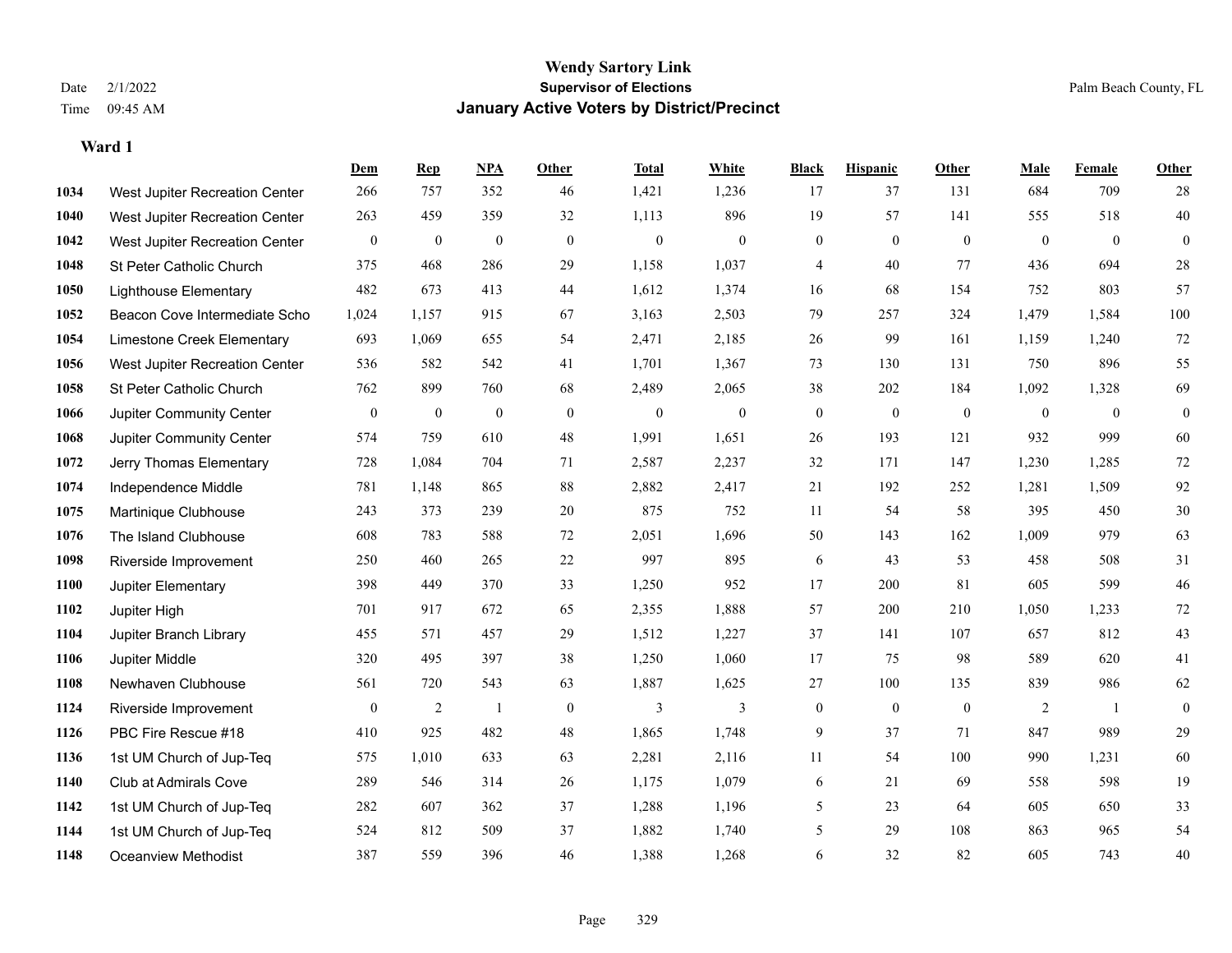| Date<br>Time | 2/1/2022<br>$09:45$ AM |            |                    |            |          | <b>Wendy Sartory Link</b><br><b>Supervisor of Elections</b><br><b>January Active Voters by District/Precinct</b> |        |              |                 |              |                |        | Palm Beach County, FL |
|--------------|------------------------|------------|--------------------|------------|----------|------------------------------------------------------------------------------------------------------------------|--------|--------------|-----------------|--------------|----------------|--------|-----------------------|
|              | Ward 1                 | <b>Dem</b> | <b>Rep</b>         | <b>NPA</b> | Other    | <u>Total</u>                                                                                                     | White  | <b>Black</b> | <b>Hispanic</b> | <b>Other</b> | Male           | Female | <b>Other</b>          |
| 1150         | Oceanview Methodist    | $\theta$   | $\left( 0 \right)$ |            | $\bf{0}$ | $\overline{0}$                                                                                                   |        |              | $\theta$        | $\mathbf{0}$ | $\overline{0}$ |        | $\theta$              |
| 1164         | Club at Admirals Cove  | 28         | 158                | 71         |          | 262                                                                                                              | 235    |              | 4               | 19           | 131            | 123    |                       |
| Ward 1       |                        | 12,515     | 18,442             | 12,760     | 1,192    | 44,909                                                                                                           | 38,448 | 619          | 2,602           | 3,240        | 20,553         | 23,052 | 1,304                 |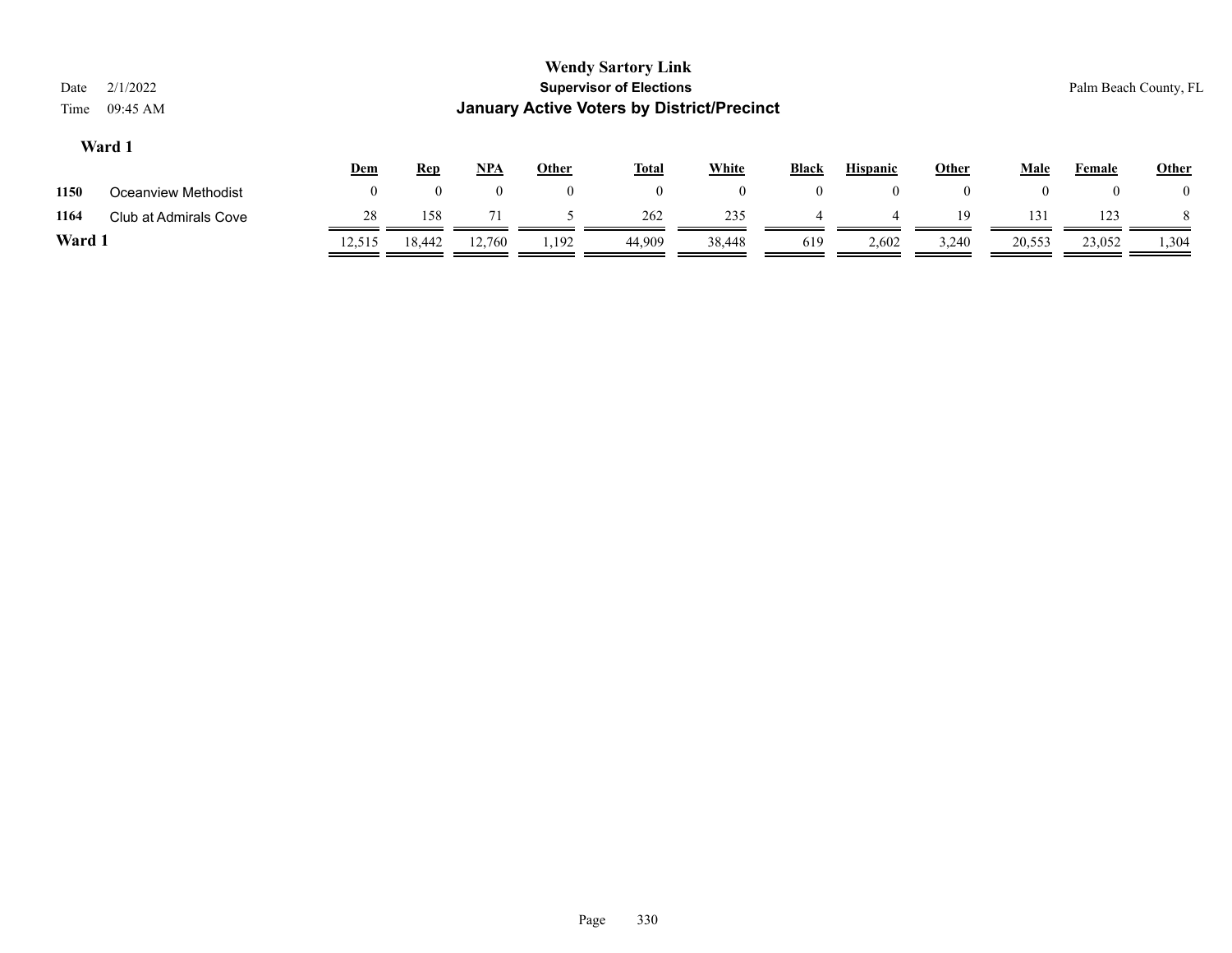|        |                           | <u>Dem</u> | <b>Rep</b> | NPA   | Other | <b>Total</b> | White | <b>Black</b> | <b>Hispanic</b> | Other | Male  | Female | <b>Other</b>   |
|--------|---------------------------|------------|------------|-------|-------|--------------|-------|--------------|-----------------|-------|-------|--------|----------------|
| 3075   | Lantana Recreation Center | 13         |            |       |       | 30           | 30    | 0            |                 |       | 10    | 20     | $\overline{0}$ |
| 4002   | Lantana Recreation Center | 464        | 519        | 375   | 48    | l.406        | 1,175 | 32           | 106             | 93    | 680   | 687    | 39             |
| 7168   | <b>Maddock Park</b>       | 504. ا     | 642        | 928   | 57    | 3,131        | 1,523 | 814          | 520             | 274   | 1,434 | 1,584  | 113            |
| 7170   | Lantana Town Hall         | 699        | 342        | 533   | 36    | 1,610        | 861   | 347          | 239             | 163   | 765   | 767    | 78             |
| 7172   | Lantana Recreation Center | 303        | 272        | 245   | 19    | 839          | 661   | 53           | 63              | 62    | 397   | 416    | 26             |
| Ward 1 |                           | 2,983      | 1,783      | 2,088 | 162   | 7,016        | 4,250 | 1,246        | 928             | 592   | 3,286 | 3,474  | 256            |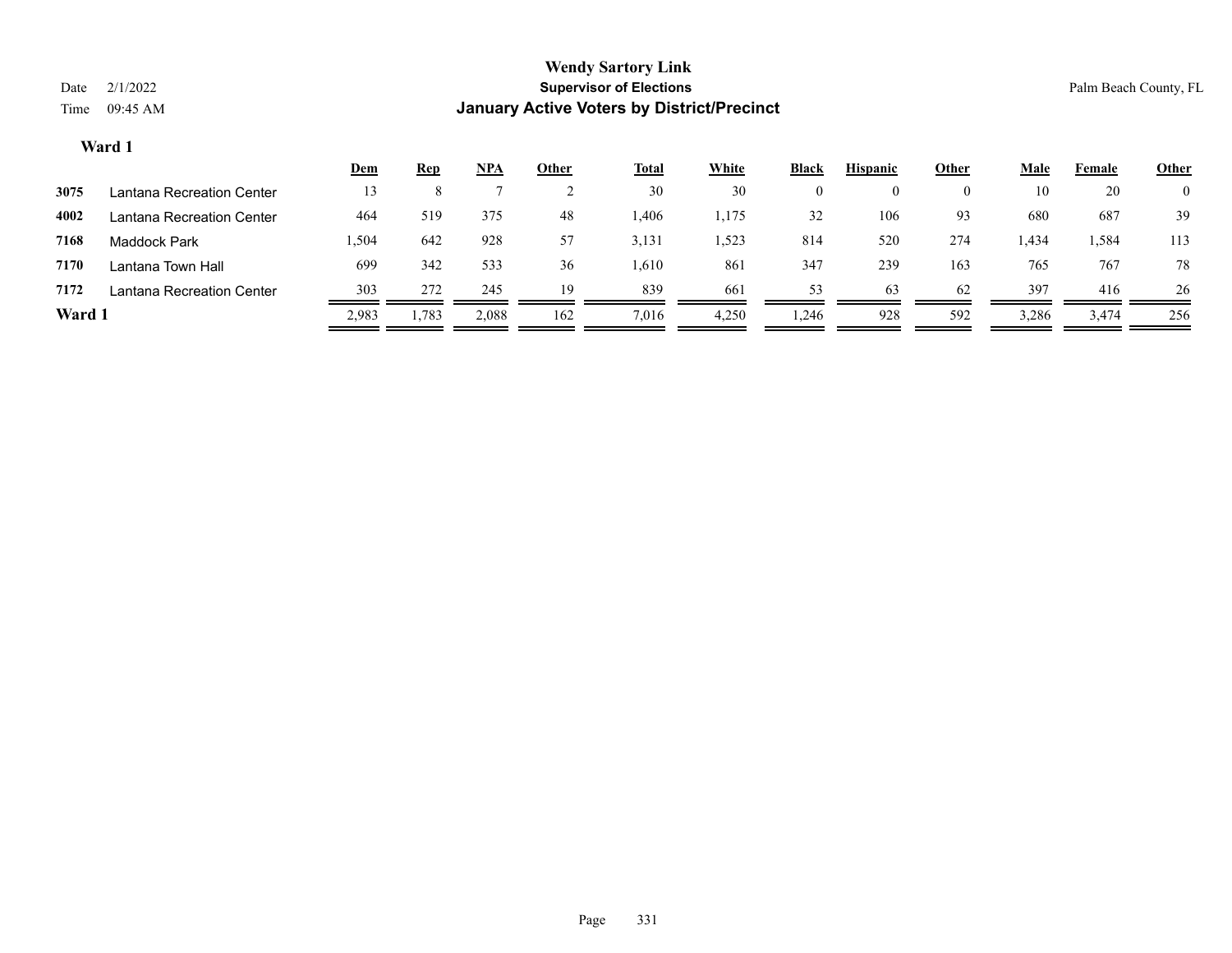| Date<br>Time | 2/1/2022<br>09:45 AM         |     |            |     |              | <b>Wendy Sartory Link</b><br><b>Supervisor of Elections</b><br><b>January Active Voters by District/Precinct</b> |              |                |                 |                |             | Palm Beach County, FL |              |
|--------------|------------------------------|-----|------------|-----|--------------|------------------------------------------------------------------------------------------------------------------|--------------|----------------|-----------------|----------------|-------------|-----------------------|--------------|
|              | Ward 1                       | Dem | <b>Rep</b> | NPA | <b>Other</b> | <b>Total</b>                                                                                                     | <b>White</b> | <b>Black</b>   | <b>Hispanic</b> | <b>Other</b>   | <b>Male</b> | Female                | <b>Other</b> |
| 2127         | Lake Clarke Shores Town Hall |     |            |     | $\theta$     |                                                                                                                  | $\bf{0}$     | $\overline{0}$ |                 | $\overline{0}$ |             | $\theta$              | $\theta$     |
| 3014         | Lake Clarke Shores Town Hall | 995 | 1,074      | 659 | 45           | 2,773                                                                                                            | 2,033        | 82             | 487             | 171            | 1,267       | 1,420                 | 86           |
| Ward 1       |                              | 996 | 1.074      | 660 | 45           | 2,775                                                                                                            | 2,033        | 82             | 489             | 171            | 1,269       | 1,420                 | 86           |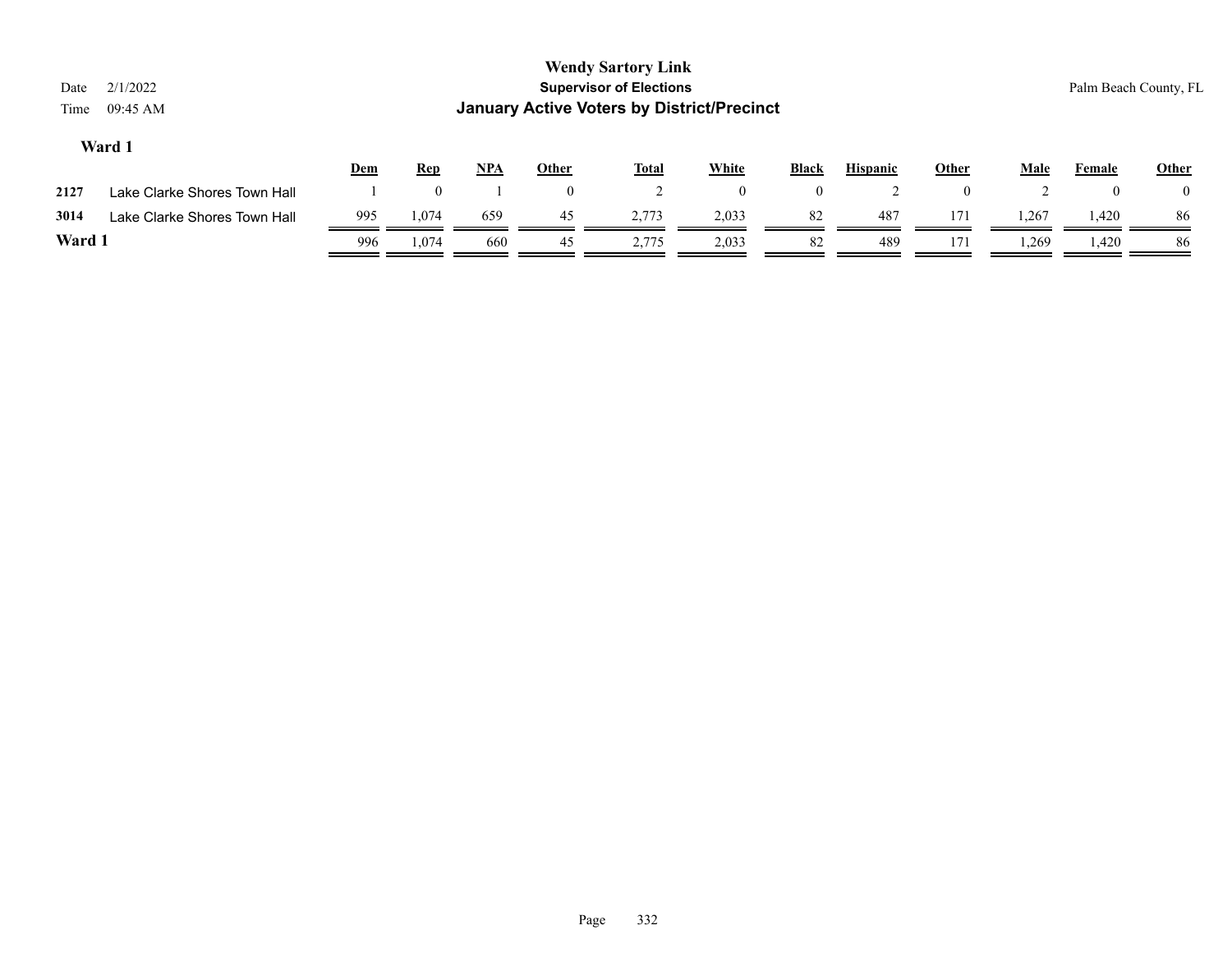| 2/1/2022<br>Date<br>09:45 AM<br>Time |     |            |       |              | <b>Wendy Sartory Link</b><br><b>Supervisor of Elections</b><br><b>January Active Voters by District/Precinct</b> |              |              |                 |       |             | Palm Beach County, FL |              |
|--------------------------------------|-----|------------|-------|--------------|------------------------------------------------------------------------------------------------------------------|--------------|--------------|-----------------|-------|-------------|-----------------------|--------------|
| Ward 1                               | Dem | <b>Rep</b> | $NPA$ | <b>Other</b> | <b>Total</b>                                                                                                     | <b>White</b> | <b>Black</b> | <b>Hispanic</b> | Other | <b>Male</b> | Female                | <b>Other</b> |
| 6094<br>Palms West Presbyterian      | 653 | 939        | 675   | 41           | 2,308                                                                                                            | 1,838        | 78           | 210             | 182   | 1,092       | 1,142                 | 74           |
| Ward 1                               | 653 | 939        | 675   | 41           | 2,308                                                                                                            | 1,838        | 78           | 210             | 182   | 1,092       | 1,142                 | 74           |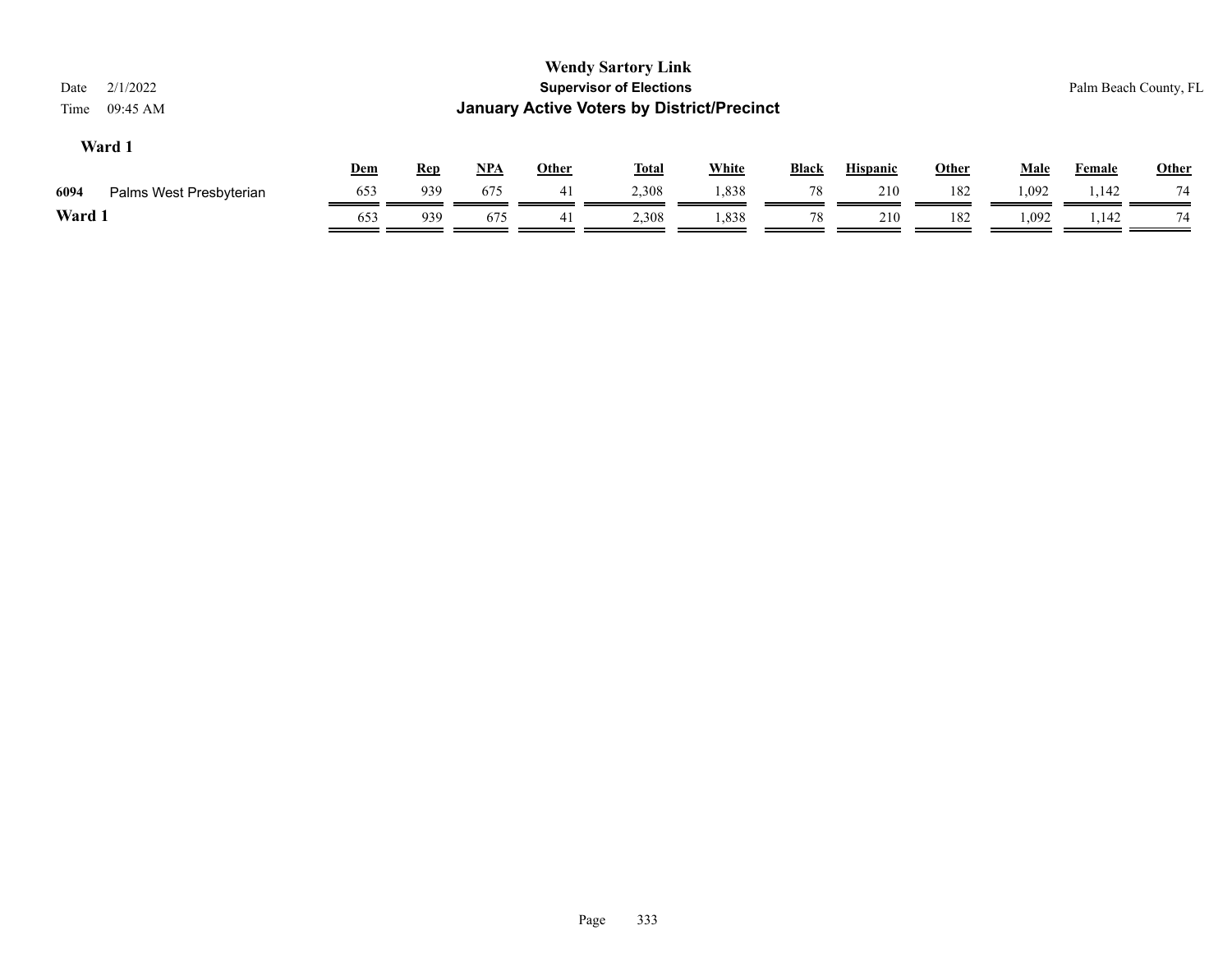|        |                         | <u>Dem</u> | <b>Rep</b> | NPA   | <u>Other</u> | <u>Total</u> | White    | <b>Black</b> | <b>Hispanic</b> | Other    | Male  | Female | <b>Other</b>   |
|--------|-------------------------|------------|------------|-------|--------------|--------------|----------|--------------|-----------------|----------|-------|--------|----------------|
| 1376   | Lake Park Town Hall     |            |            |       |              |              | $\left($ |              |                 | $\theta$ |       |        | $\overline{0}$ |
| 1378   | PBC Fire Rescue #68     | 1,025      | 420        | 533   | 37           | 2,015        | 824      | 846          | 116             | 229      | 940   | 989    | 86             |
| 1382   | Lake Park Town Hall     | 274        | 357        | 264   | 27           | 922          | 761      | 35           | 58              | 68       | 421   | 478    | 23             |
| 7010   | St John Lutheran Church | 279        |            | 91    |              | 388          | 25       | 316          | 23              | 24       | 126   | 246    | 16             |
| 7012   | St John Lutheran Church | 1,073      | 204        | 430   |              | 1.724        | 491      | 999          | 70              | 164      | 787   | 875    | 62             |
| Ward 1 |                         | 2,651      | 993        | 1,318 | 87           | 5,049        | 2,101    | 2,196        | 267             | 485      | 2,274 | 2,588  | 187            |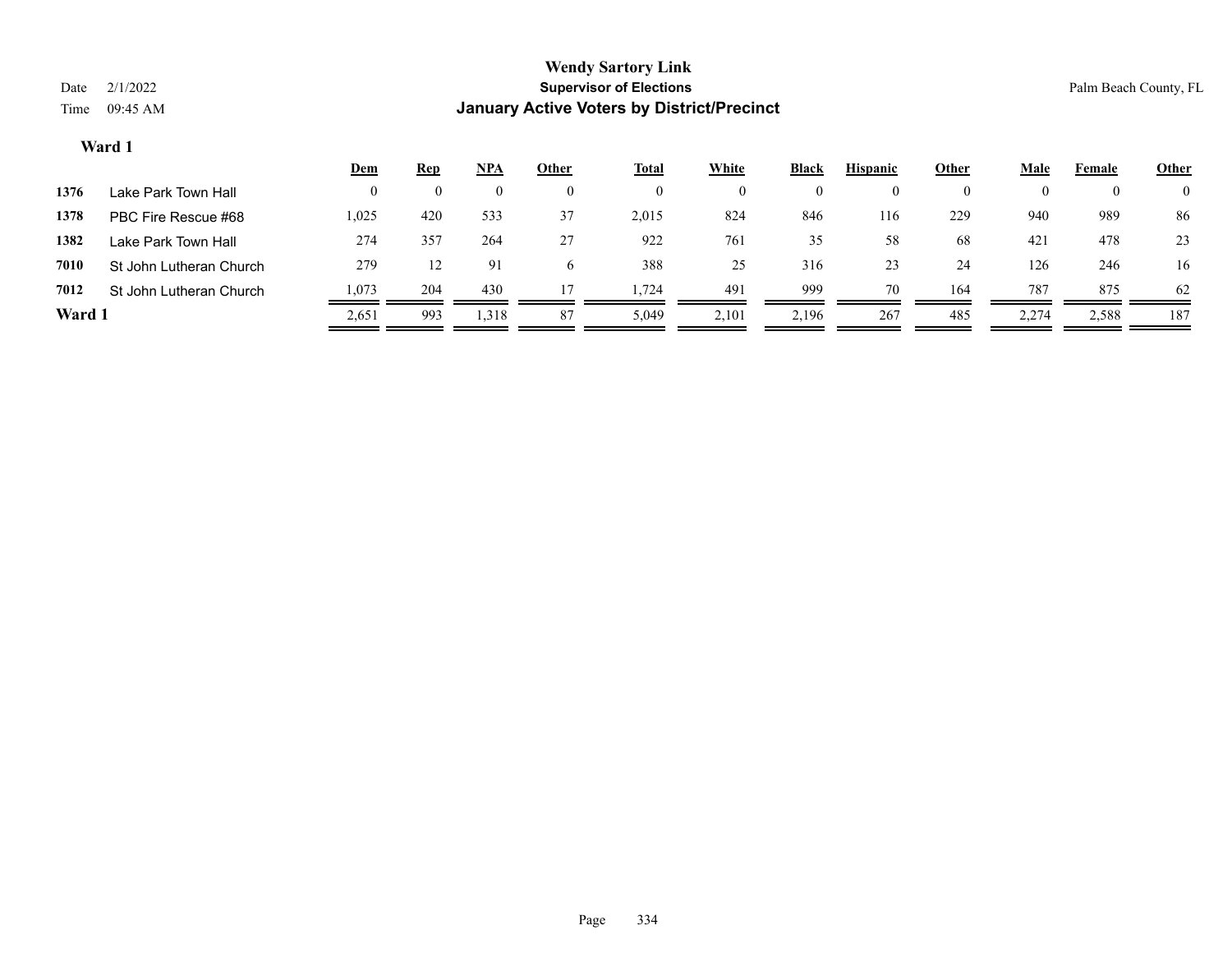### **Wendy Sartory Link** Date 2/1/2022 **Supervisor of Elections** Palm Beach County, FL Time 09:45 AM **January Active Voters by District/Precinct**

|        |                                  | Dem            | <b>Rep</b>   | NPA   | Other        | <b>Total</b>   | White | <b>Black</b> | <b>Hispanic</b> | Other          | <b>Male</b> | <b>Female</b> | Other    |
|--------|----------------------------------|----------------|--------------|-------|--------------|----------------|-------|--------------|-----------------|----------------|-------------|---------------|----------|
| 3034   | <b>Sunlight Community Church</b> | 157            | 103          | 79    | 6            | 345            | 185   | 41           | 99              | 20             | 154         | 181           | 10       |
| 3036   | <b>Sunlight Community Church</b> | 384            | 212          | 288   | 15           | 899            | 371   | 179          | 260             | 89             | 404         | 466           | 29       |
| 3038   | <b>Sunlight Community Church</b> | 719            | 308          | 553   | 31           | 1,611          | 655   | 254          | 530             | 172            | 752         | 781           | 78       |
| 3040   | 1st Congregational Church        | 693            | 306          | 413   | 43           | 1,455          | 1,072 | 71           | 192             | 120            | 715         | 687           | 53       |
| 3042   | 1st Congregational Church        | 712            | 451          | 400   | 50           | 1,613          | 1,350 | 24           | 136             | 103            | 736         | 822           | 55       |
| 3052   | Our Savior Lutheran Church       | 402            | 112          | 252   | 13           | 779            | 216   | 216          | 276             | 71             | 368         | 374           | 37       |
| 3058   | Our Savior Lutheran Church       | $\overline{0}$ | $\mathbf{0}$ | 2     | $\mathbf{0}$ | $\overline{2}$ |       |              | $\mathbf{0}$    | $\overline{0}$ |             |               | $\theta$ |
| 3060   | Our Savior Lutheran Church       | 255            | 53           | 152   | 6            | 466            | 105   | 171          | 154             | 36             | 179         | 267           | 20       |
| 3062   | Our Savior Lutheran Church       | 1,028          | 320          | 601   | 52           | 2,001          | 801   | 432          | 585             | 183            | 940         | 969           | 92       |
| 3064   | 1st Congregational Church        | 480            | 229          | 373   | 29           | 1,111          | 783   | 94           | 153             | 81             | 525         | 547           | 39       |
| 3066   | Our Savior Lutheran Church       | 374            | 145          | 276   | 20           | 815            | 564   | 79           | 93              | 79             | 400         | 383           | 32       |
| 3068   | St Andrews Episcopal             | 538            | 289          | 398   | 45           | 1,270          | 1,019 | 54           | 112             | 85             | 620         | 608           | 42       |
| 3076   | Our Savior Lutheran Church       | 46             | 32           | 48    | $\mathbf{0}$ | 126            | 83    | 16           | 17              | 10             | 66          | 54            | 6        |
| 3078   | Lakeside UM Church               | 656            | 385          | 438   | 40           | 1,519          | 943   | 173          | 270             | 133            | 675         | 800           | 44       |
| 7160   | South Grade Elementary           | 924            | 227          | 474   | 24           | 1,649          | 516   | 627          | 327             | 179            | 798         | 775           | 76       |
| 7162   | <b>Osborne Community Center</b>  | 851            | 123          | 381   | 25           | 1,380          | 249   | 706          | 291             | 134            | 627         | 695           | 58       |
| 7164   | <b>Osborne Community Center</b>  | 318            | 183          | 208   | 25           | 734            | 572   | 54           | 55              | 53             | 344         | 368           | 22       |
| Ward 1 |                                  | 8,537          | 3,478        | 5,336 | 424          | 17,775         | 9,485 | 3,192        | 3,550           | 1,548          | 8,304       | 8,778         | 693      |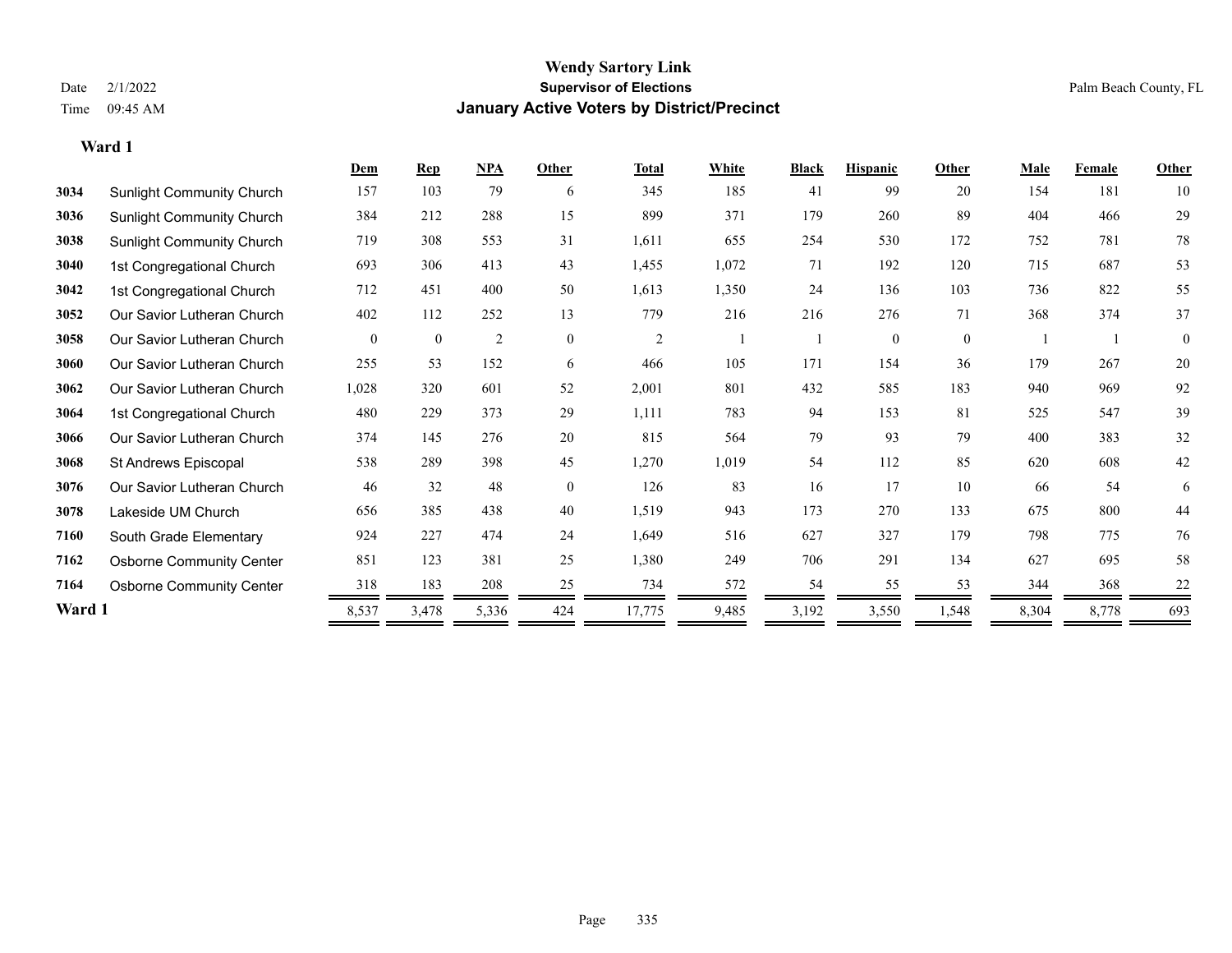| 2/1/2022<br>09:45 AM |                          |            |            |     |              |              |                                                                             |                                                   |    |             |               | Palm Beach County, FL |
|----------------------|--------------------------|------------|------------|-----|--------------|--------------|-----------------------------------------------------------------------------|---------------------------------------------------|----|-------------|---------------|-----------------------|
|                      |                          |            |            |     |              |              | Black                                                                       | <b>Hispanic</b>                                   |    | <b>Male</b> | <b>Female</b> | <b>Other</b>          |
| Manalapan Town Hall  | 77                       | 206        | 93         | 9   | 385          | 352          |                                                                             |                                                   | 22 | 194         | 181           | 10                    |
|                      | 77                       | 206        | 93         | 9   | 385          | 352          | $\sigma$                                                                    |                                                   | 22 | 194         | 181           | 10                    |
|                      | Time<br>Ward 1<br>Ward 1 | <b>Dem</b> | <b>Rep</b> | NPA | <b>Other</b> | <u>Total</u> | <b>Wendy Sartory Link</b><br><b>Supervisor of Elections</b><br><b>White</b> | <b>January Active Voters by District/Precinct</b> |    | Other       |               |                       |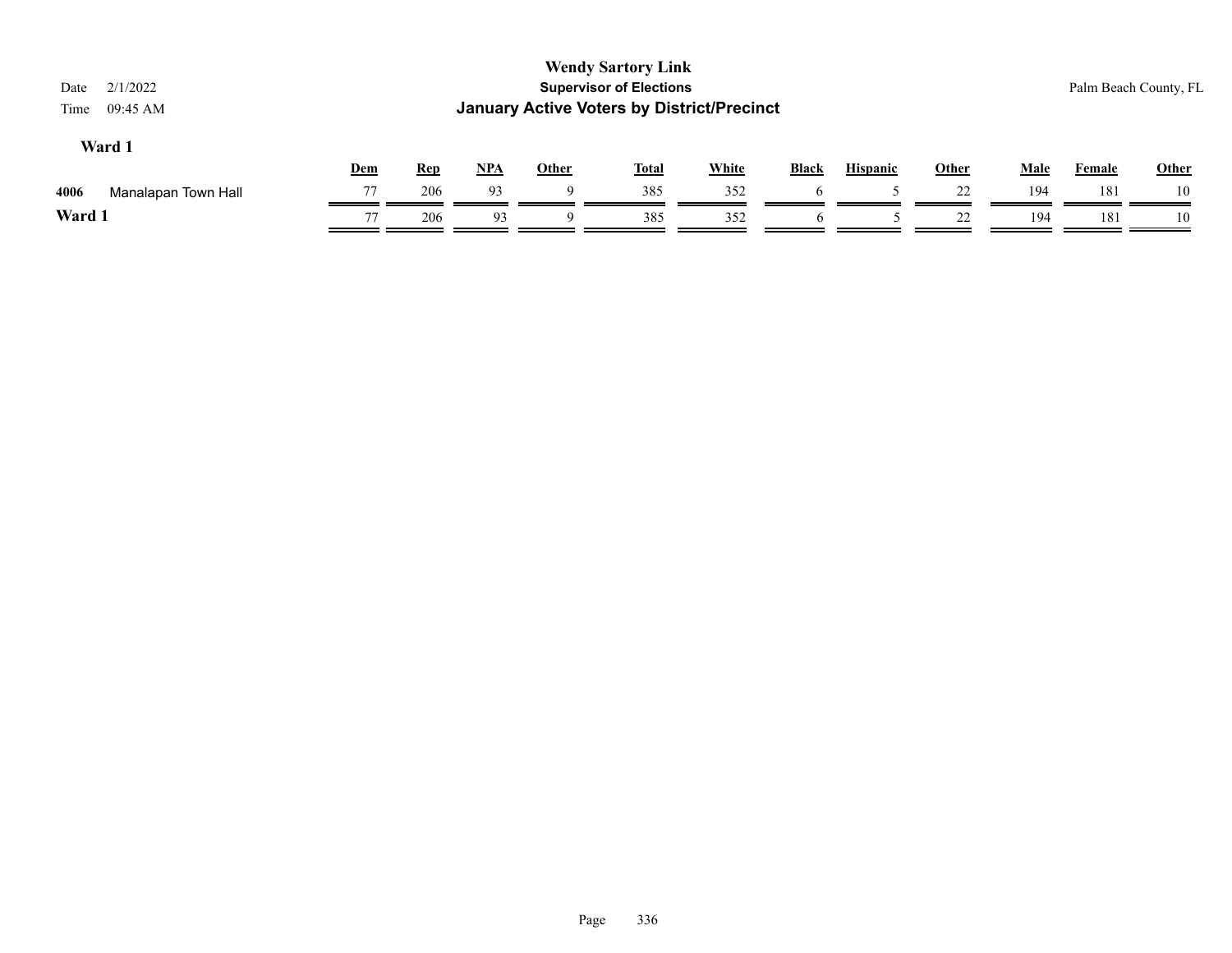| 2/1/2022<br>Date<br>09:45 AM<br>Time |     |            |       |              | <b>Wendy Sartory Link</b><br><b>Supervisor of Elections</b><br><b>January Active Voters by District/Precinct</b> |              |              |                 |              |             | Palm Beach County, FL |              |
|--------------------------------------|-----|------------|-------|--------------|------------------------------------------------------------------------------------------------------------------|--------------|--------------|-----------------|--------------|-------------|-----------------------|--------------|
| Ward 1                               | Dem | <b>Rep</b> | $NPA$ | <b>Other</b> | <b>Total</b>                                                                                                     | <b>White</b> | <b>Black</b> | <b>Hispanic</b> | <b>Other</b> | <b>Male</b> | Female                | <b>Other</b> |
| 7062<br>Mangonia Park Town Hall      | 720 | 39         | 188   | 10           | 957                                                                                                              | 77           | 774          | 40              | 66           | 387         | 542                   | 28           |
| Ward 1                               | 720 | 39         | 188   | 10           | 957                                                                                                              | 77           | 774          | 40              | 66           | 387         | 542                   | 28           |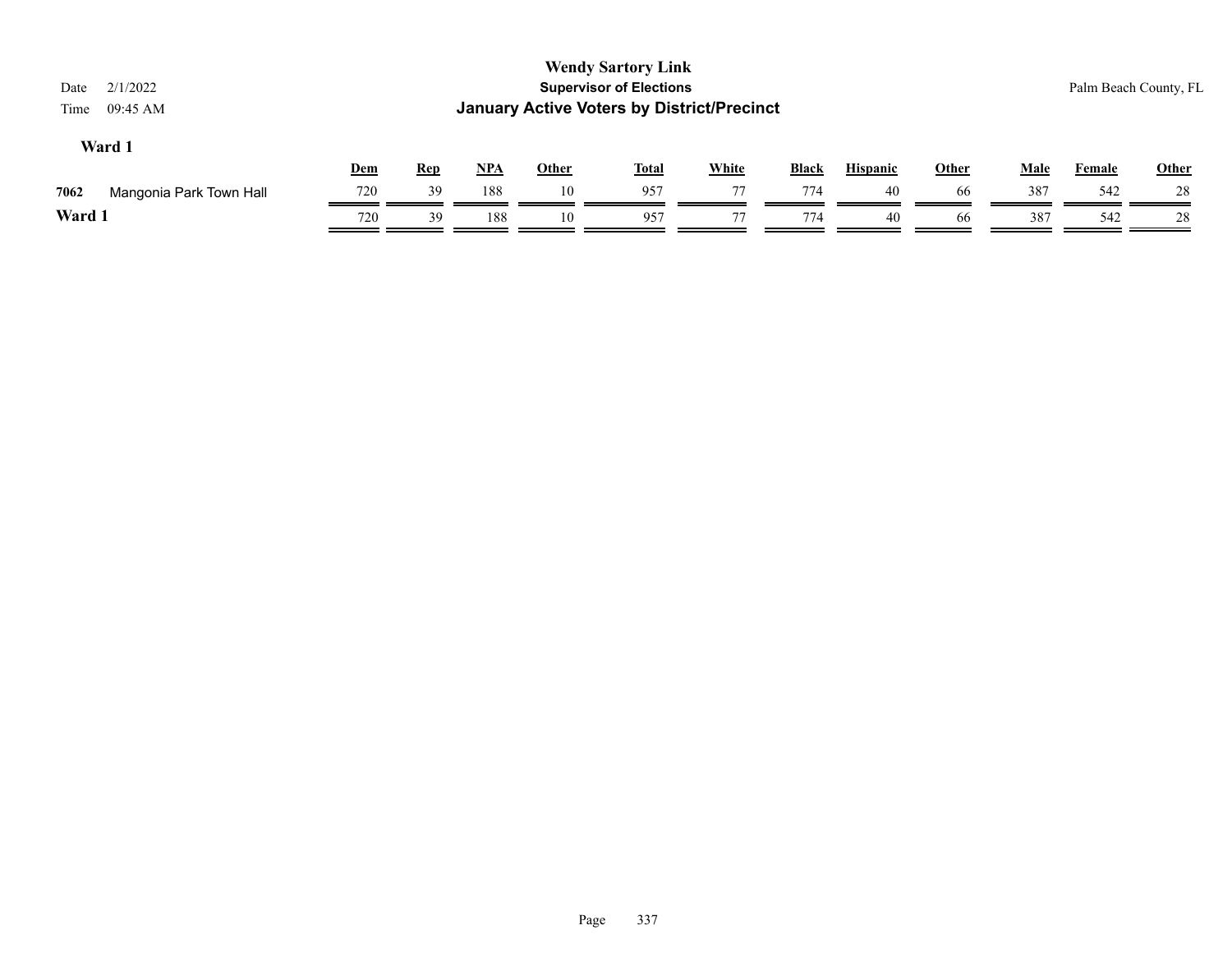|        |                              | Dem            | <b>Rep</b> | NPA   | Other          | Total  | White | <b>Black</b> | <b>Hispanic</b> | Other        | <b>Male</b>    | Female | <b>Other</b> |
|--------|------------------------------|----------------|------------|-------|----------------|--------|-------|--------------|-----------------|--------------|----------------|--------|--------------|
| 1314   | <b>NPB Community Center</b>  | 47             | 122        | 60    | 10             | 239    | 213   |              | 8               | 15           | 98             | 130    | 11           |
| 1316   | <b>NPB Community Center</b>  | 190            | 197        | 145   | 27             | 559    | 405   | 44           | 72              | 38           | 237            | 304    | 18           |
| 1320   | <b>NPB Community Center</b>  | 35             | 122        | 39    | $\overline{2}$ | 198    | 173   | 3            | 9               | 13           | 106            | 88     | 4            |
| 1322   | <b>NPB Community Center</b>  | 3              | 6          | 8     | $\theta$       | 17     | 17    | $\Omega$     | $\Omega$        | $\theta$     | $\mathbf{r}$   | 9      |              |
| 1328   | Osborne Park Activities Bldg | 600            | 837        | 555   | 49             | 2,041  | 1,743 | 31           | 126             | 141          | 993            | 991    | 57           |
| 1332   | 1st Unitarian Church NPB     | 339            | 406        | 272   | 34             | 1,051  | 858   | 59           | 63              | 71           | 507            | 518    | 26           |
| 1334   | 1st Unitarian Church NPB     | $\overline{2}$ | 3          | 5     |                | 11     | 11    | $\mathbf{0}$ | $\overline{0}$  | $\mathbf{0}$ | $\overline{4}$ |        | $\mathbf{0}$ |
| 1342   | NPB Country Club             | 300            | 442        | 283   | 28             | 1,053  | 953   | 18           | 31              | 51           | 456            | 572    | 25           |
| 1344   | Old Port Cove                | 297            | 537        | 332   | 32             | 1,198  | 1,096 | 5            | 29              | 68           | 541            | 637    | 20           |
| 1346   | Anchorage Activities Bldg    | 542            | 929        | 438   | 40             | 1,949  | 1,789 | 12           | 60              | 88           | 906            | 994    | 49           |
| 1348   | <b>NPB Council Chambers</b>  | 33             | 125        | 33    | 9              | 200    | 188   | $\mathbf{0}$ |                 | 5            | 101            | 93     | 6            |
| 1350   | Faith Lutheran Church        | 375            | 622        | 375   | 25             | 1,397  | 1,231 | 10           | 81              | 75           | 667            | 688    | 42           |
| 1380   | <b>NPB Council Chambers</b>  | 175            | 274        | 157   | 15             | 621    | 550   | 10           | 25              | 36           | 277            | 327    | 17           |
| Ward 1 |                              | 2,938          | 4,622      | 2,702 | 272            | 10,534 | 9,227 | 195          | 511             | 601          | 4,900          | 5,358  | 276          |
|        |                              |                |            |       |                |        |       |              |                 |              |                |        |              |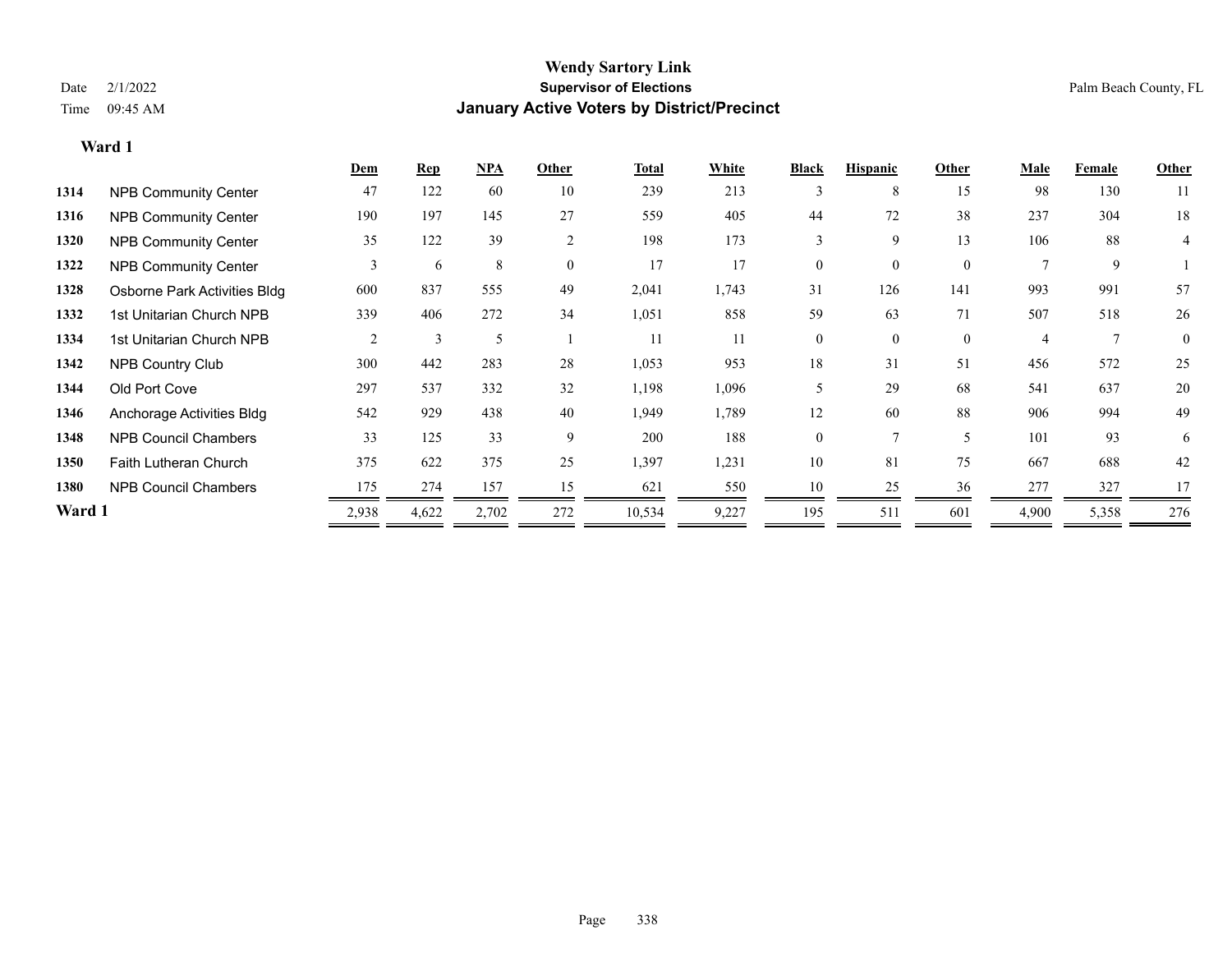| <b>Wendy Sartory Link</b><br><b>Supervisor of Elections</b><br>2/1/2022<br>Palm Beach County, FL<br>Date<br><b>January Active Voters by District/Precinct</b><br>09:45 AM<br>Time<br>Ward 1 |     |            |       |              |              |              |              |                 |       |             |        |              |
|---------------------------------------------------------------------------------------------------------------------------------------------------------------------------------------------|-----|------------|-------|--------------|--------------|--------------|--------------|-----------------|-------|-------------|--------|--------------|
|                                                                                                                                                                                             | Dem | <b>Rep</b> | $NPA$ | <b>Other</b> | <b>Total</b> | <b>White</b> | <b>Black</b> | <b>Hispanic</b> | Other | <b>Male</b> | Female | <b>Other</b> |
| 4028<br>Ocean Ridge Town Hall                                                                                                                                                               | 405 | 743        | 441   | 43           | 1,632        | 1,489        |              | 51              | 87    | 777         | 813    | 42           |
| Ward 1                                                                                                                                                                                      | 405 | 743        | 441   | 43           | 1,632        | 1,489        |              | 51              | 87    | 777         | 813    | 42           |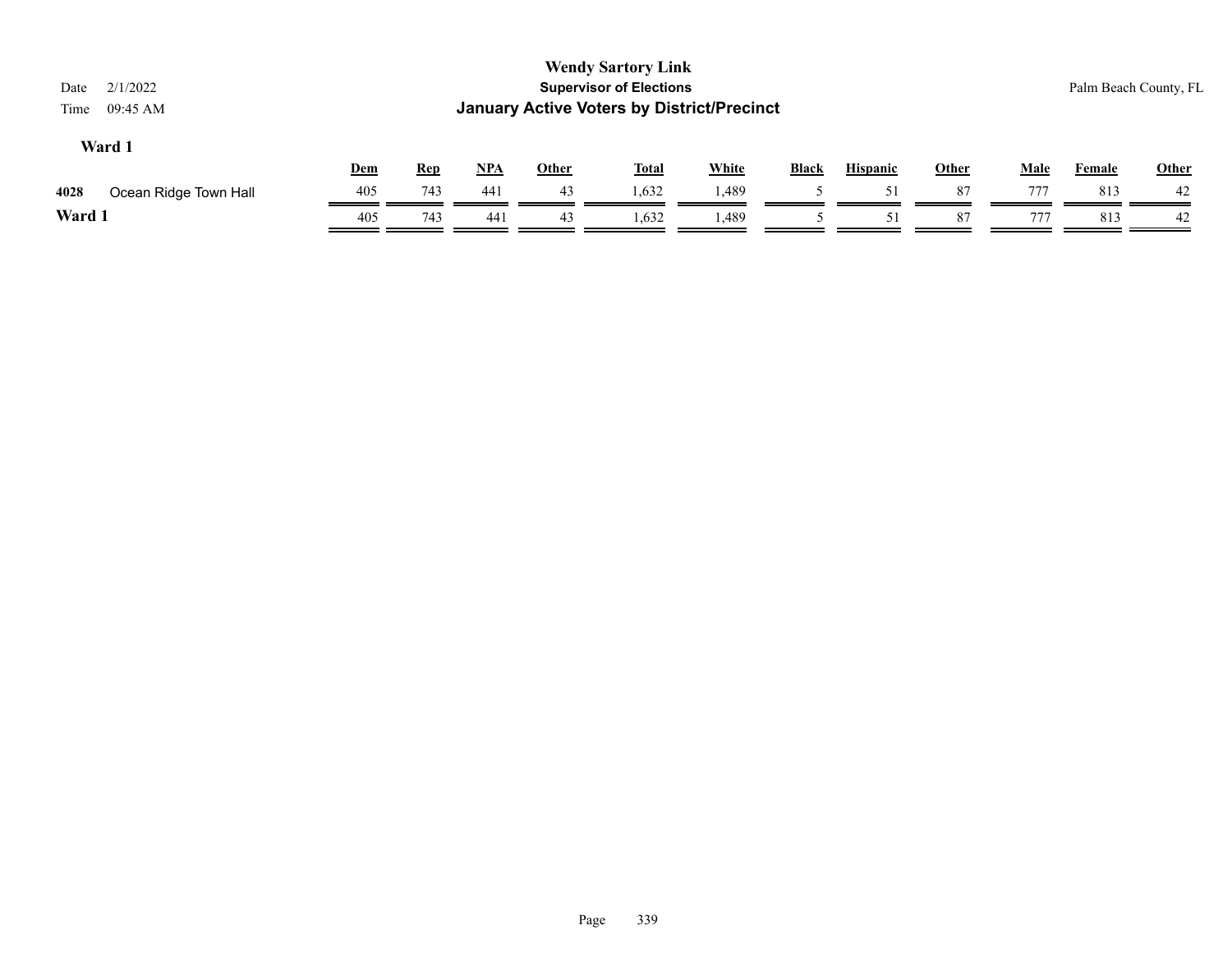| Date<br>Time | 2/1/2022<br>09:45 AM             |       |            |            |       | <b>Wendy Sartory Link</b><br><b>Supervisor of Elections</b><br><b>January Active Voters by District/Precinct</b> |              |              |                 |              |             | Palm Beach County, FL |              |
|--------------|----------------------------------|-------|------------|------------|-------|------------------------------------------------------------------------------------------------------------------|--------------|--------------|-----------------|--------------|-------------|-----------------------|--------------|
|              | Ward 1                           | Dem   | <b>Rep</b> | <u>NPA</u> | Other | <b>Total</b>                                                                                                     | <b>White</b> | <b>Black</b> | <b>Hispanic</b> | <b>Other</b> | <b>Male</b> | Female                | <b>Other</b> |
| 6004         | <b>Pahokee Recreation Center</b> | 968   | 175        | 234        |       | 1,382                                                                                                            | 177          | 901          | 221             | 83           | 576         | 755                   | 51           |
| 6006         | <b>Pahokee Recreation Center</b> | 998   | 169        | 274        | 14    | 1,455                                                                                                            | 123          | 853          | 381             | 98           | 643         | 732                   | -80          |
| Ward 1       |                                  | 1,966 | 344        | 508        | 19    | 2,837                                                                                                            | 300          | 1,754        | 602             | 181          | 1,219       | 1,487                 | 131          |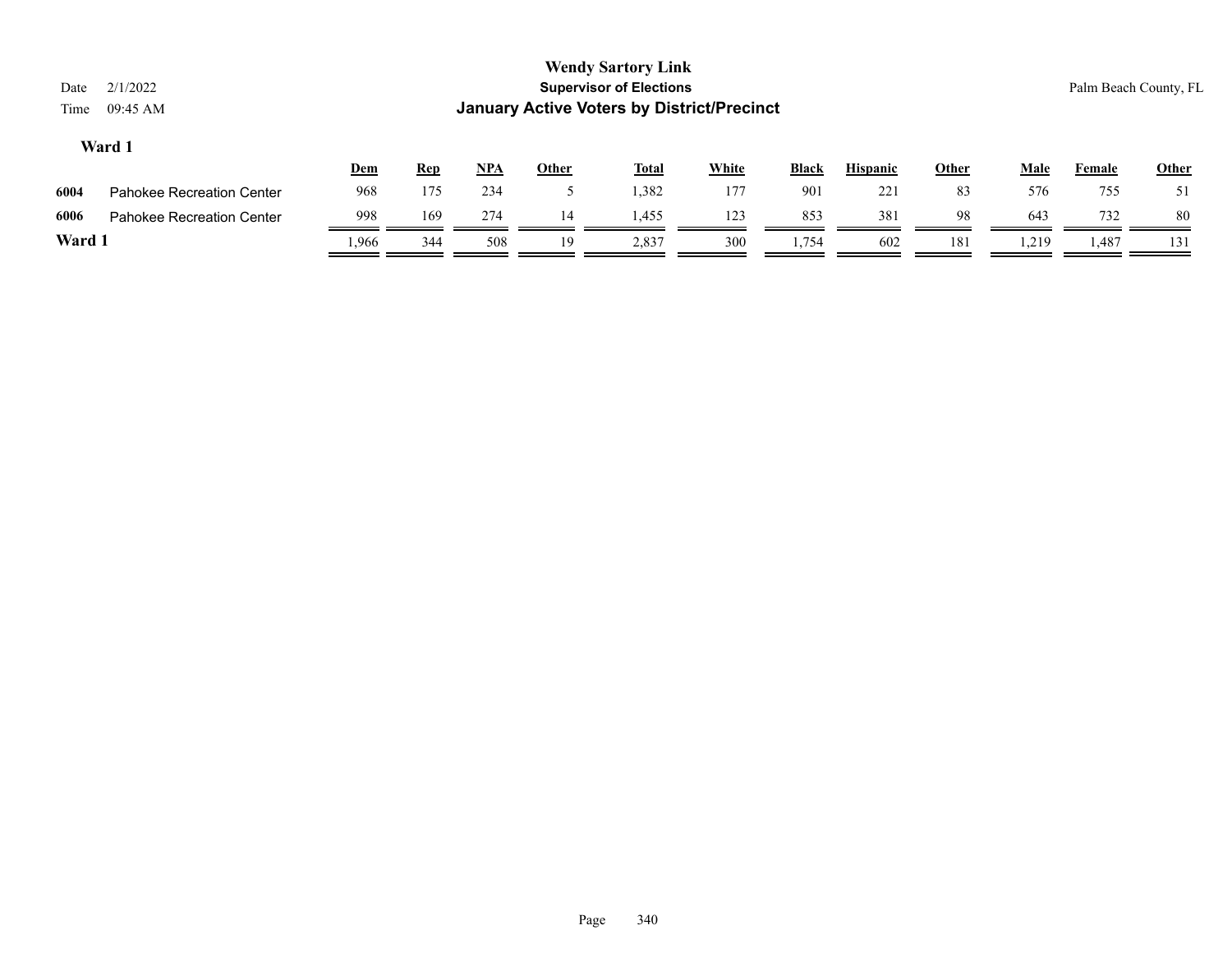|        |                               | <b>Dem</b> | <b>Rep</b> | <u>NPA</u> | Other | <b>Total</b> | <b>White</b> | <b>Black</b> | <b>Hispanic</b> | Other | <b>Male</b> | Female | <b>Other</b> |
|--------|-------------------------------|------------|------------|------------|-------|--------------|--------------|--------------|-----------------|-------|-------------|--------|--------------|
| 1390   | St Edwards Church             | 453        | 1,190      | 536        | 62    | 2,241        | 2,058        |              | 55              | 124   | 1,044       | 1,126  | 71           |
| 1392   | St Edwards Church             | 346        | 611        | 428        | 47    | 1,432        | 1,292        |              | 30              | 103   | 629         | 770    | 33           |
| 1394   | Morton & Barbara Mandel Cente | 249        | 615        | 296        | 37    | 1,197        | 1,090        | 6            | 24              | 77    | 540         | 625    | 32           |
| 7154   | Morton & Barbara Mandel Cente | 154        | 366        | 159        | 18    | 697          | 624          | 8            |                 | 52    | 319         | 358    | 20           |
| 7156   | PB Fire Station #3            | 44         | 101        | 60         |       | 207          | 179          | $\mathbf{0}$ |                 | 21    | 92          | 103    | 12           |
| 7158   | PB Fire Station #3            | 535        | 485        | 417        | 54    | 1,491        | 1,335        | 20           | 30              | 106   | 654         | 801    | 36           |
| 7166   | PB Fire Station #3            | 325        | 397        | 304        | 28    | 1,054        | 934          |              | 31              | 87    | 461         | 565    | 28           |
| Ward 1 |                               | 2,106      | 3.765      | 2,200      | 248   | 8,319        | 7,512        | 47           | 190             | 570   | 3,739       | 4,348  | 232          |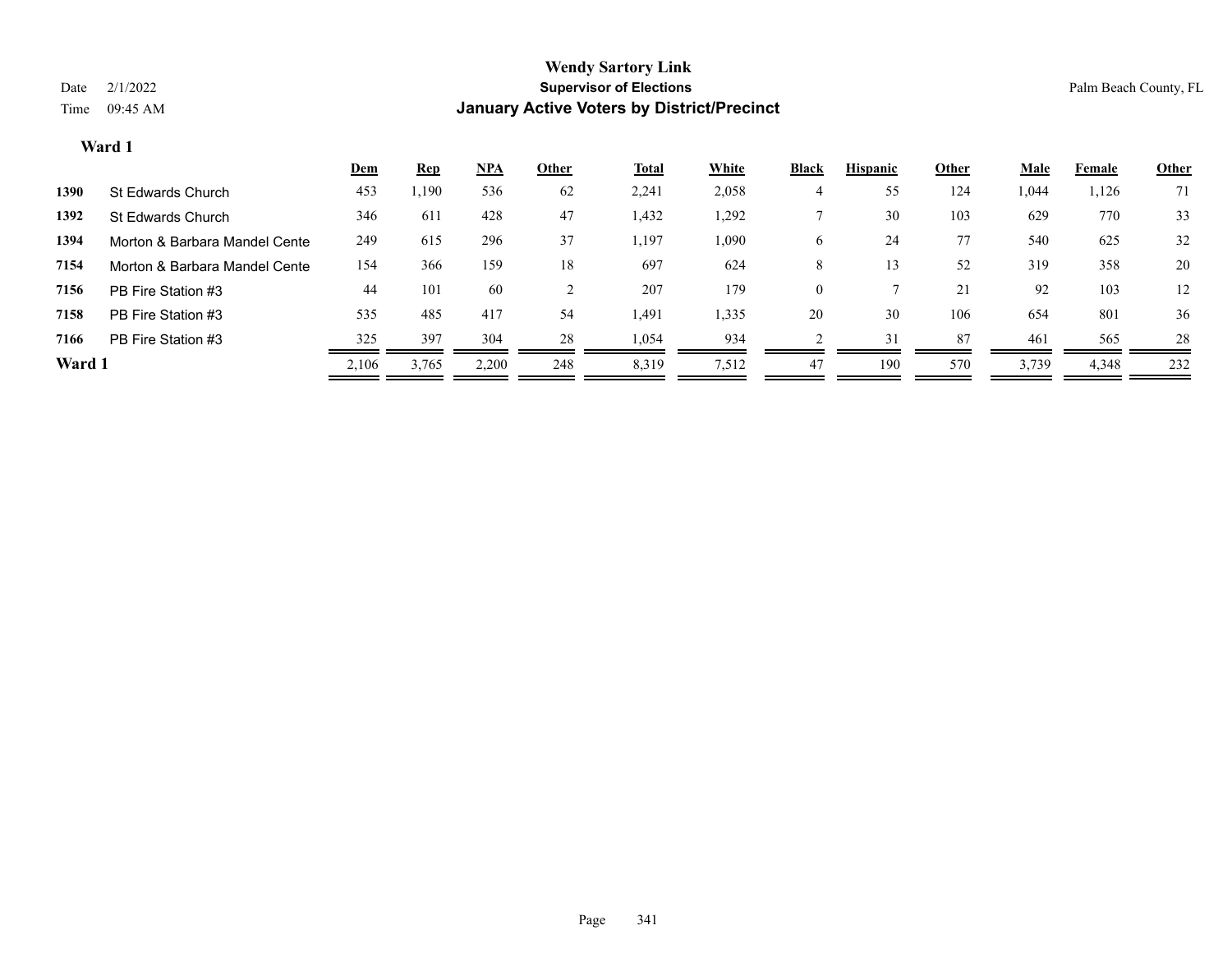|      |                                  | Dem            | <b>Rep</b>       | NPA          | <b>Other</b> | <b>Total</b>   | <b>White</b>   | <b>Black</b>     | <b>Hispanic</b> | <b>Other</b>   | <b>Male</b>  | <b>Female</b>  | <b>Other</b>   |
|------|----------------------------------|----------------|------------------|--------------|--------------|----------------|----------------|------------------|-----------------|----------------|--------------|----------------|----------------|
| 1174 | Mirasol Sales and Info Center    | $\Omega$       | $\mathbf{0}$     | $\mathbf{0}$ | $\Omega$     | $\Omega$       | $\overline{0}$ | $\mathbf{0}$     | $\overline{0}$  | $\theta$       | $\theta$     | $\theta$       | $\Omega$       |
| 1176 | Mirasol Sales and Info Center    | $\theta$       | $\theta$         | $\theta$     | $\theta$     | $\Omega$       | $\overline{0}$ | $\theta$         | $\mathbf{0}$    | $\Omega$       | $\theta$     | $\Omega$       | $\theta$       |
| 1178 | Mirasol Sales and Info Center    | $\Omega$       | $\theta$         | $\theta$     | $\Omega$     | $\Omega$       | $\Omega$       | $\Omega$         | $\theta$        | $\Omega$       | $\Omega$     | $\Omega$       | $\Omega$       |
| 1180 | Mirasol Sales and Info Center    | $\mathbf{0}$   | $\boldsymbol{0}$ | $\mathbf{0}$ | $\mathbf{0}$ | $\overline{0}$ | $\overline{0}$ | $\mathbf{0}$     | $\mathbf{0}$    | $\theta$       | $\theta$     | $\theta$       | $\Omega$       |
| 1186 | Mirasol Sales and Info Center    | 545            | 511              | 459          | 43           | 1,558          | 1,203          | 54               | 145             | 156            | 739          | 774            | 45             |
| 1188 | <b>Westwood Gardens HOA</b>      | 344            | 381              | 338          | 34           | 1,097          | 846            | 38               | 120             | 93             | 447          | 632            | $18\,$         |
| 1189 | Westwood Gardens HOA             | 26             | 63               | 25           | 2            | 116            | 102            | $7\phantom{.0}$  | $\overline{2}$  | 5              | 54           | 59             | $\overline{3}$ |
| 1190 | Gardens Presbyterian             | 1,351          | 2,164            | 1,440        | 150          | 5,105          | 4,174          | 141              | 353             | 437            | 2,270        | 2,695          | 140            |
| 1192 | Evergrene Clubhouse              | 385            | 677              | 464          | 44           | 1,570          | 1,328          | 27               | 79              | 136            | 757          | 758            | 55             |
| 1194 | Frenchmans Creek Real Estate     | 641            | 940              | 636          | 48           | 2,265          | 2,071          | 15               | 43              | 136            | 1,035        | 1,174          | 56             |
| 1196 | Gardens Presbyterian             | $\theta$       | $\mathbf{0}$     | $\theta$     | $\theta$     | $\mathbf{0}$   | $\overline{0}$ | $\mathbf{0}$     | $\theta$        | $\theta$       | $\theta$     | $\theta$       | $\mathbf{0}$   |
| 1222 | Sandhill Crane Golf Club         | 29             | 54               | 31           | 2            | 116            | 84             | 10               | 11              | 11             | 59           | 56             | $\mathbf{1}$   |
| 1228 | <b>Carleton Oaks Clubhouse</b>   | 147            | 202              | 127          | 5            | 481            | 348            | 25               | 50              | 58             | 234          | 234            | 13             |
| 1230 | Christ Fellowship Church PBG     | $\overline{0}$ | $\mathbf{0}$     | $\mathbf{0}$ | $\mathbf{0}$ | $\mathbf{0}$   | $\overline{0}$ | $\mathbf{0}$     | $\overline{0}$  | $\theta$       | $\mathbf{0}$ | $\overline{0}$ | $\mathbf{0}$   |
| 1232 | Mirasol Sales and Info Center    | $\theta$       | $\theta$         | $\theta$     | $\theta$     | $\theta$       | $\overline{0}$ | $\mathbf{0}$     | $\theta$        | $\Omega$       | $\Omega$     | $\Omega$       | $\theta$       |
| 1234 | Christ Fellowship Church PBG     | $\overline{0}$ | $\overline{0}$   | $\mathbf{0}$ | $\theta$     | $\theta$       | $\overline{0}$ | $\theta$         | $\mathbf{0}$    | $\theta$       | $\theta$     | $\Omega$       | $\theta$       |
| 1236 | Mirasol Sales and Info Center    | $\theta$       | $\mathbf{0}$     | $\mathbf{0}$ | $\theta$     | $\theta$       | $\Omega$       | $\mathbf{0}$     | $\mathbf{0}$    | $\theta$       | $\theta$     | $\theta$       | $\theta$       |
| 1238 | Mirasol Sales and Info Center    | 606            | 776              | 519          | 61           | 1,962          | 1,781          | 18               | 22              | 141            | 928          | 976            | 58             |
| 1240 | <b>Timber Trace Elementary</b>   | 776            | 1,084            | 638          | 58           | 2,556          | 2,206          | 54               | 152             | 144            | 1,155        | 1,328          | 73             |
| 1242 | Christ Fellowship Church PBG     | 865            | 1.060            | 627          | 63           | 2,615          | 2,371          | 36               | 63              | 145            | 1,087        | 1,467          | 61             |
| 1244 | Christ Fellowship Church PBG     | 462            | 663              | 454          | 53           | 1,632          | 1,418          | 31               | 78              | 105            | 694          | 885            | 53             |
| 1246 | Watson B Duncan Middle           | 821            | 908              | 711          | 66           | 2,506          | 1,986          | 73               | 202             | 245            | 1,101        | 1,332          | 73             |
| 1247 | Watson B Duncan Middle           | 35             | 192              | 63           | 9            | 299            | 275            | 2                | $\mathbf{0}$    | 22             | 142          | 143            | 14             |
| 1248 | <b>PBG Community Center</b>      | 496            | 591              | 401          | 35           | 1,523          | 1,278          | 26               | 121             | 98             | 648          | 843            | 32             |
| 1250 | Palm Beach Gardens High          | 14             | 36               | 15           | -1           | 66             | 58             | $\boldsymbol{0}$ | $\overline{4}$  | $\overline{4}$ | 34           | 28             | $\overline{4}$ |
| 1252 | <b>Ballen Isles Country Club</b> | 878            | 783              | 673          | 52           | 2,386          | 2,195          | 22               | 23              | 146            | 1,068        | 1,259          | 59             |
| 1254 | Northlake Nazarene Church        | 151            | 179              | 128          | 8            | 466            | 391            | 8                | 29              | 38             | 231          | 218            | 17             |
| 1260 | PBG City Hall Council Room       | 440            | 551              | 307          | 25           | 1,323          | 1,097          | 27               | 113             | 86             | 590          | 692            | 41             |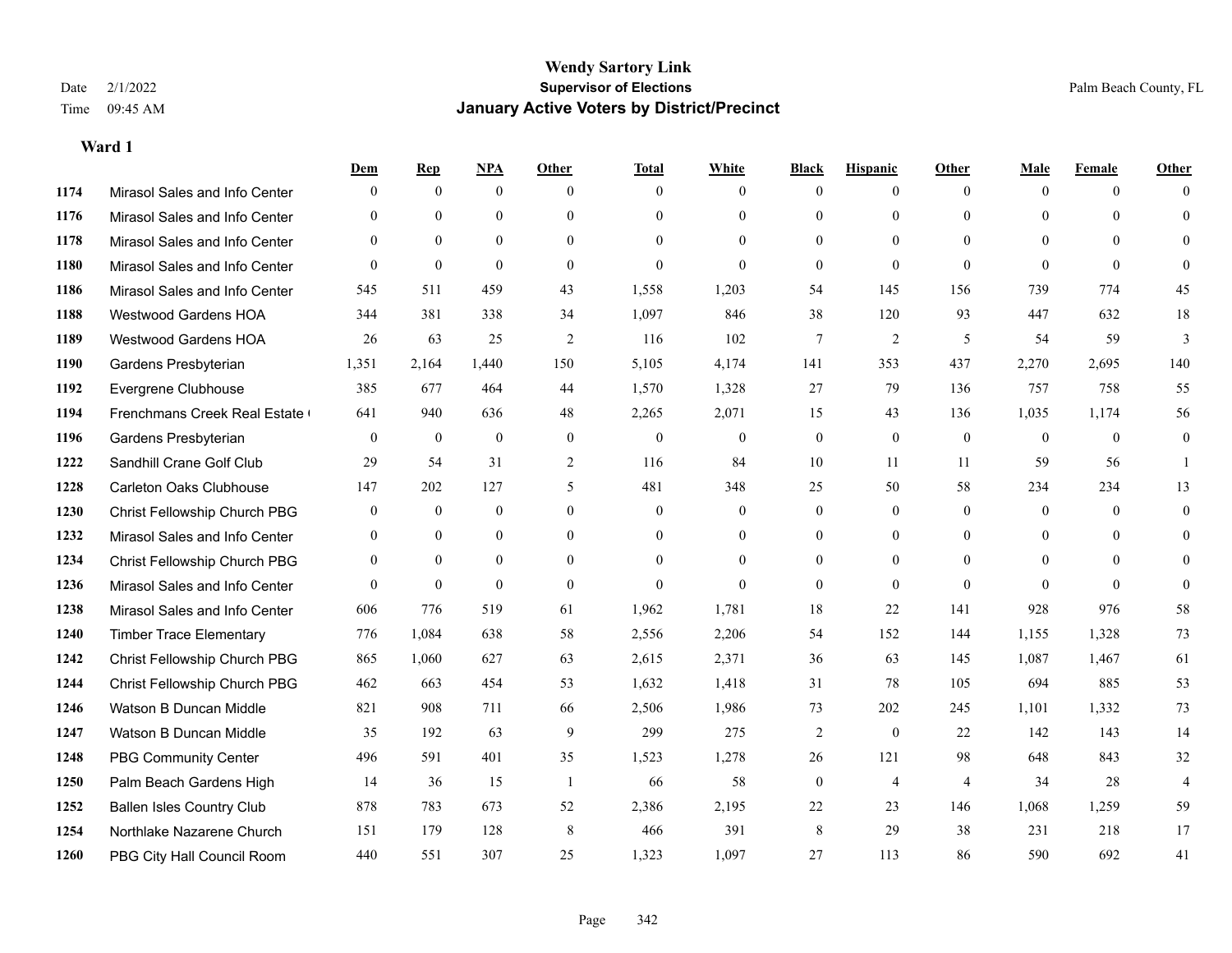|        |                               | Dem            | <b>Rep</b>     | NPA            | <b>Other</b>   | <b>Total</b>   | White          | <b>Black</b>   | <b>Hispanic</b> | Other          | Male           | Female   | Other    |
|--------|-------------------------------|----------------|----------------|----------------|----------------|----------------|----------------|----------------|-----------------|----------------|----------------|----------|----------|
| 1262   | PBG Moose Lodge 2010          |                | $\theta$       | -1             | $\Omega$       | 2              | 2              | $\theta$       | $\Omega$        | $\Omega$       |                |          | $\Omega$ |
| 1264   | PBG City Hall Council Room    | $\Omega$       | $\mathbf{0}$   | $\mathbf{0}$   | $\theta$       | $\overline{0}$ | $\overline{0}$ | $\overline{0}$ | $\overline{0}$  | $\theta$       | $\Omega$       | $\theta$ | $\Omega$ |
| 1266   | PBG City Hall Council Room    | 165            | 114            | 144            | 14             | 437            | 261            | 75             | 68              | 33             | 180            | 247      | 10       |
| 1268   | <b>PBG Community Center</b>   | 103            | 74             | 105            | 10             | 292            | 179            | 48             | 33              | 32             | 112            | 167      | 13       |
| 1270   | PBG Community Center          | $\overline{4}$ | $\mathbf{0}$   | $\overline{2}$ | $\theta$       | 6              | 2              | 3              | $\mathbf{1}$    | $\theta$       | 2              | 3        |          |
| 1272   | Palm Beach Gardens Elementar  | 702            | 668            | 545            | 53             | 1,968          | 1,572          | 102            | 123             | 171            | 922            | 984      | 62       |
| 1274   | Palm Beach Gardens High       | 584            | 551            | 433            | 38             | 1,606          | 1,215          | 95             | 140             | 156            | 759            | 785      | 62       |
| 1280   | Pew Leadership Center         | 142            | 150            | 112            | 13             | 417            | 352            | 12             | 24              | 29             | 171            | 243      | 3        |
| 1284   | <b>Eissey Campus Theater</b>  | 772            | 804            | 767            | 65             | 2,408          | 1,899          | 90             | 207             | 212            | 1,039          | 1,295    | 74       |
| 1288   | PBG Moose Lodge 2010          | 12             | 24             | 6              | $\overline{1}$ | 43             | 39             | $\mathbf{1}$   | $\mathbf{0}$    | 3              | 22             | 19       | 2        |
| 1290   | PBG Moose Lodge 2010          | 691            | 830            | 553            | 66             | 2,140          | 1,780          | 51             | 144             | 165            | 867            | 1,212    | 61       |
| 1291   | PBG Moose Lodge 2010          | 20             | 23             | 19             | $\overline{1}$ | 63             | 59             | $\overline{c}$ | 1               | $\overline{1}$ | 22             | 41       | $\theta$ |
| 1292   | PBG Moose Lodge 2010          | 15             | 48             | 16             | 2              | 81             | 75             |                | $\mathbf{1}$    | $\overline{4}$ | 38             | 40       | 3        |
| 1296   | Dwight D Eisenhower Elementar | 224            | 270            | 205            | 21             | 720            | 564            | 14             | 92              | 50             | 284            | 410      | 26       |
| 1306   | <b>Eissey Campus Theater</b>  | 10             | 22             | 28             | 3              | 63             | 53             | $\overline{2}$ | $\theta$        | 8              | 33             | 30       | $\theta$ |
| 1310   | <b>Eissey Campus Theater</b>  |                | $\overline{c}$ | $\mathbf{1}$   | $\mathbf{0}$   | $\overline{4}$ | $\overline{4}$ | $\overline{0}$ | $\overline{0}$  | $\theta$       | 3              |          | $\Omega$ |
| 1318   | PBG Moose Lodge 2010          | $\Omega$       | $\theta$       | $\theta$       | $\theta$       | $\Omega$       | $\theta$       | $\Omega$       | $\theta$        | $\Omega$       | $\Omega$       | $\Omega$ | $\Omega$ |
| 1324   | Allamanda Elementary          | 453            | 453            | 375            | 44             | 1,325          | 1,048          | 40             | 139             | 98             | 557            | 725      | 43       |
| 1326   | Allamanda Elementary          | 188            | 223            | 162            | 17             | 590            | 501            | 7              | 31              | 51             | 254            | 322      | 14       |
| 1340   | <b>Eissey Campus Theater</b>  | 6              | 6              | 3              | $\theta$       | 15             | 13             | $\theta$       |                 | $\overline{1}$ | $\overline{7}$ | 8        | $\theta$ |
| 1352   | Northlake Nazarene Church     | 674            | 868            | 611            | 51             | 2,204          | 1,574          | 158            | 189             | 283            | 994            | 1,133    | 77       |
| 1360   | Garden Lodge 366 F&AM         | 350            | 337            | 235            | 22             | 944            | 736            | 62             | 72              | 74             | 414            | 502      | $28\,$   |
| 1372   | Garden Lodge 366 F&AM         | 96             | 35             | 44             | 8              | 183            | 84             | 58             | 20              | 21             | 81             | 96       | 6        |
| 6062   | Sandhill Crane Golf Club      | 226            | 426            | 264            | 23             | 939            | 666            | 74             | 71              | 128            | 458            | 449      | 32       |
| 6064   | Sandhill Crane Golf Club      | 32             | 61             | 33             |                | 130            | 106            | 6              | 12              | 6              | 65             | 61       |          |
| Ward 1 |                               | 14,483         | 17,804         | 12,720         | 1,215<br>=     | 46,222         | 37,996         | 1,515<br>$=$   | 2,979<br>=      | 3,732          | 20,558         | 24,327   | 1,337    |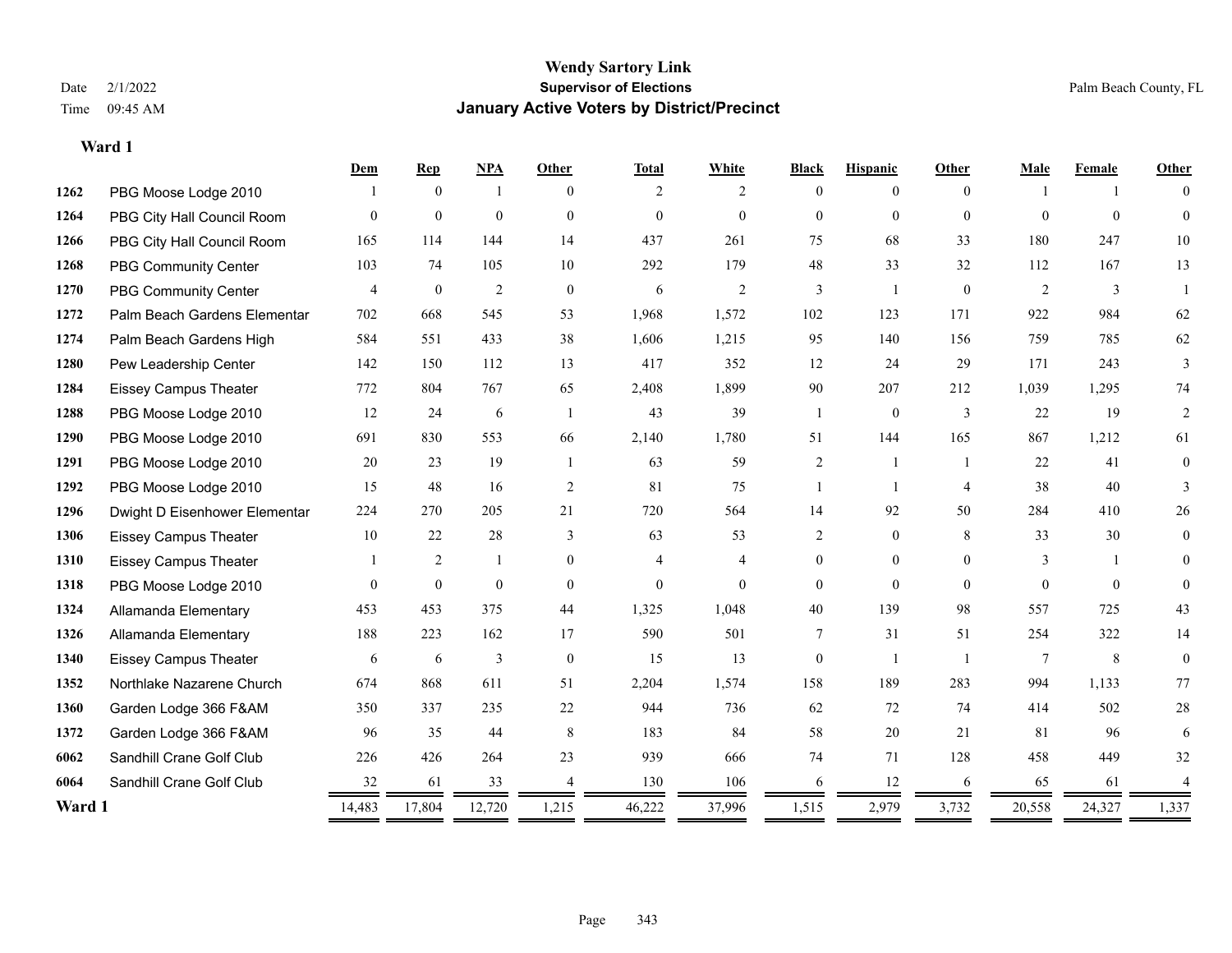| <b>Wendy Sartory Link</b><br><b>Supervisor of Elections</b><br>2/1/2022<br>Date<br><b>January Active Voters by District/Precinct</b><br>09:45 AM<br>Time<br>Ward 1 |                             |     |            |            |       |              |              |              |                 |       |      | Palm Beach County, FL |              |
|--------------------------------------------------------------------------------------------------------------------------------------------------------------------|-----------------------------|-----|------------|------------|-------|--------------|--------------|--------------|-----------------|-------|------|-----------------------|--------------|
|                                                                                                                                                                    |                             | Dem | <b>Rep</b> | <b>NPA</b> | Other | <u>Total</u> | <b>White</b> | <b>Black</b> | <b>Hispanic</b> | Other | Male | Female                | <b>Other</b> |
| 1388                                                                                                                                                               | Palm Beach Shores Town Hall | 272 | 455        | 314        | 24    | 1.065        | 973          |              | 20              | 61    | 493  | 545                   | 27           |
| Ward 1                                                                                                                                                             |                             | 272 | 455        | 314        | 24    | 1,065        | 973          |              | 20              | 61    | 493  | 545                   | 27           |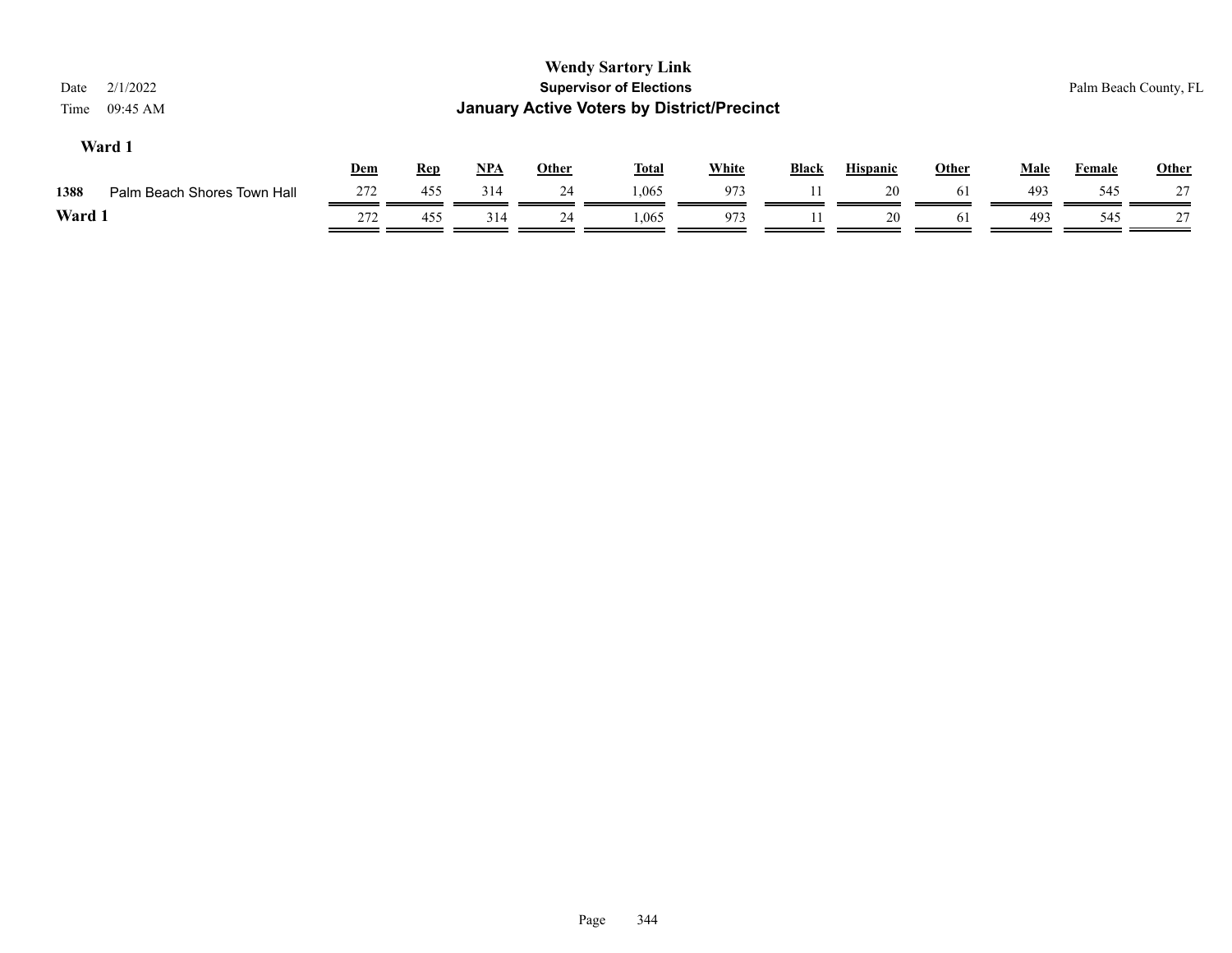### **Wendy Sartory Link** Date 2/1/2022 **Supervisor of Elections** Palm Beach County, FL Time 09:45 AM **January Active Voters by District/Precinct**

|        |                           | Dem      | <b>Rep</b>     | <b>NPA</b>     | Other    | <b>Total</b>   | White          | <b>Black</b>   | <b>Hispanic</b> | Other              | Male     | Female   | <b>Other</b>   |
|--------|---------------------------|----------|----------------|----------------|----------|----------------|----------------|----------------|-----------------|--------------------|----------|----------|----------------|
| 2112   | Palm Springs Middle       |          | 6              | 7              | $\theta$ | 20             | 15             | 3              | $\theta$        | $\mathfrak{D}_{1}$ | 9        | 11       | $\theta$       |
| 2118   | Palm Springs Middle       | $\theta$ | $\mathbf{0}$   | $\mathbf{0}$   | $\Omega$ | $\Omega$       | $\Omega$       | $\Omega$       | $\overline{0}$  | $\Omega$           | $\theta$ | $\theta$ | $\theta$       |
| 2120   | Palm Springs Middle       | 57       | 23             | 52             |          | 133            | 33             | 13             | 58              | 29                 | 51       | 71       | 11             |
| 2122   | Palm Springs Middle       |          | $\mathbf{0}$   | $\mathbf{0}$   | $\theta$ |                | $\theta$       |                | $\overline{0}$  | $\theta$           |          | $\theta$ | $\mathbf{0}$   |
| 2124   | Palm Springs Middle       |          | 4              | 8              | $\Omega$ | 17             | 8              | 3              | 5               |                    | 8        | 9        | $\overline{0}$ |
| 2128   | Palm Springs Middle       | $\Omega$ | $\theta$       | $\Omega$       | $\Omega$ | $\Omega$       | 0              | 0              | $\Omega$        | $\Omega$           | $\Omega$ | $\Omega$ | $\theta$       |
| 3002   | Palm Springs Middle       | 822      | 340            | 568            | 51       | 1,781          | 530            | 328            | 760             | 163                | 730      | 977      | 74             |
| 3006   | Faith Presbyterian        | 988      | 610            | 704            | 34       | 2,336          | 949            | 276            | 908             | 203                | 962      | 1,273    | 101            |
| 3010   | Faith Presbyterian        | 365      | 215            | 305            | 24       | 909            | 354            | 119            | 357             | 79                 | 421      | 454      | 34             |
| 3018   | Palm Springs Middle       | 11       | 10             | 9              | 3        | 33             | 12             | $\overline{0}$ | 17              | $\overline{4}$     | 13       | 19       |                |
| 3020   | Palm Springs Village Hall | 969      | 621            | 804            | 38       | 2,432          | 972            | 172            | 1,085           | 203                | 1,069    | 1,250    | 113            |
| 3024   | Palm Springs Library      | 713      | 404            | 579            | $22\,$   | 1,718          | 644            | 197            | 689             | 188                | 757      | 858      | 103            |
| 3026   | Palm Springs Village Hall | $\theta$ | $\theta$       | $\theta$       | $\theta$ | $\Omega$       | $\Omega$       | 0              | $\Omega$        | $\Omega$           | $\Omega$ | $\theta$ | $\mathbf{0}$   |
| 3028   | Palm Springs Village Hall | 2        |                | $\mathbf{0}$   | $\Omega$ | 3              | $\theta$       | 0              | 3               | $\Omega$           |          | 2        | $\overline{0}$ |
| 3030   | Palm Springs Village Hall | $\Omega$ | $\overline{0}$ | $\mathbf{0}$   | $\theta$ | $\Omega$       | $\theta$       | $\overline{0}$ | $\theta$        | $\Omega$           | $\Omega$ | $\Omega$ | $\Omega$       |
| 3044   | Holy Redeemer Church      | 218      | 67             | 193            | 8        | 486            | 135            | 102            | 209             | 40                 | 212      | 259      | 15             |
| 3048   | Holy Redeemer Church      | 590      | 219            | 472            | 24       | 1,305          | 393            | 259            | 525             | 128                | 583      | 662      | 60             |
| 3050   | Holy Redeemer Church      |          | $\overline{7}$ | $\overline{2}$ | $\Omega$ | 16             | 9              | 6              |                 | $\Omega$           | 9        |          | $\overline{0}$ |
| 3071   | Holy Redeemer Church      | $\theta$ | $\mathbf{0}$   | $\mathbf{0}$   | $\theta$ | $\overline{0}$ | $\overline{0}$ | $\overline{0}$ | $\overline{0}$  | $\theta$           | $\Omega$ | $\theta$ | $\overline{0}$ |
| 3072   | Holy Redeemer Church      | 134      | 24             | 93             |          | 258            | 70             | 101            | 52              | 35                 | 100      | 146      | 12             |
| Ward 1 |                           | 4,889    | 2,551          | 3,796          | 212      | 11,448         | 4,124          | 1,580          | 4,669           | 1,075              | 4,926    | 5,998    | 524            |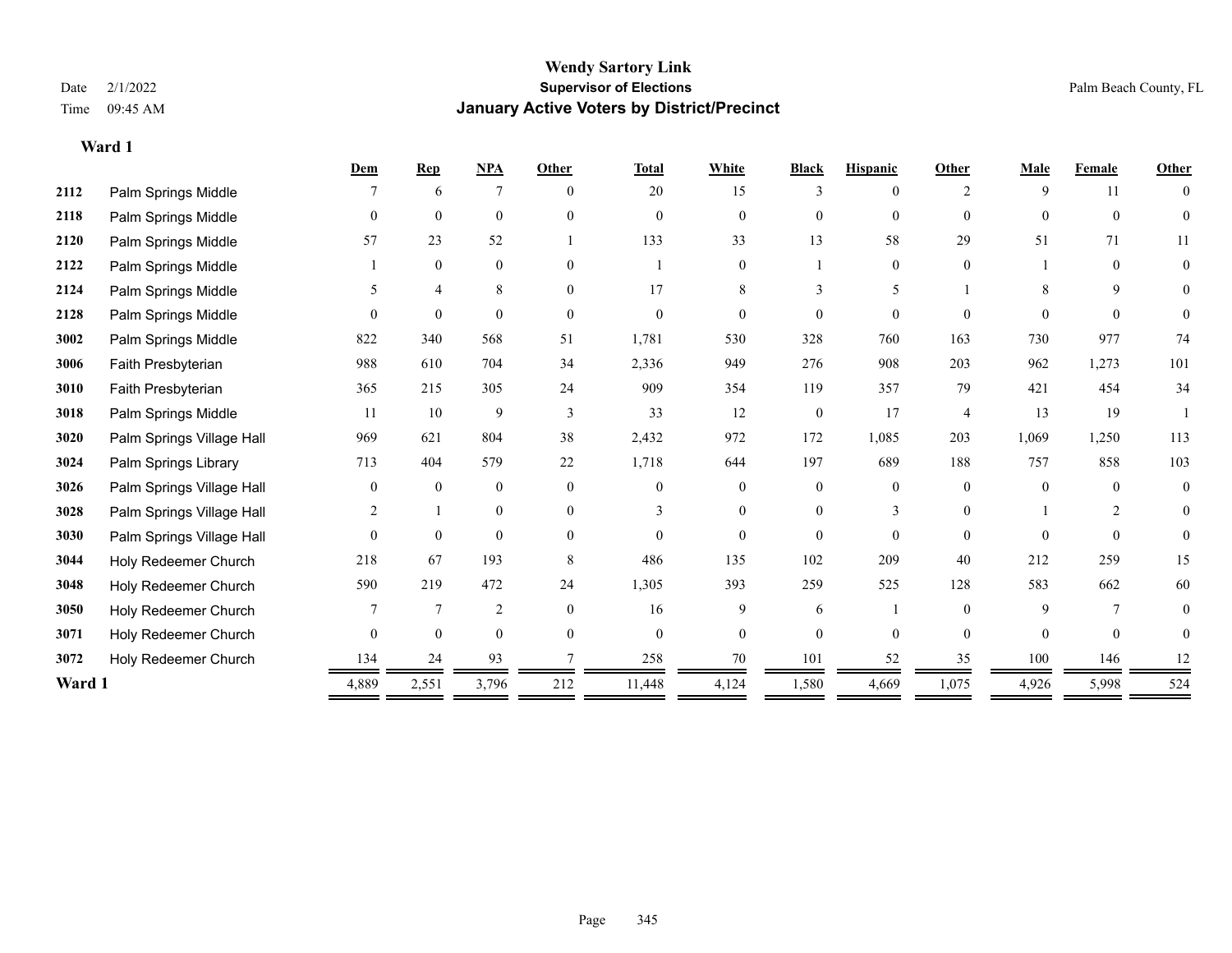|        |                                | Dem              | Rep              | <b>NPA</b>     | Other          | <b>Total</b> | White          | <b>Black</b>   | <b>Hispanic</b> | Other          | Male           | Female   | Other          |
|--------|--------------------------------|------------------|------------------|----------------|----------------|--------------|----------------|----------------|-----------------|----------------|----------------|----------|----------------|
| 1356   | Casa Rio Clubhouse             | 816              | 424              | 518            | 36             | 1,794        | 899            | 401            | 242             | 252            | 779            | 954      | 61             |
| 1358   | RB Prep Achievement Academy    | 15               | $\overline{4}$   | 3              | $\overline{0}$ | 22           | 9              | 8              | 1               | $\overline{4}$ | 13             | 6        | 3              |
| 1364   | RB Prep Achievement Academy    | 419              | 117              | 255            | 21             | 812          | 229            | 329            | 150             | 104            | 349            | 440      | 23             |
| 1368   | RB Prep Achievement Academy    | $\overline{0}$   | $\mathbf{0}$     | $\mathbf{0}$   | $\overline{0}$ | $\mathbf{0}$ | $\overline{0}$ | $\overline{0}$ | $\overline{0}$  | $\mathbf{0}$   | $\overline{0}$ | $\theta$ | $\overline{0}$ |
| 1384   | Phil Foster Park Marine Center | 301              | 572              | 291            | 30             | 1,194        | 1,060          | 20             | 41              | 73             | 588            | 578      | 28             |
| 1386   | Phil Foster Park Marine Center | 586              | 1,143            | 718            | 86             | 2,533        | 2,184          | 58             | 89              | 202            | 1,169          | 1,298    | 66             |
| 7004   | J F Kennedy Middle             | $\overline{0}$   | $\mathbf{0}$     | $\mathbf{0}$   | $\overline{0}$ | $\Omega$     | $\overline{0}$ | $\overline{0}$ | $\overline{0}$  | $\theta$       | $\overline{0}$ | $\theta$ | $\theta$       |
| 7014   | RB Prep Achievement Academy    | $\theta$         | $\mathbf{0}$     | $\mathbf{0}$   | $\theta$       | $\Omega$     | $\overline{0}$ | $\theta$       | $\overline{0}$  | $\Omega$       | $\theta$       | $\Omega$ | $\theta$       |
| 7018   | RB Prep Achievement Academy    | $\mathbf{0}$     | $\mathbf{0}$     | $\overline{0}$ | $\theta$       | $\Omega$     | $\overline{0}$ | $\Omega$       | $\overline{0}$  | $\Omega$       | $\theta$       | $\Omega$ | $\Omega$       |
| 7020   | RB Prep Achievement Academy    | $\Omega$         | $\mathbf{0}$     | $\theta$       | $\theta$       | $\Omega$     | $\Omega$       | $\theta$       | $\Omega$        | $\theta$       | $\theta$       | $\theta$ | $\theta$       |
| 7022   | J F Kennedy Middle             | 886              | 184              | 373            | 27             | 1,470        | 294            | 812            | 151             | 213            | 661            | 763      | 46             |
| 7024   | Hurst Chapel AME Church        | 1,575            | 88               | 361            | 22             | 2,046        | 155            | 1,656          | 93              | 142            | 841            | 1,138    | 67             |
| 7025   | Hurst Chapel AME Church        | 272              | 38               | 116            | $\overline{4}$ | 430          | 63             | 267            | 42              | 58             | 160            | 254      | 16             |
| 7026   | Lindsey Davis Senior Comm Ctr  | 2,260            | 83               | 453            | 20             | 2,816        | 69             | 2,509          | 41              | 197            | 1,158          | 1,568    | $90\,$         |
| 7028   | <b>Wells Recreation Center</b> | 1,851            | 149              | 479            | 19             | 2,498        | 245            | 1,954          | 102             | 197            | 1,087          | 1,321    | 90             |
| 7030   | Riviera Beach Marina Event Ctr | 198              | 321              | 174            | 22             | 715          | 571            | 49             | 47              | 48             | 363            | 333      | 19             |
| 7034   | Suncoast High                  | 1,301            | 205              | 506            | 25             | 2,037        | 355            | 1,237          | 151             | 294            | 841            | 1,121    | 75             |
| 7036   | RB Prep Achievement Academy    | $\boldsymbol{0}$ | $\boldsymbol{0}$ | 6              | $\mathbf{0}$   | 6            | $\mathbf{0}$   | $\mathbf{0}$   | $\mathbf{0}$    | 6              | $\overline{4}$ |          |                |
| 7040   | Mary McLeod Bethune Elementa   | 1,233            | 56               | 262            | 14             | 1,565        | 39             | 1,377          | 50              | 99             | 623            | 897      | 45             |
| 7041   | Mary McLeod Bethune Elementa   | 395              | 30               | 135            | $\overline{7}$ | 567          | 45             | 437            | 28              | 57             | 219            | 323      | 25             |
| 7042   | Dan Calloway Complex           | 1,716            | 72               | 408            | 21             | 2,217        | 45             | 1,950          | 47              | 175            | 904            | 1,243    | 70             |
| 7044   | <b>Wells Recreation Center</b> | 1,384            | 89               | 386            | 17             | 1,876        | 192            | 1,469          | 67              | 148            | 778            | 1,022    | 76             |
| 7046   | Riviera Beach Marina Event Ctr | 37               | 32               | 20             | 5              | 94           | 77             | 8              | 2               | 7              | 54             | 39       |                |
| Ward 1 |                                | 15,245           | 3,607            | 5,464          | 376            | 24,692       | 6,531          | 14,541         | 1,344           | 2,276          | 10,591         | 13,299   | 802            |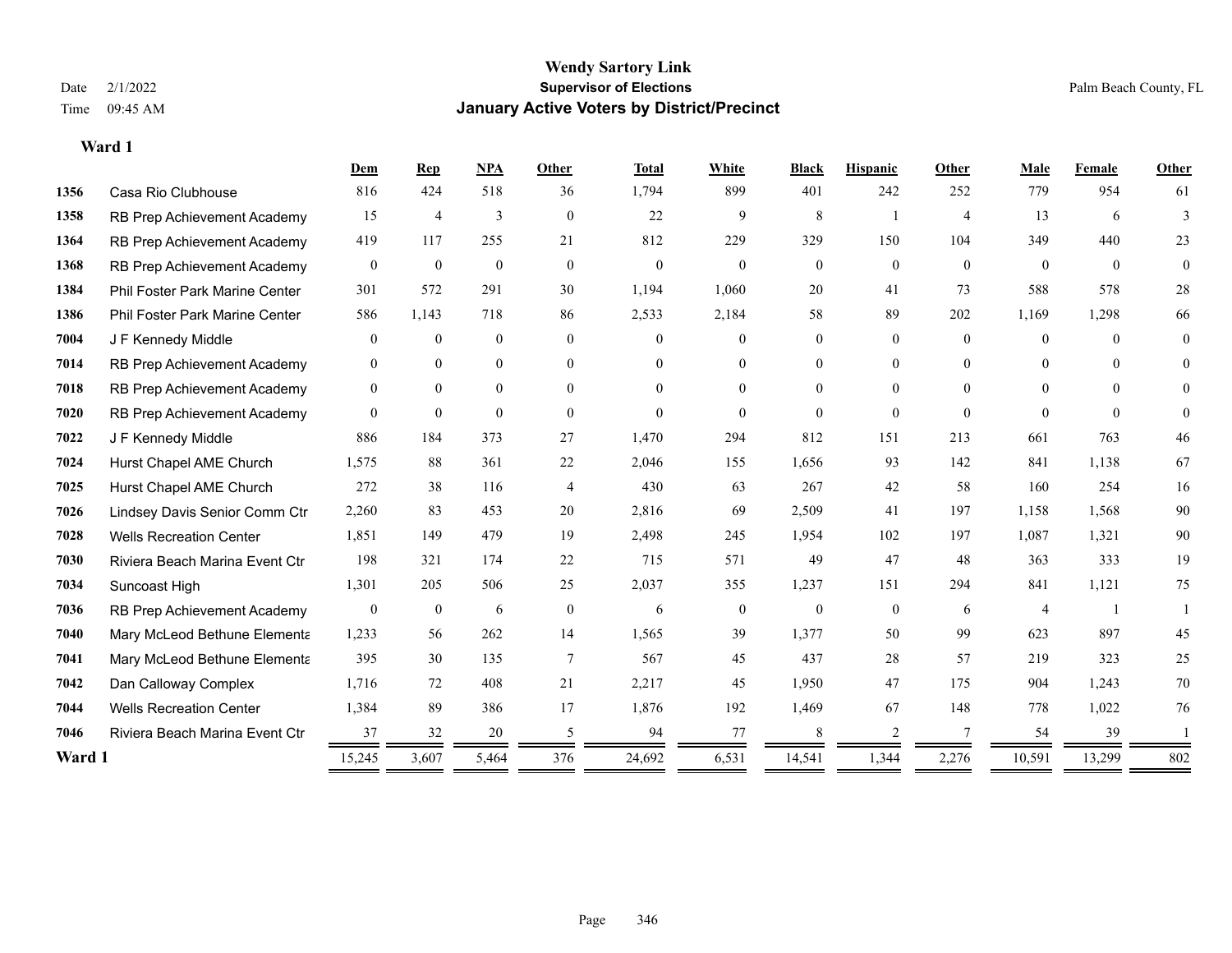### **Wendy Sartory Link** Date 2/1/2022 **Supervisor of Elections** Palm Beach County, FL Time 09:45 AM **January Active Voters by District/Precinct**

## **Dem Rep NPA Other Total White Black Hispanic Other Male Female Other** HL Johnson Elementary 648 521 490 42 1,701 945 307 269 180 772 890 39 Madison Green Country Club 1,226 722 772 55 2,775 1,193 787 408 387 1,281 1,392 102 RPB Recreation Center 662 473 456 28 1,619 948 265 264 142 669 898 52 Crestwood Middle 183 151 122 9 465 216 75 88 86 215 229 21 RPB Recreation Center 220 127 211 10 568 233 101 158 76 225 321 22 Crestwood Middle 468 422 357 32 1,279 692 232 213 142 592 645 42 Royal Palm Beach High 1,044 700 714 43 2,501 1,368 469 439 225 1,173 1,238 90 HL Johnson Elementary 705 417 496 57 1,675 854 326 282 213 745 887 43 RPB Branch Library 1,071 568 705 60 2,404 1,131 576 441 256 1,048 1,267 89 Royal Palm Beach High 416 322 273 19 1,030 490 203 160 177 486 519 25 RPB Cultural Center 1,163 669 767 53 2,652 1,397 508 502 245 1,147 1,420 85 RPB Cultural Center 581 327 398 22 1,328 640 280 288 120 554 733 41 Calypso Bay Waterpark 685 309 501 31 1,526 554 411 368 193 664 803 59 Royal Palm Beach High 35 27 27 3 92 50 26 11 5 42 50 0 Royal Palm Beach High 391 196 266 19 872 419 168 195 90 396 447 29 Christ Fellowship Church RPB 952 473 695 31 2,151 842 508 503 298 962 1,102 87 Calypso Bay Waterpark 1 0 0 0 1 0 1 0 0 0 1 0 Royal Palm Beach High 0 0 0 0 0 0 0 0 0 0 0 0 Christ Fellowship Church RPB 0 0 0 0 0 0 0 0 0 0 0 0 Christ Fellowship Church RPB 0 0 0 0 0 0 0 0 0 0 0 0 Christ Fellowship Church RPB 0 0 1 0 1 1 0 0 0 0 1 0 Christ Fellowship Church RPB 0 5 2 0 7 7 0 0 0 2 5 0 Christ Fellowship Church RPB 1,300 594 864 71 2,829 990 864 656 319 1,214 1,503 112 Christ Fellowship Church RPB 26 17 23 3 69 28 12 23 6 30 37 2 **Ward 1** 11,777 7,040 8,140 588 27,545 12,998 6,119 5,268 3,160 12,217 14,388 940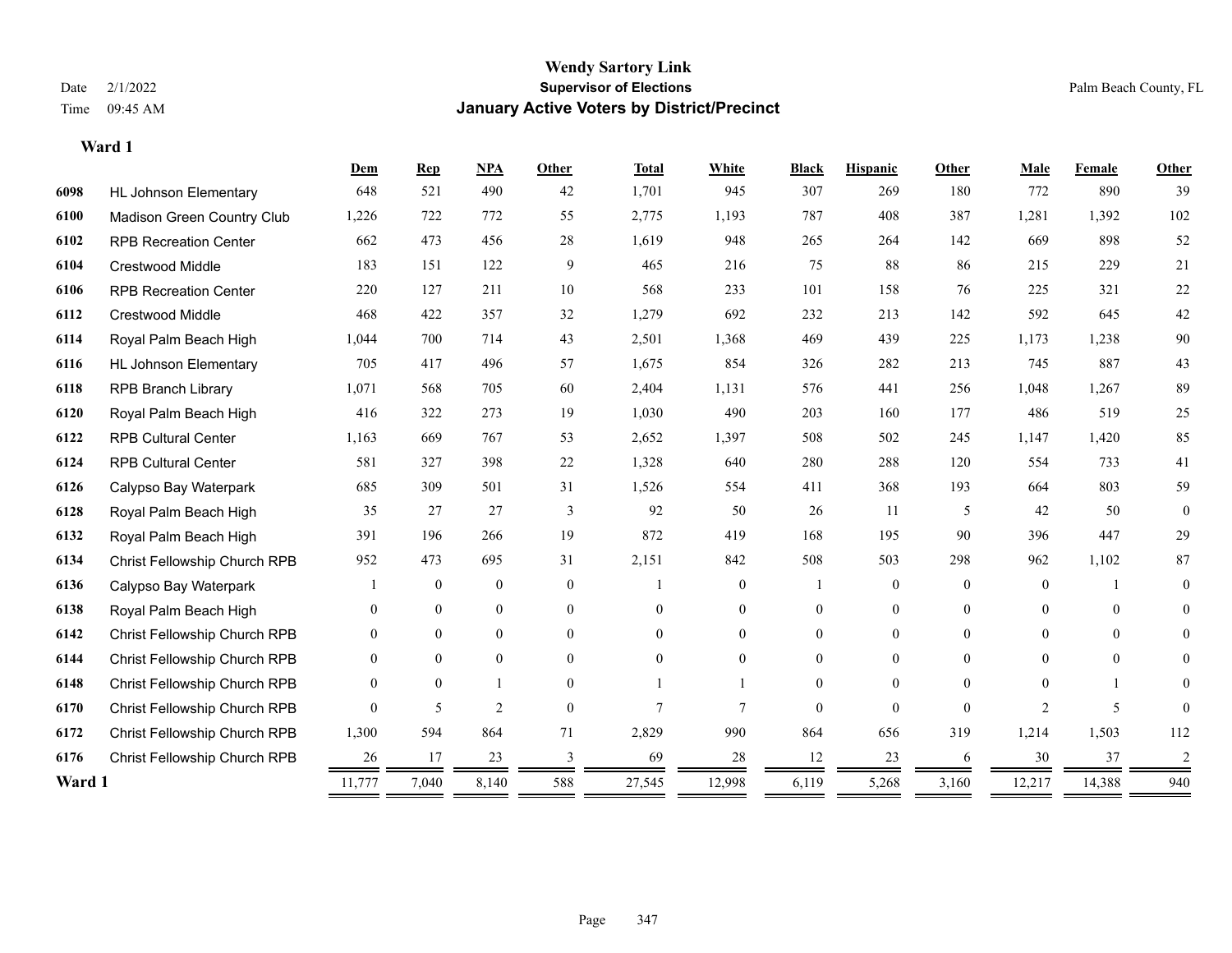| <b>Wendy Sartory Link</b><br><b>Supervisor of Elections</b><br>2/1/2022<br>Palm Beach County, FL<br>Date<br><b>January Active Voters by District/Precinct</b><br>09:45 AM<br>Time<br>Ward 1 |       |            |       |              |              |              |              |                 |              |             |        |              |
|---------------------------------------------------------------------------------------------------------------------------------------------------------------------------------------------|-------|------------|-------|--------------|--------------|--------------|--------------|-----------------|--------------|-------------|--------|--------------|
|                                                                                                                                                                                             | Dem   | <b>Rep</b> | $NPA$ | <b>Other</b> | <b>Total</b> | <b>White</b> | <b>Black</b> | <b>Hispanic</b> | <b>Other</b> | <b>Male</b> | Female | <b>Other</b> |
| South Bay Commission Chambe<br>6018                                                                                                                                                         | 1,187 | 88         | 226   | 12           | 1,513        | 62           | 1,168        | 208             | 75           | 636         | 838    | 39           |
| Ward 1                                                                                                                                                                                      | .,187 | 88         | 226   | 12           | 1,513        | 62           | 1,168        | 208             | 75           | 636         | 838    | 39           |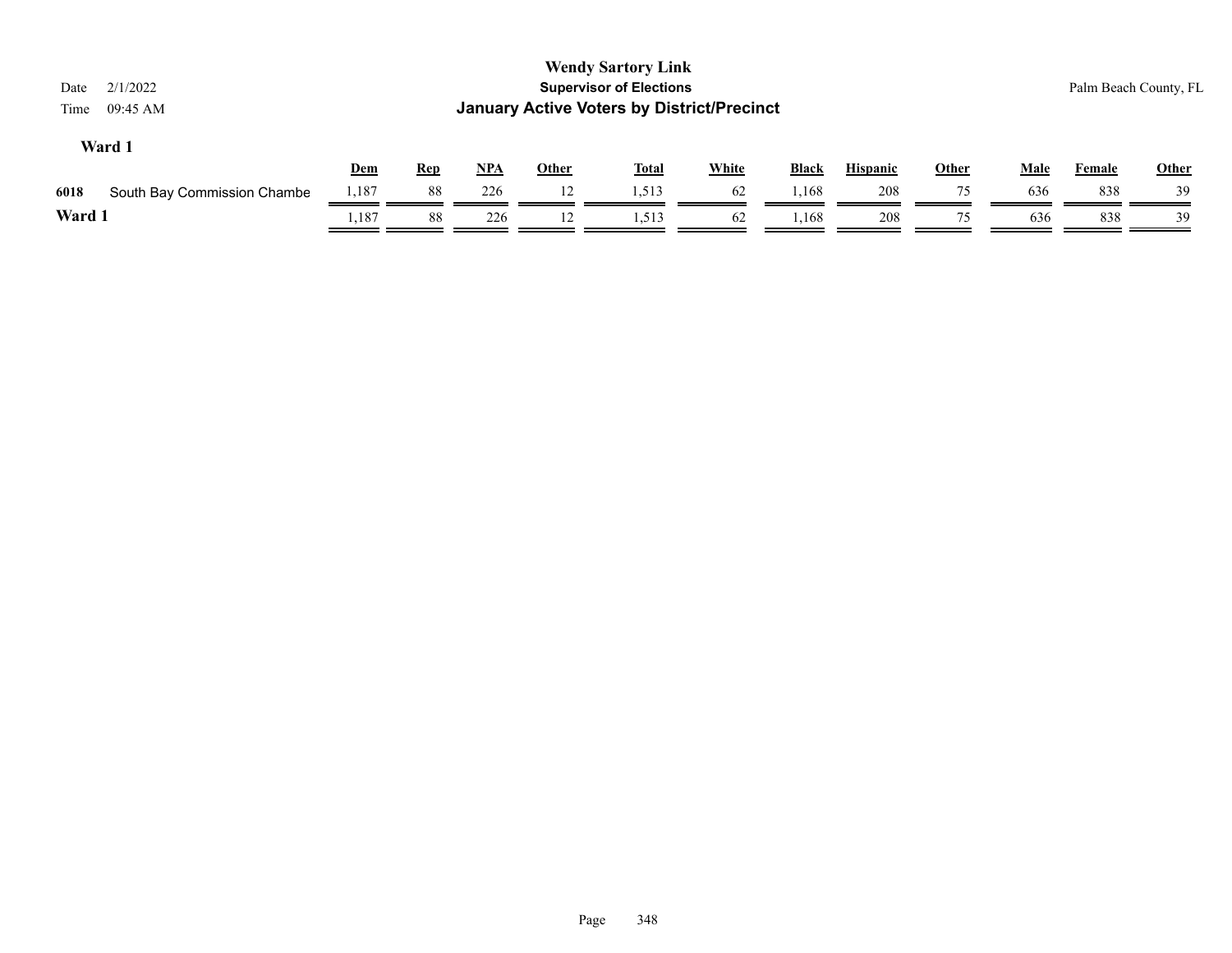| <b>Wendy Sartory Link</b><br><b>Supervisor of Elections</b><br>2/1/2022<br>Palm Beach County, FL<br>Date<br><b>January Active Voters by District/Precinct</b><br>09:45 AM<br>Time<br>Ward 1 |            |            |     |              |              |              |              |                 |       |             |               |              |
|---------------------------------------------------------------------------------------------------------------------------------------------------------------------------------------------|------------|------------|-----|--------------|--------------|--------------|--------------|-----------------|-------|-------------|---------------|--------------|
|                                                                                                                                                                                             | <b>Dem</b> | <b>Rep</b> | NPA | <u>Other</u> | <b>Total</b> | <b>White</b> | <b>Black</b> | <b>Hispanic</b> | Other | <b>Male</b> | <b>Female</b> | <b>Other</b> |
| 4004<br>South Palm Beach Town Hall                                                                                                                                                          | 403        | 508        | 391 | 33           | 1,335        | 1,139        | 21           | 82              | 93    | 582         | 705           | -48          |
| Ward 1                                                                                                                                                                                      | 403        | 508        | 391 | 33           | 1,335        | 1,139        | 21           | 82              | 93    | 582         | 705           | -48          |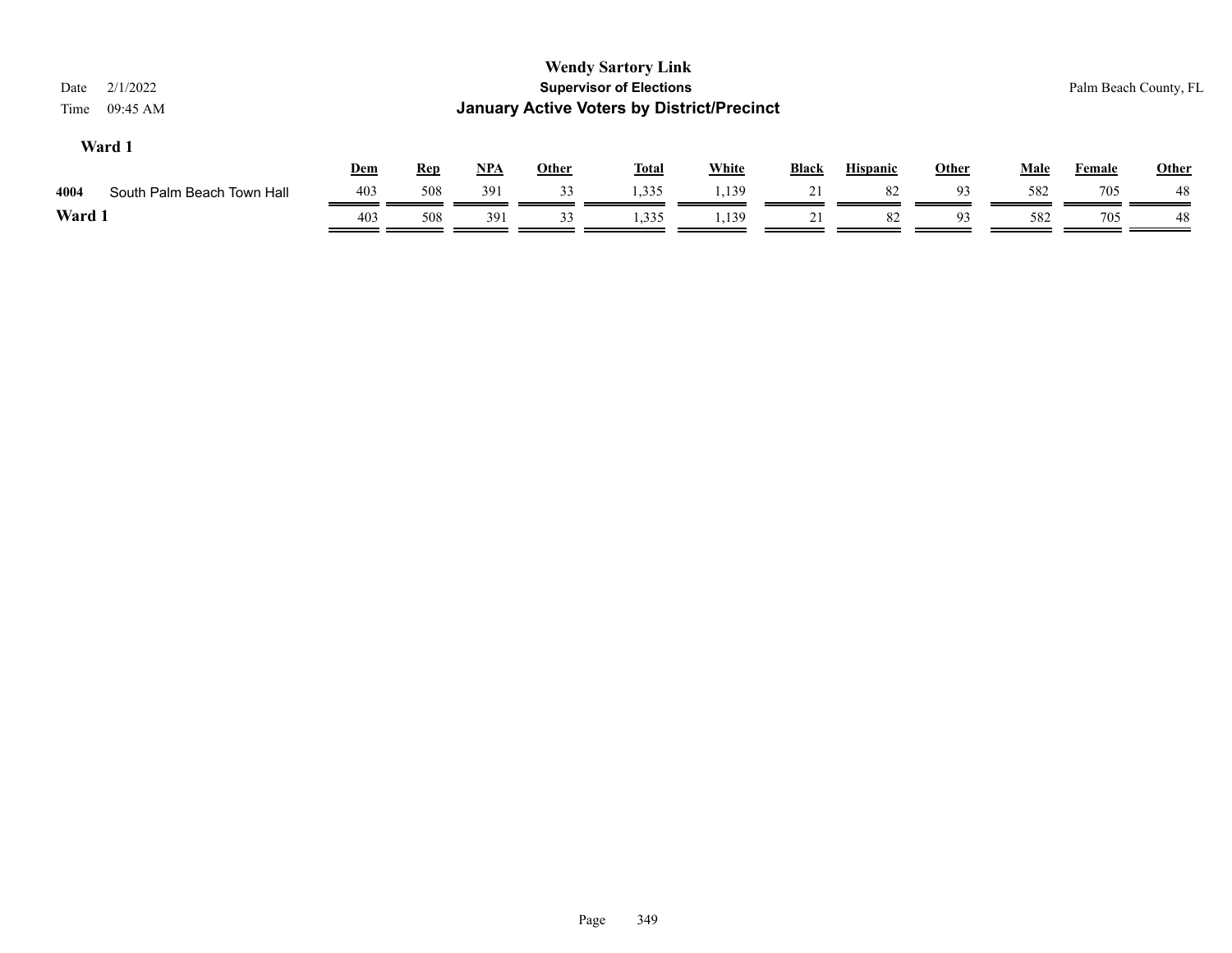|        |                                  | <u>Dem</u> | <b>Rep</b> | NPA      | Other    | <u>Total</u> | White | <b>Black</b> | <b>Hispanic</b> | Other              | <b>Male</b> | Female | <b>Other</b> |
|--------|----------------------------------|------------|------------|----------|----------|--------------|-------|--------------|-----------------|--------------------|-------------|--------|--------------|
| 1078   | First Baptist Church Teq         | 348        | 890        | 388      | 22       | 1,648        | 1,544 |              | 42              | 59                 | 793         | 819    | 36           |
| 1088   | First Baptist Church Teq         | 10         | 45         | 20       | 0        | 75           | 66    | $\mathbf{0}$ |                 | 6                  | 38          | 36     |              |
| 1094   | First Baptist Church Teq         | 579        | 876        | 544      | 42       | 2,041        | 1,832 | 9            | 82              | 118                | 920         | 1,073  | 48           |
| 1112   | Tequesta Council Chambers        | 21         | 81         | 46       |          | 155          | 133   | 6            | 10              | 6                  | 73          | 79     |              |
| 1116   | <b>Tequesta Council Chambers</b> |            |            | $\theta$ | $\theta$ | $\theta$     |       | $\theta$     | $\theta$        | $\left( 0 \right)$ |             | 0      | $\Omega$     |
| 1118   | <b>Tequesta Council Chambers</b> | 165        | 249        | 180      | 22       | 616          | 522   | 12           | 43              | 39                 | 239         | 362    | 15           |
| 1120   | <b>Tequesta Council Chambers</b> | 71         | 241        | 108      | 16       | 436          | 405   | $\theta$     | 10              | 21                 | 207         | 220    | $\mathbf Q$  |
| Ward 1 |                                  | .194       | 2,382      | 1,286    | 109      | 4,971        | 4,502 | 30           | 190             | 249                | 2,270       | 2,589  | 112          |
|        |                                  |            |            |          |          |              |       |              |                 |                    |             |        |              |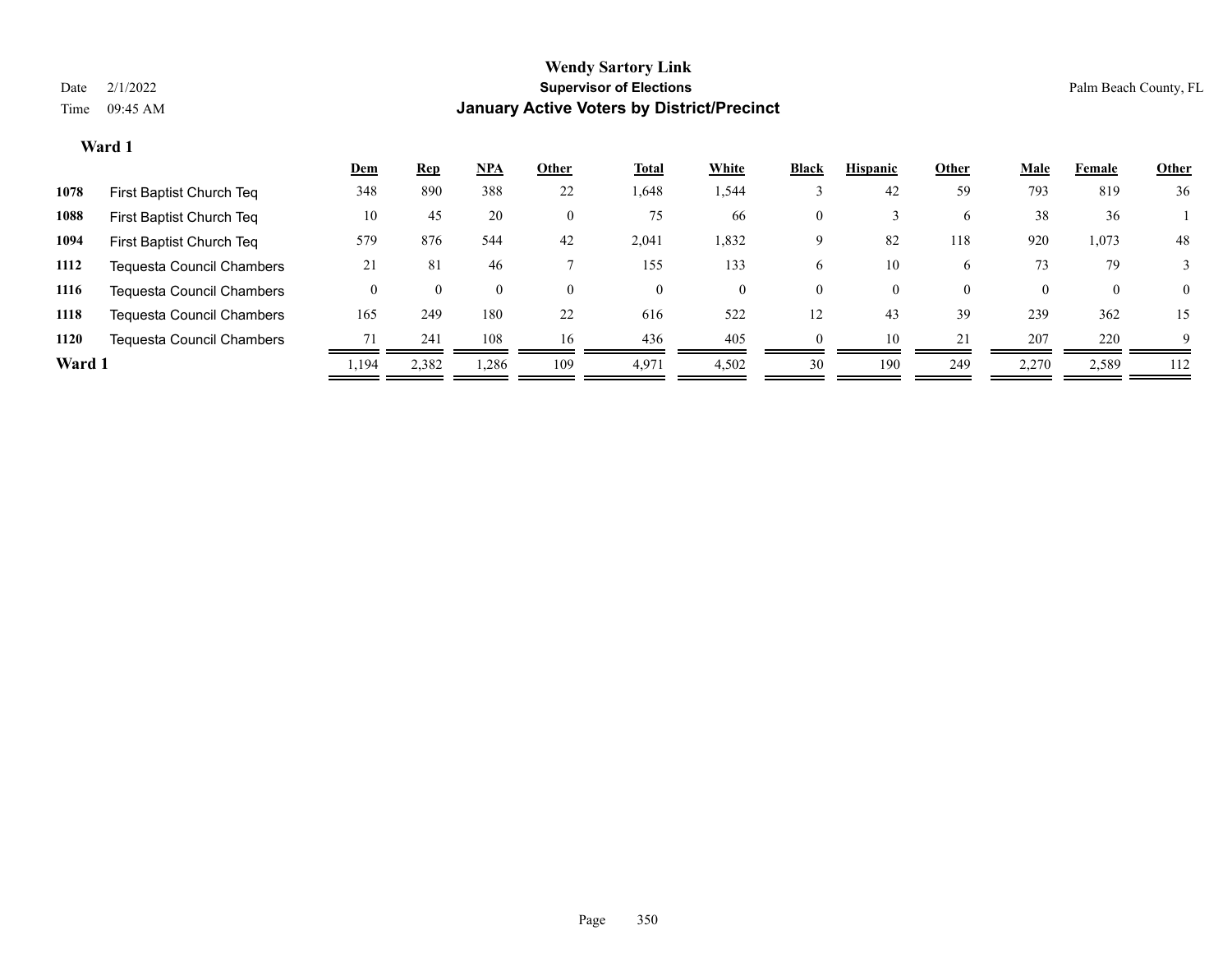| 2/1/2022<br>Date<br>09:45 AM<br>Time | <b>Wendy Sartory Link</b><br><b>Supervisor of Elections</b><br><b>January Active Voters by District/Precinct</b> |            |       |       |              |              |              |                 |              |             |               | Palm Beach County, FL |
|--------------------------------------|------------------------------------------------------------------------------------------------------------------|------------|-------|-------|--------------|--------------|--------------|-----------------|--------------|-------------|---------------|-----------------------|
| Ward 1                               | Dem                                                                                                              | <b>Rep</b> | $NPA$ | Other | <b>Total</b> | <b>White</b> | <b>Black</b> | <b>Hispanic</b> | <b>Other</b> | <b>Male</b> | <b>Female</b> | Other                 |
| 4030<br>Village of Golf Admin Bldg   | 37                                                                                                               | 182        | 52    |       | 275          | 269          | $\Omega$     |                 |              | 130         | 143           |                       |
| Ward 1                               | 37                                                                                                               | 182        | 52    | 4     | 275          | 269          |              |                 |              | 130         | 143           |                       |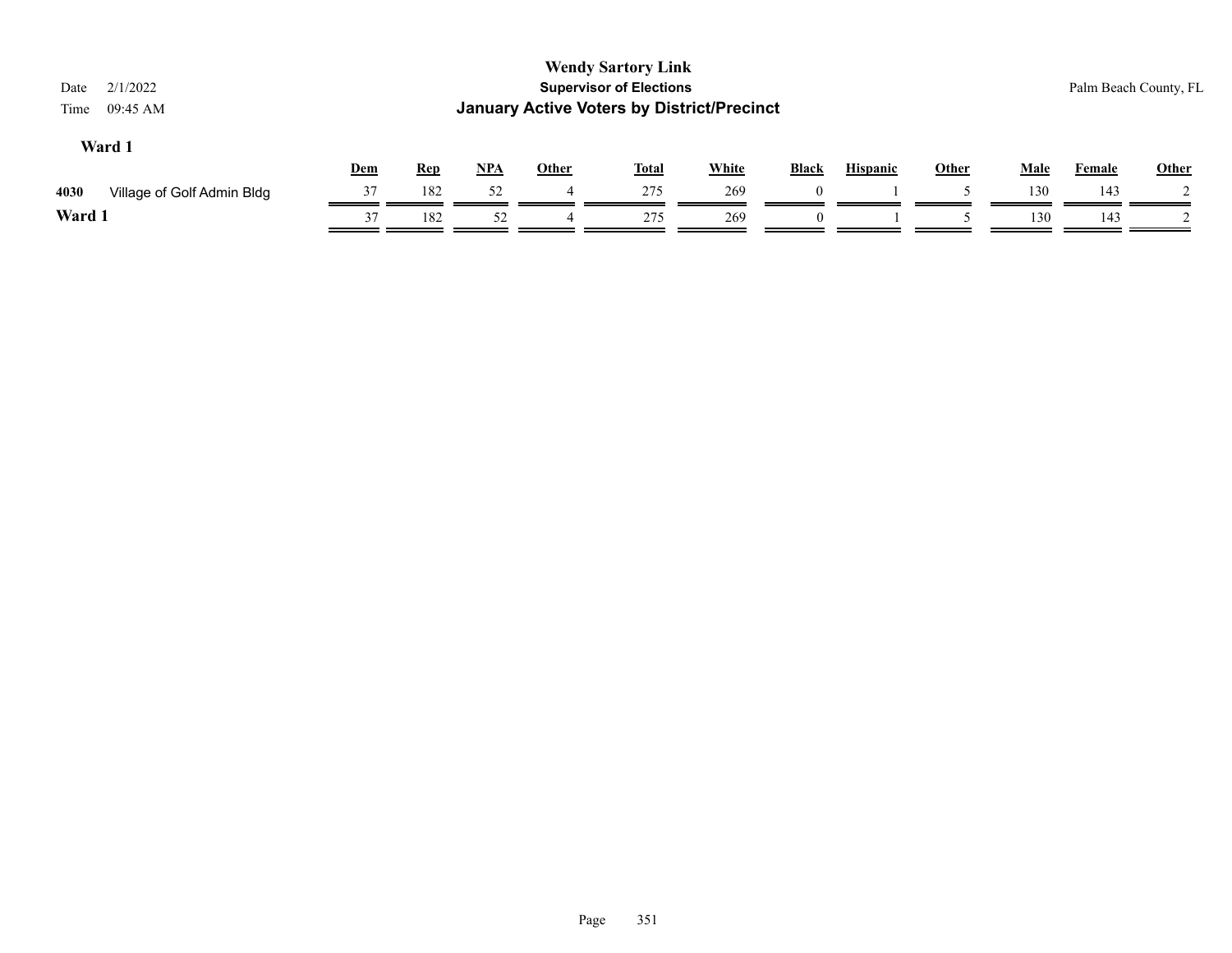|      |                                     | Dem          | <b>Rep</b>       | NPA              | <b>Other</b>   | <b>Total</b> | <b>White</b>   | <b>Black</b>     | <b>Hispanic</b> | Other        | <b>Male</b>    | Female       | <b>Other</b>   |
|------|-------------------------------------|--------------|------------------|------------------|----------------|--------------|----------------|------------------|-----------------|--------------|----------------|--------------|----------------|
| 2146 | Village Walk HOA Clubhouse          | 553          | 537              | 433              | 44             | 1,567        | 1,215          | 60               | 144             | 148          | 653            | 864          | 50             |
| 6150 | <b>Binks Forest Elementary</b>      | 26           | 40               | 39               | $\overline{4}$ | 109          | 82             | 5                | 9               | 13           | 46             | 60           | 3              |
| 6152 | <b>Binks Forest Elementary</b>      | 410          | 564              | 385              | 36             | 1,395        | 1,058          | 48               | 137             | 152          | 659            | 692          | 44             |
| 6154 | Wellington Landings Middle          | 462          | 515              | 401              | 29             | 1,407        | 1,010          | 87               | 192             | 118          | 632            | 735          | 40             |
| 6156 | <b>Binks Forest Elementary</b>      | 629          | 717              | 585              | 43             | 1,974        | 1,375          | 130              | 295             | 174          | 898            | 1,017        | 59             |
| 6158 | <b>Wellington Elementary</b>        | 780          | 942              | 554              | 40             | 2,316        | 1,701          | 134              | 313             | 168          | 1,063          | 1,180        | 73             |
| 6160 | Wellington Landings Middle          | 665          | 588              | 565              | 42             | 1,860        | 1,208          | 167              | 335             | 150          | 872            | 935          | 53             |
| 6162 | First Baptist Church Wel            | 752          | 676              | 568              | 46             | 2,042        | 1,285          | 213              | 357             | 187          | 917            | 1,060        | 65             |
| 6164 | First Baptist Church Wel            | 832          | 804              | 612              | 58             | 2,306        | 1,548          | 182              | 380             | 196          | 1,032          | 1,203        | 71             |
| 6166 | <b>Wellington Community Center</b>  | 856          | 861              | 748              | 47             | 2,512        | 1,739          | 155              | 410             | 208          | 1,157          | 1,276        | 79             |
| 6168 | First Baptist Church Wel            | 125          | 174              | 146              | 9              | 454          | 348            | 27               | 41              | 38           | 208            | 233          | 13             |
| 6182 | New Horizons Elementary             | 292          | 453              | 320              | 13             | 1,078        | 790            | 45               | 119             | 124          | 463            | 586          | $29\,$         |
| 6184 | Wellington High                     | 662          | 583              | 538              | 36             | 1,819        | 1,128          | 247              | 286             | 158          | 802            | 961          | 56             |
| 6186 | <b>Elbridge Gale Elementary</b>     | 807          | 577              | 651              | 43             | 2,078        | 1,135          | 300              | 432             | 211          | 915            | 1,089        | $74\,$         |
| 6188 | <b>Wellington Village Park</b>      | 222          | 429              | 319              | 27             | 997          | 848            | 18               | 48              | 83           | 404            | 544          | 49             |
| 6190 | Wellington Village Hall             | 820          | 456              | 646              | 48             | 1,970        | 883            | 364              | 511             | 212          | 815            | 1,081        | $74\,$         |
| 6192 | St Peters Methodist Church          | 961          | 797              | 795              | 68             | 2,621        | 1,551          | 288              | 547             | 235          | 1,199          | 1,336        | 86             |
| 6194 | <b>Equestrian Trails Elementary</b> | 499          | 293              | 353              | 18             | 1,163        | 521            | 297              | 153             | 192          | 516            | 591          | 56             |
| 6198 | Wellington Branch Library           | 520          | 360              | 364              | 38             | 1,282        | 703            | 198              | 273             | 108          | 549            | 699          | 34             |
| 6200 | <b>Emerald Cove Middle</b>          | 536          | 565              | 522              | 54             | 1,677        | 1,043          | 180              | 269             | 185          | 738            | 887          | 52             |
| 6202 | <b>Emerald Cove Middle</b>          | 108          | 87               | 97               | $\tau$         | 299          | 174            | 56               | 54              | 15           | 136            | 157          | 6              |
| 6204 | <b>Emerald Cove Middle</b>          | 32           | 19               | 39               | $\mathbf{0}$   | 90           | 46             | 26               | $10\,$          | 8            | 23             | 63           | $\overline{4}$ |
| 6208 | Buena Vida Clubhouse                | 317          | 197              | 184              | 14             | 712          | 618            | 24               | 23              | 47           | 318            | 376          | 18             |
| 6210 | Villa Olympia Clubhouse             | 1,553        | 1,074            | 1,312            | 99             | 4,038        | 1,818          | 703              | 688             | 829          | 1,905          | 1,946        | 187            |
| 6212 | Wellington Village Park             | 145          | 224              | 180              | 18             | 567          | 388            | 16               | 93              | 70           | 258            | 283          | $26\,$         |
| 6214 | Wellington Village Park             | 813          | 769              | 724              | 49             | 2,355        | 1,482          | 260              | 291             | 322          | 1,078          | 1,194        | 83             |
| 6218 | <b>Wellington Village Park</b>      | $\mathbf{0}$ | $\boldsymbol{0}$ | $\boldsymbol{0}$ | $\mathbf{0}$   | $\mathbf{0}$ | $\overline{0}$ | $\boldsymbol{0}$ | $\mathbf{0}$    | $\mathbf{0}$ | $\overline{0}$ | $\mathbf{0}$ | $\mathbf{0}$   |
| 6220 | <b>Wellington Village Park</b>      | 58           | 32               | 44               | 6              | 140          | 70             | 16               | 36              | 18           | 60             | 76           | 4              |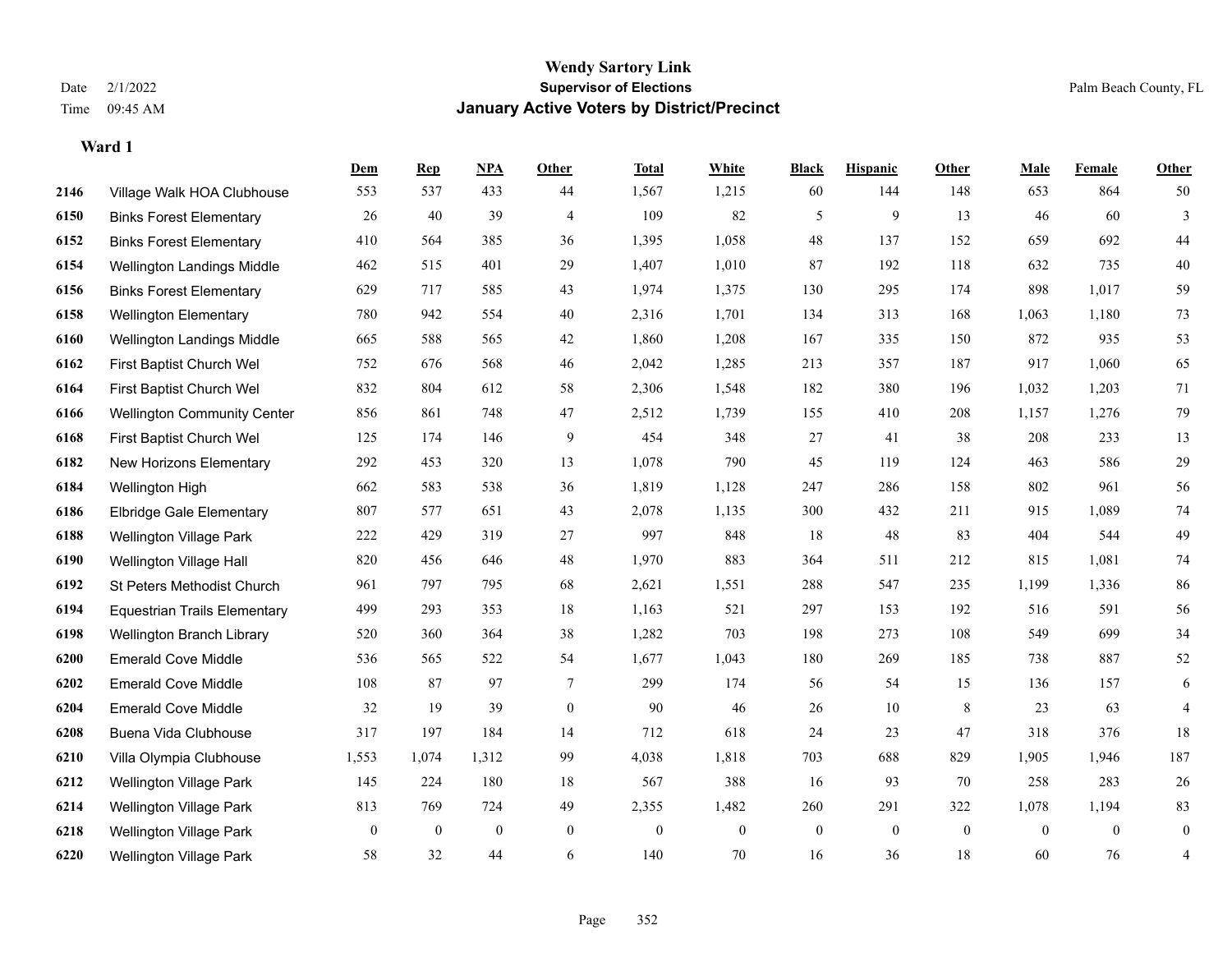| Date<br>Time | 2/1/2022<br>09:45 AM    |            |            |            |              | <b>Wendy Sartory Link</b><br><b>Supervisor of Elections</b><br><b>January Active Voters by District/Precinct</b> |              |              |                 |              |             |        | Palm Beach County, FL |
|--------------|-------------------------|------------|------------|------------|--------------|------------------------------------------------------------------------------------------------------------------|--------------|--------------|-----------------|--------------|-------------|--------|-----------------------|
|              | Ward 1                  | <u>Dem</u> | <u>Rep</u> | <u>NPA</u> | <b>Other</b> | <u>Total</u>                                                                                                     | <b>White</b> | <b>Black</b> | <b>Hispanic</b> | <b>Other</b> | <b>Male</b> | Female | <b>Other</b>          |
| 6226         | The Isles at Wellington | 747        | 758        | 627        | 47           | 2.179                                                                                                            | 1,404        | 223          | 241             | 311          | 1,021       | 1,065  | -93                   |
| Ward 1       |                         | 15,182     | 14,091     | 12.751     | 983          | 43,007                                                                                                           | 27,171       | 4,469        | 6,687           | 4,680        | 19,337      | 22,189 | 1,481                 |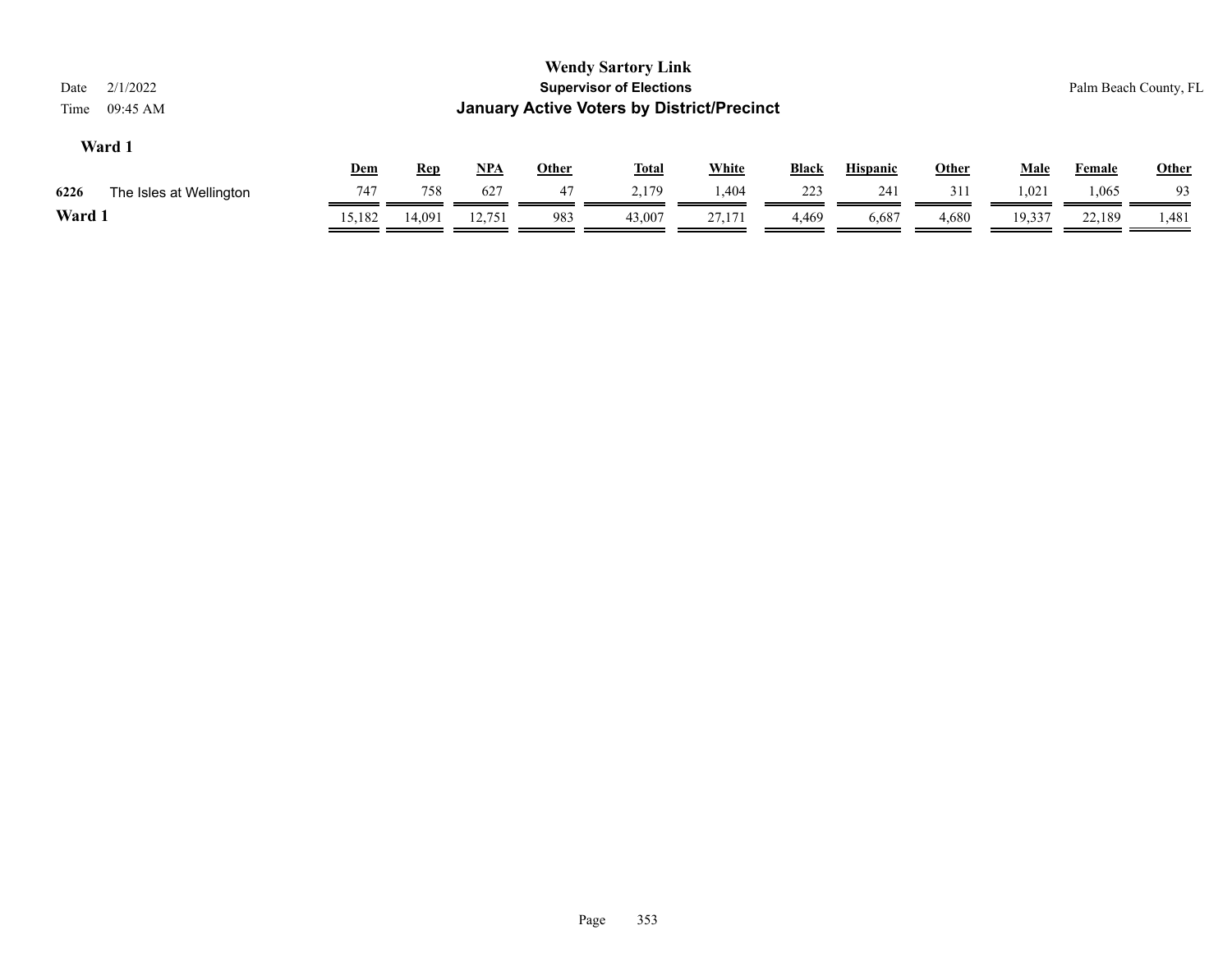| Date<br>Time | 2/1/2022<br>09:45 AM |            |            |     |              | <b>Wendy Sartory Link</b><br><b>Supervisor of Elections</b><br><b>January Active Voters by District/Precinct</b> |              |          |                 |       |              |        | Palm Beach County, FL |
|--------------|----------------------|------------|------------|-----|--------------|------------------------------------------------------------------------------------------------------------------|--------------|----------|-----------------|-------|--------------|--------|-----------------------|
|              | Ward 1               | <u>Dem</u> | <b>Rep</b> | NPA | <b>Other</b> | <b>Total</b>                                                                                                     | <b>White</b> | Black    | <b>Hispanic</b> | Other | <b>Male</b>  | Female | <b>Other</b>          |
| 6072         | Seminole Ridge High  | 569        | 555        | 539 | 54           | 1,717                                                                                                            | 785          | 334      | 455             | 143   | 808          | 887    | 22                    |
| 6073         | Seminole Ridge High  | $\Omega$   | $\Omega$   |     | $\Omega$     |                                                                                                                  | $\Omega$     | $\Omega$ |                 |       | $\mathbf{U}$ | ∩      | $\Omega$              |
| Ward 1       |                      | 569        | 555        | 539 | 54           | 1.717                                                                                                            | 785          | 334      | 455             | 143   | 808          | 887    | 22                    |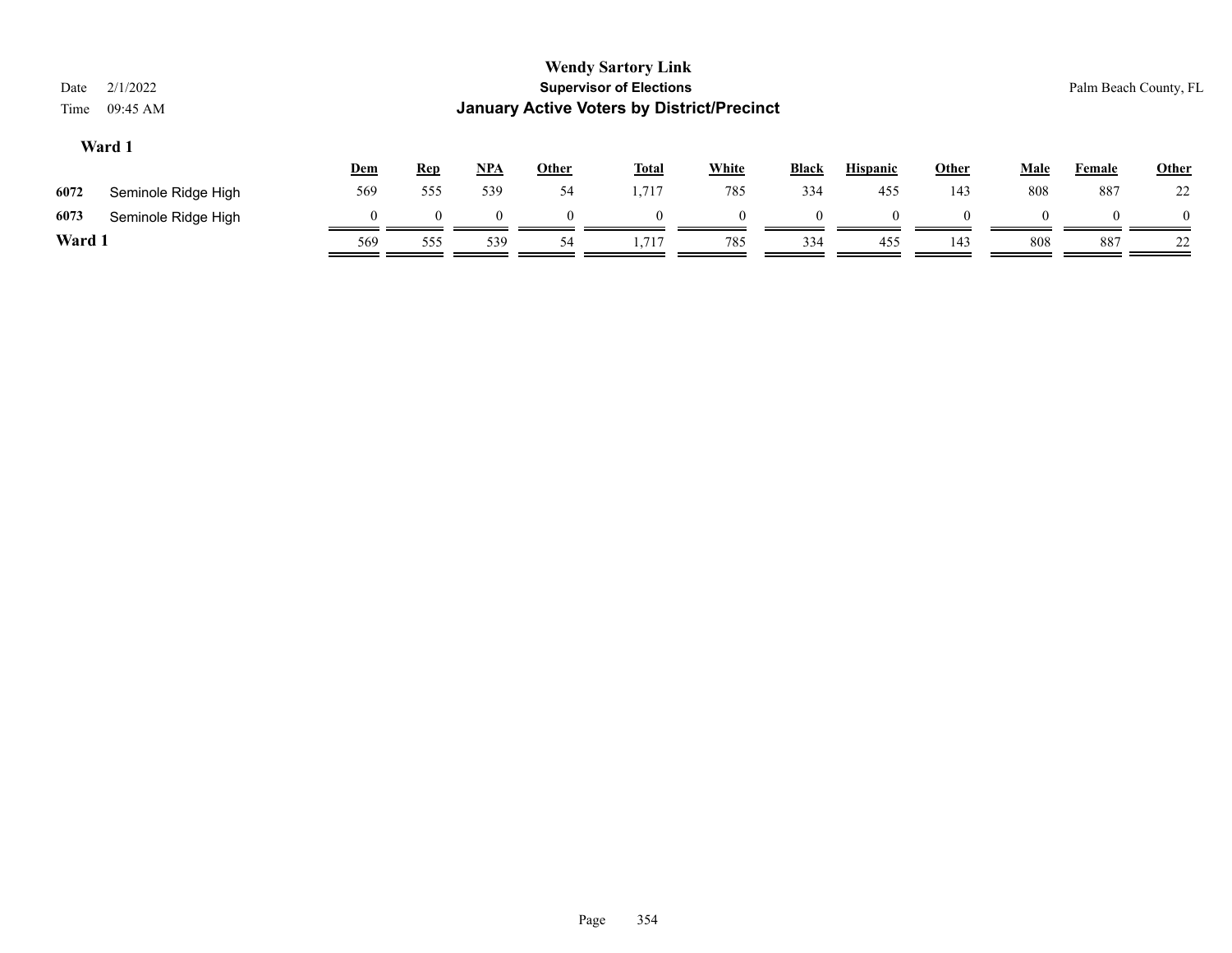### **Wendy Sartory Link** Date 2/1/2022 **Supervisor of Elections** Palm Beach County, FL Time 09:45 AM **January Active Voters by District/Precinct**

**Dem Rep NPA Other Total White Black Hispanic Other Male Female Other**

## Jeaga Middle 178 92 113 7 390 151 128 38 73 173 204 13 Grassy Waters Elementary 1,041 319 609 45 2,014 593 733 399 289 850 1,093 71 Jeaga Middle 170 78 101 10 359 151 112 71 25 145 203 11 Jeaga Middle 0 0 0 0 0 0 0 0 0 0 0 0 Club Baywinds 830 545 373 35 1,783 1,346 155 173 109 724 1,016 43 Andros Isle POA Clubhouse 848 564 555 36 2,003 1,082 401 300 220 849 1,088 66 Riverwalk Clubhouse 748 709 580 50 2,087 1,636 95 174 182 896 1,129 62 Riverwalk Clubhouse 53 28 32 4 117 55 34 19 9 48 66 3 Riverwalk Clubhouse 96 48 72 9 225 87 60 53 25 99 124 2 Riverwalk Clubhouse 0 0 0 0 0 0 0 0 0 0 0 0 Belvedere Elementary 19 19 23 0 61 44 4 8 5 36 25 0 Belvedere Elementary 1 0 0 0 1 1 0 0 0 1 0 0 Howard Park Community Center 141 86 99 6 332 172 53 71 36 155 169 8 Conniston Middle 429 257 326 16 1,028 397 101 456 74 465 523 40 Belvedere Elementary 559 380 393 25 1,357 1,069 30 151 107 644 667 46 Belvedere Elementary 610 358 498 28 1,494 560 157 622 155 642 763 89 Belvedere Elementary 0 0 0 0 0 0 0 0 0 0 0 0 Belvedere Elementary 144 121 127 8 400 327 17 28 28 193 197 10 St Catherine Church 441 554 365 31 1,391 1,159 40 88 104 628 712 51 2134 STEM Bldg at Cox Science Cent 522 321 426 32 1,301 488 62 636 115 592 654 55 Palmwood Lodge #303 659 454 568 43 1,724 749 81 731 163 782 863 79 Palmwood Lodge #303 333 158 272 21 784 312 78 305 89 365 386 33 South Olive Community Center 569 425 393 34 1,421 1,080 31 202 108 666 708 47 Lakeside Presbyterian Church 284 362 198 21 865 752 3 52 58 397 441 27 Lakeside Presbyterian Church 352 412 276 33 1,073 886 21 84 82 493 547 33 Ibis POA Admin Building 1,034 1,116 749 84 2,983 2,624 92 70 197 1,405 1,513 65

 Ibis POA Admin Building 0 0 0 0 0 0 0 0 0 0 0 0 Ironhorse Country Club 159 260 121 10 550 443 35 20 52 246 294 10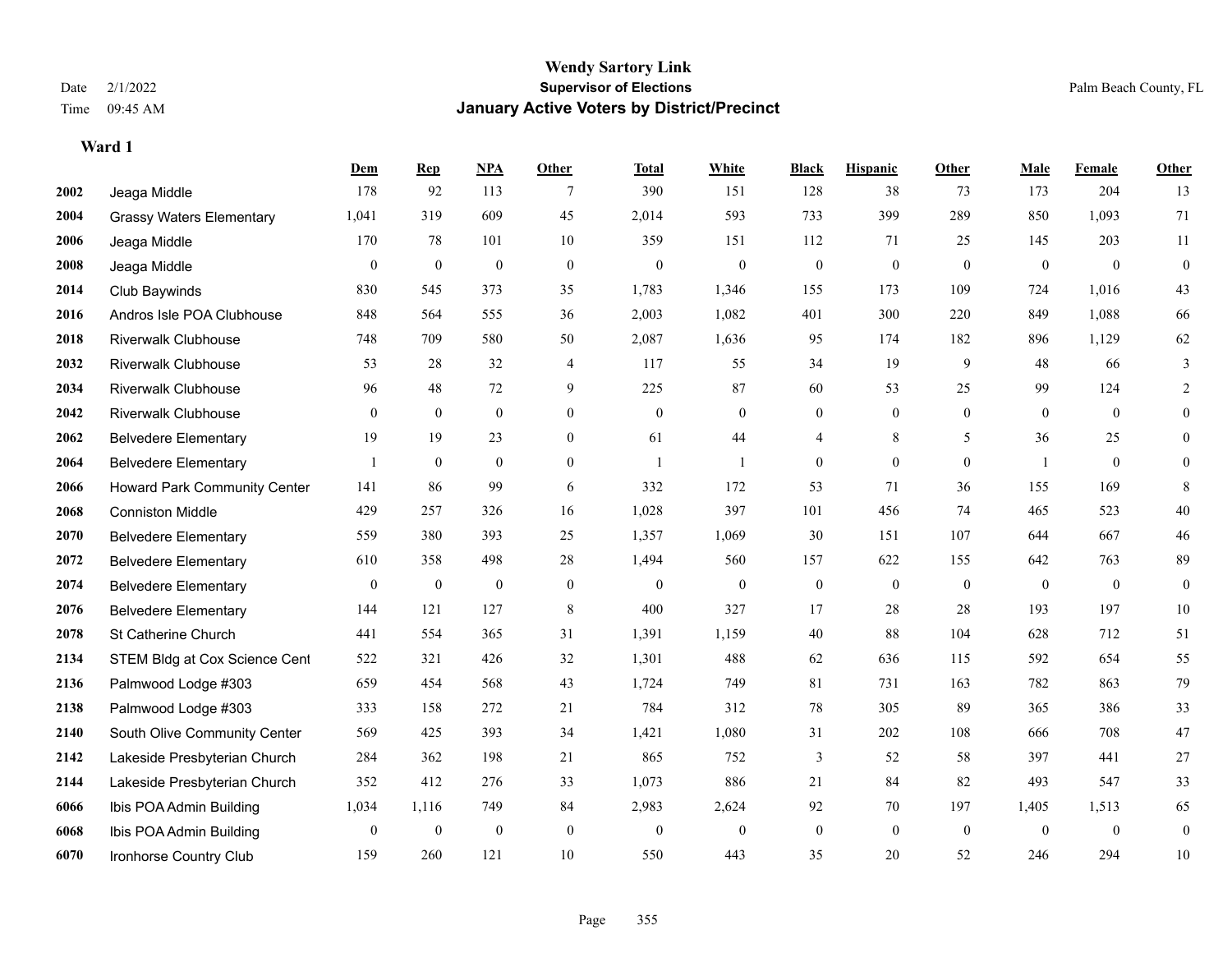|      |                                       | Dem            | <b>Rep</b>     | NPA              | <b>Other</b>   | <b>Total</b>   | <b>White</b>   | <b>Black</b>     | <b>Hispanic</b>  | <b>Other</b>   | <b>Male</b>    | <b>Female</b>  | <b>Other</b>     |
|------|---------------------------------------|----------------|----------------|------------------|----------------|----------------|----------------|------------------|------------------|----------------|----------------|----------------|------------------|
| 7032 | <b>Crossroads Baptist Church</b>      | $\mathbf{0}$   | $\mathbf{0}$   | $\mathbf{0}$     | $\overline{0}$ | $\mathbf{0}$   | $\overline{0}$ | $\mathbf{0}$     | $\overline{0}$   | $\overline{0}$ | $\theta$       | $\overline{0}$ | $\theta$         |
| 7048 | <b>Crossroads Baptist Church</b>      | 276            | 9              | 96               | 10             | 391            | 9              | 325              | 29               | 28             | 132            | 242            | 17               |
| 7050 | <b>Crossroads Baptist Church</b>      |                | 2              | $\mathbf{1}$     | $\Omega$       | $\overline{4}$ | 3              | $\theta$         | $\Omega$         | $\overline{1}$ | $\overline{1}$ | 3              | $\theta$         |
| 7052 | <b>Crossroads Baptist Church</b>      | $\overline{0}$ | $\overline{0}$ | $\boldsymbol{0}$ | $\overline{0}$ | $\theta$       | $\overline{0}$ | $\boldsymbol{0}$ | $\overline{0}$   | $\mathbf{0}$   | $\mathbf{0}$   | $\theta$       | $\overline{0}$   |
| 7056 | <b>Crossroads Baptist Church</b>      | $\theta$       | $\overline{0}$ | $\mathbf{0}$     | $\Omega$       | $\theta$       | $\overline{0}$ | $\mathbf{0}$     | $\overline{0}$   | $\theta$       | $\Omega$       | $\theta$       | $\theta$         |
| 7058 | Palm Beach Lakes High                 | 1,428          | 363            | 619              | 44             | 2,454          | 818            | 1,108            | 304              | 224            | 998            | 1,359          | 97               |
| 7060 | <b>Ephesus Adventist Academy</b>      | 1,164          | 63             | 239              | 17             | 1,483          | 106            | 1,214            | 52               | 111            | 605            | 828            | 50               |
| 7064 | Grace Episcopal Church                | 1,315          | 166            | 451              | 34             | 1,966          | 341            | 1,278            | 133              | 214            | 843            | 1,032          | 91               |
| 7066 | Northboro Elementary                  | 1,064          | 198            | 452              | 28             | 1,742          | 468            | 919              | 176              | 179            | 797            | 871            | $74\,$           |
| 7068 | <b>Pleasant City Community Center</b> | 965            | 246            | 512              | 34             | 1,757          | 791            | 629              | 175              | 162            | 865            | 808            | 84               |
| 7070 | Northboro Elementary                  | 453            | 398            | 378              | 38             | 1,267          | 1,008          | 67               | 86               | 106            | 583            | 649            | 35               |
| 7072 | <b>Egret Lake Elementary</b>          | 491            | 116            | 233              | 9              | 849            | 218            | 381              | 139              | 111            | 368            | 451            | $30\,$           |
| 7074 | <b>Egret Lake Elementary</b>          | 200            | 40             | 93               | 11             | 344            | 54             | 202              | 39               | 49             | 147            | 189            | 8                |
| 7078 | <b>Egret Lake Elementary</b>          | 341            | 101            | 158              | 18             | 618            | 417            | 106              | 52               | 43             | 240            | 358            | $20\,$           |
| 7080 | <b>Egret Lake Elementary</b>          | 21             | 2              | 1                | $\overline{0}$ | 24             | 23             | $\boldsymbol{0}$ | $\boldsymbol{0}$ |                | 7              | 16             |                  |
| 7086 | Bear Lakes Middle                     | 38             | 18             | 14               | $\overline{1}$ | 71             | 28             | 16               | 11               | 16             | 26             | 40             | 5                |
| 7088 | Whitehall Clubhouse #3                | 675            | 486            | 464              | 51             | 1,676          | 1,059          | 252              | 200              | 165            | 772            | 856            | 48               |
| 7090 | <b>Bear Lakes Middle</b>              | 1,320          | 491            | 839              | 59             | 2,709          | 1,076          | 935              | 387              | 311            | 1,178          | 1,415          | 116              |
| 7092 | Palm Beach Lakes High                 | 115            | 38             | 75               | 4              | 232            | 86             | 67               | 22               | 57             | 107            | 112            | 13               |
| 7094 | Salvation Army Activity Hall          | 608            | 80             | 282              | 12             | 982            | 161            | 513              | 129              | 179            | 419            | 517            | 46               |
| 7096 | Salvation Army Activity Hall          | 849            | 301            | 507              | 34             | 1,691          | 686            | 554              | 263              | 188            | 678            | 932            | 81               |
| 7100 | U M Church of Palm Beaches            | 963            | 435            | 704              | 63             | 2,165          | 1,037          | 673              | 244              | 211            | 974            | 1,120          | 71               |
| 7102 | <b>First Christian Church</b>         | 748            | 191            | 332              | 23             | 1,294          | 424            | 640              | 105              | 125            | 491            | 758            | 45               |
| 7104 | WPB City Fire Station #5              | 729            | 417            | 441              | 30             | 1,617          | 1,006          | 277              | 188              | 146            | 704            | 863            | 50               |
| 7106 | Roosevelt Elementary                  | 2,045          | 170            | 582              | 33             | 2,830          | 274            | 2,092            | 249              | 215            | 1,133          | 1,579          | 118              |
| 7108 | <b>Chamber of Commerce</b>            | 410            | 414            | 357              | 56             | 1,237          | 936            | 57               | 108              | 136            | 578            | 622            | 37               |
| 7120 | U M Church of Palm Beaches            | 285            | 114            | 180              | 12             | 591            | 215            | 213              | 108              | 55             | 255            | 304            | 32               |
| 7122 | U M Church of Palm Beaches            | $\mathbf{0}$   | $\theta$       | $\theta$         | $\theta$       | $\theta$       | $\theta$       | $\theta$         | $\theta$         | $\theta$       | $\theta$       | $\theta$       | $\boldsymbol{0}$ |